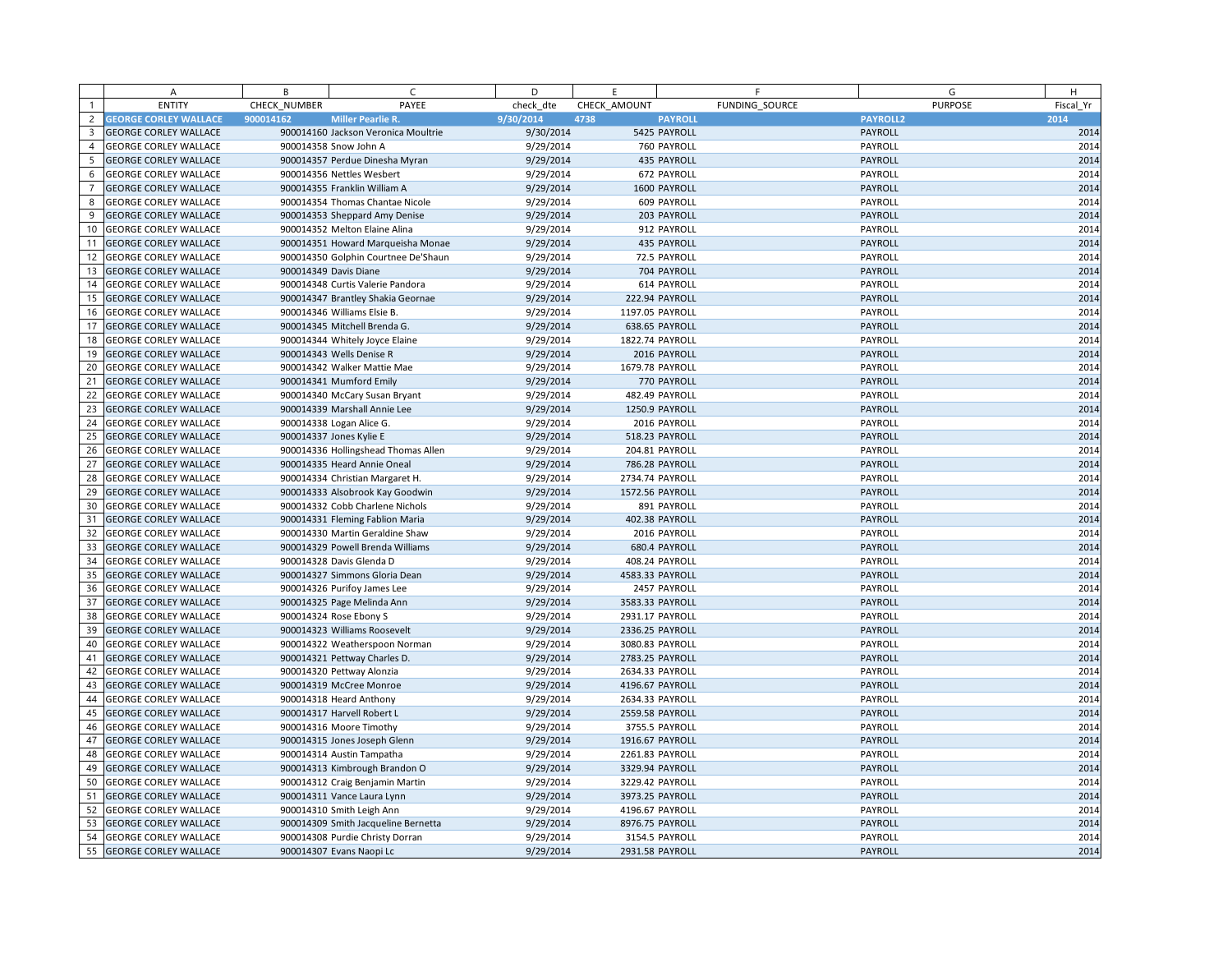|              | A                            | B            | $\epsilon$                            | D         | E.              | F                  | G              | H         |
|--------------|------------------------------|--------------|---------------------------------------|-----------|-----------------|--------------------|----------------|-----------|
| $\mathbf{1}$ | <b>ENTITY</b>                | CHECK NUMBER | PAYEE                                 | check dte | CHECK AMOUNT    | FUNDING SOURCE     | <b>PURPOSE</b> | Fiscal Yr |
| 56           | <b>GEORGE CORLEY WALLACE</b> |              | 900014306 Davis Mary Lee              | 9/29/2014 | 3452.33 PAYROLL |                    | PAYROLL        | 2014      |
| 57           | <b>GEORGE CORLEY WALLACE</b> |              | 900014305 Combs Lori Ann              | 9/29/2014 | 3824.67 PAYROLL |                    | PAYROLL        | 2014      |
| 58           | <b>GEORGE CORLEY WALLACE</b> |              | 900014304 Charley Daphne Yvonne       | 9/29/2014 |                 | 3750 PAYROLL       | PAYROLL        | 2014      |
| 59           | <b>GEORGE CORLEY WALLACE</b> |              | 900014303 Bell Vickie D               | 9/29/2014 | 2635.72 PAYROLL |                    | PAYROLL        | 2014      |
| 60           | <b>GEORGE CORLEY WALLACE</b> |              | 900014302 Waller Kamala D             | 9/29/2014 | 2931.58 PAYROLL |                    | PAYROLL        | 2014      |
| 61           | <b>GEORGE CORLEY WALLACE</b> |              | 900014301 Dysart Charles J            | 9/29/2014 |                 | 6716.67 PAYROLL    | PAYROLL        | 2014      |
| 62           | <b>GEORGE CORLEY WALLACE</b> |              | 900014300 Davis Bettie Jean           | 9/29/2014 |                 | 2336.5 PAYROLL     | PAYROLL        | 2014      |
| 63           | <b>GEORGE CORLEY WALLACE</b> |              | 900014299 Moultrie Eddie James        | 9/29/2014 | 4196.67 PAYROLL |                    | PAYROLL        | 2014      |
| 64           | <b>GEORGE CORLEY WALLACE</b> |              | 900014298 Patterson Ray Anthony       | 9/29/2014 |                 | 2708.5 PAYROLL     | PAYROLL        | 2014      |
| 65           | <b>GEORGE CORLEY WALLACE</b> |              | 900014297 Nixon Raford C              | 9/29/2014 | 2916.67 PAYROLL |                    | PAYROLL        | 2014      |
| 66           | <b>GEORGE CORLEY WALLACE</b> |              | 900014296 Burton Andrew J.            | 9/29/2014 | 4583.33 PAYROLL |                    | PAYROLL        | 2014      |
| 67           | <b>GEORGE CORLEY WALLACE</b> |              | 900014295 Bennett Robbyn V.           | 9/29/2014 |                 | 7905.25 PAYROLL    | PAYROLL        | 2014      |
| 68           | <b>GEORGE CORLEY WALLACE</b> |              | 900014294 Allison Eric Preston        | 9/29/2014 |                 | 5170 PAYROLL       | PAYROLL        | 2014      |
| 69           | <b>GEORGE CORLEY WALLACE</b> |              | 900014293 Adams Dorothy J             | 9/29/2014 | 1916.67 PAYROLL |                    | PAYROLL        | 2014      |
| 70           | <b>GEORGE CORLEY WALLACE</b> |              | 900014292 Zimmerman Sheri             | 9/29/2014 | 3229.42 PAYROLL |                    | PAYROLL        | 2014      |
| 71           | <b>GEORGE CORLEY WALLACE</b> |              | 900014291 Jackson Irma Jean           | 9/29/2014 |                 | 2708.5 PAYROLL     | PAYROLL        | 2014      |
| 72           | <b>GEORGE CORLEY WALLACE</b> |              | 900014290 Headley Linda Fay           | 9/29/2014 | 2410.75 PAYROLL |                    | PAYROLL        | 2014      |
| 73           | <b>GEORGE CORLEY WALLACE</b> |              | 900014289 Newman Sunette Smith        | 9/29/2014 |                 | 4196.67 PAYROLL    | PAYROLL        | 2014      |
| 74           | <b>GEORGE CORLEY WALLACE</b> |              | 900014288 Reynolds Jennifer M         | 9/29/2014 | 3124.92 PAYROLL |                    | PAYROLL        | 2014      |
| 75           | <b>GEORGE CORLEY WALLACE</b> |              | 900014287 Logan Shuntelra Bernice     | 9/29/2014 | 4073.92 PAYROLL |                    | PAYROLL        | 2014      |
| 76           | <b>GEORGE CORLEY WALLACE</b> |              | 900014286 Kidd Anessa Lynn            | 9/29/2014 | 6676.56 PAYROLL |                    | PAYROLL        | 2014      |
| 77           | <b>GEORGE CORLEY WALLACE</b> |              | 900014285 Hudson Connie Estes         | 9/29/2014 | 1916.67 PAYROLL |                    | PAYROLL        | 2014      |
| 78           | <b>GEORGE CORLEY WALLACE</b> |              | 900014284 Clifton Lonzy T.            | 9/29/2014 | 6338.33 PAYROLL |                    | PAYROLL        | 2014      |
| 79           | <b>GEORGE CORLEY WALLACE</b> |              | 900014283 Bonner Irene G              | 9/29/2014 |                 | 1450 PAYROLL       | PAYROLL        | 2014      |
| 80           | <b>GEORGE CORLEY WALLACE</b> |              | 900014282 Woods Melinda Takeyia       | 9/29/2014 |                 | 250 PAYROLL        | PAYROLL        | 2014      |
| 81           | <b>GEORGE CORLEY WALLACE</b> |              | 900014281 Hannah Marcus A.            | 9/29/2014 | 1208.33 PAYROLL |                    | PAYROLL        | 2014      |
| 82           | <b>GEORGE CORLEY WALLACE</b> |              | 900014280 Turner Herman W.            | 9/29/2014 |                 | 833.34 PAYROLL     | PAYROLL        | 2014      |
| 83           | <b>GEORGE CORLEY WALLACE</b> |              | 900014279 Harper April M              | 9/29/2014 |                 | 1375 PAYROLL       | PAYROLL        | 2014      |
| 84           | <b>GEORGE CORLEY WALLACE</b> |              | 900014278 Maxey Willie E.             | 9/29/2014 |                 | 416.67 PAYROLL     | PAYROLL        | 2014      |
| 85           | <b>GEORGE CORLEY WALLACE</b> |              | 900014277 Harrell Christopher Darrell | 9/29/2014 |                 | 416.67 PAYROLL     | PAYROLL        | 2014      |
| 86           | <b>GEORGE CORLEY WALLACE</b> |              | 900014276 Davis Foster Calvin         | 9/29/2014 |                 | 1000 PAYROLL       | PAYROLL        | 2014      |
| 87           | <b>GEORGE CORLEY WALLACE</b> |              | 900014275 Theiss Sheila Ann           | 9/29/2014 | 3019.75 PAYROLL |                    | PAYROLL        | 2014      |
| 88           | <b>GEORGE CORLEY WALLACE</b> |              | 900014274 Abbott Brandi Nicole        | 9/29/2014 | 2187.58 PAYROLL |                    | PAYROLL        | 2014      |
| 89           | <b>GEORGE CORLEY WALLACE</b> |              | 900014273 Motley Bettye Steele        | 9/29/2014 |                 | 2630 PAYROLL       | PAYROLL        | 2014      |
| 90           | <b>GEORGE CORLEY WALLACE</b> |              | 900014272 Moore Kathy J               | 9/29/2014 |                 | 4875 PAYROLL       | PAYROLL        | 2014      |
| 91           | <b>GEORGE CORLEY WALLACE</b> |              | 900014271 Jones Natasha Renee         | 9/29/2014 |                 | 2296.27 PAYROLL    | PAYROLL        | 2014      |
| 92           | <b>GEORGE CORLEY WALLACE</b> |              | 900014270 Jefferson Shelia Lawanda    | 9/29/2014 | 2485.17 PAYROLL |                    | PAYROLL        | 2014      |
| 93           | <b>GEORGE CORLEY WALLACE</b> |              | 900014269 Griffin Donitha J.          | 9/29/2014 |                 | 9976.75 PAYROLL    | PAYROLL        | 2014      |
| 94           | <b>GEORGE CORLEY WALLACE</b> |              | 900014268 Gordon Rachel L             | 9/29/2014 | 3322.17 PAYROLL |                    | PAYROLL        | 2014      |
| 95           | <b>GEORGE CORLEY WALLACE</b> |              | 900014267 Duck Cindy                  | 9/29/2014 | 2708.92 PAYROLL |                    | PAYROLL        | 2014      |
| 96           | <b>GEORGE CORLEY WALLACE</b> |              | 900014266 Chapman Channie Loraine     | 9/29/2014 | 3491.67 PAYROLL |                    | PAYROLL        | 2014      |
| 97           | <b>GEORGE CORLEY WALLACE</b> |              | 900014265 Brown Karen E.              | 9/29/2014 |                 | 3120.83 PAYROLL    | PAYROLL        | 2014      |
| 98           | <b>GEORGE CORLEY WALLACE</b> |              | 900014264 Bradsell Karen S.           | 9/29/2014 | 2559.58 PAYROLL |                    | PAYROLL        | 2014      |
| 99           | <b>GEORGE CORLEY WALLACE</b> |              | 900014263 Bentley Betty J             | 9/29/2014 | 4875.25 PAYROLL |                    | PAYROLL        | 2014      |
|              | 100 GEORGE CORLEY WALLACE    |              | 900014262 Williams Elsie B.           | 9/29/2014 | 1197.05 PAYROLL |                    | PAYROLL        | 2014      |
| 101          | <b>GEORGE CORLEY WALLACE</b> |              | 900014261 Pettaway Candice C          | 9/29/2014 |                 | <b>650 PAYROLL</b> | PAYROLL        | 2014      |
| 102          | <b>GEORGE CORLEY WALLACE</b> |              | 900014260 Jackson Maldonia            | 9/29/2014 |                 | 1290 PAYROLL       | PAYROLL        | 2014      |
| 103          | <b>GEORGE CORLEY WALLACE</b> |              | 900014259 Young James R               | 9/29/2014 |                 | 1720 PAYROLL       | PAYROLL        | 2014      |
|              | 104 GEORGE CORLEY WALLACE    |              | 900014258 Pugh Elijah                 | 9/29/2014 | 6189.75 PAYROLL |                    | PAYROLL        | 2014      |
| 105          | <b>GEORGE CORLEY WALLACE</b> |              | 900014257 Young Wanda F.              | 9/29/2014 |                 | 1290 PAYROLL       | PAYROLL        | 2014      |
|              | 106 GEORGE CORLEY WALLACE    |              | 900014256 White TaShunta N            | 9/29/2014 |                 | 430 PAYROLL        | PAYROLL        | 2014      |
| 107          | <b>GEORGE CORLEY WALLACE</b> |              | 900014255 Owens Holly Brown           | 9/29/2014 | 6478.78 PAYROLL |                    | PAYROLL        | 2014      |
| 108          | <b>GEORGE CORLEY WALLACE</b> |              | 900014254 Lee Kateri M                | 9/29/2014 | 6143.33 PAYROLL |                    | PAYROLL        | 2014      |
|              | 109 GEORGE CORLEY WALLACE    |              | 900014253 Barker Shirley Ann          | 9/29/2014 | 3824.67 PAYROLL |                    | PAYROLL        | 2014      |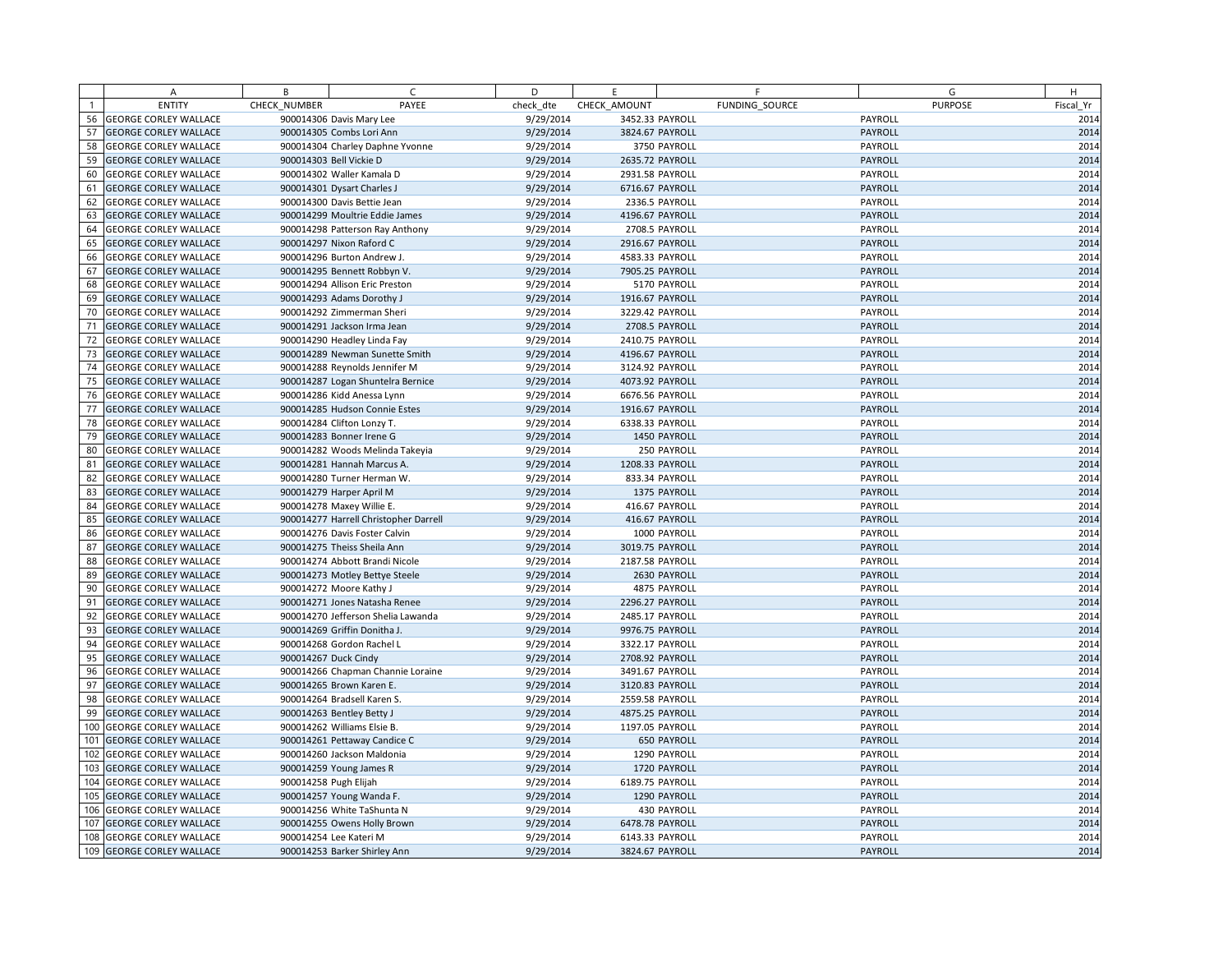|     | A                            | B            | C                                     | D         | E               | F                  | G              | H         |
|-----|------------------------------|--------------|---------------------------------------|-----------|-----------------|--------------------|----------------|-----------|
|     | <b>ENTITY</b>                | CHECK NUMBER | PAYEE                                 | check dte | CHECK AMOUNT    | FUNDING SOURCE     | <b>PURPOSE</b> | Fiscal Yr |
|     | 110 GEORGE CORLEY WALLACE    |              | 900014252 Baldwin Antionetta S        | 9/29/2014 | 4507.42 PAYROLL |                    | PAYROLL        | 2014      |
| 111 | <b>GEORGE CORLEY WALLACE</b> |              | 900014251 Rhodes Ramona Roberts       | 9/29/2014 |                 | 1300 PAYROLL       | PAYROLL        | 2014      |
|     | <b>GEORGE CORLEY WALLACE</b> |              | 900014250 Wright Pamela L             | 9/29/2014 |                 | 4715 PAYROLL       | PAYROLL        | 2014      |
| 113 | <b>GEORGE CORLEY WALLACE</b> |              | 900014249 Mitchell Brenda G.          | 9/29/2014 |                 | 638.65 PAYROLL     | PAYROLL        | 2014      |
| 114 | <b>GEORGE CORLEY WALLACE</b> |              | 900014248 Minor Sheila Mims           | 9/29/2014 |                 | 975 PAYROLL        | PAYROLL        | 2014      |
| 115 | <b>GEORGE CORLEY WALLACE</b> |              | 900014247 Goings Ghytana Shelton      | 9/29/2014 | 4462.58 PAYROLL |                    | PAYROLL        | 2014      |
| 116 | <b>GEORGE CORLEY WALLACE</b> |              | 900014246 Dozier Bruce Otis           | 9/29/2014 |                 | 1185 PAYROLL       | PAYROLL        | 2014      |
| 117 | <b>GEORGE CORLEY WALLACE</b> |              | 900014245 Autery Nancy                | 9/29/2014 | 4840.92 PAYROLL |                    | PAYROLL        | 2014      |
|     | <b>GEORGE CORLEY WALLACE</b> |              | 900014244 Miller Jermel d             | 9/29/2014 | 5846.78 PAYROLL |                    | PAYROLL        | 2014      |
| 119 | <b>GEORGE CORLEY WALLACE</b> |              | 900014243 McKnight April Calloway     | 9/29/2014 |                 | 975 PAYROLL        | PAYROLL        | 2014      |
| 120 | <b>GEORGE CORLEY WALLACE</b> |              | 900014242 Richardson Kendra Jones     | 9/29/2014 | 4507.42 PAYROLL |                    | PAYROLL        | 2014      |
|     | 121 GEORGE CORLEY WALLACE    |              | 900014240 Chesnut Veronica S          | 9/29/2014 |                 | <b>650 PAYROLL</b> | PAYROLL        | 2014      |
| 122 | <b>GEORGE CORLEY WALLACE</b> |              | 900014239 Clements Renna B            | 9/29/2014 |                 | 975 PAYROLL        | PAYROLL        | 2014      |
| 123 | <b>GEORGE CORLEY WALLACE</b> |              | 900014238 Thompkins Yolanda Smith     | 9/29/2014 |                 | 975 PAYROLL        | PAYROLL        | 2014      |
| 124 | <b>GEORGE CORLEY WALLACE</b> |              | 900014237 Pugh Janet Cathey M.        | 9/29/2014 | 5759.75 PAYROLL |                    | PAYROLL        | 2014      |
| 125 | <b>GEORGE CORLEY WALLACE</b> |              | 900014236 Howard Vatausha O           | 9/29/2014 |                 | 325 PAYROLL        | PAYROLL        | 2014      |
| 126 | <b>GEORGE CORLEY WALLACE</b> |              | 900014235 Melton Darrio               | 9/29/2014 |                 | 650 PAYROLL        | PAYROLL        | 2014      |
| 127 | <b>GEORGE CORLEY WALLACE</b> |              | 900014234 McQueen Carroll D.          | 9/29/2014 |                 | <b>650 PAYROLL</b> | PAYROLL        | 2014      |
| 128 | <b>GEORGE CORLEY WALLACE</b> |              | 900014233 Martin Jerria C             | 9/29/2014 |                 | 650 PAYROLL        | PAYROLL        | 2014      |
| 129 | <b>GEORGE CORLEY WALLACE</b> |              | 900014232 White Tara Y                | 9/29/2014 | 4536.58 PAYROLL |                    | PAYROLL        | 2014      |
| 130 | <b>GEORGE CORLEY WALLACE</b> |              | 900014231 Lewis George E              | 9/29/2014 |                 | 325 PAYROLL        | PAYROLL        | 2014      |
|     | 131 GEORGE CORLEY WALLACE    |              | 900014230 Grissom Terry D             | 9/29/2014 |                 | <b>650 PAYROLL</b> | PAYROLL        | 2014      |
| 132 | <b>GEORGE CORLEY WALLACE</b> |              | 900014229 Williams Wendy Dawn         | 9/29/2014 |                 | 650 PAYROLL        | PAYROLL        | 2014      |
| 133 | <b>GEORGE CORLEY WALLACE</b> |              | 900014227 Speed Donald T              | 9/29/2014 |                 | 650 PAYROLL        | PAYROLL        | 2014      |
| 134 | <b>GEORGE CORLEY WALLACE</b> |              | 900014225 Pettway Felecia             | 9/29/2014 | 5154.16 PAYROLL |                    | PAYROLL        | 2014      |
| 135 | <b>GEORGE CORLEY WALLACE</b> |              | 900014224 Moss Johnny E               | 9/29/2014 | 5416.66 PAYROLL |                    | PAYROLL        | 2014      |
| 136 | <b>GEORGE CORLEY WALLACE</b> |              | 900014223 Helms Tammy Roberts         | 9/29/2014 | 3435.17 PAYROLL |                    | PAYROLL        | 2014      |
|     | 137 GEORGE CORLEY WALLACE    |              | 900014222 Halpin Mark Nicholas        | 9/29/2014 | 2916.67 PAYROLL |                    | PAYROLL        | 2014      |
| 138 | <b>GEORGE CORLEY WALLACE</b> |              | 900014221 Thames Jerome E             | 9/29/2014 | 4713.33 PAYROLL |                    | PAYROLL        | 2014      |
| 139 | <b>GEORGE CORLEY WALLACE</b> |              | 900014220 Harris Douglas Lee          | 9/29/2014 | 2485.17 PAYROLL |                    | PAYROLL        | 2014      |
| 140 | <b>GEORGE CORLEY WALLACE</b> |              | 900014219 Griffin Calvin              | 9/29/2014 | 5009.89 PAYROLL |                    | PAYROLL        | 2014      |
| 141 | <b>GEORGE CORLEY WALLACE</b> |              | 900014218 Williams Matilda Mae        | 9/29/2014 | 2410.75 PAYROLL |                    | PAYROLL        | 2014      |
| 142 | <b>GEORGE CORLEY WALLACE</b> |              | 900014217 Hamilton Antonio Kentanious | 9/29/2014 | 4268.56 PAYROLL |                    | PAYROLL        | 2014      |
|     | 143 GEORGE CORLEY WALLACE    |              | 900014216 Allen Kenny                 | 9/29/2014 | 3979.75 PAYROLL |                    | PAYROLL        | 2014      |
|     | 144 GEORGE CORLEY WALLACE    |              | 900014215 Wallace Connie W            | 9/29/2014 | 8272.67 PAYROLL |                    | PAYROLL        | 2014      |
| 145 | <b>GEORGE CORLEY WALLACE</b> |              | 900014213 Laister Shirley J           | 9/29/2014 | 5306.33 PAYROLL |                    | PAYROLL        | 2014      |
| 146 | <b>GEORGE CORLEY WALLACE</b> |              | 900014212 Smith Shandra J             | 9/29/2014 | 4904.17 PAYROLL |                    | PAYROLL        | 2014      |
| 147 | <b>GEORGE CORLEY WALLACE</b> |              | 900014211 Stevenson Donte L           | 9/29/2014 | 2410.75 PAYROLL |                    | PAYROLL        | 2014      |
| 148 | <b>GEORGE CORLEY WALLACE</b> |              | 900014210 Rogers Eric W.              | 9/29/2014 | 5009.89 PAYROLL |                    | PAYROLL        | 2014      |
| 149 | <b>GEORGE CORLEY WALLACE</b> |              | 900014209 Moore Dale E                | 9/29/2014 | 4416.89 PAYROLL |                    | PAYROLL        | 2014      |
| 150 | <b>GEORGE CORLEY WALLACE</b> |              | 900014208 Hobbs David Wayne           | 9/29/2014 | 3979.75 PAYROLL |                    | PAYROLL        | 2014      |
| 151 | <b>GEORGE CORLEY WALLACE</b> |              | 900014207 Walker Shermanita           | 9/29/2014 | 4349.58 PAYROLL |                    | PAYROLL        | 2014      |
| 152 | <b>GEORGE CORLEY WALLACE</b> |              | 900014206 Spicer Chandra              | 9/29/2014 | 5276.25 PAYROLL |                    | PAYROLL        | 2014      |
| 153 | <b>GEORGE CORLEY WALLACE</b> |              | 900014205 Snowden Lula                | 9/29/2014 | 4012.5 PAYROLL  |                    | PAYROLL        | 2014      |
| 154 | <b>GEORGE CORLEY WALLACE</b> |              | 900014204 Roberson Erika M            | 9/29/2014 | 2782.75 PAYROLL |                    | PAYROLL        | 2014      |
| 155 | <b>GEORGE CORLEY WALLACE</b> |              | 900014203 Pullum Quanda C.            | 9/29/2014 | 3080.5 PAYROLL  |                    | PAYROLL        | 2014      |
|     | 156 GEORGE CORLEY WALLACE    |              | 900014202 Pettway Clarence J          | 9/29/2014 | 5659.08 PAYROLL |                    | PAYROLL        | 2014      |
| 157 | <b>GEORGE CORLEY WALLACE</b> |              | 900014201 Moore Derrick M             | 9/29/2014 | 2262.08 PAYROLL |                    | PAYROLL        | 2014      |
| 158 | <b>GEORGE CORLEY WALLACE</b> |              | 900014200 Inge Deandres G.            | 9/29/2014 | 5918.08 PAYROLL |                    | PAYROLL        | 2014      |
| 159 | <b>GEORGE CORLEY WALLACE</b> |              | 900014199 Coleman Steffan             | 9/29/2014 |                 | 3471 PAYROLL       | PAYROLL        | 2014      |
| 160 | <b>GEORGE CORLEY WALLACE</b> |              | 900014198 Buford Geralyn Latanza      | 9/29/2014 | 4292.08 PAYROLL |                    | PAYROLL        | 2014      |
| 161 | <b>GEORGE CORLEY WALLACE</b> |              | 900014197 Barlow Tiffany Renee        | 9/29/2014 | 4935.83 PAYROLL |                    | PAYROLL        | 2014      |
| 162 | <b>GEORGE CORLEY WALLACE</b> |              | 900014196 Allen Bertha Yvette         | 9/29/2014 | 4529.67 PAYROLL |                    | PAYROLL        | 2014      |
|     | 163 GEORGE CORLEY WALLACE    |              | 900014195 Acoff Olivia Joyce          | 9/29/2014 | 2541.67 PAYROLL |                    | PAYROLL        | 2014      |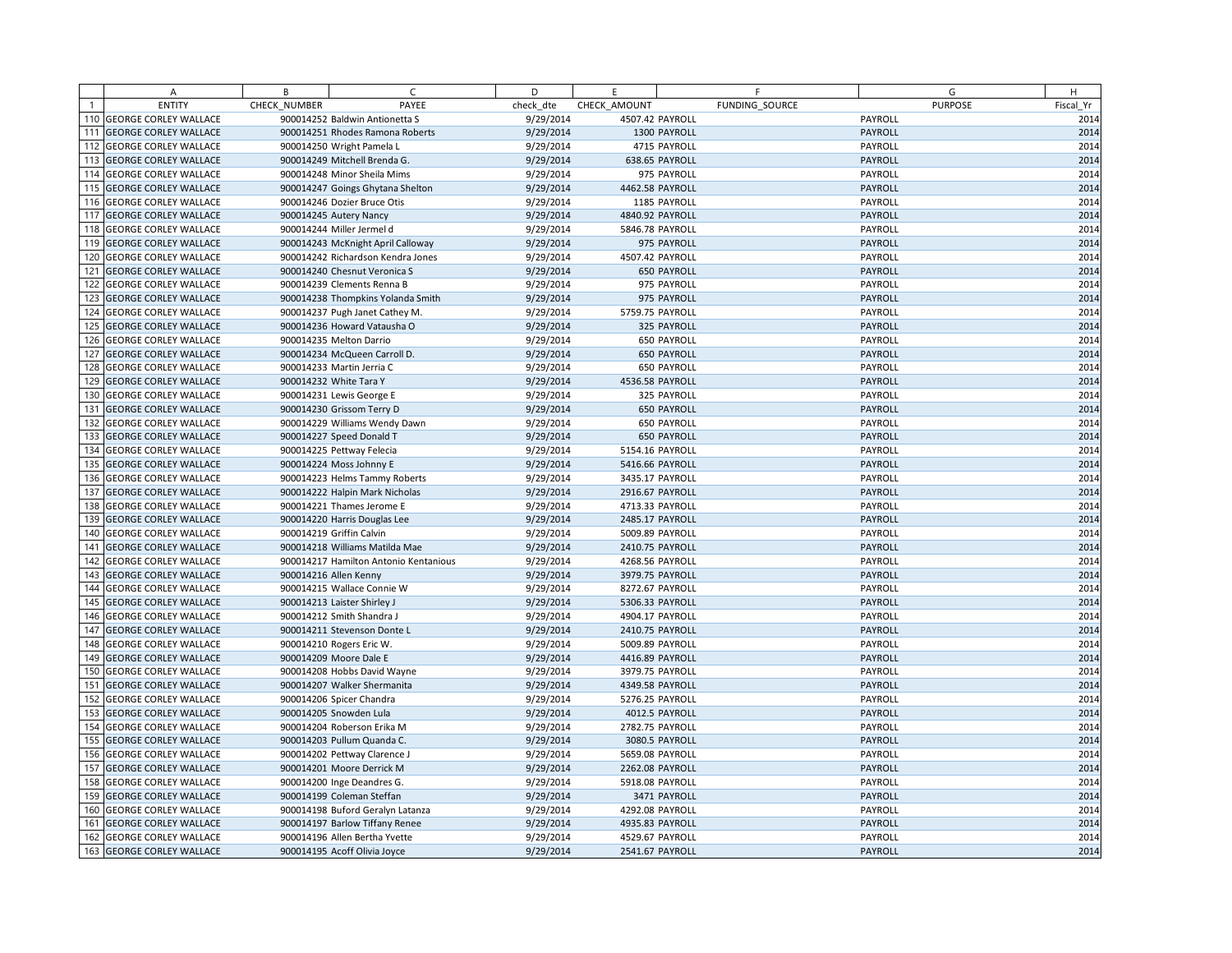|                | A                            | B            | C                                           | D         | E.               | F                  | G              | H         |
|----------------|------------------------------|--------------|---------------------------------------------|-----------|------------------|--------------------|----------------|-----------|
| $\overline{1}$ | <b>ENTITY</b>                | CHECK NUMBER | PAYEE                                       | check dte | CHECK AMOUNT     | FUNDING SOURCE     | <b>PURPOSE</b> | Fiscal Yr |
|                | 164 GEORGE CORLEY WALLACE    |              | 900014194 Jones Connie M.                   | 9/29/2014 | 4507.42 PAYROLL  |                    | PAYROLL        | 2014      |
| 165            | <b>GEORGE CORLEY WALLACE</b> |              | 900014193 Davis Rebecca Moore               | 9/29/2014 | 4871.25 PAYROLL  |                    | PAYROLL        | 2014      |
| 166            | <b>GEORGE CORLEY WALLACE</b> |              | 900014192 Thomas Gloria Dean                | 9/29/2014 | 3452.83 PAYROLL  |                    | PAYROLL        | 2014      |
| 167            | <b>GEORGE CORLEY WALLACE</b> |              | 900014189 Wilson Beverly Renae              | 9/29/2014 |                  | 325 PAYROLL        | PAYROLL        | 2014      |
| 168            | <b>GEORGE CORLEY WALLACE</b> |              | 900014188 Moore Dorothy A                   | 9/29/2014 |                  | 1000 PAYROLL       | PAYROLL        | 2014      |
| 169            | <b>GEORGE CORLEY WALLACE</b> |              | 900014187 Miller Gregory Lee                | 9/29/2014 |                  | 4285 PAYROLL       | PAYROLL        | 2014      |
| 170            | <b>GEORGE CORLEY WALLACE</b> |              | 900014186 Hannah Marilyn Bennett            | 9/29/2014 | 5120.33 PAYROLL  |                    | PAYROLL        | 2014      |
| 171            | <b>GEORGE CORLEY WALLACE</b> |              | 900014185 White Christine S                 | 9/29/2014 |                  | 814 PAYROLL        | PAYROLL        | 2014      |
|                | 172 GEORGE CORLEY WALLACE    |              | 900014184 Vinson Richard Shane              | 9/29/2014 |                  | 2783 PAYROLL       | PAYROLL        | 2014      |
| 173            | <b>GEORGE CORLEY WALLACE</b> |              | 900014183 Taylor Danica Sherita             | 9/29/2014 | 4536.58 PAYROLL  |                    | PAYROLL        | 2014      |
|                | 174 GEORGE CORLEY WALLACE    |              | 900014182 Shannon Tracey M.                 | 9/29/2014 | 5759.75 PAYROLL  |                    | PAYROLL        | 2014      |
| 175            | <b>GEORGE CORLEY WALLACE</b> |              | 900014181 Rives Becky Casey                 | 9/29/2014 | 6954.56 PAYROLL  |                    | PAYROLL        | 2014      |
| 176            | <b>GEORGE CORLEY WALLACE</b> |              | 900014180 Ratcliffe Carolyn M               | 9/29/2014 |                  | 1080 PAYROLL       | PAYROLL        | 2014      |
| 177            | <b>GEORGE CORLEY WALLACE</b> |              | 900014179 Purdie Karol S                    | 9/29/2014 | 4823.78 PAYROLL  |                    | PAYROLL        | 2014      |
|                | 178 GEORGE CORLEY WALLACE    |              | 900014178 Johnson Tona Oliver               | 9/29/2014 |                  | <b>660 PAYROLL</b> | PAYROLL        | 2014      |
| 179            | <b>GEORGE CORLEY WALLACE</b> |              | 900014177 McWhorter-Light Clara Suzanne     | 9/29/2014 | 2261.83 PAYROLL  |                    | PAYROLL        | 2014      |
| 180            | <b>GEORGE CORLEY WALLACE</b> |              | 900014176 Lee Shannon M                     | 9/29/2014 |                  | 1380 PAYROLL       | PAYROLL        | 2014      |
| 181            | <b>GEORGE CORLEY WALLACE</b> |              | 900014175 Lambert Sheila L.                 | 9/29/2014 |                  | 1914 PAYROLL       | PAYROLL        | 2014      |
| 182            | <b>GEORGE CORLEY WALLACE</b> |              | 900014174 Jones - Harris Katrina            | 9/29/2014 |                  | 610 PAYROLL        | PAYROLL        | 2014      |
| 183            | <b>GEORGE CORLEY WALLACE</b> |              | 900014173 James Camille P.                  | 9/29/2014 |                  | 1185 PAYROLL       | PAYROLL        | 2014      |
| 184            | <b>GEORGE CORLEY WALLACE</b> |              | 900014172 Haigler Lisa M                    | 9/29/2014 |                  | 460 PAYROLL        | PAYROLL        | 2014      |
| 185            | <b>GEORGE CORLEY WALLACE</b> |              | 900014171 Ford Sabrina D                    | 9/29/2014 |                  | 4379 PAYROLL       | PAYROLL        | 2014      |
| 186            | <b>GEORGE CORLEY WALLACE</b> |              | 900014170 Douglas Cecile Randall            | 9/29/2014 | 4840.92 PAYROLL  |                    | PAYROLL        | 2014      |
| 187            | <b>GEORGE CORLEY WALLACE</b> |              | 900014169 Davis Vera Lee                    | 9/29/2014 |                  | 2684 PAYROLL       | PAYROLL        | 2014      |
| 188            | <b>GEORGE CORLEY WALLACE</b> |              | 900014168 Chestnut Angelina                 | 9/29/2014 |                  | 979 PAYROLL        | PAYROLL        | 2014      |
| 189            | <b>GEORGE CORLEY WALLACE</b> |              | 900014167 Martin Suzette G.                 | 9/29/2014 | 5318.33 PAYROLL  |                    | PAYROLL        | 2014      |
|                | 190 GEORGE CORLEY WALLACE    |              | 900014166 Shannon Daphane N                 | 9/29/2014 |                  | 1072.5 PAYROLL     | PAYROLL        | 2014      |
| 191            | <b>GEORGE CORLEY WALLACE</b> |              | 900014165 Richardson Ruby D.                | 9/29/2014 |                  | 664.12 PAYROLL     | PAYROLL        | 2014      |
| 192            | <b>GEORGE CORLEY WALLACE</b> |              | 900014164 Morton Ford Shelicia Denise       | 9/29/2014 |                  | 776.25 PAYROLL     | PAYROLL        | 2014      |
| 193            | <b>GEORGE CORLEY WALLACE</b> |              | 900014163 Mixon Carter Kim Ellice           | 9/29/2014 |                  | 4285 PAYROLL       | PAYROLL        | 2014      |
|                | 194 GEORGE CORLEY WALLACE    |              | 900014159 Goodwin Pamela                    | 9/29/2014 | 2334.75 PAYROLL  |                    | PAYROLL        | 2014      |
| 195            | <b>GEORGE CORLEY WALLACE</b> |              | 900014158 Dixon Colleen Roland              | 9/29/2014 |                  | 2958.5 PAYROLL     | PAYROLL        | 2014      |
|                | 196 GEORGE CORLEY WALLACE    |              | 900014157 Davis Sarah                       | 9/29/2014 | 5713.33 PAYROLL  |                    | PAYROLL        | 2014      |
| 197            | <b>GEORGE CORLEY WALLACE</b> |              | 900014156 Smith Pamela Caver                | 9/29/2014 | 5416.78 PAYROLL  |                    | PAYROLL        | 2014      |
| 198            | <b>GEORGE CORLEY WALLACE</b> |              | 900014155 Calhoun Webbie R.                 | 9/29/2014 | 5268.56 PAYROLL  |                    | PAYROLL        | 2014      |
| 199            | <b>GEORGE CORLEY WALLACE</b> |              | 900014154 Brown - Curtis Nannie Mae Summers | 9/29/2014 |                  | 772.4 PAYROLL      | PAYROLL        | 2014      |
| 200            | <b>GEORGE CORLEY WALLACE</b> |              | 900014153 Brown Veronica S.                 | 9/29/2014 | 7317.84 PAYROLL  |                    | PAYROLL        | 2014      |
| 201            | <b>GEORGE CORLEY WALLACE</b> |              | 900014152 Lett Rita M.                      | 9/29/2014 | 5149.42 PAYROLL  |                    | PAYROLL        | 2014      |
|                | 202 GEORGE CORLEY WALLACE    |              | 900014151 Larkin Earline T.                 | 9/29/2014 | 1916.67 PAYROLL  |                    | PAYROLL        | 2014      |
| 203            | <b>GEORGE CORLEY WALLACE</b> |              | 900014150 Sturdivant Maxine C               | 9/29/2014 | 6584.44 PAYROLL  |                    | PAYROLL        | 2014      |
| 204            | <b>GEORGE CORLEY WALLACE</b> |              | 900014149 Marshall Teresa Darnelle          | 9/29/2014 | 2261.83 PAYROLL  |                    | PAYROLL        | 2014      |
| 205            | <b>GEORGE CORLEY WALLACE</b> |              | 900014148 Sanders Felicia M.                | 9/29/2014 | 4583.33 PAYROLL  |                    | PAYROLL        | 2014      |
| 206            | <b>GEORGE CORLEY WALLACE</b> |              | 900014147 Nevith Karrie T                   | 9/29/2014 |                  | 325 PAYROLL        | PAYROLL        | 2014      |
| 207            | <b>GEORGE CORLEY WALLACE</b> |              | 900014146 Ford Monique Amelia               | 9/29/2014 | 2916.67 PAYROLL  |                    | PAYROLL        | 2014      |
|                | 208 GEORGE CORLEY WALLACE    |              | 900014144 Briggs Tammie Marie               | 9/29/2014 | 6450.08 PAYROLL  |                    | PAYROLL        | 2014      |
| 209            | <b>GEORGE CORLEY WALLACE</b> |              | 900014143 Williams Angelica Nicole          | 9/29/2014 | 2187.58 PAYROLL  |                    | PAYROLL        | 2014      |
|                | 210 GEORGE CORLEY WALLACE    |              | 900014142 Tubbs - Turner Jocelyn Jenell     | 9/29/2014 | 5002.17 PAYROLL  |                    | PAYROLL        | 2014      |
| 211            | <b>GEORGE CORLEY WALLACE</b> |              | 900014141 Kennedy Regina S                  | 9/29/2014 | 5092.75 PAYROLL  |                    | PAYROLL        | 2014      |
|                | 212 GEORGE CORLEY WALLACE    |              | 900014140 Gourdine Raji                     | 9/29/2014 | 7323.17 PAYROLL  |                    | PAYROLL        | 2014      |
| 213            | <b>GEORGE CORLEY WALLACE</b> |              | 900014139 Cosby Helen A                     | 9/29/2014 | 3750.17 PAYROLL  |                    | PAYROLL        | 2014      |
|                | 214 GEORGE CORLEY WALLACE    |              | 900014138 Walker Sharon D                   | 9/29/2014 | 2485.17 PAYROLL  |                    | PAYROLL        | 2014      |
| 215            | <b>GEORGE CORLEY WALLACE</b> |              | 900014137 Carstarphen Mennie L              | 9/29/2014 | 6706.33 PAYROLL  |                    | PAYROLL        | 2014      |
|                | 216 GEORGE CORLEY WALLACE    |              | 900014136 Blevins Pamela M                  | 9/29/2014 | 2559.58 PAYROLL  |                    | PAYROLL        | 2014      |
|                | 217 GEORGE CORLEY WALLACE    |              | 900014135 Blackledge Charles H              | 9/29/2014 | 13590.47 PAYROLL |                    | PAYROLL        | 2014      |
|                |                              |              |                                             |           |                  |                    |                |           |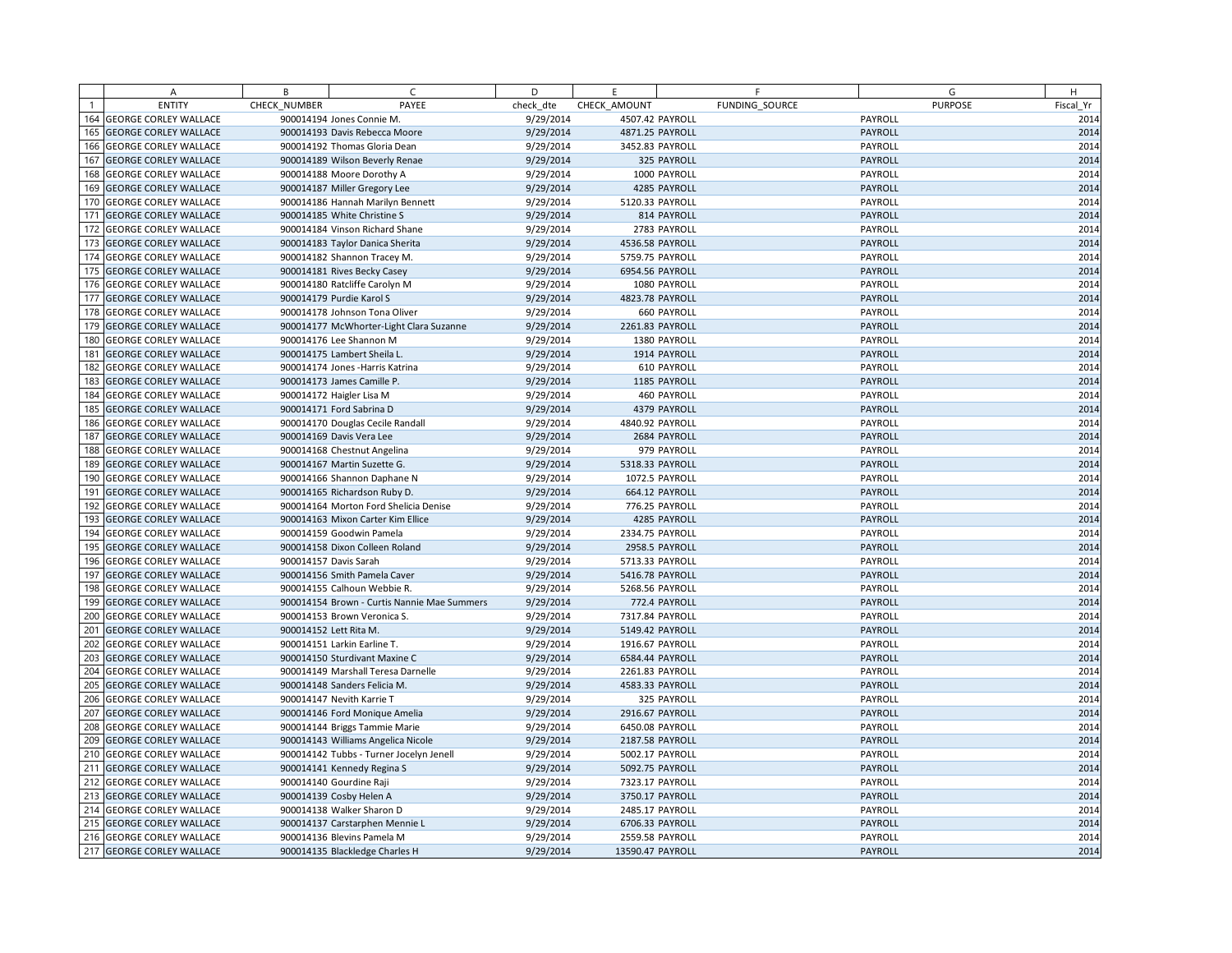|                 | A                            | B            | C.                                | D         | E                | F.                                 | G                                   | H         |
|-----------------|------------------------------|--------------|-----------------------------------|-----------|------------------|------------------------------------|-------------------------------------|-----------|
|                 | <b>ENTITY</b>                | CHECK NUMBER | PAYEE                             | check dte | CHECK AMOUNT     | FUNDING SOURCE                     | <b>PURPOSE</b>                      | Fiscal Yr |
| 218             | <b>GEORGE CORLEY WALLACE</b> |              | 900014134 Mitchell James M        | 9/29/2014 | 15531.45 PAYROLL |                                    | PAYROLL                             | 2014      |
|                 | 219 GEORGE CORLEY WALLACE    |              | 900014133 Glover Virginia M Reed  | 9/29/2014 | 3080.08 PAYROLL  |                                    | <b>PAYROLL</b>                      | 2014      |
| 220             | <b>GEORGE CORLEY WALLACE</b> |              | 52647 Baldwin Antionetta S        | 9/29/2014 | 4507.42 PAYROLL  |                                    | PAYROLL                             | 2014      |
| 221             | <b>GEORGE CORLEY WALLACE</b> |              | 52646 Sanders Felicia M.          | 9/29/2014 | 4583.33 PAYROLL  |                                    | PAYROLL                             | 2014      |
| 222             | <b>GEORGE CORLEY WALLACE</b> |              | 52643 Brown Christopher B         | 9/29/2014 |                  | 776 PAYROLL                        | PAYROLL                             | 2014      |
| 223             | <b>GEORGE CORLEY WALLACE</b> |              | 52642 Winfield Tamara Camille     | 9/29/2014 |                  | 291.81 PAYROLL                     | PAYROLL                             | 2014      |
| 224             | <b>GEORGE CORLEY WALLACE</b> |              | 52641 Wells Reginald B            | 9/29/2014 |                  | 435 PAYROLL                        | PAYROLL                             | 2014      |
| 225             | <b>GEORGE CORLEY WALLACE</b> |              | 52640 Snow Johnisha K             | 9/29/2014 |                  | 435 PAYROLL                        | <b>PAYROLL</b>                      | 2014      |
| 226             | <b>GEORGE CORLEY WALLACE</b> |              | 52639 Rodgers Jknesha N           | 9/29/2014 |                  | 435 PAYROLL                        | PAYROLL                             | 2014      |
| 227             | <b>GEORGE CORLEY WALLACE</b> |              | 52638 Pearson Sharde D            | 9/29/2014 |                  | 435 PAYROLL                        | PAYROLL                             | 2014      |
| 228             | <b>GEORGE CORLEY WALLACE</b> |              | 52637 Moore Marla Dionne          | 9/29/2014 |                  | 406 PAYROLL                        | PAYROLL                             | 2014      |
| 229             | <b>GEORGE CORLEY WALLACE</b> |              | 52636 Lewis Nathaniel Valdez      | 9/29/2014 |                  | 239.25 PAYROLL                     | PAYROLL                             | 2014      |
| 230             | <b>GEORGE CORLEY WALLACE</b> |              | 52635 Johnson Eli Deonta          | 9/29/2014 |                  | 435 PAYROLL                        | PAYROLL                             | 2014      |
| 23 <sup>1</sup> | <b>GEORGE CORLEY WALLACE</b> |              | 52634 Ellis Hollis                | 9/29/2014 |                  | 435 PAYROLL                        | PAYROLL                             | 2014      |
| 232             | <b>GEORGE CORLEY WALLACE</b> |              | 52633 Davis Michael Alphonso      | 9/29/2014 |                  | 435 PAYROLL                        | PAYROLL                             | 2014      |
| 233             | <b>GEORGE CORLEY WALLACE</b> |              | 52632 Cobb Stephanie Miranda      | 9/29/2014 |                  | 435 PAYROLL                        | PAYROLL                             | 2014      |
| 234             | <b>GEORGE CORLEY WALLACE</b> |              | 52631 Bailey Nettie C             | 9/29/2014 |                  | 188.5 PAYROLL                      | PAYROLL                             | 2014      |
| 235             | <b>GEORGE CORLEY WALLACE</b> |              | 52630 Traywick Ellen G            | 9/29/2014 | 1174.96 PAYROLL  |                                    | PAYROLL                             | 2014      |
| 236             | <b>GEORGE CORLEY WALLACE</b> |              | 52629 Cummings Evelyn C.          | 9/29/2014 | 1891.97 PAYROLL  |                                    | PAYROLL                             | 2014      |
| 237             | <b>GEORGE CORLEY WALLACE</b> |              | 52627 Childress Eugene James      | 9/29/2014 |                  | 1120 PAYROLL                       | PAYROLL                             | 2014      |
| 238             | <b>GEORGE CORLEY WALLACE</b> |              | 52626 Haralson Isaiah S           | 9/29/2014 | 2885.42 PAYROLL  |                                    | PAYROLL                             | 2014      |
| 239             | <b>GEORGE CORLEY WALLACE</b> |              | 52625 Goldsby Jimmie Lee          | 9/29/2014 | 6083.33 PAYROLL  |                                    | PAYROLL                             | 2014      |
| 240             | <b>GEORGE CORLEY WALLACE</b> |              | 52624 Whatley Andrew Douglas      | 9/29/2014 |                  | 2336.5 PAYROLL                     | PAYROLL                             | 2014      |
| 241             | <b>GEORGE CORLEY WALLACE</b> |              | 52623 Coleman Myron C             | 9/29/2014 | 2931.58 PAYROLL  |                                    | PAYROLL                             | 2014      |
| 242             | <b>GEORGE CORLEY WALLACE</b> |              | 52622 Deavers Lori Evelyn         | 9/29/2014 | 1916.67 PAYROLL  |                                    | PAYROLL                             | 2014      |
| 243             | <b>GEORGE CORLEY WALLACE</b> |              | 52621 Southall Albert             | 9/29/2014 |                  | 400 PAYROLL                        | PAYROLL                             | 2014      |
| 244             | <b>GEORGE CORLEY WALLACE</b> |              | 52620 Bright Jacinta Thrash       | 9/29/2014 |                  | 1860 PAYROLL                       | PAYROLL                             | 2014      |
| 245             | <b>GEORGE CORLEY WALLACE</b> |              | 52619 Bowie Corey D.              | 9/29/2014 | 3986.58 PAYROLL  |                                    | PAYROLL                             | 2014      |
| 246             | <b>GEORGE CORLEY WALLACE</b> |              | 52618 Lofton Lenore               | 9/29/2014 |                  | 430 PAYROLL                        | PAYROLL                             | 2014      |
| 247             | <b>GEORGE CORLEY WALLACE</b> |              | 52617 Crum Erika D                | 9/29/2014 |                  | 325 PAYROLL                        | PAYROLL                             | 2014      |
| 248             | <b>GEORGE CORLEY WALLACE</b> |              | 52616 Taylor Sonya O              | 9/29/2014 |                  | 325 PAYROLL                        | PAYROLL                             | 2014      |
| 249             | <b>GEORGE CORLEY WALLACE</b> |              | 52615 Hughes Tony Max             | 9/29/2014 |                  | 650 PAYROLL                        | PAYROLL                             | 2014      |
| 250             | <b>GEORGE CORLEY WALLACE</b> |              | 52614 Crum Bertram                | 9/29/2014 |                  | <b>650 PAYROLL</b>                 | PAYROLL                             | 2014      |
| 251             | <b>GEORGE CORLEY WALLACE</b> |              | 52613 Burton Kasey Raeann         | 9/29/2014 |                  | 325 PAYROLL                        | PAYROLL                             | 2014      |
| 252             | <b>GEORGE CORLEY WALLACE</b> |              | 52612 Tarver Otis                 | 9/29/2014 | 4416.89 PAYROLL  |                                    | PAYROLL                             | 2014      |
| 253             | <b>GEORGE CORLEY WALLACE</b> |              | 52611 Pearson Andre Marvel        | 9/29/2014 | 2262.08 PAYROLL  |                                    | PAYROLL                             | 2014      |
| 254             | <b>GEORGE CORLEY WALLACE</b> |              | 52610 Guthridge Nigel Ralphael    | 9/29/2014 | 2187.58 PAYROLL  |                                    | PAYROLL                             | 2014      |
| 255             | <b>GEORGE CORLEY WALLACE</b> |              | 52609 Bennett Jarrick B           | 9/29/2014 |                  | 1085.5 PAYROLL                     | PAYROLL                             | 2014      |
| 256             | <b>GEORGE CORLEY WALLACE</b> |              | 52608 Garner William P            | 9/29/2014 |                  | 325 PAYROLL                        | PAYROLL                             | 2014      |
| 257             | <b>GEORGE CORLEY WALLACE</b> |              | 52607 Cummings Evelyn C.          | 9/29/2014 | 1891.97 PAYROLL  |                                    | PAYROLL                             | 2014      |
| 258             | <b>GEORGE CORLEY WALLACE</b> |              | 52606 Rollins Mary Ellen          | 9/29/2014 |                  | 1320 PAYROLL                       | PAYROLL                             | 2014      |
| 259             | <b>GEORGE CORLEY WALLACE</b> |              | 194079 The Solutions Team         | 9/26/2014 |                  | 472.25 General Operating Fund      | <b>Technology-Non Capital</b>       | 2014      |
| 260             | <b>GEORGE CORLEY WALLACE</b> |              | 194078 Selma Beauty Supply        | 9/26/2014 |                  | 495.93 General Operating Fund      | <b>Materials and Supplies</b>       | 2014      |
| 261             | <b>GEORGE CORLEY WALLACE</b> |              | 194077 McRae-Gaines Learning Ctn  | 9/26/2014 |                  | 1525 General Operating Fund        | Scholarships                        | 2014      |
| 262             | <b>GEORGE CORLEY WALLACE</b> |              | 194076 Cdw Government, Inc.       | 9/26/2014 |                  | 1940.71 FED VOC-2013               | Non-capitalized Equipment           | 2014      |
| 263             | <b>GEORGE CORLEY WALLACE</b> |              | 194076 Cdw Government, Inc.       | 9/26/2014 |                  | 748.13 FED VOC-2013                | <b>Materials and Supplies</b>       | 2014      |
| 264             | <b>GEORGE CORLEY WALLACE</b> |              | 194075 Alabama Gas Corporation    | 9/26/2014 |                  | 2590.54 General Operating Fund     | Gas & Heating Fuel                  | 2014      |
| 265             | <b>GEORGE CORLEY WALLACE</b> |              | 194074 Wccs Petty Cash            | 9/25/2014 |                  | 10 General Operating Fund          | Gasoline & Oil-Motor Vehicle        | 2014      |
| 266             | <b>GEORGE CORLEY WALLACE</b> |              | 194074 Wccs Petty Cash            | 9/25/2014 |                  | 69.86 General Operating Fund       | <b>Materials and Supplies</b>       | 2014      |
| 267             | <b>GEORGE CORLEY WALLACE</b> |              | 194073 Walker, Shermanita         | 9/25/2014 |                  | 79.3 AMSTI-State-2013              | In State-Mileage                    | 2014      |
| 268             | <b>GEORGE CORLEY WALLACE</b> |              | 194072 Tubbs - Turner, Jocelyn J. | 9/25/2014 |                  | 106.3 AMSTI-State-2013             | In State-Mileage                    | 2014      |
| 269             | <b>GEORGE CORLEY WALLACE</b> |              | 194071 Traywick, Ellen G.         | 9/25/2014 |                  | 49.17 Adult Ed. Regular State-2013 | In State-Mileage                    | 2014      |
| 270             | <b>GEORGE CORLEY WALLACE</b> |              | 194070 The Selma-Times Journal    | 9/25/2014 |                  | 3145.8 BOOST 2013                  | <b>Advertising &amp; Promotions</b> | 2014      |
|                 | 271 GEORGE CORLEY WALLACE    |              | 194069 Spicer, Chandra            | 9/25/2014 |                  | 148.74 AMSTI-State-2013            | In State-Mileage                    | 2014      |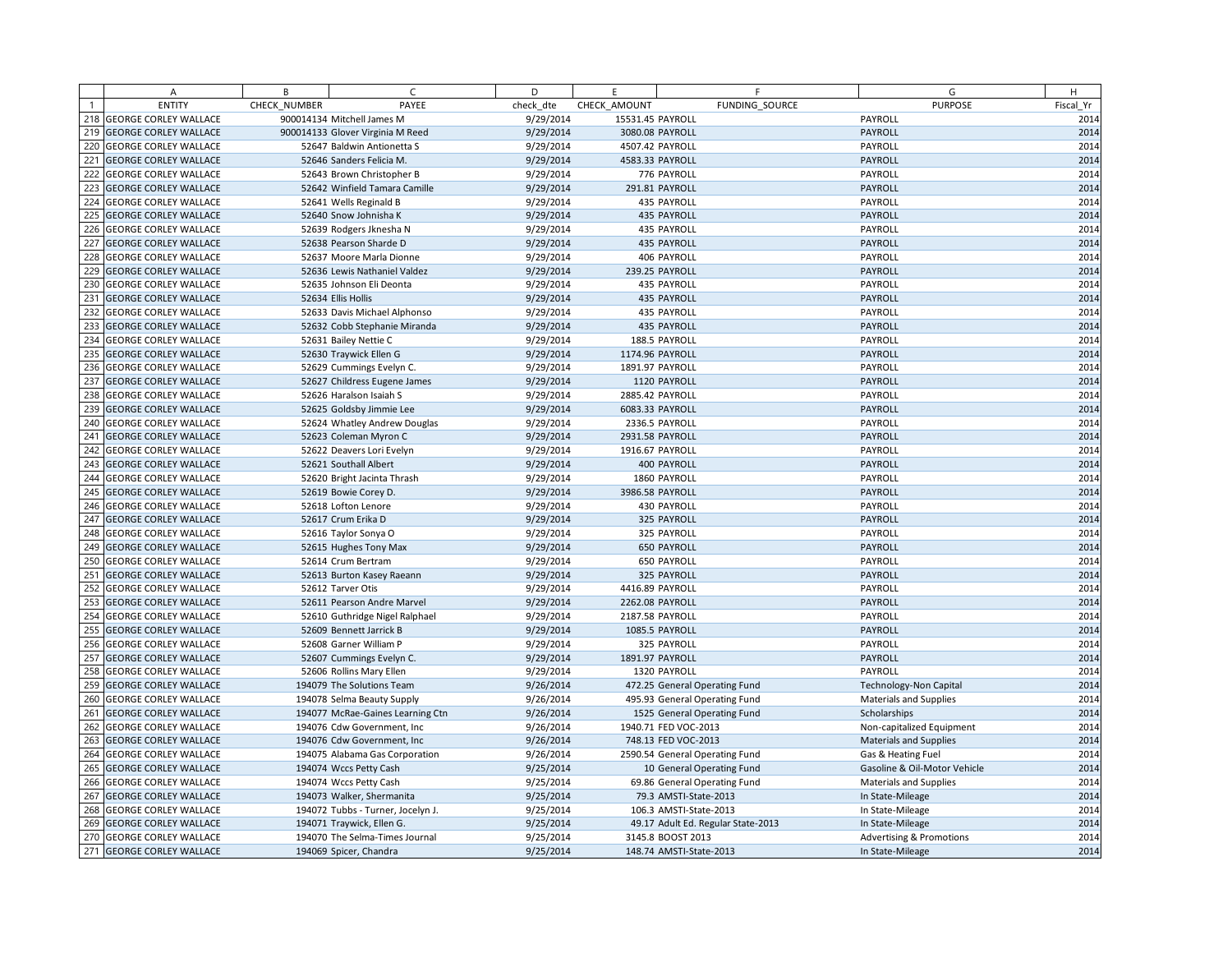|     | Α                            | B            | $\epsilon$                                 | D         | E            | F                                         | G                                   | H         |
|-----|------------------------------|--------------|--------------------------------------------|-----------|--------------|-------------------------------------------|-------------------------------------|-----------|
|     | <b>ENTITY</b>                | CHECK_NUMBER | PAYEE                                      | check dte | CHECK AMOUNT | FUNDING SOURCE                            | <b>PURPOSE</b>                      | Fiscal Yr |
| 272 | <b>GEORGE CORLEY WALLACE</b> |              | 194068 Solomon, John                       | 9/25/2014 |              | 190 General Operating Fund                | <b>Other Contractual Services</b>   | 2014      |
| 273 | <b>GEORGE CORLEY WALLACE</b> |              | 194067 Scott, Gracie E.                    | 9/25/2014 |              | 90 General Operating Fund                 | <b>Other Contractual Services</b>   | 2014      |
|     | 274 GEORGE CORLEY WALLACE    |              | 194066 Moore, Derrick M.                   | 9/25/2014 |              | 80.92 AMSTI-State-2013                    | In State-Mileage                    | 2014      |
| 275 | <b>GEORGE CORLEY WALLACE</b> |              | 194066 Moore, Derrick M.                   | 9/25/2014 |              | 225 AMSTI-State-2013                      | In State-Ovrnite Per diem           | 2014      |
|     | 276 GEORGE CORLEY WALLACE    |              | 194065 Kennedy, Regina S.                  | 9/25/2014 |              | 149.58 AMSTI-State-2013                   | In State-Mileage                    | 2014      |
| 277 | <b>GEORGE CORLEY WALLACE</b> |              | 194064 Inge, Deandres G.                   | 9/25/2014 |              | 50.12 AMSTI-State-2013                    | In State-Mileage                    | 2014      |
| 278 | <b>GEORGE CORLEY WALLACE</b> |              | 194063 Henderson, Kerry E.                 | 9/25/2014 |              | 100 General Operating Fund                | In State-Registration               | 2014      |
| 279 | <b>GEORGE CORLEY WALLACE</b> |              | 194062 Faulkner State Community College- B | 9/25/2014 |              | 50 General Operating Fund                 | In State-Other Travel Exp           | 2014      |
|     | 280 GEORGE CORLEY WALLACE    |              | 194061 Edwards, Keith                      | 9/25/2014 |              | 110 General Operating Fund                | Other Professional Fees             | 2014      |
| 281 | <b>GEORGE CORLEY WALLACE</b> |              | 194060 Davis, Rebecca M.                   | 9/25/2014 |              | 100 General Operating Fund                | In State-Registration               | 2014      |
| 282 | <b>GEORGE CORLEY WALLACE</b> |              | 194059 Copy Products Company               | 9/25/2014 |              | 26.06 General Operating Fund              | <b>Materials and Supplies</b>       | 2014      |
| 283 | <b>GEORGE CORLEY WALLACE</b> |              | 194059 Copy Products Company               | 9/25/2014 |              | 1.09 General Operating Fund               | Service Contracts-Equipment         | 2014      |
| 284 | <b>GEORGE CORLEY WALLACE</b> |              | 194058 Coleman, Steffan                    | 9/25/2014 |              | 80.92 AMSTI-State-2013                    | In State-Mileage                    | 2014      |
| 285 | <b>GEORGE CORLEY WALLACE</b> |              | 194058 Coleman, Steffan                    | 9/25/2014 |              | 225 AMSTI-State-2013                      | In State-Ovrnite Per diem           | 2014      |
|     | 286 GEORGE CORLEY WALLACE    |              | 194057 Coleman, Nakesha                    | 9/25/2014 |              | 220 General Operating Fund                | Other Professional Fees             | 2014      |
| 287 | <b>GEORGE CORLEY WALLACE</b> |              | 194056 Buford, Geralyn L.                  | 9/25/2014 |              | 68.38 AMSTI-State-2013                    | In State-Mileage                    | 2014      |
| 288 | <b>GEORGE CORLEY WALLACE</b> |              | 194055 Booker, Kenith                      | 9/25/2014 |              | 110 General Operating Fund                | Other Professional Fees             | 2014      |
| 289 | <b>GEORGE CORLEY WALLACE</b> |              | 194054 Berney Office Solutions             | 9/25/2014 |              | 290.41 General Operating Fund             | Service Contracts-Equipment         | 2014      |
| 290 | <b>GEORGE CORLEY WALLACE</b> |              | 194053 Barlow, Tiffany R.                  | 9/25/2014 |              | 31.62 AMSTI-State-2013                    | In State-Mileage                    | 2014      |
| 291 | <b>GEORGE CORLEY WALLACE</b> |              | 194052 Baldwin, Eugenia                    | 9/25/2014 |              | 110 General Operating Fund                | Other Professional Fees             | 2014      |
|     | 292 GEORGE CORLEY WALLACE    |              | 194051 Allen, Bertha Y.                    | 9/25/2014 |              | 131.1 AMSTI-State-2013                    | In State-Mileage                    | 2014      |
| 293 | <b>GEORGE CORLEY WALLACE</b> |              | 194050 AASFAA - Birmingham                 | 9/25/2014 |              | 240 General Operating Fund                | In State-Registration               | 2014      |
|     | 294 GEORGE CORLEY WALLACE    |              | 194050 AASFAA - Birmingham                 | 9/25/2014 |              | 25 General Operating Fund                 | Memberships                         | 2014      |
| 295 | <b>GEORGE CORLEY WALLACE</b> |              | 194048 Wimberly, Louretta                  | 9/24/2014 |              | 37.5 General Operating Fund               | <b>Other Contractual Services</b>   | 2014      |
|     | 296 GEORGE CORLEY WALLACE    |              | 194047 West Alabama Health Services, Inc.  | 9/24/2014 |              | 595.52 AE-Recruitment and Retention Award | In State-Commercl Transprt          | 2014      |
| 297 | <b>GEORGE CORLEY WALLACE</b> |              | 194046 Walker, Shermanita                  | 9/24/2014 |              | 296.57 AMSTI-State-2013                   | In State-Mileage                    | 2014      |
|     | 298 GEORGE CORLEY WALLACE    |              | 194045 UPS - United Parcel Service         | 9/24/2014 |              | 146.76 General Operating Fund             | Postage                             | 2014      |
| 299 | <b>GEORGE CORLEY WALLACE</b> |              | 194044 Tubbs - Turner, Jocelyn J.          | 9/24/2014 |              | 292.97 AMSTI-State-2013                   | In State-Mileage                    | 2014      |
| 300 | <b>GEORGE CORLEY WALLACE</b> |              | 194043 Traywick, Ellen G.                  | 9/24/2014 |              | 49.17 Adult Ed. Regular State-2013        | In State-Mileage                    | 2014      |
| 301 | <b>GEORGE CORLEY WALLACE</b> |              | 194042 Trane Company (Parts)               | 9/24/2014 |              | 3002.81 Renewal and Repacement Funds      | Maintenance & Repairs               | 2014      |
| 302 | <b>GEORGE CORLEY WALLACE</b> |              | 194042 Trane Company (Parts)               | 9/24/2014 |              | 439.83 General Operating Fund             | <b>Materials and Supplies</b>       | 2014      |
| 303 | <b>GEORGE CORLEY WALLACE</b> |              | 194041 The Selma-Times Journal             | 9/24/2014 |              | 347.13 General Operating Fund             | <b>Advertising &amp; Promotions</b> | 2014      |
|     | 304 GEORGE CORLEY WALLACE    |              | 194040 The Montgomery Advertiser           | 9/24/2014 |              | 842.36 General Operating Fund             | <b>Advertising &amp; Promotions</b> | 2014      |
| 305 | <b>GEORGE CORLEY WALLACE</b> |              | 194039 The Frazer Group                    | 9/24/2014 |              | 4941 General Operating Fund               | Insurance & Bonding                 | 2014      |
|     | 306 GEORGE CORLEY WALLACE    |              | 194038 The Demopolis Times                 | 9/24/2014 |              | 70.85 General Operating Fund              | Subscriptions                       | 2014      |
| 307 | <b>GEORGE CORLEY WALLACE</b> |              | 194037 Teklinks, Inc.                      | 9/24/2014 |              | 2400 General Operating Fund               | Computer Software-Non Cap           | 2014      |
| 308 | <b>GEORGE CORLEY WALLACE</b> |              | 194036 Spivey, Freddie                     | 9/24/2014 |              | 35 General Operating Fund                 | <b>Materials and Supplies</b>       | 2014      |
| 309 | <b>GEORGE CORLEY WALLACE</b> |              | 194035 Spicer, Chandra                     | 9/24/2014 |              | 110.15 AMSTI-State-2013                   | In State-Mileage                    | 2014      |
|     | 310 GEORGE CORLEY WALLACE    |              | 194034 Sowing Seeds of Hope, Inc.          | 9/24/2014 |              | 300 AE-PROGRAM EXPANSION GRANT-STATE      | Rent - Facilities                   | 2014      |
| 311 | <b>GEORGE CORLEY WALLACE</b> |              | 194033 Selma Water Works Board             | 9/24/2014 |              | 38.7 General Operating Fund               | Water & Sewer                       | 2014      |
|     | 312 GEORGE CORLEY WALLACE    |              | 194032 Screenco Enterprises                | 9/24/2014 |              | 1429 General Operating Fund               | <b>Materials and Supplies</b>       | 2014      |
| 313 | <b>GEORGE CORLEY WALLACE</b> |              | 194031 Scott Communications                | 9/24/2014 |              | 300 General Operating Fund                | <b>Advertising &amp; Promotions</b> | 2014      |
|     | 314 GEORGE CORLEY WALLACE    |              | 194030 Rountree Electric Supply            | 9/24/2014 |              | 520.31 General Operating Fund             | Materials and Supplies              | 2014      |
|     | 315 GEORGE CORLEY WALLACE    |              | 194029 Roberson, Erika M.                  | 9/24/2014 |              | 51.79 AMSTI-State-2013                    | In State-Mileage                    | 2014      |
|     | 316 GEORGE CORLEY WALLACE    |              | 194028 Purdie & Son Refuse Ser             | 9/24/2014 |              | 555 General Operating Fund                | <b>Other Contractual Services</b>   | 2014      |
| 317 | <b>GEORGE CORLEY WALLACE</b> |              | 194027 Pritchett, Lori F.                  | 9/24/2014 |              | 97.5 General Operating Fund               | <b>Other Contractual Services</b>   | 2014      |
|     | 318 GEORGE CORLEY WALLACE    |              | 194026 Pitney Bowes                        | 9/24/2014 |              | 2826 General Operating Fund               | Rent - Equipment                    | 2014      |
|     | 319 GEORGE CORLEY WALLACE    |              | 194026 Pitney Bowes                        | 9/24/2014 |              | 1000 General Operating Fund               | Postage                             | 2014      |
| 320 | <b>GEORGE CORLEY WALLACE</b> |              | 194025 Pettway, Felecia                    | 9/24/2014 |              | 196.77 PAVES-2012                         | In State-Mileage                    | 2014      |
| 321 | <b>GEORGE CORLEY WALLACE</b> |              | 194025 Pettway, Felecia                    | 9/24/2014 |              | 225 PAVES-2012                            | In State-Ovrnite Per diem           | 2014      |
|     | 322 GEORGE CORLEY WALLACE    |              | 194024 Pettway, Clarence J.                | 9/24/2014 |              | 102.26 AMSTI-State-2013                   | In State-Mileage                    | 2014      |
| 323 | <b>GEORGE CORLEY WALLACE</b> |              | 194023 Peoples, Jimmetta                   | 9/24/2014 |              | 157.5 General Operating Fund              | <b>Other Contractual Services</b>   | 2014      |
|     | 324 GEORGE CORLEY WALLACE    |              | 194022 New Pocket Nurse Medical            | 9/24/2014 |              | 7540.92 BOOST 2013                        | <b>Materials and Supplies</b>       | 2014      |
|     | 325 GEORGE CORLEY WALLACE    |              | 194021 Moore, Kathy J.                     | 9/24/2014 |              | 50.27 Student Support Services 14-15      | Out-of-State-Mileage                | 2014      |
|     |                              |              |                                            |           |              |                                           |                                     |           |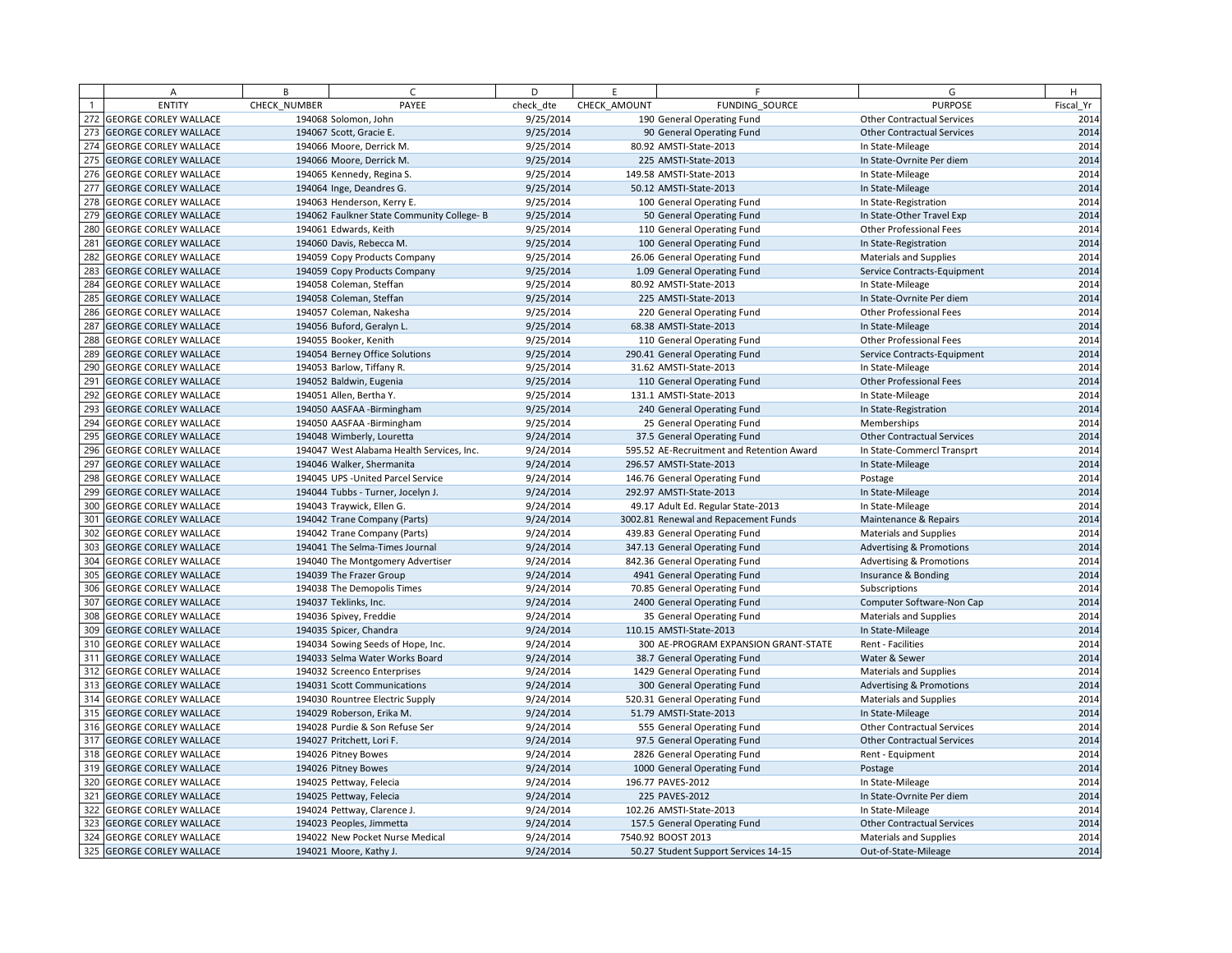|     | Α                            | B            | $\epsilon$                             | D         | E             | F                                        | G                                  | H         |
|-----|------------------------------|--------------|----------------------------------------|-----------|---------------|------------------------------------------|------------------------------------|-----------|
|     | <b>ENTITY</b>                | CHECK NUMBER | PAYEE                                  | check dte | CHECK AMOUNT  | FUNDING SOURCE                           | <b>PURPOSE</b>                     | Fiscal Yr |
|     | 326 GEORGE CORLEY WALLACE    |              | 194021 Moore, Kathy J.                 | 9/24/2014 |               | 146.76 Student Support Services 14-15    | Out-of-State-Subsist & Lodging     | 2014      |
| 327 | <b>GEORGE CORLEY WALLACE</b> |              | 194021 Moore, Kathy J.                 | 9/24/2014 |               | 125.44 Student Support Services 14-15    | Out-of-State-Other Travel Expenses | 2014      |
|     | 328 GEORGE CORLEY WALLACE    |              | 194020 Midwest Library Ser             | 9/24/2014 |               | 191.75 General Operating Fund            | <b>Books</b>                       | 2014      |
| 329 | <b>GEORGE CORLEY WALLACE</b> |              | 194019 Maynard, Cooper & Gale          | 9/24/2014 |               | 2229.63 General Operating Fund           | <b>Legal Services</b>              | 2014      |
|     | 330 GEORGE CORLEY WALLACE    |              | 194018 Marshall, Annie L.              | 9/24/2014 |               | 40.54 Adult Ed. Regular State-2013       | In State-Mileage                   | 2014      |
| 331 | <b>GEORGE CORLEY WALLACE</b> |              | 194017 Lewis Pest Control Inc.         | 9/24/2014 |               | 260 General Operating Fund               | <b>Other Contractual Services</b>  | 2014      |
| 332 | <b>GEORGE CORLEY WALLACE</b> |              | 194016 Kennedy, Regina S.              | 9/24/2014 |               | 367.3 AMSTI-State-2013                   | In State-Mileage                   | 2014      |
| 333 | <b>GEORGE CORLEY WALLACE</b> |              | 194015 Jordan, Judy Y.                 | 9/24/2014 |               | 800 General Operating Fund               | <b>Other Contractual Services</b>  | 2014      |
|     | 334 GEORGE CORLEY WALLACE    |              | 194014 Jackson, Eric L.                | 9/24/2014 |               | 722.22 General Operating Fund            | <b>Other Contractual Services</b>  | 2014      |
| 335 | <b>GEORGE CORLEY WALLACE</b> |              | 194013 Innovation Centre               | 9/24/2014 |               | 6333.33 General Operating Fund           | <b>Other Contractual Services</b>  | 2014      |
|     | 336 GEORGE CORLEY WALLACE    |              | 194012 Inge, Deandres G.               | 9/24/2014 |               | 269.08 AMSTI-State-2013                  | In State-Mileage                   | 2014      |
| 337 | <b>GEORGE CORLEY WALLACE</b> |              | 194012 Inge, Deandres G.               | 9/24/2014 |               | 150 AMSTI-State-2013                     | In State-Ovrnite Per diem          | 2014      |
| 338 | <b>GEORGE CORLEY WALLACE</b> |              | 194011 Hesi Distribution Ctr           | 9/24/2014 |               | 49 General Operating Fund                | <b>Testing Expense</b>             | 2014      |
| 339 | <b>GEORGE CORLEY WALLACE</b> |              | 194010 First Cahawba Bankcard          | 9/24/2014 |               | 171.85 General Operating Fund            | Out-of-State-Subsist & Lodging     | 2014      |
|     | 340 GEORGE CORLEY WALLACE    |              | 194009 Dade Paper                      | 9/24/2014 |               | 44.44 General Operating Fund             | Materials and Supplies             | 2014      |
| 341 | <b>GEORGE CORLEY WALLACE</b> |              | 194008 Coverall Of Alabama             | 9/24/2014 |               | 3907 General Operating Fund              | <b>Other Contractual Services</b>  | 2014      |
|     | 342 GEORGE CORLEY WALLACE    |              | 194007 Copy Products Company           | 9/24/2014 |               | 536.26 General Operating Fund            | Service Contracts-Equipment        | 2014      |
| 343 | <b>GEORGE CORLEY WALLACE</b> |              | 194006 Charles S. Chisolm Family Trust | 9/24/2014 |               | 6998.43 AMSTI-State-2013                 | Rent - Facilities                  | 2014      |
| 344 | <b>GEORGE CORLEY WALLACE</b> |              | 194005 Cdw Government, Inc.            | 9/24/2014 |               | 2884.72 FED VOC-2013                     | Non-capitalized Equipment          | 2014      |
| 345 | <b>GEORGE CORLEY WALLACE</b> |              | 194005 Cdw Government, Inc             | 9/24/2014 |               | 325.88 General Operating Fund            | Technology-Non Capital             | 2014      |
|     | 346 GEORGE CORLEY WALLACE    |              | 194005 Cdw Government, Inc.            | 9/24/2014 |               | 864.98 FED VOC-2013                      | <b>Materials and Supplies</b>      | 2014      |
| 347 | <b>GEORGE CORLEY WALLACE</b> |              | 194004 Cdw Government, Inc.            | 9/24/2014 |               | 2143.22 BOOST 2013                       | Non-capitalized Equipment          | 2014      |
|     | 348 GEORGE CORLEY WALLACE    |              | 194003 Cattlin Lawn Service            | 9/24/2014 |               | 2433.33 General Operating Fund           | <b>Other Contractual Services</b>  | 2014      |
| 349 | <b>GEORGE CORLEY WALLACE</b> |              | 194002 Carquest                        | 9/24/2014 |               | 136.81 General Operating Fund            | <b>Materials and Supplies</b>      | 2014      |
| 350 | <b>GEORGE CORLEY WALLACE</b> |              | 194001 Capitol Chevrolet               | 9/24/2014 |               | 224.79 General Operating Fund            | <b>Materials and Supplies</b>      | 2014      |
| 351 | <b>GEORGE CORLEY WALLACE</b> |              | 194000 Canon Solutions                 | 9/24/2014 |               | 155.57 AMSTI-State-2013                  | Service Contracts-Equipment        | 2014      |
|     | 352 GEORGE CORLEY WALLACE    |              | 193999 Buford, Geralyn L.              | 9/24/2014 |               | 245.45 AMSTI-State-2013                  | In State-Mileage                   | 2014      |
| 353 | <b>GEORGE CORLEY WALLACE</b> |              | 193998 Bsn Sports                      | 9/24/2014 |               | 5632.48 General Operating Fund           | <b>Materials and Supplies</b>      | 2014      |
|     | 354 GEORGE CORLEY WALLACE    |              | 193997 Brown Office Systems            | 9/24/2014 |               | 11387.34 PAVES-2011                      | Non-capitalized Equipment          | 2014      |
| 355 | <b>GEORGE CORLEY WALLACE</b> |              | 193996 Berney Office Solutions         | 9/24/2014 |               | 55.8 General Operating Fund              | <b>Materials and Supplies</b>      | 2014      |
|     | 356 GEORGE CORLEY WALLACE    |              | 193996 Berney Office Solutions         | 9/24/2014 |               | 63.51 General Operating Fund             | Service Contracts-Equipment        | 2014      |
| 357 | <b>GEORGE CORLEY WALLACE</b> |              | 193995 Barlow, Tiffany R.              | 9/24/2014 |               | 271.28 AMSTI-State-2013                  | In State-Mileage                   | 2014      |
|     | 358 GEORGE CORLEY WALLACE    |              | 193995 Barlow, Tiffany R.              | 9/24/2014 |               | 300 AMSTI-State-2013                     | In State-Ovrnite Per diem          | 2014      |
| 359 | <b>GEORGE CORLEY WALLACE</b> |              | 193994 AT&T Alabama                    | 9/24/2014 |               | 516.65 General Operating Fund            | Communications                     | 2014      |
|     | 360 GEORGE CORLEY WALLACE    |              | 193994 AT&T Alabama                    | 9/24/2014 |               | 98.52 AMSTI-State-2013                   | Communications                     | 2014      |
| 361 | <b>GEORGE CORLEY WALLACE</b> |              | 193994 AT&T Alabama                    | 9/24/2014 |               | 126.75 AE-PROGRAM EXPANSION GRANT-STATE  | Communications                     | 2014      |
| 362 | <b>GEORGE CORLEY WALLACE</b> |              | 193993 AT&T /U-verse                   | 9/24/2014 |               | 60 AE-PROGRAM EXPANSION GRANT-STATE      | Communications                     | 2014      |
| 363 | <b>GEORGE CORLEY WALLACE</b> |              | 193992 Apple Computer, Inc.            | 9/24/2014 |               | 615.29 AMSTI-State-2013                  | <b>Materials and Supplies</b>      | 2014      |
|     | 364 GEORGE CORLEY WALLACE    |              | 193991 Apple Computer, Inc.            | 9/24/2014 |               | 10408.71 AMSTI-State-2013                | <b>Materials and Supplies</b>      | 2014      |
| 365 | <b>GEORGE CORLEY WALLACE</b> |              | 193990 Alpha Card Systems              | 9/24/2014 |               | 527.17 General Operating Fund            | <b>Materials and Supplies</b>      | 2014      |
|     | 366 GEORGE CORLEY WALLACE    |              | 193989 Allen, Bertha Y.                | 9/24/2014 |               | 155.36 AMSTI-State-2013                  | In State-Mileage                   | 2014      |
| 367 | <b>GEORGE CORLEY WALLACE</b> |              | 193988 Al Hill'S Boiler Sales          | 9/24/2014 |               | 6942.5 General Operating Fund            | Service Contracts-Equipment        | 2014      |
| 368 | <b>GEORGE CORLEY WALLACE</b> |              | 193987 Airgas South, INC.              | 9/24/2014 |               | 296.56 General Operating Fund            | <b>Materials and Supplies</b>      | 2014      |
| 369 | <b>GEORGE CORLEY WALLACE</b> | 193986 Ymca  |                                        | 9/19/2014 |               | 500 General Operating Fund               | <b>Materials and Supplies</b>      | 2014      |
|     | 370 GEORGE CORLEY WALLACE    |              | 193985 Wex Bank                        | 9/19/2014 |               | 220.26 General Operating Fund            | Gasoline & Oil-Motor Vehicle       | 2014      |
| 371 | <b>GEORGE CORLEY WALLACE</b> | 193984 WCCS  |                                        | 9/19/2014 | 39035.28 SEOG |                                          | Awards & Prizes                    | 2014      |
|     | 372 GEORGE CORLEY WALLACE    | 193983 WCCS  |                                        | 9/19/2014 |               | 1305.6 Industry Training Renosol Seating | Materials and Supplies             | 2014      |
| 373 | <b>GEORGE CORLEY WALLACE</b> | 193983 WCCS  |                                        | 9/19/2014 |               | 4500 Industry Training Renosol Seating   | <b>Other Professional Fees</b>     | 2014      |
|     | 374 GEORGE CORLEY WALLACE    | 193982 WCCS  |                                        | 9/19/2014 |               | 600 Industry Training-Skills Upgrade     | Printing, Reproduction & Binding   | 2014      |
| 375 | <b>GEORGE CORLEY WALLACE</b> | 193982 WCCS  |                                        | 9/19/2014 |               | 500 Industry Training-Skills Upgrade     | <b>Materials and Supplies</b>      | 2014      |
|     | 376 GEORGE CORLEY WALLACE    | 193982 WCCS  |                                        | 9/19/2014 |               | 13180 Industry Training-Skills Upgrade   | <b>Other Contractual Services</b>  | 2014      |
| 377 | <b>GEORGE CORLEY WALLACE</b> | 193981 WCCS  |                                        | 9/19/2014 |               | 1080 Industry Training Globe Met. Inc.   | <b>Materials and Supplies</b>      | 2014      |
|     | 378 GEORGE CORLEY WALLACE    | 193981 WCCS  |                                        | 9/19/2014 |               |                                          | <b>Other Professional Fees</b>     | 2014      |
|     | 379 GEORGE CORLEY WALLACE    | 193980 WCCS  |                                        |           |               | 2000 Industry Training Globe Met. Inc.   | <b>Deposit Liabilities</b>         | 2014      |
|     |                              |              |                                        | 9/19/2014 |               | 14 Vaughan Regional Auxiliary            |                                    |           |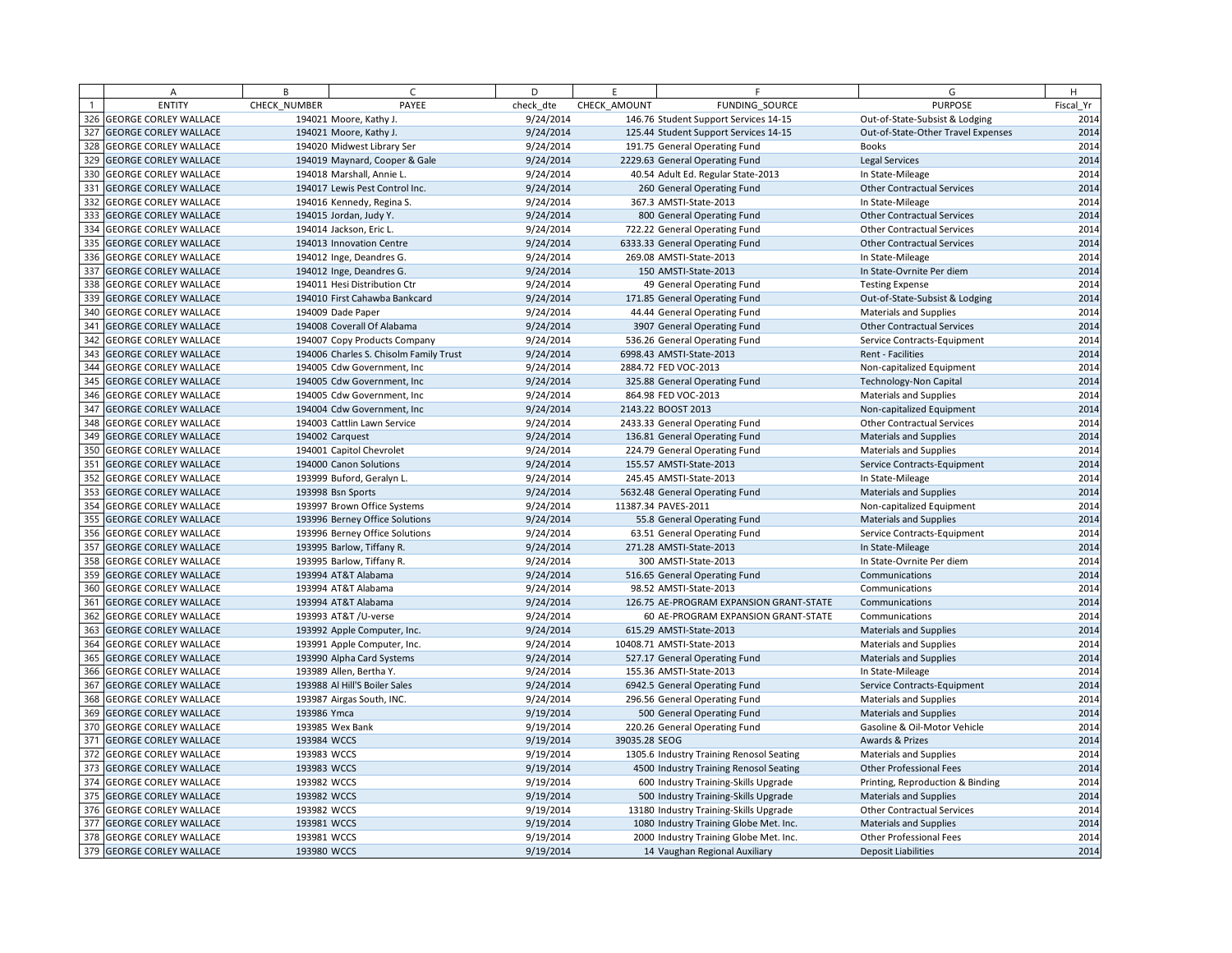|     | Α                            | B            | $\epsilon$                                 | D         | E                     | F                                      | G                                 | H         |
|-----|------------------------------|--------------|--------------------------------------------|-----------|-----------------------|----------------------------------------|-----------------------------------|-----------|
|     | <b>ENTITY</b>                | CHECK NUMBER | PAYEE                                      | check dte | CHECK AMOUNT          | FUNDING SOURCE                         | <b>PURPOSE</b>                    | Fiscal Yr |
|     | 380 GEORGE CORLEY WALLACE    | 193979 WCCS  |                                            | 9/19/2014 |                       | 4184.77 Vaughan Regional Auxiliary     | <b>Deposit Liabilities</b>        | 2014      |
| 381 | <b>GEORGE CORLEY WALLACE</b> | 193978 WCCS  |                                            | 9/19/2014 |                       | 1170 General Operating Fund            | <b>Contract Clearing Account</b>  | 2014      |
|     | 382 GEORGE CORLEY WALLACE    | 193977 WCCS  |                                            | 9/19/2014 | 2105456.86 Pell Grant |                                        | Awards & Prizes                   | 2014      |
| 383 | <b>GEORGE CORLEY WALLACE</b> | 193976 WCCS  |                                            | 9/19/2014 | 26433.25 ASAP         |                                        | Awards & Prizes                   | 2014      |
|     | 384 GEORGE CORLEY WALLACE    |              | 193975 Ware, April N.                      | 9/19/2014 |                       | 200 AMSTI-State-2013                   | <b>Other Contractual Services</b> | 2014      |
| 385 | <b>GEORGE CORLEY WALLACE</b> |              | 193974 Wal Mart                            | 9/19/2014 |                       | 86.49 General Operating Fund           | <b>Materials and Supplies</b>     | 2014      |
| 386 | <b>GEORGE CORLEY WALLACE</b> |              | 193974 Wal Mart                            | 9/19/2014 |                       | 92.85 BOOST 2013                       | <b>Materials and Supplies</b>     | 2014      |
| 387 | <b>GEORGE CORLEY WALLACE</b> |              | 193973 U S Postal Service                  | 9/19/2014 |                       | 1218 General Operating Fund            | Postage                           | 2014      |
|     | 388 GEORGE CORLEY WALLACE    |              | 193972 U S Post Master Selma               | 9/19/2014 |                       | 905 General Operating Fund             | Postage                           | 2014      |
| 389 | <b>GEORGE CORLEY WALLACE</b> |              | 193971 Trane Company (Parts)               | 9/19/2014 |                       | 1103.94 Renewal and Repacement Funds   | Maintenance & Repairs             | 2014      |
| 390 | <b>GEORGE CORLEY WALLACE</b> |              | 193971 Trane Company (Parts)               | 9/19/2014 |                       | 314.7 General Operating Fund           | Maintenance & Repairs             | 2014      |
| 391 | <b>GEORGE CORLEY WALLACE</b> |              | 193970 The Locksmith Shop                  | 9/19/2014 |                       | 3.5 General Operating Fund             | Materials and Supplies            | 2014      |
| 392 | <b>GEORGE CORLEY WALLACE</b> |              | 193969 The Flower Basket                   | 9/19/2014 |                       | 69.3 Flower Fund                       | <b>Deposit Liabilities</b>        | 2014      |
| 393 | <b>GEORGE CORLEY WALLACE</b> |              | 193968 Technical Innovation                | 9/19/2014 |                       | 9845.86 General Operating Fund         | <b>Technology-Non Capital</b>     | 2014      |
|     | 394 GEORGE CORLEY WALLACE    |              | 193967 St. Of Al. Dept. Of Fin.            | 9/19/2014 |                       | 1320.48 General Operating Fund         | Communications                    | 2014      |
| 395 | <b>GEORGE CORLEY WALLACE</b> |              | 193966 Southernlinc Wireless               | 9/19/2014 |                       | 69 General Operating Fund              | Communications                    | 2014      |
|     | 396 GEORGE CORLEY WALLACE    |              | 193965 Southernlinc Wireless               | 9/19/2014 |                       | 787.85 General Operating Fund          | Communications                    | 2014      |
| 397 | <b>GEORGE CORLEY WALLACE</b> |              | 193964 Southernlinc Wireless               | 9/19/2014 |                       | 66 General Operating Fund              | Communications                    | 2014      |
| 398 | <b>GEORGE CORLEY WALLACE</b> |              | 193963 Southernlinc Wireless               | 9/19/2014 |                       | 42.4 General Operating Fund            | Communications                    | 2014      |
| 399 | <b>GEORGE CORLEY WALLACE</b> |              | 193962 Solomon, John                       | 9/19/2014 |                       | 200 General Operating Fund             | <b>Other Contractual Services</b> | 2014      |
|     | 400 GEORGE CORLEY WALLACE    |              | 193962 Solomon, John                       | 9/19/2014 |                       | 150 General Operating Fund             | <b>Other Professional Fees</b>    | 2014      |
| 401 | <b>GEORGE CORLEY WALLACE</b> |              | 193961 Shred-It Usa, Inc.                  | 9/19/2014 |                       | 215.94 General Operating Fund          | <b>Other Contractual Services</b> | 2014      |
| 402 | <b>GEORGE CORLEY WALLACE</b> |              | 193960 Selma Electric Repair               | 9/19/2014 |                       | 863 Renewal and Repacement Funds       | Maintenance & Repairs             | 2014      |
| 403 | <b>GEORGE CORLEY WALLACE</b> |              | 193959 Scott, Gracie E.                    | 9/19/2014 |                       | 420 General Operating Fund             | <b>Other Contractual Services</b> | 2014      |
| 404 | <b>GEORGE CORLEY WALLACE</b> |              | 193958 Real Estate Appraisers, LLC DBA Val | 9/19/2014 |                       | 3500 General Operating Fund            | <b>Other Professional Fees</b>    | 2014      |
| 405 | <b>GEORGE CORLEY WALLACE</b> |              | 193957 Official Payments Corporation       | 9/19/2014 |                       | 712.24 General Operating Fund          | <b>Other Contractual Services</b> | 2014      |
|     | 406 GEORGE CORLEY WALLACE    |              | 193956 National Junior College             | 9/19/2014 |                       | 1995 General Operating Fund            | Memberships                       | 2014      |
| 407 | <b>GEORGE CORLEY WALLACE</b> |              | 193955 Lockett, Harold                     | 9/19/2014 |                       | 110 General Operating Fund             | <b>Other Professional Fees</b>    | 2014      |
| 408 | <b>GEORGE CORLEY WALLACE</b> |              | 193954 Jackson, Eric L                     | 9/19/2014 |                       | 722.22 General Operating Fund          | <b>Other Contractual Services</b> | 2014      |
| 409 | <b>GEORGE CORLEY WALLACE</b> |              | 193953 Hughey, Marvin P.                   | 9/19/2014 |                       | 23853.75 BOOST 2013                    | Engineering & Architect Srvcs     | 2014      |
| 410 | <b>GEORGE CORLEY WALLACE</b> |              | 193952 Holladay, Jonathan M.               | 9/19/2014 |                       | 345 General Operating Fund             | <b>Other Professional Fees</b>    | 2014      |
| 411 | <b>GEORGE CORLEY WALLACE</b> |              | 193951 Hesi Distribution Ctr               | 9/19/2014 |                       | 12021.13 General Operating Fund        | <b>Testing Expense</b>            | 2014      |
|     | 412 GEORGE CORLEY WALLACE    |              | 193950 Harrell's Refrigeration Service     | 9/19/2014 |                       | 300 Renewal and Repacement Funds       | Maintenance & Repairs             | 2014      |
| 413 | <b>GEORGE CORLEY WALLACE</b> |              | 193949 Harper, April M.                    | 9/19/2014 |                       | 160 General Operating Fund             | In State-Other Travel Exp         | 2014      |
|     | 414 GEORGE CORLEY WALLACE    |              | 193948 Harper, April M.                    | 9/19/2014 |                       | 160 General Operating Fund             | In State-Other Travel Exp         | 2014      |
| 415 | <b>GEORGE CORLEY WALLACE</b> |              | 193947 Harper, April M.                    | 9/19/2014 |                       | 160 General Operating Fund             | In State-Other Travel Exp         | 2014      |
|     | 416 GEORGE CORLEY WALLACE    |              | 193946 Harper, April M.                    | 9/19/2014 |                       | 448 General Operating Fund             | In State-Other Travel Exp         | 2014      |
| 417 | <b>GEORGE CORLEY WALLACE</b> |              | 193945 Harper, April M.                    | 9/19/2014 |                       | 160 General Operating Fund             | In State-Other Travel Exp         | 2014      |
|     | 418 GEORGE CORLEY WALLACE    |              | 193944 Harper, April M.                    | 9/19/2014 |                       | 160 General Operating Fund             | In State-Other Travel Exp         | 2014      |
| 419 | <b>GEORGE CORLEY WALLACE</b> |              | 193943 Harper, April M.                    | 9/19/2014 |                       | 160 General Operating Fund             | In State-Other Travel Exp         | 2014      |
| 420 | <b>GEORGE CORLEY WALLACE</b> |              | 193942 Harper, April M.                    | 9/19/2014 |                       | 160 General Operating Fund             | In State-Other Travel Exp         | 2014      |
| 421 | <b>GEORGE CORLEY WALLACE</b> |              | 193941 Guardian-Ipco Inc.                  | 9/19/2014 |                       | 550 General Operating Fund             | <b>Other Contractual Services</b> | 2014      |
| 422 | <b>GEORGE CORLEY WALLACE</b> |              | 193940 Gray, Eddie                         | 9/19/2014 |                       | 110 General Operating Fund             | <b>Other Professional Fees</b>    | 2014      |
| 423 | <b>GEORGE CORLEY WALLACE</b> |              | 193939 Global Industrial                   | 9/19/2014 |                       | 11285.28 AMSTI-State-2013              | <b>Materials and Supplies</b>     | 2014      |
| 424 | <b>GEORGE CORLEY WALLACE</b> |              | 193938 First Cahawba Bankcard              | 9/19/2014 |                       | 335 General Operating Fund             | Rent - Facilities                 | 2014      |
| 425 | <b>GEORGE CORLEY WALLACE</b> |              | 193938 First Cahawba Bankcard              | 9/19/2014 |                       | 15 General Operating Fund              | Materials and Supplies            | 2014      |
| 426 | <b>GEORGE CORLEY WALLACE</b> |              | 193938 First Cahawba Bankcard              | 9/19/2014 |                       | 1041.52 Student Support Services 14-15 | Out-of-State-Subsist & Lodging    | 2014      |
| 427 | <b>GEORGE CORLEY WALLACE</b> |              | 193938 First Cahawba Bankcard              | 9/19/2014 |                       | 1821 General Operating Fund            | <b>Technology-Non Capital</b>     | 2014      |
| 428 | <b>GEORGE CORLEY WALLACE</b> |              | 193937 Fastenal Company                    | 9/19/2014 |                       | 169.33 General Operating Fund          | <b>Materials and Supplies</b>     | 2014      |
| 429 | <b>GEORGE CORLEY WALLACE</b> |              | 193936 F & E Sportsware                    | 9/19/2014 |                       | 165 General Operating Fund             | <b>Materials and Supplies</b>     | 2014      |
|     | 430 GEORGE CORLEY WALLACE    |              | 193935 Ellucian LLP                        | 9/19/2014 |                       | 16507 General Operating Fund           | <b>Technology-Non Capital</b>     | 2014      |
| 431 | <b>GEORGE CORLEY WALLACE</b> |              | 193935 Ellucian LLP                        | 9/19/2014 |                       | 91816.46 Unexpended Plant Funds        | Capitalized Software              | 2014      |
| 432 | <b>GEORGE CORLEY WALLACE</b> |              | 193934 Elliott, Frank                      | 9/19/2014 |                       | 660 General Operating Fund             | In State-Other Travel Exp         | 2014      |
|     | 433 GEORGE CORLEY WALLACE    |              | 193933 Elliott, Frank                      | 9/19/2014 |                       | 660 General Operating Fund             | In State-Other Travel Exp         | 2014      |
|     |                              |              |                                            |           |                       |                                        |                                   |           |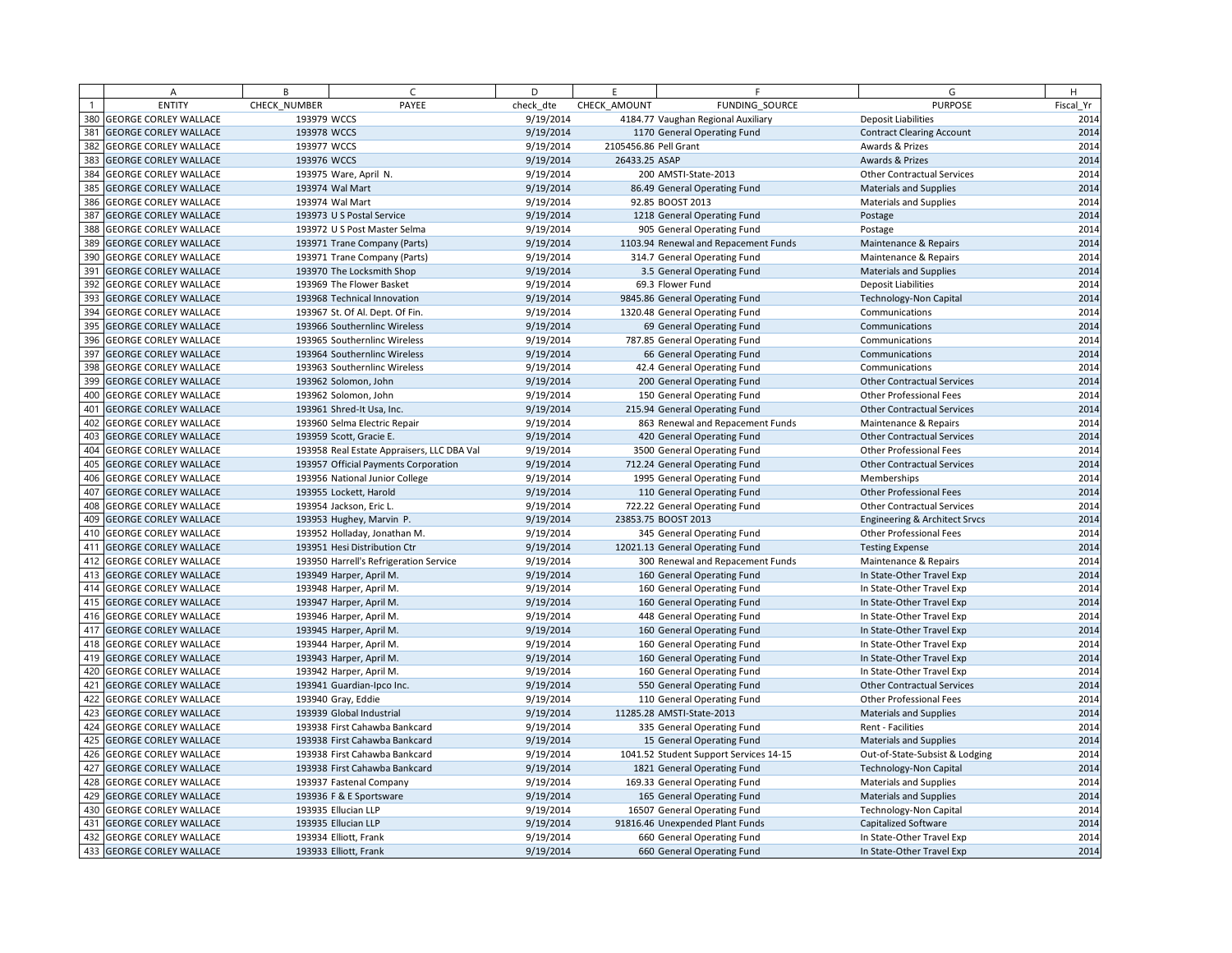|     | $\overline{A}$               | B            | $\epsilon$                                | D         | F            | F                                  | G                                   | H         |
|-----|------------------------------|--------------|-------------------------------------------|-----------|--------------|------------------------------------|-------------------------------------|-----------|
|     | <b>ENTITY</b>                | CHECK_NUMBER | PAYEE                                     | check dte | CHECK AMOUNT | FUNDING SOURCE                     | <b>PURPOSE</b>                      | Fiscal Yr |
| 434 | <b>GEORGE CORLEY WALLACE</b> |              | 193932 Dale, Charlotte A.                 | 9/19/2014 |              | 445 General Operating Fund         | Hazardess Waste Disposal            | 2014      |
| 435 | <b>GEORGE CORLEY WALLACE</b> |              | 193931 Dade Paper                         | 9/19/2014 |              | 1879.36 General Operating Fund     | <b>Materials and Supplies</b>       | 2014      |
| 436 | <b>GEORGE CORLEY WALLACE</b> |              | 193930 Cumulus Media Inc                  | 9/19/2014 |              | 920.5 General Operating Fund       | <b>Advertising &amp; Promotions</b> | 2014      |
| 437 | <b>GEORGE CORLEY WALLACE</b> |              | 193929 Crystal Springs of Alabama         | 9/19/2014 |              | 12 General Operating Fund          | <b>Materials and Supplies</b>       | 2014      |
| 438 | <b>GEORGE CORLEY WALLACE</b> |              | 193928 Coleman, Nakesha                   | 9/19/2014 |              | 110 General Operating Fund         | Other Professional Fees             | 2014      |
| 439 | <b>GEORGE CORLEY WALLACE</b> |              | 193927 Cintas #231                        | 9/19/2014 |              | 448.83 General Operating Fund      | <b>Other Contractual Services</b>   | 2014      |
| 440 | <b>GEORGE CORLEY WALLACE</b> |              | 193926 Cdw Government, Inc.               | 9/19/2014 |              | 90.95 General Operating Fund       | <b>Technology-Non Capital</b>       | 2014      |
| 441 | <b>GEORGE CORLEY WALLACE</b> |              | 193925 Booker, Kenith                     | 9/19/2014 |              | 345 General Operating Fund         | Other Professional Fees             | 2014      |
| 442 | <b>GEORGE CORLEY WALLACE</b> |              | 193924 Berney Office Solutions            | 9/19/2014 |              | 73.01 General Operating Fund       | Service Contracts-Equipment         | 2014      |
| 443 | <b>GEORGE CORLEY WALLACE</b> |              | 193923 Barnes & Noble College             | 9/19/2014 |              | 132.56 General Operating Fund      | <b>Internal Purchases</b>           | 2014      |
| 444 | <b>GEORGE CORLEY WALLACE</b> |              | 193922 Auto Zone                          | 9/19/2014 |              | 24.99 General Operating Fund       | <b>Materials and Supplies</b>       | 2014      |
| 445 | <b>GEORGE CORLEY WALLACE</b> |              | 193921 AT&T (Business Service)            | 9/19/2014 |              | 76.42 General Operating Fund       | Communications                      | 2014      |
| 446 | <b>GEORGE CORLEY WALLACE</b> |              | 193920 Alabama Regions Ptk                | 9/19/2014 |              | 375 General Operating Fund         | In State-Registration               | 2014      |
| 447 | <b>GEORGE CORLEY WALLACE</b> |              | 193919 Alabama Power Company              | 9/19/2014 |              | 64883.22 General Operating Fund    | Electricity                         | 2014      |
| 448 | <b>GEORGE CORLEY WALLACE</b> |              | 193918 Alabama Community College Conferen | 9/19/2014 |              | 10189.9 General Operating Fund     | Memberships                         | 2014      |
| 449 | <b>GEORGE CORLEY WALLACE</b> |              | 193917 Alabama 4-H Center                 | 9/19/2014 |              | 1075 General Operating Fund        | In State-Other Travel Exp           | 2014      |
| 450 | <b>GEORGE CORLEY WALLACE</b> |              | 193916 Airgas South, INC.                 | 9/19/2014 |              | 2785.52 General Operating Fund     | <b>Materials and Supplies</b>       | 2014      |
| 451 | <b>GEORGE CORLEY WALLACE</b> |              | 193916 Airgas South, INC.                 | 9/19/2014 |              | 2995 FED VOC-2013                  | Non-capitalized Equipment           | 2014      |
| 452 | <b>GEORGE CORLEY WALLACE</b> |              | 193915 Advanced Disposal                  | 9/19/2014 |              | 281.59 General Operating Fund      | <b>Other Contractual Services</b>   | 2014      |
| 453 | <b>GEORGE CORLEY WALLACE</b> | 193914 ACT   |                                           | 9/19/2014 |              | 108 General Operating Fund         | <b>Other Contractual Services</b>   | 2014      |
| 454 | <b>GEORGE CORLEY WALLACE</b> | 193914 ACT   |                                           | 9/19/2014 |              | 1530 General Operating Fund        | <b>Materials and Supplies</b>       | 2014      |
| 455 | <b>GEORGE CORLEY WALLACE</b> |              | 193913 ACCSHRMA                           | 9/19/2014 |              | 250 General Operating Fund         | In State-Registration               | 2014      |
| 456 | <b>GEORGE CORLEY WALLACE</b> |              | 193912 Accs President Association         | 9/19/2014 |              | 300 General Operating Fund         | Memberships                         | 2014      |
| 457 | <b>GEORGE CORLEY WALLACE</b> |              | 193911 ABC Alabama                        | 9/19/2014 |              | 99 General Operating Fund          | Professional Dev-State              | 2014      |
| 458 | <b>GEORGE CORLEY WALLACE</b> |              | 193894 Jerry Woods Construction Corp. Inc | 9/12/2014 |              | 1500 General Operating Fund        | <b>Other Contractual Services</b>   | 2014      |
| 459 | <b>GEORGE CORLEY WALLACE</b> |              | 193850 New Pocket Nurse Medical           | 9/11/2014 |              | 1040.96 BOOST 2013                 | <b>Materials and Supplies</b>       | 2014      |
| 460 | <b>GEORGE CORLEY WALLACE</b> |              | 193849 Elliott, Frank                     | 9/11/2014 |              | 330 General Operating Fund         | In State-Other Travel Exp           | 2014      |
| 461 | <b>GEORGE CORLEY WALLACE</b> |              | 193848 Elliott, Frank                     | 9/11/2014 |              | 330 General Operating Fund         | In State-Other Travel Exp           | 2014      |
| 462 | <b>GEORGE CORLEY WALLACE</b> |              | 193847 Elliott, Frank                     | 9/11/2014 |              | 330 General Operating Fund         | In State-Other Travel Exp           | 2014      |
| 463 | <b>GEORGE CORLEY WALLACE</b> |              | 193846 Elliott, Frank                     | 9/11/2014 |              | 330 General Operating Fund         | In State-Other Travel Exp           | 2014      |
| 464 | <b>GEORGE CORLEY WALLACE</b> |              | 193845 Elliott, Frank                     | 9/11/2014 |              | 660 General Operating Fund         | In State-Other Travel Exp           | 2014      |
| 465 | <b>GEORGE CORLEY WALLACE</b> |              | 193844 Compansol                          | 9/11/2014 |              | 299 Student Support Services 14-15 | <b>Other Contractual Services</b>   | 2014      |
| 466 | <b>GEORGE CORLEY WALLACE</b> |              | 193680 Xerox Corporation                  | 9/11/2014 |              | 66.59 Adult Ed. Regular State-2013 | Service Contracts-Equipment         | 2014      |
| 467 | <b>GEORGE CORLEY WALLACE</b> |              | 193679 Walker, Shermanita                 | 9/11/2014 |              | 238.39 AMSTI-State-2013            | In State-Mileage                    | 2014      |
| 468 | <b>GEORGE CORLEY WALLACE</b> |              | 193679 Walker, Shermanita                 | 9/11/2014 |              | 300 AMSTI-State-2013               | In State-Ovrnite Per diem           | 2014      |
| 469 | <b>GEORGE CORLEY WALLACE</b> |              | 193678 UPS - United Parcel Service        | 9/11/2014 |              | 56.15 General Operating Fund       | Postage                             | 2014      |
| 470 | <b>GEORGE CORLEY WALLACE</b> |              | 193677 Tubbs - Turner, Jocelyn J.         | 9/11/2014 |              | 300 AMSTI-State-2013               | In State-Ovrnite Per diem           | 2014      |
| 471 | <b>GEORGE CORLEY WALLACE</b> |              | 193677 Tubbs - Turner, Jocelyn J.         | 9/11/2014 |              | 270.26 AMSTI-State-2013            | In State-Mileage                    | 2014      |
| 472 | <b>GEORGE CORLEY WALLACE</b> |              | 193676 Truescreen, Inc                    | 9/11/2014 |              | 148 General Operating Fund         | <b>Other Contractual Services</b>   | 2014      |
| 473 | <b>GEORGE CORLEY WALLACE</b> |              | 193675 Tigerdirect                        | 9/11/2014 |              | 113.06 General Operating Fund      | <b>Materials and Supplies</b>       | 2014      |
| 474 | <b>GEORGE CORLEY WALLACE</b> |              | 193674 The Solutions Team                 | 9/11/2014 |              | 472.25 General Operating Fund      | <b>Technology-Non Capital</b>       | 2014      |
| 475 | <b>GEORGE CORLEY WALLACE</b> |              | 193673 The Montgomery Advertiser          | 9/11/2014 |              | 5.81 General Operating Fund        | Subscriptions                       | 2014      |
| 476 | <b>GEORGE CORLEY WALLACE</b> |              | 193672 The April 1865 Society             | 9/11/2014 |              | 9500 General Operating Fund        | <b>Other Contractual Services</b>   | 2014      |
| 477 | <b>GEORGE CORLEY WALLACE</b> |              | 193671 Strickland Companies               | 9/11/2014 |              | 2526.84 General Operating Fund     | <b>Materials and Supplies</b>       | 2014      |
| 478 | <b>GEORGE CORLEY WALLACE</b> |              | 193670 Spicer, Chandra                    | 9/11/2014 |              | 221.03 AMSTI-State-2013            | In State-Mileage                    | 2014      |
| 479 | <b>GEORGE CORLEY WALLACE</b> |              | 193670 Spicer, Chandra                    | 9/11/2014 |              | 300 AMSTI-State-2013               | In State-Ovrnite Per diem           | 2014      |
| 480 | <b>GEORGE CORLEY WALLACE</b> |              | 193669 Sanders, Kenetta L.                | 9/11/2014 |              | 67.5 General Operating Fund        | <b>Other Contractual Services</b>   | 2014      |
| 481 | <b>GEORGE CORLEY WALLACE</b> |              | 193668 Pettway, Clarence J.               | 9/11/2014 |              | 235.95 AMSTI-State-2013            | In State-Mileage                    | 2014      |
| 482 | <b>GEORGE CORLEY WALLACE</b> |              | 193668 Pettway, Clarence J.               | 9/11/2014 |              | 375 AMSTI-State-2013               | In State-Ovrnite Per diem           | 2014      |
| 483 | <b>GEORGE CORLEY WALLACE</b> |              | 193667 Office Depot                       | 9/11/2014 |              | 819.25 AMSTI-State-2013            | <b>Materials and Supplies</b>       | 2014      |
| 484 | <b>GEORGE CORLEY WALLACE</b> |              | 193666 Mixon Carter, Kim E.               | 9/11/2014 |              | 40 BOOST 2013                      | Out-of-State-Commercl Trans         | 2014      |
| 485 | <b>GEORGE CORLEY WALLACE</b> |              | 193666 Mixon Carter, Kim E.               | 9/11/2014 |              | 80 BOOST 2013                      | Out-of-State-Other Travel Expenses  | 2014      |
| 486 | <b>GEORGE CORLEY WALLACE</b> |              | 193666 Mixon Carter, Kim E.               | 9/11/2014 |              | 107.19 BOOST 2013                  | Out-of-State-Subsist & Lodging      | 2014      |
|     | 487 GEORGE CORLEY WALLACE    |              | 193665 Midwest Library Ser                | 9/11/2014 |              | 162.69 General Operating Fund      | <b>Books</b>                        | 2014      |
|     |                              |              |                                           |           |              |                                    |                                     |           |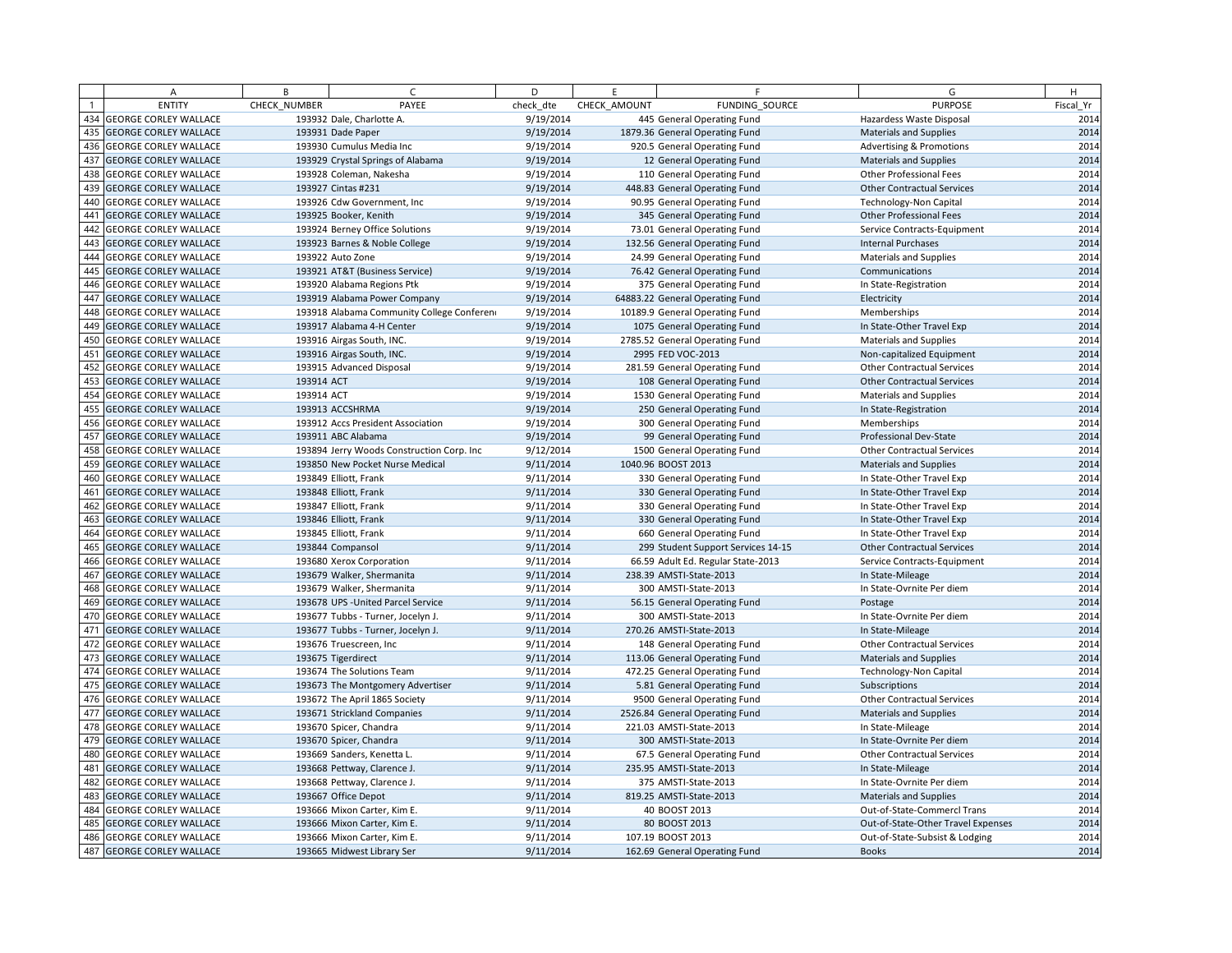|     | Α                            | B            | $\sqrt{ }$                               | D         | E            | F                                       | G                                   | H         |
|-----|------------------------------|--------------|------------------------------------------|-----------|--------------|-----------------------------------------|-------------------------------------|-----------|
|     | <b>ENTITY</b>                | CHECK NUMBER | PAYEE                                    | check dte | CHECK AMOUNT | FUNDING SOURCE                          | <b>PURPOSE</b>                      | Fiscal Yr |
| 488 | <b>GEORGE CORLEY WALLACE</b> |              | 193664 McRae-Gaines Learning Ctn         | 9/11/2014 |              | 861.18 General Operating Fund           | Scholarships                        | 2014      |
| 489 | <b>GEORGE CORLEY WALLACE</b> |              | 193663 Lamar Companies                   | 9/11/2014 |              | 600 AE-Recruitment and Retention Award  | <b>Advertising &amp; Promotions</b> | 2014      |
|     | 490 GEORGE CORLEY WALLACE    |              | 193663 Lamar Companies                   | 9/11/2014 |              | 1300 BOOST 2013                         | <b>Advertising &amp; Promotions</b> | 2014      |
| 491 | <b>GEORGE CORLEY WALLACE</b> |              | 193662 Kennedy, Regina S.                | 9/11/2014 |              | 315.48 AMSTI-State-2013                 | In State-Mileage                    | 2014      |
| 492 | <b>GEORGE CORLEY WALLACE</b> |              | 193662 Kennedy, Regina S.                | 9/11/2014 |              | 300 AMSTI-State-2013                    | In State-Ovrnite Per diem           | 2014      |
| 493 | <b>GEORGE CORLEY WALLACE</b> |              | 193661 Inge, Deandres G.                 | 9/11/2014 |              | 375 AMSTI-State-2013                    | In State-Ovrnite Per diem           | 2014      |
| 494 | <b>GEORGE CORLEY WALLACE</b> |              | 193661 Inge, Deandres G.                 | 9/11/2014 |              | 347.03 AMSTI-State-2013                 | In State-Mileage                    | 2014      |
| 495 | <b>GEORGE CORLEY WALLACE</b> |              | 193660 Hicks, Mary E.                    | 9/11/2014 |              | 225 General Operating Fund              | <b>Other Contractual Services</b>   | 2014      |
| 496 | <b>GEORGE CORLEY WALLACE</b> |              | 193659 Gordon, Catherine                 | 9/11/2014 |              | 67.5 General Operating Fund             | <b>Other Contractual Services</b>   | 2014      |
| 497 | <b>GEORGE CORLEY WALLACE</b> |              | 193658 Gadsden State Community College   | 9/11/2014 |              | 8871.78 General Operating Fund          | Bond Surety Fee Expense             | 2014      |
| 498 | <b>GEORGE CORLEY WALLACE</b> |              | 193657 Ford, Monique A.                  | 9/11/2014 |              | 60.19 BOOST 2013                        | Out-of-State-Subsist & Lodging      | 2014      |
| 499 | <b>GEORGE CORLEY WALLACE</b> |              | 193657 Ford, Monique A.                  | 9/11/2014 |              | 50 BOOST 2013                           | Out-of-State-Other Travel Expenses  | 2014      |
| 500 | <b>GEORGE CORLEY WALLACE</b> | 193656 FedEx |                                          | 9/11/2014 |              | 42.64 General Operating Fund            | Postage                             | 2014      |
| 501 | <b>GEORGE CORLEY WALLACE</b> | 193656 FedEx |                                          | 9/11/2014 |              | 32.02 AMSTI-State-2013                  | Postage                             | 2014      |
|     | 502 GEORGE CORLEY WALLACE    |              | 193655 Davis, Rebecca M.                 | 9/11/2014 |              | 45.56 General Operating Fund            | In State-Mileage                    | 2014      |
| 503 | <b>GEORGE CORLEY WALLACE</b> |              | 193654 Cumulus Media Inc                 | 9/11/2014 |              | 1008 AE-Recruitment and Retention Award | <b>Advertising &amp; Promotions</b> | 2014      |
|     | 504 GEORGE CORLEY WALLACE    |              | 193653 Crum, Shirley E.                  | 9/11/2014 |              | 37.5 General Operating Fund             | <b>Other Contractual Services</b>   | 2014      |
| 505 | <b>GEORGE CORLEY WALLACE</b> |              | 193652 Cosby Carmichael                  | 9/11/2014 |              | 1369.5 Renewal and Repacement Funds     | Alterations                         | 2014      |
| 506 | <b>GEORGE CORLEY WALLACE</b> |              | 193651 Carlisle, Gloria S.               | 9/11/2014 |              | 67.5 General Operating Fund             | <b>Other Contractual Services</b>   | 2014      |
| 507 | <b>GEORGE CORLEY WALLACE</b> |              | 193650 Calhoun, Webbie R.                | 9/11/2014 |              | 90.57 BOOST 2013                        | Out-of-State-Subsist & Lodging      | 2014      |
|     | 508 GEORGE CORLEY WALLACE    |              | 193650 Calhoun, Webbie R.                | 9/11/2014 |              | 50 BOOST 2013                           | Out-of-State-Other Travel Expenses  | 2014      |
| 509 | <b>GEORGE CORLEY WALLACE</b> |              | 193649 Buford, Geralyn L.                | 9/11/2014 |              | 450 AMSTI-State-2013                    | In State-Ovrnite Per diem           | 2014      |
|     | 510 GEORGE CORLEY WALLACE    |              | 193649 Buford, Geralyn L.                | 9/11/2014 |              | 236.43 AMSTI-State-2013                 | In State-Mileage                    | 2014      |
| 511 | <b>GEORGE CORLEY WALLACE</b> |              | 193648 Bsn Sports                        | 9/11/2014 |              | 1598.42 General Operating Fund          | Materials and Supplies              | 2014      |
| 512 | <b>GEORGE CORLEY WALLACE</b> |              | 193647 Barnes & Noble College            | 9/11/2014 |              | 47.92 AMSTI-State-2013                  | <b>Internal Purchases</b>           | 2014      |
|     | 513 GEORGE CORLEY WALLACE    |              | 193646 Barlow, Tiffany R.                | 9/11/2014 |              | 64.49 AMSTI-State-2013                  | In State-Mileage                    | 2014      |
|     | 514 GEORGE CORLEY WALLACE    |              | 193645 Apple Computer, Inc.              | 9/11/2014 |              | 2876.4 FED VOC-2013                     | <b>Materials and Supplies</b>       | 2014      |
| 515 | <b>GEORGE CORLEY WALLACE</b> |              | 193644 Allen, Bertha Y.                  | 9/11/2014 |              | 280.09 AMSTI-State-2013                 | In State-Mileage                    | 2014      |
|     | 516 GEORGE CORLEY WALLACE    |              | 193644 Allen, Bertha Y.                  | 9/11/2014 |              | 300 AMSTI-State-2013                    | In State-Ovrnite Per diem           | 2014      |
| 517 | <b>GEORGE CORLEY WALLACE</b> |              | 193643 Alabama Dept. Of Revenue          | 9/9/2014  |              | 24.25 General Operating Fund            | Materials and Supplies              | 2014      |
|     | 518 GEORGE CORLEY WALLACE    |              | 193642 Donohoo Chevrolet, LLC.           | 9/8/2014  |              | 37695.4 General Operating Fund          | Transport Equip Exceeding \$25,000  | 2014      |
| 519 | <b>GEORGE CORLEY WALLACE</b> |              | 193641 Wright Group/ Mcgraw Hill         | 9/4/2014  |              | 95.84 Adult Ed. Regular State-2013      | <b>Materials and Supplies</b>       | 2014      |
|     | 520 GEORGE CORLEY WALLACE    |              | 193640 UPS - United Parcel Service       | 9/4/2014  |              | 31.74 General Operating Fund            | Postage                             | 2014      |
| 521 | <b>GEORGE CORLEY WALLACE</b> |              | 193639 The Demopolis Times               | 9/4/2014  |              | 70.85 General Operating Fund            | Subscriptions                       | 2014      |
| 522 | <b>GEORGE CORLEY WALLACE</b> |              | 193638 Summerlin Hardware                | 9/4/2014  |              | 129 General Operating Fund              | Materials and Supplies              | 2014      |
| 523 | <b>GEORGE CORLEY WALLACE</b> |              | 193637 Selma Water Works Board           | 9/4/2014  |              | 578.92 General Operating Fund           | Water & Sewer                       | 2014      |
|     | 524 GEORGE CORLEY WALLACE    |              | 193636 Rountree Electric Supply          | 9/4/2014  |              | 2088.25 General Operating Fund          | Materials and Supplies              | 2014      |
| 525 | <b>GEORGE CORLEY WALLACE</b> |              | 193635 McGraw-Hill Global Education, LLC | 9/4/2014  |              | 573 Adult Ed. Regular Federal-2013      | <b>Materials and Supplies</b>       | 2014      |
|     | 526 GEORGE CORLEY WALLACE    |              | 193634 Jones-McLeod Inc.                 | 9/4/2014  |              | 1267.5 Renewal and Repacement Funds     | Maintenance & Repairs               | 2014      |
| 527 | <b>GEORGE CORLEY WALLACE</b> |              | 193633 Harris Security Systems           | 9/4/2014  |              | 570 General Operating Fund              | <b>Other Contractual Services</b>   | 2014      |
|     | 528 GEORGE CORLEY WALLACE    |              | 193632 Fuller Building Company           | 9/4/2014  |              | 566.85 General Operating Fund           | <b>Materials and Supplies</b>       | 2014      |
| 529 | <b>GEORGE CORLEY WALLACE</b> |              | 193631 Dade Paper                        | 9/4/2014  |              | 64.25 General Operating Fund            | <b>Materials and Supplies</b>       | 2014      |
|     | 530 GEORGE CORLEY WALLACE    |              | 193630 Crystal Springs of Alabama        | 9/4/2014  |              | 14 General Operating Fund               | <b>Other Contractual Services</b>   | 2014      |
| 531 | <b>GEORGE CORLEY WALLACE</b> |              | 193630 Crystal Springs of Alabama        | 9/4/2014  |              | 15 General Operating Fund               | Service Contracts-Equipment         | 2014      |
|     | 532 GEORGE CORLEY WALLACE    |              | 193630 Crystal Springs of Alabama        | 9/4/2014  |              | 58 General Operating Fund               | Materials and Supplies              | 2014      |
| 533 | <b>GEORGE CORLEY WALLACE</b> |              | 193629 Coe - Atlanta                     | 9/4/2014  |              | 640 Student Support Services 14-15      | Out-of-State-Registration           | 2014      |
|     | 534 GEORGE CORLEY WALLACE    |              | 193628 Cintas #231                       | 9/4/2014  |              | 149.61 General Operating Fund           | <b>Other Contractual Services</b>   | 2014      |
| 535 | <b>GEORGE CORLEY WALLACE</b> |              | 193627 Carquest                          | 9/4/2014  |              | 88.69 General Operating Fund            | <b>Materials and Supplies</b>       | 2014      |
| 536 | <b>GEORGE CORLEY WALLACE</b> |              | 193626 Alarm Protection Alabama, LLC.    | 9/4/2014  |              | 95.98 General Operating Fund            | <b>Other Contractual Services</b>   | 2014      |
| 537 | <b>GEORGE CORLEY WALLACE</b> |              | 193625 Alabama Gas Corporation           | 9/4/2014  |              | 2866.86 General Operating Fund          | Gas & Heating Fuel                  | 2014      |
|     | 538 GEORGE CORLEY WALLACE    |              | 193624 Teacher'S Retirement Syst         | 9/3/2014  |              | 154067.07 Payroll Clearing Fund         | Alabama Teachers Retirement Payable | 2014      |
| 539 | <b>GEORGE CORLEY WALLACE</b> |              | 193623 Wccs-Investment -Marion           | 9/2/2014  |              | 1400000 Bank Fund                       | Money Market-Marion Bank            | 2014      |
|     | 540 GEORGE CORLEY WALLACE    |              | 193622 Wccs Investment-Trustmark         | 9/2/2014  |              | 1300000 Bank Fund                       | Money Market-Trustmark              | 2014      |
|     | 541 GEORGE CORLEY WALLACE    |              | 193621 Office Depot                      | 9/2/2014  |              | 31.85 Adult Ed. Regular Federal-2013    | <b>Materials and Supplies</b>       | 2014      |
|     |                              |              |                                          |           |              |                                         |                                     |           |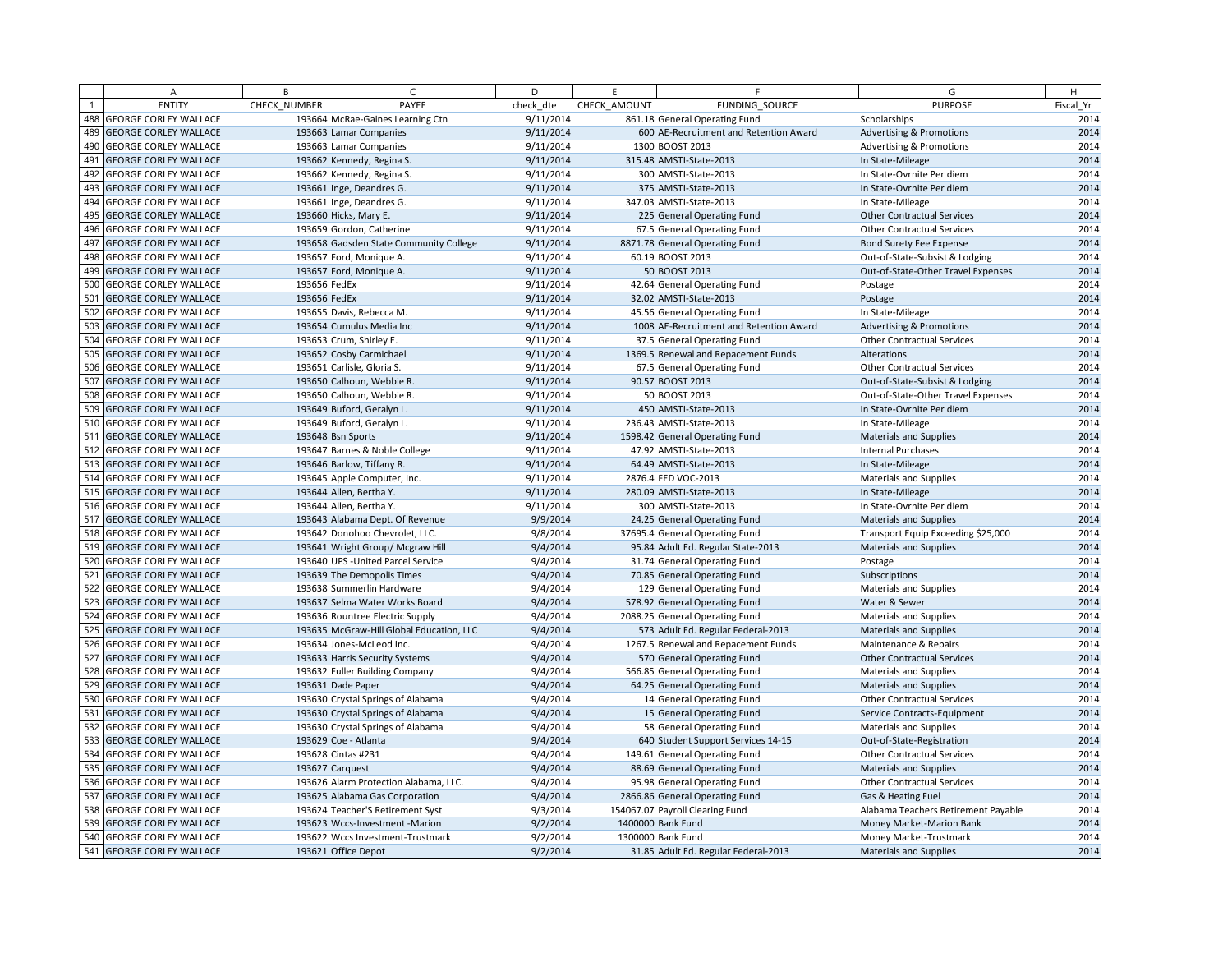| <b>ENTITY</b><br>PAYEE<br>CHECK AMOUNT<br>FUNDING SOURCE<br><b>PURPOSE</b><br>Fiscal Yr<br>CHECK NUMBER<br>check dte<br>542<br>9/2/2014<br>15994 PAVES-2011<br><b>GEORGE CORLEY WALLACE</b><br>193620 New Pocket Nurse Medical<br>Furniture & Equip \$25,000 or Less<br>543<br><b>GEORGE CORLEY WALLACE</b><br>193619 Midwest Library Ser<br>9/2/2014<br>442.51 General Operating Fund<br><b>Books</b><br>544<br>2014<br><b>GEORGE CORLEY WALLACE</b><br>9/2/2014<br><b>Advertising &amp; Promotions</b><br>193618 McQuick Printing Company<br>96 BOOST 2013<br>545<br><b>GEORGE CORLEY WALLACE</b><br>193617 Lamar Companies<br>9/2/2014<br>825 AE-Recruitment and Retention Award<br><b>Advertising &amp; Promotions</b><br>546<br><b>GEORGE CORLEY WALLACE</b><br>9/2/2014<br>193616 Crystal Springs of Alabama<br>6.68 General Operating Fund<br>Service Contracts-Equipment<br>2014<br>547<br><b>GEORGE CORLEY WALLACE</b><br>193616 Crystal Springs of Alabama<br>9/2/2014<br>11.79 General Operating Fund<br>Materials and Supplies<br>548<br>9/2/2014<br><b>GEORGE CORLEY WALLACE</b><br>193615 Clear Channel Radio<br>952 General Operating Fund<br><b>Advertising &amp; Promotions</b><br>549<br><b>GEORGE CORLEY WALLACE</b><br>193615 Clear Channel Radio<br>9/2/2014<br>726 BOOST 2013<br><b>Advertising &amp; Promotions</b><br>2014<br>550<br><b>GEORGE CORLEY WALLACE</b><br>9/2/2014<br>193614 Berney Office Solutions<br>74.55 General Operating Fund<br>Service Contracts-Equipment<br>551<br><b>GEORGE CORLEY WALLACE</b><br>193613 Wccs Selma Foundation<br>9/2/2014<br>305 Payroll Clearing Fund<br><b>Misc Deductions Payable</b><br>552<br><b>GEORGE CORLEY WALLACE</b><br>9/2/2014<br>193612 Wallace Communtiy College<br>80 Payroll Clearing Fund<br><b>Misc Deductions Payable</b><br>553<br>2014<br><b>GEORGE CORLEY WALLACE</b><br>193611 Variable Annuity Life Ins<br>9/2/2014<br>1525 Payroll Clearing Fund<br>Misc Deductions Payable<br>554<br><b>GEORGE CORLEY WALLACE</b><br>193610 Unum<br>9/2/2014<br>127.95 Payroll Clearing Fund<br><b>Misc Deductions Payable</b><br>555<br><b>GEORGE CORLEY WALLACE</b><br>193609 United Way Of Selma & Dal<br>9/2/2014<br>168 Payroll Clearing Fund<br><b>Misc Deductions Payable</b><br>2014<br>556<br><b>GEORGE CORLEY WALLACE</b><br>193608 St. of AL. Child Support<br>9/2/2014<br>926 Payroll Clearing Fund<br>Misc Deductions Payable<br>557<br><b>GEORGE CORLEY WALLACE</b><br>193607 Rsa-1 (Peiraf)<br>9/2/2014<br>6215 Payroll Clearing Fund<br><b>Misc Deductions Payable</b><br>558<br><b>GEORGE CORLEY WALLACE</b><br>193606 Reding, Curtis C.<br>9/2/2014<br>587 Payroll Clearing Fund<br>Misc Deductions Payable<br>2014<br>559 GEORGE CORLEY WALLACE<br>193605 New York Life & Annuity<br>9/2/2014<br>700 Payroll Clearing Fund<br><b>Misc Deductions Payable</b><br>560<br><b>GEORGE CORLEY WALLACE</b><br>193604 Liberty National Life Ins<br>9/2/2014<br>515.99 Payroll Clearing Fund<br><b>Misc Deductions Payable</b><br>561<br><b>GEORGE CORLEY WALLACE</b><br>9/2/2014<br>1323 Payroll Clearing Fund<br>193603 John C. McAleer, III, Standing Trus<br><b>Misc Deductions Payable</b><br>562<br>2014<br><b>GEORGE CORLEY WALLACE</b><br>9/2/2014<br>200 Payroll Clearing Fund<br>193602 Great-West Retirement Ser<br>Misc Deductions Payable<br>563<br><b>GEORGE CORLEY WALLACE</b><br>9/2/2014<br>718.52 Payroll Clearing Fund<br>193601 Educator Benefits Corp.<br><b>Misc Deductions Payable</b><br>564<br>2014<br><b>GEORGE CORLEY WALLACE</b><br>193600 District Court Of Jeffers<br>9/2/2014<br>217.5 Payroll Clearing Fund<br><b>Misc Deductions Payable</b><br>565<br>9/2/2014<br><b>GEORGE CORLEY WALLACE</b><br>193599 District Court Of Dallas<br>806 Payroll Clearing Fund<br><b>Misc Deductions Payable</b><br>566<br><b>GEORGE CORLEY WALLACE</b><br>193598 Colonial Life Insurance C<br>9/2/2014<br>3121.37 Payroll Clearing Fund<br><b>Misc Deductions Payable</b><br>567<br><b>GEORGE CORLEY WALLACE</b><br>193597 Allstate<br>9/2/2014<br>560.58 Payroll Clearing Fund<br>2014<br><b>Misc Deductions Payable</b><br>568<br>2014<br><b>GEORGE CORLEY WALLACE</b><br>193596 Alabama Dept. Of Revenue<br>9/2/2014<br>830.54 Payroll Clearing Fund<br>Misc Deductions Payable<br>569<br><b>GEORGE CORLEY WALLACE</b><br>193595 Aflac<br>9/2/2014<br>2011.03 Payroll Clearing Fund<br><b>Misc Deductions Payable</b><br>2014<br>570<br><b>GEORGE CORLEY WALLACE</b><br>193594 AEA-AVOTE<br>9/2/2014<br>119.14 Payroll Clearing Fund<br>Misc Deductions Payable<br>571<br>9/2/2014<br>2014<br><b>GEORGE CORLEY WALLACE</b><br>193593 AEA<br>793.31 Payroll Clearing Fund<br><b>Misc Deductions Payable</b><br>572<br><b>GEORGE CORLEY WALLACE</b><br>193592 Peehip<br>8/29/2014<br>1428 Adult Ed. Regular Federal-2013<br>Health Insurance-Institution Share<br>573<br><b>GEORGE CORLEY WALLACE</b><br>193592 Peehip<br>8/29/2014<br>134353.48 Payroll Clearing Fund<br>PEEHIP Payable<br>574<br>2014<br><b>GEORGE CORLEY WALLACE</b><br>8/29/2014<br>193592 Peehip<br>1428 General Operating Fund<br>Health Insurance-Institution Share<br>575<br><b>GEORGE CORLEY WALLACE</b><br>193591 Wright Group/ Mcgraw Hill<br>8/29/2014<br>98.64 Adult Ed. Regular State-2013<br><b>Materials and Supplies</b><br>2014<br>576<br><b>GEORGE CORLEY WALLACE</b><br>193590 Wal Mart<br>8/29/2014<br>607.83 General Operating Fund<br><b>Materials and Supplies</b><br>577<br>8/29/2014<br>2014<br><b>GEORGE CORLEY WALLACE</b><br>193590 Wal Mart<br>1608.82 AMSTI-State-2013<br><b>Materials and Supplies</b><br>578<br><b>GEORGE CORLEY WALLACE</b><br>8/29/2014<br>193589 Verizon Wireless<br>160.04 General Operating Fund<br>Communications<br>579<br><b>GEORGE CORLEY WALLACE</b><br>8/29/2014<br>480.2 AMSTI-State-2013<br>Communications<br>193589 Verizon Wireless<br>580<br>2014<br><b>GEORGE CORLEY WALLACE</b><br>8/29/2014<br>193588 UPS - United Parcel Service<br>90.4 General Operating Fund<br>Postage<br>581<br><b>GEORGE CORLEY WALLACE</b><br>193587 The Locksmith Shop<br>8/29/2014<br>36.75 General Operating Fund<br><b>Materials and Supplies</b><br>582<br><b>GEORGE CORLEY WALLACE</b><br>8/29/2014<br>193586 McGraw-Hill Global Education, LLC<br>197.29 Adult Ed. Regular Federal-2013<br><b>Materials and Supplies</b><br>583<br>2014<br><b>GEORGE CORLEY WALLACE</b><br>193585 Lewis Pest Control Inc.<br>8/29/2014<br>510 General Operating Fund<br><b>Other Contractual Services</b><br>584<br><b>GEORGE CORLEY WALLACE</b><br>8/29/2014<br>700 BOOST 2013<br>193584 Lamar Companies<br><b>Advertising &amp; Promotions</b><br>585<br><b>GEORGE CORLEY WALLACE</b><br>193583 Instructional Officers<br>8/29/2014<br>200 General Operating Fund<br>In State-Registration<br>586<br>2014<br><b>GEORGE CORLEY WALLACE</b><br>8/29/2014<br>3625 General Operating Fund<br>193582 Harris Security Systems<br><b>Technology-Non Capital</b><br>587<br><b>GEORGE CORLEY WALLACE</b><br>193581 Crystal Springs of Alabama<br>8/29/2014<br>26.46 General Operating Fund<br><b>Materials and Supplies</b><br>588<br><b>GEORGE CORLEY WALLACE</b><br>8/29/2014<br>193581 Crystal Springs of Alabama<br>18.47 General Operating Fund<br><b>Other Contractual Services</b><br>589<br>2014<br><b>GEORGE CORLEY WALLACE</b><br>193580 Coverall Of Alabama<br>8/29/2014<br>9253 General Operating Fund<br><b>Other Contractual Services</b><br>590<br>2014<br><b>GEORGE CORLEY WALLACE</b><br>193579 Cintas #231<br>8/29/2014<br>149.61 General Operating Fund<br><b>Other Contractual Services</b><br>591<br><b>GEORGE CORLEY WALLACE</b><br>8/29/2014<br>193578 Brown, Veronica S.<br>4 Payroll Clearing Fund<br><b>Misc Deductions Payable</b><br>592<br>2014<br><b>GEORGE CORLEY WALLACE</b><br>8/29/2014<br>110.85 AE-PROGRAM EXPANSION GRANT-STATE<br>193577 AT&T Alabama<br>Communications<br>593<br><b>GEORGE CORLEY WALLACE</b><br>193577 AT&T Alabama<br>8/29/2014<br>98.8 AMSTI-State-2013<br>Communications<br>594<br><b>GEORGE CORLEY WALLACE</b><br>8/29/2014<br>193577 AT&T Alabama<br>517.77 General Operating Fund<br>Communications<br>595 GEORGE CORLEY WALLACE<br>2014<br>900014361 Miller Pearlie R.<br>8/28/2014<br>10631.25 PAYROLL<br>PAYROLL | $\overline{A}$ | B | $\epsilon$ | D | F | F | G | H    |
|----------------------------------------------------------------------------------------------------------------------------------------------------------------------------------------------------------------------------------------------------------------------------------------------------------------------------------------------------------------------------------------------------------------------------------------------------------------------------------------------------------------------------------------------------------------------------------------------------------------------------------------------------------------------------------------------------------------------------------------------------------------------------------------------------------------------------------------------------------------------------------------------------------------------------------------------------------------------------------------------------------------------------------------------------------------------------------------------------------------------------------------------------------------------------------------------------------------------------------------------------------------------------------------------------------------------------------------------------------------------------------------------------------------------------------------------------------------------------------------------------------------------------------------------------------------------------------------------------------------------------------------------------------------------------------------------------------------------------------------------------------------------------------------------------------------------------------------------------------------------------------------------------------------------------------------------------------------------------------------------------------------------------------------------------------------------------------------------------------------------------------------------------------------------------------------------------------------------------------------------------------------------------------------------------------------------------------------------------------------------------------------------------------------------------------------------------------------------------------------------------------------------------------------------------------------------------------------------------------------------------------------------------------------------------------------------------------------------------------------------------------------------------------------------------------------------------------------------------------------------------------------------------------------------------------------------------------------------------------------------------------------------------------------------------------------------------------------------------------------------------------------------------------------------------------------------------------------------------------------------------------------------------------------------------------------------------------------------------------------------------------------------------------------------------------------------------------------------------------------------------------------------------------------------------------------------------------------------------------------------------------------------------------------------------------------------------------------------------------------------------------------------------------------------------------------------------------------------------------------------------------------------------------------------------------------------------------------------------------------------------------------------------------------------------------------------------------------------------------------------------------------------------------------------------------------------------------------------------------------------------------------------------------------------------------------------------------------------------------------------------------------------------------------------------------------------------------------------------------------------------------------------------------------------------------------------------------------------------------------------------------------------------------------------------------------------------------------------------------------------------------------------------------------------------------------------------------------------------------------------------------------------------------------------------------------------------------------------------------------------------------------------------------------------------------------------------------------------------------------------------------------------------------------------------------------------------------------------------------------------------------------------------------------------------------------------------------------------------------------------------------------------------------------------------------------------------------------------------------------------------------------------------------------------------------------------------------------------------------------------------------------------------------------------------------------------------------------------------------------------------------------------------------------------------------------------------------------------------------------------------------------------------------------------------------------------------------------------------------------------------------------------------------------------------------------------------------------------------------------------------------------------------------------------------------------------------------------------------------------------------------------------------------------------------------------------------------------------------------------------------------------------------------------------------------------------------------------------------------------------------------------------------------------------------------------------------------------------------------------------------------------------------------------------------------------------------------------------------------------------------------------------------------------------------------------------------------------------------------------------------------------------------------------------------------------------------------------------------------------------------------------------------------------------------------------------------------------------------------------------------------------------------------------------------------------------------------------------------------------------------------------------------------------------------------------------------------------------------------------------------------------------------------------------------------------------------------------------------------------------------------------------------------------------------------------------------------------------------------------------------------------------------------------------------------------------------------------------------------------------------------------------------------------------------------------------------------------------------------------------------------------------------------------------------------------------------------------------------------------------------------------------------------------------------------------------------------------------------------------------------------------------------------------------------------------------------------------------------------------------------------------------------------------|----------------|---|------------|---|---|---|---|------|
|                                                                                                                                                                                                                                                                                                                                                                                                                                                                                                                                                                                                                                                                                                                                                                                                                                                                                                                                                                                                                                                                                                                                                                                                                                                                                                                                                                                                                                                                                                                                                                                                                                                                                                                                                                                                                                                                                                                                                                                                                                                                                                                                                                                                                                                                                                                                                                                                                                                                                                                                                                                                                                                                                                                                                                                                                                                                                                                                                                                                                                                                                                                                                                                                                                                                                                                                                                                                                                                                                                                                                                                                                                                                                                                                                                                                                                                                                                                                                                                                                                                                                                                                                                                                                                                                                                                                                                                                                                                                                                                                                                                                                                                                                                                                                                                                                                                                                                                                                                                                                                                                                                                                                                                                                                                                                                                                                                                                                                                                                                                                                                                                                                                                                                                                                                                                                                                                                                                                                                                                                                                                                                                                                                                                                                                                                                                                                                                                                                                                                                                                                                                                                                                                                                                                                                                                                                                                                                                                                                                                                                                                                                                                                                                                                                                                                                                                                                                                                                                                                                                                                                                                                                                                                                                                                                                                                                                                                                                                                                                                                                                                                                                                                                                                                                                                                        |                |   |            |   |   |   |   |      |
|                                                                                                                                                                                                                                                                                                                                                                                                                                                                                                                                                                                                                                                                                                                                                                                                                                                                                                                                                                                                                                                                                                                                                                                                                                                                                                                                                                                                                                                                                                                                                                                                                                                                                                                                                                                                                                                                                                                                                                                                                                                                                                                                                                                                                                                                                                                                                                                                                                                                                                                                                                                                                                                                                                                                                                                                                                                                                                                                                                                                                                                                                                                                                                                                                                                                                                                                                                                                                                                                                                                                                                                                                                                                                                                                                                                                                                                                                                                                                                                                                                                                                                                                                                                                                                                                                                                                                                                                                                                                                                                                                                                                                                                                                                                                                                                                                                                                                                                                                                                                                                                                                                                                                                                                                                                                                                                                                                                                                                                                                                                                                                                                                                                                                                                                                                                                                                                                                                                                                                                                                                                                                                                                                                                                                                                                                                                                                                                                                                                                                                                                                                                                                                                                                                                                                                                                                                                                                                                                                                                                                                                                                                                                                                                                                                                                                                                                                                                                                                                                                                                                                                                                                                                                                                                                                                                                                                                                                                                                                                                                                                                                                                                                                                                                                                                                                        |                |   |            |   |   |   |   | 2014 |
|                                                                                                                                                                                                                                                                                                                                                                                                                                                                                                                                                                                                                                                                                                                                                                                                                                                                                                                                                                                                                                                                                                                                                                                                                                                                                                                                                                                                                                                                                                                                                                                                                                                                                                                                                                                                                                                                                                                                                                                                                                                                                                                                                                                                                                                                                                                                                                                                                                                                                                                                                                                                                                                                                                                                                                                                                                                                                                                                                                                                                                                                                                                                                                                                                                                                                                                                                                                                                                                                                                                                                                                                                                                                                                                                                                                                                                                                                                                                                                                                                                                                                                                                                                                                                                                                                                                                                                                                                                                                                                                                                                                                                                                                                                                                                                                                                                                                                                                                                                                                                                                                                                                                                                                                                                                                                                                                                                                                                                                                                                                                                                                                                                                                                                                                                                                                                                                                                                                                                                                                                                                                                                                                                                                                                                                                                                                                                                                                                                                                                                                                                                                                                                                                                                                                                                                                                                                                                                                                                                                                                                                                                                                                                                                                                                                                                                                                                                                                                                                                                                                                                                                                                                                                                                                                                                                                                                                                                                                                                                                                                                                                                                                                                                                                                                                                                        |                |   |            |   |   |   |   | 2014 |
|                                                                                                                                                                                                                                                                                                                                                                                                                                                                                                                                                                                                                                                                                                                                                                                                                                                                                                                                                                                                                                                                                                                                                                                                                                                                                                                                                                                                                                                                                                                                                                                                                                                                                                                                                                                                                                                                                                                                                                                                                                                                                                                                                                                                                                                                                                                                                                                                                                                                                                                                                                                                                                                                                                                                                                                                                                                                                                                                                                                                                                                                                                                                                                                                                                                                                                                                                                                                                                                                                                                                                                                                                                                                                                                                                                                                                                                                                                                                                                                                                                                                                                                                                                                                                                                                                                                                                                                                                                                                                                                                                                                                                                                                                                                                                                                                                                                                                                                                                                                                                                                                                                                                                                                                                                                                                                                                                                                                                                                                                                                                                                                                                                                                                                                                                                                                                                                                                                                                                                                                                                                                                                                                                                                                                                                                                                                                                                                                                                                                                                                                                                                                                                                                                                                                                                                                                                                                                                                                                                                                                                                                                                                                                                                                                                                                                                                                                                                                                                                                                                                                                                                                                                                                                                                                                                                                                                                                                                                                                                                                                                                                                                                                                                                                                                                                                        |                |   |            |   |   |   |   |      |
|                                                                                                                                                                                                                                                                                                                                                                                                                                                                                                                                                                                                                                                                                                                                                                                                                                                                                                                                                                                                                                                                                                                                                                                                                                                                                                                                                                                                                                                                                                                                                                                                                                                                                                                                                                                                                                                                                                                                                                                                                                                                                                                                                                                                                                                                                                                                                                                                                                                                                                                                                                                                                                                                                                                                                                                                                                                                                                                                                                                                                                                                                                                                                                                                                                                                                                                                                                                                                                                                                                                                                                                                                                                                                                                                                                                                                                                                                                                                                                                                                                                                                                                                                                                                                                                                                                                                                                                                                                                                                                                                                                                                                                                                                                                                                                                                                                                                                                                                                                                                                                                                                                                                                                                                                                                                                                                                                                                                                                                                                                                                                                                                                                                                                                                                                                                                                                                                                                                                                                                                                                                                                                                                                                                                                                                                                                                                                                                                                                                                                                                                                                                                                                                                                                                                                                                                                                                                                                                                                                                                                                                                                                                                                                                                                                                                                                                                                                                                                                                                                                                                                                                                                                                                                                                                                                                                                                                                                                                                                                                                                                                                                                                                                                                                                                                                                        |                |   |            |   |   |   |   | 2014 |
|                                                                                                                                                                                                                                                                                                                                                                                                                                                                                                                                                                                                                                                                                                                                                                                                                                                                                                                                                                                                                                                                                                                                                                                                                                                                                                                                                                                                                                                                                                                                                                                                                                                                                                                                                                                                                                                                                                                                                                                                                                                                                                                                                                                                                                                                                                                                                                                                                                                                                                                                                                                                                                                                                                                                                                                                                                                                                                                                                                                                                                                                                                                                                                                                                                                                                                                                                                                                                                                                                                                                                                                                                                                                                                                                                                                                                                                                                                                                                                                                                                                                                                                                                                                                                                                                                                                                                                                                                                                                                                                                                                                                                                                                                                                                                                                                                                                                                                                                                                                                                                                                                                                                                                                                                                                                                                                                                                                                                                                                                                                                                                                                                                                                                                                                                                                                                                                                                                                                                                                                                                                                                                                                                                                                                                                                                                                                                                                                                                                                                                                                                                                                                                                                                                                                                                                                                                                                                                                                                                                                                                                                                                                                                                                                                                                                                                                                                                                                                                                                                                                                                                                                                                                                                                                                                                                                                                                                                                                                                                                                                                                                                                                                                                                                                                                                                        |                |   |            |   |   |   |   | 2014 |
|                                                                                                                                                                                                                                                                                                                                                                                                                                                                                                                                                                                                                                                                                                                                                                                                                                                                                                                                                                                                                                                                                                                                                                                                                                                                                                                                                                                                                                                                                                                                                                                                                                                                                                                                                                                                                                                                                                                                                                                                                                                                                                                                                                                                                                                                                                                                                                                                                                                                                                                                                                                                                                                                                                                                                                                                                                                                                                                                                                                                                                                                                                                                                                                                                                                                                                                                                                                                                                                                                                                                                                                                                                                                                                                                                                                                                                                                                                                                                                                                                                                                                                                                                                                                                                                                                                                                                                                                                                                                                                                                                                                                                                                                                                                                                                                                                                                                                                                                                                                                                                                                                                                                                                                                                                                                                                                                                                                                                                                                                                                                                                                                                                                                                                                                                                                                                                                                                                                                                                                                                                                                                                                                                                                                                                                                                                                                                                                                                                                                                                                                                                                                                                                                                                                                                                                                                                                                                                                                                                                                                                                                                                                                                                                                                                                                                                                                                                                                                                                                                                                                                                                                                                                                                                                                                                                                                                                                                                                                                                                                                                                                                                                                                                                                                                                                                        |                |   |            |   |   |   |   |      |
|                                                                                                                                                                                                                                                                                                                                                                                                                                                                                                                                                                                                                                                                                                                                                                                                                                                                                                                                                                                                                                                                                                                                                                                                                                                                                                                                                                                                                                                                                                                                                                                                                                                                                                                                                                                                                                                                                                                                                                                                                                                                                                                                                                                                                                                                                                                                                                                                                                                                                                                                                                                                                                                                                                                                                                                                                                                                                                                                                                                                                                                                                                                                                                                                                                                                                                                                                                                                                                                                                                                                                                                                                                                                                                                                                                                                                                                                                                                                                                                                                                                                                                                                                                                                                                                                                                                                                                                                                                                                                                                                                                                                                                                                                                                                                                                                                                                                                                                                                                                                                                                                                                                                                                                                                                                                                                                                                                                                                                                                                                                                                                                                                                                                                                                                                                                                                                                                                                                                                                                                                                                                                                                                                                                                                                                                                                                                                                                                                                                                                                                                                                                                                                                                                                                                                                                                                                                                                                                                                                                                                                                                                                                                                                                                                                                                                                                                                                                                                                                                                                                                                                                                                                                                                                                                                                                                                                                                                                                                                                                                                                                                                                                                                                                                                                                                                        |                |   |            |   |   |   |   | 2014 |
|                                                                                                                                                                                                                                                                                                                                                                                                                                                                                                                                                                                                                                                                                                                                                                                                                                                                                                                                                                                                                                                                                                                                                                                                                                                                                                                                                                                                                                                                                                                                                                                                                                                                                                                                                                                                                                                                                                                                                                                                                                                                                                                                                                                                                                                                                                                                                                                                                                                                                                                                                                                                                                                                                                                                                                                                                                                                                                                                                                                                                                                                                                                                                                                                                                                                                                                                                                                                                                                                                                                                                                                                                                                                                                                                                                                                                                                                                                                                                                                                                                                                                                                                                                                                                                                                                                                                                                                                                                                                                                                                                                                                                                                                                                                                                                                                                                                                                                                                                                                                                                                                                                                                                                                                                                                                                                                                                                                                                                                                                                                                                                                                                                                                                                                                                                                                                                                                                                                                                                                                                                                                                                                                                                                                                                                                                                                                                                                                                                                                                                                                                                                                                                                                                                                                                                                                                                                                                                                                                                                                                                                                                                                                                                                                                                                                                                                                                                                                                                                                                                                                                                                                                                                                                                                                                                                                                                                                                                                                                                                                                                                                                                                                                                                                                                                                                        |                |   |            |   |   |   |   | 2014 |
|                                                                                                                                                                                                                                                                                                                                                                                                                                                                                                                                                                                                                                                                                                                                                                                                                                                                                                                                                                                                                                                                                                                                                                                                                                                                                                                                                                                                                                                                                                                                                                                                                                                                                                                                                                                                                                                                                                                                                                                                                                                                                                                                                                                                                                                                                                                                                                                                                                                                                                                                                                                                                                                                                                                                                                                                                                                                                                                                                                                                                                                                                                                                                                                                                                                                                                                                                                                                                                                                                                                                                                                                                                                                                                                                                                                                                                                                                                                                                                                                                                                                                                                                                                                                                                                                                                                                                                                                                                                                                                                                                                                                                                                                                                                                                                                                                                                                                                                                                                                                                                                                                                                                                                                                                                                                                                                                                                                                                                                                                                                                                                                                                                                                                                                                                                                                                                                                                                                                                                                                                                                                                                                                                                                                                                                                                                                                                                                                                                                                                                                                                                                                                                                                                                                                                                                                                                                                                                                                                                                                                                                                                                                                                                                                                                                                                                                                                                                                                                                                                                                                                                                                                                                                                                                                                                                                                                                                                                                                                                                                                                                                                                                                                                                                                                                                                        |                |   |            |   |   |   |   |      |
|                                                                                                                                                                                                                                                                                                                                                                                                                                                                                                                                                                                                                                                                                                                                                                                                                                                                                                                                                                                                                                                                                                                                                                                                                                                                                                                                                                                                                                                                                                                                                                                                                                                                                                                                                                                                                                                                                                                                                                                                                                                                                                                                                                                                                                                                                                                                                                                                                                                                                                                                                                                                                                                                                                                                                                                                                                                                                                                                                                                                                                                                                                                                                                                                                                                                                                                                                                                                                                                                                                                                                                                                                                                                                                                                                                                                                                                                                                                                                                                                                                                                                                                                                                                                                                                                                                                                                                                                                                                                                                                                                                                                                                                                                                                                                                                                                                                                                                                                                                                                                                                                                                                                                                                                                                                                                                                                                                                                                                                                                                                                                                                                                                                                                                                                                                                                                                                                                                                                                                                                                                                                                                                                                                                                                                                                                                                                                                                                                                                                                                                                                                                                                                                                                                                                                                                                                                                                                                                                                                                                                                                                                                                                                                                                                                                                                                                                                                                                                                                                                                                                                                                                                                                                                                                                                                                                                                                                                                                                                                                                                                                                                                                                                                                                                                                                                        |                |   |            |   |   |   |   | 2014 |
|                                                                                                                                                                                                                                                                                                                                                                                                                                                                                                                                                                                                                                                                                                                                                                                                                                                                                                                                                                                                                                                                                                                                                                                                                                                                                                                                                                                                                                                                                                                                                                                                                                                                                                                                                                                                                                                                                                                                                                                                                                                                                                                                                                                                                                                                                                                                                                                                                                                                                                                                                                                                                                                                                                                                                                                                                                                                                                                                                                                                                                                                                                                                                                                                                                                                                                                                                                                                                                                                                                                                                                                                                                                                                                                                                                                                                                                                                                                                                                                                                                                                                                                                                                                                                                                                                                                                                                                                                                                                                                                                                                                                                                                                                                                                                                                                                                                                                                                                                                                                                                                                                                                                                                                                                                                                                                                                                                                                                                                                                                                                                                                                                                                                                                                                                                                                                                                                                                                                                                                                                                                                                                                                                                                                                                                                                                                                                                                                                                                                                                                                                                                                                                                                                                                                                                                                                                                                                                                                                                                                                                                                                                                                                                                                                                                                                                                                                                                                                                                                                                                                                                                                                                                                                                                                                                                                                                                                                                                                                                                                                                                                                                                                                                                                                                                                                        |                |   |            |   |   |   |   | 2014 |
|                                                                                                                                                                                                                                                                                                                                                                                                                                                                                                                                                                                                                                                                                                                                                                                                                                                                                                                                                                                                                                                                                                                                                                                                                                                                                                                                                                                                                                                                                                                                                                                                                                                                                                                                                                                                                                                                                                                                                                                                                                                                                                                                                                                                                                                                                                                                                                                                                                                                                                                                                                                                                                                                                                                                                                                                                                                                                                                                                                                                                                                                                                                                                                                                                                                                                                                                                                                                                                                                                                                                                                                                                                                                                                                                                                                                                                                                                                                                                                                                                                                                                                                                                                                                                                                                                                                                                                                                                                                                                                                                                                                                                                                                                                                                                                                                                                                                                                                                                                                                                                                                                                                                                                                                                                                                                                                                                                                                                                                                                                                                                                                                                                                                                                                                                                                                                                                                                                                                                                                                                                                                                                                                                                                                                                                                                                                                                                                                                                                                                                                                                                                                                                                                                                                                                                                                                                                                                                                                                                                                                                                                                                                                                                                                                                                                                                                                                                                                                                                                                                                                                                                                                                                                                                                                                                                                                                                                                                                                                                                                                                                                                                                                                                                                                                                                                        |                |   |            |   |   |   |   |      |
|                                                                                                                                                                                                                                                                                                                                                                                                                                                                                                                                                                                                                                                                                                                                                                                                                                                                                                                                                                                                                                                                                                                                                                                                                                                                                                                                                                                                                                                                                                                                                                                                                                                                                                                                                                                                                                                                                                                                                                                                                                                                                                                                                                                                                                                                                                                                                                                                                                                                                                                                                                                                                                                                                                                                                                                                                                                                                                                                                                                                                                                                                                                                                                                                                                                                                                                                                                                                                                                                                                                                                                                                                                                                                                                                                                                                                                                                                                                                                                                                                                                                                                                                                                                                                                                                                                                                                                                                                                                                                                                                                                                                                                                                                                                                                                                                                                                                                                                                                                                                                                                                                                                                                                                                                                                                                                                                                                                                                                                                                                                                                                                                                                                                                                                                                                                                                                                                                                                                                                                                                                                                                                                                                                                                                                                                                                                                                                                                                                                                                                                                                                                                                                                                                                                                                                                                                                                                                                                                                                                                                                                                                                                                                                                                                                                                                                                                                                                                                                                                                                                                                                                                                                                                                                                                                                                                                                                                                                                                                                                                                                                                                                                                                                                                                                                                                        |                |   |            |   |   |   |   | 2014 |
|                                                                                                                                                                                                                                                                                                                                                                                                                                                                                                                                                                                                                                                                                                                                                                                                                                                                                                                                                                                                                                                                                                                                                                                                                                                                                                                                                                                                                                                                                                                                                                                                                                                                                                                                                                                                                                                                                                                                                                                                                                                                                                                                                                                                                                                                                                                                                                                                                                                                                                                                                                                                                                                                                                                                                                                                                                                                                                                                                                                                                                                                                                                                                                                                                                                                                                                                                                                                                                                                                                                                                                                                                                                                                                                                                                                                                                                                                                                                                                                                                                                                                                                                                                                                                                                                                                                                                                                                                                                                                                                                                                                                                                                                                                                                                                                                                                                                                                                                                                                                                                                                                                                                                                                                                                                                                                                                                                                                                                                                                                                                                                                                                                                                                                                                                                                                                                                                                                                                                                                                                                                                                                                                                                                                                                                                                                                                                                                                                                                                                                                                                                                                                                                                                                                                                                                                                                                                                                                                                                                                                                                                                                                                                                                                                                                                                                                                                                                                                                                                                                                                                                                                                                                                                                                                                                                                                                                                                                                                                                                                                                                                                                                                                                                                                                                                                        |                |   |            |   |   |   |   | 2014 |
|                                                                                                                                                                                                                                                                                                                                                                                                                                                                                                                                                                                                                                                                                                                                                                                                                                                                                                                                                                                                                                                                                                                                                                                                                                                                                                                                                                                                                                                                                                                                                                                                                                                                                                                                                                                                                                                                                                                                                                                                                                                                                                                                                                                                                                                                                                                                                                                                                                                                                                                                                                                                                                                                                                                                                                                                                                                                                                                                                                                                                                                                                                                                                                                                                                                                                                                                                                                                                                                                                                                                                                                                                                                                                                                                                                                                                                                                                                                                                                                                                                                                                                                                                                                                                                                                                                                                                                                                                                                                                                                                                                                                                                                                                                                                                                                                                                                                                                                                                                                                                                                                                                                                                                                                                                                                                                                                                                                                                                                                                                                                                                                                                                                                                                                                                                                                                                                                                                                                                                                                                                                                                                                                                                                                                                                                                                                                                                                                                                                                                                                                                                                                                                                                                                                                                                                                                                                                                                                                                                                                                                                                                                                                                                                                                                                                                                                                                                                                                                                                                                                                                                                                                                                                                                                                                                                                                                                                                                                                                                                                                                                                                                                                                                                                                                                                                        |                |   |            |   |   |   |   |      |
|                                                                                                                                                                                                                                                                                                                                                                                                                                                                                                                                                                                                                                                                                                                                                                                                                                                                                                                                                                                                                                                                                                                                                                                                                                                                                                                                                                                                                                                                                                                                                                                                                                                                                                                                                                                                                                                                                                                                                                                                                                                                                                                                                                                                                                                                                                                                                                                                                                                                                                                                                                                                                                                                                                                                                                                                                                                                                                                                                                                                                                                                                                                                                                                                                                                                                                                                                                                                                                                                                                                                                                                                                                                                                                                                                                                                                                                                                                                                                                                                                                                                                                                                                                                                                                                                                                                                                                                                                                                                                                                                                                                                                                                                                                                                                                                                                                                                                                                                                                                                                                                                                                                                                                                                                                                                                                                                                                                                                                                                                                                                                                                                                                                                                                                                                                                                                                                                                                                                                                                                                                                                                                                                                                                                                                                                                                                                                                                                                                                                                                                                                                                                                                                                                                                                                                                                                                                                                                                                                                                                                                                                                                                                                                                                                                                                                                                                                                                                                                                                                                                                                                                                                                                                                                                                                                                                                                                                                                                                                                                                                                                                                                                                                                                                                                                                                        |                |   |            |   |   |   |   | 2014 |
|                                                                                                                                                                                                                                                                                                                                                                                                                                                                                                                                                                                                                                                                                                                                                                                                                                                                                                                                                                                                                                                                                                                                                                                                                                                                                                                                                                                                                                                                                                                                                                                                                                                                                                                                                                                                                                                                                                                                                                                                                                                                                                                                                                                                                                                                                                                                                                                                                                                                                                                                                                                                                                                                                                                                                                                                                                                                                                                                                                                                                                                                                                                                                                                                                                                                                                                                                                                                                                                                                                                                                                                                                                                                                                                                                                                                                                                                                                                                                                                                                                                                                                                                                                                                                                                                                                                                                                                                                                                                                                                                                                                                                                                                                                                                                                                                                                                                                                                                                                                                                                                                                                                                                                                                                                                                                                                                                                                                                                                                                                                                                                                                                                                                                                                                                                                                                                                                                                                                                                                                                                                                                                                                                                                                                                                                                                                                                                                                                                                                                                                                                                                                                                                                                                                                                                                                                                                                                                                                                                                                                                                                                                                                                                                                                                                                                                                                                                                                                                                                                                                                                                                                                                                                                                                                                                                                                                                                                                                                                                                                                                                                                                                                                                                                                                                                                        |                |   |            |   |   |   |   | 2014 |
|                                                                                                                                                                                                                                                                                                                                                                                                                                                                                                                                                                                                                                                                                                                                                                                                                                                                                                                                                                                                                                                                                                                                                                                                                                                                                                                                                                                                                                                                                                                                                                                                                                                                                                                                                                                                                                                                                                                                                                                                                                                                                                                                                                                                                                                                                                                                                                                                                                                                                                                                                                                                                                                                                                                                                                                                                                                                                                                                                                                                                                                                                                                                                                                                                                                                                                                                                                                                                                                                                                                                                                                                                                                                                                                                                                                                                                                                                                                                                                                                                                                                                                                                                                                                                                                                                                                                                                                                                                                                                                                                                                                                                                                                                                                                                                                                                                                                                                                                                                                                                                                                                                                                                                                                                                                                                                                                                                                                                                                                                                                                                                                                                                                                                                                                                                                                                                                                                                                                                                                                                                                                                                                                                                                                                                                                                                                                                                                                                                                                                                                                                                                                                                                                                                                                                                                                                                                                                                                                                                                                                                                                                                                                                                                                                                                                                                                                                                                                                                                                                                                                                                                                                                                                                                                                                                                                                                                                                                                                                                                                                                                                                                                                                                                                                                                                                        |                |   |            |   |   |   |   |      |
|                                                                                                                                                                                                                                                                                                                                                                                                                                                                                                                                                                                                                                                                                                                                                                                                                                                                                                                                                                                                                                                                                                                                                                                                                                                                                                                                                                                                                                                                                                                                                                                                                                                                                                                                                                                                                                                                                                                                                                                                                                                                                                                                                                                                                                                                                                                                                                                                                                                                                                                                                                                                                                                                                                                                                                                                                                                                                                                                                                                                                                                                                                                                                                                                                                                                                                                                                                                                                                                                                                                                                                                                                                                                                                                                                                                                                                                                                                                                                                                                                                                                                                                                                                                                                                                                                                                                                                                                                                                                                                                                                                                                                                                                                                                                                                                                                                                                                                                                                                                                                                                                                                                                                                                                                                                                                                                                                                                                                                                                                                                                                                                                                                                                                                                                                                                                                                                                                                                                                                                                                                                                                                                                                                                                                                                                                                                                                                                                                                                                                                                                                                                                                                                                                                                                                                                                                                                                                                                                                                                                                                                                                                                                                                                                                                                                                                                                                                                                                                                                                                                                                                                                                                                                                                                                                                                                                                                                                                                                                                                                                                                                                                                                                                                                                                                                                        |                |   |            |   |   |   |   | 2014 |
|                                                                                                                                                                                                                                                                                                                                                                                                                                                                                                                                                                                                                                                                                                                                                                                                                                                                                                                                                                                                                                                                                                                                                                                                                                                                                                                                                                                                                                                                                                                                                                                                                                                                                                                                                                                                                                                                                                                                                                                                                                                                                                                                                                                                                                                                                                                                                                                                                                                                                                                                                                                                                                                                                                                                                                                                                                                                                                                                                                                                                                                                                                                                                                                                                                                                                                                                                                                                                                                                                                                                                                                                                                                                                                                                                                                                                                                                                                                                                                                                                                                                                                                                                                                                                                                                                                                                                                                                                                                                                                                                                                                                                                                                                                                                                                                                                                                                                                                                                                                                                                                                                                                                                                                                                                                                                                                                                                                                                                                                                                                                                                                                                                                                                                                                                                                                                                                                                                                                                                                                                                                                                                                                                                                                                                                                                                                                                                                                                                                                                                                                                                                                                                                                                                                                                                                                                                                                                                                                                                                                                                                                                                                                                                                                                                                                                                                                                                                                                                                                                                                                                                                                                                                                                                                                                                                                                                                                                                                                                                                                                                                                                                                                                                                                                                                                                        |                |   |            |   |   |   |   | 2014 |
|                                                                                                                                                                                                                                                                                                                                                                                                                                                                                                                                                                                                                                                                                                                                                                                                                                                                                                                                                                                                                                                                                                                                                                                                                                                                                                                                                                                                                                                                                                                                                                                                                                                                                                                                                                                                                                                                                                                                                                                                                                                                                                                                                                                                                                                                                                                                                                                                                                                                                                                                                                                                                                                                                                                                                                                                                                                                                                                                                                                                                                                                                                                                                                                                                                                                                                                                                                                                                                                                                                                                                                                                                                                                                                                                                                                                                                                                                                                                                                                                                                                                                                                                                                                                                                                                                                                                                                                                                                                                                                                                                                                                                                                                                                                                                                                                                                                                                                                                                                                                                                                                                                                                                                                                                                                                                                                                                                                                                                                                                                                                                                                                                                                                                                                                                                                                                                                                                                                                                                                                                                                                                                                                                                                                                                                                                                                                                                                                                                                                                                                                                                                                                                                                                                                                                                                                                                                                                                                                                                                                                                                                                                                                                                                                                                                                                                                                                                                                                                                                                                                                                                                                                                                                                                                                                                                                                                                                                                                                                                                                                                                                                                                                                                                                                                                                                        |                |   |            |   |   |   |   |      |
|                                                                                                                                                                                                                                                                                                                                                                                                                                                                                                                                                                                                                                                                                                                                                                                                                                                                                                                                                                                                                                                                                                                                                                                                                                                                                                                                                                                                                                                                                                                                                                                                                                                                                                                                                                                                                                                                                                                                                                                                                                                                                                                                                                                                                                                                                                                                                                                                                                                                                                                                                                                                                                                                                                                                                                                                                                                                                                                                                                                                                                                                                                                                                                                                                                                                                                                                                                                                                                                                                                                                                                                                                                                                                                                                                                                                                                                                                                                                                                                                                                                                                                                                                                                                                                                                                                                                                                                                                                                                                                                                                                                                                                                                                                                                                                                                                                                                                                                                                                                                                                                                                                                                                                                                                                                                                                                                                                                                                                                                                                                                                                                                                                                                                                                                                                                                                                                                                                                                                                                                                                                                                                                                                                                                                                                                                                                                                                                                                                                                                                                                                                                                                                                                                                                                                                                                                                                                                                                                                                                                                                                                                                                                                                                                                                                                                                                                                                                                                                                                                                                                                                                                                                                                                                                                                                                                                                                                                                                                                                                                                                                                                                                                                                                                                                                                                        |                |   |            |   |   |   |   | 2014 |
|                                                                                                                                                                                                                                                                                                                                                                                                                                                                                                                                                                                                                                                                                                                                                                                                                                                                                                                                                                                                                                                                                                                                                                                                                                                                                                                                                                                                                                                                                                                                                                                                                                                                                                                                                                                                                                                                                                                                                                                                                                                                                                                                                                                                                                                                                                                                                                                                                                                                                                                                                                                                                                                                                                                                                                                                                                                                                                                                                                                                                                                                                                                                                                                                                                                                                                                                                                                                                                                                                                                                                                                                                                                                                                                                                                                                                                                                                                                                                                                                                                                                                                                                                                                                                                                                                                                                                                                                                                                                                                                                                                                                                                                                                                                                                                                                                                                                                                                                                                                                                                                                                                                                                                                                                                                                                                                                                                                                                                                                                                                                                                                                                                                                                                                                                                                                                                                                                                                                                                                                                                                                                                                                                                                                                                                                                                                                                                                                                                                                                                                                                                                                                                                                                                                                                                                                                                                                                                                                                                                                                                                                                                                                                                                                                                                                                                                                                                                                                                                                                                                                                                                                                                                                                                                                                                                                                                                                                                                                                                                                                                                                                                                                                                                                                                                                                        |                |   |            |   |   |   |   |      |
|                                                                                                                                                                                                                                                                                                                                                                                                                                                                                                                                                                                                                                                                                                                                                                                                                                                                                                                                                                                                                                                                                                                                                                                                                                                                                                                                                                                                                                                                                                                                                                                                                                                                                                                                                                                                                                                                                                                                                                                                                                                                                                                                                                                                                                                                                                                                                                                                                                                                                                                                                                                                                                                                                                                                                                                                                                                                                                                                                                                                                                                                                                                                                                                                                                                                                                                                                                                                                                                                                                                                                                                                                                                                                                                                                                                                                                                                                                                                                                                                                                                                                                                                                                                                                                                                                                                                                                                                                                                                                                                                                                                                                                                                                                                                                                                                                                                                                                                                                                                                                                                                                                                                                                                                                                                                                                                                                                                                                                                                                                                                                                                                                                                                                                                                                                                                                                                                                                                                                                                                                                                                                                                                                                                                                                                                                                                                                                                                                                                                                                                                                                                                                                                                                                                                                                                                                                                                                                                                                                                                                                                                                                                                                                                                                                                                                                                                                                                                                                                                                                                                                                                                                                                                                                                                                                                                                                                                                                                                                                                                                                                                                                                                                                                                                                                                                        |                |   |            |   |   |   |   | 2014 |
|                                                                                                                                                                                                                                                                                                                                                                                                                                                                                                                                                                                                                                                                                                                                                                                                                                                                                                                                                                                                                                                                                                                                                                                                                                                                                                                                                                                                                                                                                                                                                                                                                                                                                                                                                                                                                                                                                                                                                                                                                                                                                                                                                                                                                                                                                                                                                                                                                                                                                                                                                                                                                                                                                                                                                                                                                                                                                                                                                                                                                                                                                                                                                                                                                                                                                                                                                                                                                                                                                                                                                                                                                                                                                                                                                                                                                                                                                                                                                                                                                                                                                                                                                                                                                                                                                                                                                                                                                                                                                                                                                                                                                                                                                                                                                                                                                                                                                                                                                                                                                                                                                                                                                                                                                                                                                                                                                                                                                                                                                                                                                                                                                                                                                                                                                                                                                                                                                                                                                                                                                                                                                                                                                                                                                                                                                                                                                                                                                                                                                                                                                                                                                                                                                                                                                                                                                                                                                                                                                                                                                                                                                                                                                                                                                                                                                                                                                                                                                                                                                                                                                                                                                                                                                                                                                                                                                                                                                                                                                                                                                                                                                                                                                                                                                                                                                        |                |   |            |   |   |   |   | 2014 |
|                                                                                                                                                                                                                                                                                                                                                                                                                                                                                                                                                                                                                                                                                                                                                                                                                                                                                                                                                                                                                                                                                                                                                                                                                                                                                                                                                                                                                                                                                                                                                                                                                                                                                                                                                                                                                                                                                                                                                                                                                                                                                                                                                                                                                                                                                                                                                                                                                                                                                                                                                                                                                                                                                                                                                                                                                                                                                                                                                                                                                                                                                                                                                                                                                                                                                                                                                                                                                                                                                                                                                                                                                                                                                                                                                                                                                                                                                                                                                                                                                                                                                                                                                                                                                                                                                                                                                                                                                                                                                                                                                                                                                                                                                                                                                                                                                                                                                                                                                                                                                                                                                                                                                                                                                                                                                                                                                                                                                                                                                                                                                                                                                                                                                                                                                                                                                                                                                                                                                                                                                                                                                                                                                                                                                                                                                                                                                                                                                                                                                                                                                                                                                                                                                                                                                                                                                                                                                                                                                                                                                                                                                                                                                                                                                                                                                                                                                                                                                                                                                                                                                                                                                                                                                                                                                                                                                                                                                                                                                                                                                                                                                                                                                                                                                                                                                        |                |   |            |   |   |   |   |      |
|                                                                                                                                                                                                                                                                                                                                                                                                                                                                                                                                                                                                                                                                                                                                                                                                                                                                                                                                                                                                                                                                                                                                                                                                                                                                                                                                                                                                                                                                                                                                                                                                                                                                                                                                                                                                                                                                                                                                                                                                                                                                                                                                                                                                                                                                                                                                                                                                                                                                                                                                                                                                                                                                                                                                                                                                                                                                                                                                                                                                                                                                                                                                                                                                                                                                                                                                                                                                                                                                                                                                                                                                                                                                                                                                                                                                                                                                                                                                                                                                                                                                                                                                                                                                                                                                                                                                                                                                                                                                                                                                                                                                                                                                                                                                                                                                                                                                                                                                                                                                                                                                                                                                                                                                                                                                                                                                                                                                                                                                                                                                                                                                                                                                                                                                                                                                                                                                                                                                                                                                                                                                                                                                                                                                                                                                                                                                                                                                                                                                                                                                                                                                                                                                                                                                                                                                                                                                                                                                                                                                                                                                                                                                                                                                                                                                                                                                                                                                                                                                                                                                                                                                                                                                                                                                                                                                                                                                                                                                                                                                                                                                                                                                                                                                                                                                                        |                |   |            |   |   |   |   |      |
|                                                                                                                                                                                                                                                                                                                                                                                                                                                                                                                                                                                                                                                                                                                                                                                                                                                                                                                                                                                                                                                                                                                                                                                                                                                                                                                                                                                                                                                                                                                                                                                                                                                                                                                                                                                                                                                                                                                                                                                                                                                                                                                                                                                                                                                                                                                                                                                                                                                                                                                                                                                                                                                                                                                                                                                                                                                                                                                                                                                                                                                                                                                                                                                                                                                                                                                                                                                                                                                                                                                                                                                                                                                                                                                                                                                                                                                                                                                                                                                                                                                                                                                                                                                                                                                                                                                                                                                                                                                                                                                                                                                                                                                                                                                                                                                                                                                                                                                                                                                                                                                                                                                                                                                                                                                                                                                                                                                                                                                                                                                                                                                                                                                                                                                                                                                                                                                                                                                                                                                                                                                                                                                                                                                                                                                                                                                                                                                                                                                                                                                                                                                                                                                                                                                                                                                                                                                                                                                                                                                                                                                                                                                                                                                                                                                                                                                                                                                                                                                                                                                                                                                                                                                                                                                                                                                                                                                                                                                                                                                                                                                                                                                                                                                                                                                                                        |                |   |            |   |   |   |   | 2014 |
|                                                                                                                                                                                                                                                                                                                                                                                                                                                                                                                                                                                                                                                                                                                                                                                                                                                                                                                                                                                                                                                                                                                                                                                                                                                                                                                                                                                                                                                                                                                                                                                                                                                                                                                                                                                                                                                                                                                                                                                                                                                                                                                                                                                                                                                                                                                                                                                                                                                                                                                                                                                                                                                                                                                                                                                                                                                                                                                                                                                                                                                                                                                                                                                                                                                                                                                                                                                                                                                                                                                                                                                                                                                                                                                                                                                                                                                                                                                                                                                                                                                                                                                                                                                                                                                                                                                                                                                                                                                                                                                                                                                                                                                                                                                                                                                                                                                                                                                                                                                                                                                                                                                                                                                                                                                                                                                                                                                                                                                                                                                                                                                                                                                                                                                                                                                                                                                                                                                                                                                                                                                                                                                                                                                                                                                                                                                                                                                                                                                                                                                                                                                                                                                                                                                                                                                                                                                                                                                                                                                                                                                                                                                                                                                                                                                                                                                                                                                                                                                                                                                                                                                                                                                                                                                                                                                                                                                                                                                                                                                                                                                                                                                                                                                                                                                                                        |                |   |            |   |   |   |   |      |
|                                                                                                                                                                                                                                                                                                                                                                                                                                                                                                                                                                                                                                                                                                                                                                                                                                                                                                                                                                                                                                                                                                                                                                                                                                                                                                                                                                                                                                                                                                                                                                                                                                                                                                                                                                                                                                                                                                                                                                                                                                                                                                                                                                                                                                                                                                                                                                                                                                                                                                                                                                                                                                                                                                                                                                                                                                                                                                                                                                                                                                                                                                                                                                                                                                                                                                                                                                                                                                                                                                                                                                                                                                                                                                                                                                                                                                                                                                                                                                                                                                                                                                                                                                                                                                                                                                                                                                                                                                                                                                                                                                                                                                                                                                                                                                                                                                                                                                                                                                                                                                                                                                                                                                                                                                                                                                                                                                                                                                                                                                                                                                                                                                                                                                                                                                                                                                                                                                                                                                                                                                                                                                                                                                                                                                                                                                                                                                                                                                                                                                                                                                                                                                                                                                                                                                                                                                                                                                                                                                                                                                                                                                                                                                                                                                                                                                                                                                                                                                                                                                                                                                                                                                                                                                                                                                                                                                                                                                                                                                                                                                                                                                                                                                                                                                                                                        |                |   |            |   |   |   |   |      |
|                                                                                                                                                                                                                                                                                                                                                                                                                                                                                                                                                                                                                                                                                                                                                                                                                                                                                                                                                                                                                                                                                                                                                                                                                                                                                                                                                                                                                                                                                                                                                                                                                                                                                                                                                                                                                                                                                                                                                                                                                                                                                                                                                                                                                                                                                                                                                                                                                                                                                                                                                                                                                                                                                                                                                                                                                                                                                                                                                                                                                                                                                                                                                                                                                                                                                                                                                                                                                                                                                                                                                                                                                                                                                                                                                                                                                                                                                                                                                                                                                                                                                                                                                                                                                                                                                                                                                                                                                                                                                                                                                                                                                                                                                                                                                                                                                                                                                                                                                                                                                                                                                                                                                                                                                                                                                                                                                                                                                                                                                                                                                                                                                                                                                                                                                                                                                                                                                                                                                                                                                                                                                                                                                                                                                                                                                                                                                                                                                                                                                                                                                                                                                                                                                                                                                                                                                                                                                                                                                                                                                                                                                                                                                                                                                                                                                                                                                                                                                                                                                                                                                                                                                                                                                                                                                                                                                                                                                                                                                                                                                                                                                                                                                                                                                                                                                        |                |   |            |   |   |   |   | 2014 |
|                                                                                                                                                                                                                                                                                                                                                                                                                                                                                                                                                                                                                                                                                                                                                                                                                                                                                                                                                                                                                                                                                                                                                                                                                                                                                                                                                                                                                                                                                                                                                                                                                                                                                                                                                                                                                                                                                                                                                                                                                                                                                                                                                                                                                                                                                                                                                                                                                                                                                                                                                                                                                                                                                                                                                                                                                                                                                                                                                                                                                                                                                                                                                                                                                                                                                                                                                                                                                                                                                                                                                                                                                                                                                                                                                                                                                                                                                                                                                                                                                                                                                                                                                                                                                                                                                                                                                                                                                                                                                                                                                                                                                                                                                                                                                                                                                                                                                                                                                                                                                                                                                                                                                                                                                                                                                                                                                                                                                                                                                                                                                                                                                                                                                                                                                                                                                                                                                                                                                                                                                                                                                                                                                                                                                                                                                                                                                                                                                                                                                                                                                                                                                                                                                                                                                                                                                                                                                                                                                                                                                                                                                                                                                                                                                                                                                                                                                                                                                                                                                                                                                                                                                                                                                                                                                                                                                                                                                                                                                                                                                                                                                                                                                                                                                                                                                        |                |   |            |   |   |   |   | 2014 |
|                                                                                                                                                                                                                                                                                                                                                                                                                                                                                                                                                                                                                                                                                                                                                                                                                                                                                                                                                                                                                                                                                                                                                                                                                                                                                                                                                                                                                                                                                                                                                                                                                                                                                                                                                                                                                                                                                                                                                                                                                                                                                                                                                                                                                                                                                                                                                                                                                                                                                                                                                                                                                                                                                                                                                                                                                                                                                                                                                                                                                                                                                                                                                                                                                                                                                                                                                                                                                                                                                                                                                                                                                                                                                                                                                                                                                                                                                                                                                                                                                                                                                                                                                                                                                                                                                                                                                                                                                                                                                                                                                                                                                                                                                                                                                                                                                                                                                                                                                                                                                                                                                                                                                                                                                                                                                                                                                                                                                                                                                                                                                                                                                                                                                                                                                                                                                                                                                                                                                                                                                                                                                                                                                                                                                                                                                                                                                                                                                                                                                                                                                                                                                                                                                                                                                                                                                                                                                                                                                                                                                                                                                                                                                                                                                                                                                                                                                                                                                                                                                                                                                                                                                                                                                                                                                                                                                                                                                                                                                                                                                                                                                                                                                                                                                                                                                        |                |   |            |   |   |   |   |      |
|                                                                                                                                                                                                                                                                                                                                                                                                                                                                                                                                                                                                                                                                                                                                                                                                                                                                                                                                                                                                                                                                                                                                                                                                                                                                                                                                                                                                                                                                                                                                                                                                                                                                                                                                                                                                                                                                                                                                                                                                                                                                                                                                                                                                                                                                                                                                                                                                                                                                                                                                                                                                                                                                                                                                                                                                                                                                                                                                                                                                                                                                                                                                                                                                                                                                                                                                                                                                                                                                                                                                                                                                                                                                                                                                                                                                                                                                                                                                                                                                                                                                                                                                                                                                                                                                                                                                                                                                                                                                                                                                                                                                                                                                                                                                                                                                                                                                                                                                                                                                                                                                                                                                                                                                                                                                                                                                                                                                                                                                                                                                                                                                                                                                                                                                                                                                                                                                                                                                                                                                                                                                                                                                                                                                                                                                                                                                                                                                                                                                                                                                                                                                                                                                                                                                                                                                                                                                                                                                                                                                                                                                                                                                                                                                                                                                                                                                                                                                                                                                                                                                                                                                                                                                                                                                                                                                                                                                                                                                                                                                                                                                                                                                                                                                                                                                                        |                |   |            |   |   |   |   | 2014 |
|                                                                                                                                                                                                                                                                                                                                                                                                                                                                                                                                                                                                                                                                                                                                                                                                                                                                                                                                                                                                                                                                                                                                                                                                                                                                                                                                                                                                                                                                                                                                                                                                                                                                                                                                                                                                                                                                                                                                                                                                                                                                                                                                                                                                                                                                                                                                                                                                                                                                                                                                                                                                                                                                                                                                                                                                                                                                                                                                                                                                                                                                                                                                                                                                                                                                                                                                                                                                                                                                                                                                                                                                                                                                                                                                                                                                                                                                                                                                                                                                                                                                                                                                                                                                                                                                                                                                                                                                                                                                                                                                                                                                                                                                                                                                                                                                                                                                                                                                                                                                                                                                                                                                                                                                                                                                                                                                                                                                                                                                                                                                                                                                                                                                                                                                                                                                                                                                                                                                                                                                                                                                                                                                                                                                                                                                                                                                                                                                                                                                                                                                                                                                                                                                                                                                                                                                                                                                                                                                                                                                                                                                                                                                                                                                                                                                                                                                                                                                                                                                                                                                                                                                                                                                                                                                                                                                                                                                                                                                                                                                                                                                                                                                                                                                                                                                                        |                |   |            |   |   |   |   |      |
|                                                                                                                                                                                                                                                                                                                                                                                                                                                                                                                                                                                                                                                                                                                                                                                                                                                                                                                                                                                                                                                                                                                                                                                                                                                                                                                                                                                                                                                                                                                                                                                                                                                                                                                                                                                                                                                                                                                                                                                                                                                                                                                                                                                                                                                                                                                                                                                                                                                                                                                                                                                                                                                                                                                                                                                                                                                                                                                                                                                                                                                                                                                                                                                                                                                                                                                                                                                                                                                                                                                                                                                                                                                                                                                                                                                                                                                                                                                                                                                                                                                                                                                                                                                                                                                                                                                                                                                                                                                                                                                                                                                                                                                                                                                                                                                                                                                                                                                                                                                                                                                                                                                                                                                                                                                                                                                                                                                                                                                                                                                                                                                                                                                                                                                                                                                                                                                                                                                                                                                                                                                                                                                                                                                                                                                                                                                                                                                                                                                                                                                                                                                                                                                                                                                                                                                                                                                                                                                                                                                                                                                                                                                                                                                                                                                                                                                                                                                                                                                                                                                                                                                                                                                                                                                                                                                                                                                                                                                                                                                                                                                                                                                                                                                                                                                                                        |                |   |            |   |   |   |   |      |
|                                                                                                                                                                                                                                                                                                                                                                                                                                                                                                                                                                                                                                                                                                                                                                                                                                                                                                                                                                                                                                                                                                                                                                                                                                                                                                                                                                                                                                                                                                                                                                                                                                                                                                                                                                                                                                                                                                                                                                                                                                                                                                                                                                                                                                                                                                                                                                                                                                                                                                                                                                                                                                                                                                                                                                                                                                                                                                                                                                                                                                                                                                                                                                                                                                                                                                                                                                                                                                                                                                                                                                                                                                                                                                                                                                                                                                                                                                                                                                                                                                                                                                                                                                                                                                                                                                                                                                                                                                                                                                                                                                                                                                                                                                                                                                                                                                                                                                                                                                                                                                                                                                                                                                                                                                                                                                                                                                                                                                                                                                                                                                                                                                                                                                                                                                                                                                                                                                                                                                                                                                                                                                                                                                                                                                                                                                                                                                                                                                                                                                                                                                                                                                                                                                                                                                                                                                                                                                                                                                                                                                                                                                                                                                                                                                                                                                                                                                                                                                                                                                                                                                                                                                                                                                                                                                                                                                                                                                                                                                                                                                                                                                                                                                                                                                                                                        |                |   |            |   |   |   |   | 2014 |
|                                                                                                                                                                                                                                                                                                                                                                                                                                                                                                                                                                                                                                                                                                                                                                                                                                                                                                                                                                                                                                                                                                                                                                                                                                                                                                                                                                                                                                                                                                                                                                                                                                                                                                                                                                                                                                                                                                                                                                                                                                                                                                                                                                                                                                                                                                                                                                                                                                                                                                                                                                                                                                                                                                                                                                                                                                                                                                                                                                                                                                                                                                                                                                                                                                                                                                                                                                                                                                                                                                                                                                                                                                                                                                                                                                                                                                                                                                                                                                                                                                                                                                                                                                                                                                                                                                                                                                                                                                                                                                                                                                                                                                                                                                                                                                                                                                                                                                                                                                                                                                                                                                                                                                                                                                                                                                                                                                                                                                                                                                                                                                                                                                                                                                                                                                                                                                                                                                                                                                                                                                                                                                                                                                                                                                                                                                                                                                                                                                                                                                                                                                                                                                                                                                                                                                                                                                                                                                                                                                                                                                                                                                                                                                                                                                                                                                                                                                                                                                                                                                                                                                                                                                                                                                                                                                                                                                                                                                                                                                                                                                                                                                                                                                                                                                                                                        |                |   |            |   |   |   |   | 2014 |
|                                                                                                                                                                                                                                                                                                                                                                                                                                                                                                                                                                                                                                                                                                                                                                                                                                                                                                                                                                                                                                                                                                                                                                                                                                                                                                                                                                                                                                                                                                                                                                                                                                                                                                                                                                                                                                                                                                                                                                                                                                                                                                                                                                                                                                                                                                                                                                                                                                                                                                                                                                                                                                                                                                                                                                                                                                                                                                                                                                                                                                                                                                                                                                                                                                                                                                                                                                                                                                                                                                                                                                                                                                                                                                                                                                                                                                                                                                                                                                                                                                                                                                                                                                                                                                                                                                                                                                                                                                                                                                                                                                                                                                                                                                                                                                                                                                                                                                                                                                                                                                                                                                                                                                                                                                                                                                                                                                                                                                                                                                                                                                                                                                                                                                                                                                                                                                                                                                                                                                                                                                                                                                                                                                                                                                                                                                                                                                                                                                                                                                                                                                                                                                                                                                                                                                                                                                                                                                                                                                                                                                                                                                                                                                                                                                                                                                                                                                                                                                                                                                                                                                                                                                                                                                                                                                                                                                                                                                                                                                                                                                                                                                                                                                                                                                                                                        |                |   |            |   |   |   |   |      |
|                                                                                                                                                                                                                                                                                                                                                                                                                                                                                                                                                                                                                                                                                                                                                                                                                                                                                                                                                                                                                                                                                                                                                                                                                                                                                                                                                                                                                                                                                                                                                                                                                                                                                                                                                                                                                                                                                                                                                                                                                                                                                                                                                                                                                                                                                                                                                                                                                                                                                                                                                                                                                                                                                                                                                                                                                                                                                                                                                                                                                                                                                                                                                                                                                                                                                                                                                                                                                                                                                                                                                                                                                                                                                                                                                                                                                                                                                                                                                                                                                                                                                                                                                                                                                                                                                                                                                                                                                                                                                                                                                                                                                                                                                                                                                                                                                                                                                                                                                                                                                                                                                                                                                                                                                                                                                                                                                                                                                                                                                                                                                                                                                                                                                                                                                                                                                                                                                                                                                                                                                                                                                                                                                                                                                                                                                                                                                                                                                                                                                                                                                                                                                                                                                                                                                                                                                                                                                                                                                                                                                                                                                                                                                                                                                                                                                                                                                                                                                                                                                                                                                                                                                                                                                                                                                                                                                                                                                                                                                                                                                                                                                                                                                                                                                                                                                        |                |   |            |   |   |   |   | 2014 |
|                                                                                                                                                                                                                                                                                                                                                                                                                                                                                                                                                                                                                                                                                                                                                                                                                                                                                                                                                                                                                                                                                                                                                                                                                                                                                                                                                                                                                                                                                                                                                                                                                                                                                                                                                                                                                                                                                                                                                                                                                                                                                                                                                                                                                                                                                                                                                                                                                                                                                                                                                                                                                                                                                                                                                                                                                                                                                                                                                                                                                                                                                                                                                                                                                                                                                                                                                                                                                                                                                                                                                                                                                                                                                                                                                                                                                                                                                                                                                                                                                                                                                                                                                                                                                                                                                                                                                                                                                                                                                                                                                                                                                                                                                                                                                                                                                                                                                                                                                                                                                                                                                                                                                                                                                                                                                                                                                                                                                                                                                                                                                                                                                                                                                                                                                                                                                                                                                                                                                                                                                                                                                                                                                                                                                                                                                                                                                                                                                                                                                                                                                                                                                                                                                                                                                                                                                                                                                                                                                                                                                                                                                                                                                                                                                                                                                                                                                                                                                                                                                                                                                                                                                                                                                                                                                                                                                                                                                                                                                                                                                                                                                                                                                                                                                                                                                        |                |   |            |   |   |   |   | 2014 |
|                                                                                                                                                                                                                                                                                                                                                                                                                                                                                                                                                                                                                                                                                                                                                                                                                                                                                                                                                                                                                                                                                                                                                                                                                                                                                                                                                                                                                                                                                                                                                                                                                                                                                                                                                                                                                                                                                                                                                                                                                                                                                                                                                                                                                                                                                                                                                                                                                                                                                                                                                                                                                                                                                                                                                                                                                                                                                                                                                                                                                                                                                                                                                                                                                                                                                                                                                                                                                                                                                                                                                                                                                                                                                                                                                                                                                                                                                                                                                                                                                                                                                                                                                                                                                                                                                                                                                                                                                                                                                                                                                                                                                                                                                                                                                                                                                                                                                                                                                                                                                                                                                                                                                                                                                                                                                                                                                                                                                                                                                                                                                                                                                                                                                                                                                                                                                                                                                                                                                                                                                                                                                                                                                                                                                                                                                                                                                                                                                                                                                                                                                                                                                                                                                                                                                                                                                                                                                                                                                                                                                                                                                                                                                                                                                                                                                                                                                                                                                                                                                                                                                                                                                                                                                                                                                                                                                                                                                                                                                                                                                                                                                                                                                                                                                                                                                        |                |   |            |   |   |   |   |      |
|                                                                                                                                                                                                                                                                                                                                                                                                                                                                                                                                                                                                                                                                                                                                                                                                                                                                                                                                                                                                                                                                                                                                                                                                                                                                                                                                                                                                                                                                                                                                                                                                                                                                                                                                                                                                                                                                                                                                                                                                                                                                                                                                                                                                                                                                                                                                                                                                                                                                                                                                                                                                                                                                                                                                                                                                                                                                                                                                                                                                                                                                                                                                                                                                                                                                                                                                                                                                                                                                                                                                                                                                                                                                                                                                                                                                                                                                                                                                                                                                                                                                                                                                                                                                                                                                                                                                                                                                                                                                                                                                                                                                                                                                                                                                                                                                                                                                                                                                                                                                                                                                                                                                                                                                                                                                                                                                                                                                                                                                                                                                                                                                                                                                                                                                                                                                                                                                                                                                                                                                                                                                                                                                                                                                                                                                                                                                                                                                                                                                                                                                                                                                                                                                                                                                                                                                                                                                                                                                                                                                                                                                                                                                                                                                                                                                                                                                                                                                                                                                                                                                                                                                                                                                                                                                                                                                                                                                                                                                                                                                                                                                                                                                                                                                                                                                                        |                |   |            |   |   |   |   | 2014 |
|                                                                                                                                                                                                                                                                                                                                                                                                                                                                                                                                                                                                                                                                                                                                                                                                                                                                                                                                                                                                                                                                                                                                                                                                                                                                                                                                                                                                                                                                                                                                                                                                                                                                                                                                                                                                                                                                                                                                                                                                                                                                                                                                                                                                                                                                                                                                                                                                                                                                                                                                                                                                                                                                                                                                                                                                                                                                                                                                                                                                                                                                                                                                                                                                                                                                                                                                                                                                                                                                                                                                                                                                                                                                                                                                                                                                                                                                                                                                                                                                                                                                                                                                                                                                                                                                                                                                                                                                                                                                                                                                                                                                                                                                                                                                                                                                                                                                                                                                                                                                                                                                                                                                                                                                                                                                                                                                                                                                                                                                                                                                                                                                                                                                                                                                                                                                                                                                                                                                                                                                                                                                                                                                                                                                                                                                                                                                                                                                                                                                                                                                                                                                                                                                                                                                                                                                                                                                                                                                                                                                                                                                                                                                                                                                                                                                                                                                                                                                                                                                                                                                                                                                                                                                                                                                                                                                                                                                                                                                                                                                                                                                                                                                                                                                                                                                                        |                |   |            |   |   |   |   | 2014 |
|                                                                                                                                                                                                                                                                                                                                                                                                                                                                                                                                                                                                                                                                                                                                                                                                                                                                                                                                                                                                                                                                                                                                                                                                                                                                                                                                                                                                                                                                                                                                                                                                                                                                                                                                                                                                                                                                                                                                                                                                                                                                                                                                                                                                                                                                                                                                                                                                                                                                                                                                                                                                                                                                                                                                                                                                                                                                                                                                                                                                                                                                                                                                                                                                                                                                                                                                                                                                                                                                                                                                                                                                                                                                                                                                                                                                                                                                                                                                                                                                                                                                                                                                                                                                                                                                                                                                                                                                                                                                                                                                                                                                                                                                                                                                                                                                                                                                                                                                                                                                                                                                                                                                                                                                                                                                                                                                                                                                                                                                                                                                                                                                                                                                                                                                                                                                                                                                                                                                                                                                                                                                                                                                                                                                                                                                                                                                                                                                                                                                                                                                                                                                                                                                                                                                                                                                                                                                                                                                                                                                                                                                                                                                                                                                                                                                                                                                                                                                                                                                                                                                                                                                                                                                                                                                                                                                                                                                                                                                                                                                                                                                                                                                                                                                                                                                                        |                |   |            |   |   |   |   |      |
|                                                                                                                                                                                                                                                                                                                                                                                                                                                                                                                                                                                                                                                                                                                                                                                                                                                                                                                                                                                                                                                                                                                                                                                                                                                                                                                                                                                                                                                                                                                                                                                                                                                                                                                                                                                                                                                                                                                                                                                                                                                                                                                                                                                                                                                                                                                                                                                                                                                                                                                                                                                                                                                                                                                                                                                                                                                                                                                                                                                                                                                                                                                                                                                                                                                                                                                                                                                                                                                                                                                                                                                                                                                                                                                                                                                                                                                                                                                                                                                                                                                                                                                                                                                                                                                                                                                                                                                                                                                                                                                                                                                                                                                                                                                                                                                                                                                                                                                                                                                                                                                                                                                                                                                                                                                                                                                                                                                                                                                                                                                                                                                                                                                                                                                                                                                                                                                                                                                                                                                                                                                                                                                                                                                                                                                                                                                                                                                                                                                                                                                                                                                                                                                                                                                                                                                                                                                                                                                                                                                                                                                                                                                                                                                                                                                                                                                                                                                                                                                                                                                                                                                                                                                                                                                                                                                                                                                                                                                                                                                                                                                                                                                                                                                                                                                                                        |                |   |            |   |   |   |   | 2014 |
|                                                                                                                                                                                                                                                                                                                                                                                                                                                                                                                                                                                                                                                                                                                                                                                                                                                                                                                                                                                                                                                                                                                                                                                                                                                                                                                                                                                                                                                                                                                                                                                                                                                                                                                                                                                                                                                                                                                                                                                                                                                                                                                                                                                                                                                                                                                                                                                                                                                                                                                                                                                                                                                                                                                                                                                                                                                                                                                                                                                                                                                                                                                                                                                                                                                                                                                                                                                                                                                                                                                                                                                                                                                                                                                                                                                                                                                                                                                                                                                                                                                                                                                                                                                                                                                                                                                                                                                                                                                                                                                                                                                                                                                                                                                                                                                                                                                                                                                                                                                                                                                                                                                                                                                                                                                                                                                                                                                                                                                                                                                                                                                                                                                                                                                                                                                                                                                                                                                                                                                                                                                                                                                                                                                                                                                                                                                                                                                                                                                                                                                                                                                                                                                                                                                                                                                                                                                                                                                                                                                                                                                                                                                                                                                                                                                                                                                                                                                                                                                                                                                                                                                                                                                                                                                                                                                                                                                                                                                                                                                                                                                                                                                                                                                                                                                                                        |                |   |            |   |   |   |   | 2014 |
|                                                                                                                                                                                                                                                                                                                                                                                                                                                                                                                                                                                                                                                                                                                                                                                                                                                                                                                                                                                                                                                                                                                                                                                                                                                                                                                                                                                                                                                                                                                                                                                                                                                                                                                                                                                                                                                                                                                                                                                                                                                                                                                                                                                                                                                                                                                                                                                                                                                                                                                                                                                                                                                                                                                                                                                                                                                                                                                                                                                                                                                                                                                                                                                                                                                                                                                                                                                                                                                                                                                                                                                                                                                                                                                                                                                                                                                                                                                                                                                                                                                                                                                                                                                                                                                                                                                                                                                                                                                                                                                                                                                                                                                                                                                                                                                                                                                                                                                                                                                                                                                                                                                                                                                                                                                                                                                                                                                                                                                                                                                                                                                                                                                                                                                                                                                                                                                                                                                                                                                                                                                                                                                                                                                                                                                                                                                                                                                                                                                                                                                                                                                                                                                                                                                                                                                                                                                                                                                                                                                                                                                                                                                                                                                                                                                                                                                                                                                                                                                                                                                                                                                                                                                                                                                                                                                                                                                                                                                                                                                                                                                                                                                                                                                                                                                                                        |                |   |            |   |   |   |   |      |
|                                                                                                                                                                                                                                                                                                                                                                                                                                                                                                                                                                                                                                                                                                                                                                                                                                                                                                                                                                                                                                                                                                                                                                                                                                                                                                                                                                                                                                                                                                                                                                                                                                                                                                                                                                                                                                                                                                                                                                                                                                                                                                                                                                                                                                                                                                                                                                                                                                                                                                                                                                                                                                                                                                                                                                                                                                                                                                                                                                                                                                                                                                                                                                                                                                                                                                                                                                                                                                                                                                                                                                                                                                                                                                                                                                                                                                                                                                                                                                                                                                                                                                                                                                                                                                                                                                                                                                                                                                                                                                                                                                                                                                                                                                                                                                                                                                                                                                                                                                                                                                                                                                                                                                                                                                                                                                                                                                                                                                                                                                                                                                                                                                                                                                                                                                                                                                                                                                                                                                                                                                                                                                                                                                                                                                                                                                                                                                                                                                                                                                                                                                                                                                                                                                                                                                                                                                                                                                                                                                                                                                                                                                                                                                                                                                                                                                                                                                                                                                                                                                                                                                                                                                                                                                                                                                                                                                                                                                                                                                                                                                                                                                                                                                                                                                                                                        |                |   |            |   |   |   |   |      |
|                                                                                                                                                                                                                                                                                                                                                                                                                                                                                                                                                                                                                                                                                                                                                                                                                                                                                                                                                                                                                                                                                                                                                                                                                                                                                                                                                                                                                                                                                                                                                                                                                                                                                                                                                                                                                                                                                                                                                                                                                                                                                                                                                                                                                                                                                                                                                                                                                                                                                                                                                                                                                                                                                                                                                                                                                                                                                                                                                                                                                                                                                                                                                                                                                                                                                                                                                                                                                                                                                                                                                                                                                                                                                                                                                                                                                                                                                                                                                                                                                                                                                                                                                                                                                                                                                                                                                                                                                                                                                                                                                                                                                                                                                                                                                                                                                                                                                                                                                                                                                                                                                                                                                                                                                                                                                                                                                                                                                                                                                                                                                                                                                                                                                                                                                                                                                                                                                                                                                                                                                                                                                                                                                                                                                                                                                                                                                                                                                                                                                                                                                                                                                                                                                                                                                                                                                                                                                                                                                                                                                                                                                                                                                                                                                                                                                                                                                                                                                                                                                                                                                                                                                                                                                                                                                                                                                                                                                                                                                                                                                                                                                                                                                                                                                                                                                        |                |   |            |   |   |   |   | 2014 |
|                                                                                                                                                                                                                                                                                                                                                                                                                                                                                                                                                                                                                                                                                                                                                                                                                                                                                                                                                                                                                                                                                                                                                                                                                                                                                                                                                                                                                                                                                                                                                                                                                                                                                                                                                                                                                                                                                                                                                                                                                                                                                                                                                                                                                                                                                                                                                                                                                                                                                                                                                                                                                                                                                                                                                                                                                                                                                                                                                                                                                                                                                                                                                                                                                                                                                                                                                                                                                                                                                                                                                                                                                                                                                                                                                                                                                                                                                                                                                                                                                                                                                                                                                                                                                                                                                                                                                                                                                                                                                                                                                                                                                                                                                                                                                                                                                                                                                                                                                                                                                                                                                                                                                                                                                                                                                                                                                                                                                                                                                                                                                                                                                                                                                                                                                                                                                                                                                                                                                                                                                                                                                                                                                                                                                                                                                                                                                                                                                                                                                                                                                                                                                                                                                                                                                                                                                                                                                                                                                                                                                                                                                                                                                                                                                                                                                                                                                                                                                                                                                                                                                                                                                                                                                                                                                                                                                                                                                                                                                                                                                                                                                                                                                                                                                                                                                        |                |   |            |   |   |   |   |      |
|                                                                                                                                                                                                                                                                                                                                                                                                                                                                                                                                                                                                                                                                                                                                                                                                                                                                                                                                                                                                                                                                                                                                                                                                                                                                                                                                                                                                                                                                                                                                                                                                                                                                                                                                                                                                                                                                                                                                                                                                                                                                                                                                                                                                                                                                                                                                                                                                                                                                                                                                                                                                                                                                                                                                                                                                                                                                                                                                                                                                                                                                                                                                                                                                                                                                                                                                                                                                                                                                                                                                                                                                                                                                                                                                                                                                                                                                                                                                                                                                                                                                                                                                                                                                                                                                                                                                                                                                                                                                                                                                                                                                                                                                                                                                                                                                                                                                                                                                                                                                                                                                                                                                                                                                                                                                                                                                                                                                                                                                                                                                                                                                                                                                                                                                                                                                                                                                                                                                                                                                                                                                                                                                                                                                                                                                                                                                                                                                                                                                                                                                                                                                                                                                                                                                                                                                                                                                                                                                                                                                                                                                                                                                                                                                                                                                                                                                                                                                                                                                                                                                                                                                                                                                                                                                                                                                                                                                                                                                                                                                                                                                                                                                                                                                                                                                                        |                |   |            |   |   |   |   | 2014 |
|                                                                                                                                                                                                                                                                                                                                                                                                                                                                                                                                                                                                                                                                                                                                                                                                                                                                                                                                                                                                                                                                                                                                                                                                                                                                                                                                                                                                                                                                                                                                                                                                                                                                                                                                                                                                                                                                                                                                                                                                                                                                                                                                                                                                                                                                                                                                                                                                                                                                                                                                                                                                                                                                                                                                                                                                                                                                                                                                                                                                                                                                                                                                                                                                                                                                                                                                                                                                                                                                                                                                                                                                                                                                                                                                                                                                                                                                                                                                                                                                                                                                                                                                                                                                                                                                                                                                                                                                                                                                                                                                                                                                                                                                                                                                                                                                                                                                                                                                                                                                                                                                                                                                                                                                                                                                                                                                                                                                                                                                                                                                                                                                                                                                                                                                                                                                                                                                                                                                                                                                                                                                                                                                                                                                                                                                                                                                                                                                                                                                                                                                                                                                                                                                                                                                                                                                                                                                                                                                                                                                                                                                                                                                                                                                                                                                                                                                                                                                                                                                                                                                                                                                                                                                                                                                                                                                                                                                                                                                                                                                                                                                                                                                                                                                                                                                                        |                |   |            |   |   |   |   | 2014 |
|                                                                                                                                                                                                                                                                                                                                                                                                                                                                                                                                                                                                                                                                                                                                                                                                                                                                                                                                                                                                                                                                                                                                                                                                                                                                                                                                                                                                                                                                                                                                                                                                                                                                                                                                                                                                                                                                                                                                                                                                                                                                                                                                                                                                                                                                                                                                                                                                                                                                                                                                                                                                                                                                                                                                                                                                                                                                                                                                                                                                                                                                                                                                                                                                                                                                                                                                                                                                                                                                                                                                                                                                                                                                                                                                                                                                                                                                                                                                                                                                                                                                                                                                                                                                                                                                                                                                                                                                                                                                                                                                                                                                                                                                                                                                                                                                                                                                                                                                                                                                                                                                                                                                                                                                                                                                                                                                                                                                                                                                                                                                                                                                                                                                                                                                                                                                                                                                                                                                                                                                                                                                                                                                                                                                                                                                                                                                                                                                                                                                                                                                                                                                                                                                                                                                                                                                                                                                                                                                                                                                                                                                                                                                                                                                                                                                                                                                                                                                                                                                                                                                                                                                                                                                                                                                                                                                                                                                                                                                                                                                                                                                                                                                                                                                                                                                                        |                |   |            |   |   |   |   |      |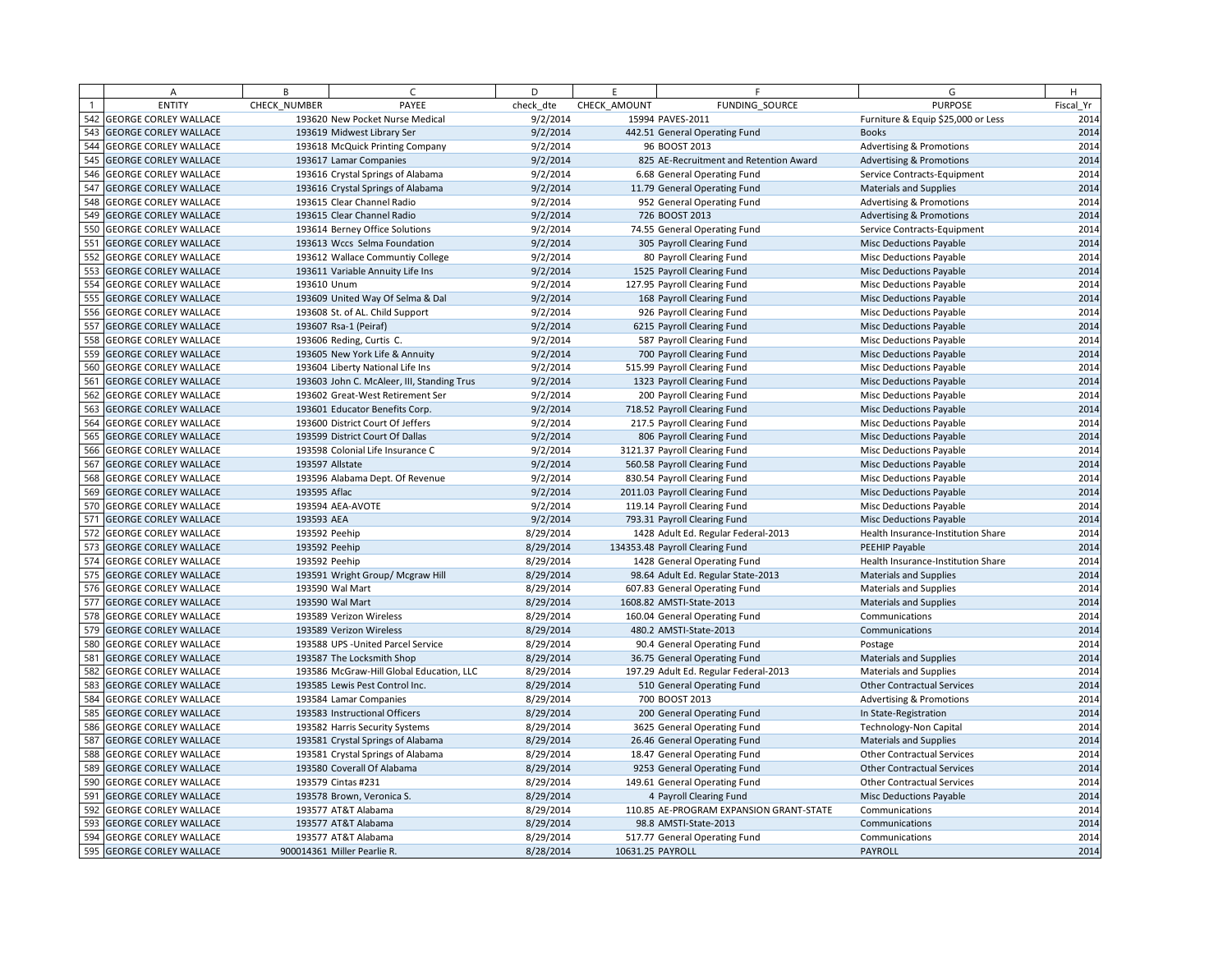|                | A                            | B                 | C                                     | D         | E.              |                    | F              | G              | H         |
|----------------|------------------------------|-------------------|---------------------------------------|-----------|-----------------|--------------------|----------------|----------------|-----------|
| $\overline{1}$ | <b>ENTITY</b>                | CHECK NUMBER      | PAYEE                                 | check dte | CHECK AMOUNT    |                    | FUNDING SOURCE | <b>PURPOSE</b> | Fiscal Yr |
| 596            | <b>GEORGE CORLEY WALLACE</b> |                   | 900014360 Jackson Veronica Moultrie   | 8/28/2014 | 5517.92 PAYROLL |                    |                | PAYROLL        | 2014      |
| 597            | <b>GEORGE CORLEY WALLACE</b> |                   | 900014132 Snow John A                 | 8/28/2014 |                 | 656 PAYROLL        |                | PAYROLL        | 2014      |
| 598            | <b>GEORGE CORLEY WALLACE</b> |                   | 900014131 Perry Ernestine D           | 8/28/2014 |                 | 577.8 PAYROLL      |                | PAYROLL        | 2014      |
| 599            | <b>GEORGE CORLEY WALLACE</b> |                   | 900014130 Perdue Dinesha Myran        | 8/28/2014 |                 | 293.63 PAYROLL     |                | PAYROLL        | 2014      |
| 600            | <b>GEORGE CORLEY WALLACE</b> |                   | 900014129 Nettles Wesbert             | 8/28/2014 |                 | 576 PAYROLL        |                | PAYROLL        | 2014      |
| 601            | <b>GEORGE CORLEY WALLACE</b> |                   | 900014128 Jenkins Alice M             | 8/28/2014 |                 | 364 PAYROLL        |                | PAYROLL        | 2014      |
| 602            | <b>GEORGE CORLEY WALLACE</b> |                   | 900014127 Franklin William A          | 8/28/2014 |                 | 608 PAYROLL        |                | PAYROLL        | 2014      |
| 603            | <b>GEORGE CORLEY WALLACE</b> |                   | 900014126 Thomas Chantae Nicole       | 8/28/2014 |                 | <b>667 PAYROLL</b> |                | PAYROLL        | 2014      |
| 604            | <b>GEORGE CORLEY WALLACE</b> | 900014125 Lee Zeb |                                       | 8/28/2014 |                 | 659.75 PAYROLL     |                | PAYROLL        | 2014      |
| 605            | <b>GEORGE CORLEY WALLACE</b> |                   | 900014124 Williams Iverianna Sharnice | 8/28/2014 |                 | 166.75 PAYROLL     |                | PAYROLL        | 2014      |
|                | 606 GEORGE CORLEY WALLACE    |                   | 900014123 Turner Kamyra Labre         | 8/28/2014 |                 | 375.19 PAYROLL     |                | PAYROLL        | 2014      |
| 607            | <b>GEORGE CORLEY WALLACE</b> |                   | 900014122 Melton Elaine Alina         | 8/28/2014 |                 | 880 PAYROLL        |                | PAYROLL        | 2014      |
| 608            | <b>GEORGE CORLEY WALLACE</b> |                   | 900014121 Howard Marqueisha Monae     | 8/28/2014 |                 | 152.25 PAYROLL     |                | PAYROLL        | 2014      |
| 609            | <b>GEORGE CORLEY WALLACE</b> |                   | 900014120 Davis Diane                 | 8/28/2014 |                 | 860 PAYROLL        |                | PAYROLL        | 2014      |
|                | 610 GEORGE CORLEY WALLACE    |                   | 900014119 Curtis Valerie Pandora      | 8/28/2014 |                 | 696 PAYROLL        |                | PAYROLL        | 2014      |
| 611            | <b>GEORGE CORLEY WALLACE</b> |                   | 900014118 Dozier Bruce Otis           | 8/28/2014 |                 | 232.73 PAYROLL     |                | PAYROLL        | 2014      |
| 612            | <b>GEORGE CORLEY WALLACE</b> |                   | 900014117 Abdullah Asaad E            | 8/28/2014 | 1516.27 PAYROLL |                    |                | PAYROLL        | 2014      |
| 613            | <b>GEORGE CORLEY WALLACE</b> |                   | 900014116 Whitely Joyce Elaine        | 8/28/2014 | 1344.72 PAYROLL |                    |                | PAYROLL        | 2014      |
| 614            | <b>GEORGE CORLEY WALLACE</b> |                   | 900014115 Wells Denise R              | 8/28/2014 |                 | 1728 PAYROLL       |                | PAYROLL        | 2014      |
| 615            | <b>GEORGE CORLEY WALLACE</b> |                   | 900014114 Walker Mattie Mae           | 8/28/2014 | 1286.64 PAYROLL |                    |                | PAYROLL        | 2014      |
|                | 616 GEORGE CORLEY WALLACE    |                   | 900014113 Mumford Emily               | 8/28/2014 |                 | 220 PAYROLL        |                | PAYROLL        | 2014      |
| 617            | <b>GEORGE CORLEY WALLACE</b> |                   | 900014112 McCary Susan Bryant         | 8/28/2014 |                 | 918.32 PAYROLL     |                | PAYROLL        | 2014      |
| 618            | <b>GEORGE CORLEY WALLACE</b> |                   | 900014111 Marshall Annie Lee          | 8/28/2014 |                 | 987.32 PAYROLL     |                | PAYROLL        | 2014      |
| 619            | <b>GEORGE CORLEY WALLACE</b> |                   | 900014110 Logan Alice G.              | 8/28/2014 |                 | 1116 PAYROLL       |                | PAYROLL        | 2014      |
| 620            | <b>GEORGE CORLEY WALLACE</b> |                   | 900014109 Heard Annie Oneal           | 8/28/2014 |                 | 643.32 PAYROLL     |                | PAYROLL        | 2014      |
| 621            | <b>GEORGE CORLEY WALLACE</b> |                   | 900014108 Christian Margaret H.       | 8/28/2014 | 1920.37 PAYROLL |                    |                | PAYROLL        | 2014      |
| 622            | <b>GEORGE CORLEY WALLACE</b> |                   | 900014107 Alsobrook Kay Goodwin       | 8/28/2014 | 1344.72 PAYROLL |                    |                | PAYROLL        | 2014      |
| 623            | <b>GEORGE CORLEY WALLACE</b> |                   | 900014106 Cobb Charlene Nichols       | 8/28/2014 |                 | 836 PAYROLL        |                | PAYROLL        | 2014      |
| 624            | <b>GEORGE CORLEY WALLACE</b> |                   | 900014105 Martin Geraldine Shaw       | 8/28/2014 |                 | 1683 PAYROLL       |                | PAYROLL        | 2014      |
| 625            | <b>GEORGE CORLEY WALLACE</b> |                   | 900014104 Powell Brenda Williams      | 8/28/2014 |                 | 340.2 PAYROLL      |                | PAYROLL        | 2014      |
|                | 626 GEORGE CORLEY WALLACE    |                   | 900014103 Davis Glenda D              | 8/28/2014 |                 | 408.24 PAYROLL     |                | PAYROLL        | 2014      |
| 627            | <b>GEORGE CORLEY WALLACE</b> |                   | 900014102 Simmons Gloria Dean         | 8/28/2014 | 4583.33 PAYROLL |                    |                | PAYROLL        | 2014      |
|                | 628 GEORGE CORLEY WALLACE    |                   | 900014101 Page Melinda Ann            | 8/28/2014 | 3583.33 PAYROLL |                    |                | PAYROLL        | 2014      |
| 629            | <b>GEORGE CORLEY WALLACE</b> |                   | 900014100 Rose Ebony S                | 8/28/2014 | 2931.17 PAYROLL |                    |                | PAYROLL        | 2014      |
| 630            | <b>GEORGE CORLEY WALLACE</b> |                   | 900014099 Williams Roosevelt          | 8/28/2014 | 2261.83 PAYROLL |                    |                | PAYROLL        | 2014      |
| 631            | <b>GEORGE CORLEY WALLACE</b> |                   | 900014098 Weatherspoon Norman         | 8/28/2014 | 3080.83 PAYROLL |                    |                | PAYROLL        | 2014      |
| 632            | <b>GEORGE CORLEY WALLACE</b> |                   | 900014097 Pettway Charles D.          | 8/28/2014 | 2634.33 PAYROLL |                    |                | PAYROLL        | 2014      |
| 633            | <b>GEORGE CORLEY WALLACE</b> |                   | 900014096 Pettway Alonzia             | 8/28/2014 | 2634.33 PAYROLL |                    |                | PAYROLL        | 2014      |
|                | 634 GEORGE CORLEY WALLACE    |                   | 900014095 McCree Monroe               | 8/28/2014 | 4196.67 PAYROLL |                    |                | PAYROLL        | 2014      |
| 635            | <b>GEORGE CORLEY WALLACE</b> |                   | 900014094 Heard Anthony               | 8/28/2014 | 2634.33 PAYROLL |                    |                | PAYROLL        | 2014      |
|                | 636 GEORGE CORLEY WALLACE    |                   | 900014093 Harvell Robert L            | 8/28/2014 | 2559.58 PAYROLL |                    |                | PAYROLL        | 2014      |
| 637            | <b>GEORGE CORLEY WALLACE</b> |                   | 900014092 Moore Timothy               | 8/28/2014 |                 | 3755.5 PAYROLL     |                | PAYROLL        | 2014      |
| 638            | <b>GEORGE CORLEY WALLACE</b> |                   | 900014091 Jones Joseph Glenn          | 8/28/2014 | 1916.67 PAYROLL |                    |                | PAYROLL        | 2014      |
| 639            | <b>GEORGE CORLEY WALLACE</b> |                   | 900014090 Austin Tampatha             | 8/28/2014 | 2187.33 PAYROLL |                    |                | PAYROLL        | 2014      |
|                | 640 GEORGE CORLEY WALLACE    |                   | 900014089 Kimbrough Brandon O         | 8/28/2014 | 2484.92 PAYROLL |                    |                | PAYROLL        | 2014      |
| 641            | <b>GEORGE CORLEY WALLACE</b> |                   | 900014088 Craig Benjamin Martin       | 8/28/2014 | 3229.42 PAYROLL |                    |                | PAYROLL        | 2014      |
| 642            | <b>GEORGE CORLEY WALLACE</b> |                   | 900014087 Vance Laura Lynn            | 8/28/2014 | 3973.25 PAYROLL |                    |                | PAYROLL        | 2014      |
| 643            | <b>GEORGE CORLEY WALLACE</b> |                   | 900014086 Smith Leigh Ann             | 8/28/2014 | 4196.67 PAYROLL |                    |                | PAYROLL        | 2014      |
| 644            | <b>GEORGE CORLEY WALLACE</b> |                   | 900014085 Smith Jacqueline Bernetta   | 8/28/2014 | 8976.75 PAYROLL |                    |                | PAYROLL        | 2014      |
| 645            | <b>GEORGE CORLEY WALLACE</b> |                   | 900014084 Purdie Christy Dorran       | 8/28/2014 |                 | 3154.5 PAYROLL     |                | PAYROLL        | 2014      |
|                | 646 GEORGE CORLEY WALLACE    |                   | 900014083 Evans Naopi Lc              | 8/28/2014 | 2857.17 PAYROLL |                    |                | PAYROLL        | 2014      |
| 647            | <b>GEORGE CORLEY WALLACE</b> |                   | 900014082 Davis Mary Lee              | 8/28/2014 | 3303.42 PAYROLL |                    |                | PAYROLL        | 2014      |
|                | 648 GEORGE CORLEY WALLACE    |                   | 900014081 Combs Lori Ann              | 8/28/2014 | 3824.67 PAYROLL |                    |                | PAYROLL        | 2014      |
|                | 649 GEORGE CORLEY WALLACE    |                   | 900014080 Charley Daphne Yvonne       | 8/28/2014 |                 | 3750 PAYROLL       |                | PAYROLL        | 2014      |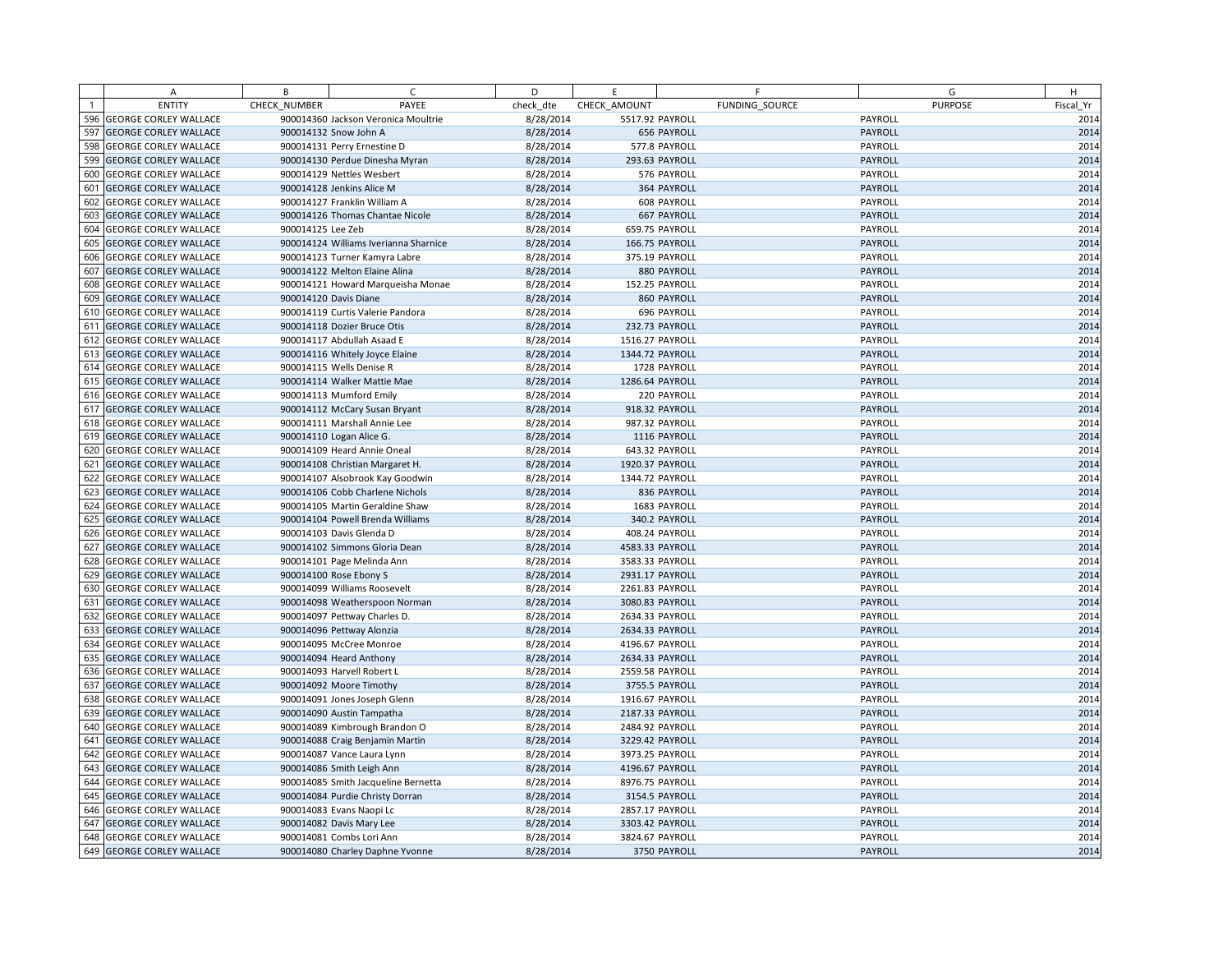|                | A                            | B            | C                                     | D         | E.               | F               | G              | H         |
|----------------|------------------------------|--------------|---------------------------------------|-----------|------------------|-----------------|----------------|-----------|
| $\overline{1}$ | <b>ENTITY</b>                | CHECK NUMBER | PAYEE                                 | check dte | CHECK AMOUNT     | FUNDING SOURCE  | <b>PURPOSE</b> | Fiscal Yr |
|                | 650 GEORGE CORLEY WALLACE    |              | 900014079 Bell Vickie D               | 8/28/2014 | 2410.75 PAYROLL  |                 | PAYROLL        | 2014      |
| 651            | <b>GEORGE CORLEY WALLACE</b> |              | 900014078 Waller Kamala D             | 8/28/2014 | 2931.58 PAYROLL  |                 | PAYROLL        | 2014      |
| 652            | <b>GEORGE CORLEY WALLACE</b> |              | 900014077 Dysart Charles J            | 8/28/2014 |                  | 5850 PAYROLL    | PAYROLL        | 2014      |
| 653            | <b>GEORGE CORLEY WALLACE</b> |              | 900014076 Davis Bettie Jean           | 8/28/2014 | 2262.08 PAYROLL  |                 | PAYROLL        | 2014      |
| 654            | <b>GEORGE CORLEY WALLACE</b> |              | 900014075 Moultrie Eddie James        | 8/28/2014 | 4122.17 PAYROLL  |                 | PAYROLL        | 2014      |
| 655            | <b>GEORGE CORLEY WALLACE</b> |              | 900014074 Patterson Ray Anthony       | 8/28/2014 |                  | 2708.5 PAYROLL  | PAYROLL        | 2014      |
| 656            | <b>GEORGE CORLEY WALLACE</b> |              | 900014073 Nixon Raford C              | 8/28/2014 | 2916.67 PAYROLL  |                 | PAYROLL        | 2014      |
| 657            | <b>GEORGE CORLEY WALLACE</b> |              | 900014072 Burton Andrew J.            | 8/28/2014 | 4583.33 PAYROLL  |                 | PAYROLL        | 2014      |
| 658            | <b>GEORGE CORLEY WALLACE</b> |              | 900014071 Bennett Robbyn V.           | 8/28/2014 |                  | 7759.75 PAYROLL | PAYROLL        | 2014      |
| 659            | <b>GEORGE CORLEY WALLACE</b> |              | 900014070 Allison Eric Preston        | 8/28/2014 |                  | 5170 PAYROLL    | PAYROLL        | 2014      |
| 660            | <b>GEORGE CORLEY WALLACE</b> |              | 900014069 Adams Dorothy J             | 8/28/2014 | 1916.67 PAYROLL  |                 | PAYROLL        | 2014      |
| 661            | <b>GEORGE CORLEY WALLACE</b> |              | 900014068 Zimmerman Sheri             | 8/28/2014 |                  | 3229.42 PAYROLL | PAYROLL        | 2014      |
| 662            | <b>GEORGE CORLEY WALLACE</b> |              | 900014067 Jackson Irma Jean           | 8/28/2014 |                  | 2708.5 PAYROLL  | PAYROLL        | 2014      |
| 663            | <b>GEORGE CORLEY WALLACE</b> |              | 900014066 Headley Linda Fay           | 8/28/2014 | 2336.25 PAYROLL  |                 | PAYROLL        | 2014      |
|                | 664 GEORGE CORLEY WALLACE    |              | 900014065 Newman Sunette Smith        | 8/28/2014 | 4196.67 PAYROLL  |                 | PAYROLL        | 2014      |
| 665            | <b>GEORGE CORLEY WALLACE</b> |              | 900014064 Reynolds Jennifer M         | 8/28/2014 |                  | 3050.5 PAYROLL  | PAYROLL        | 2014      |
| 666            | <b>GEORGE CORLEY WALLACE</b> |              | 900014063 Logan Shuntelra Bernice     | 8/28/2014 | 4073.92 PAYROLL  |                 | PAYROLL        | 2014      |
| 667            | <b>GEORGE CORLEY WALLACE</b> |              | 900014062 Kidd Anessa Lynn            | 8/28/2014 |                  | 6241.67 PAYROLL | PAYROLL        | 2014      |
| 668            | <b>GEORGE CORLEY WALLACE</b> |              | 900014061 Hudson Connie Estes         | 8/28/2014 | 1916.67 PAYROLL  |                 | PAYROLL        | 2014      |
| 669            | <b>GEORGE CORLEY WALLACE</b> |              | 900014060 Clifton Lonzy T.            | 8/28/2014 | 6532.33 PAYROLL  |                 | PAYROLL        | 2014      |
| 670            | <b>GEORGE CORLEY WALLACE</b> |              | 900014059 Woods Melinda Takeyia       | 8/28/2014 |                  | 250 PAYROLL     | PAYROLL        | 2014      |
| 671            | <b>GEORGE CORLEY WALLACE</b> |              | 900014058 Hannah Marcus A.            | 8/28/2014 | 1208.33 PAYROLL  |                 | PAYROLL        | 2014      |
| 672            | <b>GEORGE CORLEY WALLACE</b> |              | 900014057 Turner Herman W.            | 8/28/2014 |                  | 791.67 PAYROLL  | PAYROLL        | 2014      |
| 673            | <b>GEORGE CORLEY WALLACE</b> |              | 900014056 Harper April M              | 8/28/2014 |                  | 1375 PAYROLL    | PAYROLL        | 2014      |
| 674            | <b>GEORGE CORLEY WALLACE</b> |              | 900014055 Maxey Willie E.             | 8/28/2014 |                  | 416.67 PAYROLL  | PAYROLL        | 2014      |
| 675            | <b>GEORGE CORLEY WALLACE</b> |              | 900014054 Harrell Christopher Darrell | 8/28/2014 |                  | 416.67 PAYROLL  | PAYROLL        | 2014      |
|                | 676 GEORGE CORLEY WALLACE    |              | 900014053 Davis Foster Calvin         | 8/28/2014 |                  | 1000 PAYROLL    | PAYROLL        | 2014      |
| 677            | <b>GEORGE CORLEY WALLACE</b> |              | 900014052 Theiss Sheila Ann           | 8/28/2014 | 3019.75 PAYROLL  |                 | PAYROLL        | 2014      |
| 678            | <b>GEORGE CORLEY WALLACE</b> |              | 900014051 Abbott Brandi Nicole        | 8/28/2014 | 2113.17 PAYROLL  |                 | PAYROLL        | 2014      |
| 679            | <b>GEORGE CORLEY WALLACE</b> |              | 900014050 Motley Bettye Steele        | 8/28/2014 |                  | 2630 PAYROLL    | PAYROLL        | 2014      |
| 680            | <b>GEORGE CORLEY WALLACE</b> |              | 900014049 Moore Kathy J               | 8/28/2014 |                  | 4875 PAYROLL    | PAYROLL        | 2014      |
| 681            | <b>GEORGE CORLEY WALLACE</b> |              | 900014048 Jones Natasha Renee         | 8/28/2014 |                  | 2267 PAYROLL    | PAYROLL        | 2014      |
|                | 682 GEORGE CORLEY WALLACE    |              | 900014047 Jefferson Shelia Lawanda    | 8/28/2014 | 2410.75 PAYROLL  |                 | PAYROLL        | 2014      |
| 683            | <b>GEORGE CORLEY WALLACE</b> |              | 900014046 Griffin Donitha J.          | 8/28/2014 | 9540.17 PAYROLL  |                 | PAYROLL        | 2014      |
| 684            | <b>GEORGE CORLEY WALLACE</b> |              | 900014045 Gordon Rachel L             | 8/28/2014 | 3322.17 PAYROLL  |                 | PAYROLL        | 2014      |
| 685            | <b>GEORGE CORLEY WALLACE</b> |              | 900014044 Duck Cindy                  | 8/28/2014 |                  | 2708.92 PAYROLL | PAYROLL        | 2014      |
| 686            | <b>GEORGE CORLEY WALLACE</b> |              | 900014043 Chapman Channie Loraine     | 8/28/2014 | 3166.67 PAYROLL  |                 | PAYROLL        | 2014      |
| 687            | <b>GEORGE CORLEY WALLACE</b> |              | 900014042 Brown Karen E.              | 8/28/2014 | 3120.83 PAYROLL  |                 | PAYROLL        | 2014      |
|                | 688 GEORGE CORLEY WALLACE    |              | 900014041 Bradsell Karen S.           | 8/28/2014 | 2485.17 PAYROLL  |                 | PAYROLL        | 2014      |
| 689            | <b>GEORGE CORLEY WALLACE</b> |              | 900014040 Bentley Betty J             | 8/28/2014 | 4875.25 PAYROLL  |                 | PAYROLL        | 2014      |
| 690            | <b>GEORGE CORLEY WALLACE</b> |              | 900014039 Williams Elsie B.           | 8/28/2014 |                  | 573.33 PAYROLL  | PAYROLL        | 2014      |
| 691            | <b>GEORGE CORLEY WALLACE</b> |              | 900014038 Pugh Elijah                 | 8/28/2014 |                  | 9921.02 PAYROLL | PAYROLL        | 2014      |
| 692            | <b>GEORGE CORLEY WALLACE</b> |              | 900014037 White TaShunta N            | 8/28/2014 | 1433.33 PAYROLL  |                 | PAYROLL        | 2014      |
| 693            | <b>GEORGE CORLEY WALLACE</b> |              | 900014036 Owens Holly Brown           | 8/28/2014 | 6040.33 PAYROLL  |                 | PAYROLL        | 2014      |
| 694            | <b>GEORGE CORLEY WALLACE</b> |              | 900014035 Lee Kateri M                | 8/28/2014 |                  | 5299 PAYROLL    | PAYROLL        | 2014      |
| 695            | <b>GEORGE CORLEY WALLACE</b> |              | 900014034 Barker Shirley Ann          | 8/28/2014 |                  | 3824.67 PAYROLL | PAYROLL        | 2014      |
| 696            | <b>GEORGE CORLEY WALLACE</b> |              | 900014033 Baldwin Antionetta S        | 8/28/2014 | 10082.42 PAYROLL |                 | PAYROLL        | 2014      |
| 697            | <b>GEORGE CORLEY WALLACE</b> |              | 900014032 Rhodes Ramona Roberts       | 8/28/2014 |                  | 2166.67 PAYROLL | PAYROLL        | 2014      |
| 698            | <b>GEORGE CORLEY WALLACE</b> |              | 900014031 Minor Sheila Mims           | 8/28/2014 |                  | 433.33 PAYROLL  | PAYROLL        | 2014      |
| 699            | <b>GEORGE CORLEY WALLACE</b> |              | 900014030 Goings Ghytana Shelton      | 8/28/2014 | 9485.58 PAYROLL  |                 | PAYROLL        | 2014      |
|                | 700 GEORGE CORLEY WALLACE    |              | 900014029 Autery Nancy                | 8/28/2014 | 10829.92 PAYROLL |                 | PAYROLL        | 2014      |
| 701            | <b>GEORGE CORLEY WALLACE</b> |              | 900014028 Abdullah Asaad E            | 8/28/2014 | 1516.27 PAYROLL  |                 | PAYROLL        | 2014      |
| 702            | <b>GEORGE CORLEY WALLACE</b> |              | 900014027 Turner Anthony G.           | 8/28/2014 | 11511.58 PAYROLL |                 | PAYROLL        | 2014      |
|                | 703 GEORGE CORLEY WALLACE    |              | 900014026 McKnight April Calloway     | 8/28/2014 |                  | 1300 PAYROLL    | PAYROLL        | 2014      |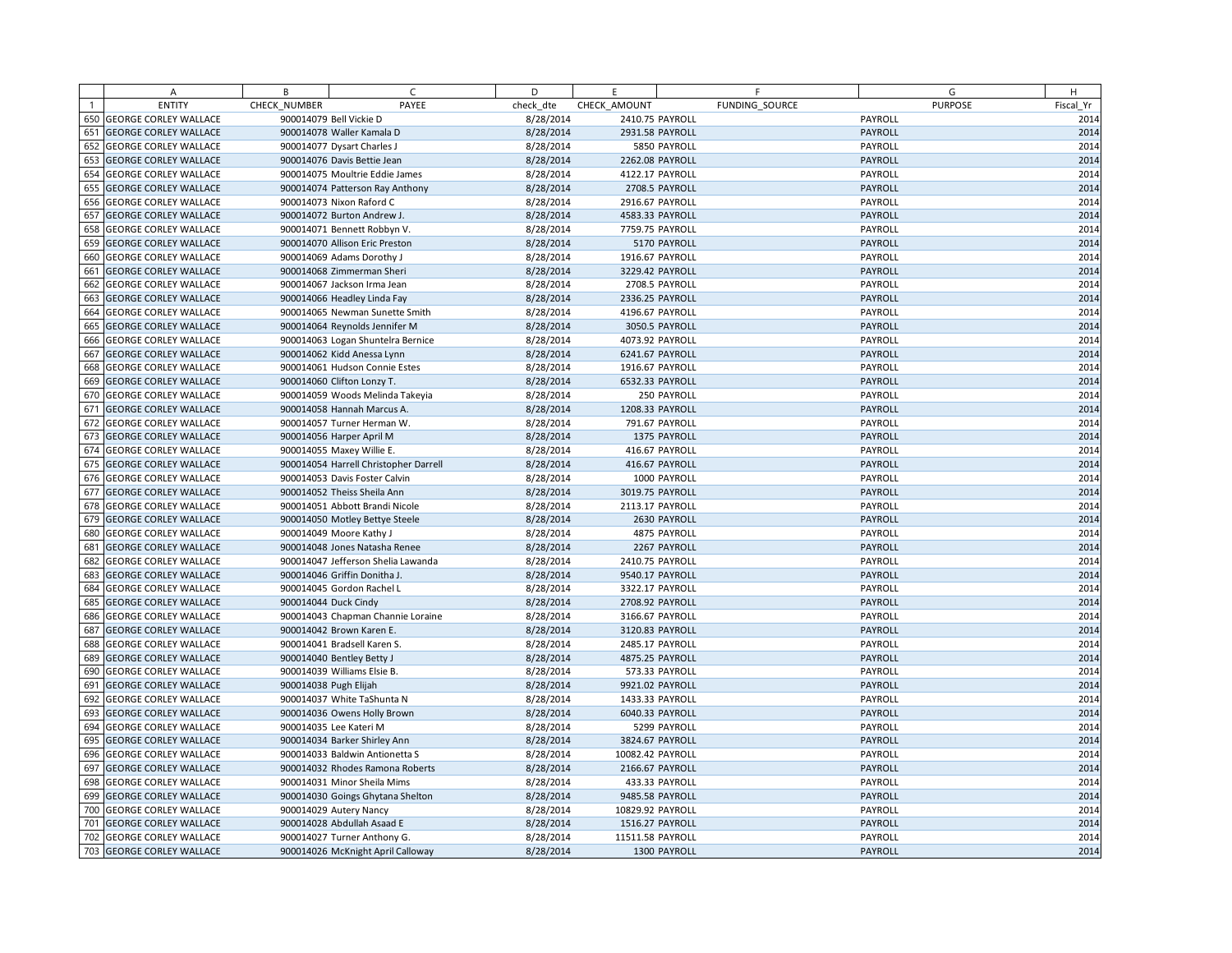|     | A                            | B            | $\subset$                             | D         | E                |                | F              | G              | H         |
|-----|------------------------------|--------------|---------------------------------------|-----------|------------------|----------------|----------------|----------------|-----------|
|     | <b>ENTITY</b>                | CHECK NUMBER | PAYEE                                 | check dte | CHECK AMOUNT     |                | FUNDING SOURCE | <b>PURPOSE</b> | Fiscal Yr |
| 704 | <b>GEORGE CORLEY WALLACE</b> |              | 900014025 Richardson Kendra Jones     | 8/28/2014 | 4507.42 PAYROLL  |                |                | PAYROLL        | 2014      |
| 705 | <b>GEORGE CORLEY WALLACE</b> |              | 900014024 Johnson Althelstein         | 8/28/2014 | 10829.92 PAYROLL |                |                | PAYROLL        | 2014      |
| 706 | <b>GEORGE CORLEY WALLACE</b> |              | 900014023 Cook Robin                  | 8/28/2014 | 3840.25 PAYROLL  |                |                | PAYROLL        | 2014      |
| 707 | <b>GEORGE CORLEY WALLACE</b> |              | 900014022 Chesnut Veronica S          | 8/28/2014 |                  | 1300 PAYROLL   |                | PAYROLL        | 2014      |
| 708 | <b>GEORGE CORLEY WALLACE</b> |              | 900014021 Pugh Janet Cathey M.        | 8/28/2014 | 12135.5 PAYROLL  |                |                | PAYROLL        | 2014      |
| 709 | <b>GEORGE CORLEY WALLACE</b> |              | 900014020 Howard Vatausha O           | 8/28/2014 |                  | 650 PAYROLL    |                | PAYROLL        | 2014      |
| 710 | <b>GEORGE CORLEY WALLACE</b> |              | 900014019 Melton Darrio               | 8/28/2014 |                  | 650 PAYROLL    |                | PAYROLL        | 2014      |
| 711 | <b>GEORGE CORLEY WALLACE</b> |              | 900014018 McQueen Carroll D.          | 8/28/2014 |                  | 433.33 PAYROLL |                | PAYROLL        | 2014      |
| 712 | <b>GEORGE CORLEY WALLACE</b> |              | 900014017 White Tara Y                | 8/28/2014 | 9892.42 PAYROLL  |                |                | PAYROLL        | 2014      |
| 713 | <b>GEORGE CORLEY WALLACE</b> |              | 900014016 Grissom Terry D             | 8/28/2014 |                  | 1300 PAYROLL   |                | PAYROLL        | 2014      |
| 714 | <b>GEORGE CORLEY WALLACE</b> |              | 900014015 Elliott William F.          | 8/28/2014 | 10915.75 PAYROLL |                |                | PAYROLL        | 2014      |
| 715 | <b>GEORGE CORLEY WALLACE</b> |              | 900014014 Welch Gordon F              | 8/28/2014 | 7185.75 PAYROLL  |                |                | PAYROLL        | 2014      |
| 716 | <b>GEORGE CORLEY WALLACE</b> |              | 900014013 Pettway Felecia             | 8/28/2014 | 5154.16 PAYROLL  |                |                | PAYROLL        | 2014      |
| 717 | <b>GEORGE CORLEY WALLACE</b> |              | 900014012 Moss Johnny E               | 8/28/2014 | 5416.66 PAYROLL  |                |                | PAYROLL        | 2014      |
| 718 | <b>GEORGE CORLEY WALLACE</b> |              | 900014011 Helms Tammy Roberts         | 8/28/2014 | 3116.08 PAYROLL  |                |                | PAYROLL        | 2014      |
| 719 | <b>GEORGE CORLEY WALLACE</b> |              | 900014010 Halpin Mark Nicholas        | 8/28/2014 | 2916.67 PAYROLL  |                |                | PAYROLL        | 2014      |
| 720 | <b>GEORGE CORLEY WALLACE</b> |              | 900014009 Thames Jerome E             | 8/28/2014 | 4232.33 PAYROLL  |                |                | PAYROLL        | 2014      |
| 721 | <b>GEORGE CORLEY WALLACE</b> |              | 900014008 Harrison Eddie J            | 8/28/2014 | 7164.63 PAYROLL  |                |                | PAYROLL        | 2014      |
| 722 | <b>GEORGE CORLEY WALLACE</b> |              | 900014007 Harris Douglas Lee          | 8/28/2014 | 2410.75 PAYROLL  |                |                | PAYROLL        | 2014      |
| 723 | <b>GEORGE CORLEY WALLACE</b> |              | 900014006 Griffin Calvin              | 8/28/2014 | 7578.63 PAYROLL  |                |                | PAYROLL        | 2014      |
| 724 | <b>GEORGE CORLEY WALLACE</b> |              | 900014005 Williams Matilda Mae        | 8/28/2014 | 2410.75 PAYROLL  |                |                | PAYROLL        | 2014      |
| 725 | <b>GEORGE CORLEY WALLACE</b> |              | 900014004 Hamilton Antonio Kentanious | 8/28/2014 |                  | 3818 PAYROLL   |                | PAYROLL        | 2014      |
| 726 | <b>GEORGE CORLEY WALLACE</b> |              | 900014003 Allen Kenny                 | 8/28/2014 | 8902.08 PAYROLL  |                |                | PAYROLL        | 2014      |
| 727 | <b>GEORGE CORLEY WALLACE</b> |              | 900014002 Wallace Connie W            | 8/28/2014 | 7675.33 PAYROLL  |                |                | PAYROLL        | 2014      |
| 728 | <b>GEORGE CORLEY WALLACE</b> |              | 900014001 Lewis Bonita T.             | 8/28/2014 | 4094.33 PAYROLL  |                |                | PAYROLL        | 2014      |
| 729 | <b>GEORGE CORLEY WALLACE</b> |              | 900014000 Laister Shirley J           | 8/28/2014 | 4922.33 PAYROLL  |                |                | PAYROLL        | 2014      |
| 730 | <b>GEORGE CORLEY WALLACE</b> |              | 900013999 Smith Shandra J             | 8/28/2014 | 4904.17 PAYROLL  |                |                | PAYROLL        | 2014      |
|     | 731 GEORGE CORLEY WALLACE    |              | 900013998 Simmons Lawrence            | 8/28/2014 | 7938.33 PAYROLL  |                |                | PAYROLL        | 2014      |
| 732 | <b>GEORGE CORLEY WALLACE</b> |              | 900013997 Stevenson Donte L           | 8/28/2014 | 2336.25 PAYROLL  |                |                | PAYROLL        | 2014      |
| 733 | <b>GEORGE CORLEY WALLACE</b> |              | 900013996 Rogers Eric W.              | 8/28/2014 | 4508.33 PAYROLL  |                |                | PAYROLL        | 2014      |
|     | 734 GEORGE CORLEY WALLACE    |              | 900013995 Moore Dale E                | 8/28/2014 |                  | 3956 PAYROLL   |                | PAYROLL        | 2014      |
| 735 | <b>GEORGE CORLEY WALLACE</b> |              | 900013994 Hobbs David Wayne           | 8/28/2014 | 8902.08 PAYROLL  |                |                | PAYROLL        | 2014      |
| 736 | <b>GEORGE CORLEY WALLACE</b> |              | 900013993 Walker Shermanita           | 8/28/2014 | 4349.58 PAYROLL  |                |                | PAYROLL        | 2014      |
| 737 | <b>GEORGE CORLEY WALLACE</b> |              | 900013992 Spicer Chandra              | 8/28/2014 | 5276.25 PAYROLL  |                |                | PAYROLL        | 2014      |
| 738 | <b>GEORGE CORLEY WALLACE</b> |              | 900013991 Snowden Lula                | 8/28/2014 |                  | 4012.5 PAYROLL |                | PAYROLL        | 2014      |
| 739 | <b>GEORGE CORLEY WALLACE</b> |              | 900013990 Roberson Erika M            | 8/28/2014 | 2708.25 PAYROLL  |                |                | PAYROLL        | 2014      |
| 740 | <b>GEORGE CORLEY WALLACE</b> |              | 900013989 Pullum Quanda C.            | 8/28/2014 |                  | 3080.5 PAYROLL |                | PAYROLL        | 2014      |
| 741 | <b>GEORGE CORLEY WALLACE</b> |              | 900013988 Pettway Clarence J          | 8/28/2014 | 5659.08 PAYROLL  |                |                | PAYROLL        | 2014      |
| 742 | <b>GEORGE CORLEY WALLACE</b> |              | 900013987 Moore Derrick M             | 8/28/2014 | 2187.58 PAYROLL  |                |                | PAYROLL        | 2014      |
| 743 | <b>GEORGE CORLEY WALLACE</b> |              | 900013986 Inge Deandres G.            | 8/28/2014 | 5918.08 PAYROLL  |                |                | PAYROLL        | 2014      |
|     | 744 GEORGE CORLEY WALLACE    |              | 900013985 Coleman Steffan             | 8/28/2014 |                  | 3471 PAYROLL   |                | PAYROLL        | 2014      |
| 745 | <b>GEORGE CORLEY WALLACE</b> |              | 900013984 Buford Geralyn Latanza      | 8/28/2014 | 4292.08 PAYROLL  |                |                | PAYROLL        | 2014      |
| 746 | <b>GEORGE CORLEY WALLACE</b> |              | 900013983 Barlow Tiffany Renee        | 8/28/2014 | 4935.83 PAYROLL  |                |                | PAYROLL        | 2014      |
| 747 | <b>GEORGE CORLEY WALLACE</b> |              | 900013982 Allen Bertha Yvette         | 8/28/2014 | 4529.67 PAYROLL  |                |                | PAYROLL        | 2014      |
| 748 | <b>GEORGE CORLEY WALLACE</b> |              | 900013981 Acoff Olivia Joyce          | 8/28/2014 | 2541.67 PAYROLL  |                |                | PAYROLL        | 2014      |
| 749 | <b>GEORGE CORLEY WALLACE</b> |              | 900013980 Jones Connie M.             | 8/28/2014 | 9338.67 PAYROLL  |                |                | PAYROLL        | 2014      |
| 750 | <b>GEORGE CORLEY WALLACE</b> |              | 900013979 Davis Rebecca Moore         | 8/28/2014 | 9845.25 PAYROLL  |                |                | PAYROLL        | 2014      |
| 751 | <b>GEORGE CORLEY WALLACE</b> |              | 900013978 Thomas Gloria Dean          | 8/28/2014 | 3452.83 PAYROLL  |                |                | PAYROLL        | 2014      |
| 752 | <b>GEORGE CORLEY WALLACE</b> |              | 900013977 Holliman Kathleen Hays      | 8/28/2014 | 13042.75 PAYROLL |                |                | PAYROLL        | 2014      |
| 753 | <b>GEORGE CORLEY WALLACE</b> |              | 900013976 Henderson Kerry E.          | 8/28/2014 | 4312.58 PAYROLL  |                |                | PAYROLL        | 2014      |
| 754 | <b>GEORGE CORLEY WALLACE</b> |              | 900013975 Moore Dorothy A             | 8/28/2014 |                  | 1000 PAYROLL   |                | PAYROLL        | 2014      |
| 755 | <b>GEORGE CORLEY WALLACE</b> |              | 900013974 Miller Gregory Lee          | 8/28/2014 | 9085.58 PAYROLL  |                |                | PAYROLL        | 2014      |
|     | 756 GEORGE CORLEY WALLACE    |              | 900013973 Hannah Marilyn Bennett      | 8/28/2014 |                  | 4609 PAYROLL   |                | PAYROLL        | 2014      |
|     | 757 GEORGE CORLEY WALLACE    |              | 900013972 White Christine S           | 8/28/2014 |                  | 1518 PAYROLL   |                | PAYROLL        | 2014      |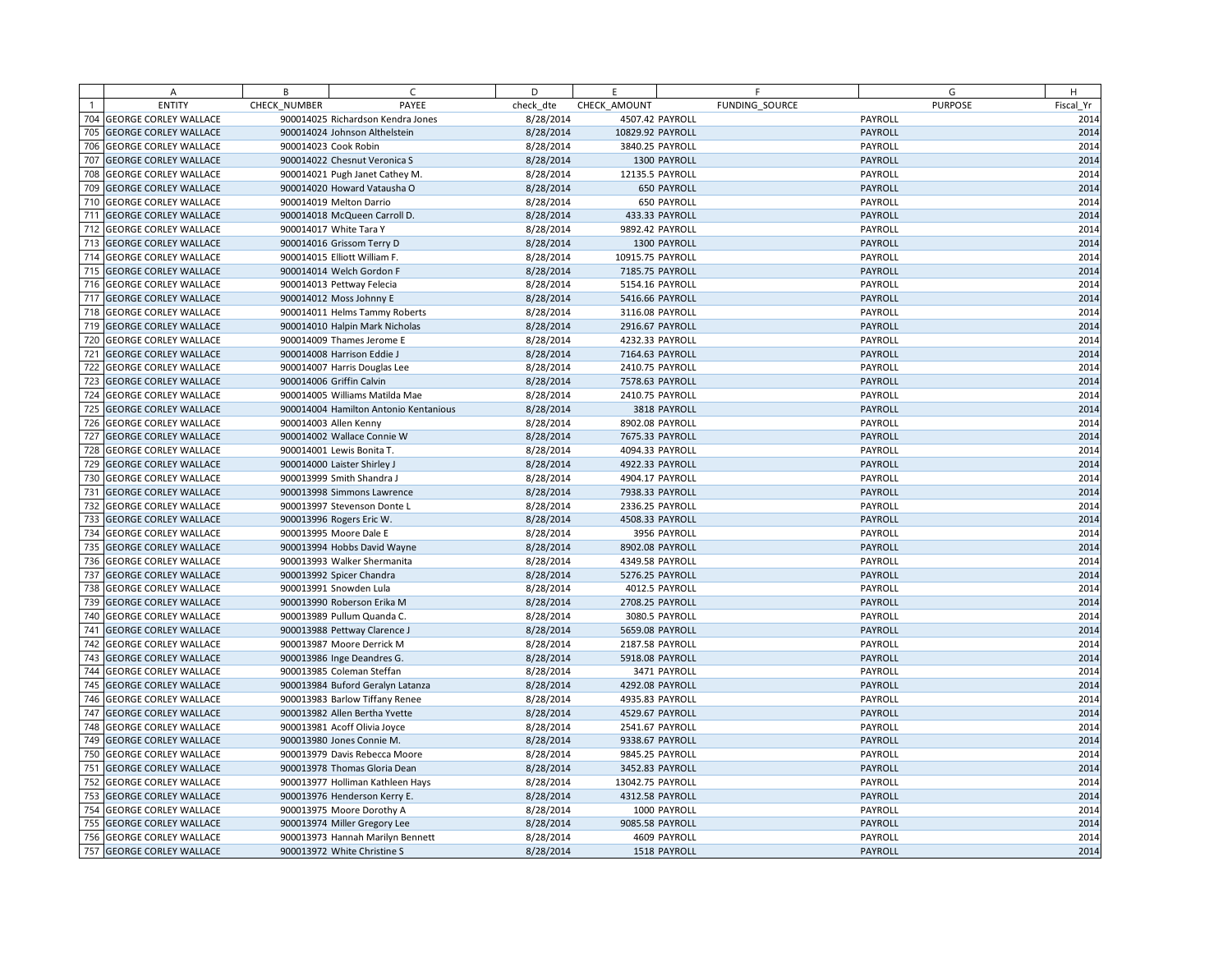|                | A                            | B            | C                                           | D         | E.               | F                                      | G                                   | H         |
|----------------|------------------------------|--------------|---------------------------------------------|-----------|------------------|----------------------------------------|-------------------------------------|-----------|
| $\overline{1}$ | <b>ENTITY</b>                | CHECK NUMBER | PAYEE                                       | check dte | CHECK AMOUNT     | FUNDING SOURCE                         | <b>PURPOSE</b>                      | Fiscal Yr |
| 758            | <b>GEORGE CORLEY WALLACE</b> |              | 900013971 Taylor Danica Sherita             | 8/28/2014 |                  | 9892.42 PAYROLL                        | PAYROLL                             | 2014      |
| 759            | <b>GEORGE CORLEY WALLACE</b> |              | 900013970 Smitherman Anna M                 | 8/28/2014 | 12642.75 PAYROLL |                                        | PAYROLL                             | 2014      |
| 760            | <b>GEORGE CORLEY WALLACE</b> |              | 900013969 Shannon Tracey M.                 | 8/28/2014 | 12883.08 PAYROLL |                                        | PAYROLL                             | 2014      |
| 761            | <b>GEORGE CORLEY WALLACE</b> |              | 900013968 Lunsford Angela Collins           | 8/28/2014 |                  | 4470.67 PAYROLL                        | PAYROLL                             | 2014      |
| 762            | <b>GEORGE CORLEY WALLACE</b> |              | 900013967 McWhorter-Light Clara Suzanne     | 8/28/2014 | 2187.33 PAYROLL  |                                        | PAYROLL                             | 2014      |
| 763            | <b>GEORGE CORLEY WALLACE</b> |              | 900013966 James Camille P.                  | 8/28/2014 |                  | 1380 PAYROLL                           | PAYROLL                             | 2014      |
| 764            | <b>GEORGE CORLEY WALLACE</b> |              | 900013965 Douglas Cecile Randall            | 8/28/2014 | 10829.92 PAYROLL |                                        | PAYROLL                             | 2014      |
| 765            | <b>GEORGE CORLEY WALLACE</b> |              | 900013964 Davis Vera Lee                    | 8/28/2014 |                  | 1479.5 PAYROLL                         | PAYROLL                             | 2014      |
| 766            | <b>GEORGE CORLEY WALLACE</b> |              | 900013963 Rives Becky Casey                 | 8/28/2014 |                  | 6489 PAYROLL                           | PAYROLL                             | 2014      |
| 767            | <b>GEORGE CORLEY WALLACE</b> |              | 900013962 Martin Suzette G.                 | 8/28/2014 |                  | 9085.58 PAYROLL                        | PAYROLL                             | 2014      |
| 768            | <b>GEORGE CORLEY WALLACE</b> |              | 900013961 Mixon Carter Kim Ellice           | 8/28/2014 | 9085.58 PAYROLL  |                                        | PAYROLL                             | 2014      |
| 769            | <b>GEORGE CORLEY WALLACE</b> |              | 900013960 Miller Pearlie R.                 | 8/28/2014 | 10631.25 PAYROLL |                                        | PAYROLL                             | 2014      |
| 770            | <b>GEORGE CORLEY WALLACE</b> |              | 900013959 Melton Christi A.                 | 8/28/2014 | 7839.34 PAYROLL  |                                        | PAYROLL                             | 2014      |
| 771            | <b>GEORGE CORLEY WALLACE</b> |              | 900013958 Jackson Veronica Moultrie         | 8/28/2014 |                  | 5517.92 PAYROLL                        | PAYROLL                             | 2014      |
| 772            | <b>GEORGE CORLEY WALLACE</b> |              | 900013957 Dixon Colleen Roland              | 8/28/2014 |                  | 2958.5 PAYROLL                         | PAYROLL                             | 2014      |
| 773            | <b>GEORGE CORLEY WALLACE</b> |              | 900013956 Davis Sarah                       | 8/28/2014 |                  | 5299 PAYROLL                           | PAYROLL                             | 2014      |
| 774            | <b>GEORGE CORLEY WALLACE</b> |              | 900013955 Smith Pamela Caver                | 8/28/2014 |                  | 2511.5 PAYROLL                         | PAYROLL                             | 2014      |
| 775            | <b>GEORGE CORLEY WALLACE</b> |              | 900013954 Calhoun Webbie R.                 | 8/28/2014 |                  | 4747 PAYROLL                           | PAYROLL                             | 2014      |
| 776            | <b>GEORGE CORLEY WALLACE</b> |              | 900013953 Brown - Curtis Nannie Mae Summers | 8/28/2014 |                  | 735.62 PAYROLL                         | PAYROLL                             | 2014      |
| 777            | <b>GEORGE CORLEY WALLACE</b> |              | 900013952 Brown Veronica S.                 | 8/28/2014 |                  | 7317.84 PAYROLL                        | <b>PAYROLL</b>                      | 2014      |
| 778            | <b>GEORGE CORLEY WALLACE</b> |              | 900013951 Lett Rita M.                      | 8/28/2014 |                  | 5149.42 PAYROLL                        | PAYROLL                             | 2014      |
| 779            | <b>GEORGE CORLEY WALLACE</b> |              | 900013950 Larkin Earline T.                 | 8/28/2014 |                  | 1916.67 PAYROLL                        | PAYROLL                             | 2014      |
| 780            | <b>GEORGE CORLEY WALLACE</b> |              | 900013949 Sturdivant Maxine C               | 8/28/2014 |                  | 6228.66 PAYROLL                        | PAYROLL                             | 2014      |
| 781            | <b>GEORGE CORLEY WALLACE</b> |              | 900013948 Gibson Cynthia C                  | 8/28/2014 |                  | 3967.22 PAYROLL                        | PAYROLL                             | 2014      |
| 782            | <b>GEORGE CORLEY WALLACE</b> |              | 900013947 Marshall Teresa Darnelle          | 8/28/2014 |                  | 2187.33 PAYROLL                        | PAYROLL                             | 2014      |
| 783            | <b>GEORGE CORLEY WALLACE</b> |              | 900013946 Sanders Felicia M.                | 8/28/2014 |                  | 4583.33 PAYROLL                        | PAYROLL                             | 2014      |
|                | 784 GEORGE CORLEY WALLACE    |              | 900013945 Nevith Karrie T                   | 8/28/2014 |                  | 433.33 PAYROLL                         | PAYROLL                             | 2014      |
| 785            | <b>GEORGE CORLEY WALLACE</b> |              | 900013944 Ford Monique Amelia               | 8/28/2014 |                  | 2916.67 PAYROLL                        | PAYROLL                             | 2014      |
| 786            | <b>GEORGE CORLEY WALLACE</b> |              | 900013943 Oliver Sharde S                   | 8/28/2014 |                  | 6112.08 PAYROLL                        | PAYROLL                             | 2014      |
| 787            | <b>GEORGE CORLEY WALLACE</b> |              | 900013942 Briggs Tammie Marie               | 8/28/2014 |                  | 6450.08 PAYROLL                        | PAYROLL                             | 2014      |
| 788            | <b>GEORGE CORLEY WALLACE</b> |              | 900013941 Williams Angelica Nicole          | 8/28/2014 | 2113.17 PAYROLL  |                                        | PAYROLL                             | 2014      |
| 789            | <b>GEORGE CORLEY WALLACE</b> |              | 900013940 Tubbs - Turner Jocelyn Jenell     | 8/28/2014 |                  | 5002.17 PAYROLL                        | PAYROLL                             | 2014      |
|                | 790 GEORGE CORLEY WALLACE    |              | 900013939 Kennedy Regina S                  | 8/28/2014 |                  | 5092.75 PAYROLL                        | PAYROLL                             | 2014      |
| 791            | <b>GEORGE CORLEY WALLACE</b> |              | 900013938 Gourdine Raji                     | 8/28/2014 |                  | 7323.17 PAYROLL                        | PAYROLL                             | 2014      |
| 792            | <b>GEORGE CORLEY WALLACE</b> |              | 900013937 Cosby Helen A                     | 8/28/2014 | 3601.25 PAYROLL  |                                        | PAYROLL                             | 2014      |
| 793            | <b>GEORGE CORLEY WALLACE</b> |              | 900013936 Walker Sharon D                   | 8/28/2014 |                  | 2743.25 PAYROLL                        | PAYROLL                             | 2014      |
| 794            | <b>GEORGE CORLEY WALLACE</b> |              | 900013935 Carstarphen Mennie L              | 8/28/2014 |                  | 6251 PAYROLL                           | PAYROLL                             | 2014      |
| 795            | <b>GEORGE CORLEY WALLACE</b> |              | 900013934 Blevins Pamela M                  | 8/28/2014 |                  | 2559.58 PAYROLL                        | PAYROLL                             | 2014      |
| 796            | <b>GEORGE CORLEY WALLACE</b> |              | 900013933 Blackledge Charles H              | 8/28/2014 |                  | 9660.5 PAYROLL                         | PAYROLL                             | 2014      |
| 797            | <b>GEORGE CORLEY WALLACE</b> |              | 900013932 Mitchell James M                  | 8/28/2014 | 15531.45 PAYROLL |                                        | PAYROLL                             | 2014      |
| 798            | <b>GEORGE CORLEY WALLACE</b> |              | 900013931 Glover Virginia M Reed            | 8/28/2014 |                  | 3005.67 PAYROLL                        | PAYROLL                             | 2014      |
| 799            | <b>GEORGE CORLEY WALLACE</b> |              | 192659 The Selma-Times Journal              | 8/28/2014 |                  | 282.88 General Operating Fund          | <b>Advertising &amp; Promotions</b> | 2014      |
| 800            | <b>GEORGE CORLEY WALLACE</b> |              | 192658 First Cahawba Bankcard               | 8/28/2014 |                  | 61.47 General Operating Fund           | Maintenance & Repairs               | 2014      |
| 801            | <b>GEORGE CORLEY WALLACE</b> |              | 192658 First Cahawba Bankcard               | 8/28/2014 |                  | 8086.49 General Operating Fund         | Out-of-State-Subsist & Lodging      | 2014      |
|                | 802 GEORGE CORLEY WALLACE    |              | 192658 First Cahawba Bankcard               | 8/28/2014 |                  | 3302.46 BOOST 2013                     | Out-of-State-Other Travel Expenses  | 2014      |
| 803            | <b>GEORGE CORLEY WALLACE</b> |              | 192658 First Cahawba Bankcard               | 8/28/2014 |                  | 169.5 General Operating Fund           | Rent - Facilities                   | 2014      |
|                | 804 GEORGE CORLEY WALLACE    |              | 192658 First Cahawba Bankcard               | 8/28/2014 |                  | 145.45 Student Support Services 13-14  | <b>Materials and Supplies</b>       | 2014      |
| 805            | <b>GEORGE CORLEY WALLACE</b> |              | 192658 First Cahawba Bankcard               | 8/28/2014 |                  | 568.7 General Operating Fund           | Out-of-State-Commercl Trans         | 2014      |
| 806            | <b>GEORGE CORLEY WALLACE</b> |              | 192657 Cumulus Media Inc                    | 8/28/2014 |                  | 597 AE-Recruitment and Retention Award | <b>Advertising &amp; Promotions</b> | 2014      |
| 807            | <b>GEORGE CORLEY WALLACE</b> |              | 192656 Williams, Joe                        | 8/28/2014 |                  | 2700 General Operating Fund            | <b>Other Contractual Services</b>   | 2014      |
|                | 808 GEORGE CORLEY WALLACE    |              | 192655 Wiley/Jossey-Boss                    | 8/28/2014 |                  | 230 General Operating Fund             | Subscriptions                       | 2014      |
| 809            | <b>GEORGE CORLEY WALLACE</b> | 192654 WCCS  |                                             | 8/28/2014 |                  | 1170 HHMI-Tuskegee-2013                | Scholarships                        | 2014      |
|                | 810 GEORGE CORLEY WALLACE    |              | 192653 The Montgomery Advertiser            | 8/28/2014 |                  | 282.88 General Operating Fund          | <b>Advertising &amp; Promotions</b> | 2014      |
|                | 811 GEORGE CORLEY WALLACE    |              | 192652 State Of Alabama Treasure            | 8/28/2014 |                  | 300 ASAP-Knight-13-14                  | Awards & Prizes                     | 2014      |
|                |                              |              |                                             |           |                  |                                        |                                     |           |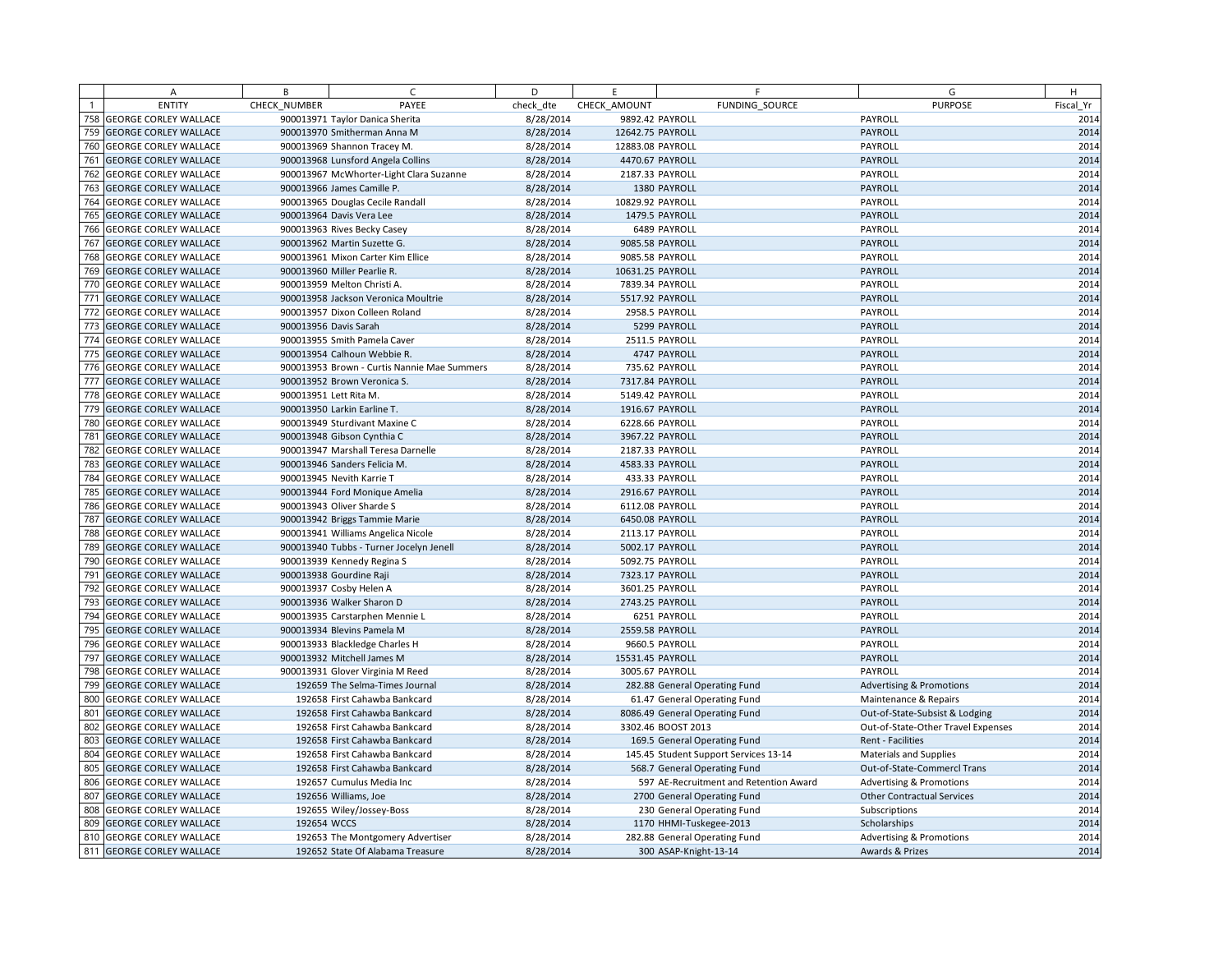|     | Α                            | B            | $\sqrt{ }$                                | D         | E            | F                                       | G                                   | H         |
|-----|------------------------------|--------------|-------------------------------------------|-----------|--------------|-----------------------------------------|-------------------------------------|-----------|
|     | <b>ENTITY</b>                | CHECK_NUMBER | PAYEE                                     | check dte | CHECK AMOUNT | FUNDING SOURCE                          | <b>PURPOSE</b>                      | Fiscal Yr |
|     | 812 GEORGE CORLEY WALLACE    |              | 192652 State Of Alabama Treasure          | 8/28/2014 |              | 25 Mary Reynolds Babcock Foundation     | <b>Other Contractual Services</b>   | 2014      |
|     | 813 GEORGE CORLEY WALLACE    |              | 192652 State Of Alabama Treasure          | 8/28/2014 |              | 392.9 General Operating Fund            | <b>Accounts Payable</b>             | 2014      |
|     | 814 GEORGE CORLEY WALLACE    |              | 192651 Southern Pipe & Supply             | 8/28/2014 |              | 250 General Operating Fund              | Materials and Supplies              | 2014      |
| 815 | <b>GEORGE CORLEY WALLACE</b> |              | 192650 Shred-It Usa, Inc.                 | 8/28/2014 |              | 209.66 General Operating Fund           | <b>Other Contractual Services</b>   | 2014      |
|     | 816 GEORGE CORLEY WALLACE    |              | 192649 Sharp Electronics Corp             | 8/28/2014 |              | 3007.17 AMSTI-State-2013                | Non-capitalized Equipment           | 2014      |
| 817 | <b>GEORGE CORLEY WALLACE</b> |              | 192648 Selma Water Works Board            | 8/28/2014 |              | 38.7 General Operating Fund             | Water & Sewer                       | 2014      |
| 818 | <b>GEORGE CORLEY WALLACE</b> |              | 192647 Selma Cash & Carry                 | 8/28/2014 |              | 294 General Operating Fund              | Materials and Supplies              | 2014      |
| 819 | <b>GEORGE CORLEY WALLACE</b> |              | 192646 Selma Beauty Supply                | 8/28/2014 |              | 1625.42 General Operating Fund          | <b>Materials and Supplies</b>       | 2014      |
|     | 820 GEORGE CORLEY WALLACE    |              | 192645 Screenvision                       | 8/28/2014 |              | 704 General Operating Fund              | <b>Advertising &amp; Promotions</b> | 2014      |
| 821 | <b>GEORGE CORLEY WALLACE</b> |              | 192644 Scott Communications               | 8/28/2014 |              | 1500 General Operating Fund             | <b>Advertising &amp; Promotions</b> | 2014      |
| 822 | <b>GEORGE CORLEY WALLACE</b> |              | 192643 Scantron Corporation               | 8/28/2014 |              | 344.09 General Operating Fund           | <b>Materials and Supplies</b>       | 2014      |
| 823 | <b>GEORGE CORLEY WALLACE</b> |              | 192642 Sally Beauty Supply                | 8/28/2014 |              | 273.22 General Operating Fund           | Purchases for Re-Sale               | 2014      |
| 824 | <b>GEORGE CORLEY WALLACE</b> |              | 192641 Purdie & Son Refuse Ser            | 8/28/2014 |              | 555 General Operating Fund              | <b>Other Contractual Services</b>   | 2014      |
| 825 | <b>GEORGE CORLEY WALLACE</b> |              | 192640 Office Depot                       | 8/28/2014 |              | 12932.29 AMSTI-State-2013               | <b>Materials and Supplies</b>       | 2014      |
|     | 826 GEORGE CORLEY WALLACE    |              | 192640 Office Depot                       | 8/28/2014 |              | 559.98 Adult Ed. Regular Federal-2013   | Non-capitalized Equipment           | 2014      |
| 827 | <b>GEORGE CORLEY WALLACE</b> |              | 192640 Office Depot                       | 8/28/2014 |              | 229.98 Adult Ed. Regular Federal-2013   | Maintenance & Repairs               | 2014      |
| 828 | <b>GEORGE CORLEY WALLACE</b> |              | 192640 Office Depot                       | 8/28/2014 |              | 1204.84 General Operating Fund          | <b>Materials and Supplies</b>       | 2014      |
| 829 | <b>GEORGE CORLEY WALLACE</b> |              | 192640 Office Depot                       | 8/28/2014 |              | 69.3 Adult Ed. Regular State-2013       | Materials and Supplies              | 2014      |
| 830 | <b>GEORGE CORLEY WALLACE</b> |              | 192640 Office Depot                       | 8/28/2014 |              | 44.99 Adult Ed. Regular Federal-2013    | Communications                      | 2014      |
| 831 | <b>GEORGE CORLEY WALLACE</b> |              | 192639 Moss, Johnny E.                    | 8/28/2014 |              | 74.46 BOOST 2013                        | Out-of-State-Subsist & Lodging      | 2014      |
|     | 832 GEORGE CORLEY WALLACE    |              | 192638 Midwest Library Ser                | 8/28/2014 |              | 3113.05 General Operating Fund          | <b>Books</b>                        | 2014      |
| 833 | <b>GEORGE CORLEY WALLACE</b> |              | 192637 Melton, Christi A.                 | 8/28/2014 |              | 90.64 BOOST 2013                        | Out-of-State-Subsist & Lodging      | 2014      |
|     | 834 GEORGE CORLEY WALLACE    |              | 192636 Maynard, Cooper & Gale             | 8/28/2014 |              | 3384.9 General Operating Fund           | Legal Services                      | 2014      |
| 835 | <b>GEORGE CORLEY WALLACE</b> |              | 192635 Martin, Suzette G.                 | 8/28/2014 |              | 47.96 BOOST 2013                        | Out-of-State-Subsist & Lodging      | 2014      |
|     | 836 GEORGE CORLEY WALLACE    |              | 192634 Jordan, Judy Y.                    | 8/28/2014 |              | 800 General Operating Fund              | <b>Other Contractual Services</b>   | 2014      |
| 837 | <b>GEORGE CORLEY WALLACE</b> |              | 192633 Jefferson State Community College  | 8/28/2014 |              | 2969.64 Unexpended Plant Funds          | Capitalized Software                | 2014      |
|     | 838 GEORGE CORLEY WALLACE    |              | 192632 Innovation Centre                  | 8/28/2014 |              | 6333.33 General Operating Fund          | <b>Other Contractual Services</b>   | 2014      |
| 839 | <b>GEORGE CORLEY WALLACE</b> |              | 192631 Hughes, Tony M.                    | 8/28/2014 |              | 486 General Operating Fund              | In State-Mileage                    | 2014      |
|     | 840 GEORGE CORLEY WALLACE    |              | 192630 Harper, April M.                   | 8/28/2014 |              | 160 General Operating Fund              | In State-Other Travel Exp           | 2014      |
| 841 | <b>GEORGE CORLEY WALLACE</b> |              | 192629 Harper, April M.                   | 8/28/2014 |              | 160 General Operating Fund              | In State-Other Travel Exp           | 2014      |
| 842 | <b>GEORGE CORLEY WALLACE</b> |              | 192628 Go Green Janitorial Servi          | 8/28/2014 |              | 4282.84 General Operating Fund          | <b>Other Contractual Services</b>   | 2014      |
| 843 | <b>GEORGE CORLEY WALLACE</b> |              | 192627 Dixon, Colleen R.                  | 8/28/2014 |              | 62.63 BOOST 2013                        | Out-of-State-Subsist & Lodging      | 2014      |
|     | 844 GEORGE CORLEY WALLACE    |              | 192627 Dixon, Colleen R.                  | 8/28/2014 |              | 50 BOOST 2013                           | Out-of-State-Other Travel Expenses  | 2014      |
| 845 | <b>GEORGE CORLEY WALLACE</b> |              | 192626 Delta Education                    | 8/28/2014 |              | 10866.29 AMSTI-State-2013               | <b>Materials and Supplies</b>       | 2014      |
|     | 846 GEORGE CORLEY WALLACE    |              | 192625 Davis, Sarah                       | 8/28/2014 |              | 84.11 BOOST 2013                        | Out-of-State-Subsist & Lodging      | 2014      |
| 847 | <b>GEORGE CORLEY WALLACE</b> |              | 192624 Columbia Instruments               | 8/28/2014 |              | 600 General Operating Fund              | Maintenance & Repairs               | 2014      |
| 848 | <b>GEORGE CORLEY WALLACE</b> |              | 192623 Clear Channel Radio                | 8/28/2014 |              | 1088 AE-Recruitment and Retention Award | <b>Advertising &amp; Promotions</b> | 2014      |
| 849 | <b>GEORGE CORLEY WALLACE</b> |              | 192623 Clear Channel Radio                | 8/28/2014 |              | 618 PAVES-2012                          | <b>Advertising &amp; Promotions</b> | 2014      |
|     | 850 GEORGE CORLEY WALLACE    |              | 192622 Charles S. Chisolm Family Trust    | 8/28/2014 |              | 6998.43 AMSTI-State-2013                | Rent - Facilities                   | 2014      |
| 851 | <b>GEORGE CORLEY WALLACE</b> |              | 192621 Cdw Government, Inc                | 8/28/2014 |              | 11302.88 FED VOC-2013                   | Non-capitalized Equipment           | 2014      |
| 852 | <b>GEORGE CORLEY WALLACE</b> |              | 192620 CCM Graphics and Designs           | 8/28/2014 |              | 1247 General Operating Fund             | <b>Advertising &amp; Promotions</b> | 2014      |
| 853 | <b>GEORGE CORLEY WALLACE</b> |              | 192619 Cattlin Lawn Service               | 8/28/2014 |              | 2433.33 General Operating Fund          | <b>Other Contractual Services</b>   | 2014      |
|     | 854 GEORGE CORLEY WALLACE    |              | 192618 Canon Solutions                    | 8/28/2014 |              | 32.98 AMSTI-State-2013                  | Service Contracts-Equipment         | 2014      |
| 855 | <b>GEORGE CORLEY WALLACE</b> |              | 192617 Brown, Veronica S.                 | 8/28/2014 |              | 854.69 BOOST 2013                       | Out-of-State-Other Travel Expenses  | 2014      |
|     | 856 GEORGE CORLEY WALLACE    |              | 192617 Brown, Veronica S.                 | 8/28/2014 |              | 75.81 BOOST 2013                        | Out-of-State-Subsist & Lodging      | 2014      |
| 857 | <b>GEORGE CORLEY WALLACE</b> |              | 192616 Barnes & Noble College             | 8/28/2014 |              | 279.5 AMSTI-State-2013                  | <b>Internal Purchases</b>           | 2014      |
| 858 | <b>GEORGE CORLEY WALLACE</b> |              | 192615 Barnes & Noble College             | 8/28/2014 |              | 958.5 AMSTI-State-2013                  | <b>Internal Purchases</b>           | 2014      |
| 859 | <b>GEORGE CORLEY WALLACE</b> |              | 192614 Barnes & Noble College             | 8/28/2014 |              | 2218.27 Student Support Services 13-14  | <b>Internal Purchases</b>           | 2014      |
| 860 | <b>GEORGE CORLEY WALLACE</b> |              | 192613 Apple Computer, Inc.               | 8/28/2014 |              | 5009.91 FED VOC-2013                    | <b>Materials and Supplies</b>       | 2014      |
| 861 | <b>GEORGE CORLEY WALLACE</b> |              | 192613 Apple Computer, Inc.               | 8/28/2014 |              | 35069.29 FED VOC-2013                   | Non-capitalized Equipment           | 2014      |
|     | 862 GEORGE CORLEY WALLACE    |              | 192612 Allyrae P Wallace Trust            | 8/28/2014 |              | 400 General Operating Fund              | Accounts Receivable Misc            | 2014      |
| 863 | <b>GEORGE CORLEY WALLACE</b> |              | 192611 Allyrae P Wallace Trust            | 8/28/2014 |              | 400 General Operating Fund              | <b>Accounts Receivable Misc</b>     | 2014      |
|     | 864 GEORGE CORLEY WALLACE    |              | 192610 Alabama Dept. of Labor Inspections | 8/28/2014 |              | 375 General Operating Fund              | <b>Materials and Supplies</b>       | 2014      |
|     | 865 GEORGE CORLEY WALLACE    |              | 192609 Airgas South, INC.                 | 8/28/2014 |              | 8242.87 General Operating Fund          | <b>Materials and Supplies</b>       | 2014      |
|     |                              |              |                                           |           |              |                                         |                                     |           |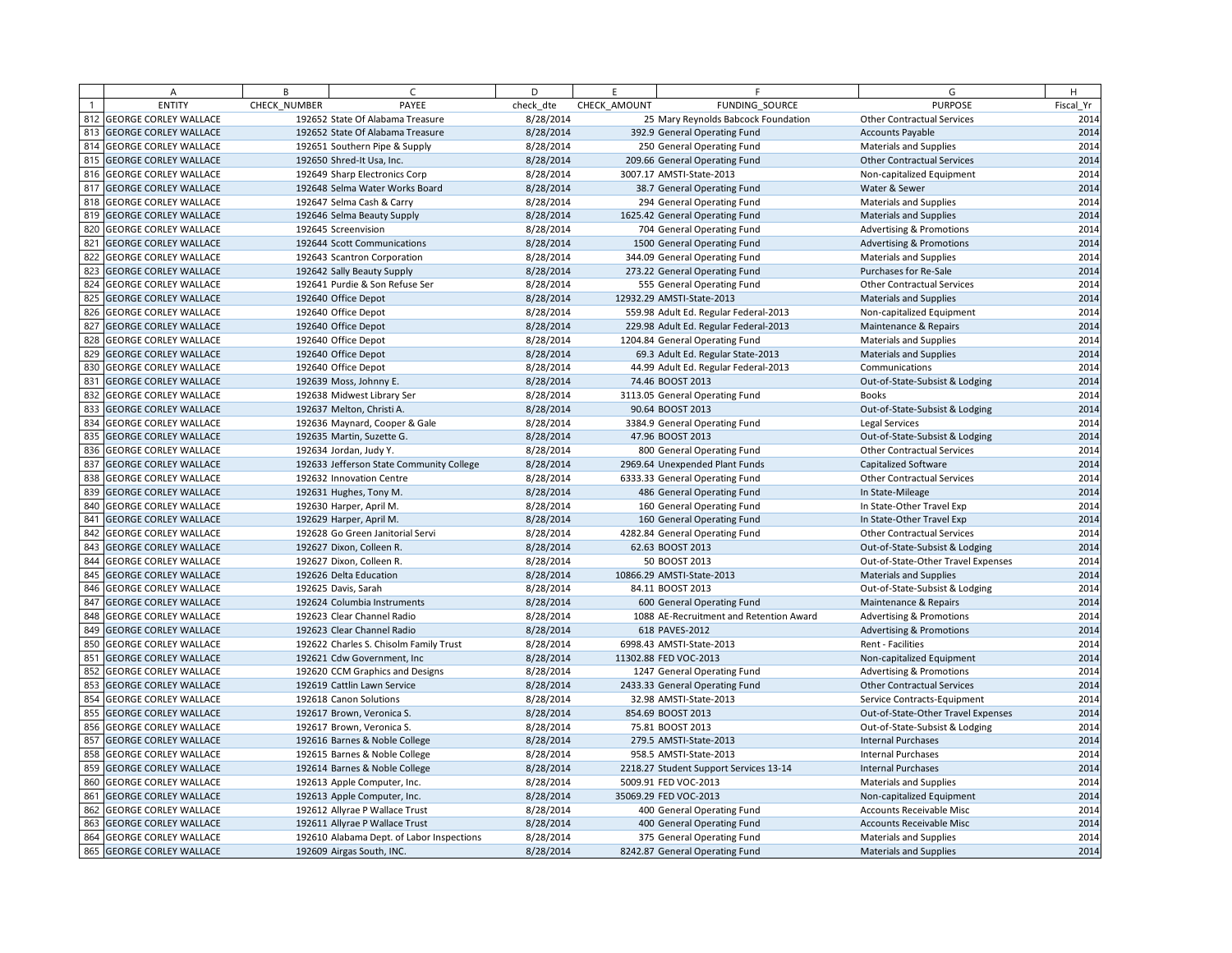|     | A                            | B            | C.                                       | D         | E                | F                                                           | G                                   | H         |
|-----|------------------------------|--------------|------------------------------------------|-----------|------------------|-------------------------------------------------------------|-------------------------------------|-----------|
|     | <b>ENTITY</b>                | CHECK NUMBER | PAYEE                                    | check dte | CHECK AMOUNT     | FUNDING SOURCE                                              | <b>PURPOSE</b>                      | Fiscal Yr |
| 866 | <b>GEORGE CORLEY WALLACE</b> |              | 52645 Miller Pearlie R.                  | 8/28/2014 | 10631.25 PAYROLL |                                                             | PAYROLL                             | 2014      |
| 867 | <b>GEORGE CORLEY WALLACE</b> |              | 52644 Jackson Veronica Moultrie          | 8/28/2014 | 5517.92 PAYROLL  |                                                             | <b>PAYROLL</b>                      | 2014      |
| 868 | <b>GEORGE CORLEY WALLACE</b> |              | 52603 Brown Christopher B                | 8/28/2014 |                  | 512 PAYROLL                                                 | PAYROLL                             | 2014      |
| 869 | <b>GEORGE CORLEY WALLACE</b> |              | 52602 Winfield Tamara Camille            | 8/28/2014 |                  | 326.25 PAYROLL                                              | PAYROLL                             | 2014      |
| 870 | <b>GEORGE CORLEY WALLACE</b> |              | 52601 Snow Johnisha K                    | 8/28/2014 |                  | 500.25 PAYROLL                                              | PAYROLL                             | 2014      |
| 871 | <b>GEORGE CORLEY WALLACE</b> |              | 52600 Pearson Sharde D                   | 8/28/2014 |                  | 103.31 PAYROLL                                              | PAYROLL                             | 2014      |
| 872 | <b>GEORGE CORLEY WALLACE</b> |              | 52599 Moore Marla Dionne                 | 8/28/2014 |                  | 228.38 PAYROLL                                              | PAYROLL                             | 2014      |
| 873 | <b>GEORGE CORLEY WALLACE</b> |              | 52598 Johnson Eli Deonta                 | 8/28/2014 |                  | 500.25 PAYROLL                                              | <b>PAYROLL</b>                      | 2014      |
| 874 | <b>GEORGE CORLEY WALLACE</b> |              | 52597 Davis Michael Alphonso             | 8/28/2014 |                  | 326.25 PAYROLL                                              | PAYROLL                             | 2014      |
| 875 | <b>GEORGE CORLEY WALLACE</b> |              | 52596 Bowlin Kimberly Marie              | 8/28/2014 |                  | 384.25 PAYROLL                                              | PAYROLL                             | 2014      |
| 876 | <b>GEORGE CORLEY WALLACE</b> |              | 52595 Traywick Ellen G                   | 8/28/2014 |                  | 632.4 PAYROLL                                               | PAYROLL                             | 2014      |
| 877 | <b>GEORGE CORLEY WALLACE</b> |              | 52594 Cummings Evelyn C.                 | 8/28/2014 |                  | 728.2 PAYROLL                                               | PAYROLL                             | 2014      |
| 878 | <b>GEORGE CORLEY WALLACE</b> |              | 52592 Dunn Jared B                       | 8/28/2014 |                  | 326.25 PAYROLL                                              | PAYROLL                             | 2014      |
| 879 | <b>GEORGE CORLEY WALLACE</b> |              | 52591 Childress Eugene James             | 8/28/2014 |                  | 810 PAYROLL                                                 | PAYROLL                             | 2014      |
| 880 | <b>GEORGE CORLEY WALLACE</b> |              | 52590 Haralson Isaiah S                  | 8/28/2014 | 2885.42 PAYROLL  |                                                             | PAYROLL                             | 2014      |
| 88  | <b>GEORGE CORLEY WALLACE</b> |              | 52589 Goldsby Jimmie Lee                 | 8/28/2014 | 6083.33 PAYROLL  |                                                             | PAYROLL                             | 2014      |
| 882 | <b>GEORGE CORLEY WALLACE</b> |              | 52588 Whatley Andrew Douglas             | 8/28/2014 |                  | 2336.5 PAYROLL                                              | PAYROLL                             | 2014      |
| 883 | <b>GEORGE CORLEY WALLACE</b> |              | 52587 Coleman Myron C                    | 8/28/2014 | 2931.58 PAYROLL  |                                                             | PAYROLL                             | 2014      |
| 884 | <b>GEORGE CORLEY WALLACE</b> |              | 52586 Deavers Lori Evelyn                | 8/28/2014 | 1916.67 PAYROLL  |                                                             | PAYROLL                             | 2014      |
| 885 | <b>GEORGE CORLEY WALLACE</b> |              | 52585 Bonner Irene G                     | 8/28/2014 |                  | 0 PAYROLL                                                   | PAYROLL                             | 2014      |
| 886 | <b>GEORGE CORLEY WALLACE</b> |              | 52584 Southall Albert                    | 8/28/2014 |                  | 250 PAYROLL                                                 | PAYROLL                             | 2014      |
| 887 | <b>GEORGE CORLEY WALLACE</b> |              | 52583 Goree Lamichael Vantriese          | 8/28/2014 |                  | 214.29 PAYROLL                                              | PAYROLL                             | 2014      |
| 888 | <b>GEORGE CORLEY WALLACE</b> |              | 52582 Bright Jacinta Thrash              | 8/28/2014 |                  | 1000 PAYROLL                                                | PAYROLL                             | 2014      |
| 889 | <b>GEORGE CORLEY WALLACE</b> |              | 52581 Bowie Corey D.                     | 8/28/2014 | 3986.58 PAYROLL  |                                                             | PAYROLL                             | 2014      |
| 890 | <b>GEORGE CORLEY WALLACE</b> |              | 52580 Wilder Donald Edward               | 8/28/2014 | 10331.04 PAYROLL |                                                             | PAYROLL                             | 2014      |
| 891 | <b>GEORGE CORLEY WALLACE</b> |              | 52579 Taylor Sonya O                     | 8/28/2014 |                  | <b>650 PAYROLL</b>                                          | PAYROLL                             | 2014      |
| 892 | <b>GEORGE CORLEY WALLACE</b> |              | 52578 Hughes Tony Max                    | 8/28/2014 |                  | 866.67 PAYROLL                                              | PAYROLL                             | 2014      |
| 893 | <b>GEORGE CORLEY WALLACE</b> |              | 52577 Crum Bertram                       | 8/28/2014 |                  | <b>650 PAYROLL</b>                                          | PAYROLL                             | 2014      |
| 894 | <b>GEORGE CORLEY WALLACE</b> |              | 52576 Tarver Otis                        | 8/28/2014 |                  | 3956 PAYROLL                                                | PAYROLL                             | 2014      |
| 895 | <b>GEORGE CORLEY WALLACE</b> |              | 52575 Pearson Andre Marvel               | 8/28/2014 | 2187.58 PAYROLL  |                                                             | PAYROLL                             | 2014      |
| 896 | <b>GEORGE CORLEY WALLACE</b> |              | 52574 Guthridge Nigel Ralphael           | 8/28/2014 | 2113.17 PAYROLL  |                                                             | PAYROLL                             | 2014      |
| 897 | <b>GEORGE CORLEY WALLACE</b> |              | 52573 Bennett Jarrick B                  | 8/28/2014 | 1057.25 PAYROLL  |                                                             | PAYROLL                             | 2014      |
| 898 | <b>GEORGE CORLEY WALLACE</b> |              | 10 Simmons Lawrence                      | 8/28/2014 | 7938.33 PAYROLL  |                                                             | PAYROLL                             | 2014      |
| 899 | <b>GEORGE CORLEY WALLACE</b> |              | 192608 Tidbits Of Dallas County          | 8/25/2014 |                  | 180 General Operating Fund                                  | <b>Advertising &amp; Promotions</b> | 2014      |
| 900 | <b>GEORGE CORLEY WALLACE</b> |              | 192607 The Montgomery Advertiser         | 8/25/2014 |                  | 1088.43 General Operating Fund                              | <b>Advertising &amp; Promotions</b> | 2014      |
| 901 | <b>GEORGE CORLEY WALLACE</b> |              | 192606 The Locksmith Shop                | 8/25/2014 |                  | 9.9 General Operating Fund                                  | <b>Materials and Supplies</b>       | 2014      |
| 902 | <b>GEORGE CORLEY WALLACE</b> |              | 192605 Pro Chem, Inc.                    | 8/25/2014 |                  | 254.41 General Operating Fund                               | <b>Materials and Supplies</b>       | 2014      |
| 903 | <b>GEORGE CORLEY WALLACE</b> |              | 192604 Presque Isle Cultures             | 8/25/2014 |                  | 300 General Operating Fund                                  | <b>Materials and Supplies</b>       | 2014      |
| 904 | <b>GEORGE CORLEY WALLACE</b> |              | 192603 Pitney Bowes                      | 8/25/2014 |                  | 1000 General Operating Fund                                 | Postage                             | 2014      |
| 905 | <b>GEORGE CORLEY WALLACE</b> |              | 192602 Pepsi-Cola Bottling Compa         | 8/25/2014 |                  | 298.5 General Operating Fund                                | <b>Materials and Supplies</b>       | 2014      |
| 906 | <b>GEORGE CORLEY WALLACE</b> |              | 192601 New Pocket Nurse Medical          | 8/25/2014 |                  | 938.53 General Operating Fund                               | <b>Materials and Supplies</b>       | 2014      |
| 907 | <b>GEORGE CORLEY WALLACE</b> |              | 192600 Moore-Stewart                     | 8/25/2014 |                  | 285.6 General Operating Fund                                | Maintenance & Repairs               | 2014      |
| 908 | <b>GEORGE CORLEY WALLACE</b> |              | 192599 Miller Electric Mfg. Co.          | 8/25/2014 |                  | 300 FED VOC-2013                                            | In State-Registration               | 2014      |
| 909 | <b>GEORGE CORLEY WALLACE</b> |              | 192598 McGraw-Hill Global Education, LLC | 8/25/2014 |                  | 1520.94 Adult Ed. Regular Federal-2013                      | <b>Materials and Supplies</b>       | 2014      |
| 910 | <b>GEORGE CORLEY WALLACE</b> |              | 192597 McCain Uniforms                   | 8/25/2014 |                  | 226.31 General Operating Fund                               | <b>Materials and Supplies</b>       | 2014      |
| 911 | <b>GEORGE CORLEY WALLACE</b> |              | 192596 Lewis Pest Control Inc.           | 8/25/2014 |                  | 520 General Operating Fund                                  | <b>Other Contractual Services</b>   | 2014      |
| 912 | <b>GEORGE CORLEY WALLACE</b> |              | 192595 Houghton Mifflin Harcourt         | 8/25/2014 |                  | 2378.04 Adult Ed. Regular Federal-2013                      | <b>Materials and Supplies</b>       | 2014      |
| 913 | <b>GEORGE CORLEY WALLACE</b> |              | 192594 HigherEd Jobs                     | 8/25/2014 |                  | 420 General Operating Fund                                  | <b>Advertising &amp; Promotions</b> | 2014      |
| 914 | <b>GEORGE CORLEY WALLACE</b> |              | 192593 Hesi Distribution Ctr             | 8/25/2014 |                  | 2269 General Operating Fund                                 | <b>Testing Expense</b>              | 2014      |
| 915 | <b>GEORGE CORLEY WALLACE</b> |              | 192592 Fuller Building Company           | 8/25/2014 |                  | 76.75 General Operating Fund                                | Materials and Supplies              | 2014      |
| 916 | <b>GEORGE CORLEY WALLACE</b> |              | 192591 Fleming, Felecia R.               | 8/25/2014 |                  | 400 AMSTI-State-2013                                        | Other Contractual Services          | 2014      |
| 917 | <b>GEORGE CORLEY WALLACE</b> |              | 192590 Fisher Scientific-Emd             | 8/25/2014 |                  | 490.29 General Operating Fund                               | <b>Materials and Supplies</b>       | 2014      |
| 918 | <b>GEORGE CORLEY WALLACE</b> |              | 192589 Fire Tech, Inc.                   | 8/25/2014 |                  |                                                             | <b>Other Contractual Services</b>   | 2014      |
|     | 919 GEORGE CORLEY WALLACE    |              | 192588 Fastenal Company                  | 8/25/2014 |                  | 240 General Operating Fund<br>140.45 General Operating Fund | <b>Materials and Supplies</b>       | 2014      |
|     |                              |              |                                          |           |                  |                                                             |                                     |           |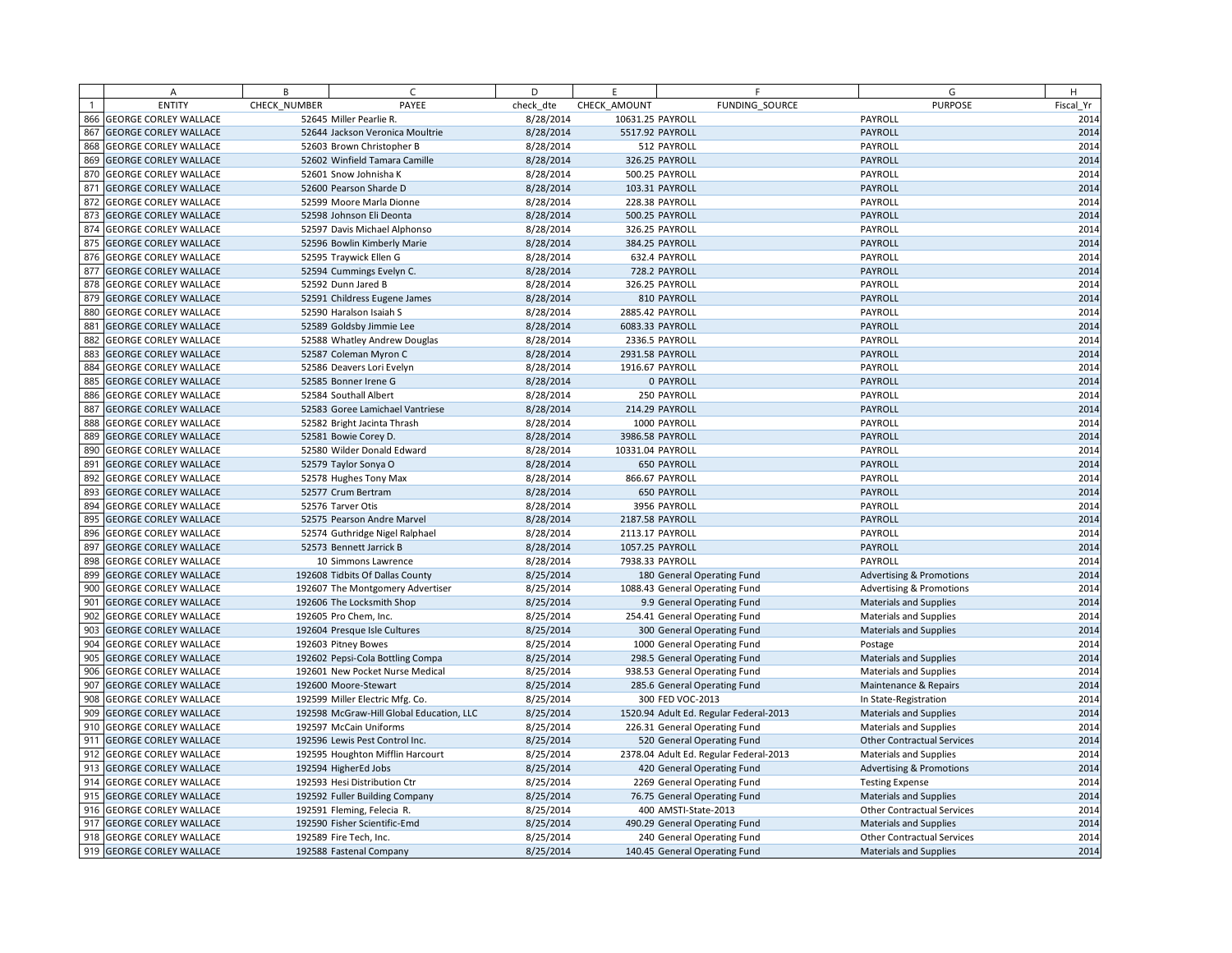|     | $\overline{A}$               | B            | $\epsilon$                              | D         | F            | F                                      | G                                   | H         |
|-----|------------------------------|--------------|-----------------------------------------|-----------|--------------|----------------------------------------|-------------------------------------|-----------|
|     | <b>ENTITY</b>                | CHECK NUMBER | PAYEE                                   | check dte | CHECK AMOUNT | FUNDING SOURCE                         | <b>PURPOSE</b>                      | Fiscal Yr |
| 920 | <b>GEORGE CORLEY WALLACE</b> |              | 192587 Cumulus Media Inc                | 8/25/2014 |              | 984 AE-Recruitment and Retention Award | <b>Advertising &amp; Promotions</b> | 2014      |
| 921 | <b>GEORGE CORLEY WALLACE</b> |              | 192586 Ctb-Mcgraw-Hill                  | 8/25/2014 |              | 453.49 Adult Ed. Regular State-2013    | <b>Materials and Supplies</b>       | 2014      |
| 922 | <b>GEORGE CORLEY WALLACE</b> |              | 192585 Crystal Springs of Alabama       | 8/25/2014 |              | 14 General Operating Fund              | <b>Other Contractual Services</b>   | 2014      |
| 923 | <b>GEORGE CORLEY WALLACE</b> |              | 192585 Crystal Springs of Alabama       | 8/25/2014 |              | 269.35 General Operating Fund          | <b>Materials and Supplies</b>       | 2014      |
| 924 | <b>GEORGE CORLEY WALLACE</b> |              | 192585 Crystal Springs of Alabama       | 8/25/2014 |              | 12 General Operating Fund              | Service Contracts-Equipment         | 2014      |
| 925 | <b>GEORGE CORLEY WALLACE</b> |              | 192584 Cougar Chevron                   | 8/25/2014 |              | 5281.07 General Operating Fund         | Gasoline & Oil-Motor Vehicle        | 2014      |
| 926 | <b>GEORGE CORLEY WALLACE</b> |              | 192583 Copy Products Company            | 8/25/2014 |              | 928.2 General Operating Fund           | <b>Materials and Supplies</b>       | 2014      |
| 927 | <b>GEORGE CORLEY WALLACE</b> |              | 192582 Clear Channel Radio              | 8/25/2014 |              | 597 General Operating Fund             | <b>Advertising &amp; Promotions</b> | 2014      |
| 928 | <b>GEORGE CORLEY WALLACE</b> |              | 192581 Cintas #231                      | 8/25/2014 |              | 299.22 General Operating Fund          | <b>Other Contractual Services</b>   | 2014      |
| 929 | <b>GEORGE CORLEY WALLACE</b> |              | 192580 Carquest                         | 8/25/2014 |              | 131.95 General Operating Fund          | <b>Materials and Supplies</b>       | 2014      |
| 930 | <b>GEORGE CORLEY WALLACE</b> |              | 192579 Carolina Biological Supply       | 8/25/2014 |              | 1298.68 General Operating Fund         | <b>Materials and Supplies</b>       | 2014      |
| 931 | <b>GEORGE CORLEY WALLACE</b> |              | 192578 Airgas South, INC.               | 8/25/2014 |              | 148.28 General Operating Fund          | <b>Materials and Supplies</b>       | 2014      |
| 932 | <b>GEORGE CORLEY WALLACE</b> |              | 192577 Xerox Corporation                | 8/21/2014 |              | 66.59 Adult Ed. Regular State-2013     | Service Contracts-Equipment         | 2014      |
| 933 | <b>GEORGE CORLEY WALLACE</b> |              | 192576 Wex Bank                         | 8/21/2014 |              | 189.5 General Operating Fund           | Gasoline & Oil-Motor Vehicle        | 2014      |
| 934 | <b>GEORGE CORLEY WALLACE</b> | 192575 WCCS  |                                         | 8/21/2014 |              | 461.56 General Operating Fund          | Third Party Receivable              | 2014      |
| 935 | <b>GEORGE CORLEY WALLACE</b> |              | 192574 Truescreen, Inc                  | 8/21/2014 |              | 65 General Operating Fund              | <b>Other Contractual Services</b>   | 2014      |
| 936 | <b>GEORGE CORLEY WALLACE</b> |              | 192573 Trane Company (Parts)            | 8/21/2014 |              | 9750 General Operating Fund            | Service Contracts-Equipment         | 2014      |
| 937 | <b>GEORGE CORLEY WALLACE</b> |              | 192572 Trane Company (Parts)            | 8/21/2014 |              | 3379.75 General Operating Fund         | Service Contracts-Equipment         | 2014      |
| 938 | <b>GEORGE CORLEY WALLACE</b> |              | 192571 The Locksmith Shop               | 8/21/2014 |              | 125 General Operating Fund             | <b>Materials and Supplies</b>       | 2014      |
| 939 | <b>GEORGE CORLEY WALLACE</b> |              | 192570 The Demopolis Times              | 8/21/2014 |              | 70.85 General Operating Fund           | Subscriptions                       | 2014      |
| 940 | <b>GEORGE CORLEY WALLACE</b> |              | 192569 Teklinks, Inc.                   | 8/21/2014 |              | 3015 PAVES-2011                        | <b>Materials and Supplies</b>       | 2014      |
| 941 | <b>GEORGE CORLEY WALLACE</b> |              | 192569 Teklinks, Inc.                   | 8/21/2014 |              | 607.2 General Operating Fund           | <b>Technology-Non Capital</b>       | 2014      |
| 942 | <b>GEORGE CORLEY WALLACE</b> |              | 192568 Taylor, Danica S.                | 8/21/2014 |              | 60.79 BOOST 2013                       | Out-of-State-Subsist & Lodging      | 2014      |
| 943 | <b>GEORGE CORLEY WALLACE</b> |              | 192567 Summerlin Hardware               | 8/21/2014 |              | 30.88 General Operating Fund           | Materials and Supplies              | 2014      |
| 944 | <b>GEORGE CORLEY WALLACE</b> |              | 192566 Stiles, Toya D.                  | 8/21/2014 |              | 37.5 General Operating Fund            | <b>Other Contractual Services</b>   | 2014      |
| 945 | <b>GEORGE CORLEY WALLACE</b> |              | 192565 St. Of Al. Dept. Of Fin.         | 8/21/2014 |              | 1282.64 General Operating Fund         | Communications                      | 2014      |
| 946 | <b>GEORGE CORLEY WALLACE</b> |              | 192564 Southernlinc Wireless            | 8/21/2014 |              | 787.96 General Operating Fund          | Communications                      | 2014      |
| 947 | <b>GEORGE CORLEY WALLACE</b> |              | 192563 Southernlinc Wireless            | 8/21/2014 |              | 42.4 General Operating Fund            | Communications                      | 2014      |
| 948 | <b>GEORGE CORLEY WALLACE</b> |              | 192562 Shannon, Tracey M.               | 8/21/2014 |              | 64.34 BOOST 2013                       | Out-of-State-Subsist & Lodging      | 2014      |
| 949 | <b>GEORGE CORLEY WALLACE</b> |              | 192561 Selma Water Works Board          | 8/21/2014 |              | 620.95 General Operating Fund          | Water & Sewer                       | 2014      |
| 950 | <b>GEORGE CORLEY WALLACE</b> |              | 192560 Sanders, Kenetta L.              | 8/21/2014 |              | 67.5 General Operating Fund            | <b>Other Contractual Services</b>   | 2014      |
| 951 | <b>GEORGE CORLEY WALLACE</b> |              | 192559 Sanchez, Kelly                   | 8/21/2014 |              | 255 General Operating Fund             | <b>Other Contractual Services</b>   | 2014      |
| 952 | <b>GEORGE CORLEY WALLACE</b> |              | 192558 Roberson, Erika M.               | 8/21/2014 |              | 45.32 AMSTI-State-2013                 | In State-Mileage                    | 2014      |
| 953 | <b>GEORGE CORLEY WALLACE</b> |              | 192557 Research & Education Association | 8/21/2014 |              | 446.44 Adult Ed. Regular Federal-2013  | <b>Materials and Supplies</b>       | 2014      |
| 954 | <b>GEORGE CORLEY WALLACE</b> |              | 192556 Pullum, Quanda C.                | 8/21/2014 |              | 45.32 AMSTI-State-2013                 | In State-Mileage                    | 2014      |
| 955 | <b>GEORGE CORLEY WALLACE</b> |              | 192555 Pritchett, Lori F.               | 8/21/2014 |              | 255 General Operating Fund             | <b>Other Contractual Services</b>   | 2014      |
| 956 | <b>GEORGE CORLEY WALLACE</b> |              | 192554 Peoples, Jimmetta                | 8/21/2014 |              | 187.5 General Operating Fund           | <b>Other Contractual Services</b>   | 2014      |
| 957 | <b>GEORGE CORLEY WALLACE</b> |              | 192553 Orum, Tiffany D.                 | 8/21/2014 |              | 255 General Operating Fund             | <b>Other Contractual Services</b>   | 2014      |
| 958 | <b>GEORGE CORLEY WALLACE</b> |              | 192552 Mullins Building Products        | 8/21/2014 |              | 73.61 General Operating Fund           | <b>Materials and Supplies</b>       | 2014      |
| 959 | <b>GEORGE CORLEY WALLACE</b> |              | 192551 Miller, Donna J.                 | 8/21/2014 |              | 300 AMSTI-State-2013                   | <b>Other Contractual Services</b>   | 2014      |
| 960 | <b>GEORGE CORLEY WALLACE</b> |              | 192550 Microtrain International         | 8/21/2014 |              | 984.63 FED VOC-2013                    | <b>Materials and Supplies</b>       | 2014      |
| 961 | <b>GEORGE CORLEY WALLACE</b> |              | 192549 McRae-Gaines Learning Ctn        | 8/21/2014 |              | 380 General Operating Fund             | Scholarships                        | 2014      |
| 962 | <b>GEORGE CORLEY WALLACE</b> |              | 192548 Marshall, Annie L.               | 8/21/2014 |              | 40.54 Adult Ed. Regular State-2013     | In State-Mileage                    | 2014      |
| 963 | <b>GEORGE CORLEY WALLACE</b> |              | 192547 Kwik Kopy Shop                   | 8/21/2014 |              | 4486.39 AMSTI-State-2013               | <b>Materials and Supplies</b>       | 2014      |
| 964 | <b>GEORGE CORLEY WALLACE</b> |              | 192546 Jones, Bernice                   | 8/21/2014 |              | 1481.96 AMSTI-State-2013               | <b>Other Contractual Services</b>   | 2014      |
| 965 | <b>GEORGE CORLEY WALLACE</b> |              | 192545 Jackson, Brandy R.               | 8/21/2014 |              | 127.5 General Operating Fund           | <b>Other Contractual Services</b>   | 2014      |
| 966 | <b>GEORGE CORLEY WALLACE</b> |              | 192544 Innovation Centre                | 8/21/2014 |              | 6333.33 General Operating Fund         | <b>Other Contractual Services</b>   | 2014      |
| 967 | <b>GEORGE CORLEY WALLACE</b> |              | 192543 Inge, Deandres G.                | 8/21/2014 |              | 58.74 AMSTI-State-2013                 | In State-Mileage                    | 2014      |
| 968 | <b>GEORGE CORLEY WALLACE</b> |              | 192542 High Ground Solutions            | 8/21/2014 |              | 4887 General Operating Fund            | <b>Other Contractual Services</b>   | 2014      |
| 969 | <b>GEORGE CORLEY WALLACE</b> |              | 192541 Hicks, Mary E.                   | 8/21/2014 |              | 255 General Operating Fund             | <b>Other Contractual Services</b>   | 2014      |
| 970 | <b>GEORGE CORLEY WALLACE</b> |              | 192540 Heard, Annie O.                  | 8/21/2014 |              | 25.98 Adult Ed. Regular State-2013     | In State-Mileage                    | 2014      |
| 971 | <b>GEORGE CORLEY WALLACE</b> |              | 192539 Harper, April M.                 | 8/21/2014 |              | 320 General Operating Fund             | In State-Other Travel Exp           | 2014      |
| 972 | <b>GEORGE CORLEY WALLACE</b> |              | 192538 Harper, April M.                 | 8/21/2014 |              | 320 General Operating Fund             | In State-Other Travel Exp           | 2014      |
|     | 973 GEORGE CORLEY WALLACE    |              | 192537 Guardian-Ipco Inc.               | 8/21/2014 |              | 550 General Operating Fund             | <b>Other Contractual Services</b>   | 2014      |
|     |                              |              |                                         |           |              |                                        |                                     |           |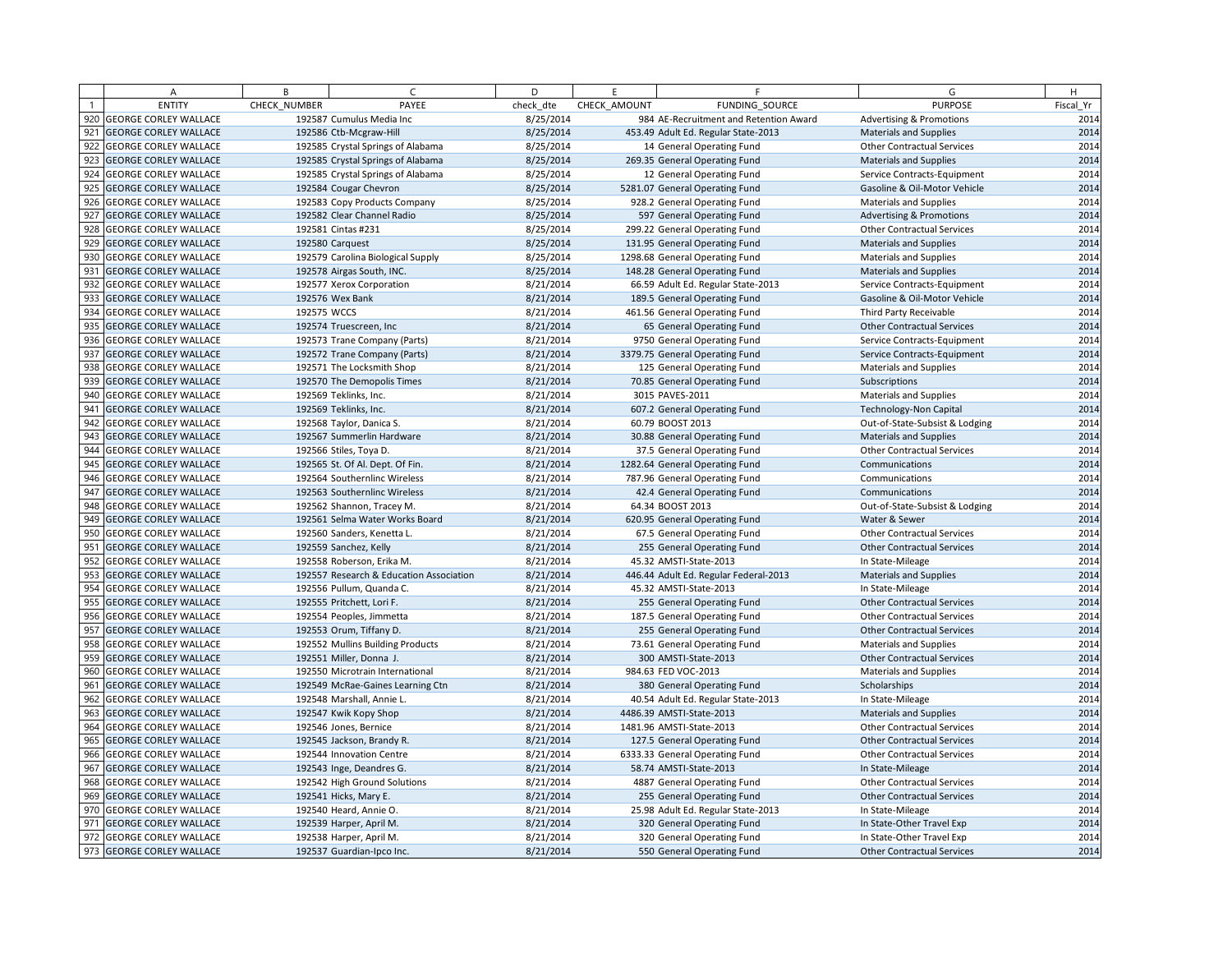|     | Α                            | B            | $\sqrt{ }$                                 | D         | F.           | F                                       | G                                   | H         |
|-----|------------------------------|--------------|--------------------------------------------|-----------|--------------|-----------------------------------------|-------------------------------------|-----------|
|     | <b>ENTITY</b>                | CHECK_NUMBER | PAYEE                                      | check dte | CHECK AMOUNT | FUNDING SOURCE                          | <b>PURPOSE</b>                      | Fiscal Yr |
| 974 | <b>GEORGE CORLEY WALLACE</b> |              | 192536 Growth Opportunity Alliance of Grea | 8/21/2014 |              | 925.31 Mary Reynolds Babcock Foundation | <b>Materials and Supplies</b>       | 2014      |
| 975 | <b>GEORGE CORLEY WALLACE</b> |              | 192535 Gordon, Catherine                   | 8/21/2014 |              | 67.5 General Operating Fund             | <b>Other Contractual Services</b>   | 2014      |
|     | 976 GEORGE CORLEY WALLACE    |              | 192534 Gadsden State Community College     | 8/21/2014 |              | 14462 General Operating Fund            | Bond Surety Fee Expense             | 2014      |
| 977 | <b>GEORGE CORLEY WALLACE</b> | 192533 FedEx |                                            | 8/21/2014 |              | 45.1 General Operating Fund             | Postage                             | 2014      |
| 978 | <b>GEORGE CORLEY WALLACE</b> | 192533 FedEx |                                            | 8/21/2014 |              | 20.33 AMSTI-State-2013                  | Postage                             | 2014      |
| 979 | <b>GEORGE CORLEY WALLACE</b> |              | 192532 Fastenal Company                    | 8/21/2014 |              | 29.99 General Operating Fund            | <b>Materials and Supplies</b>       | 2014      |
| 980 | <b>GEORGE CORLEY WALLACE</b> |              | 192531 Fastenal Company                    | 8/21/2014 |              | 308.99 General Operating Fund           | <b>Materials and Supplies</b>       | 2014      |
| 981 | <b>GEORGE CORLEY WALLACE</b> |              | 192530 Evisions                            | 8/21/2014 |              | 4533 Unexpended Plant Funds             | <b>Capitalized Software</b>         | 2014      |
| 982 | <b>GEORGE CORLEY WALLACE</b> |              | 192529 Eta Hand2mind                       | 8/21/2014 |              | 156605.5 AMSTI-State-2013               | <b>Materials and Supplies</b>       | 2014      |
| 983 | <b>GEORGE CORLEY WALLACE</b> |              | 192528 Ellucian LLP                        | 8/21/2014 |              | 16507 General Operating Fund            | <b>Technology-Non Capital</b>       | 2014      |
| 984 | <b>GEORGE CORLEY WALLACE</b> |              | 192527 Dysart, Charles J.                  | 8/21/2014 |              | 300 General Operating Fund              | In State-Ovrnite Per diem           | 2014      |
| 985 | <b>GEORGE CORLEY WALLACE</b> |              | 192526 Doles, Harry A.                     | 8/21/2014 |              | 220 General Operating Fund              | <b>Other Professional Fees</b>      | 2014      |
| 986 | <b>GEORGE CORLEY WALLACE</b> |              | 192525 Decisions Inc., Consultants         | 8/21/2014 |              | 600 General Operating Fund              | <b>Other Contractual Services</b>   | 2014      |
| 987 | <b>GEORGE CORLEY WALLACE</b> |              | 192524 Dade Paper                          | 8/21/2014 |              | 2117.66 General Operating Fund          | <b>Materials and Supplies</b>       | 2014      |
|     | 988 GEORGE CORLEY WALLACE    |              | 192523 Crum, Shirley E.                    | 8/21/2014 |              | 67.5 General Operating Fund             | <b>Other Contractual Services</b>   | 2014      |
| 989 | <b>GEORGE CORLEY WALLACE</b> |              | 192522 Cintas #231                         | 8/21/2014 |              | 598.44 General Operating Fund           | <b>Other Contractual Services</b>   | 2014      |
| 990 | <b>GEORGE CORLEY WALLACE</b> |              | 192521 Cdw Government, Inc                 | 8/21/2014 |              | 11302.88 FED VOC-2013                   | Non-capitalized Equipment           | 2014      |
| 991 | <b>GEORGE CORLEY WALLACE</b> |              | 192521 Cdw Government, Inc                 | 8/21/2014 |              | 1256.11 General Operating Fund          | <b>Technology-Non Capital</b>       | 2014      |
| 992 | <b>GEORGE CORLEY WALLACE</b> |              | 192520 Carlisle, Gloria S.                 | 8/21/2014 |              | 75 General Operating Fund               | <b>Other Contractual Services</b>   | 2014      |
| 993 | <b>GEORGE CORLEY WALLACE</b> |              | 192519 C & S Auto Parts                    | 8/21/2014 |              | 367.18 General Operating Fund           | Maintenance & Repairs               | 2014      |
|     | 994 GEORGE CORLEY WALLACE    |              | 192518 Biddle & Associates, Inc.           | 8/21/2014 |              | 120 General Operating Fund              | <b>Testing Expense</b>              | 2014      |
| 995 | <b>GEORGE CORLEY WALLACE</b> |              | 192517 Berney Office Solutions             | 8/21/2014 |              | 917.69 General Operating Fund           | Service Contracts-Equipment         | 2014      |
|     | 996 GEORGE CORLEY WALLACE    |              | 192516 Barnes & Noble College              | 8/21/2014 |              | 693.16 General Operating Fund           | <b>Internal Purchases</b>           | 2014      |
| 997 | <b>GEORGE CORLEY WALLACE</b> |              | 192515 Backscratchers Nail Care Products,  | 8/21/2014 |              | 648.6 General Operating Fund            | Purchases for Re-Sale               | 2014      |
| 998 | <b>GEORGE CORLEY WALLACE</b> |              | 192514 AT&T /U-verse                       | 8/21/2014 |              | 60 AE-PROGRAM EXPANSION GRANT-STATE     | Communications                      | 2014      |
| 999 | <b>GEORGE CORLEY WALLACE</b> |              | 192513 AT&T (Business Service)             | 8/21/2014 |              | 150.81 General Operating Fund           | Communications                      | 2014      |
|     | 1000 GEORGE CORLEY WALLACE   |              | 192512 Apple Computer, Inc.                | 8/21/2014 |              | 2154 Student Support Services 13-14     | Materials and Supplies              | 2014      |
|     | 1001 GEORGE CORLEY WALLACE   |              | 192511 AmSan Bama Supply                   | 8/21/2014 |              | 65.06 General Operating Fund            | <b>Materials and Supplies</b>       | 2014      |
|     | 1002 GEORGE CORLEY WALLACE   |              | 192510 Alpha Card Systems                  | 8/21/2014 |              | 201 General Operating Fund              | Materials and Supplies              | 2014      |
|     | 1003 GEORGE CORLEY WALLACE   |              | 192509 Alapcae                             | 8/21/2014 |              | 2250 Adult Ed. Regular Federal-2013     | In State-Registration               | 2014      |
|     | 1004 GEORGE CORLEY WALLACE   |              | 192508 Alabama Power Company               | 8/21/2014 |              | 65401.77 General Operating Fund         | Electricity                         | 2014      |
|     | 1005 GEORGE CORLEY WALLACE   |              | 192507 Alabama Community College           | 8/21/2014 |              | 1000 General Operating Fund             | Memberships                         | 2014      |
|     | 1006 GEORGE CORLEY WALLACE   |              | 192506 Al Hill'S Boiler Sales              | 8/21/2014 |              | 1970 General Operating Fund             | Service Contracts-Equipment         | 2014      |
|     | 1007 GEORGE CORLEY WALLACE   |              | 192505 Airgas South, INC.                  | 8/21/2014 |              | 3800.99 General Operating Fund          | <b>Materials and Supplies</b>       | 2014      |
|     | 1008 GEORGE CORLEY WALLACE   |              | 192504 Advanced Disposal                   | 8/21/2014 |              | 383.57 General Operating Fund           | <b>Other Contractual Services</b>   | 2014      |
|     | 1009 GEORGE CORLEY WALLACE   | 192503 ACT   |                                            | 8/21/2014 |              | 132 General Operating Fund              | <b>Other Contractual Services</b>   | 2014      |
|     | 1010 GEORGE CORLEY WALLACE   | 192503 ACT   |                                            | 8/21/2014 |              | 24 AE Workkeys-2013                     | <b>Materials and Supplies</b>       | 2014      |
|     | 1011 GEORGE CORLEY WALLACE   | 192502 Acjic |                                            | 8/21/2014 |              | 300 General Operating Fund              | <b>Other Contractual Services</b>   | 2014      |
|     | 1012 GEORGE CORLEY WALLACE   | 192501 Aacc  |                                            | 8/21/2014 |              | 2646 General Operating Fund             | Memberships                         | 2014      |
|     | 1013 GEORGE CORLEY WALLACE   |              | 192500 District Court Of Dallas            | 8/19/2014 |              | 806 Payroll Clearing Fund               | <b>Misc Deductions Payable</b>      | 2014      |
|     | 1014 GEORGE CORLEY WALLACE   |              | 192499 Teacher'S Retirement Syst           | 8/15/2014 |              | 155185.01 Payroll Clearing Fund         | Alabama Teachers Retirement Payable | 2014      |
|     | 1015 GEORGE CORLEY WALLACE   |              | 192498 Wccs-Investment - Marion            | 8/11/2014 |              | 500000 Bank Fund                        | Money Market-Marion Bank            | 2014      |
|     | 1016 GEORGE CORLEY WALLACE   |              | 192497 Wccs Investment-Trustmark           | 8/11/2014 |              | 500000 Bank Fund                        | Money Market-Trustmark              | 2014      |
|     | 1017 GEORGE CORLEY WALLACE   |              | 192496 Wccs Selma Foundation               | 8/5/2014  |              | 305 Payroll Clearing Fund               | <b>Misc Deductions Payable</b>      | 2014      |
|     | 1018 GEORGE CORLEY WALLACE   |              | 192495 Wallace Communtiy College           | 8/5/2014  |              | 80 Payroll Clearing Fund                | Misc Deductions Payable             | 2014      |
|     | 1019 GEORGE CORLEY WALLACE   |              | 192494 Variable Annuity Life Ins           | 8/5/2014  |              | 1425 Payroll Clearing Fund              | <b>Misc Deductions Payable</b>      | 2014      |
|     | 1020 GEORGE CORLEY WALLACE   | 192493 Unum  |                                            | 8/5/2014  |              | 127.95 Payroll Clearing Fund            | Misc Deductions Payable             | 2014      |
|     | 1021 GEORGE CORLEY WALLACE   |              | 192492 United Way Of Selma & Dal           | 8/5/2014  |              | 168 Payroll Clearing Fund               | Misc Deductions Payable             | 2014      |
|     | 1022 GEORGE CORLEY WALLACE   |              | 192491 St. of AL. Child Support            | 8/5/2014  |              | 926 Payroll Clearing Fund               | <b>Misc Deductions Payable</b>      | 2014      |
|     | 1023 GEORGE CORLEY WALLACE   |              | 192490 Rsa-1 (Peiraf)                      | 8/5/2014  |              | 6215 Payroll Clearing Fund              | <b>Misc Deductions Payable</b>      | 2014      |
|     | 1024 GEORGE CORLEY WALLACE   |              | 192489 Reding, Curtis C.                   | 8/5/2014  |              | 587 Payroll Clearing Fund               | Misc Deductions Payable             | 2014      |
|     | 1025 GEORGE CORLEY WALLACE   |              | 192488 Peehip                              | 8/5/2014  |              | 140423.28 Payroll Clearing Fund         | PEEHIP Payable                      | 2014      |
|     | 1026 GEORGE CORLEY WALLACE   |              | 192487 New York Life & Annuity             | 8/5/2014  |              | 700 Payroll Clearing Fund               | Misc Deductions Payable             | 2014      |
|     | 1027 GEORGE CORLEY WALLACE   |              | 192486 Liberty National Life Ins           | 8/5/2014  |              | 515.99 Payroll Clearing Fund            | <b>Misc Deductions Payable</b>      | 2014      |
|     |                              |              |                                            |           |              |                                         |                                     |           |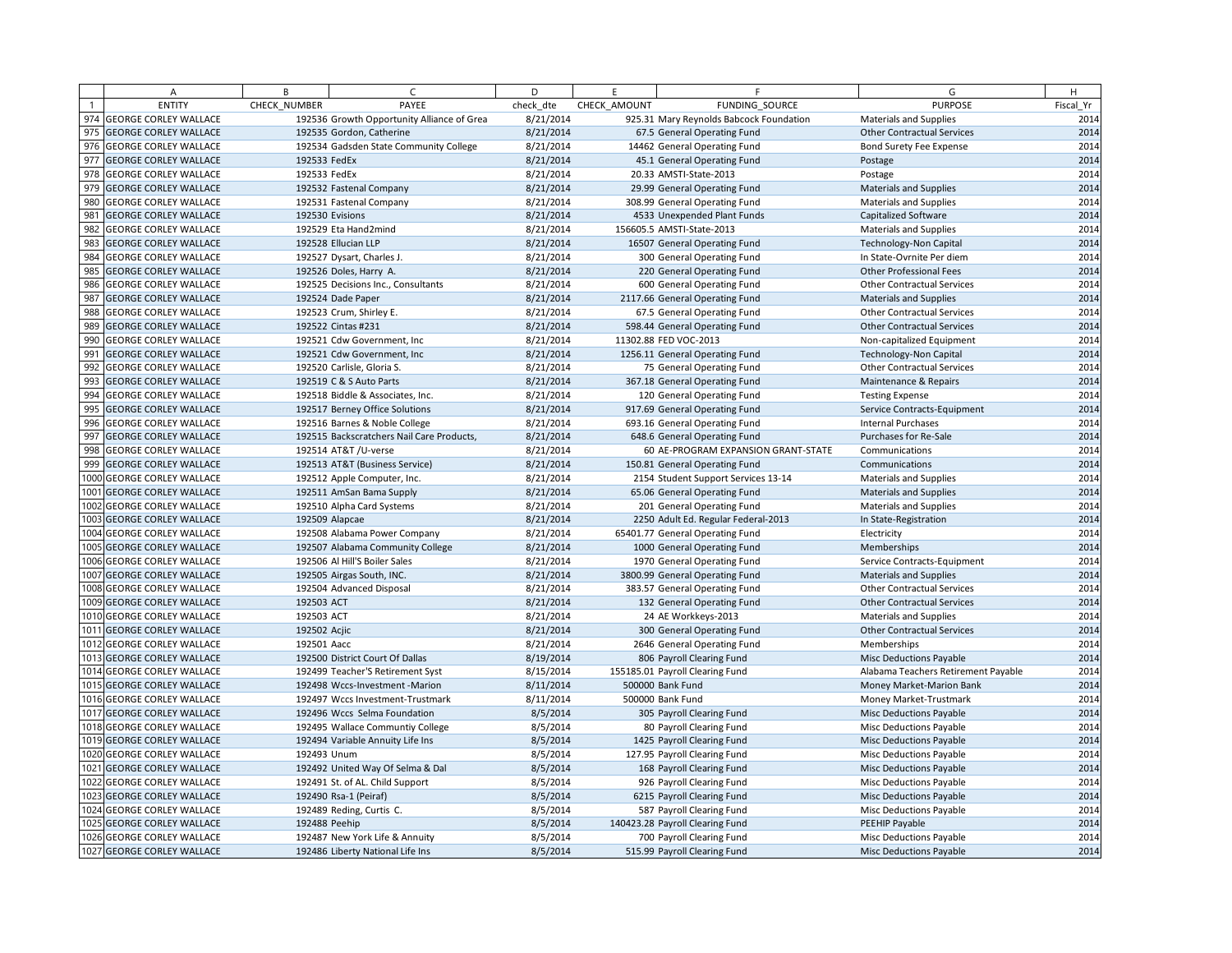| Α                          | B            | $\sqrt{ }$                                 | D         | F.           | F                                     | G                                   | H         |
|----------------------------|--------------|--------------------------------------------|-----------|--------------|---------------------------------------|-------------------------------------|-----------|
| <b>ENTITY</b>              | CHECK_NUMBER | PAYEE                                      | check dte | CHECK AMOUNT | FUNDING SOURCE                        | <b>PURPOSE</b>                      | Fiscal Yr |
| 1028 GEORGE CORLEY WALLACE |              | 192485 John C. McAleer, III, Standing Trus | 8/5/2014  |              | 1163 Payroll Clearing Fund            | <b>Misc Deductions Payable</b>      | 2014      |
| 1029 GEORGE CORLEY WALLACE |              | 192484 Great-West Retirement Ser           | 8/5/2014  |              | 200 Payroll Clearing Fund             | <b>Misc Deductions Payable</b>      | 2014      |
| 1030 GEORGE CORLEY WALLACE |              | 192483 Educator Benefits Corp.             | 8/5/2014  |              | 718.52 Payroll Clearing Fund          | Misc Deductions Payable             | 2014      |
| 1031 GEORGE CORLEY WALLACE |              | 192482 District Court Of Jeffers           | 8/5/2014  |              | 217.5 Payroll Clearing Fund           | <b>Misc Deductions Payable</b>      | 2014      |
| 1032 GEORGE CORLEY WALLACE |              | 192481 Colonial Life Insurance C           | 8/5/2014  |              | 3082.37 Payroll Clearing Fund         | Misc Deductions Payable             | 2014      |
| 1033 GEORGE CORLEY WALLACE |              | 192480 Allstate                            | 8/5/2014  |              | 560.58 Payroll Clearing Fund          | Misc Deductions Payable             | 2014      |
| 1034 GEORGE CORLEY WALLACE |              | 192479 Alabama Dept. Of Revenue            | 8/5/2014  |              | 830.54 Payroll Clearing Fund          | <b>Misc Deductions Payable</b>      | 2014      |
| 1035 GEORGE CORLEY WALLACE | 192478 Aflac |                                            | 8/5/2014  |              | 2011.03 Payroll Clearing Fund         | Misc Deductions Payable             | 2014      |
| 1036 GEORGE CORLEY WALLACE |              | 192477 AEA-AVOTE                           | 8/5/2014  |              | 114 Payroll Clearing Fund             | Misc Deductions Payable             | 2014      |
| 1037 GEORGE CORLEY WALLACE | 192476 AEA   |                                            | 8/5/2014  |              | 770.37 Payroll Clearing Fund          | <b>Misc Deductions Payable</b>      | 2014      |
| 1038 GEORGE CORLEY WALLACE |              | 192475 The Solutions Team                  | 8/1/2014  |              | 363.75 General Operating Fund         | Technology-Non Capital              | 2014      |
| 1039 GEORGE CORLEY WALLACE |              | 192474 Sturdivant, Maxine                  | 8/1/2014  |              | 119.26 General Operating Fund         | Out-of-State-Other Travel Expenses  | 2014      |
| 1040 GEORGE CORLEY WALLACE |              | 192473 Sanders, Felicia M.                 | 8/1/2014  |              | 147.73 General Operating Fund         | Out-of-State-Subsist & Lodging      | 2014      |
| 1041 GEORGE CORLEY WALLACE |              | 192472 Hannah, Marilyn B.                  | 8/1/2014  |              | 117.07 General Operating Fund         | Out-of-State-Subsist & Lodging      | 2014      |
| 1042 GEORGE CORLEY WALLACE |              | 192471 Gourdine, Raji                      | 8/1/2014  |              | 496.86 General Operating Fund         | Out-of-State-Subsist & Lodging      | 2014      |
| 1043 GEORGE CORLEY WALLACE |              | 192470 CCM Graphics and Designs            | 8/1/2014  |              | 4660 General Operating Fund           | <b>Advertising &amp; Promotions</b> | 2014      |
| 1044 GEORGE CORLEY WALLACE |              | 192469 Briggs, Tammie M.                   | 8/1/2014  |              | 224.48 General Operating Fund         | Out-of-State-Subsist & Lodging      | 2014      |
| 1045 GEORGE CORLEY WALLACE |              | 192469 Briggs, Tammie M.                   | 8/1/2014  |              | 339.13 General Operating Fund         | Out-of-State-Mileage                | 2014      |
| 1046 GEORGE CORLEY WALLACE |              | 192468 Adams, Dorothy                      | 8/1/2014  |              | 1451.13 HHMI-Tuskegee-2013            | In State-Ovrnite Per diem           | 2014      |
| 1047 GEORGE CORLEY WALLACE |              | 192467 Xerox Corporation                   | 8/1/2014  |              | 66.59 Adult Ed. Regular State-2013    | Service Contracts-Equipment         | 2014      |
| 1048 GEORGE CORLEY WALLACE |              | 192466 Wright Group/ Mcgraw Hill           | 8/1/2014  |              | 51.81 Adult Ed. Regular State-2013    | <b>Materials and Supplies</b>       | 2014      |
| 1049 GEORGE CORLEY WALLACE |              | 192465 Washington, Melody J.               | 8/1/2014  |              | 966.06 AMSTI-State-2013               | <b>Other Contractual Services</b>   | 2014      |
| 1050 GEORGE CORLEY WALLACE |              | 192464 Verizon Wireless                    | 8/1/2014  |              | 160.04 General Operating Fund         | Communications                      | 2014      |
| 1051 GEORGE CORLEY WALLACE |              | 192464 Verizon Wireless                    | 8/1/2014  |              | 480.2 AMSTI-State-2013                | Communications                      | 2014      |
| 1052 GEORGE CORLEY WALLACE |              | 192463 UPS - United Parcel Service         | 8/1/2014  |              | 35.83 General Operating Fund          | Postage                             | 2014      |
| 1053 GEORGE CORLEY WALLACE |              | 192462 Tubbs - Turner, Jocelyn J.          | 8/1/2014  |              | 238.19 AMSTI-State-2013               | In State-Mileage                    | 2014      |
| 1054 GEORGE CORLEY WALLACE |              | 192461 Traywick, Ellen G.                  | 8/1/2014  |              | 20.5 Adult Ed. Regular Federal-2013   | In State-Other Travel Exp           | 2014      |
| 1055 GEORGE CORLEY WALLACE |              | 192461 Traywick, Ellen G.                  | 8/1/2014  |              | 163.46 Adult Ed. Regular Federal-2013 | In State-Mileage                    | 2014      |
| 1056 GEORGE CORLEY WALLACE |              | 192460 Thompson Information Services DBA C | 8/1/2014  |              | 536.99 General Operating Fund         | Subscriptions                       | 2014      |
| 1057 GEORGE CORLEY WALLACE |              | 192459 The Thomasville Times               | 8/1/2014  |              | 40 General Operating Fund             | Subscriptions                       | 2014      |
| 1058 GEORGE CORLEY WALLACE |              | 192458 The Library Store, Inc.             | 8/1/2014  |              | 82.02 General Operating Fund          | <b>Materials and Supplies</b>       | 2014      |
| 1059 GEORGE CORLEY WALLACE |              | 192457 Sowing Seeds of Hope, Inc.          | 8/1/2014  |              | 150 AE-PROGRAM EXPANSION GRANT-STATE  | Rent - Facilities                   | 2014      |
| 1060 GEORGE CORLEY WALLACE |              | 192456 Southernlinc Wireless               | 8/1/2014  |              | 50 General Operating Fund             | Communications                      | 2014      |
| 1061 GEORGE CORLEY WALLACE |              | 192455 Smith, Jacqueline                   | 8/1/2014  |              | 338.57 General Operating Fund         | Out-of-State-Subsist & Lodging      | 2014      |
| 1062 GEORGE CORLEY WALLACE |              | 192455 Smith, Jacqueline                   | 8/1/2014  |              | 172.23 General Operating Fund         | Out-of-State-Mileage                | 2014      |
| 1063 GEORGE CORLEY WALLACE |              | 192454 Rountree Electric Supply            | 8/1/2014  |              | 502.34 General Operating Fund         | <b>Materials and Supplies</b>       | 2014      |
| 1064 GEORGE CORLEY WALLACE | 192453 Ricoh |                                            | 8/1/2014  |              | 42.91 General Operating Fund          | Service Contracts-Equipment         | 2014      |
| 1065 GEORGE CORLEY WALLACE |              | 192452 Pettway, Clarence J.                | 8/1/2014  |              | 168.87 AMSTI-State-2013               | In State-Mileage                    | 2014      |
| 1066 GEORGE CORLEY WALLACE |              | 192452 Pettway, Clarence J.                | 8/1/2014  |              | 300 AMSTI-State-2013                  | In State-Ovrnite Per diem           | 2014      |
| 1067 GEORGE CORLEY WALLACE |              | 192451 Office Depot                        | 8/1/2014  |              | 345.3 Adult Ed. Regular State-2013    | <b>Materials and Supplies</b>       | 2014      |
| 1068 GEORGE CORLEY WALLACE |              | 192450 Nacubo                              | 8/1/2014  |              | 985 General Operating Fund            | Memberships                         | 2014      |
| 1069 GEORGE CORLEY WALLACE |              | 192449 McCary, Susan B.                    | 8/1/2014  |              | 24 Adult Ed. Regular Federal-2013     | In State-Other Travel Exp           | 2014      |
| 1070 GEORGE CORLEY WALLACE |              | 192449 McCary, Susan B.                    | 8/1/2014  |              | 203.78 Adult Ed. Regular Federal-2013 | In State-Mileage                    | 2014      |
| 1071 GEORGE CORLEY WALLACE |              | 192448 Maynard, Cooper & Gale              | 8/1/2014  |              | 6204.44 General Operating Fund        | <b>Legal Services</b>               | 2014      |
| 1072 GEORGE CORLEY WALLACE |              | 192447 LRP Publication, Inc.               | 8/1/2014  |              | 398.5 General Operating Fund          | Subscriptions                       | 2014      |
| 1073 GEORGE CORLEY WALLACE |              | 192446 Lowndes County Public Schools Trans | 8/1/2014  |              | 156.12 General Operating Fund         | In State-Commercl Transprt          | 2014      |
| 1074 GEORGE CORLEY WALLACE |              | 192445 Larkin, Earline T.                  | 8/1/2014  |              | 150 General Operating Fund            | In State-Ovrnite Per diem           | 2014      |
| 1075 GEORGE CORLEY WALLACE |              | 192444 It'S About Time Inter               | 8/1/2014  |              | 19513.62 AMSTI-State-2013             | <b>Materials and Supplies</b>       | 2014      |
| 1076 GEORGE CORLEY WALLACE |              | 192443 Inge, Deandres G.                   | 8/1/2014  |              | 132.49 AMSTI-State-2013               | In State-Mileage                    | 2014      |
| 1077 GEORGE CORLEY WALLACE |              | 192442 Hughey, Marvin P.                   | 8/1/2014  |              | 10255.99 Renewal and Repacement Funds | Engineering & Architect Srvcs       | 2014      |
| 1078 GEORGE CORLEY WALLACE |              | 192441 Griffin, Donitha J.                 | 8/1/2014  |              | 338.57 General Operating Fund         | Out-of-State-Commercl Trans         | 2014      |
| 1079 GEORGE CORLEY WALLACE |              | 192441 Griffin, Donitha J.                 | 8/1/2014  |              | 184.01 General Operating Fund         | Out-of-State-Subsist & Lodging      | 2014      |
| 1080 GEORGE CORLEY WALLACE |              | 192440 Gordon, Catherine                   | 8/1/2014  |              | 67.5 General Operating Fund           | <b>Other Contractual Services</b>   | 2014      |
| 1081 GEORGE CORLEY WALLACE |              | 192439 Ewing Irrigation, Golf              | 8/1/2014  |              | 160.13 General Operating Fund         |                                     | 2014      |
|                            |              |                                            |           |              |                                       | <b>Materials and Supplies</b>       |           |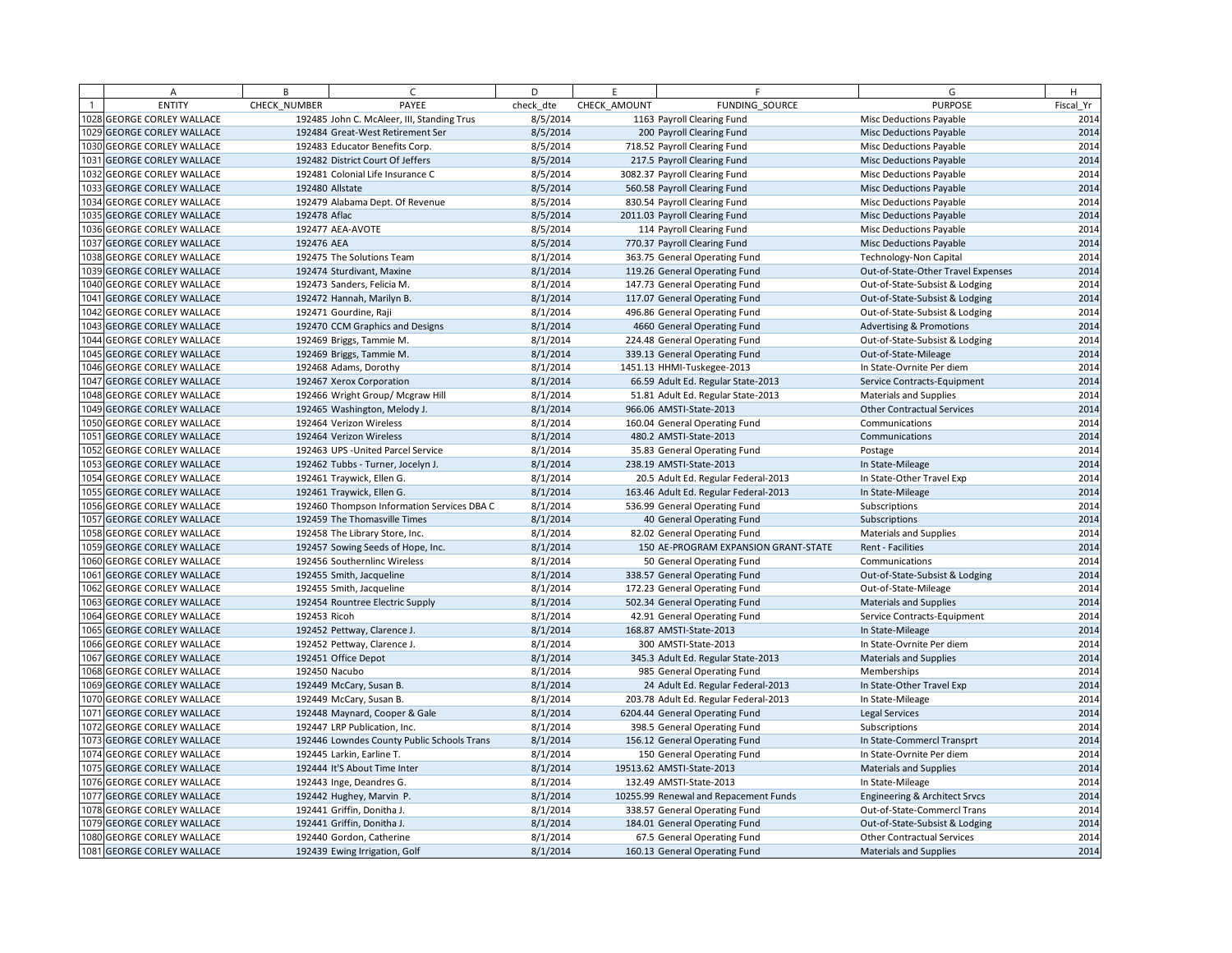| Α                          | B                 | $\epsilon$                            | D         | E            | F.                                     | G                                   | H         |
|----------------------------|-------------------|---------------------------------------|-----------|--------------|----------------------------------------|-------------------------------------|-----------|
| <b>ENTITY</b>              | CHECK NUMBER      | PAYEE                                 | check dte | CHECK AMOUNT | FUNDING SOURCE                         | <b>PURPOSE</b>                      | Fiscal Yr |
| 1082 GEORGE CORLEY WALLACE |                   | 192438 Ellucian LLP                   | 8/1/2014  |              | 31965.62 Unexpended Plant Funds        | Capitalized Software                | 2014      |
| 1083 GEORGE CORLEY WALLACE |                   | 192437 Dyna Lift                      | 8/1/2014  |              | 720.81 General Operating Fund          | Maintenance & Repairs               | 2014      |
| 1084 GEORGE CORLEY WALLACE |                   | 192436 Davis, Rebecca M.              | 8/1/2014  |              | 25.91 General Operating Fund           | Out-of-State-Subsist & Lodging      | 2014      |
| 1085 GEORGE CORLEY WALLACE |                   | 192436 Davis, Rebecca M.              | 8/1/2014  |              | 57.5 General Operating Fund            | Out-of-State-Mileage                | 2014      |
| 1086 GEORGE CORLEY WALLACE |                   | 192435 Cumulus Media Inc              | 8/1/2014  |              | 492 AE-Recruitment and Retention Award | <b>Advertising &amp; Promotions</b> | 2014      |
| 1087 GEORGE CORLEY WALLACE |                   | 192434 Crystal Springs of Alabama     | 8/1/2014  |              | 49.76 General Operating Fund           | Service Contracts-Equipment         | 2014      |
| 1088 GEORGE CORLEY WALLACE |                   | 192433 Cowin Tractor Parts            | 8/1/2014  |              | 222.86 General Operating Fund          | <b>Materials and Supplies</b>       | 2014      |
| 1089 GEORGE CORLEY WALLACE |                   | 192432 Copy Products Company          | 8/1/2014  |              | 499.88 General Operating Fund          | Service Contracts-Equipment         | 2014      |
| 1090 GEORGE CORLEY WALLACE |                   | 192431 Cdw Government, Inc            | 8/1/2014  |              | 20875.2 PAVES-2011                     | Non-capitalized Equipment           | 2014      |
| 1091 GEORGE CORLEY WALLACE |                   | 192430 Carquest                       | 8/1/2014  |              | 27.13 General Operating Fund           | <b>Materials and Supplies</b>       | 2014      |
| 1092 GEORGE CORLEY WALLACE |                   | 192429 Brodart Co.                    | 8/1/2014  |              | 66.48 General Operating Fund           | Materials and Supplies              | 2014      |
| 1093 GEORGE CORLEY WALLACE |                   | 192428 Berney Office Solutions        | 8/1/2014  |              | 55.8 General Operating Fund            | <b>Materials and Supplies</b>       | 2014      |
| 1094 GEORGE CORLEY WALLACE |                   | 192427 Barrs Appraisel Services, Inc. | 8/1/2014  |              | 2700 General Operating Fund            | <b>Other Professional Fees</b>      | 2014      |
| 1095 GEORGE CORLEY WALLACE |                   | 192426 Barlow, Tiffany R.             | 8/1/2014  |              | 2.84 AMSTI-State-2013                  | In State-Mileage                    | 2014      |
| 1096 GEORGE CORLEY WALLACE |                   | 192425 American Library Association   | 8/1/2014  |              | 183 General Operating Fund             | Memberships                         | 2014      |
| 1097 GEORGE CORLEY WALLACE |                   | 192424 Alabama Gas Corporation        | 8/1/2014  |              | 3018.03 General Operating Fund         | Gas & Heating Fuel                  | 2014      |
| 1098 GEORGE CORLEY WALLACE |                   | 192423 AASFAA - Birmingham            | 8/1/2014  |              | 75 General Operating Fund              | Memberships                         | 2014      |
| 1099 GEORGE CORLEY WALLACE |                   | 900013930 Snow John A                 | 7/30/2014 |              | 728 PAYROLL                            | PAYROLL                             | 2014      |
| 1100 GEORGE CORLEY WALLACE |                   | 900013929 Perry Ernestine D           | 7/30/2014 |              | 877.4 PAYROLL                          | PAYROLL                             | 2014      |
| 1101 GEORGE CORLEY WALLACE |                   | 900013928 Perdue Dinesha Myran        | 7/30/2014 |              | 217.5 PAYROLL                          | PAYROLL                             | 2014      |
| 1102 GEORGE CORLEY WALLACE |                   | 900013927 Nettles Wesbert             | 7/30/2014 |              | 560 PAYROLL                            | PAYROLL                             | 2014      |
| 1103 GEORGE CORLEY WALLACE |                   | 900013926 Jenkins Alice M             | 7/30/2014 |              | 312 PAYROLL                            | PAYROLL                             | 2014      |
| 1104 GEORGE CORLEY WALLACE |                   | 900013925 Franklin William A          | 7/30/2014 |              | 744 PAYROLL                            | PAYROLL                             | 2014      |
| 1105 GEORGE CORLEY WALLACE |                   | 900013924 Thomas Chantae Nicole       | 7/30/2014 |              | 366.13 PAYROLL                         | PAYROLL                             | 2014      |
| 1106 GEORGE CORLEY WALLACE | 900013923 Lee Zeb |                                       | 7/30/2014 |              | 391.5 PAYROLL                          | PAYROLL                             | 2014      |
| 1107 GEORGE CORLEY WALLACE |                   | 900013922 Williams Iverianna Sharnice | 7/30/2014 |              | 525.63 PAYROLL                         | PAYROLL                             | 2014      |
| 1108 GEORGE CORLEY WALLACE |                   | 900013921 Turner Kamyra Labre         | 7/30/2014 |              | 567.31 PAYROLL                         | PAYROLL                             | 2014      |
| 1109 GEORGE CORLEY WALLACE |                   | 900013920 Melton Elaine Alina         | 7/30/2014 |              | 728 PAYROLL                            | PAYROLL                             | 2014      |
| 1110 GEORGE CORLEY WALLACE |                   | 900013919 Howard Marqueisha Monae     | 7/30/2014 |              | 181.25 PAYROLL                         | PAYROLL                             | 2014      |
| 1111 GEORGE CORLEY WALLACE |                   | 900013918 Davis Diane                 | 7/30/2014 |              | 408 PAYROLL                            | PAYROLL                             | 2014      |
| 1112 GEORGE CORLEY WALLACE |                   | 900013917 Curtis Valerie Pandora      | 7/30/2014 |              | 760 PAYROLL                            | PAYROLL                             | 2014      |
| 1113 GEORGE CORLEY WALLACE |                   | 900013916 Mitchell Brenda G.          | 7/30/2014 |              | 577.8 PAYROLL                          | PAYROLL                             | 2014      |
| 1114 GEORGE CORLEY WALLACE |                   | 900013915 Dozier Bruce Otis           | 7/30/2014 |              | 401.25 PAYROLL                         | PAYROLL                             | 2014      |
| 1115 GEORGE CORLEY WALLACE |                   | 900013914 Abdullah Asaad E            | 7/30/2014 |              | 1769.06 PAYROLL                        | PAYROLL                             | 2014      |
| 1116 GEORGE CORLEY WALLACE |                   | 900013913 Whitely Joyce Elaine        | 7/30/2014 |              | 1143.68 PAYROLL                        | PAYROLL                             | 2014      |
| 1117 GEORGE CORLEY WALLACE |                   | 900013912 Wells Denise R              | 7/30/2014 |              | 1296 PAYROLL                           | PAYROLL                             | 2014      |
| 1118 GEORGE CORLEY WALLACE |                   | 900013911 Walker Mattie Mae           | 7/30/2014 |              | 929.24 PAYROLL                         | PAYROLL                             | 2014      |
| 1119 GEORGE CORLEY WALLACE |                   | 900013910 McCary Susan Bryant         | 7/30/2014 |              | 1143.68 PAYROLL                        | PAYROLL                             | 2014      |
| 1120 GEORGE CORLEY WALLACE |                   | 900013909 Marshall Annie Lee          | 7/30/2014 |              | 1072.2 PAYROLL                         | PAYROLL                             | 2014      |
| 1121 GEORGE CORLEY WALLACE |                   | 900013908 Logan Alice G.              | 7/30/2014 |              | 720 PAYROLL                            | PAYROLL                             | 2014      |
| 1122 GEORGE CORLEY WALLACE |                   | 900013907 Heard Annie Oneal           | 7/30/2014 |              | 571.84 PAYROLL                         | PAYROLL                             | 2014      |
| 1123 GEORGE CORLEY WALLACE |                   | 900013906 Christian Margaret H.       | 7/30/2014 |              | 1903.87 PAYROLL                        | PAYROLL                             | 2014      |
| 1124 GEORGE CORLEY WALLACE |                   | 900013905 Alsobrook Kay Goodwin       | 7/30/2014 |              | 1143.68 PAYROLL                        | PAYROLL                             | 2014      |
| 1125 GEORGE CORLEY WALLACE |                   | 900013904 Cobb Charlene Nichols       | 7/30/2014 |              | 935 PAYROLL                            | PAYROLL                             | 2014      |
| 1126 GEORGE CORLEY WALLACE |                   | 900013903 Martin Geraldine Shaw       | 7/30/2014 |              | 1305 PAYROLL                           | PAYROLL                             | 2014      |
| 1127 GEORGE CORLEY WALLACE |                   | 900013902 Powell Brenda Williams      | 7/30/2014 |              | 544.32 PAYROLL                         | PAYROLL                             | 2014      |
| 1128 GEORGE CORLEY WALLACE |                   | 900013901 Davis Glenda D              | 7/30/2014 |              | 527.31 PAYROLL                         | PAYROLL                             | 2014      |
| 1129 GEORGE CORLEY WALLACE |                   | 900013900 Simmons Gloria Dean         | 7/30/2014 |              | 4583.33 PAYROLL                        | PAYROLL                             | 2014      |
| 1130 GEORGE CORLEY WALLACE |                   | 900013899 Page Melinda Ann            | 7/30/2014 |              | 3583.33 PAYROLL                        | PAYROLL                             | 2014      |
| 1131 GEORGE CORLEY WALLACE |                   | 900013898 Rose Ebony S                | 7/30/2014 |              | 2931.17 PAYROLL                        | PAYROLL                             | 2014      |
| 1132 GEORGE CORLEY WALLACE |                   | 900013897 Williams Roosevelt          | 7/30/2014 |              | 2137.86 PAYROLL                        | PAYROLL                             | 2014      |
| 1133 GEORGE CORLEY WALLACE |                   | 900013896 Weatherspoon Norman         | 7/30/2014 |              | 3080.83 PAYROLL                        | PAYROLL                             | 2014      |
| 1134 GEORGE CORLEY WALLACE |                   | 900013895 Pettway Charles D.          | 7/30/2014 |              | 2634.33 PAYROLL                        | PAYROLL                             | 2014      |
| 1135 GEORGE CORLEY WALLACE |                   | 900013894 Pettway Alonzia             | 7/30/2014 |              | 2634.33 PAYROLL                        | PAYROLL                             | 2014      |
|                            |                   |                                       |           |              |                                        |                                     |           |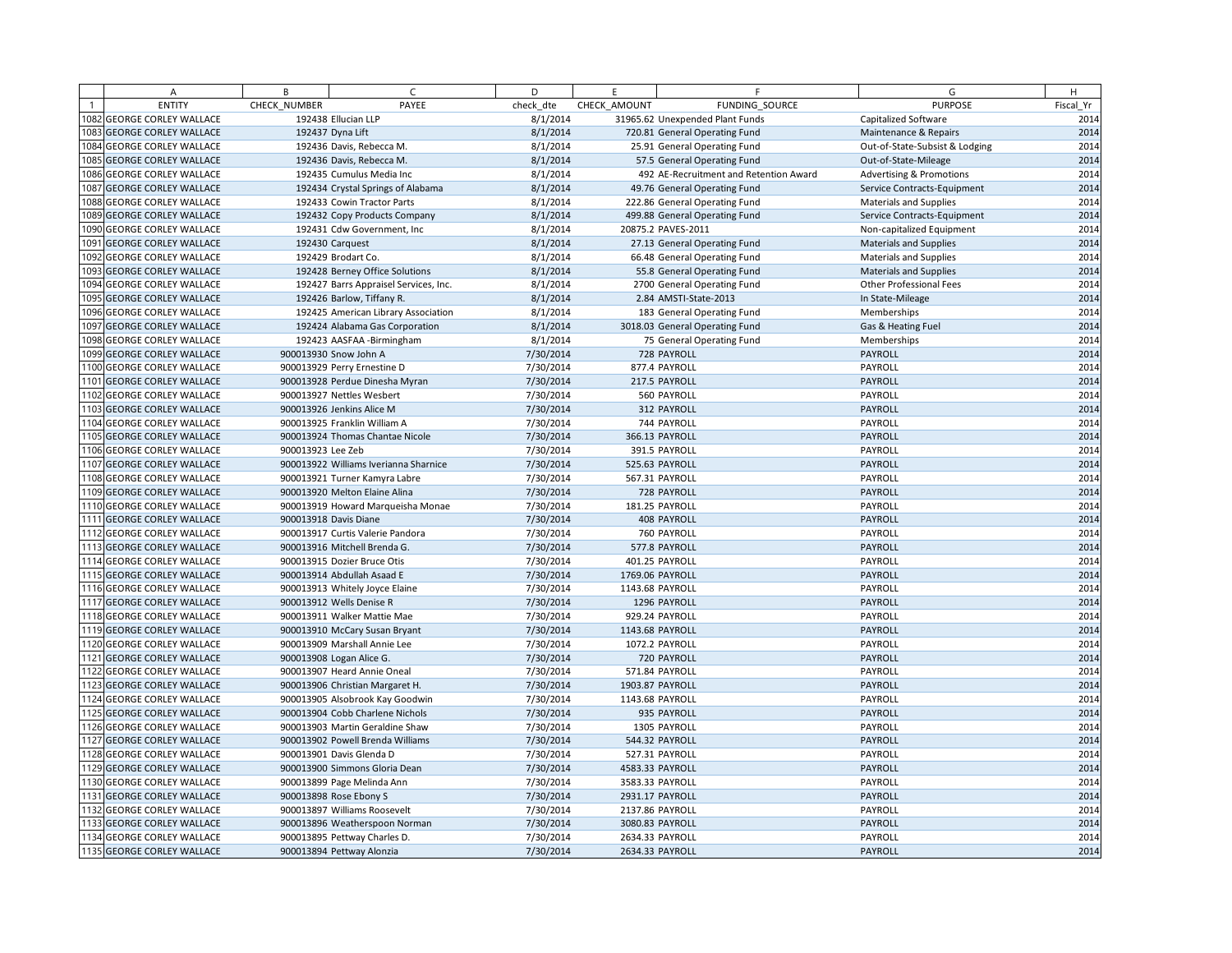| A                          | B            | C                                     | D         | E               | F              |         | G              | H         |
|----------------------------|--------------|---------------------------------------|-----------|-----------------|----------------|---------|----------------|-----------|
| <b>ENTITY</b>              | CHECK NUMBER | PAYEE                                 | check dte | CHECK AMOUNT    | FUNDING SOURCE |         | <b>PURPOSE</b> | Fiscal Yr |
| 1136 GEORGE CORLEY WALLACE |              | 900013893 McCree Monroe               | 7/30/2014 | 4196.67 PAYROLL |                | PAYROLL |                | 2014      |
| 1137 GEORGE CORLEY WALLACE |              | 900013892 Heard Anthony               | 7/30/2014 | 2634.33 PAYROLL |                | PAYROLL |                | 2014      |
| 1138 GEORGE CORLEY WALLACE |              | 900013891 Harvell Robert L            | 7/30/2014 | 2559.58 PAYROLL |                | PAYROLL |                | 2014      |
| 1139 GEORGE CORLEY WALLACE |              | 900013890 Moore Timothy               | 7/30/2014 |                 | 3755.5 PAYROLL | PAYROLL |                | 2014      |
| 1140 GEORGE CORLEY WALLACE |              | 900013889 Jones Joseph Glenn          | 7/30/2014 | 1916.67 PAYROLL |                | PAYROLL |                | 2014      |
| 1141 GEORGE CORLEY WALLACE |              | 900013888 Austin Tampatha             | 7/30/2014 | 2187.33 PAYROLL |                | PAYROLL |                | 2014      |
| 1142 GEORGE CORLEY WALLACE |              | 900013887 Kimbrough Brandon O         | 7/30/2014 | 2484.92 PAYROLL |                | PAYROLL |                | 2014      |
| 1143 GEORGE CORLEY WALLACE |              | 900013886 Craig Benjamin Martin       | 7/30/2014 | 3229.42 PAYROLL |                | PAYROLL |                | 2014      |
| 1144 GEORGE CORLEY WALLACE |              | 900013885 Vance Laura Lynn            | 7/30/2014 | 3973.25 PAYROLL |                | PAYROLL |                | 2014      |
| 1145 GEORGE CORLEY WALLACE |              | 900013884 Smith Leigh Ann             | 7/30/2014 | 4196.67 PAYROLL |                | PAYROLL |                | 2014      |
| 1146 GEORGE CORLEY WALLACE |              | 900013883 Smith Jacqueline Bernetta   | 7/30/2014 | 8976.75 PAYROLL |                | PAYROLL |                | 2014      |
| 1147 GEORGE CORLEY WALLACE |              | 900013882 Purdie Christy Dorran       | 7/30/2014 |                 | 3154.5 PAYROLL | PAYROLL |                | 2014      |
| 1148 GEORGE CORLEY WALLACE |              | 900013881 Evans Naopi Lc              | 7/30/2014 | 2857.17 PAYROLL |                | PAYROLL |                | 2014      |
| 1149 GEORGE CORLEY WALLACE |              | 900013880 Davis Mary Lee              | 7/30/2014 | 3303.42 PAYROLL |                | PAYROLL |                | 2014      |
| 1150 GEORGE CORLEY WALLACE |              | 900013879 Combs Lori Ann              | 7/30/2014 | 3824.67 PAYROLL |                | PAYROLL |                | 2014      |
| 1151 GEORGE CORLEY WALLACE |              | 900013878 Charley Daphne Yvonne       | 7/30/2014 |                 | 3750 PAYROLL   | PAYROLL |                | 2014      |
| 1152 GEORGE CORLEY WALLACE |              | 900013877 Bell Vickie D               | 7/30/2014 | 2410.75 PAYROLL |                | PAYROLL |                | 2014      |
| 1153 GEORGE CORLEY WALLACE |              | 900013876 Waller Kamala D             | 7/30/2014 | 2931.58 PAYROLL |                | PAYROLL |                | 2014      |
| 1154 GEORGE CORLEY WALLACE |              | 900013875 Dysart Charles J            | 7/30/2014 |                 | 5850 PAYROLL   | PAYROLL |                | 2014      |
| 1155 GEORGE CORLEY WALLACE |              | 900013874 Davis Bettie Jean           | 7/30/2014 | 2262.08 PAYROLL |                | PAYROLL |                | 2014      |
| 1156 GEORGE CORLEY WALLACE |              | 900013873 Moultrie Eddie James        | 7/30/2014 | 4122.17 PAYROLL |                | PAYROLL |                | 2014      |
| 1157 GEORGE CORLEY WALLACE |              | 900013872 Patterson Ray Anthony       | 7/30/2014 |                 | 2708.5 PAYROLL | PAYROLL |                | 2014      |
| 1158 GEORGE CORLEY WALLACE |              | 900013871 Nixon Raford C              | 7/30/2014 | 2916.67 PAYROLL |                | PAYROLL |                | 2014      |
| 1159 GEORGE CORLEY WALLACE |              | 900013870 Burton Andrew J.            | 7/30/2014 | 4583.33 PAYROLL |                | PAYROLL |                | 2014      |
| 1160 GEORGE CORLEY WALLACE |              | 900013869 Bennett Robbyn V.           | 7/30/2014 | 7759.75 PAYROLL |                | PAYROLL |                | 2014      |
| 1161 GEORGE CORLEY WALLACE |              | 900013868 Allison Eric Preston        | 7/30/2014 |                 | 5170 PAYROLL   | PAYROLL |                | 2014      |
| 1162 GEORGE CORLEY WALLACE |              | 900013867 Adams Dorothy J             | 7/30/2014 | 1916.67 PAYROLL |                | PAYROLL |                | 2014      |
| 1163 GEORGE CORLEY WALLACE |              | 900013866 Zimmerman Sheri             | 7/30/2014 | 3229.42 PAYROLL |                | PAYROLL |                | 2014      |
| 1164 GEORGE CORLEY WALLACE |              | 900013865 Jackson Irma Jean           | 7/30/2014 |                 | 2708.5 PAYROLL | PAYROLL |                | 2014      |
| 1165 GEORGE CORLEY WALLACE |              | 900013864 Headley Linda Fay           | 7/30/2014 | 2336.25 PAYROLL |                | PAYROLL |                | 2014      |
| 1166 GEORGE CORLEY WALLACE |              | 900013863 Newman Sunette Smith        | 7/30/2014 | 4196.67 PAYROLL |                | PAYROLL |                | 2014      |
| 1167 GEORGE CORLEY WALLACE |              | 900013862 Reynolds Jennifer M         | 7/30/2014 |                 | 3050.5 PAYROLL | PAYROLL |                | 2014      |
| 1168 GEORGE CORLEY WALLACE |              | 900013861 Logan Shuntelra Bernice     | 7/30/2014 | 4073.92 PAYROLL |                | PAYROLL |                | 2014      |
| 1169 GEORGE CORLEY WALLACE |              | 900013860 Kidd Anessa Lynn            | 7/30/2014 | 6241.67 PAYROLL |                | PAYROLL |                | 2014      |
| 1170 GEORGE CORLEY WALLACE |              | 900013859 Hudson Connie Estes         | 7/30/2014 | 1916.67 PAYROLL |                | PAYROLL |                | 2014      |
| 1171 GEORGE CORLEY WALLACE |              | 900013858 Clifton Lonzy T.            | 7/30/2014 | 7182.33 PAYROLL |                | PAYROLL |                | 2014      |
| 1172 GEORGE CORLEY WALLACE |              | 900013857 Bonner Irene G              | 7/30/2014 |                 | 1450 PAYROLL   | PAYROLL |                | 2014      |
| 1173 GEORGE CORLEY WALLACE |              | 900013856 Woods Melinda Takeyia       | 7/30/2014 |                 | 250 PAYROLL    | PAYROLL |                | 2014      |
| 1174 GEORGE CORLEY WALLACE |              | 900013855 Hannah Marcus A.            | 7/30/2014 | 1208.33 PAYROLL |                | PAYROLL |                | 2014      |
| 1175 GEORGE CORLEY WALLACE |              | 900013854 Turner Herman W.            | 7/30/2014 |                 | 791.67 PAYROLL | PAYROLL |                | 2014      |
| 1176 GEORGE CORLEY WALLACE |              | 900013853 Harper April M              | 7/30/2014 |                 | 1375 PAYROLL   | PAYROLL |                | 2014      |
| 1177 GEORGE CORLEY WALLACE |              | 900013852 Maxey Willie E.             | 7/30/2014 |                 | 416.67 PAYROLL | PAYROLL |                | 2014      |
| 1178 GEORGE CORLEY WALLACE |              | 900013851 Harrell Christopher Darrell | 7/30/2014 |                 | 416.67 PAYROLL | PAYROLL |                | 2014      |
| 1179 GEORGE CORLEY WALLACE |              | 900013850 Davis Foster Calvin         | 7/30/2014 |                 | 1000 PAYROLL   | PAYROLL |                | 2014      |
| 1180 GEORGE CORLEY WALLACE |              | 900013849 Theiss Sheila Ann           | 7/30/2014 | 3019.75 PAYROLL |                | PAYROLL |                | 2014      |
| 1181 GEORGE CORLEY WALLACE |              | 900013848 Abbott Brandi Nicole        | 7/30/2014 | 2113.17 PAYROLL |                | PAYROLL |                | 2014      |
| 1182 GEORGE CORLEY WALLACE |              | 900013847 Motley Bettye Steele        | 7/30/2014 |                 | 2630 PAYROLL   | PAYROLL |                | 2014      |
| 1183 GEORGE CORLEY WALLACE |              | 900013846 Moore Kathy J               | 7/30/2014 |                 | 4875 PAYROLL   | PAYROLL |                | 2014      |
| 1184 GEORGE CORLEY WALLACE |              | 900013845 Jefferson Shelia Lawanda    | 7/30/2014 | 2410.75 PAYROLL |                | PAYROLL |                | 2014      |
| 1185 GEORGE CORLEY WALLACE |              | 900013844 Griffin Donitha J.          | 7/30/2014 | 9540.17 PAYROLL |                | PAYROLL |                | 2014      |
| 1186 GEORGE CORLEY WALLACE |              | 900013843 Gordon Rachel L             | 7/30/2014 | 3322.17 PAYROLL |                | PAYROLL |                | 2014      |
| 1187 GEORGE CORLEY WALLACE |              | 900013842 Duck Cindy                  | 7/30/2014 | 2708.92 PAYROLL |                | PAYROLL |                | 2014      |
| 1188 GEORGE CORLEY WALLACE |              | 900013841 Chapman Channie Loraine     | 7/30/2014 | 3166.67 PAYROLL |                | PAYROLL |                | 2014      |
| 1189 GEORGE CORLEY WALLACE |              | 900013840 Brown Karen E.              | 7/30/2014 | 3120.83 PAYROLL |                | PAYROLL |                | 2014      |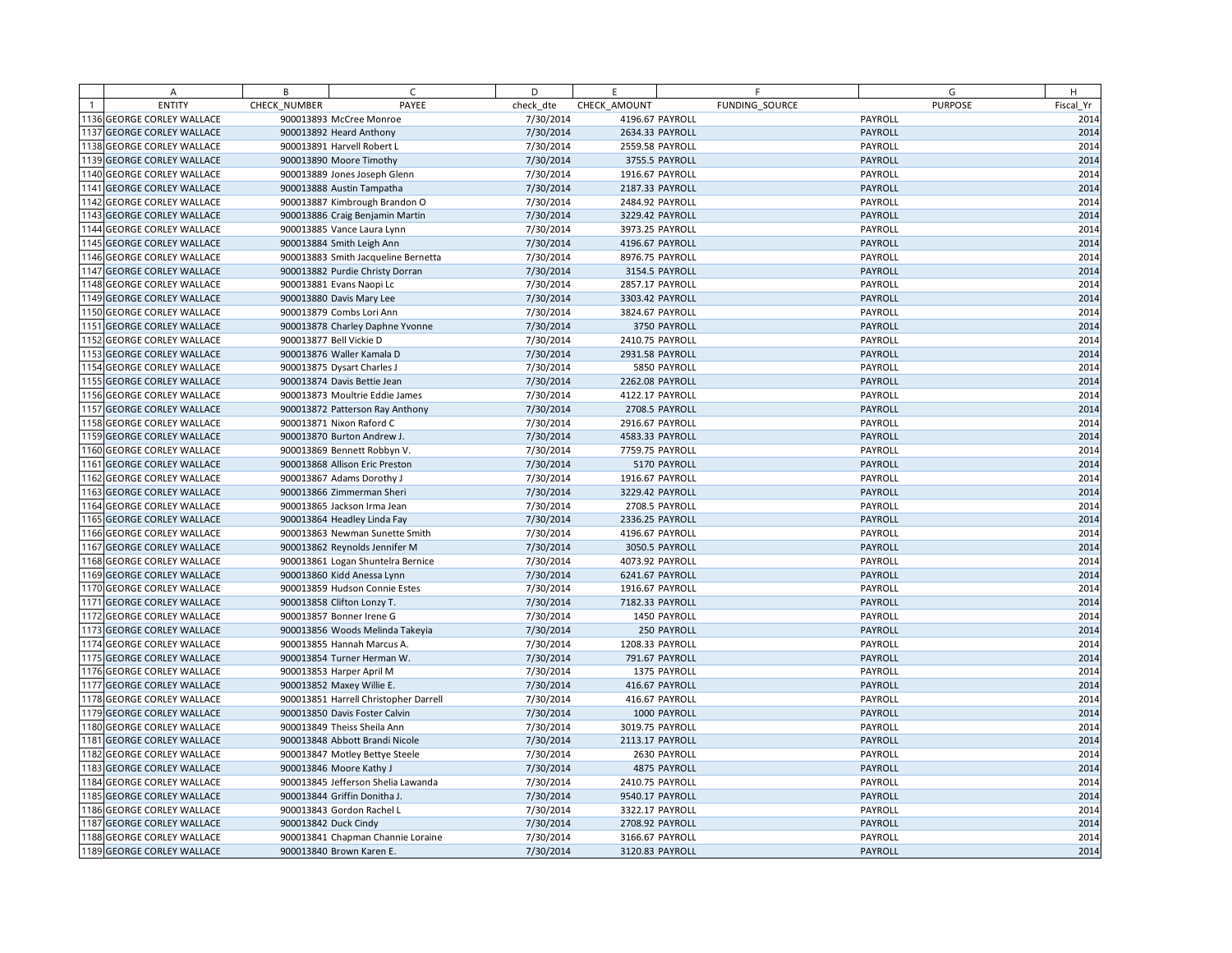| A                          | B            | C                                     | D         | E                | F                  | G              | H         |
|----------------------------|--------------|---------------------------------------|-----------|------------------|--------------------|----------------|-----------|
| <b>ENTITY</b>              | CHECK NUMBER | PAYEE                                 | check dte | CHECK AMOUNT     | FUNDING SOURCE     | <b>PURPOSE</b> | Fiscal Yr |
| 1190 GEORGE CORLEY WALLACE |              | 900013839 Bradsell Karen S.           | 7/30/2014 | 2485.17 PAYROLL  |                    | PAYROLL        | 2014      |
| 1191 GEORGE CORLEY WALLACE |              | 900013838 Bentley Betty J             | 7/30/2014 | 4875.25 PAYROLL  |                    | PAYROLL        | 2014      |
| 1192 GEORGE CORLEY WALLACE |              | 900013837 Williams Elsie B.           | 7/30/2014 |                  | 573.33 PAYROLL     | PAYROLL        | 2014      |
| 1193 GEORGE CORLEY WALLACE |              | 900013836 Pugh Elijah                 | 7/30/2014 | 9921.42 PAYROLL  |                    | PAYROLL        | 2014      |
| 1194 GEORGE CORLEY WALLACE |              | 900013835 White TaShunta N            | 7/30/2014 | 1433.33 PAYROLL  |                    | PAYROLL        | 2014      |
| 1195 GEORGE CORLEY WALLACE |              | 900013834 Owens Holly Brown           | 7/30/2014 | 6613.66 PAYROLL  |                    | PAYROLL        | 2014      |
| 1196 GEORGE CORLEY WALLACE |              | 900013833 Lee Kateri M                | 7/30/2014 |                  | 5299 PAYROLL       | PAYROLL        | 2014      |
| 1197 GEORGE CORLEY WALLACE |              | 900013832 Barker Shirley Ann          | 7/30/2014 | 3824.67 PAYROLL  |                    | PAYROLL        | 2014      |
| 1198 GEORGE CORLEY WALLACE |              | 900013831 Baldwin Antionetta S        | 7/30/2014 | 10082.42 PAYROLL |                    | PAYROLL        | 2014      |
| 1199 GEORGE CORLEY WALLACE |              | 900013830 Rhodes Ramona Roberts       | 7/30/2014 | 2816.67 PAYROLL  |                    | PAYROLL        | 2014      |
| 1200 GEORGE CORLEY WALLACE |              | 900013829 Minor Sheila Mims           | 7/30/2014 |                  | 433.33 PAYROLL     | PAYROLL        | 2014      |
| 201 GEORGE CORLEY WALLACE  |              | 900013828 Goings Ghytana Shelton      | 7/30/2014 | 9485.58 PAYROLL  |                    | PAYROLL        | 2014      |
| 1202 GEORGE CORLEY WALLACE |              | 900013827 Autery Nancy                | 7/30/2014 | 10829.92 PAYROLL |                    | PAYROLL        | 2014      |
| 1203 GEORGE CORLEY WALLACE |              | 900013826 Abdullah Asaad E            | 7/30/2014 | 1769.06 PAYROLL  |                    | PAYROLL        | 2014      |
| 1204 GEORGE CORLEY WALLACE |              | 900013824 McKnight April Calloway     | 7/30/2014 | 3033.33 PAYROLL  |                    | PAYROLL        | 2014      |
| 1205 GEORGE CORLEY WALLACE |              | 900013823 Richardson Kendra Jones     | 7/30/2014 | 4507.42 PAYROLL  |                    | PAYROLL        | 2014      |
| 1206 GEORGE CORLEY WALLACE |              | 900013822 Johnson Althelstein         | 7/30/2014 | 10829.92 PAYROLL |                    | PAYROLL        | 2014      |
| 1207 GEORGE CORLEY WALLACE |              | 900013821 Cook Robin                  | 7/30/2014 | 3840.25 PAYROLL  |                    | PAYROLL        | 2014      |
| 1208 GEORGE CORLEY WALLACE |              | 900013820 Chesnut Veronica S          | 7/30/2014 |                  | 1950 PAYROLL       | PAYROLL        | 2014      |
| 1209 GEORGE CORLEY WALLACE |              | 900013819 Clements Renna B            | 7/30/2014 |                  | <b>650 PAYROLL</b> | PAYROLL        | 2014      |
| 1210 GEORGE CORLEY WALLACE |              | 900013818 Thompkins Yolanda Smith     | 7/30/2014 |                  | 650 PAYROLL        | PAYROLL        | 2014      |
| 1211 GEORGE CORLEY WALLACE |              | 900013817 Pugh Janet Cathey M.        | 7/30/2014 | 12135.5 PAYROLL  |                    | PAYROLL        | 2014      |
| 1212 GEORGE CORLEY WALLACE |              | 900013816 Howard Vatausha O           | 7/30/2014 |                  | 650 PAYROLL        | PAYROLL        | 2014      |
| 1213 GEORGE CORLEY WALLACE |              | 900013815 Melton Darrio               | 7/30/2014 |                  | 1950 PAYROLL       | PAYROLL        | 2014      |
| 1214 GEORGE CORLEY WALLACE |              | 900013814 McQueen Carroll D.          | 7/30/2014 |                  | 433.33 PAYROLL     | PAYROLL        | 2014      |
| 1215 GEORGE CORLEY WALLACE |              | 900013813 White Tara Y                | 7/30/2014 | 9892.42 PAYROLL  |                    | PAYROLL        | 2014      |
| 1216 GEORGE CORLEY WALLACE |              | 900013812 Lewis George E              | 7/30/2014 |                  | 650 PAYROLL        | PAYROLL        | 2014      |
| 1217 GEORGE CORLEY WALLACE |              | 900013811 Grissom Terry D             | 7/30/2014 |                  | 3900 PAYROLL       | PAYROLL        | 2014      |
| 1218 GEORGE CORLEY WALLACE |              | 900013810 Elliott William F.          | 7/30/2014 | 10915.75 PAYROLL |                    | PAYROLL        | 2014      |
| 1219 GEORGE CORLEY WALLACE |              | 900013809 Welch Gordon F              | 7/30/2014 | 7185.75 PAYROLL  |                    | PAYROLL        | 2014      |
| 1220 GEORGE CORLEY WALLACE |              | 900013808 Pettway Felecia             | 7/30/2014 | 5154.16 PAYROLL  |                    | PAYROLL        | 2014      |
| 1221 GEORGE CORLEY WALLACE |              | 900013807 Moss Johnny E               | 7/30/2014 | 5416.66 PAYROLL  |                    | PAYROLL        | 2014      |
| 1222 GEORGE CORLEY WALLACE |              | 900013806 Helms Tammy Roberts         | 7/30/2014 | 2889.64 PAYROLL  |                    | PAYROLL        | 2014      |
| 1223 GEORGE CORLEY WALLACE |              | 900013805 Halpin Mark Nicholas        | 7/30/2014 | 2916.67 PAYROLL  |                    | PAYROLL        | 2014      |
| 1224 GEORGE CORLEY WALLACE |              | 900013804 Sampson Alicia Janay        | 7/30/2014 |                  | 1000 PAYROLL       | PAYROLL        | 2014      |
| 1225 GEORGE CORLEY WALLACE |              | 900013803 Graham Martez A             | 7/30/2014 |                  | 1000 PAYROLL       | PAYROLL        | 2014      |
| 1226 GEORGE CORLEY WALLACE |              | 900013802 Carmichael Rita L           | 7/30/2014 |                  | 1000 PAYROLL       | PAYROLL        | 2014      |
| 1227 GEORGE CORLEY WALLACE |              | 900013801 Thames Jerome E             | 7/30/2014 | 4232.33 PAYROLL  |                    | PAYROLL        | 2014      |
| 1228 GEORGE CORLEY WALLACE |              | 900013800 Harrison Eddie J            | 7/30/2014 | 4232.33 PAYROLL  |                    | PAYROLL        | 2014      |
| 1229 GEORGE CORLEY WALLACE |              | 900013799 Harris Douglas Lee          | 7/30/2014 | 2410.75 PAYROLL  |                    | PAYROLL        | 2014      |
| 1230 GEORGE CORLEY WALLACE |              | 900013798 Griffin Calvin              | 7/30/2014 | 4646.33 PAYROLL  |                    | PAYROLL        | 2014      |
| 1231 GEORGE CORLEY WALLACE |              | 900013797 Williams Matilda Mae        | 7/30/2014 | 2410.75 PAYROLL  |                    | PAYROLL        | 2014      |
| 1232 GEORGE CORLEY WALLACE |              | 900013796 Hamilton Antonio Kentanious | 7/30/2014 |                  | 3818 PAYROLL       | PAYROLL        | 2014      |
| 1233 GEORGE CORLEY WALLACE |              | 900013795 Allen Kenny                 | 7/30/2014 | 8902.08 PAYROLL  |                    | PAYROLL        | 2014      |
| 1234 GEORGE CORLEY WALLACE |              | 900013794 Wallace Connie W            | 7/30/2014 | 7675.33 PAYROLL  |                    | PAYROLL        | 2014      |
| 1235 GEORGE CORLEY WALLACE |              | 900013793 Lewis Bonita T.             | 7/30/2014 | 4094.33 PAYROLL  |                    | PAYROLL        | 2014      |
| 1236 GEORGE CORLEY WALLACE |              | 900013792 Laister Shirley J           | 7/30/2014 | 8614.09 PAYROLL  |                    | PAYROLL        | 2014      |
| 1237 GEORGE CORLEY WALLACE |              | 900013791 Smith Shandra J             | 7/30/2014 | 4904.17 PAYROLL  |                    | PAYROLL        | 2014      |
| 1238 GEORGE CORLEY WALLACE |              | 900013790 Simmons Lawrence            | 7/30/2014 | 7938.33 PAYROLL  |                    | PAYROLL        | 2014      |
| 1239 GEORGE CORLEY WALLACE |              | 900013789 Stevenson Donte L           | 7/30/2014 | 2336.25 PAYROLL  |                    | PAYROLL        | 2014      |
| 1240 GEORGE CORLEY WALLACE |              | 900013788 Rogers Eric W.              | 7/30/2014 | 4508.33 PAYROLL  |                    | PAYROLL        | 2014      |
| 1241 GEORGE CORLEY WALLACE |              | 900013787 Moore Dale E                | 7/30/2014 |                  | 3956 PAYROLL       | PAYROLL        | 2014      |
| 1242 GEORGE CORLEY WALLACE |              | 900013786 Hobbs David Wayne           | 7/30/2014 | 8902.08 PAYROLL  |                    | PAYROLL        | 2014      |
| 1243 GEORGE CORLEY WALLACE |              | 900013785 Walker Shermanita           | 7/30/2014 | 4349.58 PAYROLL  |                    | PAYROLL        | 2014      |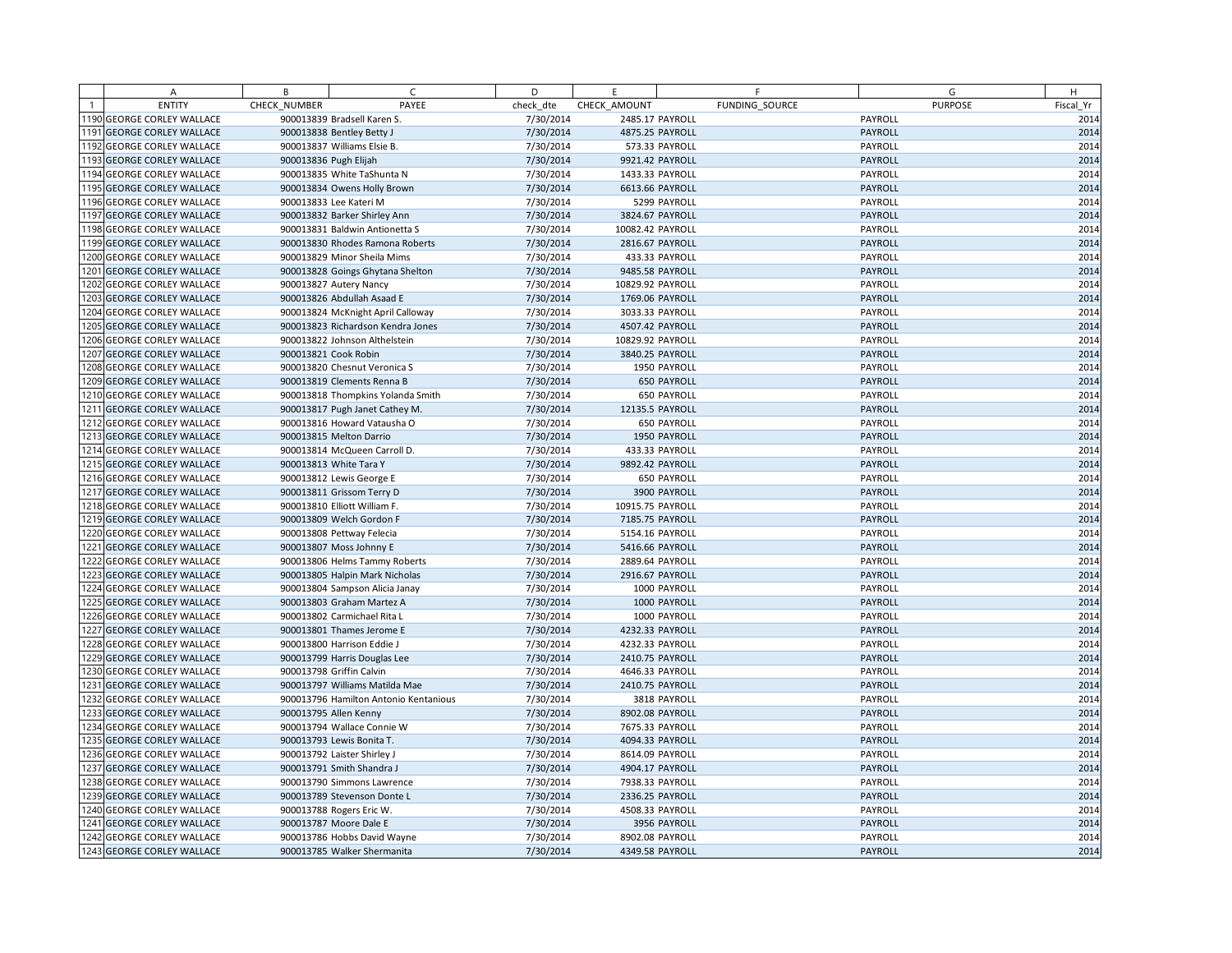| A                                                        | B            | C                                           | D         | E                                  | F              |                    | G              | H            |
|----------------------------------------------------------|--------------|---------------------------------------------|-----------|------------------------------------|----------------|--------------------|----------------|--------------|
| <b>ENTITY</b>                                            | CHECK NUMBER | PAYEE                                       | check dte | CHECK AMOUNT                       | FUNDING SOURCE |                    | <b>PURPOSE</b> | Fiscal Yr    |
| 1244 GEORGE CORLEY WALLACE                               |              | 900013784 Spicer Chandra                    | 7/30/2014 | 5276.25 PAYROLL                    |                | PAYROLL            |                | 2014         |
| 1245 GEORGE CORLEY WALLACE                               |              | 900013783 Snowden Lula                      | 7/30/2014 |                                    | 4012.5 PAYROLL | PAYROLL            |                | 2014         |
| 1246 GEORGE CORLEY WALLACE                               |              | 900013782 Roberson Erika M                  | 7/30/2014 | 2708.25 PAYROLL                    |                | PAYROLL            |                | 2014         |
| 1247 GEORGE CORLEY WALLACE                               |              | 900013781 Pullum Quanda C.                  | 7/30/2014 |                                    | 3080.5 PAYROLL | PAYROLL            |                | 2014         |
| 1248 GEORGE CORLEY WALLACE                               |              | 900013780 Pettway Clarence J                | 7/30/2014 | 5659.08 PAYROLL                    |                | PAYROLL            |                | 2014         |
| 1249 GEORGE CORLEY WALLACE                               |              | 900013779 Moore Derrick M                   | 7/30/2014 | 2187.58 PAYROLL                    |                | PAYROLL            |                | 2014         |
| 1250 GEORGE CORLEY WALLACE                               |              | 900013778 Inge Deandres G.                  | 7/30/2014 | 5918.08 PAYROLL                    |                | PAYROLL            |                | 2014         |
| 1251 GEORGE CORLEY WALLACE                               |              | 900013777 Coleman Steffan                   | 7/30/2014 |                                    | 3471 PAYROLL   | PAYROLL            |                | 2014         |
| 1252 GEORGE CORLEY WALLACE                               |              | 900013776 Buford Geralyn Latanza            | 7/30/2014 | 4292.08 PAYROLL                    |                | PAYROLL            |                | 2014         |
| 1253 GEORGE CORLEY WALLACE                               |              | 900013775 Barlow Tiffany Renee              | 7/30/2014 | 4935.83 PAYROLL                    |                | PAYROLL            |                | 2014         |
| 1254 GEORGE CORLEY WALLACE                               |              | 900013774 Allen Bertha Yvette               | 7/30/2014 | 4529.67 PAYROLL                    |                | PAYROLL            |                | 2014         |
| 1255 GEORGE CORLEY WALLACE                               |              | 900013773 Acoff Olivia Joyce                | 7/30/2014 | 2541.67 PAYROLL                    |                | PAYROLL            |                | 2014         |
| 1256 GEORGE CORLEY WALLACE                               |              | 900013772 Jones Connie M.                   | 7/30/2014 | 9338.67 PAYROLL                    |                | PAYROLL            |                | 2014         |
| 1257 GEORGE CORLEY WALLACE                               |              | 900013771 Davis Rebecca Moore               | 7/30/2014 |                                    | 9834 PAYROLL   | PAYROLL            |                | 2014         |
| 1258 GEORGE CORLEY WALLACE                               |              | 900013770 Thomas Gloria Dean                | 7/30/2014 | 3452.83 PAYROLL                    |                | PAYROLL            |                | 2014         |
| 1259 GEORGE CORLEY WALLACE                               |              | 900013769 Holliman Kathleen Hays            | 7/30/2014 | 13668.41 PAYROLL                   |                | PAYROLL            |                | 2014         |
| 1260 GEORGE CORLEY WALLACE                               |              | 900013768 Henderson Kerry E.                | 7/30/2014 | 4312.58 PAYROLL                    |                | PAYROLL            |                | 2014         |
| 1261 GEORGE CORLEY WALLACE                               |              | 900013767 Moore Dorothy A                   | 7/30/2014 |                                    | 1000 PAYROLL   | PAYROLL            |                | 2014         |
| 1262 GEORGE CORLEY WALLACE                               |              | 900013766 Miller Gregory Lee                | 7/30/2014 | 9085.58 PAYROLL                    |                | PAYROLL            |                | 2014         |
| 1263 GEORGE CORLEY WALLACE                               |              | 900013765 Hannah Marilyn Bennett            | 7/30/2014 |                                    | 4609 PAYROLL   | PAYROLL            |                | 2014         |
| 1264 GEORGE CORLEY WALLACE                               |              | 900013764 White Christine S                 | 7/30/2014 |                                    | 1518 PAYROLL   | PAYROLL            |                | 2014         |
| 1265 GEORGE CORLEY WALLACE                               |              | 900013763 Taylor Danica Sherita             | 7/30/2014 | 9892.42 PAYROLL                    |                | PAYROLL            |                | 2014         |
| 1266 GEORGE CORLEY WALLACE                               |              | 900013762 Smitherman Anna M                 | 7/30/2014 | 12642.75 PAYROLL                   |                | PAYROLL            |                | 2014         |
| 1267 GEORGE CORLEY WALLACE                               |              | 900013761 Shannon Tracey M.                 | 7/30/2014 | 12883.08 PAYROLL                   |                | PAYROLL            |                | 2014         |
| 1268 GEORGE CORLEY WALLACE                               |              | 900013760 Lunsford Angela Collins           | 7/30/2014 | 4470.67 PAYROLL                    |                | PAYROLL            |                | 2014         |
| 1269 GEORGE CORLEY WALLACE                               |              | 900013759 McWhorter-Light Clara Suzanne     | 7/30/2014 | 2187.33 PAYROLL                    |                | PAYROLL            |                | 2014         |
| 1270 GEORGE CORLEY WALLACE                               |              | 900013758 Lambert Sheila L.                 | 7/30/2014 |                                    | 1831.5 PAYROLL | PAYROLL            |                | 2014         |
| 1271 GEORGE CORLEY WALLACE                               |              | 900013757 Jones - Harris Katrina            | 7/30/2014 |                                    | 1035 PAYROLL   | PAYROLL            |                | 2014         |
| 1272 GEORGE CORLEY WALLACE                               |              | 900013756 James Camille P.                  | 7/30/2014 |                                    | 1380 PAYROLL   | PAYROLL            |                | 2014         |
| 1273 GEORGE CORLEY WALLACE                               |              | 900013755 Haigler Lisa M                    | 7/30/2014 |                                    | 1725 PAYROLL   | PAYROLL            |                | 2014         |
| 1274 GEORGE CORLEY WALLACE                               |              | 900013754 Douglas Cecile Randall            | 7/30/2014 | 10829.92 PAYROLL                   |                | PAYROLL            |                | 2014         |
| 1275 GEORGE CORLEY WALLACE                               |              | 900013753 Davis Vera Lee                    | 7/30/2014 |                                    | 1479.5 PAYROLL | PAYROLL            |                | 2014         |
| 1276 GEORGE CORLEY WALLACE                               |              | 900013752 Rives Becky Casey                 | 7/30/2014 |                                    | 6489 PAYROLL   | PAYROLL            |                | 2014         |
| 1277 GEORGE CORLEY WALLACE                               |              | 900013751 Martin Suzette G.                 | 7/30/2014 | 9085.58 PAYROLL                    |                | PAYROLL            |                | 2014         |
| 1278 GEORGE CORLEY WALLACE                               |              | 900013750 Mixon Carter Kim Ellice           | 7/30/2014 | 9085.58 PAYROLL                    |                | PAYROLL            |                | 2014         |
| 1279 GEORGE CORLEY WALLACE                               |              | 900013749 Miller Pearlie R.                 | 7/30/2014 |                                    | 9584 PAYROLL   | PAYROLL            |                | 2014         |
| 1280 GEORGE CORLEY WALLACE                               |              | 900013748 Melton Christi A.                 | 7/30/2014 | 7839.34 PAYROLL                    |                | PAYROLL            |                | 2014         |
| 1281 GEORGE CORLEY WALLACE                               |              | 900013747 Jackson Veronica Moultrie         | 7/30/2014 | 4470.67 PAYROLL                    |                | PAYROLL            |                | 2014         |
| 1282 GEORGE CORLEY WALLACE                               |              | 900013746 Goodwin Pamela                    | 7/30/2014 | 2978.25 PAYROLL                    |                | PAYROLL            |                | 2014         |
| 1283 GEORGE CORLEY WALLACE                               |              | 900013745 Dixon Colleen Roland              | 7/30/2014 |                                    | 2958.5 PAYROLL | PAYROLL            |                | 2014         |
| 1284 GEORGE CORLEY WALLACE                               |              | 900013744 Davis Sarah                       | 7/30/2014 |                                    | 5299 PAYROLL   | PAYROLL            |                | 2014         |
| 1285 GEORGE CORLEY WALLACE                               |              | 900013743 Smith Pamela Caver                | 7/30/2014 |                                    | 2511.5 PAYROLL | PAYROLL            |                | 2014         |
| 1286 GEORGE CORLEY WALLACE                               |              | 900013742 Calhoun Webbie R.                 | 7/30/2014 |                                    | 4747 PAYROLL   | PAYROLL            |                | 2014         |
| 1287 GEORGE CORLEY WALLACE                               |              | 900013741 Brown - Curtis Nannie Mae Summers | 7/30/2014 | 1471.24 PAYROLL                    |                | PAYROLL            |                | 2014         |
| 1288 GEORGE CORLEY WALLACE                               |              | 900013740 Brown Veronica S.                 | 7/30/2014 | 7317.84 PAYROLL                    |                | PAYROLL            |                | 2014         |
| 1289 GEORGE CORLEY WALLACE                               |              | 900013739 Lett Rita M.                      | 7/30/2014 | 5149.42 PAYROLL                    |                | <b>PAYROLL</b>     |                | 2014         |
| 1290 GEORGE CORLEY WALLACE                               |              | 900013738 Larkin Earline T.                 | 7/30/2014 | 1916.67 PAYROLL                    |                | PAYROLL            |                | 2014         |
| 1291 GEORGE CORLEY WALLACE                               |              | 900013737 Sturdivant Maxine C               | 7/30/2014 | 6228.66 PAYROLL                    |                | PAYROLL            |                | 2014         |
| 1292 GEORGE CORLEY WALLACE                               |              | 900013736 Gibson Cynthia C                  | 7/30/2014 | 3333.33 PAYROLL                    |                | PAYROLL            |                | 2014         |
| 1293 GEORGE CORLEY WALLACE                               |              | 900013735 Marshall Teresa Darnelle          | 7/30/2014 | 2187.33 PAYROLL                    |                | PAYROLL            |                | 2014         |
| 1294 GEORGE CORLEY WALLACE                               |              | 900013734 Sanders Felicia M.                | 7/30/2014 | 4583.33 PAYROLL                    |                | PAYROLL            |                | 2014         |
| 1295 GEORGE CORLEY WALLACE<br>1296 GEORGE CORLEY WALLACE |              | 900013733 Nevith Karrie T                   | 7/30/2014 | 1083.33 PAYROLL<br>2916.67 PAYROLL |                | PAYROLL<br>PAYROLL |                | 2014<br>2014 |
|                                                          |              | 900013732 Ford Monique Amelia               | 7/30/2014 |                                    |                | PAYROLL            |                |              |
| 1297 GEORGE CORLEY WALLACE                               |              | 900013731 Oliver Sharde S                   | 7/30/2014 | 6112.08 PAYROLL                    |                |                    |                | 2014         |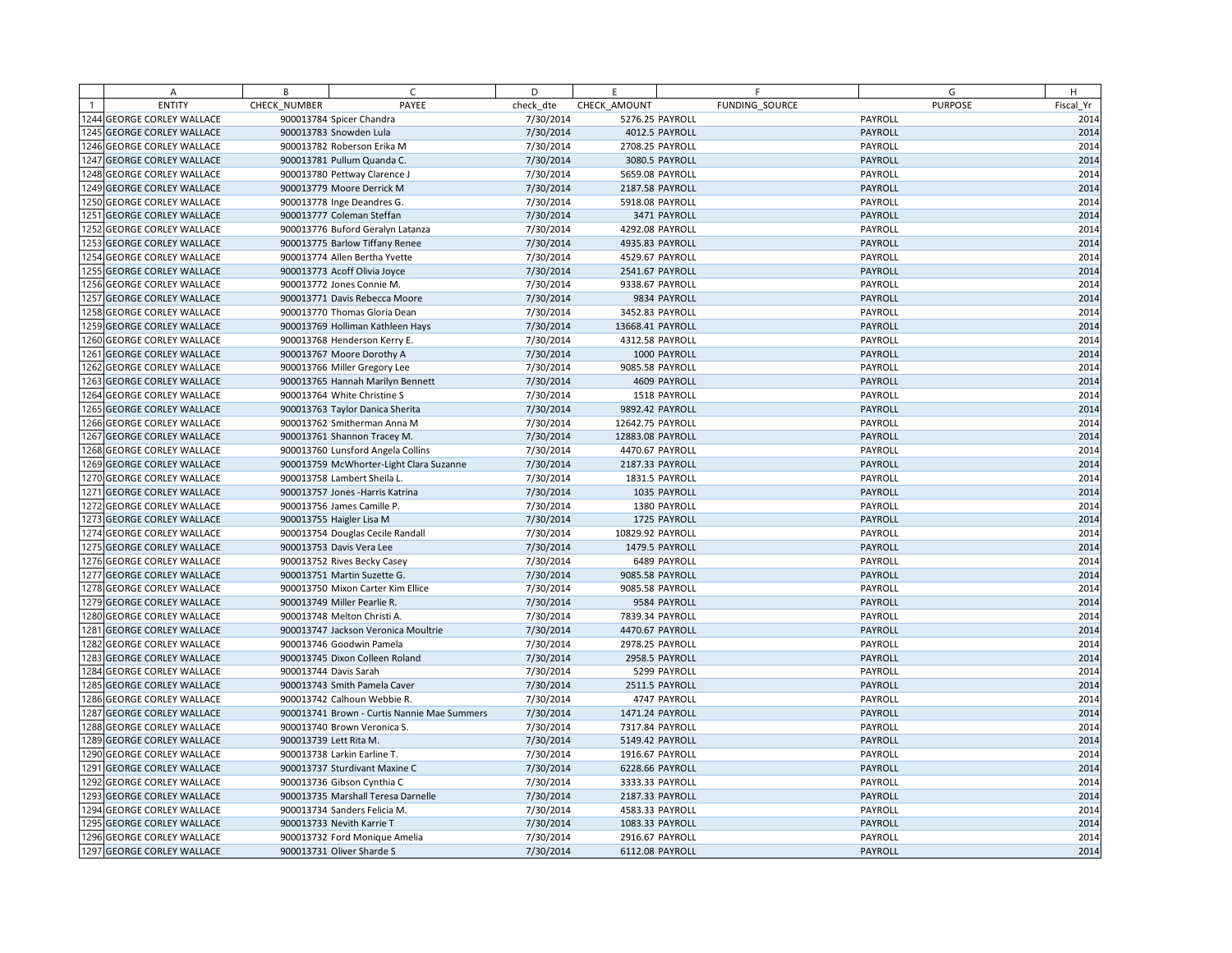|                | A                            | B            | C.                                      | D         | E.               | F                             | G                                 | H         |
|----------------|------------------------------|--------------|-----------------------------------------|-----------|------------------|-------------------------------|-----------------------------------|-----------|
| $\overline{1}$ | <b>ENTITY</b>                | CHECK NUMBER | PAYEE                                   | check dte | CHECK AMOUNT     | FUNDING SOURCE                | <b>PURPOSE</b>                    | Fiscal Yr |
|                | 1298 GEORGE CORLEY WALLACE   |              | 900013730 Briggs Tammie Marie           | 7/30/2014 | 6450.08 PAYROLL  |                               | PAYROLL                           | 2014      |
|                | 1299 GEORGE CORLEY WALLACE   |              | 900013729 Williams Angelica Nicole      | 7/30/2014 | 2113.17 PAYROLL  |                               | PAYROLL                           | 2014      |
|                | 1300 GEORGE CORLEY WALLACE   |              | 900013728 Tubbs - Turner Jocelyn Jenell | 7/30/2014 | 5002.17 PAYROLL  |                               | PAYROLL                           | 2014      |
|                | 1301 GEORGE CORLEY WALLACE   |              | 900013727 Kennedy Regina S              | 7/30/2014 | 5092.75 PAYROLL  |                               | PAYROLL                           | 2014      |
|                | 1302 GEORGE CORLEY WALLACE   |              | 900013726 Gourdine Raji                 | 7/30/2014 | 7323.17 PAYROLL  |                               | PAYROLL                           | 2014      |
|                | 1303 GEORGE CORLEY WALLACE   |              | 900013725 Cosby Helen A                 | 7/30/2014 | 3601.25 PAYROLL  |                               | PAYROLL                           | 2014      |
|                | 1304 GEORGE CORLEY WALLACE   |              | 900013724 Walker Sharon D               | 7/30/2014 | 2485.17 PAYROLL  |                               | PAYROLL                           | 2014      |
|                | 1305 GEORGE CORLEY WALLACE   |              | 900013723 Carstarphen Mennie L          | 7/30/2014 |                  | 6251 PAYROLL                  | PAYROLL                           | 2014      |
|                | 1306 GEORGE CORLEY WALLACE   |              | 900013722 Blevins Pamela M              | 7/30/2014 | 2559.58 PAYROLL  |                               | PAYROLL                           | 2014      |
|                | 1307 GEORGE CORLEY WALLACE   |              | 900013721 Blackledge Charles H          | 7/30/2014 |                  | 9660.5 PAYROLL                | PAYROLL                           | 2014      |
|                | 1308 GEORGE CORLEY WALLACE   |              | 900013720 Mitchell James M              | 7/30/2014 | 15531.45 PAYROLL |                               | PAYROLL                           | 2014      |
|                | 1309 GEORGE CORLEY WALLACE   |              | 900013719 Glover Virginia M Reed        | 7/30/2014 |                  | 3005.67 PAYROLL               | PAYROLL                           | 2014      |
|                | 1310 GEORGE CORLEY WALLACE   |              | 52571 Brown Christopher B               | 7/30/2014 |                  | 624 PAYROLL                   | PAYROLL                           | 2014      |
|                | 1311 GEORGE CORLEY WALLACE   |              | 52570 Winfield Tamara Camille           | 7/30/2014 |                  | 54.38 PAYROLL                 | PAYROLL                           | 2014      |
|                | 1312 GEORGE CORLEY WALLACE   |              | 52569 Snow Johnisha K                   | 7/30/2014 |                  | 217.5 PAYROLL                 | PAYROLL                           | 2014      |
|                | 1313 GEORGE CORLEY WALLACE   |              | 52568 Moore Marla Dionne                | 7/30/2014 |                  | 92.44 PAYROLL                 | PAYROLL                           | 2014      |
|                | 1314 GEORGE CORLEY WALLACE   |              | 52567 Johnson Eli Deonta                | 7/30/2014 |                  | 217.5 PAYROLL                 | PAYROLL                           | 2014      |
|                | 1315 GEORGE CORLEY WALLACE   |              | 52566 Frison Mary Annette               | 7/30/2014 |                  | 45.31 PAYROLL                 | PAYROLL                           | 2014      |
|                | 1316 GEORGE CORLEY WALLACE   |              | 52565 Davis Michael Alphonso            | 7/30/2014 |                  | 217.5 PAYROLL                 | PAYROLL                           | 2014      |
|                | 1317 GEORGE CORLEY WALLACE   |              | 52564 Bowlin Kimberly Marie             | 7/30/2014 |                  | 565.5 PAYROLL                 | PAYROLL                           | 2014      |
|                | 1318 GEORGE CORLEY WALLACE   |              | 52563 Traywick Ellen G                  | 7/30/2014 |                  | 714.8 PAYROLL                 | PAYROLL                           | 2014      |
|                | 1319 GEORGE CORLEY WALLACE   |              | 52561 Dunn Jared B                      | 7/30/2014 |                  | 471.25 PAYROLL                | PAYROLL                           | 2014      |
|                | 1320 GEORGE CORLEY WALLACE   |              | 52560 Childress Eugene James            | 7/30/2014 |                  | 800 PAYROLL                   | PAYROLL                           | 2014      |
| 1321           | <b>GEORGE CORLEY WALLACE</b> |              | 52559 Haralson Isaiah S                 | 7/30/2014 | 2885.42 PAYROLL  |                               | PAYROLL                           | 2014      |
|                | 1322 GEORGE CORLEY WALLACE   |              | 52558 Goldsby Jimmie Lee                | 7/30/2014 | 6083.33 PAYROLL  |                               | PAYROLL                           | 2014      |
|                | 1323 GEORGE CORLEY WALLACE   |              | 52557 Whatley Andrew Douglas            | 7/30/2014 |                  | 2336.5 PAYROLL                | PAYROLL                           | 2014      |
|                | 1324 GEORGE CORLEY WALLACE   |              | 52556 Coleman Myron C                   | 7/30/2014 | 2931.58 PAYROLL  |                               | PAYROLL                           | 2014      |
|                | 1325 GEORGE CORLEY WALLACE   |              | 52555 Deavers Lori Evelyn               | 7/30/2014 | 1916.67 PAYROLL  |                               | PAYROLL                           | 2014      |
|                | 1326 GEORGE CORLEY WALLACE   |              | 52554 Southall Albert                   | 7/30/2014 |                  | 250 PAYROLL                   | PAYROLL                           | 2014      |
|                | 1327 GEORGE CORLEY WALLACE   |              | 52553 Goree Lamichael Vantriese         | 7/30/2014 |                  | 250 PAYROLL                   | PAYROLL                           | 2014      |
|                | 1328 GEORGE CORLEY WALLACE   |              | 52552 Jones Natasha Renee               | 7/30/2014 |                  | 0 PAYROLL                     | PAYROLL                           | 2014      |
|                | 1329 GEORGE CORLEY WALLACE   |              | 52551 Bright Jacinta Thrash             | 7/30/2014 |                  | 1000 PAYROLL                  | PAYROLL                           | 2014      |
|                | 1330 GEORGE CORLEY WALLACE   |              | 52550 Bowie Corey D.                    | 7/30/2014 | 3986.58 PAYROLL  |                               | PAYROLL                           | 2014      |
|                | 1331 GEORGE CORLEY WALLACE   |              | 52549 Wilder Donald Edward              | 7/30/2014 | 10331.04 PAYROLL |                               | PAYROLL                           | 2014      |
|                | 1332 GEORGE CORLEY WALLACE   |              | 52548 Taylor Sonya O                    | 7/30/2014 |                  | 650 PAYROLL                   | PAYROLL                           | 2014      |
|                | 1333 GEORGE CORLEY WALLACE   |              | 52547 Hughes Tony Max                   | 7/30/2014 |                  | 866.67 PAYROLL                | PAYROLL                           | 2014      |
|                | 1334 GEORGE CORLEY WALLACE   |              | 52546 Crum Bertram                      | 7/30/2014 |                  | 650 PAYROLL                   | PAYROLL                           | 2014      |
|                | 1335 GEORGE CORLEY WALLACE   |              | 52545 Pettway Adam Clayton              | 7/30/2014 |                  | 750 PAYROLL                   | PAYROLL                           | 2014      |
|                | 1336 GEORGE CORLEY WALLACE   |              | 52544 Oliver Brandi Alexis              | 7/30/2014 |                  | 750 PAYROLL                   | PAYROLL                           | 2014      |
|                | 1337 GEORGE CORLEY WALLACE   |              | 52543 Atkins Shai'Briana L              | 7/30/2014 |                  | 750 PAYROLL                   | PAYROLL                           | 2014      |
|                | 1338 GEORGE CORLEY WALLACE   |              | 52542 Tarver Otis                       | 7/30/2014 |                  | 3956 PAYROLL                  | PAYROLL                           | 2014      |
|                | 1339 GEORGE CORLEY WALLACE   |              | 52541 Pearson Andre Marvel              | 7/30/2014 |                  | 2187.58 PAYROLL               | PAYROLL                           | 2014      |
|                | 1340 GEORGE CORLEY WALLACE   |              | 52540 Guthridge Nigel Ralphael          | 7/30/2014 | 2113.17 PAYROLL  |                               | PAYROLL                           | 2014      |
|                | 1341 GEORGE CORLEY WALLACE   |              | 52539 Bennett Jarrick B                 | 7/30/2014 |                  | 1057.25 PAYROLL               | PAYROLL                           | 2014      |
|                | 1342 GEORGE CORLEY WALLACE   |              | 192422 Wittichen Supply Company         | 7/24/2014 |                  | 1210.9 General Operating Fund | Materials and Supplies            | 2014      |
|                | 1343 GEORGE CORLEY WALLACE   |              | 192421 Williams, Joe                    | 7/24/2014 |                  | 2700 General Operating Fund   | <b>Other Contractual Services</b> | 2014      |
|                | 1344 GEORGE CORLEY WALLACE   |              | 192420 White, Robert                    | 7/24/2014 |                  | 750 General Operating Fund    | <b>Other Contractual Services</b> | 2014      |
|                | 1345 GEORGE CORLEY WALLACE   |              | 192419 Wex Bank                         | 7/24/2014 |                  | 207.52 General Operating Fund | Gasoline & Oil-Motor Vehicle      | 2014      |
|                | 1346 GEORGE CORLEY WALLACE   | 192418 WCCS  |                                         | 7/24/2014 |                  | 2743 General Operating Fund   | Third Party Receivable            | 2014      |
|                | 1347 GEORGE CORLEY WALLACE   | 192417 WCCS  |                                         | 7/24/2014 |                  | 2 General Operating Fund      | <b>Materials and Supplies</b>     | 2014      |
|                | 1348 GEORGE CORLEY WALLACE   | 192417 WCCS  |                                         | 7/24/2014 |                  | 0.08 Talent Search 13-14      | Materials and Supplies            | 2014      |
|                | 1349 GEORGE CORLEY WALLACE   | 192416 WCCS  |                                         | 7/24/2014 |                  | 250 Alabama Home Builders     | <b>Deposit Liabilities</b>        | 2014      |
|                | 1350 GEORGE CORLEY WALLACE   |              | 192415 Wal Mart                         | 7/24/2014 |                  | 61.52 Talent Search 13-14     | In State-Other Travel Exp         | 2014      |
|                | 1351 GEORGE CORLEY WALLACE   |              | 192415 Wal Mart                         | 7/24/2014 |                  | 9.72 General Operating Fund   | <b>Materials and Supplies</b>     | 2014      |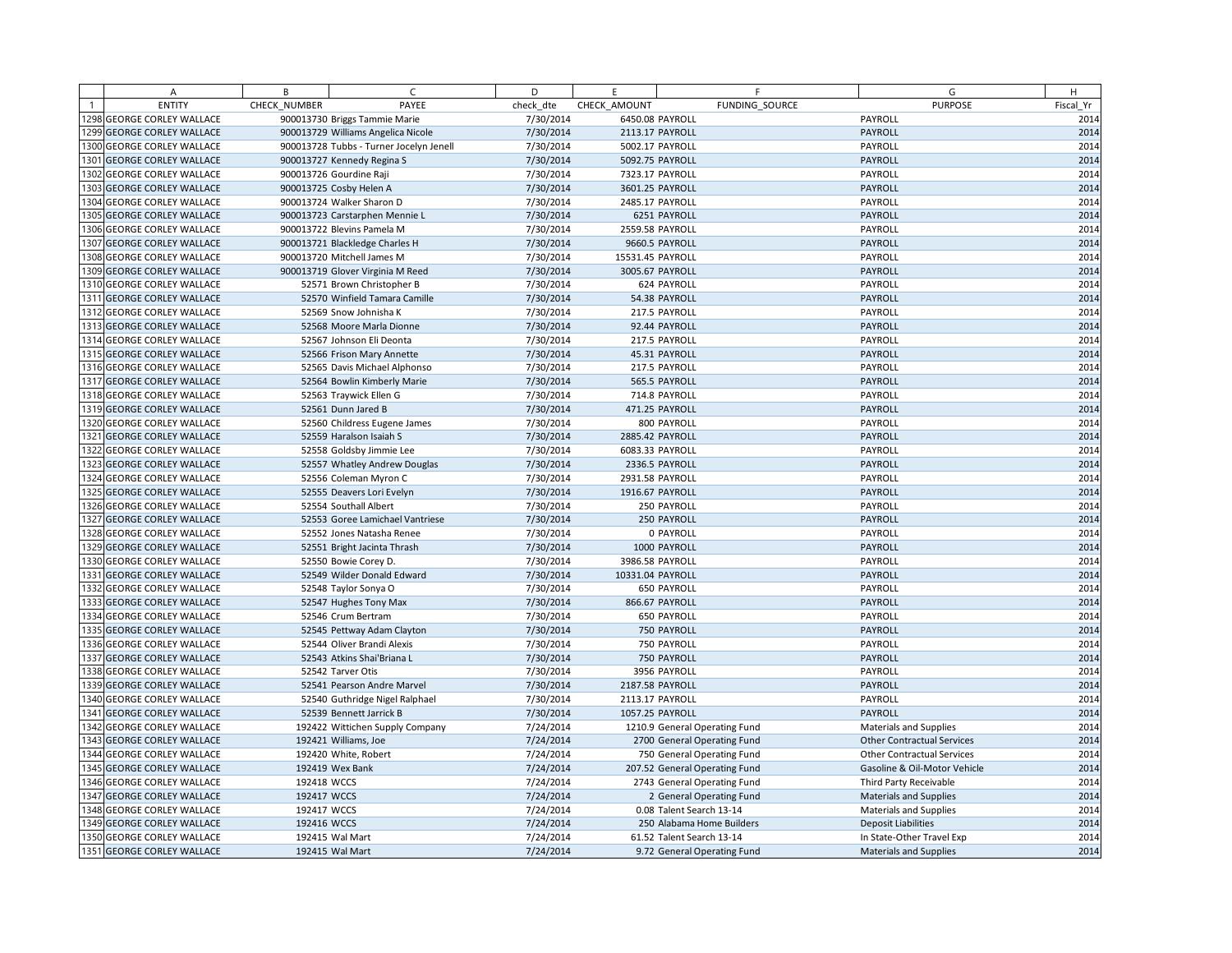|      | Α                            | B            | $\sqrt{ }$                         | D         | F.           | F.                                     | G                                   | H         |
|------|------------------------------|--------------|------------------------------------|-----------|--------------|----------------------------------------|-------------------------------------|-----------|
|      | <b>ENTITY</b>                | CHECK NUMBER | PAYEE                              | check dte | CHECK AMOUNT | FUNDING SOURCE                         | <b>PURPOSE</b>                      | Fiscal Yr |
|      | 1352 GEORGE CORLEY WALLACE   |              | 192414 Vertical Assessment Assoc   | 7/24/2014 |              | 450 General Operating Fund             | <b>Other Contractual Services</b>   | 2014      |
|      | 1353 GEORGE CORLEY WALLACE   |              | 192413 UPS - United Parcel Service | 7/24/2014 |              | 90.4 General Operating Fund            | Postage                             | 2014      |
|      | 1354 GEORGE CORLEY WALLACE   |              | 192412 Uab Printing Services       | 7/24/2014 |              | 271.25 General Operating Fund          | <b>Materials and Supplies</b>       | 2014      |
|      | 1355 GEORGE CORLEY WALLACE   |              | 192411 Truescreen, Inc             | 7/24/2014 |              | 65 General Operating Fund              | <b>Other Contractual Services</b>   | 2014      |
|      | 1356 GEORGE CORLEY WALLACE   |              | 192410 Thyssenkrupp Elevator       | 7/24/2014 |              | 2550 General Operating Fund            | Service Contracts-Equipment         | 2014      |
|      | 1357 GEORGE CORLEY WALLACE   |              | 192409 Thomas, Daryl               | 7/24/2014 |              | 70 General Operating Fund              | <b>Community Services</b>           | 2014      |
|      | 1358 GEORGE CORLEY WALLACE   |              | 192408 The Riley Group             | 7/24/2014 |              | 500 General Operating Fund             | <b>Technology-Non Capital</b>       | 2014      |
|      | 1359 GEORGE CORLEY WALLACE   |              | 192407 Teklinks, Inc.              | 7/24/2014 |              | 11270 General Operating Fund           | Computer Software-Non Cap           | 2014      |
|      | 1360 GEORGE CORLEY WALLACE   |              | 192406 Suburban Propane            | 7/24/2014 |              | 63.75 General Operating Fund           | <b>Materials and Supplies</b>       | 2014      |
|      | 1361 GEORGE CORLEY WALLACE   |              | 192405 Strickland Companies        | 7/24/2014 |              | 19.13 General Operating Fund           | <b>Materials and Supplies</b>       | 2014      |
|      | 1362 GEORGE CORLEY WALLACE   |              | 192404 Southernlinc Wireless       | 7/24/2014 |              | 72.08 General Operating Fund           | Communications                      | 2014      |
|      | 1363 GEORGE CORLEY WALLACE   |              | 192403 Southernlinc Wireless       | 7/24/2014 |              | 790.03 General Operating Fund          | Communications                      | 2014      |
|      | 1364 GEORGE CORLEY WALLACE   |              | 192402 Southern Pipe & Supply      | 7/24/2014 |              | 465.87 General Operating Fund          | <b>Materials and Supplies</b>       | 2014      |
|      | 1365 GEORGE CORLEY WALLACE   |              | 192401 Shred-It Usa, Inc.          | 7/24/2014 |              | 209.66 General Operating Fund          | <b>Other Contractual Services</b>   | 2014      |
|      | 1366 GEORGE CORLEY WALLACE   |              | 192400 Selma Trophy Company        | 7/24/2014 |              | 83 General Operating Fund              | Materials and Supplies              | 2014      |
|      | 1367 GEORGE CORLEY WALLACE   |              | 192399 Selma Family Restaurant     | 7/24/2014 |              | 650 General Operating Fund             | <b>Other Contractual Services</b>   | 2014      |
|      | 1368 GEORGE CORLEY WALLACE   |              | 192398 Selma Family Restaurant     | 7/24/2014 |              | 240 General Operating Fund             | <b>Advertising &amp; Promotions</b> | 2014      |
|      | 1369 GEORGE CORLEY WALLACE   |              | 192397 Selma Family Restaurant     | 7/24/2014 |              | 900 General Operating Fund             | In State-Other Travel Exp           | 2014      |
|      | 1370 GEORGE CORLEY WALLACE   |              | 192396 Sanders, Kenetta L.         | 7/24/2014 |              | 67.5 General Operating Fund            | <b>Other Contractual Services</b>   | 2014      |
|      | 1371 GEORGE CORLEY WALLACE   |              | 192395 Sanchez, Kelly              | 7/24/2014 |              | 255 General Operating Fund             | <b>Other Contractual Services</b>   | 2014      |
|      | 1372 GEORGE CORLEY WALLACE   |              | 192394 Sally Beauty Supply         | 7/24/2014 |              | 596.54 General Operating Fund          | Purchases for Re-Sale               | 2014      |
|      | 1373 GEORGE CORLEY WALLACE   |              | 192393 Rountree Electric Supply    | 7/24/2014 |              | 383.52 General Operating Fund          | <b>Materials and Supplies</b>       | 2014      |
|      | 1374 GEORGE CORLEY WALLACE   |              | 192392 Robinson II, Howard O.      | 7/24/2014 |              | 500 General Operating Fund             | <b>Other Contractual Services</b>   | 2014      |
|      | 1375 GEORGE CORLEY WALLACE   |              | 192391 Purdie & Son Refuse Ser     | 7/24/2014 |              | 555 General Operating Fund             | <b>Other Contractual Services</b>   | 2014      |
|      | 1376 GEORGE CORLEY WALLACE   |              | 192390 Pro Chem, Inc.              | 7/24/2014 |              | 513.57 General Operating Fund          | <b>Materials and Supplies</b>       | 2014      |
|      | 1377 GEORGE CORLEY WALLACE   |              | 192389 Pritchett, Lori F.          | 7/24/2014 |              | 127.5 General Operating Fund           | <b>Other Contractual Services</b>   | 2014      |
|      | 1378 GEORGE CORLEY WALLACE   |              | 192388 Prattville Printing         | 7/24/2014 |              | 377 General Operating Fund             | <b>Materials and Supplies</b>       | 2014      |
|      | 1379 GEORGE CORLEY WALLACE   |              | 192387 Pitney Bowes                | 7/24/2014 |              | 1000 General Operating Fund            | Postage                             | 2014      |
|      | 1380 GEORGE CORLEY WALLACE   |              | 192386 Peoples, Jimmetta           | 7/24/2014 |              | 187.5 General Operating Fund           | <b>Other Contractual Services</b>   | 2014      |
|      | 1381 GEORGE CORLEY WALLACE   |              | 192385 Pearson Education           | 7/24/2014 |              | 14489.1 AMSTI-State-2013               | <b>Materials and Supplies</b>       | 2014      |
|      | 1382 GEORGE CORLEY WALLACE   |              | 192384 Overbeek, Jenny H.          | 7/24/2014 |              | 3187.92 AMSTI-State-2013               | <b>Other Contractual Services</b>   | 2014      |
|      | 1383 GEORGE CORLEY WALLACE   |              | 192383 Orum, Tiffany D.            | 7/24/2014 |              | 255 General Operating Fund             | <b>Other Contractual Services</b>   | 2014      |
|      | 1384 GEORGE CORLEY WALLACE   |              | 192382 Office Depot                | 7/24/2014 |              | 941.84 General Operating Fund          | <b>Materials and Supplies</b>       | 2014      |
|      | 1385 GEORGE CORLEY WALLACE   |              | 192381 Oak Hall Industries L.P.    | 7/24/2014 |              | 371.45 General Operating Fund          | <b>Materials and Supplies</b>       | 2014      |
|      | 1386 GEORGE CORLEY WALLACE   |              | 192380 New Readers Press           | 7/24/2014 |              | 296 General Operating Fund             | Materials and Supplies              | 2014      |
|      | 1387 GEORGE CORLEY WALLACE   |              | 192380 New Readers Press           | 7/24/2014 |              | 245.28 Adult Ed. Regular State-2013    | <b>Materials and Supplies</b>       | 2014      |
|      | 1388 GEORGE CORLEY WALLACE   |              | 192379 New Pocket Nurse Medical    | 7/24/2014 |              | 1050 BOOST 2013                        | Non-capitalized Equipment           | 2014      |
|      | 1389 GEORGE CORLEY WALLACE   |              | 192378 Micah'S Printing            | 7/24/2014 |              | 445 General Operating Fund             | <b>Materials and Supplies</b>       | 2014      |
|      | 1390 GEORGE CORLEY WALLACE   |              | 192377 McGhee, Antwuan             | 7/24/2014 |              | 700 AMSTI-State-2013                   | <b>Other Contractual Services</b>   | 2014      |
|      | 1391 GEORGE CORLEY WALLACE   |              | 192376 McFadden, Christopher       | 7/24/2014 |              | 800 AMSTI-State-2013                   | <b>Other Contractual Services</b>   | 2014      |
|      | 1392 GEORGE CORLEY WALLACE   |              | 192375 Marvin'S Bldg. Materials    | 7/24/2014 |              | 242.3 General Operating Fund           | <b>Materials and Supplies</b>       | 2014      |
|      | 1393 GEORGE CORLEY WALLACE   |              | 192374 Marshall, Annie L.          | 7/24/2014 |              | 16 Adult Ed. Regular Federal-2013      | In State-Other Travel Exp           | 2014      |
|      | 1394 GEORGE CORLEY WALLACE   |              | 192374 Marshall, Annie L           | 7/24/2014 |              | 225 Adult Ed. Regular Federal-2013     | In State-Ovrnite Per diem           | 2014      |
|      | 1395 GEORGE CORLEY WALLACE   |              | 192374 Marshall, Annie L.          | 7/24/2014 |              | 122.08 Adult Ed. Regular Federal-2013  | In State-Mileage                    | 2014      |
|      | 1396 GEORGE CORLEY WALLACE   |              | 192373 Little Caesars              | 7/24/2014 |              | 125 General Operating Fund             | <b>Materials and Supplies</b>       | 2014      |
|      | 1397 GEORGE CORLEY WALLACE   |              | 192372 Little Caesars              | 7/24/2014 |              | 125 General Operating Fund             | <b>Materials and Supplies</b>       | 2014      |
|      | 1398 GEORGE CORLEY WALLACE   |              | 192371 Lewis Pest Control Inc.     | 7/24/2014 |              | 260 General Operating Fund             | Other Contractual Services          | 2014      |
|      | 1399 GEORGE CORLEY WALLACE   |              | 192370 Lamar Companies             | 7/24/2014 |              | 825 AE-Recruitment and Retention Award | <b>Advertising &amp; Promotions</b> | 2014      |
|      | 1400 GEORGE CORLEY WALLACE   |              | 192369 Kidd, Anessa L              | 7/24/2014 |              | 86.2 General Operating Fund            | Out-of-State-Subsist & Lodging      | 2014      |
| 1401 | <b>GEORGE CORLEY WALLACE</b> |              | 192368 Jordan, Judy Y.             | 7/24/2014 |              | 800 General Operating Fund             | <b>Other Contractual Services</b>   | 2014      |
|      | 1402 GEORGE CORLEY WALLACE   |              | 192367 Jackson, Brandy R.          | 7/24/2014 |              | 255 General Operating Fund             | <b>Other Contractual Services</b>   | 2014      |
|      | 1403 GEORGE CORLEY WALLACE   |              | 192366 Howard Technology           | 7/24/2014 |              | 7000 General Operating Fund            | Computer Software-Non Cap           | 2014      |
|      | 1404 GEORGE CORLEY WALLACE   |              | 192365 Houghton Mifflin Harcourt   | 7/24/2014 |              | 1016.14 Adult Ed. Regular State-2013   | Materials and Supplies              | 2014      |
|      | 1405 GEORGE CORLEY WALLACE   |              | 192364 Hornsby, Patty S.           | 7/24/2014 |              | 300 General Operating Fund             | <b>Materials and Supplies</b>       | 2014      |
|      |                              |              |                                    |           |              |                                        |                                     |           |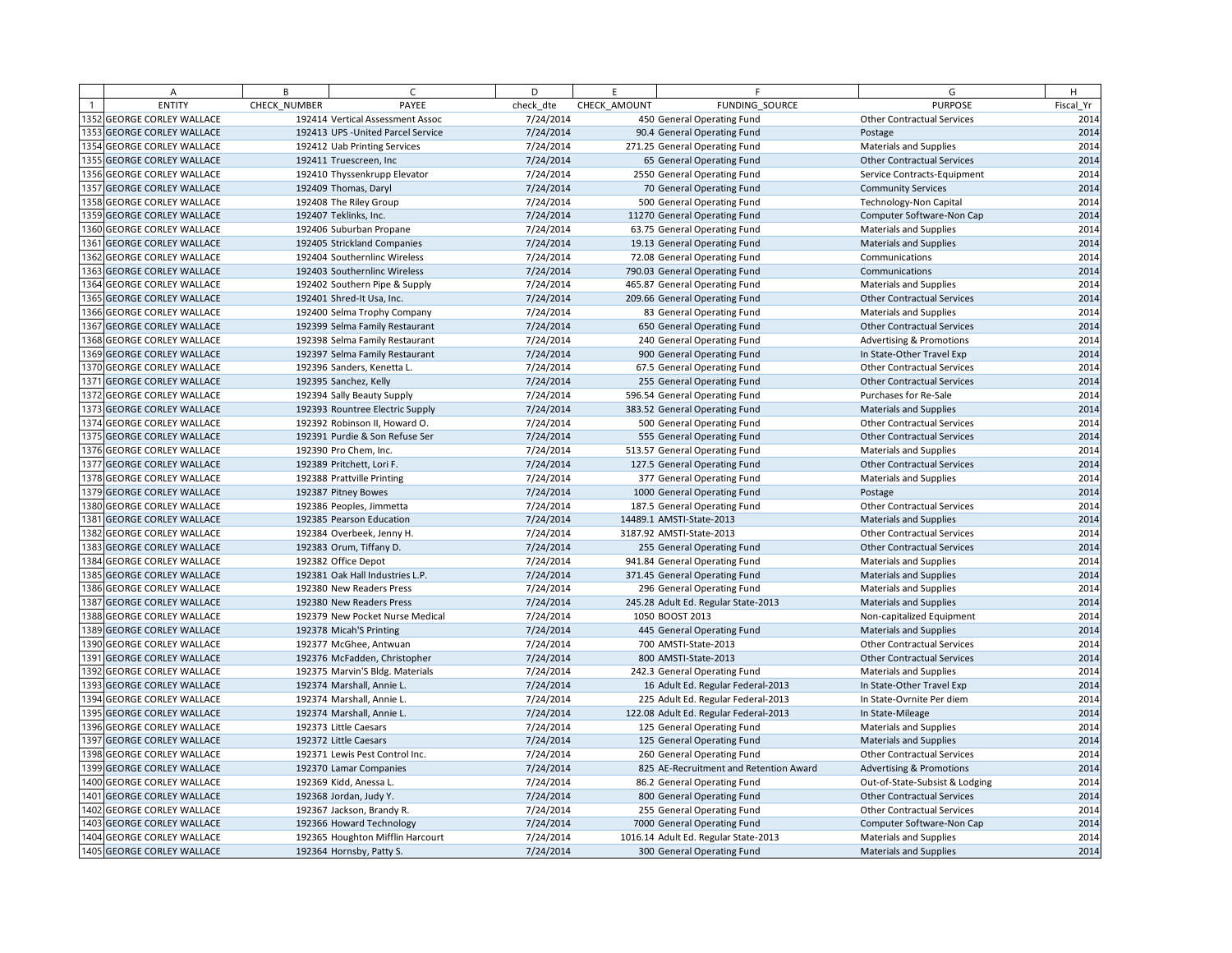| A                                | B            | $\epsilon$                                 | D         | E            | F.                                      | G                                 | H         |
|----------------------------------|--------------|--------------------------------------------|-----------|--------------|-----------------------------------------|-----------------------------------|-----------|
| <b>ENTITY</b>                    | CHECK NUMBER | PAYEE                                      | check dte | CHECK AMOUNT | FUNDING SOURCE                          | <b>PURPOSE</b>                    | Fiscal Yr |
| 406 GEORGE CORLEY WALLACE        |              | 192363 Hicks, Mary E.                      | 7/24/2014 |              | 255 General Operating Fund              | <b>Other Contractual Services</b> | 2014      |
| 1407 GEORGE CORLEY WALLACE       |              | 192362 Harris Security Systems             | 7/24/2014 |              | 464.85 General Operating Fund           | <b>Other Contractual Services</b> | 2014      |
| 408 GEORGE CORLEY WALLACE        |              | 192361 Guardian-Ipco Inc.                  | 7/24/2014 |              | 550 General Operating Fund              | <b>Other Contractual Services</b> | 2014      |
| 1409 GEORGE CORLEY WALLACE       |              | 192360 Greene County Democrat              | 7/24/2014 |              | 25 General Operating Fund               | Subscriptions                     | 2014      |
| 1410 GEORGE CORLEY WALLACE       |              | 192359 Gordon, Catherine                   | 7/24/2014 |              | 37.5 General Operating Fund             | <b>Other Contractual Services</b> | 2014      |
| 1411 GEORGE CORLEY WALLACE       |              | 192358 Go Green Janitorial Servi           | 7/24/2014 |              | 4282.84 General Operating Fund          | <b>Other Contractual Services</b> | 2014      |
| 1412 GEORGE CORLEY WALLACE       |              | 192357 Glass Max                           | 7/24/2014 |              | 230 General Operating Fund              | Maintenance & Repairs             | 2014      |
| 1413 GEORGE CORLEY WALLACE       |              | 192356 Fuller Building Company             | 7/24/2014 |              | 498.05 General Operating Fund           | <b>Materials and Supplies</b>     | 2014      |
| 1414 GEORGE CORLEY WALLACE       |              | 192355 Fleet Pride                         | 7/24/2014 |              | 92.26 General Operating Fund            | Maintenance & Repairs             | 2014      |
| 1415 GEORGE CORLEY WALLACE       |              | 192354 First Cahawba Bankcard              | 7/24/2014 |              | 3170.31 General Operating Fund          | Out-of-State-Subsist & Lodging    | 2014      |
| 1416 GEORGE CORLEY WALLACE       |              | 192354 First Cahawba Bankcard              | 7/24/2014 |              | 339 General Operating Fund              | Rent - Facilities                 | 2014      |
| 1417 GEORGE CORLEY WALLACE       |              | 192354 First Cahawba Bankcard              | 7/24/2014 |              | 60.93 General Operating Fund            | Materials and Supplies            | 2014      |
| 1418 GEORGE CORLEY WALLACE       |              | 192354 First Cahawba Bankcard              | 7/24/2014 |              | 985 Talent Search 13-14                 | In State-Other Travel Exp         | 2014      |
| 1419 GEORGE CORLEY WALLACE       |              | 192354 First Cahawba Bankcard              | 7/24/2014 |              | 0.02 FED VOC-2013                       | Out-of-State-Subsist & Lodging    | 2014      |
| 420 GEORGE CORLEY WALLACE        |              | 192354 First Cahawba Bankcard              | 7/24/2014 |              | 569 Student Support Services 14-15      | Out-of-State-Commercl Trans       | 2014      |
| 1421 GEORGE CORLEY WALLACE       |              | 192354 First Cahawba Bankcard              | 7/24/2014 |              | 1001.01 AMSTI-State-2013                | Out-of-State-Subsist & Lodging    | 2014      |
| 1422 GEORGE CORLEY WALLACE       | 192353 FedEx |                                            | 7/24/2014 |              | 21.16 General Operating Fund            | Postage                           | 2014      |
| 423 GEORGE CORLEY WALLACE        | 192353 FedEx |                                            | 7/24/2014 |              | 22.11 AMSTI-State-2013                  | Postage                           | 2014      |
| 1424 GEORGE CORLEY WALLACE       |              | 192352 Fastenal Company                    | 7/24/2014 |              | 13.75 General Operating Fund            | <b>Materials and Supplies</b>     | 2014      |
| 1425 GEORGE CORLEY WALLACE       |              | 192351 Democrat Reporter                   | 7/24/2014 |              | 35 General Operating Fund               | Subscriptions                     | 2014      |
| 1426 GEORGE CORLEY WALLACE       |              | 192350 Dallas Air & Heating Inc.           | 7/24/2014 |              | 127.5 General Operating Fund            | Maintenance & Repairs             | 2014      |
| 1427 GEORGE CORLEY WALLACE       |              | 192349 Dade Paper                          | 7/24/2014 |              | 361.2 General Operating Fund            | <b>Materials and Supplies</b>     | 2014      |
| 1428 GEORGE CORLEY WALLACE       |              | 192348 Coverall Of Alabama                 | 7/24/2014 |              | 9253 General Operating Fund             | <b>Other Contractual Services</b> | 2014      |
| 429 GEORGE CORLEY WALLACE        |              | 192347 Cosby Carmichael                    | 7/24/2014 |              | 1494 Renewal and Repacement Funds       | Alterations                       | 2014      |
| 1430 GEORGE CORLEY WALLACE       |              | 192346 Copy Products Company               | 7/24/2014 |              | 239.41 General Operating Fund           | Maintenance & Repairs             | 2014      |
| 1431 GEORGE CORLEY WALLACE       |              | 192345 Charles S. Chisolm Family Trust     | 7/24/2014 |              | 6998.43 AMSTI-State-2013                | Rent - Facilities                 | 2014      |
| <b>432 GEORGE CORLEY WALLACE</b> |              | 192344 Certiport                           | 7/24/2014 |              | 690 General Operating Fund              | Computer Software-Non Cap         | 2014      |
| 1433 GEORGE CORLEY WALLACE       |              | 192343 Cdw Government, Inc.                | 7/24/2014 |              | 1136.75 General Operating Fund          | <b>Materials and Supplies</b>     | 2014      |
| 1434 GEORGE CORLEY WALLACE       |              | 192342 Cattlin Lawn Service                | 7/24/2014 |              | 2433.33 General Operating Fund          | <b>Other Contractual Services</b> | 2014      |
| 1435 GEORGE CORLEY WALLACE       |              | 192341 Carter-Gregory, Mary A.             | 7/24/2014 |              | 400 AMSTI-State-2013                    | <b>Other Contractual Services</b> | 2014      |
| 1436 GEORGE CORLEY WALLACE       |              | 192340 Carquest                            | 7/24/2014 |              | 4.99 General Operating Fund             | <b>Materials and Supplies</b>     | 2014      |
| 1437 GEORGE CORLEY WALLACE       |              | 192339 Carlisle, Gloria S.                 | 7/24/2014 |              | 37.5 General Operating Fund             | <b>Other Contractual Services</b> | 2014      |
| <b>438 GEORGE CORLEY WALLACE</b> |              | 192338 Canon Solutions                     | 7/24/2014 |              | 49.27 AMSTI-State-2013                  | Service Contracts-Equipment       | 2014      |
| 1439 GEORGE CORLEY WALLACE       |              | 192337 Berney Office Solutions             | 7/24/2014 |              | 308.91 General Operating Fund           | Service Contracts-Equipment       | 2014      |
| 1440 GEORGE CORLEY WALLACE       |              | 192336 Bell, Alvin                         | 7/24/2014 |              | 700 AMSTI-State-2013                    | <b>Other Contractual Services</b> | 2014      |
| 441 GEORGE CORLEY WALLACE        |              | 192335 AT&T Alabama                        | 7/24/2014 |              | 90.1 AMSTI-State-2013                   | Communications                    | 2014      |
| 1442 GEORGE CORLEY WALLACE       |              | 192335 AT&T Alabama                        | 7/24/2014 |              | 482.97 General Operating Fund           | Communications                    | 2014      |
| 1443 GEORGE CORLEY WALLACE       |              | 192335 AT&T Alabama                        | 7/24/2014 |              | 107.95 AE-PROGRAM EXPANSION GRANT-STATE | Communications                    | 2014      |
| 444 GEORGE CORLEY WALLACE        |              | 192334 AT&T / U-verse                      | 7/24/2014 |              | 60 AE-PROGRAM EXPANSION GRANT-STATE     | Communications                    | 2014      |
| 1445 GEORGE CORLEY WALLACE       |              | 192333 AT&T (Business Service)             | 7/24/2014 |              | 114.2 General Operating Fund            | Communications                    | 2014      |
| 1446 GEORGE CORLEY WALLACE       |              | 192332 Applied Security Concepts           | 7/24/2014 |              | 99 General Operating Fund               | <b>Other Contractual Services</b> | 2014      |
| 447 GEORGE CORLEY WALLACE        |              | 192331 American Design Drafting Associatio | 7/24/2014 |              | 155 FED VOC-2013                        | <b>Materials and Supplies</b>     | 2014      |
| 1448 GEORGE CORLEY WALLACE       |              | 192330 Alliant Data Systems                | 7/24/2014 |              | 16405.25 General Operating Fund         | <b>Technology-Non Capital</b>     | 2014      |
| 1449 GEORGE CORLEY WALLACE       |              | 192329 Airgas South, INC.                  | 7/24/2014 |              | 23.65 General Operating Fund            | <b>Materials and Supplies</b>     | 2014      |
| 450 GEORGE CORLEY WALLACE        | 192328 Aacop |                                            | 7/24/2014 |              | 200 General Operating Fund              | In State-Registration             | 2014      |
| 1451 GEORGE CORLEY WALLACE       |              | 192327 Williams, Angelica N.               | 7/18/2014 |              | 225 Adult Ed. Regular Federal-2013      | In State-Ovrnite Per diem         | 2014      |
| 1452 GEORGE CORLEY WALLACE       |              | 192326 Whitely, Joyce E.                   | 7/18/2014 |              | 225 Adult Ed. Regular Federal-2013      | In State-Ovrnite Per diem         | 2014      |
| 1453 GEORGE CORLEY WALLACE       |              | 192325 Walker, Shermanita                  | 7/18/2014 |              | 300 AMSTI-State-2013                    | In State-Ovrnite Per diem         | 2014      |
| 1454 GEORGE CORLEY WALLACE       |              | 192325 Walker, Shermanita                  | 7/18/2014 |              | 163.18 AMSTI-State-2012                 | In State-Mileage                  | 2014      |
| 1455 GEORGE CORLEY WALLACE       |              | 192324 Walker, Mattie S.                   | 7/18/2014 |              | 225 Adult Ed. Regular Federal-2013      | In State-Ovrnite Per diem         | 2014      |
| 456 GEORGE CORLEY WALLACE        |              | 192323 Tubbs - Turner, Jocelyn J.          | 7/18/2014 |              | 300 AMSTI-State-2013                    | In State-Ovrnite Per diem         | 2014      |
| 1457 GEORGE CORLEY WALLACE       |              | 192323 Tubbs - Turner, Jocelyn J.          | 7/18/2014 |              | 270.24 AMSTI-State-2013                 | In State-Mileage                  | 2014      |
| 1458 GEORGE CORLEY WALLACE       |              | 192322 Tri County Rental                   | 7/18/2014 |              | 780 General Operating Fund              | Rent - Facilities                 | 2014      |
| 1459 GEORGE CORLEY WALLACE       |              | 192321 St. Of Al. Dept. Of Fin.            | 7/18/2014 |              | 1366.44 General Operating Fund          | Communications                    | 2014      |
|                                  |              |                                            |           |              |                                         |                                   |           |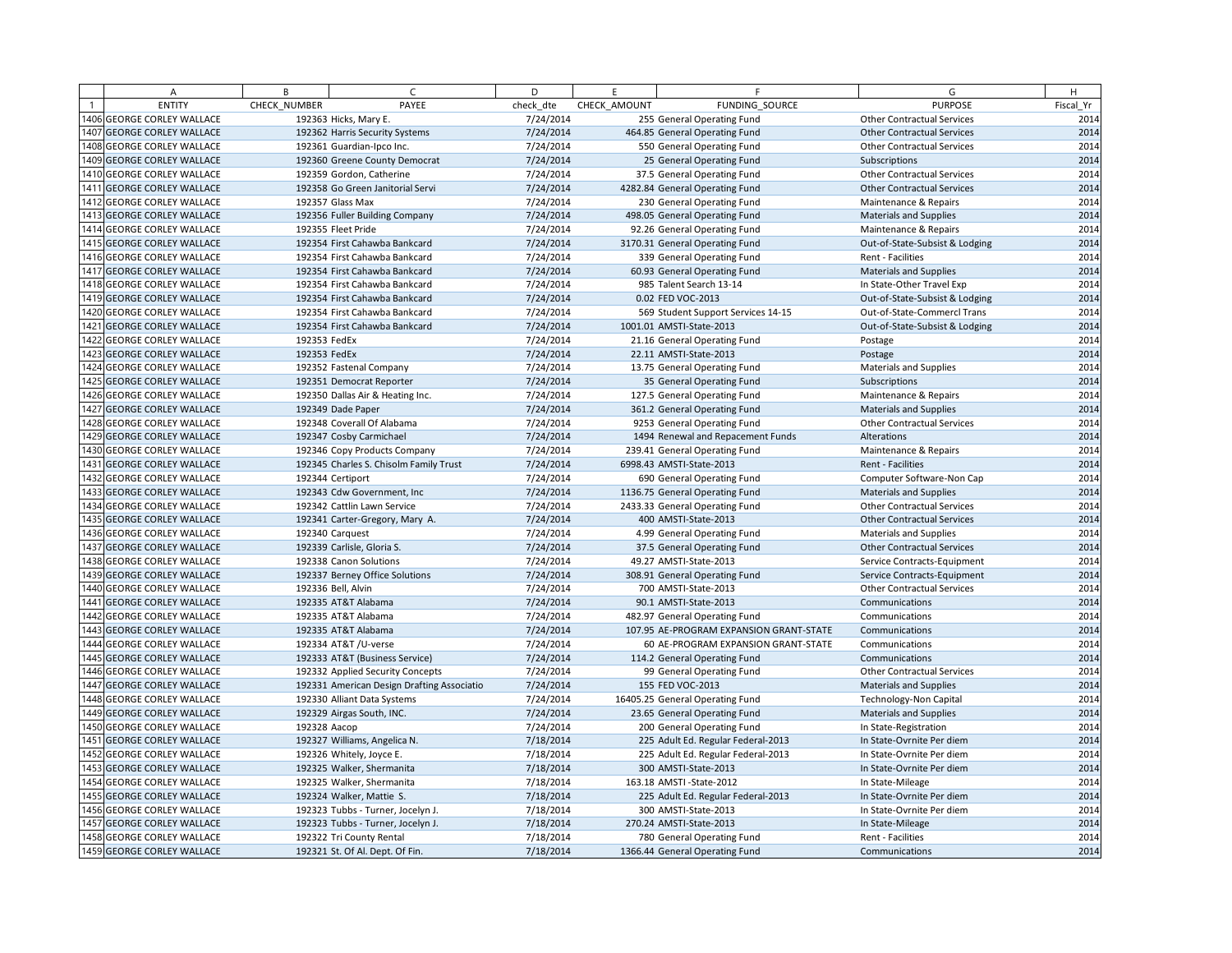| A                                | B            | $\epsilon$                       | D         | F.           | F                                   | G                                    | H         |
|----------------------------------|--------------|----------------------------------|-----------|--------------|-------------------------------------|--------------------------------------|-----------|
| <b>ENTITY</b>                    | CHECK NUMBER | PAYEE                            | check dte | CHECK AMOUNT | FUNDING SOURCE                      | <b>PURPOSE</b>                       | Fiscal Yr |
| 460 GEORGE CORLEY WALLACE        |              | 192320 St Of Al - Dept Of Indust | 7/18/2014 |              | 1819.14 General Operating Fund      | Unemployment Compensation            | 2014      |
| 1461 GEORGE CORLEY WALLACE       |              | 192319 Spicer, Chandra           | 7/18/2014 |              | 225 AMSTI-State-2013                | In State-Ovrnite Per diem            | 2014      |
| 1462 GEORGE CORLEY WALLACE       |              | 192319 Spicer, Chandra           | 7/18/2014 |              | 105.73 AMSTI-State-2013             | In State-Mileage                     | 2014      |
| 1463 GEORGE CORLEY WALLACE       |              | 192318 Snowden, Lula             | 7/18/2014 |              | 225 Adult Ed. Regular Federal-2013  | In State-Ovrnite Per diem            | 2014      |
| 1464 GEORGE CORLEY WALLACE       |              | 192318 Snowden, Lula             | 7/18/2014 |              | 17.5 Adult Ed. Regular Federal-2013 | In State-Other Travel Exp            | 2014      |
| 1465 GEORGE CORLEY WALLACE       |              | 192317 Smith, Leigh A.           | 7/18/2014 |              | 69.69 General Operating Fund        | Out-of-State-Subsist & Lodging       | 2014      |
| 1466 GEORGE CORLEY WALLACE       |              | 192316 Selma Water Works Board   | 7/18/2014 |              | 656.94 General Operating Fund       | Water & Sewer                        | 2014      |
| 467 GEORGE CORLEY WALLACE        |              | 192315 Roberson, Erika M.        | 7/18/2014 |              | 32.37 AMSTI-State-2013              | In State-Mileage                     | 2014      |
| 468 GEORGE CORLEY WALLACE        | 192314 Ricoh |                                  | 7/18/2014 |              | 15.15 General Operating Fund        | Service Contracts-Equipment          | 2014      |
| 1469 GEORGE CORLEY WALLACE       |              | 192313 Pettway, Clarence J.      | 7/18/2014 |              | 300 AMSTI-State-2013                | In State-Ovrnite Per diem            | 2014      |
| 1470 GEORGE CORLEY WALLACE       |              | 192313 Pettway, Clarence J.      | 7/18/2014 |              | 342.89 AMSTI-State-2013             | In State-Mileage                     | 2014      |
| 1471 GEORGE CORLEY WALLACE       |              | 192312 Pearson Education         | 7/18/2014 |              | 800 General Operating Fund          | <b>Materials and Supplies</b>        | 2014      |
| 1472 GEORGE CORLEY WALLACE       |              | 192311 Page, Melinda A.          | 7/18/2014 |              | 16 Adult Ed. Regular Federal-2013   | In State-Other Travel Exp            | 2014      |
| 1473 GEORGE CORLEY WALLACE       |              | 192311 Page, Melinda A.          | 7/18/2014 |              | 225 Adult Ed. Regular Federal-2013  | In State-Ovrnite Per diem            | 2014      |
| 1474 GEORGE CORLEY WALLACE       |              | 192310 Miller, Gregory L.        | 7/18/2014 |              | 374.88 FED VOC-2013                 | Out-of-State-Mileage                 | 2014      |
| 1475 GEORGE CORLEY WALLACE       |              | 192310 Miller, Gregory L.        | 7/18/2014 |              | 134.94 FED VOC-2013                 | Out-of-State-Subsist & Lodging       | 2014      |
| 1476 GEORGE CORLEY WALLACE       |              | 192309 McRae-Gaines Learning Ctn | 7/18/2014 |              | 380 General Operating Fund          | Scholarships                         | 2014      |
| 1477 GEORGE CORLEY WALLACE       |              | 192308 Logan, Shuntelra B.       | 7/18/2014 |              | 510.59 General Operating Fund       | In State-Other Travel Exp            | 2014      |
| 1478 GEORGE CORLEY WALLACE       |              | 192307 Lamar Companies           | 7/18/2014 |              | 1300 BOOST 2013                     | <b>Advertising &amp; Promotions</b>  | 2014      |
| 1479 GEORGE CORLEY WALLACE       |              | 192306 Laerdal Medical Corp      | 7/18/2014 |              | 17085 BOOST 2013                    | Furniture & Equip Exceeding \$25,000 | 2014      |
| <b>480 GEORGE CORLEY WALLACE</b> |              | 192305 Kennedy, Regina S.        | 7/18/2014 |              | 453.81 AMSTI-State-2013             | In State-Mileage                     | 2014      |
| 1481 GEORGE CORLEY WALLACE       |              | 192304 Inge, Deandres G.         | 7/18/2014 |              | 287.34 AMSTI-State-2013             | In State-Mileage                     | 2014      |
| 1482 GEORGE CORLEY WALLACE       |              | 192303 Holliman, Kathleen H.     | 7/18/2014 |              | 98.91 FED VOC-2013                  | Out-of-State-Subsist & Lodging       | 2014      |
| 483 GEORGE CORLEY WALLACE        |              | 192303 Holliman, Kathleen H.     | 7/18/2014 |              | 111.38 FED VOC-2013                 | Out-of-State-Commercl Trans          | 2014      |
| 1484 GEORGE CORLEY WALLACE       |              | 192303 Holliman, Kathleen H.     | 7/18/2014 |              | 115 FED VOC-2013                    | Out-of-State-Other Travel Expenses   | 2014      |
| 1485 GEORGE CORLEY WALLACE       |              | 192302 Henderson, Kerry E.       | 7/18/2014 |              | 90 General Operating Fund           | In State-Other Travel Exp            | 2014      |
| <b>486 GEORGE CORLEY WALLACE</b> |              | 192301 Hannah, Marilyn B.        | 7/18/2014 |              | 139.79 FED VOC-2013                 | Out-of-State-Subsist & Lodging       | 2014      |
| 1487 GEORGE CORLEY WALLACE       |              | 192301 Hannah, Marilyn B.        | 7/18/2014 |              | 106 FED VOC-2013                    | Out-of-State-Other Travel Expenses   | 2014      |
| 1488 GEORGE CORLEY WALLACE       |              | 192301 Hannah, Marilyn B.        | 7/18/2014 |              | 111.38 FED VOC-2013                 | Out-of-State-Commercl Trans          | 2014      |
| 489 GEORGE CORLEY WALLACE        |              | 192300 Clear Channel Radio       | 7/18/2014 |              | 770 BOOST 2013                      | <b>Advertising &amp; Promotions</b>  | 2014      |
| 1490 GEORGE CORLEY WALLACE       |              | 192299 Christian, Margaret H.    | 7/18/2014 |              | 225 Adult Ed. Regular Federal-2013  | In State-Ovrnite Per diem            | 2014      |
| 1491 GEORGE CORLEY WALLACE       |              | 192299 Christian, Margaret H.    | 7/18/2014 |              | 21 Adult Ed. Regular Federal-2013   | In State-Other Travel Exp            | 2014      |
| <b>492 GEORGE CORLEY WALLACE</b> |              | 192298 Cdw Government, Inc       | 7/18/2014 |              | 453.34 BOOST 2013                   | <b>Materials and Supplies</b>        | 2014      |
| 1493 GEORGE CORLEY WALLACE       |              | 192297 Buford, Geralyn L.        | 7/18/2014 |              | 300 AMSTI-State-2013                | In State-Ovrnite Per diem            | 2014      |
| 1494 GEORGE CORLEY WALLACE       |              | 192297 Buford, Geralyn L.        | 7/18/2014 |              | 83.5 AMSTI-State-2013               | In State-Mileage                     | 2014      |
| 495 GEORGE CORLEY WALLACE        |              | 192296 Brown, Veronica S.        | 7/18/2014 |              | 50.15 BOOST 2013                    | Out-of-State-Mileage                 | 2014      |
| 1496 GEORGE CORLEY WALLACE       |              | 192295 Barlow, Tiffany R.        | 7/18/2014 |              | 26.12 AMSTI-State-2013              | In State-Mileage                     | 2014      |
| 1497 GEORGE CORLEY WALLACE       |              | 192294 Apple Computer, Inc.      | 7/18/2014 |              | 5002 BOOST 2013                     | Non-capitalized Equipment            | 2014      |
| 1498 GEORGE CORLEY WALLACE       |              | 192293 Allen, Kenny              | 7/18/2014 |              | 172.47 FED VOC-2013                 | Out-of-State-Commercl Trans          | 2014      |
| 1499 GEORGE CORLEY WALLACE       |              | 192292 Allen, Bertha Y.          | 7/18/2014 |              | 66.93 AMSTI-State-2013              | In State-Mileage                     | 2014      |
| 1500 GEORGE CORLEY WALLACE       |              | 192291 Young, James R.           | 7/15/2014 |              | 700 AMSTI-State-2013                | <b>Other Contractual Services</b>    | 2014      |
| 1501 GEORGE CORLEY WALLACE       |              | 192290 Wood, Jeffrey             | 7/15/2014 |              | 400 AMSTI-State-2013                | <b>Other Contractual Services</b>    | 2014      |
| 1502 GEORGE CORLEY WALLACE       |              | 192289 Williams, Tynisa          | 7/15/2014 |              | 800 AMSTI-State-2013                | <b>Other Contractual Services</b>    | 2014      |
| 1503 GEORGE CORLEY WALLACE       |              | 192288 Whitfield, Jenae          | 7/15/2014 |              | 800 AMSTI-State-2013                | <b>Other Contractual Services</b>    | 2014      |
| 1504 GEORGE CORLEY WALLACE       |              | 192287 White, Kathy              | 7/15/2014 |              | 400 AMSTI-State-2013                | <b>Other Contractual Services</b>    | 2014      |
| 1505 GEORGE CORLEY WALLACE       |              | 192286 West, Pamela              | 7/15/2014 |              | 800 AMSTI-State-2013                | <b>Other Contractual Services</b>    | 2014      |
| 1506 GEORGE CORLEY WALLACE       |              | 192285 Vaughn, Angela R.         | 7/15/2014 |              | 800 AMSTI-State-2013                | <b>Other Contractual Services</b>    | 2014      |
| 1507 GEORGE CORLEY WALLACE       |              | 192284 Turner, Trina             | 7/15/2014 |              | 800 AMSTI-State-2013                | <b>Other Contractual Services</b>    | 2014      |
| 1508 GEORGE CORLEY WALLACE       |              | 192283 Turner, Sara              | 7/15/2014 |              | 800 AMSTI-State-2013                | <b>Other Contractual Services</b>    | 2014      |
| 1509 GEORGE CORLEY WALLACE       |              | 192282 Tolbert, Keilya S.        | 7/15/2014 |              | 400 AMSTI-State-2013                | <b>Other Contractual Services</b>    | 2014      |
| 1510 GEORGE CORLEY WALLACE       |              | 192281 Todd, Crismo K.           | 7/15/2014 |              | 400 AMSTI-State-2013                | <b>Other Contractual Services</b>    | 2014      |
| 1511 GEORGE CORLEY WALLACE       |              | 192280 Thompson, Nikki           | 7/15/2014 |              | 800 AMSTI-State-2013                | <b>Other Contractual Services</b>    | 2014      |
| 1512 GEORGE CORLEY WALLACE       |              | 192279 Stringer, Toni M.         | 7/15/2014 |              | 400 AMSTI-State-2013                | <b>Other Contractual Services</b>    | 2014      |
| 1513 GEORGE CORLEY WALLACE       |              | 192278 Spivey, Sharon E.         | 7/15/2014 |              | 400 AMSTI-State-2013                | <b>Other Contractual Services</b>    | 2014      |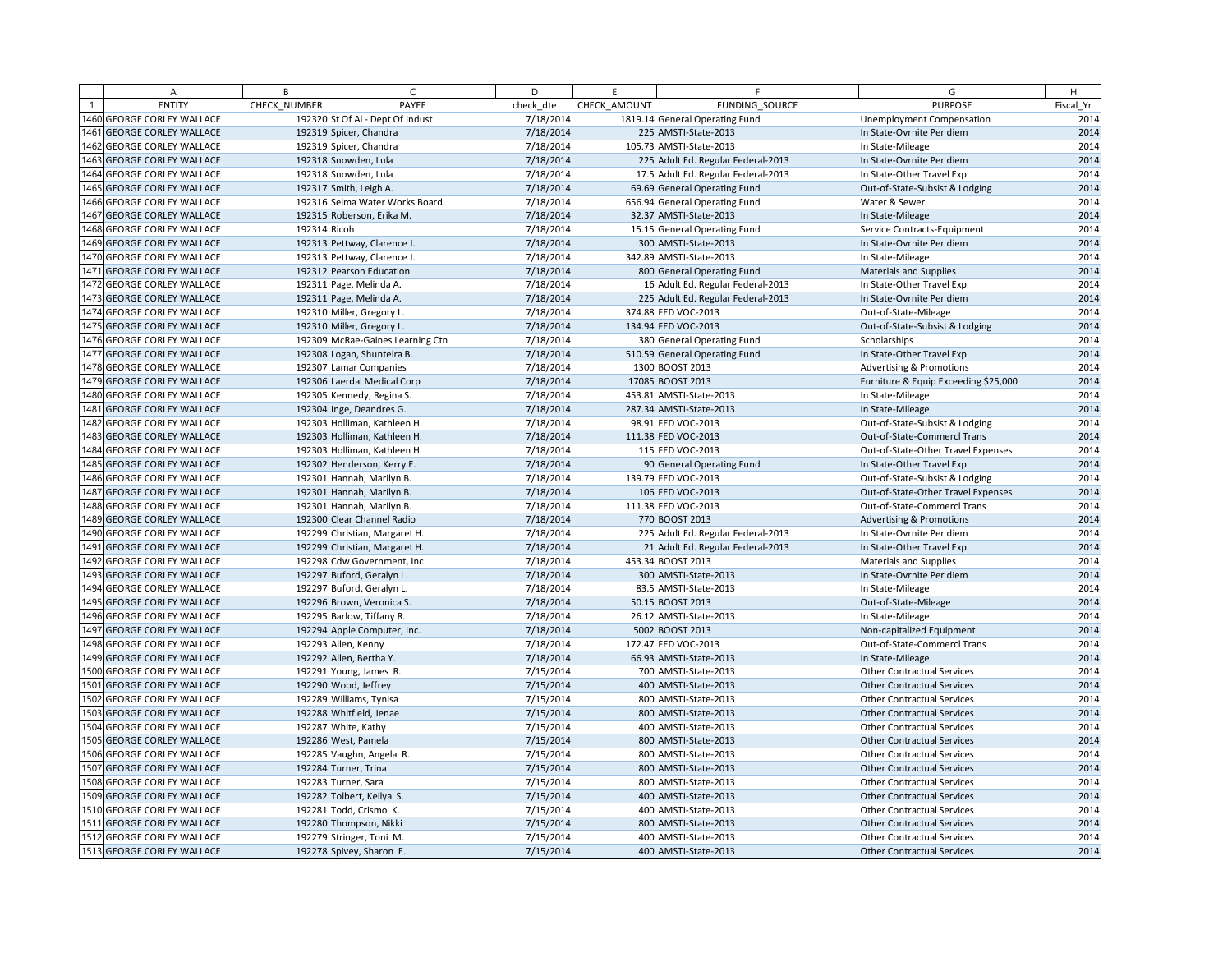| Α                                | B            | $\epsilon$                        | D         | F            |                      | F.             | G                                 | H         |
|----------------------------------|--------------|-----------------------------------|-----------|--------------|----------------------|----------------|-----------------------------------|-----------|
| <b>ENTITY</b>                    | CHECK NUMBER | PAYEE                             | check dte | CHECK AMOUNT |                      | FUNDING SOURCE | <b>PURPOSE</b>                    | Fiscal Yr |
| 1514 GEORGE CORLEY WALLACE       |              | 192277 Smith, Natalie             | 7/15/2014 |              | 400 AMSTI-State-2013 |                | <b>Other Contractual Services</b> | 2014      |
| 1515 GEORGE CORLEY WALLACE       |              | 192276 Smith, Earnest E.          | 7/15/2014 |              | 700 AMSTI-State-2013 |                | <b>Other Contractual Services</b> | 2014      |
| 1516 GEORGE CORLEY WALLACE       |              | 192275 Smith, Charles             | 7/15/2014 |              | 800 AMSTI-State-2013 |                | <b>Other Contractual Services</b> | 2014      |
| 1517 GEORGE CORLEY WALLACE       |              | 192274 Smith, Antonio             | 7/15/2014 |              | 800 AMSTI-State-2013 |                | <b>Other Contractual Services</b> | 2014      |
| 1518 GEORGE CORLEY WALLACE       |              | 192273 Smiley, Wanda              | 7/15/2014 |              | 800 AMSTI-State-2013 |                | <b>Other Contractual Services</b> | 2014      |
| 1519 GEORGE CORLEY WALLACE       |              | 192272 Simon, Derek J.            | 7/15/2014 |              | 800 AMSTI-State-2013 |                | <b>Other Contractual Services</b> | 2014      |
| 1520 GEORGE CORLEY WALLACE       |              | 192271 Shoults, Alma L.           | 7/15/2014 |              | 400 AMSTI-State-2013 |                | <b>Other Contractual Services</b> | 2014      |
| 1521 GEORGE CORLEY WALLACE       |              | 192270 Shaver, Tiffany H.         | 7/15/2014 |              | 700 AMSTI-State-2013 |                | <b>Other Contractual Services</b> | 2014      |
| 1522 GEORGE CORLEY WALLACE       |              | 192269 Sanders, Marilyn           | 7/15/2014 |              | 400 AMSTI-State-2013 |                | <b>Other Contractual Services</b> | 2014      |
| 1523 GEORGE CORLEY WALLACE       |              | 192268 Sanders, Jamie T.          | 7/15/2014 |              | 800 AMSTI-State-2013 |                | <b>Other Contractual Services</b> | 2014      |
| 1524 GEORGE CORLEY WALLACE       |              | 192267 Rodriguez, Amy B.          | 7/15/2014 |              | 400 AMSTI-State-2013 |                | <b>Other Contractual Services</b> | 2014      |
| 1525 GEORGE CORLEY WALLACE       |              | 192266 Robinson, Michele L.       | 7/15/2014 |              | 800 AMSTI-State-2013 |                | <b>Other Contractual Services</b> | 2014      |
| 1526 GEORGE CORLEY WALLACE       |              | 192265 Roberts, Andrew J.         | 7/15/2014 |              | 400 AMSTI-State-2013 |                | <b>Other Contractual Services</b> | 2014      |
| 1527 GEORGE CORLEY WALLACE       |              | 192264 Reed, Roberto              | 7/15/2014 |              | 800 AMSTI-State-2013 |                | <b>Other Contractual Services</b> | 2014      |
| 1528 GEORGE CORLEY WALLACE       |              | 192263 Prothro, Diane M.          | 7/15/2014 |              | 700 AMSTI-State-2013 |                | <b>Other Contractual Services</b> | 2014      |
| 1529 GEORGE CORLEY WALLACE       |              | 192262 Powell, Elisha             | 7/15/2014 |              | 100 AMSTI-State-2013 |                | <b>Other Contractual Services</b> | 2014      |
| 1530 GEORGE CORLEY WALLACE       |              | 192261 Orum, Tracy D.             | 7/15/2014 |              | 400 AMSTI-State-2013 |                | <b>Other Contractual Services</b> | 2014      |
| 1531 GEORGE CORLEY WALLACE       |              | 192260 Nobles, Yolanda D.         | 7/15/2014 |              | 700 AMSTI-State-2013 |                | <b>Other Contractual Services</b> | 2014      |
| 1532 GEORGE CORLEY WALLACE       |              | 192259 Morris, Tasha              | 7/15/2014 |              | 800 AMSTI-State-2013 |                | <b>Other Contractual Services</b> | 2014      |
| 1533 GEORGE CORLEY WALLACE       |              | 192258 Morgan, Yvonne R.          | 7/15/2014 |              | 400 AMSTI-State-2013 |                | <b>Other Contractual Services</b> | 2014      |
| 1534 GEORGE CORLEY WALLACE       |              | 192257 Moorer-Wright, Eudora      | 7/15/2014 |              | 800 AMSTI-State-2013 |                | <b>Other Contractual Services</b> | 2014      |
| 1535 GEORGE CORLEY WALLACE       |              | 192256 Moore, Pamela R.           | 7/15/2014 |              | 800 AMSTI-State-2013 |                | <b>Other Contractual Services</b> | 2014      |
| 1536 GEORGE CORLEY WALLACE       |              | 192255 Moore, Lindsey V.          | 7/15/2014 |              | 400 AMSTI-State-2013 |                | <b>Other Contractual Services</b> | 2014      |
| 1537 GEORGE CORLEY WALLACE       |              | 192254 Mooney, Linda D.           | 7/15/2014 |              | 800 AMSTI-State-2013 |                | <b>Other Contractual Services</b> | 2014      |
| 1538 GEORGE CORLEY WALLACE       |              | 192253 Mitchell, Sunday           | 7/15/2014 |              | 400 AMSTI-State-2013 |                | <b>Other Contractual Services</b> | 2014      |
| 1539 GEORGE CORLEY WALLACE       |              | 192252 Mitchell, Jill E.          | 7/15/2014 |              | 400 AMSTI-State-2013 |                | <b>Other Contractual Services</b> | 2014      |
| 1540 GEORGE CORLEY WALLACE       |              | 192251 McNeal, Monique R.         | 7/15/2014 |              | 400 AMSTI-State-2013 |                | <b>Other Contractual Services</b> | 2014      |
| 1541 GEORGE CORLEY WALLACE       |              | 192250 McKinney, Kenyarta         | 7/15/2014 |              | 800 AMSTI-State-2013 |                | <b>Other Contractual Services</b> | 2014      |
| 1542 GEORGE CORLEY WALLACE       |              | 192249 McConico, Dana D.          | 7/15/2014 |              | 400 AMSTI-State-2013 |                | <b>Other Contractual Services</b> | 2014      |
| <b>543 GEORGE CORLEY WALLACE</b> |              | 192248 Marusich, Melanie A.       | 7/15/2014 |              | 400 AMSTI-State-2013 |                | <b>Other Contractual Services</b> | 2014      |
| 1544 GEORGE CORLEY WALLACE       |              | 192247 Logan, Katrina D.          | 7/15/2014 |              | 800 AMSTI-State-2013 |                | <b>Other Contractual Services</b> | 2014      |
| 1545 GEORGE CORLEY WALLACE       |              | 192246 Holt, Jason F.             | 7/15/2014 |              | 800 AMSTI-State-2013 |                | <b>Other Contractual Services</b> | 2014      |
| 1546 GEORGE CORLEY WALLACE       |              | 192245 Covan, Laurie S.           | 7/15/2014 |              | 400 AMSTI-State-2013 |                | <b>Other Contractual Services</b> | 2014      |
| 1547 GEORGE CORLEY WALLACE       |              | 192244 Steele-Hendrick, Katherine | 7/14/2014 |              | 800 AMSTI-State-2013 |                | <b>Other Contractual Services</b> | 2014      |
| 1548 GEORGE CORLEY WALLACE       |              | 192243 Robinson-Burns, Brenda     | 7/14/2014 |              | 800 AMSTI-State-2013 |                | <b>Other Contractual Services</b> | 2014      |
| <b>549 GEORGE CORLEY WALLACE</b> |              | 192242 Liang, Wangshu             | 7/14/2014 |              | 800 AMSTI-State-2013 |                | <b>Other Contractual Services</b> | 2014      |
| 1550 GEORGE CORLEY WALLACE       |              | 192241 Leonard, Jessica R.        | 7/14/2014 |              | 700 AMSTI-State-2013 |                | <b>Other Contractual Services</b> | 2014      |
| 1551 GEORGE CORLEY WALLACE       |              | 192240 Law-Lane, Chantela A.      | 7/14/2014 |              | 400 AMSTI-State-2013 |                | <b>Other Contractual Services</b> | 2014      |
| 1552 GEORGE CORLEY WALLACE       |              | 192239 Kusaw, Ahmed               | 7/14/2014 |              | 700 AMSTI-State-2013 |                | <b>Other Contractual Services</b> | 2014      |
| 1553 GEORGE CORLEY WALLACE       |              | 192238 Knight, Larry              | 7/14/2014 |              | 800 AMSTI-State-2013 |                | <b>Other Contractual Services</b> | 2014      |
| 1554 GEORGE CORLEY WALLACE       |              | 192237 Julius, Jennifer L.        | 7/14/2014 |              | 700 AMSTI-State-2013 |                | <b>Other Contractual Services</b> | 2014      |
| 1555 GEORGE CORLEY WALLACE       |              | 192236 Jones, Carey P.            | 7/14/2014 |              | 700 AMSTI-State-2013 |                | <b>Other Contractual Services</b> | 2014      |
| 1556 GEORGE CORLEY WALLACE       |              | 192235 Jackson, Lateka            | 7/14/2014 |              | 400 AMSTI-State-2013 |                | <b>Other Contractual Services</b> | 2014      |
| 1557 GEORGE CORLEY WALLACE       |              | 192234 Howard, Shunda             | 7/14/2014 |              | 800 AMSTI-State-2013 |                | <b>Other Contractual Services</b> | 2014      |
| 1558 GEORGE CORLEY WALLACE       |              | 192233 Howard, Adrianne J.        | 7/14/2014 |              | 600 AMSTI-State-2013 |                | <b>Other Contractual Services</b> | 2014      |
| 1559 GEORGE CORLEY WALLACE       |              | 192232 Holley, Cassandra          | 7/14/2014 |              | 400 AMSTI-State-2013 |                | <b>Other Contractual Services</b> | 2014      |
| 1560 GEORGE CORLEY WALLACE       |              | 192231 Hill, Pacosha D.           | 7/14/2014 |              | 400 AMSTI-State-2013 |                | <b>Other Contractual Services</b> | 2014      |
| 1561 GEORGE CORLEY WALLACE       |              | 192230 Hill, Denia S.             | 7/14/2014 |              | 800 AMSTI-State-2013 |                | <b>Other Contractual Services</b> | 2014      |
| 1562 GEORGE CORLEY WALLACE       |              | 192229 Hill, Crystal D.           | 7/14/2014 |              | 400 AMSTI-State-2013 |                | <b>Other Contractual Services</b> | 2014      |
| 1563 GEORGE CORLEY WALLACE       |              | 192228 Herron, Nancy              | 7/14/2014 |              | 400 AMSTI-State-2013 |                | <b>Other Contractual Services</b> | 2014      |
| 1564 GEORGE CORLEY WALLACE       |              | 192227 Harris, Tamika             | 7/14/2014 |              | 400 AMSTI-State-2013 |                | <b>Other Contractual Services</b> | 2014      |
| 1565 GEORGE CORLEY WALLACE       |              | 192226 Hall, Lucille              | 7/14/2014 |              | 400 AMSTI-State-2013 |                | <b>Other Contractual Services</b> | 2014      |
| 1566 GEORGE CORLEY WALLACE       |              | 192225 Frazier, Zelva             | 7/14/2014 |              | 800 AMSTI-State-2013 |                | <b>Other Contractual Services</b> | 2014      |
| 1567 GEORGE CORLEY WALLACE       |              | 192224 Ford, Jomarlan L.          | 7/14/2014 |              | 400 AMSTI-State-2013 |                | <b>Other Contractual Services</b> | 2014      |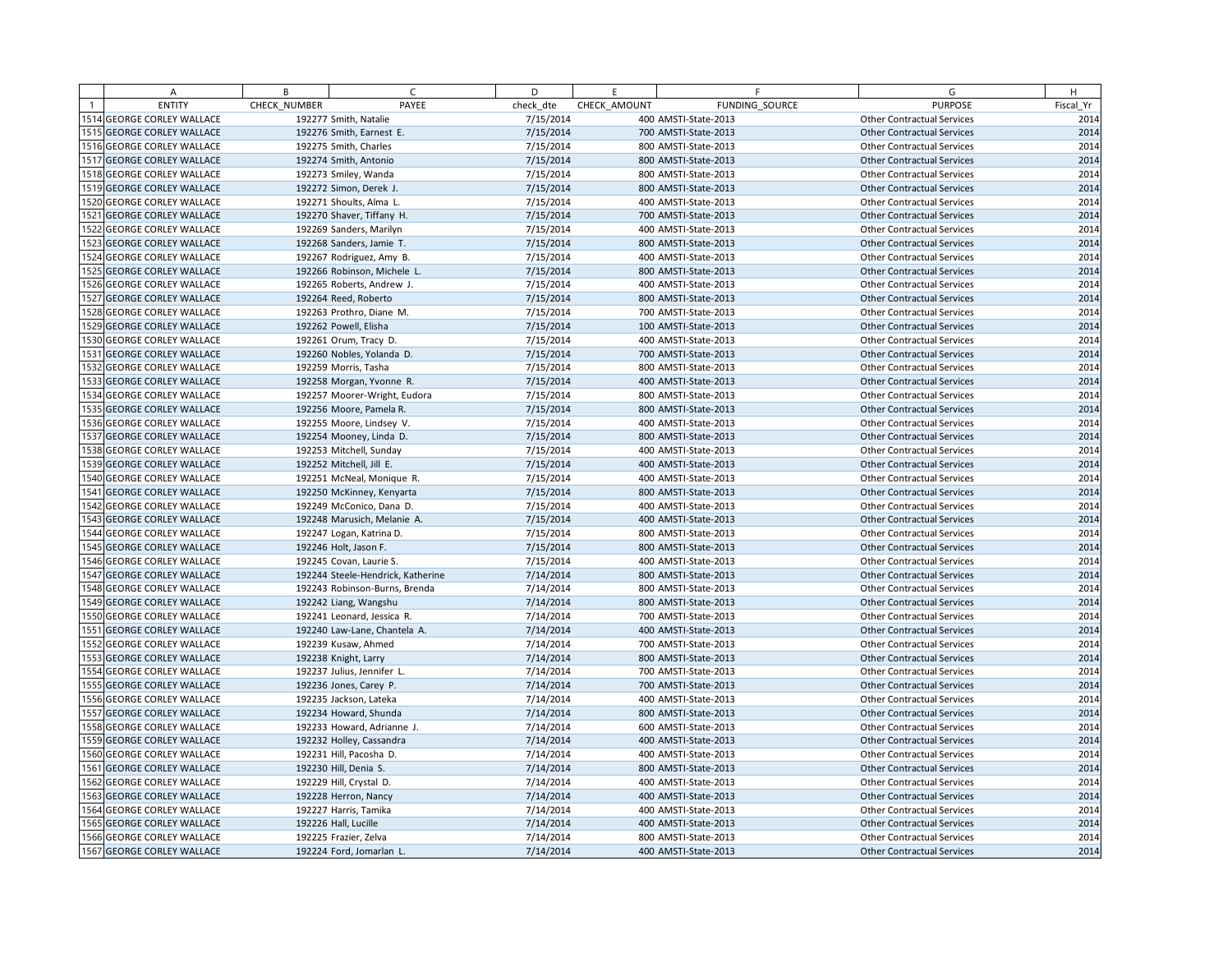| A                                | B            | $\epsilon$                        | D         | E            | F.                                      | G                                   | H         |
|----------------------------------|--------------|-----------------------------------|-----------|--------------|-----------------------------------------|-------------------------------------|-----------|
| <b>ENTITY</b>                    | CHECK NUMBER | PAYEE                             | check dte | CHECK AMOUNT | FUNDING SOURCE                          | <b>PURPOSE</b>                      | Fiscal Yr |
| 1568 GEORGE CORLEY WALLACE       |              | 192223 Flennory, Peggy            | 7/14/2014 |              | 400 AMSTI-State-2013                    | <b>Other Contractual Services</b>   | 2014      |
| 1569 GEORGE CORLEY WALLACE       |              | 192222 Fleming, Tamira            | 7/14/2014 |              | 400 AMSTI-State-2013                    | <b>Other Contractual Services</b>   | 2014      |
| 1570 GEORGE CORLEY WALLACE       |              | 192221 Fleming, Felecia R.        | 7/14/2014 |              | 400 AMSTI-State-2013                    | <b>Other Contractual Services</b>   | 2014      |
| 1571 GEORGE CORLEY WALLACE       |              | 192220 Felder, Sherie             | 7/14/2014 |              | 400 AMSTI-State-2013                    | <b>Other Contractual Services</b>   | 2014      |
| 1572 GEORGE CORLEY WALLACE       |              | 192219 Ezekannagha, Francine D.   | 7/14/2014 |              | 800 AMSTI-State-2013                    | <b>Other Contractual Services</b>   | 2014      |
| 1573 GEORGE CORLEY WALLACE       |              | 192218 Dixon, Alicia O.           | 7/14/2014 |              | 800 AMSTI-State-2013                    | <b>Other Contractual Services</b>   | 2014      |
| 1574 GEORGE CORLEY WALLACE       |              | 192217 Diggs, Gerod               | 7/14/2014 |              | 400 AMSTI-State-2013                    | <b>Other Contractual Services</b>   | 2014      |
| 1575 GEORGE CORLEY WALLACE       |              | 192216 Dejarnette, Tajakwanti     | 7/14/2014 |              | 400 AMSTI-State-2013                    | <b>Other Contractual Services</b>   | 2014      |
| 1576 GEORGE CORLEY WALLACE       |              | 192215 Davis, Sheri               | 7/14/2014 |              | 800 AMSTI-State-2013                    | <b>Other Contractual Services</b>   | 2014      |
| 1577 GEORGE CORLEY WALLACE       |              | 192214 Chapman, Chandra R.        | 7/14/2014 |              | 800 AMSTI-State-2013                    | <b>Other Contractual Services</b>   | 2014      |
| 1578 GEORGE CORLEY WALLACE       |              | 192213 Burnett, Barbara B.        | 7/14/2014 |              | 400 AMSTI-State-2013                    | <b>Other Contractual Services</b>   | 2014      |
| 1579 GEORGE CORLEY WALLACE       |              | 192212 Brown, David               | 7/14/2014 |              | 800 AMSTI-State-2013                    | <b>Other Contractual Services</b>   | 2014      |
| 1580 GEORGE CORLEY WALLACE       |              | 192211 Brock, William M.          | 7/14/2014 |              | 800 AMSTI-State-2013                    | <b>Other Contractual Services</b>   | 2014      |
| 1581 GEORGE CORLEY WALLACE       |              | 192210 Broaden, Natasha S.        | 7/14/2014 |              | 800 AMSTI-State-2013                    | <b>Other Contractual Services</b>   | 2014      |
| 1582 GEORGE CORLEY WALLACE       |              | 192209 Bowe, Shareika L.          | 7/14/2014 |              | 800 AMSTI-State-2013                    | <b>Other Contractual Services</b>   | 2014      |
| 1583 GEORGE CORLEY WALLACE       |              | 192208 Boldan, Lola H.            | 7/14/2014 |              | 600 AMSTI-State-2013                    | <b>Other Contractual Services</b>   | 2014      |
| 1584 GEORGE CORLEY WALLACE       |              | 192207 Beasley, Diana             | 7/14/2014 |              | 400 AMSTI-State-2013                    | <b>Other Contractual Services</b>   | 2014      |
| 1585 GEORGE CORLEY WALLACE       |              | 192206 Batiste, Carol             | 7/14/2014 |              | 400 AMSTI-State-2013                    | <b>Other Contractual Services</b>   | 2014      |
| 1586 GEORGE CORLEY WALLACE       |              | 192205 Barnes, Kimberly           | 7/14/2014 |              | 400 AMSTI-State-2013                    | <b>Other Contractual Services</b>   | 2014      |
| 1587 GEORGE CORLEY WALLACE       |              | 192204 Banks, Harolyn L.          | 7/14/2014 |              | 400 AMSTI-State-2013                    | <b>Other Contractual Services</b>   | 2014      |
| 1588 GEORGE CORLEY WALLACE       |              | 192203 Ausley, Nancy              | 7/14/2014 |              | 400 AMSTI-State-2013                    | <b>Other Contractual Services</b>   | 2014      |
| 1589 GEORGE CORLEY WALLACE       |              | 192202 Artis, Christopher         | 7/14/2014 |              | 800 AMSTI-State-2013                    | <b>Other Contractual Services</b>   | 2014      |
| 1590 GEORGE CORLEY WALLACE       | 192201 WCCS  |                                   | 7/11/2014 |              | 3133 General Operating Fund             | Third Party Receivable              | 2014      |
| 1591 GEORGE CORLEY WALLACE       | 192200 WCCS  |                                   | 7/11/2014 |              | 853.67 General Operating Fund           | Third Party Receivable              | 2014      |
| 1592 GEORGE CORLEY WALLACE       | 192199 WCCS  |                                   | 7/11/2014 |              | 28817.96 Student Support Services 13-14 | Awards & Prizes                     | 2014      |
| 1593 GEORGE CORLEY WALLACE       | 192198 WCCS  |                                   | 7/11/2014 |              | 24.92 Talent Search 13-14               | <b>Materials and Supplies</b>       | 2014      |
| 1594 GEORGE CORLEY WALLACE       | 192198 WCCS  |                                   | 7/11/2014 |              | 17.69 Talent Search 13-14               | In State-Other Travel Exp           | 2014      |
| 1595 GEORGE CORLEY WALLACE       | 192198 WCCS  |                                   | 7/11/2014 |              | 108.3 General Operating Fund            | <b>Materials and Supplies</b>       | 2014      |
| 1596 GEORGE CORLEY WALLACE       |              | 192197 Verizon Wireless           | 7/11/2014 |              | 480.12 AMSTI-State-2013                 | Communications                      | 2014      |
| 1597 GEORGE CORLEY WALLACE       |              | 192197 Verizon Wireless           | 7/11/2014 |              | 160.04 General Operating Fund           | Communications                      | 2014      |
| 1598 GEORGE CORLEY WALLACE       |              | 192196 Sowing Seeds of Hope, Inc. | 7/11/2014 |              | 150 AE-PROGRAM EXPANSION GRANT-STATE    | Rent - Facilities                   | 2014      |
| 1599 GEORGE CORLEY WALLACE       |              | 192195 Goodall, Renee E.          | 7/11/2014 |              | 500 General Operating Fund              | <b>Other Contractual Services</b>   | 2014      |
| 1600 GEORGE CORLEY WALLACE       | 192194 Esse  |                                   | 7/11/2014 |              | 515 General Operating Fund              | Maintenance & Repairs               | 2014      |
| 1601 GEORGE CORLEY WALLACE       |              | 192193 Dade Paper                 | 7/11/2014 |              | 1611.83 General Operating Fund          | <b>Materials and Supplies</b>       | 2014      |
| 1602 GEORGE CORLEY WALLACE       |              | 192192 Crystal Springs of Alabama | 7/11/2014 |              | 217.85 General Operating Fund           | <b>Materials and Supplies</b>       | 2014      |
| 1603 GEORGE CORLEY WALLACE       |              | 192192 Crystal Springs of Alabama | 7/11/2014 |              | 31.56 General Operating Fund            | <b>Other Contractual Services</b>   | 2014      |
| 1604 GEORGE CORLEY WALLACE       |              | 192192 Crystal Springs of Alabama | 7/11/2014 |              | 76.06 General Operating Fund            | Service Contracts-Equipment         | 2014      |
| 1605 GEORGE CORLEY WALLACE       |              | 192191 Cougar Chevron             | 7/11/2014 |              | 132.94 General Operating Fund           | Gasoline & Oil-Motor Vehicle        | 2014      |
| 1606 GEORGE CORLEY WALLACE       |              | 192190 Cintas #231                | 7/11/2014 |              | 149.61 General Operating Fund           | <b>Other Contractual Services</b>   | 2014      |
| 1607 GEORGE CORLEY WALLACE       |              | 192189 Carquest                   | 7/11/2014 |              | 627.84 General Operating Fund           | <b>Materials and Supplies</b>       | 2014      |
| 1608 GEORGE CORLEY WALLACE       |              | 192188 Bon Tool Company           | 7/11/2014 |              | 170 General Operating Fund              | <b>Materials and Supplies</b>       | 2014      |
| <b>609 GEORGE CORLEY WALLACE</b> |              | 192187 Barnes & Noble College     | 7/11/2014 |              | 19.97 General Operating Fund            | <b>Internal Purchases</b>           | 2014      |
| 1610 GEORGE CORLEY WALLACE       |              | 192187 Barnes & Noble College     | 7/11/2014 |              | 206.14 General Operating Fund           | <b>Advertising &amp; Promotions</b> | 2014      |
| 1611 GEORGE CORLEY WALLACE       |              | 192186 Banks, Jeff                | 7/11/2014 |              | 3082.64 AMSTI-State-2013                | <b>Other Contractual Services</b>   | 2014      |
| 1612 GEORGE CORLEY WALLACE       |              | 192185 Avery, Annie T.            | 7/11/2014 |              | 150 General Operating Fund              | <b>Other Contractual Services</b>   | 2014      |
| 1613 GEORGE CORLEY WALLACE       |              | 192184 Alliant Data Systems       | 7/11/2014 |              | 16405.25 General Operating Fund         | <b>Technology-Non Capital</b>       | 2014      |
| 1614 GEORGE CORLEY WALLACE       |              | 192183 Alabama Power Company      | 7/11/2014 |              | 64737.97 General Operating Fund         | Electricity                         | 2014      |
| 1615 GEORGE CORLEY WALLACE       |              | 192182 Airgas South, INC.         | 7/11/2014 |              | 731.43 General Operating Fund           | <b>Materials and Supplies</b>       | 2014      |
| 1616 GEORGE CORLEY WALLACE       |              | 192181 Advanced Disposal          | 7/11/2014 |              | 865.1 General Operating Fund            | <b>Other Contractual Services</b>   | 2014      |
| 1617 GEORGE CORLEY WALLACE       | 192179 WCCS  |                                   | 7/8/2014  |              | 3645.26 Payroll Clearing Fund           | <b>Misc Deductions Payable</b>      | 2014      |
| 1618 GEORGE CORLEY WALLACE       |              | 192178 Teacher'S Retirement Syst  | 7/8/2014  |              | 160416.43 Payroll Clearing Fund         | Alabama Teachers Retirement Payable | 2014      |
| <b>619 GEORGE CORLEY WALLACE</b> |              | 192177 Alabama Dept. Of Revenue   | 7/8/2014  |              | 830.54 Payroll Clearing Fund            | Misc Deductions Payable             | 2014      |
| 1620 GEORGE CORLEY WALLACE       |              | 192176 Wccs Selma Foundation      | 7/3/2014  |              | 375 Payroll Clearing Fund               | Misc Deductions Payable             | 2014      |
| 1621 GEORGE CORLEY WALLACE       |              | 192175 Wallace Communtiy College  | 7/3/2014  |              | 84 Payroll Clearing Fund                | <b>Misc Deductions Payable</b>      | 2014      |
|                                  |              |                                   |           |              |                                         |                                     |           |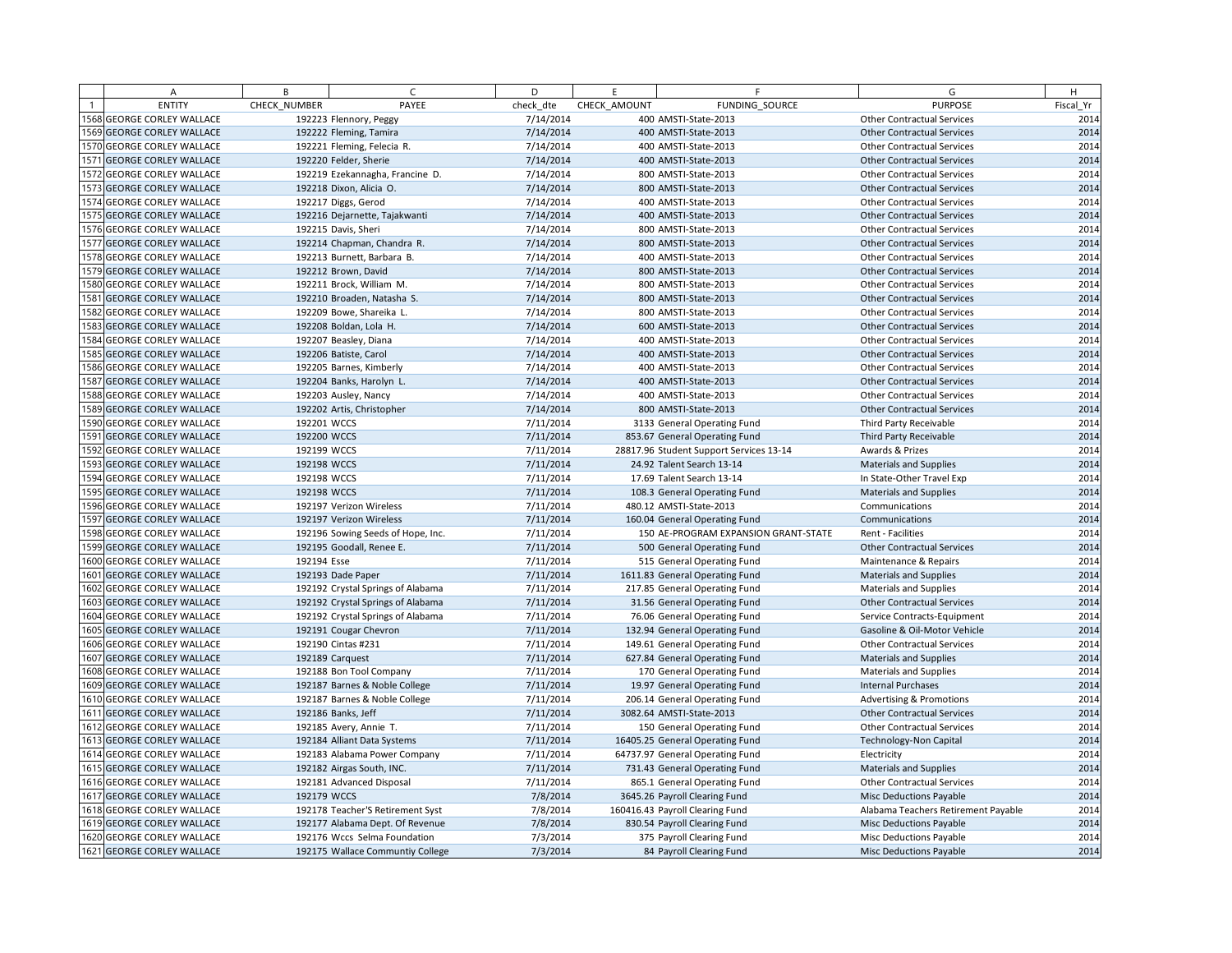|                | Α                          | B             | $\epsilon$                                 | D         | E            | F.                                     | G                                    | H         |
|----------------|----------------------------|---------------|--------------------------------------------|-----------|--------------|----------------------------------------|--------------------------------------|-----------|
| $\overline{1}$ | <b>ENTITY</b>              | CHECK NUMBER  | PAYEE                                      | check dte | CHECK AMOUNT | FUNDING SOURCE                         | <b>PURPOSE</b>                       | Fiscal Yr |
|                | 1622 GEORGE CORLEY WALLACE |               | 192174 Variable Annuity Life Ins           | 7/3/2014  |              | 1425 Payroll Clearing Fund             | Misc Deductions Payable              | 2014      |
|                | 1623 GEORGE CORLEY WALLACE | 192173 Unum   |                                            | 7/3/2014  |              | 127.95 Payroll Clearing Fund           | <b>Misc Deductions Payable</b>       | 2014      |
|                | 1624 GEORGE CORLEY WALLACE |               | 192172 United Way Of Selma & Dal           | 7/3/2014  |              | 188 Payroll Clearing Fund              | Misc Deductions Payable              | 2014      |
|                | 1625 GEORGE CORLEY WALLACE |               | 192171 St. of AL. Child Support            | 7/3/2014  |              | 926 Payroll Clearing Fund              | Misc Deductions Payable              | 2014      |
|                | 1626 GEORGE CORLEY WALLACE |               | 192170 Rsa-1 (Peiraf)                      | 7/3/2014  |              | 3135 Payroll Clearing Fund             | <b>Misc Deductions Payable</b>       | 2014      |
|                | 1627 GEORGE CORLEY WALLACE |               | 192169 Reding, Curtis C.                   | 7/3/2014  |              | 1645 Payroll Clearing Fund             | Misc Deductions Payable              | 2014      |
|                | 1628 GEORGE CORLEY WALLACE | 192168 Peehip |                                            | 7/3/2014  |              | 140877.28 Payroll Clearing Fund        | PEEHIP Payable                       | 2014      |
|                | 1629 GEORGE CORLEY WALLACE |               | 192167 New York Life & Annuity             | 7/3/2014  |              | 700 Payroll Clearing Fund              | Misc Deductions Payable              | 2014      |
|                | 1630 GEORGE CORLEY WALLACE |               | 192166 Liberty National Life Ins           | 7/3/2014  |              | 617.28 Payroll Clearing Fund           | Misc Deductions Payable              | 2014      |
|                | 1631 GEORGE CORLEY WALLACE |               | 192165 John C. McAleer, III, Standing Trus | 7/3/2014  |              | 1163 Payroll Clearing Fund             | Misc Deductions Payable              | 2014      |
|                | 1632 GEORGE CORLEY WALLACE |               | 192164 Great-West Retirement Ser           | 7/3/2014  |              | 200 Payroll Clearing Fund              | Misc Deductions Payable              | 2014      |
|                | 1633 GEORGE CORLEY WALLACE |               | 192163 Educator Benefits Corp.             | 7/3/2014  |              | 718.52 Payroll Clearing Fund           | <b>Misc Deductions Payable</b>       | 2014      |
|                | 1634 GEORGE CORLEY WALLACE |               | 192162 District Court Of Jeffers           | 7/3/2014  |              | 217.5 Payroll Clearing Fund            | <b>Misc Deductions Payable</b>       | 2014      |
|                | 1635 GEORGE CORLEY WALLACE |               | 192161 Colonial Life Insurance C           | 7/3/2014  |              | 3100.37 Payroll Clearing Fund          | Misc Deductions Payable              | 2014      |
|                | 1636 GEORGE CORLEY WALLACE |               | 192160 Allstate                            | 7/3/2014  |              | 560.58 Payroll Clearing Fund           | Misc Deductions Payable              | 2014      |
|                | 1637 GEORGE CORLEY WALLACE | 192159 Aflac  |                                            | 7/3/2014  |              | 2011.03 Payroll Clearing Fund          | Misc Deductions Payable              | 2014      |
|                | 1638 GEORGE CORLEY WALLACE |               | 192158 AEA-AVOTE                           | 7/3/2014  |              | 125.14 Payroll Clearing Fund           | Misc Deductions Payable              | 2014      |
|                | 1639 GEORGE CORLEY WALLACE | 192157 AEA    |                                            | 7/3/2014  |              | 916.45 Payroll Clearing Fund           | <b>Misc Deductions Payable</b>       | 2014      |
|                | 1640 GEORGE CORLEY WALLACE |               | 192156 Wright Group/ Mcgraw Hill           | 7/2/2014  |              | 1154.12 Adult Ed. Regular State-2013   | <b>Materials and Supplies</b>        | 2014      |
|                | 1641 GEORGE CORLEY WALLACE |               | 192155 Wimberly, Louretta                  | 7/2/2014  |              | 37.5 General Operating Fund            | <b>Other Contractual Services</b>    | 2014      |
|                | 1642 GEORGE CORLEY WALLACE | 192154 WCCS   |                                            | 7/2/2014  |              | 450 Simpson Grant                      | <b>Deposit Liabilities</b>           | 2014      |
|                | 1643 GEORGE CORLEY WALLACE | 192153 WCCS   |                                            | 7/2/2014  |              | 750 Alabama Home Builders              | <b>Deposit Liabilities</b>           | 2014      |
|                | 1644 GEORGE CORLEY WALLACE | 192152 WCCS   |                                            | 7/2/2014  |              | 500 Riverdale Credit Union             | <b>Deposit Liabilities</b>           | 2014      |
|                | 1645 GEORGE CORLEY WALLACE | 192151 WCCS   |                                            | 7/2/2014  |              | 710 Allyrae Wallace Educational Trust  | <b>Deposit Liabilities</b>           | 2014      |
|                | 1646 GEORGE CORLEY WALLACE | 192150 WCCS   |                                            | 7/2/2014  |              | 200 ALPHA OMICRON                      | <b>Deposit Liabilities</b>           | 2014      |
|                | 1647 GEORGE CORLEY WALLACE | 192149 WCCS   |                                            | 7/2/2014  |              | 3510 General Operating Fund            | Third Party Receivable               | 2014      |
|                | 1648 GEORGE CORLEY WALLACE |               | 192148 Texas Instruments Inc               | 7/2/2014  |              | 700 AMSTI-State-2013                   | Out-of-State-Registration            | 2014      |
|                | 1649 GEORGE CORLEY WALLACE |               | 192147 Tab Office Systems                  | 7/2/2014  |              | 1687.05 General Operating Fund         | <b>Materials and Supplies</b>        | 2014      |
|                | 1650 GEORGE CORLEY WALLACE |               | 192146 St Of Al Dept Of Veterans           | 7/2/2014  |              | 672 General Operating Fund             | <b>Accounts Receivable Misc</b>      | 2014      |
|                | 1651 GEORGE CORLEY WALLACE |               | 192145 Spicer, Chandra                     | 7/2/2014  |              | 288.06 AMSTI-State-2013                | In State-Mileage                     | 2014      |
|                | 1652 GEORGE CORLEY WALLACE |               | 192144 Screenvision                        | 7/2/2014  |              | 704 General Operating Fund             | <b>Advertising &amp; Promotions</b>  | 2014      |
|                | 1653 GEORGE CORLEY WALLACE |               | 192143 Scantron Corporation                | 7/2/2014  |              | 70.43 General Operating Fund           | <b>Materials and Supplies</b>        | 2014      |
|                | 1654 GEORGE CORLEY WALLACE |               | 192142 Sanders, Kenetta L.                 | 7/2/2014  |              | 67.5 General Operating Fund            | <b>Other Contractual Services</b>    | 2014      |
|                | 1655 GEORGE CORLEY WALLACE |               | 192141 Sanchez, Kelly                      | 7/2/2014  |              | 255 General Operating Fund             | <b>Other Contractual Services</b>    | 2014      |
|                | 1656 GEORGE CORLEY WALLACE |               | 192140 Research & Education Association    | 7/2/2014  |              | 301.93 Adult Ed. Regular State-2013    | <b>Materials and Supplies</b>        | 2014      |
|                | 1657 GEORGE CORLEY WALLACE |               | 192139 Pritchett, Lori F.                  | 7/2/2014  |              | 510 General Operating Fund             | <b>Other Contractual Services</b>    | 2014      |
|                | 1658 GEORGE CORLEY WALLACE |               | 192138 Peoples, Jimmetta                   | 7/2/2014  |              | 187.5 General Operating Fund           | <b>Other Contractual Services</b>    | 2014      |
|                | 1659 GEORGE CORLEY WALLACE |               | 192137 P.A.C.T.                            | 7/2/2014  |              | 654 General Operating Fund             | <b>Accounts Receivable Misc</b>      | 2014      |
|                | 1660 GEORGE CORLEY WALLACE |               | 192136 Orum, Tiffany D.                    | 7/2/2014  |              | 255 General Operating Fund             | <b>Other Contractual Services</b>    | 2014      |
|                | 1661 GEORGE CORLEY WALLACE |               | 192135 Office Depot                        | 7/2/2014  |              | 56.93 PAVES-2012                       | <b>Materials and Supplies</b>        | 2014      |
|                | 1662 GEORGE CORLEY WALLACE |               | 192135 Office Depot                        | 7/2/2014  |              | 1676.35 Knights of Columbus            | <b>Deposit Liabilities</b>           | 2014      |
|                | 1663 GEORGE CORLEY WALLACE |               | 192135 Office Depot                        | 7/2/2014  |              | 1261.74 Student Support Services 13-14 | <b>Materials and Supplies</b>        | 2014      |
|                | 1664 GEORGE CORLEY WALLACE |               | 192135 Office Depot                        | 7/2/2014  |              | 263.21 PAVES-2011                      | <b>Materials and Supplies</b>        | 2014      |
|                | 1665 GEORGE CORLEY WALLACE |               | 192135 Office Depot                        | 7/2/2014  |              | 1124.75 AMSTI-State-2013               | <b>Materials and Supplies</b>        | 2014      |
|                | 1666 GEORGE CORLEY WALLACE |               | 192135 Office Depot                        | 7/2/2014  |              | 44.46 General Operating Fund           | <b>Materials and Supplies</b>        | 2014      |
|                | 1667 GEORGE CORLEY WALLACE |               | 192134 Mullins Building Products           | 7/2/2014  |              | 179.86 General Operating Fund          | <b>Materials and Supplies</b>        | 2014      |
|                | 1668 GEORGE CORLEY WALLACE |               | 192133 Mitchell, James M.                  | 7/2/2014  |              | 225 General Operating Fund             | In State-Ovrnite Per diem            | 2014      |
|                | 1669 GEORGE CORLEY WALLACE |               | 192132 McCary, Susan B.                    | 7/2/2014  |              | 48.94 Adult Ed. Regular State-2013     | In State-Mileage                     | 2014      |
|                | 1670 GEORGE CORLEY WALLACE |               | 192131 MatchWare Inc.                      | 7/2/2014  |              | 3445 PAVES-2012                        | Computer Software-Non Cap            | 2014      |
|                | 1671 GEORGE CORLEY WALLACE |               | 192130 Marshall, Annie L.                  | 7/2/2014  |              | 40.54 Adult Ed. Regular State-2013     | In State-Mileage                     | 2014      |
|                | 1672 GEORGE CORLEY WALLACE |               | 192129 Lamar Companies                     | 7/2/2014  |              | 300 AE-Recruitment and Retention Award | Advertising & Promotions             | 2014      |
|                | 1673 GEORGE CORLEY WALLACE |               | 192128 Laerdal Medical Corp                | 7/2/2014  |              | 187338.81 BOOST 2013                   | Furniture & Equip Exceeding \$25,000 | 2014      |
|                | 1674 GEORGE CORLEY WALLACE |               | 192128 Laerdal Medical Corp                | 7/2/2014  |              | 9883.75 PAVES-2011                     | Furniture & Equip \$25,000 or Less   | 2014      |
|                | 1675 GEORGE CORLEY WALLACE |               | 192128 Laerdal Medical Corp                | 7/2/2014  |              | 370.6 BOOST 2013                       | <b>Materials and Supplies</b>        | 2014      |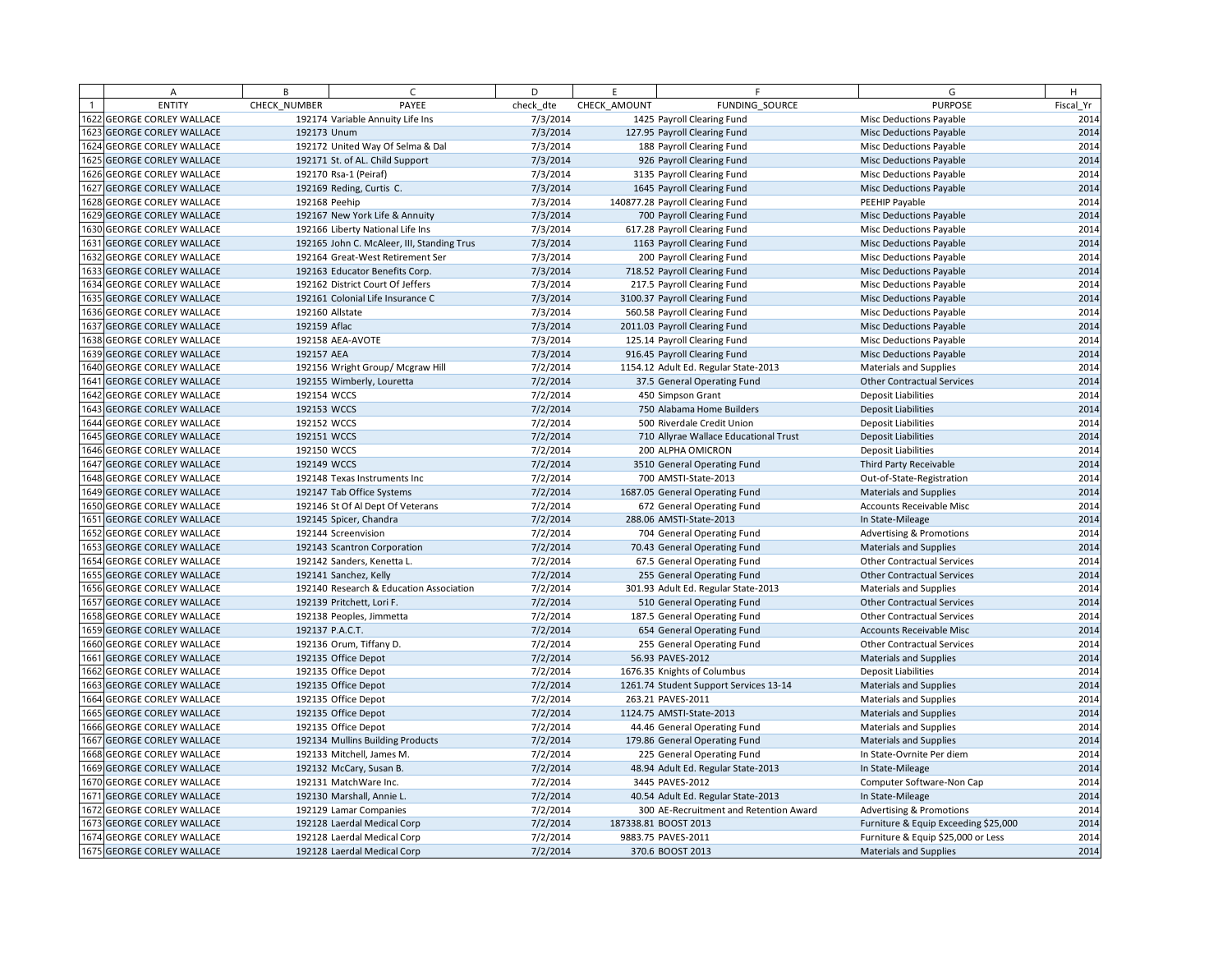| A                                 | B            | $\epsilon$                      | D         | F.               | F                                  | G                                   | H         |
|-----------------------------------|--------------|---------------------------------|-----------|------------------|------------------------------------|-------------------------------------|-----------|
| <b>ENTITY</b>                     | CHECK NUMBER | PAYEE                           | check dte | CHECK AMOUNT     | FUNDING SOURCE                     | <b>PURPOSE</b>                      | Fiscal Yr |
| <b>676 GEORGE CORLEY WALLACE</b>  |              | 192128 Laerdal Medical Corp     | 7/2/2014  |                  | 28961 BOOST 2013                   | Non-capitalized Equipment           | 2014      |
| 1677 GEORGE CORLEY WALLACE        |              | 192128 Laerdal Medical Corp     | 7/2/2014  |                  | 2295 PAVES-2011                    | <b>Indirect Cost Expense</b>        | 2014      |
| 1678 GEORGE CORLEY WALLACE        |              | 192127 Kennedy, Regina S.       | 7/2/2014  |                  | 288.06 AMSTI-State-2013            | In State-Mileage                    | 2014      |
| 1679 GEORGE CORLEY WALLACE        |              | 192126 Jackson, Brandy R.       | 7/2/2014  |                  | 255 General Operating Fund         | <b>Other Contractual Services</b>   | 2014      |
| 1680 GEORGE CORLEY WALLACE        |              | 192125 Inge, Deandres G.        | 7/2/2014  |                  | 126.72 AMSTI-State-2013            | In State-Mileage                    | 2014      |
| 1681 GEORGE CORLEY WALLACE        |              | 192124 Hicks, Mary E.           | 7/2/2014  |                  | 255 General Operating Fund         | <b>Other Contractual Services</b>   | 2014      |
| 1682 GEORGE CORLEY WALLACE        |              | 192123 Hesi Distribution Ctr    | 7/2/2014  |                  | 20415.76 General Operating Fund    | <b>Testing Expense</b>              | 2014      |
| 1683 GEORGE CORLEY WALLACE        |              | 192122 Griffin, Donitha J.      | 7/2/2014  |                  | 225 General Operating Fund         | In State-Other Travel Exp           | 2014      |
| 1684 GEORGE CORLEY WALLACE        |              | 192121 Gordon, Catherine        | 7/2/2014  |                  | 67.5 General Operating Fund        | <b>Other Contractual Services</b>   | 2014      |
| 1685 GEORGE CORLEY WALLACE        |              | 192120 Glover, Virginia M.      | 7/2/2014  |                  | 300 General Operating Fund         | In State-Ovrnite Per diem           | 2014      |
| 1686 GEORGE CORLEY WALLACE        |              | 192120 Glover, Virginia M.      | 7/2/2014  |                  | 200.88 General Operating Fund      | In State-Mileage                    | 2014      |
| 1687 GEORGE CORLEY WALLACE        |              | 192119 Dell Marketing, LP       | 7/2/2014  |                  | 840.82 BOOST 2013                  | Non-capitalized Equipment           | 2014      |
| 1688 GEORGE CORLEY WALLACE        |              | 192118 Crum, Shirley E.         | 7/2/2014  |                  | 67.5 General Operating Fund        | <b>Other Contractual Services</b>   | 2014      |
| 1689 GEORGE CORLEY WALLACE        |              | 192117 Clifton, Lonzy T.        | 7/2/2014  |                  | 300 General Operating Fund         | In State-Other Travel Exp           | 2014      |
| <b>690 GEORGE CORLEY WALLACE</b>  |              | 192117 Clifton, Lonzy T.        | 7/2/2014  |                  | 210.59 General Operating Fund      | In State-Mileage                    | 2014      |
| 1691 GEORGE CORLEY WALLACE        |              | 192116 Cdw Government, Inc.     | 7/2/2014  |                  | 432.93 General Operating Fund      | <b>Materials and Supplies</b>       | 2014      |
| 1692 GEORGE CORLEY WALLACE        |              | 192115 Carlisle, Gloria S.      | 7/2/2014  |                  | 97.5 General Operating Fund        | <b>Other Contractual Services</b>   | 2014      |
| 1693 GEORGE CORLEY WALLACE        |              | 192114 Canon Solutions          | 7/2/2014  |                  | 29.02 AMSTI-State-2013             | Service Contracts-Equipment         | 2014      |
| 1694 GEORGE CORLEY WALLACE        |              | 192113 Brown, Veronica S.       | 7/2/2014  |                  | 49.95 BOOST 2013                   | Out-of-State-Subsist & Lodging      | 2014      |
| 1695 GEORGE CORLEY WALLACE        |              | 192113 Brown, Veronica S.       | 7/2/2014  |                  | 355.79 BOOST 2013                  | Out-of-State-Other Travel Expenses  | 2014      |
| <b>1696 GEORGE CORLEY WALLACE</b> |              | 192112 Berney Office Solutions  | 7/2/2014  |                  | 55.8 General Operating Fund        | Service Contracts-Equipment         | 2014      |
| 1697 GEORGE CORLEY WALLACE        |              | 192111 Apple Computer, Inc.     | 7/2/2014  |                  | 2798 BOOST 2013                    | Non-capitalized Equipment           | 2014      |
| 1698 GEORGE CORLEY WALLACE        |              | 192110 Alsobrook, Kay           | 7/2/2014  |                  | 16 Adult Ed. Regular Federal-2013  | In State-Other Travel Exp           | 2014      |
| <b>699 GEORGE CORLEY WALLACE</b>  |              | 192110 Alsobrook, Kay           | 7/2/2014  |                  | 225 Adult Ed. Regular Federal-2013 | In State-Ovrnite Per diem           | 2014      |
| 1700 GEORGE CORLEY WALLACE        |              | 192109 Allison, Eric P.         | 7/2/2014  |                  | 80 General Operating Fund          | In State-Registration               | 2014      |
| 1701 GEORGE CORLEY WALLACE        |              | 192109 Allison, Eric P.         | 7/2/2014  |                  | 150 General Operating Fund         | In State-Ovrnite Per diem           | 2014      |
| 1702 GEORGE CORLEY WALLACE        |              | 192108 Allen, Bertha Y.         | 7/2/2014  |                  | 24.44 AMSTI-State-2013             | In State-Mileage                    | 2014      |
| 1703 GEORGE CORLEY WALLACE        |              | 192107 4imprint                 | 7/2/2014  |                  | 186.75 BOOST 2013                  | <b>Advertising &amp; Promotions</b> | 2014      |
| 1704 GEORGE CORLEY WALLACE        |              | 192106 Warren, Mary A.          | 7/1/2014  |                  | 1628.12 AMSTI-State-2013           | <b>Other Contractual Services</b>   | 2014      |
| 1705 GEORGE CORLEY WALLACE        |              | 192105 Ward, Melody             | 7/1/2014  |                  | 1477.78 AMSTI-State-2013           | <b>Other Contractual Services</b>   | 2014      |
| 1706 GEORGE CORLEY WALLACE        |              | 192104 Ousley, Monica L.        | 7/1/2014  |                  | 1197.12 AMSTI-State-2013           | <b>Other Contractual Services</b>   | 2014      |
| 1707 GEORGE CORLEY WALLACE        |              | 192103 Officer, Brian           | 7/1/2014  |                  | 1468.94 AMSTI-State-2013           | <b>Other Contractual Services</b>   | 2014      |
| 1708 GEORGE CORLEY WALLACE        |              | 192102 Mitchell, April          | 7/1/2014  |                  | 2689.36 AMSTI-State-2013           | <b>Other Contractual Services</b>   | 2014      |
| 1709 GEORGE CORLEY WALLACE        |              | 192101 Kanaday, Kimberly M.     | 7/1/2014  |                  | 1538.52 AMSTI-State-2013           | <b>Other Contractual Services</b>   | 2014      |
| 1710 GEORGE CORLEY WALLACE        |              | 192100 Jones, Bernice           | 7/1/2014  |                  | 1481.79 AMSTI-State-2013           | <b>Other Contractual Services</b>   | 2014      |
| 1711 GEORGE CORLEY WALLACE        |              | 192099 Jeffers, Jessica         | 7/1/2014  |                  | 1469.14 AMSTI-State-2013           | <b>Other Contractual Services</b>   | 2014      |
| 1712 GEORGE CORLEY WALLACE        |              | 192098 Forrest, Anita S.        | 7/1/2014  |                  | 3049.04 AMSTI-State-2013           | <b>Other Contractual Services</b>   | 2014      |
| 1713 GEORGE CORLEY WALLACE        |              | 192097 Coffee, Amy              | 7/1/2014  |                  | 1272.16 AMSTI-State-2013           | <b>Other Contractual Services</b>   | 2014      |
| 1714 GEORGE CORLEY WALLACE        |              | 192096 Caves, Latosha S.        | 7/1/2014  |                  | 3072.56 AMSTI-State-2013           | <b>Other Contractual Services</b>   | 2014      |
| 1715 GEORGE CORLEY WALLACE        |              | 192095 Carver High School       | 7/1/2014  |                  | 2500 AMSTI-State-2013              | <b>Other Contractual Services</b>   | 2014      |
| 1716 GEORGE CORLEY WALLACE        |              | 192094 Barette, Stephanie       | 7/1/2014  |                  | 1472.44 AMSTI-State-2013           | <b>Other Contractual Services</b>   | 2014      |
| 1717 GEORGE CORLEY WALLACE        | ADJUSTMEN    | Marshall Wilsunya               | 6/30/2014 | 11049.96 PAYROLL |                                    | PAYROLL                             | 2014      |
| 1718 GEORGE CORLEY WALLACE        |              | 900013669 Marshall Wilsunya     | 6/30/2014 | 11049.96 PAYROLL |                                    | PAYROLL                             | 2014      |
| 1719 GEORGE CORLEY WALLACE        |              | 52695 Marshall Wilsunya         | 6/30/2014 | 11049.96 PAYROLL |                                    | PAYROLL                             | 2014      |
| 1720 GEORGE CORLEY WALLACE        |              | 52605 Marshall Wilsunya         | 6/30/2014 | 11049.96 PAYROLL |                                    | PAYROLL                             | 2014      |
| 1721 GEORGE CORLEY WALLACE        |              | 52530 Marshall Wilsunya         | 6/30/2014 | 11049.96 PAYROLL |                                    | PAYROLL                             | 2014      |
| 1722 GEORGE CORLEY WALLACE        |              | 52529 Marshall Wilsunya         | 6/30/2014 | 11049.96 PAYROLL |                                    | PAYROLL                             | 2014      |
| 1723 GEORGE CORLEY WALLACE        |              | 900013718 Snow John A           | 6/27/2014 |                  | 928 PAYROLL                        | PAYROLL                             | 2014      |
| 1724 GEORGE CORLEY WALLACE        |              | 900013717 Perry Ernestine D     | 6/27/2014 |                  | 556.4 PAYROLL                      | PAYROLL                             | 2014      |
| 1725 GEORGE CORLEY WALLACE        |              | 900013716 Perdue Dinesha Myran  | 6/27/2014 |                  | 264.63 PAYROLL                     | PAYROLL                             | 2014      |
| 1726 GEORGE CORLEY WALLACE        |              | 900013715 Nettles Wesbert       | 6/27/2014 |                  | 672 PAYROLL                        | PAYROLL                             | 2014      |
| 1727 GEORGE CORLEY WALLACE        |              | 900013714 Jenkins Alice M       | 6/27/2014 |                  | 248 PAYROLL                        | PAYROLL                             | 2014      |
| 1728 GEORGE CORLEY WALLACE        |              | 900013713 Franklin William A    | 6/27/2014 |                  | 1320 PAYROLL                       | PAYROLL                             | 2014      |
| 1729 GEORGE CORLEY WALLACE        |              | 900013712 Thomas Chantae Nicole | 6/27/2014 |                  | 271.88 PAYROLL                     | PAYROLL                             | 2014      |
|                                   |              |                                 |           |                  |                                    |                                     |           |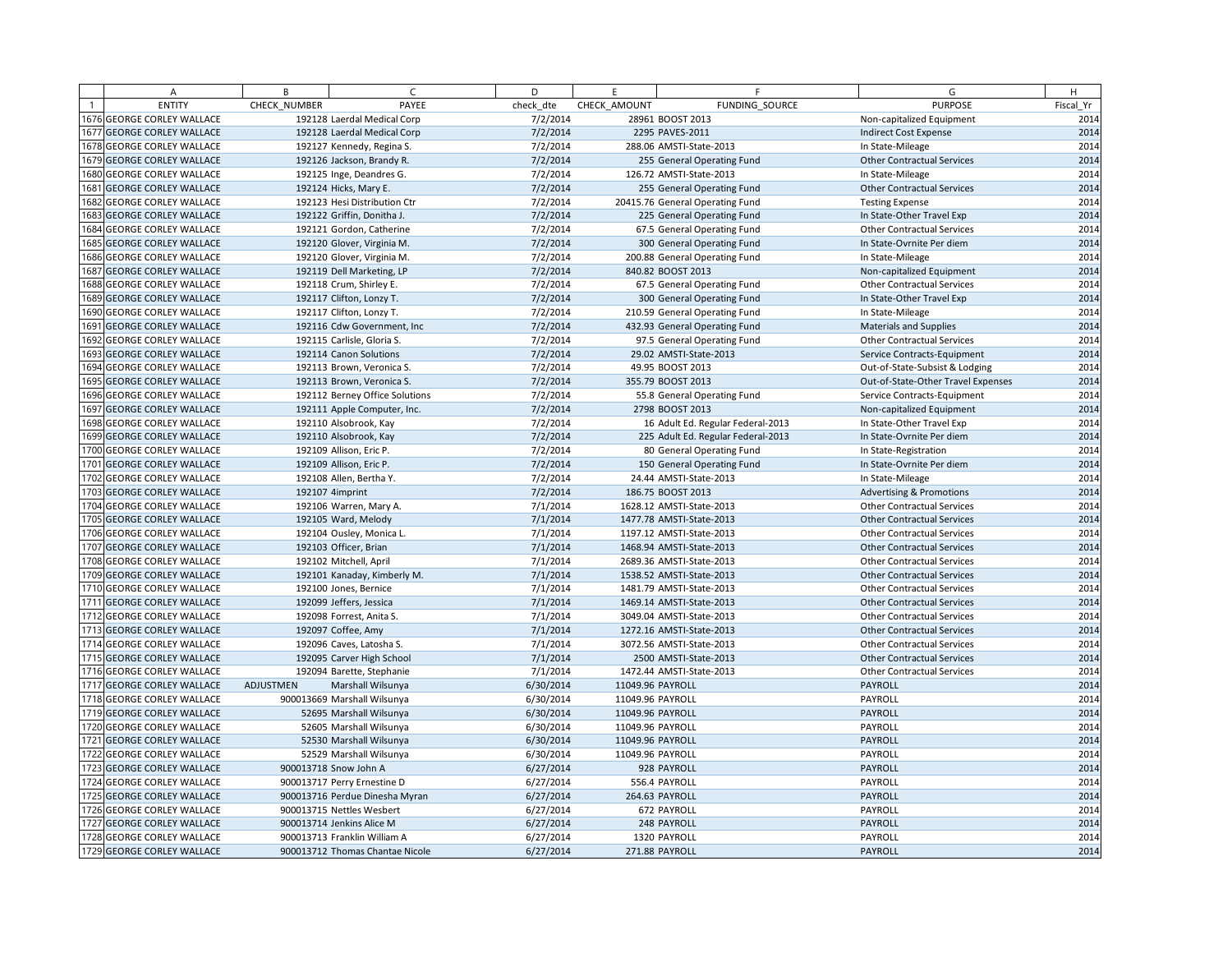| A                          | B                 | C                                     | D         | E               | F              |         | G              | H         |
|----------------------------|-------------------|---------------------------------------|-----------|-----------------|----------------|---------|----------------|-----------|
| <b>ENTITY</b>              | CHECK NUMBER      | PAYEE                                 | check dte | CHECK AMOUNT    | FUNDING SOURCE |         | <b>PURPOSE</b> | Fiscal Yr |
| 1730 GEORGE CORLEY WALLACE |                   | 900013711 Sanders Ta'Shayla Kenyatt   | 6/27/2014 |                 | 264.63 PAYROLL | PAYROLL |                | 2014      |
| 1731 GEORGE CORLEY WALLACE | 900013710 Lee Zeb |                                       | 6/27/2014 |                 | 268.25 PAYROLL | PAYROLL |                | 2014      |
| 1732 GEORGE CORLEY WALLACE |                   | 900013709 Williams Iverianna Sharnice | 6/27/2014 |                 | 119.63 PAYROLL | PAYROLL |                | 2014      |
| 1733 GEORGE CORLEY WALLACE |                   | 900013708 Turner Kamyra Labre         | 6/27/2014 |                 | 407.81 PAYROLL | PAYROLL |                | 2014      |
| 1734 GEORGE CORLEY WALLACE |                   | 900013707 Melton Elaine Alina         | 6/27/2014 |                 | 928 PAYROLL    | PAYROLL |                | 2014      |
| 1735 GEORGE CORLEY WALLACE |                   | 900013706 Howard Marqueisha Monae     | 6/27/2014 |                 | 264.63 PAYROLL |         | PAYROLL        | 2014      |
| 1736 GEORGE CORLEY WALLACE |                   | 900013705 Curtis Valerie Pandora      | 6/27/2014 |                 | 712 PAYROLL    | PAYROLL |                | 2014      |
| 1737 GEORGE CORLEY WALLACE |                   | 900013704 Dozier Bruce Otis           | 6/27/2014 |                 | 128.4 PAYROLL  | PAYROLL |                | 2014      |
| 1738 GEORGE CORLEY WALLACE |                   | 900013703 Abdullah Asaad E            | 6/27/2014 | 1407.93 PAYROLL |                | PAYROLL |                | 2014      |
| 1739 GEORGE CORLEY WALLACE |                   | 900013702 Whitely Joyce Elaine        | 6/27/2014 | 1054.33 PAYROLL |                | PAYROLL |                | 2014      |
| 1740 GEORGE CORLEY WALLACE |                   | 900013701 Wells Denise R              | 6/27/2014 |                 | 1107 PAYROLL   | PAYROLL |                | 2014      |
| 1741 GEORGE CORLEY WALLACE |                   | 900013700 Walker Mattie Mae           | 6/27/2014 |                 | 857.76 PAYROLL |         | PAYROLL        | 2014      |
| 1742 GEORGE CORLEY WALLACE |                   | 900013699 McCary Susan Bryant         | 6/27/2014 |                 | 696.93 PAYROLL | PAYROLL |                | 2014      |
| 1743 GEORGE CORLEY WALLACE |                   | 900013698 Marshall Annie Lee          | 6/27/2014 |                 | 714.8 PAYROLL  | PAYROLL |                | 2014      |
| 1744 GEORGE CORLEY WALLACE |                   | 900013697 Heard Annie Oneal           | 6/27/2014 |                 | 415.48 PAYROLL |         | PAYROLL        | 2014      |
| 1745 GEORGE CORLEY WALLACE |                   | 900013696 Christian Margaret H.       | 6/27/2014 |                 | 1766.3 PAYROLL | PAYROLL |                | 2014      |
| 1746 GEORGE CORLEY WALLACE |                   | 900013695 Alsobrook Kay Goodwin       | 6/27/2014 | 1054.33 PAYROLL |                | PAYROLL |                | 2014      |
| 1747 GEORGE CORLEY WALLACE |                   | 900013694 Cobb Charlene Nichols       | 6/27/2014 |                 | 836 PAYROLL    |         | PAYROLL        | 2014      |
| 1748 GEORGE CORLEY WALLACE |                   | 900013693 Martin Geraldine Shaw       | 6/27/2014 |                 | 1134 PAYROLL   | PAYROLL |                | 2014      |
| 1749 GEORGE CORLEY WALLACE |                   | 900013692 Powell Brenda Williams      | 6/27/2014 |                 | 408.24 PAYROLL | PAYROLL |                | 2014      |
| 1750 GEORGE CORLEY WALLACE |                   | 900013691 Davis Glenda D              | 6/27/2014 |                 | 204.12 PAYROLL | PAYROLL |                | 2014      |
| 1751 GEORGE CORLEY WALLACE |                   | 900013690 Simmons Gloria Dean         | 6/27/2014 | 4583.33 PAYROLL |                | PAYROLL |                | 2014      |
| 1752 GEORGE CORLEY WALLACE |                   | 900013689 Page Melinda Ann            | 6/27/2014 | 3583.33 PAYROLL |                | PAYROLL |                | 2014      |
| 1753 GEORGE CORLEY WALLACE |                   | 900013688 Lomax Burma James           | 6/27/2014 |                 | 3750 PAYROLL   | PAYROLL |                | 2014      |
| 1754 GEORGE CORLEY WALLACE |                   | 900013687 Ford Audrey                 | 6/27/2014 | 7987.15 PAYROLL |                | PAYROLL |                | 2014      |
| 1755 GEORGE CORLEY WALLACE |                   | 900013686 Rose Ebony S                | 6/27/2014 | 2931.17 PAYROLL |                |         | PAYROLL        | 2014      |
| 1756 GEORGE CORLEY WALLACE |                   | 900013685 Williams Roosevelt          | 6/27/2014 | 2261.83 PAYROLL |                | PAYROLL |                | 2014      |
| 1757 GEORGE CORLEY WALLACE |                   | 900013684 Weatherspoon Norman         | 6/27/2014 | 3080.83 PAYROLL |                | PAYROLL |                | 2014      |
| 1758 GEORGE CORLEY WALLACE |                   | 900013683 Pettway Charles D.          | 6/27/2014 | 2634.33 PAYROLL |                | PAYROLL |                | 2014      |
| 1759 GEORGE CORLEY WALLACE |                   | 900013682 Pettway Alonzia             | 6/27/2014 | 2634.33 PAYROLL |                | PAYROLL |                | 2014      |
| 1760 GEORGE CORLEY WALLACE |                   | 900013681 McCree Monroe               | 6/27/2014 | 4196.67 PAYROLL |                | PAYROLL |                | 2014      |
| 1761 GEORGE CORLEY WALLACE |                   | 900013680 Heard Anthony               | 6/27/2014 | 2634.33 PAYROLL |                |         | PAYROLL        | 2014      |
| 1762 GEORGE CORLEY WALLACE |                   | 900013679 Harvell Robert L            | 6/27/2014 | 2559.58 PAYROLL |                | PAYROLL |                | 2014      |
| 1763 GEORGE CORLEY WALLACE |                   | 900013678 Moore Timothy               | 6/27/2014 |                 | 3755.5 PAYROLL | PAYROLL |                | 2014      |
| 1764 GEORGE CORLEY WALLACE |                   | 900013677 Jones Joseph Glenn          | 6/27/2014 | 1916.67 PAYROLL |                | PAYROLL |                | 2014      |
| 1765 GEORGE CORLEY WALLACE |                   | 900013676 Austin Tampatha             | 6/27/2014 | 2187.33 PAYROLL |                | PAYROLL |                | 2014      |
| 1766 GEORGE CORLEY WALLACE |                   | 900013675 Kimbrough Brandon O         | 6/27/2014 | 2484.92 PAYROLL |                | PAYROLL |                | 2014      |
| 1767 GEORGE CORLEY WALLACE |                   | 900013674 Craig Benjamin Martin       | 6/27/2014 | 3229.42 PAYROLL |                |         | PAYROLL        | 2014      |
| 1768 GEORGE CORLEY WALLACE |                   | 900013673 Vance Laura Lynn            | 6/27/2014 | 3973.25 PAYROLL |                | PAYROLL |                | 2014      |
| 1769 GEORGE CORLEY WALLACE |                   | 900013672 Smith Leigh Ann             | 6/27/2014 | 4196.67 PAYROLL |                | PAYROLL |                | 2014      |
| 1770 GEORGE CORLEY WALLACE |                   | 900013671 Smith Jacqueline Bernetta   | 6/27/2014 | 8976.75 PAYROLL |                | PAYROLL |                | 2014      |
| 1771 GEORGE CORLEY WALLACE |                   | 900013670 Purdie Christy Dorran       | 6/27/2014 |                 | 3154.5 PAYROLL | PAYROLL |                | 2014      |
| 1772 GEORGE CORLEY WALLACE |                   | 900013668 Evans Naopi Lc              | 6/27/2014 | 2857.17 PAYROLL |                | PAYROLL |                | 2014      |
| 1773 GEORGE CORLEY WALLACE |                   | 900013667 Davis Mary Lee              | 6/27/2014 | 3303.42 PAYROLL |                |         | PAYROLL        | 2014      |
| 1774 GEORGE CORLEY WALLACE |                   | 900013666 Combs Lori Ann              | 6/27/2014 | 3824.67 PAYROLL |                | PAYROLL |                | 2014      |
| 1775 GEORGE CORLEY WALLACE |                   | 900013665 Charley Daphne Yvonne       | 6/27/2014 |                 | 3750 PAYROLL   |         | <b>PAYROLL</b> | 2014      |
| 1776 GEORGE CORLEY WALLACE |                   | 900013664 Bell Vickie D               | 6/27/2014 | 2410.75 PAYROLL |                | PAYROLL |                | 2014      |
| 1777 GEORGE CORLEY WALLACE |                   | 900013663 Waller Kamala D             | 6/27/2014 | 3045.74 PAYROLL |                | PAYROLL |                | 2014      |
| 1778 GEORGE CORLEY WALLACE |                   | 900013662 Dysart Charles J            | 6/27/2014 |                 | 5850 PAYROLL   | PAYROLL |                | 2014      |
| 1779 GEORGE CORLEY WALLACE |                   | 900013661 Davis Bettie Jean           | 6/27/2014 | 2262.08 PAYROLL |                | PAYROLL |                | 2014      |
| 1780 GEORGE CORLEY WALLACE |                   | 900013660 Moultrie Eddie James        | 6/27/2014 | 4122.17 PAYROLL |                | PAYROLL |                | 2014      |
| 1781 GEORGE CORLEY WALLACE |                   | 900013659 Patterson Ray Anthony       | 6/27/2014 |                 | 2708.5 PAYROLL | PAYROLL |                | 2014      |
| 1782 GEORGE CORLEY WALLACE |                   | 900013658 Nixon Raford C              | 6/27/2014 | 2916.67 PAYROLL |                | PAYROLL |                | 2014      |
| 1783 GEORGE CORLEY WALLACE |                   | 900013657 Burton Andrew J.            | 6/27/2014 | 4583.33 PAYROLL |                | PAYROLL |                | 2014      |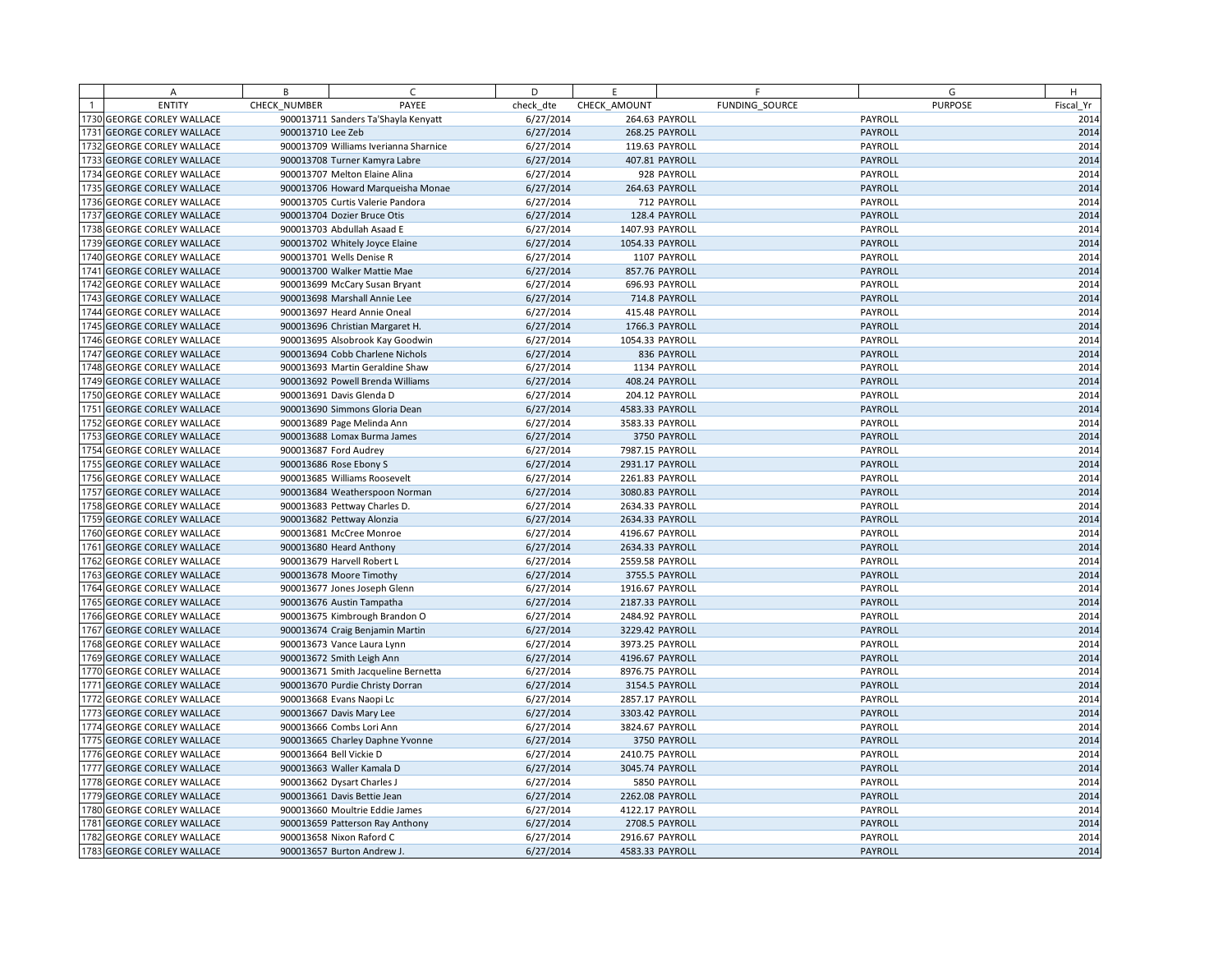| A                                 | B            | C                                     | D         | E                |                | F              | G              | H         |
|-----------------------------------|--------------|---------------------------------------|-----------|------------------|----------------|----------------|----------------|-----------|
| <b>ENTITY</b>                     | CHECK NUMBER | PAYEE                                 | check dte | CHECK AMOUNT     |                | FUNDING SOURCE | <b>PURPOSE</b> | Fiscal Yr |
| 1784 GEORGE CORLEY WALLACE        |              | 900013656 Bennett Robbyn V.           | 6/27/2014 | 7759.75 PAYROLL  |                |                | PAYROLL        | 2014      |
| 1785 GEORGE CORLEY WALLACE        |              | 900013655 Allison Eric Preston        | 6/27/2014 |                  | 5170 PAYROLL   |                | PAYROLL        | 2014      |
| 1786 GEORGE CORLEY WALLACE        |              | 900013654 Adams Dorothy J             | 6/27/2014 | 1916.67 PAYROLL  |                |                | PAYROLL        | 2014      |
| 1787 GEORGE CORLEY WALLACE        |              | 900013653 Zimmerman Sheri             | 6/27/2014 | 3229.42 PAYROLL  |                |                | PAYROLL        | 2014      |
| 1788 GEORGE CORLEY WALLACE        |              | 900013652 Jackson Irma Jean           | 6/27/2014 |                  | 2708.5 PAYROLL |                | PAYROLL        | 2014      |
| <b>1789 GEORGE CORLEY WALLACE</b> |              | 900013651 Headley Linda Fay           | 6/27/2014 | 2336.25 PAYROLL  |                |                | PAYROLL        | 2014      |
| 1790 GEORGE CORLEY WALLACE        |              | 900013650 Newman Sunette Smith        | 6/27/2014 | 4420.17 PAYROLL  |                |                | PAYROLL        | 2014      |
| 1791 GEORGE CORLEY WALLACE        |              | 900013649 Reynolds Jennifer M         | 6/27/2014 |                  | 3050.5 PAYROLL |                | PAYROLL        | 2014      |
| 1792 GEORGE CORLEY WALLACE        |              | 900013648 Logan Shuntelra Bernice     | 6/27/2014 | 4073.92 PAYROLL  |                |                | PAYROLL        | 2014      |
| 1793 GEORGE CORLEY WALLACE        |              | 900013647 Kidd Anessa Lynn            | 6/27/2014 | 6241.67 PAYROLL  |                |                | PAYROLL        | 2014      |
| 1794 GEORGE CORLEY WALLACE        |              | 900013646 Hudson Connie Estes         | 6/27/2014 | 1916.67 PAYROLL  |                |                | PAYROLL        | 2014      |
| 1795 GEORGE CORLEY WALLACE        |              | 900013645 Clifton Lonzy T.            | 6/27/2014 | 6682.33 PAYROLL  |                |                | PAYROLL        | 2014      |
| 1796 GEORGE CORLEY WALLACE        |              | 900013644 Bonner Irene G              | 6/27/2014 |                  | 1450 PAYROLL   |                | PAYROLL        | 2014      |
| 1797 GEORGE CORLEY WALLACE        |              | 900013643 Woods Melinda Takeyia       | 6/27/2014 |                  | 250 PAYROLL    |                | PAYROLL        | 2014      |
| 1798 GEORGE CORLEY WALLACE        |              | 900013642 Hannah Marcus A.            | 6/27/2014 | 1208.33 PAYROLL  |                |                | PAYROLL        | 2014      |
| 1799 GEORGE CORLEY WALLACE        |              | 900013641 Turner Herman W.            | 6/27/2014 |                  | 791.67 PAYROLL |                | PAYROLL        | 2014      |
| 1800 GEORGE CORLEY WALLACE        |              | 900013640 Harper April M              | 6/27/2014 |                  | 1375 PAYROLL   |                | PAYROLL        | 2014      |
| 1801 GEORGE CORLEY WALLACE        |              | 900013639 Maxey Willie E.             | 6/27/2014 |                  | 416.67 PAYROLL |                | PAYROLL        | 2014      |
| 1802 GEORGE CORLEY WALLACE        |              | 900013638 Harrell Christopher Darrell | 6/27/2014 |                  | 416.67 PAYROLL |                | PAYROLL        | 2014      |
| 1803 GEORGE CORLEY WALLACE        |              | 900013637 Davis Foster Calvin         | 6/27/2014 |                  | 1000 PAYROLL   |                | PAYROLL        | 2014      |
| 1804 GEORGE CORLEY WALLACE        |              | 900013636 Theiss Sheila Ann           | 6/27/2014 | 3019.75 PAYROLL  |                |                | PAYROLL        | 2014      |
| 1805 GEORGE CORLEY WALLACE        |              | 900013635 Abbott Brandi Nicole        | 6/27/2014 | 2113.17 PAYROLL  |                |                | PAYROLL        | 2014      |
| 1806 GEORGE CORLEY WALLACE        |              | 900013634 Rhodes Pamela               | 6/27/2014 |                  | 1600 PAYROLL   |                | PAYROLL        | 2014      |
| 1807 GEORGE CORLEY WALLACE        |              | 900013633 Motley Bettye Steele        | 6/27/2014 |                  | 2630 PAYROLL   |                | PAYROLL        | 2014      |
| 1808 GEORGE CORLEY WALLACE        |              | 900013632 Moore Kathy J               | 6/27/2014 |                  | 4875 PAYROLL   |                | PAYROLL        | 2014      |
| 1809 GEORGE CORLEY WALLACE        |              | 900013631 Jones Natasha Renee         | 6/27/2014 |                  | 86.22 PAYROLL  |                | PAYROLL        | 2014      |
| 1810 GEORGE CORLEY WALLACE        |              | 900013630 Jefferson Shelia Lawanda    | 6/27/2014 | 2410.75 PAYROLL  |                |                | PAYROLL        | 2014      |
| 1811 GEORGE CORLEY WALLACE        |              | 900013629 Hobson Joy Stewart          | 6/27/2014 |                  | 1600 PAYROLL   |                | PAYROLL        | 2014      |
| 1812 GEORGE CORLEY WALLACE        |              | 900013628 Griffin Donitha J.          | 6/27/2014 | 9540.17 PAYROLL  |                |                | PAYROLL        | 2014      |
| 1813 GEORGE CORLEY WALLACE        |              | 900013627 Gordon Rachel L             | 6/27/2014 | 3322.17 PAYROLL  |                |                | PAYROLL        | 2014      |
| 1814 GEORGE CORLEY WALLACE        |              | 900013626 Duck Cindy                  | 6/27/2014 | 2708.92 PAYROLL  |                |                | PAYROLL        | 2014      |
| 1815 GEORGE CORLEY WALLACE        |              | 900013625 Chapman Channie Loraine     | 6/27/2014 | 3166.67 PAYROLL  |                |                | PAYROLL        | 2014      |
| 1816 GEORGE CORLEY WALLACE        |              | 900013624 Brown Karen E.              | 6/27/2014 | 3120.83 PAYROLL  |                |                | PAYROLL        | 2014      |
| 1817 GEORGE CORLEY WALLACE        |              | 900013623 Bradsell Karen S.           | 6/27/2014 | 2485.17 PAYROLL  |                |                | PAYROLL        | 2014      |
| 1818 GEORGE CORLEY WALLACE        |              | 900013622 Bentley Betty J             | 6/27/2014 | 4875.25 PAYROLL  |                |                | PAYROLL        | 2014      |
| 1819 GEORGE CORLEY WALLACE        |              | 900013621 Williams Elsie B.           | 6/27/2014 |                  | 573.33 PAYROLL |                | PAYROLL        | 2014      |
| 1820 GEORGE CORLEY WALLACE        |              | 900013620 Pugh Elijah                 | 6/27/2014 | 9921.42 PAYROLL  |                |                | PAYROLL        | 2014      |
| 1821 GEORGE CORLEY WALLACE        |              | 900013619 White TaShunta N            | 6/27/2014 |                  | 573.33 PAYROLL |                | PAYROLL        | 2014      |
| 1822 GEORGE CORLEY WALLACE        |              | 900013618 Owens Holly Brown           | 6/27/2014 |                  | 5467 PAYROLL   |                | PAYROLL        | 2014      |
| 1823 GEORGE CORLEY WALLACE        |              | 900013617 Lee Kateri M                | 6/27/2014 |                  | 5299 PAYROLL   |                | PAYROLL        | 2014      |
| 1824 GEORGE CORLEY WALLACE        |              | 900013616 Barker Shirley Ann          | 6/27/2014 | 3824.67 PAYROLL  |                |                | PAYROLL        | 2014      |
| 1825 GEORGE CORLEY WALLACE        |              | 900013615 Baldwin Antionetta S        | 6/27/2014 | 10082.42 PAYROLL |                |                | PAYROLL        | 2014      |
| 1826 GEORGE CORLEY WALLACE        |              | 900013614 Rhodes Ramona Roberts       | 6/27/2014 | 1516.67 PAYROLL  |                |                | PAYROLL        | 2014      |
| 1827 GEORGE CORLEY WALLACE        |              | 900013613 Minor Sheila Mims           | 6/27/2014 |                  | 433.33 PAYROLL |                | PAYROLL        | 2014      |
| 1828 GEORGE CORLEY WALLACE        |              | 900013612 Goings Ghytana Shelton      | 6/27/2014 | 9485.58 PAYROLL  |                |                | PAYROLL        | 2014      |
| 1829 GEORGE CORLEY WALLACE        |              | 900013611 Autery Nancy                | 6/27/2014 | 10829.92 PAYROLL |                |                | PAYROLL        | 2014      |
| 1830 GEORGE CORLEY WALLACE        |              | 900013610 Abdullah Asaad E            | 6/27/2014 | 1407.93 PAYROLL  |                |                | PAYROLL        | 2014      |
| 1831 GEORGE CORLEY WALLACE        |              | 900013609 Turner Anthony G.           | 6/27/2014 | 12161.58 PAYROLL |                |                | PAYROLL        | 2014      |
| 1832 GEORGE CORLEY WALLACE        |              | 900013608 McKnight April Calloway     | 6/27/2014 |                  | 866.67 PAYROLL |                | PAYROLL        | 2014      |
| 1833 GEORGE CORLEY WALLACE        |              | 900013607 Richardson Kendra Jones     | 6/27/2014 | 4507.42 PAYROLL  |                |                | PAYROLL        | 2014      |
| 1834 GEORGE CORLEY WALLACE        |              | 900013606 Johnson Althelstein         | 6/27/2014 | 10829.92 PAYROLL |                |                | PAYROLL        | 2014      |
| 1835 GEORGE CORLEY WALLACE        |              | 900013605 Cook Robin                  | 6/27/2014 | 3840.25 PAYROLL  |                |                | PAYROLL        | 2014      |
| 1836 GEORGE CORLEY WALLACE        |              | 900013604 Chesnut Veronica S          | 6/27/2014 |                  | 650 PAYROLL    |                | PAYROLL        | 2014      |
| 1837 GEORGE CORLEY WALLACE        |              | 900013603 Clements Renna B            | 6/27/2014 |                  | 650 PAYROLL    |                | PAYROLL        | 2014      |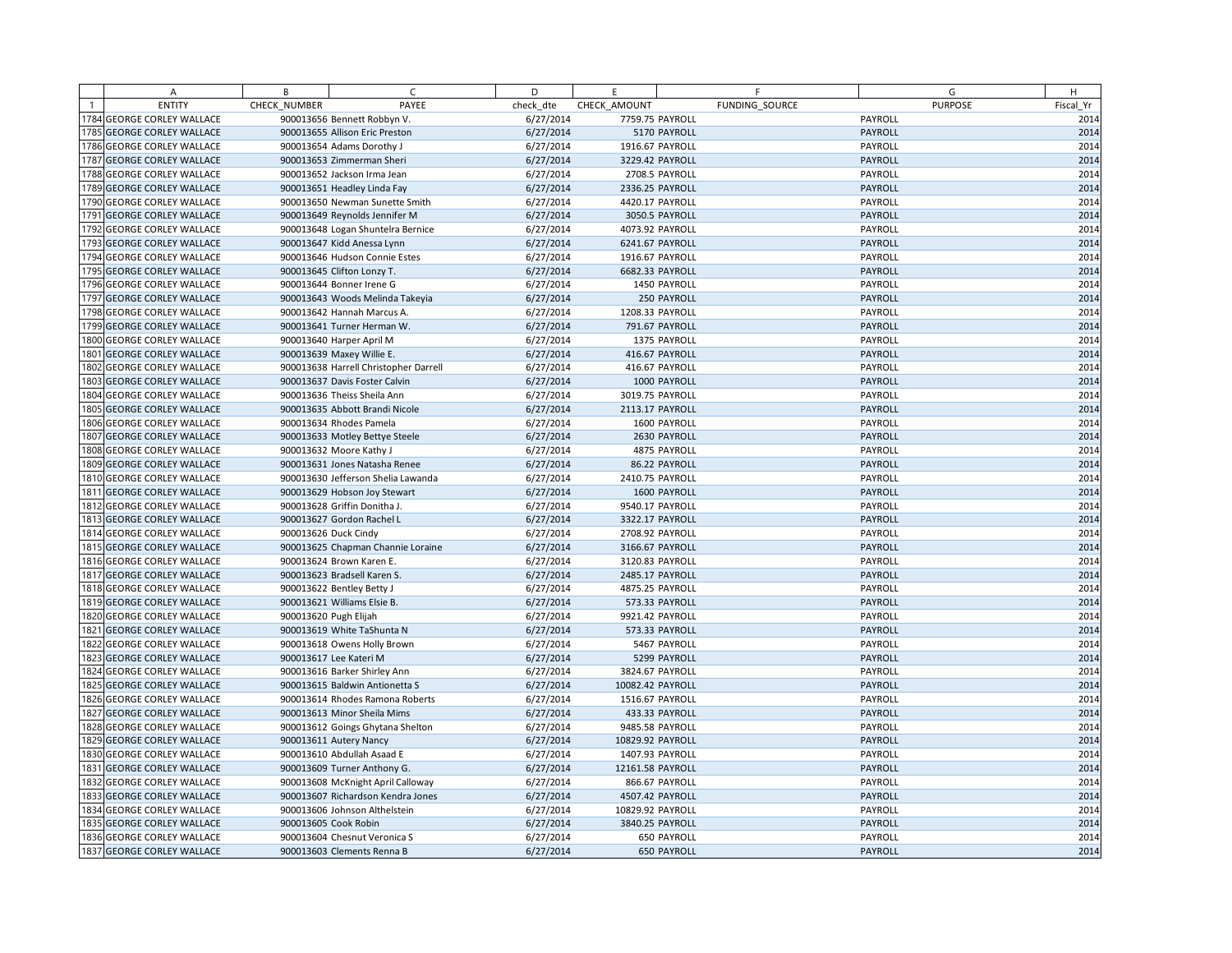| A                                | B            | $\subset$                             | D         | E                | F              | G              | H         |
|----------------------------------|--------------|---------------------------------------|-----------|------------------|----------------|----------------|-----------|
| <b>ENTITY</b>                    | CHECK NUMBER | PAYEE                                 | check dte | CHECK AMOUNT     | FUNDING SOURCE | <b>PURPOSE</b> | Fiscal Yr |
| 1838 GEORGE CORLEY WALLACE       |              | 900013602 Thompkins Yolanda Smith     | 6/27/2014 |                  | 650 PAYROLL    | PAYROLL        | 2014      |
| <b>839 GEORGE CORLEY WALLACE</b> |              | 900013601 Pugh Janet Cathey M.        | 6/27/2014 | 12135.5 PAYROLL  |                | PAYROLL        | 2014      |
| <b>840 GEORGE CORLEY WALLACE</b> |              | 900013600 Melton Darrio               | 6/27/2014 |                  | 1300 PAYROLL   | PAYROLL        | 2014      |
| 1841 GEORGE CORLEY WALLACE       |              | 900013599 McQueen Carroll D.          | 6/27/2014 | 433.33 PAYROLL   |                | PAYROLL        | 2014      |
| <b>842 GEORGE CORLEY WALLACE</b> |              | 900013598 White Tara Y                | 6/27/2014 | 9892.42 PAYROLL  |                | PAYROLL        | 2014      |
| 843 GEORGE CORLEY WALLACE        |              | 900013597 Lewis George E              | 6/27/2014 |                  | 650 PAYROLL    | PAYROLL        | 2014      |
| 1844 GEORGE CORLEY WALLACE       |              | 900013596 Grissom Terry D             | 6/27/2014 |                  | 2600 PAYROLL   | PAYROLL        | 2014      |
| 845 GEORGE CORLEY WALLACE        |              | 900013595 Elliott William F.          | 6/27/2014 | 10915.75 PAYROLL |                | PAYROLL        | 2014      |
| <b>846 GEORGE CORLEY WALLACE</b> |              | 900013594 Welch Gordon F              | 6/27/2014 | 7185.75 PAYROLL  |                | PAYROLL        | 2014      |
| 1847 GEORGE CORLEY WALLACE       |              | 900013593 Pettway Martha Williams     | 6/27/2014 | 5314.44 PAYROLL  |                | PAYROLL        | 2014      |
| <b>848 GEORGE CORLEY WALLACE</b> |              | 900013592 Pettway Felecia             | 6/27/2014 | 5154.16 PAYROLL  |                | PAYROLL        | 2014      |
| 849 GEORGE CORLEY WALLACE        |              | 900013591 Moss Johnny E               | 6/27/2014 | 5416.66 PAYROLL  |                | PAYROLL        | 2014      |
| 1850 GEORGE CORLEY WALLACE       |              | 900013590 Helms Tammy Roberts         | 6/27/2014 | 2744.08 PAYROLL  |                | PAYROLL        | 2014      |
| 1851 GEORGE CORLEY WALLACE       |              | 900013589 Halpin Mark Nicholas        | 6/27/2014 | 2916.67 PAYROLL  |                | PAYROLL        | 2014      |
| 1852 GEORGE CORLEY WALLACE       |              | 900013588 Sampson Alicia Janay        | 6/27/2014 |                  | 900 PAYROLL    | PAYROLL        | 2014      |
| 1853 GEORGE CORLEY WALLACE       |              | 900013587 Graham Martez A             | 6/27/2014 |                  | 900 PAYROLL    | PAYROLL        | 2014      |
| 1854 GEORGE CORLEY WALLACE       |              | 900013586 Carmichael Rita L           | 6/27/2014 |                  | 1000 PAYROLL   | PAYROLL        | 2014      |
| 1855 GEORGE CORLEY WALLACE       |              | 900013585 Thames Jerome E             | 6/27/2014 | 4232.33 PAYROLL  |                | PAYROLL        | 2014      |
| 1856 GEORGE CORLEY WALLACE       |              | 900013584 Harrison Eddie J            | 6/27/2014 | 4232.33 PAYROLL  |                | PAYROLL        | 2014      |
| 1857 GEORGE CORLEY WALLACE       |              | 900013583 Harris Douglas Lee          | 6/27/2014 | 2410.75 PAYROLL  |                | PAYROLL        | 2014      |
| 1858 GEORGE CORLEY WALLACE       |              | 900013582 Griffin Calvin              | 6/27/2014 | 4646.33 PAYROLL  |                | PAYROLL        | 2014      |
| 1859 GEORGE CORLEY WALLACE       |              | 900013581 Williams Matilda Mae        | 6/27/2014 | 2410.75 PAYROLL  |                | PAYROLL        | 2014      |
| 1860 GEORGE CORLEY WALLACE       |              | 900013580 Hamilton Antonio Kentanious | 6/27/2014 |                  | 3818 PAYROLL   | PAYROLL        | 2014      |
| 1861 GEORGE CORLEY WALLACE       |              | 900013579 Allen Kenny                 | 6/27/2014 | 8902.08 PAYROLL  |                | PAYROLL        | 2014      |
| 1862 GEORGE CORLEY WALLACE       |              | 900013578 Wallace Connie W            | 6/27/2014 | 7675.33 PAYROLL  |                | PAYROLL        | 2014      |
| 1863 GEORGE CORLEY WALLACE       |              | 900013577 Lewis Bonita T.             | 6/27/2014 | 4094.33 PAYROLL  |                | PAYROLL        | 2014      |
| 1864 GEORGE CORLEY WALLACE       |              | 900013576 Laister Shirley J           | 6/27/2014 | 1230.58 PAYROLL  |                | PAYROLL        | 2014      |
| 1865 GEORGE CORLEY WALLACE       |              | 900013575 Smith Shandra J             | 6/27/2014 | 4904.17 PAYROLL  |                | PAYROLL        | 2014      |
| 1866 GEORGE CORLEY WALLACE       |              | 900013574 Simmons Lawrence            | 6/27/2014 | 7938.33 PAYROLL  |                | PAYROLL        | 2014      |
| 1867 GEORGE CORLEY WALLACE       |              | 900013573 Stevenson Donte L           | 6/27/2014 | 2336.25 PAYROLL  |                | PAYROLL        | 2014      |
| 1868 GEORGE CORLEY WALLACE       |              | 900013572 Rogers Eric W.              | 6/27/2014 | 4508.33 PAYROLL  |                | PAYROLL        | 2014      |
| 1869 GEORGE CORLEY WALLACE       |              | 900013571 Moore Dale E                | 6/27/2014 |                  | 3956 PAYROLL   | PAYROLL        | 2014      |
| 1870 GEORGE CORLEY WALLACE       |              | 900013570 Hobbs David Wayne           | 6/27/2014 | 8902.08 PAYROLL  |                | PAYROLL        | 2014      |
| 1871 GEORGE CORLEY WALLACE       |              | 900013569 Walker Shermanita           | 6/27/2014 | 4349.58 PAYROLL  |                | PAYROLL        | 2014      |
| 1872 GEORGE CORLEY WALLACE       |              | 900013568 Spicer Chandra              | 6/27/2014 | 5276.25 PAYROLL  |                | PAYROLL        | 2014      |
| 1873 GEORGE CORLEY WALLACE       |              | 900013567 Snowden Lula                | 6/27/2014 | 4012.5 PAYROLL   |                | PAYROLL        | 2014      |
| 1874 GEORGE CORLEY WALLACE       |              | 900013566 Roberson Erika M            | 6/27/2014 | 2708.25 PAYROLL  |                | PAYROLL        | 2014      |
| 1875 GEORGE CORLEY WALLACE       |              | 900013565 Pullum Quanda C.            | 6/27/2014 | 3080.5 PAYROLL   |                | PAYROLL        | 2014      |
| 1876 GEORGE CORLEY WALLACE       |              | 900013564 Pettway Clarence J          | 6/27/2014 | 5659.08 PAYROLL  |                | PAYROLL        | 2014      |
| 1877 GEORGE CORLEY WALLACE       |              | 900013563 Moore Derrick M             | 6/27/2014 | 2187.58 PAYROLL  |                | PAYROLL        | 2014      |
| 1878 GEORGE CORLEY WALLACE       |              | 900013562 Inge Deandres G.            | 6/27/2014 | 5918.08 PAYROLL  |                | PAYROLL        | 2014      |
| 1879 GEORGE CORLEY WALLACE       |              | 900013561 Coleman Steffan             | 6/27/2014 |                  | 3471 PAYROLL   | PAYROLL        | 2014      |
| 1880 GEORGE CORLEY WALLACE       |              | 900013560 Buford Geralyn Latanza      | 6/27/2014 | 4292.08 PAYROLL  |                | PAYROLL        | 2014      |
| 1881 GEORGE CORLEY WALLACE       |              | 900013559 Barlow Tiffany Renee        | 6/27/2014 | 4935.83 PAYROLL  |                | PAYROLL        | 2014      |
| 1882 GEORGE CORLEY WALLACE       |              | 900013558 Allen Bertha Yvette         | 6/27/2014 | 4529.67 PAYROLL  |                | PAYROLL        | 2014      |
| 1883 GEORGE CORLEY WALLACE       |              | 900013557 Acoff Olivia Joyce          | 6/27/2014 | 2541.67 PAYROLL  |                | PAYROLL        | 2014      |
| 1884 GEORGE CORLEY WALLACE       |              | 900013556 Jones Connie M.             | 6/27/2014 | 8688.67 PAYROLL  |                | PAYROLL        | 2014      |
| 1885 GEORGE CORLEY WALLACE       |              | 900013555 Davis Rebecca Moore         | 6/27/2014 |                  | 9834 PAYROLL   | PAYROLL        | 2014      |
| 1886 GEORGE CORLEY WALLACE       |              | 900013554 Thomas Gloria Dean          | 6/27/2014 | 3452.83 PAYROLL  |                | PAYROLL        | 2014      |
| 1887 GEORGE CORLEY WALLACE       |              | 900013553 Mott Margaret C.            | 6/27/2014 | 18577.5 PAYROLL  |                | PAYROLL        | 2014      |
| 1888 GEORGE CORLEY WALLACE       |              | 900013552 Holliman Kathleen Hays      | 6/27/2014 | 12417.08 PAYROLL |                | PAYROLL        | 2014      |
| <b>889 GEORGE CORLEY WALLACE</b> |              | 900013551 Henderson Kerry E.          | 6/27/2014 | 4312.58 PAYROLL  |                | PAYROLL        | 2014      |
| 1890 GEORGE CORLEY WALLACE       |              | 900013550 Moore Dorothy A             | 6/27/2014 |                  | 1000 PAYROLL   | PAYROLL        | 2014      |
| 1891 GEORGE CORLEY WALLACE       |              | 900013549 Miller Gregory Lee          | 6/27/2014 | 9085.58 PAYROLL  |                | PAYROLL        | 2014      |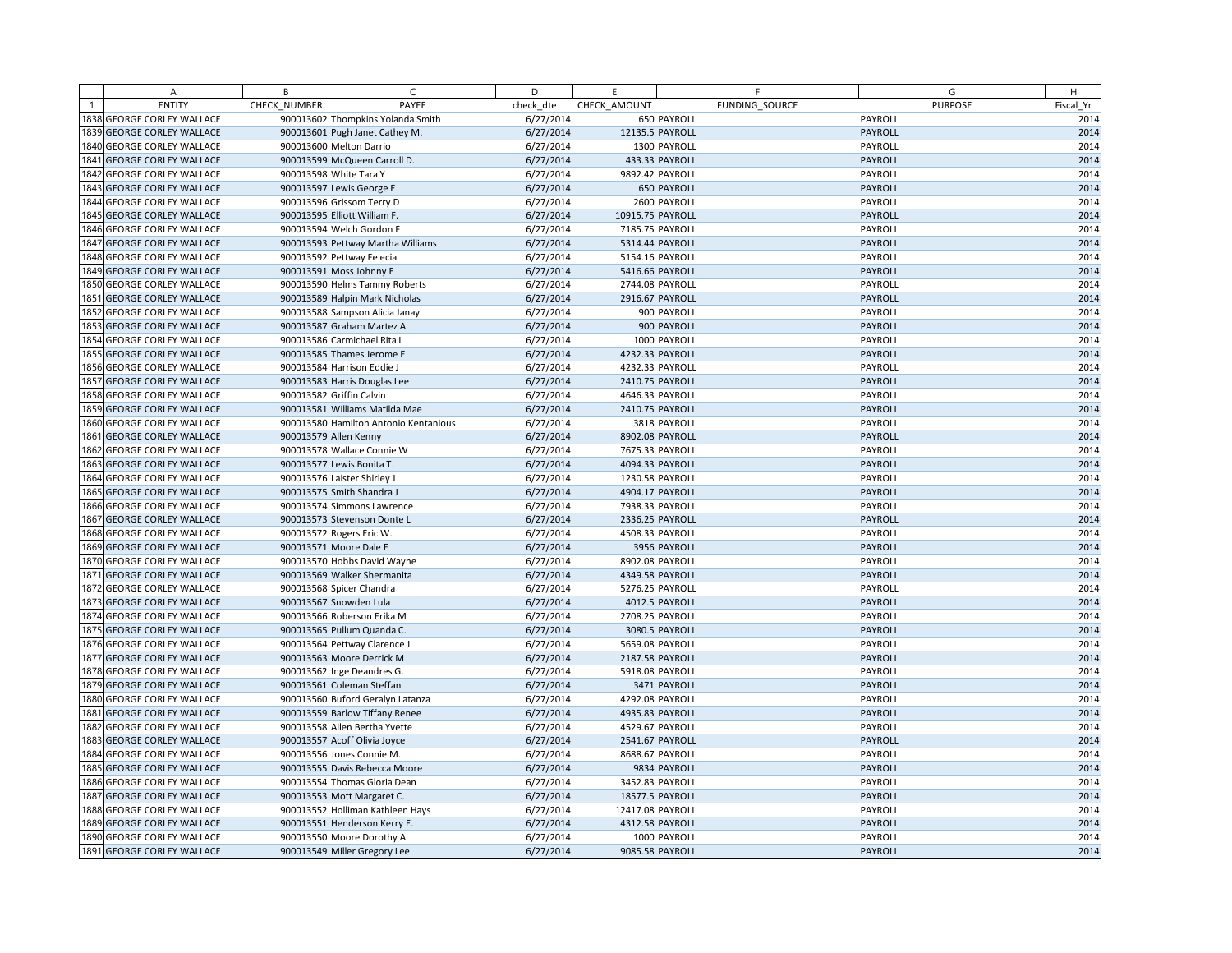|                | A                            | B            | C                                       | D         | E                | F              | G              | H         |
|----------------|------------------------------|--------------|-----------------------------------------|-----------|------------------|----------------|----------------|-----------|
| $\overline{1}$ | <b>ENTITY</b>                | CHECK NUMBER | PAYEE                                   | check dte | CHECK AMOUNT     | FUNDING SOURCE | <b>PURPOSE</b> | Fiscal Yr |
|                | 1892 GEORGE CORLEY WALLACE   |              | 900013548 Hannah Marilyn Bennett        | 6/27/2014 |                  | 4609 PAYROLL   | PAYROLL        | 2014      |
|                | 1893 GEORGE CORLEY WALLACE   |              | 900013547 White Christine S             | 6/27/2014 |                  | 1518 PAYROLL   | PAYROLL        | 2014      |
|                | 1894 GEORGE CORLEY WALLACE   |              | 900013546 Taylor Danica Sherita         | 6/27/2014 | 9892.42 PAYROLL  |                | PAYROLL        | 2014      |
|                | 1895 GEORGE CORLEY WALLACE   |              | 900013545 Smitherman Anna M             | 6/27/2014 | 12642.75 PAYROLL |                | PAYROLL        | 2014      |
|                | 1896 GEORGE CORLEY WALLACE   |              | 900013544 Shannon Tracey M.             | 6/27/2014 | 12883.08 PAYROLL |                | PAYROLL        | 2014      |
|                | 1897 GEORGE CORLEY WALLACE   |              | 900013543 Lunsford Angela Collins       | 6/27/2014 | 4470.67 PAYROLL  |                | <b>PAYROLL</b> | 2014      |
|                | 1898 GEORGE CORLEY WALLACE   |              | 900013542 McWhorter-Light Clara Suzanne | 6/27/2014 | 2187.33 PAYROLL  |                | PAYROLL        | 2014      |
|                | 1899 GEORGE CORLEY WALLACE   |              | 900013541 Lambert Sheila L.             | 6/27/2014 | 1831.5 PAYROLL   |                | PAYROLL        | 2014      |
|                | 1900 GEORGE CORLEY WALLACE   |              | 900013540 Jones - Harris Katrina        | 6/27/2014 |                  | 1035 PAYROLL   | PAYROLL        | 2014      |
|                | 1901 GEORGE CORLEY WALLACE   |              | 900013539 James Camille P.              | 6/27/2014 |                  | 1380 PAYROLL   | PAYROLL        | 2014      |
|                | 1902 GEORGE CORLEY WALLACE   |              | 900013538 Haigler Lisa M                | 6/27/2014 |                  | 1725 PAYROLL   | PAYROLL        | 2014      |
|                | 1903 GEORGE CORLEY WALLACE   |              | 900013537 Douglas Cecile Randall        | 6/27/2014 | 10829.92 PAYROLL |                | PAYROLL        | 2014      |
|                | 1904 GEORGE CORLEY WALLACE   |              | 900013536 Davis Vera Lee                | 6/27/2014 | 1479.5 PAYROLL   |                | PAYROLL        | 2014      |
|                | 1905 GEORGE CORLEY WALLACE   |              | 900013535 Rives Becky Casey             | 6/27/2014 |                  | 6489 PAYROLL   | PAYROLL        | 2014      |
|                | 1906 GEORGE CORLEY WALLACE   |              | 900013534 Martin Suzette G.             | 6/27/2014 | 9085.58 PAYROLL  |                | PAYROLL        | 2014      |
|                | 1907 GEORGE CORLEY WALLACE   |              | 900013533 Mixon Carter Kim Ellice       | 6/27/2014 | 9085.58 PAYROLL  |                | PAYROLL        | 2014      |
|                | 1908 GEORGE CORLEY WALLACE   |              | 900013532 Miller Pearlie R.             | 6/27/2014 |                  | 9584 PAYROLL   | PAYROLL        | 2014      |
|                | 1909 GEORGE CORLEY WALLACE   |              | 900013531 Melton Christi A.             | 6/27/2014 | 7839.34 PAYROLL  |                | <b>PAYROLL</b> | 2014      |
|                | 1910 GEORGE CORLEY WALLACE   |              | 900013530 Jackson Veronica Moultrie     | 6/27/2014 | 4470.67 PAYROLL  |                | PAYROLL        | 2014      |
|                | 1911 GEORGE CORLEY WALLACE   |              | 900013529 Goodwin Pamela                | 6/27/2014 | 2978.25 PAYROLL  |                | PAYROLL        | 2014      |
|                | 1912 GEORGE CORLEY WALLACE   |              | 900013528 Dixon Colleen Roland          | 6/27/2014 | 2958.5 PAYROLL   |                | PAYROLL        | 2014      |
|                | 1913 GEORGE CORLEY WALLACE   |              | 900013527 Davis Sarah                   | 6/27/2014 |                  | 5299 PAYROLL   | PAYROLL        | 2014      |
|                | 1914 GEORGE CORLEY WALLACE   |              | 900013526 Smith Pamela Caver            | 6/27/2014 | 2511.5 PAYROLL   |                | PAYROLL        | 2014      |
|                | 1915 GEORGE CORLEY WALLACE   |              | 900013525 Calhoun Webbie R.             | 6/27/2014 |                  | 4747 PAYROLL   | PAYROLL        | 2014      |
|                | 1916 GEORGE CORLEY WALLACE   |              | 900013524 Brown Veronica S.             | 6/27/2014 | 7317.84 PAYROLL  |                | PAYROLL        | 2014      |
|                | 1917 GEORGE CORLEY WALLACE   |              | 900013523 Lett Rita M.                  | 6/27/2014 | 5149.42 PAYROLL  |                | <b>PAYROLL</b> | 2014      |
|                | 1918 GEORGE CORLEY WALLACE   |              | 900013522 Larkin Earline T.             | 6/27/2014 | 1916.67 PAYROLL  |                | PAYROLL        | 2014      |
|                | 1919 GEORGE CORLEY WALLACE   |              | 900013521 Sturdivant Maxine C           | 6/27/2014 | 6228.66 PAYROLL  |                | PAYROLL        | 2014      |
|                | 1920 GEORGE CORLEY WALLACE   |              | 900013520 Gibson Cynthia C              | 6/27/2014 | 3333.33 PAYROLL  |                | PAYROLL        | 2014      |
|                | 1921 GEORGE CORLEY WALLACE   |              | 900013519 Marshall Teresa Darnelle      | 6/27/2014 | 2187.33 PAYROLL  |                | PAYROLL        | 2014      |
|                | 1922 GEORGE CORLEY WALLACE   |              | 900013518 Sanders Felicia M.            | 6/27/2014 | 4624.58 PAYROLL  |                | PAYROLL        | 2014      |
|                | 1923 GEORGE CORLEY WALLACE   |              | 900013517 Nevith Karrie T               | 6/27/2014 | 1083.33 PAYROLL  |                | <b>PAYROLL</b> | 2014      |
|                | 1924 GEORGE CORLEY WALLACE   |              | 900013516 Ford Monique Amelia           | 6/27/2014 | 2957.92 PAYROLL  |                | PAYROLL        | 2014      |
|                | 1925 GEORGE CORLEY WALLACE   |              | 900013515 Oliver Sharde S               | 6/27/2014 | 6112.08 PAYROLL  |                | PAYROLL        | 2014      |
|                | 1926 GEORGE CORLEY WALLACE   |              | 900013514 Briggs Tammie Marie           | 6/27/2014 | 6450.08 PAYROLL  |                | PAYROLL        | 2014      |
|                | 1927 GEORGE CORLEY WALLACE   |              | 900013513 Williams Angelica Nicole      | 6/27/2014 | 2113.17 PAYROLL  |                | <b>PAYROLL</b> | 2014      |
|                | 1928 GEORGE CORLEY WALLACE   |              | 900013512 Tubbs - Turner Jocelyn Jenell | 6/27/2014 | 5002.17 PAYROLL  |                | PAYROLL        | 2014      |
|                | 1929 GEORGE CORLEY WALLACE   |              | 900013511 Kennedy Regina S              | 6/27/2014 | 5092.75 PAYROLL  |                | <b>PAYROLL</b> | 2014      |
|                | 1930 GEORGE CORLEY WALLACE   |              | 900013510 Gourdine Raji                 | 6/27/2014 | 7323.17 PAYROLL  |                | PAYROLL        | 2014      |
| 1931           | <b>GEORGE CORLEY WALLACE</b> |              | 900013509 Cosby Helen A                 | 6/27/2014 | 3601.25 PAYROLL  |                | PAYROLL        | 2014      |
|                | 1932 GEORGE CORLEY WALLACE   |              | 900013508 Walker Sharon D               | 6/27/2014 | 2485.17 PAYROLL  |                | PAYROLL        | 2014      |
|                | 1933 GEORGE CORLEY WALLACE   |              | 900013507 Carstarphen Mennie L          | 6/27/2014 |                  | 6251 PAYROLL   | PAYROLL        | 2014      |
|                | 1934 GEORGE CORLEY WALLACE   |              | 900013506 Blevins Pamela M              | 6/27/2014 | 2559.58 PAYROLL  |                | PAYROLL        | 2014      |
|                | 1935 GEORGE CORLEY WALLACE   |              | 900013505 Blackledge Charles H          | 6/27/2014 | 9660.5 PAYROLL   |                | PAYROLL        | 2014      |
|                | 1936 GEORGE CORLEY WALLACE   |              | 900013504 Mitchell James M              | 6/27/2014 | 15531.45 PAYROLL |                | PAYROLL        | 2014      |
|                | 1937 GEORGE CORLEY WALLACE   |              | 900013503 Glover Virginia M Reed        | 6/27/2014 | 3005.67 PAYROLL  |                | <b>PAYROLL</b> | 2014      |
|                | 1938 GEORGE CORLEY WALLACE   |              | 52604 Mott Margaret C.                  | 6/27/2014 | 18577.5 PAYROLL  |                | PAYROLL        | 2014      |
|                | 1939 GEORGE CORLEY WALLACE   |              | 52572 Summers Lester Ann                | 6/27/2014 |                  | 1600 PAYROLL   | PAYROLL        | 2014      |
|                | 1940 GEORGE CORLEY WALLACE   |              | 52538 McKnight April Calloway           | 6/27/2014 | 866.67 PAYROLL   |                | PAYROLL        | 2014      |
|                | 1941 GEORGE CORLEY WALLACE   |              | 52537 Sampson Alicia Janay              | 6/27/2014 |                  | 900 PAYROLL    | PAYROLL        | 2014      |
|                | 1942 GEORGE CORLEY WALLACE   |              | 52536 Pettway Adam Clayton              | 6/27/2014 |                  | 750 PAYROLL    | PAYROLL        | 2014      |
|                | 1943 GEORGE CORLEY WALLACE   |              | 52535 Oliver Brandi Alexis              | 6/27/2014 |                  | 750 PAYROLL    | PAYROLL        | 2014      |
|                | 1944 GEORGE CORLEY WALLACE   |              | 52534 Graham Martez A                   | 6/27/2014 |                  | 900 PAYROLL    | PAYROLL        | 2014      |
|                | 1945 GEORGE CORLEY WALLACE   |              | 52533 Atkins Shai'Briana L              | 6/27/2014 |                  | 750 PAYROLL    | PAYROLL        | 2014      |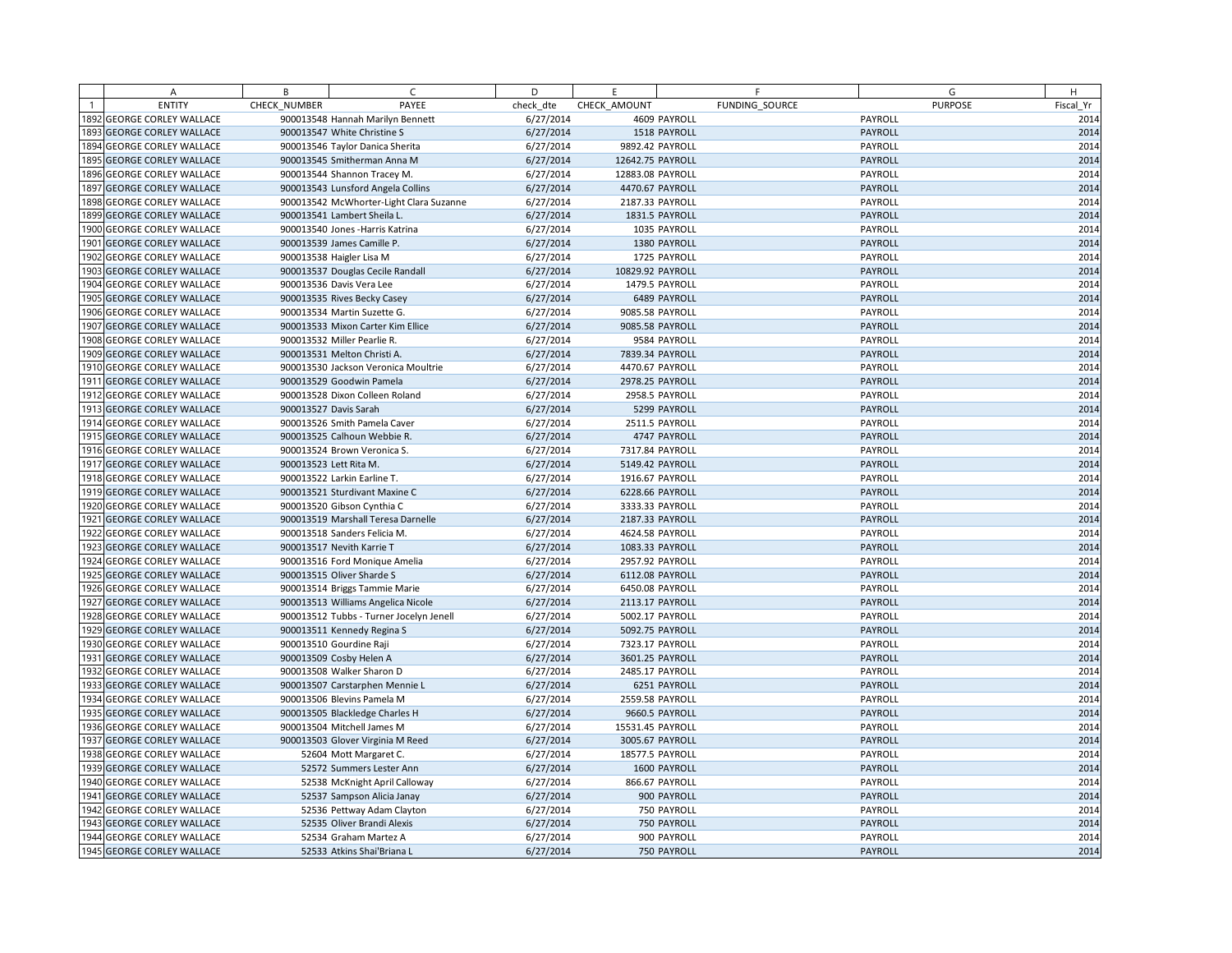| Α                                | B            | C.                                 | D         | E                | F                                | G                                   | H         |
|----------------------------------|--------------|------------------------------------|-----------|------------------|----------------------------------|-------------------------------------|-----------|
| <b>ENTITY</b>                    | CHECK NUMBER | PAYEE                              | check dte | CHECK AMOUNT     | FUNDING SOURCE                   | <b>PURPOSE</b>                      | Fiscal Yr |
| 1946 GEORGE CORLEY WALLACE       |              | 52532 Laister Shirley J            | 6/27/2014 | 1230.58 PAYROLL  |                                  | PAYROLL                             | 2014      |
| 1947 GEORGE CORLEY WALLACE       |              | 52528 Brown Christopher B          | 6/27/2014 |                  | 544 PAYROLL                      | PAYROLL                             | 2014      |
| <b>948 GEORGE CORLEY WALLACE</b> |              | 52527 Smith Jerry D                | 6/27/2014 |                  | 190.47 PAYROLL                   | PAYROLL                             | 2014      |
| 1949 GEORGE CORLEY WALLACE       |              | 52526 Winfield Tamara Camille      | 6/27/2014 |                  | 257.38 PAYROLL                   | PAYROLL                             | 2014      |
| 1950 GEORGE CORLEY WALLACE       |              | 52525 Snow Johnisha K              | 6/27/2014 |                  | 271.88 PAYROLL                   | PAYROLL                             | 2014      |
| 951 GEORGE CORLEY WALLACE        |              | 52524 Moore Marla Dionne           | 6/27/2014 |                  | 264.63 PAYROLL                   | PAYROLL                             | 2014      |
| 1952 GEORGE CORLEY WALLACE       |              | 52523 Moore Marcus Ja'Var          | 6/27/2014 |                  | 217.5 PAYROLL                    | PAYROLL                             | 2014      |
| 1953 GEORGE CORLEY WALLACE       |              | 52522 Johnson Eli Deonta           | 6/27/2014 |                  | 264.63 PAYROLL                   | PAYROLL                             | 2014      |
| <b>954 GEORGE CORLEY WALLACE</b> |              | 52521 Frison Mary Annette          | 6/27/2014 |                  | 264.63 PAYROLL                   | PAYROLL                             | 2014      |
| 1955 GEORGE CORLEY WALLACE       |              | 52520 Davis Michael Alphonso       | 6/27/2014 |                  | 217.5 PAYROLL                    | PAYROLL                             | 2014      |
| 1956 GEORGE CORLEY WALLACE       |              | 52519 Bowlin Kimberly Marie        | 6/27/2014 |                  | 319 PAYROLL                      | PAYROLL                             | 2014      |
| 1957 GEORGE CORLEY WALLACE       |              | 52518 Traywick Ellen G             | 6/27/2014 |                  | 571.84 PAYROLL                   | PAYROLL                             | 2014      |
| 1958 GEORGE CORLEY WALLACE       |              | 52516 Dunn Jared B                 | 6/27/2014 |                  | 108.75 PAYROLL                   | PAYROLL                             | 2014      |
| 1959 GEORGE CORLEY WALLACE       |              | 52515 Hatter Alana Faith           | 6/27/2014 |                  | 264.63 PAYROLL                   | PAYROLL                             | 2014      |
| 1960 GEORGE CORLEY WALLACE       |              | 52514 Childress Eugene James       | 6/27/2014 |                  | 740 PAYROLL                      | PAYROLL                             | 2014      |
| 1961 GEORGE CORLEY WALLACE       |              | 52513 Haralson Isaiah S            | 6/27/2014 | 2885.42 PAYROLL  |                                  | PAYROLL                             | 2014      |
| 1962 GEORGE CORLEY WALLACE       |              | 52512 Goldsby Jimmie Lee           | 6/27/2014 | 6083.33 PAYROLL  |                                  | PAYROLL                             | 2014      |
| 1963 GEORGE CORLEY WALLACE       |              | 52511 Whatley Andrew Douglas       | 6/27/2014 |                  | 2336.5 PAYROLL                   | PAYROLL                             | 2014      |
| 1964 GEORGE CORLEY WALLACE       |              | 52510 Coleman Myron C              | 6/27/2014 | 3020.37 PAYROLL  |                                  | PAYROLL                             | 2014      |
| 1965 GEORGE CORLEY WALLACE       |              | 52509 Deavers Lori Evelyn          | 6/27/2014 | 1916.67 PAYROLL  |                                  | PAYROLL                             | 2014      |
| 1966 GEORGE CORLEY WALLACE       |              | 52508 Southall Albert              | 6/27/2014 |                  | 437.5 PAYROLL                    | PAYROLL                             | 2014      |
| 1967 GEORGE CORLEY WALLACE       |              | 52507 Goree Lamichael Vantriese    | 6/27/2014 |                  | 250 PAYROLL                      | PAYROLL                             | 2014      |
| 1968 GEORGE CORLEY WALLACE       |              | 52506 Summers Lester Ann           | 6/27/2014 |                  | 1600 PAYROLL                     | PAYROLL                             | 2014      |
| 1969 GEORGE CORLEY WALLACE       |              | 52505 Bright Jacinta Thrash        | 6/27/2014 |                  | 1000 PAYROLL                     | PAYROLL                             | 2014      |
| 1970 GEORGE CORLEY WALLACE       |              | 52504 Bowie Corey D.               | 6/27/2014 | 3986.58 PAYROLL  |                                  | PAYROLL                             | 2014      |
| 1971 GEORGE CORLEY WALLACE       |              | 52503 Wilder Donald Edward         | 6/27/2014 | 10331.04 PAYROLL |                                  | PAYROLL                             | 2014      |
| 1972 GEORGE CORLEY WALLACE       |              | 52502 Hughes Tony Max              | 6/27/2014 |                  | 866.67 PAYROLL                   | PAYROLL                             | 2014      |
| 1973 GEORGE CORLEY WALLACE       |              | 52501 Burton Kasey Raeann          | 6/27/2014 |                  | 433.33 PAYROLL                   | PAYROLL                             | 2014      |
| 1974 GEORGE CORLEY WALLACE       |              | 52500 Pettway Adam Clayton         | 6/27/2014 |                  | 750 PAYROLL                      | PAYROLL                             | 2014      |
| 1975 GEORGE CORLEY WALLACE       |              | 52499 Oliver Brandi Alexis         | 6/27/2014 |                  | 750 PAYROLL                      | PAYROLL                             | 2014      |
| 1976 GEORGE CORLEY WALLACE       |              | 52498 Atkins Shai'Briana L         | 6/27/2014 |                  | 750 PAYROLL                      | PAYROLL                             | 2014      |
| 1977 GEORGE CORLEY WALLACE       |              | 52497 Tarver Otis                  | 6/27/2014 |                  | 3956 PAYROLL                     | PAYROLL                             | 2014      |
| 1978 GEORGE CORLEY WALLACE       |              | 52496 Pearson Andre Marvel         | 6/27/2014 | 2187.58 PAYROLL  |                                  | PAYROLL                             | 2014      |
| 1979 GEORGE CORLEY WALLACE       |              | 52495 Guthridge Nigel Ralphael     | 6/27/2014 | 2113.17 PAYROLL  |                                  | PAYROLL                             | 2014      |
| 1980 GEORGE CORLEY WALLACE       |              | 52494 Bennett Jarrick B            | 6/27/2014 | 1057.25 PAYROLL  |                                  | PAYROLL                             | 2014      |
| 1981 GEORGE CORLEY WALLACE       | 00000VOID    | Burton Kasey Raeann                | 6/27/2014 |                  | 433.33 PAYROLL                   | PAYROLL                             | 2014      |
| 1982 GEORGE CORLEY WALLACE       |              | 192093 Williams, Joe               | 6/26/2014 |                  | 2700 General Operating Fund      | <b>Other Contractual Services</b>   | 2014      |
| 1983 GEORGE CORLEY WALLACE       |              | 192092 Wex Bank                    | 6/26/2014 |                  | 147.47 General Operating Fund    | Gasoline & Oil-Motor Vehicle        | 2014      |
| 1984 GEORGE CORLEY WALLACE       | 192091 WCCS  |                                    | 6/26/2014 |                  | 8827 General Operating Fund      | Third Party Receivable              | 2014      |
| 1985 GEORGE CORLEY WALLACE       | 192090 WCCS  |                                    | 6/26/2014 |                  | 796.26 General Operating Fund    | <b>Accounts Receivable Misc</b>     | 2014      |
| 1986 GEORGE CORLEY WALLACE       |              | 192089 Wal Mart                    | 6/26/2014 |                  | 517.78 General Operating Fund    | <b>Materials and Supplies</b>       | 2014      |
| 1987 GEORGE CORLEY WALLACE       |              | 192088 UPS - United Parcel Service | 6/26/2014 |                  | 31.53 General Operating Fund     | Postage                             | 2014      |
| 1988 GEORGE CORLEY WALLACE       |              | 192087 The Solutions Team          | 6/26/2014 |                  | 363.75 General Operating Fund    | <b>Technology-Non Capital</b>       | 2014      |
| 1989 GEORGE CORLEY WALLACE       |              | 192086 The Locksmith Shop          | 6/26/2014 |                  | 2.25 General Operating Fund      | <b>Materials and Supplies</b>       | 2014      |
| 1990 GEORGE CORLEY WALLACE       |              | 192085 The City Of Selma           | 6/26/2014 |                  | 75 General Operating Fund        | <b>Other Contractual Services</b>   | 2014      |
| 1991 GEORGE CORLEY WALLACE       |              | 192084 Stuart C. Irby Co.          | 6/26/2014 |                  | 2731.57 General Operating Fund   | <b>Materials and Supplies</b>       | 2014      |
| 1992 GEORGE CORLEY WALLACE       |              | 192083 Southernlinc Wireless       | 6/26/2014 |                  | 787.24 General Operating Fund    | Communications                      | 2014      |
| 1993 GEORGE CORLEY WALLACE       |              | 192082 Southernlinc Wireless       | 6/26/2014 |                  | 10.6 General Operating Fund      | Communications                      | 2014      |
| 1994 GEORGE CORLEY WALLACE       |              | 192081 Shred-It Usa, Inc.          | 6/26/2014 |                  | 209.66 General Operating Fund    | <b>Other Contractual Services</b>   | 2014      |
| 1995 GEORGE CORLEY WALLACE       |              | 192080 Sherwin Williams            | 6/26/2014 |                  | 140.91 General Operating Fund    | <b>Materials and Supplies</b>       | 2014      |
| 1996 GEORGE CORLEY WALLACE       |              | 192079 Selma Water Works Board     | 6/26/2014 |                  | 38.7 General Operating Fund      | Water & Sewer                       | 2014      |
| 1997 GEORGE CORLEY WALLACE       |              | 192078 Selma Electric Repair       | 6/26/2014 |                  | 616 Renewal and Repacement Funds | Maintenance & Repairs               | 2014      |
| 1998 GEORGE CORLEY WALLACE       |              | 192077 Screenvision                | 6/26/2014 |                  | 704 General Operating Fund       | <b>Advertising &amp; Promotions</b> | 2014      |
| 1999 GEORGE CORLEY WALLACE       |              | 192076 Scott Communications        | 6/26/2014 |                  | 1500 General Operating Fund      | <b>Advertising &amp; Promotions</b> | 2014      |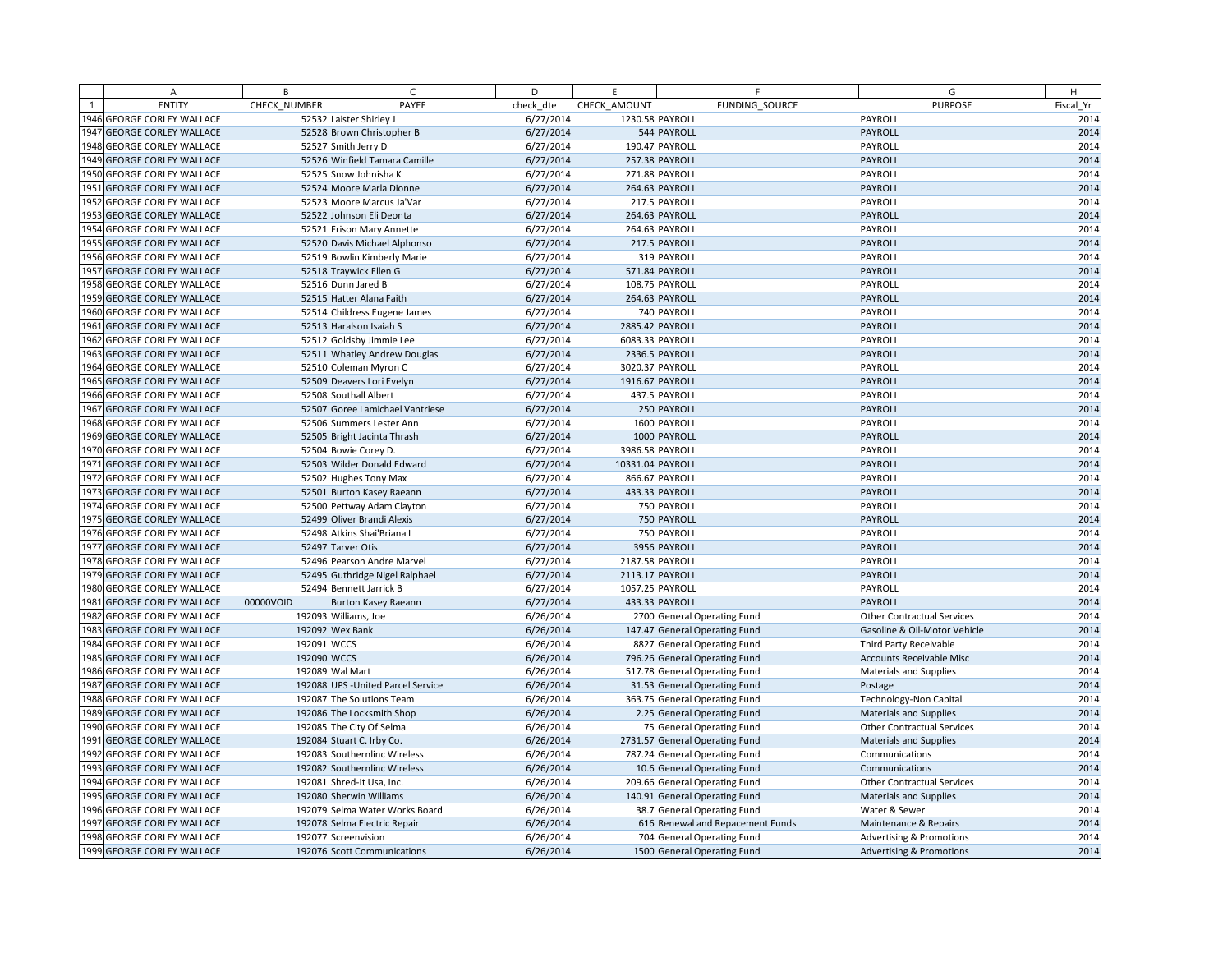| A                          | B            | $\sqrt{ }$                             | D         | F            | F.                                     | G                                   | H         |
|----------------------------|--------------|----------------------------------------|-----------|--------------|----------------------------------------|-------------------------------------|-----------|
| <b>ENTITY</b>              | CHECK NUMBER | PAYEE                                  | check dte | CHECK AMOUNT | FUNDING SOURCE                         | <b>PURPOSE</b>                      | Fiscal Yr |
| 2000 GEORGE CORLEY WALLACE |              | 192075 Scantron Corporation            | 6/26/2014 |              | 375.05 General Operating Fund          | <b>Materials and Supplies</b>       | 2014      |
| 2001 GEORGE CORLEY WALLACE |              | 192074 Sally Beauty Supply             | 6/26/2014 |              | 217.31 General Operating Fund          | Purchases for Re-Sale               | 2014      |
| 2002 GEORGE CORLEY WALLACE |              | 192073 Purdie & Son Refuse Ser         | 6/26/2014 |              | 555 General Operating Fund             | <b>Other Contractual Services</b>   | 2014      |
| 2003 GEORGE CORLEY WALLACE |              | 192072 Pitney Bowes                    | 6/26/2014 |              | 2000 General Operating Fund            | Postage                             | 2014      |
| 2004 GEORGE CORLEY WALLACE |              | 192071 Pitney Bowes                    | 6/26/2014 |              | 2826 General Operating Fund            | Rent - Equipment                    | 2014      |
| 2005 GEORGE CORLEY WALLACE |              | 192070 Orum, Tiffany D.                | 6/26/2014 |              | 255 General Operating Fund             | <b>Other Contractual Services</b>   | 2014      |
| 2006 GEORGE CORLEY WALLACE |              | 192069 Office Depot                    | 6/26/2014 |              | 2186.24 General Operating Fund         | <b>Materials and Supplies</b>       | 2014      |
| 2007 GEORGE CORLEY WALLACE |              | 192069 Office Depot                    | 6/26/2014 |              | 356.82 PAVES-2012                      | <b>Materials and Supplies</b>       | 2014      |
| 2008 GEORGE CORLEY WALLACE |              | 192068 McQuick Printing Company        | 6/26/2014 |              | 48 General Operating Fund              | <b>Materials and Supplies</b>       | 2014      |
| 2009 GEORGE CORLEY WALLACE |              | 192067 Lewis Pest Control Inc.         | 6/26/2014 |              | 350 General Operating Fund             | <b>Other Contractual Services</b>   | 2014      |
| 2010 GEORGE CORLEY WALLACE |              | 192066 Jordan, Judy Y.                 | 6/26/2014 |              | 800 General Operating Fund             | <b>Other Contractual Services</b>   | 2014      |
| 2011 GEORGE CORLEY WALLACE |              | 192065 Jones Interstate Tire           | 6/26/2014 |              | 151.03 General Operating Fund          | Maintenance & Repairs               | 2014      |
| 2012 GEORGE CORLEY WALLACE |              | 192064 Jones, Gloria T.                | 6/26/2014 |              | 125 General Operating Fund             | Rent                                | 2014      |
| 2013 GEORGE CORLEY WALLACE |              | 192063 Innovation Centre               | 6/26/2014 |              | 6333.33 General Operating Fund         | <b>Other Contractual Services</b>   | 2014      |
| 2014 GEORGE CORLEY WALLACE |              | 192062 Go Green Janitorial Servi       | 6/26/2014 |              | 4282.84 General Operating Fund         | <b>Other Contractual Services</b>   | 2014      |
| 2015 GEORGE CORLEY WALLACE |              | 192061 First Cahawba Bankcard          | 6/26/2014 |              | 40 General Operating Fund              | Computer Software-Non Cap           | 2014      |
| 2016 GEORGE CORLEY WALLACE |              | 192061 First Cahawba Bankcard          | 6/26/2014 |              | 1273.34 BOOST 2013                     | Out-of-State-Other Travel Expenses  | 2014      |
| 2017 GEORGE CORLEY WALLACE |              | 192061 First Cahawba Bankcard          | 6/26/2014 |              | 169.5 General Operating Fund           | Rent - Facilities                   | 2014      |
| 2018 GEORGE CORLEY WALLACE |              | 192061 First Cahawba Bankcard          | 6/26/2014 |              | 3089.19 FED VOC-2013                   | Out-of-State-Subsist & Lodging      | 2014      |
| 2019 GEORGE CORLEY WALLACE |              | 192061 First Cahawba Bankcard          | 6/26/2014 |              | 2443.27 General Operating Fund         | <b>Materials and Supplies</b>       | 2014      |
| 2020 GEORGE CORLEY WALLACE |              | 192061 First Cahawba Bankcard          | 6/26/2014 |              | 1725 General Operating Fund            | Out-of-State-Registration           | 2014      |
| 2021 GEORGE CORLEY WALLACE |              | 192061 First Cahawba Bankcard          | 6/26/2014 |              | 1000 General Operating Fund            | Out-of-State-Commercl Trans         | 2014      |
| 2022 GEORGE CORLEY WALLACE |              | 192060 Ellucian LLP                    | 6/26/2014 |              | 16507 General Operating Fund           | Technology-Non Capital              | 2014      |
| 2023 GEORGE CORLEY WALLACE |              | 192060 Ellucian LLP                    | 6/26/2014 |              | 25857.55 Unexpended Plant Funds        | <b>Capitalized Software</b>         | 2014      |
| 2024 GEORGE CORLEY WALLACE |              | 192059 Dade Paper                      | 6/26/2014 |              | 1329.3 General Operating Fund          | <b>Materials and Supplies</b>       | 2014      |
| 2025 GEORGE CORLEY WALLACE |              | 192058 Cumulus Media Inc               | 6/26/2014 |              | 1080 General Operating Fund            | <b>Advertising &amp; Promotions</b> | 2014      |
| 2026 GEORGE CORLEY WALLACE |              | 192057 Coverall Of Alabama             | 6/26/2014 |              | 9253 General Operating Fund            | <b>Other Contractual Services</b>   | 2014      |
| 2027 GEORGE CORLEY WALLACE |              | 192056 Cougar Chevron                  | 6/26/2014 |              | 5961.95 General Operating Fund         | Gasoline & Oil-Motor Vehicle        | 2014      |
| 2028 GEORGE CORLEY WALLACE |              | 192055 Clear Channel Radio             | 6/26/2014 |              | 1000 General Operating Fund            | <b>Advertising &amp; Promotions</b> | 2014      |
| 2029 GEORGE CORLEY WALLACE |              | 192054 Cintas #231                     | 6/26/2014 |              | 279.57 General Operating Fund          | <b>Other Contractual Services</b>   | 2014      |
| 2030 GEORGE CORLEY WALLACE |              | 192053 Charles S. Chisolm Family Trust | 6/26/2014 |              | 6998.43 AMSTI-State-2013               | Rent - Facilities                   | 2014      |
| 2031 GEORGE CORLEY WALLACE |              | 192052 Cattlin Lawn Service            | 6/26/2014 |              | 2433.33 General Operating Fund         | <b>Other Contractual Services</b>   | 2014      |
| 2032 GEORGE CORLEY WALLACE |              | 192051 C & S Auto Parts                | 6/26/2014 |              | 29.84 General Operating Fund           | Maintenance & Repairs               | 2014      |
| 2033 GEORGE CORLEY WALLACE |              | 192050 Burmax                          | 6/26/2014 |              | 159.44 General Operating Fund          | <b>Materials and Supplies</b>       | 2014      |
| 2034 GEORGE CORLEY WALLACE |              | 192049 Berney Office Solutions         | 6/26/2014 |              | 86.97 General Operating Fund           | Service Contracts-Equipment         | 2014      |
| 2035 GEORGE CORLEY WALLACE |              | 192048 Barnes & Noble College          | 6/26/2014 |              | 406.75 General Operating Fund          | <b>Internal Purchases</b>           | 2014      |
| 2036 GEORGE CORLEY WALLACE |              | 192047 AT&T Alabama                    | 6/26/2014 |              | 482.97 General Operating Fund          | Communications                      | 2014      |
| 2037 GEORGE CORLEY WALLACE |              | 192047 AT&T Alabama                    | 6/26/2014 |              | 90.1 AMSTI-State-2013                  | Communications                      | 2014      |
| 2038 GEORGE CORLEY WALLACE |              | 192047 AT&T Alabama                    | 6/26/2014 |              | 112.2 AE-PROGRAM EXPANSION GRANT-STATE | Communications                      | 2014      |
| 2039 GEORGE CORLEY WALLACE |              | 192046 AT&T /U-verse                   | 6/26/2014 |              | 60 AE-PROGRAM EXPANSION GRANT-STATE    | Communications                      | 2014      |
| 2040 GEORGE CORLEY WALLACE |              | 192045 AT&T (Business Service)         | 6/26/2014 |              | 77.46 General Operating Fund           | Communications                      | 2014      |
| 2041 GEORGE CORLEY WALLACE |              | 192044 Alarm Protection Alabama, LLC.  | 6/26/2014 |              | 91.98 General Operating Fund           | <b>Other Contractual Services</b>   | 2014      |
| 2042 GEORGE CORLEY WALLACE |              | 192043 Alabama Gas Corporation         | 6/26/2014 |              | 5431.84 General Operating Fund         | Gas & Heating Fuel                  | 2014      |
| 2043 GEORGE CORLEY WALLACE |              | 192042 Airgas South, INC.              | 6/26/2014 |              | 1672.86 General Operating Fund         | Materials and Supplies              | 2014      |
| 2044 GEORGE CORLEY WALLACE |              | 52493 Pugh Elijah                      | 6/24/2014 |              | 0 PAYROLL                              | PAYROLL                             | 2014      |
| 2045 GEORGE CORLEY WALLACE |              | 52492 Baldwin Antionetta S             | 6/24/2014 |              | 0 PAYROLL                              | PAYROLL                             | 2014      |
| 2046 GEORGE CORLEY WALLACE |              | 52491 Wilder Donald Edward             | 6/24/2014 |              | 0 PAYROLL                              | PAYROLL                             | 2014      |
| 2047 GEORGE CORLEY WALLACE |              | 52490 Goings Ghytana Shelton           | 6/24/2014 |              | 0 PAYROLL                              | PAYROLL                             | 2014      |
| 2048 GEORGE CORLEY WALLACE |              | 52489 Turner Anthony G.                | 6/24/2014 |              | 0 PAYROLL                              | PAYROLL                             | 2014      |
| 2049 GEORGE CORLEY WALLACE |              | 52488 Richardson Kendra Jones          | 6/24/2014 |              | 0 PAYROLL                              | PAYROLL                             | 2014      |
| 2050 GEORGE CORLEY WALLACE |              | 52487 Johnson Althelstein              | 6/24/2014 |              | 0 PAYROLL                              | PAYROLL                             | 2014      |
| 2051 GEORGE CORLEY WALLACE |              | 52486 Cook Robin                       | 6/24/2014 |              | 0 PAYROLL                              | PAYROLL                             | 2014      |
| 2052 GEORGE CORLEY WALLACE |              | 52485 Pugh Janet Cathey M.             | 6/24/2014 |              | 0 PAYROLL                              | PAYROLL                             | 2014      |
| 2053 GEORGE CORLEY WALLACE |              | 52484 White Tara Y                     | 6/24/2014 |              | 0 PAYROLL                              | PAYROLL                             | 2014      |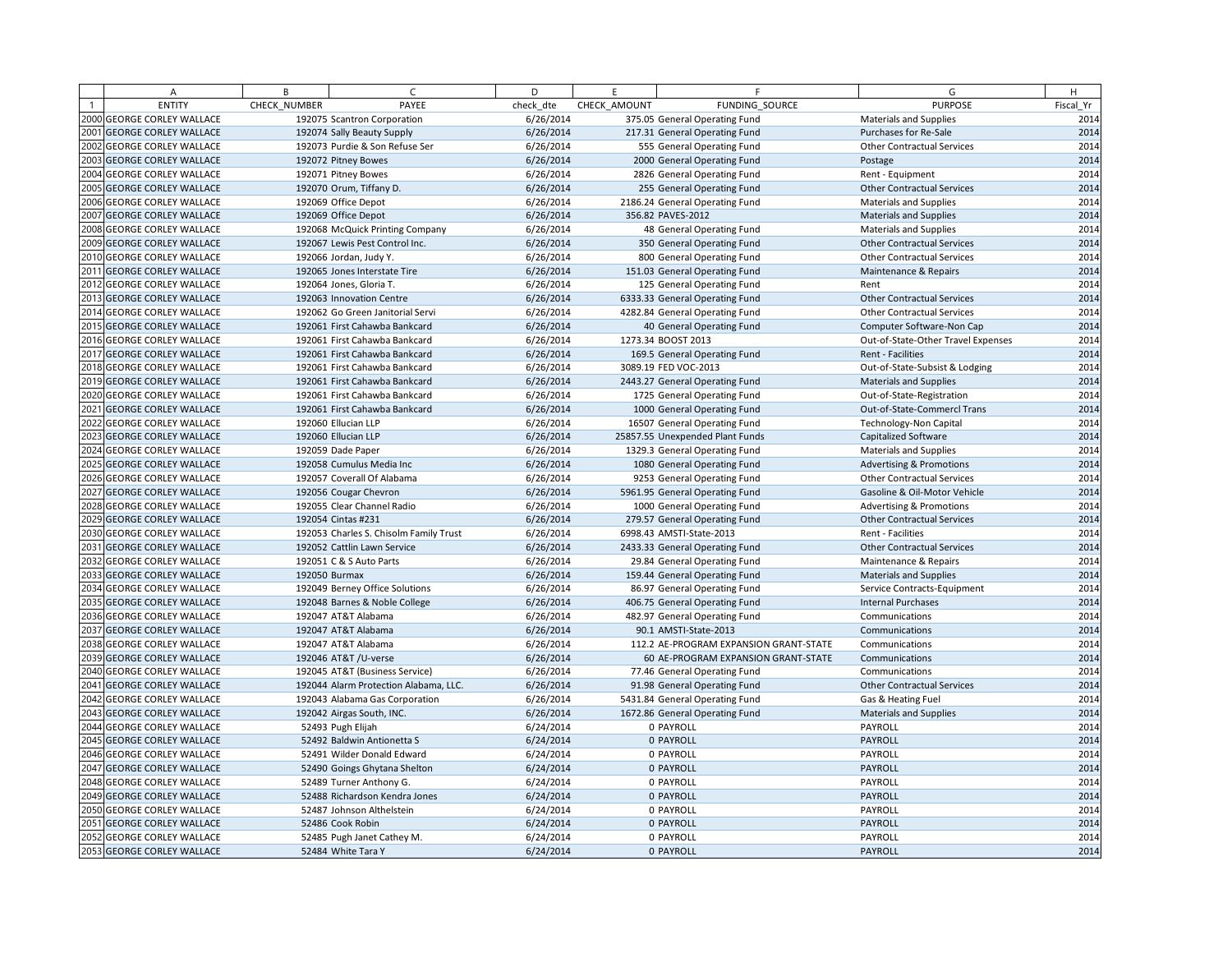| А                          | B            | C.                                         | D         | E            | F                                    | G                                   | H         |
|----------------------------|--------------|--------------------------------------------|-----------|--------------|--------------------------------------|-------------------------------------|-----------|
| <b>ENTITY</b>              | CHECK NUMBER | PAYEE                                      | check dte | CHECK AMOUNT | FUNDING SOURCE                       | <b>PURPOSE</b>                      | Fiscal Yr |
| 2054 GEORGE CORLEY WALLACE |              | 52483 Elliott William F.                   | 6/24/2014 |              | 0 PAYROLL                            | PAYROLL                             | 2014      |
| 2055 GEORGE CORLEY WALLACE |              | 52482 Welch Gordon F                       | 6/24/2014 |              | 0 PAYROLL                            | PAYROLL                             | 2014      |
| 2056 GEORGE CORLEY WALLACE |              | 52481 Hobbs David Wayne                    | 6/24/2014 |              | 0 PAYROLL                            | PAYROLL                             | 2014      |
| 2057 GEORGE CORLEY WALLACE |              | 52480 Jones Connie M.                      | 6/24/2014 |              | 0 PAYROLL                            | PAYROLL                             | 2014      |
| 2058 GEORGE CORLEY WALLACE |              | 52479 Davis Rebecca Moore                  | 6/24/2014 |              | 0 PAYROLL                            | PAYROLL                             | 2014      |
| 2059 GEORGE CORLEY WALLACE |              | 52478 Mott Margaret C.                     | 6/24/2014 |              | 0 PAYROLL                            | PAYROLL                             | 2014      |
| 2060 GEORGE CORLEY WALLACE |              | 52477 Holliman Kathleen Hays               | 6/24/2014 |              | 0 PAYROLL                            | PAYROLL                             | 2014      |
| 2061 GEORGE CORLEY WALLACE |              | 52476 Henderson Kerry E.                   | 6/24/2014 |              | 0 PAYROLL                            | PAYROLL                             | 2014      |
| 2062 GEORGE CORLEY WALLACE |              | 52475 Miller Gregory Lee                   | 6/24/2014 |              | 0 PAYROLL                            | PAYROLL                             | 2014      |
| 2063 GEORGE CORLEY WALLACE |              | 52474 Taylor Danica Sherita                | 6/24/2014 |              | 0 PAYROLL                            | PAYROLL                             | 2014      |
| 2064 GEORGE CORLEY WALLACE |              | 52473 Smitherman Anna M                    | 6/24/2014 |              | 0 PAYROLL                            | PAYROLL                             | 2014      |
| 2065 GEORGE CORLEY WALLACE |              | 52472 Shannon Tracey M.                    | 6/24/2014 |              | 0 PAYROLL                            | PAYROLL                             | 2014      |
| 2066 GEORGE CORLEY WALLACE |              | 52471 Douglas Cecile Randall               | 6/24/2014 |              | 0 PAYROLL                            | PAYROLL                             | 2014      |
| 2067 GEORGE CORLEY WALLACE |              | 52470 Martin Suzette G.                    | 6/24/2014 |              | 0 PAYROLL                            | PAYROLL                             | 2014      |
| 2068 GEORGE CORLEY WALLACE |              | 52469 Mixon Carter Kim Ellice              | 6/24/2014 |              | 0 PAYROLL                            | PAYROLL                             | 2014      |
| 2069 GEORGE CORLEY WALLACE |              | 52468 Miller Pearlie R.                    | 6/24/2014 |              | 0 PAYROLL                            | PAYROLL                             | 2014      |
| 2070 GEORGE CORLEY WALLACE |              | 52467 Melton Christi A.                    | 6/24/2014 |              | 0 PAYROLL                            | PAYROLL                             | 2014      |
| 2071 GEORGE CORLEY WALLACE |              | 52466 Oliver Sharde S                      | 6/24/2014 |              | 0 PAYROLL                            | PAYROLL                             | 2014      |
| 2072 GEORGE CORLEY WALLACE |              | 52465 Autery Nancy                         | 6/24/2014 |              | 0 PAYROLL                            | PAYROLL                             | 2014      |
| 2073 GEORGE CORLEY WALLACE |              | 52464 Allen Kenny                          | 6/24/2014 |              | 0 PAYROLL                            | PAYROLL                             | 2014      |
| 2074 GEORGE CORLEY WALLACE |              | 52463 Allen Kenny                          | 6/24/2014 |              | 0 PAYROLL                            | PAYROLL                             | 2014      |
| 2075 GEORGE CORLEY WALLACE |              | 192041 Walker, Shermanita                  | 6/20/2014 |              | 571.64 AMSTI - State-2012            | In State-Mileage                    | 2014      |
| 2076 GEORGE CORLEY WALLACE |              | 192040 Vance, Laura L.                     | 6/20/2014 |              | 225 General Operating Fund           | In State-Ovrnite Per diem           | 2014      |
| 2077 GEORGE CORLEY WALLACE |              | 192039 UPS - United Parcel Service         | 6/20/2014 |              | 110.29 General Operating Fund        | Postage                             | 2014      |
| 2078 GEORGE CORLEY WALLACE |              | 192038 Uab Printing Services               | 6/20/2014 |              | 1035.68 General Operating Fund       | <b>Materials and Supplies</b>       | 2014      |
| 2079 GEORGE CORLEY WALLACE |              | 192037 Tubbs - Turner, Jocelyn J.          | 6/20/2014 |              | 630.79 AMSTI-State-2013              | In State-Mileage                    | 2014      |
| 2080 GEORGE CORLEY WALLACE |              | 192036 The Selma-Times Journal             | 6/20/2014 |              | 724.86 BOOST 2013                    | <b>Advertising &amp; Promotions</b> | 2014      |
| 2081 GEORGE CORLEY WALLACE |              | 192035 St. Of Al. Dept. Of Fin.            | 6/20/2014 |              | 1332.7 General Operating Fund        | Communications                      | 2014      |
| 2082 GEORGE CORLEY WALLACE |              | 192034 Spicer, Chandra                     | 6/20/2014 |              | 109.03 AMSTI-State-2013              | In State-Mileage                    | 2014      |
| 2083 GEORGE CORLEY WALLACE |              | 192033 Southern Sash Supply of Montgomery, | 6/20/2014 |              | 27498 Renewal and Repacement Funds   | Alterations                         | 2014      |
| 2084 GEORGE CORLEY WALLACE |              | 192032 Smith, Jacqueline                   | 6/20/2014 |              | 447.22 General Operating Fund        | In State-Ovrnite Per diem           | 2014      |
| 2085 GEORGE CORLEY WALLACE |              | 192031 Sanders, Kenetta L.                 | 6/20/2014 |              | 37.5 General Operating Fund          | <b>Other Contractual Services</b>   | 2014      |
| 2086 GEORGE CORLEY WALLACE |              | 192030 Sanchez, Kelly                      | 6/20/2014 |              | 255 General Operating Fund           | <b>Other Contractual Services</b>   | 2014      |
| 2087 GEORGE CORLEY WALLACE |              | 192029 Sacitc-G.D. Edwards, Pres           | 6/20/2014 |              | 100 General Operating Fund           | Memberships                         | 2014      |
| 2088 GEORGE CORLEY WALLACE |              | 192028 Roberson, Erika M.                  | 6/20/2014 |              | 468.5 AMSTI-State-2013               | In State-Mileage                    | 2014      |
| 2089 GEORGE CORLEY WALLACE |              | 192027 Pullum, Quanda C.                   | 6/20/2014 |              | 500.94 AMSTI-State-2013              | In State-Mileage                    | 2014      |
| 2090 GEORGE CORLEY WALLACE |              | 192026 Peoples, Jimmetta                   | 6/20/2014 |              | 187.5 General Operating Fund         | <b>Other Contractual Services</b>   | 2014      |
| 2091 GEORGE CORLEY WALLACE |              | 192025 Maynard, Cooper & Gale              | 6/20/2014 |              | 1373.5 General Operating Fund        | Legal Services                      | 2014      |
| 2092 GEORGE CORLEY WALLACE |              | 192024 Lett, Rita M.                       | 6/20/2014 |              | 150 General Operating Fund           | In State-Ovrnite Per diem           | 2014      |
| 2093 GEORGE CORLEY WALLACE |              | 192023 Kennedy, Regina S.                  | 6/20/2014 |              | 618.96 AMSTI-State-2013              | In State-Mileage                    | 2014      |
| 2094 GEORGE CORLEY WALLACE |              | 192022 Jamco, Inc.                         | 6/20/2014 |              | 1163.89 Renewal and Repacement Funds | Maintenance & Repairs               | 2014      |
| 2095 GEORGE CORLEY WALLACE |              | 192021 Jackson, Brandy R.                  | 6/20/2014 |              | 127.5 General Operating Fund         | <b>Other Contractual Services</b>   | 2014      |
| 2096 GEORGE CORLEY WALLACE |              | 192020 Innovation Centre                   | 6/20/2014 |              | 6333.33 General Operating Fund       | <b>Other Contractual Services</b>   | 2014      |
| 2097 GEORGE CORLEY WALLACE |              | 192019 Inge, Deandres G.                   | 6/20/2014 |              | 525.45 AMSTI-State-2013              | In State-Mileage                    | 2014      |
| 2098 GEORGE CORLEY WALLACE |              | 192018 Hicks, Mary E.                      | 6/20/2014 |              | 285 General Operating Fund           | <b>Other Contractual Services</b>   | 2014      |
| 2099 GEORGE CORLEY WALLACE |              | 192017 Gourdine, Raji                      | 6/20/2014 |              | 227.94 General Operating Fund        | In State-Mileage                    | 2014      |
| 2100 GEORGE CORLEY WALLACE |              | 192017 Gourdine, Raji                      | 6/20/2014 |              | 225 General Operating Fund           | In State-Ovrnite Per diem           | 2014      |
| 2101 GEORGE CORLEY WALLACE | 192016 FedEx |                                            | 6/20/2014 |              | 57.76 General Operating Fund         | Postage                             | 2014      |
| 2102 GEORGE CORLEY WALLACE | 192016 FedEx |                                            | 6/20/2014 |              | 22.11 AMSTI-State-2013               | Postage                             | 2014      |
| 2103 GEORGE CORLEY WALLACE |              | 192015 F & E Sportsware                    | 6/20/2014 |              | 731.2 General Operating Fund         | Materials and Supplies              | 2014      |
| 2104 GEORGE CORLEY WALLACE |              | 192014 Dysart, Charles J.                  | 6/20/2014 |              | 300 General Operating Fund           | In State-Ovrnite Per diem           | 2014      |
| 2105 GEORGE CORLEY WALLACE |              | 192013 Crum, Shirley E.                    | 6/20/2014 |              | 67.5 General Operating Fund          | <b>Other Contractual Services</b>   | 2014      |
| 2106 GEORGE CORLEY WALLACE |              | 192012 Cougar Chevron                      | 6/20/2014 |              | 933.34 General Operating Fund        | Gasoline & Oil-Motor Vehicle        | 2014      |
| 2107 GEORGE CORLEY WALLACE |              | 192011 Copy Products Company               | 6/20/2014 |              | 464.79 General Operating Fund        | Service Contracts-Equipment         | 2014      |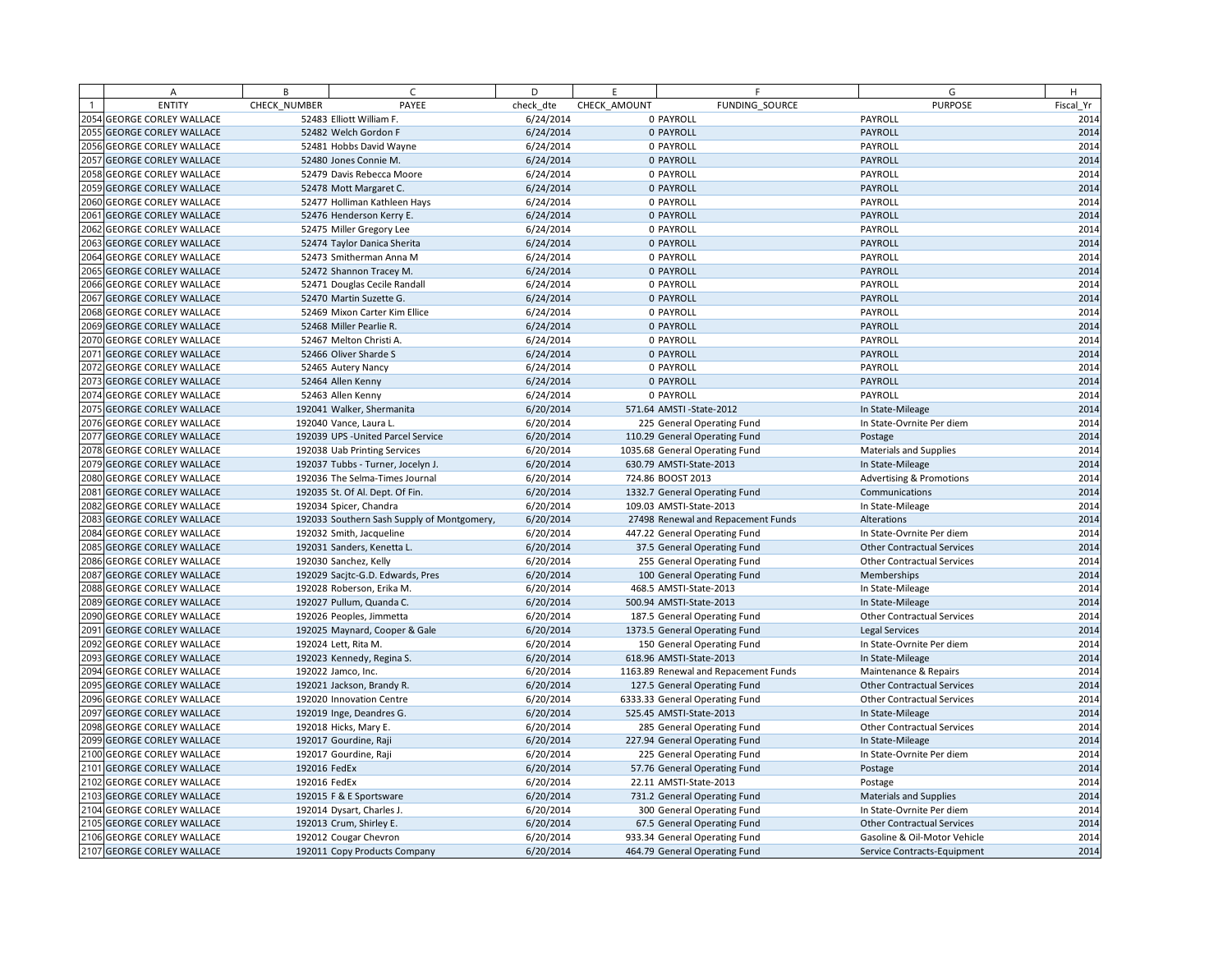|      | А                            | B            | $\sqrt{ }$                          | D         | E            | F                                    | G                                   | H         |
|------|------------------------------|--------------|-------------------------------------|-----------|--------------|--------------------------------------|-------------------------------------|-----------|
|      | <b>ENTITY</b>                | CHECK NUMBER | PAYEE                               | check dte | CHECK AMOUNT | FUNDING SOURCE                       | <b>PURPOSE</b>                      | Fiscal Yr |
|      | 2108 GEORGE CORLEY WALLACE   |              | 192010 Continental Research         | 6/20/2014 |              | 1757.16 General Operating Fund       | <b>Materials and Supplies</b>       | 2014      |
|      | 2109 GEORGE CORLEY WALLACE   |              | 192009 Cintas #231                  | 6/20/2014 |              | 129.96 General Operating Fund        | <b>Other Contractual Services</b>   | 2014      |
|      | 2110 GEORGE CORLEY WALLACE   |              | 192008 Carlisle, Gloria S.          | 6/20/2014 |              | 75 General Operating Fund            | <b>Other Contractual Services</b>   | 2014      |
|      | 2111 GEORGE CORLEY WALLACE   |              | 192007 Buford, Geralyn L.           | 6/20/2014 |              | 573.84 AMSTI-State-2013              | In State-Mileage                    | 2014      |
| 2112 | <b>GEORGE CORLEY WALLACE</b> |              | 192006 Briggs, Tammie M.            | 6/20/2014 |              | 225 General Operating Fund           | In State-Ovrnite Per diem           | 2014      |
|      | 2113 GEORGE CORLEY WALLACE   |              | 192006 Briggs, Tammie M.            | 6/20/2014 |              | 78.95 PAVES-2012                     | Out-of-State-Subsist & Lodging      | 2014      |
|      | 2114 GEORGE CORLEY WALLACE   |              | 192006 Briggs, Tammie M.            | 6/20/2014 |              | 227.03 General Operating Fund        | In State-Mileage                    | 2014      |
|      | 2115 GEORGE CORLEY WALLACE   |              | 192006 Briggs, Tammie M.            | 6/20/2014 |              | 302.88 PAVES-2012                    | Out-of-State-Mileage                | 2014      |
|      | 2116 GEORGE CORLEY WALLACE   |              | 192005 Bennett, Robbyn V.           | 6/20/2014 |              | 300 General Operating Fund           | In State-Ovrnite Per diem           | 2014      |
|      | 2117 GEORGE CORLEY WALLACE   |              | 192004 Bell, Vickie D.              | 6/20/2014 |              | 113.05 AMSTI-State-2013              | In State-Mileage                    | 2014      |
|      | 2118 GEORGE CORLEY WALLACE   |              | 192003 Barnes & Noble College       | 6/20/2014 |              | 79668.94 General Operating Fund      | <b>Bookstore Payables</b>           | 2014      |
|      | 2119 GEORGE CORLEY WALLACE   |              | 192002 Barlow, Tiffany R.           | 6/20/2014 |              | 203.2 AMSTI-State-2013               | In State-Mileage                    | 2014      |
|      | 2120 GEORGE CORLEY WALLACE   |              | 192001 Apple Computer, Inc.         | 6/20/2014 |              | 366 BOOST 2013                       | Non-capitalized Equipment           | 2014      |
|      | 2121 GEORGE CORLEY WALLACE   |              | 192000 Allen, Bertha Y.             | 6/20/2014 |              | 30.55 AMSTI-State-2013               | In State-Mileage                    | 2014      |
|      | 2122 GEORGE CORLEY WALLACE   |              | 191999 Alacrao (Huntsville)         | 6/20/2014 |              | 400 General Operating Fund           | In State-Registration               | 2014      |
|      | 2123 GEORGE CORLEY WALLACE   | 191998 WCCS  |                                     | 6/13/2014 |              | 15600 HHMI-Tuskegee-2013             | Scholarships                        | 2014      |
|      | 2124 GEORGE CORLEY WALLACE   |              | 191997 Think Education Solutions    | 6/13/2014 |              | 1999 General Operating Fund          | Computer Software-Non Cap           | 2014      |
|      | 2125 GEORGE CORLEY WALLACE   |              | 191996 ITA/IR Payment Office        | 6/13/2014 |              | 36.28 General Operating Fund         | <b>Accounts Receivable Misc</b>     | 2014      |
|      | 2126 GEORGE CORLEY WALLACE   |              | 191995 Frasier-Ousley Constructi    | 6/13/2014 |              | 21803.2 Renewal and Repacement Funds | Alterations                         | 2014      |
|      | 2127 GEORGE CORLEY WALLACE   |              | 191994 Ellucian LLP                 | 6/13/2014 |              | 29189.05 Unexpended Plant Funds      | Capitalized Software                | 2014      |
|      | 2128 GEORGE CORLEY WALLACE   |              | 191993 Xerox Corporation            | 6/13/2014 |              | 66.59 Adult Ed. Regular State-2013   | Service Contracts-Equipment         | 2014      |
|      | 2129 GEORGE CORLEY WALLACE   |              | 191992 Wainwright Electronics, Inc. | 6/13/2014 |              | 1430 General Operating Fund          | <b>Technology-Non Capital</b>       | 2014      |
|      | 2130 GEORGE CORLEY WALLACE   |              | 191991 Turner Chevrolet             | 6/13/2014 |              | 401.22 General Operating Fund        | Maintenance & Repairs               | 2014      |
|      | 2131 GEORGE CORLEY WALLACE   |              | 191990 Trane Company (Parts)        | 6/13/2014 |              | 123.9 General Operating Fund         | <b>Materials and Supplies</b>       | 2014      |
|      | 2132 GEORGE CORLEY WALLACE   |              | 191990 Trane Company (Parts)        | 6/13/2014 |              | 13129.75 General Operating Fund      | Service Contracts-Equipment         | 2014      |
|      | 2133 GEORGE CORLEY WALLACE   |              | 191989 The Solutions Team           | 6/13/2014 |              | 363.75 General Operating Fund        | <b>Technology-Non Capital</b>       | 2014      |
|      | 2134 GEORGE CORLEY WALLACE   |              | 191988 The Riley Group              | 6/13/2014 |              | 1000 General Operating Fund          | <b>Technology-Non Capital</b>       | 2014      |
|      | 2135 GEORGE CORLEY WALLACE   |              | 191987 The Flower Basket            | 6/13/2014 |              | 280 Flower Fund                      | <b>Deposit Liabilities</b>          | 2014      |
|      | 2136 GEORGE CORLEY WALLACE   |              | 191986 Teklinks, Inc.               | 6/13/2014 |              | 24382.25 General Operating Fund      | Technology-Non Capital              | 2014      |
|      | 2137 GEORGE CORLEY WALLACE   |              | 191985 Summerlin Hardware           | 6/13/2014 |              | 99.07 General Operating Fund         | <b>Materials and Supplies</b>       | 2014      |
|      | 2138 GEORGE CORLEY WALLACE   |              | 191984 Strickland Companies         | 6/13/2014 |              | 250.47 General Operating Fund        | <b>Materials and Supplies</b>       | 2014      |
|      | 2139 GEORGE CORLEY WALLACE   |              | 191983 St. Of Al. Dept. Of Fin.     | 6/13/2014 |              | 1364.99 General Operating Fund       | Communications                      | 2014      |
|      | 2140 GEORGE CORLEY WALLACE   |              | 191982 Southernlinc Wireless        | 6/13/2014 |              | 18 General Operating Fund            | Communications                      | 2014      |
|      | 2141 GEORGE CORLEY WALLACE   |              | 191981 Southernlinc Wireless        | 6/13/2014 |              | 69 General Operating Fund            | Communications                      | 2014      |
|      | 2142 GEORGE CORLEY WALLACE   |              | 191980 Southern Pipe & Supply       | 6/13/2014 |              | 42.98 General Operating Fund         | <b>Materials and Supplies</b>       | 2014      |
|      | 2143 GEORGE CORLEY WALLACE   |              | 191979 Selma Water Works Board      | 6/13/2014 |              | 519.14 General Operating Fund        | Water & Sewer                       | 2014      |
|      | 2144 GEORGE CORLEY WALLACE   |              | 191978 Selma Beauty Supply          | 6/13/2014 |              | 587.5 General Operating Fund         | <b>Materials and Supplies</b>       | 2014      |
|      | 2145 GEORGE CORLEY WALLACE   |              | 191977 Rountree Electric Supply     | 6/13/2014 |              | 871.8 General Operating Fund         | <b>Materials and Supplies</b>       | 2014      |
|      | 2146 GEORGE CORLEY WALLACE   |              | 191976 Rountree Electric Supply     | 6/13/2014 |              | 42.64 General Operating Fund         | <b>Materials and Supplies</b>       | 2014      |
|      | 2147 GEORGE CORLEY WALLACE   |              | 191975 Prattville Printing          | 6/13/2014 |              | 320 General Operating Fund           | <b>Materials and Supplies</b>       | 2014      |
|      | 2148 GEORGE CORLEY WALLACE   |              | 191974 Phi Theta Kappa              | 6/13/2014 |              | 2685 General Operating Fund          | Out-of-State-Other Travel Expenses  | 2014      |
|      | 2149 GEORGE CORLEY WALLACE   |              | 191973 Pearson Education            | 6/13/2014 |              | 66229.8 AMSTI-State-2013             | <b>Materials and Supplies</b>       | 2014      |
|      | 2150 GEORGE CORLEY WALLACE   |              | 191972 On-Site Drug Collections     | 6/13/2014 |              | 1330 General Operating Fund          | <b>Testing Expense</b>              | 2014      |
|      | 2151 GEORGE CORLEY WALLACE   |              | 191971 Office Depot                 | 6/13/2014 |              | 293 General Operating Fund           | <b>Materials and Supplies</b>       | 2014      |
|      | 2152 GEORGE CORLEY WALLACE   |              | 191970 Midwest Library Ser          | 6/13/2014 |              | 82.18 General Operating Fund         | <b>Books</b>                        | 2014      |
|      | 2153 GEORGE CORLEY WALLACE   |              | 191969 Lewis Pest Control Inc.      | 6/13/2014 |              | 570 General Operating Fund           | <b>Other Contractual Services</b>   | 2014      |
|      | 2154 GEORGE CORLEY WALLACE   |              | 191968 Lamar Companies              | 6/13/2014 |              | 700 BOOST 2013                       | <b>Advertising &amp; Promotions</b> | 2014      |
|      | 2155 GEORGE CORLEY WALLACE   |              | 191967 Laerdal Medical Corp         | 6/13/2014 |              | 370.6 BOOST 2013                     | <b>Materials and Supplies</b>       | 2014      |
| 2156 | <b>GEORGE CORLEY WALLACE</b> |              | 191966 Just Rite, Inc.              | 6/13/2014 |              | 629 BOOST 2013                       | <b>Advertising &amp; Promotions</b> | 2014      |
|      | 2157 GEORGE CORLEY WALLACE   |              | 191965 Jennings Service Co Inc      | 6/13/2014 |              | 1250 General Operating Fund          | <b>Other Contractual Services</b>   | 2014      |
|      | 2158 GEORGE CORLEY WALLACE   |              | 191964 Harris Security Systems      | 6/13/2014 |              | 150 General Operating Fund           | <b>Other Contractual Services</b>   | 2014      |
|      | 2159 GEORGE CORLEY WALLACE   |              | 191963 Guardian-Ipco Inc.           | 6/13/2014 |              | 2750 General Operating Fund          | <b>Materials and Supplies</b>       | 2014      |
|      | 2160 GEORGE CORLEY WALLACE   |              | 191963 Guardian-Ipco Inc.           | 6/13/2014 |              | 550 General Operating Fund           | <b>Other Contractual Services</b>   | 2014      |
|      | 2161 GEORGE CORLEY WALLACE   |              | 191962 Fuller Building Company      | 6/13/2014 |              | 119.49 General Operating Fund        | <b>Materials and Supplies</b>       | 2014      |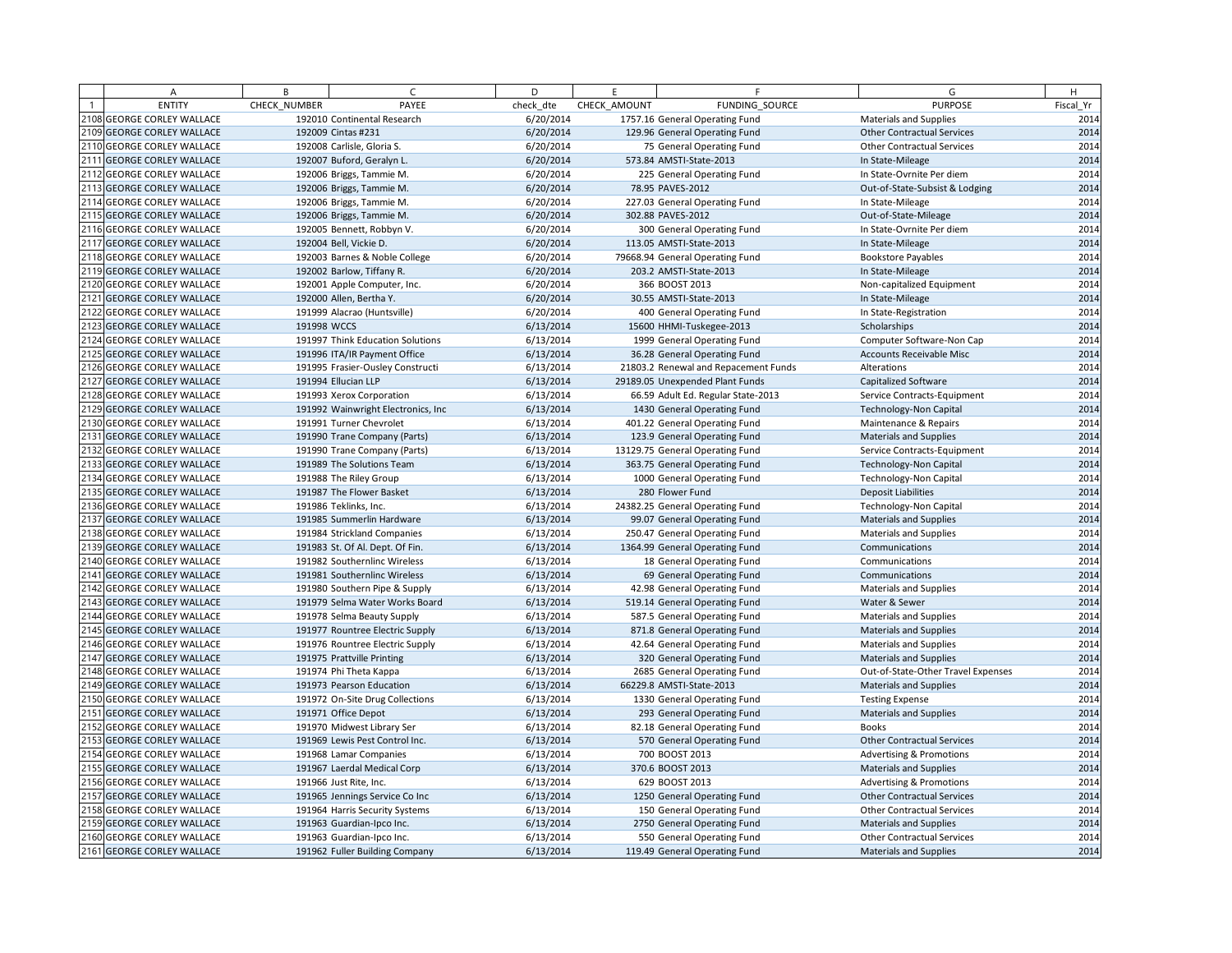| A                          | B             | $\epsilon$                        | D         | E            | F.                                    | G                                   | H         |
|----------------------------|---------------|-----------------------------------|-----------|--------------|---------------------------------------|-------------------------------------|-----------|
| <b>ENTITY</b>              | CHECK NUMBER  | PAYEE                             | check dte | CHECK AMOUNT | FUNDING SOURCE                        | <b>PURPOSE</b>                      | Fiscal Yr |
| 2162 GEORGE CORLEY WALLACE |               | 191961 Fleet Pride                | 6/13/2014 |              | 196.93 General Operating Fund         | Maintenance & Repairs               | 2014      |
| 2163 GEORGE CORLEY WALLACE |               | 191960 Fastenal Company           | 6/13/2014 |              | 27.84 General Operating Fund          | <b>Materials and Supplies</b>       | 2014      |
| 2164 GEORGE CORLEY WALLACE |               | 191959 Ellucian LLP               | 6/13/2014 |              | 10825 Unexpended Plant Funds          | Capitalized Software                | 2014      |
| 2165 GEORGE CORLEY WALLACE |               | 191959 Ellucian LLP               | 6/13/2014 |              | 16507 General Operating Fund          | <b>Technology-Non Capital</b>       | 2014      |
| 2166 GEORGE CORLEY WALLACE |               | 191958 Diesel Services            | 6/13/2014 |              | 2310.98 General Operating Fund        | Maintenance & Repairs               | 2014      |
| 2167 GEORGE CORLEY WALLACE |               | 191957 Crystal Springs of Alabama | 6/13/2014 |              | 39.33 General Operating Fund          | <b>Other Contractual Services</b>   | 2014      |
| 2168 GEORGE CORLEY WALLACE |               | 191957 Crystal Springs of Alabama | 6/13/2014 |              | 126.6 General Operating Fund          | <b>Materials and Supplies</b>       | 2014      |
| 2169 GEORGE CORLEY WALLACE |               | 191957 Crystal Springs of Alabama | 6/13/2014 |              | 36.42 General Operating Fund          | Service Contracts-Equipment         | 2014      |
| 2170 GEORGE CORLEY WALLACE |               | 191956 Cougar Chevron             | 6/13/2014 |              | 136.15 General Operating Fund         | Gasoline & Oil-Motor Vehicle        | 2014      |
| 2171 GEORGE CORLEY WALLACE |               | 191955 Continental Research       | 6/13/2014 |              | 428.85 General Operating Fund         | <b>Materials and Supplies</b>       | 2014      |
| 2172 GEORGE CORLEY WALLACE |               | 191954 Cintas #231                | 6/13/2014 |              | 129.96 General Operating Fund         | Other Contractual Services          | 2014      |
| 2173 GEORGE CORLEY WALLACE |               | 191953 Cengage Learning Inc.      | 6/13/2014 |              | 100 General Operating Fund            | Subscriptions                       | 2014      |
| 2174 GEORGE CORLEY WALLACE |               | 191952 Cdw Government, Inc.       | 6/13/2014 |              | 1151.79 BOOST 2013                    | Non-capitalized Equipment           | 2014      |
| 2175 GEORGE CORLEY WALLACE |               | 191952 Cdw Government, Inc.       | 6/13/2014 |              | 2971.45 General Operating Fund        | Technology-Non Capital              | 2014      |
| 2176 GEORGE CORLEY WALLACE |               | 191952 Cdw Government, Inc        | 6/13/2014 |              | 634.68 General Operating Fund         | <b>Materials and Supplies</b>       | 2014      |
| 2177 GEORGE CORLEY WALLACE |               | 191951 Carquest                   | 6/13/2014 |              | 73.59 General Operating Fund          | <b>Materials and Supplies</b>       | 2014      |
| 2178 GEORGE CORLEY WALLACE |               | 191950 Canon Solutions            | 6/13/2014 |              | 92.33 AMSTI-State-2013                | Service Contracts-Equipment         | 2014      |
| 2179 GEORGE CORLEY WALLACE |               | 191949 Brendle Sprinkler Co. Inc. | 6/13/2014 |              | 1600 General Operating Fund           | Service Contracts-Equipment         | 2014      |
| 2180 GEORGE CORLEY WALLACE |               | 191948 Berney Office Solutions    | 6/13/2014 |              | 566.64 Student Support Services 13-14 | <b>Materials and Supplies</b>       | 2014      |
| 2181 GEORGE CORLEY WALLACE |               | 191948 Berney Office Solutions    | 6/13/2014 |              | 92.69 General Operating Fund          | Service Contracts-Equipment         | 2014      |
| 2182 GEORGE CORLEY WALLACE |               | 191947 Barnes & Noble College     | 6/13/2014 |              | 574.04 General Operating Fund         | <b>Internal Purchases</b>           | 2014      |
| 2183 GEORGE CORLEY WALLACE |               | 191946 AT&T (Business Service)    | 6/13/2014 |              | 37.34 General Operating Fund          | Communications                      | 2014      |
| 2184 GEORGE CORLEY WALLACE |               | 191945 Allen, Kenny               | 6/13/2014 |              | 400 General Operating Fund            | Out-of-State-Subsist & Lodging      | 2014      |
| 2185 GEORGE CORLEY WALLACE |               | 191944 Albritton'S Flowers        | 6/13/2014 |              | 150 General Operating Fund            | <b>Materials and Supplies</b>       | 2014      |
| 2186 GEORGE CORLEY WALLACE |               | 191943 Airgas South, INC.         | 6/13/2014 |              | 882.35 General Operating Fund         | <b>Materials and Supplies</b>       | 2014      |
| 2187 GEORGE CORLEY WALLACE |               | 191942 Advanced Disposal          | 6/13/2014 |              | 191.01 General Operating Fund         | <b>Other Contractual Services</b>   | 2014      |
| 2188 GEORGE CORLEY WALLACE | 191941 Acjic  |                                   | 6/13/2014 |              | 300 General Operating Fund            | <b>Other Contractual Services</b>   | 2014      |
| 2189 GEORGE CORLEY WALLACE |               | 191940 Wccs-Investment -Marion    | 6/9/2014  |              | 300000 Bank Fund                      | Money Market-Marion Bank            | 2014      |
| 2190 GEORGE CORLEY WALLACE |               | 191939 The City Of Selma          | 6/9/2014  |              | 32 General Operating Fund             | Water & Sewer                       | 2014      |
| 2191 GEORGE CORLEY WALLACE |               | 191938 Southern Pipe & Supply     | 6/9/2014  |              | 3421.56 General Operating Fund        | <b>Materials and Supplies</b>       | 2014      |
| 2192 GEORGE CORLEY WALLACE |               | 191937 SACSCOC                    | 6/9/2014  |              | 26 General Operating Fund             | Materials and Supplies              | 2014      |
| 2193 GEORGE CORLEY WALLACE |               | 191936 SACSCOC                    | 6/9/2014  |              | 500 General Operating Fund            | Out-of-State-Registration           | 2014      |
| 2194 GEORGE CORLEY WALLACE | 191935 Nasfaa |                                   | 6/9/2014  |              | 944 General Operating Fund            | Memberships                         | 2014      |
| 2195 GEORGE CORLEY WALLACE |               | 191934 McRae-Gaines Learning Ctn  | 6/9/2014  |              | 184 General Operating Fund            | Scholarships                        | 2014      |
| 2196 GEORGE CORLEY WALLACE |               | 191933 Lovelady Distibuting Co.   | 6/9/2014  |              | 43.56 General Operating Fund          | <b>Materials and Supplies</b>       | 2014      |
| 2197 GEORGE CORLEY WALLACE |               | 191932 Little, Askia J.           | 6/9/2014  |              | 1366.92 AMSTI-State-2013              | <b>Other Contractual Services</b>   | 2014      |
| 2198 GEORGE CORLEY WALLACE |               | 191931 Department Of Veterans     | 6/9/2014  |              | 325 General Operating Fund            | <b>Student Accounts Receivable</b>  | 2014      |
| 2199 GEORGE CORLEY WALLACE |               | 191930 Alabama Power Company      | 6/9/2014  |              | 53065.74 General Operating Fund       | Electricity                         | 2014      |
| 2200 GEORGE CORLEY WALLACE |               | 191929 Carlisle, Gloria S.        | 6/6/2014  |              | 67.5 General Operating Fund           | <b>Other Contractual Services</b>   | 2014      |
| 2201 GEORGE CORLEY WALLACE |               | 191928 Teacher'S Retirement Syst  | 6/6/2014  |              | 134557.51 Payroll Clearing Fund       | Alabama Teachers Retirement Payable | 2014      |
| 2202 GEORGE CORLEY WALLACE |               | 191927 Walker, Shermanita         | 6/6/2014  |              | 300 AMSTI-State-2013                  | In State-Ovrnite Per diem           | 2014      |
| 2203 GEORGE CORLEY WALLACE |               | 191927 Walker, Shermanita         | 6/6/2014  |              | 625.01 AMSTI-State-2013               | In State-Mileage                    | 2014      |
| 2204 GEORGE CORLEY WALLACE |               | 191926 Tubbs - Turner, Jocelyn J. | 6/6/2014  |              | 300 AMSTI-State-2013                  | In State-Ovrnite Per diem           | 2014      |
| 2205 GEORGE CORLEY WALLACE |               | 191926 Tubbs - Turner, Jocelyn J. | 6/6/2014  |              | 580.99 AMSTI-State-2013               | In State-Mileage                    | 2014      |
| 2206 GEORGE CORLEY WALLACE |               | 191925 Thames, Jerome             | 6/6/2014  |              | 86 FED VOC-2013                       | Out-of-State-Other Travel Expenses  | 2014      |
| 2207 GEORGE CORLEY WALLACE |               | 191925 Thames, Jerome             | 6/6/2014  |              | 90.32 FED VOC-2013                    | Out-of-State-Subsist & Lodging      | 2014      |
| 2208 GEORGE CORLEY WALLACE |               | 191924 Tarver, Otis               | 6/6/2014  |              | 115.03 FED VOC-2013                   | Out-of-State-Subsist & Lodging      | 2014      |
| 2209 GEORGE CORLEY WALLACE |               | 191924 Tarver, Otis               | 6/6/2014  |              | 280.61 FED VOC-2013                   | Out-of-State-Other Travel Expenses  | 2014      |
| 2210 GEORGE CORLEY WALLACE |               | 191923 Spicer, Chandra            | 6/6/2014  |              | 374.14 AMSTI-State-2013               | In State-Mileage                    | 2014      |
| 2211 GEORGE CORLEY WALLACE |               | 191923 Spicer, Chandra            | 6/6/2014  |              | 300 AMSTI-State-2013                  | In State-Ovrnite Per diem           | 2014      |
| 2212 GEORGE CORLEY WALLACE |               | 191922 Roberson, Erika M.         | 6/6/2014  |              | 51.79 AMSTI-State-2013                | In State-Mileage                    | 2014      |
| 2213 GEORGE CORLEY WALLACE |               | 191921 Pettway, Martha W.         | 6/6/2014  |              | 22.18 PAVES-2012                      | Out-of-State-Subsist & Lodging      | 2014      |
| 2214 GEORGE CORLEY WALLACE |               | 191920 Pettway, Clarence J.       | 6/6/2014  |              | 292.94 AMSTI-State-2013               | In State-Mileage                    | 2014      |
| 2215 GEORGE CORLEY WALLACE |               | 191920 Pettway, Clarence J.       | 6/6/2014  |              | 300 AMSTI-State-2013                  | In State-Ovrnite Per diem           | 2014      |
|                            |               |                                   |           |              |                                       |                                     |           |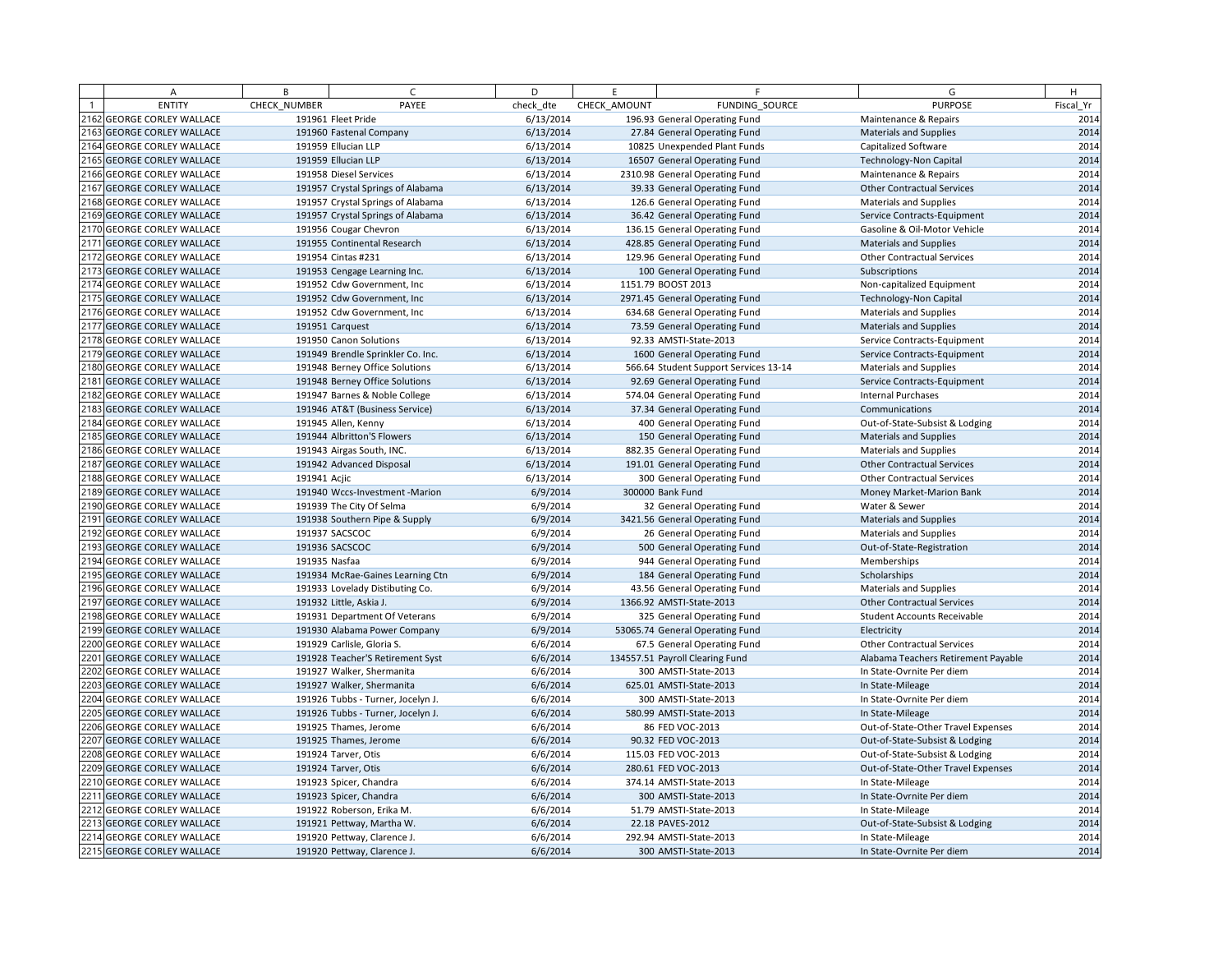|      | A                            | B            | $\sqrt{ }$                                 | D         | E            | F.                                     | G                                   | H         |
|------|------------------------------|--------------|--------------------------------------------|-----------|--------------|----------------------------------------|-------------------------------------|-----------|
|      | <b>ENTITY</b>                | CHECK NUMBER | PAYEE                                      | check dte | CHECK AMOUNT | <b>FUNDING SOURCE</b>                  | <b>PURPOSE</b>                      | Fiscal Yr |
|      | 2216 GEORGE CORLEY WALLACE   |              | 191919 Kennedy, Regina S.                  | 6/6/2014  |              | 300 AMSTI-State-2013                   | In State-Ovrnite Per diem           | 2014      |
|      | 2217 GEORGE CORLEY WALLACE   |              | 191919 Kennedy, Regina S.                  | 6/6/2014  |              | 607.64 AMSTI-State-2013                | In State-Mileage                    | 2014      |
|      | 2218 GEORGE CORLEY WALLACE   |              | 191918 Inge, Deandres G.                   | 6/6/2014  |              | 552.4 AMSTI-State-2013                 | In State-Mileage                    | 2014      |
|      | 2219 GEORGE CORLEY WALLACE   |              | 191918 Inge, Deandres G.                   | 6/6/2014  |              | 225 AMSTI-State-2013                   | In State-Ovrnite Per diem           | 2014      |
|      | 2220 GEORGE CORLEY WALLACE   |              | 191917 Griffin, Calvin                     | 6/6/2014  |              | 112.53 FED VOC-2013                    | Out-of-State-Subsist & Lodging      | 2014      |
|      | 2221 GEORGE CORLEY WALLACE   |              | 191917 Griffin, Calvin                     | 6/6/2014  |              | 50 FED VOC-2013                        | Out-of-State-Other Travel Expenses  | 2014      |
|      | 2222 GEORGE CORLEY WALLACE   |              | 191916 Charley, Daphne Y.                  | 6/6/2014  |              | 175.46 General Operating Fund          | In State-Mileage                    | 2014      |
|      | 2223 GEORGE CORLEY WALLACE   |              | 191915 Buford, Geralyn L.                  | 6/6/2014  |              | 310.63 AMSTI-State-2013                | In State-Mileage                    | 2014      |
|      | 2224 GEORGE CORLEY WALLACE   |              | 191915 Buford, Geralyn L.                  | 6/6/2014  |              | 450 AMSTI-State-2013                   | In State-Ovrnite Per diem           | 2014      |
|      | 2225 GEORGE CORLEY WALLACE   |              | 191914 Barlow, Tiffany R.                  | 6/6/2014  |              | 300 AMSTI-State-2013                   | In State-Ovrnite Per diem           | 2014      |
|      | 2226 GEORGE CORLEY WALLACE   |              | 191914 Barlow, Tiffany R.                  | 6/6/2014  |              | 77.65 AMSTI-State-2013                 | In State-Mileage                    | 2014      |
|      | 2227 GEORGE CORLEY WALLACE   |              | 191913 Allen, Bertha Y.                    | 6/6/2014  |              | 629.92 AMSTI-State-2013                | In State-Mileage                    | 2014      |
|      | 2228 GEORGE CORLEY WALLACE   |              | 191912 Wittichen Supply Company            | 6/4/2014  |              | 128.84 General Operating Fund          | <b>Materials and Supplies</b>       | 2014      |
| 2229 | <b>GEORGE CORLEY WALLACE</b> |              | 191911 Wal Mart                            | 6/4/2014  |              | 980.34 General Operating Fund          | <b>Materials and Supplies</b>       | 2014      |
|      | 2230 GEORGE CORLEY WALLACE   |              | 191911 Wal Mart                            | 6/4/2014  |              | 54.5 HHMI-Tuskegee-2013                | <b>Materials and Supplies</b>       | 2014      |
|      | 2231 GEORGE CORLEY WALLACE   |              | 191910 Technical Innovation                | 6/4/2014  |              | 3380.96 General Operating Fund         | <b>Technology-Non Capital</b>       | 2014      |
| 2232 | <b>GEORGE CORLEY WALLACE</b> |              | 191910 Technical Innovation                | 6/4/2014  |              | 577 General Operating Fund             | <b>Materials and Supplies</b>       | 2014      |
|      | 2233 GEORGE CORLEY WALLACE   |              | 191909 Shred-It Usa, Inc.                  | 6/4/2014  |              | 209.66 General Operating Fund          | <b>Other Contractual Services</b>   | 2014      |
|      | 2234 GEORGE CORLEY WALLACE   |              | 191908 Selma Cash & Carry                  | 6/4/2014  |              | 239.32 General Operating Fund          | <b>Materials and Supplies</b>       | 2014      |
| 2235 | <b>GEORGE CORLEY WALLACE</b> |              | 191907 Rountree Electric Supply            | 6/4/2014  |              | 186.55 General Operating Fund          | <b>Materials and Supplies</b>       | 2014      |
|      | 2236 GEORGE CORLEY WALLACE   |              | 191906 QuickMedical                        | 6/4/2014  |              | 816.3 BOOST 2013                       | <b>Materials and Supplies</b>       | 2014      |
|      | 2237 GEORGE CORLEY WALLACE   |              | 191905 Pitney Bowes                        | 6/4/2014  |              | 1000 General Operating Fund            | Postage                             | 2014      |
|      | 2238 GEORGE CORLEY WALLACE   |              | 191904 Meadows Tire Co                     | 6/4/2014  |              | 309.06 General Operating Fund          | Maintenance & Repairs               | 2014      |
|      | 2239 GEORGE CORLEY WALLACE   |              | 191903 Law Enforcement Publications        | 6/4/2014  |              | 400 General Operating Fund             | <b>Advertising &amp; Promotions</b> | 2014      |
|      | 2240 GEORGE CORLEY WALLACE   |              | 191902 Harrell's Refrigeration Service     | 6/4/2014  |              | 225 General Operating Fund             | Maintenance & Repairs               | 2014      |
|      | 2241 GEORGE CORLEY WALLACE   |              | 191901 Goodwin Brothers                    | 6/4/2014  |              | 162 General Operating Fund             | Materials and Supplies              | 2014      |
|      | 2242 GEORGE CORLEY WALLACE   |              | 191900 First Cahawba Bankcard              | 6/4/2014  |              | 1935 General Operating Fund            | Computer Software-Non Cap           | 2014      |
|      | 2243 GEORGE CORLEY WALLACE   |              | 191900 First Cahawba Bankcard              | 6/4/2014  |              | 1116 FED VOC-2013                      | Out-of-State-Commercl Trans         | 2014      |
|      | 2244 GEORGE CORLEY WALLACE   |              | 191900 First Cahawba Bankcard              | 6/4/2014  |              | 527.25 FED VOC-2013                    | Out-of-State-Subsist & Lodging      | 2014      |
|      | 2245 GEORGE CORLEY WALLACE   |              | 191900 First Cahawba Bankcard              | 6/4/2014  |              | 2245.11 General Operating Fund         | Out-of-State-Subsist & Lodging      | 2014      |
|      | 2246 GEORGE CORLEY WALLACE   |              | 191900 First Cahawba Bankcard              | 6/4/2014  |              | 2563.51 Student Support Services 13-14 | Out-of-State-Subsist & Lodging      | 2014      |
|      | 2247 GEORGE CORLEY WALLACE   |              | 191900 First Cahawba Bankcard              | 6/4/2014  |              | 166.15 General Operating Fund          | <b>Materials and Supplies</b>       | 2014      |
|      | 2248 GEORGE CORLEY WALLACE   |              | 191900 First Cahawba Bankcard              | 6/4/2014  |              | 1710 General Operating Fund            | Out-of-State-Commercl Trans         | 2014      |
|      | 2249 GEORGE CORLEY WALLACE   |              | 191900 First Cahawba Bankcard              | 6/4/2014  |              | 342 General Operating Fund             | Rent - Facilities                   | 2014      |
|      | 2250 GEORGE CORLEY WALLACE   |              | 191900 First Cahawba Bankcard              | 6/4/2014  |              | 1158.96 PAVES-2012                     | Out-of-State-Other Travel Expenses  | 2014      |
|      | 2251 GEORGE CORLEY WALLACE   |              | 191900 First Cahawba Bankcard              | 6/4/2014  |              | 3311 BOOST 2013                        | Out-of-State-Commercl Trans         | 2014      |
|      | 2252 GEORGE CORLEY WALLACE   |              | 191900 First Cahawba Bankcard              | 6/4/2014  |              | 359.24 General Operating Fund          | Out-of-State-Other Travel Expenses  | 2014      |
|      | 2253 GEORGE CORLEY WALLACE   |              | 191899 Dinn Brothers                       | 6/4/2014  |              | 65.4 General Operating Fund            | <b>Materials and Supplies</b>       | 2014      |
|      | 2254 GEORGE CORLEY WALLACE   |              | 191898 Dade Paper                          | 6/4/2014  |              | 1208.95 General Operating Fund         | Materials and Supplies              | 2014      |
|      | 2255 GEORGE CORLEY WALLACE   |              | 191897 CTE Outdoors Inc.                   | 6/4/2014  |              | 105.72 General Operating Fund          | Maintenance & Repairs               | 2014      |
|      | 2256 GEORGE CORLEY WALLACE   |              | 191896 Cougar Chevron                      | 6/4/2014  |              | 5039.25 General Operating Fund         | Gasoline & Oil-Motor Vehicle        | 2014      |
|      | 2257 GEORGE CORLEY WALLACE   |              | 191895 Clear Channel Radio                 | 6/4/2014  |              | 200.5 General Operating Fund           | <b>Advertising &amp; Promotions</b> | 2014      |
|      | 2258 GEORGE CORLEY WALLACE   |              | 191894 Cintas #231                         | 6/4/2014  |              | 519.84 General Operating Fund          | <b>Other Contractual Services</b>   | 2014      |
|      | 2259 GEORGE CORLEY WALLACE   |              | 191893 Central Alabama Co-Op               | 6/4/2014  |              | 137.88 General Operating Fund          | <b>Materials and Supplies</b>       | 2014      |
|      | 2260 GEORGE CORLEY WALLACE   |              | 191892 Central Al Fluid Product            | 6/4/2014  |              | 278.6 General Operating Fund           | Maintenance & Repairs               | 2014      |
|      | 2261 GEORGE CORLEY WALLACE   |              | 191891 Cdw Government, Inc.                | 6/4/2014  |              | 2456.44 General Operating Fund         | <b>Materials and Supplies</b>       | 2014      |
|      | 2262 GEORGE CORLEY WALLACE   |              | 191890 Berney Office Solutions             | 6/4/2014  |              | 580.73 General Operating Fund          | Service Contracts-Equipment         | 2014      |
|      | 2263 GEORGE CORLEY WALLACE   |              | 191889 Alabama Dept. of Labor Inspections  | 6/4/2014  |              | 550 General Operating Fund             | <b>Other Contractual Services</b>   | 2014      |
|      | 2264 GEORGE CORLEY WALLACE   |              | 191888 Alabama Deans of Student Affairs As | 6/4/2014  |              | 125 General Operating Fund             | In State-Registration               | 2014      |
|      | 2265 GEORGE CORLEY WALLACE   |              | 191887 Wccs Selma Foundation               | 5/30/2014 |              | 375 Payroll Clearing Fund              | Misc Deductions Payable             | 2014      |
|      | 2266 GEORGE CORLEY WALLACE   |              | 191886 Wallace Communtiy College           | 5/30/2014 |              | 84 Payroll Clearing Fund               | Misc Deductions Payable             | 2014      |
|      | 2267 GEORGE CORLEY WALLACE   |              | 191885 Variable Annuity Life Ins           | 5/30/2014 |              | 1525 Payroll Clearing Fund             | Misc Deductions Payable             | 2014      |
|      | 2268 GEORGE CORLEY WALLACE   | 191884 Unum  |                                            | 5/30/2014 |              | 146.45 Payroll Clearing Fund           | Misc Deductions Payable             | 2014      |
|      | 2269 GEORGE CORLEY WALLACE   |              | 191883 United Way Of Selma & Dal           | 5/30/2014 |              | 188 Payroll Clearing Fund              | <b>Misc Deductions Payable</b>      | 2014      |
|      |                              |              |                                            |           |              |                                        |                                     |           |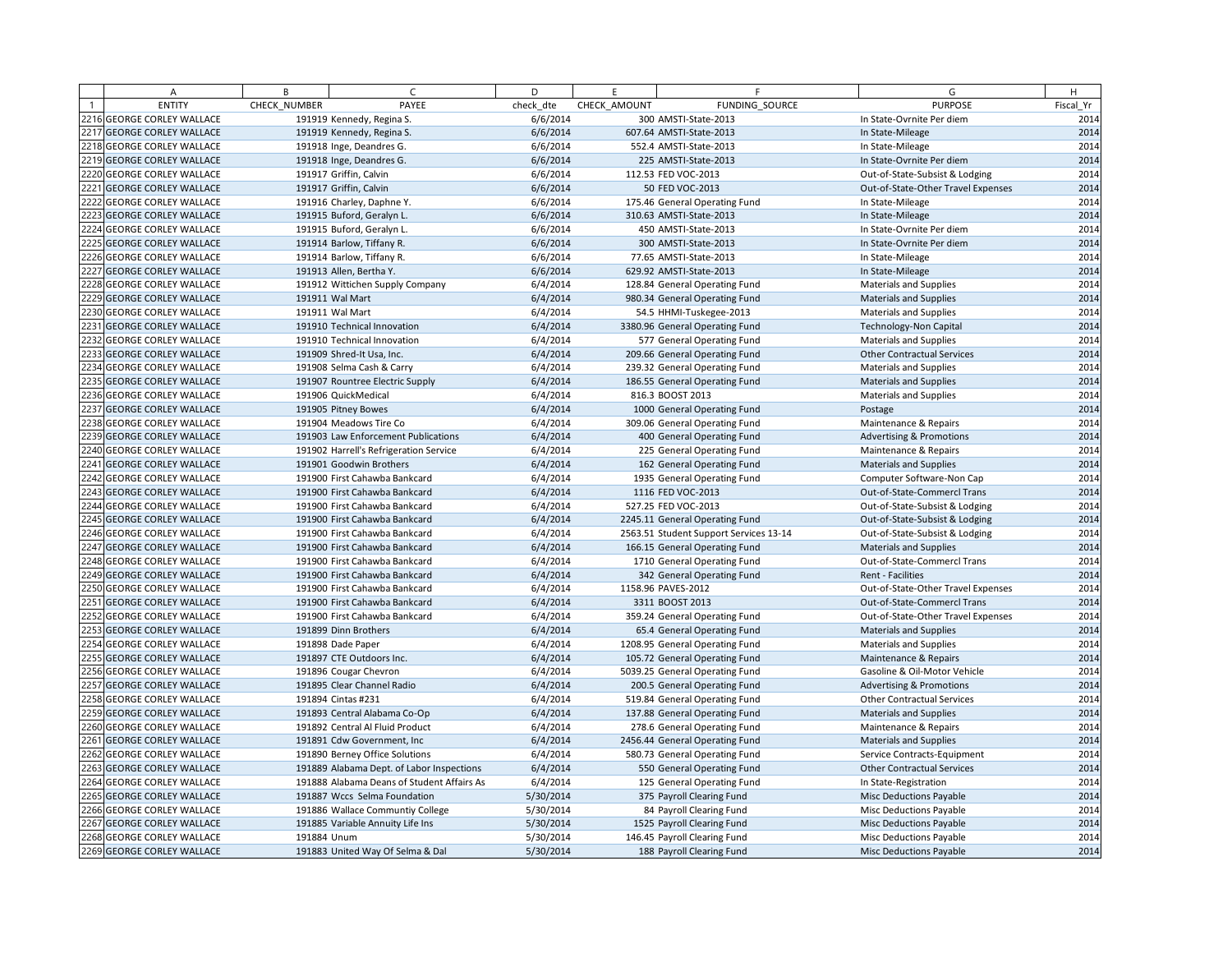| А                          | B             | $\epsilon$                                 | D         | E               | F                                       | G                                 | H         |
|----------------------------|---------------|--------------------------------------------|-----------|-----------------|-----------------------------------------|-----------------------------------|-----------|
| <b>ENTITY</b>              | CHECK NUMBER  | PAYEE                                      | check dte | CHECK AMOUNT    | FUNDING SOURCE                          | <b>PURPOSE</b>                    | Fiscal Yr |
| 2270 GEORGE CORLEY WALLACE |               | 191882 St. of AL. Child Support            | 5/30/2014 |                 | 926 Payroll Clearing Fund               | <b>Misc Deductions Payable</b>    | 2014      |
| 2271 GEORGE CORLEY WALLACE |               | 191881 Rsa-1 (Peiraf)                      | 5/30/2014 |                 | 3235 Payroll Clearing Fund              | <b>Misc Deductions Payable</b>    | 2014      |
| 2272 GEORGE CORLEY WALLACE |               | 191880 Reding, Curtis C.                   | 5/30/2014 |                 | 1645 Payroll Clearing Fund              | Misc Deductions Payable           | 2014      |
| 2273 GEORGE CORLEY WALLACE | 191879 Peehip |                                            | 5/30/2014 |                 | 142589.09 Payroll Clearing Fund         | PEEHIP Payable                    | 2014      |
| 2274 GEORGE CORLEY WALLACE |               | 191878 New York Life & Annuity             | 5/30/2014 |                 | 700 Payroll Clearing Fund               | Misc Deductions Payable           | 2014      |
| 2275 GEORGE CORLEY WALLACE |               | 191877 Liberty National Life Ins           | 5/30/2014 |                 | 617.28 Payroll Clearing Fund            | <b>Misc Deductions Payable</b>    | 2014      |
| 2276 GEORGE CORLEY WALLACE |               | 191876 John C. McAleer, III, Standing Trus | 5/30/2014 |                 | 1163 Payroll Clearing Fund              | Misc Deductions Payable           | 2014      |
| 2277 GEORGE CORLEY WALLACE |               | 191875 Great-West Retirement Ser           | 5/30/2014 |                 | 200 Payroll Clearing Fund               | <b>Misc Deductions Payable</b>    | 2014      |
| 2278 GEORGE CORLEY WALLACE |               | 191874 Educator Benefits Corp.             | 5/30/2014 |                 | 718.52 Payroll Clearing Fund            | Misc Deductions Payable           | 2014      |
| 2279 GEORGE CORLEY WALLACE |               | 191873 District Court Of Jeffers           | 5/30/2014 |                 | 217.5 Payroll Clearing Fund             | <b>Misc Deductions Payable</b>    | 2014      |
| 2280 GEORGE CORLEY WALLACE |               | 191872 Colonial Life Insurance C           | 5/30/2014 |                 | 3131.62 Payroll Clearing Fund           | Misc Deductions Payable           | 2014      |
| 2281 GEORGE CORLEY WALLACE |               | 191871 Allstate                            | 5/30/2014 |                 | 560.58 Payroll Clearing Fund            | <b>Misc Deductions Payable</b>    | 2014      |
| 2282 GEORGE CORLEY WALLACE |               | 191870 Alabama ACTE                        | 5/30/2014 |                 | 12.63 Payroll Clearing Fund             | Misc Deductions Payable           | 2014      |
| 2283 GEORGE CORLEY WALLACE | 191869 Aflac  |                                            | 5/30/2014 |                 | 2011.03 Payroll Clearing Fund           | <b>Misc Deductions Payable</b>    | 2014      |
| 2284 GEORGE CORLEY WALLACE |               | 191868 AEA-AVOTE                           | 5/30/2014 |                 | 332.64 Payroll Clearing Fund            | Misc Deductions Payable           | 2014      |
| 2285 GEORGE CORLEY WALLACE | 191867 AEA    |                                            | 5/30/2014 |                 | 4020.43 Payroll Clearing Fund           | <b>Misc Deductions Payable</b>    | 2014      |
| 2286 GEORGE CORLEY WALLACE |               | 191866 Wittichen Supply Company            | 5/30/2014 |                 | 136.95 General Operating Fund           | <b>Materials and Supplies</b>     | 2014      |
| 2287 GEORGE CORLEY WALLACE |               | 191865 Wccs Investment-Trustmark           | 5/30/2014 |                 | 500000 Bank Fund                        | Money Market-Trustmark            | 2014      |
| 2288 GEORGE CORLEY WALLACE |               | 191864 Verizon Wireless                    | 5/30/2014 |                 | 193.39 General Operating Fund           | Communications                    | 2014      |
| 2289 GEORGE CORLEY WALLACE |               | 191864 Verizon Wireless                    | 5/30/2014 |                 | 480.16 AMSTI-State-2013                 | Communications                    | 2014      |
| 2290 GEORGE CORLEY WALLACE |               | 191863 UPS - United Parcel Service         | 5/30/2014 |                 | 90.4 General Operating Fund             | Postage                           | 2014      |
| 2291 GEORGE CORLEY WALLACE |               | 191862 Office Depot                        | 5/30/2014 |                 | 1037.6 BOOST 2013                       | <b>Materials and Supplies</b>     | 2014      |
| 2292 GEORGE CORLEY WALLACE |               | 191861 O'Reilly Auto Parts                 | 5/30/2014 |                 | 83.79 General Operating Fund            | Maintenance & Repairs             | 2014      |
| 2293 GEORGE CORLEY WALLACE |               | 191860 Innovation Centre                   | 5/30/2014 |                 | 6333.33 General Operating Fund          | <b>Other Contractual Services</b> | 2014      |
| 2294 GEORGE CORLEY WALLACE | 191859 FedEx  |                                            | 5/30/2014 |                 | 75.35 General Operating Fund            | Postage                           | 2014      |
| 2295 GEORGE CORLEY WALLACE | 191859 FedEx  |                                            | 5/30/2014 |                 | 20.43 AMSTI-State-2013                  | Postage                           | 2014      |
| 2296 GEORGE CORLEY WALLACE |               | 191858 Ellucian LLP                        | 5/30/2014 |                 | 16507 General Operating Fund            | <b>Technology-Non Capital</b>     | 2014      |
| 2297 GEORGE CORLEY WALLACE |               | 191857 Cdw Government, Inc                 | 5/30/2014 |                 | 117.3 General Operating Fund            | <b>Materials and Supplies</b>     | 2014      |
| 2298 GEORGE CORLEY WALLACE |               | 191856 AT&T Alabama                        | 5/30/2014 |                 | 105.66 AE-PROGRAM EXPANSION GRANT-STATE | Communications                    | 2014      |
| 2299 GEORGE CORLEY WALLACE |               | 191856 AT&T Alabama                        | 5/30/2014 |                 | 481.09 General Operating Fund           | Communications                    | 2014      |
| 2300 GEORGE CORLEY WALLACE |               | 191856 AT&T Alabama                        | 5/30/2014 |                 | 90.13 AMSTI-State-2013                  | Communications                    | 2014      |
| 2301 GEORGE CORLEY WALLACE |               | 191855 AT&T / U-verse                      | 5/30/2014 |                 | 60 AE-PROGRAM EXPANSION GRANT-STATE     | Communications                    | 2014      |
| 2302 GEORGE CORLEY WALLACE |               | 191854 AT&T (Business Service)             | 5/30/2014 |                 | 40.12 General Operating Fund            | Communications                    | 2014      |
| 2303 GEORGE CORLEY WALLACE |               | 191853 Alabama Skills USA (Montgomery)     | 5/30/2014 |                 | 750 FED VOC-2013                        | Out-of-State-Subsist & Lodging    | 2014      |
| 2304 GEORGE CORLEY WALLACE |               | 191853 Alabama Skills USA (Montgomery)     | 5/30/2014 |                 | 185 General Operating Fund              | Out-of-State-Registration         | 2014      |
| 2305 GEORGE CORLEY WALLACE |               | 191853 Alabama Skills USA (Montgomery)     | 5/30/2014 |                 | 750 General Operating Fund              | Out-of-State-Subsist & Lodging    | 2014      |
| 2306 GEORGE CORLEY WALLACE |               | 191853 Alabama Skills USA (Montgomery)     | 5/30/2014 |                 | 185 FED VOC-2013                        | Out-of-State-Registration         | 2014      |
| 2307 GEORGE CORLEY WALLACE |               | 191852 Alabama Gas Corporation             | 5/30/2014 |                 | 7058.27 General Operating Fund          | Gas & Heating Fuel                | 2014      |
| 2308 GEORGE CORLEY WALLACE |               | 900013502 Simmons Gloria Dean              | 5/29/2014 |                 | 4583.33 PAYROLL                         | PAYROLL                           | 2014      |
| 2309 GEORGE CORLEY WALLACE |               | 900013501 Page Melinda Ann                 | 5/29/2014 |                 | 3583.33 PAYROLL                         | PAYROLL                           | 2014      |
| 2310 GEORGE CORLEY WALLACE |               | 900013500 Lomax Burma James                | 5/29/2014 |                 | 3750 PAYROLL                            | PAYROLL                           | 2014      |
| 2311 GEORGE CORLEY WALLACE |               | 900013499 Ford Audrey                      | 5/29/2014 |                 | 3006.58 PAYROLL                         | PAYROLL                           | 2014      |
| 2312 GEORGE CORLEY WALLACE |               | 900013498 Rose Ebony S                     | 5/29/2014 |                 | 2931.17 PAYROLL                         | PAYROLL                           | 2014      |
| 2313 GEORGE CORLEY WALLACE |               | 900013497 Williams Roosevelt               | 5/29/2014 |                 | 2261.83 PAYROLL                         | PAYROLL                           | 2014      |
| 2314 GEORGE CORLEY WALLACE |               | 900013496 Weatherspoon Norman              | 5/29/2014 |                 | 3080.83 PAYROLL                         | PAYROLL                           | 2014      |
| 2315 GEORGE CORLEY WALLACE |               | 900013495 Pettway Charles D.               | 5/29/2014 |                 | 2634.33 PAYROLL                         | PAYROLL                           | 2014      |
| 2316 GEORGE CORLEY WALLACE |               | 900013494 Pettway Alonzia                  | 5/29/2014 | 2634.33 PAYROLL |                                         | PAYROLL                           | 2014      |
| 2317 GEORGE CORLEY WALLACE |               | 900013493 McCree Monroe                    | 5/29/2014 |                 | 4196.67 PAYROLL                         | PAYROLL                           | 2014      |
| 2318 GEORGE CORLEY WALLACE |               | 900013492 Heard Anthony                    | 5/29/2014 |                 | 2634.33 PAYROLL                         | PAYROLL                           | 2014      |
| 2319 GEORGE CORLEY WALLACE |               | 900013491 Harvell Robert L                 | 5/29/2014 |                 | 2559.58 PAYROLL                         | PAYROLL                           | 2014      |
| 2320 GEORGE CORLEY WALLACE |               | 900013490 Moore Timothy                    | 5/29/2014 |                 | 3755.5 PAYROLL                          | PAYROLL                           | 2014      |
| 2321 GEORGE CORLEY WALLACE |               | 900013489 Jones Joseph Glenn               | 5/29/2014 |                 | 1916.67 PAYROLL                         | PAYROLL                           | 2014      |
| 2322 GEORGE CORLEY WALLACE |               | 900013488 Austin Tampatha                  | 5/29/2014 |                 | 2187.33 PAYROLL                         | PAYROLL                           | 2014      |
| 2323 GEORGE CORLEY WALLACE |               | 900013487 Kimbrough Brandon O              | 5/29/2014 |                 | 2484.92 PAYROLL                         | PAYROLL                           | 2014      |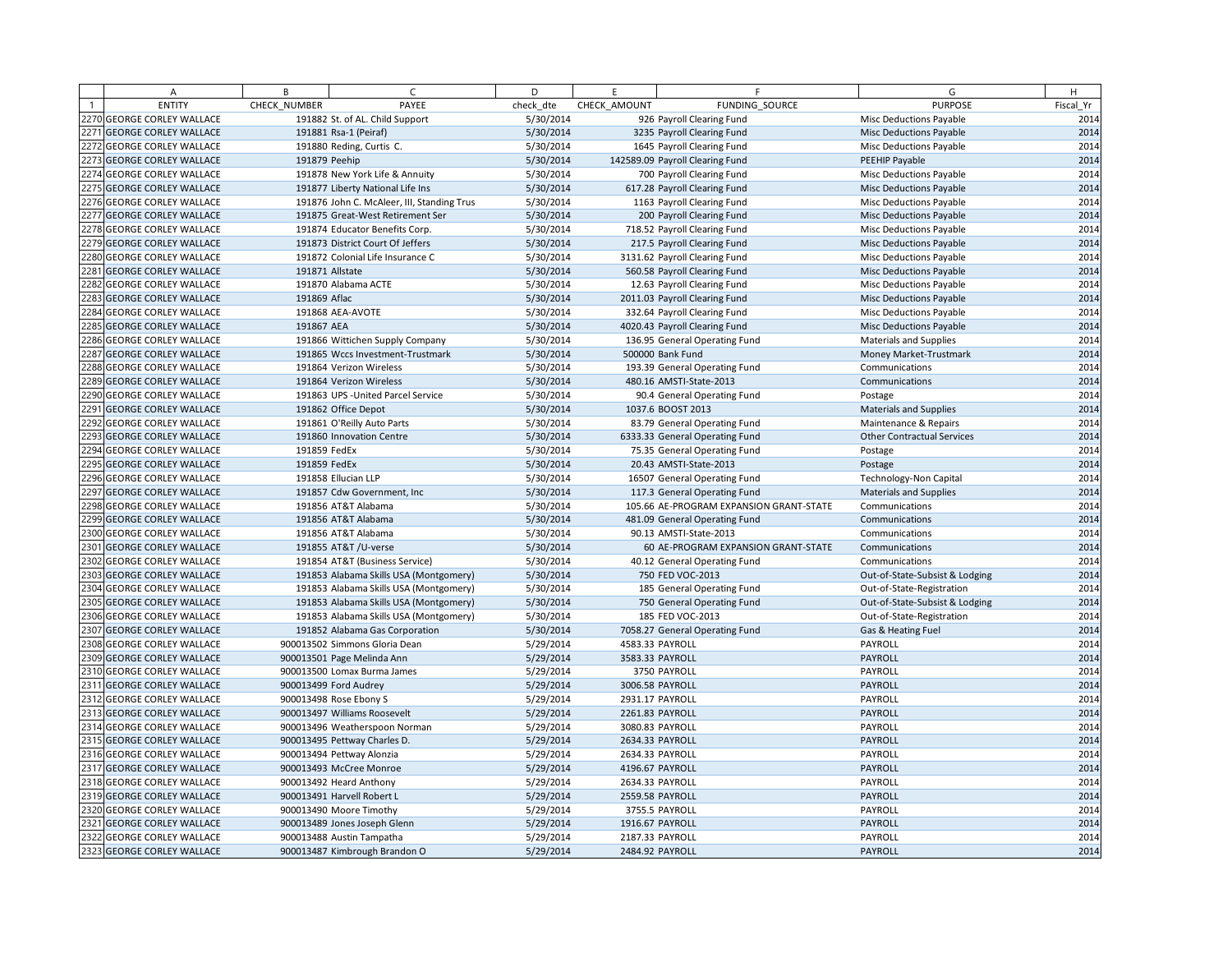|      | A                            | B            | C                                     | D         | E               | F              | G              | H         |
|------|------------------------------|--------------|---------------------------------------|-----------|-----------------|----------------|----------------|-----------|
|      | <b>ENTITY</b>                | CHECK NUMBER | PAYEE                                 | check dte | CHECK AMOUNT    | FUNDING SOURCE | <b>PURPOSE</b> | Fiscal Yr |
|      | 2324 GEORGE CORLEY WALLACE   |              | 900013486 Craig Benjamin Martin       | 5/29/2014 | 3229.42 PAYROLL |                | PAYROLL        | 2014      |
|      | 2325 GEORGE CORLEY WALLACE   |              | 900013485 Vance Laura Lynn            | 5/29/2014 | 3973.25 PAYROLL |                | PAYROLL        | 2014      |
|      | 2326 GEORGE CORLEY WALLACE   |              | 900013484 Smith Leigh Ann             | 5/29/2014 | 4196.67 PAYROLL |                | PAYROLL        | 2014      |
|      | 2327 GEORGE CORLEY WALLACE   |              | 900013483 Smith Jacqueline Bernetta   | 5/29/2014 | 8976.75 PAYROLL |                | PAYROLL        | 2014      |
|      | 2328 GEORGE CORLEY WALLACE   |              | 900013482 Purdie Christy Dorran       | 5/29/2014 |                 | 3154.5 PAYROLL | PAYROLL        | 2014      |
|      | 2329 GEORGE CORLEY WALLACE   |              | 900013481 Marshall Wilsunya           | 5/29/2014 | 2931.58 PAYROLL |                | PAYROLL        | 2014      |
|      | 2330 GEORGE CORLEY WALLACE   |              | 900013480 Evans Naopi Lc              | 5/29/2014 | 2857.17 PAYROLL |                | PAYROLL        | 2014      |
|      | 2331 GEORGE CORLEY WALLACE   |              | 900013479 Davis Mary Lee              | 5/29/2014 | 3303.42 PAYROLL |                | PAYROLL        | 2014      |
|      | 2332 GEORGE CORLEY WALLACE   |              | 900013478 Combs Lori Ann              | 5/29/2014 | 3824.67 PAYROLL |                | PAYROLL        | 2014      |
|      | 2333 GEORGE CORLEY WALLACE   |              | 900013477 Charley Daphne Yvonne       | 5/29/2014 |                 | 3750 PAYROLL   | PAYROLL        | 2014      |
|      | 2334 GEORGE CORLEY WALLACE   |              | 900013476 Bell Vickie D               | 5/29/2014 | 2410.75 PAYROLL |                | PAYROLL        | 2014      |
|      | 2335 GEORGE CORLEY WALLACE   |              | 900013475 Waller Kamala D             | 5/29/2014 | 2931.58 PAYROLL |                | PAYROLL        | 2014      |
|      | 2336 GEORGE CORLEY WALLACE   |              | 900013474 Dysart Charles J            | 5/29/2014 |                 | 6125 PAYROLL   | PAYROLL        | 2014      |
|      | 2337 GEORGE CORLEY WALLACE   |              | 900013473 Davis Bettie Jean           | 5/29/2014 | 2262.08 PAYROLL |                | PAYROLL        | 2014      |
|      | 2338 GEORGE CORLEY WALLACE   |              | 900013472 Moultrie Eddie James        | 5/29/2014 | 4122.17 PAYROLL |                | PAYROLL        | 2014      |
|      | 2339 GEORGE CORLEY WALLACE   |              | 900013471 Patterson Ray Anthony       | 5/29/2014 |                 | 2708.5 PAYROLL | PAYROLL        | 2014      |
|      | 2340 GEORGE CORLEY WALLACE   |              | 900013470 Nixon Raford C              | 5/29/2014 | 2916.67 PAYROLL |                | PAYROLL        | 2014      |
|      | 2341 GEORGE CORLEY WALLACE   |              | 900013469 Burton Andrew J.            | 5/29/2014 | 4583.33 PAYROLL |                | PAYROLL        | 2014      |
|      | 2342 GEORGE CORLEY WALLACE   |              | 900013468 Bennett Robbyn V.           | 5/29/2014 | 7759.75 PAYROLL |                | PAYROLL        | 2014      |
|      | 2343 GEORGE CORLEY WALLACE   |              | 900013467 Allison Eric Preston        | 5/29/2014 |                 | 5430 PAYROLL   | PAYROLL        | 2014      |
|      | 2344 GEORGE CORLEY WALLACE   |              | 900013466 Adams Dorothy J             | 5/29/2014 | 1916.67 PAYROLL |                | PAYROLL        | 2014      |
|      | 2345 GEORGE CORLEY WALLACE   |              | 900013465 Zimmerman Sheri             | 5/29/2014 | 3229.42 PAYROLL |                | PAYROLL        | 2014      |
|      | 2346 GEORGE CORLEY WALLACE   |              | 900013464 Jackson Irma Jean           | 5/29/2014 |                 | 2708.5 PAYROLL | PAYROLL        | 2014      |
| 2347 | <b>GEORGE CORLEY WALLACE</b> |              | 900013463 Headley Linda Fay           | 5/29/2014 | 2336.25 PAYROLL |                | PAYROLL        | 2014      |
|      | 2348 GEORGE CORLEY WALLACE   |              | 900013462 Newman Sunette Smith        | 5/29/2014 | 4122.17 PAYROLL |                | PAYROLL        | 2014      |
|      | 2349 GEORGE CORLEY WALLACE   |              | 900013461 Reynolds Jennifer M         | 5/29/2014 |                 | 3050.5 PAYROLL | PAYROLL        | 2014      |
|      | 2350 GEORGE CORLEY WALLACE   |              | 900013460 Logan Shuntelra Bernice     | 5/29/2014 | 4073.92 PAYROLL |                | PAYROLL        | 2014      |
|      | 2351 GEORGE CORLEY WALLACE   |              | 900013459 Kidd Anessa Lynn            | 5/29/2014 | 6676.56 PAYROLL |                | PAYROLL        | 2014      |
|      | 2352 GEORGE CORLEY WALLACE   |              | 900013458 Hudson Connie Estes         | 5/29/2014 | 1916.67 PAYROLL |                | PAYROLL        | 2014      |
|      | 2353 GEORGE CORLEY WALLACE   |              | 900013457 Clifton Lonzy T.            | 5/29/2014 | 6273.33 PAYROLL |                | PAYROLL        | 2014      |
|      | 2354 GEORGE CORLEY WALLACE   |              | 900013456 Bonner Irene G              | 5/29/2014 |                 | 1450 PAYROLL   | PAYROLL        | 2014      |
|      | 2355 GEORGE CORLEY WALLACE   |              | 900013455 Woods Melinda Takeyia       | 5/29/2014 |                 | 250 PAYROLL    | PAYROLL        | 2014      |
|      | 2356 GEORGE CORLEY WALLACE   |              | 900013454 Hannah Marcus A.            | 5/29/2014 | 1208.33 PAYROLL |                | PAYROLL        | 2014      |
|      | 2357 GEORGE CORLEY WALLACE   |              | 900013453 Turner Herman W.            | 5/29/2014 |                 | 791.67 PAYROLL | PAYROLL        | 2014      |
|      | 2358 GEORGE CORLEY WALLACE   |              | 900013452 Harper April M              | 5/29/2014 |                 | 1375 PAYROLL   | PAYROLL        | 2014      |
| 2359 | <b>GEORGE CORLEY WALLACE</b> |              | 900013451 Maxey Willie E.             | 5/29/2014 |                 | 416.67 PAYROLL | PAYROLL        | 2014      |
|      | 2360 GEORGE CORLEY WALLACE   |              | 900013450 Harrell Christopher Darrell | 5/29/2014 |                 | 416.67 PAYROLL | PAYROLL        | 2014      |
|      | 2361 GEORGE CORLEY WALLACE   |              | 900013449 Davis Foster Calvin         | 5/29/2014 |                 | 1000 PAYROLL   | PAYROLL        | 2014      |
|      | 2362 GEORGE CORLEY WALLACE   |              | 900013448 Theiss Sheila Ann           | 5/29/2014 | 3019.75 PAYROLL |                | PAYROLL        | 2014      |
|      | 2363 GEORGE CORLEY WALLACE   |              | 900013447 Abbott Brandi Nicole        | 5/29/2014 | 2113.17 PAYROLL |                | PAYROLL        | 2014      |
|      | 2364 GEORGE CORLEY WALLACE   |              | 900013446 Motley Bettye Steele        | 5/29/2014 |                 | 2630 PAYROLL   | PAYROLL        | 2014      |
|      | 2365 GEORGE CORLEY WALLACE   |              | 900013445 Moore Kathy J               | 5/29/2014 |                 | 4875 PAYROLL   | PAYROLL        | 2014      |
|      | 2366 GEORGE CORLEY WALLACE   |              | 900013444 Jones Natasha Renee         | 5/29/2014 | 2280.78 PAYROLL |                | PAYROLL        | 2014      |
|      | 2367 GEORGE CORLEY WALLACE   |              | 900013443 Jefferson Shelia Lawanda    | 5/29/2014 | 2410.75 PAYROLL |                | PAYROLL        | 2014      |
|      | 2368 GEORGE CORLEY WALLACE   |              | 900013442 Griffin Donitha J.          | 5/29/2014 | 9540.17 PAYROLL |                | PAYROLL        | 2014      |
|      | 2369 GEORGE CORLEY WALLACE   |              | 900013441 Gordon Rachel L             | 5/29/2014 | 3322.17 PAYROLL |                | <b>PAYROLL</b> | 2014      |
|      | 2370 GEORGE CORLEY WALLACE   |              | 900013440 Duck Cindy                  | 5/29/2014 | 2708.92 PAYROLL |                | PAYROLL        | 2014      |
|      | 2371 GEORGE CORLEY WALLACE   |              | 900013439 Chapman Channie Loraine     | 5/29/2014 |                 | 3860 PAYROLL   | PAYROLL        | 2014      |
|      | 2372 GEORGE CORLEY WALLACE   |              | 900013438 Brown Karen E.              | 5/29/2014 | 3120.83 PAYROLL |                | PAYROLL        | 2014      |
|      | 2373 GEORGE CORLEY WALLACE   |              | 900013437 Bradsell Karen S.           | 5/29/2014 | 2485.17 PAYROLL |                | PAYROLL        | 2014      |
|      | 2374 GEORGE CORLEY WALLACE   |              | 900013436 Bentley Betty J             | 5/29/2014 | 4875.25 PAYROLL |                | PAYROLL        | 2014      |
|      | 2375 GEORGE CORLEY WALLACE   |              | 900013435 Jackson Maldonia            | 5/29/2014 |                 | 1032 PAYROLL   | PAYROLL        | 2014      |
|      | 2376 GEORGE CORLEY WALLACE   |              | 900013434 Pugh Elijah                 | 5/29/2014 |                 | 5999.5 PAYROLL | PAYROLL        | 2014      |
|      | 2377 GEORGE CORLEY WALLACE   |              | 900013433 Young Wanda F.              | 5/29/2014 | 1834.67 PAYROLL |                | PAYROLL        | 2014      |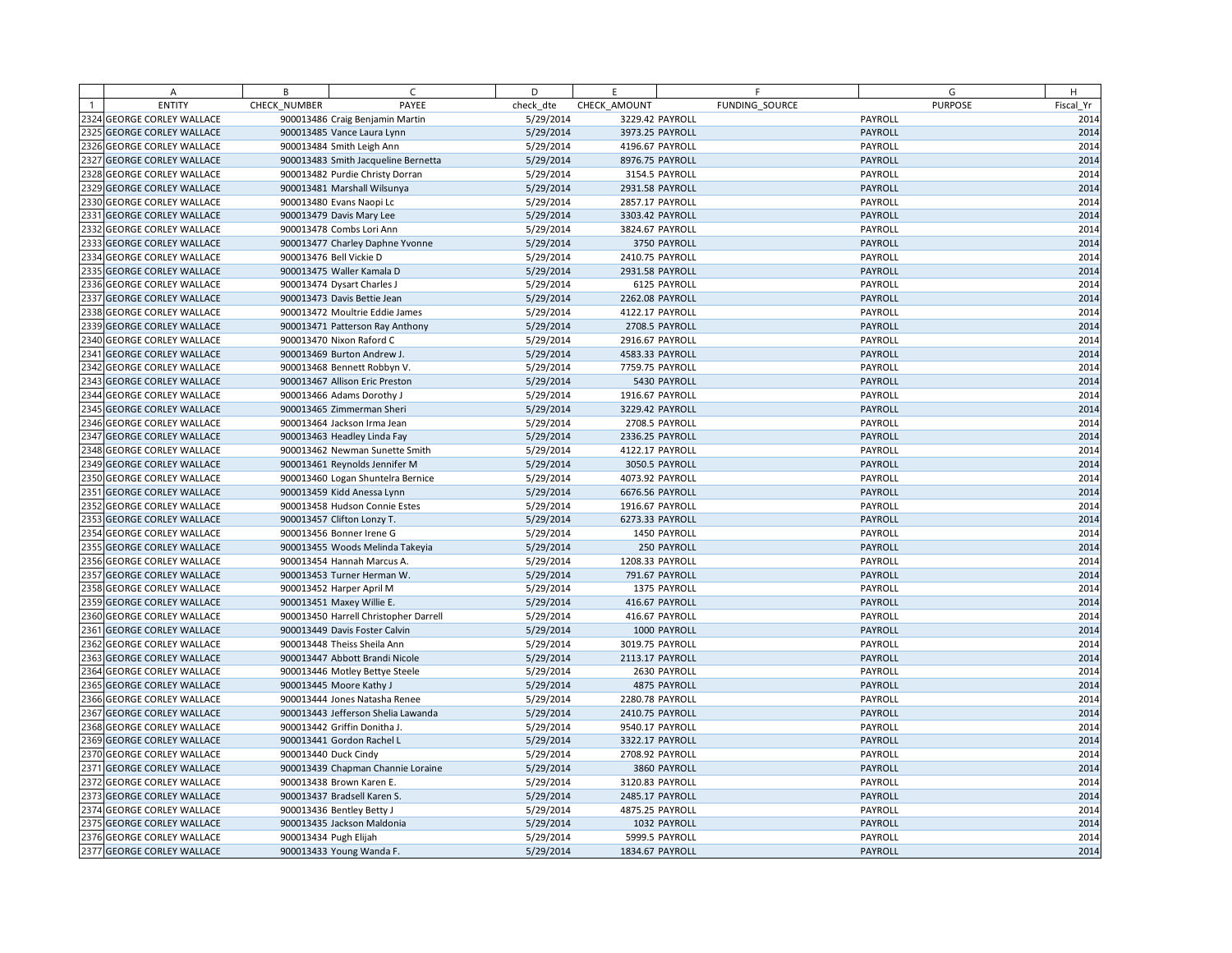| A                          | B            | C                                     | D         | E               | F              | G              | H         |
|----------------------------|--------------|---------------------------------------|-----------|-----------------|----------------|----------------|-----------|
| <b>ENTITY</b>              | CHECK NUMBER | PAYEE                                 | check dte | CHECK AMOUNT    | FUNDING SOURCE | <b>PURPOSE</b> | Fiscal Yr |
| 2378 GEORGE CORLEY WALLACE |              | 900013432 White TaShunta N            | 5/29/2014 |                 | 344 PAYROLL    | PAYROLL        | 2014      |
| 2379 GEORGE CORLEY WALLACE |              | 900013431 Owens Holly Brown           | 5/29/2014 | 6244.56 PAYROLL |                | PAYROLL        | 2014      |
| 2380 GEORGE CORLEY WALLACE |              | 900013430 Lee Kateri M                | 5/29/2014 | 5713.33 PAYROLL |                | PAYROLL        | 2014      |
| 2381 GEORGE CORLEY WALLACE |              | 900013429 Barker Shirley Ann          | 5/29/2014 | 3824.67 PAYROLL |                | PAYROLL        | 2014      |
| 2382 GEORGE CORLEY WALLACE |              | 900013428 Baldwin Antionetta S        | 5/29/2014 | 4507.42 PAYROLL |                | PAYROLL        | 2014      |
| 2383 GEORGE CORLEY WALLACE |              | 900013427 Rhodes Ramona Roberts       | 5/29/2014 |                 | 693.33 PAYROLL | PAYROLL        | 2014      |
| 2384 GEORGE CORLEY WALLACE |              | 900013426 Williamson Fred A           | 5/29/2014 | 7535.67 PAYROLL |                | PAYROLL        | 2014      |
| 2385 GEORGE CORLEY WALLACE |              | 900013425 Mitchell Brenda G.          | 5/29/2014 |                 | 344 PAYROLL    | PAYROLL        | 2014      |
| 2386 GEORGE CORLEY WALLACE |              | 900013424 Minor Sheila Mims           | 5/29/2014 |                 | 693.33 PAYROLL | PAYROLL        | 2014      |
| 2387 GEORGE CORLEY WALLACE |              | 900013423 Goings Ghytana Shelton      | 5/29/2014 | 4806.58 PAYROLL |                | PAYROLL        | 2014      |
| 2388 GEORGE CORLEY WALLACE |              | 900013422 Dozier Bruce Otis           | 5/29/2014 |                 | 928.75 PAYROLL | PAYROLL        | 2014      |
| 2389 GEORGE CORLEY WALLACE |              | 900013421 Autery Nancy                | 5/29/2014 | 5100.92 PAYROLL |                | PAYROLL        | 2014      |
| 2390 GEORGE CORLEY WALLACE |              | 900013420 Turner Anthony G.           | 5/29/2014 | 5796.25 PAYROLL |                | PAYROLL        | 2014      |
| 2391 GEORGE CORLEY WALLACE |              | 900013419 McKnight April Calloway     | 5/29/2014 |                 | 866.67 PAYROLL | PAYROLL        | 2014      |
| 2392 GEORGE CORLEY WALLACE |              | 900013418 Richardson Kendra Jones     | 5/29/2014 | 4507.42 PAYROLL |                | PAYROLL        | 2014      |
| 2393 GEORGE CORLEY WALLACE |              | 900013417 Johnson Althelstein         | 5/29/2014 | 5100.92 PAYROLL |                | PAYROLL        | 2014      |
| 2394 GEORGE CORLEY WALLACE |              | 900013416 Cook Robin                  | 5/29/2014 | 4184.25 PAYROLL |                | PAYROLL        | 2014      |
| 2395 GEORGE CORLEY WALLACE |              | 900013415 Chesnut Veronica S          | 5/29/2014 |                 | 260 PAYROLL    | PAYROLL        | 2014      |
| 2396 GEORGE CORLEY WALLACE |              | 900013414 Clements Renna B            | 5/29/2014 |                 | 260 PAYROLL    | PAYROLL        | 2014      |
| 2397 GEORGE CORLEY WALLACE |              | 900013413 Thompkins Yolanda Smith     | 5/29/2014 |                 | 693.33 PAYROLL | PAYROLL        | 2014      |
| 2398 GEORGE CORLEY WALLACE |              | 900013412 Howard Vatausha O           | 5/29/2014 |                 | 260 PAYROLL    | PAYROLL        | 2014      |
| 2399 GEORGE CORLEY WALLACE |              | 900013411 Pugh Janet Cathey M.        | 5/29/2014 | 5426.17 PAYROLL |                | PAYROLL        | 2014      |
| 2400 GEORGE CORLEY WALLACE |              | 900013410 Melton Darrio               | 5/29/2014 |                 | 433.33 PAYROLL | PAYROLL        | 2014      |
| 2401 GEORGE CORLEY WALLACE |              | 900013409 McQueen Carroll D.          | 5/29/2014 |                 | 780 PAYROLL    | PAYROLL        | 2014      |
| 2402 GEORGE CORLEY WALLACE |              | 900013408 Martin Jerria C             | 5/29/2014 |                 | 780 PAYROLL    | PAYROLL        | 2014      |
| 2403 GEORGE CORLEY WALLACE |              | 900013407 White Tara Y                | 5/29/2014 | 4858.75 PAYROLL |                | PAYROLL        | 2014      |
| 2404 GEORGE CORLEY WALLACE |              | 900013406 Powell Thomas E             | 5/29/2014 |                 | 260 PAYROLL    | PAYROLL        | 2014      |
| 2405 GEORGE CORLEY WALLACE |              | 900013405 Lewis George E              | 5/29/2014 |                 | 693.33 PAYROLL | PAYROLL        | 2014      |
| 2406 GEORGE CORLEY WALLACE |              | 900013404 Grissom Terry D             | 5/29/2014 |                 | 260 PAYROLL    | PAYROLL        | 2014      |
| 2407 GEORGE CORLEY WALLACE |              | 900013403 Williams Wendy Dawn         | 5/29/2014 |                 | 433.33 PAYROLL | PAYROLL        | 2014      |
| 2408 GEORGE CORLEY WALLACE |              | 900013402 Elliott William F.          | 5/29/2014 | 5340.75 PAYROLL |                | PAYROLL        | 2014      |
| 2409 GEORGE CORLEY WALLACE |              | 900013401 Speed Donald T              | 5/29/2014 |                 | 433.33 PAYROLL | PAYROLL        | 2014      |
| 2410 GEORGE CORLEY WALLACE |              | 900013400 Welch Gordon F              | 5/29/2014 |                 | 3729 PAYROLL   | PAYROLL        | 2014      |
| 2411 GEORGE CORLEY WALLACE |              | 900013399 Miller Marc C               | 5/29/2014 |                 | 260 PAYROLL    | PAYROLL        | 2014      |
| 2412 GEORGE CORLEY WALLACE |              | 900013398 Pettway Martha Williams     | 5/29/2014 | 4166.67 PAYROLL |                | PAYROLL        | 2014      |
| 2413 GEORGE CORLEY WALLACE |              | 900013397 Pettway Felecia             | 5/29/2014 | 5154.16 PAYROLL |                | PAYROLL        | 2014      |
| 2414 GEORGE CORLEY WALLACE |              | 900013396 Moss Johnny E               | 5/29/2014 | 5416.66 PAYROLL |                | PAYROLL        | 2014      |
| 2415 GEORGE CORLEY WALLACE |              | 900013395 Helms Tammy Roberts         | 5/29/2014 | 2744.08 PAYROLL |                | PAYROLL        | 2014      |
| 2416 GEORGE CORLEY WALLACE |              | 900013394 Halpin Mark Nicholas        | 5/29/2014 | 2916.67 PAYROLL |                | PAYROLL        | 2014      |
| 2417 GEORGE CORLEY WALLACE |              | 900013393 Thames Jerome E             | 5/29/2014 | 4565.11 PAYROLL |                | PAYROLL        | 2014      |
| 2418 GEORGE CORLEY WALLACE |              | 900013392 Harrison Eddie J            | 5/29/2014 | 4565.11 PAYROLL |                | PAYROLL        | 2014      |
| 2419 GEORGE CORLEY WALLACE |              | 900013391 Harris Douglas Lee          | 5/29/2014 | 2410.75 PAYROLL |                | PAYROLL        | 2014      |
| 2420 GEORGE CORLEY WALLACE |              | 900013390 Griffin Calvin              | 5/29/2014 | 5009.89 PAYROLL |                | PAYROLL        | 2014      |
| 2421 GEORGE CORLEY WALLACE |              | 900013389 Williams Matilda Mae        | 5/29/2014 | 2410.75 PAYROLL |                | PAYROLL        | 2014      |
| 2422 GEORGE CORLEY WALLACE |              | 900013388 Hamilton Antonio Kentanious | 5/29/2014 | 4120.33 PAYROLL |                | PAYROLL        | 2014      |
| 2423 GEORGE CORLEY WALLACE |              | 900013387 Allen Kenny                 | 5/29/2014 | 3979.75 PAYROLL |                | <b>PAYROLL</b> | 2014      |
| 2424 GEORGE CORLEY WALLACE |              | 900013386 Wallace Connie W            | 5/29/2014 | 8272.67 PAYROLL |                | PAYROLL        | 2014      |
| 2425 GEORGE CORLEY WALLACE |              | 900013385 Lewis Bonita T.             | 5/29/2014 | 4416.89 PAYROLL |                | PAYROLL        | 2014      |
| 2426 GEORGE CORLEY WALLACE |              | 900013384 Laister Shirley J           | 5/29/2014 | 5306.33 PAYROLL |                | PAYROLL        | 2014      |
| 2427 GEORGE CORLEY WALLACE |              | 900013383 Smith Shandra J             | 5/29/2014 | 4904.17 PAYROLL |                | PAYROLL        | 2014      |
| 2428 GEORGE CORLEY WALLACE |              | 900013382 Simmons Lawrence            | 5/29/2014 | 4120.33 PAYROLL |                | PAYROLL        | 2014      |
| 2429 GEORGE CORLEY WALLACE |              | 900013381 Stevenson Donte L           | 5/29/2014 | 2336.25 PAYROLL |                | PAYROLL        | 2014      |
| 2430 GEORGE CORLEY WALLACE |              | 900013380 Rogers Eric W.              | 5/29/2014 | 4861.56 PAYROLL |                | PAYROLL        | 2014      |
| 2431 GEORGE CORLEY WALLACE |              | 900013379 Moore Dale E                | 5/29/2014 | 4268.56 PAYROLL |                | PAYROLL        | 2014      |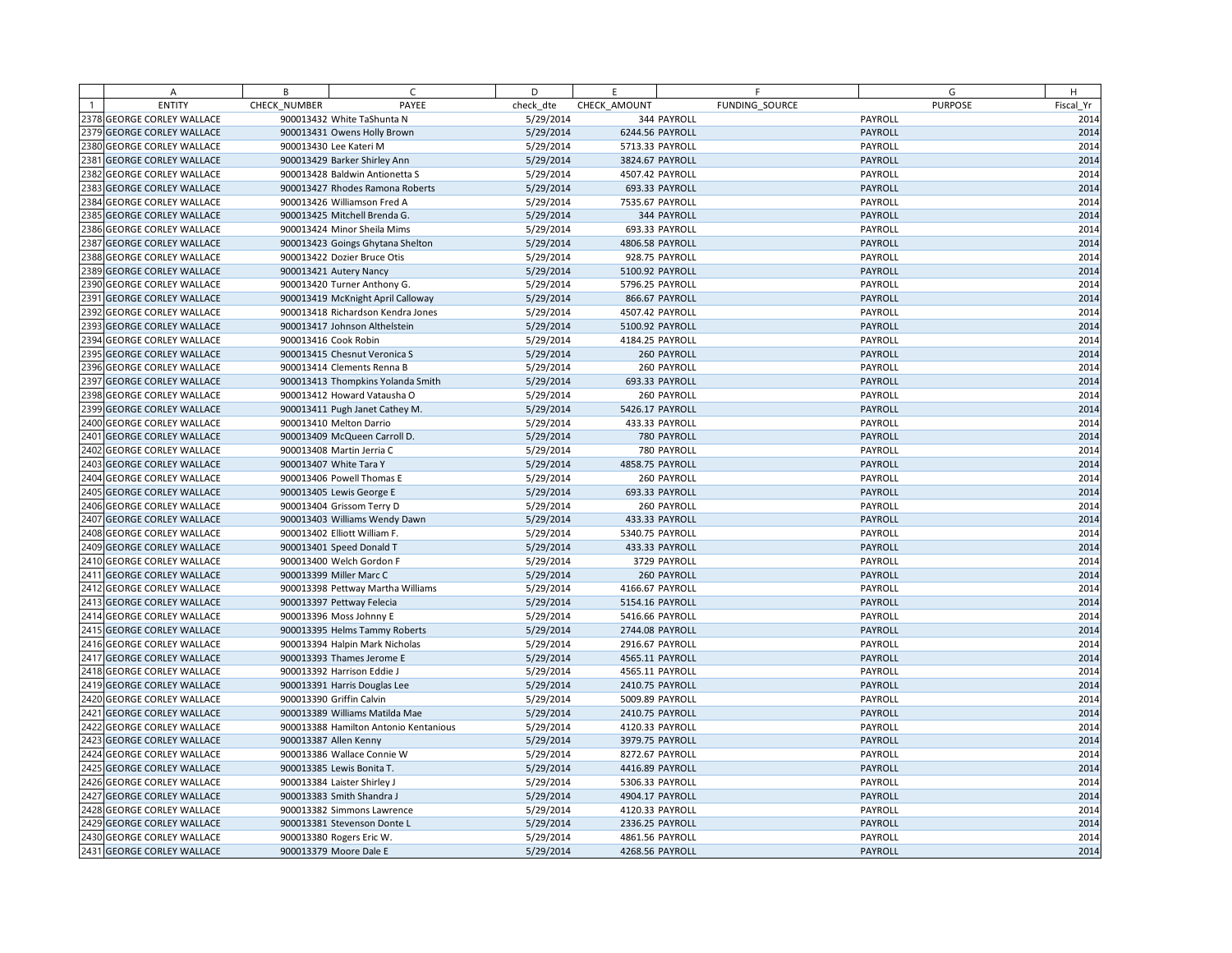|      | A                            | B            | $\subset$                               | D         | E               | F              | G              | H         |
|------|------------------------------|--------------|-----------------------------------------|-----------|-----------------|----------------|----------------|-----------|
|      | <b>ENTITY</b>                | CHECK NUMBER | PAYEE                                   | check dte | CHECK AMOUNT    | FUNDING SOURCE | <b>PURPOSE</b> | Fiscal Yr |
|      | 2432 GEORGE CORLEY WALLACE   |              | 900013378 Hobbs David Wayne             | 5/29/2014 | 3979.75 PAYROLL |                | PAYROLL        | 2014      |
|      | 2433 GEORGE CORLEY WALLACE   |              | 900013377 Walker Shermanita             | 5/29/2014 | 4349.58 PAYROLL |                | PAYROLL        | 2014      |
|      | 2434 GEORGE CORLEY WALLACE   |              | 900013376 Spicer Chandra                | 5/29/2014 | 5276.25 PAYROLL |                | PAYROLL        | 2014      |
|      | 2435 GEORGE CORLEY WALLACE   |              | 900013375 Snowden Lula                  | 5/29/2014 |                 | 4012.5 PAYROLL | PAYROLL        | 2014      |
|      | 2436 GEORGE CORLEY WALLACE   |              | 900013374 Roberson Erika M              | 5/29/2014 | 2708.25 PAYROLL |                | PAYROLL        | 2014      |
|      | 2437 GEORGE CORLEY WALLACE   |              | 900013373 Pullum Quanda C.              | 5/29/2014 |                 | 3080.5 PAYROLL | PAYROLL        | 2014      |
|      | 2438 GEORGE CORLEY WALLACE   |              | 900013372 Pettway Clarence J            | 5/29/2014 | 5659.08 PAYROLL |                | PAYROLL        | 2014      |
|      | 2439 GEORGE CORLEY WALLACE   |              | 900013371 Moore Derrick M               | 5/29/2014 | 2187.58 PAYROLL |                | PAYROLL        | 2014      |
|      | 2440 GEORGE CORLEY WALLACE   |              | 900013370 Inge Deandres G.              | 5/29/2014 | 5918.08 PAYROLL |                | PAYROLL        | 2014      |
|      | 2441 GEORGE CORLEY WALLACE   |              | 900013369 Buford Geralyn Latanza        | 5/29/2014 | 4292.08 PAYROLL |                | PAYROLL        | 2014      |
|      | 2442 GEORGE CORLEY WALLACE   |              | 900013368 Barlow Tiffany Renee          | 5/29/2014 | 4935.83 PAYROLL |                | PAYROLL        | 2014      |
|      | 2443 GEORGE CORLEY WALLACE   |              | 900013367 Allen Bertha Yvette           | 5/29/2014 | 4529.67 PAYROLL |                | PAYROLL        | 2014      |
|      | 2444 GEORGE CORLEY WALLACE   |              | 900013366 Acoff Olivia Joyce            | 5/29/2014 | 2541.67 PAYROLL |                | PAYROLL        | 2014      |
|      | 2445 GEORGE CORLEY WALLACE   |              | 900013365 Strickland Amanda Lynn        | 5/29/2014 |                 | 520 PAYROLL    | PAYROLL        | 2014      |
|      | 2446 GEORGE CORLEY WALLACE   |              | 900013364 Jones Connie M.               | 5/29/2014 | 4507.42 PAYROLL |                | PAYROLL        | 2014      |
|      | 2447 GEORGE CORLEY WALLACE   |              | 900013363 Davis Rebecca Moore           | 5/29/2014 | 4806.25 PAYROLL |                | PAYROLL        | 2014      |
|      | 2448 GEORGE CORLEY WALLACE   |              | 900013362 Thomas Gloria Dean            | 5/29/2014 | 3452.83 PAYROLL |                | PAYROLL        | 2014      |
|      | 2449 GEORGE CORLEY WALLACE   |              | 900013361 Mott Margaret C.              | 5/29/2014 | 4729.75 PAYROLL |                | PAYROLL        | 2014      |
|      | 2450 GEORGE CORLEY WALLACE   |              | 900013360 Holliman Kathleen Hays        | 5/29/2014 | 6051.75 PAYROLL |                | PAYROLL        | 2014      |
|      | 2451 GEORGE CORLEY WALLACE   |              | 900013359 Henderson Kerry E.            | 5/29/2014 | 4323.83 PAYROLL |                | PAYROLL        | 2014      |
| 2452 | <b>GEORGE CORLEY WALLACE</b> |              | 900013358 Wilson Beverly Renae          | 5/29/2014 |                 | 520 PAYROLL    | PAYROLL        | 2014      |
|      | 2453 GEORGE CORLEY WALLACE   |              | 900013357 Moore Dorothy A               | 5/29/2014 |                 | 1000 PAYROLL   | PAYROLL        | 2014      |
|      | 2454 GEORGE CORLEY WALLACE   |              | 900013356 Miller Gregory Lee            | 5/29/2014 | 4062.58 PAYROLL |                | PAYROLL        | 2014      |
| 2455 | <b>GEORGE CORLEY WALLACE</b> |              | 900013355 Hannah Marilyn Bennett        | 5/29/2014 |                 | 4972 PAYROLL   | PAYROLL        | 2014      |
|      | 2456 GEORGE CORLEY WALLACE   |              | 900013354 Yeager Marilyn Cynthia        | 5/29/2014 | 6454.56 PAYROLL |                | PAYROLL        | 2014      |
|      | 2457 GEORGE CORLEY WALLACE   |              | 900013353 Taylor Danica Sherita         | 5/29/2014 | 4425.42 PAYROLL |                | PAYROLL        | 2014      |
|      | 2458 GEORGE CORLEY WALLACE   |              | 900013352 Smitherman Anna M             | 5/29/2014 | 5651.75 PAYROLL |                | PAYROLL        | 2014      |
|      | 2459 GEORGE CORLEY WALLACE   |              | 900013351 Shannon Tracey M.             | 5/29/2014 | 5759.75 PAYROLL |                | PAYROLL        | 2014      |
|      | 2460 GEORGE CORLEY WALLACE   |              | 900013350 Lunsford Angela Collins       | 5/29/2014 | 4823.78 PAYROLL |                | PAYROLL        | 2014      |
|      | 2461 GEORGE CORLEY WALLACE   |              | 900013349 McWhorter-Light Clara Suzanne | 5/29/2014 | 2187.33 PAYROLL |                | PAYROLL        | 2014      |
|      | 2462 GEORGE CORLEY WALLACE   |              | 900013348 Lambert Sheila L.             | 5/29/2014 |                 | 943.8 PAYROLL  | PAYROLL        | 2014      |
|      | 2463 GEORGE CORLEY WALLACE   |              | 900013347 Douglas Cecile Randall        | 5/29/2014 | 4840.92 PAYROLL |                | PAYROLL        | 2014      |
|      | 2464 GEORGE CORLEY WALLACE   |              | 900013346 Rives Becky Casey             | 5/29/2014 | 6954.56 PAYROLL |                | PAYROLL        | 2014      |
|      | 2465 GEORGE CORLEY WALLACE   |              | 900013345 Martin Suzette G.             | 5/29/2014 | 4062.58 PAYROLL |                | PAYROLL        | 2014      |
|      | 2466 GEORGE CORLEY WALLACE   |              | 900013344 Mixon Carter Kim Ellice       | 5/29/2014 | 4062.58 PAYROLL |                | PAYROLL        | 2014      |
|      | 2467 GEORGE CORLEY WALLACE   |              | 900013343 Miller Pearlie R.             | 5/29/2014 |                 | 4285 PAYROLL   | PAYROLL        | 2014      |
|      | 2468 GEORGE CORLEY WALLACE   |              | 900013342 Melton Christi A.             | 5/29/2014 | 3506.67 PAYROLL |                | PAYROLL        | 2014      |
|      | 2469 GEORGE CORLEY WALLACE   |              | 900013341 Jackson Veronica Moultrie     | 5/29/2014 | 4823.78 PAYROLL |                | PAYROLL        | 2014      |
|      | 2470 GEORGE CORLEY WALLACE   |              | 900013340 Dixon Colleen Roland          | 5/29/2014 |                 | 2958.5 PAYROLL | PAYROLL        | 2014      |
|      | 2471 GEORGE CORLEY WALLACE   |              | 900013339 Davis Sarah                   | 5/29/2014 | 5713.33 PAYROLL |                | PAYROLL        | 2014      |
|      | 2472 GEORGE CORLEY WALLACE   |              | 900013338 Smith Pamela Caver            | 5/29/2014 | 5416.78 PAYROLL |                | PAYROLL        | 2014      |
|      | 2473 GEORGE CORLEY WALLACE   |              | 900013337 Calhoun Webbie R.             | 5/29/2014 | 5120.33 PAYROLL |                | PAYROLL        | 2014      |
|      | 2474 GEORGE CORLEY WALLACE   |              | 900013336 Brown Veronica S.             | 5/29/2014 | 7317.84 PAYROLL |                | PAYROLL        | 2014      |
|      | 2475 GEORGE CORLEY WALLACE   |              | 900013335 Lett Rita M.                  | 5/29/2014 | 5149.42 PAYROLL |                | PAYROLL        | 2014      |
|      | 2476 GEORGE CORLEY WALLACE   |              | 900013334 Larkin Earline T.             | 5/29/2014 | 1916.67 PAYROLL |                | PAYROLL        | 2014      |
|      | 2477 GEORGE CORLEY WALLACE   |              | 900013333 Sturdivant Maxine C           | 5/29/2014 | 6566.22 PAYROLL |                | <b>PAYROLL</b> | 2014      |
|      | 2478 GEORGE CORLEY WALLACE   |              | 900013332 Gibson Cynthia C              | 5/29/2014 | 3333.33 PAYROLL |                | PAYROLL        | 2014      |
|      | 2479 GEORGE CORLEY WALLACE   |              | 900013331 Marshall Teresa Darnelle      | 5/29/2014 | 2187.33 PAYROLL |                | PAYROLL        | 2014      |
|      | 2480 GEORGE CORLEY WALLACE   |              | 900013330 Sanders Felicia M.            | 5/29/2014 | 4843.33 PAYROLL |                | PAYROLL        | 2014      |
|      | 2481 GEORGE CORLEY WALLACE   |              | 900013329 Nevith Karrie T               | 5/29/2014 |                 | 433.33 PAYROLL | PAYROLL        | 2014      |
|      | 2482 GEORGE CORLEY WALLACE   |              | 900013328 Ford Monique Amelia           | 5/29/2014 | 2916.67 PAYROLL |                | PAYROLL        | 2014      |
|      | 2483 GEORGE CORLEY WALLACE   |              | 900013327 Oliver Sharde S               | 5/29/2014 | 3173.08 PAYROLL |                | PAYROLL        | 2014      |
|      | 2484 GEORGE CORLEY WALLACE   |              | 900013326 Briggs Tammie Marie           | 5/29/2014 | 6450.08 PAYROLL |                | PAYROLL        | 2014      |
|      | 2485 GEORGE CORLEY WALLACE   |              | 900013325 Williams Angelica Nicole      | 5/29/2014 | 2113.17 PAYROLL |                | PAYROLL        | 2014      |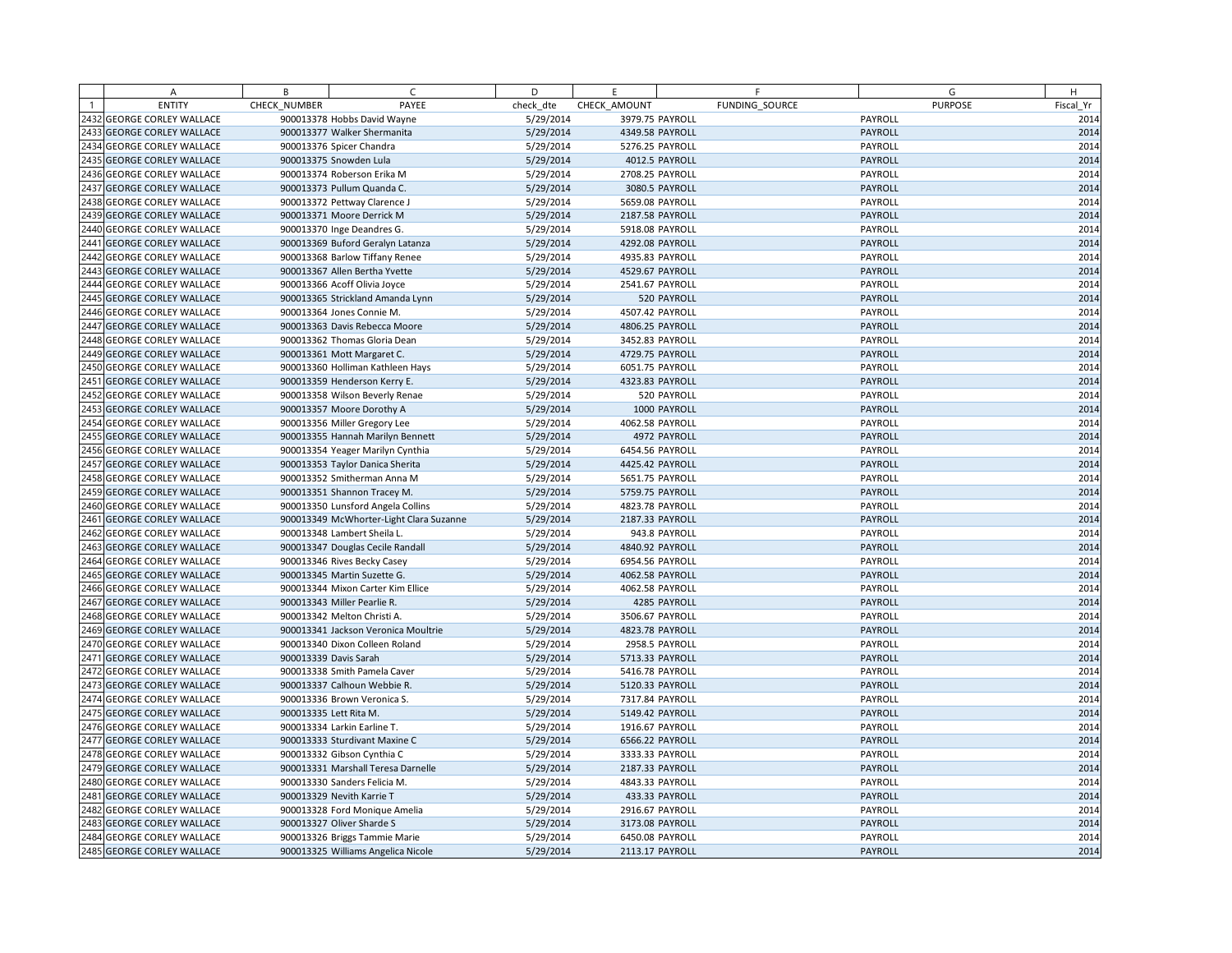| A                          | B                 | $\subset$                               | D         | E                | F              |         | G              | H         |
|----------------------------|-------------------|-----------------------------------------|-----------|------------------|----------------|---------|----------------|-----------|
| <b>ENTITY</b>              | CHECK NUMBER      | PAYEE                                   | check dte | CHECK AMOUNT     | FUNDING SOURCE |         | <b>PURPOSE</b> | Fiscal Yr |
| 2486 GEORGE CORLEY WALLACE |                   | 900013324 Tubbs - Turner Jocelyn Jenell | 5/29/2014 | 5002.17 PAYROLL  |                | PAYROLL |                | 2014      |
| 2487 GEORGE CORLEY WALLACE |                   | 900013323 Kennedy Regina S              | 5/29/2014 | 5092.75 PAYROLL  |                | PAYROLL |                | 2014      |
| 2488 GEORGE CORLEY WALLACE |                   | 900013322 Gourdine Raji                 | 5/29/2014 | 7323.17 PAYROLL  |                | PAYROLL |                | 2014      |
| 2489 GEORGE CORLEY WALLACE |                   | 900013321 Cosby Helen A                 | 5/29/2014 | 3601.25 PAYROLL  |                | PAYROLL |                | 2014      |
| 2490 GEORGE CORLEY WALLACE |                   | 900013320 Walker Sharon D               | 5/29/2014 | 2485.17 PAYROLL  |                | PAYROLL |                | 2014      |
| 2491 GEORGE CORLEY WALLACE |                   | 900013319 Carstarphen Mennie L          | 5/29/2014 | 6706.33 PAYROLL  |                | PAYROLL |                | 2014      |
| 2492 GEORGE CORLEY WALLACE |                   | 900013318 Blevins Pamela M              | 5/29/2014 | 2559.58 PAYROLL  |                | PAYROLL |                | 2014      |
| 2493 GEORGE CORLEY WALLACE |                   | 900013317 Blackledge Charles H          | 5/29/2014 |                  | 9660.5 PAYROLL | PAYROLL |                | 2014      |
| 2494 GEORGE CORLEY WALLACE |                   | 900013316 Mitchell James M              | 5/29/2014 | 15531.45 PAYROLL |                | PAYROLL |                | 2014      |
| 2495 GEORGE CORLEY WALLACE |                   | 900013315 Glover Virginia M Reed        | 5/29/2014 | 3005.67 PAYROLL  |                | PAYROLL |                | 2014      |
| 2496 GEORGE CORLEY WALLACE |                   | 900013297 Dozier Bruce Otis             | 5/29/2014 | 928.75 PAYROLL   |                | PAYROLL |                | 2014      |
| 2497 GEORGE CORLEY WALLACE |                   | 52461 Haralson Isaiah S                 | 5/29/2014 | 2885.42 PAYROLL  |                | PAYROLL |                | 2014      |
| 2498 GEORGE CORLEY WALLACE |                   | 52460 Goldsby Jimmie Lee                | 5/29/2014 | 6083.33 PAYROLL  |                | PAYROLL |                | 2014      |
| 2499 GEORGE CORLEY WALLACE |                   | 52459 Whatley Andrew Douglas            | 5/29/2014 | 2336.5 PAYROLL   |                | PAYROLL |                | 2014      |
| 2500 GEORGE CORLEY WALLACE |                   | 52458 Coleman Myron C                   | 5/29/2014 | 2931.58 PAYROLL  |                | PAYROLL |                | 2014      |
| 2501 GEORGE CORLEY WALLACE |                   | 52457 Lee Chenetta B                    | 5/29/2014 |                  | 0 PAYROLL      | PAYROLL |                | 2014      |
| 2502 GEORGE CORLEY WALLACE |                   | 52456 Deavers Lori Evelyn               | 5/29/2014 | 1916.67 PAYROLL  |                | PAYROLL |                | 2014      |
| 2503 GEORGE CORLEY WALLACE |                   | 52455 Southall Albert                   | 5/29/2014 |                  | 250 PAYROLL    | PAYROLL |                | 2014      |
| 2504 GEORGE CORLEY WALLACE |                   | 52454 Goree Lamichael Vantriese         | 5/29/2014 |                  | 250 PAYROLL    | PAYROLL |                | 2014      |
| 2505 GEORGE CORLEY WALLACE |                   | 52453 Bright Jacinta Thrash             | 5/29/2014 |                  | 1000 PAYROLL   | PAYROLL |                | 2014      |
| 2506 GEORGE CORLEY WALLACE |                   | 52452 Bowie Corey D.                    | 5/29/2014 | 3986.58 PAYROLL  |                | PAYROLL |                | 2014      |
| 2507 GEORGE CORLEY WALLACE |                   | 52451 Gasaway Mattie L.                 | 5/29/2014 |                  | 344 PAYROLL    | PAYROLL |                | 2014      |
| 2508 GEORGE CORLEY WALLACE |                   | 52450 Wilder Donald Edward              | 5/29/2014 | 5100.92 PAYROLL  |                | PAYROLL |                | 2014      |
| 2509 GEORGE CORLEY WALLACE |                   | 52449 Lofton Lenore                     | 5/29/2014 |                  | 604 PAYROLL    | PAYROLL |                | 2014      |
| 2510 GEORGE CORLEY WALLACE |                   | 52448 Hughes Tony Max                   | 5/29/2014 |                  | 520 PAYROLL    | PAYROLL |                | 2014      |
| 2511 GEORGE CORLEY WALLACE |                   | 52447 Crum Bertram                      | 5/29/2014 |                  | 433.33 PAYROLL | PAYROLL |                | 2014      |
| 2512 GEORGE CORLEY WALLACE |                   | 52446 Burton Kasey Raeann               | 5/29/2014 |                  | 260 PAYROLL    | PAYROLL |                | 2014      |
| 2513 GEORGE CORLEY WALLACE |                   | 52445 Tarver Otis                       | 5/29/2014 | 4268.56 PAYROLL  |                | PAYROLL |                | 2014      |
| 2514 GEORGE CORLEY WALLACE |                   | 52444 Pearson Andre Marvel              | 5/29/2014 | 2187.58 PAYROLL  |                | PAYROLL |                | 2014      |
| 2515 GEORGE CORLEY WALLACE |                   | 52443 Guthridge Nigel Ralphael          | 5/29/2014 | 2113.17 PAYROLL  |                | PAYROLL |                | 2014      |
| 2516 GEORGE CORLEY WALLACE |                   | 52442 Coleman Steffan                   | 5/29/2014 |                  | 3471 PAYROLL   | PAYROLL |                | 2014      |
| 2517 GEORGE CORLEY WALLACE |                   | 52441 Bennett Jarrick B                 | 5/29/2014 | 1057.25 PAYROLL  |                | PAYROLL |                | 2014      |
| 2518 GEORGE CORLEY WALLACE |                   | 52440 Cummings Evelyn C.                | 5/29/2014 |                  | 260 PAYROLL    | PAYROLL |                | 2014      |
| 2519 GEORGE CORLEY WALLACE |                   | 900013314 Snow John A                   | 5/28/2014 |                  | 628 PAYROLL    | PAYROLL |                | 2014      |
| 2520 GEORGE CORLEY WALLACE |                   | 900013313 Perry Ernestine D             | 5/28/2014 |                  | 449.4 PAYROLL  | PAYROLL |                | 2014      |
| 2521 GEORGE CORLEY WALLACE |                   | 900013312 Perdue Dinesha Myran          | 5/28/2014 |                  | 275.5 PAYROLL  | PAYROLL |                | 2014      |
| 2522 GEORGE CORLEY WALLACE |                   | 900013311 Nettles Wesbert               | 5/28/2014 |                  | 544 PAYROLL    | PAYROLL |                | 2014      |
| 2523 GEORGE CORLEY WALLACE |                   | 900013310 Jenkins Alice M               | 5/28/2014 |                  | 216 PAYROLL    | PAYROLL |                | 2014      |
| 2524 GEORGE CORLEY WALLACE |                   | 900013309 Thomas Chantae Nicole         | 5/28/2014 |                  | 478.5 PAYROLL  | PAYROLL |                | 2014      |
| 2525 GEORGE CORLEY WALLACE |                   | 900013308 Sanders Ta'Shayla Kenyatt     | 5/28/2014 |                  | 391.5 PAYROLL  | PAYROLL |                | 2014      |
| 2526 GEORGE CORLEY WALLACE | 900013307 Lee Zeb |                                         | 5/28/2014 |                  | 478.5 PAYROLL  | PAYROLL |                | 2014      |
| 2527 GEORGE CORLEY WALLACE |                   | 900013306 Gonzalez Joshua E             | 5/28/2014 |                  | 232 PAYROLL    | PAYROLL |                | 2014      |
| 2528 GEORGE CORLEY WALLACE |                   | 900013305 Dudley Andrell Dean           | 5/28/2014 |                  | 199.38 PAYROLL | PAYROLL |                | 2014      |
| 2529 GEORGE CORLEY WALLACE |                   | 900013304 Cobb Ron C                    | 5/28/2014 |                  | 261 PAYROLL    | PAYROLL |                | 2014      |
| 2530 GEORGE CORLEY WALLACE |                   | 900013303 Williams Iverianna Sharnice   | 5/28/2014 |                  | 264.63 PAYROLL | PAYROLL |                | 2014      |
| 2531 GEORGE CORLEY WALLACE |                   | 900013302 Turner Kamyra Labre           | 5/28/2014 |                  | 320.81 PAYROLL | PAYROLL |                | 2014      |
| 2532 GEORGE CORLEY WALLACE |                   | 900013301 Okeke Chinwe O                | 5/28/2014 | 168.53 PAYROLL   |                | PAYROLL |                | 2014      |
| 2533 GEORGE CORLEY WALLACE |                   | 900013300 Melton Elaine Alina           | 5/28/2014 |                  | 1460 PAYROLL   | PAYROLL |                | 2014      |
| 2534 GEORGE CORLEY WALLACE |                   | 900013299 Howard Marqueisha Monae       | 5/28/2014 |                  | 217.5 PAYROLL  | PAYROLL |                | 2014      |
| 2535 GEORGE CORLEY WALLACE |                   | 900013298 Curtis Valerie Pandora        | 5/28/2014 |                  | 672 PAYROLL    | PAYROLL |                | 2014      |
| 2536 GEORGE CORLEY WALLACE |                   | 900013296 Whitely Joyce Elaine          | 5/28/2014 | 1250.9 PAYROLL   |                | PAYROLL |                | 2014      |
| 2537 GEORGE CORLEY WALLACE |                   | 900013295 Wells Denise R                | 5/28/2014 |                  | 1305 PAYROLL   | PAYROLL |                | 2014      |
| 2538 GEORGE CORLEY WALLACE |                   | 900013294 Walker Mattie Mae             | 5/28/2014 | 1286.64 PAYROLL  |                | PAYROLL |                | 2014      |
| 2539 GEORGE CORLEY WALLACE |                   | 900013293 McCary Susan Bryant           | 5/28/2014 |                  | 428.88 PAYROLL | PAYROLL |                | 2014      |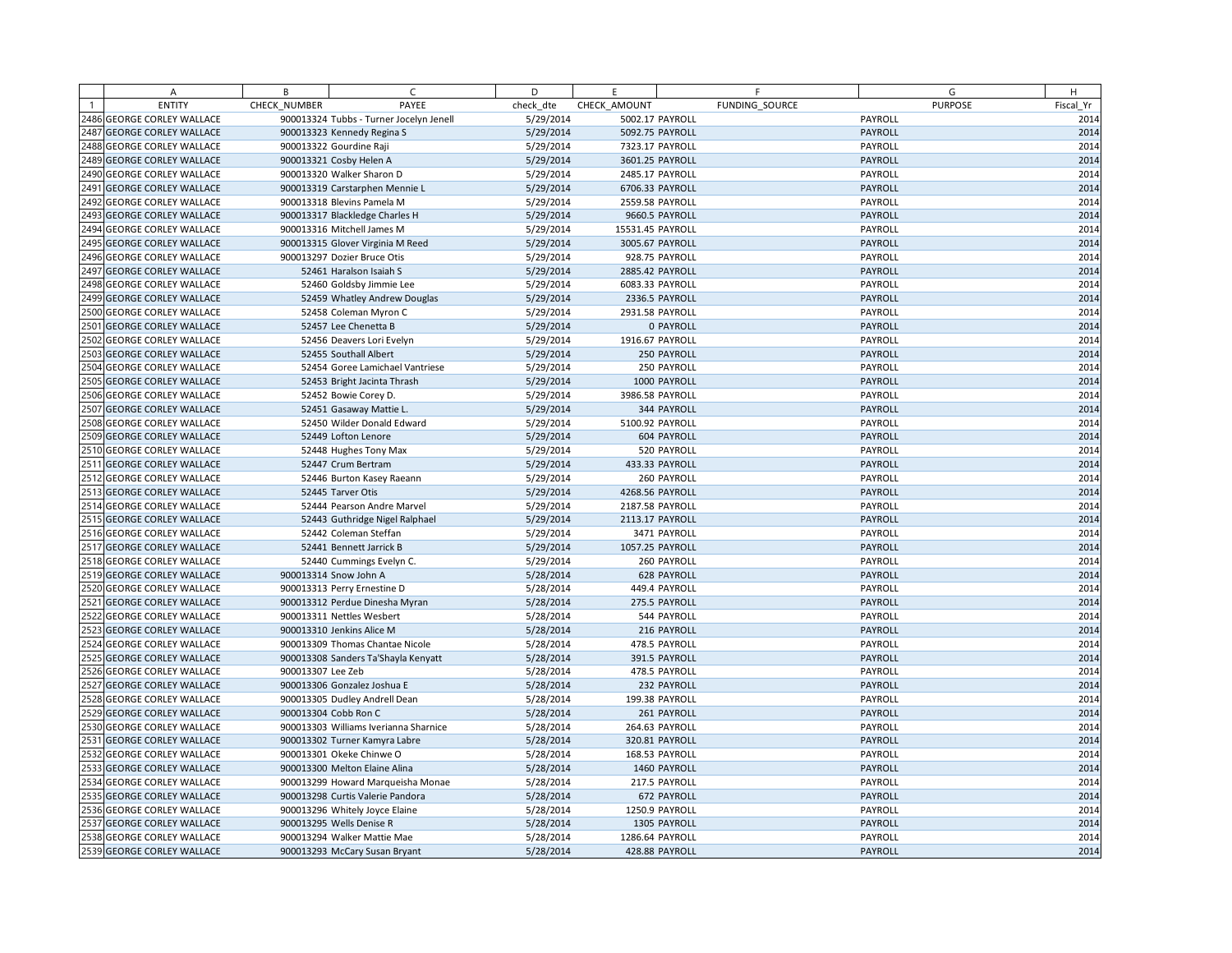|      | Α                            | B            | $\subset$                           | D         | E               | F                                    | G                                   | H         |
|------|------------------------------|--------------|-------------------------------------|-----------|-----------------|--------------------------------------|-------------------------------------|-----------|
|      | <b>ENTITY</b>                | CHECK NUMBER | PAYEE                               | check dte | CHECK AMOUNT    | FUNDING SOURCE                       | <b>PURPOSE</b>                      | Fiscal Yr |
|      | 2540 GEORGE CORLEY WALLACE   |              | 900013292 Marshall Annie Lee        | 5/28/2014 |                 | 964.98 PAYROLL                       | PAYROLL                             | 2014      |
|      | 2541 GEORGE CORLEY WALLACE   |              | 900013291 Logan Alice G.            | 5/28/2014 |                 | 1071 PAYROLL                         | PAYROLL                             | 2014      |
|      | 2542 GEORGE CORLEY WALLACE   |              | 900013290 Hollingshead Thomas Allen | 5/28/2014 |                 | 188.5 PAYROLL                        | PAYROLL                             | 2014      |
|      | 2543 GEORGE CORLEY WALLACE   |              | 900013289 Christian Margaret H.     | 5/28/2014 | 2013.92 PAYROLL |                                      | PAYROLL                             | 2014      |
|      | 2544 GEORGE CORLEY WALLACE   |              | 900013288 Alsobrook Kay Goodwin     | 5/28/2014 |                 | 1250.9 PAYROLL                       | PAYROLL                             | 2014      |
|      | 2545 GEORGE CORLEY WALLACE   |              | 900013287 Smith Joshua L            | 5/28/2014 |                 | 257.38 PAYROLL                       | PAYROLL                             | 2014      |
|      | 2546 GEORGE CORLEY WALLACE   |              | 900013286 Cobb Charlene Nichols     | 5/28/2014 |                 | 957 PAYROLL                          | PAYROLL                             | 2014      |
|      | 2547 GEORGE CORLEY WALLACE   |              | 900013285 Martin Geraldine Shaw     | 5/28/2014 |                 | 1395 PAYROLL                         | <b>PAYROLL</b>                      | 2014      |
|      | 2548 GEORGE CORLEY WALLACE   |              | 900013284 Powell Brenda Williams    | 5/28/2014 |                 | 340.2 PAYROLL                        | PAYROLL                             | 2014      |
|      | 2549 GEORGE CORLEY WALLACE   |              | 900013283 Davis Glenda D            | 5/28/2014 |                 | 272.16 PAYROLL                       | PAYROLL                             | 2014      |
|      | 2550 GEORGE CORLEY WALLACE   |              | 52439 Brown Christopher B           | 5/28/2014 |                 | 432 PAYROLL                          | PAYROLL                             | 2014      |
| 2551 | <b>GEORGE CORLEY WALLACE</b> |              | 52438 Winfield Tamara Camille       | 5/28/2014 |                 | 250.13 PAYROLL                       | PAYROLL                             | 2014      |
|      | 2552 GEORGE CORLEY WALLACE   |              | 52437 Walton Mercedes Sha'Kay       | 5/28/2014 |                 | 241.06 PAYROLL                       | PAYROLL                             | 2014      |
| 2553 | <b>GEORGE CORLEY WALLACE</b> |              | 52436 Walker Annie Michelle         | 5/28/2014 |                 | 261 PAYROLL                          | PAYROLL                             | 2014      |
|      | 2554 GEORGE CORLEY WALLACE   |              | 52435 Steele Zenobia J              | 5/28/2014 |                 | 253.75 PAYROLL                       | PAYROLL                             | 2014      |
|      | 2555 GEORGE CORLEY WALLACE   |              | 52434 Snow Johnisha K               | 5/28/2014 |                 | 355.25 PAYROLL                       | PAYROLL                             | 2014      |
|      | 2556 GEORGE CORLEY WALLACE   |              | 52433 Smith Matrell Durrand         | 5/28/2014 |                 | 242.88 PAYROLL                       | PAYROLL                             | 2014      |
| 2557 | <b>GEORGE CORLEY WALLACE</b> |              | 52432 Moore Marla Dionne            | 5/28/2014 |                 | 219.31 PAYROLL                       | PAYROLL                             | 2014      |
|      | 2558 GEORGE CORLEY WALLACE   |              | 52431 Moore Marcus Ja'Var           | 5/28/2014 |                 | 85.19 PAYROLL                        | PAYROLL                             | 2014      |
|      | 2559 GEORGE CORLEY WALLACE   |              | 52430 Marshall Terrell Dewayne      | 5/28/2014 |                 | 261 PAYROLL                          | PAYROLL                             | 2014      |
|      | 2560 GEORGE CORLEY WALLACE   |              | 52429 Lewis Nathaniel Valdez        | 5/28/2014 |                 | 161.31 PAYROLL                       | PAYROLL                             | 2014      |
| 2561 | <b>GEORGE CORLEY WALLACE</b> |              | 52428 Johnson Eli Deonta            | 5/28/2014 |                 | 478.5 PAYROLL                        | PAYROLL                             | 2014      |
|      | 2562 GEORGE CORLEY WALLACE   |              | 52427 Harrell Achandra              | 5/28/2014 |                 | 253.75 PAYROLL                       | PAYROLL                             | 2014      |
|      | 2563 GEORGE CORLEY WALLACE   |              | 52426 Gordon Kimberly N             | 5/28/2014 |                 | 177.63 PAYROLL                       | PAYROLL                             | 2014      |
|      | 2564 GEORGE CORLEY WALLACE   |              | 52425 Frison Tawanda Michelle       | 5/28/2014 |                 | 261 PAYROLL                          | PAYROLL                             | 2014      |
|      | 2565 GEORGE CORLEY WALLACE   |              | 52424 Frison Mary Annette           | 5/28/2014 |                 | 346.19 PAYROLL                       | PAYROLL                             | 2014      |
|      | 2566 GEORGE CORLEY WALLACE   |              | 52423 Ferrell Jordan Lynn           | 5/28/2014 |                 | 224.75 PAYROLL                       | PAYROLL                             | 2014      |
|      | 2567 GEORGE CORLEY WALLACE   |              | 52422 Davis Michael Alphonso        | 5/28/2014 |                 | 268.25 PAYROLL                       | PAYROLL                             | 2014      |
|      | 2568 GEORGE CORLEY WALLACE   |              | 52421 Cobb Stephanie Miranda        | 5/28/2014 |                 | 253.75 PAYROLL                       | PAYROLL                             | 2014      |
|      | 2569 GEORGE CORLEY WALLACE   |              | 52420 Bowlin Kimberly Marie         | 5/28/2014 |                 | 257.38 PAYROLL                       | PAYROLL                             | 2014      |
|      | 2570 GEORGE CORLEY WALLACE   |              | 52419 Traywick Ellen G              | 5/28/2014 |                 | 643.32 PAYROLL                       | PAYROLL                             | 2014      |
|      | 2571 GEORGE CORLEY WALLACE   |              | 52417 Mims Joanna Faith             | 5/28/2014 |                 | 108.75 PAYROLL                       | PAYROLL                             | 2014      |
|      | 2572 GEORGE CORLEY WALLACE   |              | 52416 Childress Eugene James        | 5/28/2014 |                 | 1030 PAYROLL                         | PAYROLL                             | 2014      |
|      | 2573 GEORGE CORLEY WALLACE   |              | 191851 Wex Bank                     | 5/22/2014 |                 | 410.06 General Operating Fund        | Gasoline & Oil-Motor Vehicle        | 2014      |
|      | 2574 GEORGE CORLEY WALLACE   |              | 191850 Marshall, Annie L.           | 5/22/2014 |                 | 40.54 Adult Ed. Regular State-2013   | In State-Mileage                    | 2014      |
|      | 2575 GEORGE CORLEY WALLACE   |              | 191849 Go Green Janitorial Servi    | 5/22/2014 |                 | 4282.84 General Operating Fund       | <b>Other Contractual Services</b>   | 2014      |
|      | 2576 GEORGE CORLEY WALLACE   |              | 191848 C & S Auto Parts             | 5/22/2014 |                 | 219.97 General Operating Fund        | <b>Materials and Supplies</b>       | 2014      |
|      | 2577 GEORGE CORLEY WALLACE   |              | 191847 Barnes & Noble College       | 5/22/2014 |                 | 19533.15 General Operating Fund      | <b>Bookstore Payables</b>           | 2014      |
|      | 2578 GEORGE CORLEY WALLACE   |              | 191846 Xerox Corporation            | 5/22/2014 |                 | 66.59 Adult Ed. Regular State-2013   | Service Contracts-Equipment         | 2014      |
|      | 2579 GEORGE CORLEY WALLACE   |              | 191845 Woodruff, Glenn E.           | 5/22/2014 |                 | 220 General Operating Fund           | <b>Other Professional Fees</b>      | 2014      |
|      | 2580 GEORGE CORLEY WALLACE   |              | 191844 Wittichen Supply Company     | 5/22/2014 |                 | 224.04 General Operating Fund        | <b>Materials and Supplies</b>       | 2014      |
| 2581 | <b>GEORGE CORLEY WALLACE</b> |              | 191843 Williams, Joe                | 5/22/2014 |                 | 2700 General Operating Fund          | <b>Other Contractual Services</b>   | 2014      |
|      | 2582 GEORGE CORLEY WALLACE   |              | 191842 Williams, Burdis             | 5/22/2014 |                 | 170 General Operating Fund           | <b>Other Professional Fees</b>      | 2014      |
|      | 2583 GEORGE CORLEY WALLACE   |              | 191841 White, TaShunta N.           | 5/22/2014 |                 | 13 General Operating Fund            | Miscellaneous Revenue               | 2014      |
|      | 2584 GEORGE CORLEY WALLACE   |              | 191840 Traywick, Ellen G.           | 5/22/2014 |                 | 49.17 Adult Ed. Regular State-2013   | In State-Mileage                    | 2014      |
|      | 2585 GEORGE CORLEY WALLACE   |              | 191839 Thrift, James L              | 5/22/2014 |                 | 410 General Operating Fund           | <b>Other Professional Fees</b>      | 2014      |
|      | 2586 GEORGE CORLEY WALLACE   |              | 191838 The Selma-Times Journal      | 5/22/2014 |                 | 277.65 General Operating Fund        | <b>Advertising &amp; Promotions</b> | 2014      |
|      | 2587 GEORGE CORLEY WALLACE   |              | 191837 Texas Tradition Molds        | 5/22/2014 |                 | 9904 FED VOC-2013                    | Materials and Supplies              | 2014      |
|      | 2588 GEORGE CORLEY WALLACE   |              | 191836 Stuart C. Irby Co.           | 5/22/2014 |                 | 345.88 General Operating Fund        | <b>Materials and Supplies</b>       | 2014      |
|      | 2589 GEORGE CORLEY WALLACE   |              | 191835 Selma Cash & Carry           | 5/22/2014 |                 | 846.52 General Operating Fund        | <b>Materials and Supplies</b>       | 2014      |
|      | 2590 GEORGE CORLEY WALLACE   |              | 191834 Ragsdale, Dustin             | 5/22/2014 |                 | 220 General Operating Fund           | <b>Other Professional Fees</b>      | 2014      |
|      | 2591 GEORGE CORLEY WALLACE   |              | 191833 Purdie & Son Refuse Ser      | 5/22/2014 |                 | 555 General Operating Fund           | <b>Other Contractual Services</b>   | 2014      |
|      | 2592 GEORGE CORLEY WALLACE   |              | 191832 Oldcaste Building            | 5/22/2014 |                 | 2533.42 Renewal and Repacement Funds | Alterations                         | 2014      |
|      | 2593 GEORGE CORLEY WALLACE   |              | 191831 Office Depot                 | 5/22/2014 |                 | 1865.74 General Operating Fund       | <b>Materials and Supplies</b>       | 2014      |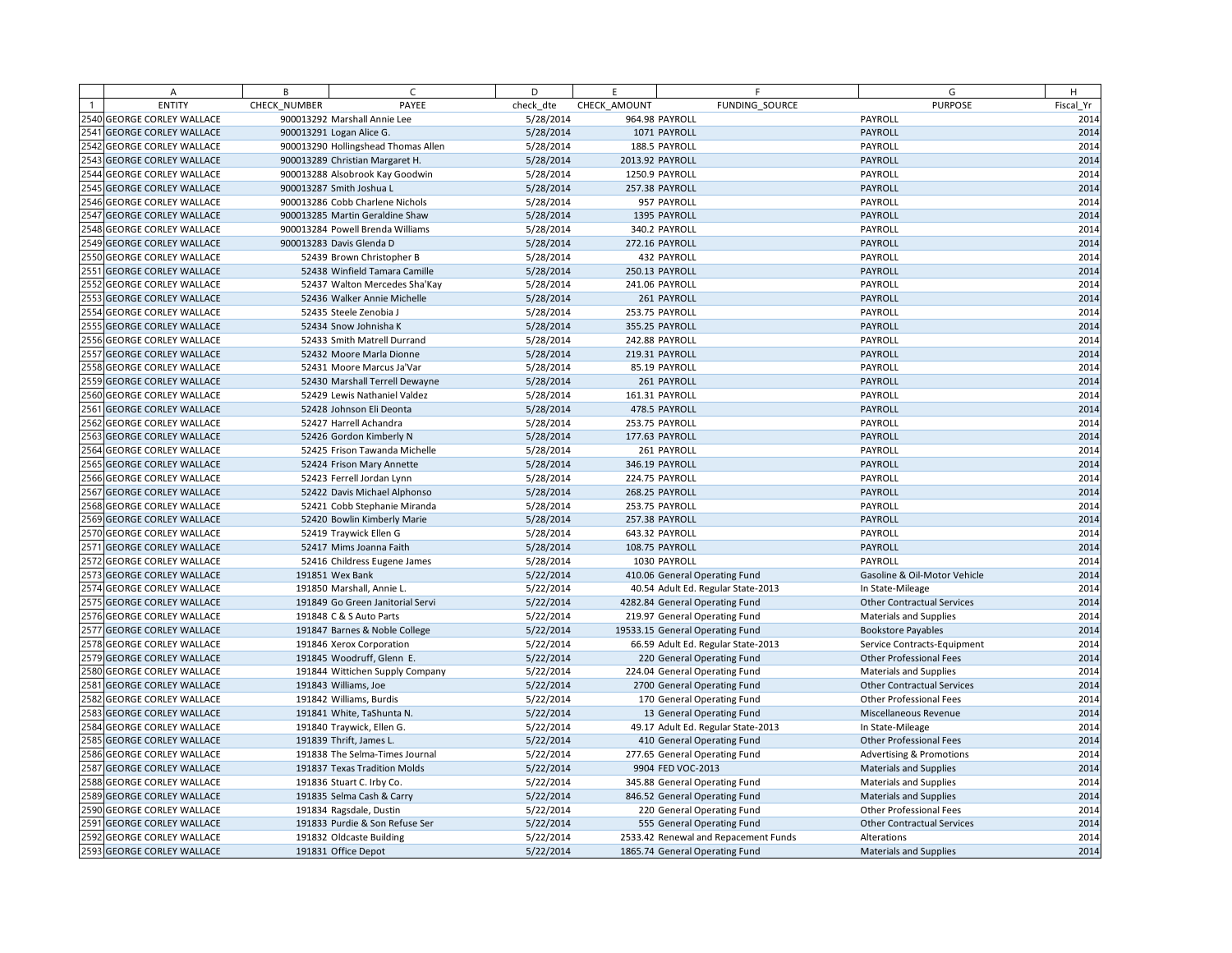| A                          | B            | $\epsilon$                             | D         | E            | F                                    | G                                   | H         |
|----------------------------|--------------|----------------------------------------|-----------|--------------|--------------------------------------|-------------------------------------|-----------|
| <b>ENTITY</b>              | CHECK NUMBER | PAYEE                                  | check dte | CHECK AMOUNT | FUNDING SOURCE                       | <b>PURPOSE</b>                      | Fiscal Yr |
| 2594 GEORGE CORLEY WALLACE |              | 191831 Office Depot                    | 5/22/2014 |              | 505.57 Adult Ed. Regular State-2013  | <b>Materials and Supplies</b>       | 2014      |
| 2595 GEORGE CORLEY WALLACE |              | 191830 Nixon, Raford C.                | 5/22/2014 |              | 205.1 MSP-Tuskegee-2012              | Out-of-State-Mileage                | 2014      |
| 2596 GEORGE CORLEY WALLACE |              | 191829 New Pocket Nurse Medical        | 5/22/2014 |              | 9703.5 BOOST 2013                    | Non-capitalized Equipment           | 2014      |
| 2597 GEORGE CORLEY WALLACE |              | 191828 Mott, Gaddis B.                 | 5/22/2014 |              | 60 General Operating Fund            | <b>Other Professional Fees</b>      | 2014      |
| 2598 GEORGE CORLEY WALLACE |              | 191827 Midwest Library Ser             | 5/22/2014 |              | 79.08 General Operating Fund         | <b>Books</b>                        | 2014      |
| 2599 GEORGE CORLEY WALLACE |              | 191826 McCary, Susan B.                | 5/22/2014 |              | 55.55 Adult Ed. Regular State-2013   | In State-Mileage                    | 2014      |
| 2600 GEORGE CORLEY WALLACE |              | 191825 Maynard, Cooper & Gale          | 5/22/2014 |              | 1313.86 General Operating Fund       | <b>Legal Services</b>               | 2014      |
| 2601 GEORGE CORLEY WALLACE |              | 191824 Marshall, Annie L               | 5/22/2014 |              | 40.54 Adult Ed. Regular State-2013   | In State-Mileage                    | 2014      |
| 2602 GEORGE CORLEY WALLACE |              | 191823 Jordan, Judy Y.                 | 5/22/2014 |              | 800 General Operating Fund           | <b>Other Contractual Services</b>   | 2014      |
| 2603 GEORGE CORLEY WALLACE |              | 191822 J. R.'S Lawnmower Shop          | 5/22/2014 |              | 39 General Operating Fund            | Maintenance & Repairs               | 2014      |
| 2604 GEORGE CORLEY WALLACE |              | 191821 Inline Electric Supply Co       | 5/22/2014 |              | 1809.11 Renewal and Repacement Funds | Alterations                         | 2014      |
| 2605 GEORGE CORLEY WALLACE |              | 191820 Houghton Mifflin Harcourt       | 5/22/2014 |              | 1391.67 Adult Ed. Regular State-2013 | <b>Materials and Supplies</b>       | 2014      |
| 2606 GEORGE CORLEY WALLACE |              | 191819 Green, Jonathan B.              | 5/22/2014 |              | 170 General Operating Fund           | <b>Other Professional Fees</b>      | 2014      |
| 2607 GEORGE CORLEY WALLACE |              | 191818 Gourdine, Raji                  | 5/22/2014 |              | 225 FED VOC-2013                     | In State-Ovrnite Per diem           | 2014      |
| 2608 GEORGE CORLEY WALLACE |              | 191817 Fastenal Company                | 5/22/2014 |              | 81.17 General Operating Fund         | <b>Materials and Supplies</b>       | 2014      |
| 2609 GEORGE CORLEY WALLACE |              | 191816 Dinn Brothers                   | 5/22/2014 |              | 1095.27 General Operating Fund       | <b>Materials and Supplies</b>       | 2014      |
| 2610 GEORGE CORLEY WALLACE |              | 191815 Dell Marketing, LP              | 5/22/2014 |              | 27266.45 BOOST 2013                  | Non-capitalized Equipment           | 2014      |
| 2611 GEORGE CORLEY WALLACE |              | 191814 Davis, Rebecca M.               | 5/22/2014 |              | 200 General Operating Fund           | Out-of-State-Other Travel Expenses  | 2014      |
| 2612 GEORGE CORLEY WALLACE |              | 191814 Davis, Rebecca M.               | 5/22/2014 |              | 300 General Operating Fund           | Out-of-State-Subsist & Lodging      | 2014      |
| 2613 GEORGE CORLEY WALLACE |              | 191813 Dade Paper                      | 5/22/2014 |              | 681.99 General Operating Fund        | <b>Materials and Supplies</b>       | 2014      |
| 2614 GEORGE CORLEY WALLACE |              | 191812 Crystal Springs of Alabama      | 5/22/2014 |              | 62.21 General Operating Fund         | <b>Materials and Supplies</b>       | 2014      |
| 2615 GEORGE CORLEY WALLACE |              | 191812 Crystal Springs of Alabama      | 5/22/2014 |              | 23.18 General Operating Fund         | Service Contracts-Equipment         | 2014      |
| 2616 GEORGE CORLEY WALLACE |              | 191812 Crystal Springs of Alabama      | 5/22/2014 |              | 13.61 General Operating Fund         | Other Contractual Services          | 2014      |
| 2617 GEORGE CORLEY WALLACE |              | 191811 Crl-Lovelady Construction       | 5/22/2014 |              | 6921.36 Renewal and Repacement Funds | Alterations                         | 2014      |
| 2618 GEORGE CORLEY WALLACE |              | 191810 Coverall Of Alabama             | 5/22/2014 |              | 9253 General Operating Fund          | <b>Other Contractual Services</b>   | 2014      |
| 2619 GEORGE CORLEY WALLACE |              | 191809 Cougar Chevron                  | 5/22/2014 |              | 556.03 General Operating Fund        | Gasoline & Oil-Motor Vehicle        | 2014      |
| 2620 GEORGE CORLEY WALLACE |              | 191808 Coe - Atlanta                   | 5/22/2014 |              | 1534 Student Support Services 13-14  | Memberships                         | 2014      |
| 2621 GEORGE CORLEY WALLACE |              | 191808 Coe - Atlanta                   | 5/22/2014 |              | 1534 General Operating Fund          | Memberships                         | 2014      |
| 2622 GEORGE CORLEY WALLACE |              | 191807 Charles S. Chisolm Family Trust | 5/22/2014 |              | 6998.43 AMSTI-State-2013             | Rent - Facilities                   | 2014      |
| 2623 GEORGE CORLEY WALLACE |              | 191806 Cdw Government, Inc.            | 5/22/2014 |              | 1151.74 General Operating Fund       | <b>Technology-Non Capital</b>       | 2014      |
| 2624 GEORGE CORLEY WALLACE |              | 191805 Cattlin Lawn Service            | 5/22/2014 |              | 2433.33 General Operating Fund       | <b>Other Contractual Services</b>   | 2014      |
| 2625 GEORGE CORLEY WALLACE |              | 191804 Carquest                        | 5/22/2014 |              | 66.3 General Operating Fund          | <b>Materials and Supplies</b>       | 2014      |
| 2626 GEORGE CORLEY WALLACE |              | 191803 C & S Auto Parts                | 5/22/2014 |              | 133.39 General Operating Fund        | Maintenance & Repairs               | 2014      |
| 2627 GEORGE CORLEY WALLACE |              | 191802 Barnes & Noble College          | 5/22/2014 |              | 44.98 General Operating Fund         | <b>Internal Purchases</b>           | 2014      |
| 2628 GEORGE CORLEY WALLACE |              | 191801 Barnes & Noble College          | 5/22/2014 |              | 64.72 General Operating Fund         | <b>Advertising &amp; Promotions</b> | 2014      |
| 2629 GEORGE CORLEY WALLACE |              | 191800 Auto Zone                       | 5/22/2014 |              | 93.52 General Operating Fund         | Maintenance & Repairs               | 2014      |
| 2630 GEORGE CORLEY WALLACE |              | 191799 Armstrong Medical Industries    | 5/22/2014 |              | 1701.22 BOOST 2013                   | Non-capitalized Equipment           | 2014      |
| 2631 GEORGE CORLEY WALLACE |              | 191798 Applied Security Concepts       | 5/22/2014 |              | 208 General Operating Fund           | <b>Materials and Supplies</b>       | 2014      |
| 2632 GEORGE CORLEY WALLACE |              | 191797 Alarm Protection Alabama, LLC.  | 5/22/2014 |              | 321.93 General Operating Fund        | <b>Other Contractual Services</b>   | 2014      |
| 2633 GEORGE CORLEY WALLACE |              | 191796 Airgas South, INC.              | 5/22/2014 |              | 381.08 General Operating Fund        | <b>Materials and Supplies</b>       | 2014      |
| 2634 GEORGE CORLEY WALLACE |              | 191795 Agc Flat Glass North            | 5/22/2014 |              | 733.32 Renewal and Repacement Funds  | Alterations                         | 2014      |
| 2635 GEORGE CORLEY WALLACE |              | 191794 Affleck, Jr., George M.         | 5/22/2014 |              | 410 General Operating Fund           | Other Professional Fees             | 2014      |
| 2636 GEORGE CORLEY WALLACE |              | 191793 Tubbs - Turner, Jocelyn J.      | 5/16/2014 |              | 42 General Operating Fund            | <b>Materials and Supplies</b>       | 2014      |
| 2637 GEORGE CORLEY WALLACE |              | 191792 The Selma-Times Journal         | 5/16/2014 |              | 555.3 General Operating Fund         | <b>Advertising &amp; Promotions</b> | 2014      |
| 2638 GEORGE CORLEY WALLACE |              | 191791 The Locksmith Shop              | 5/16/2014 |              | 48.5 General Operating Fund          | <b>Materials and Supplies</b>       | 2014      |
| 2639 GEORGE CORLEY WALLACE |              | 191790 Stiles, Toya D.                 | 5/16/2014 |              | 105 General Operating Fund           | <b>Other Contractual Services</b>   | 2014      |
| 2640 GEORGE CORLEY WALLACE |              | 191789 Southernlinc Wireless           | 5/16/2014 |              | 786.82 General Operating Fund        | Communications                      | 2014      |
| 2641 GEORGE CORLEY WALLACE |              | 191788 Smitherman, Anna M.             | 5/16/2014 |              | 40.54 Adult Ed. Regular State-2013   | In State-Mileage                    | 2014      |
| 2642 GEORGE CORLEY WALLACE |              | 191787 Selma Water Works Board         | 5/16/2014 |              | 563.7 General Operating Fund         | Water & Sewer                       | 2014      |
| 2643 GEORGE CORLEY WALLACE |              | 191786 Selma Cash & Carry              | 5/16/2014 |              | 75.9 General Operating Fund          | <b>Materials and Supplies</b>       | 2014      |
| 2644 GEORGE CORLEY WALLACE |              | 191785 Sanders, Kenetta L.             | 5/16/2014 |              | 135 General Operating Fund           | <b>Other Contractual Services</b>   | 2014      |
| 2645 GEORGE CORLEY WALLACE |              | 191784 Salem Press Inc                 | 5/16/2014 |              | 899 General Operating Fund           | <b>Books</b>                        | 2014      |
| 2646 GEORGE CORLEY WALLACE |              | 191783 Rose, Mario M.                  | 5/16/2014 |              | 75 General Operating Fund            | <b>Other Contractual Services</b>   | 2014      |
| 2647 GEORGE CORLEY WALLACE |              | 191782 Rangel, Alexandria T.           | 5/16/2014 |              | 75 General Operating Fund            | <b>Other Contractual Services</b>   | 2014      |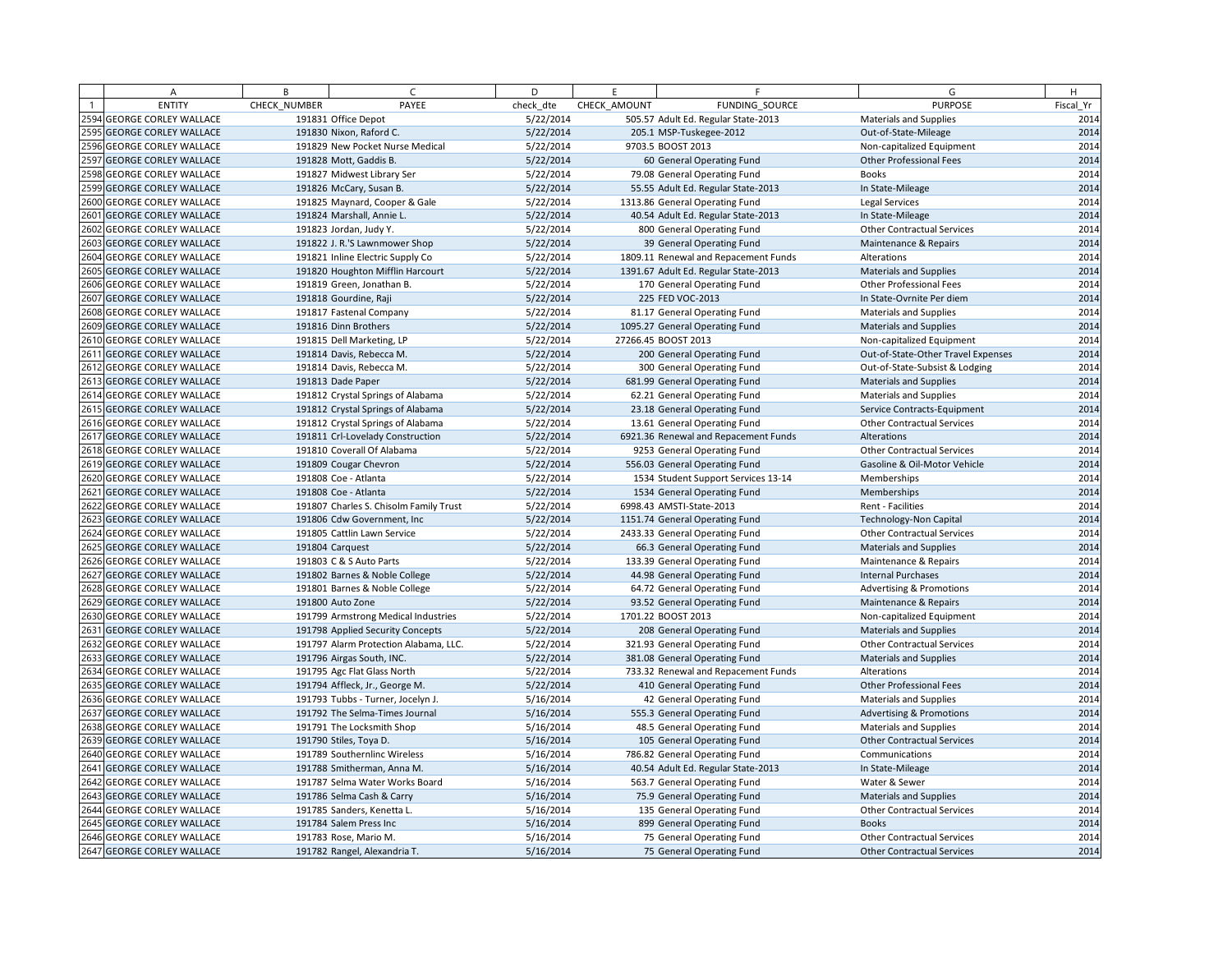| A                          | B            | $\sqrt{ }$                                 | D         | E            | F.                                     | G                                   | H         |
|----------------------------|--------------|--------------------------------------------|-----------|--------------|----------------------------------------|-------------------------------------|-----------|
| <b>ENTITY</b>              | CHECK NUMBER | PAYEE                                      | check dte | CHECK AMOUNT | <b>FUNDING SOURCE</b>                  | <b>PURPOSE</b>                      | Fiscal Yr |
| 2648 GEORGE CORLEY WALLACE |              | 191781 Peoples, Jimmetta                   | 5/16/2014 |              | 127.5 General Operating Fund           | <b>Other Contractual Services</b>   | 2014      |
| 2649 GEORGE CORLEY WALLACE |              | 191780 Office Depot                        | 5/16/2014 |              | 403.04 BOOST 2013                      | <b>Advertising &amp; Promotions</b> | 2014      |
| 2650 GEORGE CORLEY WALLACE |              | 191780 Office Depot                        | 5/16/2014 |              | 99.99 General Operating Fund           | <b>Materials and Supplies</b>       | 2014      |
| 2651 GEORGE CORLEY WALLACE |              | 191780 Office Depot                        | 5/16/2014 |              | 1716.4 AMSTI-State-2013                | <b>Materials and Supplies</b>       | 2014      |
| 2652 GEORGE CORLEY WALLACE |              | 191780 Office Depot                        | 5/16/2014 |              | 29.78 BOOST 2013                       | <b>Materials and Supplies</b>       | 2014      |
| 2653 GEORGE CORLEY WALLACE |              | 191779 Newman, Sunette S.                  | 5/16/2014 |              | 45 General Operating Fund              | Materials and Supplies              | 2014      |
| 2654 GEORGE CORLEY WALLACE |              | 191778 Mullins Building Products           | 5/16/2014 |              | 258.98 General Operating Fund          | <b>Materials and Supplies</b>       | 2014      |
| 2655 GEORGE CORLEY WALLACE |              | 191777 Mott, Gaddis B.                     | 5/16/2014 |              | 60 General Operating Fund              | Other Professional Fees             | 2014      |
| 2656 GEORGE CORLEY WALLACE |              | 191776 McCary, Susan B.                    | 5/16/2014 |              | 55.54 Adult Ed. Regular State-2013     | In State-Mileage                    | 2014      |
| 2657 GEORGE CORLEY WALLACE |              | 191775 Marsh Affinity Group Srvs           | 5/16/2014 |              | 1950 General Operating Fund            | <b>Testing Expense</b>              | 2014      |
| 2658 GEORGE CORLEY WALLACE |              | 191774 Lincoln Electric Cutting Systems    | 5/16/2014 |              | 612.5 General Operating Fund           | <b>Materials and Supplies</b>       | 2014      |
| 2659 GEORGE CORLEY WALLACE |              | 191773 Jones Interstate Tire               | 5/16/2014 |              | 339.83 General Operating Fund          | Maintenance & Repairs               | 2014      |
| 2660 GEORGE CORLEY WALLACE |              | 191772 Jackson, Brandy R.                  | 5/16/2014 |              | 82.5 General Operating Fund            | <b>Other Contractual Services</b>   | 2014      |
| 2661 GEORGE CORLEY WALLACE |              | 191771 Hobbs, David W.                     | 5/16/2014 |              | 48.11 General Operating Fund           | <b>Materials and Supplies</b>       | 2014      |
| 2662 GEORGE CORLEY WALLACE |              | 191770 Hicks, Mary E.                      | 5/16/2014 |              | 232.5 General Operating Fund           | <b>Other Contractual Services</b>   | 2014      |
| 2663 GEORGE CORLEY WALLACE |              | 191769 Hesi Distribution Ctr               | 5/16/2014 |              | 7869.5 General Operating Fund          | <b>Testing Expense</b>              | 2014      |
| 2664 GEORGE CORLEY WALLACE |              | 191768 Guardian-Ipco Inc.                  | 5/16/2014 |              | 550 General Operating Fund             | <b>Other Contractual Services</b>   | 2014      |
| 2665 GEORGE CORLEY WALLACE |              | 191767 Gordon, Catherine                   | 5/16/2014 |              | 105 General Operating Fund             | <b>Other Contractual Services</b>   | 2014      |
| 2666 GEORGE CORLEY WALLACE |              | 191766 Givan, Broderick F.                 | 5/16/2014 |              | 75 General Operating Fund              | <b>Other Contractual Services</b>   | 2014      |
| 2667 GEORGE CORLEY WALLACE |              | 191765 Gamble, Rashard A.                  | 5/16/2014 |              | 170 General Operating Fund             | <b>Other Professional Fees</b>      | 2014      |
| 2668 GEORGE CORLEY WALLACE |              | 191764 Fulford, Kenta K.                   | 5/16/2014 |              | 75 General Operating Fund              | <b>Other Contractual Services</b>   | 2014      |
| 2669 GEORGE CORLEY WALLACE |              | 191763 Frasier-Ousley Constructi           | 5/16/2014 |              | 53135.07 Renewal and Repacement Funds  | Alterations                         | 2014      |
| 2670 GEORGE CORLEY WALLACE |              | 191762 Folks, Willie B.                    | 5/16/2014 |              | 170 General Operating Fund             | Other Professional Fees             | 2014      |
| 2671 GEORGE CORLEY WALLACE |              | 191761 Dinn Brothers                       | 5/16/2014 |              | 229.5 General Operating Fund           | <b>Materials and Supplies</b>       | 2014      |
| 2672 GEORGE CORLEY WALLACE |              | 191760 Dade Paper                          | 5/16/2014 |              | 623.68 General Operating Fund          | <b>Materials and Supplies</b>       | 2014      |
| 2673 GEORGE CORLEY WALLACE |              | 191759 Crum, Shirley E.                    | 5/16/2014 |              | 165 General Operating Fund             | <b>Other Contractual Services</b>   | 2014      |
| 2674 GEORGE CORLEY WALLACE |              | 191758 Cosby Carmichael                    | 5/16/2014 |              | 285 Renewal and Repacement Funds       | Alterations                         | 2014      |
| 2675 GEORGE CORLEY WALLACE |              | 191757 Copy Products Company               | 5/16/2014 |              | 155 General Operating Fund             | Materials and Supplies              | 2014      |
| 2676 GEORGE CORLEY WALLACE |              | 191757 Copy Products Company               | 5/16/2014 |              | 223.08 General Operating Fund          | Service Contracts-Equipment         | 2014      |
| 2677 GEORGE CORLEY WALLACE |              | 191756 Community College Business Officers | 5/16/2014 |              | 225 General Operating Fund             | Memberships                         | 2014      |
| 2678 GEORGE CORLEY WALLACE |              | 191755 Cdw Government, Inc.                | 5/16/2014 |              | 572.18 BOOST 2013                      | Non-capitalized Equipment           | 2014      |
| 2679 GEORGE CORLEY WALLACE |              | 191755 Cdw Government, Inc                 | 5/16/2014 |              | 585.11 General Operating Fund          | <b>Materials and Supplies</b>       | 2014      |
| 2680 GEORGE CORLEY WALLACE |              | 191754 Canon Solutions                     | 5/16/2014 |              | 57.76 AMSTI-State-2013                 | Service Contracts-Equipment         | 2014      |
| 2681 GEORGE CORLEY WALLACE |              | 191753 Berney Office Solutions             | 5/16/2014 |              | 71.15 General Operating Fund           | Service Contracts-Equipment         | 2014      |
| 2682 GEORGE CORLEY WALLACE |              | 191752 Alarm Protection Alabama, LLC.      | 5/16/2014 |              | 91.98 General Operating Fund           | <b>Other Contractual Services</b>   | 2014      |
| 2683 GEORGE CORLEY WALLACE |              | 191751 Airgas South, INC.                  | 5/16/2014 |              | 866.07 General Operating Fund          | <b>Materials and Supplies</b>       | 2014      |
| 2684 GEORGE CORLEY WALLACE |              | 191750 Agc Flat Glass North                | 5/16/2014 |              | 7938.58 Renewal and Repacement Funds   | Alterations                         | 2014      |
| 2685 GEORGE CORLEY WALLACE | 191749 WCCS  |                                            | 5/14/2014 |              | 2250 Allyrae Wallace Educational Trust | <b>Deposit Liabilities</b>          | 2014      |
| 2686 GEORGE CORLEY WALLACE |              | 191748 Verizon Wireless                    | 5/14/2014 |              | 494.44 AMSTI-State-2013                | Communications                      | 2014      |
| 2687 GEORGE CORLEY WALLACE |              | 191748 Verizon Wireless                    | 5/14/2014 |              | 163.95 General Operating Fund          | Communications                      | 2014      |
| 2688 GEORGE CORLEY WALLACE |              | 191747 Truescreen, Inc                     | 5/14/2014 |              | 39 General Operating Fund              | <b>Other Contractual Services</b>   | 2014      |
| 2689 GEORGE CORLEY WALLACE |              | 191746 The Solutions Team                  | 5/14/2014 |              | 363.75 General Operating Fund          | <b>Technology-Non Capital</b>       | 2014      |
| 2690 GEORGE CORLEY WALLACE |              | 191745 Summerlin Hardware                  | 5/14/2014 |              | 170.28 General Operating Fund          | <b>Materials and Supplies</b>       | 2014      |
| 2691 GEORGE CORLEY WALLACE |              | 191744 Southernlinc Wireless               | 5/14/2014 |              | 10.6 General Operating Fund            | Communications                      | 2014      |
| 2692 GEORGE CORLEY WALLACE |              | 191743 Southern Pipe & Supply              | 5/14/2014 |              | 198.64 General Operating Fund          | <b>Materials and Supplies</b>       | 2014      |
| 2693 GEORGE CORLEY WALLACE |              | 191742 Skillpath Seminars                  | 5/14/2014 |              | 149 General Operating Fund             | In State-Registration               | 2014      |
| 2694 GEORGE CORLEY WALLACE |              | 191741 Sir Services, Inc.                  | 5/14/2014 |              | 162 General Operating Fund             | <b>Other Contractual Services</b>   | 2014      |
| 2695 GEORGE CORLEY WALLACE |              | 191740 Sally Beauty Supply                 | 5/14/2014 |              | 203.24 General Operating Fund          | Purchases for Re-Sale               | 2014      |
| 2696 GEORGE CORLEY WALLACE |              | 191739 SACSCOC                             | 5/14/2014 |              | 5775 General Operating Fund            | Memberships                         | 2014      |
| 2697 GEORGE CORLEY WALLACE |              | 191738 SACSCOC                             | 5/14/2014 |              | 5250 General Operating Fund            | Out-of-State-Registration           | 2014      |
| 2698 GEORGE CORLEY WALLACE |              | 191737 Rountree Electric Supply            | 5/14/2014 |              | 1635.15 General Operating Fund         | Materials and Supplies              | 2014      |
| 2699 GEORGE CORLEY WALLACE |              | 191736 Ross Plumbing And Heating           | 5/14/2014 |              | 165 General Operating Fund             | Maintenance & Repairs               | 2014      |
| 2700 GEORGE CORLEY WALLACE |              | 191735 Office Depot                        | 5/14/2014 |              | 977.75 AMSTI-State-2013                | <b>Materials and Supplies</b>       | 2014      |
| 2701 GEORGE CORLEY WALLACE |              | 191734 Micah'S Printing                    | 5/14/2014 |              | 445 General Operating Fund             | <b>Materials and Supplies</b>       | 2014      |
|                            |              |                                            |           |              |                                        |                                     |           |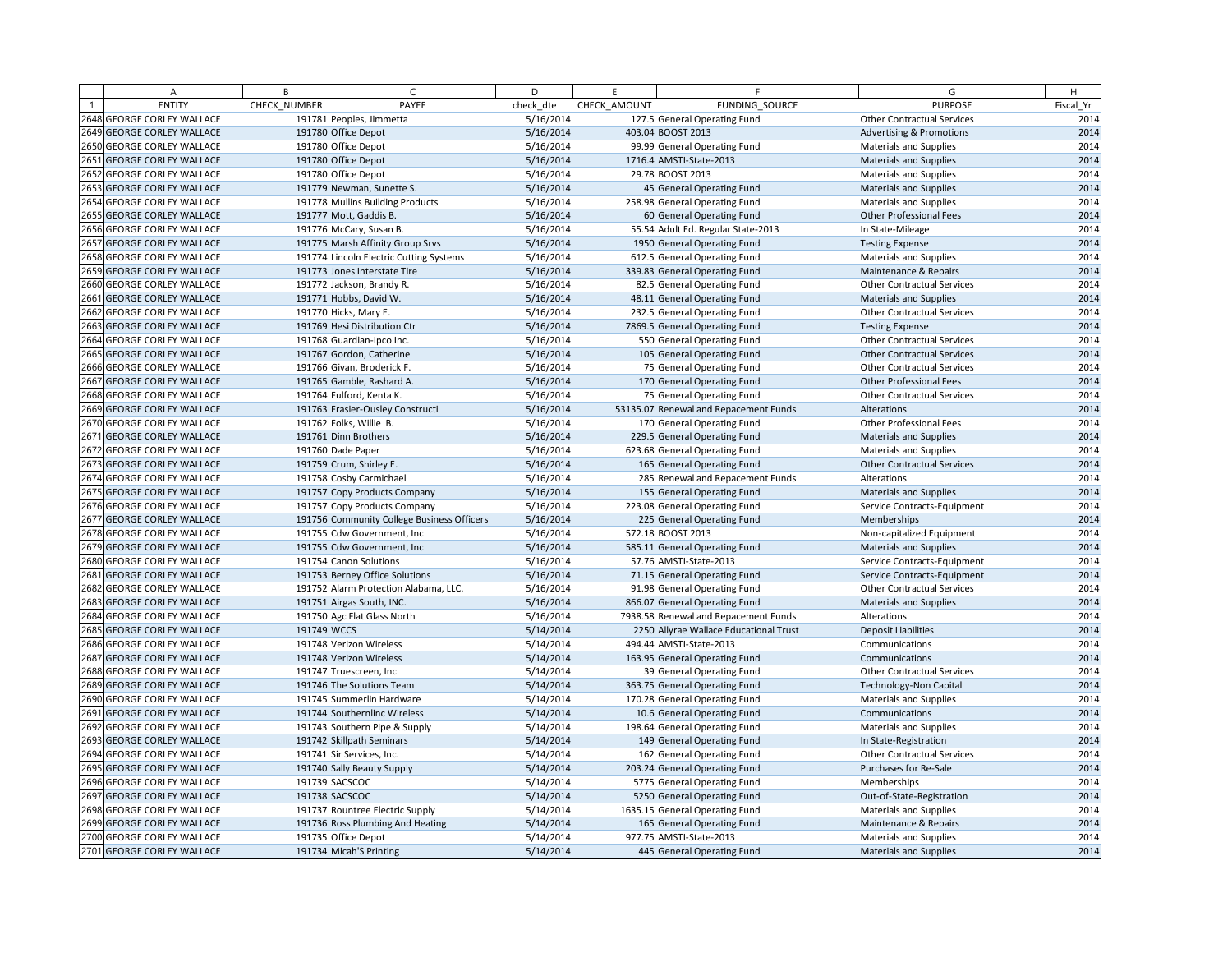| A                          | B             | $\sqrt{2}$                         | D         | E            | F.                                    | G                                   | H         |
|----------------------------|---------------|------------------------------------|-----------|--------------|---------------------------------------|-------------------------------------|-----------|
| <b>ENTITY</b>              | CHECK NUMBER  | PAYEE                              | check dte | CHECK AMOUNT | FUNDING SOURCE                        | <b>PURPOSE</b>                      | Fiscal Yr |
| 2702 GEORGE CORLEY WALLACE |               | 191733 McRae-Gaines Learning Ctn   | 5/14/2014 |              | 1020 General Operating Fund           | Scholarships                        | 2014      |
| 2703 GEORGE CORLEY WALLACE |               | 191732 Hesi Distribution Ctr       | 5/14/2014 |              | 2660 General Operating Fund           | <b>Testing Expense</b>              | 2014      |
| 2704 GEORGE CORLEY WALLACE |               | 191731 Fuller Building Company     | 5/14/2014 |              | 411.27 General Operating Fund         | Materials and Supplies              | 2014      |
| 2705 GEORGE CORLEY WALLACE |               | 191730 Fastenal Company            | 5/14/2014 |              | 327.6 AMSTI - State-2012              | <b>Materials and Supplies</b>       | 2014      |
| 2706 GEORGE CORLEY WALLACE |               | 191729 Evisions                    | 5/14/2014 |              | 2100 General Operating Fund           | Technology-Non Capital              | 2014      |
| 2707 GEORGE CORLEY WALLACE |               | 191728 Dade Paper                  | 5/14/2014 |              | 145.41 General Operating Fund         | <b>Materials and Supplies</b>       | 2014      |
| 2708 GEORGE CORLEY WALLACE |               | 191727 Cougar Chevron              | 5/14/2014 |              | 599.89 General Operating Fund         | Gasoline & Oil-Motor Vehicle        | 2014      |
| 2709 GEORGE CORLEY WALLACE |               | 191726 Cintas #231                 | 5/14/2014 |              | 129.96 General Operating Fund         | <b>Other Contractual Services</b>   | 2014      |
| 2710 GEORGE CORLEY WALLACE |               | 191725 Carquest                    | 5/14/2014 |              | 89.99 General Operating Fund          | <b>Materials and Supplies</b>       | 2014      |
| 2711 GEORGE CORLEY WALLACE |               | 191724 Barnes & Noble College      | 5/14/2014 |              | 19533.15 General Operating Fund       | <b>Bookstore Payables</b>           | 2014      |
| 2712 GEORGE CORLEY WALLACE |               | 191724 Barnes & Noble College      | 5/14/2014 |              | 44.98 General Operating Fund          | <b>Internal Purchases</b>           | 2014      |
| 2713 GEORGE CORLEY WALLACE |               | 191724 Barnes & Noble College      | 5/14/2014 |              | 64.72 General Operating Fund          | <b>Advertising &amp; Promotions</b> | 2014      |
| 2714 GEORGE CORLEY WALLACE |               | 191723 AT&T (Business Service)     | 5/14/2014 |              | 37.34 General Operating Fund          | Communications                      | 2014      |
| 2715 GEORGE CORLEY WALLACE |               | 191722 Accsisa                     | 5/14/2014 |              | 250 General Operating Fund            | In State-Registration               | 2014      |
| 2716 GEORGE CORLEY WALLACE |               | 191721 Accsisa                     | 5/14/2014 |              | 200 General Operating Fund            | Memberships                         | 2014      |
| 2717 GEORGE CORLEY WALLACE |               | 191720 Aacubo                      | 5/14/2014 |              | 550 General Operating Fund            | In State-Registration               | 2014      |
| 2718 GEORGE CORLEY WALLACE |               | 191719 Brown, Karen E.             | 5/9/2014  |              | 116.98 Student Support Services 13-14 | Out-of-State-Subsist & Lodging      | 2014      |
| 2719 GEORGE CORLEY WALLACE |               | 191719 Brown, Karen E.             | 5/9/2014  |              | 57.9 Student Support Services 13-14   | Out-of-State-Mileage                | 2014      |
| 2720 GEORGE CORLEY WALLACE |               | 191719 Brown, Karen E.             | 5/9/2014  |              | 31 Student Support Services 13-14     | Out-of-State-Commercl Trans         | 2014      |
| 2721 GEORGE CORLEY WALLACE |               | 191719 Brown, Karen E.             | 5/9/2014  |              | 50 Student Support Services 13-14     | Out-of-State-Other Travel Expenses  | 2014      |
| 2722 GEORGE CORLEY WALLACE |               | 191718 Williams, Brian             | 5/9/2014  |              | 500 General Operating Fund            | <b>Other Contractual Services</b>   | 2014      |
| 2723 GEORGE CORLEY WALLACE |               | 191717 Walker, Shermanita          | 5/9/2014  |              | 558.04 AMSTI-State-2013               | In State-Mileage                    | 2014      |
| 2724 GEORGE CORLEY WALLACE |               | 191717 Walker, Shermanita          | 5/9/2014  |              | 133 AMSTI-State-2013                  | Out-of-State-Other Travel Expenses  | 2014      |
| 2725 GEORGE CORLEY WALLACE |               | 191717 Walker, Shermanita          | 5/9/2014  |              | 50 AMSTI-State-2013                   | Out-of-State-Mileage                | 2014      |
| 2726 GEORGE CORLEY WALLACE |               | 191717 Walker, Shermanita          | 5/9/2014  |              | 70 AMSTI-State-2013                   | Out-of-State-Commercl Trans         | 2014      |
| 2727 GEORGE CORLEY WALLACE |               | 191717 Walker, Shermanita          | 5/9/2014  |              | 231.22 AMSTI-State-2013               | Out-of-State-Subsist & Lodging      | 2014      |
| 2728 GEORGE CORLEY WALLACE |               | 191716 UPS - United Parcel Service | 5/9/2014  |              | 24.19 General Operating Fund          | Postage                             | 2014      |
| 2729 GEORGE CORLEY WALLACE |               | 191716 UPS - United Parcel Service | 5/9/2014  |              | 128.66 AMSTI-State-2013               | Postage                             | 2014      |
| 2730 GEORGE CORLEY WALLACE |               | 191715 Tubbs - Turner, Jocelyn J.  | 5/9/2014  |              | 47.17 AMSTI-State-2013                | Out-of-State-Mileage                | 2014      |
| 2731 GEORGE CORLEY WALLACE |               | 191715 Tubbs - Turner, Jocelyn J.  | 5/9/2014  |              | 98 AMSTI-State-2013                   | Out-of-State-Other Travel Expenses  | 2014      |
| 2732 GEORGE CORLEY WALLACE |               | 191715 Tubbs - Turner, Jocelyn J.  | 5/9/2014  |              | 373.35 AMSTI-State-2013               | In State-Mileage                    | 2014      |
| 2733 GEORGE CORLEY WALLACE |               | 191715 Tubbs - Turner, Jocelyn J.  | 5/9/2014  |              | 222.41 AMSTI-State-2013               | Out-of-State-Subsist & Lodging      | 2014      |
| 2734 GEORGE CORLEY WALLACE |               | 191715 Tubbs - Turner, Jocelyn J.  | 5/9/2014  |              | 65 AMSTI-State-2013                   | Out-of-State-Commercl Trans         | 2014      |
| 2735 GEORGE CORLEY WALLACE |               | 191714 Thames, Jerome              | 5/9/2014  |              | 300 FED VOC-2013                      | In State-Ovrnite Per diem           | 2014      |
| 2736 GEORGE CORLEY WALLACE |               | 191713 Teklinks, Inc.              | 5/9/2014  |              | 5586.56 General Operating Fund        | Technology-Non Capital              | 2014      |
| 2737 GEORGE CORLEY WALLACE |               | 191712 Tarver, Otis                | 5/9/2014  |              | 300 FED VOC-2013                      | In State-Ovrnite Per diem           | 2014      |
| 2738 GEORGE CORLEY WALLACE |               | 191711 Spicer, Chandra             | 5/9/2014  |              | 160.77 AMSTI-State-2013               | In State-Mileage                    | 2014      |
| 2739 GEORGE CORLEY WALLACE |               | 191711 Spicer, Chandra             | 5/9/2014  |              | 128.91 AMSTI-State-2013               | Out-of-State-Subsist & Lodging      | 2014      |
| 2740 GEORGE CORLEY WALLACE |               | 191711 Spicer, Chandra             | 5/9/2014  |              | 349.44 AMSTI-State-2013               | Out-of-State-Mileage                | 2014      |
| 2741 GEORGE CORLEY WALLACE |               | 191710 Simmons, Lawrence           | 5/9/2014  |              | 225 FED VOC-2013                      | In State-Ovrnite Per diem           | 2014      |
| 2742 GEORGE CORLEY WALLACE |               | 191709 Selma Trophy Company        | 5/9/2014  |              | 83 General Operating Fund             | <b>Materials and Supplies</b>       | 2014      |
| 2743 GEORGE CORLEY WALLACE |               | 191708 Selma Family Restaurant     | 5/9/2014  |              | 270 General Operating Fund            | <b>Materials and Supplies</b>       | 2014      |
| 2744 GEORGE CORLEY WALLACE |               | 191707 Rogers, Eric W.             | 5/9/2014  |              | 225 FED VOC-2013                      | In State-Ovrnite Per diem           | 2014      |
| 2745 GEORGE CORLEY WALLACE |               | 191706 Roberson, Erika M.          | 5/9/2014  |              | 84.16 AMSTI-State-2013                | In State-Mileage                    | 2014      |
| 2746 GEORGE CORLEY WALLACE | 191705 Ricoh  |                                    | 5/9/2014  |              | 1587.12 General Operating Fund        | Service Contracts-Equipment         | 2014      |
| 2747 GEORGE CORLEY WALLACE |               | 191704 Reynolds, Jennifer          | 5/9/2014  |              | 300 General Operating Fund            | In State-Ovrnite Per diem           | 2014      |
| 2748 GEORGE CORLEY WALLACE |               | 191703 Pullum, Quanda C.           | 5/9/2014  |              | 38.85 AMSTI-State-2013                | In State-Mileage                    | 2014      |
| 2749 GEORGE CORLEY WALLACE |               | 191702 Phi Theta Kappa             | 5/9/2014  |              | 285.5 General Operating Fund          | <b>Materials and Supplies</b>       | 2014      |
| 2750 GEORGE CORLEY WALLACE |               | 191702 Phi Theta Kappa             | 5/9/2014  |              | 60 Phi Theta Kappa                    | <b>Deposit Liabilities</b>          | 2014      |
| 2751 GEORGE CORLEY WALLACE |               | 191701 Pettway, Clarence J.        | 5/9/2014  |              | 358.6 AMSTI-State-2013                | Out-of-State-Mileage                | 2014      |
| 2752 GEORGE CORLEY WALLACE |               | 191701 Pettway, Clarence J.        | 5/9/2014  |              | 148.86 AMSTI-State-2013               | Out-of-State-Other Travel Expenses  | 2014      |
| 2753 GEORGE CORLEY WALLACE |               | 191701 Pettway, Clarence J.        | 5/9/2014  |              | 304.82 AMSTI-State-2013               | In State-Mileage                    | 2014      |
| 2754 GEORGE CORLEY WALLACE |               | 191701 Pettway, Clarence J.        | 5/9/2014  |              | 300 AMSTI-State-2013                  | In State-Ovrnite Per diem           | 2014      |
| 2755 GEORGE CORLEY WALLACE | 191700 Peehip |                                    | 5/9/2014  |              | 714 BOOST 2013                        | Health Insurance-Institution Share  | 2014      |
|                            |               |                                    |           |              |                                       |                                     |           |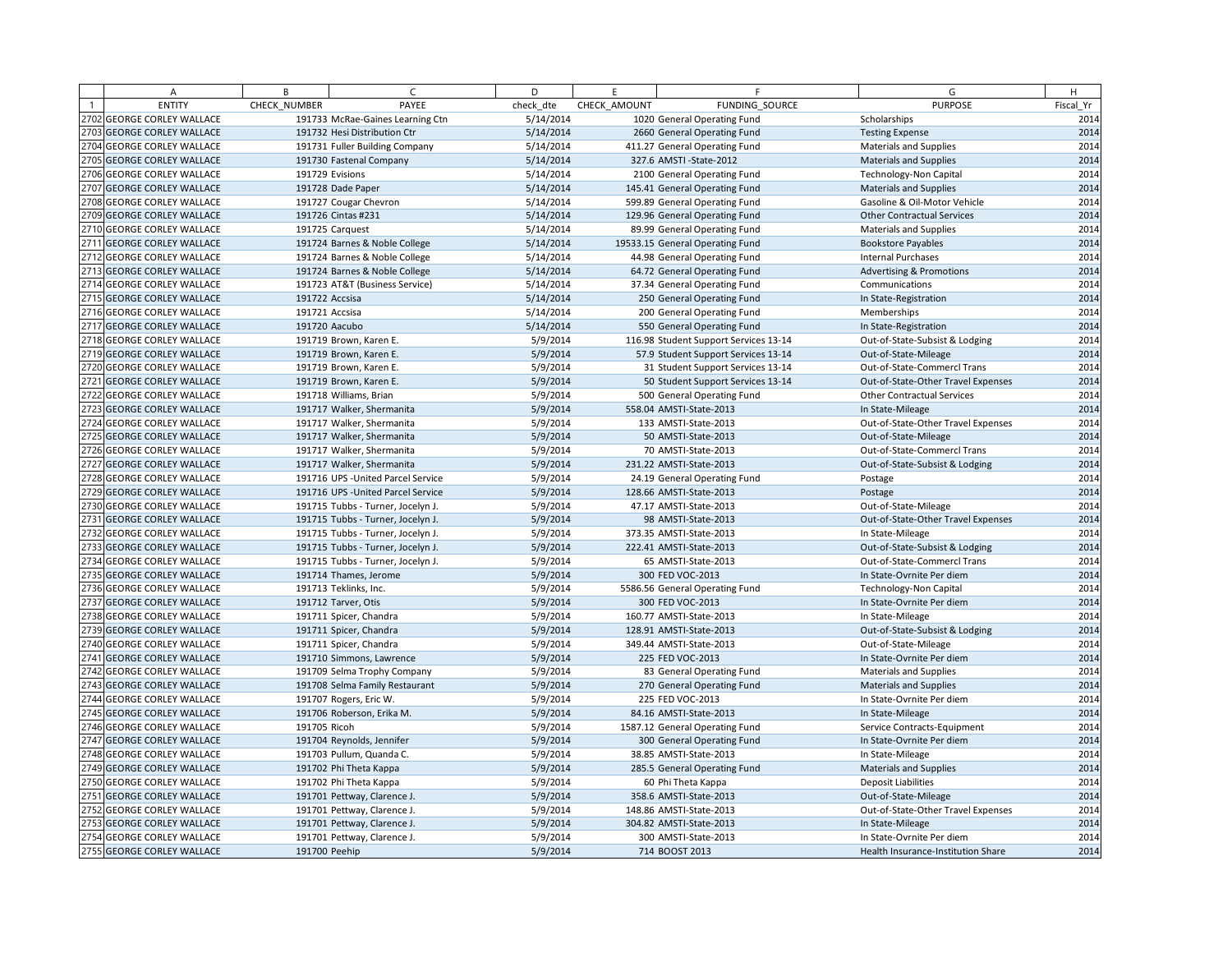| A                          | B            | $\epsilon$                             | D         | E            | F.                                      | G                                  | H         |
|----------------------------|--------------|----------------------------------------|-----------|--------------|-----------------------------------------|------------------------------------|-----------|
| <b>ENTITY</b>              | CHECK NUMBER | PAYEE                                  | check dte | CHECK AMOUNT | FUNDING SOURCE                          | <b>PURPOSE</b>                     | Fiscal Yr |
| 2756 GEORGE CORLEY WALLACE |              | 191699 Office Depot                    | 5/9/2014  |              | 71.97 BOOST 2013                        | <b>Materials and Supplies</b>      | 2014      |
| 2757 GEORGE CORLEY WALLACE |              | 191698 Moore, Derrick M.               | 5/9/2014  |              | 439.75 AMSTI-State-2013                 | In State-Mileage                   | 2014      |
| 2758 GEORGE CORLEY WALLACE |              | 191697 Moore, Dale E.                  | 5/9/2014  |              | 225 FED VOC-2013                        | In State-Ovrnite Per diem          | 2014      |
| 2759 GEORGE CORLEY WALLACE |              | 191696 Melton, Darrio                  | 5/9/2014  |              | 100 General Operating Fund              | Honorariums                        | 2014      |
| 2760 GEORGE CORLEY WALLACE |              | 191695 Maynard, Cooper & Gale          | 5/9/2014  |              | 1087.94 General Operating Fund          | Legal Services                     | 2014      |
| 2761 GEORGE CORLEY WALLACE |              | 191694 Lewis, Bonita T.                | 5/9/2014  |              | 225 FED VOC-2013                        | In State-Ovrnite Per diem          | 2014      |
| 2762 GEORGE CORLEY WALLACE |              | 191693 Laister, Shirley J.             | 5/9/2014  |              | 225 FED VOC-2013                        | In State-Ovrnite Per diem          | 2014      |
| 2763 GEORGE CORLEY WALLACE |              | 191692 Kidd, Anessa L.                 | 5/9/2014  |              | 47.88 General Operating Fund            | In State-Other Travel Exp          | 2014      |
| 2764 GEORGE CORLEY WALLACE |              | 191692 Kidd, Anessa L.                 | 5/9/2014  |              | 300 General Operating Fund              | In State-Ovrnite Per diem          | 2014      |
| 2765 GEORGE CORLEY WALLACE |              | 191691 Kennedy, Regina S.              | 5/9/2014  |              | 134.47 AMSTI-State-2013                 | Out-of-State-Subsist & Lodging     | 2014      |
| 2766 GEORGE CORLEY WALLACE |              | 191691 Kennedy, Regina S.              | 5/9/2014  |              | 285.04 AMSTI-State-2013                 | Out-of-State-Mileage               | 2014      |
| 2767 GEORGE CORLEY WALLACE |              | 191691 Kennedy, Regina S.              | 5/9/2014  |              | 362.65 AMSTI-State-2013                 | In State-Mileage                   | 2014      |
| 2768 GEORGE CORLEY WALLACE |              | 191690 Joseph III, Henry M.            | 5/9/2014  |              | 1000 General Operating Fund             | <b>Other Contractual Services</b>  | 2014      |
| 2769 GEORGE CORLEY WALLACE |              | 191689 Innovation Centre               | 5/9/2014  |              | 6333.33 General Operating Fund          | <b>Other Contractual Services</b>  | 2014      |
| 2770 GEORGE CORLEY WALLACE |              | 191688 Inge, Deandres G.               | 5/9/2014  |              | 98 AMSTI-State-2013                     | Out-of-State-Other Travel Expenses | 2014      |
| 2771 GEORGE CORLEY WALLACE |              | 191688 Inge, Deandres G.               | 5/9/2014  |              | 38 AMSTI-State-2013                     | Out-of-State-Commercl Trans        | 2014      |
| 2772 GEORGE CORLEY WALLACE |              | 191688 Inge, Deandres G.               | 5/9/2014  |              | 417.46 AMSTI-State-2013                 | In State-Mileage                   | 2014      |
| 2773 GEORGE CORLEY WALLACE |              | 191688 Inge, Deandres G.               | 5/9/2014  |              | 43.3 AMSTI-State-2013                   | Out-of-State-Mileage               | 2014      |
| 2774 GEORGE CORLEY WALLACE |              | 191688 Inge, Deandres G.               | 5/9/2014  |              | 120.92 AMSTI-State-2013                 | Out-of-State-Subsist & Lodging     | 2014      |
| 2775 GEORGE CORLEY WALLACE |              | 191687 Hughes, Tony M.                 | 5/9/2014  |              | 728.85 General Operating Fund           | In State-Mileage                   | 2014      |
| 2776 GEORGE CORLEY WALLACE |              | 191686 Hobbs, David W.                 | 5/9/2014  |              | 225 FED VOC-2013                        | In State-Ovrnite Per diem          | 2014      |
| 2777 GEORGE CORLEY WALLACE |              | 191685 Henderson, Kerry E.             | 5/9/2014  |              | 8 General Operating Fund                | In State-Other Travel Exp          | 2014      |
| 2778 GEORGE CORLEY WALLACE |              | 191685 Henderson, Kerry E.             | 5/9/2014  |              | 201.63 General Operating Fund           | Out-of-State-Subsist & Lodging     | 2014      |
| 2779 GEORGE CORLEY WALLACE |              | 191684 Harrison, Eddie J.              | 5/9/2014  |              | 300 FED VOC-2013                        | In State-Ovrnite Per diem          | 2014      |
| 2780 GEORGE CORLEY WALLACE |              | 191683 Harrell's Refrigeration Service | 5/9/2014  |              | 211 General Operating Fund              | Maintenance & Repairs              | 2014      |
| 2781 GEORGE CORLEY WALLACE |              | 191682 Hamilton, Antonio               | 5/9/2014  |              | 225 FED VOC-2013                        | In State-Ovrnite Per diem          | 2014      |
| 2782 GEORGE CORLEY WALLACE |              | 191681 Griffin, Calvin                 | 5/9/2014  |              | 300 FED VOC-2013                        | In State-Ovrnite Per diem          | 2014      |
| 2783 GEORGE CORLEY WALLACE |              | 191680 Gordon, Rachel L.               | 5/9/2014  |              | 30.53 Student Support Services 13-14    | Out-of-State-Subsist & Lodging     | 2014      |
| 2784 GEORGE CORLEY WALLACE |              | 191680 Gordon, Rachel L                | 5/9/2014  |              | 30 Student Support Services 13-14       | Out-of-State-Other Travel Expenses | 2014      |
| 2785 GEORGE CORLEY WALLACE |              | 191680 Gordon, Rachel L.               | 5/9/2014  |              | 256.5 Student Support Services 13-14    | Out-of-State-Mileage               | 2014      |
| 2786 GEORGE CORLEY WALLACE |              | 191679 Davis, Rebecca M.               | 5/9/2014  |              | 71.21 General Operating Fund            | In State-Mileage                   | 2014      |
| 2787 GEORGE CORLEY WALLACE |              | 191679 Davis, Rebecca M.               | 5/9/2014  |              | 57.5 General Operating Fund             | Out-of-State-Mileage               | 2014      |
| 2788 GEORGE CORLEY WALLACE |              | 191679 Davis, Rebecca M.               | 5/9/2014  |              | 239.7 General Operating Fund            | Out-of-State-Subsist & Lodging     | 2014      |
| 2789 GEORGE CORLEY WALLACE |              | 191678 Coleman, Steffan                | 5/9/2014  |              | 439.75 AMSTI-State-2013                 | In State-Mileage                   | 2014      |
| 2790 GEORGE CORLEY WALLACE |              | 191677 Clifton, Lonzy T.               | 5/9/2014  |              | 113.65 General Operating Fund           | Materials and Supplies             | 2014      |
| 2791 GEORGE CORLEY WALLACE |              | 191676 Chapman, Channie L.             | 5/9/2014  |              | 33.55 Student Support Services 13-14    | Out-of-State-Subsist & Lodging     | 2014      |
| 2792 GEORGE CORLEY WALLACE |              | 191675 Buford, Geralyn L.              | 5/9/2014  |              | 48 AMSTI-State-2013                     | Out-of-State-Other Travel Expenses | 2014      |
| 2793 GEORGE CORLEY WALLACE |              | 191675 Buford, Geralyn L.              | 5/9/2014  |              | 150 AMSTI-State-2013                    | In State-Ovrnite Per diem          | 2014      |
| 2794 GEORGE CORLEY WALLACE |              | 191675 Buford, Geralyn L.              | 5/9/2014  |              | 147.15 AMSTI-State-2013                 | Out-of-State-Commercl Trans        | 2014      |
| 2795 GEORGE CORLEY WALLACE |              | 191675 Buford, Geralyn L.              | 5/9/2014  |              | 50.01 AMSTI-State-2013                  | Out-of-State-Mileage               | 2014      |
| 2796 GEORGE CORLEY WALLACE |              | 191675 Buford, Geralyn L.              | 5/9/2014  |              | 260.2 AMSTI-State-2013                  | Out-of-State-Subsist & Lodging     | 2014      |
| 2797 GEORGE CORLEY WALLACE |              | 191675 Buford, Geralyn L.              | 5/9/2014  |              | 564.87 AMSTI-State-2013                 | In State-Mileage                   | 2014      |
| 2798 GEORGE CORLEY WALLACE |              | 191674 Briggs, Tammie M.               | 5/9/2014  |              | 116.38 General Operating Fund           | In State-Mileage                   | 2014      |
| 2799 GEORGE CORLEY WALLACE |              | 191673 Berney Office Solutions         | 5/9/2014  |              | 177.98 General Operating Fund           | Service Contracts-Equipment        | 2014      |
| 2800 GEORGE CORLEY WALLACE |              | 191672 Barnes & Noble College          | 5/9/2014  |              | 637.65 General Operating Fund           | <b>Bookstore Payables</b>          | 2014      |
| 2801 GEORGE CORLEY WALLACE |              | 191671 Barlow, Tiffany R.              | 5/9/2014  |              | 135.26 AMSTI-State-2013                 | In State-Mileage                   | 2014      |
| 2802 GEORGE CORLEY WALLACE |              | 191670 AT&T Alabama                    | 5/9/2014  |              | 90.08 AMSTI-State-2013                  | Communications                     | 2014      |
| 2803 GEORGE CORLEY WALLACE |              | 191670 AT&T Alabama                    | 5/9/2014  |              | 117.69 AE-PROGRAM EXPANSION GRANT-STATE | Communications                     | 2014      |
| 2804 GEORGE CORLEY WALLACE |              | 191670 AT&T Alabama                    | 5/9/2014  |              | 480.89 General Operating Fund           | Communications                     | 2014      |
| 2805 GEORGE CORLEY WALLACE |              | 191669 AT&T (Business Service)         | 5/9/2014  |              | 37.34 General Operating Fund            | Communications                     | 2014      |
| 2806 GEORGE CORLEY WALLACE |              | 191668 Allen, Kenny                    | 5/9/2014  |              | 225 FED VOC-2013                        | In State-Ovrnite Per diem          | 2014      |
| 2807 GEORGE CORLEY WALLACE |              | 191667 Allen, Bertha Y.                | 5/9/2014  |              | 108.71 AMSTI-State-2013                 | Out-of-State-Mileage               | 2014      |
| 2808 GEORGE CORLEY WALLACE |              | 191667 Allen, Bertha Y.                | 5/9/2014  |              | 280.56 AMSTI-State-2013                 | In State-Mileage                   | 2014      |
| 2809 GEORGE CORLEY WALLACE |              | 191667 Allen, Bertha Y.                | 5/9/2014  |              | 123.71 AMSTI-State-2013                 | Out-of-State-Subsist & Lodging     | 2014      |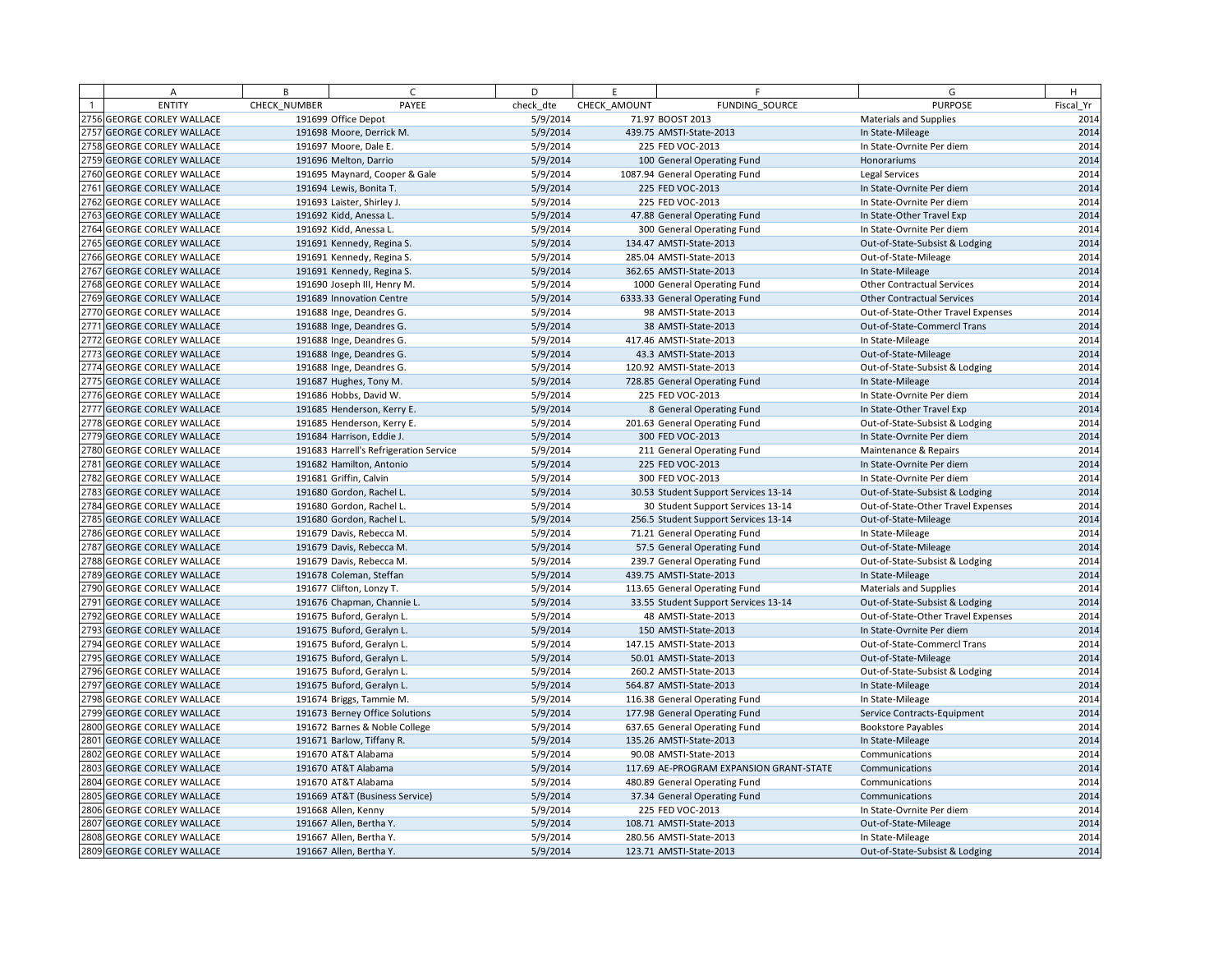|      | Α                            | B                 | $\epsilon$                                 | D         | F.           | F                               | G                                   | H         |
|------|------------------------------|-------------------|--------------------------------------------|-----------|--------------|---------------------------------|-------------------------------------|-----------|
|      | <b>ENTITY</b>                | CHECK_NUMBER      | PAYEE                                      | check dte | CHECK AMOUNT | FUNDING SOURCE                  | <b>PURPOSE</b>                      | Fiscal Yr |
|      | 2810 GEORGE CORLEY WALLACE   |                   | 191667 Allen, Bertha Y.                    | 5/9/2014  |              | 15 AMSTI-State-2013             | Out-of-State-Commercl Trans         | 2014      |
|      | 2811 GEORGE CORLEY WALLACE   |                   | 191667 Allen, Bertha Y.                    | 5/9/2014  |              | 150 AMSTI-State-2013            | In State-Ovrnite Per diem           | 2014      |
|      | 2812 GEORGE CORLEY WALLACE   |                   | 191666 Alabama Power Company               | 5/9/2014  |              | 51707.12 General Operating Fund | Electricity                         | 2014      |
|      | 2813 GEORGE CORLEY WALLACE   |                   | 191665 Advanced Disposal                   | 5/9/2014  |              | 571.74 General Operating Fund   | <b>Other Contractual Services</b>   | 2014      |
|      | 2814 GEORGE CORLEY WALLACE   |                   | 191664 Southern Pipe & Supply              | 5/2/2014  |              | 3421.56 General Operating Fund  | <b>Materials and Supplies</b>       | 2014      |
|      | 2815 GEORGE CORLEY WALLACE   |                   | 191663 Selma Family Restaurant             | 5/2/2014  |              | 899 SL-WF Dev Conference        | <b>Deposit Liabilities</b>          | 2014      |
|      | 2816 GEORGE CORLEY WALLACE   |                   | 191662 Selma Beauty Supply                 | 5/2/2014  |              | 288.94 General Operating Fund   | <b>Materials and Supplies</b>       | 2014      |
|      | 2817 GEORGE CORLEY WALLACE   |                   | 191661 McCain Uniforms                     | 5/2/2014  |              | 138 General Operating Fund      | <b>Materials and Supplies</b>       | 2014      |
|      | 2818 GEORGE CORLEY WALLACE   |                   | 191660 First Cahawba Bankcard              | 5/2/2014  |              | 68.24 General Operating Fund    | <b>Interest Payments</b>            | 2014      |
|      | 2819 GEORGE CORLEY WALLACE   |                   | 191660 First Cahawba Bankcard              | 5/2/2014  |              | 652.26 BOOST 2013               | <b>Materials and Supplies</b>       | 2014      |
|      | 2820 GEORGE CORLEY WALLACE   |                   | 191660 First Cahawba Bankcard              | 5/2/2014  |              | 28.95 General Operating Fund    | <b>Materials and Supplies</b>       | 2014      |
| 2821 | <b>GEORGE CORLEY WALLACE</b> |                   | 191659 Fastenal Company                    | 5/2/2014  |              | 1735.73 General Operating Fund  | <b>Materials and Supplies</b>       | 2014      |
|      | 2822 GEORGE CORLEY WALLACE   |                   | 191658 Carquest                            | 5/2/2014  |              | 119.33 General Operating Fund   | <b>Materials and Supplies</b>       | 2014      |
|      | 2823 GEORGE CORLEY WALLACE   |                   | 191657 Barnes & Noble College              | 5/2/2014  |              | 1579.75 General Operating Fund  | <b>Bookstore Payables</b>           | 2014      |
|      | 2824 GEORGE CORLEY WALLACE   |                   | 191656 Alabama Gas Corporation             | 5/2/2014  |              | 11298.07 General Operating Fund | Gas & Heating Fuel                  | 2014      |
|      | 2825 GEORGE CORLEY WALLACE   |                   | 191655 Al Hill'S Boiler Sales              | 5/2/2014  |              | 1830 General Operating Fund     | Service Contracts-Equipment         | 2014      |
|      | 2826 GEORGE CORLEY WALLACE   |                   | 191654 Aacubo                              | 5/2/2014  |              | 550 General Operating Fund      | In State-Registration               | 2014      |
|      | 2827 GEORGE CORLEY WALLACE   |                   | 191653 Teacher'S Retirement Syst           | 5/1/2014  |              | 136369.04 Payroll Clearing Fund | Alabama Teachers Retirement Payable | 2014      |
|      | 2828 GEORGE CORLEY WALLACE   |                   | 191652 Wccs Selma Foundation               | 5/1/2014  |              | 375 Payroll Clearing Fund       | <b>Misc Deductions Payable</b>      | 2014      |
|      | 2829 GEORGE CORLEY WALLACE   |                   | 191651 Wallace Communtiy College           | 5/1/2014  |              | 84 Payroll Clearing Fund        | <b>Misc Deductions Payable</b>      | 2014      |
|      | 2830 GEORGE CORLEY WALLACE   |                   | 191650 Variable Annuity Life Ins           | 5/1/2014  |              | 1525 Payroll Clearing Fund      | Misc Deductions Payable             | 2014      |
| 2831 | <b>GEORGE CORLEY WALLACE</b> | 191649 Unum       |                                            | 5/1/2014  |              | 146.45 Payroll Clearing Fund    | Misc Deductions Payable             | 2014      |
|      | 2832 GEORGE CORLEY WALLACE   |                   | 191648 United Way Of Selma & Dal           | 5/1/2014  |              | 188 Payroll Clearing Fund       | Misc Deductions Payable             | 2014      |
|      | 2833 GEORGE CORLEY WALLACE   |                   | 191647 St. of AL. Child Support            | 5/1/2014  |              | 926 Payroll Clearing Fund       | <b>Misc Deductions Payable</b>      | 2014      |
|      | 2834 GEORGE CORLEY WALLACE   |                   | 191646 Rsa-1 (Peiraf)                      | 5/1/2014  |              | 3235 Payroll Clearing Fund      | Misc Deductions Payable             | 2014      |
|      | 2835 GEORGE CORLEY WALLACE   |                   | 191645 Reding, Curtis C.                   | 5/1/2014  |              | 1058 Payroll Clearing Fund      | Misc Deductions Payable             | 2014      |
|      | 2836 GEORGE CORLEY WALLACE   | 191644 Peehip     |                                            | 5/1/2014  |              | 142649.09 Payroll Clearing Fund | PEEHIP Payable                      | 2014      |
|      | 2837 GEORGE CORLEY WALLACE   |                   | 191643 New York Life & Annuity             | 5/1/2014  |              | 700 Payroll Clearing Fund       | <b>Misc Deductions Payable</b>      | 2014      |
|      | 2838 GEORGE CORLEY WALLACE   |                   | 191642 Liberty National Life Ins           | 5/1/2014  |              | 617.28 Payroll Clearing Fund    | Misc Deductions Payable             | 2014      |
|      | 2839 GEORGE CORLEY WALLACE   |                   | 191641 John C. McAleer, III, Standing Trus | 5/1/2014  |              | 1163 Payroll Clearing Fund      | Misc Deductions Payable             | 2014      |
|      | 2840 GEORGE CORLEY WALLACE   |                   | 191640 Great-West Retirement Ser           | 5/1/2014  |              | 200 Payroll Clearing Fund       | <b>Misc Deductions Payable</b>      | 2014      |
| 2841 | <b>GEORGE CORLEY WALLACE</b> |                   | 191639 Elmore County Circuit               | 5/1/2014  |              | 200 Payroll Clearing Fund       | Misc Deductions Payable             | 2014      |
|      | 2842 GEORGE CORLEY WALLACE   |                   | 191638 Educator Benefits Corp.             | 5/1/2014  |              | 718.52 Payroll Clearing Fund    | Misc Deductions Payable             | 2014      |
|      | 2843 GEORGE CORLEY WALLACE   |                   | 191637 District Court Of Jeffers           | 5/1/2014  |              | 217.5 Payroll Clearing Fund     | <b>Misc Deductions Payable</b>      | 2014      |
|      | 2844 GEORGE CORLEY WALLACE   |                   | 191636 Colonial Life Insurance C           | 5/1/2014  |              | 3131.62 Payroll Clearing Fund   | Misc Deductions Payable             | 2014      |
|      | 2845 GEORGE CORLEY WALLACE   |                   | 191635 Allstate                            | 5/1/2014  |              | 560.58 Payroll Clearing Fund    | Misc Deductions Payable             | 2014      |
|      | 2846 GEORGE CORLEY WALLACE   |                   | 191634 Alabama ACTE                        | 5/1/2014  |              | 12.63 Payroll Clearing Fund     | Misc Deductions Payable             | 2014      |
|      | 2847 GEORGE CORLEY WALLACE   | 191633 Aflac      |                                            | 5/1/2014  |              | 2011.03 Payroll Clearing Fund   | <b>Misc Deductions Payable</b>      | 2014      |
|      | 2848 GEORGE CORLEY WALLACE   |                   | 191632 AEA-AVOTE                           | 5/1/2014  |              | 332.64 Payroll Clearing Fund    | Misc Deductions Payable             | 2014      |
|      | 2849 GEORGE CORLEY WALLACE   | 191631 AEA        |                                            | 5/1/2014  |              | 4005.48 Payroll Clearing Fund   | Misc Deductions Payable             | 2014      |
|      | 2850 GEORGE CORLEY WALLACE   |                   | 900013282 Snow John A                      | 4/28/2014 |              | 764 PAYROLL                     | PAYROLL                             | 2014      |
| 2851 | <b>GEORGE CORLEY WALLACE</b> |                   | 900013281 Perry Ernestine D                | 4/28/2014 |              | 706.2 PAYROLL                   | PAYROLL                             | 2014      |
|      | 2852 GEORGE CORLEY WALLACE   |                   | 900013280 Perdue Dinesha Myran             | 4/28/2014 |              | 333.5 PAYROLL                   | PAYROLL                             | 2014      |
|      | 2853 GEORGE CORLEY WALLACE   |                   | 900013279 Nettles Wesbert                  | 4/28/2014 |              | 624 PAYROLL                     | PAYROLL                             | 2014      |
|      | 2854 GEORGE CORLEY WALLACE   |                   | 900013278 Jenkins Alice M                  | 4/28/2014 |              | 336 PAYROLL                     | PAYROLL                             | 2014      |
|      | 2855 GEORGE CORLEY WALLACE   |                   | 900013277 Franklin William A               | 4/28/2014 |              | 840 PAYROLL                     | PAYROLL                             | 2014      |
|      | 2856 GEORGE CORLEY WALLACE   |                   | 900013276 Thomas Chantae Nicole            | 4/28/2014 |              | 478.5 PAYROLL                   | PAYROLL                             | 2014      |
|      | 2857 GEORGE CORLEY WALLACE   |                   | 900013275 Sanders Ta'Shayla Kenyatt        | 4/28/2014 |              | 311.75 PAYROLL                  | PAYROLL                             | 2014      |
|      | 2858 GEORGE CORLEY WALLACE   | 900013274 Lee Zeb |                                            | 4/28/2014 |              | 464 PAYROLL                     | PAYROLL                             | 2014      |
|      | 2859 GEORGE CORLEY WALLACE   |                   | 900013273 Gonzalez Joshua E                | 4/28/2014 |              | 333.5 PAYROLL                   | PAYROLL                             | 2014      |
|      | 2860 GEORGE CORLEY WALLACE   |                   | 900013272 Dudley Andrell Dean              | 4/28/2014 |              | 279.13 PAYROLL                  | PAYROLL                             | 2014      |
| 2861 | <b>GEORGE CORLEY WALLACE</b> |                   | 900013271 Cobb Ron C                       | 4/28/2014 |              | 366.13 PAYROLL                  | PAYROLL                             | 2014      |
|      | 2862 GEORGE CORLEY WALLACE   |                   | 900013270 Williams Iverianna Sharnice      | 4/28/2014 |              | 329.88 PAYROLL                  | PAYROLL                             | 2014      |
|      | 2863 GEORGE CORLEY WALLACE   |                   | 900013269 Turner Kamyra Labre              | 4/28/2014 |              | 502.06 PAYROLL                  | PAYROLL                             | 2014      |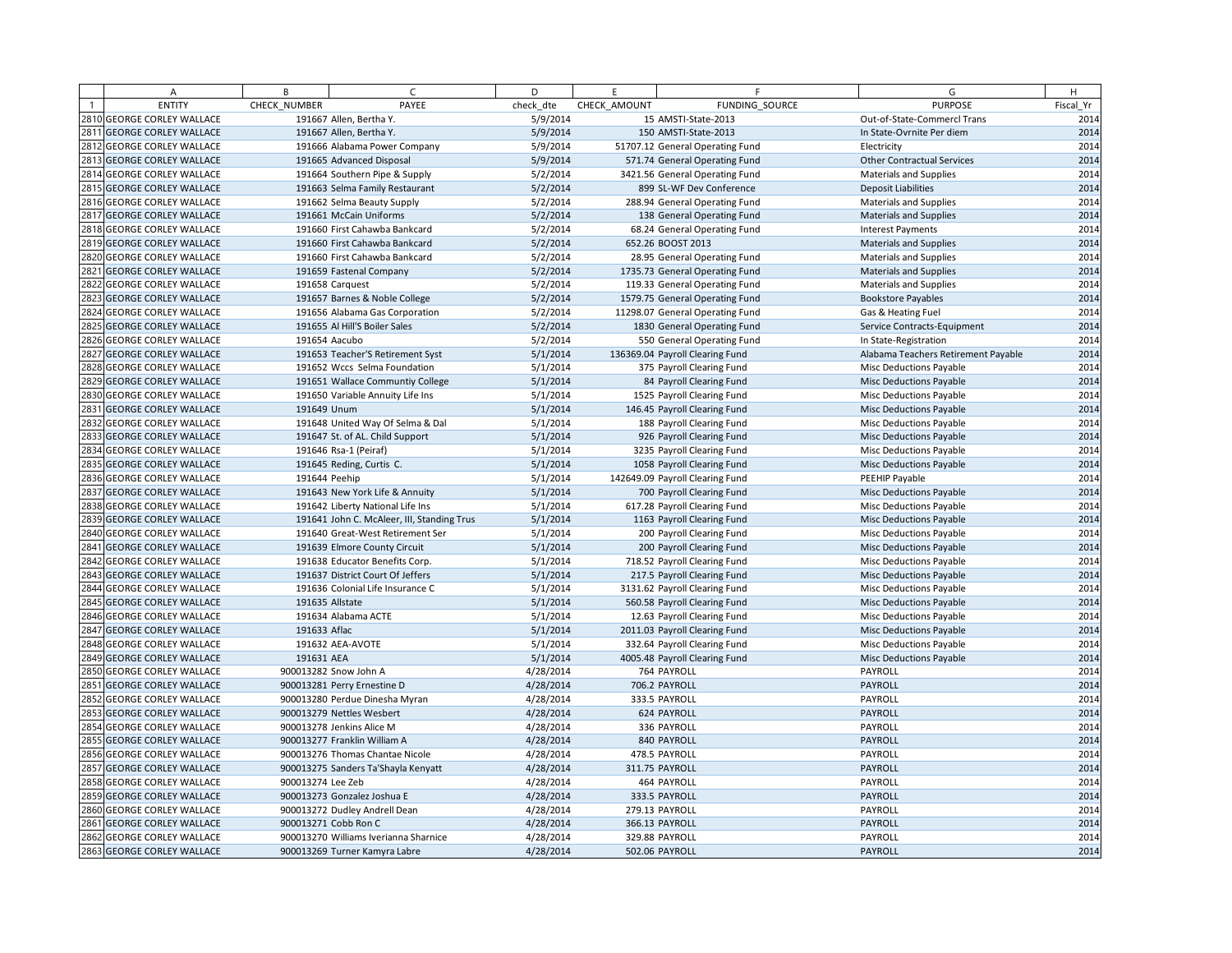|                | A                            | B            | C                                   | D         | E               | F              | G              | H         |
|----------------|------------------------------|--------------|-------------------------------------|-----------|-----------------|----------------|----------------|-----------|
| $\overline{1}$ | <b>ENTITY</b>                | CHECK NUMBER | PAYEE                               | check dte | CHECK AMOUNT    | FUNDING SOURCE | <b>PURPOSE</b> | Fiscal Yr |
|                | 2864 GEORGE CORLEY WALLACE   |              | 900013268 Okeke Chinwe O            | 4/28/2014 |                 | 417.3 PAYROLL  | PAYROLL        | 2014      |
|                | 2865 GEORGE CORLEY WALLACE   |              | 900013267 Melton Elaine Alina       | 4/28/2014 |                 | 576 PAYROLL    | PAYROLL        | 2014      |
|                | 2866 GEORGE CORLEY WALLACE   |              | 900013266 Howard Marqueisha Monae   | 4/28/2014 |                 | 299.06 PAYROLL | PAYROLL        | 2014      |
| 2867           | <b>GEORGE CORLEY WALLACE</b> |              | 900013265 Curtis Valerie Pandora    | 4/28/2014 |                 | 672 PAYROLL    | PAYROLL        | 2014      |
|                | 2868 GEORGE CORLEY WALLACE   |              | 900013264 Dozier Bruce Otis         | 4/28/2014 |                 | 928.75 PAYROLL | PAYROLL        | 2014      |
|                | 2869 GEORGE CORLEY WALLACE   |              | 900013263 Whitely Joyce Elaine      | 4/28/2014 | 1286.64 PAYROLL |                | PAYROLL        | 2014      |
|                | 2870 GEORGE CORLEY WALLACE   |              | 900013262 Wells Denise R            | 4/28/2014 |                 | 1341 PAYROLL   | PAYROLL        | 2014      |
| 2871           | <b>GEORGE CORLEY WALLACE</b> |              | 900013261 Walker Mattie Mae         | 4/28/2014 | 1000.72 PAYROLL |                | PAYROLL        | 2014      |
|                | 2872 GEORGE CORLEY WALLACE   |              | 900013260 McCary Susan Bryant       | 4/28/2014 |                 | 424.41 PAYROLL | PAYROLL        | 2014      |
|                | 2873 GEORGE CORLEY WALLACE   |              | 900013259 Marshall Annie Lee        | 4/28/2014 |                 | 835.42 PAYROLL | PAYROLL        | 2014      |
|                | 2874 GEORGE CORLEY WALLACE   |              | 900013258 Logan Alice G.            | 4/28/2014 |                 | 1179 PAYROLL   | PAYROLL        | 2014      |
|                | 2875 GEORGE CORLEY WALLACE   |              | 900013257 Hollingshead Thomas Allen | 4/28/2014 |                 | 369.75 PAYROLL | PAYROLL        | 2014      |
|                | 2876 GEORGE CORLEY WALLACE   |              | 900013256 Christian Margaret H.     | 4/28/2014 | 1617.74 PAYROLL |                | PAYROLL        | 2014      |
|                | 2877 GEORGE CORLEY WALLACE   |              | 900013255 Alsobrook Kay Goodwin     | 4/28/2014 | 1067.73 PAYROLL |                | PAYROLL        | 2014      |
|                | 2878 GEORGE CORLEY WALLACE   |              | 900013254 Smith Joshua L            | 4/28/2014 |                 | 781.19 PAYROLL | PAYROLL        | 2014      |
|                | 2879 GEORGE CORLEY WALLACE   |              | 900013253 Cobb Charlene Nichols     | 4/28/2014 |                 | 924 PAYROLL    | PAYROLL        | 2014      |
|                | 2880 GEORGE CORLEY WALLACE   |              | 900013252 Martin Geraldine Shaw     | 4/28/2014 |                 | 1071 PAYROLL   | PAYROLL        | 2014      |
| 288            | <b>GEORGE CORLEY WALLACE</b> |              | 900013251 Powell Brenda Williams    | 4/28/2014 |                 | 476.28 PAYROLL | PAYROLL        | 2014      |
| 2882           | <b>GEORGE CORLEY WALLACE</b> |              | 900013250 Davis Glenda D            | 4/28/2014 |                 | 476.28 PAYROLL | PAYROLL        | 2014      |
| 2883           | <b>GEORGE CORLEY WALLACE</b> |              | 900013249 Simmons Gloria Dean       | 4/28/2014 | 4583.33 PAYROLL |                | PAYROLL        | 2014      |
|                | 2884 GEORGE CORLEY WALLACE   |              | 900013248 Page Melinda Ann          | 4/28/2014 | 3583.33 PAYROLL |                | PAYROLL        | 2014      |
|                | 2885 GEORGE CORLEY WALLACE   |              | 900013247 Lomax Burma James         | 4/28/2014 |                 | 3750 PAYROLL   | PAYROLL        | 2014      |
|                | 2886 GEORGE CORLEY WALLACE   |              | 900013246 Ford Audrey               | 4/28/2014 | 3006.58 PAYROLL |                | PAYROLL        | 2014      |
| 2887           | <b>GEORGE CORLEY WALLACE</b> |              | 900013245 Rose Ebony S              | 4/28/2014 | 2931.17 PAYROLL |                | PAYROLL        | 2014      |
|                | 2888 GEORGE CORLEY WALLACE   |              | 900013244 Williams Roosevelt        | 4/28/2014 | 1902.98 PAYROLL |                | PAYROLL        | 2014      |
|                | 2889 GEORGE CORLEY WALLACE   |              | 900013243 Weatherspoon Norman       | 4/28/2014 | 3080.83 PAYROLL |                | PAYROLL        | 2014      |
|                | 2890 GEORGE CORLEY WALLACE   |              | 900013242 Pettway Charles D.        | 4/28/2014 | 2634.33 PAYROLL |                | PAYROLL        | 2014      |
| 2891           | <b>GEORGE CORLEY WALLACE</b> |              | 900013241 Pettway Alonzia           | 4/28/2014 | 2634.33 PAYROLL |                | PAYROLL        | 2014      |
|                | 2892 GEORGE CORLEY WALLACE   |              | 900013240 McCree Monroe             | 4/28/2014 | 4196.67 PAYROLL |                | PAYROLL        | 2014      |
|                | 2893 GEORGE CORLEY WALLACE   |              | 900013239 Heard Anthony             | 4/28/2014 | 2634.33 PAYROLL |                | PAYROLL        | 2014      |
|                | 2894 GEORGE CORLEY WALLACE   |              | 900013238 Harvell Robert L          | 4/28/2014 | 2559.58 PAYROLL |                | PAYROLL        | 2014      |
|                | 2895 GEORGE CORLEY WALLACE   |              | 900013237 Moore Timothy             | 4/28/2014 |                 | 3755.5 PAYROLL | PAYROLL        | 2014      |
|                | 2896 GEORGE CORLEY WALLACE   |              | 900013236 Jones Joseph Glenn        | 4/28/2014 | 1916.67 PAYROLL |                | PAYROLL        | 2014      |
|                | 2897 GEORGE CORLEY WALLACE   |              | 900013235 Austin Tampatha           | 4/28/2014 | 2187.33 PAYROLL |                | PAYROLL        | 2014      |
|                | 2898 GEORGE CORLEY WALLACE   |              | 900013234 Kimbrough Brandon O       | 4/28/2014 | 2484.92 PAYROLL |                | PAYROLL        | 2014      |
|                | 2899 GEORGE CORLEY WALLACE   |              | 900013233 Craig Benjamin Martin     | 4/28/2014 | 3229.42 PAYROLL |                | PAYROLL        | 2014      |
|                | 2900 GEORGE CORLEY WALLACE   |              | 900013232 Vance Laura Lynn          | 4/28/2014 | 3973.25 PAYROLL |                | PAYROLL        | 2014      |
| 2901           | <b>GEORGE CORLEY WALLACE</b> |              | 900013231 Smith Leigh Ann           | 4/28/2014 | 4196.67 PAYROLL |                | PAYROLL        | 2014      |
|                | 2902 GEORGE CORLEY WALLACE   |              | 900013230 Smith Jacqueline Bernetta | 4/28/2014 | 8976.75 PAYROLL |                | PAYROLL        | 2014      |
|                | 2903 GEORGE CORLEY WALLACE   |              | 900013229 Purdie Christy Dorran     | 4/28/2014 |                 | 3154.5 PAYROLL | PAYROLL        | 2014      |
|                | 2904 GEORGE CORLEY WALLACE   |              | 900013228 Marshall Wilsunya         | 4/28/2014 | 2931.58 PAYROLL |                | PAYROLL        | 2014      |
|                | 2905 GEORGE CORLEY WALLACE   |              | 900013227 Evans Naopi Lc            | 4/28/2014 | 2857.17 PAYROLL |                | PAYROLL        | 2014      |
|                | 2906 GEORGE CORLEY WALLACE   |              | 900013226 Davis Mary Lee            | 4/28/2014 | 3303.42 PAYROLL |                | PAYROLL        | 2014      |
|                | 2907 GEORGE CORLEY WALLACE   |              | 900013225 Combs Lori Ann            | 4/28/2014 | 3824.67 PAYROLL |                | PAYROLL        | 2014      |
|                | 2908 GEORGE CORLEY WALLACE   |              | 900013224 Charley Daphne Yvonne     | 4/28/2014 |                 | 3750 PAYROLL   | PAYROLL        | 2014      |
|                | 2909 GEORGE CORLEY WALLACE   |              | 900013223 Bell Vickie D             | 4/28/2014 | 2410.75 PAYROLL |                | PAYROLL        | 2014      |
|                | 2910 GEORGE CORLEY WALLACE   |              | 900013222 Waller Kamala D           | 4/28/2014 | 2931.58 PAYROLL |                | PAYROLL        | 2014      |
|                | 2911 GEORGE CORLEY WALLACE   |              | 900013221 Dysart Charles J          | 4/28/2014 |                 | 6125 PAYROLL   | PAYROLL        | 2014      |
|                | 2912 GEORGE CORLEY WALLACE   |              | 900013220 Davis Bettie Jean         | 4/28/2014 | 2262.08 PAYROLL |                | PAYROLL        | 2014      |
|                | 2913 GEORGE CORLEY WALLACE   |              | 900013219 Moultrie Eddie James      | 4/28/2014 | 4122.17 PAYROLL |                | PAYROLL        | 2014      |
|                | 2914 GEORGE CORLEY WALLACE   |              | 900013218 Patterson Ray Anthony     | 4/28/2014 |                 | 2708.5 PAYROLL | PAYROLL        | 2014      |
|                | 2915 GEORGE CORLEY WALLACE   |              | 900013217 Nixon Raford C            | 4/28/2014 | 2916.67 PAYROLL |                | PAYROLL        | 2014      |
|                | 2916 GEORGE CORLEY WALLACE   |              | 900013216 Burton Andrew J.          | 4/28/2014 | 4583.33 PAYROLL |                | PAYROLL        | 2014      |
|                | 2917 GEORGE CORLEY WALLACE   |              | 900013215 Bennett Robbyn V.         | 4/28/2014 | 7759.75 PAYROLL |                | PAYROLL        | 2014      |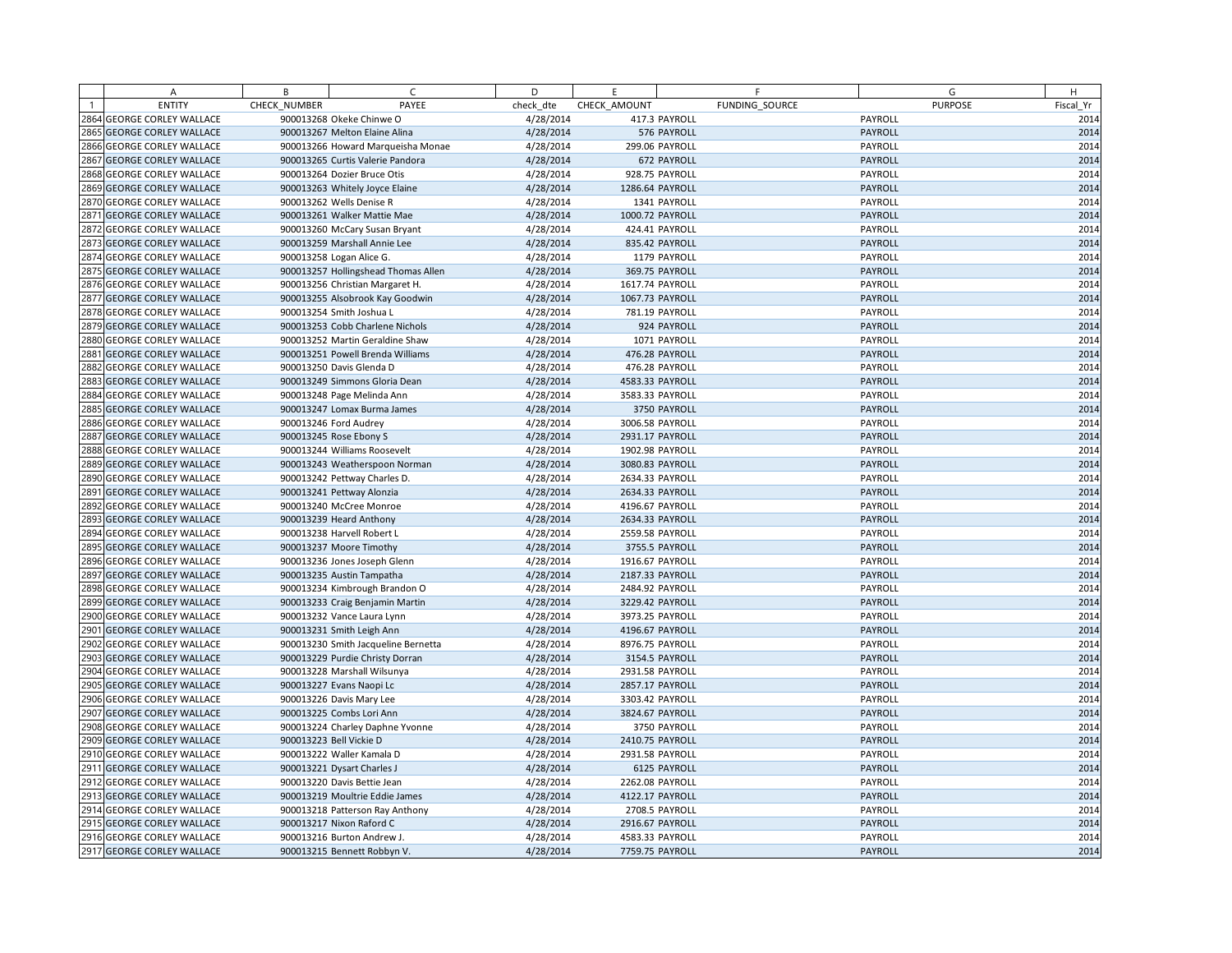| A                          | B            | C                                     | D         | E               | F              | G              | H         |
|----------------------------|--------------|---------------------------------------|-----------|-----------------|----------------|----------------|-----------|
| <b>ENTITY</b>              | CHECK NUMBER | PAYEE                                 | check dte | CHECK AMOUNT    | FUNDING SOURCE | <b>PURPOSE</b> | Fiscal Yr |
| 2918 GEORGE CORLEY WALLACE |              | 900013214 Allison Eric Preston        | 4/28/2014 |                 | 5430 PAYROLL   | PAYROLL        | 2014      |
| 2919 GEORGE CORLEY WALLACE |              | 900013213 Adams Dorothy J             | 4/28/2014 | 1916.67 PAYROLL |                | PAYROLL        | 2014      |
| 2920 GEORGE CORLEY WALLACE |              | 900013212 Zimmerman Sheri             | 4/28/2014 | 3229.42 PAYROLL |                | PAYROLL        | 2014      |
| 2921 GEORGE CORLEY WALLACE |              | 900013211 Jackson Irma Jean           | 4/28/2014 |                 | 2708.5 PAYROLL | PAYROLL        | 2014      |
| 2922 GEORGE CORLEY WALLACE |              | 900013210 Headley Linda Fay           | 4/28/2014 | 2336.25 PAYROLL |                | PAYROLL        | 2014      |
| 2923 GEORGE CORLEY WALLACE |              | 900013209 Newman Sunette Smith        | 4/28/2014 | 4122.17 PAYROLL |                | PAYROLL        | 2014      |
| 2924 GEORGE CORLEY WALLACE |              | 900013208 Reynolds Jennifer M         | 4/28/2014 |                 | 3050.5 PAYROLL | PAYROLL        | 2014      |
| 2925 GEORGE CORLEY WALLACE |              | 900013207 Lee Chenetta B              | 4/28/2014 | 7050.35 PAYROLL |                | PAYROLL        | 2014      |
| 2926 GEORGE CORLEY WALLACE |              | 900013206 Logan Shuntelra Bernice     | 4/28/2014 | 4073.92 PAYROLL |                | PAYROLL        | 2014      |
| 2927 GEORGE CORLEY WALLACE |              | 900013205 Kidd Anessa Lynn            | 4/28/2014 | 6676.56 PAYROLL |                | PAYROLL        | 2014      |
| 2928 GEORGE CORLEY WALLACE |              | 900013204 Hudson Connie Estes         | 4/28/2014 | 1916.67 PAYROLL |                | PAYROLL        | 2014      |
| 2929 GEORGE CORLEY WALLACE |              | 900013203 Clifton Lonzy T.            | 4/28/2014 | 6273.33 PAYROLL |                | PAYROLL        | 2014      |
| 2930 GEORGE CORLEY WALLACE |              | 900013202 Bonner Irene G              | 4/28/2014 |                 | 1450 PAYROLL   | PAYROLL        | 2014      |
| 2931 GEORGE CORLEY WALLACE |              | 900013201 Woods Melinda Takeyia       | 4/28/2014 |                 | 250 PAYROLL    | PAYROLL        | 2014      |
| 2932 GEORGE CORLEY WALLACE |              | 900013200 Hannah Marcus A.            | 4/28/2014 | 1208.33 PAYROLL |                | PAYROLL        | 2014      |
| 2933 GEORGE CORLEY WALLACE |              | 900013199 Turner Herman W.            | 4/28/2014 |                 | 791.67 PAYROLL | PAYROLL        | 2014      |
| 2934 GEORGE CORLEY WALLACE |              | 900013198 Harper April M              | 4/28/2014 |                 | 1375 PAYROLL   | PAYROLL        | 2014      |
| 2935 GEORGE CORLEY WALLACE |              | 900013197 Maxey Willie E.             | 4/28/2014 |                 | 416.67 PAYROLL | PAYROLL        | 2014      |
| 2936 GEORGE CORLEY WALLACE |              | 900013196 Harrell Christopher Darrell | 4/28/2014 |                 | 416.67 PAYROLL | PAYROLL        | 2014      |
| 2937 GEORGE CORLEY WALLACE |              | 900013195 Davis Foster Calvin         | 4/28/2014 |                 | 1000 PAYROLL   | PAYROLL        | 2014      |
| 2938 GEORGE CORLEY WALLACE |              | 900013194 Theiss Sheila Ann           | 4/28/2014 | 3019.75 PAYROLL |                | PAYROLL        | 2014      |
| 2939 GEORGE CORLEY WALLACE |              | 900013193 Abbott Brandi Nicole        | 4/28/2014 | 2113.17 PAYROLL |                | PAYROLL        | 2014      |
| 2940 GEORGE CORLEY WALLACE |              | 900013192 Motley Bettye Steele        | 4/28/2014 |                 | 2630 PAYROLL   | PAYROLL        | 2014      |
| 2941 GEORGE CORLEY WALLACE |              | 900013191 Moore Kathy J               | 4/28/2014 |                 | 4875 PAYROLL   | PAYROLL        | 2014      |
| 2942 GEORGE CORLEY WALLACE |              | 900013190 Jones Natasha Renee         | 4/28/2014 | 2380.34 PAYROLL |                | PAYROLL        | 2014      |
| 2943 GEORGE CORLEY WALLACE |              | 900013189 Jefferson Shelia Lawanda    | 4/28/2014 | 2410.75 PAYROLL |                | PAYROLL        | 2014      |
| 2944 GEORGE CORLEY WALLACE |              | 900013188 Griffin Donitha J.          | 4/28/2014 | 9540.17 PAYROLL |                | PAYROLL        | 2014      |
| 2945 GEORGE CORLEY WALLACE |              | 900013187 Gordon Rachel L             | 4/28/2014 | 3322.17 PAYROLL |                | PAYROLL        | 2014      |
| 2946 GEORGE CORLEY WALLACE |              | 900013186 Duck Cindy                  | 4/28/2014 | 2708.92 PAYROLL |                | PAYROLL        | 2014      |
| 2947 GEORGE CORLEY WALLACE |              | 900013185 Chapman Channie Loraine     | 4/28/2014 |                 | 3860 PAYROLL   | PAYROLL        | 2014      |
| 2948 GEORGE CORLEY WALLACE |              | 900013184 Brown Karen E.              | 4/28/2014 | 3120.83 PAYROLL |                | PAYROLL        | 2014      |
| 2949 GEORGE CORLEY WALLACE |              | 900013183 Bradsell Karen S.           | 4/28/2014 | 2485.17 PAYROLL |                | PAYROLL        | 2014      |
| 2950 GEORGE CORLEY WALLACE |              | 900013182 Bentley Betty J             | 4/28/2014 | 4875.25 PAYROLL |                | PAYROLL        | 2014      |
| 2951 GEORGE CORLEY WALLACE |              | 900013181 Jackson Maldonia            | 4/28/2014 |                 | 1032 PAYROLL   | PAYROLL        | 2014      |
| 2952 GEORGE CORLEY WALLACE |              | 900013180 Pugh Elijah                 | 4/28/2014 |                 | 5999.5 PAYROLL | PAYROLL        | 2014      |
| 2953 GEORGE CORLEY WALLACE |              | 900013179 Young Wanda F.              | 4/28/2014 | 1834.67 PAYROLL |                | PAYROLL        | 2014      |
| 2954 GEORGE CORLEY WALLACE |              | 900013178 White TaShunta N            | 4/28/2014 |                 | 344 PAYROLL    | PAYROLL        | 2014      |
| 2955 GEORGE CORLEY WALLACE |              | 900013177 Owens Holly Brown           | 4/28/2014 | 6244.56 PAYROLL |                | PAYROLL        | 2014      |
| 2956 GEORGE CORLEY WALLACE |              | 900013176 Lee Kateri M                | 4/28/2014 | 5713.33 PAYROLL |                | PAYROLL        | 2014      |
| 2957 GEORGE CORLEY WALLACE |              | 900013175 Barker Shirley Ann          | 4/28/2014 | 3824.67 PAYROLL |                | PAYROLL        | 2014      |
| 2958 GEORGE CORLEY WALLACE |              | 900013174 Baldwin Antionetta S        | 4/28/2014 | 4507.42 PAYROLL |                | PAYROLL        | 2014      |
| 2959 GEORGE CORLEY WALLACE |              | 900013173 Rhodes Ramona Roberts       | 4/28/2014 |                 | 693.33 PAYROLL | PAYROLL        | 2014      |
| 2960 GEORGE CORLEY WALLACE |              | 900013172 Williamson Fred A           | 4/28/2014 | 7535.67 PAYROLL |                | PAYROLL        | 2014      |
| 2961 GEORGE CORLEY WALLACE |              | 900013171 Mitchell Brenda G.          | 4/28/2014 |                 | 344 PAYROLL    | PAYROLL        | 2014      |
| 2962 GEORGE CORLEY WALLACE |              | 900013170 Minor Sheila Mims           | 4/28/2014 |                 | 693.33 PAYROLL | PAYROLL        | 2014      |
| 2963 GEORGE CORLEY WALLACE |              | 900013169 Goings Ghytana Shelton      | 4/28/2014 | 4806.58 PAYROLL |                | <b>PAYROLL</b> | 2014      |
| 2964 GEORGE CORLEY WALLACE |              | 900013168 Dozier Bruce Otis           | 4/28/2014 |                 | 928.75 PAYROLL | PAYROLL        | 2014      |
| 2965 GEORGE CORLEY WALLACE |              | 900013167 Autery Nancy                | 4/28/2014 | 5100.92 PAYROLL |                | PAYROLL        | 2014      |
| 2966 GEORGE CORLEY WALLACE |              | 900013166 Turner Anthony G.           | 4/28/2014 | 5796.25 PAYROLL |                | PAYROLL        | 2014      |
| 2967 GEORGE CORLEY WALLACE |              | 900013165 McKnight April Calloway     | 4/28/2014 |                 | 866.67 PAYROLL | PAYROLL        | 2014      |
| 2968 GEORGE CORLEY WALLACE |              | 900013164 Richardson Kendra Jones     | 4/28/2014 | 4507.42 PAYROLL |                | PAYROLL        | 2014      |
| 2969 GEORGE CORLEY WALLACE |              | 900013163 Johnson Althelstein         | 4/28/2014 | 5100.92 PAYROLL |                | PAYROLL        | 2014      |
| 2970 GEORGE CORLEY WALLACE |              | 900013162 Cook Robin                  | 4/28/2014 | 4184.25 PAYROLL |                | PAYROLL        | 2014      |
| 2971 GEORGE CORLEY WALLACE |              | 900013161 Chesnut Veronica S          | 4/28/2014 |                 | 260 PAYROLL    | PAYROLL        | 2014      |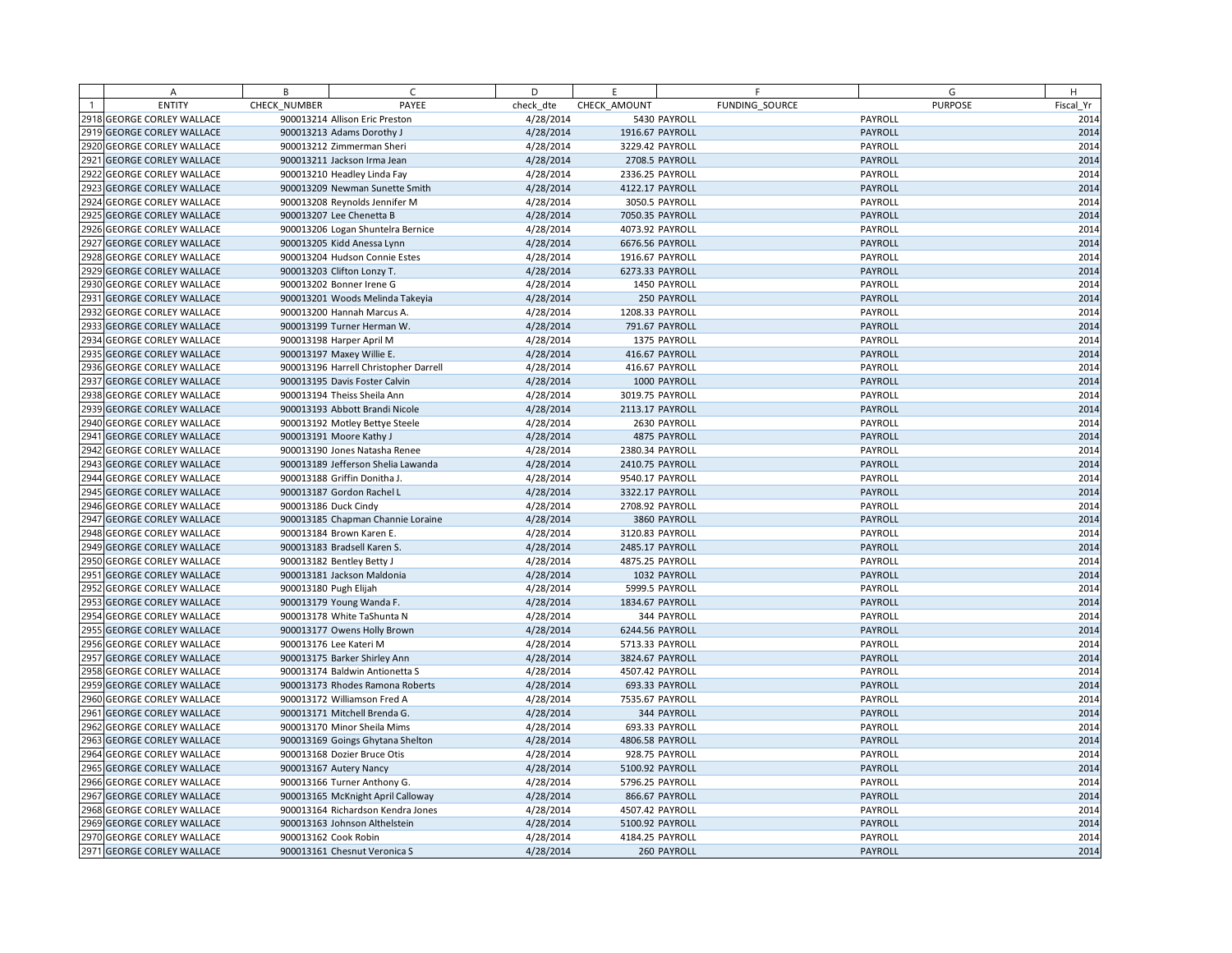|                | A                            | B            | C                                     | D         | E.              | F              | G              | H         |
|----------------|------------------------------|--------------|---------------------------------------|-----------|-----------------|----------------|----------------|-----------|
| $\overline{1}$ | <b>ENTITY</b>                | CHECK NUMBER | PAYEE                                 | check dte | CHECK AMOUNT    | FUNDING SOURCE | <b>PURPOSE</b> | Fiscal Yr |
|                | 2972 GEORGE CORLEY WALLACE   |              | 900013160 Clements Renna B            | 4/28/2014 |                 | 260 PAYROLL    | PAYROLL        | 2014      |
|                | 2973 GEORGE CORLEY WALLACE   |              | 900013159 Thompkins Yolanda Smith     | 4/28/2014 |                 | 693.33 PAYROLL | PAYROLL        | 2014      |
|                | 2974 GEORGE CORLEY WALLACE   |              | 900013158 Howard Vatausha O           | 4/28/2014 |                 | 260 PAYROLL    | PAYROLL        | 2014      |
|                | 2975 GEORGE CORLEY WALLACE   |              | 900013157 Pugh Janet Cathey M.        | 4/28/2014 | 5426.17 PAYROLL |                | PAYROLL        | 2014      |
|                | 2976 GEORGE CORLEY WALLACE   |              | 900013156 Melton Darrio               | 4/28/2014 |                 | 433.33 PAYROLL | PAYROLL        | 2014      |
|                | 2977 GEORGE CORLEY WALLACE   |              | 900013155 McQueen Carroll D.          | 4/28/2014 |                 | 780 PAYROLL    | PAYROLL        | 2014      |
|                | 2978 GEORGE CORLEY WALLACE   |              | 900013154 Martin Jerria C             | 4/28/2014 |                 | 780 PAYROLL    | PAYROLL        | 2014      |
|                | 2979 GEORGE CORLEY WALLACE   |              | 900013153 White Tara Y                | 4/28/2014 | 4858.75 PAYROLL |                | PAYROLL        | 2014      |
|                | 2980 GEORGE CORLEY WALLACE   |              | 900013152 Powell Thomas E             | 4/28/2014 |                 | 260 PAYROLL    | PAYROLL        | 2014      |
| 2981           | <b>GEORGE CORLEY WALLACE</b> |              | 900013151 Lewis George E              | 4/28/2014 |                 | 693.33 PAYROLL | PAYROLL        | 2014      |
|                | 2982 GEORGE CORLEY WALLACE   |              | 900013150 Grissom Terry D             | 4/28/2014 |                 | 260 PAYROLL    | PAYROLL        | 2014      |
|                | 2983 GEORGE CORLEY WALLACE   |              | 900013149 Williams Wendy Dawn         | 4/28/2014 |                 | 433.33 PAYROLL | PAYROLL        | 2014      |
|                | 2984 GEORGE CORLEY WALLACE   |              | 900013148 Elliott William F.          | 4/28/2014 | 5340.75 PAYROLL |                | PAYROLL        | 2014      |
|                | 2985 GEORGE CORLEY WALLACE   |              | 900013147 Speed Donald T              | 4/28/2014 |                 | 433.33 PAYROLL | PAYROLL        | 2014      |
|                | 2986 GEORGE CORLEY WALLACE   |              | 900013146 Welch Gordon F              | 4/28/2014 |                 | 3729 PAYROLL   | PAYROLL        | 2014      |
|                | 2987 GEORGE CORLEY WALLACE   |              | 900013145 Miller Marc C               | 4/28/2014 |                 | 260 PAYROLL    | PAYROLL        | 2014      |
|                | 2988 GEORGE CORLEY WALLACE   |              | 900013144 Pettway Martha Williams     | 4/28/2014 | 4166.67 PAYROLL |                | PAYROLL        | 2014      |
| 2989           | <b>GEORGE CORLEY WALLACE</b> |              | 900013143 Pettway Felecia             | 4/28/2014 | 5154.16 PAYROLL |                | PAYROLL        | 2014      |
|                | 2990 GEORGE CORLEY WALLACE   |              | 900013142 Moss Johnny E               | 4/28/2014 | 5416.66 PAYROLL |                | PAYROLL        | 2014      |
| 599.           | <b>GEORGE CORLEY WALLACE</b> |              | 900013141 Helms Tammy Roberts         | 4/28/2014 | 2744.08 PAYROLL |                | PAYROLL        | 2014      |
| 2992           | <b>GEORGE CORLEY WALLACE</b> |              | 900013140 Halpin Mark Nicholas        | 4/28/2014 | 2916.67 PAYROLL |                | PAYROLL        | 2014      |
|                | 2993 GEORGE CORLEY WALLACE   |              | 900013139 Thames Jerome E             | 4/28/2014 | 4565.11 PAYROLL |                | PAYROLL        | 2014      |
|                | 2994 GEORGE CORLEY WALLACE   |              | 900013138 Harrison Eddie J            | 4/28/2014 | 6458.65 PAYROLL |                | PAYROLL        | 2014      |
| 2995           | <b>GEORGE CORLEY WALLACE</b> |              | 900013137 Harris Douglas Lee          | 4/28/2014 | 2410.75 PAYROLL |                | PAYROLL        | 2014      |
|                | 2996 GEORGE CORLEY WALLACE   |              | 900013136 Griffin Calvin              | 4/28/2014 | 6903.43 PAYROLL |                | PAYROLL        | 2014      |
| 2997           | <b>GEORGE CORLEY WALLACE</b> |              | 900013135 Williams Matilda Mae        | 4/28/2014 | 2410.75 PAYROLL |                | PAYROLL        | 2014      |
|                | 2998 GEORGE CORLEY WALLACE   |              | 900013134 Hamilton Antonio Kentanious | 4/28/2014 | 4120.33 PAYROLL |                | PAYROLL        | 2014      |
|                | 2999 GEORGE CORLEY WALLACE   |              | 900013133 Allen Kenny                 | 4/28/2014 | 3979.75 PAYROLL |                | PAYROLL        | 2014      |
|                | 3000 GEORGE CORLEY WALLACE   |              | 900013132 Wallace Connie W            | 4/28/2014 | 8272.67 PAYROLL |                | PAYROLL        | 2014      |
|                | 3001 GEORGE CORLEY WALLACE   |              | 900013131 Lewis Bonita T.             | 4/28/2014 | 4416.89 PAYROLL |                | PAYROLL        | 2014      |
|                | 3002 GEORGE CORLEY WALLACE   |              | 900013130 Laister Shirley J           | 4/28/2014 | 5306.33 PAYROLL |                | PAYROLL        | 2014      |
|                | 3003 GEORGE CORLEY WALLACE   |              | 900013129 Smith Shandra J             | 4/28/2014 | 4904.17 PAYROLL |                | PAYROLL        | 2014      |
|                | 3004 GEORGE CORLEY WALLACE   |              | 900013128 Simmons Lawrence            | 4/28/2014 | 4120.33 PAYROLL |                | PAYROLL        | 2014      |
|                | 3005 GEORGE CORLEY WALLACE   |              | 900013127 Stevenson Donte L           | 4/28/2014 | 2336.25 PAYROLL |                | PAYROLL        | 2014      |
|                | 3006 GEORGE CORLEY WALLACE   |              | 900013126 Rogers Eric W.              | 4/28/2014 | 4861.56 PAYROLL |                | PAYROLL        | 2014      |
|                | 3007 GEORGE CORLEY WALLACE   |              | 900013125 Moore Dale E                | 4/28/2014 | 4268.56 PAYROLL |                | PAYROLL        | 2014      |
|                | 3008 GEORGE CORLEY WALLACE   |              | 900013124 Hobbs David Wayne           | 4/28/2014 | 3979.75 PAYROLL |                | PAYROLL        | 2014      |
|                | 3009 GEORGE CORLEY WALLACE   |              | 900013123 Walker Shermanita           | 4/28/2014 | 4349.58 PAYROLL |                | PAYROLL        | 2014      |
|                | 3010 GEORGE CORLEY WALLACE   |              | 900013122 Spicer Chandra              | 4/28/2014 | 5276.25 PAYROLL |                | PAYROLL        | 2014      |
|                | 3011 GEORGE CORLEY WALLACE   |              | 900013121 Snowden Lula                | 4/28/2014 |                 | 4012.5 PAYROLL | PAYROLL        | 2014      |
|                | 3012 GEORGE CORLEY WALLACE   |              | 900013120 Roberson Erika M            | 4/28/2014 | 2708.25 PAYROLL |                | PAYROLL        | 2014      |
|                | 3013 GEORGE CORLEY WALLACE   |              | 900013119 Pullum Quanda C.            | 4/28/2014 |                 | 3080.5 PAYROLL | PAYROLL        | 2014      |
|                | 3014 GEORGE CORLEY WALLACE   |              | 900013118 Pettway Clarence J          | 4/28/2014 | 5659.08 PAYROLL |                | PAYROLL        | 2014      |
|                | 3015 GEORGE CORLEY WALLACE   |              | 900013117 Moore Derrick M             | 4/28/2014 | 2187.58 PAYROLL |                | PAYROLL        | 2014      |
|                | 3016 GEORGE CORLEY WALLACE   |              | 900013116 Inge Deandres G.            | 4/28/2014 | 5918.08 PAYROLL |                | PAYROLL        | 2014      |
|                | 3017 GEORGE CORLEY WALLACE   |              | 900013115 Buford Geralyn Latanza      | 4/28/2014 | 4292.08 PAYROLL |                | PAYROLL        | 2014      |
|                | 3018 GEORGE CORLEY WALLACE   |              | 900013114 Barlow Tiffany Renee        | 4/28/2014 | 4935.83 PAYROLL |                | PAYROLL        | 2014      |
|                | 3019 GEORGE CORLEY WALLACE   |              | 900013113 Allen Bertha Yvette         | 4/28/2014 | 4529.67 PAYROLL |                | PAYROLL        | 2014      |
|                | 3020 GEORGE CORLEY WALLACE   |              | 900013112 Acoff Olivia Joyce          | 4/28/2014 | 2541.67 PAYROLL |                | PAYROLL        | 2014      |
| 3021           | <b>GEORGE CORLEY WALLACE</b> |              | 900013111 Strickland Amanda Lynn      | 4/28/2014 |                 | 520 PAYROLL    | PAYROLL        | 2014      |
|                | 3022 GEORGE CORLEY WALLACE   |              | 900013110 Jones Connie M.             | 4/28/2014 | 4507.42 PAYROLL |                | PAYROLL        | 2014      |
|                | 3023 GEORGE CORLEY WALLACE   |              | 900013109 Davis Rebecca Moore         | 4/28/2014 |                 | 4795 PAYROLL   | PAYROLL        | 2014      |
|                | 3024 GEORGE CORLEY WALLACE   |              | 900013108 Thomas Gloria Dean          | 4/28/2014 | 3452.83 PAYROLL |                | PAYROLL        | 2014      |
|                | 3025 GEORGE CORLEY WALLACE   |              | 900013107 Mott Margaret C.            | 4/28/2014 | 4729.75 PAYROLL |                | PAYROLL        | 2014      |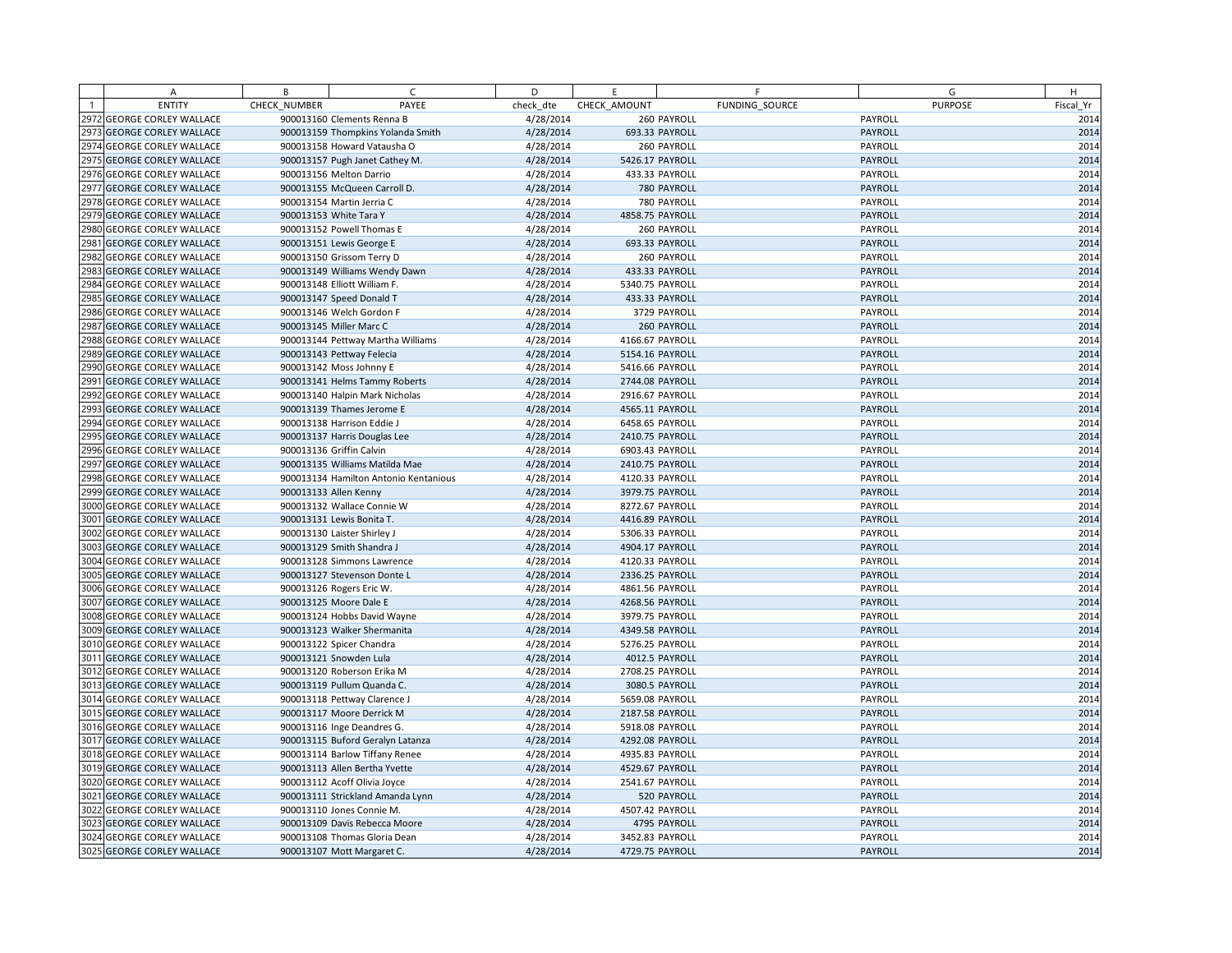|      | A                                 | B            | $\subset$                                   | D         | E               |                | F              | G              | H         |
|------|-----------------------------------|--------------|---------------------------------------------|-----------|-----------------|----------------|----------------|----------------|-----------|
|      | <b>ENTITY</b>                     | CHECK NUMBER | PAYEE                                       | check dte | CHECK AMOUNT    |                | FUNDING SOURCE | <b>PURPOSE</b> | Fiscal Yr |
|      | 3026 GEORGE CORLEY WALLACE        |              | 900013106 Holliman Kathleen Hays            | 4/28/2014 | 6051.75 PAYROLL |                |                | PAYROLL        | 2014      |
|      | 3027 GEORGE CORLEY WALLACE        |              | 900013105 Henderson Kerry E.                | 4/28/2014 | 4312.58 PAYROLL |                |                | PAYROLL        | 2014      |
|      | 3028 GEORGE CORLEY WALLACE        |              | 900013104 Wilson Beverly Renae              | 4/28/2014 |                 | 520 PAYROLL    |                | PAYROLL        | 2014      |
|      | 3029 GEORGE CORLEY WALLACE        |              | 900013103 Moore Dorothy A                   | 4/28/2014 |                 | 1000 PAYROLL   |                | PAYROLL        | 2014      |
|      | 3030 GEORGE CORLEY WALLACE        |              | 900013102 Miller Gregory Lee                | 4/28/2014 | 4062.58 PAYROLL |                |                | PAYROLL        | 2014      |
|      | 3031 GEORGE CORLEY WALLACE        |              | 900013101 Hannah Marilyn Bennett            | 4/28/2014 |                 | 4972 PAYROLL   |                | PAYROLL        | 2014      |
|      | 3032 GEORGE CORLEY WALLACE        |              | 900013100 Yeager Marilyn Cynthia            | 4/28/2014 | 6454.56 PAYROLL |                |                | PAYROLL        | 2014      |
|      | 3033 GEORGE CORLEY WALLACE        |              | 900013099 Vinson Richard Shane              | 4/28/2014 |                 | 900 PAYROLL    |                | PAYROLL        | 2014      |
|      | 3034 GEORGE CORLEY WALLACE        |              | 900013098 Taylor Danica Sherita             | 4/28/2014 | 4425.42 PAYROLL |                |                | PAYROLL        | 2014      |
|      | 3035 GEORGE CORLEY WALLACE        |              | 900013097 Smitherman Anna M                 | 4/28/2014 | 5651.75 PAYROLL |                |                | PAYROLL        | 2014      |
|      | 3036 GEORGE CORLEY WALLACE        |              | 900013096 Smith Christina Harris            | 4/28/2014 |                 | 750 PAYROLL    |                | PAYROLL        | 2014      |
|      | 3037 GEORGE CORLEY WALLACE        |              | 900013095 Shannon Tracey M.                 | 4/28/2014 | 5759.75 PAYROLL |                |                | PAYROLL        | 2014      |
|      | 3038 GEORGE CORLEY WALLACE        |              | 900013094 Lunsford Angela Collins           | 4/28/2014 | 4823.78 PAYROLL |                |                | PAYROLL        | 2014      |
|      | 3039 GEORGE CORLEY WALLACE        |              | 900013093 McWhorter-Light Clara Suzanne     | 4/28/2014 | 2187.33 PAYROLL |                |                | PAYROLL        | 2014      |
|      | 3040 GEORGE CORLEY WALLACE        |              | 900013092 Lee Shannon M                     | 4/28/2014 |                 | 470 PAYROLL    |                | PAYROLL        | 2014      |
|      | 3041 GEORGE CORLEY WALLACE        |              | 900013091 Lambert Sheila L.                 | 4/28/2014 |                 | 943.8 PAYROLL  |                | PAYROLL        | 2014      |
|      | 3042 GEORGE CORLEY WALLACE        |              | 900013090 James Camille P.                  | 4/28/2014 |                 | 810 PAYROLL    |                | PAYROLL        | 2014      |
|      | 3043 GEORGE CORLEY WALLACE        |              | 900013089 Douglas Cecile Randall            | 4/28/2014 | 4840.92 PAYROLL |                |                | PAYROLL        | 2014      |
|      | 3044 GEORGE CORLEY WALLACE        |              | 900013088 Davis Vera Lee                    | 4/28/2014 | 2103.75 PAYROLL |                |                | PAYROLL        | 2014      |
|      | 3045 GEORGE CORLEY WALLACE        |              | 900013087 Rives Becky Casey                 | 4/28/2014 | 6954.56 PAYROLL |                |                | PAYROLL        | 2014      |
|      | <b>3046 GEORGE CORLEY WALLACE</b> |              | 900013086 Martin Suzette G.                 | 4/28/2014 | 4062.58 PAYROLL |                |                | PAYROLL        | 2014      |
|      | 3047 GEORGE CORLEY WALLACE        |              | 900013085 Pettway Lee Ester                 | 4/28/2014 |                 | 1089 PAYROLL   |                | PAYROLL        | 2014      |
|      | 3048 GEORGE CORLEY WALLACE        |              | 900013084 Morton Ford Shelicia Denise       | 4/28/2014 |                 | 952.5 PAYROLL  |                | PAYROLL        | 2014      |
| 3049 | <b>GEORGE CORLEY WALLACE</b>      |              | 900013083 Purdie Krista Lashanta            | 4/28/2014 |                 | 628.62 PAYROLL |                | PAYROLL        | 2014      |
|      | 3050 GEORGE CORLEY WALLACE        |              | 900013082 Mixon Carter Kim Ellice           | 4/28/2014 | 4062.58 PAYROLL |                |                | PAYROLL        | 2014      |
|      | 3051 GEORGE CORLEY WALLACE        |              | 900013081 Miller Pearlie R.                 | 4/28/2014 |                 | 4285 PAYROLL   |                | PAYROLL        | 2014      |
| 3052 | <b>GEORGE CORLEY WALLACE</b>      |              | 900013080 Melton Christi A.                 | 4/28/2014 | 3506.67 PAYROLL |                |                | PAYROLL        | 2014      |
|      | 3053 GEORGE CORLEY WALLACE        |              | 900013079 King Anetrial Sherell             | 4/28/2014 |                 | 1440 PAYROLL   |                | PAYROLL        | 2014      |
|      | 3054 GEORGE CORLEY WALLACE        |              | 900013078 Jackson Veronica Moultrie         | 4/28/2014 | 4823.78 PAYROLL |                |                | PAYROLL        | 2014      |
|      | 3055 GEORGE CORLEY WALLACE        |              | 900013077 Goodwin Pamela                    | 4/28/2014 |                 | 2013 PAYROLL   |                | PAYROLL        | 2014      |
|      | 3056 GEORGE CORLEY WALLACE        |              | 900013076 Dixon Colleen Roland              | 4/28/2014 |                 | 2958.5 PAYROLL |                | PAYROLL        | 2014      |
|      | 3057 GEORGE CORLEY WALLACE        |              | 900013075 Davis Sarah                       | 4/28/2014 | 5713.33 PAYROLL |                |                | PAYROLL        | 2014      |
|      | 3058 GEORGE CORLEY WALLACE        |              | 900013074 Smith Pamela Caver                | 4/28/2014 | 5416.78 PAYROLL |                |                | PAYROLL        | 2014      |
|      | 3059 GEORGE CORLEY WALLACE        |              | 900013073 Calhoun Webbie R.                 | 4/28/2014 | 5120.33 PAYROLL |                |                | PAYROLL        | 2014      |
|      | 3060 GEORGE CORLEY WALLACE        |              | 900013072 Brown - Curtis Nannie Mae Summers | 4/28/2014 |                 | 728.94 PAYROLL |                | PAYROLL        | 2014      |
|      | 3061 GEORGE CORLEY WALLACE        |              | 900013071 Brown Veronica S.                 | 4/28/2014 | 7317.84 PAYROLL |                |                | PAYROLL        | 2014      |
|      | 3062 GEORGE CORLEY WALLACE        |              | 900013070 Braxton Maria Machelle            | 4/28/2014 |                 | 1930.5 PAYROLL |                | PAYROLL        | 2014      |
|      | 3063 GEORGE CORLEY WALLACE        |              | 900013069 Austin Ira Harrison               | 4/28/2014 |                 | 1042.5 PAYROLL |                | PAYROLL        | 2014      |
|      | 3064 GEORGE CORLEY WALLACE        |              | 900013068 Lett Rita M.                      | 4/28/2014 | 5149.42 PAYROLL |                |                | PAYROLL        | 2014      |
|      | 3065 GEORGE CORLEY WALLACE        |              | 900013067 Larkin Earline T.                 | 4/28/2014 | 1916.67 PAYROLL |                |                | PAYROLL        | 2014      |
|      | 3066 GEORGE CORLEY WALLACE        |              | 900013066 Sturdivant Maxine C               | 4/28/2014 | 6566.22 PAYROLL |                |                | PAYROLL        | 2014      |
|      | 3067 GEORGE CORLEY WALLACE        |              | 900013065 Gibson Cynthia C                  | 4/28/2014 | 3333.33 PAYROLL |                |                | PAYROLL        | 2014      |
|      | 3068 GEORGE CORLEY WALLACE        |              | 900013064 Marshall Teresa Darnelle          | 4/28/2014 | 2187.33 PAYROLL |                |                | PAYROLL        | 2014      |
|      | 3069 GEORGE CORLEY WALLACE        |              | 900013063 Sanders Felicia M.                | 4/28/2014 | 4843.33 PAYROLL |                |                | PAYROLL        | 2014      |
|      | 3070 GEORGE CORLEY WALLACE        |              | 900013062 Nevith Karrie T                   | 4/28/2014 |                 | 433.33 PAYROLL |                | PAYROLL        | 2014      |
|      | 3071 GEORGE CORLEY WALLACE        |              | 900013061 Ford Monique Amelia               | 4/28/2014 | 2916.67 PAYROLL |                |                | PAYROLL        | 2014      |
|      | 3072 GEORGE CORLEY WALLACE        |              | 900013060 Oliver Sharde S                   | 4/28/2014 | 3173.08 PAYROLL |                |                | PAYROLL        | 2014      |
|      | 3073 GEORGE CORLEY WALLACE        |              | 900013059 Briggs Tammie Marie               | 4/28/2014 | 6450.08 PAYROLL |                |                | PAYROLL        | 2014      |
|      | 3074 GEORGE CORLEY WALLACE        |              | 900013058 Williams Angelica Nicole          | 4/28/2014 | 2113.17 PAYROLL |                |                | PAYROLL        | 2014      |
|      | 3075 GEORGE CORLEY WALLACE        |              | 900013057 Tubbs - Turner Jocelyn Jenell     | 4/28/2014 | 5002.17 PAYROLL |                |                | PAYROLL        | 2014      |
|      | 3076 GEORGE CORLEY WALLACE        |              | 900013056 Kennedy Regina S                  | 4/28/2014 | 5092.75 PAYROLL |                |                | PAYROLL        | 2014      |
|      | 3077 GEORGE CORLEY WALLACE        |              | 900013055 Gourdine Raji                     | 4/28/2014 | 7323.17 PAYROLL |                |                | PAYROLL        | 2014      |
|      | 3078 GEORGE CORLEY WALLACE        |              | 900013054 Cosby Helen A                     | 4/28/2014 | 3601.25 PAYROLL |                |                | PAYROLL        | 2014      |
|      | 3079 GEORGE CORLEY WALLACE        |              | 900013053 Walker Sharon D                   | 4/28/2014 | 2485.17 PAYROLL |                |                | PAYROLL        | 2014      |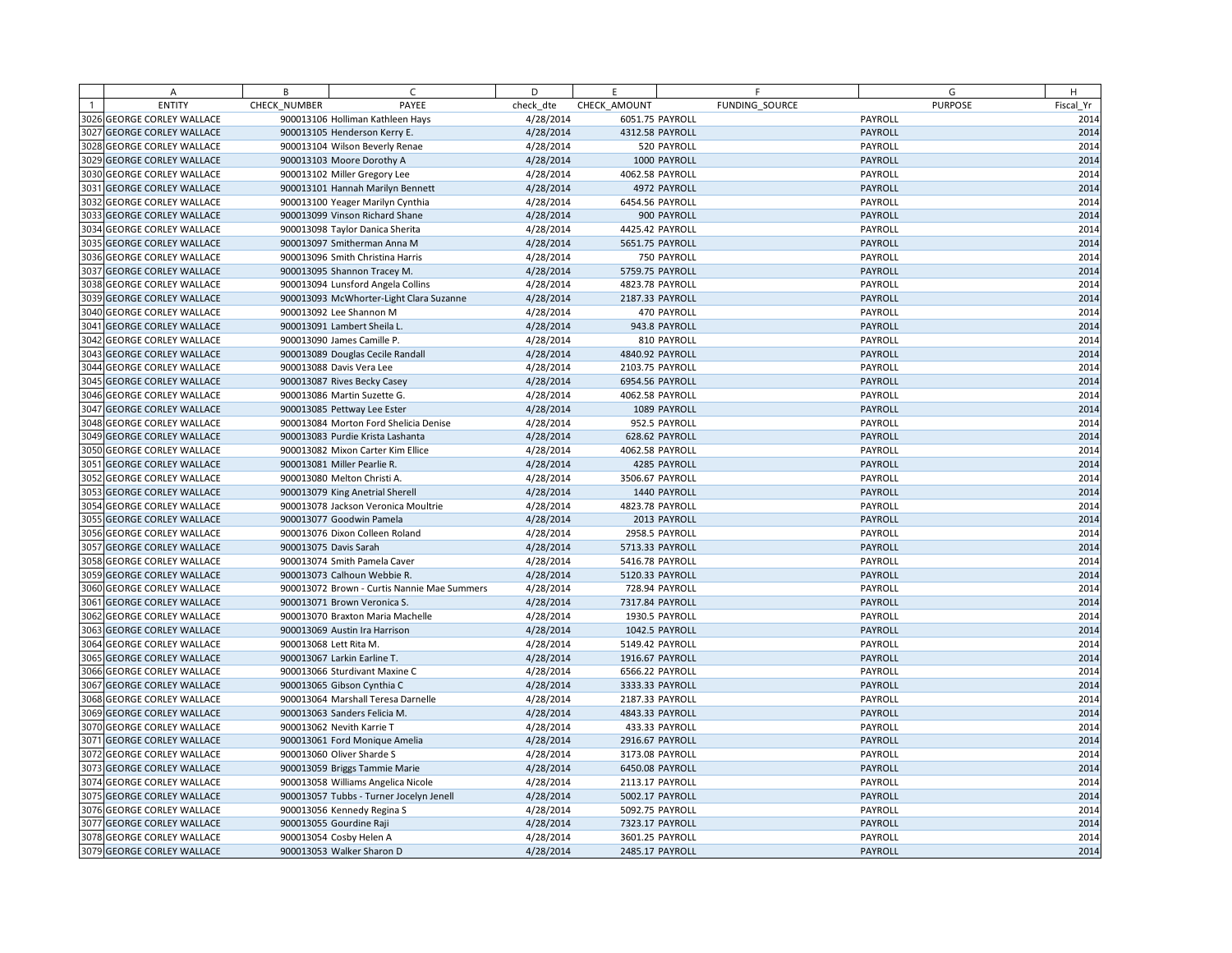|      | Α                            | B            | $\mathsf{C}$                     | D         | E                | F                  | G              | H         |
|------|------------------------------|--------------|----------------------------------|-----------|------------------|--------------------|----------------|-----------|
|      | <b>ENTITY</b>                | CHECK NUMBER | PAYEE                            | check dte | CHECK AMOUNT     | FUNDING SOURCE     | <b>PURPOSE</b> | Fiscal Yr |
|      | 3080 GEORGE CORLEY WALLACE   |              | 900013052 Carstarphen Mennie L   | 4/28/2014 | 6706.33 PAYROLL  |                    | PAYROLL        | 2014      |
|      | 3081 GEORGE CORLEY WALLACE   |              | 900013051 Blevins Pamela M       | 4/28/2014 | 2559.58 PAYROLL  |                    | PAYROLL        | 2014      |
|      | 3082 GEORGE CORLEY WALLACE   |              | 900013050 Blackledge Charles H   | 4/28/2014 | 9660.5 PAYROLL   |                    | PAYROLL        | 2014      |
|      | 3083 GEORGE CORLEY WALLACE   |              | 900013049 Mitchell James M       | 4/28/2014 | 15531.45 PAYROLL |                    | PAYROLL        | 2014      |
|      | 3084 GEORGE CORLEY WALLACE   |              | 900013048 Glover Virginia M Reed | 4/28/2014 | 3005.67 PAYROLL  |                    | PAYROLL        | 2014      |
|      | 3085 GEORGE CORLEY WALLACE   |              | 900012566 Harrison Eddie J       | 4/28/2014 | 6458.65 PAYROLL  |                    | PAYROLL        | 2014      |
|      | 3086 GEORGE CORLEY WALLACE   |              | 900012565 Griffin Calvin         | 4/28/2014 | 6903.43 PAYROLL  |                    | PAYROLL        | 2014      |
|      | 3087 GEORGE CORLEY WALLACE   |              | 52415 Brown Christopher B        | 4/28/2014 |                  | 496 PAYROLL        | PAYROLL        | 2014      |
|      | 3088 GEORGE CORLEY WALLACE   |              | 52414 Smith Jerry D              | 4/28/2014 |                  | 45.35 PAYROLL      | PAYROLL        | 2014      |
|      | 3089 GEORGE CORLEY WALLACE   |              | 52413 Winfield Tamara Camille    | 4/28/2014 |                  | 250.13 PAYROLL     | PAYROLL        | 2014      |
|      | 3090 GEORGE CORLEY WALLACE   |              | 52412 Walton Mercedes Sha'Kay    | 4/28/2014 |                  | 333.5 PAYROLL      | PAYROLL        | 2014      |
| 3091 | <b>GEORGE CORLEY WALLACE</b> |              | 52411 Walker Annie Michelle      | 4/28/2014 |                  | 369.75 PAYROLL     | PAYROLL        | 2014      |
|      | 3092 GEORGE CORLEY WALLACE   |              | 52410 Steele Zenobia J           | 4/28/2014 |                  | 369.75 PAYROLL     | PAYROLL        | 2014      |
| 3093 | <b>GEORGE CORLEY WALLACE</b> |              | 52409 Snow Johnisha K            | 4/28/2014 | 367.94 PAYROLL   |                    | PAYROLL        | 2014      |
|      | 3094 GEORGE CORLEY WALLACE   |              | 52408 Smith Matrell Durrand      | 4/28/2014 |                  | 355.25 PAYROLL     | PAYROLL        | 2014      |
|      | 3095 GEORGE CORLEY WALLACE   |              | 52407 Moore Marla Dionne         | 4/28/2014 | 360.69 PAYROLL   |                    | PAYROLL        | 2014      |
|      | 3096 GEORGE CORLEY WALLACE   |              | 52406 Moore Marcus Ja'Var        | 4/28/2014 |                  | 213.88 PAYROLL     | PAYROLL        | 2014      |
| 3097 | <b>GEORGE CORLEY WALLACE</b> |              | 52405 Marshall Terrell Dewayne   | 4/28/2014 |                  | 355.25 PAYROLL     | PAYROLL        | 2014      |
|      | 3098 GEORGE CORLEY WALLACE   |              | 52404 Lewis Nathaniel Valdez     | 4/28/2014 |                  | 235.63 PAYROLL     | PAYROLL        | 2014      |
|      | 3099 GEORGE CORLEY WALLACE   |              | 52403 Johnson Eli Deonta         | 4/28/2014 |                  | 471.25 PAYROLL     | PAYROLL        | 2014      |
|      | 3100 GEORGE CORLEY WALLACE   |              | 52402 Harrell Achandra           | 4/28/2014 |                  | 369.75 PAYROLL     | PAYROLL        | 2014      |
|      | 3101 GEORGE CORLEY WALLACE   |              | 52401 Gordon Kimberly N          | 4/28/2014 |                  | 116 PAYROLL        | PAYROLL        | 2014      |
|      | 3102 GEORGE CORLEY WALLACE   |              | 52400 Frison Tawanda Michelle    | 4/28/2014 |                  | 362.5 PAYROLL      | PAYROLL        | 2014      |
|      | 3103 GEORGE CORLEY WALLACE   |              | 52399 Frison Mary Annette        | 4/28/2014 |                  | 279.13 PAYROLL     | PAYROLL        | 2014      |
|      | 3104 GEORGE CORLEY WALLACE   |              | 52398 Ferrell Jordan Lynn        | 4/28/2014 |                  | 358.88 PAYROLL     | PAYROLL        | 2014      |
|      | 3105 GEORGE CORLEY WALLACE   |              | 52397 Davis Michael Alphonso     | 4/28/2014 | 355.25 PAYROLL   |                    | PAYROLL        | 2014      |
|      | 3106 GEORGE CORLEY WALLACE   |              | 52396 Cobb Stephanie Miranda     | 4/28/2014 |                  | 369.75 PAYROLL     | PAYROLL        | 2014      |
|      | 3107 GEORGE CORLEY WALLACE   |              | 52395 Bowlin Kimberly Marie      | 4/28/2014 |                  | 398.75 PAYROLL     | PAYROLL        | 2014      |
|      | 3108 GEORGE CORLEY WALLACE   |              | 52394 Traywick Ellen G           | 4/28/2014 |                  | 549.5 PAYROLL      | PAYROLL        | 2014      |
|      | 3109 GEORGE CORLEY WALLACE   |              | 52393 Childress Eugene James     | 4/28/2014 |                  | 730 PAYROLL        | PAYROLL        | 2014      |
|      | 3110 GEORGE CORLEY WALLACE   |              | 52392 Haralson Isaiah S          | 4/28/2014 | 2885.42 PAYROLL  |                    | PAYROLL        | 2014      |
|      | 3111 GEORGE CORLEY WALLACE   |              | 52391 Goldsby Jimmie Lee         | 4/28/2014 | 6083.33 PAYROLL  |                    | PAYROLL        | 2014      |
|      | 3112 GEORGE CORLEY WALLACE   |              | 52390 Whatley Andrew Douglas     | 4/28/2014 | 2336.5 PAYROLL   |                    | PAYROLL        | 2014      |
|      | 3113 GEORGE CORLEY WALLACE   |              | 52389 Coleman Myron C            | 4/28/2014 | 2931.58 PAYROLL  |                    | PAYROLL        | 2014      |
|      | 3114 GEORGE CORLEY WALLACE   |              | 52388 Deavers Lori Evelyn        | 4/28/2014 | 1916.67 PAYROLL  |                    | PAYROLL        | 2014      |
|      | 3115 GEORGE CORLEY WALLACE   |              | 52387 Southall Albert            | 4/28/2014 |                  | 250 PAYROLL        | PAYROLL        | 2014      |
|      | 3116 GEORGE CORLEY WALLACE   |              | 52386 Goree Lamichael Vantriese  | 4/28/2014 |                  | 250 PAYROLL        | PAYROLL        | 2014      |
|      | 3117 GEORGE CORLEY WALLACE   |              | 52385 Bright Jacinta Thrash      | 4/28/2014 |                  | 1000 PAYROLL       | PAYROLL        | 2014      |
|      | 3118 GEORGE CORLEY WALLACE   |              | 52384 Bowie Corey D.             | 4/28/2014 | 3986.58 PAYROLL  |                    | PAYROLL        | 2014      |
|      | 3119 GEORGE CORLEY WALLACE   |              | 52383 Gasaway Mattie L.          | 4/28/2014 |                  | 344 PAYROLL        | PAYROLL        | 2014      |
|      | 3120 GEORGE CORLEY WALLACE   |              | 52382 Wilder Donald Edward       | 4/28/2014 | 5100.92 PAYROLL  |                    | PAYROLL        | 2014      |
|      | 3121 GEORGE CORLEY WALLACE   |              | 52381 Lofton Lenore              | 4/28/2014 |                  | 604 PAYROLL        | PAYROLL        | 2014      |
|      | 3122 GEORGE CORLEY WALLACE   |              | 52380 Hughes Tony Max            | 4/28/2014 |                  | 520 PAYROLL        | PAYROLL        | 2014      |
|      | 3123 GEORGE CORLEY WALLACE   |              | 52379 Crum Bertram               | 4/28/2014 | 433.33 PAYROLL   |                    | PAYROLL        | 2014      |
|      | 3124 GEORGE CORLEY WALLACE   |              | 52378 Burton Kasey Raeann        | 4/28/2014 |                  | 260 PAYROLL        | PAYROLL        | 2014      |
|      | 3125 GEORGE CORLEY WALLACE   |              | 52377 Tarver Otis                | 4/28/2014 | 4268.56 PAYROLL  |                    | PAYROLL        | 2014      |
|      | 3126 GEORGE CORLEY WALLACE   |              | 52376 Pearson Andre Marvel       | 4/28/2014 | 2187.58 PAYROLL  |                    | PAYROLL        | 2014      |
|      | 3127 GEORGE CORLEY WALLACE   |              | 52375 Guthridge Nigel Ralphael   | 4/28/2014 | 2113.17 PAYROLL  |                    | PAYROLL        | 2014      |
|      | 3128 GEORGE CORLEY WALLACE   |              | 52374 Coleman Steffan            | 4/28/2014 |                  | 3471 PAYROLL       | PAYROLL        | 2014      |
|      | 3129 GEORGE CORLEY WALLACE   |              | 52373 Bennett Jarrick B          | 4/28/2014 | 1057.25 PAYROLL  |                    | PAYROLL        | 2014      |
|      | 3130 GEORGE CORLEY WALLACE   |              | 52372 Cummings Evelyn C.         | 4/28/2014 |                  | 260 PAYROLL        | PAYROLL        | 2014      |
|      | 3131 GEORGE CORLEY WALLACE   |              | 52371 Rollins Mary Ellen         | 4/28/2014 |                  | <b>649 PAYROLL</b> | PAYROLL        | 2014      |
|      | 3132 GEORGE CORLEY WALLACE   |              | 52370 Griffin Calvin             | 4/28/2014 | 6903.43 PAYROLL  |                    | PAYROLL        | 2014      |
|      | 3133 GEORGE CORLEY WALLACE   |              | 52369 Harrison Eddie J           | 4/28/2014 | 6458.65 PAYROLL  |                    | PAYROLL        | 2014      |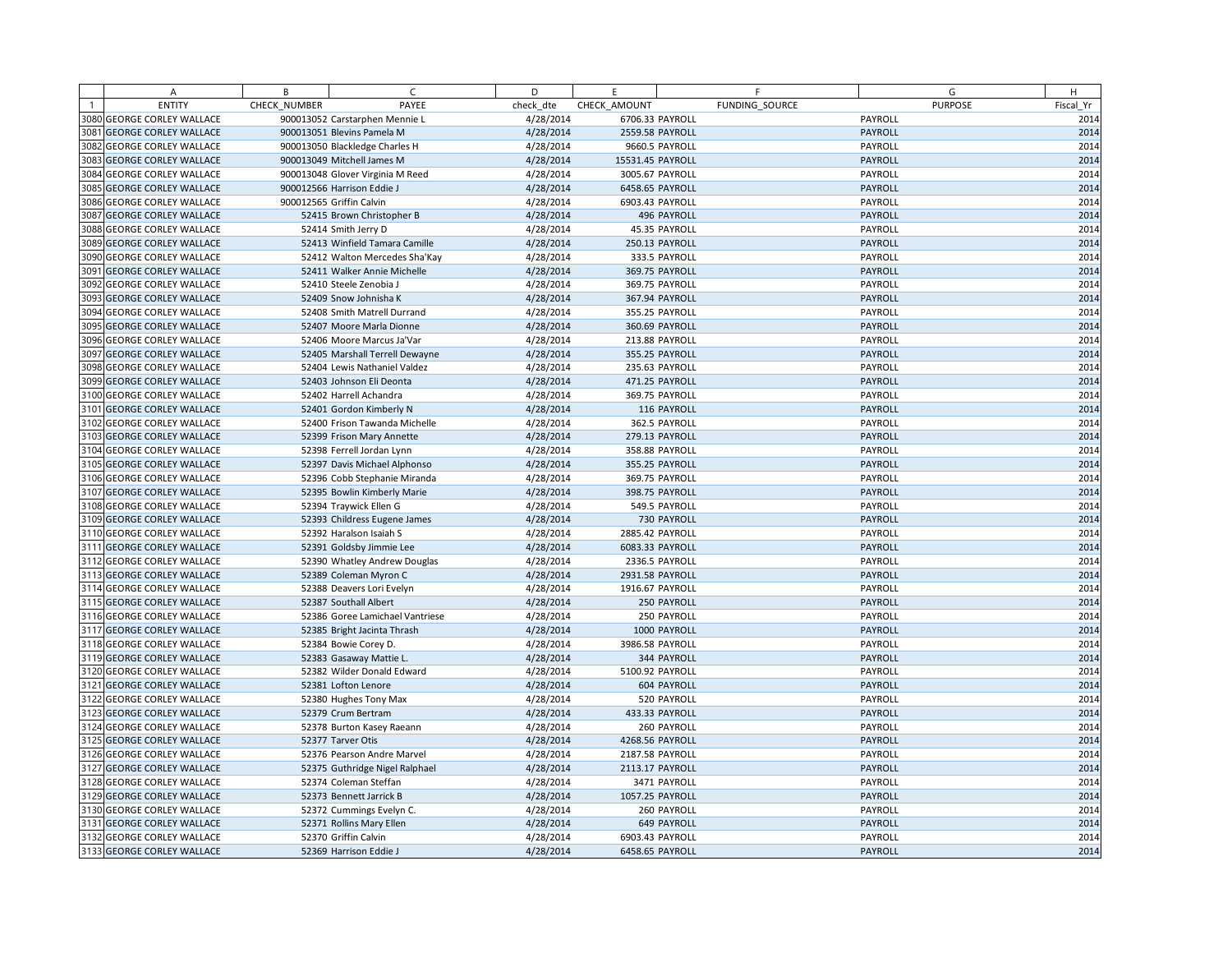| A                          | B            | $\sqrt{2}$                         | D         | E            | F.                                    | G                                   | H         |
|----------------------------|--------------|------------------------------------|-----------|--------------|---------------------------------------|-------------------------------------|-----------|
| <b>ENTITY</b>              | CHECK NUMBER | PAYEE                              | check dte | CHECK AMOUNT | <b>FUNDING SOURCE</b>                 | <b>PURPOSE</b>                      | Fiscal Yr |
| 3134 GEORGE CORLEY WALLACE |              | 191630 Wittichen Supply Company    | 4/25/2014 |              | 336.55 General Operating Fund         | <b>Materials and Supplies</b>       | 2014      |
| 3135 GEORGE CORLEY WALLACE |              | 191629 Williams, Joe               | 4/25/2014 |              | 2700 General Operating Fund           | <b>Other Contractual Services</b>   | 2014      |
| 3136 GEORGE CORLEY WALLACE |              | 191628 Wex Bank                    | 4/25/2014 |              | 273.27 General Operating Fund         | Gasoline & Oil-Motor Vehicle        | 2014      |
| 3137 GEORGE CORLEY WALLACE |              | 191627 Wal Mart                    | 4/25/2014 |              | 50 General Operating Fund             | <b>Materials and Supplies</b>       | 2014      |
| 3138 GEORGE CORLEY WALLACE |              | 191626 UPS - United Parcel Service | 4/25/2014 |              | 35.49 General Operating Fund          | Postage                             | 2014      |
| 3139 GEORGE CORLEY WALLACE |              | 191625 Trane Company (Parts)       | 4/25/2014 |              | 183.04 General Operating Fund         | <b>Materials and Supplies</b>       | 2014      |
| 3140 GEORGE CORLEY WALLACE |              | 191625 Trane Company (Parts)       | 4/25/2014 |              | 9750 General Operating Fund           | Service Contracts-Equipment         | 2014      |
| 3141 GEORGE CORLEY WALLACE |              | 191624 Thomas, Gloria D.           | 4/25/2014 |              | 134 General Operating Fund            | In State-Registration               | 2014      |
| 3142 GEORGE CORLEY WALLACE |              | 191623 The Montgomery Advertiser   | 4/25/2014 |              | 240.02 General Operating Fund         | Subscriptions                       | 2014      |
| 3143 GEORGE CORLEY WALLACE |              | 191622 The City Of Selma           | 4/25/2014 |              | 40 General Operating Fund             | <b>Other Contractual Services</b>   | 2014      |
| 3144 GEORGE CORLEY WALLACE |              | 191621 Strickland Companies        | 4/25/2014 |              | 2871.04 General Operating Fund        | Materials and Supplies              | 2014      |
| 3145 GEORGE CORLEY WALLACE |              | 191620 Strickland Companies        | 4/25/2014 |              | 244.34 General Operating Fund         | <b>Materials and Supplies</b>       | 2014      |
| 3146 GEORGE CORLEY WALLACE |              | 191619 St. Of Al. Dept. Of Fin.    | 4/25/2014 |              | 1352.5 General Operating Fund         | Communications                      | 2014      |
| 3147 GEORGE CORLEY WALLACE |              | 191618 Shred-It Usa, Inc.          | 4/25/2014 |              | 210.6 General Operating Fund          | <b>Other Contractual Services</b>   | 2014      |
| 3148 GEORGE CORLEY WALLACE |              | 191617 Selma Cash & Carry          | 4/25/2014 |              | 1545.47 General Operating Fund        | <b>Materials and Supplies</b>       | 2014      |
| 3149 GEORGE CORLEY WALLACE |              | 191616 Screenvision                | 4/25/2014 |              | 704 General Operating Fund            | <b>Advertising &amp; Promotions</b> | 2014      |
| 3150 GEORGE CORLEY WALLACE |              | 191615 Screenco Enterprises        | 4/25/2014 |              | 318.95 General Operating Fund         | <b>Materials and Supplies</b>       | 2014      |
| 3151 GEORGE CORLEY WALLACE |              | 191614 Sally Beauty Supply         | 4/25/2014 |              | 200.23 General Operating Fund         | Purchases for Re-Sale               | 2014      |
| 3152 GEORGE CORLEY WALLACE |              | 191613 Ross Plumbing And Heating   | 4/25/2014 |              | 225 General Operating Fund            | Maintenance & Repairs               | 2014      |
| 3153 GEORGE CORLEY WALLACE |              | 191612 Reynolds, W. Marlon         | 4/25/2014 |              | 170 General Operating Fund            | Other Professional Fees             | 2014      |
| 3154 GEORGE CORLEY WALLACE |              | 191611 Purdie & Son Refuse Ser     | 4/25/2014 |              | 555 General Operating Fund            | <b>Other Contractual Services</b>   | 2014      |
| 3155 GEORGE CORLEY WALLACE |              | 191610 Pullum, Quanda C.           | 4/25/2014 |              | 48.66 AMSTI-State-2013                | In State-Mileage                    | 2014      |
| 3156 GEORGE CORLEY WALLACE |              | 191609 Powe, Iii, Winston (        | 4/25/2014 |              | 240 General Operating Fund            | Other Professional Fees             | 2014      |
| 3157 GEORGE CORLEY WALLACE |              | 191608 Olympia Sporting Goods      | 4/25/2014 |              | 12275.24 General Operating Fund       | <b>Materials and Supplies</b>       | 2014      |
| 3158 GEORGE CORLEY WALLACE |              | 191607 Oldcaste Building           | 4/25/2014 |              | 13255.78 Renewal and Repacement Funds | Alterations                         | 2014      |
| 3159 GEORGE CORLEY WALLACE |              | 191606 Office Depot                | 4/25/2014 |              | 2339.81 General Operating Fund        | <b>Materials and Supplies</b>       | 2014      |
| 3160 GEORGE CORLEY WALLACE |              | 191606 Office Depot                | 4/25/2014 |              | 820.47 AMSTI-State-2013               | Materials and Supplies              | 2014      |
| 3161 GEORGE CORLEY WALLACE |              | 191605 Mullins Building Products   | 4/25/2014 |              | 1360 Renewal and Repacement Funds     | Alterations                         | 2014      |
| 3162 GEORGE CORLEY WALLACE |              | 191604 Mott, Gaddis B.             | 4/25/2014 |              | 240 General Operating Fund            | <b>Other Contractual Services</b>   | 2014      |
| 3163 GEORGE CORLEY WALLACE |              | 191603 Moore, Kathy J.             | 4/25/2014 |              | 58.12 Student Support Services 13-14  | Out-of-State-Subsist & Lodging      | 2014      |
| 3164 GEORGE CORLEY WALLACE |              | 191603 Moore, Kathy J.             | 4/25/2014 |              | 265.32 Student Support Services 13-14 | Out-of-State-Other Travel Expenses  | 2014      |
| 3165 GEORGE CORLEY WALLACE |              | 191602 Meadows Tire Co             | 4/25/2014 |              | 738.76 General Operating Fund         | Maintenance & Repairs               | 2014      |
| 3166 GEORGE CORLEY WALLACE |              | 191601 McCray, Mike                | 4/25/2014 |              | 170 General Operating Fund            | <b>Other Professional Fees</b>      | 2014      |
| 3167 GEORGE CORLEY WALLACE |              | 191600 Matherson, Gary             | 4/25/2014 |              | 220 General Operating Fund            | <b>Other Professional Fees</b>      | 2014      |
| 3168 GEORGE CORLEY WALLACE |              | 191599 Martin, Jr., Thomas L.      | 4/25/2014 |              | 240 General Operating Fund            | Other Professional Fees             | 2014      |
| 3169 GEORGE CORLEY WALLACE |              | 191598 Lewis Pest Control Inc.     | 4/25/2014 |              | 520 General Operating Fund            | <b>Other Contractual Services</b>   | 2014      |
| 3170 GEORGE CORLEY WALLACE |              | 191597 Lamar Companies             | 4/25/2014 |              | 1500 PAVES-2012                       | <b>Advertising &amp; Promotions</b> | 2014      |
| 3171 GEORGE CORLEY WALLACE |              | 191596 Jordan, Judy Y.             | 4/25/2014 |              | 800 General Operating Fund            | <b>Other Contractual Services</b>   | 2014      |
| 3172 GEORGE CORLEY WALLACE |              | 191595 Jackson, Eric L.            | 4/25/2014 |              | 722.22 General Operating Fund         | <b>Other Contractual Services</b>   | 2014      |
| 3173 GEORGE CORLEY WALLACE |              | 191594 Ishman, Lee                 | 4/25/2014 |              | 410 General Operating Fund            | <b>Other Professional Fees</b>      | 2014      |
| 3174 GEORGE CORLEY WALLACE |              | 191593 Harris Security Systems     | 4/25/2014 |              | 339.85 General Operating Fund         | <b>Other Contractual Services</b>   | 2014      |
| 3175 GEORGE CORLEY WALLACE |              | 191592 Halpin, Mark N.             | 4/25/2014 |              | 200.48 PAVES-2012                     | Out-of-State-Mileage                | 2014      |
| 3176 GEORGE CORLEY WALLACE |              | 191591 Guardian-Ipco Inc.          | 4/25/2014 |              | 550 General Operating Fund            | <b>Other Contractual Services</b>   | 2014      |
| 3177 GEORGE CORLEY WALLACE |              | 191590 Goshay, Eric                | 4/25/2014 |              | 170 General Operating Fund            | <b>Other Professional Fees</b>      | 2014      |
| 3178 GEORGE CORLEY WALLACE |              | 191589 Go Green Janitorial Servi   | 4/25/2014 |              | 4282.84 General Operating Fund        | <b>Other Contractual Services</b>   | 2014      |
| 3179 GEORGE CORLEY WALLACE |              | 191588 Gamble, Rashard A.          | 4/25/2014 |              | 220 General Operating Fund            | <b>Other Professional Fees</b>      | 2014      |
| 3180 GEORGE CORLEY WALLACE |              | 191587 Fuller Building Company     | 4/25/2014 |              | 773.45 Renewal and Repacement Funds   | Alterations                         | 2014      |
| 3181 GEORGE CORLEY WALLACE |              | 191586 Frasier-Ousley Constructi   | 4/25/2014 |              | 56292.31 Renewal and Repacement Funds | Alterations                         | 2014      |
| 3182 GEORGE CORLEY WALLACE |              | 191585 Folks, Willie B.            | 4/25/2014 |              | 170 General Operating Fund            | <b>Other Professional Fees</b>      | 2014      |
| 3183 GEORGE CORLEY WALLACE |              | 191584 Ellucian LLP                | 4/25/2014 |              | 79961.65 Unexpended Plant Funds       | <b>Capitalized Software</b>         | 2014      |
| 3184 GEORGE CORLEY WALLACE |              | 191583 Ellis, Rufus                | 4/25/2014 |              | 220 General Operating Fund            | Other Professional Fees             | 2014      |
| 3185 GEORGE CORLEY WALLACE |              | 191582 Elliott, Frank              | 4/25/2014 |              | 644 General Operating Fund            | In State-Other Travel Exp           | 2014      |
| 3186 GEORGE CORLEY WALLACE |              | 191581 Elliott, Frank              | 4/25/2014 |              | 644 General Operating Fund            | In State-Other Travel Exp           | 2014      |
| 3187 GEORGE CORLEY WALLACE |              | 191580 Deborah'S Party Rentals     | 4/25/2014 |              | 394.03 General Operating Fund         | <b>Materials and Supplies</b>       | 2014      |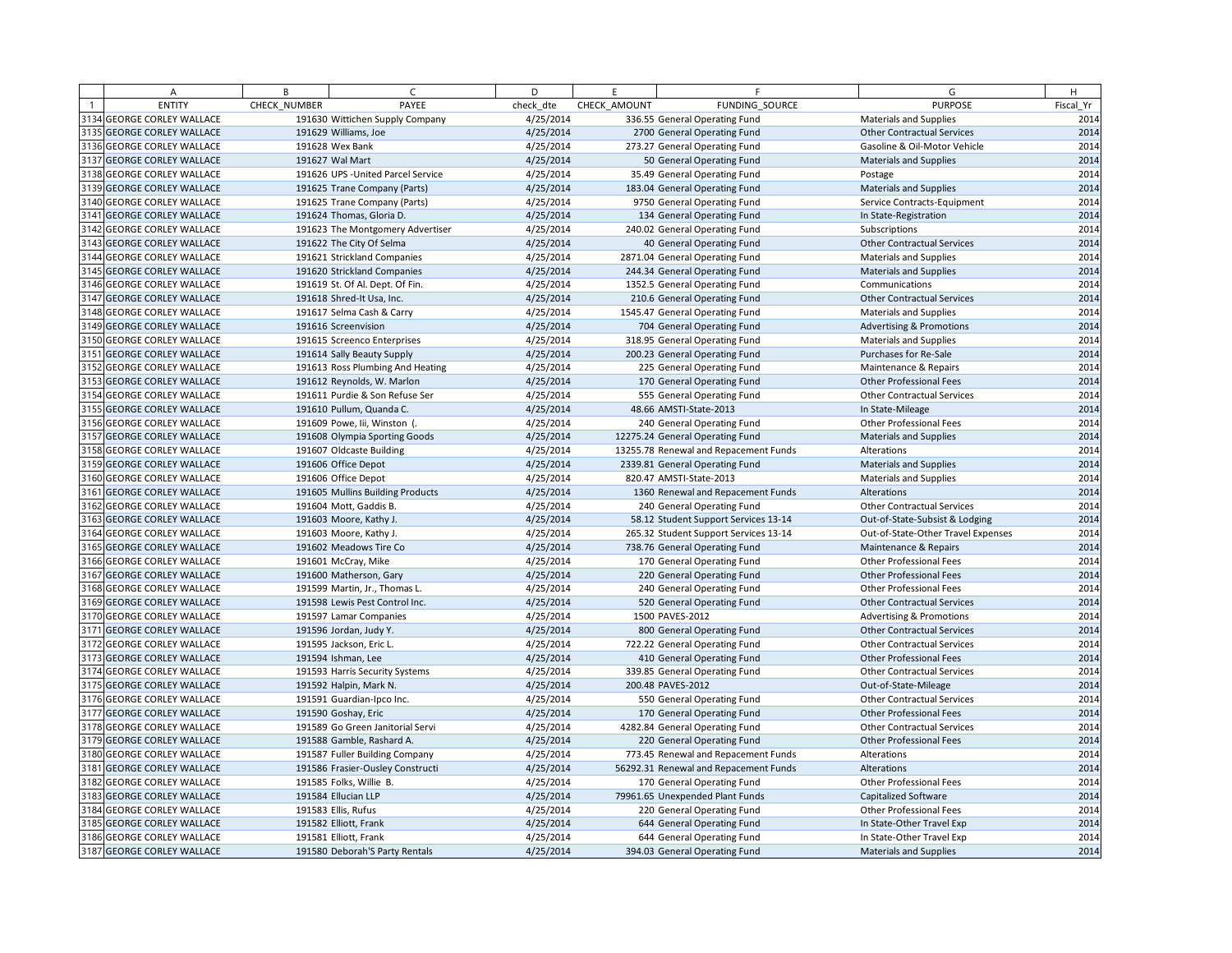| A                                 | B            | $\sqrt{ }$                             | D         | E            | F.                                    | G                                   | H         |
|-----------------------------------|--------------|----------------------------------------|-----------|--------------|---------------------------------------|-------------------------------------|-----------|
| <b>ENTITY</b>                     | CHECK NUMBER | PAYEE                                  | check dte | CHECK AMOUNT | <b>FUNDING SOURCE</b>                 | <b>PURPOSE</b>                      | Fiscal Yr |
| 3188 GEORGE CORLEY WALLACE        |              | 191579 Dallas Midwest                  | 4/25/2014 |              | 420.69 General Operating Fund         | <b>Materials and Supplies</b>       | 2014      |
| 3189 GEORGE CORLEY WALLACE        |              | 191578 Dade Paper                      | 4/25/2014 |              | 22.87 General Operating Fund          | <b>Materials and Supplies</b>       | 2014      |
| 3190 GEORGE CORLEY WALLACE        |              | 191577 Crystal Springs of Alabama      | 4/25/2014 |              | 28.9 General Operating Fund           | Service Contracts-Equipment         | 2014      |
| 3191 GEORGE CORLEY WALLACE        |              | 191577 Crystal Springs of Alabama      | 4/25/2014 |              | 69.41 General Operating Fund          | <b>Materials and Supplies</b>       | 2014      |
| 3192 GEORGE CORLEY WALLACE        |              | 191577 Crystal Springs of Alabama      | 4/25/2014 |              | 123.75 General Operating Fund         | <b>Other Contractual Services</b>   | 2014      |
| 3193 GEORGE CORLEY WALLACE        |              | 191576 Crl-Lovelady Construction       | 4/25/2014 |              | 31597.71 Renewal and Repacement Funds | Alterations                         | 2014      |
| 3194 GEORGE CORLEY WALLACE        |              | 191575 Coverall Of Alabama             | 4/25/2014 |              | 9253 General Operating Fund           | <b>Other Contractual Services</b>   | 2014      |
| 3195 GEORGE CORLEY WALLACE        |              | 191574 Cintas #231                     | 4/25/2014 |              | 519.84 General Operating Fund         | <b>Other Contractual Services</b>   | 2014      |
| 3196 GEORGE CORLEY WALLACE        |              | 191573 Charley, Daphne Y.              | 4/25/2014 |              | 225 General Operating Fund            | In State-Ovrnite Per diem           | 2014      |
| 3197 GEORGE CORLEY WALLACE        |              | 191573 Charley, Daphne Y.              | 4/25/2014 |              | 217.72 General Operating Fund         | In State-Mileage                    | 2014      |
| 3198 GEORGE CORLEY WALLACE        |              | 191572 Charles S. Chisolm Family Trust | 4/25/2014 |              | 6998.43 AMSTI-State-2013              | Rent - Facilities                   | 2014      |
| 3199 GEORGE CORLEY WALLACE        |              | 191571 Cdw Government, Inc.            | 4/25/2014 |              | 662.17 General Operating Fund         | <b>Technology-Non Capital</b>       | 2014      |
| 3200 GEORGE CORLEY WALLACE        |              | 191570 Cattlin Lawn Service            | 4/25/2014 |              | 2433.33 General Operating Fund        | <b>Other Contractual Services</b>   | 2014      |
| 3201 GEORGE CORLEY WALLACE        |              | 191569 C & S Auto Parts                | 4/25/2014 |              | 36.92 General Operating Fund          | Maintenance & Repairs               | 2014      |
| 3202 GEORGE CORLEY WALLACE        |              | 191568 Burmax                          | 4/25/2014 |              | 545.2 General Operating Fund          | <b>Materials and Supplies</b>       | 2014      |
| 3203 GEORGE CORLEY WALLACE        |              | 191567 Burke, Tarana                   | 4/25/2014 |              | 1000 General Operating Fund           | <b>Other Contractual Services</b>   | 2014      |
| 3204 GEORGE CORLEY WALLACE        |              | 191566 Burdette, Jr., Cary A.          | 4/25/2014 |              | 240 General Operating Fund            | Other Professional Fees             | 2014      |
| 3205 GEORGE CORLEY WALLACE        |              | 191565 Brown, Veronica S.              | 4/25/2014 |              | 4 Payroll Clearing Fund               | <b>Misc Deductions Payable</b>      | 2014      |
| 3206 GEORGE CORLEY WALLACE        |              | 191564 Brackin, Ernest                 | 4/25/2014 |              | 170 General Operating Fund            | <b>Other Professional Fees</b>      | 2014      |
| 3207 GEORGE CORLEY WALLACE        |              | 191563 Berney Office Solutions         | 4/25/2014 |              | 237.91 General Operating Fund         | Service Contracts-Equipment         | 2014      |
| <b>3208 GEORGE CORLEY WALLACE</b> |              | 191562 Basic Administrative Solutions  | 4/25/2014 |              | 1800 General Operating Fund           | <b>Other Contractual Services</b>   | 2014      |
| 3209 GEORGE CORLEY WALLACE        |              | 191561 Barnes & Noble College          | 4/25/2014 |              | 3119.83 General Operating Fund        | <b>Bookstore Payables</b>           | 2014      |
| 3210 GEORGE CORLEY WALLACE        |              | 191560 AT&T / U-verse                  | 4/25/2014 |              | 60 AE-PROGRAM EXPANSION GRANT-STATE   | Communications                      | 2014      |
| 3211 GEORGE CORLEY WALLACE        |              | 191559 Airgas South, INC.              | 4/25/2014 |              | 193.38 General Operating Fund         | <b>Materials and Supplies</b>       | 2014      |
| 3212 GEORGE CORLEY WALLACE        |              | 191558 Zee Medical                     | 4/21/2014 |              | 242.25 General Operating Fund         | <b>Materials and Supplies</b>       | 2014      |
| 3213 GEORGE CORLEY WALLACE        |              | 191557 Wittichen Supply Company        | 4/21/2014 |              | 90.87 General Operating Fund          | <b>Materials and Supplies</b>       | 2014      |
| 3214 GEORGE CORLEY WALLACE        |              | 191556 WAKA, WNCF, WBMM                | 4/21/2014 |              | 1500 General Operating Fund           | <b>Advertising &amp; Promotions</b> | 2014      |
| 3215 GEORGE CORLEY WALLACE        |              | 191555 UPS - United Parcel Service     | 4/21/2014 |              | 105.48 General Operating Fund         | Postage                             | 2014      |
| 3216 GEORGE CORLEY WALLACE        |              | 191554 The Resource Center             | 4/21/2014 |              | 375 FED VOC-2013                      | In State-Registration               | 2014      |
| 3217 GEORGE CORLEY WALLACE        |              | 191553 The Montgomery Advertiser       | 4/21/2014 |              | 1130.33 General Operating Fund        | <b>Advertising &amp; Promotions</b> | 2014      |
| 3218 GEORGE CORLEY WALLACE        |              | 191552 Southernlinc Wireless           | 4/21/2014 |              | 10.6 General Operating Fund           | Communications                      | 2014      |
| 3219 GEORGE CORLEY WALLACE        |              | 191551 Simmons, Lawrence               | 4/21/2014 |              | 132 General Operating Fund            | In State-Other Travel Exp           | 2014      |
| 3220 GEORGE CORLEY WALLACE        |              | 191550 Sheraton Birmingham Hotel       | 4/21/2014 |              | 4065.95 General Operating Fund        | In State-Other Travel Exp           | 2014      |
| 3221 GEORGE CORLEY WALLACE        |              | 191549 Selma Cash & Carry              | 4/21/2014 |              | 86.75 General Operating Fund          | <b>Materials and Supplies</b>       | 2014      |
| 3222 GEORGE CORLEY WALLACE        |              | 191548 Sanchez, Kelly                  | 4/21/2014 |              | 82.5 General Operating Fund           | <b>Other Contractual Services</b>   | 2014      |
| 3223 GEORGE CORLEY WALLACE        |              | 191547 Rogers, Eric W.                 | 4/21/2014 |              | 138 General Operating Fund            | In State-Other Travel Exp           | 2014      |
| 3224 GEORGE CORLEY WALLACE        | 191546 Ricoh |                                        | 4/21/2014 |              | 15 General Operating Fund             | Service Contracts-Equipment         | 2014      |
| 3225 GEORGE CORLEY WALLACE        |              | 191545 Quality Inn                     | 4/21/2014 |              | 146.88 General Operating Fund         | In State-Other Travel Exp           | 2014      |
| 3226 GEORGE CORLEY WALLACE        |              | 191544 Pepsi-Cola Bottling Compa       | 4/21/2014 |              | 713.5 General Operating Fund          | <b>Materials and Supplies</b>       | 2014      |
| 3227 GEORGE CORLEY WALLACE        |              | 191543 Peoples, Jimmetta               | 4/21/2014 |              | 127.5 General Operating Fund          | <b>Other Contractual Services</b>   | 2014      |
| 3228 GEORGE CORLEY WALLACE        |              | 191542 Office Depot                    | 4/21/2014 |              | 274.98 General Operating Fund         | <b>Materials and Supplies</b>       | 2014      |
| 3229 GEORGE CORLEY WALLACE        |              | 191542 Office Depot                    | 4/21/2014 |              | 1191.98 FED VOC-2013                  | Non-capitalized Equipment           | 2014      |
| 3230 GEORGE CORLEY WALLACE        |              | 191541 Moore, Dale E.                  | 4/21/2014 |              | 138 General Operating Fund            | In State-Other Travel Exp           | 2014      |
| 3231 GEORGE CORLEY WALLACE        |              | 191540 McCain Uniforms                 | 4/21/2014 |              | 91 General Operating Fund             | <b>Materials and Supplies</b>       | 2014      |
| 3232 GEORGE CORLEY WALLACE        |              | 191539 Lewis, Bonita T.                | 4/21/2014 |              | 198 General Operating Fund            | In State-Other Travel Exp           | 2014      |
| 3233 GEORGE CORLEY WALLACE        |              | 191538 Laister, Shirley J.             | 4/21/2014 |              | 132 General Operating Fund            | In State-Other Travel Exp           | 2014      |
| 3234 GEORGE CORLEY WALLACE        |              | 191537 Jackson, Brandy R.              | 4/21/2014 |              | 82.5 General Operating Fund           | <b>Other Contractual Services</b>   | 2014      |
| 3235 GEORGE CORLEY WALLACE        |              | 191536 Hobbs, David W.                 | 4/21/2014 |              | 132 General Operating Fund            | In State-Other Travel Exp           | 2014      |
| 3236 GEORGE CORLEY WALLACE        |              | 191535 Henderson, Kerry E.             | 4/21/2014 |              | 350 General Operating Fund            | Out-of-State-Other Travel Expenses  | 2014      |
| 3237 GEORGE CORLEY WALLACE        |              | 191535 Henderson, Kerry E.             | 4/21/2014 |              | 1200 General Operating Fund           | Out-of-State-Subsist & Lodging      | 2014      |
| 3238 GEORGE CORLEY WALLACE        |              | 191534 Hamilton, Antonio               | 4/21/2014 |              | 132 General Operating Fund            | In State-Other Travel Exp           | 2014      |
| 3239 GEORGE CORLEY WALLACE        |              | 191533 Griffin, Calvin                 | 4/21/2014 |              | 408 General Operating Fund            | In State-Other Travel Exp           | 2014      |
| 3240 GEORGE CORLEY WALLACE        |              | 191532 Essential Education             | 4/21/2014 |              | 600 Adult Ed. Regular State-2013      | <b>Materials and Supplies</b>       | 2014      |
| 3241 GEORGE CORLEY WALLACE        |              | 191531 Edmentum                        | 4/21/2014 |              | 700 FED VOC-2013                      | <b>Materials and Supplies</b>       | 2014      |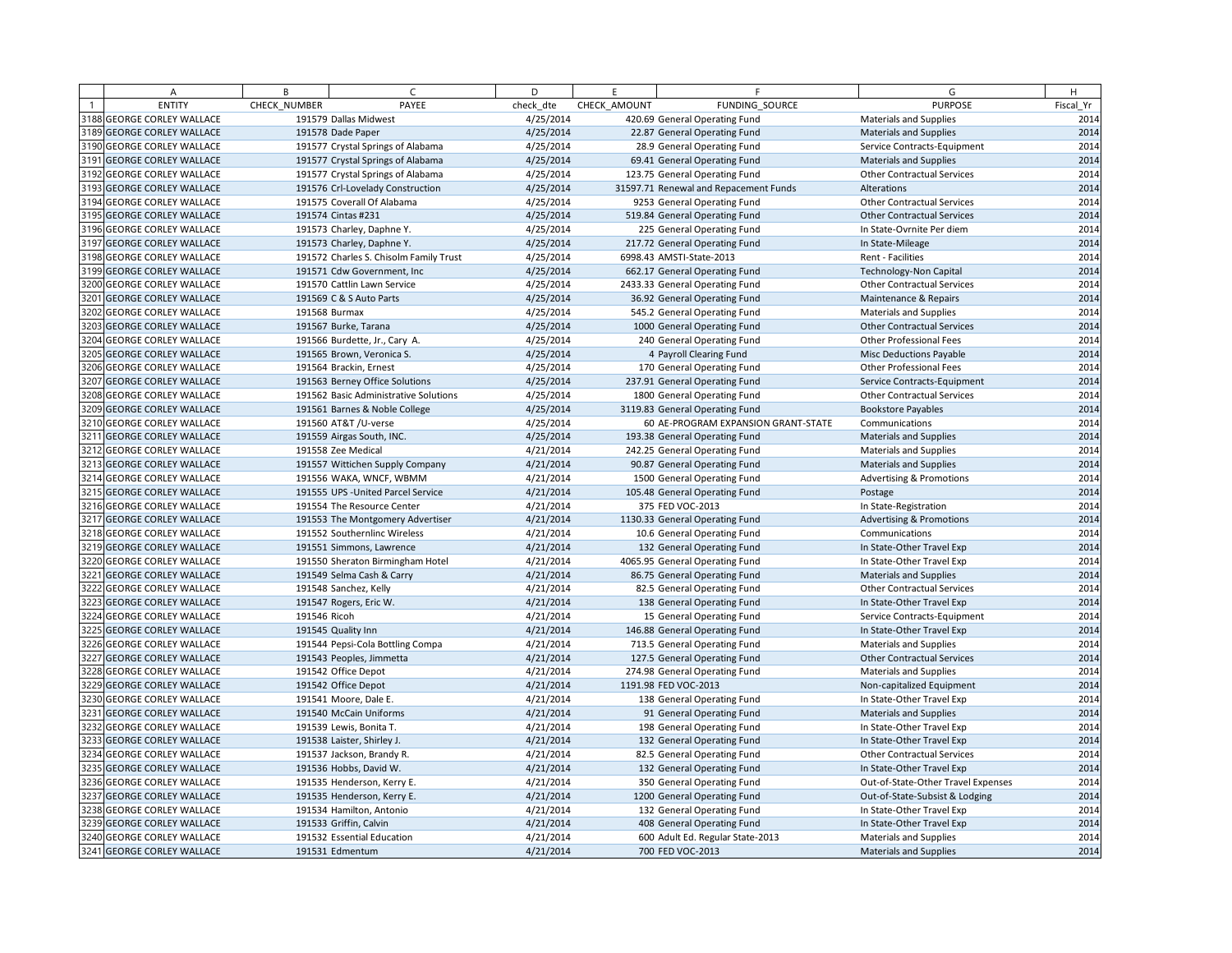| A                          | B            | $\sqrt{ }$                        | D         | E            | F.                                    | G                                   | H         |
|----------------------------|--------------|-----------------------------------|-----------|--------------|---------------------------------------|-------------------------------------|-----------|
| <b>ENTITY</b>              | CHECK NUMBER | PAYEE                             | check dte | CHECK AMOUNT | FUNDING SOURCE                        | <b>PURPOSE</b>                      | Fiscal Yr |
| 3242 GEORGE CORLEY WALLACE |              | 191530 Deborah'S Party Rentals    | 4/21/2014 |              | 1075 General Operating Fund           | <b>Materials and Supplies</b>       | 2014      |
| 3243 GEORGE CORLEY WALLACE |              | 191529 Davis, Ronald R.           | 4/21/2014 |              | 493.92 General Operating Fund         | <b>Other Contractual Services</b>   | 2014      |
| 3244 GEORGE CORLEY WALLACE |              | 191528 Dallas Glass Company       | 4/21/2014 |              | 443.5 General Operating Fund          | <b>Materials and Supplies</b>       | 2014      |
| 3245 GEORGE CORLEY WALLACE |              | 191527 Clear Channel Radio        | 4/21/2014 |              | 584 PAVES-2012                        | <b>Advertising &amp; Promotions</b> | 2014      |
| 3246 GEORGE CORLEY WALLACE |              | 191526 Cdw Government, Inc        | 4/21/2014 |              | 1899.17 FED VOC-2013                  | Non-capitalized Equipment           | 2014      |
| 3247 GEORGE CORLEY WALLACE |              | 191526 Cdw Government, Inc        | 4/21/2014 |              | 3675.25 General Operating Fund        | <b>Technology-Non Capital</b>       | 2014      |
| 3248 GEORGE CORLEY WALLACE |              | 191526 Cdw Government, Inc.       | 4/21/2014 |              | 13958.3 BOOST 2013                    | Non-capitalized Equipment           | 2014      |
| 3249 GEORGE CORLEY WALLACE |              | 191525 Carquest                   | 4/21/2014 |              | 27 General Operating Fund             | <b>Materials and Supplies</b>       | 2014      |
| 3250 GEORGE CORLEY WALLACE |              | 191525 Carquest                   | 4/21/2014 |              | 104.99 General Operating Fund         | Maintenance & Repairs               | 2014      |
| 3251 GEORGE CORLEY WALLACE |              | 191524 Canon Solutions            | 4/21/2014 |              | 57.38 AMSTI-State-2013                | Service Contracts-Equipment         | 2014      |
| 3252 GEORGE CORLEY WALLACE |              | 191524 Canon Solutions            | 4/21/2014 |              | 135.66 AMSTI-State-2012               | Service Contracts-Equipment         | 2014      |
| 3253 GEORGE CORLEY WALLACE |              | 191523 C & S Auto Parts           | 4/21/2014 |              | 22.89 General Operating Fund          | Maintenance & Repairs               | 2014      |
| 3254 GEORGE CORLEY WALLACE |              | 191522 Berney Office Solutions    | 4/21/2014 |              | 82.82 General Operating Fund          | Service Contracts-Equipment         | 2014      |
| 3255 GEORGE CORLEY WALLACE |              | 191521 AT&T (Business Service)    | 4/21/2014 |              | 114.74 General Operating Fund         | Communications                      | 2014      |
| 3256 GEORGE CORLEY WALLACE |              | 191520 Apple Computer, Inc.       | 4/21/2014 |              | 1914 MSP-Tuskegee-2012                | <b>Materials and Supplies</b>       | 2014      |
| 3257 GEORGE CORLEY WALLACE |              | 191519 Allen, Kenny               | 4/21/2014 |              | 198 General Operating Fund            | In State-Other Travel Exp           | 2014      |
| 3258 GEORGE CORLEY WALLACE |              | 191518 Al Skills Usa Association  | 4/21/2014 |              | 300 FED VOC-2013                      | In State-Registration               | 2014      |
| 3259 GEORGE CORLEY WALLACE |              | 191518 Al Skills Usa Association  | 4/21/2014 |              | 1185 General Operating Fund           | In State-Registration               | 2014      |
| 3260 GEORGE CORLEY WALLACE |              | 191517 AKD Montgomery             | 4/21/2014 |              | 220.97 General Operating Fund         | Materials and Supplies              | 2014      |
| 3261 GEORGE CORLEY WALLACE |              | 191516 Airgas South, INC.         | 4/21/2014 |              | 748.4 General Operating Fund          | <b>Materials and Supplies</b>       | 2014      |
| 3262 GEORGE CORLEY WALLACE | 191515 ACT   |                                   | 4/21/2014 |              | 186 Ready To Work - 2013              | <b>Other Contractual Services</b>   | 2014      |
| 3263 GEORGE CORLEY WALLACE |              | 191514 Wittichen Supply Company   | 4/16/2014 |              | 1248.28 Renewal and Repacement Funds  | Maintenance & Repairs               | 2014      |
| 3264 GEORGE CORLEY WALLACE |              | 191513 Thyssenkrupp Elevator      | 4/16/2014 |              | 2550 General Operating Fund           | Service Contracts-Equipment         | 2014      |
| 3265 GEORGE CORLEY WALLACE |              | 191512 The Riley Group            | 4/16/2014 |              | 500 General Operating Fund            | <b>Technology-Non Capital</b>       | 2014      |
| 3266 GEORGE CORLEY WALLACE |              | 191511 Teklinks, Inc.             | 4/16/2014 |              | 317.2 General Operating Fund          | Maintenance & Repairs               | 2014      |
| 3267 GEORGE CORLEY WALLACE |              | 191510 Southernlinc Wireless      | 4/16/2014 |              | 786.82 General Operating Fund         | Communications                      | 2014      |
| 3268 GEORGE CORLEY WALLACE |              | 191509 Southern Pipe & Supply     | 4/16/2014 |              | 96.72 General Operating Fund          | Materials and Supplies              | 2014      |
| 3269 GEORGE CORLEY WALLACE |              | 191508 Rountree Electric Supply   | 4/16/2014 |              | 1310.22 General Operating Fund        | <b>Materials and Supplies</b>       | 2014      |
| 3270 GEORGE CORLEY WALLACE | 191507 Ricoh |                                   | 4/16/2014 |              | 41.25 General Operating Fund          | Service Contracts-Equipment         | 2014      |
| 3271 GEORGE CORLEY WALLACE |              | 191506 Pitney Bowes               | 4/16/2014 |              | 2000 General Operating Fund           | Postage                             | 2014      |
| 3272 GEORGE CORLEY WALLACE |              | 191505 Phi Theta Kappa            | 4/16/2014 |              | 1782 General Operating Fund           | Out-of-State-Registration           | 2014      |
| 3273 GEORGE CORLEY WALLACE |              | 191504 Office Depot               | 4/16/2014 |              | 267.54 Student Support Services 13-14 | <b>Materials and Supplies</b>       | 2014      |
| 3274 GEORGE CORLEY WALLACE |              | 191503 Mayer Electric Fin Corp    | 4/16/2014 |              | 398.25 General Operating Fund         | <b>Materials and Supplies</b>       | 2014      |
| 3275 GEORGE CORLEY WALLACE |              | 191502 Johnson, Althelstein       | 4/16/2014 |              | 1075 General Operating Fund           | In State-Other Travel Exp           | 2014      |
| 3276 GEORGE CORLEY WALLACE |              | 191501 Fastenal Company           | 4/16/2014 |              | 70.25 General Operating Fund          | <b>Materials and Supplies</b>       | 2014      |
| 3277 GEORGE CORLEY WALLACE |              | 191500 Evisions                   | 4/16/2014 |              | 9600 Unexpended Plant Funds           | <b>Capitalized Software</b>         | 2014      |
| 3278 GEORGE CORLEY WALLACE |              | 191499 Dade Paper                 | 4/16/2014 |              | 2211.54 General Operating Fund        | <b>Materials and Supplies</b>       | 2014      |
| 3279 GEORGE CORLEY WALLACE |              | 191498 Cdw Government, Inc        | 4/16/2014 |              | 2790.4 General Operating Fund         | <b>Materials and Supplies</b>       | 2014      |
| 3280 GEORGE CORLEY WALLACE |              | 191497 Carquest                   | 4/16/2014 |              | 142.99 General Operating Fund         | Maintenance & Repairs               | 2014      |
| 3281 GEORGE CORLEY WALLACE |              | 191496 Alliant Data Systems       | 4/16/2014 |              | 1175 General Operating Fund           | Computer Software-Non Cap           | 2014      |
| 3282 GEORGE CORLEY WALLACE |              | 191495 Alabama Regions Ptk        | 4/16/2014 |              | 595 General Operating Fund            | In State-Registration               | 2014      |
| 3283 GEORGE CORLEY WALLACE |              | 191494 Airgas South, INC.         | 4/16/2014 |              | 791.93 General Operating Fund         | <b>Materials and Supplies</b>       | 2014      |
| 3284 GEORGE CORLEY WALLACE |              | 191493 Advanced Disposal          | 4/16/2014 |              | 810.02 General Operating Fund         | <b>Other Contractual Services</b>   | 2014      |
| 3285 GEORGE CORLEY WALLACE |              | 191492 Accspra                    | 4/16/2014 |              | 75 General Operating Fund             | Memberships                         | 2014      |
| 3286 GEORGE CORLEY WALLACE |              | 191491 4imprint                   | 4/16/2014 |              | 2411.76 General Operating Fund        | Materials and Supplies              | 2014      |
| 3287 GEORGE CORLEY WALLACE |              | 191490 Tubbs - Turner, Jocelyn J. | 4/11/2014 |              | 14.15 AMSTI-State-2013                | In State-Mileage                    | 2014      |
| 3288 GEORGE CORLEY WALLACE |              | 191489 Truescreen, Inc            | 4/11/2014 |              | 39 General Operating Fund             | <b>Other Contractual Services</b>   | 2014      |
| 3289 GEORGE CORLEY WALLACE |              | 191488 Traywick, Ellen G.         | 4/11/2014 |              | 49.17 Adult Ed. Regular State-2013    | In State-Mileage                    | 2014      |
| 3290 GEORGE CORLEY WALLACE |              | 191487 The Montgomery Advertiser  | 4/11/2014 |              | 240.02 General Operating Fund         | Subscriptions                       | 2014      |
| 3291 GEORGE CORLEY WALLACE |              | 191486 Roberson, Erika M.         | 4/11/2014 |              | 51.52 AMSTI-State-2013                | In State-Mileage                    | 2014      |
| 3292 GEORGE CORLEY WALLACE |              | 191485 McRae-Gaines Learning Ctn  | 4/11/2014 |              | 810 General Operating Fund            | Scholarships                        | 2014      |
| 3293 GEORGE CORLEY WALLACE |              | 191484 Inge, Deandres G.          | 4/11/2014 |              | 65.68 AMSTI-State-2013                | In State-Mileage                    | 2014      |
| 3294 GEORGE CORLEY WALLACE |              | 191483 Carpet Plus                | 4/11/2014 |              | 767.66 Renewal and Repacement Funds   | Maintenance & Repairs               | 2014      |
| 3295 GEORGE CORLEY WALLACE |              | 191482 Barnes & Noble College     | 4/11/2014 |              | 223.86 PAVES-2012                     | <b>Materials and Supplies</b>       | 2014      |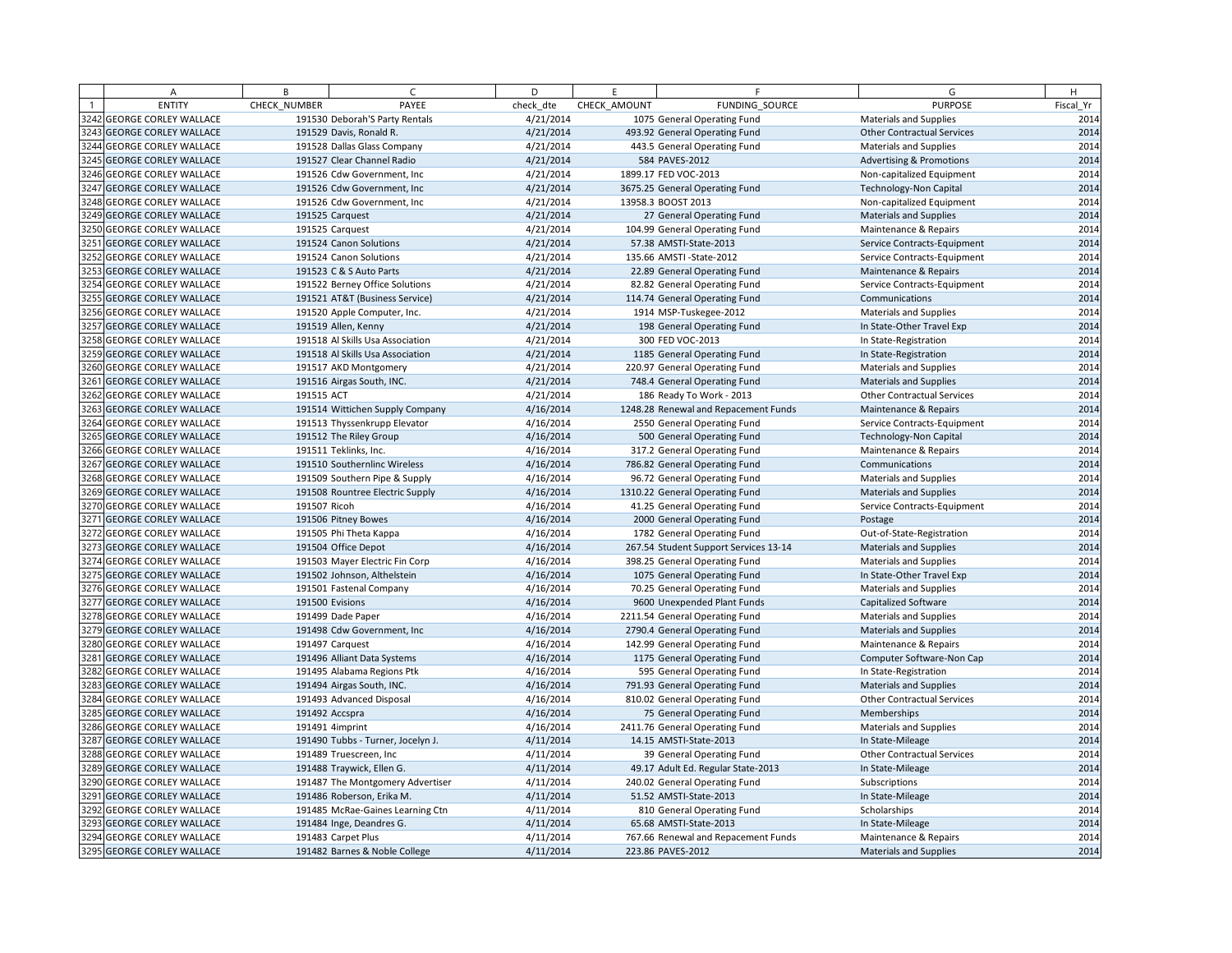| A                                 | B            | $\sqrt{ }$                             | D         | E            | F.                                   | G                                   | H         |
|-----------------------------------|--------------|----------------------------------------|-----------|--------------|--------------------------------------|-------------------------------------|-----------|
| <b>ENTITY</b>                     | CHECK NUMBER | PAYEE                                  | check dte | CHECK AMOUNT | FUNDING SOURCE                       | <b>PURPOSE</b>                      | Fiscal Yr |
| 3296 GEORGE CORLEY WALLACE        |              | 191482 Barnes & Noble College          | 4/11/2014 |              | 1507.94 General Operating Fund       | <b>Internal Purchases</b>           | 2014      |
| 3297 GEORGE CORLEY WALLACE        |              | 191481 Alabama Power Company           | 4/11/2014 |              | 49758.03 General Operating Fund      | Electricity                         | 2014      |
| 3298 GEORGE CORLEY WALLACE        |              | 191480 AASFAA - Birmingham             | 4/11/2014 |              | 400 General Operating Fund           | In State-Registration               | 2014      |
| 3299 GEORGE CORLEY WALLACE        |              | 191479 Weaver, Joey                    | 4/9/2014  |              | 390 General Operating Fund           | <b>Other Professional Fees</b>      | 2014      |
| 3300 GEORGE CORLEY WALLACE        | 191478 WCCS  |                                        | 4/9/2014  |              | 20306 General Operating Fund         | Third Party Receivable              | 2014      |
| 3301 GEORGE CORLEY WALLACE        |              | 191477 Verizon Wireless                | 4/9/2014  |              | 40.03 General Operating Fund         | Communications                      | 2014      |
| 3302 GEORGE CORLEY WALLACE        |              | 191477 Verizon Wireless                | 4/9/2014  |              | 480.12 AMSTI-State-2013              | Communications                      | 2014      |
| 3303 GEORGE CORLEY WALLACE        |              | 191476 The Locksmith Shop              | 4/9/2014  |              | 15.5 General Operating Fund          | <b>Materials and Supplies</b>       | 2014      |
| 3304 GEORGE CORLEY WALLACE        |              | 191475 Summerlin Hardware              | 4/9/2014  |              | 510.84 General Operating Fund        | Materials and Supplies              | 2014      |
| 3305 GEORGE CORLEY WALLACE        |              | 191474 Southern Pipe & Supply          | 4/9/2014  |              | 2788.47 Renewal and Repacement Funds | Maintenance & Repairs               | 2014      |
| 3306 GEORGE CORLEY WALLACE        |              | 191474 Southern Pipe & Supply          | 4/9/2014  |              | 249.75 General Operating Fund        | <b>Materials and Supplies</b>       | 2014      |
| 3307 GEORGE CORLEY WALLACE        |              | 191473 Shred-It Usa, Inc.              | 4/9/2014  |              | 197.03 General Operating Fund        | <b>Other Contractual Services</b>   | 2014      |
| 3308 GEORGE CORLEY WALLACE        |              | 191472 Selma Beauty Supply             | 4/9/2014  |              | 198.58 General Operating Fund        | <b>Materials and Supplies</b>       | 2014      |
| 3309 GEORGE CORLEY WALLACE        |              | 191471 Screenvision                    | 4/9/2014  |              | 2108 General Operating Fund          | <b>Advertising &amp; Promotions</b> | 2014      |
| 3310 GEORGE CORLEY WALLACE        |              | 191470 Sanders, Kenetta L.             | 4/9/2014  |              | 37.5 General Operating Fund          | <b>Other Contractual Services</b>   | 2014      |
| 3311 GEORGE CORLEY WALLACE        |              | 191469 Purdie & Son Refuse Ser         | 4/9/2014  |              | 555 General Operating Fund           | <b>Other Contractual Services</b>   | 2014      |
| 3312 GEORGE CORLEY WALLACE        |              | 191468 Paperdirect                     | 4/9/2014  |              | 165.93 General Operating Fund        | Materials and Supplies              | 2014      |
| 3313 GEORGE CORLEY WALLACE        |              | 191467 Office Depot                    | 4/9/2014  |              | 299.99 FED VOC-2013                  | <b>Materials and Supplies</b>       | 2014      |
| 3314 GEORGE CORLEY WALLACE        |              | 191467 Office Depot                    | 4/9/2014  |              | 1745.73 General Operating Fund       | <b>Materials and Supplies</b>       | 2014      |
| 3315 GEORGE CORLEY WALLACE        |              | 191466 Mott, Gaddis B.                 | 4/9/2014  |              | 120 General Operating Fund           | Other Professional Fees             | 2014      |
| 3316 GEORGE CORLEY WALLACE        |              | 191465 Moore-Stewart                   | 4/9/2014  |              | 96.25 General Operating Fund         | <b>Materials and Supplies</b>       | 2014      |
| 3317 GEORGE CORLEY WALLACE        |              | 191464 Midwest Library Ser             | 4/9/2014  |              | 68.97 General Operating Fund         | <b>Books</b>                        | 2014      |
| 3318 GEORGE CORLEY WALLACE        |              | 191463 King, Alvin C.                  | 4/9/2014  |              | 410 General Operating Fund           | Other Professional Fees             | 2014      |
| 3319 GEORGE CORLEY WALLACE        |              | 191462 Ishman, Lee                     | 4/9/2014  |              | 240 General Operating Fund           | <b>Other Professional Fees</b>      | 2014      |
| 3320 GEORGE CORLEY WALLACE        |              | 191461 Ishman, Dazzirine S.            | 4/9/2014  |              | 150 General Operating Fund           | <b>Other Contractual Services</b>   | 2014      |
| 3321 GEORGE CORLEY WALLACE        |              | 191460 Hicks, Mary E.                  | 4/9/2014  |              | 240 General Operating Fund           | <b>Other Contractual Services</b>   | 2014      |
| 3322 GEORGE CORLEY WALLACE        |              | 191459 Hesi Distribution Ctr           | 4/9/2014  |              | 1290 General Operating Fund          | <b>Testing Expense</b>              | 2014      |
| 3323 GEORGE CORLEY WALLACE        |              | 191458 Gordon, Catherine               | 4/9/2014  |              | 67.5 General Operating Fund          | <b>Other Contractual Services</b>   | 2014      |
| 3324 GEORGE CORLEY WALLACE        |              | 191457 Fuller Building Company         | 4/9/2014  |              | 970.19 General Operating Fund        | <b>Materials and Supplies</b>       | 2014      |
| 3325 GEORGE CORLEY WALLACE        |              | 191456 Engineered Textile              | 4/9/2014  |              | 334.53 General Operating Fund        | <b>Materials and Supplies</b>       | 2014      |
| 3326 GEORGE CORLEY WALLACE        |              | 191455 Elliott, Frank                  | 4/9/2014  |              | 460 General Operating Fund           | In State-Other Travel Exp           | 2014      |
| 3327 GEORGE CORLEY WALLACE        |              | 191454 Elliott, Frank                  | 4/9/2014  |              | 230 General Operating Fund           | In State-Other Travel Exp           | 2014      |
| 3328 GEORGE CORLEY WALLACE        |              | 191453 Elliott, Frank                  | 4/9/2014  |              | 230 General Operating Fund           | In State-Other Travel Exp           | 2014      |
| 3329 GEORGE CORLEY WALLACE        |              | 191452 Elliott, Frank                  | 4/9/2014  |              | 230 General Operating Fund           | In State-Other Travel Exp           | 2014      |
| 3330 GEORGE CORLEY WALLACE        |              | 191451 Elliott, Frank                  | 4/9/2014  |              | 230 General Operating Fund           | In State-Other Travel Exp           | 2014      |
| 3331 GEORGE CORLEY WALLACE        |              | 191450 Crystal Springs of Alabama      | 4/9/2014  |              | 76.03 General Operating Fund         | <b>Other Contractual Services</b>   | 2014      |
| 3332 GEORGE CORLEY WALLACE        |              | 191450 Crystal Springs of Alabama      | 4/9/2014  |              | 63.86 General Operating Fund         | <b>Materials and Supplies</b>       | 2014      |
| 3333 GEORGE CORLEY WALLACE        |              | 191450 Crystal Springs of Alabama      | 4/9/2014  |              | 88.61 General Operating Fund         | Service Contracts-Equipment         | 2014      |
| 3334 GEORGE CORLEY WALLACE        |              | 191449 Crum, Shirley E.                | 4/9/2014  |              | 75 General Operating Fund            | <b>Other Contractual Services</b>   | 2014      |
| 3335 GEORGE CORLEY WALLACE        |              | 191448 Crawford, Raymond               | 4/9/2014  |              | 220 General Operating Fund           | <b>Other Professional Fees</b>      | 2014      |
| 3336 GEORGE CORLEY WALLACE        |              | 191447 Cougar Chevron                  | 4/9/2014  |              | 514.14 General Operating Fund        | <b>Materials and Supplies</b>       | 2014      |
| 3337 GEORGE CORLEY WALLACE        |              | 191447 Cougar Chevron                  | 4/9/2014  |              | 509.55 General Operating Fund        | Gasoline & Oil-Motor Vehicle        | 2014      |
| 3338 GEORGE CORLEY WALLACE        |              | 191446 Copy Products Company           | 4/9/2014  |              | 364.52 General Operating Fund        | Service Contracts-Equipment         | 2014      |
| 3339 GEORGE CORLEY WALLACE        |              | 191445 Clear Channel Radio             | 4/9/2014  |              | 296 PAVES-2012                       | <b>Advertising &amp; Promotions</b> | 2014      |
| 3340 GEORGE CORLEY WALLACE        |              | 191444 Cintas #231                     | 4/9/2014  |              | 129.96 General Operating Fund        | <b>Other Contractual Services</b>   | 2014      |
| 3341 GEORGE CORLEY WALLACE        |              | 191443 Charles S. Chisolm Family Trust | 4/9/2014  |              | 6998.43 AMSTI-State-2013             | Rent - Facilities                   | 2014      |
| 3342 GEORGE CORLEY WALLACE        |              | 191442 Chapman, Channie L.             | 4/9/2014  |              | 1400 Student Support Services 13-14  | Out-of-State-Subsist & Lodging      | 2014      |
| 3343 GEORGE CORLEY WALLACE        |              | 191441 Cdw Government, Inc             | 4/9/2014  |              | 798.65 General Operating Fund        | <b>Materials and Supplies</b>       | 2014      |
| <b>3344 GEORGE CORLEY WALLACE</b> |              | 191440 Carlisle, Gloria S.             | 4/9/2014  |              | 75 General Operating Fund            | <b>Other Contractual Services</b>   | 2014      |
| 3345 GEORGE CORLEY WALLACE        |              | 191439 Cain, Keldrick                  | 4/9/2014  |              | 220 General Operating Fund           | <b>Other Professional Fees</b>      | 2014      |
| 3346 GEORGE CORLEY WALLACE        |              | 191438 C & S Auto Parts                | 4/9/2014  |              | 219.97 General Operating Fund        | Materials and Supplies              | 2014      |
| 3347 GEORGE CORLEY WALLACE        |              | 191438 C & S Auto Parts                | 4/9/2014  |              | 40.87 General Operating Fund         | Maintenance & Repairs               | 2014      |
| 3348 GEORGE CORLEY WALLACE        |              | 191437 Blake, Larry                    | 4/9/2014  |              | 60 General Operating Fund            | <b>Materials and Supplies</b>       | 2014      |
| 3349 GEORGE CORLEY WALLACE        |              | 191436 Berney Office Solutions         | 4/9/2014  |              | 48.94 General Operating Fund         | Service Contracts-Equipment         | 2014      |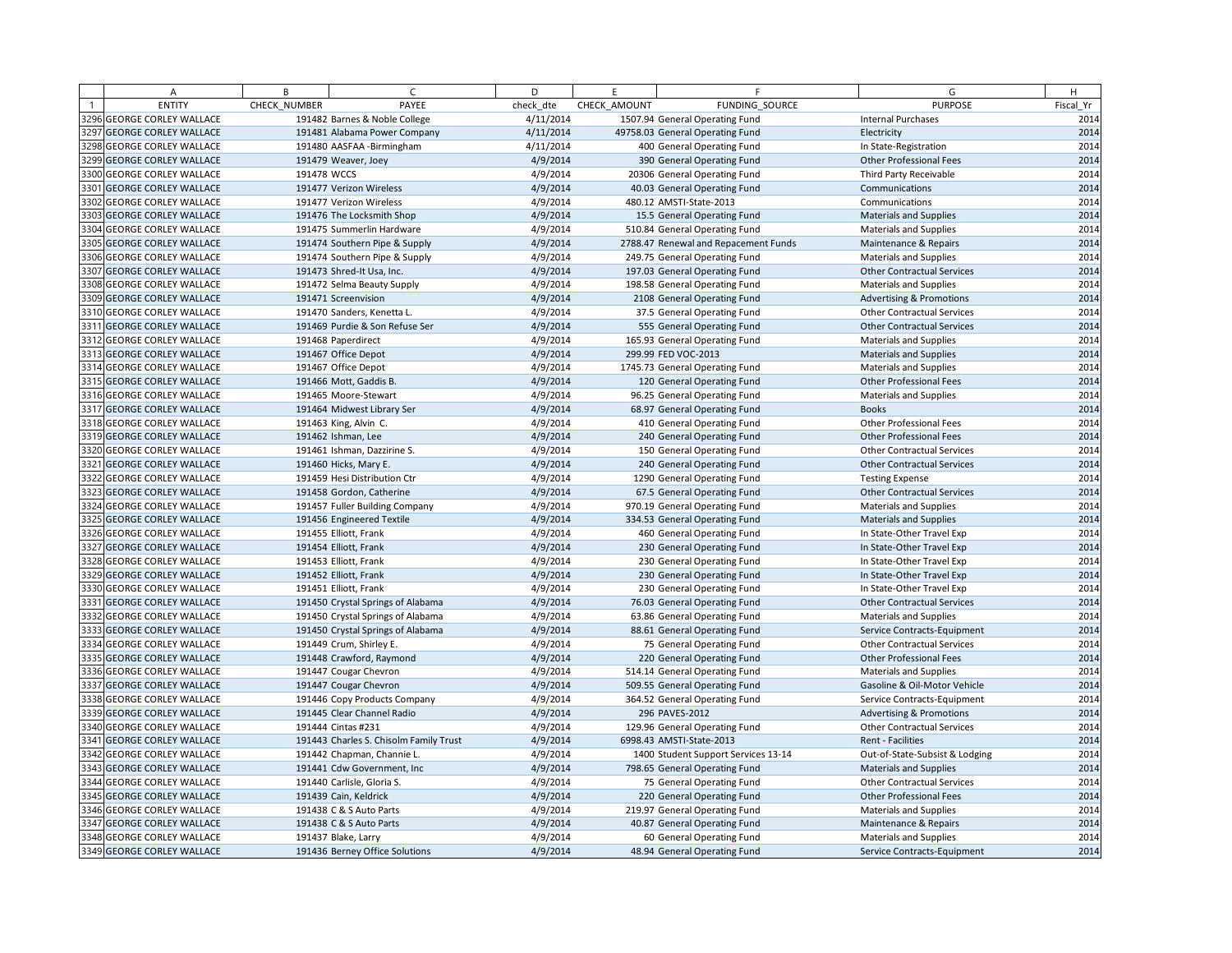|      | Α                            | B            | $\epsilon$                         | D         | E            | F                                      | G                                   | H         |
|------|------------------------------|--------------|------------------------------------|-----------|--------------|----------------------------------------|-------------------------------------|-----------|
|      | <b>ENTITY</b>                | CHECK NUMBER | PAYEE                              | check dte | CHECK AMOUNT | FUNDING SOURCE                         | <b>PURPOSE</b>                      | Fiscal Yr |
|      | 3350 GEORGE CORLEY WALLACE   |              | 191435 AT&T Alabama                | 4/9/2014  |              | 90.08 AMSTI-State-2013                 | Communications                      | 2014      |
|      | 3351 GEORGE CORLEY WALLACE   |              | 191435 AT&T Alabama                | 4/9/2014  |              | 480.89 General Operating Fund          | Communications                      | 2014      |
|      | 3352 GEORGE CORLEY WALLACE   |              | 191435 AT&T Alabama                | 4/9/2014  |              | 98.17 AE-PROGRAM EXPANSION GRANT-STATE | Communications                      | 2014      |
|      | 3353 GEORGE CORLEY WALLACE   |              | 191434 Applied Security Concepts   | 4/9/2014  |              | 99 General Operating Fund              | <b>Other Contractual Services</b>   | 2014      |
|      | 3354 GEORGE CORLEY WALLACE   |              | 191433 AmSan Bama Supply           | 4/9/2014  |              | 360.21 Renewal and Repacement Funds    | Maintenance & Repairs               | 2014      |
| 3355 | <b>GEORGE CORLEY WALLACE</b> |              | 191432 Airgas South, INC.          | 4/9/2014  |              | 330.22 FED VOC-2013                    | Non-capitalized Equipment           | 2014      |
|      | 3356 GEORGE CORLEY WALLACE   |              | 191432 Airgas South, INC.          | 4/9/2014  |              | 2494.86 General Operating Fund         | <b>Materials and Supplies</b>       | 2014      |
|      | 3357 GEORGE CORLEY WALLACE   |              | 191432 Airgas South, INC.          | 4/9/2014  |              | 46.16 FED VOC-2013                     | <b>Materials and Supplies</b>       | 2014      |
|      | 3358 GEORGE CORLEY WALLACE   | 191431 ACT   |                                    | 4/9/2014  |              | 78 General Operating Fund              | Materials and Supplies              | 2014      |
|      | 3359 GEORGE CORLEY WALLACE   |              | 191430 Xerox Corporation           | 4/7/2014  |              | 66.59 Adult Ed. Regular State-2013     | Service Contracts-Equipment         | 2014      |
|      | 3360 GEORGE CORLEY WALLACE   |              | 191429 Wal Mart                    | 4/7/2014  |              | 341.42 General Operating Fund          | Materials and Supplies              | 2014      |
|      | 3361 GEORGE CORLEY WALLACE   |              | 191428 UPS - United Parcel Service | 4/7/2014  |              | 54.09 General Operating Fund           | Postage                             | 2014      |
|      | 3362 GEORGE CORLEY WALLACE   |              | 191427 The Solutions Team          | 4/7/2014  |              | 178.5 General Operating Fund           | <b>Technology-Non Capital</b>       | 2014      |
|      | 3363 GEORGE CORLEY WALLACE   |              | 191426 The Selma-Times Journal     | 4/7/2014  |              | 681.57 General Operating Fund          | <b>Advertising &amp; Promotions</b> | 2014      |
|      | 3364 GEORGE CORLEY WALLACE   |              | 191425 The Flower Basket           | 4/7/2014  |              | 86 Flower Fund                         | <b>Deposit Liabilities</b>          | 2014      |
|      | 3365 GEORGE CORLEY WALLACE   |              | 191424 Technical Innovation        | 4/7/2014  |              | 1856.63 FED VOC-2013                   | <b>Materials and Supplies</b>       | 2014      |
|      | 3366 GEORGE CORLEY WALLACE   |              | 191423 Stuart C. Irby Co.          | 4/7/2014  |              | 1781.2 FED VOC-2013                    | Non-capitalized Equipment           | 2014      |
|      | 3367 GEORGE CORLEY WALLACE   |              | 191423 Stuart C. Irby Co.          | 4/7/2014  |              | 40 FED VOC-2013                        | <b>Materials and Supplies</b>       | 2014      |
|      | 3368 GEORGE CORLEY WALLACE   |              | 191422 St. Of Al. Dept. Of Fin.    | 4/7/2014  |              | 1365.94 General Operating Fund         | Communications                      | 2014      |
|      | 3369 GEORGE CORLEY WALLACE   |              | 191421 Southern Pipe & Supply      | 4/7/2014  |              | 659.43 General Operating Fund          | <b>Materials and Supplies</b>       | 2014      |
|      | 3370 GEORGE CORLEY WALLACE   |              | 191420 Selma Water Works Board     | 4/7/2014  |              | 1571.98 General Operating Fund         | Water & Sewer                       | 2014      |
|      | 3371 GEORGE CORLEY WALLACE   |              | 191419 Screenvision                | 4/7/2014  |              | 704 General Operating Fund             | <b>Advertising &amp; Promotions</b> | 2014      |
|      | 3372 GEORGE CORLEY WALLACE   |              | 191418 Office Depot                | 4/7/2014  |              | 4468.8 General Operating Fund          | Materials and Supplies              | 2014      |
|      | 3373 GEORGE CORLEY WALLACE   |              | 191418 Office Depot                | 4/7/2014  |              | 237.95 Adult Ed. Regular State-2013    | <b>Materials and Supplies</b>       | 2014      |
|      | 3374 GEORGE CORLEY WALLACE   |              | 191418 Office Depot                | 4/7/2014  |              | 90.99 AE-EPS-JOBS-2013                 | <b>Materials and Supplies</b>       | 2014      |
|      | 3375 GEORGE CORLEY WALLACE   |              | 191418 Office Depot                | 4/7/2014  |              | 209.99 PAVES-2012                      | <b>Materials and Supplies</b>       | 2014      |
|      | 3376 GEORGE CORLEY WALLACE   |              | 191417 Miller Net Company, Inc.    | 4/7/2014  |              | 440 General Operating Fund             | <b>Materials and Supplies</b>       | 2014      |
|      | 3377 GEORGE CORLEY WALLACE   |              | 191416 McQuick Printing Company    | 4/7/2014  |              | 48 General Operating Fund              | <b>Materials and Supplies</b>       | 2014      |
|      | 3378 GEORGE CORLEY WALLACE   |              | 191415 Jones Interstate Tire       | 4/7/2014  |              | 147.55 General Operating Fund          | Maintenance & Repairs               | 2014      |
|      | 3379 GEORGE CORLEY WALLACE   |              | 191414 First Cahawba Bankcard      | 4/7/2014  |              | 2163.72 Renewal and Repacement Funds   | Maintenance & Repairs               | 2014      |
|      | 3380 GEORGE CORLEY WALLACE   |              | 191414 First Cahawba Bankcard      | 4/7/2014  |              | 421.2 General Operating Fund           | In State-Other Travel Exp           | 2014      |
| 3381 | <b>GEORGE CORLEY WALLACE</b> |              | 191414 First Cahawba Bankcard      | 4/7/2014  |              | 389.38 Student Support Services 13-14  | Out-of-State-Subsist & Lodging      | 2014      |
|      | 3382 GEORGE CORLEY WALLACE   |              | 191414 First Cahawba Bankcard      | 4/7/2014  |              | 30 General Operating Fund              | <b>Interest Payments</b>            | 2014      |
|      | 3383 GEORGE CORLEY WALLACE   |              | 191414 First Cahawba Bankcard      | 4/7/2014  |              | 199.51 Student Support Services 13-14  | Out-of-State-Registration           | 2014      |
|      | 3384 GEORGE CORLEY WALLACE   |              | 191414 First Cahawba Bankcard      | 4/7/2014  |              | 1671.31 General Operating Fund         | Materials and Supplies              | 2014      |
|      | 3385 GEORGE CORLEY WALLACE   |              | 191414 First Cahawba Bankcard      | 4/7/2014  |              | 157.45 General Operating Fund          | Out-of-State-Registration           | 2014      |
|      | 3386 GEORGE CORLEY WALLACE   |              | 191414 First Cahawba Bankcard      | 4/7/2014  |              | 2648.2 General Operating Fund          | Out-of-State-Subsist & Lodging      | 2014      |
|      | 3387 GEORGE CORLEY WALLACE   |              | 191414 First Cahawba Bankcard      | 4/7/2014  |              | 226.98 Student Support Services 13-14  | Out-of-State-Commercl Trans         | 2014      |
|      | 3388 GEORGE CORLEY WALLACE   |              | 191414 First Cahawba Bankcard      | 4/7/2014  |              | 303.24 PAVES-2011                      | Out-of-State-Subsist & Lodging      | 2014      |
|      | 3389 GEORGE CORLEY WALLACE   |              | 191414 First Cahawba Bankcard      | 4/7/2014  |              | 8431.13 AMSTI-State-2013               | Out-of-State-Subsist & Lodging      | 2014      |
|      | 3390 GEORGE CORLEY WALLACE   |              | 191414 First Cahawba Bankcard      | 4/7/2014  |              | 303.24 MSP-Tuskegee-2012               | Out-of-State-Subsist & Lodging      | 2014      |
|      | 3391 GEORGE CORLEY WALLACE   |              | 191414 First Cahawba Bankcard      | 4/7/2014  |              | 75.55 General Operating Fund           | Memberships                         | 2014      |
|      | 3392 GEORGE CORLEY WALLACE   | 191413 FedEx |                                    | 4/7/2014  |              | 25.71 AMSTI-State-2013                 | Postage                             | 2014      |
|      | 3393 GEORGE CORLEY WALLACE   | 191413 FedEx |                                    | 4/7/2014  |              | 82.08 General Operating Fund           | Postage                             | 2014      |
|      | 3394 GEORGE CORLEY WALLACE   |              | 191412 Elliott, Frank              | 4/7/2014  |              | 230 General Operating Fund             | In State-Other Travel Exp           | 2014      |
|      | 3395 GEORGE CORLEY WALLACE   |              | 191411 Elliott, Frank              | 4/7/2014  |              | 230 General Operating Fund             | In State-Other Travel Exp           | 2014      |
|      | 3396 GEORGE CORLEY WALLACE   |              | 191410 Elliott, Frank              | 4/7/2014  |              | 230 General Operating Fund             | In State-Other Travel Exp           | 2014      |
|      | 3397 GEORGE CORLEY WALLACE   |              | 191409 Crl-Lovelady Construction   | 4/7/2014  |              | 16071 Renewal and Repacement Funds     | Maintenance & Repairs               | 2014      |
|      | 3398 GEORGE CORLEY WALLACE   |              | 191408 Certiport                   | 4/7/2014  |              | 635.25 FED VOC-2013                    | <b>Materials and Supplies</b>       | 2014      |
|      | 3399 GEORGE CORLEY WALLACE   |              | 191407 Carolina Biological Supply  | 4/7/2014  |              | 749.57 AMSTI-State-2013                | <b>Materials and Supplies</b>       | 2014      |
|      | 3400 GEORGE CORLEY WALLACE   |              | 191407 Carolina Biological Supply  | 4/7/2014  |              | 7135.87 AMSTI-State-2012               | <b>Materials and Supplies</b>       | 2014      |
|      | 3401 GEORGE CORLEY WALLACE   |              | 191406 Blake, Larry                | 4/7/2014  |              | 200 General Operating Fund             | <b>Other Contractual Services</b>   | 2014      |
|      | 3402 GEORGE CORLEY WALLACE   |              | 191405 Berney Office Solutions     | 4/7/2014  |              | 62.5 General Operating Fund            | Service Contracts-Equipment         | 2014      |
|      | 3403 GEORGE CORLEY WALLACE   |              | 191404 Barnes & Noble College      | 4/7/2014  |              | 135 General Operating Fund             | <b>Internal Purchases</b>           | 2014      |
|      |                              |              |                                    |           |              |                                        |                                     |           |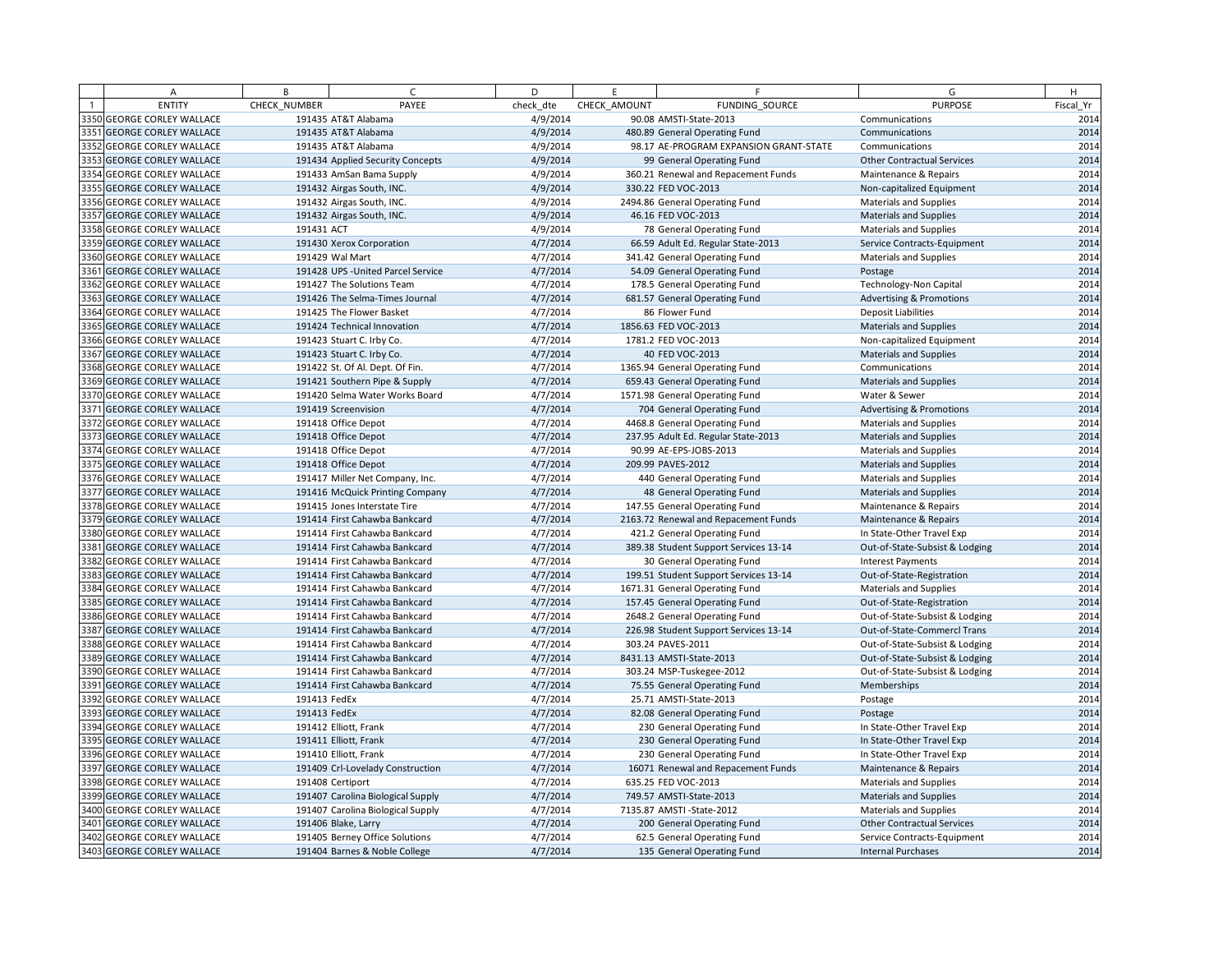|      | A                            | B            | $\epsilon$                        | D         | E            | F.                                    | G                                  | H         |
|------|------------------------------|--------------|-----------------------------------|-----------|--------------|---------------------------------------|------------------------------------|-----------|
|      | <b>ENTITY</b>                | CHECK NUMBER | PAYEE                             | check dte | CHECK AMOUNT | FUNDING SOURCE                        | <b>PURPOSE</b>                     | Fiscal Yr |
|      | 3404 GEORGE CORLEY WALLACE   |              | 191403 All Alabama Academic Team  | 4/7/2014  |              | 1800 General Operating Fund           | In State-Registration              | 2014      |
|      | 3405 GEORGE CORLEY WALLACE   |              | 191402 Alacrao (Birmingham)       | 4/7/2014  |              | 100 General Operating Fund            | Memberships                        | 2014      |
|      | 3406 GEORGE CORLEY WALLACE   |              | 191401 Airgas South, INC.         | 4/7/2014  |              | 31.47 General Operating Fund          | Materials and Supplies             | 2014      |
| 3407 | <b>GEORGE CORLEY WALLACE</b> |              | 191400 Olympia Sporting Goods     | 4/4/2014  |              | 2355.03 General Operating Fund        | <b>Materials and Supplies</b>      | 2014      |
| 3408 | <b>GEORGE CORLEY WALLACE</b> |              | 191399 First Cahawba Bankcard     | 4/4/2014  |              | 159 MSP-Tuskegee-2012                 | Out-of-State-Registration          | 2014      |
| 3409 | <b>GEORGE CORLEY WALLACE</b> |              | 191399 First Cahawba Bankcard     | 4/4/2014  |              | 226.98 Student Support Services 13-14 | Out-of-State-Subsist & Lodging     | 2014      |
|      | 3410 GEORGE CORLEY WALLACE   |              | 191399 First Cahawba Bankcard     | 4/4/2014  |              | 3350.8 General Operating Fund         | Materials and Supplies             | 2014      |
| 3411 | <b>GEORGE CORLEY WALLACE</b> |              | 191399 First Cahawba Bankcard     | 4/4/2014  |              | 171 General Operating Fund            | Rent - Facilities                  | 2014      |
| 3412 | <b>GEORGE CORLEY WALLACE</b> |              | 191399 First Cahawba Bankcard     | 4/4/2014  |              | 1446.2 AMSTI-State-2013               | Out-of-State-Commercl Trans        | 2014      |
|      | 3413 GEORGE CORLEY WALLACE   |              | 191399 First Cahawba Bankcard     | 4/4/2014  |              | 527 FED VOC-2013                      | Out-of-State-Commercl Trans        | 2014      |
| 3414 | <b>GEORGE CORLEY WALLACE</b> |              | 191399 First Cahawba Bankcard     | 4/4/2014  |              | 149 MSP-Tuskegee-2012                 | In State-Registration              | 2014      |
| 3415 | <b>GEORGE CORLEY WALLACE</b> |              | 191399 First Cahawba Bankcard     | 4/4/2014  |              | 149 PAVES-2011                        | In State-Registration              | 2014      |
|      | 3416 GEORGE CORLEY WALLACE   |              | 191399 First Cahawba Bankcard     | 4/4/2014  |              | 223.52 Student Support Services 13-14 | Out-of-State-Commercl Trans        | 2014      |
|      | 3417 GEORGE CORLEY WALLACE   |              | 191399 First Cahawba Bankcard     | 4/4/2014  |              | 159 PAVES-2011                        | Out-of-State-Registration          | 2014      |
| 3418 | <b>GEORGE CORLEY WALLACE</b> |              | 191399 First Cahawba Bankcard     | 4/4/2014  |              | 3131 AMSTI-State-2013                 | Out-of-State-Registration          | 2014      |
|      | 3419 GEORGE CORLEY WALLACE   |              | 191399 First Cahawba Bankcard     | 4/4/2014  |              | 1650 FED VOC-2013                     | Out-of-State-Registration          | 2014      |
| 3420 | <b>GEORGE CORLEY WALLACE</b> |              | 191399 First Cahawba Bankcard     | 4/4/2014  |              | 1473.87 General Operating Fund        | Out-of-State-Subsist & Lodging     | 2014      |
| 3421 | <b>GEORGE CORLEY WALLACE</b> |              | 52368 Steele Michael D            | 4/4/2014  |              | 40.82 PAYROLL                         | <b>PAYROLL</b>                     | 2014      |
| 3422 | <b>GEORGE CORLEY WALLACE</b> |              | 52365 Steele Michael V            | 4/4/2014  |              | 0 PAYROLL                             | PAYROLL                            | 2014      |
| 3423 | <b>GEORGE CORLEY WALLACE</b> | 191398 WCCS  |                                   | 4/2/2014  |              | 150 Student Support Services 13-14    | In State-Registration              | 2014      |
| 3424 | <b>GEORGE CORLEY WALLACE</b> |              | 191397 Walker, Shermanita         | 4/2/2014  |              | 504.89 AMSTI-State-2013               | In State-Mileage                   | 2014      |
| 3425 | <b>GEORGE CORLEY WALLACE</b> |              | 191396 Tubbs - Turner, Jocelyn J. | 4/2/2014  |              | 665.38 AMSTI-State-2013               | In State-Mileage                   | 2014      |
| 3426 | <b>GEORGE CORLEY WALLACE</b> |              | 191396 Tubbs - Turner, Jocelyn J. | 4/2/2014  |              | 225 AMSTI-State-2013                  | In State-Ovrnite Per diem          | 2014      |
| 3427 | <b>GEORGE CORLEY WALLACE</b> |              | 191395 The Frazer Group           | 4/2/2014  |              | 4743.47 General Operating Fund        | Insurance & Bonding                | 2014      |
| 3428 | <b>GEORGE CORLEY WALLACE</b> |              | 191394 Spicer, Chandra            | 4/2/2014  |              | 88.65 AMSTI-State-2013                | In State-Mileage                   | 2014      |
|      | 3429 GEORGE CORLEY WALLACE   |              | 191393 Phi Theta Kappa            | 4/2/2014  |              | 1080 Phi Theta Kappa                  | <b>Deposit Liabilities</b>         | 2014      |
| 3430 | <b>GEORGE CORLEY WALLACE</b> |              | 191392 Pettway, Martha W.         | 4/2/2014  |              | 174.34 PAVES-2011                     | In State-Mileage                   | 2014      |
| 3431 | <b>GEORGE CORLEY WALLACE</b> |              | 191391 Pettway, Clarence J.       | 4/2/2014  |              | 223.22 AMSTI-State-2013               | In State-Mileage                   | 2014      |
|      | 3432 GEORGE CORLEY WALLACE   |              | 191390 Newman, Sunette S.         | 4/2/2014  |              | 300 General Operating Fund            | In State-Ovrnite Per diem          | 2014      |
| 3433 | <b>GEORGE CORLEY WALLACE</b> |              | 191389 Kennedy, Regina S.         | 4/2/2014  |              | 362.68 AMSTI-State-2013               | In State-Mileage                   | 2014      |
| 3434 | <b>GEORGE CORLEY WALLACE</b> |              | 191388 Jefferson, Shelia L.       | 4/2/2014  |              | 300 General Operating Fund            | In State-Ovrnite Per diem          | 2014      |
|      | 3435 GEORGE CORLEY WALLACE   |              | 191387 Innovation Centre          | 4/2/2014  |              | 6333.33 General Operating Fund        | <b>Other Contractual Services</b>  | 2014      |
| 3436 | <b>GEORGE CORLEY WALLACE</b> |              | 191386 Inge, Deandres G.          | 4/2/2014  |              | 415.34 AMSTI-State-2013               | In State-Mileage                   | 2014      |
| 3437 | <b>GEORGE CORLEY WALLACE</b> |              | 191385 Hudson, Connie             | 4/2/2014  |              | 300 General Operating Fund            | In State-Ovrnite Per diem          | 2014      |
| 3438 | <b>GEORGE CORLEY WALLACE</b> |              | 191384 Henderson, Kerry E.        | 4/2/2014  |              | 249.56 Phi Theta Kappa                | <b>Deposit Liabilities</b>         | 2014      |
| 3439 | <b>GEORGE CORLEY WALLACE</b> |              | 191383 Goings, Ghytana S.         | 4/2/2014  |              | 78 General Operating Fund             | Out-of-State-Other Travel Expenses | 2014      |
| 3440 | <b>GEORGE CORLEY WALLACE</b> |              | 191383 Goings, Ghytana S.         | 4/2/2014  |              | 145.77 General Operating Fund         | Out-of-State-Subsist & Lodging     | 2014      |
| 3441 | <b>GEORGE CORLEY WALLACE</b> |              | 191382 Fox Distributors Inc.      | 4/2/2014  |              | 542.08 General Operating Fund         | <b>Materials and Supplies</b>      | 2014      |
| 3442 | <b>GEORGE CORLEY WALLACE</b> |              | 191381 Department Of Veterans     | 4/2/2014  |              | 2080 General Operating Fund           | Third Party Receivable             | 2014      |
| 3443 | <b>GEORGE CORLEY WALLACE</b> |              | 191380 Crl-Lovelady Construction  | 4/2/2014  |              | 350 General Operating Fund            | Maintenance & Repairs              | 2014      |
| 3444 | <b>GEORGE CORLEY WALLACE</b> |              | 191379 Buford, Geralyn L.         | 4/2/2014  |              | 525 AMSTI-State-2013                  | In State-Ovrnite Per diem          | 2014      |
| 3445 | <b>GEORGE CORLEY WALLACE</b> |              | 191379 Buford, Geralyn L.         | 4/2/2014  |              | 767.98 AMSTI-State-2013               | In State-Mileage                   | 2014      |
|      | 3446 GEORGE CORLEY WALLACE   |              | 191378 Barnes & Noble College     | 4/2/2014  |              | 32.95 AMSTI-State-2013                | <b>Internal Purchases</b>          | 2014      |
| 3447 | <b>GEORGE CORLEY WALLACE</b> |              | 191377 Barnes & Noble College     | 4/2/2014  |              | 225 General Operating Fund            | <b>Internal Purchases</b>          | 2014      |
|      | 3448 GEORGE CORLEY WALLACE   |              | 191376 Barlow, Tiffany R.         | 4/2/2014  |              | 204.47 AMSTI-State-2013               | In State-Mileage                   | 2014      |
|      | 3449 GEORGE CORLEY WALLACE   |              | 191375 Allen, Bertha Y.           | 4/2/2014  |              | 254.24 AMSTI-State-2013               | In State-Mileage                   | 2014      |
| 3450 | <b>GEORGE CORLEY WALLACE</b> |              | 191374 Alabama Gas Corporation    | 4/2/2014  |              | 15224.85 General Operating Fund       | Gas & Heating Fuel                 | 2014      |
| 3451 | <b>GEORGE CORLEY WALLACE</b> |              | 191373 Alabama Coll Sys Fin       | 4/2/2014  |              | 300 General Operating Fund            | Memberships                        | 2014      |
| 3452 | <b>GEORGE CORLEY WALLACE</b> |              | 191372 Acoff, Olivia              | 4/2/2014  |              | 225 PAVES-2011                        | In State-Ovrnite Per diem          | 2014      |
| 3453 | <b>GEORGE CORLEY WALLACE</b> |              | 191371 Wccs Aea Local Active      | 4/1/2014  |              | 5 Payroll Clearing Fund               | Misc Deductions Payable            | 2014      |
| 3454 | <b>GEORGE CORLEY WALLACE</b> |              | 191370 Wccs Selma Foundation      | 4/1/2014  |              | 375 Payroll Clearing Fund             | Misc Deductions Payable            | 2014      |
| 3455 | <b>GEORGE CORLEY WALLACE</b> |              | 191369 Wallace Communtiy College  | 4/1/2014  |              | 82 Payroll Clearing Fund              | <b>Misc Deductions Payable</b>     | 2014      |
|      | 3456 GEORGE CORLEY WALLACE   |              | 191368 Variable Annuity Life Ins  | 4/1/2014  |              | 1525 Payroll Clearing Fund            | Misc Deductions Payable            | 2014      |
|      | 3457 GEORGE CORLEY WALLACE   | 191367 Unum  |                                   | 4/1/2014  |              | 146.45 Payroll Clearing Fund          | <b>Misc Deductions Payable</b>     | 2014      |
|      |                              |              |                                   |           |              |                                       |                                    |           |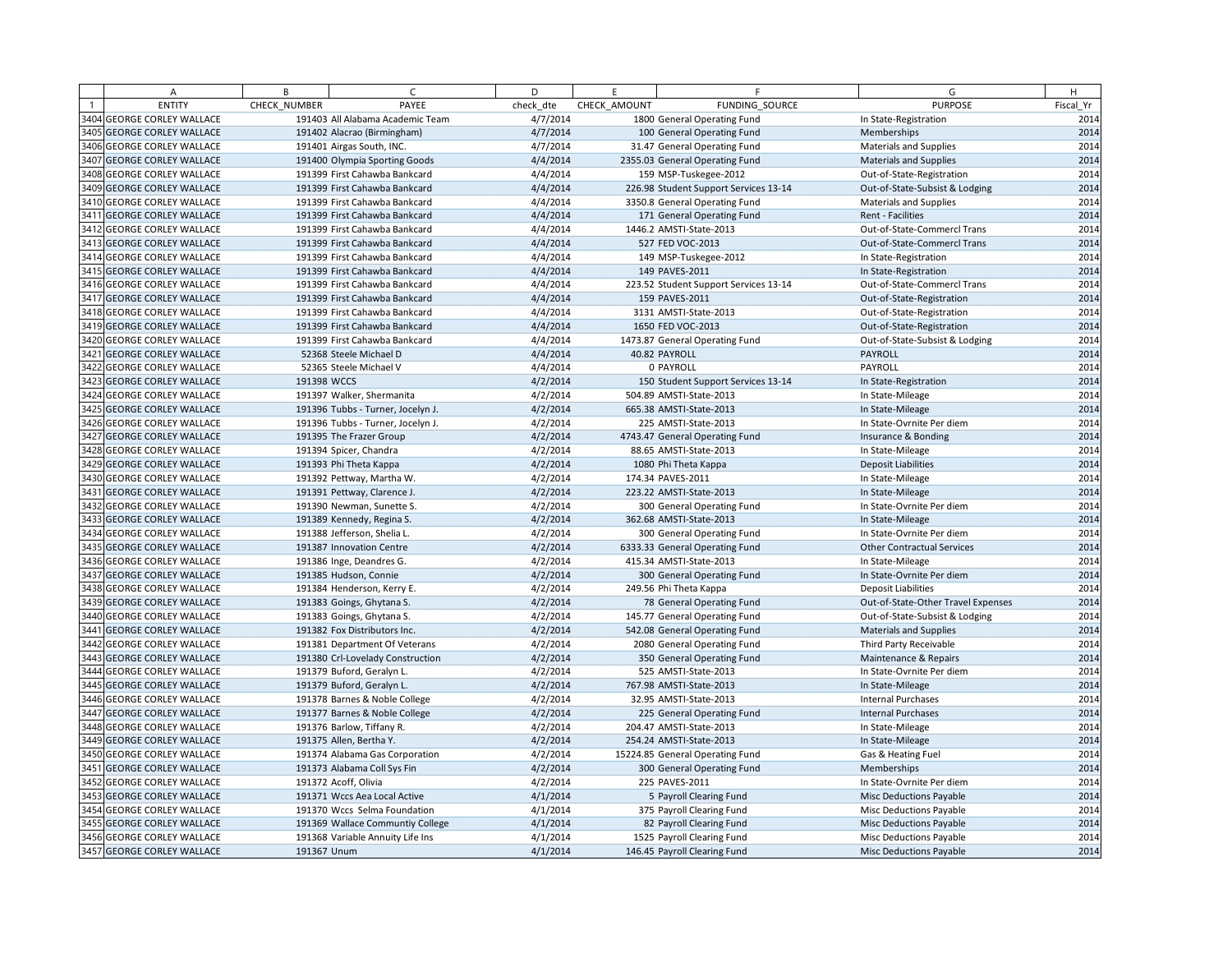| А                                 | B            | $\epsilon$                                 | D         | F.           | F                                   | G                                   | H         |
|-----------------------------------|--------------|--------------------------------------------|-----------|--------------|-------------------------------------|-------------------------------------|-----------|
| <b>ENTITY</b>                     | CHECK NUMBER | PAYEE                                      | check dte | CHECK AMOUNT | FUNDING_SOURCE                      | <b>PURPOSE</b>                      | Fiscal Yr |
| <b>3458 GEORGE CORLEY WALLACE</b> |              | 191366 United Way Of Selma & Dal           | 4/1/2014  |              | 188 Payroll Clearing Fund           | <b>Misc Deductions Payable</b>      | 2014      |
| 3459 GEORGE CORLEY WALLACE        |              | 191365 Teacher'S Retirement Syst           | 4/1/2014  |              | 135672.15 Payroll Clearing Fund     | Alabama Teachers Retirement Payable | 2014      |
| 3460 GEORGE CORLEY WALLACE        |              | 191364 St. of AL. Child Support            | 4/1/2014  |              | 926 Payroll Clearing Fund           | Misc Deductions Payable             | 2014      |
| 3461 GEORGE CORLEY WALLACE        |              | 191363 Rsa-1 (Peiraf)                      | 4/1/2014  |              | 3235 Payroll Clearing Fund          | <b>Misc Deductions Payable</b>      | 2014      |
| 3462 GEORGE CORLEY WALLACE        |              | 191362 Reding, Curtis C.                   | 4/1/2014  |              | 1058 Payroll Clearing Fund          | Misc Deductions Payable             | 2014      |
| 3463 GEORGE CORLEY WALLACE        |              | 191361 Peehip                              | 4/1/2014  |              | 141660.09 Payroll Clearing Fund     | PEEHIP Payable                      | 2014      |
| 3464 GEORGE CORLEY WALLACE        |              | 191360 New York Life & Annuity             | 4/1/2014  |              | 700 Payroll Clearing Fund           | Misc Deductions Payable             | 2014      |
| 3465 GEORGE CORLEY WALLACE        |              | 191359 Liberty National Life Ins           | 4/1/2014  |              | 617.28 Payroll Clearing Fund        | <b>Misc Deductions Payable</b>      | 2014      |
| 3466 GEORGE CORLEY WALLACE        |              | 191358 John C. McAleer, III, Standing Trus | 4/1/2014  |              | 615 Payroll Clearing Fund           | Misc Deductions Payable             | 2014      |
| 3467 GEORGE CORLEY WALLACE        |              | 191357 Great-West Retirement Ser           | 4/1/2014  |              | 200 Payroll Clearing Fund           | <b>Misc Deductions Payable</b>      | 2014      |
| 3468 GEORGE CORLEY WALLACE        |              | 191356 Elmore County Circuit               | 4/1/2014  |              | 200 Payroll Clearing Fund           | Misc Deductions Payable             | 2014      |
| 3469 GEORGE CORLEY WALLACE        |              | 191355 Educator Benefits Corp.             | 4/1/2014  |              | 718.52 Payroll Clearing Fund        | <b>Misc Deductions Payable</b>      | 2014      |
| 3470 GEORGE CORLEY WALLACE        |              | 191354 District Court Of Jeffers           | 4/1/2014  |              | 217.5 Payroll Clearing Fund         | <b>Misc Deductions Payable</b>      | 2014      |
| 3471 GEORGE CORLEY WALLACE        |              | 191353 Colonial Life Insurance C           | 4/1/2014  |              | 3131.62 Payroll Clearing Fund       | <b>Misc Deductions Payable</b>      | 2014      |
| 3472 GEORGE CORLEY WALLACE        |              | 191352 Allstate                            | 4/1/2014  |              | 560.58 Payroll Clearing Fund        | Misc Deductions Payable             | 2014      |
| 3473 GEORGE CORLEY WALLACE        |              | 191351 Alabama ACTE                        | 4/1/2014  |              | 12.63 Payroll Clearing Fund         | <b>Misc Deductions Payable</b>      | 2014      |
| 3474 GEORGE CORLEY WALLACE        | 191350 Aflac |                                            | 4/1/2014  |              | 2011.03 Payroll Clearing Fund       | Misc Deductions Payable             | 2014      |
| 3475 GEORGE CORLEY WALLACE        |              | 191349 AEA-AVOTE                           | 4/1/2014  |              | 332.64 Payroll Clearing Fund        | <b>Misc Deductions Payable</b>      | 2014      |
| 3476 GEORGE CORLEY WALLACE        | 191348 AEA   |                                            | 4/1/2014  |              | 4020.43 Payroll Clearing Fund       | <b>Misc Deductions Payable</b>      | 2014      |
| 3477 GEORGE CORLEY WALLACE        |              | 191347 St Of Al - Dept Of Indust           | 4/1/2014  |              | 1819.14 General Operating Fund      | <b>Unemployment Compensation</b>    | 2014      |
| 3478 GEORGE CORLEY WALLACE        |              | 191346 Shred-It Usa, Inc.                  | 4/1/2014  |              | 209.66 General Operating Fund       | <b>Other Contractual Services</b>   | 2014      |
| 3479 GEORGE CORLEY WALLACE        |              | 191345 Pearson Education                   | 4/1/2014  |              | 800 General Operating Fund          | <b>Materials and Supplies</b>       | 2014      |
| 3480 GEORGE CORLEY WALLACE        |              | 191344 Fuller Building Company             | 4/1/2014  |              | 267.35 General Operating Fund       | <b>Materials and Supplies</b>       | 2014      |
| 3481 GEORGE CORLEY WALLACE        |              | 191343 Crystal Springs of Alabama          | 4/1/2014  |              | 323.18 General Operating Fund       | <b>Materials and Supplies</b>       | 2014      |
| 3482 GEORGE CORLEY WALLACE        |              | 191342 Coverall Of Alabama                 | 4/1/2014  |              | 9253 General Operating Fund         | <b>Other Contractual Services</b>   | 2014      |
| 3483 GEORGE CORLEY WALLACE        |              | 191341 Cougar Chevron                      | 4/1/2014  |              | 4828.2 General Operating Fund       | Gasoline & Oil-Motor Vehicle        | 2014      |
| 3484 GEORGE CORLEY WALLACE        |              | 191340 CCM Graphics and Designs            | 4/1/2014  |              | 2550 General Operating Fund         | Printing, Reproduction & Binding    | 2014      |
| 3485 GEORGE CORLEY WALLACE        |              | 191339 Brustein & Manasevit                | 4/1/2014  |              | 1350 General Operating Fund         | Legal Services                      | 2014      |
| 3486 GEORGE CORLEY WALLACE        |              | 191338 Berney Office Solutions             | 4/1/2014  |              | 157.81 General Operating Fund       | Service Contracts-Equipment         | 2014      |
| 3487 GEORGE CORLEY WALLACE        |              | 191337 AT&T /U-verse                       | 4/1/2014  |              | 68 AE-PROGRAM EXPANSION GRANT-STATE | Communications                      | 2014      |
| 3488 GEORGE CORLEY WALLACE        |              | 191336 Alarm Protection Alabama, LLC.      | 4/1/2014  |              | 137.97 General Operating Fund       | <b>Other Contractual Services</b>   | 2014      |
| 3489 GEORGE CORLEY WALLACE        |              | 191335 Al Co Col Sys Pres Assn             | 4/1/2014  |              | 300 General Operating Fund          | Other Professional Fees             | 2014      |
| <b>3490 GEORGE CORLEY WALLACE</b> | 191334 ACBSP |                                            | 4/1/2014  |              | 2500 FED VOC-2013                   | Memberships                         | 2014      |
| 3491 GEORGE CORLEY WALLACE        | 000191017    | Wccs Aea Local Active                      | 3/31/2014 |              | 5 Payroll Clearing Fund             | <b>Misc Deductions Payable</b>      | 2014      |
| 3492 GEORGE CORLEY WALLACE        | 000191016    | Wccs Selma Foundation                      | 3/31/2014 |              | 375 Payroll Clearing Fund           | Misc Deductions Payable             | 2014      |
| 3493 GEORGE CORLEY WALLACE        | 000191015    | <b>Wallace Communtiy College</b>           | 3/31/2014 |              | 82 Payroll Clearing Fund            | <b>Misc Deductions Payable</b>      | 2014      |
| 3494 GEORGE CORLEY WALLACE        | 000191014    | Variable Annuity Life Ins                  | 3/31/2014 |              | 1525 Payroll Clearing Fund          | <b>Misc Deductions Payable</b>      | 2014      |
| 3495 GEORGE CORLEY WALLACE        | 000191013    | Unum                                       | 3/31/2014 |              | 146.45 Payroll Clearing Fund        | <b>Misc Deductions Payable</b>      | 2014      |
| 3496 GEORGE CORLEY WALLACE        | 000191012    | United Way Of Selma & Dal                  | 3/31/2014 |              | 188 Payroll Clearing Fund           | Misc Deductions Payable             | 2014      |
| 3497 GEORGE CORLEY WALLACE        | 000191011    | St. of AL. Child Support                   | 3/31/2014 |              | 926 Payroll Clearing Fund           | <b>Misc Deductions Payable</b>      | 2014      |
| 3498 GEORGE CORLEY WALLACE        | 000191010    | Rsa-1 (Peiraf)                             | 3/31/2014 |              | 3235 Payroll Clearing Fund          | <b>Misc Deductions Payable</b>      | 2014      |
| 3499 GEORGE CORLEY WALLACE        | 000191009    | Reding, Curtis C.                          | 3/31/2014 |              | 1058 Payroll Clearing Fund          | <b>Misc Deductions Payable</b>      | 2014      |
| 3500 GEORGE CORLEY WALLACE        | 000191008    | Peehip                                     | 3/31/2014 |              | 141660.09 Payroll Clearing Fund     | PEEHIP Payable                      | 2014      |
| 3501 GEORGE CORLEY WALLACE        | 000191007    | New York Life & Annuity                    | 3/31/2014 |              | 700 Payroll Clearing Fund           | <b>Misc Deductions Payable</b>      | 2014      |
| 3502 GEORGE CORLEY WALLACE        | 000191006    | Liberty National Life Ins                  | 3/31/2014 |              | 617.28 Payroll Clearing Fund        | Misc Deductions Payable             | 2014      |
| 3503 GEORGE CORLEY WALLACE        | 000191005    | John C. McAleer, III, Standing Trus        | 3/31/2014 |              | 615 Payroll Clearing Fund           | <b>Misc Deductions Payable</b>      | 2014      |
| 3504 GEORGE CORLEY WALLACE        | 000191004    | Great-West Retirement Ser                  | 3/31/2014 |              | 200 Payroll Clearing Fund           | Misc Deductions Payable             | 2014      |
| 3505 GEORGE CORLEY WALLACE        | 000191003    | <b>Elmore County Circuit</b>               | 3/31/2014 |              | 200 Payroll Clearing Fund           | <b>Misc Deductions Payable</b>      | 2014      |
| 3506 GEORGE CORLEY WALLACE        | 000191002    | <b>Educator Benefits Corp.</b>             | 3/31/2014 |              | 718.52 Payroll Clearing Fund        | Misc Deductions Payable             | 2014      |
| 3507 GEORGE CORLEY WALLACE        | 000191001    | District Court Of Jeffers                  | 3/31/2014 |              | 217.5 Payroll Clearing Fund         | <b>Misc Deductions Payable</b>      | 2014      |
| 3508 GEORGE CORLEY WALLACE        | 000191000    | Colonial Life Insurance C                  | 3/31/2014 |              | 3131.62 Payroll Clearing Fund       | Misc Deductions Payable             | 2014      |
| 3509 GEORGE CORLEY WALLACE        | 000190999    | Allstate                                   | 3/31/2014 |              | 560.58 Payroll Clearing Fund        | <b>Misc Deductions Payable</b>      | 2014      |
| 3510 GEORGE CORLEY WALLACE        | 000190998    | Alabama ACTE                               | 3/31/2014 |              | 12.63 Payroll Clearing Fund         | Misc Deductions Payable             | 2014      |
| 3511 GEORGE CORLEY WALLACE        | 000190997    | Aflac                                      | 3/31/2014 |              | 2011.03 Payroll Clearing Fund       | <b>Misc Deductions Payable</b>      | 2014      |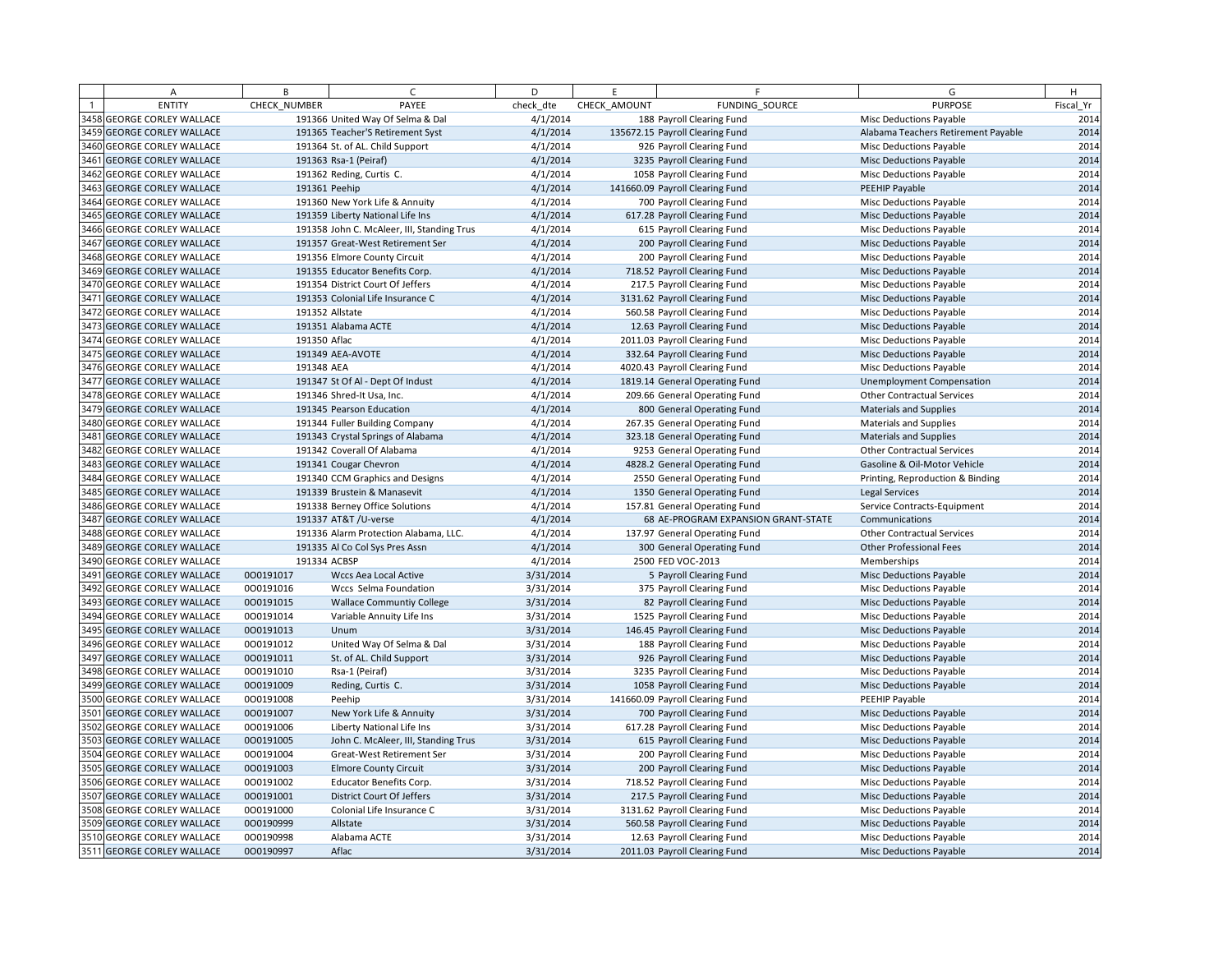| <b>PURPOSE</b><br><b>ENTITY</b><br>CHECK NUMBER<br>PAYEE<br>check dte<br>CHECK AMOUNT<br>FUNDING SOURCE<br>Fiscal Yr<br>3512 GEORGE CORLEY WALLACE<br>3/31/2014<br>2014<br>000190996<br>AEA-AVOTE<br>332.64 Payroll Clearing Fund<br>Misc Deductions Payable<br>3513 GEORGE CORLEY WALLACE<br>000190995<br><b>AEA</b><br>3/31/2014<br>4020.43 Payroll Clearing Fund<br>2014<br><b>Misc Deductions Payable</b><br>2014<br>3514<br><b>GEORGE CORLEY WALLACE</b><br>191333 Elliott, Frank<br>3/31/2014<br>460 General Operating Fund<br>In State-Other Travel Exp<br>3515 GEORGE CORLEY WALLACE<br>3/31/2014<br>2014<br>191332 Elliott, Frank<br>460 General Operating Fund<br>In State-Other Travel Exp<br>2014<br>3516 GEORGE CORLEY WALLACE<br>3/31/2014<br>191331 Elliott, Frank<br>460 General Operating Fund<br>In State-Other Travel Exp<br>3517 GEORGE CORLEY WALLACE<br>3/27/2014<br>672 PAYROLL<br>2014<br>900013047 Snow John A<br>PAYROLL<br>3518 GEORGE CORLEY WALLACE<br>2014<br>3/27/2014<br>781.1 PAYROLL<br>PAYROLL<br>900013046 Perry Ernestine D<br>3519 GEORGE CORLEY WALLACE<br>2014<br>900013045 Perdue Dinesha Myran<br>3/27/2014<br>413.25 PAYROLL<br>PAYROLL<br>2014<br>3520<br><b>GEORGE CORLEY WALLACE</b><br>3/27/2014<br>PAYROLL<br>900013044 Nettles Wesbert<br>512 PAYROLL<br>3521<br>3/27/2014<br>2014<br><b>GEORGE CORLEY WALLACE</b><br>900013043 Jenkins Alice M<br>192 PAYROLL<br>PAYROLL<br>2014<br>3522<br><b>GEORGE CORLEY WALLACE</b><br>900013042 Franklin William A<br>3/27/2014<br>608 PAYROLL<br>PAYROLL<br>3523<br>3/27/2014<br>471.25 PAYROLL<br>PAYROLL<br>2014<br><b>GEORGE CORLEY WALLACE</b><br>900013041 Thomas Chantae Nicole<br>3524<br>2014<br><b>GEORGE CORLEY WALLACE</b><br>900013040 Sanders Ta'Shayla Kenyatt<br>3/27/2014<br>362.5 PAYROLL<br>PAYROLL<br>3525 GEORGE CORLEY WALLACE<br>2014<br>900013039 Lee Zeb<br>3/27/2014<br>464 PAYROLL<br>PAYROLL<br>2014<br>3526<br>3/27/2014<br><b>GEORGE CORLEY WALLACE</b><br>900013038 Gonzalez Joshua E<br>413.25 PAYROLL<br>PAYROLL<br>3527 GEORGE CORLEY WALLACE<br>2014<br>900013037 Dudley Andrell Dean<br>3/27/2014<br>319 PAYROLL<br>PAYROLL<br>2014<br>3528<br><b>GEORGE CORLEY WALLACE</b><br>900013036 Cobb Ron C<br>3/27/2014<br>435 PAYROLL<br>PAYROLL<br>3/27/2014<br>2014<br>3529 GEORGE CORLEY WALLACE<br>900013035 Williams Iverianna Sharnice<br>378.81 PAYROLL<br>PAYROLL<br>3530 GEORGE CORLEY WALLACE<br>2014<br>3/27/2014<br>900013034 Turner Kamyra Labre<br>520.19 PAYROLL<br>PAYROLL<br>3531<br>2014<br><b>GEORGE CORLEY WALLACE</b><br>900013033 Melton Elaine Alina<br>3/27/2014<br>512 PAYROLL<br>PAYROLL<br>2014<br>3532<br><b>GEORGE CORLEY WALLACE</b><br>3/27/2014<br>362.5 PAYROLL<br>PAYROLL<br>900013032 Howard Marqueisha Monae<br>3533 GEORGE CORLEY WALLACE<br>2014<br>3/27/2014<br>608 PAYROLL<br>PAYROLL<br>900013031 Curtis Valerie Pandora<br>2014<br>3534<br><b>GEORGE CORLEY WALLACE</b><br>900013030 Dozier Bruce Otis<br>3/27/2014<br>972.89 PAYROLL<br>PAYROLL<br>2014<br>3535<br><b>GEORGE CORLEY WALLACE</b><br>3/27/2014<br>357.4 PAYROLL<br>PAYROLL<br>900013029 Yelder Mary A<br>2014<br>3536 GEORGE CORLEY WALLACE<br>3/27/2014<br>900013028 Whitely Joyce Elaine<br>1143.68 PAYROLL<br>PAYROLL<br>2014<br>3537 GEORGE CORLEY WALLACE<br>900013027 Wells Denise R<br>3/27/2014<br>765 PAYROLL<br>PAYROLL<br>2014<br>3/27/2014<br>1161.55 PAYROLL<br>PAYROLL<br>3538 GEORGE CORLEY WALLACE<br>900013026 Walker Mattie Mae<br>2014<br>3539 GEORGE CORLEY WALLACE<br>3/27/2014<br>PAYROLL<br>900013025 McCary Susan Bryant<br>428.88 PAYROLL<br>2014<br>3540 GEORGE CORLEY WALLACE<br>900013024 Marshall Annie Lee<br>3/27/2014<br>428.88 PAYROLL<br>PAYROLL<br>2014<br>3541<br><b>GEORGE CORLEY WALLACE</b><br>3/27/2014<br>PAYROLL<br>900013023 Logan Alice G.<br>1044 PAYROLL<br>2014<br>3542<br>3/27/2014<br><b>GEORGE CORLEY WALLACE</b><br>900013022 Hollingshead Thomas Allen<br>435 PAYROLL<br>PAYROLL<br>3543 GEORGE CORLEY WALLACE<br>2014<br>900013021 Christian Margaret H.<br>3/27/2014<br>1909.37 PAYROLL<br>PAYROLL<br>2014<br>3544<br>3/27/2014<br><b>GEORGE CORLEY WALLACE</b><br>900013020 Alsobrook Kay Goodwin<br>1143.68 PAYROLL<br>PAYROLL<br>2014<br>3545 GEORGE CORLEY WALLACE<br>3/27/2014<br>PAYROLL<br>900013019 Cobb Charlene Nichols<br>836 PAYROLL<br>3546 GEORGE CORLEY WALLACE<br>2014<br>3/27/2014<br>1143 PAYROLL<br>PAYROLL<br>900013018 Martin Geraldine Shaw<br>3547 GEORGE CORLEY WALLACE<br>3/27/2014<br>2014<br>900013017 Powell Brenda Williams<br>544.32 PAYROLL<br>PAYROLL<br>3548 GEORGE CORLEY WALLACE<br>2014<br>900013016 Davis Glenda D<br>3/27/2014<br>476.28 PAYROLL<br>PAYROLL<br>2014<br>3549 GEORGE CORLEY WALLACE<br>900012934 Dozier Bruce Otis<br>3/27/2014<br>972.89 PAYROLL<br>PAYROLL<br>2014<br>3550 GEORGE CORLEY WALLACE<br>3/27/2014<br>672 PAYROLL<br>PAYROLL<br>52366 Brown Christopher B<br>2014<br>3551 GEORGE CORLEY WALLACE<br>PAYROLL<br>52364 Winfield Tamara Camille<br>3/27/2014<br>360.69 PAYROLL<br>2014<br>3552<br><b>GEORGE CORLEY WALLACE</b><br>3/27/2014<br>358.88 PAYROLL<br>PAYROLL<br>52363 Walton Mercedes Sha'Kay<br>3/27/2014<br>2014<br>3553 GEORGE CORLEY WALLACE<br>52362 Walker Annie Michelle<br>435 PAYROLL<br>PAYROLL<br>3554<br>2014<br><b>GEORGE CORLEY WALLACE</b><br>3/27/2014<br>275.5 PAYROLL<br>PAYROLL<br>52361 Snow Johnisha K<br>2014<br>3555 GEORGE CORLEY WALLACE<br>52360 Smith Matrell Durrand<br>3/27/2014<br>378.81 PAYROLL<br>PAYROLL<br>2014<br>3556 GEORGE CORLEY WALLACE<br>3/27/2014<br>81.56 PAYROLL<br>PAYROLL<br>52359 Neely Leslie Keontaye<br>3557 GEORGE CORLEY WALLACE<br>2014<br>52358 Moore Marla Dionne<br>3/27/2014<br>306.31 PAYROLL<br>PAYROLL<br>2014<br>3558 GEORGE CORLEY WALLACE<br>3/27/2014<br>PAYROLL<br>52357 Moore Marcus Ja'Var<br>391.5 PAYROLL<br>2014<br>3559 GEORGE CORLEY WALLACE<br>3/27/2014<br>348 PAYROLL<br>PAYROLL<br>52356 Marshall Terrell Dewayne<br>3560<br>2014<br><b>GEORGE CORLEY WALLACE</b><br>52355 Lewis Nathaniel Valdez<br>3/27/2014<br>369.75 PAYROLL<br>PAYROLL<br>2014<br>3561 GEORGE CORLEY WALLACE<br>3/27/2014<br>435 PAYROLL<br>PAYROLL<br>52354 Johnson Eli Deonta<br>2014<br>3562 GEORGE CORLEY WALLACE<br>3/27/2014<br>435 PAYROLL<br>PAYROLL<br>52353 Harrell Achandra<br>3563 GEORGE CORLEY WALLACE<br>2014<br>52352 Gordon Kimberly N<br>3/27/2014<br>241.06 PAYROLL<br>PAYROLL<br>2014<br>3564 GEORGE CORLEY WALLACE<br>3/27/2014<br>402.38 PAYROLL<br>PAYROLL<br>52351 Frison Tawanda Michelle<br>2014<br>3565 GEORGE CORLEY WALLACE<br>3/27/2014<br>395.13 PAYROLL<br>PAYROLL<br>52350 Frison Mary Annette | A | B | $\mathsf{C}$ | D | E. | F | G | H |
|--------------------------------------------------------------------------------------------------------------------------------------------------------------------------------------------------------------------------------------------------------------------------------------------------------------------------------------------------------------------------------------------------------------------------------------------------------------------------------------------------------------------------------------------------------------------------------------------------------------------------------------------------------------------------------------------------------------------------------------------------------------------------------------------------------------------------------------------------------------------------------------------------------------------------------------------------------------------------------------------------------------------------------------------------------------------------------------------------------------------------------------------------------------------------------------------------------------------------------------------------------------------------------------------------------------------------------------------------------------------------------------------------------------------------------------------------------------------------------------------------------------------------------------------------------------------------------------------------------------------------------------------------------------------------------------------------------------------------------------------------------------------------------------------------------------------------------------------------------------------------------------------------------------------------------------------------------------------------------------------------------------------------------------------------------------------------------------------------------------------------------------------------------------------------------------------------------------------------------------------------------------------------------------------------------------------------------------------------------------------------------------------------------------------------------------------------------------------------------------------------------------------------------------------------------------------------------------------------------------------------------------------------------------------------------------------------------------------------------------------------------------------------------------------------------------------------------------------------------------------------------------------------------------------------------------------------------------------------------------------------------------------------------------------------------------------------------------------------------------------------------------------------------------------------------------------------------------------------------------------------------------------------------------------------------------------------------------------------------------------------------------------------------------------------------------------------------------------------------------------------------------------------------------------------------------------------------------------------------------------------------------------------------------------------------------------------------------------------------------------------------------------------------------------------------------------------------------------------------------------------------------------------------------------------------------------------------------------------------------------------------------------------------------------------------------------------------------------------------------------------------------------------------------------------------------------------------------------------------------------------------------------------------------------------------------------------------------------------------------------------------------------------------------------------------------------------------------------------------------------------------------------------------------------------------------------------------------------------------------------------------------------------------------------------------------------------------------------------------------------------------------------------------------------------------------------------------------------------------------------------------------------------------------------------------------------------------------------------------------------------------------------------------------------------------------------------------------------------------------------------------------------------------------------------------------------------------------------------------------------------------------------------------------------------------------------------------------------------------------------------------------------------------------------------------------------------------------------------------------------------------------------------------------------------------------------------------------------------------------------------------------------------------------------------------------------------------------------------------------------------------------------------------------------------------------------------------------------------------------------------------------------------------------------------------------------------------------------------------------------------------------------------------------------------------------------------------------------------------------------------------------------------------------------------------------------------------------------------------------------------------------------------------------------------------------------------------------------------------------------------------------------------------------------------------------------------------------------------------------------------------------------------------------------------------------------------------------------------------------------------------------------------|---|---|--------------|---|----|---|---|---|
|                                                                                                                                                                                                                                                                                                                                                                                                                                                                                                                                                                                                                                                                                                                                                                                                                                                                                                                                                                                                                                                                                                                                                                                                                                                                                                                                                                                                                                                                                                                                                                                                                                                                                                                                                                                                                                                                                                                                                                                                                                                                                                                                                                                                                                                                                                                                                                                                                                                                                                                                                                                                                                                                                                                                                                                                                                                                                                                                                                                                                                                                                                                                                                                                                                                                                                                                                                                                                                                                                                                                                                                                                                                                                                                                                                                                                                                                                                                                                                                                                                                                                                                                                                                                                                                                                                                                                                                                                                                                                                                                                                                                                                                                                                                                                                                                                                                                                                                                                                                                                                                                                                                                                                                                                                                                                                                                                                                                                                                                                                                                                                                                                                                                                                                                                                                                                                                                                                                                                                                                                                                                                                                                                                                                                                                                                                                                                                                                                                                                                                                                                                                                                                                  |   |   |              |   |    |   |   |   |
|                                                                                                                                                                                                                                                                                                                                                                                                                                                                                                                                                                                                                                                                                                                                                                                                                                                                                                                                                                                                                                                                                                                                                                                                                                                                                                                                                                                                                                                                                                                                                                                                                                                                                                                                                                                                                                                                                                                                                                                                                                                                                                                                                                                                                                                                                                                                                                                                                                                                                                                                                                                                                                                                                                                                                                                                                                                                                                                                                                                                                                                                                                                                                                                                                                                                                                                                                                                                                                                                                                                                                                                                                                                                                                                                                                                                                                                                                                                                                                                                                                                                                                                                                                                                                                                                                                                                                                                                                                                                                                                                                                                                                                                                                                                                                                                                                                                                                                                                                                                                                                                                                                                                                                                                                                                                                                                                                                                                                                                                                                                                                                                                                                                                                                                                                                                                                                                                                                                                                                                                                                                                                                                                                                                                                                                                                                                                                                                                                                                                                                                                                                                                                                                  |   |   |              |   |    |   |   |   |
|                                                                                                                                                                                                                                                                                                                                                                                                                                                                                                                                                                                                                                                                                                                                                                                                                                                                                                                                                                                                                                                                                                                                                                                                                                                                                                                                                                                                                                                                                                                                                                                                                                                                                                                                                                                                                                                                                                                                                                                                                                                                                                                                                                                                                                                                                                                                                                                                                                                                                                                                                                                                                                                                                                                                                                                                                                                                                                                                                                                                                                                                                                                                                                                                                                                                                                                                                                                                                                                                                                                                                                                                                                                                                                                                                                                                                                                                                                                                                                                                                                                                                                                                                                                                                                                                                                                                                                                                                                                                                                                                                                                                                                                                                                                                                                                                                                                                                                                                                                                                                                                                                                                                                                                                                                                                                                                                                                                                                                                                                                                                                                                                                                                                                                                                                                                                                                                                                                                                                                                                                                                                                                                                                                                                                                                                                                                                                                                                                                                                                                                                                                                                                                                  |   |   |              |   |    |   |   |   |
|                                                                                                                                                                                                                                                                                                                                                                                                                                                                                                                                                                                                                                                                                                                                                                                                                                                                                                                                                                                                                                                                                                                                                                                                                                                                                                                                                                                                                                                                                                                                                                                                                                                                                                                                                                                                                                                                                                                                                                                                                                                                                                                                                                                                                                                                                                                                                                                                                                                                                                                                                                                                                                                                                                                                                                                                                                                                                                                                                                                                                                                                                                                                                                                                                                                                                                                                                                                                                                                                                                                                                                                                                                                                                                                                                                                                                                                                                                                                                                                                                                                                                                                                                                                                                                                                                                                                                                                                                                                                                                                                                                                                                                                                                                                                                                                                                                                                                                                                                                                                                                                                                                                                                                                                                                                                                                                                                                                                                                                                                                                                                                                                                                                                                                                                                                                                                                                                                                                                                                                                                                                                                                                                                                                                                                                                                                                                                                                                                                                                                                                                                                                                                                                  |   |   |              |   |    |   |   |   |
|                                                                                                                                                                                                                                                                                                                                                                                                                                                                                                                                                                                                                                                                                                                                                                                                                                                                                                                                                                                                                                                                                                                                                                                                                                                                                                                                                                                                                                                                                                                                                                                                                                                                                                                                                                                                                                                                                                                                                                                                                                                                                                                                                                                                                                                                                                                                                                                                                                                                                                                                                                                                                                                                                                                                                                                                                                                                                                                                                                                                                                                                                                                                                                                                                                                                                                                                                                                                                                                                                                                                                                                                                                                                                                                                                                                                                                                                                                                                                                                                                                                                                                                                                                                                                                                                                                                                                                                                                                                                                                                                                                                                                                                                                                                                                                                                                                                                                                                                                                                                                                                                                                                                                                                                                                                                                                                                                                                                                                                                                                                                                                                                                                                                                                                                                                                                                                                                                                                                                                                                                                                                                                                                                                                                                                                                                                                                                                                                                                                                                                                                                                                                                                                  |   |   |              |   |    |   |   |   |
|                                                                                                                                                                                                                                                                                                                                                                                                                                                                                                                                                                                                                                                                                                                                                                                                                                                                                                                                                                                                                                                                                                                                                                                                                                                                                                                                                                                                                                                                                                                                                                                                                                                                                                                                                                                                                                                                                                                                                                                                                                                                                                                                                                                                                                                                                                                                                                                                                                                                                                                                                                                                                                                                                                                                                                                                                                                                                                                                                                                                                                                                                                                                                                                                                                                                                                                                                                                                                                                                                                                                                                                                                                                                                                                                                                                                                                                                                                                                                                                                                                                                                                                                                                                                                                                                                                                                                                                                                                                                                                                                                                                                                                                                                                                                                                                                                                                                                                                                                                                                                                                                                                                                                                                                                                                                                                                                                                                                                                                                                                                                                                                                                                                                                                                                                                                                                                                                                                                                                                                                                                                                                                                                                                                                                                                                                                                                                                                                                                                                                                                                                                                                                                                  |   |   |              |   |    |   |   |   |
|                                                                                                                                                                                                                                                                                                                                                                                                                                                                                                                                                                                                                                                                                                                                                                                                                                                                                                                                                                                                                                                                                                                                                                                                                                                                                                                                                                                                                                                                                                                                                                                                                                                                                                                                                                                                                                                                                                                                                                                                                                                                                                                                                                                                                                                                                                                                                                                                                                                                                                                                                                                                                                                                                                                                                                                                                                                                                                                                                                                                                                                                                                                                                                                                                                                                                                                                                                                                                                                                                                                                                                                                                                                                                                                                                                                                                                                                                                                                                                                                                                                                                                                                                                                                                                                                                                                                                                                                                                                                                                                                                                                                                                                                                                                                                                                                                                                                                                                                                                                                                                                                                                                                                                                                                                                                                                                                                                                                                                                                                                                                                                                                                                                                                                                                                                                                                                                                                                                                                                                                                                                                                                                                                                                                                                                                                                                                                                                                                                                                                                                                                                                                                                                  |   |   |              |   |    |   |   |   |
|                                                                                                                                                                                                                                                                                                                                                                                                                                                                                                                                                                                                                                                                                                                                                                                                                                                                                                                                                                                                                                                                                                                                                                                                                                                                                                                                                                                                                                                                                                                                                                                                                                                                                                                                                                                                                                                                                                                                                                                                                                                                                                                                                                                                                                                                                                                                                                                                                                                                                                                                                                                                                                                                                                                                                                                                                                                                                                                                                                                                                                                                                                                                                                                                                                                                                                                                                                                                                                                                                                                                                                                                                                                                                                                                                                                                                                                                                                                                                                                                                                                                                                                                                                                                                                                                                                                                                                                                                                                                                                                                                                                                                                                                                                                                                                                                                                                                                                                                                                                                                                                                                                                                                                                                                                                                                                                                                                                                                                                                                                                                                                                                                                                                                                                                                                                                                                                                                                                                                                                                                                                                                                                                                                                                                                                                                                                                                                                                                                                                                                                                                                                                                                                  |   |   |              |   |    |   |   |   |
|                                                                                                                                                                                                                                                                                                                                                                                                                                                                                                                                                                                                                                                                                                                                                                                                                                                                                                                                                                                                                                                                                                                                                                                                                                                                                                                                                                                                                                                                                                                                                                                                                                                                                                                                                                                                                                                                                                                                                                                                                                                                                                                                                                                                                                                                                                                                                                                                                                                                                                                                                                                                                                                                                                                                                                                                                                                                                                                                                                                                                                                                                                                                                                                                                                                                                                                                                                                                                                                                                                                                                                                                                                                                                                                                                                                                                                                                                                                                                                                                                                                                                                                                                                                                                                                                                                                                                                                                                                                                                                                                                                                                                                                                                                                                                                                                                                                                                                                                                                                                                                                                                                                                                                                                                                                                                                                                                                                                                                                                                                                                                                                                                                                                                                                                                                                                                                                                                                                                                                                                                                                                                                                                                                                                                                                                                                                                                                                                                                                                                                                                                                                                                                                  |   |   |              |   |    |   |   |   |
|                                                                                                                                                                                                                                                                                                                                                                                                                                                                                                                                                                                                                                                                                                                                                                                                                                                                                                                                                                                                                                                                                                                                                                                                                                                                                                                                                                                                                                                                                                                                                                                                                                                                                                                                                                                                                                                                                                                                                                                                                                                                                                                                                                                                                                                                                                                                                                                                                                                                                                                                                                                                                                                                                                                                                                                                                                                                                                                                                                                                                                                                                                                                                                                                                                                                                                                                                                                                                                                                                                                                                                                                                                                                                                                                                                                                                                                                                                                                                                                                                                                                                                                                                                                                                                                                                                                                                                                                                                                                                                                                                                                                                                                                                                                                                                                                                                                                                                                                                                                                                                                                                                                                                                                                                                                                                                                                                                                                                                                                                                                                                                                                                                                                                                                                                                                                                                                                                                                                                                                                                                                                                                                                                                                                                                                                                                                                                                                                                                                                                                                                                                                                                                                  |   |   |              |   |    |   |   |   |
|                                                                                                                                                                                                                                                                                                                                                                                                                                                                                                                                                                                                                                                                                                                                                                                                                                                                                                                                                                                                                                                                                                                                                                                                                                                                                                                                                                                                                                                                                                                                                                                                                                                                                                                                                                                                                                                                                                                                                                                                                                                                                                                                                                                                                                                                                                                                                                                                                                                                                                                                                                                                                                                                                                                                                                                                                                                                                                                                                                                                                                                                                                                                                                                                                                                                                                                                                                                                                                                                                                                                                                                                                                                                                                                                                                                                                                                                                                                                                                                                                                                                                                                                                                                                                                                                                                                                                                                                                                                                                                                                                                                                                                                                                                                                                                                                                                                                                                                                                                                                                                                                                                                                                                                                                                                                                                                                                                                                                                                                                                                                                                                                                                                                                                                                                                                                                                                                                                                                                                                                                                                                                                                                                                                                                                                                                                                                                                                                                                                                                                                                                                                                                                                  |   |   |              |   |    |   |   |   |
|                                                                                                                                                                                                                                                                                                                                                                                                                                                                                                                                                                                                                                                                                                                                                                                                                                                                                                                                                                                                                                                                                                                                                                                                                                                                                                                                                                                                                                                                                                                                                                                                                                                                                                                                                                                                                                                                                                                                                                                                                                                                                                                                                                                                                                                                                                                                                                                                                                                                                                                                                                                                                                                                                                                                                                                                                                                                                                                                                                                                                                                                                                                                                                                                                                                                                                                                                                                                                                                                                                                                                                                                                                                                                                                                                                                                                                                                                                                                                                                                                                                                                                                                                                                                                                                                                                                                                                                                                                                                                                                                                                                                                                                                                                                                                                                                                                                                                                                                                                                                                                                                                                                                                                                                                                                                                                                                                                                                                                                                                                                                                                                                                                                                                                                                                                                                                                                                                                                                                                                                                                                                                                                                                                                                                                                                                                                                                                                                                                                                                                                                                                                                                                                  |   |   |              |   |    |   |   |   |
|                                                                                                                                                                                                                                                                                                                                                                                                                                                                                                                                                                                                                                                                                                                                                                                                                                                                                                                                                                                                                                                                                                                                                                                                                                                                                                                                                                                                                                                                                                                                                                                                                                                                                                                                                                                                                                                                                                                                                                                                                                                                                                                                                                                                                                                                                                                                                                                                                                                                                                                                                                                                                                                                                                                                                                                                                                                                                                                                                                                                                                                                                                                                                                                                                                                                                                                                                                                                                                                                                                                                                                                                                                                                                                                                                                                                                                                                                                                                                                                                                                                                                                                                                                                                                                                                                                                                                                                                                                                                                                                                                                                                                                                                                                                                                                                                                                                                                                                                                                                                                                                                                                                                                                                                                                                                                                                                                                                                                                                                                                                                                                                                                                                                                                                                                                                                                                                                                                                                                                                                                                                                                                                                                                                                                                                                                                                                                                                                                                                                                                                                                                                                                                                  |   |   |              |   |    |   |   |   |
|                                                                                                                                                                                                                                                                                                                                                                                                                                                                                                                                                                                                                                                                                                                                                                                                                                                                                                                                                                                                                                                                                                                                                                                                                                                                                                                                                                                                                                                                                                                                                                                                                                                                                                                                                                                                                                                                                                                                                                                                                                                                                                                                                                                                                                                                                                                                                                                                                                                                                                                                                                                                                                                                                                                                                                                                                                                                                                                                                                                                                                                                                                                                                                                                                                                                                                                                                                                                                                                                                                                                                                                                                                                                                                                                                                                                                                                                                                                                                                                                                                                                                                                                                                                                                                                                                                                                                                                                                                                                                                                                                                                                                                                                                                                                                                                                                                                                                                                                                                                                                                                                                                                                                                                                                                                                                                                                                                                                                                                                                                                                                                                                                                                                                                                                                                                                                                                                                                                                                                                                                                                                                                                                                                                                                                                                                                                                                                                                                                                                                                                                                                                                                                                  |   |   |              |   |    |   |   |   |
|                                                                                                                                                                                                                                                                                                                                                                                                                                                                                                                                                                                                                                                                                                                                                                                                                                                                                                                                                                                                                                                                                                                                                                                                                                                                                                                                                                                                                                                                                                                                                                                                                                                                                                                                                                                                                                                                                                                                                                                                                                                                                                                                                                                                                                                                                                                                                                                                                                                                                                                                                                                                                                                                                                                                                                                                                                                                                                                                                                                                                                                                                                                                                                                                                                                                                                                                                                                                                                                                                                                                                                                                                                                                                                                                                                                                                                                                                                                                                                                                                                                                                                                                                                                                                                                                                                                                                                                                                                                                                                                                                                                                                                                                                                                                                                                                                                                                                                                                                                                                                                                                                                                                                                                                                                                                                                                                                                                                                                                                                                                                                                                                                                                                                                                                                                                                                                                                                                                                                                                                                                                                                                                                                                                                                                                                                                                                                                                                                                                                                                                                                                                                                                                  |   |   |              |   |    |   |   |   |
|                                                                                                                                                                                                                                                                                                                                                                                                                                                                                                                                                                                                                                                                                                                                                                                                                                                                                                                                                                                                                                                                                                                                                                                                                                                                                                                                                                                                                                                                                                                                                                                                                                                                                                                                                                                                                                                                                                                                                                                                                                                                                                                                                                                                                                                                                                                                                                                                                                                                                                                                                                                                                                                                                                                                                                                                                                                                                                                                                                                                                                                                                                                                                                                                                                                                                                                                                                                                                                                                                                                                                                                                                                                                                                                                                                                                                                                                                                                                                                                                                                                                                                                                                                                                                                                                                                                                                                                                                                                                                                                                                                                                                                                                                                                                                                                                                                                                                                                                                                                                                                                                                                                                                                                                                                                                                                                                                                                                                                                                                                                                                                                                                                                                                                                                                                                                                                                                                                                                                                                                                                                                                                                                                                                                                                                                                                                                                                                                                                                                                                                                                                                                                                                  |   |   |              |   |    |   |   |   |
|                                                                                                                                                                                                                                                                                                                                                                                                                                                                                                                                                                                                                                                                                                                                                                                                                                                                                                                                                                                                                                                                                                                                                                                                                                                                                                                                                                                                                                                                                                                                                                                                                                                                                                                                                                                                                                                                                                                                                                                                                                                                                                                                                                                                                                                                                                                                                                                                                                                                                                                                                                                                                                                                                                                                                                                                                                                                                                                                                                                                                                                                                                                                                                                                                                                                                                                                                                                                                                                                                                                                                                                                                                                                                                                                                                                                                                                                                                                                                                                                                                                                                                                                                                                                                                                                                                                                                                                                                                                                                                                                                                                                                                                                                                                                                                                                                                                                                                                                                                                                                                                                                                                                                                                                                                                                                                                                                                                                                                                                                                                                                                                                                                                                                                                                                                                                                                                                                                                                                                                                                                                                                                                                                                                                                                                                                                                                                                                                                                                                                                                                                                                                                                                  |   |   |              |   |    |   |   |   |
|                                                                                                                                                                                                                                                                                                                                                                                                                                                                                                                                                                                                                                                                                                                                                                                                                                                                                                                                                                                                                                                                                                                                                                                                                                                                                                                                                                                                                                                                                                                                                                                                                                                                                                                                                                                                                                                                                                                                                                                                                                                                                                                                                                                                                                                                                                                                                                                                                                                                                                                                                                                                                                                                                                                                                                                                                                                                                                                                                                                                                                                                                                                                                                                                                                                                                                                                                                                                                                                                                                                                                                                                                                                                                                                                                                                                                                                                                                                                                                                                                                                                                                                                                                                                                                                                                                                                                                                                                                                                                                                                                                                                                                                                                                                                                                                                                                                                                                                                                                                                                                                                                                                                                                                                                                                                                                                                                                                                                                                                                                                                                                                                                                                                                                                                                                                                                                                                                                                                                                                                                                                                                                                                                                                                                                                                                                                                                                                                                                                                                                                                                                                                                                                  |   |   |              |   |    |   |   |   |
|                                                                                                                                                                                                                                                                                                                                                                                                                                                                                                                                                                                                                                                                                                                                                                                                                                                                                                                                                                                                                                                                                                                                                                                                                                                                                                                                                                                                                                                                                                                                                                                                                                                                                                                                                                                                                                                                                                                                                                                                                                                                                                                                                                                                                                                                                                                                                                                                                                                                                                                                                                                                                                                                                                                                                                                                                                                                                                                                                                                                                                                                                                                                                                                                                                                                                                                                                                                                                                                                                                                                                                                                                                                                                                                                                                                                                                                                                                                                                                                                                                                                                                                                                                                                                                                                                                                                                                                                                                                                                                                                                                                                                                                                                                                                                                                                                                                                                                                                                                                                                                                                                                                                                                                                                                                                                                                                                                                                                                                                                                                                                                                                                                                                                                                                                                                                                                                                                                                                                                                                                                                                                                                                                                                                                                                                                                                                                                                                                                                                                                                                                                                                                                                  |   |   |              |   |    |   |   |   |
|                                                                                                                                                                                                                                                                                                                                                                                                                                                                                                                                                                                                                                                                                                                                                                                                                                                                                                                                                                                                                                                                                                                                                                                                                                                                                                                                                                                                                                                                                                                                                                                                                                                                                                                                                                                                                                                                                                                                                                                                                                                                                                                                                                                                                                                                                                                                                                                                                                                                                                                                                                                                                                                                                                                                                                                                                                                                                                                                                                                                                                                                                                                                                                                                                                                                                                                                                                                                                                                                                                                                                                                                                                                                                                                                                                                                                                                                                                                                                                                                                                                                                                                                                                                                                                                                                                                                                                                                                                                                                                                                                                                                                                                                                                                                                                                                                                                                                                                                                                                                                                                                                                                                                                                                                                                                                                                                                                                                                                                                                                                                                                                                                                                                                                                                                                                                                                                                                                                                                                                                                                                                                                                                                                                                                                                                                                                                                                                                                                                                                                                                                                                                                                                  |   |   |              |   |    |   |   |   |
|                                                                                                                                                                                                                                                                                                                                                                                                                                                                                                                                                                                                                                                                                                                                                                                                                                                                                                                                                                                                                                                                                                                                                                                                                                                                                                                                                                                                                                                                                                                                                                                                                                                                                                                                                                                                                                                                                                                                                                                                                                                                                                                                                                                                                                                                                                                                                                                                                                                                                                                                                                                                                                                                                                                                                                                                                                                                                                                                                                                                                                                                                                                                                                                                                                                                                                                                                                                                                                                                                                                                                                                                                                                                                                                                                                                                                                                                                                                                                                                                                                                                                                                                                                                                                                                                                                                                                                                                                                                                                                                                                                                                                                                                                                                                                                                                                                                                                                                                                                                                                                                                                                                                                                                                                                                                                                                                                                                                                                                                                                                                                                                                                                                                                                                                                                                                                                                                                                                                                                                                                                                                                                                                                                                                                                                                                                                                                                                                                                                                                                                                                                                                                                                  |   |   |              |   |    |   |   |   |
|                                                                                                                                                                                                                                                                                                                                                                                                                                                                                                                                                                                                                                                                                                                                                                                                                                                                                                                                                                                                                                                                                                                                                                                                                                                                                                                                                                                                                                                                                                                                                                                                                                                                                                                                                                                                                                                                                                                                                                                                                                                                                                                                                                                                                                                                                                                                                                                                                                                                                                                                                                                                                                                                                                                                                                                                                                                                                                                                                                                                                                                                                                                                                                                                                                                                                                                                                                                                                                                                                                                                                                                                                                                                                                                                                                                                                                                                                                                                                                                                                                                                                                                                                                                                                                                                                                                                                                                                                                                                                                                                                                                                                                                                                                                                                                                                                                                                                                                                                                                                                                                                                                                                                                                                                                                                                                                                                                                                                                                                                                                                                                                                                                                                                                                                                                                                                                                                                                                                                                                                                                                                                                                                                                                                                                                                                                                                                                                                                                                                                                                                                                                                                                                  |   |   |              |   |    |   |   |   |
|                                                                                                                                                                                                                                                                                                                                                                                                                                                                                                                                                                                                                                                                                                                                                                                                                                                                                                                                                                                                                                                                                                                                                                                                                                                                                                                                                                                                                                                                                                                                                                                                                                                                                                                                                                                                                                                                                                                                                                                                                                                                                                                                                                                                                                                                                                                                                                                                                                                                                                                                                                                                                                                                                                                                                                                                                                                                                                                                                                                                                                                                                                                                                                                                                                                                                                                                                                                                                                                                                                                                                                                                                                                                                                                                                                                                                                                                                                                                                                                                                                                                                                                                                                                                                                                                                                                                                                                                                                                                                                                                                                                                                                                                                                                                                                                                                                                                                                                                                                                                                                                                                                                                                                                                                                                                                                                                                                                                                                                                                                                                                                                                                                                                                                                                                                                                                                                                                                                                                                                                                                                                                                                                                                                                                                                                                                                                                                                                                                                                                                                                                                                                                                                  |   |   |              |   |    |   |   |   |
|                                                                                                                                                                                                                                                                                                                                                                                                                                                                                                                                                                                                                                                                                                                                                                                                                                                                                                                                                                                                                                                                                                                                                                                                                                                                                                                                                                                                                                                                                                                                                                                                                                                                                                                                                                                                                                                                                                                                                                                                                                                                                                                                                                                                                                                                                                                                                                                                                                                                                                                                                                                                                                                                                                                                                                                                                                                                                                                                                                                                                                                                                                                                                                                                                                                                                                                                                                                                                                                                                                                                                                                                                                                                                                                                                                                                                                                                                                                                                                                                                                                                                                                                                                                                                                                                                                                                                                                                                                                                                                                                                                                                                                                                                                                                                                                                                                                                                                                                                                                                                                                                                                                                                                                                                                                                                                                                                                                                                                                                                                                                                                                                                                                                                                                                                                                                                                                                                                                                                                                                                                                                                                                                                                                                                                                                                                                                                                                                                                                                                                                                                                                                                                                  |   |   |              |   |    |   |   |   |
|                                                                                                                                                                                                                                                                                                                                                                                                                                                                                                                                                                                                                                                                                                                                                                                                                                                                                                                                                                                                                                                                                                                                                                                                                                                                                                                                                                                                                                                                                                                                                                                                                                                                                                                                                                                                                                                                                                                                                                                                                                                                                                                                                                                                                                                                                                                                                                                                                                                                                                                                                                                                                                                                                                                                                                                                                                                                                                                                                                                                                                                                                                                                                                                                                                                                                                                                                                                                                                                                                                                                                                                                                                                                                                                                                                                                                                                                                                                                                                                                                                                                                                                                                                                                                                                                                                                                                                                                                                                                                                                                                                                                                                                                                                                                                                                                                                                                                                                                                                                                                                                                                                                                                                                                                                                                                                                                                                                                                                                                                                                                                                                                                                                                                                                                                                                                                                                                                                                                                                                                                                                                                                                                                                                                                                                                                                                                                                                                                                                                                                                                                                                                                                                  |   |   |              |   |    |   |   |   |
|                                                                                                                                                                                                                                                                                                                                                                                                                                                                                                                                                                                                                                                                                                                                                                                                                                                                                                                                                                                                                                                                                                                                                                                                                                                                                                                                                                                                                                                                                                                                                                                                                                                                                                                                                                                                                                                                                                                                                                                                                                                                                                                                                                                                                                                                                                                                                                                                                                                                                                                                                                                                                                                                                                                                                                                                                                                                                                                                                                                                                                                                                                                                                                                                                                                                                                                                                                                                                                                                                                                                                                                                                                                                                                                                                                                                                                                                                                                                                                                                                                                                                                                                                                                                                                                                                                                                                                                                                                                                                                                                                                                                                                                                                                                                                                                                                                                                                                                                                                                                                                                                                                                                                                                                                                                                                                                                                                                                                                                                                                                                                                                                                                                                                                                                                                                                                                                                                                                                                                                                                                                                                                                                                                                                                                                                                                                                                                                                                                                                                                                                                                                                                                                  |   |   |              |   |    |   |   |   |
|                                                                                                                                                                                                                                                                                                                                                                                                                                                                                                                                                                                                                                                                                                                                                                                                                                                                                                                                                                                                                                                                                                                                                                                                                                                                                                                                                                                                                                                                                                                                                                                                                                                                                                                                                                                                                                                                                                                                                                                                                                                                                                                                                                                                                                                                                                                                                                                                                                                                                                                                                                                                                                                                                                                                                                                                                                                                                                                                                                                                                                                                                                                                                                                                                                                                                                                                                                                                                                                                                                                                                                                                                                                                                                                                                                                                                                                                                                                                                                                                                                                                                                                                                                                                                                                                                                                                                                                                                                                                                                                                                                                                                                                                                                                                                                                                                                                                                                                                                                                                                                                                                                                                                                                                                                                                                                                                                                                                                                                                                                                                                                                                                                                                                                                                                                                                                                                                                                                                                                                                                                                                                                                                                                                                                                                                                                                                                                                                                                                                                                                                                                                                                                                  |   |   |              |   |    |   |   |   |
|                                                                                                                                                                                                                                                                                                                                                                                                                                                                                                                                                                                                                                                                                                                                                                                                                                                                                                                                                                                                                                                                                                                                                                                                                                                                                                                                                                                                                                                                                                                                                                                                                                                                                                                                                                                                                                                                                                                                                                                                                                                                                                                                                                                                                                                                                                                                                                                                                                                                                                                                                                                                                                                                                                                                                                                                                                                                                                                                                                                                                                                                                                                                                                                                                                                                                                                                                                                                                                                                                                                                                                                                                                                                                                                                                                                                                                                                                                                                                                                                                                                                                                                                                                                                                                                                                                                                                                                                                                                                                                                                                                                                                                                                                                                                                                                                                                                                                                                                                                                                                                                                                                                                                                                                                                                                                                                                                                                                                                                                                                                                                                                                                                                                                                                                                                                                                                                                                                                                                                                                                                                                                                                                                                                                                                                                                                                                                                                                                                                                                                                                                                                                                                                  |   |   |              |   |    |   |   |   |
|                                                                                                                                                                                                                                                                                                                                                                                                                                                                                                                                                                                                                                                                                                                                                                                                                                                                                                                                                                                                                                                                                                                                                                                                                                                                                                                                                                                                                                                                                                                                                                                                                                                                                                                                                                                                                                                                                                                                                                                                                                                                                                                                                                                                                                                                                                                                                                                                                                                                                                                                                                                                                                                                                                                                                                                                                                                                                                                                                                                                                                                                                                                                                                                                                                                                                                                                                                                                                                                                                                                                                                                                                                                                                                                                                                                                                                                                                                                                                                                                                                                                                                                                                                                                                                                                                                                                                                                                                                                                                                                                                                                                                                                                                                                                                                                                                                                                                                                                                                                                                                                                                                                                                                                                                                                                                                                                                                                                                                                                                                                                                                                                                                                                                                                                                                                                                                                                                                                                                                                                                                                                                                                                                                                                                                                                                                                                                                                                                                                                                                                                                                                                                                                  |   |   |              |   |    |   |   |   |
|                                                                                                                                                                                                                                                                                                                                                                                                                                                                                                                                                                                                                                                                                                                                                                                                                                                                                                                                                                                                                                                                                                                                                                                                                                                                                                                                                                                                                                                                                                                                                                                                                                                                                                                                                                                                                                                                                                                                                                                                                                                                                                                                                                                                                                                                                                                                                                                                                                                                                                                                                                                                                                                                                                                                                                                                                                                                                                                                                                                                                                                                                                                                                                                                                                                                                                                                                                                                                                                                                                                                                                                                                                                                                                                                                                                                                                                                                                                                                                                                                                                                                                                                                                                                                                                                                                                                                                                                                                                                                                                                                                                                                                                                                                                                                                                                                                                                                                                                                                                                                                                                                                                                                                                                                                                                                                                                                                                                                                                                                                                                                                                                                                                                                                                                                                                                                                                                                                                                                                                                                                                                                                                                                                                                                                                                                                                                                                                                                                                                                                                                                                                                                                                  |   |   |              |   |    |   |   |   |
|                                                                                                                                                                                                                                                                                                                                                                                                                                                                                                                                                                                                                                                                                                                                                                                                                                                                                                                                                                                                                                                                                                                                                                                                                                                                                                                                                                                                                                                                                                                                                                                                                                                                                                                                                                                                                                                                                                                                                                                                                                                                                                                                                                                                                                                                                                                                                                                                                                                                                                                                                                                                                                                                                                                                                                                                                                                                                                                                                                                                                                                                                                                                                                                                                                                                                                                                                                                                                                                                                                                                                                                                                                                                                                                                                                                                                                                                                                                                                                                                                                                                                                                                                                                                                                                                                                                                                                                                                                                                                                                                                                                                                                                                                                                                                                                                                                                                                                                                                                                                                                                                                                                                                                                                                                                                                                                                                                                                                                                                                                                                                                                                                                                                                                                                                                                                                                                                                                                                                                                                                                                                                                                                                                                                                                                                                                                                                                                                                                                                                                                                                                                                                                                  |   |   |              |   |    |   |   |   |
|                                                                                                                                                                                                                                                                                                                                                                                                                                                                                                                                                                                                                                                                                                                                                                                                                                                                                                                                                                                                                                                                                                                                                                                                                                                                                                                                                                                                                                                                                                                                                                                                                                                                                                                                                                                                                                                                                                                                                                                                                                                                                                                                                                                                                                                                                                                                                                                                                                                                                                                                                                                                                                                                                                                                                                                                                                                                                                                                                                                                                                                                                                                                                                                                                                                                                                                                                                                                                                                                                                                                                                                                                                                                                                                                                                                                                                                                                                                                                                                                                                                                                                                                                                                                                                                                                                                                                                                                                                                                                                                                                                                                                                                                                                                                                                                                                                                                                                                                                                                                                                                                                                                                                                                                                                                                                                                                                                                                                                                                                                                                                                                                                                                                                                                                                                                                                                                                                                                                                                                                                                                                                                                                                                                                                                                                                                                                                                                                                                                                                                                                                                                                                                                  |   |   |              |   |    |   |   |   |
|                                                                                                                                                                                                                                                                                                                                                                                                                                                                                                                                                                                                                                                                                                                                                                                                                                                                                                                                                                                                                                                                                                                                                                                                                                                                                                                                                                                                                                                                                                                                                                                                                                                                                                                                                                                                                                                                                                                                                                                                                                                                                                                                                                                                                                                                                                                                                                                                                                                                                                                                                                                                                                                                                                                                                                                                                                                                                                                                                                                                                                                                                                                                                                                                                                                                                                                                                                                                                                                                                                                                                                                                                                                                                                                                                                                                                                                                                                                                                                                                                                                                                                                                                                                                                                                                                                                                                                                                                                                                                                                                                                                                                                                                                                                                                                                                                                                                                                                                                                                                                                                                                                                                                                                                                                                                                                                                                                                                                                                                                                                                                                                                                                                                                                                                                                                                                                                                                                                                                                                                                                                                                                                                                                                                                                                                                                                                                                                                                                                                                                                                                                                                                                                  |   |   |              |   |    |   |   |   |
|                                                                                                                                                                                                                                                                                                                                                                                                                                                                                                                                                                                                                                                                                                                                                                                                                                                                                                                                                                                                                                                                                                                                                                                                                                                                                                                                                                                                                                                                                                                                                                                                                                                                                                                                                                                                                                                                                                                                                                                                                                                                                                                                                                                                                                                                                                                                                                                                                                                                                                                                                                                                                                                                                                                                                                                                                                                                                                                                                                                                                                                                                                                                                                                                                                                                                                                                                                                                                                                                                                                                                                                                                                                                                                                                                                                                                                                                                                                                                                                                                                                                                                                                                                                                                                                                                                                                                                                                                                                                                                                                                                                                                                                                                                                                                                                                                                                                                                                                                                                                                                                                                                                                                                                                                                                                                                                                                                                                                                                                                                                                                                                                                                                                                                                                                                                                                                                                                                                                                                                                                                                                                                                                                                                                                                                                                                                                                                                                                                                                                                                                                                                                                                                  |   |   |              |   |    |   |   |   |
|                                                                                                                                                                                                                                                                                                                                                                                                                                                                                                                                                                                                                                                                                                                                                                                                                                                                                                                                                                                                                                                                                                                                                                                                                                                                                                                                                                                                                                                                                                                                                                                                                                                                                                                                                                                                                                                                                                                                                                                                                                                                                                                                                                                                                                                                                                                                                                                                                                                                                                                                                                                                                                                                                                                                                                                                                                                                                                                                                                                                                                                                                                                                                                                                                                                                                                                                                                                                                                                                                                                                                                                                                                                                                                                                                                                                                                                                                                                                                                                                                                                                                                                                                                                                                                                                                                                                                                                                                                                                                                                                                                                                                                                                                                                                                                                                                                                                                                                                                                                                                                                                                                                                                                                                                                                                                                                                                                                                                                                                                                                                                                                                                                                                                                                                                                                                                                                                                                                                                                                                                                                                                                                                                                                                                                                                                                                                                                                                                                                                                                                                                                                                                                                  |   |   |              |   |    |   |   |   |
|                                                                                                                                                                                                                                                                                                                                                                                                                                                                                                                                                                                                                                                                                                                                                                                                                                                                                                                                                                                                                                                                                                                                                                                                                                                                                                                                                                                                                                                                                                                                                                                                                                                                                                                                                                                                                                                                                                                                                                                                                                                                                                                                                                                                                                                                                                                                                                                                                                                                                                                                                                                                                                                                                                                                                                                                                                                                                                                                                                                                                                                                                                                                                                                                                                                                                                                                                                                                                                                                                                                                                                                                                                                                                                                                                                                                                                                                                                                                                                                                                                                                                                                                                                                                                                                                                                                                                                                                                                                                                                                                                                                                                                                                                                                                                                                                                                                                                                                                                                                                                                                                                                                                                                                                                                                                                                                                                                                                                                                                                                                                                                                                                                                                                                                                                                                                                                                                                                                                                                                                                                                                                                                                                                                                                                                                                                                                                                                                                                                                                                                                                                                                                                                  |   |   |              |   |    |   |   |   |
|                                                                                                                                                                                                                                                                                                                                                                                                                                                                                                                                                                                                                                                                                                                                                                                                                                                                                                                                                                                                                                                                                                                                                                                                                                                                                                                                                                                                                                                                                                                                                                                                                                                                                                                                                                                                                                                                                                                                                                                                                                                                                                                                                                                                                                                                                                                                                                                                                                                                                                                                                                                                                                                                                                                                                                                                                                                                                                                                                                                                                                                                                                                                                                                                                                                                                                                                                                                                                                                                                                                                                                                                                                                                                                                                                                                                                                                                                                                                                                                                                                                                                                                                                                                                                                                                                                                                                                                                                                                                                                                                                                                                                                                                                                                                                                                                                                                                                                                                                                                                                                                                                                                                                                                                                                                                                                                                                                                                                                                                                                                                                                                                                                                                                                                                                                                                                                                                                                                                                                                                                                                                                                                                                                                                                                                                                                                                                                                                                                                                                                                                                                                                                                                  |   |   |              |   |    |   |   |   |
|                                                                                                                                                                                                                                                                                                                                                                                                                                                                                                                                                                                                                                                                                                                                                                                                                                                                                                                                                                                                                                                                                                                                                                                                                                                                                                                                                                                                                                                                                                                                                                                                                                                                                                                                                                                                                                                                                                                                                                                                                                                                                                                                                                                                                                                                                                                                                                                                                                                                                                                                                                                                                                                                                                                                                                                                                                                                                                                                                                                                                                                                                                                                                                                                                                                                                                                                                                                                                                                                                                                                                                                                                                                                                                                                                                                                                                                                                                                                                                                                                                                                                                                                                                                                                                                                                                                                                                                                                                                                                                                                                                                                                                                                                                                                                                                                                                                                                                                                                                                                                                                                                                                                                                                                                                                                                                                                                                                                                                                                                                                                                                                                                                                                                                                                                                                                                                                                                                                                                                                                                                                                                                                                                                                                                                                                                                                                                                                                                                                                                                                                                                                                                                                  |   |   |              |   |    |   |   |   |
|                                                                                                                                                                                                                                                                                                                                                                                                                                                                                                                                                                                                                                                                                                                                                                                                                                                                                                                                                                                                                                                                                                                                                                                                                                                                                                                                                                                                                                                                                                                                                                                                                                                                                                                                                                                                                                                                                                                                                                                                                                                                                                                                                                                                                                                                                                                                                                                                                                                                                                                                                                                                                                                                                                                                                                                                                                                                                                                                                                                                                                                                                                                                                                                                                                                                                                                                                                                                                                                                                                                                                                                                                                                                                                                                                                                                                                                                                                                                                                                                                                                                                                                                                                                                                                                                                                                                                                                                                                                                                                                                                                                                                                                                                                                                                                                                                                                                                                                                                                                                                                                                                                                                                                                                                                                                                                                                                                                                                                                                                                                                                                                                                                                                                                                                                                                                                                                                                                                                                                                                                                                                                                                                                                                                                                                                                                                                                                                                                                                                                                                                                                                                                                                  |   |   |              |   |    |   |   |   |
|                                                                                                                                                                                                                                                                                                                                                                                                                                                                                                                                                                                                                                                                                                                                                                                                                                                                                                                                                                                                                                                                                                                                                                                                                                                                                                                                                                                                                                                                                                                                                                                                                                                                                                                                                                                                                                                                                                                                                                                                                                                                                                                                                                                                                                                                                                                                                                                                                                                                                                                                                                                                                                                                                                                                                                                                                                                                                                                                                                                                                                                                                                                                                                                                                                                                                                                                                                                                                                                                                                                                                                                                                                                                                                                                                                                                                                                                                                                                                                                                                                                                                                                                                                                                                                                                                                                                                                                                                                                                                                                                                                                                                                                                                                                                                                                                                                                                                                                                                                                                                                                                                                                                                                                                                                                                                                                                                                                                                                                                                                                                                                                                                                                                                                                                                                                                                                                                                                                                                                                                                                                                                                                                                                                                                                                                                                                                                                                                                                                                                                                                                                                                                                                  |   |   |              |   |    |   |   |   |
|                                                                                                                                                                                                                                                                                                                                                                                                                                                                                                                                                                                                                                                                                                                                                                                                                                                                                                                                                                                                                                                                                                                                                                                                                                                                                                                                                                                                                                                                                                                                                                                                                                                                                                                                                                                                                                                                                                                                                                                                                                                                                                                                                                                                                                                                                                                                                                                                                                                                                                                                                                                                                                                                                                                                                                                                                                                                                                                                                                                                                                                                                                                                                                                                                                                                                                                                                                                                                                                                                                                                                                                                                                                                                                                                                                                                                                                                                                                                                                                                                                                                                                                                                                                                                                                                                                                                                                                                                                                                                                                                                                                                                                                                                                                                                                                                                                                                                                                                                                                                                                                                                                                                                                                                                                                                                                                                                                                                                                                                                                                                                                                                                                                                                                                                                                                                                                                                                                                                                                                                                                                                                                                                                                                                                                                                                                                                                                                                                                                                                                                                                                                                                                                  |   |   |              |   |    |   |   |   |
|                                                                                                                                                                                                                                                                                                                                                                                                                                                                                                                                                                                                                                                                                                                                                                                                                                                                                                                                                                                                                                                                                                                                                                                                                                                                                                                                                                                                                                                                                                                                                                                                                                                                                                                                                                                                                                                                                                                                                                                                                                                                                                                                                                                                                                                                                                                                                                                                                                                                                                                                                                                                                                                                                                                                                                                                                                                                                                                                                                                                                                                                                                                                                                                                                                                                                                                                                                                                                                                                                                                                                                                                                                                                                                                                                                                                                                                                                                                                                                                                                                                                                                                                                                                                                                                                                                                                                                                                                                                                                                                                                                                                                                                                                                                                                                                                                                                                                                                                                                                                                                                                                                                                                                                                                                                                                                                                                                                                                                                                                                                                                                                                                                                                                                                                                                                                                                                                                                                                                                                                                                                                                                                                                                                                                                                                                                                                                                                                                                                                                                                                                                                                                                                  |   |   |              |   |    |   |   |   |
|                                                                                                                                                                                                                                                                                                                                                                                                                                                                                                                                                                                                                                                                                                                                                                                                                                                                                                                                                                                                                                                                                                                                                                                                                                                                                                                                                                                                                                                                                                                                                                                                                                                                                                                                                                                                                                                                                                                                                                                                                                                                                                                                                                                                                                                                                                                                                                                                                                                                                                                                                                                                                                                                                                                                                                                                                                                                                                                                                                                                                                                                                                                                                                                                                                                                                                                                                                                                                                                                                                                                                                                                                                                                                                                                                                                                                                                                                                                                                                                                                                                                                                                                                                                                                                                                                                                                                                                                                                                                                                                                                                                                                                                                                                                                                                                                                                                                                                                                                                                                                                                                                                                                                                                                                                                                                                                                                                                                                                                                                                                                                                                                                                                                                                                                                                                                                                                                                                                                                                                                                                                                                                                                                                                                                                                                                                                                                                                                                                                                                                                                                                                                                                                  |   |   |              |   |    |   |   |   |
|                                                                                                                                                                                                                                                                                                                                                                                                                                                                                                                                                                                                                                                                                                                                                                                                                                                                                                                                                                                                                                                                                                                                                                                                                                                                                                                                                                                                                                                                                                                                                                                                                                                                                                                                                                                                                                                                                                                                                                                                                                                                                                                                                                                                                                                                                                                                                                                                                                                                                                                                                                                                                                                                                                                                                                                                                                                                                                                                                                                                                                                                                                                                                                                                                                                                                                                                                                                                                                                                                                                                                                                                                                                                                                                                                                                                                                                                                                                                                                                                                                                                                                                                                                                                                                                                                                                                                                                                                                                                                                                                                                                                                                                                                                                                                                                                                                                                                                                                                                                                                                                                                                                                                                                                                                                                                                                                                                                                                                                                                                                                                                                                                                                                                                                                                                                                                                                                                                                                                                                                                                                                                                                                                                                                                                                                                                                                                                                                                                                                                                                                                                                                                                                  |   |   |              |   |    |   |   |   |
|                                                                                                                                                                                                                                                                                                                                                                                                                                                                                                                                                                                                                                                                                                                                                                                                                                                                                                                                                                                                                                                                                                                                                                                                                                                                                                                                                                                                                                                                                                                                                                                                                                                                                                                                                                                                                                                                                                                                                                                                                                                                                                                                                                                                                                                                                                                                                                                                                                                                                                                                                                                                                                                                                                                                                                                                                                                                                                                                                                                                                                                                                                                                                                                                                                                                                                                                                                                                                                                                                                                                                                                                                                                                                                                                                                                                                                                                                                                                                                                                                                                                                                                                                                                                                                                                                                                                                                                                                                                                                                                                                                                                                                                                                                                                                                                                                                                                                                                                                                                                                                                                                                                                                                                                                                                                                                                                                                                                                                                                                                                                                                                                                                                                                                                                                                                                                                                                                                                                                                                                                                                                                                                                                                                                                                                                                                                                                                                                                                                                                                                                                                                                                                                  |   |   |              |   |    |   |   |   |
|                                                                                                                                                                                                                                                                                                                                                                                                                                                                                                                                                                                                                                                                                                                                                                                                                                                                                                                                                                                                                                                                                                                                                                                                                                                                                                                                                                                                                                                                                                                                                                                                                                                                                                                                                                                                                                                                                                                                                                                                                                                                                                                                                                                                                                                                                                                                                                                                                                                                                                                                                                                                                                                                                                                                                                                                                                                                                                                                                                                                                                                                                                                                                                                                                                                                                                                                                                                                                                                                                                                                                                                                                                                                                                                                                                                                                                                                                                                                                                                                                                                                                                                                                                                                                                                                                                                                                                                                                                                                                                                                                                                                                                                                                                                                                                                                                                                                                                                                                                                                                                                                                                                                                                                                                                                                                                                                                                                                                                                                                                                                                                                                                                                                                                                                                                                                                                                                                                                                                                                                                                                                                                                                                                                                                                                                                                                                                                                                                                                                                                                                                                                                                                                  |   |   |              |   |    |   |   |   |
|                                                                                                                                                                                                                                                                                                                                                                                                                                                                                                                                                                                                                                                                                                                                                                                                                                                                                                                                                                                                                                                                                                                                                                                                                                                                                                                                                                                                                                                                                                                                                                                                                                                                                                                                                                                                                                                                                                                                                                                                                                                                                                                                                                                                                                                                                                                                                                                                                                                                                                                                                                                                                                                                                                                                                                                                                                                                                                                                                                                                                                                                                                                                                                                                                                                                                                                                                                                                                                                                                                                                                                                                                                                                                                                                                                                                                                                                                                                                                                                                                                                                                                                                                                                                                                                                                                                                                                                                                                                                                                                                                                                                                                                                                                                                                                                                                                                                                                                                                                                                                                                                                                                                                                                                                                                                                                                                                                                                                                                                                                                                                                                                                                                                                                                                                                                                                                                                                                                                                                                                                                                                                                                                                                                                                                                                                                                                                                                                                                                                                                                                                                                                                                                  |   |   |              |   |    |   |   |   |
|                                                                                                                                                                                                                                                                                                                                                                                                                                                                                                                                                                                                                                                                                                                                                                                                                                                                                                                                                                                                                                                                                                                                                                                                                                                                                                                                                                                                                                                                                                                                                                                                                                                                                                                                                                                                                                                                                                                                                                                                                                                                                                                                                                                                                                                                                                                                                                                                                                                                                                                                                                                                                                                                                                                                                                                                                                                                                                                                                                                                                                                                                                                                                                                                                                                                                                                                                                                                                                                                                                                                                                                                                                                                                                                                                                                                                                                                                                                                                                                                                                                                                                                                                                                                                                                                                                                                                                                                                                                                                                                                                                                                                                                                                                                                                                                                                                                                                                                                                                                                                                                                                                                                                                                                                                                                                                                                                                                                                                                                                                                                                                                                                                                                                                                                                                                                                                                                                                                                                                                                                                                                                                                                                                                                                                                                                                                                                                                                                                                                                                                                                                                                                                                  |   |   |              |   |    |   |   |   |
|                                                                                                                                                                                                                                                                                                                                                                                                                                                                                                                                                                                                                                                                                                                                                                                                                                                                                                                                                                                                                                                                                                                                                                                                                                                                                                                                                                                                                                                                                                                                                                                                                                                                                                                                                                                                                                                                                                                                                                                                                                                                                                                                                                                                                                                                                                                                                                                                                                                                                                                                                                                                                                                                                                                                                                                                                                                                                                                                                                                                                                                                                                                                                                                                                                                                                                                                                                                                                                                                                                                                                                                                                                                                                                                                                                                                                                                                                                                                                                                                                                                                                                                                                                                                                                                                                                                                                                                                                                                                                                                                                                                                                                                                                                                                                                                                                                                                                                                                                                                                                                                                                                                                                                                                                                                                                                                                                                                                                                                                                                                                                                                                                                                                                                                                                                                                                                                                                                                                                                                                                                                                                                                                                                                                                                                                                                                                                                                                                                                                                                                                                                                                                                                  |   |   |              |   |    |   |   |   |
|                                                                                                                                                                                                                                                                                                                                                                                                                                                                                                                                                                                                                                                                                                                                                                                                                                                                                                                                                                                                                                                                                                                                                                                                                                                                                                                                                                                                                                                                                                                                                                                                                                                                                                                                                                                                                                                                                                                                                                                                                                                                                                                                                                                                                                                                                                                                                                                                                                                                                                                                                                                                                                                                                                                                                                                                                                                                                                                                                                                                                                                                                                                                                                                                                                                                                                                                                                                                                                                                                                                                                                                                                                                                                                                                                                                                                                                                                                                                                                                                                                                                                                                                                                                                                                                                                                                                                                                                                                                                                                                                                                                                                                                                                                                                                                                                                                                                                                                                                                                                                                                                                                                                                                                                                                                                                                                                                                                                                                                                                                                                                                                                                                                                                                                                                                                                                                                                                                                                                                                                                                                                                                                                                                                                                                                                                                                                                                                                                                                                                                                                                                                                                                                  |   |   |              |   |    |   |   |   |
|                                                                                                                                                                                                                                                                                                                                                                                                                                                                                                                                                                                                                                                                                                                                                                                                                                                                                                                                                                                                                                                                                                                                                                                                                                                                                                                                                                                                                                                                                                                                                                                                                                                                                                                                                                                                                                                                                                                                                                                                                                                                                                                                                                                                                                                                                                                                                                                                                                                                                                                                                                                                                                                                                                                                                                                                                                                                                                                                                                                                                                                                                                                                                                                                                                                                                                                                                                                                                                                                                                                                                                                                                                                                                                                                                                                                                                                                                                                                                                                                                                                                                                                                                                                                                                                                                                                                                                                                                                                                                                                                                                                                                                                                                                                                                                                                                                                                                                                                                                                                                                                                                                                                                                                                                                                                                                                                                                                                                                                                                                                                                                                                                                                                                                                                                                                                                                                                                                                                                                                                                                                                                                                                                                                                                                                                                                                                                                                                                                                                                                                                                                                                                                                  |   |   |              |   |    |   |   |   |
|                                                                                                                                                                                                                                                                                                                                                                                                                                                                                                                                                                                                                                                                                                                                                                                                                                                                                                                                                                                                                                                                                                                                                                                                                                                                                                                                                                                                                                                                                                                                                                                                                                                                                                                                                                                                                                                                                                                                                                                                                                                                                                                                                                                                                                                                                                                                                                                                                                                                                                                                                                                                                                                                                                                                                                                                                                                                                                                                                                                                                                                                                                                                                                                                                                                                                                                                                                                                                                                                                                                                                                                                                                                                                                                                                                                                                                                                                                                                                                                                                                                                                                                                                                                                                                                                                                                                                                                                                                                                                                                                                                                                                                                                                                                                                                                                                                                                                                                                                                                                                                                                                                                                                                                                                                                                                                                                                                                                                                                                                                                                                                                                                                                                                                                                                                                                                                                                                                                                                                                                                                                                                                                                                                                                                                                                                                                                                                                                                                                                                                                                                                                                                                                  |   |   |              |   |    |   |   |   |
|                                                                                                                                                                                                                                                                                                                                                                                                                                                                                                                                                                                                                                                                                                                                                                                                                                                                                                                                                                                                                                                                                                                                                                                                                                                                                                                                                                                                                                                                                                                                                                                                                                                                                                                                                                                                                                                                                                                                                                                                                                                                                                                                                                                                                                                                                                                                                                                                                                                                                                                                                                                                                                                                                                                                                                                                                                                                                                                                                                                                                                                                                                                                                                                                                                                                                                                                                                                                                                                                                                                                                                                                                                                                                                                                                                                                                                                                                                                                                                                                                                                                                                                                                                                                                                                                                                                                                                                                                                                                                                                                                                                                                                                                                                                                                                                                                                                                                                                                                                                                                                                                                                                                                                                                                                                                                                                                                                                                                                                                                                                                                                                                                                                                                                                                                                                                                                                                                                                                                                                                                                                                                                                                                                                                                                                                                                                                                                                                                                                                                                                                                                                                                                                  |   |   |              |   |    |   |   |   |
|                                                                                                                                                                                                                                                                                                                                                                                                                                                                                                                                                                                                                                                                                                                                                                                                                                                                                                                                                                                                                                                                                                                                                                                                                                                                                                                                                                                                                                                                                                                                                                                                                                                                                                                                                                                                                                                                                                                                                                                                                                                                                                                                                                                                                                                                                                                                                                                                                                                                                                                                                                                                                                                                                                                                                                                                                                                                                                                                                                                                                                                                                                                                                                                                                                                                                                                                                                                                                                                                                                                                                                                                                                                                                                                                                                                                                                                                                                                                                                                                                                                                                                                                                                                                                                                                                                                                                                                                                                                                                                                                                                                                                                                                                                                                                                                                                                                                                                                                                                                                                                                                                                                                                                                                                                                                                                                                                                                                                                                                                                                                                                                                                                                                                                                                                                                                                                                                                                                                                                                                                                                                                                                                                                                                                                                                                                                                                                                                                                                                                                                                                                                                                                                  |   |   |              |   |    |   |   |   |
|                                                                                                                                                                                                                                                                                                                                                                                                                                                                                                                                                                                                                                                                                                                                                                                                                                                                                                                                                                                                                                                                                                                                                                                                                                                                                                                                                                                                                                                                                                                                                                                                                                                                                                                                                                                                                                                                                                                                                                                                                                                                                                                                                                                                                                                                                                                                                                                                                                                                                                                                                                                                                                                                                                                                                                                                                                                                                                                                                                                                                                                                                                                                                                                                                                                                                                                                                                                                                                                                                                                                                                                                                                                                                                                                                                                                                                                                                                                                                                                                                                                                                                                                                                                                                                                                                                                                                                                                                                                                                                                                                                                                                                                                                                                                                                                                                                                                                                                                                                                                                                                                                                                                                                                                                                                                                                                                                                                                                                                                                                                                                                                                                                                                                                                                                                                                                                                                                                                                                                                                                                                                                                                                                                                                                                                                                                                                                                                                                                                                                                                                                                                                                                                  |   |   |              |   |    |   |   |   |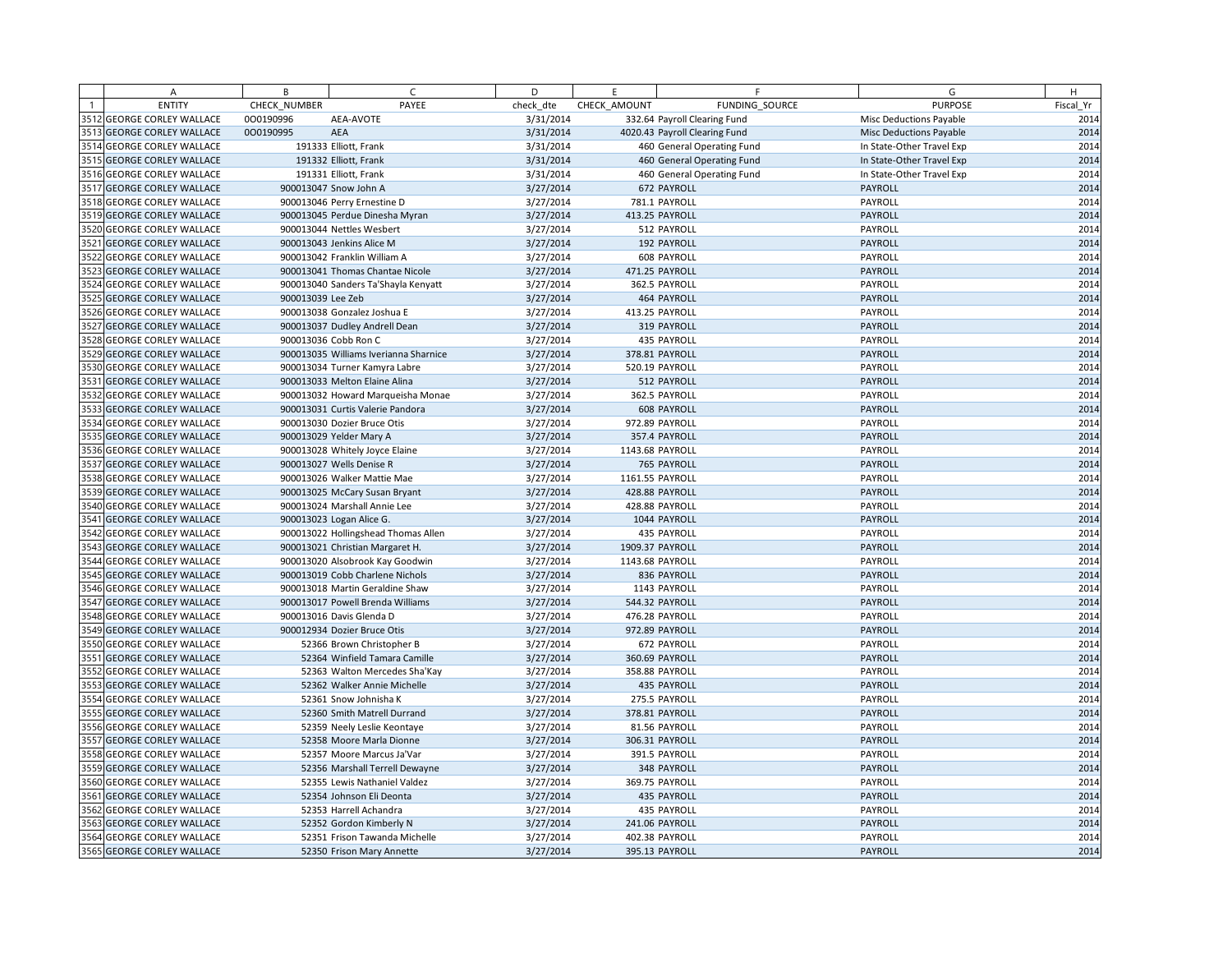|      | Α                            | B            | $\mathsf{C}$                        | D         | E               | F              | G              | H         |      |
|------|------------------------------|--------------|-------------------------------------|-----------|-----------------|----------------|----------------|-----------|------|
|      | <b>ENTITY</b>                | CHECK NUMBER | PAYEE                               | check dte | CHECK AMOUNT    | FUNDING SOURCE | <b>PURPOSE</b> | Fiscal Yr |      |
|      | 3566 GEORGE CORLEY WALLACE   |              | 52349 Ferrell Jordan Lynn           | 3/27/2014 |                 | 456.75 PAYROLL | PAYROLL        |           | 2014 |
|      | 3567 GEORGE CORLEY WALLACE   |              | 52348 Davis Michael Alphonso        | 3/27/2014 |                 | 362.5 PAYROLL  | PAYROLL        |           | 2014 |
|      | 3568 GEORGE CORLEY WALLACE   |              | 52347 Cobb Stephanie Miranda        | 3/27/2014 |                 | 435 PAYROLL    | PAYROLL        |           | 2014 |
|      | 3569 GEORGE CORLEY WALLACE   |              | 52346 Bowlin Kimberly Marie         | 3/27/2014 |                 | 493 PAYROLL    | PAYROLL        |           | 2014 |
|      | 3570 GEORGE CORLEY WALLACE   |              | 52345 Traywick Ellen G              | 3/27/2014 |                 | 553.97 PAYROLL | PAYROLL        |           | 2014 |
|      | 3571 GEORGE CORLEY WALLACE   |              | 52344 Cooper Jana Rose              | 3/27/2014 |                 | 79.75 PAYROLL  | PAYROLL        |           | 2014 |
|      | 3572 GEORGE CORLEY WALLACE   |              | 52343 Childress Eugene James        | 3/27/2014 |                 | 830 PAYROLL    | PAYROLL        |           | 2014 |
|      | 3573 GEORGE CORLEY WALLACE   |              | 900013015 Simmons Gloria Dean       | 3/26/2014 | 4583.33 PAYROLL |                | PAYROLL        |           | 2014 |
|      | 3574 GEORGE CORLEY WALLACE   |              | 900013014 Page Melinda Ann          | 3/26/2014 | 3583.33 PAYROLL |                | PAYROLL        |           | 2014 |
|      | 3575 GEORGE CORLEY WALLACE   |              | 900013013 Lomax Burma James         | 3/26/2014 |                 | 3750 PAYROLL   | PAYROLL        |           | 2014 |
|      | 3576 GEORGE CORLEY WALLACE   |              | 900013012 Ford Audrey               | 3/26/2014 | 3006.58 PAYROLL |                | PAYROLL        |           | 2014 |
| 3577 | <b>GEORGE CORLEY WALLACE</b> |              | 900013011 Rose Ebony S              | 3/26/2014 | 2931.17 PAYROLL |                | PAYROLL        |           | 2014 |
|      | 3578 GEORGE CORLEY WALLACE   |              | 900013010 Williams Roosevelt        | 3/26/2014 | 2320.55 PAYROLL |                | PAYROLL        |           | 2014 |
|      | 3579 GEORGE CORLEY WALLACE   |              | 900013009 Weatherspoon Norman       | 3/26/2014 | 3187.48 PAYROLL |                | PAYROLL        |           | 2014 |
|      | 3580 GEORGE CORLEY WALLACE   |              | 900013008 Pettway Charles D.        | 3/26/2014 | 2634.33 PAYROLL |                | PAYROLL        |           | 2014 |
| 3581 | <b>GEORGE CORLEY WALLACE</b> |              | 900013007 Pettway Alonzia           | 3/26/2014 | 2634.33 PAYROLL |                | PAYROLL        |           | 2014 |
|      | 3582 GEORGE CORLEY WALLACE   |              | 900013006 McCree Monroe             | 3/26/2014 | 4396.42 PAYROLL |                | PAYROLL        |           | 2014 |
|      | 3583 GEORGE CORLEY WALLACE   |              | 900013005 Heard Anthony             | 3/26/2014 | 2634.33 PAYROLL |                | PAYROLL        |           | 2014 |
|      | 3584 GEORGE CORLEY WALLACE   |              | 900013004 Harvell Robert L          | 3/26/2014 | 2681.41 PAYROLL |                | PAYROLL        |           | 2014 |
|      | 3585 GEORGE CORLEY WALLACE   |              | 900013003 Moore Timothy             | 3/26/2014 |                 | 3755.5 PAYROLL | PAYROLL        |           | 2014 |
|      | 3586 GEORGE CORLEY WALLACE   |              | 900013002 Jones Joseph Glenn        | 3/26/2014 | 1916.67 PAYROLL |                | PAYROLL        |           | 2014 |
|      | 3587 GEORGE CORLEY WALLACE   |              | 900013001 Austin Tampatha           | 3/26/2014 | 2209.83 PAYROLL |                | PAYROLL        |           | 2014 |
|      | 3588 GEORGE CORLEY WALLACE   |              | 900013000 Kimbrough Brandon O       | 3/26/2014 | 2484.92 PAYROLL |                | PAYROLL        |           | 2014 |
|      | 3589 GEORGE CORLEY WALLACE   |              | 900012999 Craig Benjamin Martin     | 3/26/2014 | 3229.42 PAYROLL |                | PAYROLL        |           | 2014 |
|      | 3590 GEORGE CORLEY WALLACE   |              | 900012998 Vance Laura Lynn          | 3/26/2014 | 3973.25 PAYROLL |                | PAYROLL        |           | 2014 |
| 3591 | <b>GEORGE CORLEY WALLACE</b> |              | 900012997 Smith Leigh Ann           | 3/26/2014 | 4196.67 PAYROLL |                | PAYROLL        |           | 2014 |
|      | 3592 GEORGE CORLEY WALLACE   |              | 900012996 Smith Jacqueline Bernetta | 3/26/2014 | 8976.75 PAYROLL |                | PAYROLL        |           | 2014 |
|      | 3593 GEORGE CORLEY WALLACE   |              | 900012995 Purdie Christy Dorran     | 3/26/2014 |                 | 3154.5 PAYROLL | PAYROLL        |           | 2014 |
|      | 3594 GEORGE CORLEY WALLACE   |              | 900012994 Marshall Wilsunya         | 3/26/2014 | 2931.58 PAYROLL |                | PAYROLL        |           | 2014 |
| 3595 | <b>GEORGE CORLEY WALLACE</b> |              | 900012993 Evans Naopi Lc            | 3/26/2014 | 2857.17 PAYROLL |                | PAYROLL        |           | 2014 |
|      | 3596 GEORGE CORLEY WALLACE   |              | 900012992 Davis Mary Lee            | 3/26/2014 | 3303.42 PAYROLL |                | PAYROLL        |           | 2014 |
| 3597 | <b>GEORGE CORLEY WALLACE</b> |              | 900012991 Combs Lori Ann            | 3/26/2014 | 3824.67 PAYROLL |                | PAYROLL        |           | 2014 |
|      | 3598 GEORGE CORLEY WALLACE   |              | 900012990 Charley Daphne Yvonne     | 3/26/2014 |                 | 3750 PAYROLL   | PAYROLL        |           | 2014 |
|      | 3599 GEORGE CORLEY WALLACE   |              | 900012989 Bell Vickie D             | 3/26/2014 | 2410.75 PAYROLL |                | PAYROLL        |           | 2014 |
|      | 3600 GEORGE CORLEY WALLACE   |              | 900012988 Waller Kamala D           | 3/26/2014 |                 | 3083.8 PAYROLL | PAYROLL        |           | 2014 |
|      | 3601 GEORGE CORLEY WALLACE   |              | 900012987 Dysart Charles J          | 3/26/2014 |                 | 6125 PAYROLL   | PAYROLL        |           | 2014 |
|      | 3602 GEORGE CORLEY WALLACE   |              | 900012986 Davis Bettie Jean         | 3/26/2014 | 2262.08 PAYROLL |                | PAYROLL        |           | 2014 |
|      | 3603 GEORGE CORLEY WALLACE   |              | 900012985 Moultrie Eddie James      | 3/26/2014 | 4318.37 PAYROLL |                | PAYROLL        |           | 2014 |
|      | 3604 GEORGE CORLEY WALLACE   |              | 900012984 Patterson Ray Anthony     | 3/26/2014 |                 | 2708.5 PAYROLL | PAYROLL        |           | 2014 |
|      | 3605 GEORGE CORLEY WALLACE   |              | 900012983 Nixon Raford C            | 3/26/2014 | 2916.67 PAYROLL |                | PAYROLL        |           | 2014 |
|      | 3606 GEORGE CORLEY WALLACE   |              | 900012982 Burton Andrew J.          | 3/26/2014 | 3303.42 PAYROLL |                | PAYROLL        |           | 2014 |
|      | 3607 GEORGE CORLEY WALLACE   |              | 900012981 Bennett Robbyn V.         | 3/26/2014 | 7759.75 PAYROLL |                | PAYROLL        |           | 2014 |
|      | 3608 GEORGE CORLEY WALLACE   |              | 900012980 Allison Eric Preston      | 3/26/2014 |                 | 5430 PAYROLL   | PAYROLL        |           | 2014 |
|      | 3609 GEORGE CORLEY WALLACE   |              | 900012979 Adams Dorothy J           | 3/26/2014 | 1916.67 PAYROLL |                | PAYROLL        |           | 2014 |
|      | 3610 GEORGE CORLEY WALLACE   |              | 900012978 Zimmerman Sheri           | 3/26/2014 | 3229.42 PAYROLL |                | PAYROLL        |           | 2014 |
|      | 3611 GEORGE CORLEY WALLACE   |              | 900012977 Jackson Irma Jean         | 3/26/2014 |                 | 2708.5 PAYROLL | PAYROLL        |           | 2014 |
|      | 3612 GEORGE CORLEY WALLACE   |              | 900012976 Headley Linda Fay         | 3/26/2014 | 2336.25 PAYROLL |                | PAYROLL        |           | 2014 |
|      | 3613 GEORGE CORLEY WALLACE   |              | 900012975 Newman Sunette Smith      | 3/26/2014 | 4122.17 PAYROLL |                | PAYROLL        |           | 2014 |
|      | 3614 GEORGE CORLEY WALLACE   |              | 900012974 Reynolds Jennifer M       | 3/26/2014 | 2633.83 PAYROLL |                | PAYROLL        |           | 2014 |
|      | 3615 GEORGE CORLEY WALLACE   |              | 900012973 Lee Chenetta B            | 3/26/2014 |                 | 5000 PAYROLL   | PAYROLL        |           | 2014 |
|      | 3616 GEORGE CORLEY WALLACE   |              | 900012972 Logan Shuntelra Bernice   | 3/26/2014 | 3823.92 PAYROLL |                | PAYROLL        |           | 2014 |
|      | 3617 GEORGE CORLEY WALLACE   |              | 900012971 Kidd Anessa Lynn          | 3/26/2014 | 6009.89 PAYROLL |                | PAYROLL        |           | 2014 |
|      | 3618 GEORGE CORLEY WALLACE   |              | 900012970 Hudson Connie Estes       | 3/26/2014 | 1916.67 PAYROLL |                | PAYROLL        |           | 2014 |
|      | 3619 GEORGE CORLEY WALLACE   |              | 900012969 Clifton Lonzy T.          | 3/26/2014 | 6273.33 PAYROLL |                | PAYROLL        |           | 2014 |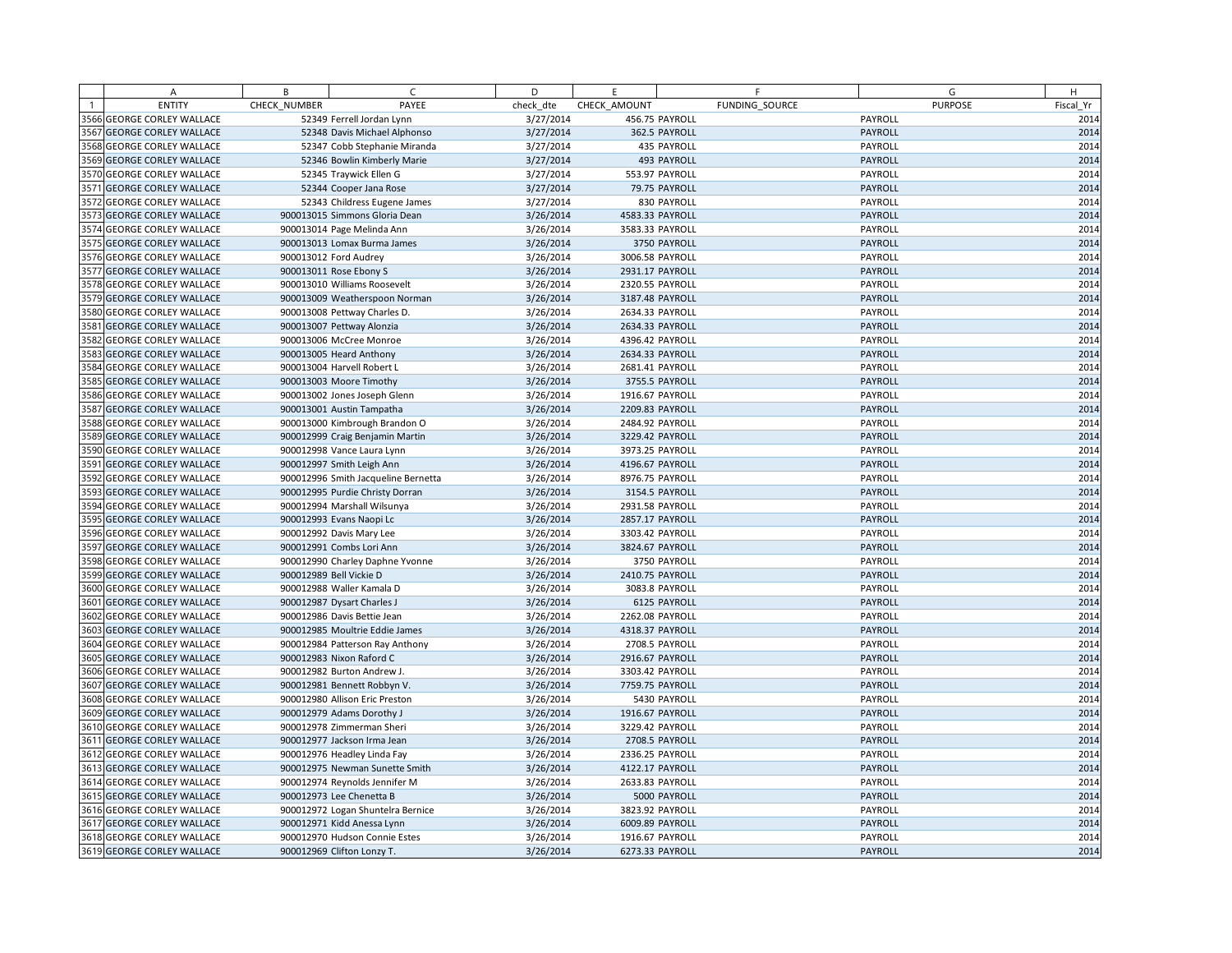|                | A                            | B            | $\mathsf{C}$                          | D         | E.              | F              | G              | H         |
|----------------|------------------------------|--------------|---------------------------------------|-----------|-----------------|----------------|----------------|-----------|
| $\overline{1}$ | <b>ENTITY</b>                | CHECK NUMBER | PAYEE                                 | check dte | CHECK AMOUNT    | FUNDING SOURCE | <b>PURPOSE</b> | Fiscal Yr |
|                | 3620 GEORGE CORLEY WALLACE   |              | 900012968 Bonner Irene G              | 3/26/2014 |                 | 1450 PAYROLL   | PAYROLL        | 2014      |
| 3621           | <b>GEORGE CORLEY WALLACE</b> |              | 900012967 Woods Melinda Takeyia       | 3/26/2014 |                 | 250 PAYROLL    | PAYROLL        | 2014      |
|                | 3622 GEORGE CORLEY WALLACE   |              | 900012966 Hannah Marcus A.            | 3/26/2014 | 1208.33 PAYROLL |                | PAYROLL        | 2014      |
| 3623           | <b>GEORGE CORLEY WALLACE</b> |              | 900012965 Turner Herman W.            | 3/26/2014 |                 | 847.92 PAYROLL | PAYROLL        | 2014      |
|                | 3624 GEORGE CORLEY WALLACE   |              | 900012964 Harper April M              | 3/26/2014 | 1431.25 PAYROLL |                | PAYROLL        | 2014      |
|                | 3625 GEORGE CORLEY WALLACE   |              | 900012963 Maxey Willie E.             | 3/26/2014 |                 | 450.42 PAYROLL | PAYROLL        | 2014      |
|                | 3626 GEORGE CORLEY WALLACE   |              | 900012962 Harrell Christopher Darrell | 3/26/2014 |                 | 416.67 PAYROLL | PAYROLL        | 2014      |
| 3627           | <b>GEORGE CORLEY WALLACE</b> |              | 900012961 Davis Foster Calvin         | 3/26/2014 |                 | 1045 PAYROLL   | PAYROLL        | 2014      |
|                | 3628 GEORGE CORLEY WALLACE   |              | 900012960 Theiss Sheila Ann           | 3/26/2014 | 3019.75 PAYROLL |                | PAYROLL        | 2014      |
|                | 3629 GEORGE CORLEY WALLACE   |              | 900012959 Abbott Brandi Nicole        | 3/26/2014 | 2113.17 PAYROLL |                | PAYROLL        | 2014      |
|                | 3630 GEORGE CORLEY WALLACE   |              | 900012958 Motley Bettye Steele        | 3/26/2014 |                 | 2630 PAYROLL   | PAYROLL        | 2014      |
| 3631           | <b>GEORGE CORLEY WALLACE</b> |              | 900012957 Moore Kathy J               | 3/26/2014 |                 | 4875 PAYROLL   | PAYROLL        | 2014      |
|                | 3632 GEORGE CORLEY WALLACE   |              | 900012956 Jones Natasha Renee         | 3/26/2014 | 2380.34 PAYROLL |                | PAYROLL        | 2014      |
|                | 3633 GEORGE CORLEY WALLACE   |              | 900012955 Jefferson Shelia Lawanda    | 3/26/2014 | 2410.75 PAYROLL |                | PAYROLL        | 2014      |
|                | 3634 GEORGE CORLEY WALLACE   |              | 900012954 Griffin Donitha J.          | 3/26/2014 | 9540.17 PAYROLL |                | PAYROLL        | 2014      |
| 3635           | <b>GEORGE CORLEY WALLACE</b> |              | 900012953 Gordon Rachel L             | 3/26/2014 | 3333.42 PAYROLL |                | PAYROLL        | 2014      |
|                | 3636 GEORGE CORLEY WALLACE   |              | 900012952 Duck Cindy                  | 3/26/2014 | 2708.92 PAYROLL |                | PAYROLL        | 2014      |
| 3637           | <b>GEORGE CORLEY WALLACE</b> |              | 900012951 Chapman Channie Loraine     | 3/26/2014 |                 | 3860 PAYROLL   | PAYROLL        | 2014      |
|                | 3638 GEORGE CORLEY WALLACE   |              | 900012950 Brown Karen E.              | 3/26/2014 | 3132.08 PAYROLL |                | PAYROLL        | 2014      |
|                | 3639 GEORGE CORLEY WALLACE   |              | 900012949 Bradsell Karen S.           | 3/26/2014 | 2485.17 PAYROLL |                | PAYROLL        | 2014      |
|                | 3640 GEORGE CORLEY WALLACE   |              | 900012948 Bentley Betty J             | 3/26/2014 | 4875.25 PAYROLL |                | PAYROLL        | 2014      |
|                | 3641 GEORGE CORLEY WALLACE   |              | 900012947 Jackson Maldonia            | 3/26/2014 |                 | 1032 PAYROLL   | PAYROLL        | 2014      |
|                | 3642 GEORGE CORLEY WALLACE   |              | 900012946 Pugh Elijah                 | 3/26/2014 |                 | 5999.5 PAYROLL | PAYROLL        | 2014      |
|                | 3643 GEORGE CORLEY WALLACE   |              | 900012945 Young Wanda F.              | 3/26/2014 | 1834.67 PAYROLL |                | PAYROLL        | 2014      |
|                | 3644 GEORGE CORLEY WALLACE   |              | 900012944 White TaShunta N            | 3/26/2014 |                 | 344 PAYROLL    | PAYROLL        | 2014      |
|                | 3645 GEORGE CORLEY WALLACE   |              | 900012943 Owens Holly Brown           | 3/26/2014 | 6244.56 PAYROLL |                | PAYROLL        | 2014      |
|                | 3646 GEORGE CORLEY WALLACE   |              | 900012942 Lee Kateri M                | 3/26/2014 | 5713.33 PAYROLL |                | PAYROLL        | 2014      |
|                | 3647 GEORGE CORLEY WALLACE   |              | 900012941 Barker Shirley Ann          | 3/26/2014 | 3824.67 PAYROLL |                | PAYROLL        | 2014      |
|                | 3648 GEORGE CORLEY WALLACE   |              | 900012940 Baldwin Antionetta S        | 3/26/2014 | 4507.42 PAYROLL |                | PAYROLL        | 2014      |
|                | 3649 GEORGE CORLEY WALLACE   |              | 900012939 Rhodes Ramona Roberts       | 3/26/2014 |                 | 693.33 PAYROLL | PAYROLL        | 2014      |
|                | 3650 GEORGE CORLEY WALLACE   |              | 900012938 Williamson Fred A           | 3/26/2014 | 7535.67 PAYROLL |                | PAYROLL        | 2014      |
| 3651           | <b>GEORGE CORLEY WALLACE</b> |              | 900012937 Mitchell Brenda G.          | 3/26/2014 |                 | 344 PAYROLL    | PAYROLL        | 2014      |
|                | 3652 GEORGE CORLEY WALLACE   |              | 900012936 Minor Sheila Mims           | 3/26/2014 |                 | 693.33 PAYROLL | PAYROLL        | 2014      |
|                | 3653 GEORGE CORLEY WALLACE   |              | 900012935 Goings Ghytana Shelton      | 3/26/2014 | 4806.58 PAYROLL |                | PAYROLL        | 2014      |
|                | 3654 GEORGE CORLEY WALLACE   |              | 900012933 Autery Nancy                | 3/26/2014 | 5100.92 PAYROLL |                | PAYROLL        | 2014      |
| 3655           | <b>GEORGE CORLEY WALLACE</b> |              | 900012932 Turner Anthony G.           | 3/26/2014 | 5146.25 PAYROLL |                | PAYROLL        | 2014      |
|                | 3656 GEORGE CORLEY WALLACE   |              | 900012931 McKnight April Calloway     | 3/26/2014 |                 | 866.67 PAYROLL | PAYROLL        | 2014      |
| 3657           | <b>GEORGE CORLEY WALLACE</b> |              | 900012930 Richardson Kendra Jones     | 3/26/2014 | 4507.42 PAYROLL |                | PAYROLL        | 2014      |
|                | 3658 GEORGE CORLEY WALLACE   |              | 900012929 Johnson Althelstein         | 3/26/2014 | 5100.92 PAYROLL |                | PAYROLL        | 2014      |
|                | 3659 GEORGE CORLEY WALLACE   |              | 900012928 Cook Robin                  | 3/26/2014 | 4184.25 PAYROLL |                | PAYROLL        | 2014      |
|                | 3660 GEORGE CORLEY WALLACE   |              | 900012927 Chesnut Veronica S          | 3/26/2014 |                 | 260 PAYROLL    | PAYROLL        | 2014      |
| 3661           | <b>GEORGE CORLEY WALLACE</b> |              | 900012926 Clements Renna B            | 3/26/2014 |                 | 260 PAYROLL    | PAYROLL        | 2014      |
|                | 3662 GEORGE CORLEY WALLACE   |              | 900012925 Thompkins Yolanda Smith     | 3/26/2014 |                 | 693.33 PAYROLL | PAYROLL        | 2014      |
|                | 3663 GEORGE CORLEY WALLACE   |              | 900012924 Howard Vatausha O           | 3/26/2014 |                 | 260 PAYROLL    | PAYROLL        | 2014      |
|                | 3664 GEORGE CORLEY WALLACE   |              | 900012923 Pugh Janet Cathey M.        | 3/26/2014 | 5426.17 PAYROLL |                | PAYROLL        | 2014      |
|                | 3665 GEORGE CORLEY WALLACE   |              | 900012922 Melton Darrio               | 3/26/2014 |                 | 433.33 PAYROLL | PAYROLL        | 2014      |
|                | 3666 GEORGE CORLEY WALLACE   |              | 900012921 McQueen Carroll D.          | 3/26/2014 |                 | 780 PAYROLL    | PAYROLL        | 2014      |
|                | 3667 GEORGE CORLEY WALLACE   |              | 900012920 Martin Jerria C             | 3/26/2014 |                 | 780 PAYROLL    | PAYROLL        | 2014      |
|                | 3668 GEORGE CORLEY WALLACE   |              | 900012919 White Tara Y                | 3/26/2014 | 4858.75 PAYROLL |                | PAYROLL        | 2014      |
|                | 3669 GEORGE CORLEY WALLACE   |              | 900012918 Powell Thomas E             | 3/26/2014 |                 | 260 PAYROLL    | PAYROLL        | 2014      |
|                | 3670 GEORGE CORLEY WALLACE   |              | 900012917 Lewis George E              | 3/26/2014 |                 | 693.33 PAYROLL | PAYROLL        | 2014      |
|                | 3671 GEORGE CORLEY WALLACE   |              | 900012916 Grissom Terry D             | 3/26/2014 |                 | 260 PAYROLL    | PAYROLL        | 2014      |
|                | 3672 GEORGE CORLEY WALLACE   |              | 900012915 Williams Wendy Dawn         | 3/26/2014 |                 | 433.33 PAYROLL | PAYROLL        | 2014      |
|                | 3673 GEORGE CORLEY WALLACE   |              | 900012914 Elliott William F.          | 3/26/2014 | 5340.75 PAYROLL |                | PAYROLL        | 2014      |
|                |                              |              |                                       |           |                 |                |                |           |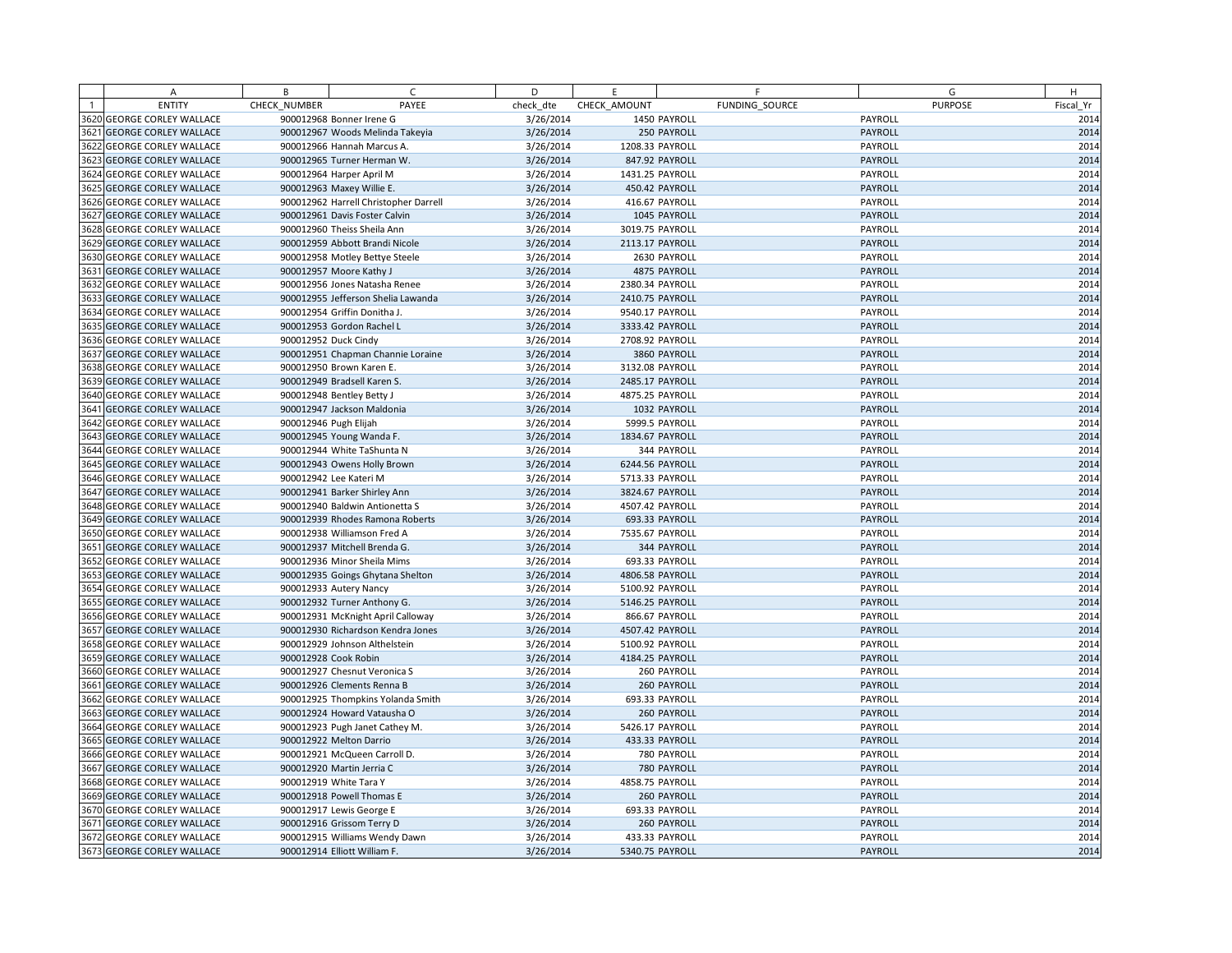| A                                                        | B            | C                                     | D         | E               |                | F              | G                  | H            |
|----------------------------------------------------------|--------------|---------------------------------------|-----------|-----------------|----------------|----------------|--------------------|--------------|
| <b>ENTITY</b>                                            | CHECK NUMBER | PAYEE                                 | check dte | CHECK AMOUNT    |                | FUNDING SOURCE | <b>PURPOSE</b>     | Fiscal Yr    |
| 3674 GEORGE CORLEY WALLACE                               |              | 900012913 Speed Donald T              | 3/26/2014 |                 | 433.33 PAYROLL |                | PAYROLL            | 2014         |
| 3675 GEORGE CORLEY WALLACE                               |              | 900012912 Welch Gordon F              | 3/26/2014 |                 | 3729 PAYROLL   |                | PAYROLL            | 2014         |
| <b>3676 GEORGE CORLEY WALLACE</b>                        |              | 900012911 Miller Marc C               | 3/26/2014 |                 | 260 PAYROLL    |                | PAYROLL            | 2014         |
| 3677 GEORGE CORLEY WALLACE                               |              | 900012910 Pettway Martha Williams     | 3/26/2014 | 4166.67 PAYROLL |                |                | PAYROLL            | 2014         |
| 3678 GEORGE CORLEY WALLACE                               |              | 900012909 Pettway Felecia             | 3/26/2014 | 5154.16 PAYROLL |                |                | PAYROLL            | 2014         |
| 3679 GEORGE CORLEY WALLACE                               |              | 900012908 Moss Johnny E               | 3/26/2014 | 5416.66 PAYROLL |                |                | PAYROLL            | 2014         |
| 3680 GEORGE CORLEY WALLACE                               |              | 900012907 Helms Tammy Roberts         | 3/26/2014 | 2744.08 PAYROLL |                |                | PAYROLL            | 2014         |
| 3681 GEORGE CORLEY WALLACE                               |              | 900012906 Halpin Mark Nicholas        | 3/26/2014 | 2916.67 PAYROLL |                |                | PAYROLL            | 2014         |
| <b>3682 GEORGE CORLEY WALLACE</b>                        |              | 900012905 Thames Jerome E             | 3/26/2014 | 4565.11 PAYROLL |                |                | PAYROLL            | 2014         |
| 3683 GEORGE CORLEY WALLACE                               |              | 900012904 Harrison Eddie J            | 3/26/2014 | 5635.11 PAYROLL |                |                | PAYROLL            | 2014         |
| <b>3684 GEORGE CORLEY WALLACE</b>                        |              | 900012903 Harris Douglas Lee          | 3/26/2014 | 2410.75 PAYROLL |                |                | PAYROLL            | 2014         |
| 3685 GEORGE CORLEY WALLACE                               |              | 900012902 Griffin Calvin              | 3/26/2014 | 6079.89 PAYROLL |                |                | PAYROLL            | 2014         |
| 3686 GEORGE CORLEY WALLACE                               |              | 900012901 Williams Matilda Mae        | 3/26/2014 | 2410.75 PAYROLL |                |                | PAYROLL            | 2014         |
| <b>3687 GEORGE CORLEY WALLACE</b>                        |              | 900012900 Hamilton Antonio Kentanious | 3/26/2014 | 4120.33 PAYROLL |                |                | PAYROLL            | 2014         |
| <b>3688 GEORGE CORLEY WALLACE</b>                        |              | 900012899 Allen Kenny                 | 3/26/2014 | 3979.75 PAYROLL |                |                | PAYROLL            | 2014         |
| 3689 GEORGE CORLEY WALLACE                               |              | 900012898 Wallace Connie W            | 3/26/2014 | 8272.67 PAYROLL |                |                | PAYROLL            | 2014         |
| <b>3690 GEORGE CORLEY WALLACE</b>                        |              | 900012897 Lewis Bonita T.             | 3/26/2014 | 4416.89 PAYROLL |                |                | PAYROLL            | 2014         |
| 3691 GEORGE CORLEY WALLACE                               |              | 900012896 Laister Shirley J           | 3/26/2014 | 5306.33 PAYROLL |                |                | PAYROLL            | 2014         |
| 3692 GEORGE CORLEY WALLACE                               |              | 900012895 Smith Shandra J             | 3/26/2014 | 4904.17 PAYROLL |                |                | PAYROLL            | 2014         |
| 3693 GEORGE CORLEY WALLACE                               |              | 900012894 Simmons Lawrence            | 3/26/2014 | 4120.33 PAYROLL |                |                | PAYROLL            | 2014         |
| <b>3694 GEORGE CORLEY WALLACE</b>                        |              | 900012893 Stevenson Donte L           | 3/26/2014 | 2336.25 PAYROLL |                |                | PAYROLL            | 2014         |
| 3695 GEORGE CORLEY WALLACE                               |              | 900012892 Rogers Eric W.              | 3/26/2014 | 4861.56 PAYROLL |                |                | PAYROLL            | 2014         |
| 3696 GEORGE CORLEY WALLACE                               |              | 900012891 Moore Dale E                | 3/26/2014 | 4268.56 PAYROLL |                |                | PAYROLL            | 2014         |
| 3697 GEORGE CORLEY WALLACE                               |              | 900012890 Hobbs David Wayne           | 3/26/2014 | 3979.75 PAYROLL |                |                | PAYROLL            | 2014         |
| 3698 GEORGE CORLEY WALLACE                               |              | 900012889 Walker Shermanita           | 3/26/2014 | 4349.58 PAYROLL |                |                | PAYROLL            | 2014         |
| 3699 GEORGE CORLEY WALLACE                               |              | 900012888 Spicer Chandra              | 3/26/2014 | 5276.25 PAYROLL |                |                | PAYROLL            | 2014         |
| 3700 GEORGE CORLEY WALLACE                               |              | 900012887 Snowden Lula                | 3/26/2014 |                 | 4012.5 PAYROLL |                | PAYROLL            | 2014         |
| 3701 GEORGE CORLEY WALLACE                               |              | 900012886 Roberson Erika M            | 3/26/2014 | 2708.25 PAYROLL |                |                | PAYROLL            | 2014         |
| 3702 GEORGE CORLEY WALLACE                               |              | 900012885 Pullum Quanda C.            | 3/26/2014 |                 | 3080.5 PAYROLL |                | PAYROLL            | 2014         |
| 3703 GEORGE CORLEY WALLACE                               |              | 900012884 Pettway Clarence J          | 3/26/2014 | 5659.08 PAYROLL |                |                | PAYROLL            | 2014         |
| 3704 GEORGE CORLEY WALLACE                               |              | 900012883 Moore Derrick M             | 3/26/2014 | 2187.58 PAYROLL |                |                | PAYROLL            | 2014         |
| 3705 GEORGE CORLEY WALLACE                               |              | 900012882 Inge Deandres G.            | 3/26/2014 | 5918.08 PAYROLL |                |                | PAYROLL            | 2014         |
| 3706 GEORGE CORLEY WALLACE                               |              | 900012881 Buford Geralyn Latanza      | 3/26/2014 | 4292.08 PAYROLL |                |                | PAYROLL            | 2014         |
| 3707 GEORGE CORLEY WALLACE                               |              | 900012880 Barlow Tiffany Renee        | 3/26/2014 | 4935.83 PAYROLL |                |                | PAYROLL            | 2014         |
| 3708 GEORGE CORLEY WALLACE                               |              | 900012879 Allen Bertha Yvette         | 3/26/2014 | 4529.67 PAYROLL |                |                | PAYROLL            | 2014         |
| 3709 GEORGE CORLEY WALLACE                               |              | 900012878 Acoff Olivia Joyce          | 3/26/2014 | 2541.67 PAYROLL |                |                | PAYROLL            | 2014         |
| 3710 GEORGE CORLEY WALLACE                               |              | 900012877 Strickland Amanda Lynn      | 3/26/2014 |                 | 520 PAYROLL    |                | PAYROLL            | 2014         |
| 3711 GEORGE CORLEY WALLACE                               |              | 900012876 Jones Connie M.             | 3/26/2014 | 4507.42 PAYROLL |                |                | PAYROLL            | 2014         |
| 3712 GEORGE CORLEY WALLACE                               |              | 900012875 Davis Rebecca Moore         | 3/26/2014 |                 | 4795 PAYROLL   |                | PAYROLL            | 2014         |
| 3713 GEORGE CORLEY WALLACE                               |              | 900012874 Thomas Gloria Dean          | 3/26/2014 | 3452.83 PAYROLL |                |                | PAYROLL            | 2014         |
| 3714 GEORGE CORLEY WALLACE                               |              | 900012873 Mott Margaret C.            | 3/26/2014 | 4729.75 PAYROLL |                |                | PAYROLL            | 2014         |
| 3715 GEORGE CORLEY WALLACE                               |              | 900012872 Holliman Kathleen Hays      | 3/26/2014 | 6051.75 PAYROLL |                |                | PAYROLL            | 2014         |
| 3716 GEORGE CORLEY WALLACE                               |              | 900012871 Henderson Kerry E.          | 3/26/2014 | 4312.58 PAYROLL |                |                | PAYROLL            | 2014         |
| 3717 GEORGE CORLEY WALLACE                               |              | 900012870 Wilson Beverly Renae        | 3/26/2014 |                 | 520 PAYROLL    |                | PAYROLL            | 2014         |
| 3718 GEORGE CORLEY WALLACE                               |              | 900012869 Moore Dorothy A             | 3/26/2014 |                 | 1000 PAYROLL   |                | PAYROLL            | 2014         |
| 3719 GEORGE CORLEY WALLACE                               |              | 900012868 Miller Gregory Lee          | 3/26/2014 | 4062.58 PAYROLL |                |                | <b>PAYROLL</b>     | 2014         |
| 3720 GEORGE CORLEY WALLACE                               |              | 900012867 Hannah Marilyn Bennett      | 3/26/2014 |                 | 4972 PAYROLL   |                | PAYROLL            | 2014         |
| 3721 GEORGE CORLEY WALLACE                               |              | 900012866 Yeager Marilyn Cynthia      | 3/26/2014 | 6454.56 PAYROLL |                |                | PAYROLL            | 2014         |
| 3722 GEORGE CORLEY WALLACE                               |              | 900012865 Vinson Richard Shane        | 3/26/2014 |                 | 900 PAYROLL    |                | PAYROLL            | 2014         |
| 3723 GEORGE CORLEY WALLACE                               |              | 900012864 Taylor Danica Sherita       | 3/26/2014 | 4425.42 PAYROLL |                |                | PAYROLL            | 2014         |
| 3724 GEORGE CORLEY WALLACE                               |              | 900012863 Smitherman Anna M           | 3/26/2014 | 5651.75 PAYROLL |                |                | PAYROLL            | 2014         |
| 3725 GEORGE CORLEY WALLACE<br>3726 GEORGE CORLEY WALLACE |              | 900012862 Smith Christina Harris      | 3/26/2014 | 5759.75 PAYROLL | 750 PAYROLL    |                | PAYROLL<br>PAYROLL | 2014<br>2014 |
|                                                          |              | 900012861 Shannon Tracey M.           | 3/26/2014 |                 |                |                | PAYROLL            | 2014         |
| 3727 GEORGE CORLEY WALLACE                               |              | 900012860 Rollins Mary Ellen          | 3/26/2014 |                 | 649 PAYROLL    |                |                    |              |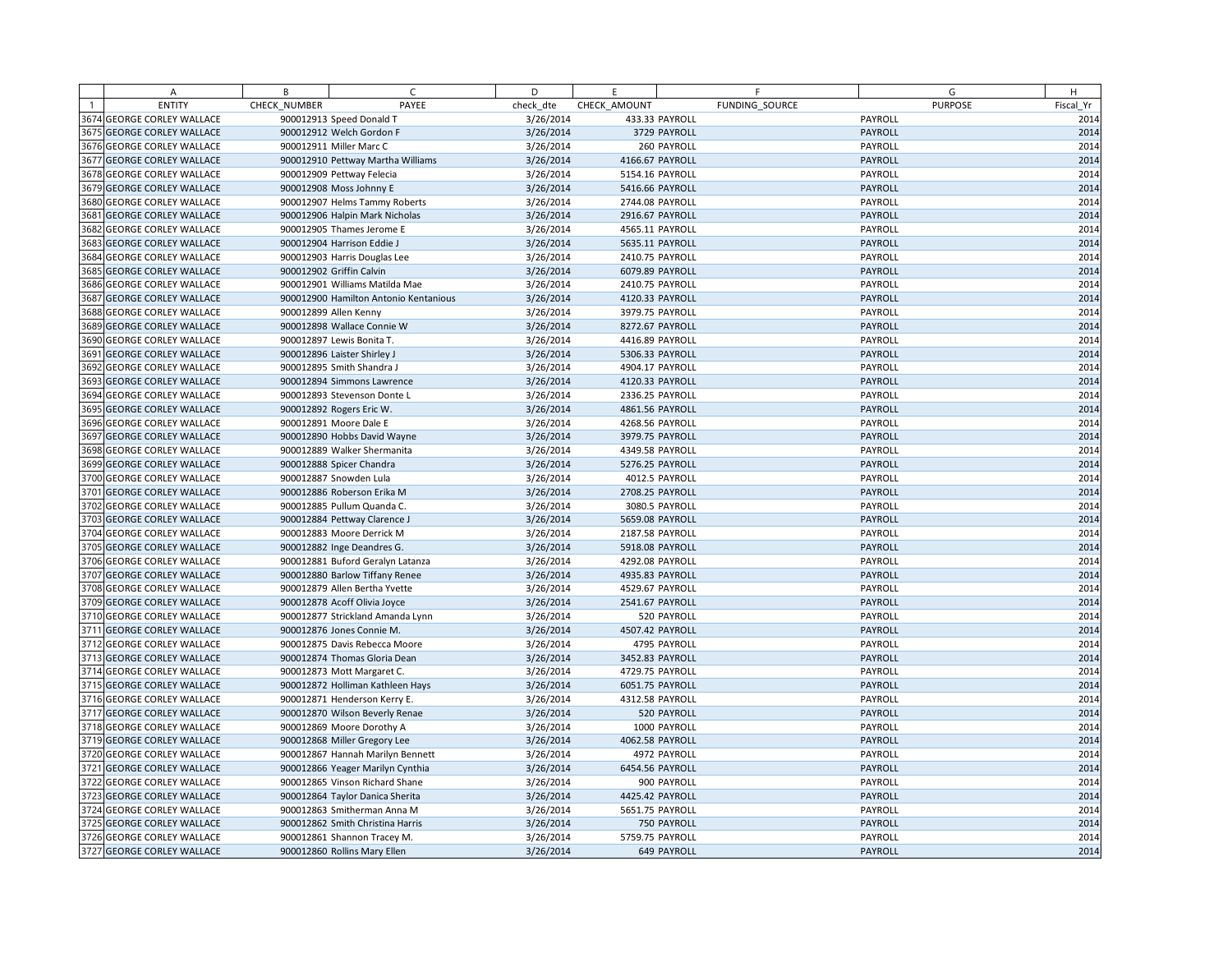| A                          | B            | $\subset$                                   | D         | E                |                | F              | G              | H         |
|----------------------------|--------------|---------------------------------------------|-----------|------------------|----------------|----------------|----------------|-----------|
| <b>ENTITY</b>              | CHECK NUMBER | PAYEE                                       | check dte | CHECK AMOUNT     |                | FUNDING SOURCE | <b>PURPOSE</b> | Fiscal Yr |
| 3728 GEORGE CORLEY WALLACE |              | 900012859 Morrison Hailey S                 | 3/26/2014 |                  | 840 PAYROLL    |                | PAYROLL        | 2014      |
| 3729 GEORGE CORLEY WALLACE |              | 900012858 Lunsford Angela Collins           | 3/26/2014 | 4823.78 PAYROLL  |                |                | PAYROLL        | 2014      |
| 3730 GEORGE CORLEY WALLACE |              | 900012857 McWhorter-Light Clara Suzanne     | 3/26/2014 | 2187.33 PAYROLL  |                |                | PAYROLL        | 2014      |
| 3731 GEORGE CORLEY WALLACE |              | 900012856 Lee Shannon M                     | 3/26/2014 |                  | 470 PAYROLL    |                | PAYROLL        | 2014      |
| 3732 GEORGE CORLEY WALLACE |              | 900012855 Lambert Sheila L.                 | 3/26/2014 |                  | 943.8 PAYROLL  |                | PAYROLL        | 2014      |
| 3733 GEORGE CORLEY WALLACE |              | 900012854 James Camille P.                  | 3/26/2014 |                  | 810 PAYROLL    |                | PAYROLL        | 2014      |
| 3734 GEORGE CORLEY WALLACE |              | 900012853 Howard - Steele Antoinette        | 3/26/2014 |                  | 981.75 PAYROLL |                | PAYROLL        | 2014      |
| 3735 GEORGE CORLEY WALLACE |              | 900012852 Haigler Lisa M                    | 3/26/2014 |                  | 550 PAYROLL    |                | PAYROLL        | 2014      |
| 3736 GEORGE CORLEY WALLACE |              | 900012851 Douglas Cecile Randall            | 3/26/2014 | 4840.92 PAYROLL  |                |                | PAYROLL        | 2014      |
| 3737 GEORGE CORLEY WALLACE |              | 900012850 Davis Vera Lee                    | 3/26/2014 | 2103.75 PAYROLL  |                |                | PAYROLL        | 2014      |
| 3738 GEORGE CORLEY WALLACE |              | 900012849 Chestnut Angelina                 | 3/26/2014 |                  | 709.5 PAYROLL  |                | PAYROLL        | 2014      |
| 3739 GEORGE CORLEY WALLACE |              | 900012848 Rives Becky Casey                 | 3/26/2014 | 6954.56 PAYROLL  |                |                | PAYROLL        | 2014      |
| 3740 GEORGE CORLEY WALLACE |              | 900012847 Martin Suzette G.                 | 3/26/2014 | 4062.58 PAYROLL  |                |                | PAYROLL        | 2014      |
| 3741 GEORGE CORLEY WALLACE |              | 900012846 Shannon Daphane N                 | 3/26/2014 |                  | 990 PAYROLL    |                | PAYROLL        | 2014      |
| 3742 GEORGE CORLEY WALLACE |              | 900012845 Richardson Ruby D.                | 3/26/2014 |                  | 1089 PAYROLL   |                | PAYROLL        | 2014      |
| 3743 GEORGE CORLEY WALLACE |              | 900012844 Pettway Lee Ester                 | 3/26/2014 |                  | 1089 PAYROLL   |                | PAYROLL        | 2014      |
| 3744 GEORGE CORLEY WALLACE |              | 900012843 Morton Ford Shelicia Denise       | 3/26/2014 |                  | 952.5 PAYROLL  |                | PAYROLL        | 2014      |
| 3745 GEORGE CORLEY WALLACE |              | 900012842 Purdie Krista Lashanta            | 3/26/2014 |                  | 628.62 PAYROLL |                | PAYROLL        | 2014      |
| 3746 GEORGE CORLEY WALLACE |              | 900012841 Mixon Carter Kim Ellice           | 3/26/2014 | 4062.58 PAYROLL  |                |                | PAYROLL        | 2014      |
| 3747 GEORGE CORLEY WALLACE |              | 900012840 Miller Pearlie R.                 | 3/26/2014 |                  | 4285 PAYROLL   |                | PAYROLL        | 2014      |
| 3748 GEORGE CORLEY WALLACE |              | 900012839 Melton Christi A.                 | 3/26/2014 | 3506.67 PAYROLL  |                |                | PAYROLL        | 2014      |
| 3749 GEORGE CORLEY WALLACE |              | 900012838 King Anetrial Sherell             | 3/26/2014 |                  | 1440 PAYROLL   |                | PAYROLL        | 2014      |
| 3750 GEORGE CORLEY WALLACE |              | 900012837 Jackson Veronica Moultrie         | 3/26/2014 | 4823.78 PAYROLL  |                |                | PAYROLL        | 2014      |
| 3751 GEORGE CORLEY WALLACE |              | 900012836 Goodwin Pamela                    | 3/26/2014 |                  | 2013 PAYROLL   |                | PAYROLL        | 2014      |
| 3752 GEORGE CORLEY WALLACE |              | 900012835 Dixon Colleen Roland              | 3/26/2014 |                  | 2958.5 PAYROLL |                | PAYROLL        | 2014      |
| 3753 GEORGE CORLEY WALLACE |              | 900012834 Davis Sarah                       | 3/26/2014 | 5713.33 PAYROLL  |                |                | PAYROLL        | 2014      |
| 3754 GEORGE CORLEY WALLACE |              | 900012833 Smith Pamela Caver                | 3/26/2014 | 5416.78 PAYROLL  |                |                | PAYROLL        | 2014      |
| 3755 GEORGE CORLEY WALLACE |              | 900012832 Calhoun Webbie R.                 | 3/26/2014 | 5120.33 PAYROLL  |                |                | PAYROLL        | 2014      |
| 3756 GEORGE CORLEY WALLACE |              | 900012831 Brown - Curtis Nannie Mae Summers | 3/26/2014 |                  | 728.94 PAYROLL |                | PAYROLL        | 2014      |
| 3757 GEORGE CORLEY WALLACE |              | 900012830 Brown Veronica S.                 | 3/26/2014 | 7317.84 PAYROLL  |                |                | PAYROLL        | 2014      |
| 3758 GEORGE CORLEY WALLACE |              | 900012829 Braxton Maria Machelle            | 3/26/2014 |                  | 1930.5 PAYROLL |                | PAYROLL        | 2014      |
| 3759 GEORGE CORLEY WALLACE |              | 900012828 Austin Ira Harrison               | 3/26/2014 |                  | 1042.5 PAYROLL |                | PAYROLL        | 2014      |
| 3760 GEORGE CORLEY WALLACE |              | 900012827 Lett Rita M.                      | 3/26/2014 | 5149.42 PAYROLL  |                |                | PAYROLL        | 2014      |
| 3761 GEORGE CORLEY WALLACE |              | 900012826 Larkin Earline T.                 | 3/26/2014 | 1916.67 PAYROLL  |                |                | PAYROLL        | 2014      |
| 3762 GEORGE CORLEY WALLACE |              | 900012825 Sturdivant Maxine C               | 3/26/2014 | 6566.22 PAYROLL  |                |                | PAYROLL        | 2014      |
| 3763 GEORGE CORLEY WALLACE |              | 900012824 Gibson Cynthia C                  | 3/26/2014 | 3333.33 PAYROLL  |                |                | PAYROLL        | 2014      |
| 3764 GEORGE CORLEY WALLACE |              | 900012823 Marshall Teresa Darnelle          | 3/26/2014 | 2187.33 PAYROLL  |                |                | PAYROLL        | 2014      |
| 3765 GEORGE CORLEY WALLACE |              | 900012822 Sanders Felicia M.                | 3/26/2014 | 3861.25 PAYROLL  |                |                | PAYROLL        | 2014      |
| 3766 GEORGE CORLEY WALLACE |              | 900012821 Nevith Karrie T                   | 3/26/2014 |                  | 433.33 PAYROLL |                | PAYROLL        | 2014      |
| 3767 GEORGE CORLEY WALLACE |              | 900012820 Ford Monique Amelia               | 3/26/2014 | 1527.78 PAYROLL  |                |                | PAYROLL        | 2014      |
| 3768 GEORGE CORLEY WALLACE |              | 900012819 Oliver Sharde S                   | 3/26/2014 | 3173.08 PAYROLL  |                |                | PAYROLL        | 2014      |
| 3769 GEORGE CORLEY WALLACE |              | 900012818 Briggs Tammie Marie               | 3/26/2014 | 6450.08 PAYROLL  |                |                | PAYROLL        | 2014      |
| 3770 GEORGE CORLEY WALLACE |              | 900012817 Williams Angelica Nicole          | 3/26/2014 | 2113.17 PAYROLL  |                |                | PAYROLL        | 2014      |
| 3771 GEORGE CORLEY WALLACE |              | 900012816 Tubbs - Turner Jocelyn Jenell     | 3/26/2014 | 5002.17 PAYROLL  |                |                | PAYROLL        | 2014      |
| 3772 GEORGE CORLEY WALLACE |              | 900012815 Kennedy Regina S                  | 3/26/2014 | 5092.75 PAYROLL  |                |                | PAYROLL        | 2014      |
| 3773 GEORGE CORLEY WALLACE |              | 900012814 Gourdine Raji                     | 3/26/2014 | 7323.17 PAYROLL  |                |                | <b>PAYROLL</b> | 2014      |
| 3774 GEORGE CORLEY WALLACE |              | 900012813 Cosby Helen A                     | 3/26/2014 | 3601.25 PAYROLL  |                |                | PAYROLL        | 2014      |
| 3775 GEORGE CORLEY WALLACE |              | 900012812 Walker Sharon D                   | 3/26/2014 |                  | 2571.2 PAYROLL |                | PAYROLL        | 2014      |
| 3776 GEORGE CORLEY WALLACE |              | 900012811 Carstarphen Mennie L              | 3/26/2014 | 6706.33 PAYROLL  |                |                | PAYROLL        | 2014      |
| 3777 GEORGE CORLEY WALLACE |              | 900012810 Blevins Pamela M                  | 3/26/2014 | 2582.08 PAYROLL  |                |                | PAYROLL        | 2014      |
| 3778 GEORGE CORLEY WALLACE |              | 900012809 Blackledge Charles H              | 3/26/2014 |                  | 9660.5 PAYROLL |                | PAYROLL        | 2014      |
| 3779 GEORGE CORLEY WALLACE |              | 900012808 Mitchell James M                  | 3/26/2014 | 15531.45 PAYROLL |                |                | PAYROLL        | 2014      |
| 3780 GEORGE CORLEY WALLACE |              | 900012807 Glover Virginia M Reed            | 3/26/2014 | 3005.67 PAYROLL  |                |                | PAYROLL        | 2014      |
| 3781 GEORGE CORLEY WALLACE |              | 52342 Haralson Isaiah S                     | 3/26/2014 | 2885.42 PAYROLL  |                |                | PAYROLL        | 2014      |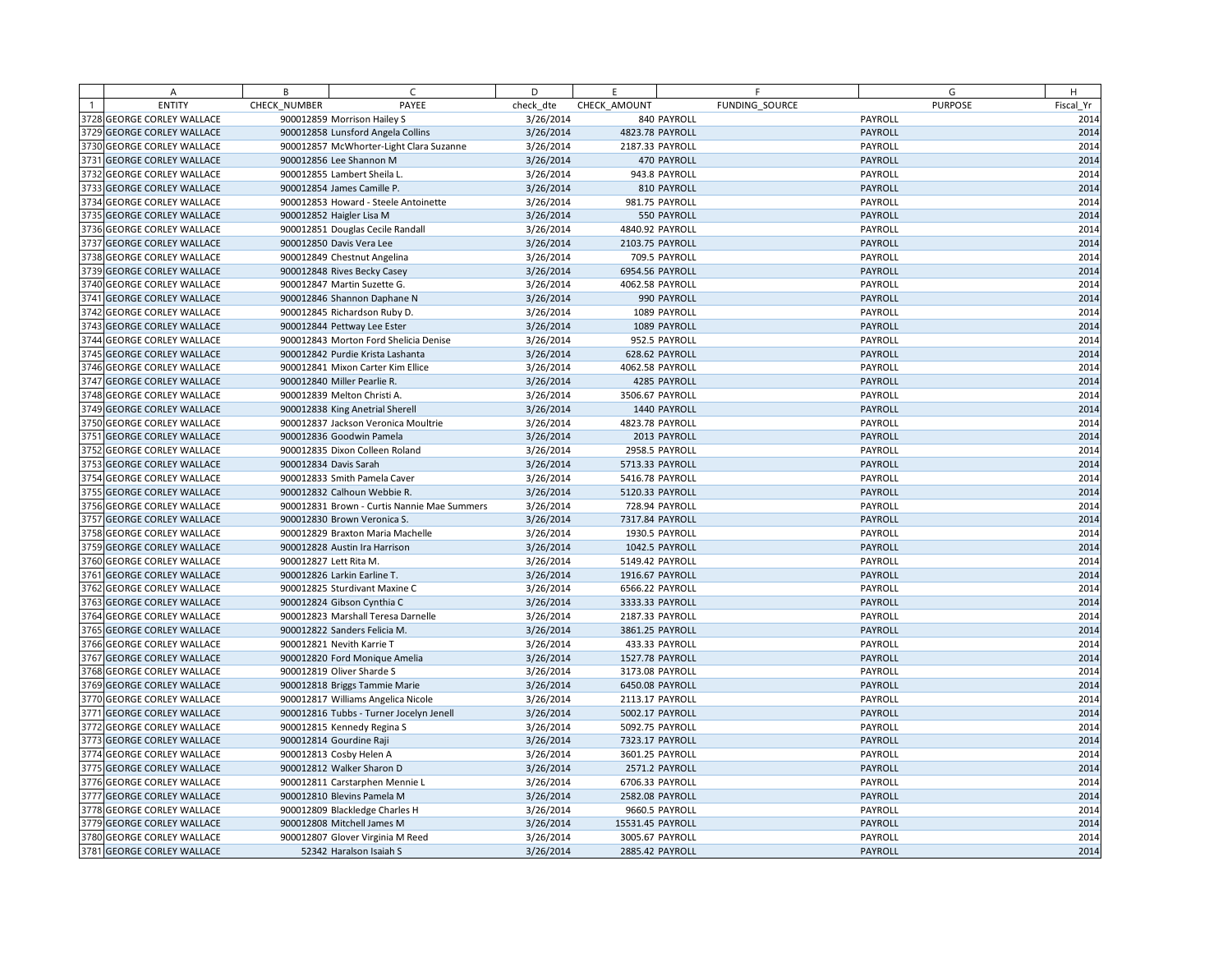| А                                 | B            | C.                               | D         | E               | F                                    | G                                  | H         |
|-----------------------------------|--------------|----------------------------------|-----------|-----------------|--------------------------------------|------------------------------------|-----------|
| <b>ENTITY</b>                     | CHECK NUMBER | PAYEE                            | check dte | CHECK AMOUNT    | FUNDING SOURCE                       | <b>PURPOSE</b>                     | Fiscal Yr |
| 3782 GEORGE CORLEY WALLACE        |              | 52341 Goldsby Jimmie Lee         | 3/26/2014 | 6083.33 PAYROLL |                                      | PAYROLL                            | 2014      |
| 3783 GEORGE CORLEY WALLACE        |              | 52340 Whatley Andrew Douglas     | 3/26/2014 |                 | 2336.5 PAYROLL                       | PAYROLL                            | 2014      |
| 3784 GEORGE CORLEY WALLACE        |              | 52339 Coleman Myron C            | 3/26/2014 |                 | 3083.8 PAYROLL                       | PAYROLL                            | 2014      |
| 3785 GEORGE CORLEY WALLACE        |              | 52338 Deavers Lori Evelyn        | 3/26/2014 | 1916.67 PAYROLL |                                      | PAYROLL                            | 2014      |
| 3786 GEORGE CORLEY WALLACE        |              | 52337 Southall Albert            | 3/26/2014 |                 | 617.5 PAYROLL                        | PAYROLL                            | 2014      |
| 3787 GEORGE CORLEY WALLACE        |              | 52336 Goree Lamichael Vantriese  | 3/26/2014 |                 | 250 PAYROLL                          | PAYROLL                            | 2014      |
| 3788 GEORGE CORLEY WALLACE        |              | 52335 Bright Jacinta Thrash      | 3/26/2014 |                 | 1000 PAYROLL                         | PAYROLL                            | 2014      |
| 3789 GEORGE CORLEY WALLACE        |              | 52334 Bowie Corey D.             | 3/26/2014 | 3986.58 PAYROLL |                                      | PAYROLL                            | 2014      |
| <b>3790 GEORGE CORLEY WALLACE</b> |              | 52333 Gasaway Mattie L.          | 3/26/2014 |                 | 344 PAYROLL                          | PAYROLL                            | 2014      |
| 3791 GEORGE CORLEY WALLACE        |              | 52332 Wilder Donald Edward       | 3/26/2014 | 5100.92 PAYROLL |                                      | PAYROLL                            | 2014      |
| 3792 GEORGE CORLEY WALLACE        |              | 52331 Lofton Lenore              | 3/26/2014 |                 | 604 PAYROLL                          | PAYROLL                            | 2014      |
| 3793 GEORGE CORLEY WALLACE        |              | 52330 Hughes Tony Max            | 3/26/2014 |                 | 520 PAYROLL                          | PAYROLL                            | 2014      |
| 3794 GEORGE CORLEY WALLACE        |              | 52329 Crum Bertram               | 3/26/2014 |                 | 433.33 PAYROLL                       | PAYROLL                            | 2014      |
| 3795 GEORGE CORLEY WALLACE        |              | 52328 Burton Kasey Raeann        | 3/26/2014 |                 | 260 PAYROLL                          | PAYROLL                            | 2014      |
| 3796 GEORGE CORLEY WALLACE        |              | 52327 Tarver Otis                | 3/26/2014 | 4268.56 PAYROLL |                                      | PAYROLL                            | 2014      |
| 3797 GEORGE CORLEY WALLACE        |              | 52326 Pearson Andre Marvel       | 3/26/2014 | 2187.58 PAYROLL |                                      | PAYROLL                            | 2014      |
| 3798 GEORGE CORLEY WALLACE        |              | 52325 Guthridge Nigel Ralphael   | 3/26/2014 | 2113.17 PAYROLL |                                      | PAYROLL                            | 2014      |
| 3799 GEORGE CORLEY WALLACE        |              | 52324 Coleman Steffan            | 3/26/2014 |                 | 3471 PAYROLL                         | PAYROLL                            | 2014      |
| 3800 GEORGE CORLEY WALLACE        |              | 52323 Bennett Jarrick B          | 3/26/2014 | 1057.25 PAYROLL |                                      | PAYROLL                            | 2014      |
| 3801 GEORGE CORLEY WALLACE        |              | 52322 Cummings Evelyn C.         | 3/26/2014 |                 | 260 PAYROLL                          | PAYROLL                            | 2014      |
| 3802 GEORGE CORLEY WALLACE        |              | 191330 Logan, Shuntelra B.       | 3/21/2014 |                 | 50 General Operating Fund            | Out-of-State-Commercl Trans        | 2014      |
| 3803 GEORGE CORLEY WALLACE        |              | 191330 Logan, Shuntelra B.       | 3/21/2014 |                 | 78.89 General Operating Fund         | Out-of-State-Subsist & Lodging     | 2014      |
| 3804 GEORGE CORLEY WALLACE        |              | 191330 Logan, Shuntelra B.       | 3/21/2014 |                 | 88 General Operating Fund            | Out-of-State-Other Travel Expenses | 2014      |
| 3805 GEORGE CORLEY WALLACE        |              | 191329 Williams, Joe             | 3/21/2014 |                 | 2700 General Operating Fund          | <b>Other Contractual Services</b>  | 2014      |
| 3806 GEORGE CORLEY WALLACE        |              | 191328 Selma Water Works Board   | 3/21/2014 |                 | 75.52 General Operating Fund         | Water & Sewer                      | 2014      |
| 3807 GEORGE CORLEY WALLACE        |              | 191327 McKinley, Aaron D.        | 3/21/2014 |                 | 4166 General Operating Fund          | <b>Other Contractual Services</b>  | 2014      |
| 3808 GEORGE CORLEY WALLACE        |              | 191326 Martin, Roosevelt         | 3/21/2014 |                 | 2333 General Operating Fund          | <b>Other Contractual Services</b>  | 2014      |
| 3809 GEORGE CORLEY WALLACE        |              | 191325 Logan-Hale                | 3/21/2014 |                 | 78.89 General Operating Fund         | Out-of-State-Subsist & Lodging     | 2014      |
| 3810 GEORGE CORLEY WALLACE        |              | 191325 Logan-Hale                | 3/21/2014 |                 | 88 General Operating Fund            | Out-of-State-Other Travel Expenses | 2014      |
| 3811 GEORGE CORLEY WALLACE        |              | 191325 Logan-Hale                | 3/21/2014 |                 | 50 General Operating Fund            | Out-of-State-Commercl Trans        | 2014      |
| 3812 GEORGE CORLEY WALLACE        |              | 191324 Jordan, Judy Y.           | 3/21/2014 |                 | 800 General Operating Fund           | <b>Other Contractual Services</b>  | 2014      |
| 3813 GEORGE CORLEY WALLACE        |              | 191323 Johnson, Althelstein      | 3/21/2014 |                 | 87 General Operating Fund            | Out-of-State-Other Travel Expenses | 2014      |
| 3814 GEORGE CORLEY WALLACE        |              | 191323 Johnson, Althelstein      | 3/21/2014 |                 | 674 General Operating Fund           | Out-of-State-Mileage               | 2014      |
| 3815 GEORGE CORLEY WALLACE        |              | 191323 Johnson, Althelstein      | 3/21/2014 |                 | 50.96 General Operating Fund         | Out-of-State-Subsist & Lodging     | 2014      |
| 3816 GEORGE CORLEY WALLACE        |              | 191322 Jackson, Eric L.          | 3/21/2014 |                 | 722.22 General Operating Fund        | <b>Other Contractual Services</b>  | 2014      |
| 3817 GEORGE CORLEY WALLACE        |              | 191321 Go Green Janitorial Servi | 3/21/2014 |                 | 4282.84 General Operating Fund       | <b>Other Contractual Services</b>  | 2014      |
| 3818 GEORGE CORLEY WALLACE        |              | 191320 Cleveland, Cedric         | 3/21/2014 |                 | 4166 General Operating Fund          | <b>Other Contractual Services</b>  | 2014      |
| 3819 GEORGE CORLEY WALLACE        |              | 191319 Cattlin Lawn Service      | 3/21/2014 |                 | 2433.33 General Operating Fund       | <b>Other Contractual Services</b>  | 2014      |
| 3820 GEORGE CORLEY WALLACE        |              | 191318 AT&T (Business Service)   | 3/21/2014 |                 | 77.33 General Operating Fund         | Communications                     | 2014      |
| 3821 GEORGE CORLEY WALLACE        |              | 191317 AmSan Bama Supply         | 3/21/2014 |                 | 500.45 General Operating Fund        | <b>Materials and Supplies</b>      | 2014      |
| 3822 GEORGE CORLEY WALLACE        |              | 191316 Xerox Corporation         | 3/20/2014 |                 | 66.59 Adult Ed. Regular State-2013   | Service Contracts-Equipment        | 2014      |
| 3823 GEORGE CORLEY WALLACE        |              | 191315 Wittichen Supply Company  | 3/20/2014 |                 | 180.9 General Operating Fund         | Materials and Supplies             | 2014      |
| 3824 GEORGE CORLEY WALLACE        |              | 191314 Trane Company (Parts)     | 3/20/2014 |                 | 3379.75 General Operating Fund       | Service Contracts-Equipment        | 2014      |
| 3825 GEORGE CORLEY WALLACE        |              | 191313 The Solutions Team        | 3/20/2014 |                 | 178.5 General Operating Fund         | <b>Technology-Non Capital</b>      | 2014      |
| 3826 GEORGE CORLEY WALLACE        |              | 191312 Taylor Sports & Souvenirs | 3/20/2014 |                 | 2980.8 General Operating Fund        | <b>Materials and Supplies</b>      | 2014      |
| 3827 GEORGE CORLEY WALLACE        |              | 191311 Stuart C. Irby Co.        | 3/20/2014 |                 | 2820.16 Renewal and Repacement Funds | Alterations                        | 2014      |
| 3828 GEORGE CORLEY WALLACE        |              | 191310 Strickland Companies      | 3/20/2014 |                 | 2765.25 General Operating Fund       | <b>Materials and Supplies</b>      | 2014      |
| 3829 GEORGE CORLEY WALLACE        |              | 191309 Southernlinc Wireless     | 3/20/2014 |                 | 10.6 General Operating Fund          | Communications                     | 2014      |
| <b>3830 GEORGE CORLEY WALLACE</b> |              | 191308 Southern Pipe & Supply    | 3/20/2014 |                 | 9777.44 FED VOC-2013                 | Furniture & Equip \$25,000 or Less | 2014      |
| 3831 GEORGE CORLEY WALLACE        |              | 191307 Smith, Jacqueline         | 3/20/2014 |                 | 225 General Operating Fund           | In State-Ovrnite Per diem          | 2014      |
| 3832 GEORGE CORLEY WALLACE        |              | 191307 Smith, Jacqueline         | 3/20/2014 |                 | 261.61 General Operating Fund        | In State-Mileage                   | 2014      |
| 3833 GEORGE CORLEY WALLACE        |              | 191306 Sherwin Williams          | 3/20/2014 |                 | 649.5 General Operating Fund         | <b>Materials and Supplies</b>      | 2014      |
| 3834 GEORGE CORLEY WALLACE        |              | 191306 Sherwin Williams          | 3/20/2014 |                 | 3291.82 Renewal and Repacement Funds | Maintenance & Repairs              | 2014      |
| 3835 GEORGE CORLEY WALLACE        |              | 191305 Selma Trophy Company      | 3/20/2014 |                 | 164.98 General Operating Fund        | <b>Materials and Supplies</b>      | 2014      |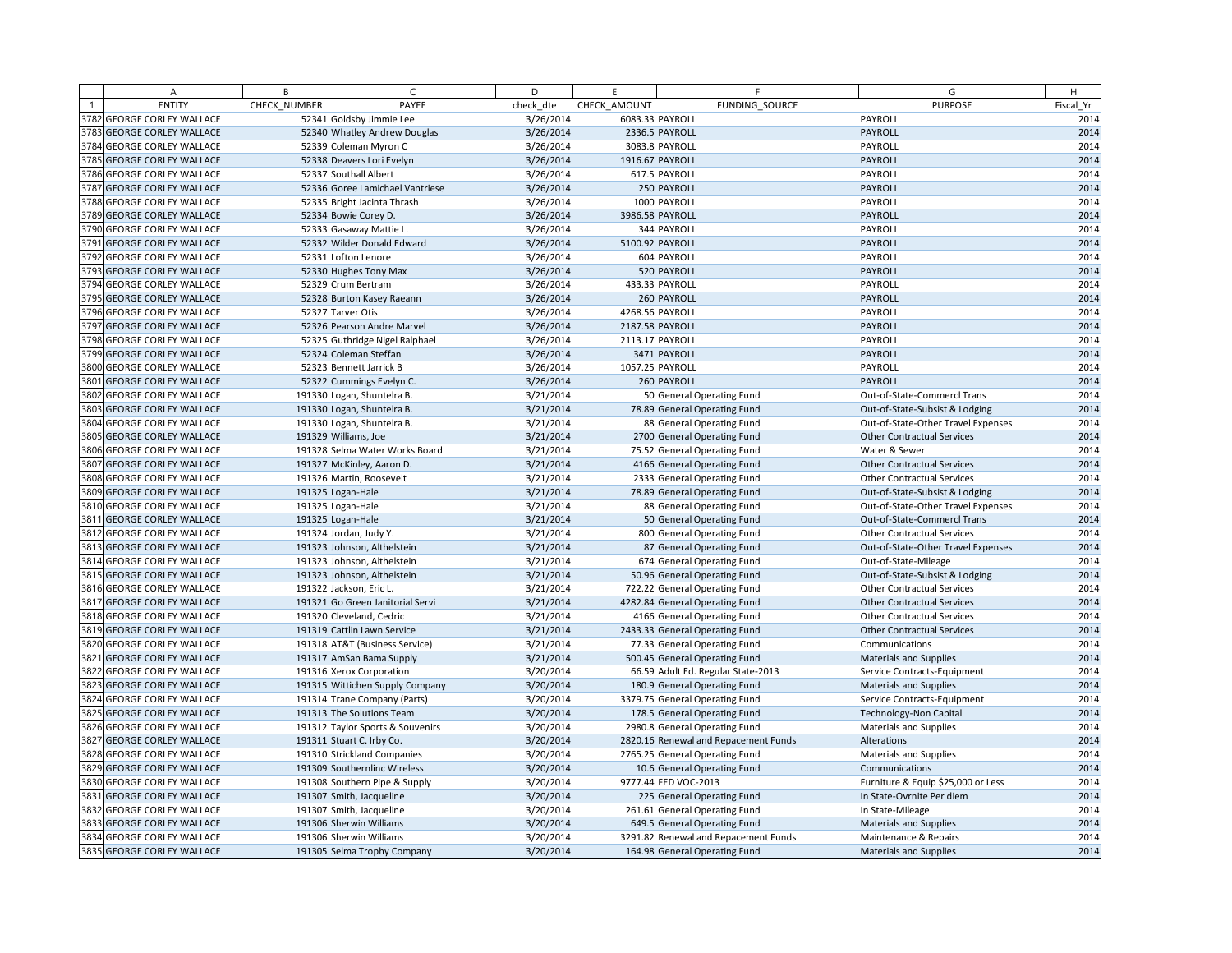| A                                 | B            | $\epsilon$                              | D         | F.           | F                                     | G                                    | H         |
|-----------------------------------|--------------|-----------------------------------------|-----------|--------------|---------------------------------------|--------------------------------------|-----------|
| <b>ENTITY</b>                     | CHECK NUMBER | PAYEE                                   | check dte | CHECK AMOUNT | FUNDING SOURCE                        | <b>PURPOSE</b>                       | Fiscal Yr |
| 3836 GEORGE CORLEY WALLACE        |              | 191304 Selma Electric Repair            | 3/20/2014 |              | 552.87 Renewal and Repacement Funds   | Maintenance & Repairs                | 2014      |
| 3837 GEORGE CORLEY WALLACE        |              | 191303 Scantron Corporation             | 3/20/2014 |              | 853.89 General Operating Fund         | <b>Materials and Supplies</b>        | 2014      |
| 3838 GEORGE CORLEY WALLACE        |              | 191302 Sally Beauty Supply              | 3/20/2014 |              | 453.19 General Operating Fund         | Purchases for Re-Sale                | 2014      |
| 3839 GEORGE CORLEY WALLACE        |              | 191301 Research & Education Association | 3/20/2014 |              | 1482.17 Adult Ed. Regular State-2013  | <b>Materials and Supplies</b>        | 2014      |
| 3840 GEORGE CORLEY WALLACE        |              | 191300 Office Depot                     | 3/20/2014 |              | 934.55 General Operating Fund         | <b>Materials and Supplies</b>        | 2014      |
| 3841 GEORGE CORLEY WALLACE        |              | 191299 Morin Corp.                      | 3/20/2014 |              | 21132.95 Renewal and Repacement Funds | Alterations                          | 2014      |
| 3842 GEORGE CORLEY WALLACE        |              | 191298 Mindvolt                         | 3/20/2014 |              | 6000 PAVES-2012                       | Computer Software-Non Cap            | 2014      |
| 3843 GEORGE CORLEY WALLACE        |              | 191297 Metal Aire Louver Co.            | 3/20/2014 |              | 7723 Renewal and Repacement Funds     | Alterations                          | 2014      |
| 3844 GEORGE CORLEY WALLACE        |              | 191296 Meadows Tire Co                  | 3/20/2014 |              | 12 General Operating Fund             | Maintenance & Repairs                | 2014      |
| 3845 GEORGE CORLEY WALLACE        |              | 191295 McQuick Printing Company         | 3/20/2014 |              | 48 AMSTI-State-2013                   | <b>Materials and Supplies</b>        | 2014      |
| 3846 GEORGE CORLEY WALLACE        |              | 191294 Lewis Pest Control Inc.          | 3/20/2014 |              | 260 General Operating Fund            | <b>Other Contractual Services</b>    | 2014      |
| <b>8847 GEORGE CORLEY WALLACE</b> |              | 191293 Jones Interstate Tire            | 3/20/2014 |              | 54.52 General Operating Fund          | Maintenance & Repairs                | 2014      |
| 3848 GEORGE CORLEY WALLACE        |              | 191292 Harris Security Systems          | 3/20/2014 |              | 240 General Operating Fund            | <b>Other Contractual Services</b>    | 2014      |
| <b>3849 GEORGE CORLEY WALLACE</b> |              | 191291 Guardian-Ipco Inc.               | 3/20/2014 |              | 550 General Operating Fund            | <b>Other Contractual Services</b>    | 2014      |
| 3850 GEORGE CORLEY WALLACE        |              | 191290 Global Industrial                | 3/20/2014 |              | 744.97 AMSTI-State-2013               | <b>Materials and Supplies</b>        | 2014      |
| 3851 GEORGE CORLEY WALLACE        |              | 191289 Fuller Building Company          | 3/20/2014 |              | 4179.6 Renewal and Repacement Funds   | Alterations                          | 2014      |
| 3852 GEORGE CORLEY WALLACE        |              | 191288 Frasier-Ousley Constructi        | 3/20/2014 |              | 90971.26 Renewal and Repacement Funds | Alterations                          | 2014      |
| <b>3853 GEORGE CORLEY WALLACE</b> |              | 191287 Delta Education                  | 3/20/2014 |              | 32012.61 AMSTI-State-2013             | <b>Materials and Supplies</b>        | 2014      |
| 3854 GEORGE CORLEY WALLACE        |              | 191286 Crl-Lovelady Construction        | 3/20/2014 |              | 20008.56 Renewal and Repacement Funds | Alterations                          | 2014      |
| 3855 GEORGE CORLEY WALLACE        |              | 191285 Cougar Chevron                   | 3/20/2014 |              | 430.55 General Operating Fund         | Gasoline & Oil-Motor Vehicle         | 2014      |
| 3856 GEORGE CORLEY WALLACE        |              | 191284 Cintas #231                      | 3/20/2014 |              | 259.92 General Operating Fund         | <b>Other Contractual Services</b>    | 2014      |
| 3857 GEORGE CORLEY WALLACE        |              | 191283 Cdw Government, Inc.             | 3/20/2014 |              | 432.93 General Operating Fund         | <b>Materials and Supplies</b>        | 2014      |
| 3858 GEORGE CORLEY WALLACE        |              | 191282 Best Books Company               | 3/20/2014 |              | 3886.87 General Operating Fund        | <b>Books</b>                         | 2014      |
| 3859 GEORGE CORLEY WALLACE        |              | 191281 Berney Office Solutions          | 3/20/2014 |              | 252.52 General Operating Fund         | Service Contracts-Equipment          | 2014      |
| 3860 GEORGE CORLEY WALLACE        |              | 191280 Barnes & Noble College           | 3/20/2014 |              | 2017.31 General Operating Fund        | <b>Materials and Supplies</b>        | 2014      |
| 3861 GEORGE CORLEY WALLACE        |              | 191279 Airgas South, INC.               | 3/20/2014 |              | 3088.63 General Operating Fund        | <b>Materials and Supplies</b>        | 2014      |
| 3862 GEORGE CORLEY WALLACE        | 191278 ACT   |                                         | 3/20/2014 |              | 12 General Operating Fund             | <b>Materials and Supplies</b>        | 2014      |
| 3863 GEORGE CORLEY WALLACE        | 191278 ACT   |                                         | 3/20/2014 |              | 6 Ready To Work - 2013                | <b>Other Contractual Services</b>    | 2014      |
| 3864 GEORGE CORLEY WALLACE        |              | 191277 Accs Instructional Office        | 3/20/2014 |              | 300 General Operating Fund            | Memberships                          | 2014      |
| 3865 GEORGE CORLEY WALLACE        |              | 191276 Wittichen Supply Company         | 3/19/2014 |              | 89.79 General Operating Fund          | <b>Materials and Supplies</b>        | 2014      |
| 3866 GEORGE CORLEY WALLACE        | 191275 WCCS  |                                         | 3/19/2014 | 21203.6 SEOG |                                       | Awards & Prizes                      | 2014      |
| 3867 GEORGE CORLEY WALLACE        |              | 191274 The Riley Group                  | 3/19/2014 |              | 500 General Operating Fund            | Technology-Non Capital               | 2014      |
| <b>3868 GEORGE CORLEY WALLACE</b> |              | 191273 The Flower Basket                | 3/19/2014 |              | 103.95 Flower Fund                    | <b>Deposit Liabilities</b>           | 2014      |
| <b>3869 GEORGE CORLEY WALLACE</b> |              | 191272 The City Of Selma                | 3/19/2014 |              | 64 General Operating Fund             | <b>Other Contractual Services</b>    | 2014      |
| 3870 GEORGE CORLEY WALLACE        |              | 191271 Technical Training Aids          | 3/19/2014 |              | 151885 PAVES-2011                     | Furniture & Equip Exceeding \$25,000 | 2014      |
| 3871 GEORGE CORLEY WALLACE        |              | 191270 Southernlinc Wireless            | 3/19/2014 |              | 792.07 General Operating Fund         | Communications                       | 2014      |
| 3872 GEORGE CORLEY WALLACE        |              | 191269 Smith, Brenda                    | 3/19/2014 |              | 200 General Operating Fund            | Rent                                 | 2014      |
| 3873 GEORGE CORLEY WALLACE        |              | 191268 Pitney Bowes                     | 3/19/2014 |              | 2000 General Operating Fund           | Postage                              | 2014      |
| 3874 GEORGE CORLEY WALLACE        |              | 191268 Pitney Bowes                     | 3/19/2014 |              | 2826 General Operating Fund           | Rent - Equipment                     | 2014      |
| 3875 GEORGE CORLEY WALLACE        |              | 191267 Neely, Toriano T.                | 3/19/2014 |              | 75 General Operating Fund             | <b>Other Contractual Services</b>    | 2014      |
| 3876 GEORGE CORLEY WALLACE        |              | 191266 National League For Nursing      | 3/19/2014 |              | 1390 General Operating Fund           | Memberships                          | 2014      |
| 3877 GEORGE CORLEY WALLACE        |              | 191265 Midwest Library Ser              | 3/19/2014 |              | 182.82 General Operating Fund         | <b>Books</b>                         | 2014      |
| 3878 GEORGE CORLEY WALLACE        |              | 191264 McCain Uniforms                  | 3/19/2014 |              | 89.44 General Operating Fund          | <b>Materials and Supplies</b>        | 2014      |
| 3879 GEORGE CORLEY WALLACE        |              | 191263 Maynard, Cooper & Gale           | 3/19/2014 |              | 1591.22 General Operating Fund        | <b>Legal Services</b>                | 2014      |
| 3880 GEORGE CORLEY WALLACE        |              | 191262 Jamco, Inc.                      | 3/19/2014 |              | 858.91 General Operating Fund         | <b>Materials and Supplies</b>        | 2014      |
| 3881 GEORGE CORLEY WALLACE        |              | 191261 Fastenal Company                 | 3/19/2014 |              | 350.54 General Operating Fund         | <b>Materials and Supplies</b>        | 2014      |
| 3882 GEORGE CORLEY WALLACE        |              | 191260 Dyna Lift                        | 3/19/2014 |              | 900.61 General Operating Fund         | Maintenance & Repairs                | 2014      |
| 3883 GEORGE CORLEY WALLACE        |              | 191259 Delta Foremost Chemical          | 3/19/2014 |              | 744.57 General Operating Fund         | Materials and Supplies               | 2014      |
| <b>3884 GEORGE CORLEY WALLACE</b> |              | 191258 Dade Paper                       | 3/19/2014 |              | 3140.31 General Operating Fund        | <b>Materials and Supplies</b>        | 2014      |
| 3885 GEORGE CORLEY WALLACE        |              | 191257 Compansol                        | 3/19/2014 |              | 24.95 Talent Search 13-14             | <b>Materials and Supplies</b>        | 2014      |
| 3886 GEORGE CORLEY WALLACE        |              | 191256 Community College Week           | 3/19/2014 |              | 52 General Operating Fund             | <b>Operating Lease Payments</b>      | 2014      |
| 3887 GEORGE CORLEY WALLACE        |              | 191255 Cobb Allen                       | 3/19/2014 |              | 8493 General Operating Fund           | Insurance & Bonding                  | 2014      |
| 3888 GEORGE CORLEY WALLACE        |              | 191254 Cdw Government, Inc              | 3/19/2014 |              | 1150.46 AMSTI-State-2012              | Non-capitalized Equipment            | 2014      |
| 3889 GEORGE CORLEY WALLACE        |              | 191254 Cdw Government, Inc              | 3/19/2014 |              | 158.54 AMSTI-State-2013               | Non-capitalized Equipment            | 2014      |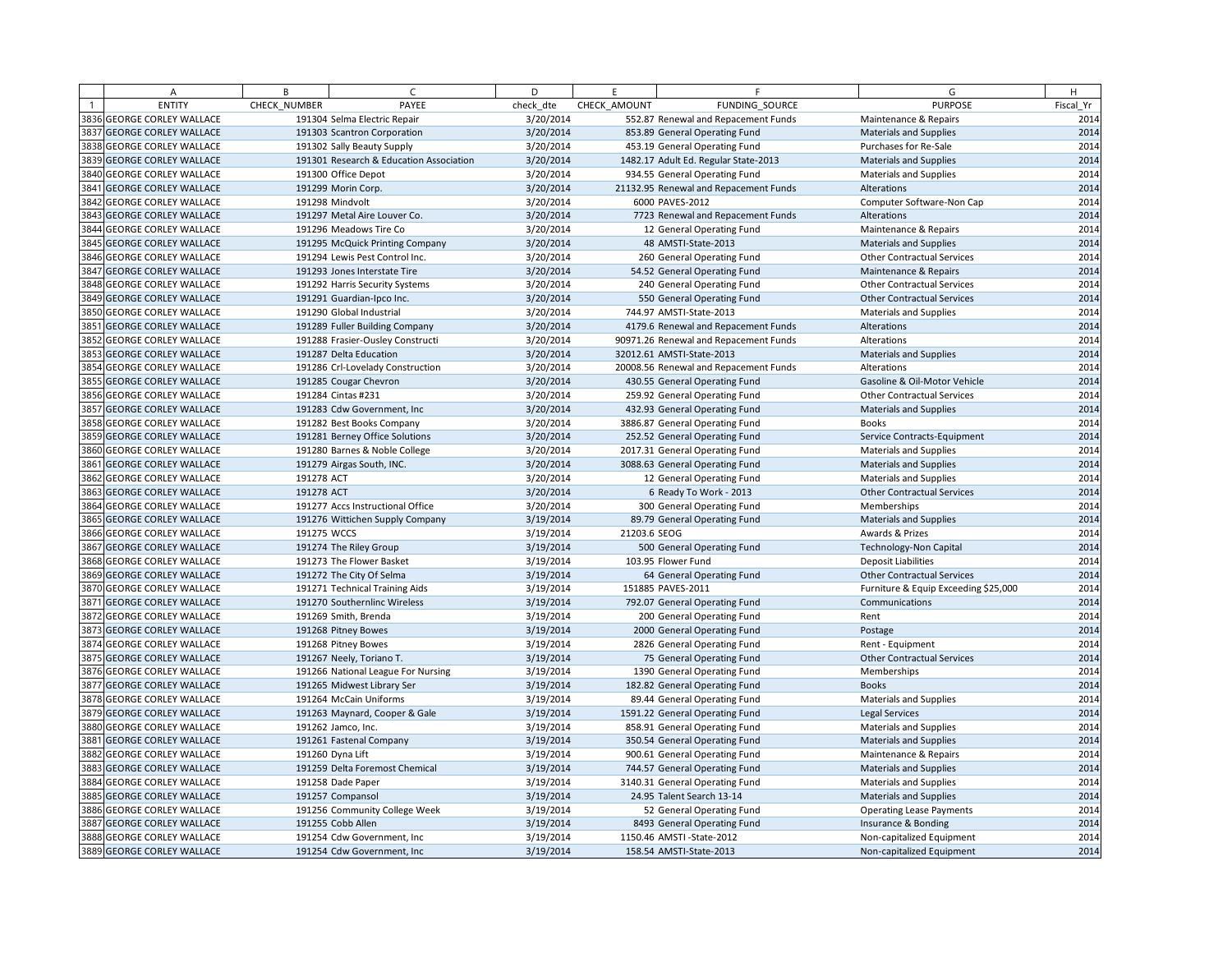| A                                 | B            | $\epsilon$                                 | D         | F.           | F                                    | G                                 | H         |
|-----------------------------------|--------------|--------------------------------------------|-----------|--------------|--------------------------------------|-----------------------------------|-----------|
| <b>ENTITY</b>                     | CHECK NUMBER | PAYEE                                      | check dte | CHECK AMOUNT | FUNDING SOURCE                       | <b>PURPOSE</b>                    | Fiscal Yr |
| <b>3890 GEORGE CORLEY WALLACE</b> |              | 191253 Canon Solutions                     | 3/19/2014 |              | 18.91 AMSTI-State-2013               | Service Contracts-Equipment       | 2014      |
| 3891 GEORGE CORLEY WALLACE        |              | 191253 Canon Solutions                     | 3/19/2014 |              | 44.72 AMSTI-State-2012               | Service Contracts-Equipment       | 2014      |
| 3892 GEORGE CORLEY WALLACE        |              | 191252 AT&T / U-verse                      | 3/19/2014 |              | 198 AE-PROGRAM EXPANSION GRANT-STATE | Communications                    | 2014      |
| 3893 GEORGE CORLEY WALLACE        |              | 191251 Airgas South, INC.                  | 3/19/2014 |              | 1100.44 General Operating Fund       | <b>Materials and Supplies</b>     | 2014      |
| 3894 GEORGE CORLEY WALLACE        |              | 191251 Airgas South, INC.                  | 3/19/2014 |              | 2566.78 FED VOC-2013                 | Non-capitalized Equipment         | 2014      |
| 3895 GEORGE CORLEY WALLACE        |              | 191251 Airgas South, INC.                  | 3/19/2014 |              | 358.79 FED VOC-2013                  | <b>Materials and Supplies</b>     | 2014      |
| 3896 GEORGE CORLEY WALLACE        | 191250 Acjic |                                            | 3/19/2014 |              | 300 General Operating Fund           | <b>Other Contractual Services</b> | 2014      |
| 3897 GEORGE CORLEY WALLACE        |              | 191249 Superior Security Service           | 3/18/2014 |              | 2100 General Operating Fund          | <b>Other Contractual Services</b> | 2014      |
| 3898 GEORGE CORLEY WALLACE        |              | 191248 Traywick, Ellen G.                  | 3/17/2014 |              | 49.17 Adult Ed. Regular State-2013   | In State-Mileage                  | 2014      |
| 3899 GEORGE CORLEY WALLACE        |              | 191247 Owens, Joe                          | 3/17/2014 |              | 4750 General Operating Fund          | <b>Other Contractual Services</b> | 2014      |
| 3900 GEORGE CORLEY WALLACE        |              | 191246 Labbe, Patricia                     | 3/17/2014 |              | 656.25 General Operating Fund        | <b>Materials and Supplies</b>     | 2014      |
| 3901 GEORGE CORLEY WALLACE        |              | 191245 Briggs, Tammie M.                   | 3/17/2014 |              | 235.53 General Operating Fund        | Out-of-State-Subsist & Lodging    | 2014      |
| 3902 GEORGE CORLEY WALLACE        |              | 191245 Briggs, Tammie M.                   | 3/17/2014 |              | 674.01 General Operating Fund        | Out-of-State-Mileage              | 2014      |
| 3903 GEORGE CORLEY WALLACE        |              | 191244 Walker, Shermanita                  | 3/14/2014 |              | 450 AMSTI-State-2013                 | In State-Ovrnite Per diem         | 2014      |
| 3904 GEORGE CORLEY WALLACE        |              | 191244 Walker, Shermanita                  | 3/14/2014 |              | 376.32 AMSTI-State-2013              | In State-Mileage                  | 2014      |
| 3905 GEORGE CORLEY WALLACE        |              | 191243 Tubbs - Turner, Jocelyn J.          | 3/14/2014 |              | 450 AMSTI-State-2013                 | In State-Ovrnite Per diem         | 2014      |
| 3906 GEORGE CORLEY WALLACE        |              | 191243 Tubbs - Turner, Jocelyn J.          | 3/14/2014 |              | 472.77 AMSTI-State-2013              | In State-Mileage                  | 2014      |
| 3907 GEORGE CORLEY WALLACE        |              | 191242 Spicer, Chandra                     | 3/14/2014 |              | 162.73 AMSTI-State-2013              | In State-Mileage                  | 2014      |
| 3908 GEORGE CORLEY WALLACE        |              | 191241 Rose, Ebony S.                      | 3/14/2014 |              | 225 PAVES-2011                       | In State-Ovrnite Per diem         | 2014      |
| 3909 GEORGE CORLEY WALLACE        |              | 191240 Roberson, Erika M.                  | 3/14/2014 |              | 60.6 AMSTI-State-2013                | In State-Mileage                  | 2014      |
| <b>3910 GEORGE CORLEY WALLACE</b> |              | 191239 Pettway, Clarence J.                | 3/14/2014 |              | 76.42 AMSTI-State-2013               | In State-Mileage                  | 2014      |
| 3911 GEORGE CORLEY WALLACE        |              | 191238 Kennedy, Regina S.                  | 3/14/2014 |              | 221.52 AMSTI-State-2013              | In State-Mileage                  | 2014      |
| 3912 GEORGE CORLEY WALLACE        |              | 191237 Inge, Deandres G.                   | 3/14/2014 |              | 164.18 AMSTI-State-2013              | In State-Mileage                  | 2014      |
| 3913 GEORGE CORLEY WALLACE        |              | 191236 Inge, Deandres G.                   | 3/14/2014 |              | 42.42 AMSTI-State-2013               | In State-Mileage                  | 2014      |
| 3914 GEORGE CORLEY WALLACE        |              | 191235 Henderson, Kerry E.                 | 3/14/2014 |              | 85 General Operating Fund            | In State-Registration             | 2014      |
| 3915 GEORGE CORLEY WALLACE        |              | 191235 Henderson, Kerry E.                 | 3/14/2014 |              | 150 General Operating Fund           | In State-Ovrnite Per diem         | 2014      |
| 3916 GEORGE CORLEY WALLACE        |              | 191234 Gourdine, Raji                      | 3/14/2014 |              | 123.67 General Operating Fund        | Out-of-State-Subsist & Lodging    | 2014      |
| 3917 GEORGE CORLEY WALLACE        |              | 191234 Gourdine, Raji                      | 3/14/2014 |              | 463.24 General Operating Fund        | Out-of-State-Mileage              | 2014      |
| 3918 GEORGE CORLEY WALLACE        |              | 191233 Davis, Rebecca M.                   | 3/14/2014 |              | 85 General Operating Fund            | In State-Registration             | 2014      |
| 3919 GEORGE CORLEY WALLACE        |              | 191233 Davis, Rebecca M.                   | 3/14/2014 |              | 45.56 General Operating Fund         | In State-Mileage                  | 2014      |
| 3920 GEORGE CORLEY WALLACE        |              | 191233 Davis, Rebecca M.                   | 3/14/2014 |              | 150 General Operating Fund           | In State-Ovrnite Per diem         | 2014      |
| 3921 GEORGE CORLEY WALLACE        |              | 191232 Cosby, Helen A.                     | 3/14/2014 |              | 92.96 General Operating Fund         | In State-Mileage                  | 2014      |
| 3922 GEORGE CORLEY WALLACE        |              | 191231 Buford, Geralyn L.                  | 3/14/2014 |              | 225 AMSTI-State-2013                 | In State-Ovrnite Per diem         | 2014      |
| 3923 GEORGE CORLEY WALLACE        |              | 191231 Buford, Geralyn L.                  | 3/14/2014 |              | 8.29 AMSTI-State-2013                | In State-Mileage                  | 2014      |
| 3924 GEORGE CORLEY WALLACE        |              | 191230 Barlow, Tiffany R.                  | 3/14/2014 |              | 160.07 AMSTI-State-2013              | In State-Mileage                  | 2014      |
| 3925 GEORGE CORLEY WALLACE        |              | 191229 Allen, Bertha Y.                    | 3/14/2014 |              | 96.24 AMSTI-State-2013               | In State-Mileage                  | 2014      |
| 3926 GEORGE CORLEY WALLACE        |              | 191228 Wimberly, Louretta                  | 3/12/2014 |              | 37.5 General Operating Fund          | <b>Other Contractual Services</b> | 2014      |
| 3927 GEORGE CORLEY WALLACE        |              | 191227 Williams, Brian                     | 3/12/2014 |              | 80 General Operating Fund            | <b>Other Contractual Services</b> | 2014      |
| 3928 GEORGE CORLEY WALLACE        |              | 191226 Wex Bank                            | 3/12/2014 |              | 697.9 General Operating Fund         | Gasoline & Oil-Motor Vehicle      | 2014      |
| 3929 GEORGE CORLEY WALLACE        |              | 191225 West Central Alabama Rehabilitation | 3/12/2014 |              | 300 Phi Theta Kappa                  | <b>Deposit Liabilities</b>        | 2014      |
| 3930 GEORGE CORLEY WALLACE        |              | 191224 Weaver, Joey                        | 3/12/2014 |              | 240 General Operating Fund           | <b>Other Professional Fees</b>    | 2014      |
| 3931 GEORGE CORLEY WALLACE        | 191223 WCCS  |                                            | 3/12/2014 |              | 150 Talent Search 13-14              | In State-Other Travel Exp         | 2014      |
| 3932 GEORGE CORLEY WALLACE        |              | 191222 Truescreen, Inc                     | 3/12/2014 |              | 39 General Operating Fund            | <b>Other Contractual Services</b> | 2014      |
| 3933 GEORGE CORLEY WALLACE        |              | 191221 TicketPrinting.com                  | 3/12/2014 |              | 440.13 General Operating Fund        | <b>Materials and Supplies</b>     | 2014      |
| 3934 GEORGE CORLEY WALLACE        |              | 191220 Thibodeaux, Sean                    | 3/12/2014 |              | 220 General Operating Fund           | Other Professional Fees           | 2014      |
| 3935 GEORGE CORLEY WALLACE        |              | 191219 The City Of Selma                   | 3/12/2014 |              | 450 General Operating Fund           | Rent - Facilities                 | 2014      |
| 3936 GEORGE CORLEY WALLACE        |              | 191218 Summerlin Hardware                  | 3/12/2014 |              | 253.92 General Operating Fund        | <b>Materials and Supplies</b>     | 2014      |
| 3937 GEORGE CORLEY WALLACE        |              | 191217 Suburban Propane                    | 3/12/2014 |              | 54.4 General Operating Fund          | <b>Materials and Supplies</b>     | 2014      |
| 3938 GEORGE CORLEY WALLACE        |              | 191216 Southern Pipe & Supply              | 3/12/2014 |              | 1939.78 General Operating Fund       | <b>Materials and Supplies</b>     | 2014      |
| 3939 GEORGE CORLEY WALLACE        |              | 191215 Selma Family Restaurant             | 3/12/2014 |              | 450 General Operating Fund           | <b>Other Contractual Services</b> | 2014      |
| 3940 GEORGE CORLEY WALLACE        |              | 191214 Sanchez, Kelly                      | 3/12/2014 |              | 82.5 General Operating Fund          | <b>Other Contractual Services</b> | 2014      |
| 3941 GEORGE CORLEY WALLACE        |              | 191213 Ryals, Ronald                       | 3/12/2014 |              | 220 General Operating Fund           | <b>Other Professional Fees</b>    | 2014      |
| 3942 GEORGE CORLEY WALLACE        |              | 191212 Rembert, Nuncy                      | 3/12/2014 |              | 220 General Operating Fund           | <b>Other Professional Fees</b>    | 2014      |
| 3943 GEORGE CORLEY WALLACE        |              | 191211 McQuick Printing Company            | 3/12/2014 |              | 417.5 General Operating Fund         | <b>Materials and Supplies</b>     | 2014      |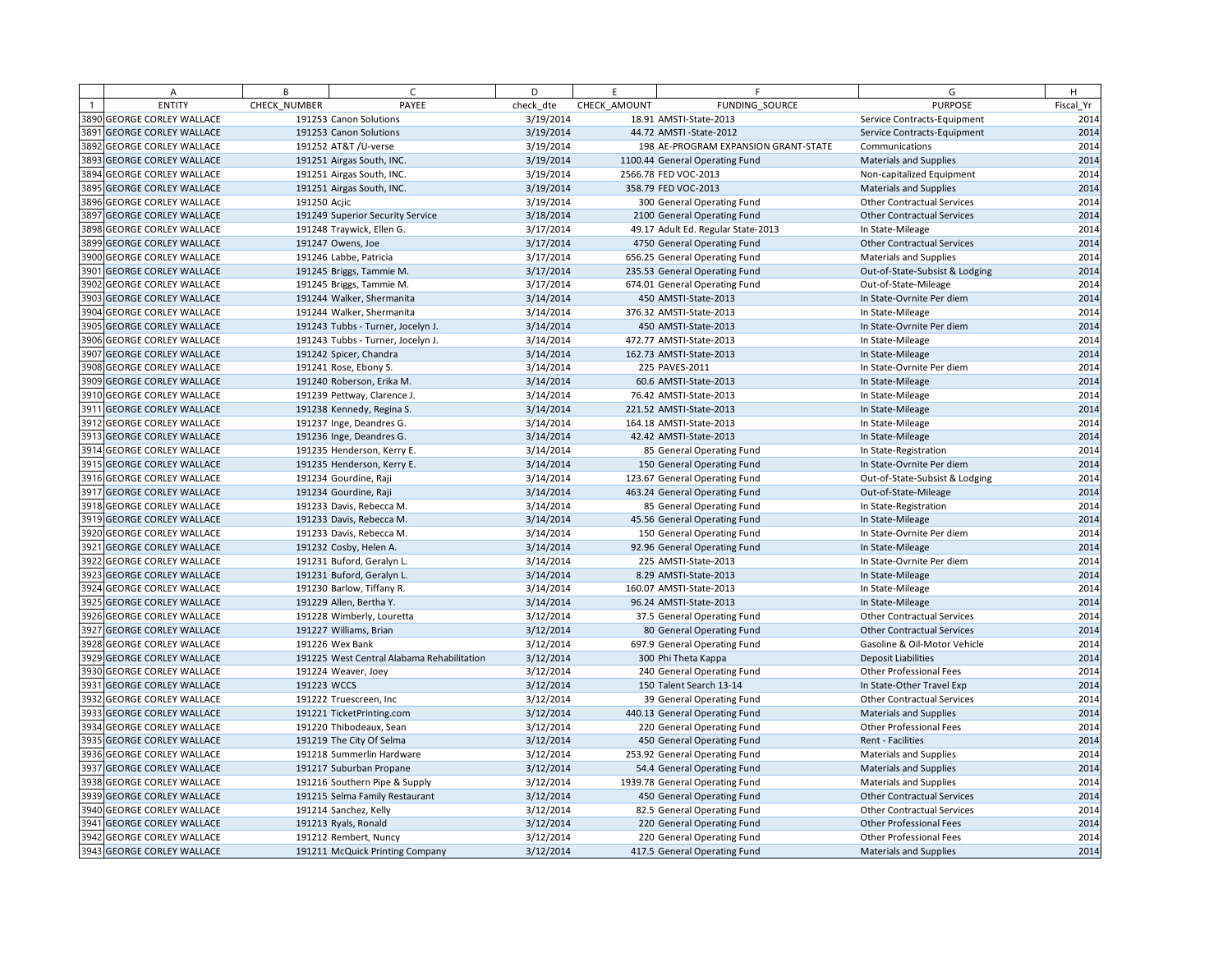| <b>ENTITY</b><br>CHECK NUMBER<br>PAYEE<br>check dte<br>CHECK AMOUNT<br>FUNDING SOURCE<br><b>PURPOSE</b><br>Fiscal Yr<br>3944 GEORGE CORLEY WALLACE<br>246 General Operating Fund<br>2014<br>191210 Maynard, Cooper & Gale<br>3/12/2014<br><b>Legal Services</b><br>3945 GEORGE CORLEY WALLACE<br>191209 Lovelady Distibuting Co.<br>3/12/2014<br>38.61 General Operating Fund<br><b>Materials and Supplies</b><br>2014<br>2014<br>3946 GEORGE CORLEY WALLACE<br>191208 Kully Supply, INC<br>3/12/2014<br>34.38 General Operating Fund<br><b>Materials and Supplies</b><br>3947 GEORGE CORLEY WALLACE<br>3/12/2014<br>2014<br>191207 Jackson, Brandy R.<br>82.5 General Operating Fund<br><b>Other Contractual Services</b><br>2014<br>3948 GEORGE CORLEY WALLACE<br>191206 Ishman, Lee<br>3/12/2014<br>220 General Operating Fund<br>Other Professional Fees<br>2014<br>3949 GEORGE CORLEY WALLACE<br>191205 Ishman, Dazzirine S.<br>3/12/2014<br>37.5 General Operating Fund<br><b>Other Contractual Services</b><br>3950 GEORGE CORLEY WALLACE<br>2014<br>191204 Holiday Inn Express - Phenix City, A<br>3/12/2014<br>869.4 General Operating Fund<br>In State-Other Travel Exp<br>3951 GEORGE CORLEY WALLACE<br>191203 Herff Jones<br>3/12/2014<br>3091 General Operating Fund<br>Materials and Supplies<br>2014<br>2014<br>3952 GEORGE CORLEY WALLACE<br>191202 Harris Security Systems<br>3/12/2014<br>150 General Operating Fund<br><b>Other Contractual Services</b><br>3953 GEORGE CORLEY WALLACE<br>2014<br>191201 Grainger Tools<br>3/12/2014<br>548.59 General Operating Fund<br><b>Materials and Supplies</b><br>2014<br>3954 GEORGE CORLEY WALLACE<br>191200 Gordon, Catherine<br>3/12/2014<br>105 General Operating Fund<br><b>Other Contractual Services</b><br>2014<br>3955 GEORGE CORLEY WALLACE<br>191199 Global Industrial<br>3/12/2014<br>46.02 General Operating Fund<br><b>Materials and Supplies</b><br>3956 GEORGE CORLEY WALLACE<br>191198 Ellucian LLP<br>2014<br>3/12/2014<br>32348.07 Unexpended Plant Funds<br>Capitalized Software<br>3957 GEORGE CORLEY WALLACE<br>191197 Elliott, Frank<br>3/12/2014<br>230 General Operating Fund<br>In State-Other Travel Exp<br>2014<br>2014<br>3958 GEORGE CORLEY WALLACE<br>191196 Elliott, Frank<br>3/12/2014<br>230 General Operating Fund<br>In State-Other Travel Exp<br>3959 GEORGE CORLEY WALLACE<br>2014<br>191195 Elliott, Frank<br>3/12/2014<br>460 General Operating Fund<br>In State-Other Travel Exp<br>2014<br>3960 GEORGE CORLEY WALLACE<br>191194 Elliott, Frank<br>3/12/2014<br>1150 General Operating Fund<br>In State-Other Travel Exp<br>2014<br>3961 GEORGE CORLEY WALLACE<br>191193 Elliott, Frank<br>3/12/2014<br>230 General Operating Fund<br>In State-Other Travel Exp<br>3962 GEORGE CORLEY WALLACE<br>2014<br>191192 Elliott, Frank<br>3/12/2014<br>644 General Operating Fund<br>In State-Other Travel Exp<br>3963 GEORGE CORLEY WALLACE<br>191191 Elliott, Frank<br>3/12/2014<br>230 General Operating Fund<br>In State-Other Travel Exp<br>2014<br>3/12/2014<br>2014<br>3964 GEORGE CORLEY WALLACE<br>191190 Dade Paper<br>174.8 General Operating Fund<br><b>Materials and Supplies</b><br>3965 GEORGE CORLEY WALLACE<br>2014<br>191189 Cumulus Media Inc<br>3/12/2014<br>186 General Operating Fund<br><b>Advertising &amp; Promotions</b><br>2014<br>3966 GEORGE CORLEY WALLACE<br>191188 CTE Outdoors Inc.<br>3/12/2014<br>343.48 General Operating Fund<br>Maintenance & Repairs<br>3967 GEORGE CORLEY WALLACE<br>3/12/2014<br>2014<br>191187 Crystal Springs of Alabama<br>48.4 General Operating Fund<br>Service Contracts-Equipment<br>3968 GEORGE CORLEY WALLACE<br>2014<br>191187 Crystal Springs of Alabama<br>3/12/2014<br>24.81 General Operating Fund<br><b>Materials and Supplies</b><br>3969 GEORGE CORLEY WALLACE<br>191187 Crystal Springs of Alabama<br>3/12/2014<br>112.44 General Operating Fund<br><b>Other Contractual Services</b><br>2014<br>2014<br>3970 GEORGE CORLEY WALLACE<br>191186 Crum, Shirley E.<br>3/12/2014<br>105 General Operating Fund<br><b>Other Contractual Services</b><br>3971 GEORGE CORLEY WALLACE<br>2014<br>191185 Cougar Chevron<br>3/12/2014<br>556.95 General Operating Fund<br>Gasoline & Oil-Motor Vehicle<br>2014<br>3972 GEORGE CORLEY WALLACE<br>191184 Cintas #231<br>3/12/2014<br>129.96 General Operating Fund<br><b>Other Contractual Services</b><br>3/12/2014<br>2014<br>3973 GEORGE CORLEY WALLACE<br>191183 Charles S. Chisolm Family Trust<br>6998.43 AMSTI-State-2013<br>Rent - Facilities<br>3974 GEORGE CORLEY WALLACE<br>2014<br>191182 Carquest<br>3/12/2014<br>56.99 General Operating Fund<br><b>Materials and Supplies</b><br>3975 GEORGE CORLEY WALLACE<br>191182 Carquest<br>3/12/2014<br>194.16 General Operating Fund<br>2014<br>Maintenance & Repairs<br>3/12/2014<br>2014<br>3976 GEORGE CORLEY WALLACE<br>191181 Carlisle, Gloria S.<br>37.5 General Operating Fund<br><b>Other Contractual Services</b><br>3977 GEORGE CORLEY WALLACE<br>2014<br>191180 Canon Solutions<br>3/12/2014<br>248 AMSTI-State-2012<br><b>Materials and Supplies</b><br>2014<br>3978 GEORGE CORLEY WALLACE<br>191179 C & S Auto Parts<br>3/12/2014<br>38.52 General Operating Fund<br><b>Materials and Supplies</b><br>3/12/2014<br>2014<br>3979 GEORGE CORLEY WALLACE<br>191178 Bowen-Wilson, Inc.<br>6630.26 Renewal and Repacement Funds<br>Maintenance & Repairs<br>3980 GEORGE CORLEY WALLACE<br>2014<br>191177 Blue Ox Equipment<br>3/12/2014<br>197 General Operating Fund<br>Maintenance & Repairs<br>3981 GEORGE CORLEY WALLACE<br>191176 Berney Office Solutions<br>3/12/2014<br>965.44 General Operating Fund<br>2014<br>Service Contracts-Equipment<br>2014<br>3982 GEORGE CORLEY WALLACE<br>3/12/2014<br>37.28 General Operating Fund<br>191175 AT&T (Business Service)<br>Communications<br>3983 GEORGE CORLEY WALLACE<br>3/12/2014<br>170.4 General Operating Fund<br>Materials and Supplies<br>191174 Alvah M. Squibb Co., Inc.<br>3984 GEORGE CORLEY WALLACE<br>3/12/2014<br>51646.56 General Operating Fund<br>191173 Alabama Power Company<br>Electricity<br>3/12/2014<br>3985 GEORGE CORLEY WALLACE<br>191172 Alabama Gas Corporation<br>23707.08 General Operating Fund<br>Gas & Heating Fuel<br>3986 GEORGE CORLEY WALLACE<br>191171 Advanced Disposal<br>3/12/2014<br>366.91 General Operating Fund<br><b>Other Contractual Services</b><br>3987 GEORGE CORLEY WALLACE<br>191170 ACCSHRMA<br>3/12/2014<br>125 General Operating Fund<br>In State-Registration<br>3988 GEORGE CORLEY WALLACE<br>3/10/2014<br>2000 General Operating Fund<br>191169 Barber, William J.<br><b>Other Contractual Services</b><br>3989 GEORGE CORLEY WALLACE<br>191168 Adams, Peggy L.<br>3/10/2014<br>4500 General Operating Fund<br><b>Other Contractual Services</b><br>3990 GEORGE CORLEY WALLACE<br>3/7/2014<br>191166 McMillan, Roy A.<br>500 General Operating Fund<br><b>Other Contractual Services</b><br>3/7/2014<br>3991 GEORGE CORLEY WALLACE<br>191165 Verizon Wireless<br>40.01 General Operating Fund<br>Communications<br>3992 GEORGE CORLEY WALLACE<br>3/7/2014<br>191165 Verizon Wireless<br>480.12 AMSTI-State-2013<br>Communications<br>3993 GEORGE CORLEY WALLACE<br>3/7/2014<br>191164 Sanders, Kenetta L.<br>67.5 General Operating Fund<br><b>Other Contractual Services</b><br>3/7/2014<br>3994 GEORGE CORLEY WALLACE<br>6333.33 General Operating Fund<br>191163 Innovation Centre<br><b>Other Contractual Services</b><br>3995 GEORGE CORLEY WALLACE<br>191162 Hicks, Mary E.<br>3/7/2014<br>262.5 General Operating Fund<br><b>Other Contractual Services</b><br>3996 GEORGE CORLEY WALLACE<br>3/7/2014<br>191161 Fuller Building Company<br>308.3 General Operating Fund<br><b>Materials and Supplies</b><br>3997 GEORGE CORLEY WALLACE<br>191160 Wynn, Scott O.<br>3/6/2014<br>220 General Operating Fund<br>Other Professional Fees | A | B | $\epsilon$ | D | E | F. | G | H |
|------------------------------------------------------------------------------------------------------------------------------------------------------------------------------------------------------------------------------------------------------------------------------------------------------------------------------------------------------------------------------------------------------------------------------------------------------------------------------------------------------------------------------------------------------------------------------------------------------------------------------------------------------------------------------------------------------------------------------------------------------------------------------------------------------------------------------------------------------------------------------------------------------------------------------------------------------------------------------------------------------------------------------------------------------------------------------------------------------------------------------------------------------------------------------------------------------------------------------------------------------------------------------------------------------------------------------------------------------------------------------------------------------------------------------------------------------------------------------------------------------------------------------------------------------------------------------------------------------------------------------------------------------------------------------------------------------------------------------------------------------------------------------------------------------------------------------------------------------------------------------------------------------------------------------------------------------------------------------------------------------------------------------------------------------------------------------------------------------------------------------------------------------------------------------------------------------------------------------------------------------------------------------------------------------------------------------------------------------------------------------------------------------------------------------------------------------------------------------------------------------------------------------------------------------------------------------------------------------------------------------------------------------------------------------------------------------------------------------------------------------------------------------------------------------------------------------------------------------------------------------------------------------------------------------------------------------------------------------------------------------------------------------------------------------------------------------------------------------------------------------------------------------------------------------------------------------------------------------------------------------------------------------------------------------------------------------------------------------------------------------------------------------------------------------------------------------------------------------------------------------------------------------------------------------------------------------------------------------------------------------------------------------------------------------------------------------------------------------------------------------------------------------------------------------------------------------------------------------------------------------------------------------------------------------------------------------------------------------------------------------------------------------------------------------------------------------------------------------------------------------------------------------------------------------------------------------------------------------------------------------------------------------------------------------------------------------------------------------------------------------------------------------------------------------------------------------------------------------------------------------------------------------------------------------------------------------------------------------------------------------------------------------------------------------------------------------------------------------------------------------------------------------------------------------------------------------------------------------------------------------------------------------------------------------------------------------------------------------------------------------------------------------------------------------------------------------------------------------------------------------------------------------------------------------------------------------------------------------------------------------------------------------------------------------------------------------------------------------------------------------------------------------------------------------------------------------------------------------------------------------------------------------------------------------------------------------------------------------------------------------------------------------------------------------------------------------------------------------------------------------------------------------------------------------------------------------------------------------------------------------------------------------------------------------------------------------------------------------------------------------------------------------------------------------------------------------------------------------------------------------------------------------------------------------------------------------------------------------------------------------------------------------------------------------------------------------------------------------------------------------------------------------------------------------------------------------------------------------------------------------------------------------------------------------------------------------------------------------------------------------------------------------------------------------------------------------------------------------------------------------------------------------------------------------------------------------------------------------------------------------------------------------------------------------------------------------------------------------------------------------------------------------------------------------------------------------------------------------------------------------------------------------------------------------------------------------------------------------------------------------------------------------------------------------------------------------------------------------------------------------------------------------------------------------------------------------------------------------------------------------------------------------------------------------------------------------------------------------------------------------------------------------------------------------------------------------------------------------------------------------------------------------------------------------------------------------------------------------------------------------------------------------------------------------------|---|---|------------|---|---|----|---|---|
|                                                                                                                                                                                                                                                                                                                                                                                                                                                                                                                                                                                                                                                                                                                                                                                                                                                                                                                                                                                                                                                                                                                                                                                                                                                                                                                                                                                                                                                                                                                                                                                                                                                                                                                                                                                                                                                                                                                                                                                                                                                                                                                                                                                                                                                                                                                                                                                                                                                                                                                                                                                                                                                                                                                                                                                                                                                                                                                                                                                                                                                                                                                                                                                                                                                                                                                                                                                                                                                                                                                                                                                                                                                                                                                                                                                                                                                                                                                                                                                                                                                                                                                                                                                                                                                                                                                                                                                                                                                                                                                                                                                                                                                                                                                                                                                                                                                                                                                                                                                                                                                                                                                                                                                                                                                                                                                                                                                                                                                                                                                                                                                                                                                                                                                                                                                                                                                                                                                                                                                                                                                                                                                                                                                                                                                                                                                                                                                                                                                                                                                                                                                                                                                                                                                                                                                                                                                                                                                                                                                                                                                                                                                                                                                                                                                                                                                                                                                                                                                                                                                                                                                                                                                                                                                                                                                                                                                                                                                                    |   |   |            |   |   |    |   |   |
|                                                                                                                                                                                                                                                                                                                                                                                                                                                                                                                                                                                                                                                                                                                                                                                                                                                                                                                                                                                                                                                                                                                                                                                                                                                                                                                                                                                                                                                                                                                                                                                                                                                                                                                                                                                                                                                                                                                                                                                                                                                                                                                                                                                                                                                                                                                                                                                                                                                                                                                                                                                                                                                                                                                                                                                                                                                                                                                                                                                                                                                                                                                                                                                                                                                                                                                                                                                                                                                                                                                                                                                                                                                                                                                                                                                                                                                                                                                                                                                                                                                                                                                                                                                                                                                                                                                                                                                                                                                                                                                                                                                                                                                                                                                                                                                                                                                                                                                                                                                                                                                                                                                                                                                                                                                                                                                                                                                                                                                                                                                                                                                                                                                                                                                                                                                                                                                                                                                                                                                                                                                                                                                                                                                                                                                                                                                                                                                                                                                                                                                                                                                                                                                                                                                                                                                                                                                                                                                                                                                                                                                                                                                                                                                                                                                                                                                                                                                                                                                                                                                                                                                                                                                                                                                                                                                                                                                                                                                                    |   |   |            |   |   |    |   |   |
|                                                                                                                                                                                                                                                                                                                                                                                                                                                                                                                                                                                                                                                                                                                                                                                                                                                                                                                                                                                                                                                                                                                                                                                                                                                                                                                                                                                                                                                                                                                                                                                                                                                                                                                                                                                                                                                                                                                                                                                                                                                                                                                                                                                                                                                                                                                                                                                                                                                                                                                                                                                                                                                                                                                                                                                                                                                                                                                                                                                                                                                                                                                                                                                                                                                                                                                                                                                                                                                                                                                                                                                                                                                                                                                                                                                                                                                                                                                                                                                                                                                                                                                                                                                                                                                                                                                                                                                                                                                                                                                                                                                                                                                                                                                                                                                                                                                                                                                                                                                                                                                                                                                                                                                                                                                                                                                                                                                                                                                                                                                                                                                                                                                                                                                                                                                                                                                                                                                                                                                                                                                                                                                                                                                                                                                                                                                                                                                                                                                                                                                                                                                                                                                                                                                                                                                                                                                                                                                                                                                                                                                                                                                                                                                                                                                                                                                                                                                                                                                                                                                                                                                                                                                                                                                                                                                                                                                                                                                                    |   |   |            |   |   |    |   |   |
|                                                                                                                                                                                                                                                                                                                                                                                                                                                                                                                                                                                                                                                                                                                                                                                                                                                                                                                                                                                                                                                                                                                                                                                                                                                                                                                                                                                                                                                                                                                                                                                                                                                                                                                                                                                                                                                                                                                                                                                                                                                                                                                                                                                                                                                                                                                                                                                                                                                                                                                                                                                                                                                                                                                                                                                                                                                                                                                                                                                                                                                                                                                                                                                                                                                                                                                                                                                                                                                                                                                                                                                                                                                                                                                                                                                                                                                                                                                                                                                                                                                                                                                                                                                                                                                                                                                                                                                                                                                                                                                                                                                                                                                                                                                                                                                                                                                                                                                                                                                                                                                                                                                                                                                                                                                                                                                                                                                                                                                                                                                                                                                                                                                                                                                                                                                                                                                                                                                                                                                                                                                                                                                                                                                                                                                                                                                                                                                                                                                                                                                                                                                                                                                                                                                                                                                                                                                                                                                                                                                                                                                                                                                                                                                                                                                                                                                                                                                                                                                                                                                                                                                                                                                                                                                                                                                                                                                                                                                                    |   |   |            |   |   |    |   |   |
|                                                                                                                                                                                                                                                                                                                                                                                                                                                                                                                                                                                                                                                                                                                                                                                                                                                                                                                                                                                                                                                                                                                                                                                                                                                                                                                                                                                                                                                                                                                                                                                                                                                                                                                                                                                                                                                                                                                                                                                                                                                                                                                                                                                                                                                                                                                                                                                                                                                                                                                                                                                                                                                                                                                                                                                                                                                                                                                                                                                                                                                                                                                                                                                                                                                                                                                                                                                                                                                                                                                                                                                                                                                                                                                                                                                                                                                                                                                                                                                                                                                                                                                                                                                                                                                                                                                                                                                                                                                                                                                                                                                                                                                                                                                                                                                                                                                                                                                                                                                                                                                                                                                                                                                                                                                                                                                                                                                                                                                                                                                                                                                                                                                                                                                                                                                                                                                                                                                                                                                                                                                                                                                                                                                                                                                                                                                                                                                                                                                                                                                                                                                                                                                                                                                                                                                                                                                                                                                                                                                                                                                                                                                                                                                                                                                                                                                                                                                                                                                                                                                                                                                                                                                                                                                                                                                                                                                                                                                                    |   |   |            |   |   |    |   |   |
|                                                                                                                                                                                                                                                                                                                                                                                                                                                                                                                                                                                                                                                                                                                                                                                                                                                                                                                                                                                                                                                                                                                                                                                                                                                                                                                                                                                                                                                                                                                                                                                                                                                                                                                                                                                                                                                                                                                                                                                                                                                                                                                                                                                                                                                                                                                                                                                                                                                                                                                                                                                                                                                                                                                                                                                                                                                                                                                                                                                                                                                                                                                                                                                                                                                                                                                                                                                                                                                                                                                                                                                                                                                                                                                                                                                                                                                                                                                                                                                                                                                                                                                                                                                                                                                                                                                                                                                                                                                                                                                                                                                                                                                                                                                                                                                                                                                                                                                                                                                                                                                                                                                                                                                                                                                                                                                                                                                                                                                                                                                                                                                                                                                                                                                                                                                                                                                                                                                                                                                                                                                                                                                                                                                                                                                                                                                                                                                                                                                                                                                                                                                                                                                                                                                                                                                                                                                                                                                                                                                                                                                                                                                                                                                                                                                                                                                                                                                                                                                                                                                                                                                                                                                                                                                                                                                                                                                                                                                                    |   |   |            |   |   |    |   |   |
|                                                                                                                                                                                                                                                                                                                                                                                                                                                                                                                                                                                                                                                                                                                                                                                                                                                                                                                                                                                                                                                                                                                                                                                                                                                                                                                                                                                                                                                                                                                                                                                                                                                                                                                                                                                                                                                                                                                                                                                                                                                                                                                                                                                                                                                                                                                                                                                                                                                                                                                                                                                                                                                                                                                                                                                                                                                                                                                                                                                                                                                                                                                                                                                                                                                                                                                                                                                                                                                                                                                                                                                                                                                                                                                                                                                                                                                                                                                                                                                                                                                                                                                                                                                                                                                                                                                                                                                                                                                                                                                                                                                                                                                                                                                                                                                                                                                                                                                                                                                                                                                                                                                                                                                                                                                                                                                                                                                                                                                                                                                                                                                                                                                                                                                                                                                                                                                                                                                                                                                                                                                                                                                                                                                                                                                                                                                                                                                                                                                                                                                                                                                                                                                                                                                                                                                                                                                                                                                                                                                                                                                                                                                                                                                                                                                                                                                                                                                                                                                                                                                                                                                                                                                                                                                                                                                                                                                                                                                                    |   |   |            |   |   |    |   |   |
|                                                                                                                                                                                                                                                                                                                                                                                                                                                                                                                                                                                                                                                                                                                                                                                                                                                                                                                                                                                                                                                                                                                                                                                                                                                                                                                                                                                                                                                                                                                                                                                                                                                                                                                                                                                                                                                                                                                                                                                                                                                                                                                                                                                                                                                                                                                                                                                                                                                                                                                                                                                                                                                                                                                                                                                                                                                                                                                                                                                                                                                                                                                                                                                                                                                                                                                                                                                                                                                                                                                                                                                                                                                                                                                                                                                                                                                                                                                                                                                                                                                                                                                                                                                                                                                                                                                                                                                                                                                                                                                                                                                                                                                                                                                                                                                                                                                                                                                                                                                                                                                                                                                                                                                                                                                                                                                                                                                                                                                                                                                                                                                                                                                                                                                                                                                                                                                                                                                                                                                                                                                                                                                                                                                                                                                                                                                                                                                                                                                                                                                                                                                                                                                                                                                                                                                                                                                                                                                                                                                                                                                                                                                                                                                                                                                                                                                                                                                                                                                                                                                                                                                                                                                                                                                                                                                                                                                                                                                                    |   |   |            |   |   |    |   |   |
|                                                                                                                                                                                                                                                                                                                                                                                                                                                                                                                                                                                                                                                                                                                                                                                                                                                                                                                                                                                                                                                                                                                                                                                                                                                                                                                                                                                                                                                                                                                                                                                                                                                                                                                                                                                                                                                                                                                                                                                                                                                                                                                                                                                                                                                                                                                                                                                                                                                                                                                                                                                                                                                                                                                                                                                                                                                                                                                                                                                                                                                                                                                                                                                                                                                                                                                                                                                                                                                                                                                                                                                                                                                                                                                                                                                                                                                                                                                                                                                                                                                                                                                                                                                                                                                                                                                                                                                                                                                                                                                                                                                                                                                                                                                                                                                                                                                                                                                                                                                                                                                                                                                                                                                                                                                                                                                                                                                                                                                                                                                                                                                                                                                                                                                                                                                                                                                                                                                                                                                                                                                                                                                                                                                                                                                                                                                                                                                                                                                                                                                                                                                                                                                                                                                                                                                                                                                                                                                                                                                                                                                                                                                                                                                                                                                                                                                                                                                                                                                                                                                                                                                                                                                                                                                                                                                                                                                                                                                                    |   |   |            |   |   |    |   |   |
|                                                                                                                                                                                                                                                                                                                                                                                                                                                                                                                                                                                                                                                                                                                                                                                                                                                                                                                                                                                                                                                                                                                                                                                                                                                                                                                                                                                                                                                                                                                                                                                                                                                                                                                                                                                                                                                                                                                                                                                                                                                                                                                                                                                                                                                                                                                                                                                                                                                                                                                                                                                                                                                                                                                                                                                                                                                                                                                                                                                                                                                                                                                                                                                                                                                                                                                                                                                                                                                                                                                                                                                                                                                                                                                                                                                                                                                                                                                                                                                                                                                                                                                                                                                                                                                                                                                                                                                                                                                                                                                                                                                                                                                                                                                                                                                                                                                                                                                                                                                                                                                                                                                                                                                                                                                                                                                                                                                                                                                                                                                                                                                                                                                                                                                                                                                                                                                                                                                                                                                                                                                                                                                                                                                                                                                                                                                                                                                                                                                                                                                                                                                                                                                                                                                                                                                                                                                                                                                                                                                                                                                                                                                                                                                                                                                                                                                                                                                                                                                                                                                                                                                                                                                                                                                                                                                                                                                                                                                                    |   |   |            |   |   |    |   |   |
|                                                                                                                                                                                                                                                                                                                                                                                                                                                                                                                                                                                                                                                                                                                                                                                                                                                                                                                                                                                                                                                                                                                                                                                                                                                                                                                                                                                                                                                                                                                                                                                                                                                                                                                                                                                                                                                                                                                                                                                                                                                                                                                                                                                                                                                                                                                                                                                                                                                                                                                                                                                                                                                                                                                                                                                                                                                                                                                                                                                                                                                                                                                                                                                                                                                                                                                                                                                                                                                                                                                                                                                                                                                                                                                                                                                                                                                                                                                                                                                                                                                                                                                                                                                                                                                                                                                                                                                                                                                                                                                                                                                                                                                                                                                                                                                                                                                                                                                                                                                                                                                                                                                                                                                                                                                                                                                                                                                                                                                                                                                                                                                                                                                                                                                                                                                                                                                                                                                                                                                                                                                                                                                                                                                                                                                                                                                                                                                                                                                                                                                                                                                                                                                                                                                                                                                                                                                                                                                                                                                                                                                                                                                                                                                                                                                                                                                                                                                                                                                                                                                                                                                                                                                                                                                                                                                                                                                                                                                                    |   |   |            |   |   |    |   |   |
|                                                                                                                                                                                                                                                                                                                                                                                                                                                                                                                                                                                                                                                                                                                                                                                                                                                                                                                                                                                                                                                                                                                                                                                                                                                                                                                                                                                                                                                                                                                                                                                                                                                                                                                                                                                                                                                                                                                                                                                                                                                                                                                                                                                                                                                                                                                                                                                                                                                                                                                                                                                                                                                                                                                                                                                                                                                                                                                                                                                                                                                                                                                                                                                                                                                                                                                                                                                                                                                                                                                                                                                                                                                                                                                                                                                                                                                                                                                                                                                                                                                                                                                                                                                                                                                                                                                                                                                                                                                                                                                                                                                                                                                                                                                                                                                                                                                                                                                                                                                                                                                                                                                                                                                                                                                                                                                                                                                                                                                                                                                                                                                                                                                                                                                                                                                                                                                                                                                                                                                                                                                                                                                                                                                                                                                                                                                                                                                                                                                                                                                                                                                                                                                                                                                                                                                                                                                                                                                                                                                                                                                                                                                                                                                                                                                                                                                                                                                                                                                                                                                                                                                                                                                                                                                                                                                                                                                                                                                                    |   |   |            |   |   |    |   |   |
|                                                                                                                                                                                                                                                                                                                                                                                                                                                                                                                                                                                                                                                                                                                                                                                                                                                                                                                                                                                                                                                                                                                                                                                                                                                                                                                                                                                                                                                                                                                                                                                                                                                                                                                                                                                                                                                                                                                                                                                                                                                                                                                                                                                                                                                                                                                                                                                                                                                                                                                                                                                                                                                                                                                                                                                                                                                                                                                                                                                                                                                                                                                                                                                                                                                                                                                                                                                                                                                                                                                                                                                                                                                                                                                                                                                                                                                                                                                                                                                                                                                                                                                                                                                                                                                                                                                                                                                                                                                                                                                                                                                                                                                                                                                                                                                                                                                                                                                                                                                                                                                                                                                                                                                                                                                                                                                                                                                                                                                                                                                                                                                                                                                                                                                                                                                                                                                                                                                                                                                                                                                                                                                                                                                                                                                                                                                                                                                                                                                                                                                                                                                                                                                                                                                                                                                                                                                                                                                                                                                                                                                                                                                                                                                                                                                                                                                                                                                                                                                                                                                                                                                                                                                                                                                                                                                                                                                                                                                                    |   |   |            |   |   |    |   |   |
|                                                                                                                                                                                                                                                                                                                                                                                                                                                                                                                                                                                                                                                                                                                                                                                                                                                                                                                                                                                                                                                                                                                                                                                                                                                                                                                                                                                                                                                                                                                                                                                                                                                                                                                                                                                                                                                                                                                                                                                                                                                                                                                                                                                                                                                                                                                                                                                                                                                                                                                                                                                                                                                                                                                                                                                                                                                                                                                                                                                                                                                                                                                                                                                                                                                                                                                                                                                                                                                                                                                                                                                                                                                                                                                                                                                                                                                                                                                                                                                                                                                                                                                                                                                                                                                                                                                                                                                                                                                                                                                                                                                                                                                                                                                                                                                                                                                                                                                                                                                                                                                                                                                                                                                                                                                                                                                                                                                                                                                                                                                                                                                                                                                                                                                                                                                                                                                                                                                                                                                                                                                                                                                                                                                                                                                                                                                                                                                                                                                                                                                                                                                                                                                                                                                                                                                                                                                                                                                                                                                                                                                                                                                                                                                                                                                                                                                                                                                                                                                                                                                                                                                                                                                                                                                                                                                                                                                                                                                                    |   |   |            |   |   |    |   |   |
|                                                                                                                                                                                                                                                                                                                                                                                                                                                                                                                                                                                                                                                                                                                                                                                                                                                                                                                                                                                                                                                                                                                                                                                                                                                                                                                                                                                                                                                                                                                                                                                                                                                                                                                                                                                                                                                                                                                                                                                                                                                                                                                                                                                                                                                                                                                                                                                                                                                                                                                                                                                                                                                                                                                                                                                                                                                                                                                                                                                                                                                                                                                                                                                                                                                                                                                                                                                                                                                                                                                                                                                                                                                                                                                                                                                                                                                                                                                                                                                                                                                                                                                                                                                                                                                                                                                                                                                                                                                                                                                                                                                                                                                                                                                                                                                                                                                                                                                                                                                                                                                                                                                                                                                                                                                                                                                                                                                                                                                                                                                                                                                                                                                                                                                                                                                                                                                                                                                                                                                                                                                                                                                                                                                                                                                                                                                                                                                                                                                                                                                                                                                                                                                                                                                                                                                                                                                                                                                                                                                                                                                                                                                                                                                                                                                                                                                                                                                                                                                                                                                                                                                                                                                                                                                                                                                                                                                                                                                                    |   |   |            |   |   |    |   |   |
|                                                                                                                                                                                                                                                                                                                                                                                                                                                                                                                                                                                                                                                                                                                                                                                                                                                                                                                                                                                                                                                                                                                                                                                                                                                                                                                                                                                                                                                                                                                                                                                                                                                                                                                                                                                                                                                                                                                                                                                                                                                                                                                                                                                                                                                                                                                                                                                                                                                                                                                                                                                                                                                                                                                                                                                                                                                                                                                                                                                                                                                                                                                                                                                                                                                                                                                                                                                                                                                                                                                                                                                                                                                                                                                                                                                                                                                                                                                                                                                                                                                                                                                                                                                                                                                                                                                                                                                                                                                                                                                                                                                                                                                                                                                                                                                                                                                                                                                                                                                                                                                                                                                                                                                                                                                                                                                                                                                                                                                                                                                                                                                                                                                                                                                                                                                                                                                                                                                                                                                                                                                                                                                                                                                                                                                                                                                                                                                                                                                                                                                                                                                                                                                                                                                                                                                                                                                                                                                                                                                                                                                                                                                                                                                                                                                                                                                                                                                                                                                                                                                                                                                                                                                                                                                                                                                                                                                                                                                                    |   |   |            |   |   |    |   |   |
|                                                                                                                                                                                                                                                                                                                                                                                                                                                                                                                                                                                                                                                                                                                                                                                                                                                                                                                                                                                                                                                                                                                                                                                                                                                                                                                                                                                                                                                                                                                                                                                                                                                                                                                                                                                                                                                                                                                                                                                                                                                                                                                                                                                                                                                                                                                                                                                                                                                                                                                                                                                                                                                                                                                                                                                                                                                                                                                                                                                                                                                                                                                                                                                                                                                                                                                                                                                                                                                                                                                                                                                                                                                                                                                                                                                                                                                                                                                                                                                                                                                                                                                                                                                                                                                                                                                                                                                                                                                                                                                                                                                                                                                                                                                                                                                                                                                                                                                                                                                                                                                                                                                                                                                                                                                                                                                                                                                                                                                                                                                                                                                                                                                                                                                                                                                                                                                                                                                                                                                                                                                                                                                                                                                                                                                                                                                                                                                                                                                                                                                                                                                                                                                                                                                                                                                                                                                                                                                                                                                                                                                                                                                                                                                                                                                                                                                                                                                                                                                                                                                                                                                                                                                                                                                                                                                                                                                                                                                                    |   |   |            |   |   |    |   |   |
|                                                                                                                                                                                                                                                                                                                                                                                                                                                                                                                                                                                                                                                                                                                                                                                                                                                                                                                                                                                                                                                                                                                                                                                                                                                                                                                                                                                                                                                                                                                                                                                                                                                                                                                                                                                                                                                                                                                                                                                                                                                                                                                                                                                                                                                                                                                                                                                                                                                                                                                                                                                                                                                                                                                                                                                                                                                                                                                                                                                                                                                                                                                                                                                                                                                                                                                                                                                                                                                                                                                                                                                                                                                                                                                                                                                                                                                                                                                                                                                                                                                                                                                                                                                                                                                                                                                                                                                                                                                                                                                                                                                                                                                                                                                                                                                                                                                                                                                                                                                                                                                                                                                                                                                                                                                                                                                                                                                                                                                                                                                                                                                                                                                                                                                                                                                                                                                                                                                                                                                                                                                                                                                                                                                                                                                                                                                                                                                                                                                                                                                                                                                                                                                                                                                                                                                                                                                                                                                                                                                                                                                                                                                                                                                                                                                                                                                                                                                                                                                                                                                                                                                                                                                                                                                                                                                                                                                                                                                                    |   |   |            |   |   |    |   |   |
|                                                                                                                                                                                                                                                                                                                                                                                                                                                                                                                                                                                                                                                                                                                                                                                                                                                                                                                                                                                                                                                                                                                                                                                                                                                                                                                                                                                                                                                                                                                                                                                                                                                                                                                                                                                                                                                                                                                                                                                                                                                                                                                                                                                                                                                                                                                                                                                                                                                                                                                                                                                                                                                                                                                                                                                                                                                                                                                                                                                                                                                                                                                                                                                                                                                                                                                                                                                                                                                                                                                                                                                                                                                                                                                                                                                                                                                                                                                                                                                                                                                                                                                                                                                                                                                                                                                                                                                                                                                                                                                                                                                                                                                                                                                                                                                                                                                                                                                                                                                                                                                                                                                                                                                                                                                                                                                                                                                                                                                                                                                                                                                                                                                                                                                                                                                                                                                                                                                                                                                                                                                                                                                                                                                                                                                                                                                                                                                                                                                                                                                                                                                                                                                                                                                                                                                                                                                                                                                                                                                                                                                                                                                                                                                                                                                                                                                                                                                                                                                                                                                                                                                                                                                                                                                                                                                                                                                                                                                                    |   |   |            |   |   |    |   |   |
|                                                                                                                                                                                                                                                                                                                                                                                                                                                                                                                                                                                                                                                                                                                                                                                                                                                                                                                                                                                                                                                                                                                                                                                                                                                                                                                                                                                                                                                                                                                                                                                                                                                                                                                                                                                                                                                                                                                                                                                                                                                                                                                                                                                                                                                                                                                                                                                                                                                                                                                                                                                                                                                                                                                                                                                                                                                                                                                                                                                                                                                                                                                                                                                                                                                                                                                                                                                                                                                                                                                                                                                                                                                                                                                                                                                                                                                                                                                                                                                                                                                                                                                                                                                                                                                                                                                                                                                                                                                                                                                                                                                                                                                                                                                                                                                                                                                                                                                                                                                                                                                                                                                                                                                                                                                                                                                                                                                                                                                                                                                                                                                                                                                                                                                                                                                                                                                                                                                                                                                                                                                                                                                                                                                                                                                                                                                                                                                                                                                                                                                                                                                                                                                                                                                                                                                                                                                                                                                                                                                                                                                                                                                                                                                                                                                                                                                                                                                                                                                                                                                                                                                                                                                                                                                                                                                                                                                                                                                                    |   |   |            |   |   |    |   |   |
|                                                                                                                                                                                                                                                                                                                                                                                                                                                                                                                                                                                                                                                                                                                                                                                                                                                                                                                                                                                                                                                                                                                                                                                                                                                                                                                                                                                                                                                                                                                                                                                                                                                                                                                                                                                                                                                                                                                                                                                                                                                                                                                                                                                                                                                                                                                                                                                                                                                                                                                                                                                                                                                                                                                                                                                                                                                                                                                                                                                                                                                                                                                                                                                                                                                                                                                                                                                                                                                                                                                                                                                                                                                                                                                                                                                                                                                                                                                                                                                                                                                                                                                                                                                                                                                                                                                                                                                                                                                                                                                                                                                                                                                                                                                                                                                                                                                                                                                                                                                                                                                                                                                                                                                                                                                                                                                                                                                                                                                                                                                                                                                                                                                                                                                                                                                                                                                                                                                                                                                                                                                                                                                                                                                                                                                                                                                                                                                                                                                                                                                                                                                                                                                                                                                                                                                                                                                                                                                                                                                                                                                                                                                                                                                                                                                                                                                                                                                                                                                                                                                                                                                                                                                                                                                                                                                                                                                                                                                                    |   |   |            |   |   |    |   |   |
|                                                                                                                                                                                                                                                                                                                                                                                                                                                                                                                                                                                                                                                                                                                                                                                                                                                                                                                                                                                                                                                                                                                                                                                                                                                                                                                                                                                                                                                                                                                                                                                                                                                                                                                                                                                                                                                                                                                                                                                                                                                                                                                                                                                                                                                                                                                                                                                                                                                                                                                                                                                                                                                                                                                                                                                                                                                                                                                                                                                                                                                                                                                                                                                                                                                                                                                                                                                                                                                                                                                                                                                                                                                                                                                                                                                                                                                                                                                                                                                                                                                                                                                                                                                                                                                                                                                                                                                                                                                                                                                                                                                                                                                                                                                                                                                                                                                                                                                                                                                                                                                                                                                                                                                                                                                                                                                                                                                                                                                                                                                                                                                                                                                                                                                                                                                                                                                                                                                                                                                                                                                                                                                                                                                                                                                                                                                                                                                                                                                                                                                                                                                                                                                                                                                                                                                                                                                                                                                                                                                                                                                                                                                                                                                                                                                                                                                                                                                                                                                                                                                                                                                                                                                                                                                                                                                                                                                                                                                                    |   |   |            |   |   |    |   |   |
|                                                                                                                                                                                                                                                                                                                                                                                                                                                                                                                                                                                                                                                                                                                                                                                                                                                                                                                                                                                                                                                                                                                                                                                                                                                                                                                                                                                                                                                                                                                                                                                                                                                                                                                                                                                                                                                                                                                                                                                                                                                                                                                                                                                                                                                                                                                                                                                                                                                                                                                                                                                                                                                                                                                                                                                                                                                                                                                                                                                                                                                                                                                                                                                                                                                                                                                                                                                                                                                                                                                                                                                                                                                                                                                                                                                                                                                                                                                                                                                                                                                                                                                                                                                                                                                                                                                                                                                                                                                                                                                                                                                                                                                                                                                                                                                                                                                                                                                                                                                                                                                                                                                                                                                                                                                                                                                                                                                                                                                                                                                                                                                                                                                                                                                                                                                                                                                                                                                                                                                                                                                                                                                                                                                                                                                                                                                                                                                                                                                                                                                                                                                                                                                                                                                                                                                                                                                                                                                                                                                                                                                                                                                                                                                                                                                                                                                                                                                                                                                                                                                                                                                                                                                                                                                                                                                                                                                                                                                                    |   |   |            |   |   |    |   |   |
|                                                                                                                                                                                                                                                                                                                                                                                                                                                                                                                                                                                                                                                                                                                                                                                                                                                                                                                                                                                                                                                                                                                                                                                                                                                                                                                                                                                                                                                                                                                                                                                                                                                                                                                                                                                                                                                                                                                                                                                                                                                                                                                                                                                                                                                                                                                                                                                                                                                                                                                                                                                                                                                                                                                                                                                                                                                                                                                                                                                                                                                                                                                                                                                                                                                                                                                                                                                                                                                                                                                                                                                                                                                                                                                                                                                                                                                                                                                                                                                                                                                                                                                                                                                                                                                                                                                                                                                                                                                                                                                                                                                                                                                                                                                                                                                                                                                                                                                                                                                                                                                                                                                                                                                                                                                                                                                                                                                                                                                                                                                                                                                                                                                                                                                                                                                                                                                                                                                                                                                                                                                                                                                                                                                                                                                                                                                                                                                                                                                                                                                                                                                                                                                                                                                                                                                                                                                                                                                                                                                                                                                                                                                                                                                                                                                                                                                                                                                                                                                                                                                                                                                                                                                                                                                                                                                                                                                                                                                                    |   |   |            |   |   |    |   |   |
|                                                                                                                                                                                                                                                                                                                                                                                                                                                                                                                                                                                                                                                                                                                                                                                                                                                                                                                                                                                                                                                                                                                                                                                                                                                                                                                                                                                                                                                                                                                                                                                                                                                                                                                                                                                                                                                                                                                                                                                                                                                                                                                                                                                                                                                                                                                                                                                                                                                                                                                                                                                                                                                                                                                                                                                                                                                                                                                                                                                                                                                                                                                                                                                                                                                                                                                                                                                                                                                                                                                                                                                                                                                                                                                                                                                                                                                                                                                                                                                                                                                                                                                                                                                                                                                                                                                                                                                                                                                                                                                                                                                                                                                                                                                                                                                                                                                                                                                                                                                                                                                                                                                                                                                                                                                                                                                                                                                                                                                                                                                                                                                                                                                                                                                                                                                                                                                                                                                                                                                                                                                                                                                                                                                                                                                                                                                                                                                                                                                                                                                                                                                                                                                                                                                                                                                                                                                                                                                                                                                                                                                                                                                                                                                                                                                                                                                                                                                                                                                                                                                                                                                                                                                                                                                                                                                                                                                                                                                                    |   |   |            |   |   |    |   |   |
|                                                                                                                                                                                                                                                                                                                                                                                                                                                                                                                                                                                                                                                                                                                                                                                                                                                                                                                                                                                                                                                                                                                                                                                                                                                                                                                                                                                                                                                                                                                                                                                                                                                                                                                                                                                                                                                                                                                                                                                                                                                                                                                                                                                                                                                                                                                                                                                                                                                                                                                                                                                                                                                                                                                                                                                                                                                                                                                                                                                                                                                                                                                                                                                                                                                                                                                                                                                                                                                                                                                                                                                                                                                                                                                                                                                                                                                                                                                                                                                                                                                                                                                                                                                                                                                                                                                                                                                                                                                                                                                                                                                                                                                                                                                                                                                                                                                                                                                                                                                                                                                                                                                                                                                                                                                                                                                                                                                                                                                                                                                                                                                                                                                                                                                                                                                                                                                                                                                                                                                                                                                                                                                                                                                                                                                                                                                                                                                                                                                                                                                                                                                                                                                                                                                                                                                                                                                                                                                                                                                                                                                                                                                                                                                                                                                                                                                                                                                                                                                                                                                                                                                                                                                                                                                                                                                                                                                                                                                                    |   |   |            |   |   |    |   |   |
|                                                                                                                                                                                                                                                                                                                                                                                                                                                                                                                                                                                                                                                                                                                                                                                                                                                                                                                                                                                                                                                                                                                                                                                                                                                                                                                                                                                                                                                                                                                                                                                                                                                                                                                                                                                                                                                                                                                                                                                                                                                                                                                                                                                                                                                                                                                                                                                                                                                                                                                                                                                                                                                                                                                                                                                                                                                                                                                                                                                                                                                                                                                                                                                                                                                                                                                                                                                                                                                                                                                                                                                                                                                                                                                                                                                                                                                                                                                                                                                                                                                                                                                                                                                                                                                                                                                                                                                                                                                                                                                                                                                                                                                                                                                                                                                                                                                                                                                                                                                                                                                                                                                                                                                                                                                                                                                                                                                                                                                                                                                                                                                                                                                                                                                                                                                                                                                                                                                                                                                                                                                                                                                                                                                                                                                                                                                                                                                                                                                                                                                                                                                                                                                                                                                                                                                                                                                                                                                                                                                                                                                                                                                                                                                                                                                                                                                                                                                                                                                                                                                                                                                                                                                                                                                                                                                                                                                                                                                                    |   |   |            |   |   |    |   |   |
|                                                                                                                                                                                                                                                                                                                                                                                                                                                                                                                                                                                                                                                                                                                                                                                                                                                                                                                                                                                                                                                                                                                                                                                                                                                                                                                                                                                                                                                                                                                                                                                                                                                                                                                                                                                                                                                                                                                                                                                                                                                                                                                                                                                                                                                                                                                                                                                                                                                                                                                                                                                                                                                                                                                                                                                                                                                                                                                                                                                                                                                                                                                                                                                                                                                                                                                                                                                                                                                                                                                                                                                                                                                                                                                                                                                                                                                                                                                                                                                                                                                                                                                                                                                                                                                                                                                                                                                                                                                                                                                                                                                                                                                                                                                                                                                                                                                                                                                                                                                                                                                                                                                                                                                                                                                                                                                                                                                                                                                                                                                                                                                                                                                                                                                                                                                                                                                                                                                                                                                                                                                                                                                                                                                                                                                                                                                                                                                                                                                                                                                                                                                                                                                                                                                                                                                                                                                                                                                                                                                                                                                                                                                                                                                                                                                                                                                                                                                                                                                                                                                                                                                                                                                                                                                                                                                                                                                                                                                                    |   |   |            |   |   |    |   |   |
|                                                                                                                                                                                                                                                                                                                                                                                                                                                                                                                                                                                                                                                                                                                                                                                                                                                                                                                                                                                                                                                                                                                                                                                                                                                                                                                                                                                                                                                                                                                                                                                                                                                                                                                                                                                                                                                                                                                                                                                                                                                                                                                                                                                                                                                                                                                                                                                                                                                                                                                                                                                                                                                                                                                                                                                                                                                                                                                                                                                                                                                                                                                                                                                                                                                                                                                                                                                                                                                                                                                                                                                                                                                                                                                                                                                                                                                                                                                                                                                                                                                                                                                                                                                                                                                                                                                                                                                                                                                                                                                                                                                                                                                                                                                                                                                                                                                                                                                                                                                                                                                                                                                                                                                                                                                                                                                                                                                                                                                                                                                                                                                                                                                                                                                                                                                                                                                                                                                                                                                                                                                                                                                                                                                                                                                                                                                                                                                                                                                                                                                                                                                                                                                                                                                                                                                                                                                                                                                                                                                                                                                                                                                                                                                                                                                                                                                                                                                                                                                                                                                                                                                                                                                                                                                                                                                                                                                                                                                                    |   |   |            |   |   |    |   |   |
|                                                                                                                                                                                                                                                                                                                                                                                                                                                                                                                                                                                                                                                                                                                                                                                                                                                                                                                                                                                                                                                                                                                                                                                                                                                                                                                                                                                                                                                                                                                                                                                                                                                                                                                                                                                                                                                                                                                                                                                                                                                                                                                                                                                                                                                                                                                                                                                                                                                                                                                                                                                                                                                                                                                                                                                                                                                                                                                                                                                                                                                                                                                                                                                                                                                                                                                                                                                                                                                                                                                                                                                                                                                                                                                                                                                                                                                                                                                                                                                                                                                                                                                                                                                                                                                                                                                                                                                                                                                                                                                                                                                                                                                                                                                                                                                                                                                                                                                                                                                                                                                                                                                                                                                                                                                                                                                                                                                                                                                                                                                                                                                                                                                                                                                                                                                                                                                                                                                                                                                                                                                                                                                                                                                                                                                                                                                                                                                                                                                                                                                                                                                                                                                                                                                                                                                                                                                                                                                                                                                                                                                                                                                                                                                                                                                                                                                                                                                                                                                                                                                                                                                                                                                                                                                                                                                                                                                                                                                                    |   |   |            |   |   |    |   |   |
|                                                                                                                                                                                                                                                                                                                                                                                                                                                                                                                                                                                                                                                                                                                                                                                                                                                                                                                                                                                                                                                                                                                                                                                                                                                                                                                                                                                                                                                                                                                                                                                                                                                                                                                                                                                                                                                                                                                                                                                                                                                                                                                                                                                                                                                                                                                                                                                                                                                                                                                                                                                                                                                                                                                                                                                                                                                                                                                                                                                                                                                                                                                                                                                                                                                                                                                                                                                                                                                                                                                                                                                                                                                                                                                                                                                                                                                                                                                                                                                                                                                                                                                                                                                                                                                                                                                                                                                                                                                                                                                                                                                                                                                                                                                                                                                                                                                                                                                                                                                                                                                                                                                                                                                                                                                                                                                                                                                                                                                                                                                                                                                                                                                                                                                                                                                                                                                                                                                                                                                                                                                                                                                                                                                                                                                                                                                                                                                                                                                                                                                                                                                                                                                                                                                                                                                                                                                                                                                                                                                                                                                                                                                                                                                                                                                                                                                                                                                                                                                                                                                                                                                                                                                                                                                                                                                                                                                                                                                                    |   |   |            |   |   |    |   |   |
|                                                                                                                                                                                                                                                                                                                                                                                                                                                                                                                                                                                                                                                                                                                                                                                                                                                                                                                                                                                                                                                                                                                                                                                                                                                                                                                                                                                                                                                                                                                                                                                                                                                                                                                                                                                                                                                                                                                                                                                                                                                                                                                                                                                                                                                                                                                                                                                                                                                                                                                                                                                                                                                                                                                                                                                                                                                                                                                                                                                                                                                                                                                                                                                                                                                                                                                                                                                                                                                                                                                                                                                                                                                                                                                                                                                                                                                                                                                                                                                                                                                                                                                                                                                                                                                                                                                                                                                                                                                                                                                                                                                                                                                                                                                                                                                                                                                                                                                                                                                                                                                                                                                                                                                                                                                                                                                                                                                                                                                                                                                                                                                                                                                                                                                                                                                                                                                                                                                                                                                                                                                                                                                                                                                                                                                                                                                                                                                                                                                                                                                                                                                                                                                                                                                                                                                                                                                                                                                                                                                                                                                                                                                                                                                                                                                                                                                                                                                                                                                                                                                                                                                                                                                                                                                                                                                                                                                                                                                                    |   |   |            |   |   |    |   |   |
|                                                                                                                                                                                                                                                                                                                                                                                                                                                                                                                                                                                                                                                                                                                                                                                                                                                                                                                                                                                                                                                                                                                                                                                                                                                                                                                                                                                                                                                                                                                                                                                                                                                                                                                                                                                                                                                                                                                                                                                                                                                                                                                                                                                                                                                                                                                                                                                                                                                                                                                                                                                                                                                                                                                                                                                                                                                                                                                                                                                                                                                                                                                                                                                                                                                                                                                                                                                                                                                                                                                                                                                                                                                                                                                                                                                                                                                                                                                                                                                                                                                                                                                                                                                                                                                                                                                                                                                                                                                                                                                                                                                                                                                                                                                                                                                                                                                                                                                                                                                                                                                                                                                                                                                                                                                                                                                                                                                                                                                                                                                                                                                                                                                                                                                                                                                                                                                                                                                                                                                                                                                                                                                                                                                                                                                                                                                                                                                                                                                                                                                                                                                                                                                                                                                                                                                                                                                                                                                                                                                                                                                                                                                                                                                                                                                                                                                                                                                                                                                                                                                                                                                                                                                                                                                                                                                                                                                                                                                                    |   |   |            |   |   |    |   |   |
|                                                                                                                                                                                                                                                                                                                                                                                                                                                                                                                                                                                                                                                                                                                                                                                                                                                                                                                                                                                                                                                                                                                                                                                                                                                                                                                                                                                                                                                                                                                                                                                                                                                                                                                                                                                                                                                                                                                                                                                                                                                                                                                                                                                                                                                                                                                                                                                                                                                                                                                                                                                                                                                                                                                                                                                                                                                                                                                                                                                                                                                                                                                                                                                                                                                                                                                                                                                                                                                                                                                                                                                                                                                                                                                                                                                                                                                                                                                                                                                                                                                                                                                                                                                                                                                                                                                                                                                                                                                                                                                                                                                                                                                                                                                                                                                                                                                                                                                                                                                                                                                                                                                                                                                                                                                                                                                                                                                                                                                                                                                                                                                                                                                                                                                                                                                                                                                                                                                                                                                                                                                                                                                                                                                                                                                                                                                                                                                                                                                                                                                                                                                                                                                                                                                                                                                                                                                                                                                                                                                                                                                                                                                                                                                                                                                                                                                                                                                                                                                                                                                                                                                                                                                                                                                                                                                                                                                                                                                                    |   |   |            |   |   |    |   |   |
|                                                                                                                                                                                                                                                                                                                                                                                                                                                                                                                                                                                                                                                                                                                                                                                                                                                                                                                                                                                                                                                                                                                                                                                                                                                                                                                                                                                                                                                                                                                                                                                                                                                                                                                                                                                                                                                                                                                                                                                                                                                                                                                                                                                                                                                                                                                                                                                                                                                                                                                                                                                                                                                                                                                                                                                                                                                                                                                                                                                                                                                                                                                                                                                                                                                                                                                                                                                                                                                                                                                                                                                                                                                                                                                                                                                                                                                                                                                                                                                                                                                                                                                                                                                                                                                                                                                                                                                                                                                                                                                                                                                                                                                                                                                                                                                                                                                                                                                                                                                                                                                                                                                                                                                                                                                                                                                                                                                                                                                                                                                                                                                                                                                                                                                                                                                                                                                                                                                                                                                                                                                                                                                                                                                                                                                                                                                                                                                                                                                                                                                                                                                                                                                                                                                                                                                                                                                                                                                                                                                                                                                                                                                                                                                                                                                                                                                                                                                                                                                                                                                                                                                                                                                                                                                                                                                                                                                                                                                                    |   |   |            |   |   |    |   |   |
|                                                                                                                                                                                                                                                                                                                                                                                                                                                                                                                                                                                                                                                                                                                                                                                                                                                                                                                                                                                                                                                                                                                                                                                                                                                                                                                                                                                                                                                                                                                                                                                                                                                                                                                                                                                                                                                                                                                                                                                                                                                                                                                                                                                                                                                                                                                                                                                                                                                                                                                                                                                                                                                                                                                                                                                                                                                                                                                                                                                                                                                                                                                                                                                                                                                                                                                                                                                                                                                                                                                                                                                                                                                                                                                                                                                                                                                                                                                                                                                                                                                                                                                                                                                                                                                                                                                                                                                                                                                                                                                                                                                                                                                                                                                                                                                                                                                                                                                                                                                                                                                                                                                                                                                                                                                                                                                                                                                                                                                                                                                                                                                                                                                                                                                                                                                                                                                                                                                                                                                                                                                                                                                                                                                                                                                                                                                                                                                                                                                                                                                                                                                                                                                                                                                                                                                                                                                                                                                                                                                                                                                                                                                                                                                                                                                                                                                                                                                                                                                                                                                                                                                                                                                                                                                                                                                                                                                                                                                                    |   |   |            |   |   |    |   |   |
|                                                                                                                                                                                                                                                                                                                                                                                                                                                                                                                                                                                                                                                                                                                                                                                                                                                                                                                                                                                                                                                                                                                                                                                                                                                                                                                                                                                                                                                                                                                                                                                                                                                                                                                                                                                                                                                                                                                                                                                                                                                                                                                                                                                                                                                                                                                                                                                                                                                                                                                                                                                                                                                                                                                                                                                                                                                                                                                                                                                                                                                                                                                                                                                                                                                                                                                                                                                                                                                                                                                                                                                                                                                                                                                                                                                                                                                                                                                                                                                                                                                                                                                                                                                                                                                                                                                                                                                                                                                                                                                                                                                                                                                                                                                                                                                                                                                                                                                                                                                                                                                                                                                                                                                                                                                                                                                                                                                                                                                                                                                                                                                                                                                                                                                                                                                                                                                                                                                                                                                                                                                                                                                                                                                                                                                                                                                                                                                                                                                                                                                                                                                                                                                                                                                                                                                                                                                                                                                                                                                                                                                                                                                                                                                                                                                                                                                                                                                                                                                                                                                                                                                                                                                                                                                                                                                                                                                                                                                                    |   |   |            |   |   |    |   |   |
|                                                                                                                                                                                                                                                                                                                                                                                                                                                                                                                                                                                                                                                                                                                                                                                                                                                                                                                                                                                                                                                                                                                                                                                                                                                                                                                                                                                                                                                                                                                                                                                                                                                                                                                                                                                                                                                                                                                                                                                                                                                                                                                                                                                                                                                                                                                                                                                                                                                                                                                                                                                                                                                                                                                                                                                                                                                                                                                                                                                                                                                                                                                                                                                                                                                                                                                                                                                                                                                                                                                                                                                                                                                                                                                                                                                                                                                                                                                                                                                                                                                                                                                                                                                                                                                                                                                                                                                                                                                                                                                                                                                                                                                                                                                                                                                                                                                                                                                                                                                                                                                                                                                                                                                                                                                                                                                                                                                                                                                                                                                                                                                                                                                                                                                                                                                                                                                                                                                                                                                                                                                                                                                                                                                                                                                                                                                                                                                                                                                                                                                                                                                                                                                                                                                                                                                                                                                                                                                                                                                                                                                                                                                                                                                                                                                                                                                                                                                                                                                                                                                                                                                                                                                                                                                                                                                                                                                                                                                                    |   |   |            |   |   |    |   |   |
|                                                                                                                                                                                                                                                                                                                                                                                                                                                                                                                                                                                                                                                                                                                                                                                                                                                                                                                                                                                                                                                                                                                                                                                                                                                                                                                                                                                                                                                                                                                                                                                                                                                                                                                                                                                                                                                                                                                                                                                                                                                                                                                                                                                                                                                                                                                                                                                                                                                                                                                                                                                                                                                                                                                                                                                                                                                                                                                                                                                                                                                                                                                                                                                                                                                                                                                                                                                                                                                                                                                                                                                                                                                                                                                                                                                                                                                                                                                                                                                                                                                                                                                                                                                                                                                                                                                                                                                                                                                                                                                                                                                                                                                                                                                                                                                                                                                                                                                                                                                                                                                                                                                                                                                                                                                                                                                                                                                                                                                                                                                                                                                                                                                                                                                                                                                                                                                                                                                                                                                                                                                                                                                                                                                                                                                                                                                                                                                                                                                                                                                                                                                                                                                                                                                                                                                                                                                                                                                                                                                                                                                                                                                                                                                                                                                                                                                                                                                                                                                                                                                                                                                                                                                                                                                                                                                                                                                                                                                                    |   |   |            |   |   |    |   |   |
| 2014<br>2014<br>2014<br>2014<br>2014<br>2014<br>2014<br>2014<br>2014<br>2014<br>2014<br>2014<br>2014<br>2014<br>2014                                                                                                                                                                                                                                                                                                                                                                                                                                                                                                                                                                                                                                                                                                                                                                                                                                                                                                                                                                                                                                                                                                                                                                                                                                                                                                                                                                                                                                                                                                                                                                                                                                                                                                                                                                                                                                                                                                                                                                                                                                                                                                                                                                                                                                                                                                                                                                                                                                                                                                                                                                                                                                                                                                                                                                                                                                                                                                                                                                                                                                                                                                                                                                                                                                                                                                                                                                                                                                                                                                                                                                                                                                                                                                                                                                                                                                                                                                                                                                                                                                                                                                                                                                                                                                                                                                                                                                                                                                                                                                                                                                                                                                                                                                                                                                                                                                                                                                                                                                                                                                                                                                                                                                                                                                                                                                                                                                                                                                                                                                                                                                                                                                                                                                                                                                                                                                                                                                                                                                                                                                                                                                                                                                                                                                                                                                                                                                                                                                                                                                                                                                                                                                                                                                                                                                                                                                                                                                                                                                                                                                                                                                                                                                                                                                                                                                                                                                                                                                                                                                                                                                                                                                                                                                                                                                                                               |   |   |            |   |   |    |   |   |
|                                                                                                                                                                                                                                                                                                                                                                                                                                                                                                                                                                                                                                                                                                                                                                                                                                                                                                                                                                                                                                                                                                                                                                                                                                                                                                                                                                                                                                                                                                                                                                                                                                                                                                                                                                                                                                                                                                                                                                                                                                                                                                                                                                                                                                                                                                                                                                                                                                                                                                                                                                                                                                                                                                                                                                                                                                                                                                                                                                                                                                                                                                                                                                                                                                                                                                                                                                                                                                                                                                                                                                                                                                                                                                                                                                                                                                                                                                                                                                                                                                                                                                                                                                                                                                                                                                                                                                                                                                                                                                                                                                                                                                                                                                                                                                                                                                                                                                                                                                                                                                                                                                                                                                                                                                                                                                                                                                                                                                                                                                                                                                                                                                                                                                                                                                                                                                                                                                                                                                                                                                                                                                                                                                                                                                                                                                                                                                                                                                                                                                                                                                                                                                                                                                                                                                                                                                                                                                                                                                                                                                                                                                                                                                                                                                                                                                                                                                                                                                                                                                                                                                                                                                                                                                                                                                                                                                                                                                                                    |   |   |            |   |   |    |   |   |
|                                                                                                                                                                                                                                                                                                                                                                                                                                                                                                                                                                                                                                                                                                                                                                                                                                                                                                                                                                                                                                                                                                                                                                                                                                                                                                                                                                                                                                                                                                                                                                                                                                                                                                                                                                                                                                                                                                                                                                                                                                                                                                                                                                                                                                                                                                                                                                                                                                                                                                                                                                                                                                                                                                                                                                                                                                                                                                                                                                                                                                                                                                                                                                                                                                                                                                                                                                                                                                                                                                                                                                                                                                                                                                                                                                                                                                                                                                                                                                                                                                                                                                                                                                                                                                                                                                                                                                                                                                                                                                                                                                                                                                                                                                                                                                                                                                                                                                                                                                                                                                                                                                                                                                                                                                                                                                                                                                                                                                                                                                                                                                                                                                                                                                                                                                                                                                                                                                                                                                                                                                                                                                                                                                                                                                                                                                                                                                                                                                                                                                                                                                                                                                                                                                                                                                                                                                                                                                                                                                                                                                                                                                                                                                                                                                                                                                                                                                                                                                                                                                                                                                                                                                                                                                                                                                                                                                                                                                                                    |   |   |            |   |   |    |   |   |
|                                                                                                                                                                                                                                                                                                                                                                                                                                                                                                                                                                                                                                                                                                                                                                                                                                                                                                                                                                                                                                                                                                                                                                                                                                                                                                                                                                                                                                                                                                                                                                                                                                                                                                                                                                                                                                                                                                                                                                                                                                                                                                                                                                                                                                                                                                                                                                                                                                                                                                                                                                                                                                                                                                                                                                                                                                                                                                                                                                                                                                                                                                                                                                                                                                                                                                                                                                                                                                                                                                                                                                                                                                                                                                                                                                                                                                                                                                                                                                                                                                                                                                                                                                                                                                                                                                                                                                                                                                                                                                                                                                                                                                                                                                                                                                                                                                                                                                                                                                                                                                                                                                                                                                                                                                                                                                                                                                                                                                                                                                                                                                                                                                                                                                                                                                                                                                                                                                                                                                                                                                                                                                                                                                                                                                                                                                                                                                                                                                                                                                                                                                                                                                                                                                                                                                                                                                                                                                                                                                                                                                                                                                                                                                                                                                                                                                                                                                                                                                                                                                                                                                                                                                                                                                                                                                                                                                                                                                                                    |   |   |            |   |   |    |   |   |
|                                                                                                                                                                                                                                                                                                                                                                                                                                                                                                                                                                                                                                                                                                                                                                                                                                                                                                                                                                                                                                                                                                                                                                                                                                                                                                                                                                                                                                                                                                                                                                                                                                                                                                                                                                                                                                                                                                                                                                                                                                                                                                                                                                                                                                                                                                                                                                                                                                                                                                                                                                                                                                                                                                                                                                                                                                                                                                                                                                                                                                                                                                                                                                                                                                                                                                                                                                                                                                                                                                                                                                                                                                                                                                                                                                                                                                                                                                                                                                                                                                                                                                                                                                                                                                                                                                                                                                                                                                                                                                                                                                                                                                                                                                                                                                                                                                                                                                                                                                                                                                                                                                                                                                                                                                                                                                                                                                                                                                                                                                                                                                                                                                                                                                                                                                                                                                                                                                                                                                                                                                                                                                                                                                                                                                                                                                                                                                                                                                                                                                                                                                                                                                                                                                                                                                                                                                                                                                                                                                                                                                                                                                                                                                                                                                                                                                                                                                                                                                                                                                                                                                                                                                                                                                                                                                                                                                                                                                                                    |   |   |            |   |   |    |   |   |
|                                                                                                                                                                                                                                                                                                                                                                                                                                                                                                                                                                                                                                                                                                                                                                                                                                                                                                                                                                                                                                                                                                                                                                                                                                                                                                                                                                                                                                                                                                                                                                                                                                                                                                                                                                                                                                                                                                                                                                                                                                                                                                                                                                                                                                                                                                                                                                                                                                                                                                                                                                                                                                                                                                                                                                                                                                                                                                                                                                                                                                                                                                                                                                                                                                                                                                                                                                                                                                                                                                                                                                                                                                                                                                                                                                                                                                                                                                                                                                                                                                                                                                                                                                                                                                                                                                                                                                                                                                                                                                                                                                                                                                                                                                                                                                                                                                                                                                                                                                                                                                                                                                                                                                                                                                                                                                                                                                                                                                                                                                                                                                                                                                                                                                                                                                                                                                                                                                                                                                                                                                                                                                                                                                                                                                                                                                                                                                                                                                                                                                                                                                                                                                                                                                                                                                                                                                                                                                                                                                                                                                                                                                                                                                                                                                                                                                                                                                                                                                                                                                                                                                                                                                                                                                                                                                                                                                                                                                                                    |   |   |            |   |   |    |   |   |
|                                                                                                                                                                                                                                                                                                                                                                                                                                                                                                                                                                                                                                                                                                                                                                                                                                                                                                                                                                                                                                                                                                                                                                                                                                                                                                                                                                                                                                                                                                                                                                                                                                                                                                                                                                                                                                                                                                                                                                                                                                                                                                                                                                                                                                                                                                                                                                                                                                                                                                                                                                                                                                                                                                                                                                                                                                                                                                                                                                                                                                                                                                                                                                                                                                                                                                                                                                                                                                                                                                                                                                                                                                                                                                                                                                                                                                                                                                                                                                                                                                                                                                                                                                                                                                                                                                                                                                                                                                                                                                                                                                                                                                                                                                                                                                                                                                                                                                                                                                                                                                                                                                                                                                                                                                                                                                                                                                                                                                                                                                                                                                                                                                                                                                                                                                                                                                                                                                                                                                                                                                                                                                                                                                                                                                                                                                                                                                                                                                                                                                                                                                                                                                                                                                                                                                                                                                                                                                                                                                                                                                                                                                                                                                                                                                                                                                                                                                                                                                                                                                                                                                                                                                                                                                                                                                                                                                                                                                                                    |   |   |            |   |   |    |   |   |
|                                                                                                                                                                                                                                                                                                                                                                                                                                                                                                                                                                                                                                                                                                                                                                                                                                                                                                                                                                                                                                                                                                                                                                                                                                                                                                                                                                                                                                                                                                                                                                                                                                                                                                                                                                                                                                                                                                                                                                                                                                                                                                                                                                                                                                                                                                                                                                                                                                                                                                                                                                                                                                                                                                                                                                                                                                                                                                                                                                                                                                                                                                                                                                                                                                                                                                                                                                                                                                                                                                                                                                                                                                                                                                                                                                                                                                                                                                                                                                                                                                                                                                                                                                                                                                                                                                                                                                                                                                                                                                                                                                                                                                                                                                                                                                                                                                                                                                                                                                                                                                                                                                                                                                                                                                                                                                                                                                                                                                                                                                                                                                                                                                                                                                                                                                                                                                                                                                                                                                                                                                                                                                                                                                                                                                                                                                                                                                                                                                                                                                                                                                                                                                                                                                                                                                                                                                                                                                                                                                                                                                                                                                                                                                                                                                                                                                                                                                                                                                                                                                                                                                                                                                                                                                                                                                                                                                                                                                                                    |   |   |            |   |   |    |   |   |
|                                                                                                                                                                                                                                                                                                                                                                                                                                                                                                                                                                                                                                                                                                                                                                                                                                                                                                                                                                                                                                                                                                                                                                                                                                                                                                                                                                                                                                                                                                                                                                                                                                                                                                                                                                                                                                                                                                                                                                                                                                                                                                                                                                                                                                                                                                                                                                                                                                                                                                                                                                                                                                                                                                                                                                                                                                                                                                                                                                                                                                                                                                                                                                                                                                                                                                                                                                                                                                                                                                                                                                                                                                                                                                                                                                                                                                                                                                                                                                                                                                                                                                                                                                                                                                                                                                                                                                                                                                                                                                                                                                                                                                                                                                                                                                                                                                                                                                                                                                                                                                                                                                                                                                                                                                                                                                                                                                                                                                                                                                                                                                                                                                                                                                                                                                                                                                                                                                                                                                                                                                                                                                                                                                                                                                                                                                                                                                                                                                                                                                                                                                                                                                                                                                                                                                                                                                                                                                                                                                                                                                                                                                                                                                                                                                                                                                                                                                                                                                                                                                                                                                                                                                                                                                                                                                                                                                                                                                                                    |   |   |            |   |   |    |   |   |
|                                                                                                                                                                                                                                                                                                                                                                                                                                                                                                                                                                                                                                                                                                                                                                                                                                                                                                                                                                                                                                                                                                                                                                                                                                                                                                                                                                                                                                                                                                                                                                                                                                                                                                                                                                                                                                                                                                                                                                                                                                                                                                                                                                                                                                                                                                                                                                                                                                                                                                                                                                                                                                                                                                                                                                                                                                                                                                                                                                                                                                                                                                                                                                                                                                                                                                                                                                                                                                                                                                                                                                                                                                                                                                                                                                                                                                                                                                                                                                                                                                                                                                                                                                                                                                                                                                                                                                                                                                                                                                                                                                                                                                                                                                                                                                                                                                                                                                                                                                                                                                                                                                                                                                                                                                                                                                                                                                                                                                                                                                                                                                                                                                                                                                                                                                                                                                                                                                                                                                                                                                                                                                                                                                                                                                                                                                                                                                                                                                                                                                                                                                                                                                                                                                                                                                                                                                                                                                                                                                                                                                                                                                                                                                                                                                                                                                                                                                                                                                                                                                                                                                                                                                                                                                                                                                                                                                                                                                                                    |   |   |            |   |   |    |   |   |
|                                                                                                                                                                                                                                                                                                                                                                                                                                                                                                                                                                                                                                                                                                                                                                                                                                                                                                                                                                                                                                                                                                                                                                                                                                                                                                                                                                                                                                                                                                                                                                                                                                                                                                                                                                                                                                                                                                                                                                                                                                                                                                                                                                                                                                                                                                                                                                                                                                                                                                                                                                                                                                                                                                                                                                                                                                                                                                                                                                                                                                                                                                                                                                                                                                                                                                                                                                                                                                                                                                                                                                                                                                                                                                                                                                                                                                                                                                                                                                                                                                                                                                                                                                                                                                                                                                                                                                                                                                                                                                                                                                                                                                                                                                                                                                                                                                                                                                                                                                                                                                                                                                                                                                                                                                                                                                                                                                                                                                                                                                                                                                                                                                                                                                                                                                                                                                                                                                                                                                                                                                                                                                                                                                                                                                                                                                                                                                                                                                                                                                                                                                                                                                                                                                                                                                                                                                                                                                                                                                                                                                                                                                                                                                                                                                                                                                                                                                                                                                                                                                                                                                                                                                                                                                                                                                                                                                                                                                                                    |   |   |            |   |   |    |   |   |
|                                                                                                                                                                                                                                                                                                                                                                                                                                                                                                                                                                                                                                                                                                                                                                                                                                                                                                                                                                                                                                                                                                                                                                                                                                                                                                                                                                                                                                                                                                                                                                                                                                                                                                                                                                                                                                                                                                                                                                                                                                                                                                                                                                                                                                                                                                                                                                                                                                                                                                                                                                                                                                                                                                                                                                                                                                                                                                                                                                                                                                                                                                                                                                                                                                                                                                                                                                                                                                                                                                                                                                                                                                                                                                                                                                                                                                                                                                                                                                                                                                                                                                                                                                                                                                                                                                                                                                                                                                                                                                                                                                                                                                                                                                                                                                                                                                                                                                                                                                                                                                                                                                                                                                                                                                                                                                                                                                                                                                                                                                                                                                                                                                                                                                                                                                                                                                                                                                                                                                                                                                                                                                                                                                                                                                                                                                                                                                                                                                                                                                                                                                                                                                                                                                                                                                                                                                                                                                                                                                                                                                                                                                                                                                                                                                                                                                                                                                                                                                                                                                                                                                                                                                                                                                                                                                                                                                                                                                                                    |   |   |            |   |   |    |   |   |
|                                                                                                                                                                                                                                                                                                                                                                                                                                                                                                                                                                                                                                                                                                                                                                                                                                                                                                                                                                                                                                                                                                                                                                                                                                                                                                                                                                                                                                                                                                                                                                                                                                                                                                                                                                                                                                                                                                                                                                                                                                                                                                                                                                                                                                                                                                                                                                                                                                                                                                                                                                                                                                                                                                                                                                                                                                                                                                                                                                                                                                                                                                                                                                                                                                                                                                                                                                                                                                                                                                                                                                                                                                                                                                                                                                                                                                                                                                                                                                                                                                                                                                                                                                                                                                                                                                                                                                                                                                                                                                                                                                                                                                                                                                                                                                                                                                                                                                                                                                                                                                                                                                                                                                                                                                                                                                                                                                                                                                                                                                                                                                                                                                                                                                                                                                                                                                                                                                                                                                                                                                                                                                                                                                                                                                                                                                                                                                                                                                                                                                                                                                                                                                                                                                                                                                                                                                                                                                                                                                                                                                                                                                                                                                                                                                                                                                                                                                                                                                                                                                                                                                                                                                                                                                                                                                                                                                                                                                                                    |   |   |            |   |   |    |   |   |
|                                                                                                                                                                                                                                                                                                                                                                                                                                                                                                                                                                                                                                                                                                                                                                                                                                                                                                                                                                                                                                                                                                                                                                                                                                                                                                                                                                                                                                                                                                                                                                                                                                                                                                                                                                                                                                                                                                                                                                                                                                                                                                                                                                                                                                                                                                                                                                                                                                                                                                                                                                                                                                                                                                                                                                                                                                                                                                                                                                                                                                                                                                                                                                                                                                                                                                                                                                                                                                                                                                                                                                                                                                                                                                                                                                                                                                                                                                                                                                                                                                                                                                                                                                                                                                                                                                                                                                                                                                                                                                                                                                                                                                                                                                                                                                                                                                                                                                                                                                                                                                                                                                                                                                                                                                                                                                                                                                                                                                                                                                                                                                                                                                                                                                                                                                                                                                                                                                                                                                                                                                                                                                                                                                                                                                                                                                                                                                                                                                                                                                                                                                                                                                                                                                                                                                                                                                                                                                                                                                                                                                                                                                                                                                                                                                                                                                                                                                                                                                                                                                                                                                                                                                                                                                                                                                                                                                                                                                                                    |   |   |            |   |   |    |   |   |
|                                                                                                                                                                                                                                                                                                                                                                                                                                                                                                                                                                                                                                                                                                                                                                                                                                                                                                                                                                                                                                                                                                                                                                                                                                                                                                                                                                                                                                                                                                                                                                                                                                                                                                                                                                                                                                                                                                                                                                                                                                                                                                                                                                                                                                                                                                                                                                                                                                                                                                                                                                                                                                                                                                                                                                                                                                                                                                                                                                                                                                                                                                                                                                                                                                                                                                                                                                                                                                                                                                                                                                                                                                                                                                                                                                                                                                                                                                                                                                                                                                                                                                                                                                                                                                                                                                                                                                                                                                                                                                                                                                                                                                                                                                                                                                                                                                                                                                                                                                                                                                                                                                                                                                                                                                                                                                                                                                                                                                                                                                                                                                                                                                                                                                                                                                                                                                                                                                                                                                                                                                                                                                                                                                                                                                                                                                                                                                                                                                                                                                                                                                                                                                                                                                                                                                                                                                                                                                                                                                                                                                                                                                                                                                                                                                                                                                                                                                                                                                                                                                                                                                                                                                                                                                                                                                                                                                                                                                                                    |   |   |            |   |   |    |   |   |
|                                                                                                                                                                                                                                                                                                                                                                                                                                                                                                                                                                                                                                                                                                                                                                                                                                                                                                                                                                                                                                                                                                                                                                                                                                                                                                                                                                                                                                                                                                                                                                                                                                                                                                                                                                                                                                                                                                                                                                                                                                                                                                                                                                                                                                                                                                                                                                                                                                                                                                                                                                                                                                                                                                                                                                                                                                                                                                                                                                                                                                                                                                                                                                                                                                                                                                                                                                                                                                                                                                                                                                                                                                                                                                                                                                                                                                                                                                                                                                                                                                                                                                                                                                                                                                                                                                                                                                                                                                                                                                                                                                                                                                                                                                                                                                                                                                                                                                                                                                                                                                                                                                                                                                                                                                                                                                                                                                                                                                                                                                                                                                                                                                                                                                                                                                                                                                                                                                                                                                                                                                                                                                                                                                                                                                                                                                                                                                                                                                                                                                                                                                                                                                                                                                                                                                                                                                                                                                                                                                                                                                                                                                                                                                                                                                                                                                                                                                                                                                                                                                                                                                                                                                                                                                                                                                                                                                                                                                                                    |   |   |            |   |   |    |   |   |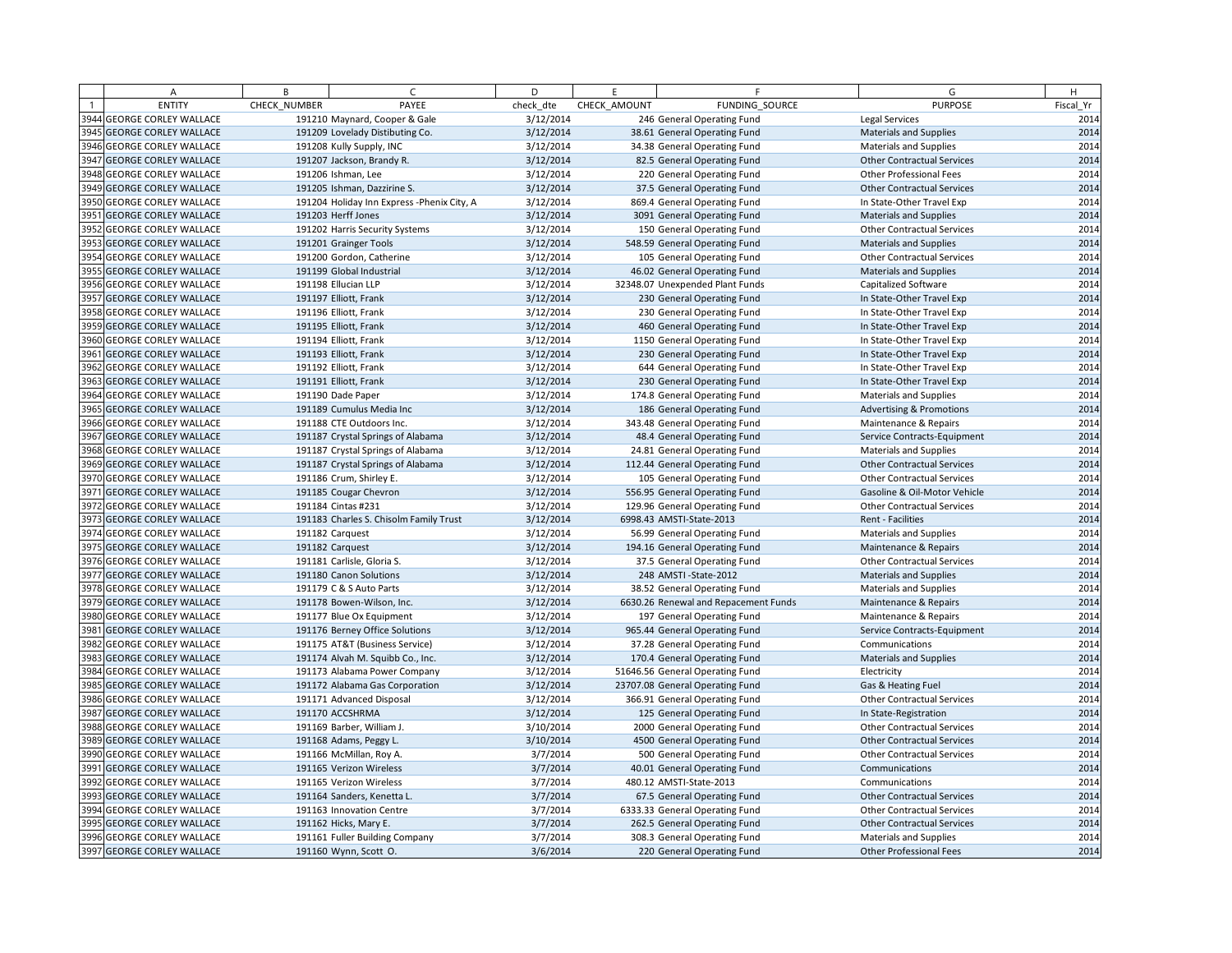| A                                 | B            | $\epsilon$                                 | D         | E                     | F.                                     | G                                         | H         |
|-----------------------------------|--------------|--------------------------------------------|-----------|-----------------------|----------------------------------------|-------------------------------------------|-----------|
| <b>ENTITY</b>                     | CHECK NUMBER | PAYEE                                      | check dte | CHECK AMOUNT          | FUNDING SOURCE                         | <b>PURPOSE</b>                            | Fiscal Yr |
| 3998 GEORGE CORLEY WALLACE        |              | 191159 Williams, Burdis                    | 3/6/2014  |                       | 220 General Operating Fund             | <b>Other Professional Fees</b>            | 2014      |
| 3999 GEORGE CORLEY WALLACE        |              | 191158 Whetstone, Richard                  | 3/6/2014  |                       | 3750 General Operating Fund            | <b>Other Contractual Services</b>         | 2014      |
| 4000 GEORGE CORLEY WALLACE        | 191157 WCCS  |                                            | 3/6/2014  |                       | 4180 Allyrae Wallace Educational Trust | <b>Deposit Liabilities</b>                | 2014      |
| 4001 GEORGE CORLEY WALLACE        | 191156 WCCS  |                                            | 3/6/2014  |                       | 420 Bargain Box                        | <b>Deposit Liabilities</b>                | 2014      |
| 4002 GEORGE CORLEY WALLACE        | 191155 WCCS  |                                            | 3/6/2014  |                       | 2250 Simpson Grant                     | <b>Deposit Liabilities</b>                | 2014      |
| 4003 GEORGE CORLEY WALLACE        | 191154 WCCS  |                                            | 3/6/2014  |                       | 500 Selma Dollars                      | <b>Deposit Liabilities</b>                | 2014      |
| 4004 GEORGE CORLEY WALLACE        | 191153 WCCS  |                                            | 3/6/2014  |                       | 1500 Baptist Foundation                | <b>Deposit Liabilities</b>                | 2014      |
| 4005 GEORGE CORLEY WALLACE        | 191152 WCCS  |                                            | 3/6/2014  |                       | 3666 Vaughan Regional Auxiliary        | <b>Deposit Liabilities</b>                | 2014      |
| 4006 GEORGE CORLEY WALLACE        | 191151 WCCS  |                                            | 3/6/2014  |                       | 19110 HHMI-Tuskegee-2013               | Scholarships                              | 2014      |
| 4007 GEORGE CORLEY WALLACE        | 191150 WCCS  |                                            | 3/6/2014  | 1972326.28 Pell Grant |                                        | Awards & Prizes                           | 2014      |
| 4008 GEORGE CORLEY WALLACE        | 191149 WCCS  |                                            | 3/6/2014  |                       | 450 Simpson Grant                      | <b>Deposit Liabilities</b>                | 2014      |
| 4009 GEORGE CORLEY WALLACE        | 191148 WCCS  |                                            | 3/6/2014  |                       | 520 Gear Up                            | <b>Deposit Liabilities</b>                | 2014      |
| 4010 GEORGE CORLEY WALLACE        |              | 191147 Walker, Roosevelt                   | 3/6/2014  |                       | 90 General Operating Fund              | <b>Other Contractual Services</b>         | 2014      |
| 4011 GEORGE CORLEY WALLACE        |              | 191146 UPS - United Parcel Service         | 3/6/2014  |                       | 118.48 General Operating Fund          | Postage                                   | 2014      |
| 4012 GEORGE CORLEY WALLACE        |              | 191145 Triumfant Muzik                     | 3/6/2014  |                       | 250 General Operating Fund             | <b>Other Contractual Services</b>         | 2014      |
| 4013 GEORGE CORLEY WALLACE        |              | 191144 The Music Group, LLC                | 3/6/2014  |                       | 3500 General Operating Fund            | <b>Other Contractual Services</b>         | 2014      |
| 4014 GEORGE CORLEY WALLACE        |              | 191143 Solomon, John                       | 3/6/2014  |                       | 40 General Operating Fund              | <b>Other Contractual Services</b>         | 2014      |
| 4015 GEORGE CORLEY WALLACE        |              | 191142 Smith, Robert                       | 3/6/2014  |                       | 2750 General Operating Fund            | <b>Other Contractual Services</b>         | 2014      |
| 4016 GEORGE CORLEY WALLACE        |              | 191141 Selma Water Works Board             | 3/6/2014  |                       | 1057.72 General Operating Fund         | Water & Sewer                             | 2014      |
| 4017 GEORGE CORLEY WALLACE        |              | 191140 Selma Family Restaurant             | 3/6/2014  |                       | 1234.75 General Operating Fund         | <b>Materials and Supplies</b>             | 2014      |
| 4018 GEORGE CORLEY WALLACE        |              | 191139 Sears Commercial One                | 3/6/2014  |                       | 149.99 General Operating Fund          | <b>Materials and Supplies</b>             | 2014      |
| 4019 GEORGE CORLEY WALLACE        |              | 191138 Scott, Gracie E.                    | 3/6/2014  |                       | 90 General Operating Fund              | <b>Other Contractual Services</b>         | 2014      |
| 4020 GEORGE CORLEY WALLACE        |              | 191137 Sanford, Adelaide L.                | 3/6/2014  |                       | 2000 General Operating Fund            | <b>Other Contractual Services</b>         | 2014      |
| 4021 GEORGE CORLEY WALLACE        |              | 191136 Rountree Electric Supply            | 3/6/2014  |                       | 669.35 General Operating Fund          | <b>Materials and Supplies</b>             | 2014      |
| 4022 GEORGE CORLEY WALLACE        | 191135 Ricoh |                                            | 3/6/2014  |                       | 47.38 General Operating Fund           | Service Contracts-Equipment               | 2014      |
| 4023 GEORGE CORLEY WALLACE        |              | 191134 Reynolds, W. Marlon                 | 3/6/2014  |                       | 220 General Operating Fund             | Other Professional Fees                   | 2014      |
| 4024 GEORGE CORLEY WALLACE        |              | 191133 Neely, Charles                      | 3/6/2014  |                       | 90 General Operating Fund              | <b>Other Contractual Services</b>         | 2014      |
| 4025 GEORGE CORLEY WALLACE        |              | 191132 Mott, Gaddis B.                     | 3/6/2014  |                       | 120 General Operating Fund             | <b>Other Contractual Services</b>         | 2014      |
| 4026 GEORGE CORLEY WALLACE        |              | 191131 McRae-Gaines Learning Ctn           | 3/6/2014  |                       | 1080 General Operating Fund            | Scholarships                              | 2014      |
| 4027 GEORGE CORLEY WALLACE        |              | 191130 Johnson, James A.                   | 3/6/2014  |                       | 800 General Operating Fund             | <b>Other Contractual Services</b>         | 2014      |
| 4028 GEORGE CORLEY WALLACE        |              | 191129 Henderson, Kerry E.                 | 3/6/2014  |                       | 276 General Operating Fund             | In State-Other Travel Exp                 | 2014      |
| 4029 GEORGE CORLEY WALLACE        |              | 191128 Harris, Rutha                       | 3/6/2014  |                       | 1200 General Operating Fund            | <b>Other Contractual Services</b>         | 2014      |
| 4030 GEORGE CORLEY WALLACE        |              | 191127 Gregory, Richard                    | 3/6/2014  |                       | 1500 General Operating Fund            | <b>Other Contractual Services</b>         | 2014      |
| 4031 GEORGE CORLEY WALLACE        |              | 191126 Gregory, Ayanna                     | 3/6/2014  |                       | 1600 General Operating Fund            | <b>Other Contractual Services</b>         | 2014      |
| 4032 GEORGE CORLEY WALLACE        |              | 191125 Gamble, Rashard A.                  | 3/6/2014  |                       | 220 General Operating Fund             | Other Professional Fees                   | 2014      |
| 4033 GEORGE CORLEY WALLACE        | 191124 FedEx |                                            | 3/6/2014  |                       | 112.81 General Operating Fund          | Postage                                   | 2014      |
| 4034 GEORGE CORLEY WALLACE        | 191124 FedEx |                                            | 3/6/2014  |                       | 20.43 AMSTI-State-2013                 | Postage                                   | 2014      |
| 4035 GEORGE CORLEY WALLACE        |              | 191123 Fails, Margaret A.                  | 3/6/2014  |                       | 250 General Operating Fund             | <b>Other Contractual Services</b>         | 2014      |
| 4036 GEORGE CORLEY WALLACE        |              | 191122 Eshe, Sauuda Y.                     | 3/6/2014  |                       | 1400 General Operating Fund            | <b>Other Contractual Services</b>         | 2014      |
| 4037 GEORGE CORLEY WALLACE        |              | 191121 Dottie Peoples Ministries Inc       | 3/6/2014  |                       | 2750 General Operating Fund            | <b>Other Contractual Services</b>         | 2014      |
| 4038 GEORGE CORLEY WALLACE        |              | 191120 Doles, Harry A.                     | 3/6/2014  |                       | 220 General Operating Fund             | <b>Other Professional Fees</b>            | 2014      |
| 4039 GEORGE CORLEY WALLACE        |              | 191119 Department of Examiners of Public A | 3/6/2014  |                       | 4250 General Operating Fund            | <b>Accounting &amp; Auditing Services</b> | 2014      |
| 4040 GEORGE CORLEY WALLACE        |              | 191118 Coverall Of Alabama                 | 3/6/2014  |                       | 9253 General Operating Fund            | <b>Other Contractual Services</b>         | 2014      |
| 4041 GEORGE CORLEY WALLACE        |              | 191117 Brown, Natasha                      | 3/6/2014  |                       | 250 General Operating Fund             | <b>Other Contractual Services</b>         | 2014      |
| 4042 GEORGE CORLEY WALLACE        |              | 191116 Browder, Anthony                    | 3/6/2014  |                       | 1000 General Operating Fund            | <b>Other Contractual Services</b>         | 2014      |
| <b>4043 GEORGE CORLEY WALLACE</b> |              | 191115 Broadcast Music, Inc.               | 3/6/2014  |                       | 543.23 General Operating Fund          | <b>Other Contractual Services</b>         | 2014      |
| 4044 GEORGE CORLEY WALLACE        |              | 191114 Berney Office Solutions             | 3/6/2014  |                       | 282.47 General Operating Fund          | Service Contracts-Equipment               | 2014      |
| 4045 GEORGE CORLEY WALLACE        |              | 191113 Superior Security Service           | 3/5/2014  |                       | 3480 General Operating Fund            | <b>Other Contractual Services</b>         | 2014      |
| 4046 GEORGE CORLEY WALLACE        |              | 191112 Teacher'S Retirement Syst           | 3/4/2014  |                       | 134684.78 Payroll Clearing Fund        | Alabama Teachers Retirement Payable       | 2014      |
| 4047 GEORGE CORLEY WALLACE        |              | 191111 Colonial Life Insurance C           | 3/4/2014  |                       | 36.82 Payroll Clearing Fund            | <b>Misc Deductions Payable</b>            | 2014      |
| 4048 GEORGE CORLEY WALLACE        |              | 191110 Xerox Corporation                   | 3/4/2014  |                       | 66.59 Adult Ed. Regular State-2013     | Service Contracts-Equipment               | 2014      |
| <b>4049 GEORGE CORLEY WALLACE</b> |              | 191109 Whetstone, Richard                  | 3/4/2014  |                       | 3750 General Operating Fund            | <b>Other Contractual Services</b>         | 2014      |
| 4050 GEORGE CORLEY WALLACE        | 191108 WCCS  |                                            | 3/4/2014  |                       | 90 General Operating Fund              | In State-Registration                     | 2014      |
| 4051 GEORGE CORLEY WALLACE        |              | 191107 Wal Mart                            | 3/4/2014  |                       | 122.26 General Operating Fund          | <b>Materials and Supplies</b>             | 2014      |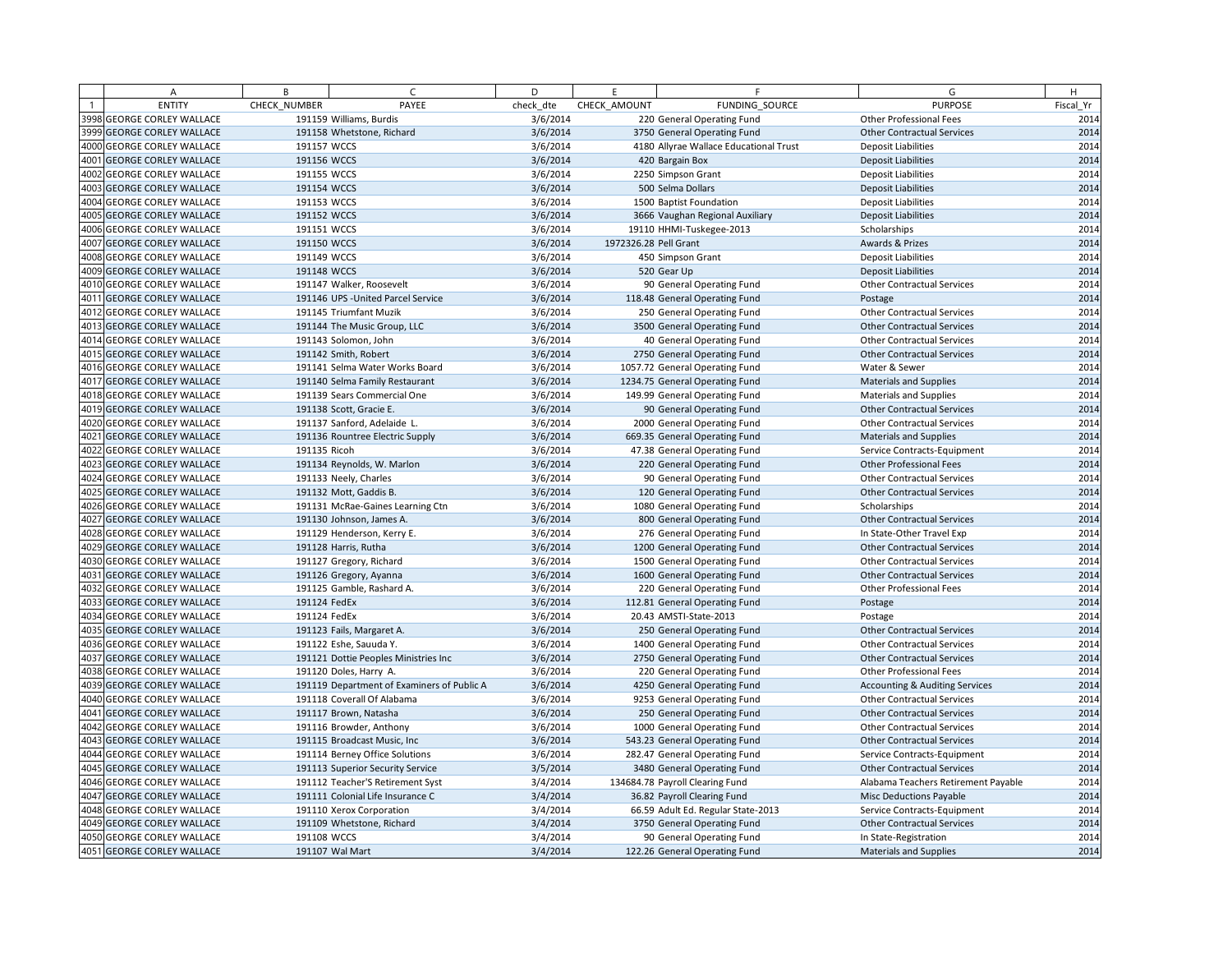|      | Α                                                            | B            | $\epsilon$                                 | D         | F.           | F                                       | G                                                      | H         |
|------|--------------------------------------------------------------|--------------|--------------------------------------------|-----------|--------------|-----------------------------------------|--------------------------------------------------------|-----------|
|      | <b>ENTITY</b>                                                | CHECK NUMBER | PAYEE                                      | check dte | CHECK AMOUNT | FUNDING SOURCE                          | <b>PURPOSE</b>                                         | Fiscal Yr |
|      | 4052 GEORGE CORLEY WALLACE                                   |              | 191106 Southern Pipe & Supply              | 3/4/2014  |              | 94.09 Renewal and Repacement Funds      | Maintenance & Repairs                                  | 2014      |
|      | 4053 GEORGE CORLEY WALLACE                                   |              | 191105 Selma Cash & Carry                  | 3/4/2014  |              | 573.08 General Operating Fund           | <b>Materials and Supplies</b>                          | 2014      |
| 4054 | <b>GEORGE CORLEY WALLACE</b>                                 |              | 191104 Purdie & Son Refuse Ser             | 3/4/2014  |              | 555 General Operating Fund              | <b>Other Contractual Services</b>                      | 2014      |
|      | 4055 GEORGE CORLEY WALLACE                                   |              | 191103 Office Depot                        | 3/4/2014  |              | 177.35 General Operating Fund           | <b>Materials and Supplies</b>                          | 2014      |
| 4056 | <b>GEORGE CORLEY WALLACE</b>                                 |              | 191103 Office Depot                        | 3/4/2014  |              | 0.25 PAVES-2012                         | <b>Materials and Supplies</b>                          | 2014      |
| 4057 | <b>GEORGE CORLEY WALLACE</b>                                 |              | 191102 New Readers Press                   | 3/4/2014  |              | 2677.75 Adult Ed. Regular State-2013    | <b>Materials and Supplies</b>                          | 2014      |
|      | 4058 GEORGE CORLEY WALLACE                                   |              | 191101 Lewis Pest Control Inc.             | 3/4/2014  |              | 510 General Operating Fund              | <b>Other Contractual Services</b>                      | 2014      |
| 4059 | <b>GEORGE CORLEY WALLACE</b>                                 |              | 191100 First Cahawba Bankcard              | 3/4/2014  |              | 171 General Operating Fund              | Rent - Facilities                                      | 2014      |
| 4060 | <b>GEORGE CORLEY WALLACE</b>                                 |              | 191100 First Cahawba Bankcard              | 3/4/2014  |              | 325 General Operating Fund              | Out-of-State-Registration                              | 2014      |
| 4061 | <b>GEORGE CORLEY WALLACE</b>                                 |              | 191100 First Cahawba Bankcard              | 3/4/2014  |              | 35 General Operating Fund               | Memberships                                            | 2014      |
| 4062 | <b>GEORGE CORLEY WALLACE</b>                                 |              | 191100 First Cahawba Bankcard              | 3/4/2014  |              | 600 General Operating Fund              | <b>Materials and Supplies</b>                          | 2014      |
| 4063 | <b>GEORGE CORLEY WALLACE</b>                                 |              | 191100 First Cahawba Bankcard              | 3/4/2014  |              | 2589.49 General Operating Fund          | Out-of-State-Commercl Trans                            | 2014      |
| 4064 | <b>GEORGE CORLEY WALLACE</b>                                 |              | 191100 First Cahawba Bankcard              | 3/4/2014  |              | 2937.76 General Operating Fund          | Out-of-State-Subsist & Lodging                         | 2014      |
| 4065 | <b>GEORGE CORLEY WALLACE</b>                                 |              | 191099 Fails, Margaret A.                  | 3/4/2014  |              | 250 General Operating Fund              | <b>Other Contractual Services</b>                      | 2014      |
|      | 4066 GEORGE CORLEY WALLACE                                   |              | 191098 Dallas Air & Heating Inc.           | 3/4/2014  |              | 2749.41 Renewal and Repacement Funds    | Maintenance & Repairs                                  | 2014      |
| 4067 | <b>GEORGE CORLEY WALLACE</b>                                 |              | 191097 Cintas #231                         | 3/4/2014  |              | 259.92 General Operating Fund           | <b>Other Contractual Services</b>                      | 2014      |
| 4068 | <b>GEORGE CORLEY WALLACE</b>                                 |              | 191096 Charles S. Chisolm Family Trust     | 3/4/2014  |              | 6998.43 AMSTI-State-2013                | Rent - Facilities                                      | 2014      |
|      | 4069 GEORGE CORLEY WALLACE                                   |              | 191095 Barnes & Noble College              | 3/4/2014  |              | 179.65 General Operating Fund           | <b>Bookstore Payables</b>                              | 2014      |
|      | 4070 GEORGE CORLEY WALLACE                                   |              | 191094 AT&T Alabama                        | 3/4/2014  |              | 90.17 AMSTI-State-2013                  | Communications                                         | 2014      |
| 4071 | <b>GEORGE CORLEY WALLACE</b>                                 |              | 191094 AT&T Alabama                        | 3/4/2014  |              | 102.33 AE-PROGRAM EXPANSION GRANT-STATE | Communications                                         | 2014      |
| 4072 | <b>GEORGE CORLEY WALLACE</b>                                 |              | 191094 AT&T Alabama                        | 3/4/2014  |              | 481.25 General Operating Fund           | Communications                                         | 2014      |
|      | 4073 GEORGE CORLEY WALLACE                                   | 000190994    | The Resource Center                        | 2/28/2014 |              | 85 FED VOC-2013                         | In State-Registration                                  | 2014      |
| 4074 | <b>GEORGE CORLEY WALLACE</b>                                 |              | 191093 Troha, Timothy G.                   | 2/28/2014 |              | 7350 FED VOC-2013                       | <b>Other Contractual Services</b>                      | 2014      |
|      | 4075 GEORGE CORLEY WALLACE                                   |              | 191092 Cattlin Lawn Service                | 2/28/2014 |              | 2433.33 General Operating Fund          | <b>Other Contractual Services</b>                      | 2014      |
| 4076 | <b>GEORGE CORLEY WALLACE</b>                                 |              | 191091 Williams, Joe                       | 2/28/2014 |              | 2700 General Operating Fund             | <b>Other Contractual Services</b>                      | 2014      |
|      | 4077 GEORGE CORLEY WALLACE                                   |              | 191090 On-Site Drug Collections            | 2/28/2014 |              | 140 General Operating Fund              | <b>Testing Expense</b>                                 | 2014      |
|      | 4078 GEORGE CORLEY WALLACE                                   |              | 191089 MUSC-Clinical Effectiveness and Pat | 2/28/2014 |              | 30000 BOOST 2013                        | Memberships                                            | 2014      |
|      | 4079 GEORGE CORLEY WALLACE                                   |              | 191088 Mindvolt                            | 2/28/2014 |              | 700 PAVES-2012                          | <b>Advertising &amp; Promotions</b>                    | 2014      |
| 4080 | <b>GEORGE CORLEY WALLACE</b>                                 |              | 191087 Jordan, Judy Y.                     | 2/28/2014 |              | 800 General Operating Fund              | <b>Other Contractual Services</b>                      | 2014      |
| 4081 | <b>GEORGE CORLEY WALLACE</b>                                 |              | 191086 Jackson, Eric L.                    | 2/28/2014 |              | 722.22 General Operating Fund           | <b>Other Contractual Services</b>                      | 2014      |
| 4082 | <b>GEORGE CORLEY WALLACE</b>                                 |              | 191085 Harper, April M.                    | 2/28/2014 |              | 420 General Operating Fund              | In State-Other Travel Exp                              | 2014      |
| 4083 | <b>GEORGE CORLEY WALLACE</b>                                 |              | 191084 Harper, April M.                    | 2/28/2014 |              | 420 General Operating Fund              | In State-Other Travel Exp                              | 2014      |
| 4084 | <b>GEORGE CORLEY WALLACE</b>                                 |              | 191083 Harper, April M.                    | 2/28/2014 |              | 420 General Operating Fund              | In State-Other Travel Exp                              | 2014      |
| 4085 | <b>GEORGE CORLEY WALLACE</b>                                 |              | 191082 Go Green Janitorial Servi           | 2/28/2014 |              | 4282.84 General Operating Fund          | <b>Other Contractual Services</b>                      | 2014      |
| 4086 | <b>GEORGE CORLEY WALLACE</b>                                 |              | 191081 Elliott, Frank                      | 2/28/2014 |              | 644 General Operating Fund              | In State-Other Travel Exp                              | 2014      |
| 4087 | <b>GEORGE CORLEY WALLACE</b>                                 |              | 191080 Elliott, Frank                      | 2/28/2014 |              | 230 General Operating Fund              | In State-Other Travel Exp                              | 2014      |
| 4088 | <b>GEORGE CORLEY WALLACE</b>                                 |              | 191079 Elliott, Frank                      | 2/28/2014 |              | 644 General Operating Fund              | In State-Other Travel Exp                              | 2014      |
| 4089 | <b>GEORGE CORLEY WALLACE</b>                                 |              | 191078 Davis, Foster                       | 2/28/2014 |              | 532 General Operating Fund              | In State-Other Travel Exp                              | 2014      |
| 4090 | <b>GEORGE CORLEY WALLACE</b>                                 |              | 191077 Davis, Foster                       | 2/28/2014 |              | 532 General Operating Fund              | In State-Other Travel Exp                              | 2014      |
| 4091 | <b>GEORGE CORLEY WALLACE</b>                                 |              | 191076 Davis, Foster                       | 2/28/2014 |              | 532 General Operating Fund              | In State-Other Travel Exp                              | 2014      |
| 4092 | <b>GEORGE CORLEY WALLACE</b>                                 |              | 191075 Copy Products Company               | 2/28/2014 |              | 221 General Operating Fund              | <b>Materials and Supplies</b>                          | 2014      |
|      | 4093 GEORGE CORLEY WALLACE                                   |              | 191074 Comfort Suites                      | 2/28/2014 |              | 790 General Operating Fund              | In State-Ovrnite Per diem                              | 2014      |
| 4094 | <b>GEORGE CORLEY WALLACE</b>                                 |              | 191073 Comfort Suites                      | 2/28/2014 |              | 790 General Operating Fund              | In State-Ovrnite Per diem                              | 2014      |
| 4095 | <b>GEORGE CORLEY WALLACE</b>                                 |              | 191072 Comfort Suites                      | 2/28/2014 |              | 790 General Operating Fund              | In State-Ovrnite Per diem                              | 2014      |
| 4096 |                                                              |              | 191071 Comfort Suites                      |           |              |                                         |                                                        | 2014      |
| 4097 | <b>GEORGE CORLEY WALLACE</b><br><b>GEORGE CORLEY WALLACE</b> |              | 191070 Comfort Suites                      | 2/28/2014 |              | 1027 General Operating Fund             | In State-Ovrnite Per diem<br>In State-Ovrnite Per diem | 2014      |
| 4098 | <b>GEORGE CORLEY WALLACE</b>                                 |              | 191069 Comfort Suites                      | 2/28/2014 |              | 1027 General Operating Fund             | In State-Ovrnite Per diem                              | 2014      |
|      |                                                              |              |                                            | 2/28/2014 |              | 1027 General Operating Fund             |                                                        | 2014      |
| 4100 | 4099 GEORGE CORLEY WALLACE                                   |              | 191068 Blanks, Ray S.                      | 2/28/2014 |              | 150 General Operating Fund              | <b>Other Contractual Services</b>                      |           |
| 4101 | <b>GEORGE CORLEY WALLACE</b>                                 |              | 191067 Berney Office Solutions             | 2/28/2014 |              | 417.47 General Operating Fund           | Service Contracts-Equipment                            | 2014      |
|      | <b>GEORGE CORLEY WALLACE</b>                                 |              | 191066 AAEOPP Montevallo                   | 2/28/2014 |              | 450 Student Support Services 13-14      | Out-of-State-Registration                              | 2014      |
| 4103 | 4102 GEORGE CORLEY WALLACE                                   |              | 191065 Barnes & Noble College              | 2/28/2014 |              | 1467.3 AMSTI-State-2012                 | <b>Internal Purchases</b>                              | 2014      |
|      | <b>GEORGE CORLEY WALLACE</b>                                 |              | 191065 Barnes & Noble College              | 2/28/2014 |              | 242.55 AMSTI-State-2012                 | <b>Books</b>                                           | 2014      |
|      | 4104 GEORGE CORLEY WALLACE                                   |              | 191064 Wccs Aea Local Active               | 2/28/2014 |              | 5 Payroll Clearing Fund                 | Misc Deductions Payable                                | 2014      |
|      | 4105 GEORGE CORLEY WALLACE                                   |              | 191063 Wccs Selma Foundation               | 2/28/2014 |              | 315 Payroll Clearing Fund               | Misc Deductions Payable                                | 2014      |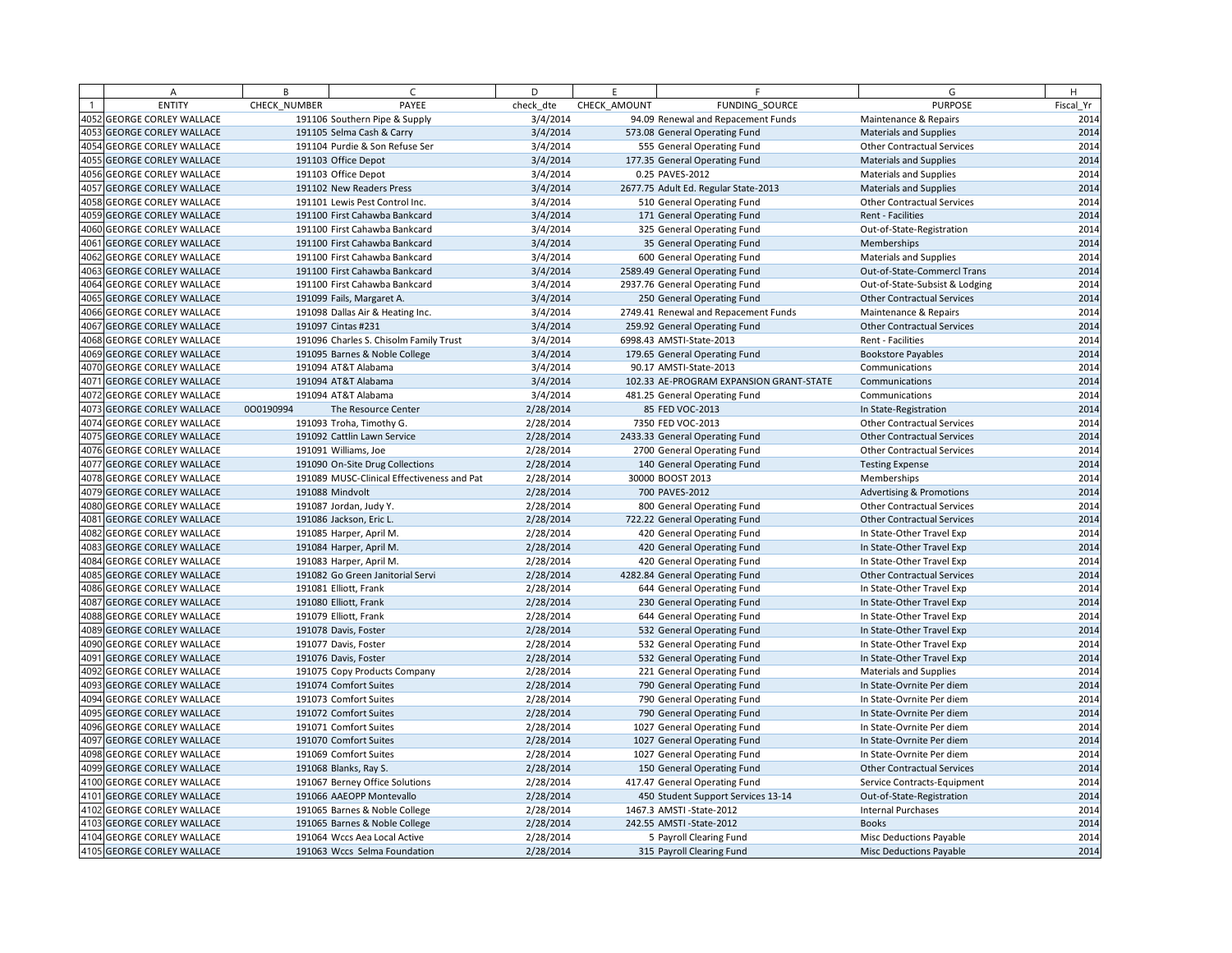|      | Α                                 | B                 | $\mathsf{C}$                               | D         | E               | F.                                 | G                                  | H         |
|------|-----------------------------------|-------------------|--------------------------------------------|-----------|-----------------|------------------------------------|------------------------------------|-----------|
|      | <b>ENTITY</b>                     | CHECK NUMBER      | PAYEE                                      | check dte | CHECK AMOUNT    | FUNDING SOURCE                     | <b>PURPOSE</b>                     | Fiscal Yr |
|      | 4106 GEORGE CORLEY WALLACE        |                   | 191062 Wallace Communtiy College           | 2/28/2014 |                 | 82 Payroll Clearing Fund           | Misc Deductions Payable            | 2014      |
|      | 4107 GEORGE CORLEY WALLACE        |                   | 191061 Variable Annuity Life Ins           | 2/28/2014 |                 | 1525 Payroll Clearing Fund         | <b>Misc Deductions Payable</b>     | 2014      |
|      | 4108 GEORGE CORLEY WALLACE        |                   | 191060 Unum                                | 2/28/2014 |                 | 146.45 Payroll Clearing Fund       | Misc Deductions Payable            | 2014      |
|      | 4109 GEORGE CORLEY WALLACE        |                   | 191059 United Way Of Selma & Dal           | 2/28/2014 |                 | 188 Payroll Clearing Fund          | Misc Deductions Payable            | 2014      |
|      | 4110 GEORGE CORLEY WALLACE        |                   | 191058 St. of AL. Child Support            | 2/28/2014 |                 | 926 Payroll Clearing Fund          | <b>Misc Deductions Payable</b>     | 2014      |
|      | 4111 GEORGE CORLEY WALLACE        |                   | 191057 Rsa-1 (Peiraf)                      | 2/28/2014 |                 | 3235 Payroll Clearing Fund         | Misc Deductions Payable            | 2014      |
|      | 4112 GEORGE CORLEY WALLACE        |                   | 191056 Reding, Curtis C.                   | 2/28/2014 |                 | 1058 Payroll Clearing Fund         | Misc Deductions Payable            | 2014      |
|      | 4113 GEORGE CORLEY WALLACE        |                   | 191055 Peehip                              | 2/28/2014 |                 | 141882.09 Payroll Clearing Fund    | PEEHIP Payable                     | 2014      |
| 4114 | <b>GEORGE CORLEY WALLACE</b>      |                   | 191054 New York Life & Annuity             | 2/28/2014 |                 | 700 Payroll Clearing Fund          | Misc Deductions Payable            | 2014      |
|      | 4115 GEORGE CORLEY WALLACE        |                   | 191053 Liberty National Life Ins           | 2/28/2014 |                 | 617.28 Payroll Clearing Fund       | Misc Deductions Payable            | 2014      |
|      | 4116 GEORGE CORLEY WALLACE        |                   | 191052 John C. McAleer, III, Standing Trus | 2/28/2014 |                 | 615 Payroll Clearing Fund          | Misc Deductions Payable            | 2014      |
|      | 4117 GEORGE CORLEY WALLACE        |                   | 191051 Great-West Retirement Ser           | 2/28/2014 |                 | 200 Payroll Clearing Fund          | <b>Misc Deductions Payable</b>     | 2014      |
|      | 4118 GEORGE CORLEY WALLACE        |                   | 191050 Elmore County Circuit               | 2/28/2014 |                 | 200 Payroll Clearing Fund          | Misc Deductions Payable            | 2014      |
|      | 4119 GEORGE CORLEY WALLACE        |                   | 191049 Educator Benefits Corp.             | 2/28/2014 |                 | 718.52 Payroll Clearing Fund       | Misc Deductions Payable            | 2014      |
| 4120 | <b>GEORGE CORLEY WALLACE</b>      |                   | 191048 District Court Of Jeffers           | 2/28/2014 |                 | 217.5 Payroll Clearing Fund        | <b>Misc Deductions Payable</b>     | 2014      |
| 4121 | <b>GEORGE CORLEY WALLACE</b>      |                   | 191047 Colonial Life Insurance C           | 2/28/2014 |                 | 3094.8 Payroll Clearing Fund       | Misc Deductions Payable            | 2014      |
| 4122 | <b>GEORGE CORLEY WALLACE</b>      |                   | 191046 Allstate                            | 2/28/2014 |                 | 560.58 Payroll Clearing Fund       | Misc Deductions Payable            | 2014      |
|      | 4123 GEORGE CORLEY WALLACE        |                   | 191045 Alabama ACTE                        | 2/28/2014 |                 | 12.63 Payroll Clearing Fund        | <b>Misc Deductions Payable</b>     | 2014      |
|      | 4124 GEORGE CORLEY WALLACE        | 191044 Aflac      |                                            | 2/28/2014 |                 | 2011.03 Payroll Clearing Fund      | Misc Deductions Payable            | 2014      |
|      | 4125 GEORGE CORLEY WALLACE        |                   | 191043 AEA-AVOTE                           | 2/28/2014 |                 | 320.64 Payroll Clearing Fund       | Misc Deductions Payable            | 2014      |
|      | 4126 GEORGE CORLEY WALLACE        |                   | 191042 Aea Local Espo                      | 2/28/2014 |                 | 25 Payroll Clearing Fund           | <b>Misc Deductions Payable</b>     | 2014      |
|      | 4127 GEORGE CORLEY WALLACE        | 191041 AEA        |                                            | 2/28/2014 |                 | 3951.93 Payroll Clearing Fund      | Misc Deductions Payable            | 2014      |
|      | 4128 GEORGE CORLEY WALLACE        |                   | 191040 Walker, Shermanita                  | 2/27/2014 |                 | 150 AMSTI-State-2013               | In State-Ovrnite Per diem          | 2014      |
|      | 4129 GEORGE CORLEY WALLACE        |                   | 191040 Walker, Shermanita                  | 2/27/2014 |                 | 495.6 AMSTI-State-2013             | In State-Mileage                   | 2014      |
|      | 4130 GEORGE CORLEY WALLACE        |                   | 191039 Vance, Laura L.                     | 2/27/2014 |                 | 54.06 General Operating Fund       | In State-Mileage                   | 2014      |
|      | 4131 GEORGE CORLEY WALLACE        |                   | 191038 Tubbs - Turner, Jocelyn J.          | 2/27/2014 |                 | 317.31 AMSTI-State-2013            | In State-Mileage                   | 2014      |
| 4132 | <b>GEORGE CORLEY WALLACE</b>      |                   | 191037 Traywick, Ellen G.                  | 2/27/2014 |                 | 49.17 Adult Ed. Regular State-2013 | In State-Mileage                   | 2014      |
|      | 4133 GEORGE CORLEY WALLACE        |                   | 191036 Spicer, Chandra                     | 2/27/2014 |                 | 120.04 AMSTI-State-2013            | In State-Mileage                   | 2014      |
|      | 4134 GEORGE CORLEY WALLACE        |                   | 191035 Pettway, Clarence J.                | 2/27/2014 |                 | 101.64 AMSTI-State-2013            | In State-Mileage                   | 2014      |
|      | 4135 GEORGE CORLEY WALLACE        |                   | 191034 Kennedy, Regina S.                  | 2/27/2014 |                 | 316.4 AMSTI-State-2013             | In State-Mileage                   | 2014      |
|      | 4136 GEORGE CORLEY WALLACE        |                   | 191033 Inge, Deandres G.                   | 2/27/2014 |                 | 106.39 AMSTI-State-2013            | In State-Mileage                   | 2014      |
|      | 4137 GEORGE CORLEY WALLACE        |                   | 191032 Gibson, Cynthia C.                  | 2/27/2014 |                 | 42.75 General Operating Fund       | Out-of-State-Commercl Trans        | 2014      |
|      | 4138 GEORGE CORLEY WALLACE        |                   | 191032 Gibson, Cynthia C.                  | 2/27/2014 |                 | 108.19 General Operating Fund      | Out-of-State-Mileage               | 2014      |
|      | 4139 GEORGE CORLEY WALLACE        |                   | 191032 Gibson, Cynthia C.                  | 2/27/2014 |                 | 68 General Operating Fund          | Out-of-State-Other Travel Expenses | 2014      |
|      | 4140 GEORGE CORLEY WALLACE        |                   | 191031 Carolina Biological Supply          | 2/27/2014 |                 | 1098.04 General Operating Fund     | <b>Materials and Supplies</b>      | 2014      |
| 4141 | <b>GEORGE CORLEY WALLACE</b>      |                   | 191030 Calhoun, Jr., Willie                | 2/27/2014 |                 | 225 General Operating Fund         | <b>Other Contractual Services</b>  | 2014      |
| 4142 | <b>GEORGE CORLEY WALLACE</b>      |                   | 191029 Buford, Geralyn L.                  | 2/27/2014 |                 | 243.21 AMSTI-State-2013            | In State-Mileage                   | 2014      |
|      | 4143 GEORGE CORLEY WALLACE        |                   | 191028 Barlow, Tiffany R.                  | 2/27/2014 |                 | 19.77 AMSTI-State-2013             | In State-Mileage                   | 2014      |
| 4144 | <b>GEORGE CORLEY WALLACE</b>      |                   | 191027 Allen, Bertha Y.                    | 2/27/2014 |                 | 203.69 AMSTI-State-2013            | In State-Mileage                   | 2014      |
|      | 4145 GEORGE CORLEY WALLACE        |                   | 900014359 Singleton LaJaynees F            | 2/26/2014 | 1109.63 PAYROLL |                                    | PAYROLL                            | 2014      |
|      | 4146 GEORGE CORLEY WALLACE        |                   | 900012806 Snow John A                      | 2/26/2014 |                 | 744 PAYROLL                        | PAYROLL                            | 2014      |
|      | 4147 GEORGE CORLEY WALLACE        |                   | 900012805 Perry Ernestine D                | 2/26/2014 |                 | 609.9 PAYROLL                      | PAYROLL                            | 2014      |
|      | 4148 GEORGE CORLEY WALLACE        |                   | 900012804 Perdue Dinesha Myran             | 2/26/2014 |                 | 366.13 PAYROLL                     | PAYROLL                            | 2014      |
|      | 4149 GEORGE CORLEY WALLACE        |                   | 900012803 Nettles Wesbert                  | 2/26/2014 |                 | 728 PAYROLL                        | PAYROLL                            | 2014      |
|      | 4150 GEORGE CORLEY WALLACE        |                   | 900012802 Jenkins Alice M                  | 2/26/2014 |                 | 296 PAYROLL                        | PAYROLL                            | 2014      |
| 4151 | <b>GEORGE CORLEY WALLACE</b>      |                   | 900012801 Franklin William A               | 2/26/2014 |                 | 868 PAYROLL                        | PAYROLL                            | 2014      |
| 4152 | <b>GEORGE CORLEY WALLACE</b>      |                   | 900012800 Thomas Chantae Nicole            | 2/26/2014 |                 | 340.75 PAYROLL                     | PAYROLL                            | 2014      |
|      | 4153 GEORGE CORLEY WALLACE        |                   | 900012799 Sanders Ta'Shayla Kenyatt        | 2/26/2014 |                 | 235.63 PAYROLL                     | PAYROLL                            | 2014      |
| 4154 | <b>GEORGE CORLEY WALLACE</b>      | 900012798 Lee Zeb |                                            | 2/26/2014 |                 | 598.13 PAYROLL                     | PAYROLL                            | 2014      |
|      | 4155 GEORGE CORLEY WALLACE        |                   | 900012797 Gonzalez Joshua E                | 2/26/2014 |                 | 384.25 PAYROLL                     | PAYROLL                            | 2014      |
|      | 4156 GEORGE CORLEY WALLACE        |                   | 900012796 Dudley Andrell Dean              | 2/26/2014 |                 | 239.25 PAYROLL                     | PAYROLL                            | 2014      |
|      | <b>4157 GEORGE CORLEY WALLACE</b> |                   | 900012795 Cobb Ron C                       | 2/26/2014 |                 | 398.75 PAYROLL                     | PAYROLL                            | 2014      |
|      | 4158 GEORGE CORLEY WALLACE        |                   | 900012794 Williams Iverianna Sharnice      | 2/26/2014 |                 | 309.94 PAYROLL                     | PAYROLL                            | 2014      |
|      | 4159 GEORGE CORLEY WALLACE        |                   | 900012793 Turner Kamyra Labre              | 2/26/2014 |                 | 391.5 PAYROLL                      | PAYROLL                            | 2014      |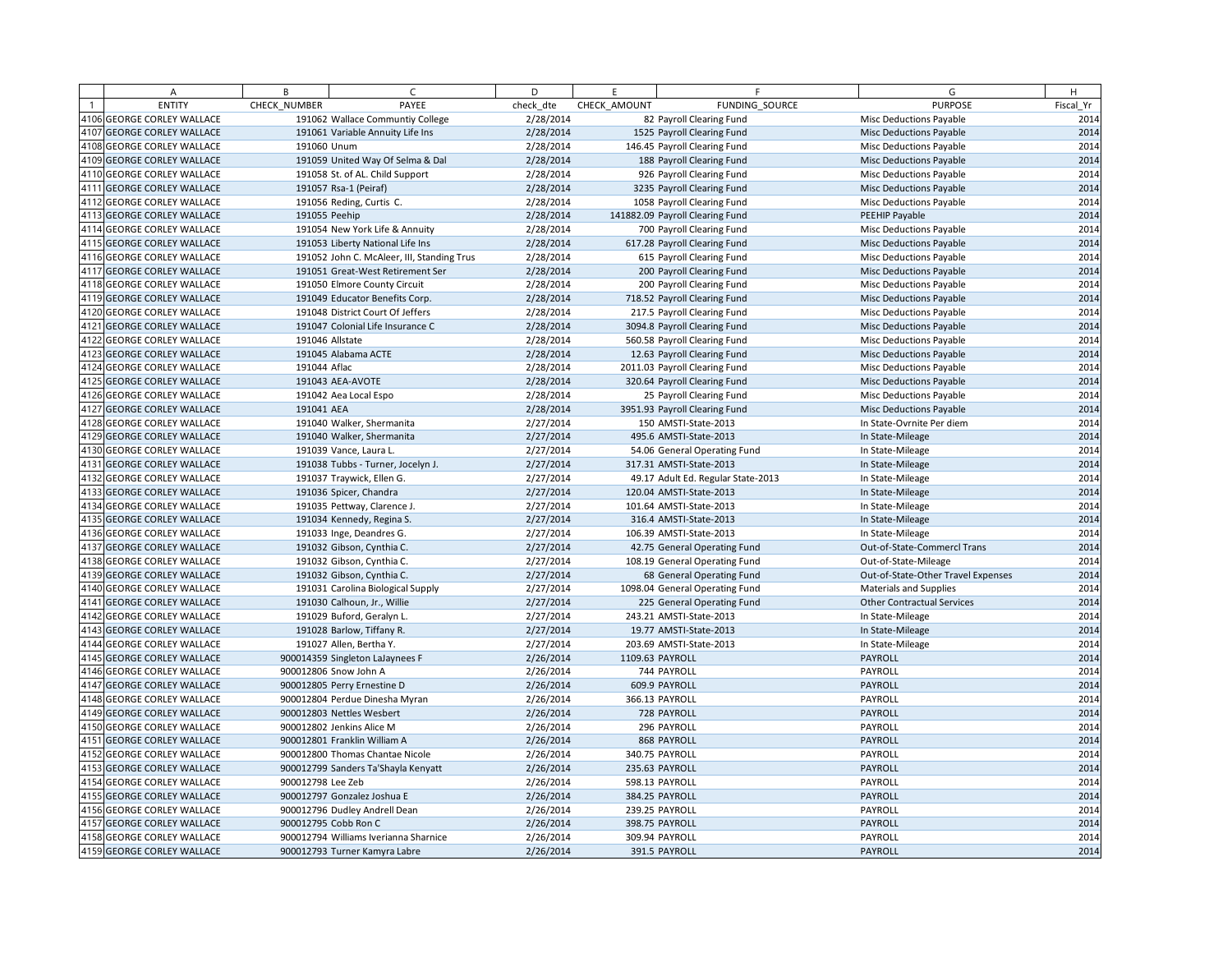| <b>ENTITY</b><br>PAYEE<br>FUNDING SOURCE<br><b>PURPOSE</b><br>CHECK NUMBER<br>check dte<br>CHECK AMOUNT<br>Fiscal Yr<br>2/26/2014<br>4160 GEORGE CORLEY WALLACE<br>900012792 Okeke Chinwe O<br>481.5 PAYROLL<br>PAYROLL<br>2014<br>4161<br><b>GEORGE CORLEY WALLACE</b><br>2/26/2014<br>376 PAYROLL<br>PAYROLL<br>900012791 Melton Elaine Alina<br>4162<br><b>GEORGE CORLEY WALLACE</b><br>2/26/2014<br>900012790 Howard Marqueisha Monae<br>157.69 PAYROLL<br>PAYROLL<br>4163<br>PAYROLL<br><b>GEORGE CORLEY WALLACE</b><br>900012789 Curtis Valerie Pandora<br>2/26/2014<br>656 PAYROLL<br>4164<br>2/26/2014<br><b>GEORGE CORLEY WALLACE</b><br>900012788 Dozier Bruce Otis<br>840.48 PAYROLL<br>PAYROLL<br>4165<br><b>GEORGE CORLEY WALLACE</b><br>900012787 Yelder Mary A<br>2/26/2014<br>571.84 PAYROLL<br><b>PAYROLL</b><br>4166<br><b>GEORGE CORLEY WALLACE</b><br>900012786 Whitely Joyce Elaine<br>2/26/2014<br>929.24 PAYROLL<br>PAYROLL<br>4167<br>2/26/2014<br><b>GEORGE CORLEY WALLACE</b><br>900012785 Wells Denise R<br>1071 PAYROLL<br>PAYROLL<br>4168<br>2014<br><b>GEORGE CORLEY WALLACE</b><br>900012784 Walker Mattie Mae<br>2/26/2014<br>929.24 PAYROLL<br>PAYROLL<br>4169<br><b>GEORGE CORLEY WALLACE</b><br>900012783 McCary Susan Bryant<br>2/26/2014<br>330.6 PAYROLL<br>PAYROLL<br>4170<br><b>GEORGE CORLEY WALLACE</b><br>900012782 Logan Alice G.<br>2/26/2014<br>963 PAYROLL<br>PAYROLL<br>4171<br><b>GEORGE CORLEY WALLACE</b><br>900012781 Hollingshead Thomas Allen<br>2/26/2014<br>416.88 PAYROLL<br><b>PAYROLL</b><br>4172<br><b>GEORGE CORLEY WALLACE</b><br>2/26/2014<br>53.61 PAYROLL<br>PAYROLL<br>900012780 Cureton Doris B<br>4173<br><b>GEORGE CORLEY WALLACE</b><br>900012779 Christian Margaret H.<br>2/26/2014<br>1491.18 PAYROLL<br>PAYROLL<br>4174<br>2014<br><b>GEORGE CORLEY WALLACE</b><br>900012778 Carter Betty Jean<br>2/26/2014<br>0 PAYROLL<br>PAYROLL<br>4175<br><b>GEORGE CORLEY WALLACE</b><br>2/26/2014<br>920.31 PAYROLL<br>PAYROLL<br>900012777 Alsobrook Kay Goodwin<br>4176 GEORGE CORLEY WALLACE<br>2/26/2014<br>433.19 PAYROLL<br>PAYROLL<br>900012776 Smith Joshua L<br>4177<br>2014<br><b>GEORGE CORLEY WALLACE</b><br>900012775 Cobb Charlene Nichols<br>2/26/2014<br>946 PAYROLL<br><b>PAYROLL</b><br>4178 GEORGE CORLEY WALLACE<br>2/26/2014<br>PAYROLL<br>900012774 Martin Geraldine Shaw<br>981 PAYROLL<br>4179 GEORGE CORLEY WALLACE<br>2/26/2014<br>PAYROLL<br>900012773 Powell Brenda Williams<br>408.24 PAYROLL<br>4180<br>2014<br><b>GEORGE CORLEY WALLACE</b><br>900012772 Davis Glenda D<br>2/26/2014<br>476.28 PAYROLL<br>PAYROLL<br>4181<br>2/26/2014<br>PAYROLL<br><b>GEORGE CORLEY WALLACE</b><br>900012771 Simmons Gloria Dean<br>5233.33 PAYROLL<br>4182<br>2/26/2014<br><b>GEORGE CORLEY WALLACE</b><br>900012770 Page Melinda Ann<br>3583.33 PAYROLL<br>PAYROLL<br>4183<br><b>GEORGE CORLEY WALLACE</b><br>900012769 Lomax Burma James<br>2/26/2014<br>3750 PAYROLL<br>PAYROLL<br>4184 GEORGE CORLEY WALLACE<br>900012768 Ford Audrey<br>2/26/2014<br>3006.58 PAYROLL<br>PAYROLL<br>4185<br>2/26/2014<br><b>GEORGE CORLEY WALLACE</b><br>900012767 Rose Ebony S<br>2931.17 PAYROLL<br>PAYROLL<br>4186 GEORGE CORLEY WALLACE<br>2014<br>2/26/2014<br>2261.83 PAYROLL<br>PAYROLL<br>900012766 Williams Roosevelt<br>4187<br>2/26/2014<br>PAYROLL<br><b>GEORGE CORLEY WALLACE</b><br>900012765 Weatherspoon Norman<br>3080.83 PAYROLL<br>4188<br>2/26/2014<br><b>GEORGE CORLEY WALLACE</b><br>900012764 Pettway Charles D.<br>2634.33 PAYROLL<br>PAYROLL<br>4189<br><b>GEORGE CORLEY WALLACE</b><br>2/26/2014<br>2634.33 PAYROLL<br>PAYROLL<br>900012763 Pettway Alonzia<br>4190<br><b>GEORGE CORLEY WALLACE</b><br>2/26/2014<br>4196.67 PAYROLL<br>PAYROLL<br>900012762 McCree Monroe<br>4191<br>2/26/2014<br><b>GEORGE CORLEY WALLACE</b><br>900012761 Heard Anthony<br>2634.33 PAYROLL<br><b>PAYROLL</b><br>4192<br>2014<br><b>GEORGE CORLEY WALLACE</b><br>2/26/2014<br>2559.58 PAYROLL<br>PAYROLL<br>900012760 Harvell Robert L<br>4193 GEORGE CORLEY WALLACE<br>900012759 Moore Timothy<br>2/26/2014<br>3755.5 PAYROLL<br>PAYROLL<br>4194<br><b>GEORGE CORLEY WALLACE</b><br>900012758 Jones Joseph Glenn<br>2/26/2014<br>1916.67 PAYROLL<br>PAYROLL<br>4195<br><b>GEORGE CORLEY WALLACE</b><br>2/26/2014<br>2187.33 PAYROLL<br>PAYROLL<br>900012757 Austin Tampatha<br>4196 GEORGE CORLEY WALLACE<br>2/26/2014<br>PAYROLL<br>900012756 Craig Benjamin Martin<br>3229.42 PAYROLL<br>4197<br><b>GEORGE CORLEY WALLACE</b><br>900012755 Vance Laura Lynn<br>2/26/2014<br>3984.5 PAYROLL<br><b>PAYROLL</b><br>4198<br>2014<br><b>GEORGE CORLEY WALLACE</b><br>2/26/2014<br>PAYROLL<br>900012754 Smith Leigh Ann<br>4196.67 PAYROLL<br>4199 GEORGE CORLEY WALLACE<br>2/26/2014<br>PAYROLL<br>900012753 Smith Jacqueline Bernetta<br>8976.75 PAYROLL<br>4200<br><b>GEORGE CORLEY WALLACE</b><br>900012752 Purdie Christy Dorran<br>2/26/2014<br>3154.5 PAYROLL<br>PAYROLL<br>4201<br><b>GEORGE CORLEY WALLACE</b><br>2/26/2014<br>PAYROLL<br>900012751 Marshall Wilsunya<br>2931.58 PAYROLL<br>4202<br><b>GEORGE CORLEY WALLACE</b><br>2/26/2014<br>900012750 Evans Naopi Lc<br>2857.17 PAYROLL<br>PAYROLL<br>4203<br><b>GEORGE CORLEY WALLACE</b><br>2/26/2014<br>3303.42 PAYROLL<br>PAYROLL<br>900012749 Davis Mary Lee<br>4204<br>2014<br>2/26/2014<br>PAYROLL<br><b>GEORGE CORLEY WALLACE</b><br>3824.67 PAYROLL<br>900012748 Combs Lori Ann<br>4205<br><b>GEORGE CORLEY WALLACE</b><br>2/26/2014<br>3750 PAYROLL<br><b>PAYROLL</b><br>900012747 Charley Daphne Yvonne<br>4206 GEORGE CORLEY WALLACE<br>900012746 Bell Vickie D<br>2/26/2014<br>2410.75 PAYROLL<br>PAYROLL<br>4207<br>2/26/2014<br>PAYROLL<br><b>GEORGE CORLEY WALLACE</b><br>900012745 Waller Kamala D<br>2931.58 PAYROLL<br>4208<br><b>GEORGE CORLEY WALLACE</b><br>900012744 Dysart Charles J<br>2/26/2014<br>6341.67 PAYROLL<br>PAYROLL<br>4209<br><b>GEORGE CORLEY WALLACE</b><br>2/26/2014<br>2262.08 PAYROLL<br>PAYROLL<br>900012743 Davis Bettie Jean<br>4210 GEORGE CORLEY WALLACE<br>2/26/2014<br>4122.17 PAYROLL<br>PAYROLL<br>900012742 Moultrie Eddie James<br>4211<br><b>GEORGE CORLEY WALLACE</b><br>PAYROLL<br>900012741 Patterson Ray Anthony<br>2/26/2014<br>2708.5 PAYROLL<br>4212 GEORGE CORLEY WALLACE<br>2/26/2014<br>2916.67 PAYROLL<br>PAYROLL<br>900012740 Nixon Raford C<br>4213 GEORGE CORLEY WALLACE<br>PAYROLL<br>900012739 Burton Andrew J.<br>2/26/2014<br>3303.42 PAYROLL | A | B | $\mathsf{C}$ | D | F | F | G | H |
|-------------------------------------------------------------------------------------------------------------------------------------------------------------------------------------------------------------------------------------------------------------------------------------------------------------------------------------------------------------------------------------------------------------------------------------------------------------------------------------------------------------------------------------------------------------------------------------------------------------------------------------------------------------------------------------------------------------------------------------------------------------------------------------------------------------------------------------------------------------------------------------------------------------------------------------------------------------------------------------------------------------------------------------------------------------------------------------------------------------------------------------------------------------------------------------------------------------------------------------------------------------------------------------------------------------------------------------------------------------------------------------------------------------------------------------------------------------------------------------------------------------------------------------------------------------------------------------------------------------------------------------------------------------------------------------------------------------------------------------------------------------------------------------------------------------------------------------------------------------------------------------------------------------------------------------------------------------------------------------------------------------------------------------------------------------------------------------------------------------------------------------------------------------------------------------------------------------------------------------------------------------------------------------------------------------------------------------------------------------------------------------------------------------------------------------------------------------------------------------------------------------------------------------------------------------------------------------------------------------------------------------------------------------------------------------------------------------------------------------------------------------------------------------------------------------------------------------------------------------------------------------------------------------------------------------------------------------------------------------------------------------------------------------------------------------------------------------------------------------------------------------------------------------------------------------------------------------------------------------------------------------------------------------------------------------------------------------------------------------------------------------------------------------------------------------------------------------------------------------------------------------------------------------------------------------------------------------------------------------------------------------------------------------------------------------------------------------------------------------------------------------------------------------------------------------------------------------------------------------------------------------------------------------------------------------------------------------------------------------------------------------------------------------------------------------------------------------------------------------------------------------------------------------------------------------------------------------------------------------------------------------------------------------------------------------------------------------------------------------------------------------------------------------------------------------------------------------------------------------------------------------------------------------------------------------------------------------------------------------------------------------------------------------------------------------------------------------------------------------------------------------------------------------------------------------------------------------------------------------------------------------------------------------------------------------------------------------------------------------------------------------------------------------------------------------------------------------------------------------------------------------------------------------------------------------------------------------------------------------------------------------------------------------------------------------------------------------------------------------------------------------------------------------------------------------------------------------------------------------------------------------------------------------------------------------------------------------------------------------------------------------------------------------------------------------------------------------------------------------------------------------------------------------------------------------------------------------------------------------------------------------------------------------------------------------------------------------------------------------------------------------------------------------------------------------------------------------------------------------------------------------------------------------------------------------------------------------------------------------------------------------------------------------------------------------------------------------------------------------------------------------------------------------------------------------------------------------------|---|---|--------------|---|---|---|---|---|
| 2014<br>2014<br>2014<br>2014<br>2014<br>2014<br>2014<br>2014<br>2014<br>2014<br>2014<br>2014<br>2014<br>2014<br>2014<br>2014<br>2014<br>2014<br>2014<br>2014<br>2014<br>2014<br>2014<br>2014<br>2014<br>2014<br>2014<br>2014<br>2014<br>2014<br>2014<br>2014<br>2014<br>2014<br>2014<br>2014<br>2014<br>2014<br>2014                                                                                                                                                                                                                                                                                                                                                                                                                                                                                                                                                                                                                                                                                                                                                                                                                                                                                                                                                                                                                                                                                                                                                                                                                                                                                                                                                                                                                                                                                                                                                                                                                                                                                                                                                                                                                                                                                                                                                                                                                                                                                                                                                                                                                                                                                                                                                                                                                                                                                                                                                                                                                                                                                                                                                                                                                                                                                                                                                                                                                                                                                                                                                                                                                                                                                                                                                                                                                                                                                                                                                                                                                                                                                                                                                                                                                                                                                                                                                                                                                                                                                                                                                                                                                                                                                                                                                                                                                                                                                                                                                                                                                                                                                                                                                                                                                                                                                                                                                                                                                                                                                                                                                                                                                                                                                                                                                                                                                                                                                                                                                                                                                                                                                                                                                                                                                                                                                                                                                                                                                                                                                                                                              |   |   |              |   |   |   |   |   |
|                                                                                                                                                                                                                                                                                                                                                                                                                                                                                                                                                                                                                                                                                                                                                                                                                                                                                                                                                                                                                                                                                                                                                                                                                                                                                                                                                                                                                                                                                                                                                                                                                                                                                                                                                                                                                                                                                                                                                                                                                                                                                                                                                                                                                                                                                                                                                                                                                                                                                                                                                                                                                                                                                                                                                                                                                                                                                                                                                                                                                                                                                                                                                                                                                                                                                                                                                                                                                                                                                                                                                                                                                                                                                                                                                                                                                                                                                                                                                                                                                                                                                                                                                                                                                                                                                                                                                                                                                                                                                                                                                                                                                                                                                                                                                                                                                                                                                                                                                                                                                                                                                                                                                                                                                                                                                                                                                                                                                                                                                                                                                                                                                                                                                                                                                                                                                                                                                                                                                                                                                                                                                                                                                                                                                                                                                                                                                                                                                                                                   |   |   |              |   |   |   |   |   |
|                                                                                                                                                                                                                                                                                                                                                                                                                                                                                                                                                                                                                                                                                                                                                                                                                                                                                                                                                                                                                                                                                                                                                                                                                                                                                                                                                                                                                                                                                                                                                                                                                                                                                                                                                                                                                                                                                                                                                                                                                                                                                                                                                                                                                                                                                                                                                                                                                                                                                                                                                                                                                                                                                                                                                                                                                                                                                                                                                                                                                                                                                                                                                                                                                                                                                                                                                                                                                                                                                                                                                                                                                                                                                                                                                                                                                                                                                                                                                                                                                                                                                                                                                                                                                                                                                                                                                                                                                                                                                                                                                                                                                                                                                                                                                                                                                                                                                                                                                                                                                                                                                                                                                                                                                                                                                                                                                                                                                                                                                                                                                                                                                                                                                                                                                                                                                                                                                                                                                                                                                                                                                                                                                                                                                                                                                                                                                                                                                                                                   |   |   |              |   |   |   |   |   |
|                                                                                                                                                                                                                                                                                                                                                                                                                                                                                                                                                                                                                                                                                                                                                                                                                                                                                                                                                                                                                                                                                                                                                                                                                                                                                                                                                                                                                                                                                                                                                                                                                                                                                                                                                                                                                                                                                                                                                                                                                                                                                                                                                                                                                                                                                                                                                                                                                                                                                                                                                                                                                                                                                                                                                                                                                                                                                                                                                                                                                                                                                                                                                                                                                                                                                                                                                                                                                                                                                                                                                                                                                                                                                                                                                                                                                                                                                                                                                                                                                                                                                                                                                                                                                                                                                                                                                                                                                                                                                                                                                                                                                                                                                                                                                                                                                                                                                                                                                                                                                                                                                                                                                                                                                                                                                                                                                                                                                                                                                                                                                                                                                                                                                                                                                                                                                                                                                                                                                                                                                                                                                                                                                                                                                                                                                                                                                                                                                                                                   |   |   |              |   |   |   |   |   |
|                                                                                                                                                                                                                                                                                                                                                                                                                                                                                                                                                                                                                                                                                                                                                                                                                                                                                                                                                                                                                                                                                                                                                                                                                                                                                                                                                                                                                                                                                                                                                                                                                                                                                                                                                                                                                                                                                                                                                                                                                                                                                                                                                                                                                                                                                                                                                                                                                                                                                                                                                                                                                                                                                                                                                                                                                                                                                                                                                                                                                                                                                                                                                                                                                                                                                                                                                                                                                                                                                                                                                                                                                                                                                                                                                                                                                                                                                                                                                                                                                                                                                                                                                                                                                                                                                                                                                                                                                                                                                                                                                                                                                                                                                                                                                                                                                                                                                                                                                                                                                                                                                                                                                                                                                                                                                                                                                                                                                                                                                                                                                                                                                                                                                                                                                                                                                                                                                                                                                                                                                                                                                                                                                                                                                                                                                                                                                                                                                                                                   |   |   |              |   |   |   |   |   |
|                                                                                                                                                                                                                                                                                                                                                                                                                                                                                                                                                                                                                                                                                                                                                                                                                                                                                                                                                                                                                                                                                                                                                                                                                                                                                                                                                                                                                                                                                                                                                                                                                                                                                                                                                                                                                                                                                                                                                                                                                                                                                                                                                                                                                                                                                                                                                                                                                                                                                                                                                                                                                                                                                                                                                                                                                                                                                                                                                                                                                                                                                                                                                                                                                                                                                                                                                                                                                                                                                                                                                                                                                                                                                                                                                                                                                                                                                                                                                                                                                                                                                                                                                                                                                                                                                                                                                                                                                                                                                                                                                                                                                                                                                                                                                                                                                                                                                                                                                                                                                                                                                                                                                                                                                                                                                                                                                                                                                                                                                                                                                                                                                                                                                                                                                                                                                                                                                                                                                                                                                                                                                                                                                                                                                                                                                                                                                                                                                                                                   |   |   |              |   |   |   |   |   |
|                                                                                                                                                                                                                                                                                                                                                                                                                                                                                                                                                                                                                                                                                                                                                                                                                                                                                                                                                                                                                                                                                                                                                                                                                                                                                                                                                                                                                                                                                                                                                                                                                                                                                                                                                                                                                                                                                                                                                                                                                                                                                                                                                                                                                                                                                                                                                                                                                                                                                                                                                                                                                                                                                                                                                                                                                                                                                                                                                                                                                                                                                                                                                                                                                                                                                                                                                                                                                                                                                                                                                                                                                                                                                                                                                                                                                                                                                                                                                                                                                                                                                                                                                                                                                                                                                                                                                                                                                                                                                                                                                                                                                                                                                                                                                                                                                                                                                                                                                                                                                                                                                                                                                                                                                                                                                                                                                                                                                                                                                                                                                                                                                                                                                                                                                                                                                                                                                                                                                                                                                                                                                                                                                                                                                                                                                                                                                                                                                                                                   |   |   |              |   |   |   |   |   |
|                                                                                                                                                                                                                                                                                                                                                                                                                                                                                                                                                                                                                                                                                                                                                                                                                                                                                                                                                                                                                                                                                                                                                                                                                                                                                                                                                                                                                                                                                                                                                                                                                                                                                                                                                                                                                                                                                                                                                                                                                                                                                                                                                                                                                                                                                                                                                                                                                                                                                                                                                                                                                                                                                                                                                                                                                                                                                                                                                                                                                                                                                                                                                                                                                                                                                                                                                                                                                                                                                                                                                                                                                                                                                                                                                                                                                                                                                                                                                                                                                                                                                                                                                                                                                                                                                                                                                                                                                                                                                                                                                                                                                                                                                                                                                                                                                                                                                                                                                                                                                                                                                                                                                                                                                                                                                                                                                                                                                                                                                                                                                                                                                                                                                                                                                                                                                                                                                                                                                                                                                                                                                                                                                                                                                                                                                                                                                                                                                                                                   |   |   |              |   |   |   |   |   |
|                                                                                                                                                                                                                                                                                                                                                                                                                                                                                                                                                                                                                                                                                                                                                                                                                                                                                                                                                                                                                                                                                                                                                                                                                                                                                                                                                                                                                                                                                                                                                                                                                                                                                                                                                                                                                                                                                                                                                                                                                                                                                                                                                                                                                                                                                                                                                                                                                                                                                                                                                                                                                                                                                                                                                                                                                                                                                                                                                                                                                                                                                                                                                                                                                                                                                                                                                                                                                                                                                                                                                                                                                                                                                                                                                                                                                                                                                                                                                                                                                                                                                                                                                                                                                                                                                                                                                                                                                                                                                                                                                                                                                                                                                                                                                                                                                                                                                                                                                                                                                                                                                                                                                                                                                                                                                                                                                                                                                                                                                                                                                                                                                                                                                                                                                                                                                                                                                                                                                                                                                                                                                                                                                                                                                                                                                                                                                                                                                                                                   |   |   |              |   |   |   |   |   |
| 2014<br>2014<br>2014<br>2014<br>2014<br>2014                                                                                                                                                                                                                                                                                                                                                                                                                                                                                                                                                                                                                                                                                                                                                                                                                                                                                                                                                                                                                                                                                                                                                                                                                                                                                                                                                                                                                                                                                                                                                                                                                                                                                                                                                                                                                                                                                                                                                                                                                                                                                                                                                                                                                                                                                                                                                                                                                                                                                                                                                                                                                                                                                                                                                                                                                                                                                                                                                                                                                                                                                                                                                                                                                                                                                                                                                                                                                                                                                                                                                                                                                                                                                                                                                                                                                                                                                                                                                                                                                                                                                                                                                                                                                                                                                                                                                                                                                                                                                                                                                                                                                                                                                                                                                                                                                                                                                                                                                                                                                                                                                                                                                                                                                                                                                                                                                                                                                                                                                                                                                                                                                                                                                                                                                                                                                                                                                                                                                                                                                                                                                                                                                                                                                                                                                                                                                                                                                      |   |   |              |   |   |   |   |   |
|                                                                                                                                                                                                                                                                                                                                                                                                                                                                                                                                                                                                                                                                                                                                                                                                                                                                                                                                                                                                                                                                                                                                                                                                                                                                                                                                                                                                                                                                                                                                                                                                                                                                                                                                                                                                                                                                                                                                                                                                                                                                                                                                                                                                                                                                                                                                                                                                                                                                                                                                                                                                                                                                                                                                                                                                                                                                                                                                                                                                                                                                                                                                                                                                                                                                                                                                                                                                                                                                                                                                                                                                                                                                                                                                                                                                                                                                                                                                                                                                                                                                                                                                                                                                                                                                                                                                                                                                                                                                                                                                                                                                                                                                                                                                                                                                                                                                                                                                                                                                                                                                                                                                                                                                                                                                                                                                                                                                                                                                                                                                                                                                                                                                                                                                                                                                                                                                                                                                                                                                                                                                                                                                                                                                                                                                                                                                                                                                                                                                   |   |   |              |   |   |   |   |   |
|                                                                                                                                                                                                                                                                                                                                                                                                                                                                                                                                                                                                                                                                                                                                                                                                                                                                                                                                                                                                                                                                                                                                                                                                                                                                                                                                                                                                                                                                                                                                                                                                                                                                                                                                                                                                                                                                                                                                                                                                                                                                                                                                                                                                                                                                                                                                                                                                                                                                                                                                                                                                                                                                                                                                                                                                                                                                                                                                                                                                                                                                                                                                                                                                                                                                                                                                                                                                                                                                                                                                                                                                                                                                                                                                                                                                                                                                                                                                                                                                                                                                                                                                                                                                                                                                                                                                                                                                                                                                                                                                                                                                                                                                                                                                                                                                                                                                                                                                                                                                                                                                                                                                                                                                                                                                                                                                                                                                                                                                                                                                                                                                                                                                                                                                                                                                                                                                                                                                                                                                                                                                                                                                                                                                                                                                                                                                                                                                                                                                   |   |   |              |   |   |   |   |   |
|                                                                                                                                                                                                                                                                                                                                                                                                                                                                                                                                                                                                                                                                                                                                                                                                                                                                                                                                                                                                                                                                                                                                                                                                                                                                                                                                                                                                                                                                                                                                                                                                                                                                                                                                                                                                                                                                                                                                                                                                                                                                                                                                                                                                                                                                                                                                                                                                                                                                                                                                                                                                                                                                                                                                                                                                                                                                                                                                                                                                                                                                                                                                                                                                                                                                                                                                                                                                                                                                                                                                                                                                                                                                                                                                                                                                                                                                                                                                                                                                                                                                                                                                                                                                                                                                                                                                                                                                                                                                                                                                                                                                                                                                                                                                                                                                                                                                                                                                                                                                                                                                                                                                                                                                                                                                                                                                                                                                                                                                                                                                                                                                                                                                                                                                                                                                                                                                                                                                                                                                                                                                                                                                                                                                                                                                                                                                                                                                                                                                   |   |   |              |   |   |   |   |   |
|                                                                                                                                                                                                                                                                                                                                                                                                                                                                                                                                                                                                                                                                                                                                                                                                                                                                                                                                                                                                                                                                                                                                                                                                                                                                                                                                                                                                                                                                                                                                                                                                                                                                                                                                                                                                                                                                                                                                                                                                                                                                                                                                                                                                                                                                                                                                                                                                                                                                                                                                                                                                                                                                                                                                                                                                                                                                                                                                                                                                                                                                                                                                                                                                                                                                                                                                                                                                                                                                                                                                                                                                                                                                                                                                                                                                                                                                                                                                                                                                                                                                                                                                                                                                                                                                                                                                                                                                                                                                                                                                                                                                                                                                                                                                                                                                                                                                                                                                                                                                                                                                                                                                                                                                                                                                                                                                                                                                                                                                                                                                                                                                                                                                                                                                                                                                                                                                                                                                                                                                                                                                                                                                                                                                                                                                                                                                                                                                                                                                   |   |   |              |   |   |   |   |   |
|                                                                                                                                                                                                                                                                                                                                                                                                                                                                                                                                                                                                                                                                                                                                                                                                                                                                                                                                                                                                                                                                                                                                                                                                                                                                                                                                                                                                                                                                                                                                                                                                                                                                                                                                                                                                                                                                                                                                                                                                                                                                                                                                                                                                                                                                                                                                                                                                                                                                                                                                                                                                                                                                                                                                                                                                                                                                                                                                                                                                                                                                                                                                                                                                                                                                                                                                                                                                                                                                                                                                                                                                                                                                                                                                                                                                                                                                                                                                                                                                                                                                                                                                                                                                                                                                                                                                                                                                                                                                                                                                                                                                                                                                                                                                                                                                                                                                                                                                                                                                                                                                                                                                                                                                                                                                                                                                                                                                                                                                                                                                                                                                                                                                                                                                                                                                                                                                                                                                                                                                                                                                                                                                                                                                                                                                                                                                                                                                                                                                   |   |   |              |   |   |   |   |   |
|                                                                                                                                                                                                                                                                                                                                                                                                                                                                                                                                                                                                                                                                                                                                                                                                                                                                                                                                                                                                                                                                                                                                                                                                                                                                                                                                                                                                                                                                                                                                                                                                                                                                                                                                                                                                                                                                                                                                                                                                                                                                                                                                                                                                                                                                                                                                                                                                                                                                                                                                                                                                                                                                                                                                                                                                                                                                                                                                                                                                                                                                                                                                                                                                                                                                                                                                                                                                                                                                                                                                                                                                                                                                                                                                                                                                                                                                                                                                                                                                                                                                                                                                                                                                                                                                                                                                                                                                                                                                                                                                                                                                                                                                                                                                                                                                                                                                                                                                                                                                                                                                                                                                                                                                                                                                                                                                                                                                                                                                                                                                                                                                                                                                                                                                                                                                                                                                                                                                                                                                                                                                                                                                                                                                                                                                                                                                                                                                                                                                   |   |   |              |   |   |   |   |   |
|                                                                                                                                                                                                                                                                                                                                                                                                                                                                                                                                                                                                                                                                                                                                                                                                                                                                                                                                                                                                                                                                                                                                                                                                                                                                                                                                                                                                                                                                                                                                                                                                                                                                                                                                                                                                                                                                                                                                                                                                                                                                                                                                                                                                                                                                                                                                                                                                                                                                                                                                                                                                                                                                                                                                                                                                                                                                                                                                                                                                                                                                                                                                                                                                                                                                                                                                                                                                                                                                                                                                                                                                                                                                                                                                                                                                                                                                                                                                                                                                                                                                                                                                                                                                                                                                                                                                                                                                                                                                                                                                                                                                                                                                                                                                                                                                                                                                                                                                                                                                                                                                                                                                                                                                                                                                                                                                                                                                                                                                                                                                                                                                                                                                                                                                                                                                                                                                                                                                                                                                                                                                                                                                                                                                                                                                                                                                                                                                                                                                   |   |   |              |   |   |   |   |   |
|                                                                                                                                                                                                                                                                                                                                                                                                                                                                                                                                                                                                                                                                                                                                                                                                                                                                                                                                                                                                                                                                                                                                                                                                                                                                                                                                                                                                                                                                                                                                                                                                                                                                                                                                                                                                                                                                                                                                                                                                                                                                                                                                                                                                                                                                                                                                                                                                                                                                                                                                                                                                                                                                                                                                                                                                                                                                                                                                                                                                                                                                                                                                                                                                                                                                                                                                                                                                                                                                                                                                                                                                                                                                                                                                                                                                                                                                                                                                                                                                                                                                                                                                                                                                                                                                                                                                                                                                                                                                                                                                                                                                                                                                                                                                                                                                                                                                                                                                                                                                                                                                                                                                                                                                                                                                                                                                                                                                                                                                                                                                                                                                                                                                                                                                                                                                                                                                                                                                                                                                                                                                                                                                                                                                                                                                                                                                                                                                                                                                   |   |   |              |   |   |   |   |   |
|                                                                                                                                                                                                                                                                                                                                                                                                                                                                                                                                                                                                                                                                                                                                                                                                                                                                                                                                                                                                                                                                                                                                                                                                                                                                                                                                                                                                                                                                                                                                                                                                                                                                                                                                                                                                                                                                                                                                                                                                                                                                                                                                                                                                                                                                                                                                                                                                                                                                                                                                                                                                                                                                                                                                                                                                                                                                                                                                                                                                                                                                                                                                                                                                                                                                                                                                                                                                                                                                                                                                                                                                                                                                                                                                                                                                                                                                                                                                                                                                                                                                                                                                                                                                                                                                                                                                                                                                                                                                                                                                                                                                                                                                                                                                                                                                                                                                                                                                                                                                                                                                                                                                                                                                                                                                                                                                                                                                                                                                                                                                                                                                                                                                                                                                                                                                                                                                                                                                                                                                                                                                                                                                                                                                                                                                                                                                                                                                                                                                   |   |   |              |   |   |   |   |   |
|                                                                                                                                                                                                                                                                                                                                                                                                                                                                                                                                                                                                                                                                                                                                                                                                                                                                                                                                                                                                                                                                                                                                                                                                                                                                                                                                                                                                                                                                                                                                                                                                                                                                                                                                                                                                                                                                                                                                                                                                                                                                                                                                                                                                                                                                                                                                                                                                                                                                                                                                                                                                                                                                                                                                                                                                                                                                                                                                                                                                                                                                                                                                                                                                                                                                                                                                                                                                                                                                                                                                                                                                                                                                                                                                                                                                                                                                                                                                                                                                                                                                                                                                                                                                                                                                                                                                                                                                                                                                                                                                                                                                                                                                                                                                                                                                                                                                                                                                                                                                                                                                                                                                                                                                                                                                                                                                                                                                                                                                                                                                                                                                                                                                                                                                                                                                                                                                                                                                                                                                                                                                                                                                                                                                                                                                                                                                                                                                                                                                   |   |   |              |   |   |   |   |   |
|                                                                                                                                                                                                                                                                                                                                                                                                                                                                                                                                                                                                                                                                                                                                                                                                                                                                                                                                                                                                                                                                                                                                                                                                                                                                                                                                                                                                                                                                                                                                                                                                                                                                                                                                                                                                                                                                                                                                                                                                                                                                                                                                                                                                                                                                                                                                                                                                                                                                                                                                                                                                                                                                                                                                                                                                                                                                                                                                                                                                                                                                                                                                                                                                                                                                                                                                                                                                                                                                                                                                                                                                                                                                                                                                                                                                                                                                                                                                                                                                                                                                                                                                                                                                                                                                                                                                                                                                                                                                                                                                                                                                                                                                                                                                                                                                                                                                                                                                                                                                                                                                                                                                                                                                                                                                                                                                                                                                                                                                                                                                                                                                                                                                                                                                                                                                                                                                                                                                                                                                                                                                                                                                                                                                                                                                                                                                                                                                                                                                   |   |   |              |   |   |   |   |   |
|                                                                                                                                                                                                                                                                                                                                                                                                                                                                                                                                                                                                                                                                                                                                                                                                                                                                                                                                                                                                                                                                                                                                                                                                                                                                                                                                                                                                                                                                                                                                                                                                                                                                                                                                                                                                                                                                                                                                                                                                                                                                                                                                                                                                                                                                                                                                                                                                                                                                                                                                                                                                                                                                                                                                                                                                                                                                                                                                                                                                                                                                                                                                                                                                                                                                                                                                                                                                                                                                                                                                                                                                                                                                                                                                                                                                                                                                                                                                                                                                                                                                                                                                                                                                                                                                                                                                                                                                                                                                                                                                                                                                                                                                                                                                                                                                                                                                                                                                                                                                                                                                                                                                                                                                                                                                                                                                                                                                                                                                                                                                                                                                                                                                                                                                                                                                                                                                                                                                                                                                                                                                                                                                                                                                                                                                                                                                                                                                                                                                   |   |   |              |   |   |   |   |   |
|                                                                                                                                                                                                                                                                                                                                                                                                                                                                                                                                                                                                                                                                                                                                                                                                                                                                                                                                                                                                                                                                                                                                                                                                                                                                                                                                                                                                                                                                                                                                                                                                                                                                                                                                                                                                                                                                                                                                                                                                                                                                                                                                                                                                                                                                                                                                                                                                                                                                                                                                                                                                                                                                                                                                                                                                                                                                                                                                                                                                                                                                                                                                                                                                                                                                                                                                                                                                                                                                                                                                                                                                                                                                                                                                                                                                                                                                                                                                                                                                                                                                                                                                                                                                                                                                                                                                                                                                                                                                                                                                                                                                                                                                                                                                                                                                                                                                                                                                                                                                                                                                                                                                                                                                                                                                                                                                                                                                                                                                                                                                                                                                                                                                                                                                                                                                                                                                                                                                                                                                                                                                                                                                                                                                                                                                                                                                                                                                                                                                   |   |   |              |   |   |   |   |   |
|                                                                                                                                                                                                                                                                                                                                                                                                                                                                                                                                                                                                                                                                                                                                                                                                                                                                                                                                                                                                                                                                                                                                                                                                                                                                                                                                                                                                                                                                                                                                                                                                                                                                                                                                                                                                                                                                                                                                                                                                                                                                                                                                                                                                                                                                                                                                                                                                                                                                                                                                                                                                                                                                                                                                                                                                                                                                                                                                                                                                                                                                                                                                                                                                                                                                                                                                                                                                                                                                                                                                                                                                                                                                                                                                                                                                                                                                                                                                                                                                                                                                                                                                                                                                                                                                                                                                                                                                                                                                                                                                                                                                                                                                                                                                                                                                                                                                                                                                                                                                                                                                                                                                                                                                                                                                                                                                                                                                                                                                                                                                                                                                                                                                                                                                                                                                                                                                                                                                                                                                                                                                                                                                                                                                                                                                                                                                                                                                                                                                   |   |   |              |   |   |   |   |   |
|                                                                                                                                                                                                                                                                                                                                                                                                                                                                                                                                                                                                                                                                                                                                                                                                                                                                                                                                                                                                                                                                                                                                                                                                                                                                                                                                                                                                                                                                                                                                                                                                                                                                                                                                                                                                                                                                                                                                                                                                                                                                                                                                                                                                                                                                                                                                                                                                                                                                                                                                                                                                                                                                                                                                                                                                                                                                                                                                                                                                                                                                                                                                                                                                                                                                                                                                                                                                                                                                                                                                                                                                                                                                                                                                                                                                                                                                                                                                                                                                                                                                                                                                                                                                                                                                                                                                                                                                                                                                                                                                                                                                                                                                                                                                                                                                                                                                                                                                                                                                                                                                                                                                                                                                                                                                                                                                                                                                                                                                                                                                                                                                                                                                                                                                                                                                                                                                                                                                                                                                                                                                                                                                                                                                                                                                                                                                                                                                                                                                   |   |   |              |   |   |   |   |   |
|                                                                                                                                                                                                                                                                                                                                                                                                                                                                                                                                                                                                                                                                                                                                                                                                                                                                                                                                                                                                                                                                                                                                                                                                                                                                                                                                                                                                                                                                                                                                                                                                                                                                                                                                                                                                                                                                                                                                                                                                                                                                                                                                                                                                                                                                                                                                                                                                                                                                                                                                                                                                                                                                                                                                                                                                                                                                                                                                                                                                                                                                                                                                                                                                                                                                                                                                                                                                                                                                                                                                                                                                                                                                                                                                                                                                                                                                                                                                                                                                                                                                                                                                                                                                                                                                                                                                                                                                                                                                                                                                                                                                                                                                                                                                                                                                                                                                                                                                                                                                                                                                                                                                                                                                                                                                                                                                                                                                                                                                                                                                                                                                                                                                                                                                                                                                                                                                                                                                                                                                                                                                                                                                                                                                                                                                                                                                                                                                                                                                   |   |   |              |   |   |   |   |   |
|                                                                                                                                                                                                                                                                                                                                                                                                                                                                                                                                                                                                                                                                                                                                                                                                                                                                                                                                                                                                                                                                                                                                                                                                                                                                                                                                                                                                                                                                                                                                                                                                                                                                                                                                                                                                                                                                                                                                                                                                                                                                                                                                                                                                                                                                                                                                                                                                                                                                                                                                                                                                                                                                                                                                                                                                                                                                                                                                                                                                                                                                                                                                                                                                                                                                                                                                                                                                                                                                                                                                                                                                                                                                                                                                                                                                                                                                                                                                                                                                                                                                                                                                                                                                                                                                                                                                                                                                                                                                                                                                                                                                                                                                                                                                                                                                                                                                                                                                                                                                                                                                                                                                                                                                                                                                                                                                                                                                                                                                                                                                                                                                                                                                                                                                                                                                                                                                                                                                                                                                                                                                                                                                                                                                                                                                                                                                                                                                                                                                   |   |   |              |   |   |   |   |   |
|                                                                                                                                                                                                                                                                                                                                                                                                                                                                                                                                                                                                                                                                                                                                                                                                                                                                                                                                                                                                                                                                                                                                                                                                                                                                                                                                                                                                                                                                                                                                                                                                                                                                                                                                                                                                                                                                                                                                                                                                                                                                                                                                                                                                                                                                                                                                                                                                                                                                                                                                                                                                                                                                                                                                                                                                                                                                                                                                                                                                                                                                                                                                                                                                                                                                                                                                                                                                                                                                                                                                                                                                                                                                                                                                                                                                                                                                                                                                                                                                                                                                                                                                                                                                                                                                                                                                                                                                                                                                                                                                                                                                                                                                                                                                                                                                                                                                                                                                                                                                                                                                                                                                                                                                                                                                                                                                                                                                                                                                                                                                                                                                                                                                                                                                                                                                                                                                                                                                                                                                                                                                                                                                                                                                                                                                                                                                                                                                                                                                   |   |   |              |   |   |   |   |   |
|                                                                                                                                                                                                                                                                                                                                                                                                                                                                                                                                                                                                                                                                                                                                                                                                                                                                                                                                                                                                                                                                                                                                                                                                                                                                                                                                                                                                                                                                                                                                                                                                                                                                                                                                                                                                                                                                                                                                                                                                                                                                                                                                                                                                                                                                                                                                                                                                                                                                                                                                                                                                                                                                                                                                                                                                                                                                                                                                                                                                                                                                                                                                                                                                                                                                                                                                                                                                                                                                                                                                                                                                                                                                                                                                                                                                                                                                                                                                                                                                                                                                                                                                                                                                                                                                                                                                                                                                                                                                                                                                                                                                                                                                                                                                                                                                                                                                                                                                                                                                                                                                                                                                                                                                                                                                                                                                                                                                                                                                                                                                                                                                                                                                                                                                                                                                                                                                                                                                                                                                                                                                                                                                                                                                                                                                                                                                                                                                                                                                   |   |   |              |   |   |   |   |   |
|                                                                                                                                                                                                                                                                                                                                                                                                                                                                                                                                                                                                                                                                                                                                                                                                                                                                                                                                                                                                                                                                                                                                                                                                                                                                                                                                                                                                                                                                                                                                                                                                                                                                                                                                                                                                                                                                                                                                                                                                                                                                                                                                                                                                                                                                                                                                                                                                                                                                                                                                                                                                                                                                                                                                                                                                                                                                                                                                                                                                                                                                                                                                                                                                                                                                                                                                                                                                                                                                                                                                                                                                                                                                                                                                                                                                                                                                                                                                                                                                                                                                                                                                                                                                                                                                                                                                                                                                                                                                                                                                                                                                                                                                                                                                                                                                                                                                                                                                                                                                                                                                                                                                                                                                                                                                                                                                                                                                                                                                                                                                                                                                                                                                                                                                                                                                                                                                                                                                                                                                                                                                                                                                                                                                                                                                                                                                                                                                                                                                   |   |   |              |   |   |   |   |   |
|                                                                                                                                                                                                                                                                                                                                                                                                                                                                                                                                                                                                                                                                                                                                                                                                                                                                                                                                                                                                                                                                                                                                                                                                                                                                                                                                                                                                                                                                                                                                                                                                                                                                                                                                                                                                                                                                                                                                                                                                                                                                                                                                                                                                                                                                                                                                                                                                                                                                                                                                                                                                                                                                                                                                                                                                                                                                                                                                                                                                                                                                                                                                                                                                                                                                                                                                                                                                                                                                                                                                                                                                                                                                                                                                                                                                                                                                                                                                                                                                                                                                                                                                                                                                                                                                                                                                                                                                                                                                                                                                                                                                                                                                                                                                                                                                                                                                                                                                                                                                                                                                                                                                                                                                                                                                                                                                                                                                                                                                                                                                                                                                                                                                                                                                                                                                                                                                                                                                                                                                                                                                                                                                                                                                                                                                                                                                                                                                                                                                   |   |   |              |   |   |   |   |   |
|                                                                                                                                                                                                                                                                                                                                                                                                                                                                                                                                                                                                                                                                                                                                                                                                                                                                                                                                                                                                                                                                                                                                                                                                                                                                                                                                                                                                                                                                                                                                                                                                                                                                                                                                                                                                                                                                                                                                                                                                                                                                                                                                                                                                                                                                                                                                                                                                                                                                                                                                                                                                                                                                                                                                                                                                                                                                                                                                                                                                                                                                                                                                                                                                                                                                                                                                                                                                                                                                                                                                                                                                                                                                                                                                                                                                                                                                                                                                                                                                                                                                                                                                                                                                                                                                                                                                                                                                                                                                                                                                                                                                                                                                                                                                                                                                                                                                                                                                                                                                                                                                                                                                                                                                                                                                                                                                                                                                                                                                                                                                                                                                                                                                                                                                                                                                                                                                                                                                                                                                                                                                                                                                                                                                                                                                                                                                                                                                                                                                   |   |   |              |   |   |   |   |   |
|                                                                                                                                                                                                                                                                                                                                                                                                                                                                                                                                                                                                                                                                                                                                                                                                                                                                                                                                                                                                                                                                                                                                                                                                                                                                                                                                                                                                                                                                                                                                                                                                                                                                                                                                                                                                                                                                                                                                                                                                                                                                                                                                                                                                                                                                                                                                                                                                                                                                                                                                                                                                                                                                                                                                                                                                                                                                                                                                                                                                                                                                                                                                                                                                                                                                                                                                                                                                                                                                                                                                                                                                                                                                                                                                                                                                                                                                                                                                                                                                                                                                                                                                                                                                                                                                                                                                                                                                                                                                                                                                                                                                                                                                                                                                                                                                                                                                                                                                                                                                                                                                                                                                                                                                                                                                                                                                                                                                                                                                                                                                                                                                                                                                                                                                                                                                                                                                                                                                                                                                                                                                                                                                                                                                                                                                                                                                                                                                                                                                   |   |   |              |   |   |   |   |   |
|                                                                                                                                                                                                                                                                                                                                                                                                                                                                                                                                                                                                                                                                                                                                                                                                                                                                                                                                                                                                                                                                                                                                                                                                                                                                                                                                                                                                                                                                                                                                                                                                                                                                                                                                                                                                                                                                                                                                                                                                                                                                                                                                                                                                                                                                                                                                                                                                                                                                                                                                                                                                                                                                                                                                                                                                                                                                                                                                                                                                                                                                                                                                                                                                                                                                                                                                                                                                                                                                                                                                                                                                                                                                                                                                                                                                                                                                                                                                                                                                                                                                                                                                                                                                                                                                                                                                                                                                                                                                                                                                                                                                                                                                                                                                                                                                                                                                                                                                                                                                                                                                                                                                                                                                                                                                                                                                                                                                                                                                                                                                                                                                                                                                                                                                                                                                                                                                                                                                                                                                                                                                                                                                                                                                                                                                                                                                                                                                                                                                   |   |   |              |   |   |   |   |   |
|                                                                                                                                                                                                                                                                                                                                                                                                                                                                                                                                                                                                                                                                                                                                                                                                                                                                                                                                                                                                                                                                                                                                                                                                                                                                                                                                                                                                                                                                                                                                                                                                                                                                                                                                                                                                                                                                                                                                                                                                                                                                                                                                                                                                                                                                                                                                                                                                                                                                                                                                                                                                                                                                                                                                                                                                                                                                                                                                                                                                                                                                                                                                                                                                                                                                                                                                                                                                                                                                                                                                                                                                                                                                                                                                                                                                                                                                                                                                                                                                                                                                                                                                                                                                                                                                                                                                                                                                                                                                                                                                                                                                                                                                                                                                                                                                                                                                                                                                                                                                                                                                                                                                                                                                                                                                                                                                                                                                                                                                                                                                                                                                                                                                                                                                                                                                                                                                                                                                                                                                                                                                                                                                                                                                                                                                                                                                                                                                                                                                   |   |   |              |   |   |   |   |   |
|                                                                                                                                                                                                                                                                                                                                                                                                                                                                                                                                                                                                                                                                                                                                                                                                                                                                                                                                                                                                                                                                                                                                                                                                                                                                                                                                                                                                                                                                                                                                                                                                                                                                                                                                                                                                                                                                                                                                                                                                                                                                                                                                                                                                                                                                                                                                                                                                                                                                                                                                                                                                                                                                                                                                                                                                                                                                                                                                                                                                                                                                                                                                                                                                                                                                                                                                                                                                                                                                                                                                                                                                                                                                                                                                                                                                                                                                                                                                                                                                                                                                                                                                                                                                                                                                                                                                                                                                                                                                                                                                                                                                                                                                                                                                                                                                                                                                                                                                                                                                                                                                                                                                                                                                                                                                                                                                                                                                                                                                                                                                                                                                                                                                                                                                                                                                                                                                                                                                                                                                                                                                                                                                                                                                                                                                                                                                                                                                                                                                   |   |   |              |   |   |   |   |   |
|                                                                                                                                                                                                                                                                                                                                                                                                                                                                                                                                                                                                                                                                                                                                                                                                                                                                                                                                                                                                                                                                                                                                                                                                                                                                                                                                                                                                                                                                                                                                                                                                                                                                                                                                                                                                                                                                                                                                                                                                                                                                                                                                                                                                                                                                                                                                                                                                                                                                                                                                                                                                                                                                                                                                                                                                                                                                                                                                                                                                                                                                                                                                                                                                                                                                                                                                                                                                                                                                                                                                                                                                                                                                                                                                                                                                                                                                                                                                                                                                                                                                                                                                                                                                                                                                                                                                                                                                                                                                                                                                                                                                                                                                                                                                                                                                                                                                                                                                                                                                                                                                                                                                                                                                                                                                                                                                                                                                                                                                                                                                                                                                                                                                                                                                                                                                                                                                                                                                                                                                                                                                                                                                                                                                                                                                                                                                                                                                                                                                   |   |   |              |   |   |   |   |   |
|                                                                                                                                                                                                                                                                                                                                                                                                                                                                                                                                                                                                                                                                                                                                                                                                                                                                                                                                                                                                                                                                                                                                                                                                                                                                                                                                                                                                                                                                                                                                                                                                                                                                                                                                                                                                                                                                                                                                                                                                                                                                                                                                                                                                                                                                                                                                                                                                                                                                                                                                                                                                                                                                                                                                                                                                                                                                                                                                                                                                                                                                                                                                                                                                                                                                                                                                                                                                                                                                                                                                                                                                                                                                                                                                                                                                                                                                                                                                                                                                                                                                                                                                                                                                                                                                                                                                                                                                                                                                                                                                                                                                                                                                                                                                                                                                                                                                                                                                                                                                                                                                                                                                                                                                                                                                                                                                                                                                                                                                                                                                                                                                                                                                                                                                                                                                                                                                                                                                                                                                                                                                                                                                                                                                                                                                                                                                                                                                                                                                   |   |   |              |   |   |   |   |   |
|                                                                                                                                                                                                                                                                                                                                                                                                                                                                                                                                                                                                                                                                                                                                                                                                                                                                                                                                                                                                                                                                                                                                                                                                                                                                                                                                                                                                                                                                                                                                                                                                                                                                                                                                                                                                                                                                                                                                                                                                                                                                                                                                                                                                                                                                                                                                                                                                                                                                                                                                                                                                                                                                                                                                                                                                                                                                                                                                                                                                                                                                                                                                                                                                                                                                                                                                                                                                                                                                                                                                                                                                                                                                                                                                                                                                                                                                                                                                                                                                                                                                                                                                                                                                                                                                                                                                                                                                                                                                                                                                                                                                                                                                                                                                                                                                                                                                                                                                                                                                                                                                                                                                                                                                                                                                                                                                                                                                                                                                                                                                                                                                                                                                                                                                                                                                                                                                                                                                                                                                                                                                                                                                                                                                                                                                                                                                                                                                                                                                   |   |   |              |   |   |   |   |   |
|                                                                                                                                                                                                                                                                                                                                                                                                                                                                                                                                                                                                                                                                                                                                                                                                                                                                                                                                                                                                                                                                                                                                                                                                                                                                                                                                                                                                                                                                                                                                                                                                                                                                                                                                                                                                                                                                                                                                                                                                                                                                                                                                                                                                                                                                                                                                                                                                                                                                                                                                                                                                                                                                                                                                                                                                                                                                                                                                                                                                                                                                                                                                                                                                                                                                                                                                                                                                                                                                                                                                                                                                                                                                                                                                                                                                                                                                                                                                                                                                                                                                                                                                                                                                                                                                                                                                                                                                                                                                                                                                                                                                                                                                                                                                                                                                                                                                                                                                                                                                                                                                                                                                                                                                                                                                                                                                                                                                                                                                                                                                                                                                                                                                                                                                                                                                                                                                                                                                                                                                                                                                                                                                                                                                                                                                                                                                                                                                                                                                   |   |   |              |   |   |   |   |   |
|                                                                                                                                                                                                                                                                                                                                                                                                                                                                                                                                                                                                                                                                                                                                                                                                                                                                                                                                                                                                                                                                                                                                                                                                                                                                                                                                                                                                                                                                                                                                                                                                                                                                                                                                                                                                                                                                                                                                                                                                                                                                                                                                                                                                                                                                                                                                                                                                                                                                                                                                                                                                                                                                                                                                                                                                                                                                                                                                                                                                                                                                                                                                                                                                                                                                                                                                                                                                                                                                                                                                                                                                                                                                                                                                                                                                                                                                                                                                                                                                                                                                                                                                                                                                                                                                                                                                                                                                                                                                                                                                                                                                                                                                                                                                                                                                                                                                                                                                                                                                                                                                                                                                                                                                                                                                                                                                                                                                                                                                                                                                                                                                                                                                                                                                                                                                                                                                                                                                                                                                                                                                                                                                                                                                                                                                                                                                                                                                                                                                   |   |   |              |   |   |   |   |   |
|                                                                                                                                                                                                                                                                                                                                                                                                                                                                                                                                                                                                                                                                                                                                                                                                                                                                                                                                                                                                                                                                                                                                                                                                                                                                                                                                                                                                                                                                                                                                                                                                                                                                                                                                                                                                                                                                                                                                                                                                                                                                                                                                                                                                                                                                                                                                                                                                                                                                                                                                                                                                                                                                                                                                                                                                                                                                                                                                                                                                                                                                                                                                                                                                                                                                                                                                                                                                                                                                                                                                                                                                                                                                                                                                                                                                                                                                                                                                                                                                                                                                                                                                                                                                                                                                                                                                                                                                                                                                                                                                                                                                                                                                                                                                                                                                                                                                                                                                                                                                                                                                                                                                                                                                                                                                                                                                                                                                                                                                                                                                                                                                                                                                                                                                                                                                                                                                                                                                                                                                                                                                                                                                                                                                                                                                                                                                                                                                                                                                   |   |   |              |   |   |   |   |   |
|                                                                                                                                                                                                                                                                                                                                                                                                                                                                                                                                                                                                                                                                                                                                                                                                                                                                                                                                                                                                                                                                                                                                                                                                                                                                                                                                                                                                                                                                                                                                                                                                                                                                                                                                                                                                                                                                                                                                                                                                                                                                                                                                                                                                                                                                                                                                                                                                                                                                                                                                                                                                                                                                                                                                                                                                                                                                                                                                                                                                                                                                                                                                                                                                                                                                                                                                                                                                                                                                                                                                                                                                                                                                                                                                                                                                                                                                                                                                                                                                                                                                                                                                                                                                                                                                                                                                                                                                                                                                                                                                                                                                                                                                                                                                                                                                                                                                                                                                                                                                                                                                                                                                                                                                                                                                                                                                                                                                                                                                                                                                                                                                                                                                                                                                                                                                                                                                                                                                                                                                                                                                                                                                                                                                                                                                                                                                                                                                                                                                   |   |   |              |   |   |   |   |   |
|                                                                                                                                                                                                                                                                                                                                                                                                                                                                                                                                                                                                                                                                                                                                                                                                                                                                                                                                                                                                                                                                                                                                                                                                                                                                                                                                                                                                                                                                                                                                                                                                                                                                                                                                                                                                                                                                                                                                                                                                                                                                                                                                                                                                                                                                                                                                                                                                                                                                                                                                                                                                                                                                                                                                                                                                                                                                                                                                                                                                                                                                                                                                                                                                                                                                                                                                                                                                                                                                                                                                                                                                                                                                                                                                                                                                                                                                                                                                                                                                                                                                                                                                                                                                                                                                                                                                                                                                                                                                                                                                                                                                                                                                                                                                                                                                                                                                                                                                                                                                                                                                                                                                                                                                                                                                                                                                                                                                                                                                                                                                                                                                                                                                                                                                                                                                                                                                                                                                                                                                                                                                                                                                                                                                                                                                                                                                                                                                                                                                   |   |   |              |   |   |   |   |   |
|                                                                                                                                                                                                                                                                                                                                                                                                                                                                                                                                                                                                                                                                                                                                                                                                                                                                                                                                                                                                                                                                                                                                                                                                                                                                                                                                                                                                                                                                                                                                                                                                                                                                                                                                                                                                                                                                                                                                                                                                                                                                                                                                                                                                                                                                                                                                                                                                                                                                                                                                                                                                                                                                                                                                                                                                                                                                                                                                                                                                                                                                                                                                                                                                                                                                                                                                                                                                                                                                                                                                                                                                                                                                                                                                                                                                                                                                                                                                                                                                                                                                                                                                                                                                                                                                                                                                                                                                                                                                                                                                                                                                                                                                                                                                                                                                                                                                                                                                                                                                                                                                                                                                                                                                                                                                                                                                                                                                                                                                                                                                                                                                                                                                                                                                                                                                                                                                                                                                                                                                                                                                                                                                                                                                                                                                                                                                                                                                                                                                   |   |   |              |   |   |   |   |   |
|                                                                                                                                                                                                                                                                                                                                                                                                                                                                                                                                                                                                                                                                                                                                                                                                                                                                                                                                                                                                                                                                                                                                                                                                                                                                                                                                                                                                                                                                                                                                                                                                                                                                                                                                                                                                                                                                                                                                                                                                                                                                                                                                                                                                                                                                                                                                                                                                                                                                                                                                                                                                                                                                                                                                                                                                                                                                                                                                                                                                                                                                                                                                                                                                                                                                                                                                                                                                                                                                                                                                                                                                                                                                                                                                                                                                                                                                                                                                                                                                                                                                                                                                                                                                                                                                                                                                                                                                                                                                                                                                                                                                                                                                                                                                                                                                                                                                                                                                                                                                                                                                                                                                                                                                                                                                                                                                                                                                                                                                                                                                                                                                                                                                                                                                                                                                                                                                                                                                                                                                                                                                                                                                                                                                                                                                                                                                                                                                                                                                   |   |   |              |   |   |   |   |   |
|                                                                                                                                                                                                                                                                                                                                                                                                                                                                                                                                                                                                                                                                                                                                                                                                                                                                                                                                                                                                                                                                                                                                                                                                                                                                                                                                                                                                                                                                                                                                                                                                                                                                                                                                                                                                                                                                                                                                                                                                                                                                                                                                                                                                                                                                                                                                                                                                                                                                                                                                                                                                                                                                                                                                                                                                                                                                                                                                                                                                                                                                                                                                                                                                                                                                                                                                                                                                                                                                                                                                                                                                                                                                                                                                                                                                                                                                                                                                                                                                                                                                                                                                                                                                                                                                                                                                                                                                                                                                                                                                                                                                                                                                                                                                                                                                                                                                                                                                                                                                                                                                                                                                                                                                                                                                                                                                                                                                                                                                                                                                                                                                                                                                                                                                                                                                                                                                                                                                                                                                                                                                                                                                                                                                                                                                                                                                                                                                                                                                   |   |   |              |   |   |   |   |   |
|                                                                                                                                                                                                                                                                                                                                                                                                                                                                                                                                                                                                                                                                                                                                                                                                                                                                                                                                                                                                                                                                                                                                                                                                                                                                                                                                                                                                                                                                                                                                                                                                                                                                                                                                                                                                                                                                                                                                                                                                                                                                                                                                                                                                                                                                                                                                                                                                                                                                                                                                                                                                                                                                                                                                                                                                                                                                                                                                                                                                                                                                                                                                                                                                                                                                                                                                                                                                                                                                                                                                                                                                                                                                                                                                                                                                                                                                                                                                                                                                                                                                                                                                                                                                                                                                                                                                                                                                                                                                                                                                                                                                                                                                                                                                                                                                                                                                                                                                                                                                                                                                                                                                                                                                                                                                                                                                                                                                                                                                                                                                                                                                                                                                                                                                                                                                                                                                                                                                                                                                                                                                                                                                                                                                                                                                                                                                                                                                                                                                   |   |   |              |   |   |   |   |   |
|                                                                                                                                                                                                                                                                                                                                                                                                                                                                                                                                                                                                                                                                                                                                                                                                                                                                                                                                                                                                                                                                                                                                                                                                                                                                                                                                                                                                                                                                                                                                                                                                                                                                                                                                                                                                                                                                                                                                                                                                                                                                                                                                                                                                                                                                                                                                                                                                                                                                                                                                                                                                                                                                                                                                                                                                                                                                                                                                                                                                                                                                                                                                                                                                                                                                                                                                                                                                                                                                                                                                                                                                                                                                                                                                                                                                                                                                                                                                                                                                                                                                                                                                                                                                                                                                                                                                                                                                                                                                                                                                                                                                                                                                                                                                                                                                                                                                                                                                                                                                                                                                                                                                                                                                                                                                                                                                                                                                                                                                                                                                                                                                                                                                                                                                                                                                                                                                                                                                                                                                                                                                                                                                                                                                                                                                                                                                                                                                                                                                   |   |   |              |   |   |   |   |   |
|                                                                                                                                                                                                                                                                                                                                                                                                                                                                                                                                                                                                                                                                                                                                                                                                                                                                                                                                                                                                                                                                                                                                                                                                                                                                                                                                                                                                                                                                                                                                                                                                                                                                                                                                                                                                                                                                                                                                                                                                                                                                                                                                                                                                                                                                                                                                                                                                                                                                                                                                                                                                                                                                                                                                                                                                                                                                                                                                                                                                                                                                                                                                                                                                                                                                                                                                                                                                                                                                                                                                                                                                                                                                                                                                                                                                                                                                                                                                                                                                                                                                                                                                                                                                                                                                                                                                                                                                                                                                                                                                                                                                                                                                                                                                                                                                                                                                                                                                                                                                                                                                                                                                                                                                                                                                                                                                                                                                                                                                                                                                                                                                                                                                                                                                                                                                                                                                                                                                                                                                                                                                                                                                                                                                                                                                                                                                                                                                                                                                   |   |   |              |   |   |   |   |   |
|                                                                                                                                                                                                                                                                                                                                                                                                                                                                                                                                                                                                                                                                                                                                                                                                                                                                                                                                                                                                                                                                                                                                                                                                                                                                                                                                                                                                                                                                                                                                                                                                                                                                                                                                                                                                                                                                                                                                                                                                                                                                                                                                                                                                                                                                                                                                                                                                                                                                                                                                                                                                                                                                                                                                                                                                                                                                                                                                                                                                                                                                                                                                                                                                                                                                                                                                                                                                                                                                                                                                                                                                                                                                                                                                                                                                                                                                                                                                                                                                                                                                                                                                                                                                                                                                                                                                                                                                                                                                                                                                                                                                                                                                                                                                                                                                                                                                                                                                                                                                                                                                                                                                                                                                                                                                                                                                                                                                                                                                                                                                                                                                                                                                                                                                                                                                                                                                                                                                                                                                                                                                                                                                                                                                                                                                                                                                                                                                                                                                   |   |   |              |   |   |   |   |   |
|                                                                                                                                                                                                                                                                                                                                                                                                                                                                                                                                                                                                                                                                                                                                                                                                                                                                                                                                                                                                                                                                                                                                                                                                                                                                                                                                                                                                                                                                                                                                                                                                                                                                                                                                                                                                                                                                                                                                                                                                                                                                                                                                                                                                                                                                                                                                                                                                                                                                                                                                                                                                                                                                                                                                                                                                                                                                                                                                                                                                                                                                                                                                                                                                                                                                                                                                                                                                                                                                                                                                                                                                                                                                                                                                                                                                                                                                                                                                                                                                                                                                                                                                                                                                                                                                                                                                                                                                                                                                                                                                                                                                                                                                                                                                                                                                                                                                                                                                                                                                                                                                                                                                                                                                                                                                                                                                                                                                                                                                                                                                                                                                                                                                                                                                                                                                                                                                                                                                                                                                                                                                                                                                                                                                                                                                                                                                                                                                                                                                   |   |   |              |   |   |   |   |   |
|                                                                                                                                                                                                                                                                                                                                                                                                                                                                                                                                                                                                                                                                                                                                                                                                                                                                                                                                                                                                                                                                                                                                                                                                                                                                                                                                                                                                                                                                                                                                                                                                                                                                                                                                                                                                                                                                                                                                                                                                                                                                                                                                                                                                                                                                                                                                                                                                                                                                                                                                                                                                                                                                                                                                                                                                                                                                                                                                                                                                                                                                                                                                                                                                                                                                                                                                                                                                                                                                                                                                                                                                                                                                                                                                                                                                                                                                                                                                                                                                                                                                                                                                                                                                                                                                                                                                                                                                                                                                                                                                                                                                                                                                                                                                                                                                                                                                                                                                                                                                                                                                                                                                                                                                                                                                                                                                                                                                                                                                                                                                                                                                                                                                                                                                                                                                                                                                                                                                                                                                                                                                                                                                                                                                                                                                                                                                                                                                                                                                   |   |   |              |   |   |   |   |   |
|                                                                                                                                                                                                                                                                                                                                                                                                                                                                                                                                                                                                                                                                                                                                                                                                                                                                                                                                                                                                                                                                                                                                                                                                                                                                                                                                                                                                                                                                                                                                                                                                                                                                                                                                                                                                                                                                                                                                                                                                                                                                                                                                                                                                                                                                                                                                                                                                                                                                                                                                                                                                                                                                                                                                                                                                                                                                                                                                                                                                                                                                                                                                                                                                                                                                                                                                                                                                                                                                                                                                                                                                                                                                                                                                                                                                                                                                                                                                                                                                                                                                                                                                                                                                                                                                                                                                                                                                                                                                                                                                                                                                                                                                                                                                                                                                                                                                                                                                                                                                                                                                                                                                                                                                                                                                                                                                                                                                                                                                                                                                                                                                                                                                                                                                                                                                                                                                                                                                                                                                                                                                                                                                                                                                                                                                                                                                                                                                                                                                   |   |   |              |   |   |   |   |   |
|                                                                                                                                                                                                                                                                                                                                                                                                                                                                                                                                                                                                                                                                                                                                                                                                                                                                                                                                                                                                                                                                                                                                                                                                                                                                                                                                                                                                                                                                                                                                                                                                                                                                                                                                                                                                                                                                                                                                                                                                                                                                                                                                                                                                                                                                                                                                                                                                                                                                                                                                                                                                                                                                                                                                                                                                                                                                                                                                                                                                                                                                                                                                                                                                                                                                                                                                                                                                                                                                                                                                                                                                                                                                                                                                                                                                                                                                                                                                                                                                                                                                                                                                                                                                                                                                                                                                                                                                                                                                                                                                                                                                                                                                                                                                                                                                                                                                                                                                                                                                                                                                                                                                                                                                                                                                                                                                                                                                                                                                                                                                                                                                                                                                                                                                                                                                                                                                                                                                                                                                                                                                                                                                                                                                                                                                                                                                                                                                                                                                   |   |   |              |   |   |   |   |   |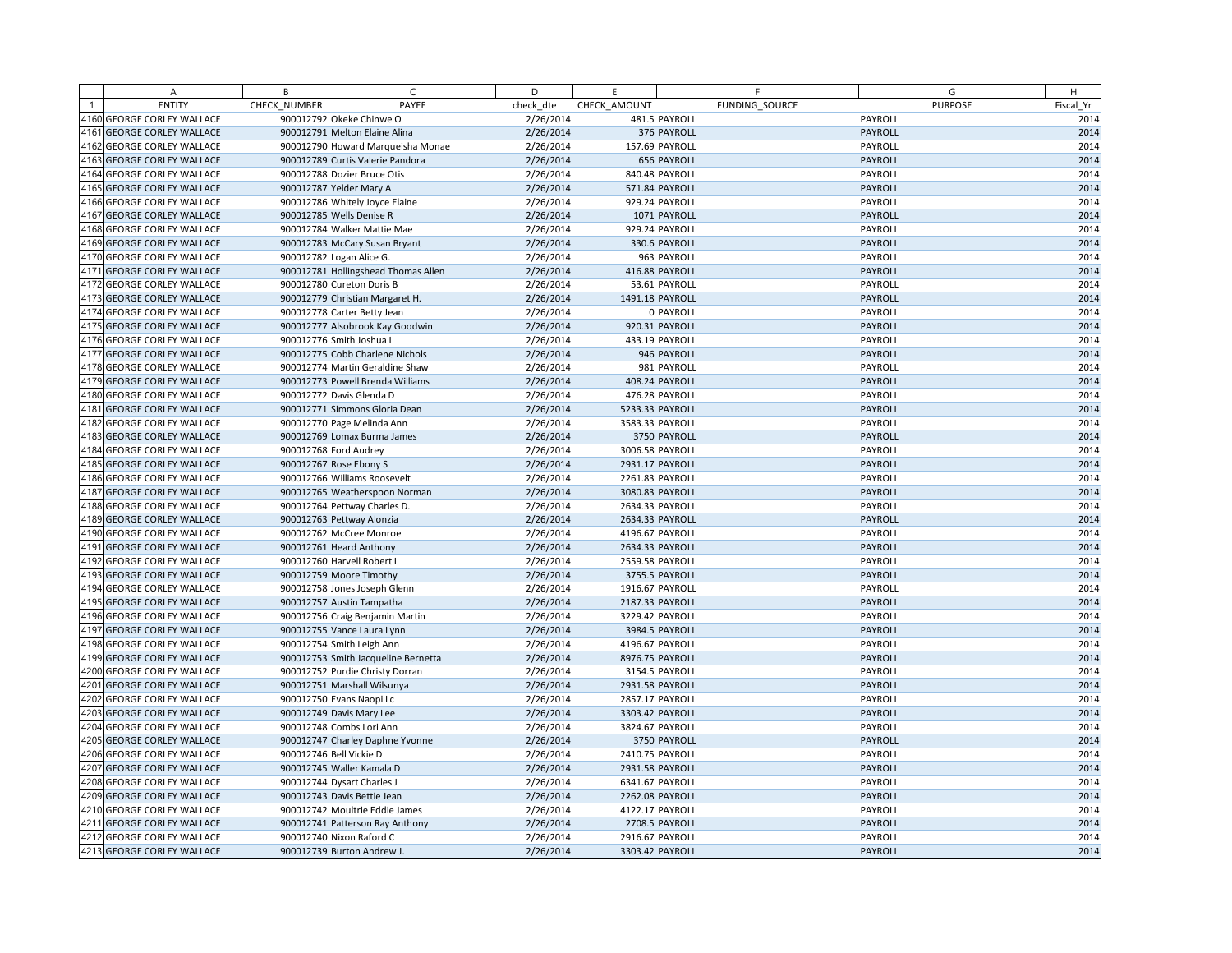|      | A                            | B            | $\mathsf{C}$                          | D         | F               |                    | F              | G              | H         |
|------|------------------------------|--------------|---------------------------------------|-----------|-----------------|--------------------|----------------|----------------|-----------|
|      | <b>ENTITY</b>                | CHECK NUMBER | PAYEE                                 | check dte | CHECK AMOUNT    |                    | FUNDING SOURCE | <b>PURPOSE</b> | Fiscal Yr |
|      | 4214 GEORGE CORLEY WALLACE   |              | 900012738 Bennett Robbyn V.           | 2/26/2014 | 7759.75 PAYROLL |                    |                | PAYROLL        | 2014      |
|      | 4215 GEORGE CORLEY WALLACE   |              | 900012737 Allison Eric Preston        | 2/26/2014 |                 | 5430 PAYROLL       |                | PAYROLL        | 2014      |
| 4216 | <b>GEORGE CORLEY WALLACE</b> |              | 900012736 Adams Dorothy J             | 2/26/2014 | 1916.67 PAYROLL |                    |                | PAYROLL        | 2014      |
| 4217 | <b>GEORGE CORLEY WALLACE</b> |              | 900012735 Zimmerman Sheri             | 2/26/2014 | 3229.42 PAYROLL |                    |                | PAYROLL        | 2014      |
|      | 4218 GEORGE CORLEY WALLACE   |              | 900012734 Jackson Irma Jean           | 2/26/2014 |                 | 2708.5 PAYROLL     |                | PAYROLL        | 2014      |
| 4219 | <b>GEORGE CORLEY WALLACE</b> |              | 900012733 Headley Linda Fay           | 2/26/2014 | 2336.25 PAYROLL |                    |                | <b>PAYROLL</b> | 2014      |
| 4220 | <b>GEORGE CORLEY WALLACE</b> |              | 900012732 Newman Sunette Smith        | 2/26/2014 | 3824.67 PAYROLL |                    |                | PAYROLL        | 2014      |
| 4221 | <b>GEORGE CORLEY WALLACE</b> |              | 900012731 Reynolds Jennifer M         | 2/26/2014 | 2633.83 PAYROLL |                    |                | PAYROLL        | 2014      |
| 4222 | <b>GEORGE CORLEY WALLACE</b> |              | 900012730 Lee Chenetta B              | 2/26/2014 |                 | 5000 PAYROLL       |                | PAYROLL        | 2014      |
| 4223 | <b>GEORGE CORLEY WALLACE</b> |              | 900012729 Logan Shuntelra Bernice     | 2/26/2014 | 3823.92 PAYROLL |                    |                | PAYROLL        | 2014      |
| 4224 | <b>GEORGE CORLEY WALLACE</b> |              | 900012728 Kidd Anessa Lynn            | 2/26/2014 | 6009.89 PAYROLL |                    |                | PAYROLL        | 2014      |
| 4225 | <b>GEORGE CORLEY WALLACE</b> |              | 900012727 Hudson Connie Estes         | 2/26/2014 | 1916.67 PAYROLL |                    |                | <b>PAYROLL</b> | 2014      |
| 4226 | <b>GEORGE CORLEY WALLACE</b> |              | 900012726 Clifton Lonzy T.            | 2/26/2014 | 6773.33 PAYROLL |                    |                | PAYROLL        | 2014      |
| 4227 | <b>GEORGE CORLEY WALLACE</b> |              | 900012725 Bonner Irene G              | 2/26/2014 |                 | 1450 PAYROLL       |                | PAYROLL        | 2014      |
| 4228 | <b>GEORGE CORLEY WALLACE</b> |              | 900012724 Woods Melinda Takeyia       | 2/26/2014 |                 | 250 PAYROLL        |                | PAYROLL        | 2014      |
| 4229 | <b>GEORGE CORLEY WALLACE</b> |              | 900012723 Hannah Marcus A.            | 2/26/2014 | 1208.33 PAYROLL |                    |                | PAYROLL        | 2014      |
| 4230 | <b>GEORGE CORLEY WALLACE</b> |              | 900012722 Turner Herman W.            | 2/26/2014 |                 | 900.42 PAYROLL     |                | PAYROLL        | 2014      |
| 4231 | <b>GEORGE CORLEY WALLACE</b> |              | 900012721 Harper April M              | 2/26/2014 | 1431.25 PAYROLL |                    |                | <b>PAYROLL</b> | 2014      |
| 4232 | <b>GEORGE CORLEY WALLACE</b> |              | 900012720 Maxey Willie E.             | 2/26/2014 |                 | 506.67 PAYROLL     |                | PAYROLL        | 2014      |
| 4233 | <b>GEORGE CORLEY WALLACE</b> |              | 900012719 Harrell Christopher Darrell | 2/26/2014 |                 | 416.67 PAYROLL     |                | PAYROLL        | 2014      |
| 4234 | <b>GEORGE CORLEY WALLACE</b> |              | 900012718 Davis Foster Calvin         | 2/26/2014 | 1101.25 PAYROLL |                    |                | PAYROLL        | 2014      |
| 4235 | <b>GEORGE CORLEY WALLACE</b> |              | 900012717 Theiss Sheila Ann           | 2/26/2014 | 3019.75 PAYROLL |                    |                | PAYROLL        | 2014      |
| 4236 | <b>GEORGE CORLEY WALLACE</b> |              | 900012716 Abbott Brandi Nicole        | 2/26/2014 | 2113.17 PAYROLL |                    |                | PAYROLL        | 2014      |
| 4237 | <b>GEORGE CORLEY WALLACE</b> |              | 900012715 Motley Bettye Steele        | 2/26/2014 |                 | 2630 PAYROLL       |                | PAYROLL        | 2014      |
|      | 4238 GEORGE CORLEY WALLACE   |              | 900012714 Moore Kathy J               | 2/26/2014 |                 | 4875 PAYROLL       |                | PAYROLL        | 2014      |
| 4239 | <b>GEORGE CORLEY WALLACE</b> |              | 900012713 Jones Natasha Renee         | 2/26/2014 | 2380.34 PAYROLL |                    |                | PAYROLL        | 2014      |
| 4240 | <b>GEORGE CORLEY WALLACE</b> |              | 900012712 Jefferson Shelia Lawanda    | 2/26/2014 | 2410.75 PAYROLL |                    |                | PAYROLL        | 2014      |
| 4241 | <b>GEORGE CORLEY WALLACE</b> |              | 900012711 Griffin Donitha J.          | 2/26/2014 | 9540.17 PAYROLL |                    |                | PAYROLL        | 2014      |
| 4242 | <b>GEORGE CORLEY WALLACE</b> |              | 900012710 Gordon Rachel L             | 2/26/2014 | 3322.17 PAYROLL |                    |                | PAYROLL        | 2014      |
| 4243 | <b>GEORGE CORLEY WALLACE</b> |              | 900012709 Duck Cindy                  | 2/26/2014 | 2708.92 PAYROLL |                    |                | PAYROLL        | 2014      |
| 4244 | <b>GEORGE CORLEY WALLACE</b> |              | 900012708 Chapman Channie Loraine     | 2/26/2014 | 3426.67 PAYROLL |                    |                | PAYROLL        | 2014      |
| 4245 | <b>GEORGE CORLEY WALLACE</b> |              | 900012707 Brown Karen E.              | 2/26/2014 | 3120.83 PAYROLL |                    |                | <b>PAYROLL</b> | 2014      |
| 4246 | <b>GEORGE CORLEY WALLACE</b> |              | 900012706 Bradsell Karen S.           | 2/26/2014 | 2485.17 PAYROLL |                    |                | PAYROLL        | 2014      |
| 4247 | <b>GEORGE CORLEY WALLACE</b> |              | 900012705 Bentley Betty J             | 2/26/2014 | 4875.25 PAYROLL |                    |                | PAYROLL        | 2014      |
| 4248 | <b>GEORGE CORLEY WALLACE</b> |              | 900012704 Jackson Maldonia            | 2/26/2014 |                 | 1032 PAYROLL       |                | PAYROLL        | 2014      |
|      | 4249 GEORGE CORLEY WALLACE   |              | 900012703 Pugh Elijah                 | 2/26/2014 | 5426.17 PAYROLL |                    |                | PAYROLL        | 2014      |
| 4250 | <b>GEORGE CORLEY WALLACE</b> |              | 900012702 Young Wanda F.              | 2/26/2014 |                 | <b>688 PAYROLL</b> |                | PAYROLL        | 2014      |
| 4251 | <b>GEORGE CORLEY WALLACE</b> |              | 900012701 White TaShunta N            | 2/26/2014 |                 | 344 PAYROLL        |                | <b>PAYROLL</b> | 2014      |
| 4252 | <b>GEORGE CORLEY WALLACE</b> |              | 900012700 Owens Holly Brown           | 2/26/2014 | 6244.56 PAYROLL |                    |                | PAYROLL        | 2014      |
| 4253 | <b>GEORGE CORLEY WALLACE</b> |              | 900012699 Lee Kateri M                | 2/26/2014 | 6573.33 PAYROLL |                    |                | PAYROLL        | 2014      |
| 4254 | <b>GEORGE CORLEY WALLACE</b> |              | 900012698 Barker Shirley Ann          | 2/26/2014 | 3824.67 PAYROLL |                    |                | PAYROLL        | 2014      |
| 4255 | <b>GEORGE CORLEY WALLACE</b> |              | 900012697 Baldwin Antionetta S        | 2/26/2014 | 4507.42 PAYROLL |                    |                | PAYROLL        | 2014      |
| 4256 | <b>GEORGE CORLEY WALLACE</b> |              | 900012696 Rhodes Ramona Roberts       | 2/26/2014 |                 | 910 PAYROLL        |                | PAYROLL        | 2014      |
| 4257 | <b>GEORGE CORLEY WALLACE</b> |              | 900012695 Williamson Fred A           | 2/26/2014 | 7535.67 PAYROLL |                    |                | PAYROLL        | 2014      |
| 4258 | <b>GEORGE CORLEY WALLACE</b> |              | 900012694 Mitchell Brenda G.          | 2/26/2014 |                 | 344 PAYROLL        |                | PAYROLL        | 2014      |
| 4259 | <b>GEORGE CORLEY WALLACE</b> |              | 900012693 Minor Sheila Mims           | 2/26/2014 |                 | 260 PAYROLL        |                | <b>PAYROLL</b> | 2014      |
| 4260 | <b>GEORGE CORLEY WALLACE</b> |              | 900012692 Goings Ghytana Shelton      | 2/26/2014 | 4806.58 PAYROLL |                    |                | PAYROLL        | 2014      |
| 4261 | <b>GEORGE CORLEY WALLACE</b> |              | 900012691 Dozier Bruce Otis           | 2/26/2014 |                 | 840.48 PAYROLL     |                | PAYROLL        | 2014      |
| 4262 | <b>GEORGE CORLEY WALLACE</b> |              | 900012690 Autery Nancy                | 2/26/2014 | 5100.92 PAYROLL |                    |                | PAYROLL        | 2014      |
| 4263 | <b>GEORGE CORLEY WALLACE</b> |              | 900012689 Turner Anthony G.           | 2/26/2014 | 5146.25 PAYROLL |                    |                | PAYROLL        | 2014      |
|      | 4264 GEORGE CORLEY WALLACE   |              | 900012688 McKnight April Calloway     | 2/26/2014 |                 | 650 PAYROLL        |                | PAYROLL        | 2014      |
| 4265 | <b>GEORGE CORLEY WALLACE</b> |              | 900012687 Richardson Kendra Jones     | 2/26/2014 | 4507.42 PAYROLL |                    |                | PAYROLL        | 2014      |
|      | 4266 GEORGE CORLEY WALLACE   |              | 900012686 Johnson Althelstein         | 2/26/2014 | 5100.92 PAYROLL |                    |                | PAYROLL        | 2014      |
|      | 4267 GEORGE CORLEY WALLACE   |              | 900012685 Cook Robin                  | 2/26/2014 | 4184.25 PAYROLL |                    |                | PAYROLL        | 2014      |
|      |                              |              |                                       |           |                 |                    |                |                |           |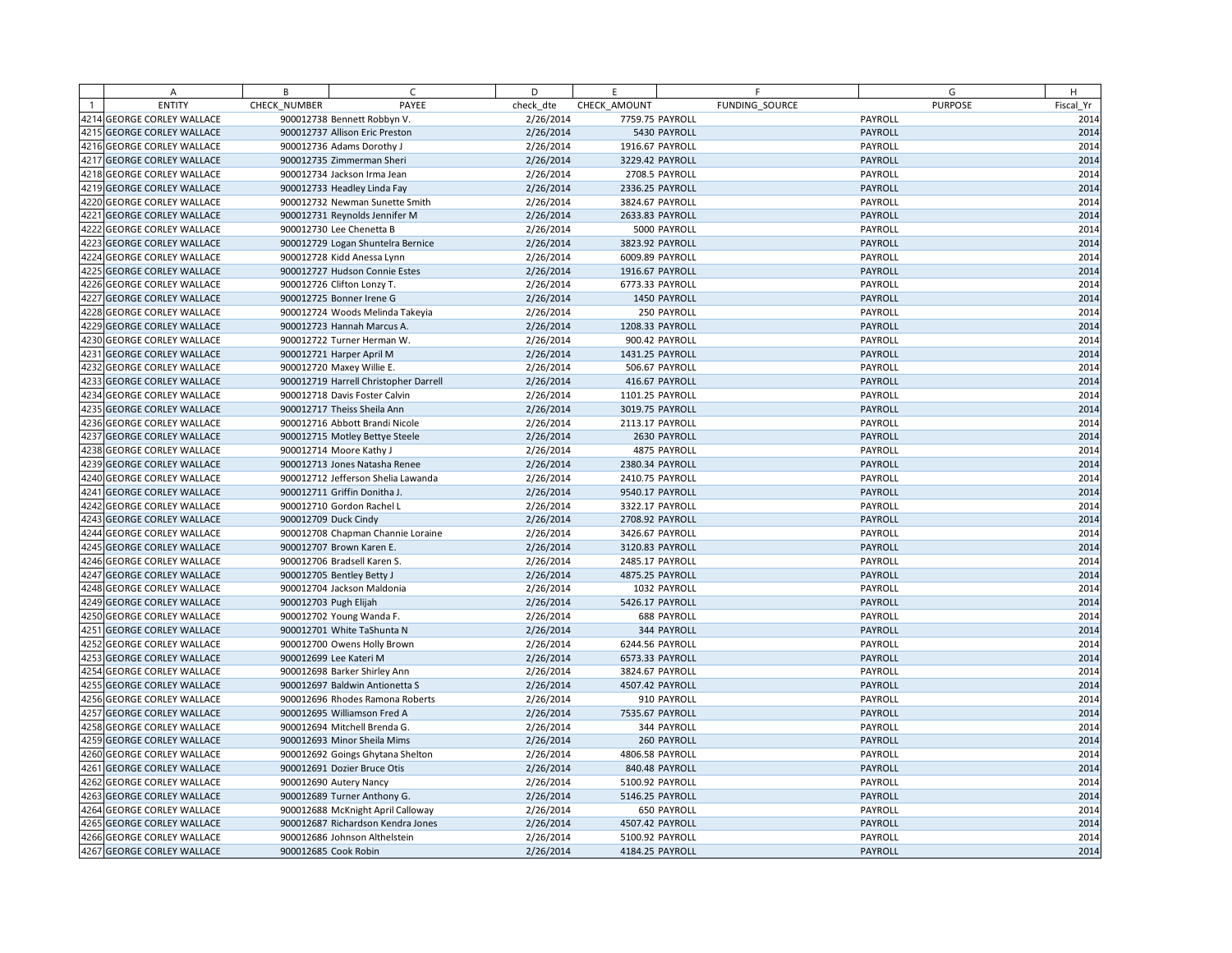| A                          | B            | $\subset$                             | D         | E               | F              | G              | H         |
|----------------------------|--------------|---------------------------------------|-----------|-----------------|----------------|----------------|-----------|
| <b>ENTITY</b>              | CHECK NUMBER | PAYEE                                 | check dte | CHECK AMOUNT    | FUNDING SOURCE | <b>PURPOSE</b> | Fiscal Yr |
| 4268 GEORGE CORLEY WALLACE |              | 900012684 Chesnut Veronica S          | 2/26/2014 |                 | 260 PAYROLL    | PAYROLL        | 2014      |
| 4269 GEORGE CORLEY WALLACE |              | 900012683 Clements Renna B            | 2/26/2014 |                 | 260 PAYROLL    | PAYROLL        | 2014      |
| 4270 GEORGE CORLEY WALLACE |              | 900012682 Thompkins Yolanda Smith     | 2/26/2014 |                 | 260 PAYROLL    | PAYROLL        | 2014      |
| 4271 GEORGE CORLEY WALLACE |              | 900012681 Howard Vatausha O           | 2/26/2014 |                 | 910 PAYROLL    | PAYROLL        | 2014      |
| 4272 GEORGE CORLEY WALLACE |              | 900012680 Pugh Janet Cathey M.        | 2/26/2014 | 5426.17 PAYROLL |                | PAYROLL        | 2014      |
| 4273 GEORGE CORLEY WALLACE |              | 900012679 Melton Darrio               | 2/26/2014 |                 | 650 PAYROLL    | PAYROLL        | 2014      |
| 4274 GEORGE CORLEY WALLACE |              | 900012678 McQueen Carroll D.          | 2/26/2014 |                 | 780 PAYROLL    | PAYROLL        | 2014      |
| 4275 GEORGE CORLEY WALLACE |              | 900012677 Martin Jerria C             | 2/26/2014 |                 | 780 PAYROLL    | PAYROLL        | 2014      |
| 4276 GEORGE CORLEY WALLACE |              | 900012676 White Tara Y                | 2/26/2014 | 4425.42 PAYROLL |                | PAYROLL        | 2014      |
| 4277 GEORGE CORLEY WALLACE |              | 900012675 Lewis George E              | 2/26/2014 |                 | 260 PAYROLL    | PAYROLL        | 2014      |
| 4278 GEORGE CORLEY WALLACE |              | 900012674 Grissom Terry D             | 2/26/2014 |                 | 260 PAYROLL    | PAYROLL        | 2014      |
| 4279 GEORGE CORLEY WALLACE |              | 900012673 Williams Wendy Dawn         | 2/26/2014 |                 | 650 PAYROLL    | PAYROLL        | 2014      |
| 4280 GEORGE CORLEY WALLACE |              | 900012672 Elliott William F.          | 2/26/2014 | 5340.75 PAYROLL |                | PAYROLL        | 2014      |
| 4281 GEORGE CORLEY WALLACE |              | 900012671 Welch Gordon F              | 2/26/2014 |                 | 3729 PAYROLL   | PAYROLL        | 2014      |
| 4282 GEORGE CORLEY WALLACE |              | 900012670 Miller Marc C               | 2/26/2014 |                 | 520 PAYROLL    | PAYROLL        | 2014      |
| 4283 GEORGE CORLEY WALLACE |              | 900012669 Pettway Martha Williams     | 2/26/2014 | 4166.67 PAYROLL |                | PAYROLL        | 2014      |
| 4284 GEORGE CORLEY WALLACE |              | 900012668 Pettway Felecia             | 2/26/2014 | 5154.16 PAYROLL |                | PAYROLL        | 2014      |
| 4285 GEORGE CORLEY WALLACE |              | 900012667 Moss Johnny E               | 2/26/2014 | 5416.66 PAYROLL |                | PAYROLL        | 2014      |
| 4286 GEORGE CORLEY WALLACE |              | 900012666 Helms Tammy Roberts         | 2/26/2014 | 2744.08 PAYROLL |                | PAYROLL        | 2014      |
| 4287 GEORGE CORLEY WALLACE |              | 900012665 Halpin Mark Nicholas        | 2/26/2014 | 2916.67 PAYROLL |                | PAYROLL        | 2014      |
| 4288 GEORGE CORLEY WALLACE |              | 900012664 Thames Jerome E             | 2/26/2014 | 4565.11 PAYROLL |                | PAYROLL        | 2014      |
| 4289 GEORGE CORLEY WALLACE |              | 900012663 Kimbrough Brandon O         | 2/26/2014 | 2112.92 PAYROLL |                | PAYROLL        | 2014      |
| 4290 GEORGE CORLEY WALLACE |              | 900012662 Harrison Eddie J            | 2/26/2014 | 4565.11 PAYROLL |                | PAYROLL        | 2014      |
| 4291 GEORGE CORLEY WALLACE |              | 900012661 Harris Douglas Lee          | 2/26/2014 | 2410.75 PAYROLL |                | PAYROLL        | 2014      |
| 4292 GEORGE CORLEY WALLACE |              | 900012660 Griffin Calvin              | 2/26/2014 | 5009.89 PAYROLL |                | PAYROLL        | 2014      |
| 4293 GEORGE CORLEY WALLACE |              | 900012659 Williams Matilda Mae        | 2/26/2014 | 2410.75 PAYROLL |                | PAYROLL        | 2014      |
| 4294 GEORGE CORLEY WALLACE |              | 900012658 Hamilton Antonio Kentanious | 2/26/2014 | 4120.33 PAYROLL |                | PAYROLL        | 2014      |
| 4295 GEORGE CORLEY WALLACE |              | 900012657 Allen Kenny                 | 2/26/2014 | 3979.75 PAYROLL |                | PAYROLL        | 2014      |
| 4296 GEORGE CORLEY WALLACE |              | 900012656 Wallace Connie W            | 2/26/2014 | 8272.67 PAYROLL |                | PAYROLL        | 2014      |
| 4297 GEORGE CORLEY WALLACE |              | 900012655 Lewis Bonita T.             | 2/26/2014 | 4416.89 PAYROLL |                | PAYROLL        | 2014      |
| 4298 GEORGE CORLEY WALLACE |              | 900012654 Laister Shirley J           | 2/26/2014 | 5306.33 PAYROLL |                | PAYROLL        | 2014      |
| 4299 GEORGE CORLEY WALLACE |              | 900012653 Smith Shandra J             | 2/26/2014 | 4904.17 PAYROLL |                | PAYROLL        | 2014      |
| 4300 GEORGE CORLEY WALLACE |              | 900012652 Simmons Lawrence            | 2/26/2014 | 4120.33 PAYROLL |                | PAYROLL        | 2014      |
| 4301 GEORGE CORLEY WALLACE |              | 900012651 Stevenson Donte L           | 2/26/2014 | 2336.25 PAYROLL |                | PAYROLL        | 2014      |
| 4302 GEORGE CORLEY WALLACE |              | 900012650 Rogers Eric W.              | 2/26/2014 | 4861.56 PAYROLL |                | PAYROLL        | 2014      |
| 4303 GEORGE CORLEY WALLACE |              | 900012649 Moore Dale E                | 2/26/2014 | 4268.56 PAYROLL |                | PAYROLL        | 2014      |
| 4304 GEORGE CORLEY WALLACE |              | 900012648 Hobbs David Wayne           | 2/26/2014 | 3979.75 PAYROLL |                | PAYROLL        | 2014      |
| 4305 GEORGE CORLEY WALLACE |              | 900012647 Walker Shermanita           | 2/26/2014 | 4349.58 PAYROLL |                | PAYROLL        | 2014      |
| 4306 GEORGE CORLEY WALLACE |              | 900012646 Spicer Chandra              | 2/26/2014 | 5276.25 PAYROLL |                | PAYROLL        | 2014      |
| 4307 GEORGE CORLEY WALLACE |              | 900012645 Snowden Lula                | 2/26/2014 |                 | 4012.5 PAYROLL | PAYROLL        | 2014      |
| 4308 GEORGE CORLEY WALLACE |              | 900012644 Roberson Erika M            | 2/26/2014 | 2708.25 PAYROLL |                | PAYROLL        | 2014      |
| 4309 GEORGE CORLEY WALLACE |              | 900012643 Pullum Quanda C.            | 2/26/2014 | 3080.5 PAYROLL  |                | PAYROLL        | 2014      |
| 4310 GEORGE CORLEY WALLACE |              | 900012642 Pettway Clarence J          | 2/26/2014 | 5659.08 PAYROLL |                | PAYROLL        | 2014      |
| 4311 GEORGE CORLEY WALLACE |              | 900012641 Moore Derrick M             | 2/26/2014 | 2187.58 PAYROLL |                | PAYROLL        | 2014      |
| 4312 GEORGE CORLEY WALLACE |              | 900012640 Inge Deandres G.            | 2/26/2014 | 5918.08 PAYROLL |                | PAYROLL        | 2014      |
| 4313 GEORGE CORLEY WALLACE |              | 900012639 Buford Geralyn Latanza      | 2/26/2014 | 4292.08 PAYROLL |                | <b>PAYROLL</b> | 2014      |
| 4314 GEORGE CORLEY WALLACE |              | 900012638 Barlow Tiffany Renee        | 2/26/2014 | 4935.83 PAYROLL |                | PAYROLL        | 2014      |
| 4315 GEORGE CORLEY WALLACE |              | 900012637 Allen Bertha Yvette         | 2/26/2014 | 4529.67 PAYROLL |                | PAYROLL        | 2014      |
| 4316 GEORGE CORLEY WALLACE |              | 900012636 Acoff Olivia Joyce          | 2/26/2014 | 2541.67 PAYROLL |                | PAYROLL        | 2014      |
| 4317 GEORGE CORLEY WALLACE |              | 900012635 Strickland Amanda Lynn      | 2/26/2014 |                 | 520 PAYROLL    | PAYROLL        | 2014      |
| 4318 GEORGE CORLEY WALLACE |              | 900012634 Jones Connie M.             | 2/26/2014 | 4507.42 PAYROLL |                | PAYROLL        | 2014      |
| 4319 GEORGE CORLEY WALLACE |              | 900012633 Davis Rebecca Moore         | 2/26/2014 |                 | 4795 PAYROLL   | PAYROLL        | 2014      |
| 4320 GEORGE CORLEY WALLACE |              | 900012632 Thomas Gloria Dean          | 2/26/2014 | 3452.83 PAYROLL |                | PAYROLL        | 2014      |
| 4321 GEORGE CORLEY WALLACE |              | 900012631 Mott Margaret C.            | 2/26/2014 | 4729.75 PAYROLL |                | PAYROLL        | 2014      |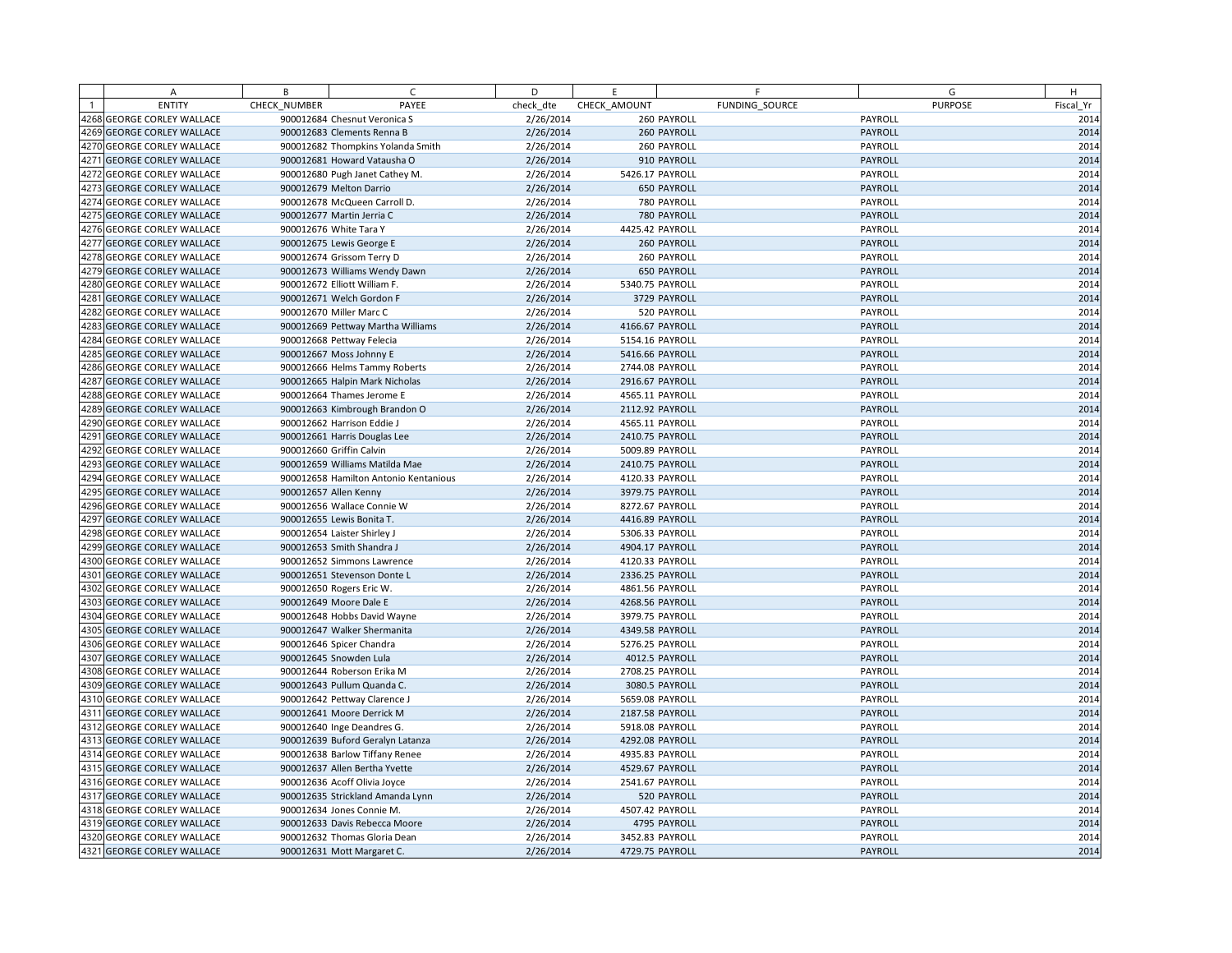|      | A                                 | B            | $\subset$                                   | D         | E               | F              | G              | H         |
|------|-----------------------------------|--------------|---------------------------------------------|-----------|-----------------|----------------|----------------|-----------|
|      | <b>ENTITY</b>                     | CHECK NUMBER | PAYEE                                       | check dte | CHECK AMOUNT    | FUNDING SOURCE | <b>PURPOSE</b> | Fiscal Yr |
|      | 4322 GEORGE CORLEY WALLACE        |              | 900012630 Holliman Kathleen Hays            | 2/26/2014 | 6051.75 PAYROLL |                | PAYROLL        | 2014      |
|      | 4323 GEORGE CORLEY WALLACE        |              | 900012629 Henderson Kerry E.                | 2/26/2014 | 4312.58 PAYROLL |                | PAYROLL        | 2014      |
|      | 4324 GEORGE CORLEY WALLACE        |              | 900012628 Wilson Beverly Renae              | 2/26/2014 |                 | 520 PAYROLL    | PAYROLL        | 2014      |
|      | 4325 GEORGE CORLEY WALLACE        |              | 900012627 Moore Dorothy A                   | 2/26/2014 |                 | 1000 PAYROLL   | PAYROLL        | 2014      |
|      | 4326 GEORGE CORLEY WALLACE        |              | 900012626 Miller Gregory Lee                | 2/26/2014 | 4062.58 PAYROLL |                | PAYROLL        | 2014      |
|      | 4327 GEORGE CORLEY WALLACE        |              | 900012625 Hannah Marilyn Bennett            | 2/26/2014 |                 | 4972 PAYROLL   | PAYROLL        | 2014      |
|      | 4328 GEORGE CORLEY WALLACE        |              | 900012624 Yeager Marilyn Cynthia            | 2/26/2014 | 6454.56 PAYROLL |                | PAYROLL        | 2014      |
|      | 4329 GEORGE CORLEY WALLACE        |              | 900012623 Vinson Richard Shane              | 2/26/2014 |                 | 900 PAYROLL    | PAYROLL        | 2014      |
|      | 4330 GEORGE CORLEY WALLACE        |              | 900012622 Taylor Danica Sherita             | 2/26/2014 | 4425.42 PAYROLL |                | PAYROLL        | 2014      |
|      | 4331 GEORGE CORLEY WALLACE        |              | 900012621 Smitherman Anna M                 | 2/26/2014 | 5651.75 PAYROLL |                | PAYROLL        | 2014      |
|      | 4332 GEORGE CORLEY WALLACE        |              | 900012620 Smith Christina Harris            | 2/26/2014 |                 | 750 PAYROLL    | PAYROLL        | 2014      |
|      | 4333 GEORGE CORLEY WALLACE        |              | 900012619 Singleton LaJaynees F             | 2/26/2014 | 1109.63 PAYROLL |                | PAYROLL        | 2014      |
|      | 4334 GEORGE CORLEY WALLACE        |              | 900012618 Shannon Tracey M.                 | 2/26/2014 | 5759.75 PAYROLL |                | PAYROLL        | 2014      |
|      | 4335 GEORGE CORLEY WALLACE        |              | 900012617 Rollins Mary Ellen                | 2/26/2014 |                 | 649 PAYROLL    | PAYROLL        | 2014      |
|      | 4336 GEORGE CORLEY WALLACE        |              | 900012616 Morrison Hailey S                 | 2/26/2014 |                 | 840 PAYROLL    | PAYROLL        | 2014      |
|      | 4337 GEORGE CORLEY WALLACE        |              | 900012615 Lunsford Angela Collins           | 2/26/2014 | 4823.78 PAYROLL |                | PAYROLL        | 2014      |
|      | 4338 GEORGE CORLEY WALLACE        |              | 900012614 McWhorter-Light Clara Suzanne     | 2/26/2014 | 2187.33 PAYROLL |                | PAYROLL        | 2014      |
| 4339 | <b>GEORGE CORLEY WALLACE</b>      |              | 900012613 Lee Shannon M                     | 2/26/2014 |                 | 470 PAYROLL    | PAYROLL        | 2014      |
|      | 4340 GEORGE CORLEY WALLACE        |              | 900012612 Lambert Sheila L.                 | 2/26/2014 |                 | 943.8 PAYROLL  | PAYROLL        | 2014      |
|      | 4341 GEORGE CORLEY WALLACE        |              | 900012611 James Camille P.                  | 2/26/2014 |                 | 810 PAYROLL    | PAYROLL        | 2014      |
|      | 4342 GEORGE CORLEY WALLACE        |              | 900012610 Howard Yolanda Denise Bender      | 2/26/2014 |                 | 1551 PAYROLL   | PAYROLL        | 2014      |
|      | 4343 GEORGE CORLEY WALLACE        |              | 900012609 Haigler Lisa M                    | 2/26/2014 |                 | 550 PAYROLL    | PAYROLL        | 2014      |
|      | 4344 GEORGE CORLEY WALLACE        |              | 900012608 Douglas Cecile Randall            | 2/26/2014 | 4840.92 PAYROLL |                | PAYROLL        | 2014      |
|      | 4345 GEORGE CORLEY WALLACE        |              | 900012607 Davis Vera Lee                    | 2/26/2014 | 2103.75 PAYROLL |                | PAYROLL        | 2014      |
|      | 4346 GEORGE CORLEY WALLACE        |              | 900012606 Chestnut Angelina                 | 2/26/2014 |                 | 709.5 PAYROLL  | PAYROLL        | 2014      |
|      | 4347 GEORGE CORLEY WALLACE        |              | 900012605 Rives Becky Casey                 | 2/26/2014 | 6954.56 PAYROLL |                | PAYROLL        | 2014      |
|      | 4348 GEORGE CORLEY WALLACE        |              | 900012604 Martin Suzette G.                 | 2/26/2014 | 4062.58 PAYROLL |                | PAYROLL        | 2014      |
|      | 4349 GEORGE CORLEY WALLACE        |              | 900012603 Shannon Daphane N                 | 2/26/2014 |                 | 990 PAYROLL    | PAYROLL        | 2014      |
|      | 4350 GEORGE CORLEY WALLACE        |              | 900012602 Richardson Ruby D.                | 2/26/2014 |                 | 1089 PAYROLL   | PAYROLL        | 2014      |
|      | 4351 GEORGE CORLEY WALLACE        |              | 900012601 Pettway Lee Ester                 | 2/26/2014 |                 | 1089 PAYROLL   | PAYROLL        | 2014      |
|      | 4352 GEORGE CORLEY WALLACE        |              | 900012600 Morton Ford Shelicia Denise       | 2/26/2014 |                 | 952.5 PAYROLL  | PAYROLL        | 2014      |
|      | 4353 GEORGE CORLEY WALLACE        |              | 900012599 Purdie Krista Lashanta            | 2/26/2014 |                 | 628.62 PAYROLL | PAYROLL        | 2014      |
|      | 4354 GEORGE CORLEY WALLACE        |              | 900012598 Mixon Carter Kim Ellice           | 2/26/2014 | 4062.58 PAYROLL |                | PAYROLL        | 2014      |
|      | 4355 GEORGE CORLEY WALLACE        |              | 900012597 Miller Pearlie R.                 | 2/26/2014 |                 | 4285 PAYROLL   | PAYROLL        | 2014      |
|      | 4356 GEORGE CORLEY WALLACE        |              | 900012596 Melton Christi A.                 | 2/26/2014 | 3506.67 PAYROLL |                | PAYROLL        | 2014      |
|      | 4357 GEORGE CORLEY WALLACE        |              | 900012595 King Anetrial Sherell             | 2/26/2014 |                 | 1440 PAYROLL   | PAYROLL        | 2014      |
|      | 4358 GEORGE CORLEY WALLACE        |              | 900012594 Jackson Veronica Moultrie         | 2/26/2014 | 4823.78 PAYROLL |                | PAYROLL        | 2014      |
|      | 4359 GEORGE CORLEY WALLACE        |              | 900012593 Goodwin Pamela                    | 2/26/2014 |                 | 2013 PAYROLL   | PAYROLL        | 2014      |
|      | 4360 GEORGE CORLEY WALLACE        |              | 900012592 Dixon Colleen Roland              | 2/26/2014 | 2958.5 PAYROLL  |                | PAYROLL        | 2014      |
|      | 4361 GEORGE CORLEY WALLACE        |              | 900012591 Davis Sarah                       | 2/26/2014 | 5713.33 PAYROLL |                | PAYROLL        | 2014      |
|      | 4362 GEORGE CORLEY WALLACE        |              | 900012590 Smith Pamela Caver                | 2/26/2014 | 5416.78 PAYROLL |                | PAYROLL        | 2014      |
|      | 4363 GEORGE CORLEY WALLACE        |              | 900012589 Calhoun Webbie R.                 | 2/26/2014 | 5120.33 PAYROLL |                | PAYROLL        | 2014      |
|      | 4364 GEORGE CORLEY WALLACE        |              | 900012588 Brown - Curtis Nannie Mae Summers | 2/26/2014 | 728.94 PAYROLL  |                | PAYROLL        | 2014      |
|      | 4365 GEORGE CORLEY WALLACE        |              | 900012587 Brown Veronica S.                 | 2/26/2014 | 7317.84 PAYROLL |                | PAYROLL        | 2014      |
|      | 4366 GEORGE CORLEY WALLACE        |              | 900012586 Braxton Maria Machelle            | 2/26/2014 | 1930.5 PAYROLL  |                | PAYROLL        | 2014      |
|      | <b>4367 GEORGE CORLEY WALLACE</b> |              | 900012585 Austin Ira Harrison               | 2/26/2014 | 1042.5 PAYROLL  |                | <b>PAYROLL</b> | 2014      |
|      | 4368 GEORGE CORLEY WALLACE        |              | 900012584 Lett Rita M.                      | 2/26/2014 | 5149.42 PAYROLL |                | PAYROLL        | 2014      |
|      | 4369 GEORGE CORLEY WALLACE        |              | 900012583 Larkin Earline T.                 | 2/26/2014 | 1916.67 PAYROLL |                | PAYROLL        | 2014      |
|      | 4370 GEORGE CORLEY WALLACE        |              | 900012582 Sturdivant Maxine C               | 2/26/2014 | 6566.22 PAYROLL |                | PAYROLL        | 2014      |
|      | 4371 GEORGE CORLEY WALLACE        |              | 900012581 Gibson Cynthia C                  | 2/26/2014 | 3333.33 PAYROLL |                | PAYROLL        | 2014      |
|      | 4372 GEORGE CORLEY WALLACE        |              | 900012580 Marshall Teresa Darnelle          | 2/26/2014 | 2187.33 PAYROLL |                | PAYROLL        | 2014      |
|      | 4373 GEORGE CORLEY WALLACE        |              | 900012579 Sanders Felicia M.                | 2/26/2014 | 3861.25 PAYROLL |                | PAYROLL        | 2014      |
|      | 4374 GEORGE CORLEY WALLACE        |              | 900012578 Oliver Sharde S                   | 2/26/2014 | 3173.08 PAYROLL |                | PAYROLL        | 2014      |
|      | 4375 GEORGE CORLEY WALLACE        |              | 900012577 Briggs Tammie Marie               | 2/26/2014 | 6450.08 PAYROLL |                | PAYROLL        | 2014      |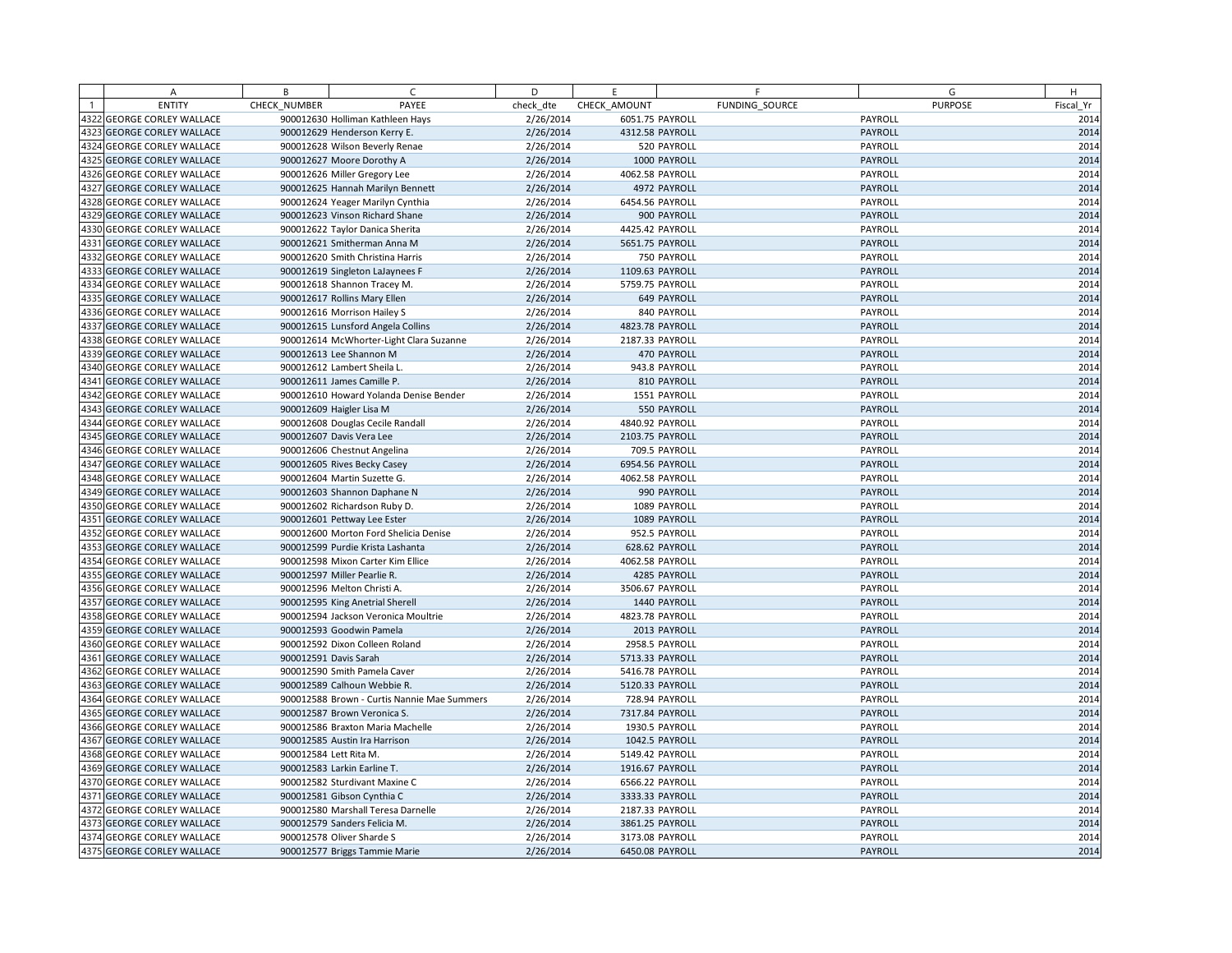|      | A                                                        | B            | C                                                | D         | E                |                | F              | G                  | H            |
|------|----------------------------------------------------------|--------------|--------------------------------------------------|-----------|------------------|----------------|----------------|--------------------|--------------|
|      | <b>ENTITY</b>                                            | CHECK NUMBER | PAYEE                                            | check dte | CHECK AMOUNT     |                | FUNDING SOURCE | <b>PURPOSE</b>     | Fiscal Yr    |
|      | 4376 GEORGE CORLEY WALLACE                               |              | 900012576 Williams Angelica Nicole               | 2/26/2014 | 2113.17 PAYROLL  |                |                | PAYROLL            | 2014         |
|      | 4377 GEORGE CORLEY WALLACE                               |              | 900012575 Tubbs - Turner Jocelyn Jenell          | 2/26/2014 | 5002.17 PAYROLL  |                |                | PAYROLL            | 2014         |
|      | 4378 GEORGE CORLEY WALLACE                               |              | 900012574 Kennedy Regina S                       | 2/26/2014 | 5092.75 PAYROLL  |                |                | PAYROLL            | 2014         |
|      | 4379 GEORGE CORLEY WALLACE                               |              | 900012573 Gourdine Raji                          | 2/26/2014 | 7323.17 PAYROLL  |                |                | PAYROLL            | 2014         |
|      | 4380 GEORGE CORLEY WALLACE                               |              | 900012572 Cosby Helen A                          | 2/26/2014 | 3601.25 PAYROLL  |                |                | PAYROLL            | 2014         |
|      | 4381 GEORGE CORLEY WALLACE                               |              | 900012571 Walker Sharon D                        | 2/26/2014 | 2485.17 PAYROLL  |                |                | <b>PAYROLL</b>     | 2014         |
|      | 4382 GEORGE CORLEY WALLACE                               |              | 900012570 Carstarphen Mennie L                   | 2/26/2014 | 6706.33 PAYROLL  |                |                | PAYROLL            | 2014         |
|      | 4383 GEORGE CORLEY WALLACE                               |              | 900012569 Blevins Pamela M                       | 2/26/2014 | 2559.58 PAYROLL  |                |                | PAYROLL            | 2014         |
|      | 4384 GEORGE CORLEY WALLACE                               |              | 900012568 Blackledge Charles H                   | 2/26/2014 |                  | 9660.5 PAYROLL |                | PAYROLL            | 2014         |
|      | 4385 GEORGE CORLEY WALLACE                               |              | 900012567 Mitchell James M                       | 2/26/2014 | 15531.45 PAYROLL |                |                | PAYROLL            | 2014         |
|      | 4386 GEORGE CORLEY WALLACE                               |              | 900012566 Glover Virginia M Reed                 | 2/26/2014 | 3005.67 PAYROLL  |                |                | PAYROLL            | 2014         |
|      | 4387 GEORGE CORLEY WALLACE                               |              | 52321 Brown Christopher B                        | 2/26/2014 |                  | 528 PAYROLL    |                | PAYROLL            | 2014         |
|      | 4388 GEORGE CORLEY WALLACE                               |              | 52320 Winfield Tamara Camille                    | 2/26/2014 |                  | 197.56 PAYROLL |                | PAYROLL            | 2014         |
|      | 4389 GEORGE CORLEY WALLACE                               |              | 52319 Walton Mercedes Sha'Kay                    | 2/26/2014 |                  | 344.38 PAYROLL |                | PAYROLL            | 2014         |
|      | 4390 GEORGE CORLEY WALLACE                               |              | 52318 Walker Annie Michelle                      | 2/26/2014 |                  | 456.75 PAYROLL |                | PAYROLL            | 2014         |
|      | 4391 GEORGE CORLEY WALLACE                               |              | 52317 Snow Johnisha K                            | 2/26/2014 |                  | 311.75 PAYROLL |                | PAYROLL            | 2014         |
|      | 4392 GEORGE CORLEY WALLACE                               |              | 52316 Smith Matrell Durrand                      | 2/26/2014 |                  | 244.69 PAYROLL |                | PAYROLL            | 2014         |
|      | 4393 GEORGE CORLEY WALLACE                               |              | 52315 Neely Leslie Keontaye                      | 2/26/2014 |                  | 123.25 PAYROLL |                | PAYROLL            | 2014         |
|      | 4394 GEORGE CORLEY WALLACE                               |              | 52314 Moore Marla Dionne                         | 2/26/2014 |                  | 268.25 PAYROLL |                | PAYROLL            | 2014         |
|      | 4395 GEORGE CORLEY WALLACE                               |              | 52313 Marshall Terrell Dewayne                   | 2/26/2014 |                  | 333.5 PAYROLL  |                | PAYROLL            | 2014         |
|      | 4396 GEORGE CORLEY WALLACE                               |              | 52312 Lewis Nathaniel Valdez                     | 2/26/2014 |                  | 355.25 PAYROLL |                | PAYROLL            | 2014         |
|      | 4397 GEORGE CORLEY WALLACE                               |              | 52311 Johnson Eli Deonta                         | 2/26/2014 |                  | 453.13 PAYROLL |                | PAYROLL            | 2014         |
|      | 4398 GEORGE CORLEY WALLACE                               |              | 52310 Harrell Achandra                           | 2/26/2014 |                  | 449.5 PAYROLL  |                | PAYROLL            | 2014         |
| 4399 | <b>GEORGE CORLEY WALLACE</b>                             |              | 52309 Gordon Kimberly N                          | 2/26/2014 |                  | 315.38 PAYROLL |                | PAYROLL            | 2014         |
|      | 4400 GEORGE CORLEY WALLACE                               |              | 52308 Frison Tawanda Michelle                    | 2/26/2014 |                  | 391.5 PAYROLL  |                | PAYROLL            | 2014         |
|      | 4401 GEORGE CORLEY WALLACE                               |              | 52307 Frison Mary Annette                        | 2/26/2014 |                  | 400.56 PAYROLL |                | PAYROLL            | 2014         |
|      | 4402 GEORGE CORLEY WALLACE                               |              | 52306 Ferrell Jordan Lynn                        | 2/26/2014 |                  | 413.25 PAYROLL |                | PAYROLL            | 2014         |
|      | 4403 GEORGE CORLEY WALLACE                               |              | 52305 Davis Michael Alphonso                     | 2/26/2014 |                  | 348 PAYROLL    |                | PAYROLL            | 2014         |
|      | 4404 GEORGE CORLEY WALLACE                               |              | 52304 Cobb Stephanie Miranda                     | 2/26/2014 |                  | 456.75 PAYROLL |                | PAYROLL            | 2014         |
|      | 4405 GEORGE CORLEY WALLACE                               |              | 52302 Bowlin Kimberly Marie                      | 2/26/2014 |                  | 362.5 PAYROLL  |                | PAYROLL            | 2014         |
|      | 4406 GEORGE CORLEY WALLACE                               |              | 52301 Traywick Ellen G                           | 2/26/2014 |                  | 589.71 PAYROLL |                | PAYROLL            | 2014         |
|      | 4407 GEORGE CORLEY WALLACE                               |              | 52300 Cooper Jana Rose                           | 2/26/2014 |                  | 351.63 PAYROLL |                | PAYROLL            | 2014         |
|      | 4408 GEORGE CORLEY WALLACE                               |              | 52299 Childress Eugene James                     | 2/26/2014 |                  | 875 PAYROLL    |                | PAYROLL            | 2014         |
|      | 4409 GEORGE CORLEY WALLACE                               |              | 52298 Haralson Isaiah S                          | 2/26/2014 | 2885.42 PAYROLL  |                |                | PAYROLL            | 2014         |
|      | 4410 GEORGE CORLEY WALLACE                               |              | 52297 Goldsby Jimmie Lee                         | 2/26/2014 | 6083.33 PAYROLL  |                |                | PAYROLL            | 2014         |
|      | 4411 GEORGE CORLEY WALLACE                               |              | 52296 Whatley Andrew Douglas                     | 2/26/2014 | 2457.82 PAYROLL  |                |                | PAYROLL            | 2014         |
|      | 4412 GEORGE CORLEY WALLACE                               |              | 52295 Coleman Myron C                            | 2/26/2014 | 2931.58 PAYROLL  |                |                | PAYROLL            | 2014         |
|      | 4413 GEORGE CORLEY WALLACE                               |              | 52294 Deavers Lori Evelyn                        | 2/26/2014 | 1916.67 PAYROLL  |                |                | PAYROLL            | 2014         |
|      | 4414 GEORGE CORLEY WALLACE                               |              | 52293 Southall Albert                            | 2/26/2014 |                  | 250 PAYROLL    |                | PAYROLL            | 2014         |
|      | 4415 GEORGE CORLEY WALLACE                               |              | 52292 Goree Lamichael Vantriese                  | 2/26/2014 |                  | 250 PAYROLL    |                | PAYROLL            | 2014         |
|      | 4416 GEORGE CORLEY WALLACE                               |              | 52291 Bright Jacinta Thrash                      | 2/26/2014 |                  | 1000 PAYROLL   |                | PAYROLL            | 2014         |
|      | 4417 GEORGE CORLEY WALLACE                               |              | 52290 Bowie Corey D.                             | 2/26/2014 | 3986.58 PAYROLL  |                |                | PAYROLL            | 2014         |
|      | 4418 GEORGE CORLEY WALLACE                               |              | 52289 Gasaway Mattie L.                          | 2/26/2014 |                  | 344 PAYROLL    |                | PAYROLL            | 2014         |
|      | 4419 GEORGE CORLEY WALLACE                               |              | 52288 Wilder Donald Edward                       | 2/26/2014 | 5100.92 PAYROLL  |                |                | PAYROLL            | 2014         |
|      | 4420 GEORGE CORLEY WALLACE                               |              | 52287 Lofton Lenore                              | 2/26/2014 |                  | 604 PAYROLL    |                | PAYROLL            | 2014         |
|      | 4421 GEORGE CORLEY WALLACE                               |              | 52286 Hughes Tony Max                            | 2/26/2014 |                  | 520 PAYROLL    |                | PAYROLL            | 2014         |
|      | 4422 GEORGE CORLEY WALLACE                               |              | 52285 Powell Thomas E                            | 2/26/2014 |                  | 520 PAYROLL    |                | PAYROLL            | 2014         |
|      | 4423 GEORGE CORLEY WALLACE                               |              | 52284 Burton Kasey Raeann                        | 2/26/2014 |                  | 260 PAYROLL    |                | PAYROLL            | 2014         |
|      | 4424 GEORGE CORLEY WALLACE                               |              | 52283 Tarver Otis                                | 2/26/2014 | 4268.56 PAYROLL  |                |                | PAYROLL            | 2014         |
|      | 4425 GEORGE CORLEY WALLACE                               |              | 52282 Pearson Andre Marvel                       | 2/26/2014 | 2187.58 PAYROLL  |                |                | PAYROLL            | 2014         |
|      | 4426 GEORGE CORLEY WALLACE                               |              | 52281 Guthridge Nigel Ralphael                   | 2/26/2014 | 2113.17 PAYROLL  |                |                | PAYROLL            | 2014         |
|      | 4427 GEORGE CORLEY WALLACE<br>4428 GEORGE CORLEY WALLACE |              | 52280 Coleman Steffan<br>52279 Bennett Jarrick B | 2/26/2014 | 1057.25 PAYROLL  | 3471 PAYROLL   |                | PAYROLL<br>PAYROLL | 2014<br>2014 |
|      |                                                          |              |                                                  | 2/26/2014 |                  | 260 PAYROLL    |                | PAYROLL            | 2014         |
|      | 4429 GEORGE CORLEY WALLACE                               |              | 52278 Cummings Evelyn C.                         | 2/26/2014 |                  |                |                |                    |              |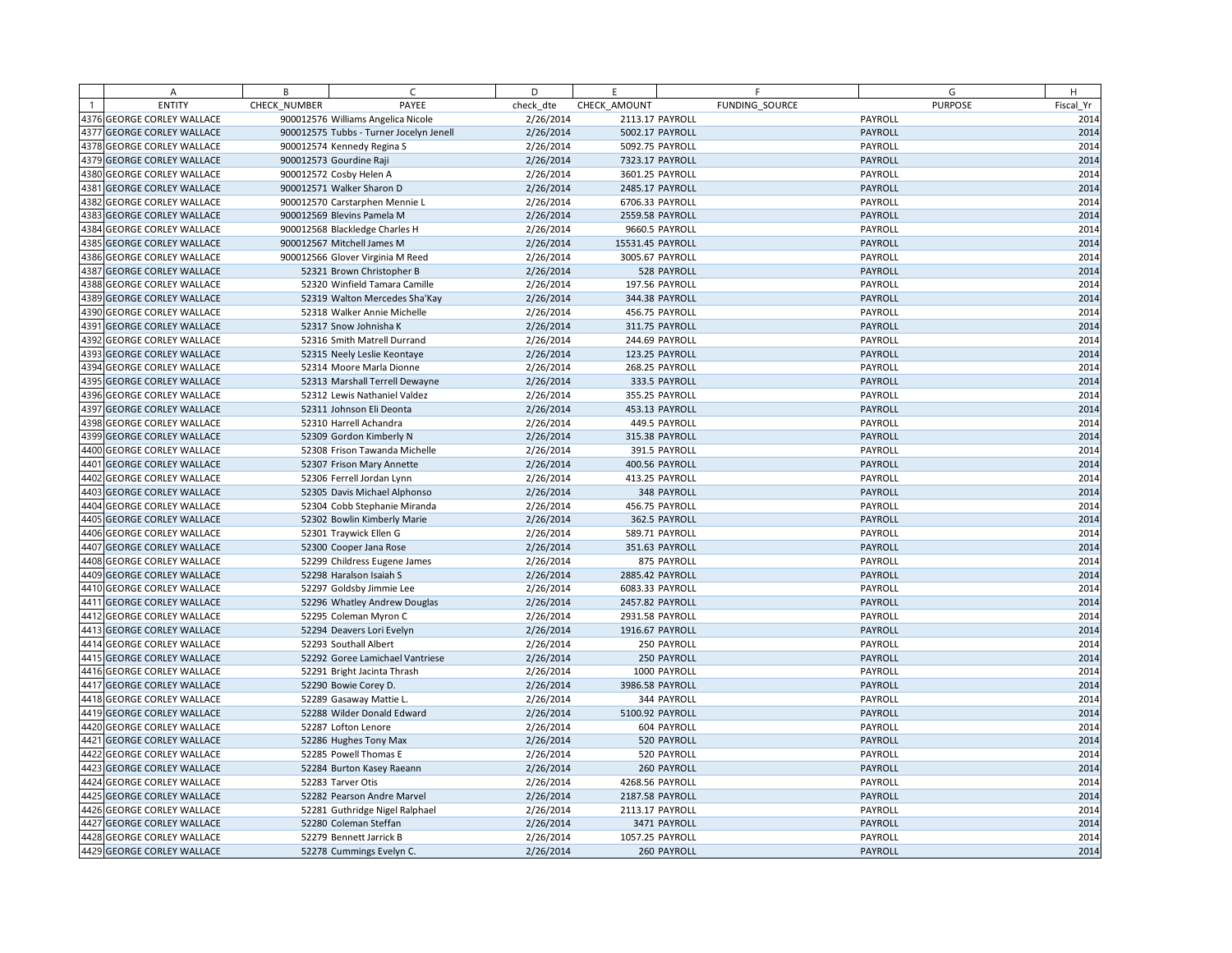|      | A                            | B            | $\epsilon$                                 | D         | F.           | F                                    | G                                   | H         |
|------|------------------------------|--------------|--------------------------------------------|-----------|--------------|--------------------------------------|-------------------------------------|-----------|
|      | <b>ENTITY</b>                | CHECK NUMBER | PAYEE                                      | check dte | CHECK AMOUNT | FUNDING SOURCE                       | <b>PURPOSE</b>                      | Fiscal Yr |
|      | 4430 GEORGE CORLEY WALLACE   |              | 52277 Simmons Freda R.                     | 2/26/2014 |              | 973.5 PAYROLL                        | PAYROLL                             | 2014      |
| 4431 | <b>GEORGE CORLEY WALLACE</b> |              | 52276 Howard - Steele Antoinette           | 2/26/2014 |              | 981.75 PAYROLL                       | PAYROLL                             | 2014      |
| 4432 | <b>GEORGE CORLEY WALLACE</b> |              | 191026 The Music Group, LLC                | 2/25/2014 |              | 3500 General Operating Fund          | <b>Other Contractual Services</b>   | 2014      |
|      | 4433 GEORGE CORLEY WALLACE   |              | 191025 Wittichen Supply Company            | 2/21/2014 |              | 1087.07 Renewal and Repacement Funds | Maintenance & Repairs               | 2014      |
| 4434 | <b>GEORGE CORLEY WALLACE</b> |              | 191024 Wccs Petty Cash                     | 2/21/2014 |              | 10.81 Student Support Services 13-14 | <b>Materials and Supplies</b>       | 2014      |
|      | 4435 GEORGE CORLEY WALLACE   |              | 191024 Wccs Petty Cash                     | 2/21/2014 |              | 162.54 General Operating Fund        | Materials and Supplies              | 2014      |
| 4436 | <b>GEORGE CORLEY WALLACE</b> |              | 191024 Wccs Petty Cash                     | 2/21/2014 |              | 77.23 General Operating Fund         | Maintenance & Repairs               | 2014      |
| 4437 | <b>GEORGE CORLEY WALLACE</b> | 191023 WCCS  |                                            | 2/21/2014 | 853.72 ASAP  |                                      | Awards & Prizes                     | 2014      |
| 4438 | <b>GEORGE CORLEY WALLACE</b> |              | 191022 Triumfant Muzik                     | 2/21/2014 |              | 250 General Operating Fund           | <b>Other Contractual Services</b>   | 2014      |
|      | 4439 GEORGE CORLEY WALLACE   |              | 191021 The Resource Center                 | 2/21/2014 |              | 170 FED VOC-2013                     | In State-Registration               | 2014      |
| 4440 | <b>GEORGE CORLEY WALLACE</b> |              | 191020 The Locksmith Shop                  | 2/21/2014 |              | 75.75 General Operating Fund         | Materials and Supplies              | 2014      |
| 4441 | <b>GEORGE CORLEY WALLACE</b> |              | 191019 The Flower Basket                   | 2/21/2014 |              | 82 Flower Fund                       | <b>Deposit Liabilities</b>          | 2014      |
| 4442 | <b>GEORGE CORLEY WALLACE</b> |              | 191018 Teklinks, Inc.                      | 2/21/2014 |              | 14894 General Operating Fund         | <b>Technology-Non Capital</b>       | 2014      |
| 4443 | <b>GEORGE CORLEY WALLACE</b> |              | 191017 Roofing Supply Group Tuscaloosa, LL | 2/21/2014 |              | 2400 Renewal and Repacement Funds    | Alterations                         | 2014      |
| 4444 | <b>GEORGE CORLEY WALLACE</b> |              | 191016 Powr-Flite                          | 2/21/2014 |              | 158.43 General Operating Fund        | Materials and Supplies              | 2014      |
| 4445 | <b>GEORGE CORLEY WALLACE</b> |              | 191015 Pitney Bowes                        | 2/21/2014 |              | 2000 General Operating Fund          | Postage                             | 2014      |
|      | 4446 GEORGE CORLEY WALLACE   |              | 191014 Pepsi-Cola Bottling Compa           | 2/21/2014 |              | 255 General Operating Fund           | <b>Materials and Supplies</b>       | 2014      |
|      | 4447 GEORGE CORLEY WALLACE   |              | 191013 Office Depot                        | 2/21/2014 |              | 83.72 PAVES-2012                     | Materials and Supplies              | 2014      |
|      | 4448 GEORGE CORLEY WALLACE   | 191012 Nade  |                                            | 2/21/2014 |              | 60 General Operating Fund            | Memberships                         | 2014      |
| 4449 | <b>GEORGE CORLEY WALLACE</b> |              | 191011 First Cahawba Bankcard              | 2/21/2014 |              | 735 FED VOC-2013                     | Out-of-State-Registration           | 2014      |
| 4450 | <b>GEORGE CORLEY WALLACE</b> |              | 191010 Ellucian LLP                        | 2/21/2014 |              | 17711 Unexpended Plant Funds         | Capitalized Software                | 2014      |
| 4451 | <b>GEORGE CORLEY WALLACE</b> |              | 191009 Dottie Peoples Ministries Inc       | 2/21/2014 |              | 2750 General Operating Fund          | <b>Other Contractual Services</b>   | 2014      |
| 4452 | <b>GEORGE CORLEY WALLACE</b> |              | 191008 Copy Products Company               | 2/21/2014 |              | 137.34 General Operating Fund        | Service Contracts-Equipment         | 2014      |
| 4453 | <b>GEORGE CORLEY WALLACE</b> |              | 191007 Continental Research                | 2/21/2014 |              | 2636.79 General Operating Fund       | Materials and Supplies              | 2014      |
| 4454 | <b>GEORGE CORLEY WALLACE</b> |              | 191006 Cdw Government, Inc                 | 2/21/2014 |              | 9669.2 AMSTI-State-2012              | Non-capitalized Equipment           | 2014      |
|      | <b>GEORGE CORLEY WALLACE</b> |              | 191006 Cdw Government, Inc                 | 2/21/2014 |              | 876.4 AMSTI - State-2012             | <b>Technology-Non Capital</b>       | 2014      |
| 4456 | <b>GEORGE CORLEY WALLACE</b> |              | 191005 Berney Office Solutions             | 2/21/2014 |              | 658.38 General Operating Fund        | Service Contracts-Equipment         | 2014      |
|      | 4457 GEORGE CORLEY WALLACE   |              | 191004 Barry Pattern & Foundry Company, IN | 2/21/2014 |              | 3816 Renewal and Repacement Funds    | Alterations                         | 2014      |
| 4458 | <b>GEORGE CORLEY WALLACE</b> |              | 191003 AT&T (Business Service)             | 2/21/2014 |              | 77.33 General Operating Fund         | Communications                      | 2014      |
|      | 4459 GEORGE CORLEY WALLACE   |              | 191002 Airgas South, INC.                  | 2/21/2014 |              | 451.24 General Operating Fund        | <b>Materials and Supplies</b>       | 2014      |
| 4460 | <b>GEORGE CORLEY WALLACE</b> |              | 191001 ACCSFMA                             | 2/21/2014 |              | 150 General Operating Fund           | In State-Registration               | 2014      |
| 4461 | <b>GEORGE CORLEY WALLACE</b> | 000Adjust    | Patterson Ray Anthony                      | 2/20/2014 |              | 2708.5 PAYROLL                       | PAYROLL                             | 2014      |
| 4462 | <b>GEORGE CORLEY WALLACE</b> | 000Adjust    | Patterson Ray Anthony                      | 2/20/2014 |              | 0 PAYROLL                            | PAYROLL                             | 2014      |
| 4463 | <b>GEORGE CORLEY WALLACE</b> |              | 52222 Patterson Ray Anthony                | 2/20/2014 |              | 0 PAYROLL                            | PAYROLL                             | 2014      |
| 4464 | <b>GEORGE CORLEY WALLACE</b> |              | 191000 Williams, Brian                     | 2/19/2014 |              | 80 General Operating Fund            | <b>Other Contractual Services</b>   | 2014      |
| 4465 | <b>GEORGE CORLEY WALLACE</b> |              | 190999 Wex Bank                            | 2/19/2014 |              | 134.95 General Operating Fund        | Gasoline & Oil-Motor Vehicle        | 2014      |
| 4466 | <b>GEORGE CORLEY WALLACE</b> |              | 190998 Walker, Roosevelt                   | 2/19/2014 |              | 60 General Operating Fund            | <b>Other Contractual Services</b>   | 2014      |
| 4467 | <b>GEORGE CORLEY WALLACE</b> |              | 190997 UPS - United Parcel Service         | 2/19/2014 |              | 90.88 General Operating Fund         | Postage                             | 2014      |
|      | 4468 GEORGE CORLEY WALLACE   |              | 190996 Tidbits Of Dallas County            | 2/19/2014 |              | 240 General Operating Fund           | <b>Advertising &amp; Promotions</b> | 2014      |
|      | 4469 GEORGE CORLEY WALLACE   |              | 190995 The Selma-Times Journal             | 2/19/2014 |              | 1484.93 General Operating Fund       | <b>Advertising &amp; Promotions</b> | 2014      |
| 4470 | <b>GEORGE CORLEY WALLACE</b> |              | 190994 The Resource Center                 | 2/19/2014 |              | 85 FED VOC-2013                      | In State-Registration               | 2014      |
| 4471 | <b>GEORGE CORLEY WALLACE</b> |              | 190993 The City Of Selma                   | 2/19/2014 |              | 32 General Operating Fund            | <b>Other Contractual Services</b>   | 2014      |
| 4472 | <b>GEORGE CORLEY WALLACE</b> |              | 190992 St. Of Al. Dept. Of Fin.            | 2/19/2014 |              | 1150.16 General Operating Fund       | Communications                      | 2014      |
| 4473 | <b>GEORGE CORLEY WALLACE</b> |              | 190991 Southernlinc Wireless               | 2/19/2014 |              | 50 General Operating Fund            | Communications                      | 2014      |
| 4474 | <b>GEORGE CORLEY WALLACE</b> |              | 190990 Skills Usa Inc.                     | 2/19/2014 |              | 91 FED VOC-2013                      | Memberships                         | 2014      |
| 4475 | <b>GEORGE CORLEY WALLACE</b> |              | 190989 Selma Cash & Carry                  | 2/19/2014 |              | 282.71 General Operating Fund        | Materials and Supplies              | 2014      |
|      | 4476 GEORGE CORLEY WALLACE   |              | 190988 Scott Communications                | 2/19/2014 |              | 300 General Operating Fund           | <b>Advertising &amp; Promotions</b> | 2014      |
|      | 4477 GEORGE CORLEY WALLACE   |              | 190987 Scott, Gracie E.                    | 2/19/2014 |              | 60 General Operating Fund            | <b>Other Contractual Services</b>   | 2014      |
| 4478 | <b>GEORGE CORLEY WALLACE</b> |              | 190986 Sally Beauty Supply                 | 2/19/2014 |              | 162.22 General Operating Fund        | Purchases for Re-Sale               | 2014      |
| 4479 | <b>GEORGE CORLEY WALLACE</b> | 190985 Ricoh |                                            | 2/19/2014 |              | 1073.24 General Operating Fund       | Service Contracts-Equipment         | 2014      |
|      | 4480 GEORGE CORLEY WALLACE   |              | 190984 Purdie & Son Refuse Ser             | 2/19/2014 |              | 555 General Operating Fund           | <b>Other Contractual Services</b>   | 2014      |
| 4481 | <b>GEORGE CORLEY WALLACE</b> |              | 190983 Prattville Printing                 | 2/19/2014 |              | 160 General Operating Fund           | <b>Materials and Supplies</b>       | 2014      |
| 4482 | <b>GEORGE CORLEY WALLACE</b> |              | 190982 Office Depot                        | 2/19/2014 |              | 296 Industry Training-Skills Upgrade | <b>Materials and Supplies</b>       | 2014      |
|      | 4483 GEORGE CORLEY WALLACE   |              | 190982 Office Depot                        | 2/19/2014 |              | 530.42 General Operating Fund        | <b>Materials and Supplies</b>       | 2014      |
|      |                              |              |                                            |           |              |                                      |                                     |           |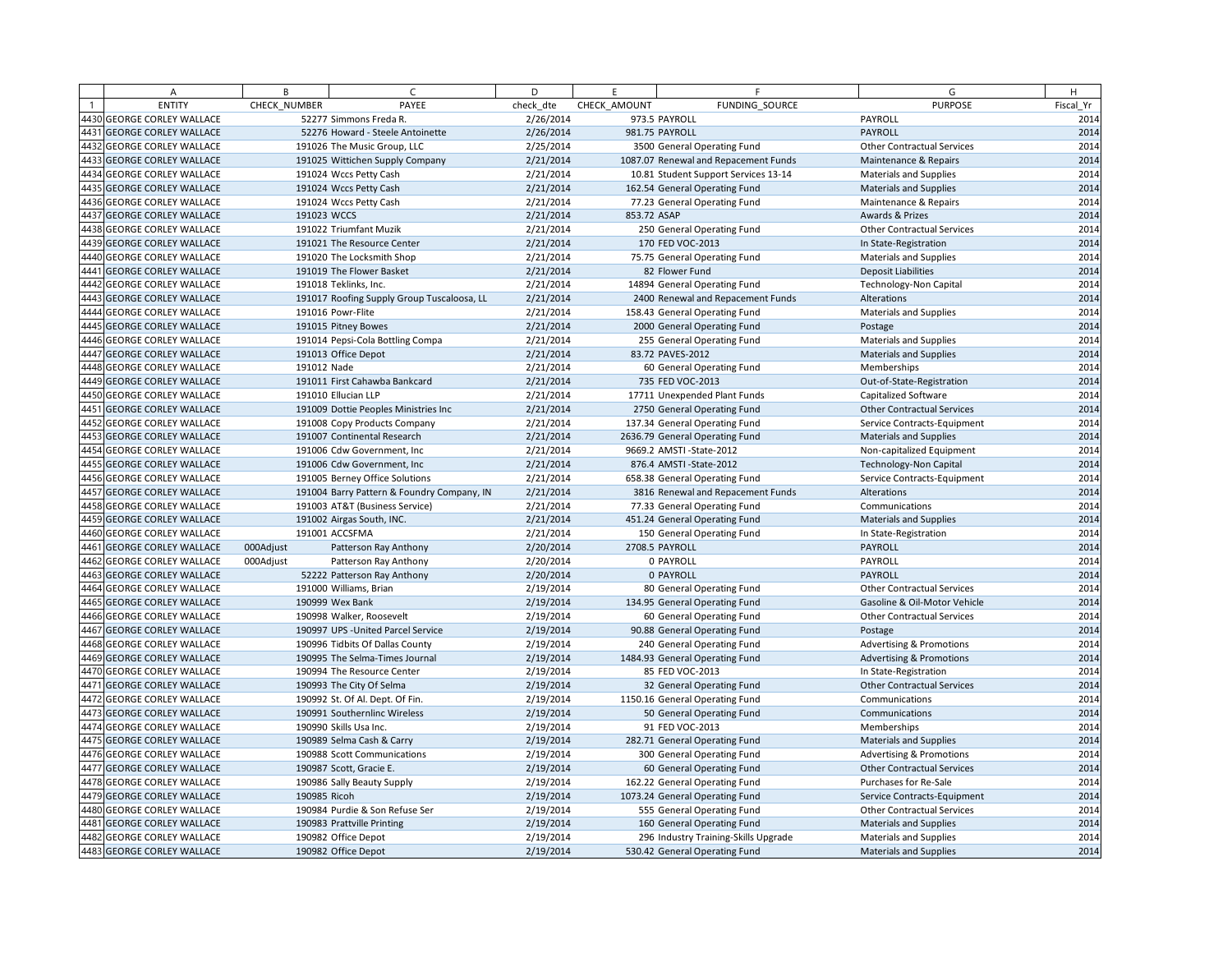| <b>ENTITY</b><br>CHECK NUMBER<br>PAYEE<br>check dte<br>CHECK AMOUNT<br>FUNDING SOURCE<br><b>PURPOSE</b><br>Fiscal Yr<br>4484 GEORGE CORLEY WALLACE<br>2/19/2014<br>544.6 General Operating Fund<br>190981 New Pocket Nurse Medical<br><b>Materials and Supplies</b><br>4485 GEORGE CORLEY WALLACE<br>190980 Neely, Charles<br>2/19/2014<br>60 General Operating Fund<br><b>Other Contractual Services</b><br>2014<br>4486 GEORGE CORLEY WALLACE<br>190979 Mullins Building Products<br>2/19/2014<br>5921 Renewal and Repacement Funds<br>Alterations<br>4487 GEORGE CORLEY WALLACE<br>2/19/2014<br>190978 Morin Corp.<br>40216.12 Renewal and Repacement Funds<br>Alterations<br>4488 GEORGE CORLEY WALLACE<br>190977 Midwest Library Ser<br>2/19/2014<br><b>Books</b><br>291.6 General Operating Fund<br>4489 GEORGE CORLEY WALLACE<br>190976 Medical Shipment, LLC<br>2/19/2014<br>300.68 General Operating Fund<br><b>Materials and Supplies</b><br>4490 GEORGE CORLEY WALLACE<br>2/19/2014<br>190976 Medical Shipment, LLC<br>749.11 FED VOC-2013<br><b>Materials and Supplies</b><br>4491 GEORGE CORLEY WALLACE<br>190976 Medical Shipment, LLC<br>2/19/2014<br>5134.89 FED VOC-2013<br>Non-capitalized Equipment<br>2014<br>4492 GEORGE CORLEY WALLACE<br>2/19/2014<br>3388.8 AMSTI-State-2012<br><b>Materials and Supplies</b><br>190975 Just Right Solutions<br>4493 GEORGE CORLEY WALLACE<br>190974 Hesi Distribution Ctr<br>2/19/2014<br>3913 General Operating Fund<br><b>Testing Expense</b><br>4494 GEORGE CORLEY WALLACE<br>2/19/2014<br>190973 Guardian-Ipco Inc.<br>550 General Operating Fund<br><b>Other Contractual Services</b><br>2014<br>4495 GEORGE CORLEY WALLACE<br>2/19/2014<br>1600 General Operating Fund<br><b>Other Contractual Services</b><br>190972 Gregory, Ayanna<br>4496 GEORGE CORLEY WALLACE<br>190971 Gordon, Rachel L<br>2/19/2014<br>750 Student Support Services 13-14<br>In State-Other Travel Exp<br>4497 GEORGE CORLEY WALLACE<br>190970 Global Industrial<br>2/19/2014<br>4563.73 AMSTI-State-2012<br><b>Materials and Supplies</b><br>2014<br>4498 GEORGE CORLEY WALLACE<br>190969 G T Software<br>2/19/2014<br>1386 Unexpended Plant Funds<br>Capitalized Software<br>4499 GEORGE CORLEY WALLACE<br>2/19/2014<br>190968 Fuller Building Company<br>8605.37 Renewal and Repacement Funds<br>Alterations<br>4500 GEORGE CORLEY WALLACE<br>190967 Fastenal Company<br>2/19/2014<br>153.72 General Operating Fund<br><b>Materials and Supplies</b><br>4501 GEORGE CORLEY WALLACE<br>190966 F & E Sportsware<br>2/19/2014<br>147.54 WCCS Aviation Day<br><b>Deposit Liabilities</b><br>4502 GEORGE CORLEY WALLACE<br>190965 Ellucian LLP<br>2/19/2014<br>17716 Unexpended Plant Funds<br>Capitalized Software<br>4503 GEORGE CORLEY WALLACE<br>190964 Drc<br>2/19/2014<br>179.4 General Operating Fund<br><b>Materials and Supplies</b><br>2/19/2014<br>4504 GEORGE CORLEY WALLACE<br>190963 Department Of Veterans<br>1536 General Operating Fund<br>Third Party Receivable<br>4505 GEORGE CORLEY WALLACE<br>190962 Cougar Chevron<br>2/19/2014<br>5658.45 General Operating Fund<br>Gasoline & Oil-Motor Vehicle<br>4506 GEORGE CORLEY WALLACE<br>190961 Cosby Carmichael<br>2/19/2014<br>126.54 General Operating Fund<br><b>Materials and Supplies</b><br>2/19/2014<br>4507 GEORGE CORLEY WALLACE<br>190960 Continental Research<br>677.69 General Operating Fund<br><b>Materials and Supplies</b><br>4508 GEORGE CORLEY WALLACE<br>2/19/2014<br>190959 Cintas #231<br>129.96 General Operating Fund<br><b>Other Contractual Services</b><br>4509 GEORGE CORLEY WALLACE<br>190958 Cdw Government, Inc<br>2/19/2014<br>118.08 PAVES-2012<br>Non-capitalized Equipment<br>2/19/2014<br>2014<br>4510 GEORGE CORLEY WALLACE<br>93.62 PAVES-2012<br><b>Materials and Supplies</b><br>190958 Cdw Government, Inc.<br>4511 GEORGE CORLEY WALLACE<br>190958 Cdw Government, Inc.<br>2/19/2014<br>470.36 General Operating Fund<br><b>Materials and Supplies</b><br>4512 GEORGE CORLEY WALLACE<br>190958 Cdw Government, Inc<br>2/19/2014<br>1155.42 MSP-Tuskegee-2012<br>Non-capitalized Equipment<br>4513 GEORGE CORLEY WALLACE<br>2/19/2014<br>190957 Carquest<br>233.99 General Operating Fund<br>Maintenance & Repairs<br>4514 GEORGE CORLEY WALLACE<br>190956 Carolina Biological Supply<br>2/19/2014<br>75331.52 AMSTI-State-2012<br><b>Materials and Supplies</b><br>4515 GEORGE CORLEY WALLACE<br>190955 Burmax<br>2/19/2014<br>814.5 General Operating Fund<br>Purchases for Re-Sale<br>2/19/2014<br>4516 GEORGE CORLEY WALLACE<br>190954 Berney Office Solutions<br>62.5 General Operating Fund<br>Service Contracts-Equipment<br>4517 GEORGE CORLEY WALLACE<br>190953 Barry Pattern & Foundry Company, IN<br>2/19/2014<br>5406 Renewal and Repacement Funds<br>Alterations<br>4518 GEORGE CORLEY WALLACE<br>2/19/2014<br>599 PAVES-2012<br>190952 Apple Computer, Inc.<br>Non-capitalized Equipment<br>2/19/2014<br>4519 GEORGE CORLEY WALLACE<br>190952 Apple Computer, Inc.<br>39 PAVES-2012<br><b>Materials and Supplies</b><br>4520 GEORGE CORLEY WALLACE<br>190951 American Technical Publishers<br>2/19/2014<br>531.69 General Operating Fund<br><b>Materials and Supplies</b><br>4521 GEORGE CORLEY WALLACE<br>2/19/2014<br>55295.14 General Operating Fund<br>190950 Alabama Power Company<br>Electricity<br>4522 GEORGE CORLEY WALLACE<br>2/19/2014<br>2457.5 General Operating Fund<br>Service Contracts-Equipment<br>190949 Al Hill'S Boiler Sales<br>4523 GEORGE CORLEY WALLACE<br>2/14/2014<br>4785 General Operating Fund<br><b>Other Contractual Services</b><br>190948 Superior Security Service<br>4524 GEORGE CORLEY WALLACE<br>2/14/2014<br><b>Other Contractual Services</b><br>190947 Sanders, Kenetta L.<br>37.5 General Operating Fund<br>2/14/2014<br>4525 GEORGE CORLEY WALLACE<br>190946 Sanchez, Kelly<br>82.5 General Operating Fund<br><b>Other Contractual Services</b><br>4526 GEORGE CORLEY WALLACE<br>190945 SACRAO Raleigh<br>2/14/2014<br>245 General Operating Fund<br>Out-of-State-Registration<br>4527 GEORGE CORLEY WALLACE<br>190944 Roofing Supply Group Tuscaloosa, LL<br>2/14/2014<br>Alterations<br>3000 Renewal and Repacement Funds<br>4528 GEORGE CORLEY WALLACE<br>190943 Phoenix, LLC<br>2/14/2014<br>1802.5 Renewal and Repacement Funds<br>Alterations<br>4529 GEORGE CORLEY WALLACE<br>190942 Larkin, Earline T.<br>2/14/2014<br>170.68 General Operating Fund<br>Out-of-State-Subsist & Lodging<br>4530 GEORGE CORLEY WALLACE<br>2/14/2014<br>190941 Jackson, Brandy R.<br>82.5 General Operating Fund<br><b>Other Contractual Services</b><br>2/14/2014<br>2014<br>4531 GEORGE CORLEY WALLACE<br>190940 Ishman, Dazzirine S.<br>75 General Operating Fund<br><b>Other Contractual Services</b><br>4532 GEORGE CORLEY WALLACE<br>190939 Hicks, Mary E.<br>2/14/2014<br>132 General Operating Fund<br><b>Other Contractual Services</b><br>4533 GEORGE CORLEY WALLACE<br>2/14/2014<br>56.26 General Operating Fund<br><b>Accounts Receivable Misc</b><br>2014<br>190938 Hannah, Marcus A.<br>2014<br>4534 GEORGE CORLEY WALLACE<br>2/14/2014<br>67.5 General Operating Fund<br>190937 Gordon, Catherine<br><b>Other Contractual Services</b><br>4535 GEORGE CORLEY WALLACE<br>190936 Fuller Building Company<br>2/14/2014<br>3321.2 Renewal and Repacement Funds<br>Alterations<br>4536 GEORGE CORLEY WALLACE<br>2/14/2014<br>190935 Frasier-Ousley Constructi<br>60930.72 Renewal and Repacement Funds<br>Alterations<br>2/14/2014<br>4537 GEORGE CORLEY WALLACE<br>190934 Crum, Shirley E.<br>75 General Operating Fund<br><b>Other Contractual Services</b> | A | B | $\sqrt{2}$ | D | E | F. | G | H    |
|----------------------------------------------------------------------------------------------------------------------------------------------------------------------------------------------------------------------------------------------------------------------------------------------------------------------------------------------------------------------------------------------------------------------------------------------------------------------------------------------------------------------------------------------------------------------------------------------------------------------------------------------------------------------------------------------------------------------------------------------------------------------------------------------------------------------------------------------------------------------------------------------------------------------------------------------------------------------------------------------------------------------------------------------------------------------------------------------------------------------------------------------------------------------------------------------------------------------------------------------------------------------------------------------------------------------------------------------------------------------------------------------------------------------------------------------------------------------------------------------------------------------------------------------------------------------------------------------------------------------------------------------------------------------------------------------------------------------------------------------------------------------------------------------------------------------------------------------------------------------------------------------------------------------------------------------------------------------------------------------------------------------------------------------------------------------------------------------------------------------------------------------------------------------------------------------------------------------------------------------------------------------------------------------------------------------------------------------------------------------------------------------------------------------------------------------------------------------------------------------------------------------------------------------------------------------------------------------------------------------------------------------------------------------------------------------------------------------------------------------------------------------------------------------------------------------------------------------------------------------------------------------------------------------------------------------------------------------------------------------------------------------------------------------------------------------------------------------------------------------------------------------------------------------------------------------------------------------------------------------------------------------------------------------------------------------------------------------------------------------------------------------------------------------------------------------------------------------------------------------------------------------------------------------------------------------------------------------------------------------------------------------------------------------------------------------------------------------------------------------------------------------------------------------------------------------------------------------------------------------------------------------------------------------------------------------------------------------------------------------------------------------------------------------------------------------------------------------------------------------------------------------------------------------------------------------------------------------------------------------------------------------------------------------------------------------------------------------------------------------------------------------------------------------------------------------------------------------------------------------------------------------------------------------------------------------------------------------------------------------------------------------------------------------------------------------------------------------------------------------------------------------------------------------------------------------------------------------------------------------------------------------------------------------------------------------------------------------------------------------------------------------------------------------------------------------------------------------------------------------------------------------------------------------------------------------------------------------------------------------------------------------------------------------------------------------------------------------------------------------------------------------------------------------------------------------------------------------------------------------------------------------------------------------------------------------------------------------------------------------------------------------------------------------------------------------------------------------------------------------------------------------------------------------------------------------------------------------------------------------------------------------------------------------------------------------------------------------------------------------------------------------------------------------------------------------------------------------------------------------------------------------------------------------------------------------------------------------------------------------------------------------------------------------------------------------------------------------------------------------------------------------------------------------------------------------------------------------------------------------------------------------------------------------------------------------------------------------------------------------------------------------------------------------------------------------------------------------------------------------------------------------------------------------------------------------------------------------------------------------------------------------------------------------------------------------------------------------------------------------------------------------------------------------------------------------------------------------------------------------------------------------------------------------------------------------------------------------------------------------------------------------------------------------------------------------------------------------------------------------------------------------------------------------------------------------------------------------------------------------------------------------------------------------------------------------------------------------------------------------------------------------------------------------|---|---|------------|---|---|----|---|------|
|                                                                                                                                                                                                                                                                                                                                                                                                                                                                                                                                                                                                                                                                                                                                                                                                                                                                                                                                                                                                                                                                                                                                                                                                                                                                                                                                                                                                                                                                                                                                                                                                                                                                                                                                                                                                                                                                                                                                                                                                                                                                                                                                                                                                                                                                                                                                                                                                                                                                                                                                                                                                                                                                                                                                                                                                                                                                                                                                                                                                                                                                                                                                                                                                                                                                                                                                                                                                                                                                                                                                                                                                                                                                                                                                                                                                                                                                                                                                                                                                                                                                                                                                                                                                                                                                                                                                                                                                                                                                                                                                                                                                                                                                                                                                                                                                                                                                                                                                                                                                                                                                                                                                                                                                                                                                                                                                                                                                                                                                                                                                                                                                                                                                                                                                                                                                                                                                                                                                                                                                                                                                                                                                                                                                                                                                                                                                                                                                                                                                                                                                                                                                                                                                                                                                                                                                                                                                                                                                                                                                                                                                                                                                                                                                                                                                                                                                                                                                                                                                                                                                                                                                                                                                      |   |   |            |   |   |    |   |      |
|                                                                                                                                                                                                                                                                                                                                                                                                                                                                                                                                                                                                                                                                                                                                                                                                                                                                                                                                                                                                                                                                                                                                                                                                                                                                                                                                                                                                                                                                                                                                                                                                                                                                                                                                                                                                                                                                                                                                                                                                                                                                                                                                                                                                                                                                                                                                                                                                                                                                                                                                                                                                                                                                                                                                                                                                                                                                                                                                                                                                                                                                                                                                                                                                                                                                                                                                                                                                                                                                                                                                                                                                                                                                                                                                                                                                                                                                                                                                                                                                                                                                                                                                                                                                                                                                                                                                                                                                                                                                                                                                                                                                                                                                                                                                                                                                                                                                                                                                                                                                                                                                                                                                                                                                                                                                                                                                                                                                                                                                                                                                                                                                                                                                                                                                                                                                                                                                                                                                                                                                                                                                                                                                                                                                                                                                                                                                                                                                                                                                                                                                                                                                                                                                                                                                                                                                                                                                                                                                                                                                                                                                                                                                                                                                                                                                                                                                                                                                                                                                                                                                                                                                                                                                      |   |   |            |   |   |    |   | 2014 |
|                                                                                                                                                                                                                                                                                                                                                                                                                                                                                                                                                                                                                                                                                                                                                                                                                                                                                                                                                                                                                                                                                                                                                                                                                                                                                                                                                                                                                                                                                                                                                                                                                                                                                                                                                                                                                                                                                                                                                                                                                                                                                                                                                                                                                                                                                                                                                                                                                                                                                                                                                                                                                                                                                                                                                                                                                                                                                                                                                                                                                                                                                                                                                                                                                                                                                                                                                                                                                                                                                                                                                                                                                                                                                                                                                                                                                                                                                                                                                                                                                                                                                                                                                                                                                                                                                                                                                                                                                                                                                                                                                                                                                                                                                                                                                                                                                                                                                                                                                                                                                                                                                                                                                                                                                                                                                                                                                                                                                                                                                                                                                                                                                                                                                                                                                                                                                                                                                                                                                                                                                                                                                                                                                                                                                                                                                                                                                                                                                                                                                                                                                                                                                                                                                                                                                                                                                                                                                                                                                                                                                                                                                                                                                                                                                                                                                                                                                                                                                                                                                                                                                                                                                                                                      |   |   |            |   |   |    |   | 2014 |
|                                                                                                                                                                                                                                                                                                                                                                                                                                                                                                                                                                                                                                                                                                                                                                                                                                                                                                                                                                                                                                                                                                                                                                                                                                                                                                                                                                                                                                                                                                                                                                                                                                                                                                                                                                                                                                                                                                                                                                                                                                                                                                                                                                                                                                                                                                                                                                                                                                                                                                                                                                                                                                                                                                                                                                                                                                                                                                                                                                                                                                                                                                                                                                                                                                                                                                                                                                                                                                                                                                                                                                                                                                                                                                                                                                                                                                                                                                                                                                                                                                                                                                                                                                                                                                                                                                                                                                                                                                                                                                                                                                                                                                                                                                                                                                                                                                                                                                                                                                                                                                                                                                                                                                                                                                                                                                                                                                                                                                                                                                                                                                                                                                                                                                                                                                                                                                                                                                                                                                                                                                                                                                                                                                                                                                                                                                                                                                                                                                                                                                                                                                                                                                                                                                                                                                                                                                                                                                                                                                                                                                                                                                                                                                                                                                                                                                                                                                                                                                                                                                                                                                                                                                                                      |   |   |            |   |   |    |   |      |
|                                                                                                                                                                                                                                                                                                                                                                                                                                                                                                                                                                                                                                                                                                                                                                                                                                                                                                                                                                                                                                                                                                                                                                                                                                                                                                                                                                                                                                                                                                                                                                                                                                                                                                                                                                                                                                                                                                                                                                                                                                                                                                                                                                                                                                                                                                                                                                                                                                                                                                                                                                                                                                                                                                                                                                                                                                                                                                                                                                                                                                                                                                                                                                                                                                                                                                                                                                                                                                                                                                                                                                                                                                                                                                                                                                                                                                                                                                                                                                                                                                                                                                                                                                                                                                                                                                                                                                                                                                                                                                                                                                                                                                                                                                                                                                                                                                                                                                                                                                                                                                                                                                                                                                                                                                                                                                                                                                                                                                                                                                                                                                                                                                                                                                                                                                                                                                                                                                                                                                                                                                                                                                                                                                                                                                                                                                                                                                                                                                                                                                                                                                                                                                                                                                                                                                                                                                                                                                                                                                                                                                                                                                                                                                                                                                                                                                                                                                                                                                                                                                                                                                                                                                                                      |   |   |            |   |   |    |   | 2014 |
|                                                                                                                                                                                                                                                                                                                                                                                                                                                                                                                                                                                                                                                                                                                                                                                                                                                                                                                                                                                                                                                                                                                                                                                                                                                                                                                                                                                                                                                                                                                                                                                                                                                                                                                                                                                                                                                                                                                                                                                                                                                                                                                                                                                                                                                                                                                                                                                                                                                                                                                                                                                                                                                                                                                                                                                                                                                                                                                                                                                                                                                                                                                                                                                                                                                                                                                                                                                                                                                                                                                                                                                                                                                                                                                                                                                                                                                                                                                                                                                                                                                                                                                                                                                                                                                                                                                                                                                                                                                                                                                                                                                                                                                                                                                                                                                                                                                                                                                                                                                                                                                                                                                                                                                                                                                                                                                                                                                                                                                                                                                                                                                                                                                                                                                                                                                                                                                                                                                                                                                                                                                                                                                                                                                                                                                                                                                                                                                                                                                                                                                                                                                                                                                                                                                                                                                                                                                                                                                                                                                                                                                                                                                                                                                                                                                                                                                                                                                                                                                                                                                                                                                                                                                                      |   |   |            |   |   |    |   | 2014 |
|                                                                                                                                                                                                                                                                                                                                                                                                                                                                                                                                                                                                                                                                                                                                                                                                                                                                                                                                                                                                                                                                                                                                                                                                                                                                                                                                                                                                                                                                                                                                                                                                                                                                                                                                                                                                                                                                                                                                                                                                                                                                                                                                                                                                                                                                                                                                                                                                                                                                                                                                                                                                                                                                                                                                                                                                                                                                                                                                                                                                                                                                                                                                                                                                                                                                                                                                                                                                                                                                                                                                                                                                                                                                                                                                                                                                                                                                                                                                                                                                                                                                                                                                                                                                                                                                                                                                                                                                                                                                                                                                                                                                                                                                                                                                                                                                                                                                                                                                                                                                                                                                                                                                                                                                                                                                                                                                                                                                                                                                                                                                                                                                                                                                                                                                                                                                                                                                                                                                                                                                                                                                                                                                                                                                                                                                                                                                                                                                                                                                                                                                                                                                                                                                                                                                                                                                                                                                                                                                                                                                                                                                                                                                                                                                                                                                                                                                                                                                                                                                                                                                                                                                                                                                      |   |   |            |   |   |    |   | 2014 |
|                                                                                                                                                                                                                                                                                                                                                                                                                                                                                                                                                                                                                                                                                                                                                                                                                                                                                                                                                                                                                                                                                                                                                                                                                                                                                                                                                                                                                                                                                                                                                                                                                                                                                                                                                                                                                                                                                                                                                                                                                                                                                                                                                                                                                                                                                                                                                                                                                                                                                                                                                                                                                                                                                                                                                                                                                                                                                                                                                                                                                                                                                                                                                                                                                                                                                                                                                                                                                                                                                                                                                                                                                                                                                                                                                                                                                                                                                                                                                                                                                                                                                                                                                                                                                                                                                                                                                                                                                                                                                                                                                                                                                                                                                                                                                                                                                                                                                                                                                                                                                                                                                                                                                                                                                                                                                                                                                                                                                                                                                                                                                                                                                                                                                                                                                                                                                                                                                                                                                                                                                                                                                                                                                                                                                                                                                                                                                                                                                                                                                                                                                                                                                                                                                                                                                                                                                                                                                                                                                                                                                                                                                                                                                                                                                                                                                                                                                                                                                                                                                                                                                                                                                                                                      |   |   |            |   |   |    |   | 2014 |
|                                                                                                                                                                                                                                                                                                                                                                                                                                                                                                                                                                                                                                                                                                                                                                                                                                                                                                                                                                                                                                                                                                                                                                                                                                                                                                                                                                                                                                                                                                                                                                                                                                                                                                                                                                                                                                                                                                                                                                                                                                                                                                                                                                                                                                                                                                                                                                                                                                                                                                                                                                                                                                                                                                                                                                                                                                                                                                                                                                                                                                                                                                                                                                                                                                                                                                                                                                                                                                                                                                                                                                                                                                                                                                                                                                                                                                                                                                                                                                                                                                                                                                                                                                                                                                                                                                                                                                                                                                                                                                                                                                                                                                                                                                                                                                                                                                                                                                                                                                                                                                                                                                                                                                                                                                                                                                                                                                                                                                                                                                                                                                                                                                                                                                                                                                                                                                                                                                                                                                                                                                                                                                                                                                                                                                                                                                                                                                                                                                                                                                                                                                                                                                                                                                                                                                                                                                                                                                                                                                                                                                                                                                                                                                                                                                                                                                                                                                                                                                                                                                                                                                                                                                                                      |   |   |            |   |   |    |   | 2014 |
|                                                                                                                                                                                                                                                                                                                                                                                                                                                                                                                                                                                                                                                                                                                                                                                                                                                                                                                                                                                                                                                                                                                                                                                                                                                                                                                                                                                                                                                                                                                                                                                                                                                                                                                                                                                                                                                                                                                                                                                                                                                                                                                                                                                                                                                                                                                                                                                                                                                                                                                                                                                                                                                                                                                                                                                                                                                                                                                                                                                                                                                                                                                                                                                                                                                                                                                                                                                                                                                                                                                                                                                                                                                                                                                                                                                                                                                                                                                                                                                                                                                                                                                                                                                                                                                                                                                                                                                                                                                                                                                                                                                                                                                                                                                                                                                                                                                                                                                                                                                                                                                                                                                                                                                                                                                                                                                                                                                                                                                                                                                                                                                                                                                                                                                                                                                                                                                                                                                                                                                                                                                                                                                                                                                                                                                                                                                                                                                                                                                                                                                                                                                                                                                                                                                                                                                                                                                                                                                                                                                                                                                                                                                                                                                                                                                                                                                                                                                                                                                                                                                                                                                                                                                                      |   |   |            |   |   |    |   |      |
|                                                                                                                                                                                                                                                                                                                                                                                                                                                                                                                                                                                                                                                                                                                                                                                                                                                                                                                                                                                                                                                                                                                                                                                                                                                                                                                                                                                                                                                                                                                                                                                                                                                                                                                                                                                                                                                                                                                                                                                                                                                                                                                                                                                                                                                                                                                                                                                                                                                                                                                                                                                                                                                                                                                                                                                                                                                                                                                                                                                                                                                                                                                                                                                                                                                                                                                                                                                                                                                                                                                                                                                                                                                                                                                                                                                                                                                                                                                                                                                                                                                                                                                                                                                                                                                                                                                                                                                                                                                                                                                                                                                                                                                                                                                                                                                                                                                                                                                                                                                                                                                                                                                                                                                                                                                                                                                                                                                                                                                                                                                                                                                                                                                                                                                                                                                                                                                                                                                                                                                                                                                                                                                                                                                                                                                                                                                                                                                                                                                                                                                                                                                                                                                                                                                                                                                                                                                                                                                                                                                                                                                                                                                                                                                                                                                                                                                                                                                                                                                                                                                                                                                                                                                                      |   |   |            |   |   |    |   | 2014 |
|                                                                                                                                                                                                                                                                                                                                                                                                                                                                                                                                                                                                                                                                                                                                                                                                                                                                                                                                                                                                                                                                                                                                                                                                                                                                                                                                                                                                                                                                                                                                                                                                                                                                                                                                                                                                                                                                                                                                                                                                                                                                                                                                                                                                                                                                                                                                                                                                                                                                                                                                                                                                                                                                                                                                                                                                                                                                                                                                                                                                                                                                                                                                                                                                                                                                                                                                                                                                                                                                                                                                                                                                                                                                                                                                                                                                                                                                                                                                                                                                                                                                                                                                                                                                                                                                                                                                                                                                                                                                                                                                                                                                                                                                                                                                                                                                                                                                                                                                                                                                                                                                                                                                                                                                                                                                                                                                                                                                                                                                                                                                                                                                                                                                                                                                                                                                                                                                                                                                                                                                                                                                                                                                                                                                                                                                                                                                                                                                                                                                                                                                                                                                                                                                                                                                                                                                                                                                                                                                                                                                                                                                                                                                                                                                                                                                                                                                                                                                                                                                                                                                                                                                                                                                      |   |   |            |   |   |    |   | 2014 |
|                                                                                                                                                                                                                                                                                                                                                                                                                                                                                                                                                                                                                                                                                                                                                                                                                                                                                                                                                                                                                                                                                                                                                                                                                                                                                                                                                                                                                                                                                                                                                                                                                                                                                                                                                                                                                                                                                                                                                                                                                                                                                                                                                                                                                                                                                                                                                                                                                                                                                                                                                                                                                                                                                                                                                                                                                                                                                                                                                                                                                                                                                                                                                                                                                                                                                                                                                                                                                                                                                                                                                                                                                                                                                                                                                                                                                                                                                                                                                                                                                                                                                                                                                                                                                                                                                                                                                                                                                                                                                                                                                                                                                                                                                                                                                                                                                                                                                                                                                                                                                                                                                                                                                                                                                                                                                                                                                                                                                                                                                                                                                                                                                                                                                                                                                                                                                                                                                                                                                                                                                                                                                                                                                                                                                                                                                                                                                                                                                                                                                                                                                                                                                                                                                                                                                                                                                                                                                                                                                                                                                                                                                                                                                                                                                                                                                                                                                                                                                                                                                                                                                                                                                                                                      |   |   |            |   |   |    |   |      |
|                                                                                                                                                                                                                                                                                                                                                                                                                                                                                                                                                                                                                                                                                                                                                                                                                                                                                                                                                                                                                                                                                                                                                                                                                                                                                                                                                                                                                                                                                                                                                                                                                                                                                                                                                                                                                                                                                                                                                                                                                                                                                                                                                                                                                                                                                                                                                                                                                                                                                                                                                                                                                                                                                                                                                                                                                                                                                                                                                                                                                                                                                                                                                                                                                                                                                                                                                                                                                                                                                                                                                                                                                                                                                                                                                                                                                                                                                                                                                                                                                                                                                                                                                                                                                                                                                                                                                                                                                                                                                                                                                                                                                                                                                                                                                                                                                                                                                                                                                                                                                                                                                                                                                                                                                                                                                                                                                                                                                                                                                                                                                                                                                                                                                                                                                                                                                                                                                                                                                                                                                                                                                                                                                                                                                                                                                                                                                                                                                                                                                                                                                                                                                                                                                                                                                                                                                                                                                                                                                                                                                                                                                                                                                                                                                                                                                                                                                                                                                                                                                                                                                                                                                                                                      |   |   |            |   |   |    |   | 2014 |
|                                                                                                                                                                                                                                                                                                                                                                                                                                                                                                                                                                                                                                                                                                                                                                                                                                                                                                                                                                                                                                                                                                                                                                                                                                                                                                                                                                                                                                                                                                                                                                                                                                                                                                                                                                                                                                                                                                                                                                                                                                                                                                                                                                                                                                                                                                                                                                                                                                                                                                                                                                                                                                                                                                                                                                                                                                                                                                                                                                                                                                                                                                                                                                                                                                                                                                                                                                                                                                                                                                                                                                                                                                                                                                                                                                                                                                                                                                                                                                                                                                                                                                                                                                                                                                                                                                                                                                                                                                                                                                                                                                                                                                                                                                                                                                                                                                                                                                                                                                                                                                                                                                                                                                                                                                                                                                                                                                                                                                                                                                                                                                                                                                                                                                                                                                                                                                                                                                                                                                                                                                                                                                                                                                                                                                                                                                                                                                                                                                                                                                                                                                                                                                                                                                                                                                                                                                                                                                                                                                                                                                                                                                                                                                                                                                                                                                                                                                                                                                                                                                                                                                                                                                                                      |   |   |            |   |   |    |   | 2014 |
|                                                                                                                                                                                                                                                                                                                                                                                                                                                                                                                                                                                                                                                                                                                                                                                                                                                                                                                                                                                                                                                                                                                                                                                                                                                                                                                                                                                                                                                                                                                                                                                                                                                                                                                                                                                                                                                                                                                                                                                                                                                                                                                                                                                                                                                                                                                                                                                                                                                                                                                                                                                                                                                                                                                                                                                                                                                                                                                                                                                                                                                                                                                                                                                                                                                                                                                                                                                                                                                                                                                                                                                                                                                                                                                                                                                                                                                                                                                                                                                                                                                                                                                                                                                                                                                                                                                                                                                                                                                                                                                                                                                                                                                                                                                                                                                                                                                                                                                                                                                                                                                                                                                                                                                                                                                                                                                                                                                                                                                                                                                                                                                                                                                                                                                                                                                                                                                                                                                                                                                                                                                                                                                                                                                                                                                                                                                                                                                                                                                                                                                                                                                                                                                                                                                                                                                                                                                                                                                                                                                                                                                                                                                                                                                                                                                                                                                                                                                                                                                                                                                                                                                                                                                                      |   |   |            |   |   |    |   |      |
|                                                                                                                                                                                                                                                                                                                                                                                                                                                                                                                                                                                                                                                                                                                                                                                                                                                                                                                                                                                                                                                                                                                                                                                                                                                                                                                                                                                                                                                                                                                                                                                                                                                                                                                                                                                                                                                                                                                                                                                                                                                                                                                                                                                                                                                                                                                                                                                                                                                                                                                                                                                                                                                                                                                                                                                                                                                                                                                                                                                                                                                                                                                                                                                                                                                                                                                                                                                                                                                                                                                                                                                                                                                                                                                                                                                                                                                                                                                                                                                                                                                                                                                                                                                                                                                                                                                                                                                                                                                                                                                                                                                                                                                                                                                                                                                                                                                                                                                                                                                                                                                                                                                                                                                                                                                                                                                                                                                                                                                                                                                                                                                                                                                                                                                                                                                                                                                                                                                                                                                                                                                                                                                                                                                                                                                                                                                                                                                                                                                                                                                                                                                                                                                                                                                                                                                                                                                                                                                                                                                                                                                                                                                                                                                                                                                                                                                                                                                                                                                                                                                                                                                                                                                                      |   |   |            |   |   |    |   | 2014 |
|                                                                                                                                                                                                                                                                                                                                                                                                                                                                                                                                                                                                                                                                                                                                                                                                                                                                                                                                                                                                                                                                                                                                                                                                                                                                                                                                                                                                                                                                                                                                                                                                                                                                                                                                                                                                                                                                                                                                                                                                                                                                                                                                                                                                                                                                                                                                                                                                                                                                                                                                                                                                                                                                                                                                                                                                                                                                                                                                                                                                                                                                                                                                                                                                                                                                                                                                                                                                                                                                                                                                                                                                                                                                                                                                                                                                                                                                                                                                                                                                                                                                                                                                                                                                                                                                                                                                                                                                                                                                                                                                                                                                                                                                                                                                                                                                                                                                                                                                                                                                                                                                                                                                                                                                                                                                                                                                                                                                                                                                                                                                                                                                                                                                                                                                                                                                                                                                                                                                                                                                                                                                                                                                                                                                                                                                                                                                                                                                                                                                                                                                                                                                                                                                                                                                                                                                                                                                                                                                                                                                                                                                                                                                                                                                                                                                                                                                                                                                                                                                                                                                                                                                                                                                      |   |   |            |   |   |    |   | 2014 |
|                                                                                                                                                                                                                                                                                                                                                                                                                                                                                                                                                                                                                                                                                                                                                                                                                                                                                                                                                                                                                                                                                                                                                                                                                                                                                                                                                                                                                                                                                                                                                                                                                                                                                                                                                                                                                                                                                                                                                                                                                                                                                                                                                                                                                                                                                                                                                                                                                                                                                                                                                                                                                                                                                                                                                                                                                                                                                                                                                                                                                                                                                                                                                                                                                                                                                                                                                                                                                                                                                                                                                                                                                                                                                                                                                                                                                                                                                                                                                                                                                                                                                                                                                                                                                                                                                                                                                                                                                                                                                                                                                                                                                                                                                                                                                                                                                                                                                                                                                                                                                                                                                                                                                                                                                                                                                                                                                                                                                                                                                                                                                                                                                                                                                                                                                                                                                                                                                                                                                                                                                                                                                                                                                                                                                                                                                                                                                                                                                                                                                                                                                                                                                                                                                                                                                                                                                                                                                                                                                                                                                                                                                                                                                                                                                                                                                                                                                                                                                                                                                                                                                                                                                                                                      |   |   |            |   |   |    |   | 2014 |
|                                                                                                                                                                                                                                                                                                                                                                                                                                                                                                                                                                                                                                                                                                                                                                                                                                                                                                                                                                                                                                                                                                                                                                                                                                                                                                                                                                                                                                                                                                                                                                                                                                                                                                                                                                                                                                                                                                                                                                                                                                                                                                                                                                                                                                                                                                                                                                                                                                                                                                                                                                                                                                                                                                                                                                                                                                                                                                                                                                                                                                                                                                                                                                                                                                                                                                                                                                                                                                                                                                                                                                                                                                                                                                                                                                                                                                                                                                                                                                                                                                                                                                                                                                                                                                                                                                                                                                                                                                                                                                                                                                                                                                                                                                                                                                                                                                                                                                                                                                                                                                                                                                                                                                                                                                                                                                                                                                                                                                                                                                                                                                                                                                                                                                                                                                                                                                                                                                                                                                                                                                                                                                                                                                                                                                                                                                                                                                                                                                                                                                                                                                                                                                                                                                                                                                                                                                                                                                                                                                                                                                                                                                                                                                                                                                                                                                                                                                                                                                                                                                                                                                                                                                                                      |   |   |            |   |   |    |   | 2014 |
|                                                                                                                                                                                                                                                                                                                                                                                                                                                                                                                                                                                                                                                                                                                                                                                                                                                                                                                                                                                                                                                                                                                                                                                                                                                                                                                                                                                                                                                                                                                                                                                                                                                                                                                                                                                                                                                                                                                                                                                                                                                                                                                                                                                                                                                                                                                                                                                                                                                                                                                                                                                                                                                                                                                                                                                                                                                                                                                                                                                                                                                                                                                                                                                                                                                                                                                                                                                                                                                                                                                                                                                                                                                                                                                                                                                                                                                                                                                                                                                                                                                                                                                                                                                                                                                                                                                                                                                                                                                                                                                                                                                                                                                                                                                                                                                                                                                                                                                                                                                                                                                                                                                                                                                                                                                                                                                                                                                                                                                                                                                                                                                                                                                                                                                                                                                                                                                                                                                                                                                                                                                                                                                                                                                                                                                                                                                                                                                                                                                                                                                                                                                                                                                                                                                                                                                                                                                                                                                                                                                                                                                                                                                                                                                                                                                                                                                                                                                                                                                                                                                                                                                                                                                                      |   |   |            |   |   |    |   | 2014 |
|                                                                                                                                                                                                                                                                                                                                                                                                                                                                                                                                                                                                                                                                                                                                                                                                                                                                                                                                                                                                                                                                                                                                                                                                                                                                                                                                                                                                                                                                                                                                                                                                                                                                                                                                                                                                                                                                                                                                                                                                                                                                                                                                                                                                                                                                                                                                                                                                                                                                                                                                                                                                                                                                                                                                                                                                                                                                                                                                                                                                                                                                                                                                                                                                                                                                                                                                                                                                                                                                                                                                                                                                                                                                                                                                                                                                                                                                                                                                                                                                                                                                                                                                                                                                                                                                                                                                                                                                                                                                                                                                                                                                                                                                                                                                                                                                                                                                                                                                                                                                                                                                                                                                                                                                                                                                                                                                                                                                                                                                                                                                                                                                                                                                                                                                                                                                                                                                                                                                                                                                                                                                                                                                                                                                                                                                                                                                                                                                                                                                                                                                                                                                                                                                                                                                                                                                                                                                                                                                                                                                                                                                                                                                                                                                                                                                                                                                                                                                                                                                                                                                                                                                                                                                      |   |   |            |   |   |    |   | 2014 |
|                                                                                                                                                                                                                                                                                                                                                                                                                                                                                                                                                                                                                                                                                                                                                                                                                                                                                                                                                                                                                                                                                                                                                                                                                                                                                                                                                                                                                                                                                                                                                                                                                                                                                                                                                                                                                                                                                                                                                                                                                                                                                                                                                                                                                                                                                                                                                                                                                                                                                                                                                                                                                                                                                                                                                                                                                                                                                                                                                                                                                                                                                                                                                                                                                                                                                                                                                                                                                                                                                                                                                                                                                                                                                                                                                                                                                                                                                                                                                                                                                                                                                                                                                                                                                                                                                                                                                                                                                                                                                                                                                                                                                                                                                                                                                                                                                                                                                                                                                                                                                                                                                                                                                                                                                                                                                                                                                                                                                                                                                                                                                                                                                                                                                                                                                                                                                                                                                                                                                                                                                                                                                                                                                                                                                                                                                                                                                                                                                                                                                                                                                                                                                                                                                                                                                                                                                                                                                                                                                                                                                                                                                                                                                                                                                                                                                                                                                                                                                                                                                                                                                                                                                                                                      |   |   |            |   |   |    |   | 2014 |
|                                                                                                                                                                                                                                                                                                                                                                                                                                                                                                                                                                                                                                                                                                                                                                                                                                                                                                                                                                                                                                                                                                                                                                                                                                                                                                                                                                                                                                                                                                                                                                                                                                                                                                                                                                                                                                                                                                                                                                                                                                                                                                                                                                                                                                                                                                                                                                                                                                                                                                                                                                                                                                                                                                                                                                                                                                                                                                                                                                                                                                                                                                                                                                                                                                                                                                                                                                                                                                                                                                                                                                                                                                                                                                                                                                                                                                                                                                                                                                                                                                                                                                                                                                                                                                                                                                                                                                                                                                                                                                                                                                                                                                                                                                                                                                                                                                                                                                                                                                                                                                                                                                                                                                                                                                                                                                                                                                                                                                                                                                                                                                                                                                                                                                                                                                                                                                                                                                                                                                                                                                                                                                                                                                                                                                                                                                                                                                                                                                                                                                                                                                                                                                                                                                                                                                                                                                                                                                                                                                                                                                                                                                                                                                                                                                                                                                                                                                                                                                                                                                                                                                                                                                                                      |   |   |            |   |   |    |   | 2014 |
|                                                                                                                                                                                                                                                                                                                                                                                                                                                                                                                                                                                                                                                                                                                                                                                                                                                                                                                                                                                                                                                                                                                                                                                                                                                                                                                                                                                                                                                                                                                                                                                                                                                                                                                                                                                                                                                                                                                                                                                                                                                                                                                                                                                                                                                                                                                                                                                                                                                                                                                                                                                                                                                                                                                                                                                                                                                                                                                                                                                                                                                                                                                                                                                                                                                                                                                                                                                                                                                                                                                                                                                                                                                                                                                                                                                                                                                                                                                                                                                                                                                                                                                                                                                                                                                                                                                                                                                                                                                                                                                                                                                                                                                                                                                                                                                                                                                                                                                                                                                                                                                                                                                                                                                                                                                                                                                                                                                                                                                                                                                                                                                                                                                                                                                                                                                                                                                                                                                                                                                                                                                                                                                                                                                                                                                                                                                                                                                                                                                                                                                                                                                                                                                                                                                                                                                                                                                                                                                                                                                                                                                                                                                                                                                                                                                                                                                                                                                                                                                                                                                                                                                                                                                                      |   |   |            |   |   |    |   | 2014 |
|                                                                                                                                                                                                                                                                                                                                                                                                                                                                                                                                                                                                                                                                                                                                                                                                                                                                                                                                                                                                                                                                                                                                                                                                                                                                                                                                                                                                                                                                                                                                                                                                                                                                                                                                                                                                                                                                                                                                                                                                                                                                                                                                                                                                                                                                                                                                                                                                                                                                                                                                                                                                                                                                                                                                                                                                                                                                                                                                                                                                                                                                                                                                                                                                                                                                                                                                                                                                                                                                                                                                                                                                                                                                                                                                                                                                                                                                                                                                                                                                                                                                                                                                                                                                                                                                                                                                                                                                                                                                                                                                                                                                                                                                                                                                                                                                                                                                                                                                                                                                                                                                                                                                                                                                                                                                                                                                                                                                                                                                                                                                                                                                                                                                                                                                                                                                                                                                                                                                                                                                                                                                                                                                                                                                                                                                                                                                                                                                                                                                                                                                                                                                                                                                                                                                                                                                                                                                                                                                                                                                                                                                                                                                                                                                                                                                                                                                                                                                                                                                                                                                                                                                                                                                      |   |   |            |   |   |    |   | 2014 |
|                                                                                                                                                                                                                                                                                                                                                                                                                                                                                                                                                                                                                                                                                                                                                                                                                                                                                                                                                                                                                                                                                                                                                                                                                                                                                                                                                                                                                                                                                                                                                                                                                                                                                                                                                                                                                                                                                                                                                                                                                                                                                                                                                                                                                                                                                                                                                                                                                                                                                                                                                                                                                                                                                                                                                                                                                                                                                                                                                                                                                                                                                                                                                                                                                                                                                                                                                                                                                                                                                                                                                                                                                                                                                                                                                                                                                                                                                                                                                                                                                                                                                                                                                                                                                                                                                                                                                                                                                                                                                                                                                                                                                                                                                                                                                                                                                                                                                                                                                                                                                                                                                                                                                                                                                                                                                                                                                                                                                                                                                                                                                                                                                                                                                                                                                                                                                                                                                                                                                                                                                                                                                                                                                                                                                                                                                                                                                                                                                                                                                                                                                                                                                                                                                                                                                                                                                                                                                                                                                                                                                                                                                                                                                                                                                                                                                                                                                                                                                                                                                                                                                                                                                                                                      |   |   |            |   |   |    |   | 2014 |
|                                                                                                                                                                                                                                                                                                                                                                                                                                                                                                                                                                                                                                                                                                                                                                                                                                                                                                                                                                                                                                                                                                                                                                                                                                                                                                                                                                                                                                                                                                                                                                                                                                                                                                                                                                                                                                                                                                                                                                                                                                                                                                                                                                                                                                                                                                                                                                                                                                                                                                                                                                                                                                                                                                                                                                                                                                                                                                                                                                                                                                                                                                                                                                                                                                                                                                                                                                                                                                                                                                                                                                                                                                                                                                                                                                                                                                                                                                                                                                                                                                                                                                                                                                                                                                                                                                                                                                                                                                                                                                                                                                                                                                                                                                                                                                                                                                                                                                                                                                                                                                                                                                                                                                                                                                                                                                                                                                                                                                                                                                                                                                                                                                                                                                                                                                                                                                                                                                                                                                                                                                                                                                                                                                                                                                                                                                                                                                                                                                                                                                                                                                                                                                                                                                                                                                                                                                                                                                                                                                                                                                                                                                                                                                                                                                                                                                                                                                                                                                                                                                                                                                                                                                                                      |   |   |            |   |   |    |   |      |
|                                                                                                                                                                                                                                                                                                                                                                                                                                                                                                                                                                                                                                                                                                                                                                                                                                                                                                                                                                                                                                                                                                                                                                                                                                                                                                                                                                                                                                                                                                                                                                                                                                                                                                                                                                                                                                                                                                                                                                                                                                                                                                                                                                                                                                                                                                                                                                                                                                                                                                                                                                                                                                                                                                                                                                                                                                                                                                                                                                                                                                                                                                                                                                                                                                                                                                                                                                                                                                                                                                                                                                                                                                                                                                                                                                                                                                                                                                                                                                                                                                                                                                                                                                                                                                                                                                                                                                                                                                                                                                                                                                                                                                                                                                                                                                                                                                                                                                                                                                                                                                                                                                                                                                                                                                                                                                                                                                                                                                                                                                                                                                                                                                                                                                                                                                                                                                                                                                                                                                                                                                                                                                                                                                                                                                                                                                                                                                                                                                                                                                                                                                                                                                                                                                                                                                                                                                                                                                                                                                                                                                                                                                                                                                                                                                                                                                                                                                                                                                                                                                                                                                                                                                                                      |   |   |            |   |   |    |   | 2014 |
|                                                                                                                                                                                                                                                                                                                                                                                                                                                                                                                                                                                                                                                                                                                                                                                                                                                                                                                                                                                                                                                                                                                                                                                                                                                                                                                                                                                                                                                                                                                                                                                                                                                                                                                                                                                                                                                                                                                                                                                                                                                                                                                                                                                                                                                                                                                                                                                                                                                                                                                                                                                                                                                                                                                                                                                                                                                                                                                                                                                                                                                                                                                                                                                                                                                                                                                                                                                                                                                                                                                                                                                                                                                                                                                                                                                                                                                                                                                                                                                                                                                                                                                                                                                                                                                                                                                                                                                                                                                                                                                                                                                                                                                                                                                                                                                                                                                                                                                                                                                                                                                                                                                                                                                                                                                                                                                                                                                                                                                                                                                                                                                                                                                                                                                                                                                                                                                                                                                                                                                                                                                                                                                                                                                                                                                                                                                                                                                                                                                                                                                                                                                                                                                                                                                                                                                                                                                                                                                                                                                                                                                                                                                                                                                                                                                                                                                                                                                                                                                                                                                                                                                                                                                                      |   |   |            |   |   |    |   | 2014 |
|                                                                                                                                                                                                                                                                                                                                                                                                                                                                                                                                                                                                                                                                                                                                                                                                                                                                                                                                                                                                                                                                                                                                                                                                                                                                                                                                                                                                                                                                                                                                                                                                                                                                                                                                                                                                                                                                                                                                                                                                                                                                                                                                                                                                                                                                                                                                                                                                                                                                                                                                                                                                                                                                                                                                                                                                                                                                                                                                                                                                                                                                                                                                                                                                                                                                                                                                                                                                                                                                                                                                                                                                                                                                                                                                                                                                                                                                                                                                                                                                                                                                                                                                                                                                                                                                                                                                                                                                                                                                                                                                                                                                                                                                                                                                                                                                                                                                                                                                                                                                                                                                                                                                                                                                                                                                                                                                                                                                                                                                                                                                                                                                                                                                                                                                                                                                                                                                                                                                                                                                                                                                                                                                                                                                                                                                                                                                                                                                                                                                                                                                                                                                                                                                                                                                                                                                                                                                                                                                                                                                                                                                                                                                                                                                                                                                                                                                                                                                                                                                                                                                                                                                                                                                      |   |   |            |   |   |    |   | 2014 |
|                                                                                                                                                                                                                                                                                                                                                                                                                                                                                                                                                                                                                                                                                                                                                                                                                                                                                                                                                                                                                                                                                                                                                                                                                                                                                                                                                                                                                                                                                                                                                                                                                                                                                                                                                                                                                                                                                                                                                                                                                                                                                                                                                                                                                                                                                                                                                                                                                                                                                                                                                                                                                                                                                                                                                                                                                                                                                                                                                                                                                                                                                                                                                                                                                                                                                                                                                                                                                                                                                                                                                                                                                                                                                                                                                                                                                                                                                                                                                                                                                                                                                                                                                                                                                                                                                                                                                                                                                                                                                                                                                                                                                                                                                                                                                                                                                                                                                                                                                                                                                                                                                                                                                                                                                                                                                                                                                                                                                                                                                                                                                                                                                                                                                                                                                                                                                                                                                                                                                                                                                                                                                                                                                                                                                                                                                                                                                                                                                                                                                                                                                                                                                                                                                                                                                                                                                                                                                                                                                                                                                                                                                                                                                                                                                                                                                                                                                                                                                                                                                                                                                                                                                                                                      |   |   |            |   |   |    |   | 2014 |
|                                                                                                                                                                                                                                                                                                                                                                                                                                                                                                                                                                                                                                                                                                                                                                                                                                                                                                                                                                                                                                                                                                                                                                                                                                                                                                                                                                                                                                                                                                                                                                                                                                                                                                                                                                                                                                                                                                                                                                                                                                                                                                                                                                                                                                                                                                                                                                                                                                                                                                                                                                                                                                                                                                                                                                                                                                                                                                                                                                                                                                                                                                                                                                                                                                                                                                                                                                                                                                                                                                                                                                                                                                                                                                                                                                                                                                                                                                                                                                                                                                                                                                                                                                                                                                                                                                                                                                                                                                                                                                                                                                                                                                                                                                                                                                                                                                                                                                                                                                                                                                                                                                                                                                                                                                                                                                                                                                                                                                                                                                                                                                                                                                                                                                                                                                                                                                                                                                                                                                                                                                                                                                                                                                                                                                                                                                                                                                                                                                                                                                                                                                                                                                                                                                                                                                                                                                                                                                                                                                                                                                                                                                                                                                                                                                                                                                                                                                                                                                                                                                                                                                                                                                                                      |   |   |            |   |   |    |   | 2014 |
|                                                                                                                                                                                                                                                                                                                                                                                                                                                                                                                                                                                                                                                                                                                                                                                                                                                                                                                                                                                                                                                                                                                                                                                                                                                                                                                                                                                                                                                                                                                                                                                                                                                                                                                                                                                                                                                                                                                                                                                                                                                                                                                                                                                                                                                                                                                                                                                                                                                                                                                                                                                                                                                                                                                                                                                                                                                                                                                                                                                                                                                                                                                                                                                                                                                                                                                                                                                                                                                                                                                                                                                                                                                                                                                                                                                                                                                                                                                                                                                                                                                                                                                                                                                                                                                                                                                                                                                                                                                                                                                                                                                                                                                                                                                                                                                                                                                                                                                                                                                                                                                                                                                                                                                                                                                                                                                                                                                                                                                                                                                                                                                                                                                                                                                                                                                                                                                                                                                                                                                                                                                                                                                                                                                                                                                                                                                                                                                                                                                                                                                                                                                                                                                                                                                                                                                                                                                                                                                                                                                                                                                                                                                                                                                                                                                                                                                                                                                                                                                                                                                                                                                                                                                                      |   |   |            |   |   |    |   | 2014 |
|                                                                                                                                                                                                                                                                                                                                                                                                                                                                                                                                                                                                                                                                                                                                                                                                                                                                                                                                                                                                                                                                                                                                                                                                                                                                                                                                                                                                                                                                                                                                                                                                                                                                                                                                                                                                                                                                                                                                                                                                                                                                                                                                                                                                                                                                                                                                                                                                                                                                                                                                                                                                                                                                                                                                                                                                                                                                                                                                                                                                                                                                                                                                                                                                                                                                                                                                                                                                                                                                                                                                                                                                                                                                                                                                                                                                                                                                                                                                                                                                                                                                                                                                                                                                                                                                                                                                                                                                                                                                                                                                                                                                                                                                                                                                                                                                                                                                                                                                                                                                                                                                                                                                                                                                                                                                                                                                                                                                                                                                                                                                                                                                                                                                                                                                                                                                                                                                                                                                                                                                                                                                                                                                                                                                                                                                                                                                                                                                                                                                                                                                                                                                                                                                                                                                                                                                                                                                                                                                                                                                                                                                                                                                                                                                                                                                                                                                                                                                                                                                                                                                                                                                                                                                      |   |   |            |   |   |    |   | 2014 |
|                                                                                                                                                                                                                                                                                                                                                                                                                                                                                                                                                                                                                                                                                                                                                                                                                                                                                                                                                                                                                                                                                                                                                                                                                                                                                                                                                                                                                                                                                                                                                                                                                                                                                                                                                                                                                                                                                                                                                                                                                                                                                                                                                                                                                                                                                                                                                                                                                                                                                                                                                                                                                                                                                                                                                                                                                                                                                                                                                                                                                                                                                                                                                                                                                                                                                                                                                                                                                                                                                                                                                                                                                                                                                                                                                                                                                                                                                                                                                                                                                                                                                                                                                                                                                                                                                                                                                                                                                                                                                                                                                                                                                                                                                                                                                                                                                                                                                                                                                                                                                                                                                                                                                                                                                                                                                                                                                                                                                                                                                                                                                                                                                                                                                                                                                                                                                                                                                                                                                                                                                                                                                                                                                                                                                                                                                                                                                                                                                                                                                                                                                                                                                                                                                                                                                                                                                                                                                                                                                                                                                                                                                                                                                                                                                                                                                                                                                                                                                                                                                                                                                                                                                                                                      |   |   |            |   |   |    |   | 2014 |
|                                                                                                                                                                                                                                                                                                                                                                                                                                                                                                                                                                                                                                                                                                                                                                                                                                                                                                                                                                                                                                                                                                                                                                                                                                                                                                                                                                                                                                                                                                                                                                                                                                                                                                                                                                                                                                                                                                                                                                                                                                                                                                                                                                                                                                                                                                                                                                                                                                                                                                                                                                                                                                                                                                                                                                                                                                                                                                                                                                                                                                                                                                                                                                                                                                                                                                                                                                                                                                                                                                                                                                                                                                                                                                                                                                                                                                                                                                                                                                                                                                                                                                                                                                                                                                                                                                                                                                                                                                                                                                                                                                                                                                                                                                                                                                                                                                                                                                                                                                                                                                                                                                                                                                                                                                                                                                                                                                                                                                                                                                                                                                                                                                                                                                                                                                                                                                                                                                                                                                                                                                                                                                                                                                                                                                                                                                                                                                                                                                                                                                                                                                                                                                                                                                                                                                                                                                                                                                                                                                                                                                                                                                                                                                                                                                                                                                                                                                                                                                                                                                                                                                                                                                                                      |   |   |            |   |   |    |   | 2014 |
|                                                                                                                                                                                                                                                                                                                                                                                                                                                                                                                                                                                                                                                                                                                                                                                                                                                                                                                                                                                                                                                                                                                                                                                                                                                                                                                                                                                                                                                                                                                                                                                                                                                                                                                                                                                                                                                                                                                                                                                                                                                                                                                                                                                                                                                                                                                                                                                                                                                                                                                                                                                                                                                                                                                                                                                                                                                                                                                                                                                                                                                                                                                                                                                                                                                                                                                                                                                                                                                                                                                                                                                                                                                                                                                                                                                                                                                                                                                                                                                                                                                                                                                                                                                                                                                                                                                                                                                                                                                                                                                                                                                                                                                                                                                                                                                                                                                                                                                                                                                                                                                                                                                                                                                                                                                                                                                                                                                                                                                                                                                                                                                                                                                                                                                                                                                                                                                                                                                                                                                                                                                                                                                                                                                                                                                                                                                                                                                                                                                                                                                                                                                                                                                                                                                                                                                                                                                                                                                                                                                                                                                                                                                                                                                                                                                                                                                                                                                                                                                                                                                                                                                                                                                                      |   |   |            |   |   |    |   | 2014 |
|                                                                                                                                                                                                                                                                                                                                                                                                                                                                                                                                                                                                                                                                                                                                                                                                                                                                                                                                                                                                                                                                                                                                                                                                                                                                                                                                                                                                                                                                                                                                                                                                                                                                                                                                                                                                                                                                                                                                                                                                                                                                                                                                                                                                                                                                                                                                                                                                                                                                                                                                                                                                                                                                                                                                                                                                                                                                                                                                                                                                                                                                                                                                                                                                                                                                                                                                                                                                                                                                                                                                                                                                                                                                                                                                                                                                                                                                                                                                                                                                                                                                                                                                                                                                                                                                                                                                                                                                                                                                                                                                                                                                                                                                                                                                                                                                                                                                                                                                                                                                                                                                                                                                                                                                                                                                                                                                                                                                                                                                                                                                                                                                                                                                                                                                                                                                                                                                                                                                                                                                                                                                                                                                                                                                                                                                                                                                                                                                                                                                                                                                                                                                                                                                                                                                                                                                                                                                                                                                                                                                                                                                                                                                                                                                                                                                                                                                                                                                                                                                                                                                                                                                                                                                      |   |   |            |   |   |    |   | 2014 |
|                                                                                                                                                                                                                                                                                                                                                                                                                                                                                                                                                                                                                                                                                                                                                                                                                                                                                                                                                                                                                                                                                                                                                                                                                                                                                                                                                                                                                                                                                                                                                                                                                                                                                                                                                                                                                                                                                                                                                                                                                                                                                                                                                                                                                                                                                                                                                                                                                                                                                                                                                                                                                                                                                                                                                                                                                                                                                                                                                                                                                                                                                                                                                                                                                                                                                                                                                                                                                                                                                                                                                                                                                                                                                                                                                                                                                                                                                                                                                                                                                                                                                                                                                                                                                                                                                                                                                                                                                                                                                                                                                                                                                                                                                                                                                                                                                                                                                                                                                                                                                                                                                                                                                                                                                                                                                                                                                                                                                                                                                                                                                                                                                                                                                                                                                                                                                                                                                                                                                                                                                                                                                                                                                                                                                                                                                                                                                                                                                                                                                                                                                                                                                                                                                                                                                                                                                                                                                                                                                                                                                                                                                                                                                                                                                                                                                                                                                                                                                                                                                                                                                                                                                                                                      |   |   |            |   |   |    |   | 2014 |
|                                                                                                                                                                                                                                                                                                                                                                                                                                                                                                                                                                                                                                                                                                                                                                                                                                                                                                                                                                                                                                                                                                                                                                                                                                                                                                                                                                                                                                                                                                                                                                                                                                                                                                                                                                                                                                                                                                                                                                                                                                                                                                                                                                                                                                                                                                                                                                                                                                                                                                                                                                                                                                                                                                                                                                                                                                                                                                                                                                                                                                                                                                                                                                                                                                                                                                                                                                                                                                                                                                                                                                                                                                                                                                                                                                                                                                                                                                                                                                                                                                                                                                                                                                                                                                                                                                                                                                                                                                                                                                                                                                                                                                                                                                                                                                                                                                                                                                                                                                                                                                                                                                                                                                                                                                                                                                                                                                                                                                                                                                                                                                                                                                                                                                                                                                                                                                                                                                                                                                                                                                                                                                                                                                                                                                                                                                                                                                                                                                                                                                                                                                                                                                                                                                                                                                                                                                                                                                                                                                                                                                                                                                                                                                                                                                                                                                                                                                                                                                                                                                                                                                                                                                                                      |   |   |            |   |   |    |   | 2014 |
|                                                                                                                                                                                                                                                                                                                                                                                                                                                                                                                                                                                                                                                                                                                                                                                                                                                                                                                                                                                                                                                                                                                                                                                                                                                                                                                                                                                                                                                                                                                                                                                                                                                                                                                                                                                                                                                                                                                                                                                                                                                                                                                                                                                                                                                                                                                                                                                                                                                                                                                                                                                                                                                                                                                                                                                                                                                                                                                                                                                                                                                                                                                                                                                                                                                                                                                                                                                                                                                                                                                                                                                                                                                                                                                                                                                                                                                                                                                                                                                                                                                                                                                                                                                                                                                                                                                                                                                                                                                                                                                                                                                                                                                                                                                                                                                                                                                                                                                                                                                                                                                                                                                                                                                                                                                                                                                                                                                                                                                                                                                                                                                                                                                                                                                                                                                                                                                                                                                                                                                                                                                                                                                                                                                                                                                                                                                                                                                                                                                                                                                                                                                                                                                                                                                                                                                                                                                                                                                                                                                                                                                                                                                                                                                                                                                                                                                                                                                                                                                                                                                                                                                                                                                                      |   |   |            |   |   |    |   | 2014 |
|                                                                                                                                                                                                                                                                                                                                                                                                                                                                                                                                                                                                                                                                                                                                                                                                                                                                                                                                                                                                                                                                                                                                                                                                                                                                                                                                                                                                                                                                                                                                                                                                                                                                                                                                                                                                                                                                                                                                                                                                                                                                                                                                                                                                                                                                                                                                                                                                                                                                                                                                                                                                                                                                                                                                                                                                                                                                                                                                                                                                                                                                                                                                                                                                                                                                                                                                                                                                                                                                                                                                                                                                                                                                                                                                                                                                                                                                                                                                                                                                                                                                                                                                                                                                                                                                                                                                                                                                                                                                                                                                                                                                                                                                                                                                                                                                                                                                                                                                                                                                                                                                                                                                                                                                                                                                                                                                                                                                                                                                                                                                                                                                                                                                                                                                                                                                                                                                                                                                                                                                                                                                                                                                                                                                                                                                                                                                                                                                                                                                                                                                                                                                                                                                                                                                                                                                                                                                                                                                                                                                                                                                                                                                                                                                                                                                                                                                                                                                                                                                                                                                                                                                                                                                      |   |   |            |   |   |    |   | 2014 |
|                                                                                                                                                                                                                                                                                                                                                                                                                                                                                                                                                                                                                                                                                                                                                                                                                                                                                                                                                                                                                                                                                                                                                                                                                                                                                                                                                                                                                                                                                                                                                                                                                                                                                                                                                                                                                                                                                                                                                                                                                                                                                                                                                                                                                                                                                                                                                                                                                                                                                                                                                                                                                                                                                                                                                                                                                                                                                                                                                                                                                                                                                                                                                                                                                                                                                                                                                                                                                                                                                                                                                                                                                                                                                                                                                                                                                                                                                                                                                                                                                                                                                                                                                                                                                                                                                                                                                                                                                                                                                                                                                                                                                                                                                                                                                                                                                                                                                                                                                                                                                                                                                                                                                                                                                                                                                                                                                                                                                                                                                                                                                                                                                                                                                                                                                                                                                                                                                                                                                                                                                                                                                                                                                                                                                                                                                                                                                                                                                                                                                                                                                                                                                                                                                                                                                                                                                                                                                                                                                                                                                                                                                                                                                                                                                                                                                                                                                                                                                                                                                                                                                                                                                                                                      |   |   |            |   |   |    |   | 2014 |
|                                                                                                                                                                                                                                                                                                                                                                                                                                                                                                                                                                                                                                                                                                                                                                                                                                                                                                                                                                                                                                                                                                                                                                                                                                                                                                                                                                                                                                                                                                                                                                                                                                                                                                                                                                                                                                                                                                                                                                                                                                                                                                                                                                                                                                                                                                                                                                                                                                                                                                                                                                                                                                                                                                                                                                                                                                                                                                                                                                                                                                                                                                                                                                                                                                                                                                                                                                                                                                                                                                                                                                                                                                                                                                                                                                                                                                                                                                                                                                                                                                                                                                                                                                                                                                                                                                                                                                                                                                                                                                                                                                                                                                                                                                                                                                                                                                                                                                                                                                                                                                                                                                                                                                                                                                                                                                                                                                                                                                                                                                                                                                                                                                                                                                                                                                                                                                                                                                                                                                                                                                                                                                                                                                                                                                                                                                                                                                                                                                                                                                                                                                                                                                                                                                                                                                                                                                                                                                                                                                                                                                                                                                                                                                                                                                                                                                                                                                                                                                                                                                                                                                                                                                                                      |   |   |            |   |   |    |   | 2014 |
|                                                                                                                                                                                                                                                                                                                                                                                                                                                                                                                                                                                                                                                                                                                                                                                                                                                                                                                                                                                                                                                                                                                                                                                                                                                                                                                                                                                                                                                                                                                                                                                                                                                                                                                                                                                                                                                                                                                                                                                                                                                                                                                                                                                                                                                                                                                                                                                                                                                                                                                                                                                                                                                                                                                                                                                                                                                                                                                                                                                                                                                                                                                                                                                                                                                                                                                                                                                                                                                                                                                                                                                                                                                                                                                                                                                                                                                                                                                                                                                                                                                                                                                                                                                                                                                                                                                                                                                                                                                                                                                                                                                                                                                                                                                                                                                                                                                                                                                                                                                                                                                                                                                                                                                                                                                                                                                                                                                                                                                                                                                                                                                                                                                                                                                                                                                                                                                                                                                                                                                                                                                                                                                                                                                                                                                                                                                                                                                                                                                                                                                                                                                                                                                                                                                                                                                                                                                                                                                                                                                                                                                                                                                                                                                                                                                                                                                                                                                                                                                                                                                                                                                                                                                                      |   |   |            |   |   |    |   | 2014 |
|                                                                                                                                                                                                                                                                                                                                                                                                                                                                                                                                                                                                                                                                                                                                                                                                                                                                                                                                                                                                                                                                                                                                                                                                                                                                                                                                                                                                                                                                                                                                                                                                                                                                                                                                                                                                                                                                                                                                                                                                                                                                                                                                                                                                                                                                                                                                                                                                                                                                                                                                                                                                                                                                                                                                                                                                                                                                                                                                                                                                                                                                                                                                                                                                                                                                                                                                                                                                                                                                                                                                                                                                                                                                                                                                                                                                                                                                                                                                                                                                                                                                                                                                                                                                                                                                                                                                                                                                                                                                                                                                                                                                                                                                                                                                                                                                                                                                                                                                                                                                                                                                                                                                                                                                                                                                                                                                                                                                                                                                                                                                                                                                                                                                                                                                                                                                                                                                                                                                                                                                                                                                                                                                                                                                                                                                                                                                                                                                                                                                                                                                                                                                                                                                                                                                                                                                                                                                                                                                                                                                                                                                                                                                                                                                                                                                                                                                                                                                                                                                                                                                                                                                                                                                      |   |   |            |   |   |    |   | 2014 |
|                                                                                                                                                                                                                                                                                                                                                                                                                                                                                                                                                                                                                                                                                                                                                                                                                                                                                                                                                                                                                                                                                                                                                                                                                                                                                                                                                                                                                                                                                                                                                                                                                                                                                                                                                                                                                                                                                                                                                                                                                                                                                                                                                                                                                                                                                                                                                                                                                                                                                                                                                                                                                                                                                                                                                                                                                                                                                                                                                                                                                                                                                                                                                                                                                                                                                                                                                                                                                                                                                                                                                                                                                                                                                                                                                                                                                                                                                                                                                                                                                                                                                                                                                                                                                                                                                                                                                                                                                                                                                                                                                                                                                                                                                                                                                                                                                                                                                                                                                                                                                                                                                                                                                                                                                                                                                                                                                                                                                                                                                                                                                                                                                                                                                                                                                                                                                                                                                                                                                                                                                                                                                                                                                                                                                                                                                                                                                                                                                                                                                                                                                                                                                                                                                                                                                                                                                                                                                                                                                                                                                                                                                                                                                                                                                                                                                                                                                                                                                                                                                                                                                                                                                                                                      |   |   |            |   |   |    |   | 2014 |
|                                                                                                                                                                                                                                                                                                                                                                                                                                                                                                                                                                                                                                                                                                                                                                                                                                                                                                                                                                                                                                                                                                                                                                                                                                                                                                                                                                                                                                                                                                                                                                                                                                                                                                                                                                                                                                                                                                                                                                                                                                                                                                                                                                                                                                                                                                                                                                                                                                                                                                                                                                                                                                                                                                                                                                                                                                                                                                                                                                                                                                                                                                                                                                                                                                                                                                                                                                                                                                                                                                                                                                                                                                                                                                                                                                                                                                                                                                                                                                                                                                                                                                                                                                                                                                                                                                                                                                                                                                                                                                                                                                                                                                                                                                                                                                                                                                                                                                                                                                                                                                                                                                                                                                                                                                                                                                                                                                                                                                                                                                                                                                                                                                                                                                                                                                                                                                                                                                                                                                                                                                                                                                                                                                                                                                                                                                                                                                                                                                                                                                                                                                                                                                                                                                                                                                                                                                                                                                                                                                                                                                                                                                                                                                                                                                                                                                                                                                                                                                                                                                                                                                                                                                                                      |   |   |            |   |   |    |   |      |
|                                                                                                                                                                                                                                                                                                                                                                                                                                                                                                                                                                                                                                                                                                                                                                                                                                                                                                                                                                                                                                                                                                                                                                                                                                                                                                                                                                                                                                                                                                                                                                                                                                                                                                                                                                                                                                                                                                                                                                                                                                                                                                                                                                                                                                                                                                                                                                                                                                                                                                                                                                                                                                                                                                                                                                                                                                                                                                                                                                                                                                                                                                                                                                                                                                                                                                                                                                                                                                                                                                                                                                                                                                                                                                                                                                                                                                                                                                                                                                                                                                                                                                                                                                                                                                                                                                                                                                                                                                                                                                                                                                                                                                                                                                                                                                                                                                                                                                                                                                                                                                                                                                                                                                                                                                                                                                                                                                                                                                                                                                                                                                                                                                                                                                                                                                                                                                                                                                                                                                                                                                                                                                                                                                                                                                                                                                                                                                                                                                                                                                                                                                                                                                                                                                                                                                                                                                                                                                                                                                                                                                                                                                                                                                                                                                                                                                                                                                                                                                                                                                                                                                                                                                                                      |   |   |            |   |   |    |   | 2014 |
|                                                                                                                                                                                                                                                                                                                                                                                                                                                                                                                                                                                                                                                                                                                                                                                                                                                                                                                                                                                                                                                                                                                                                                                                                                                                                                                                                                                                                                                                                                                                                                                                                                                                                                                                                                                                                                                                                                                                                                                                                                                                                                                                                                                                                                                                                                                                                                                                                                                                                                                                                                                                                                                                                                                                                                                                                                                                                                                                                                                                                                                                                                                                                                                                                                                                                                                                                                                                                                                                                                                                                                                                                                                                                                                                                                                                                                                                                                                                                                                                                                                                                                                                                                                                                                                                                                                                                                                                                                                                                                                                                                                                                                                                                                                                                                                                                                                                                                                                                                                                                                                                                                                                                                                                                                                                                                                                                                                                                                                                                                                                                                                                                                                                                                                                                                                                                                                                                                                                                                                                                                                                                                                                                                                                                                                                                                                                                                                                                                                                                                                                                                                                                                                                                                                                                                                                                                                                                                                                                                                                                                                                                                                                                                                                                                                                                                                                                                                                                                                                                                                                                                                                                                                                      |   |   |            |   |   |    |   |      |
|                                                                                                                                                                                                                                                                                                                                                                                                                                                                                                                                                                                                                                                                                                                                                                                                                                                                                                                                                                                                                                                                                                                                                                                                                                                                                                                                                                                                                                                                                                                                                                                                                                                                                                                                                                                                                                                                                                                                                                                                                                                                                                                                                                                                                                                                                                                                                                                                                                                                                                                                                                                                                                                                                                                                                                                                                                                                                                                                                                                                                                                                                                                                                                                                                                                                                                                                                                                                                                                                                                                                                                                                                                                                                                                                                                                                                                                                                                                                                                                                                                                                                                                                                                                                                                                                                                                                                                                                                                                                                                                                                                                                                                                                                                                                                                                                                                                                                                                                                                                                                                                                                                                                                                                                                                                                                                                                                                                                                                                                                                                                                                                                                                                                                                                                                                                                                                                                                                                                                                                                                                                                                                                                                                                                                                                                                                                                                                                                                                                                                                                                                                                                                                                                                                                                                                                                                                                                                                                                                                                                                                                                                                                                                                                                                                                                                                                                                                                                                                                                                                                                                                                                                                                                      |   |   |            |   |   |    |   |      |
|                                                                                                                                                                                                                                                                                                                                                                                                                                                                                                                                                                                                                                                                                                                                                                                                                                                                                                                                                                                                                                                                                                                                                                                                                                                                                                                                                                                                                                                                                                                                                                                                                                                                                                                                                                                                                                                                                                                                                                                                                                                                                                                                                                                                                                                                                                                                                                                                                                                                                                                                                                                                                                                                                                                                                                                                                                                                                                                                                                                                                                                                                                                                                                                                                                                                                                                                                                                                                                                                                                                                                                                                                                                                                                                                                                                                                                                                                                                                                                                                                                                                                                                                                                                                                                                                                                                                                                                                                                                                                                                                                                                                                                                                                                                                                                                                                                                                                                                                                                                                                                                                                                                                                                                                                                                                                                                                                                                                                                                                                                                                                                                                                                                                                                                                                                                                                                                                                                                                                                                                                                                                                                                                                                                                                                                                                                                                                                                                                                                                                                                                                                                                                                                                                                                                                                                                                                                                                                                                                                                                                                                                                                                                                                                                                                                                                                                                                                                                                                                                                                                                                                                                                                                                      |   |   |            |   |   |    |   | 2014 |
|                                                                                                                                                                                                                                                                                                                                                                                                                                                                                                                                                                                                                                                                                                                                                                                                                                                                                                                                                                                                                                                                                                                                                                                                                                                                                                                                                                                                                                                                                                                                                                                                                                                                                                                                                                                                                                                                                                                                                                                                                                                                                                                                                                                                                                                                                                                                                                                                                                                                                                                                                                                                                                                                                                                                                                                                                                                                                                                                                                                                                                                                                                                                                                                                                                                                                                                                                                                                                                                                                                                                                                                                                                                                                                                                                                                                                                                                                                                                                                                                                                                                                                                                                                                                                                                                                                                                                                                                                                                                                                                                                                                                                                                                                                                                                                                                                                                                                                                                                                                                                                                                                                                                                                                                                                                                                                                                                                                                                                                                                                                                                                                                                                                                                                                                                                                                                                                                                                                                                                                                                                                                                                                                                                                                                                                                                                                                                                                                                                                                                                                                                                                                                                                                                                                                                                                                                                                                                                                                                                                                                                                                                                                                                                                                                                                                                                                                                                                                                                                                                                                                                                                                                                                                      |   |   |            |   |   |    |   | 2014 |
|                                                                                                                                                                                                                                                                                                                                                                                                                                                                                                                                                                                                                                                                                                                                                                                                                                                                                                                                                                                                                                                                                                                                                                                                                                                                                                                                                                                                                                                                                                                                                                                                                                                                                                                                                                                                                                                                                                                                                                                                                                                                                                                                                                                                                                                                                                                                                                                                                                                                                                                                                                                                                                                                                                                                                                                                                                                                                                                                                                                                                                                                                                                                                                                                                                                                                                                                                                                                                                                                                                                                                                                                                                                                                                                                                                                                                                                                                                                                                                                                                                                                                                                                                                                                                                                                                                                                                                                                                                                                                                                                                                                                                                                                                                                                                                                                                                                                                                                                                                                                                                                                                                                                                                                                                                                                                                                                                                                                                                                                                                                                                                                                                                                                                                                                                                                                                                                                                                                                                                                                                                                                                                                                                                                                                                                                                                                                                                                                                                                                                                                                                                                                                                                                                                                                                                                                                                                                                                                                                                                                                                                                                                                                                                                                                                                                                                                                                                                                                                                                                                                                                                                                                                                                      |   |   |            |   |   |    |   | 2014 |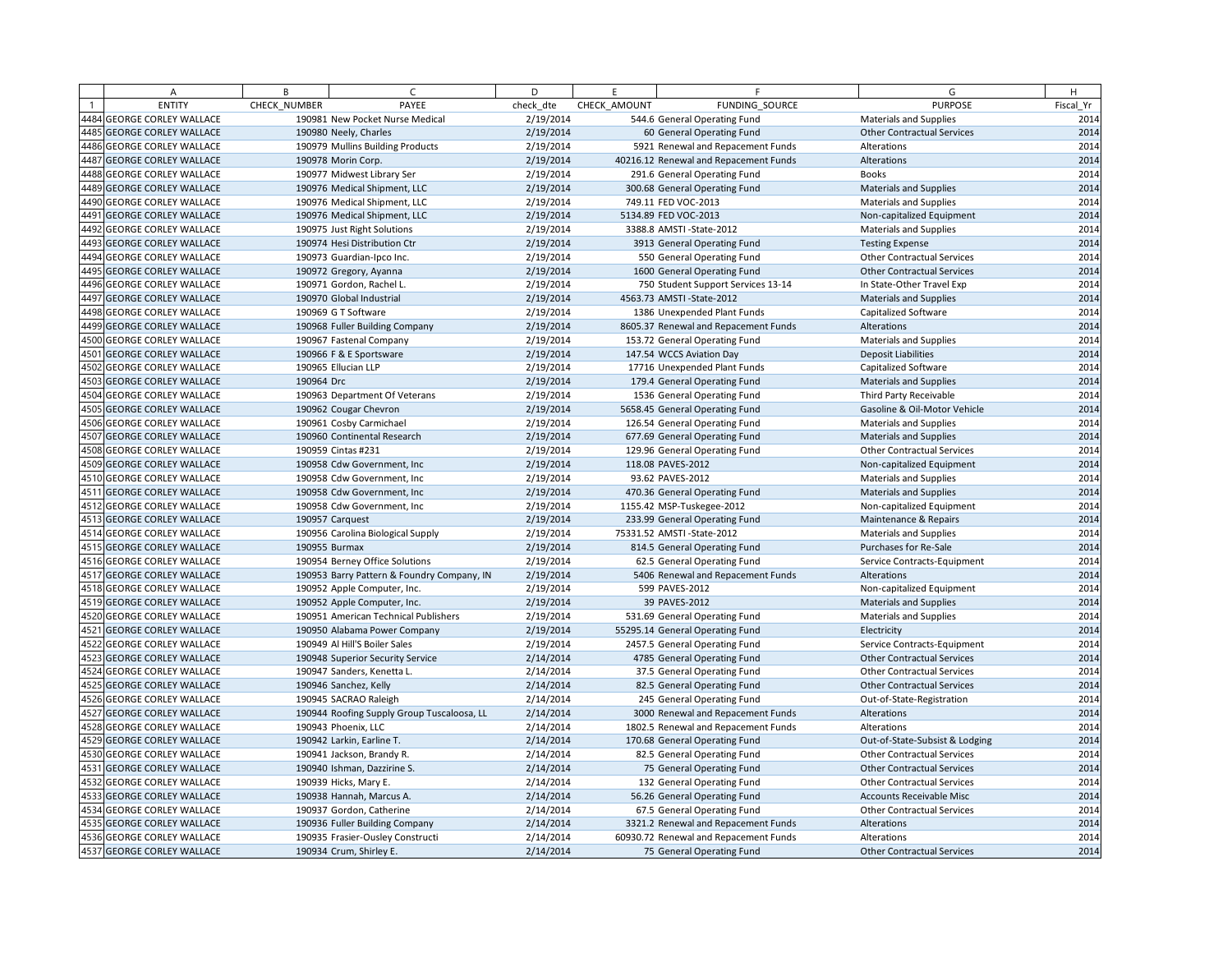|      | Α                            | B            | $\epsilon$                        | D         | F.           | F                                     | G                                 | H         |
|------|------------------------------|--------------|-----------------------------------|-----------|--------------|---------------------------------------|-----------------------------------|-----------|
|      | <b>ENTITY</b>                | CHECK NUMBER | PAYEE                             | check dte | CHECK AMOUNT | FUNDING SOURCE                        | <b>PURPOSE</b>                    | Fiscal Yr |
|      | 4538 GEORGE CORLEY WALLACE   |              | 190933 Crl-Lovelady Construction  | 2/14/2014 |              | 45224.05 Renewal and Repacement Funds | Alterations                       | 2014      |
|      | 4539 GEORGE CORLEY WALLACE   |              | 190932 Carlisle, Gloria S.        | 2/14/2014 |              | 37.5 General Operating Fund           | <b>Other Contractual Services</b> | 2014      |
| 4540 | <b>GEORGE CORLEY WALLACE</b> |              | 190931 Builders FirstSource       | 2/14/2014 |              | 11825 Renewal and Repacement Funds    | Alterations                       | 2014      |
| 4541 | <b>GEORGE CORLEY WALLACE</b> |              | 190930 Williams, Brian            | 2/14/2014 |              | 160 General Operating Fund            | <b>Other Contractual Services</b> | 2014      |
| 4542 | <b>GEORGE CORLEY WALLACE</b> |              | 190929 Walker, Shermanita         | 2/14/2014 |              | 193.71 AMSTI-State-2013               | In State-Mileage                  | 2014      |
| 4543 | <b>GEORGE CORLEY WALLACE</b> |              | 190928 Walker, Roosevelt          | 2/14/2014 |              | 120 General Operating Fund            | <b>Other Contractual Services</b> | 2014      |
| 4544 | <b>GEORGE CORLEY WALLACE</b> | 190927 Uline |                                   | 2/14/2014 |              | 2474.9 AMSTI-State-2012               | <b>Materials and Supplies</b>     | 2014      |
| 4545 | <b>GEORGE CORLEY WALLACE</b> |              | 190926 Turner, Herman W.          | 2/14/2014 |              | 150 General Operating Fund            | In State-Ovrnite Per diem         | 2014      |
|      | 4546 GEORGE CORLEY WALLACE   |              | 190925 Tubbs - Turner, Jocelyn J. | 2/14/2014 |              | 174.63 AMSTI-State-2013               | In State-Mileage                  | 2014      |
|      | 4547 GEORGE CORLEY WALLACE   |              | 190924 Troha, Timothy G.          | 2/14/2014 |              | 7350 FED VOC-2013                     | <b>Other Contractual Services</b> | 2014      |
| 4548 | <b>GEORGE CORLEY WALLACE</b> |              | 190923 The Riley Group            | 2/14/2014 |              | 500 General Operating Fund            | <b>Technology-Non Capital</b>     | 2014      |
|      | 4549 GEORGE CORLEY WALLACE   |              | 190922 The Resource Center        | 2/14/2014 |              | 300 FED VOC-2013                      | In State-Registration             | 2014      |
| 4550 | <b>GEORGE CORLEY WALLACE</b> |              | 190921 Spicer, Chandra            | 2/14/2014 |              | 41.83 AMSTI-State-2013                | In State-Mileage                  | 2014      |
| 4551 | <b>GEORGE CORLEY WALLACE</b> |              | 190920 Selma Water Works Board    | 2/14/2014 |              | 914.19 General Operating Fund         | Water & Sewer                     | 2014      |
| 4552 | <b>GEORGE CORLEY WALLACE</b> |              | 190919 Seeit LLC                  | 2/14/2014 |              | 1549.54 Renewal and Repacement Funds  | Maintenance & Repairs             | 2014      |
|      | 4553 GEORGE CORLEY WALLACE   |              | 190918 Scott, Gracie E.           | 2/14/2014 |              | 120 General Operating Fund            | <b>Other Contractual Services</b> | 2014      |
|      | 4554 GEORGE CORLEY WALLACE   |              | 190917 Roberson, Erika M.         | 2/14/2014 |              | 42.42 AMSTI-State-2013                | In State-Mileage                  | 2014      |
|      | 4555 GEORGE CORLEY WALLACE   |              | 190916 Pullum, Quanda C.          | 2/14/2014 |              | 100.39 AMSTI-State-2013               | In State-Mileage                  | 2014      |
| 4556 | <b>GEORGE CORLEY WALLACE</b> |              | 190916 Pullum, Quanda C.          | 2/14/2014 |              | 150 AMSTI-State-2013                  | In State-Ovrnite Per diem         | 2014      |
| 4557 | <b>GEORGE CORLEY WALLACE</b> |              | 190915 Pettway, Clarence J.       | 2/14/2014 |              | 150 AMSTI-State-2013                  | In State-Ovrnite Per diem         | 2014      |
| 4558 | <b>GEORGE CORLEY WALLACE</b> |              | 190915 Pettway, Clarence J.       | 2/14/2014 |              | 299.43 AMSTI-State-2013               | In State-Mileage                  | 2014      |
|      | 4559 GEORGE CORLEY WALLACE   |              | 190914 Office Depot               | 2/14/2014 |              | 155.86 AMSTI-State-2012               | Materials and Supplies            | 2014      |
| 4560 | <b>GEORGE CORLEY WALLACE</b> |              | 190914 Office Depot               | 2/14/2014 |              | 214.99 Student Support Services 13-14 | <b>Materials and Supplies</b>     | 2014      |
| 4561 | <b>GEORGE CORLEY WALLACE</b> |              | 190914 Office Depot               | 2/14/2014 |              | 159.9 Adult Ed. Regular State-2013    | Materials and Supplies            | 2014      |
| 4562 | <b>GEORGE CORLEY WALLACE</b> |              | 190914 Office Depot               | 2/14/2014 |              | 127.24 General Operating Fund         | <b>Materials and Supplies</b>     | 2014      |
|      | 4563 GEORGE CORLEY WALLACE   |              | 190913 Neely, Charles             | 2/14/2014 |              | 120 General Operating Fund            | <b>Other Contractual Services</b> | 2014      |
| 4564 | <b>GEORGE CORLEY WALLACE</b> |              | 190912 Maxey, Willie E.           | 2/14/2014 |              | 150 General Operating Fund            | In State-Ovrnite Per diem         | 2014      |
|      | 4565 GEORGE CORLEY WALLACE   |              | 190911 Kennedy, Regina S.         | 2/14/2014 |              | 316.96 AMSTI-State-2013               | In State-Mileage                  | 2014      |
|      | 4566 GEORGE CORLEY WALLACE   |              | 190910 Inge, Deandres G.          | 2/14/2014 |              | 150 AMSTI-State-2013                  | In State-Ovrnite Per diem         | 2014      |
|      | 4567 GEORGE CORLEY WALLACE   |              | 190910 Inge, Deandres G.          | 2/14/2014 |              | 289.39 AMSTI-State-2013               | In State-Mileage                  | 2014      |
|      | 4568 GEORGE CORLEY WALLACE   |              | 190909 High Ground Solutions      | 2/14/2014 |              | 4887 General Operating Fund           | <b>Other Contractual Services</b> | 2014      |
|      | 4569 GEORGE CORLEY WALLACE   |              | 190908 Harris Security Systems    | 2/14/2014 |              | 60 General Operating Fund             | <b>Other Contractual Services</b> | 2014      |
| 4570 | <b>GEORGE CORLEY WALLACE</b> |              | 190907 Harper, April M.           | 2/14/2014 |              | 150 General Operating Fund            | In State-Ovrnite Per diem         | 2014      |
| 4571 | <b>GEORGE CORLEY WALLACE</b> |              | 190906 Eta Hand2mind              | 2/14/2014 |              | 63931.13 AMSTI-State-2012             | <b>Materials and Supplies</b>     | 2014      |
| 4572 | <b>GEORGE CORLEY WALLACE</b> |              | 190905 Essential Education        | 2/14/2014 |              | 600 Adult Ed. Regular State-2013      | <b>Materials and Supplies</b>     | 2014      |
|      | 4573 GEORGE CORLEY WALLACE   |              | 190904 Elliott, Frank             | 2/14/2014 |              | 230 General Operating Fund            | In State-Other Travel Exp         | 2014      |
|      | 4574 GEORGE CORLEY WALLACE   |              | 190903 Elliott, Frank             | 2/14/2014 |              | 230 General Operating Fund            | In State-Other Travel Exp         | 2014      |
|      | 4575 GEORGE CORLEY WALLACE   |              | 190902 Elliott, Frank             | 2/14/2014 |              | 230 General Operating Fund            | In State-Other Travel Exp         | 2014      |
|      | 4576 GEORGE CORLEY WALLACE   |              | 190901 Davis, Foster              | 2/14/2014 |              | 150 General Operating Fund            | In State-Ovrnite Per diem         | 2014      |
|      | 4577 GEORGE CORLEY WALLACE   |              | 190900 Ctb-Mcgraw-Hill            | 2/14/2014 |              | 1015.01 Adult Ed. Regular State-2013  | Materials and Supplies            | 2014      |
|      | 4578 GEORGE CORLEY WALLACE   |              | 190899 Buford, Geralyn L.         | 2/14/2014 |              | 251.05 AMSTI-State-2013               | In State-Mileage                  | 2014      |
|      | 4579 GEORGE CORLEY WALLACE   |              | 190898 Barnes & Noble College     | 2/14/2014 |              | 1460.5 General Operating Fund         | <b>Bookstore Payables</b>         | 2014      |
|      | 4580 GEORGE CORLEY WALLACE   |              | 190897 Barlow, Tiffany R.         | 2/14/2014 |              | 150 AMSTI-State-2013                  | In State-Ovrnite Per diem         | 2014      |
| 4581 | <b>GEORGE CORLEY WALLACE</b> |              | 190897 Barlow, Tiffany R.         | 2/14/2014 |              | 126.73 AMSTI-State-2013               | In State-Mileage                  | 2014      |
|      | 4582 GEORGE CORLEY WALLACE   |              | 190896 Allen, Bertha Y.           | 2/14/2014 |              | 223.88 AMSTI-State-2013               | In State-Mileage                  | 2014      |
| 4583 | <b>GEORGE CORLEY WALLACE</b> |              | 190896 Allen, Bertha Y.           | 2/14/2014 |              | 150 AMSTI-State-2013                  | In State-Ovrnite Per diem         | 2014      |
| 4584 | <b>GEORGE CORLEY WALLACE</b> |              | 190895 Successories.com LLC       | 2/12/2014 |              | 140.2 PAVES-2012                      | <b>Materials and Supplies</b>     | 2014      |
|      | 4585 GEORGE CORLEY WALLACE   |              | 190894 Hair's Now Magazine        | 2/12/2014 |              | 24 General Operating Fund             | Subscriptions                     | 2014      |
| 4586 | <b>GEORGE CORLEY WALLACE</b> |              | 190893 Data Supplies Inc.         | 2/12/2014 |              | 210.19 General Operating Fund         | Materials and Supplies            | 2014      |
| 4587 | <b>GEORGE CORLEY WALLACE</b> |              | 190892 Clear Channel Radio        | 2/12/2014 |              | 999.5 General Operating Fund          | Advertising & Promotions          | 2014      |
|      | 4588 GEORGE CORLEY WALLACE   |              | 190891 Cintas #231                | 2/12/2014 |              | 389.88 General Operating Fund         | <b>Other Contractual Services</b> | 2014      |
|      | 4589 GEORGE CORLEY WALLACE   |              | 190890 The Solutions Team         | 2/12/2014 |              | 357 General Operating Fund            | <b>Technology-Non Capital</b>     | 2014      |
|      | 4590 GEORGE CORLEY WALLACE   |              | 190889 The Selma-Times Journal    | 2/12/2014 |              | 186 General Operating Fund            | Subscriptions                     | 2014      |
|      | 4591 GEORGE CORLEY WALLACE   |              | 190888 The Resource Center        | 2/12/2014 |              | 85 FED VOC-2013                       | In State-Registration             | 2014      |
|      |                              |              |                                   |           |              |                                       |                                   |           |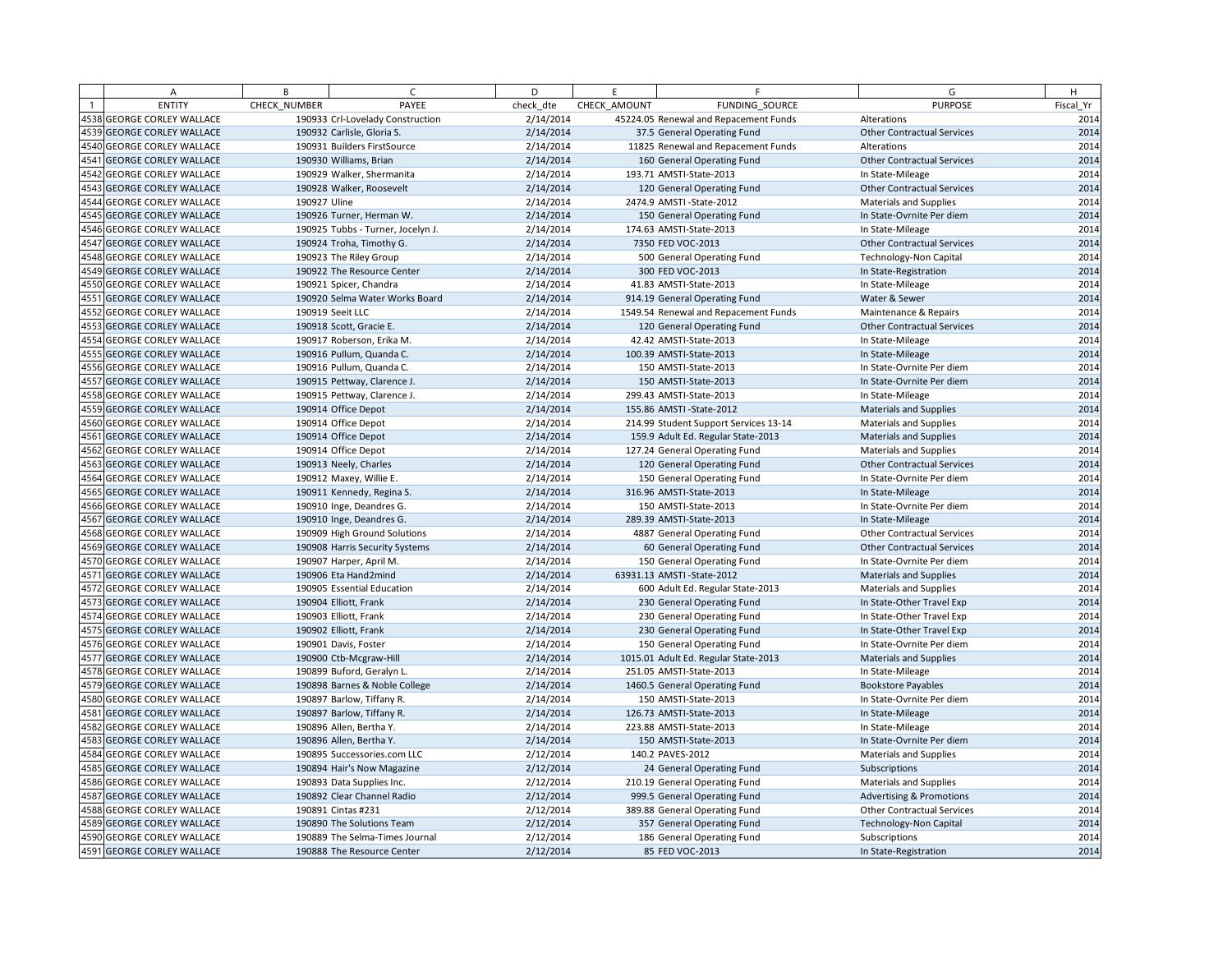| A                                 | B            | $\sqrt{2}$                                 | D         | E            | F.                                     | G                                         | H         |
|-----------------------------------|--------------|--------------------------------------------|-----------|--------------|----------------------------------------|-------------------------------------------|-----------|
| <b>ENTITY</b>                     | CHECK NUMBER | PAYEE                                      | check dte | CHECK AMOUNT | FUNDING SOURCE                         | <b>PURPOSE</b>                            | Fiscal Yr |
| 4592 GEORGE CORLEY WALLACE        |              | 190887 Summerlin Hardware                  | 2/12/2014 |              | 379.44 General Operating Fund          | <b>Materials and Supplies</b>             | 2014      |
| 4593 GEORGE CORLEY WALLACE        |              | 190886 Stuart C. Irby Co.                  | 2/12/2014 |              | 2141.72 General Operating Fund         | <b>Materials and Supplies</b>             | 2014      |
| 4594 GEORGE CORLEY WALLACE        |              | 190885 Strickland Companies                | 2/12/2014 |              | 2549.9 General Operating Fund          | <b>Materials and Supplies</b>             | 2014      |
| 4595 GEORGE CORLEY WALLACE        |              | 190884 Southernlinc Wireless               | 2/12/2014 |              | 789.23 General Operating Fund          | Communications                            | 2014      |
| 4596 GEORGE CORLEY WALLACE        |              | 190883 Southernlinc Wireless               | 2/12/2014 |              | 10.6 General Operating Fund            | Communications                            | 2014      |
| 4597 GEORGE CORLEY WALLACE        |              | 190882 Southernlinc Wireless               | 2/12/2014 |              | 85 General Operating Fund              | Communications                            | 2014      |
| 4598 GEORGE CORLEY WALLACE        |              | 190881 Skills Usa Inc.                     | 2/12/2014 |              | 624 FED VOC-2013                       | Memberships                               | 2014      |
| 4599 GEORGE CORLEY WALLACE        |              | 190880 Shred-It Usa, Inc.                  | 2/12/2014 |              | 247.87 General Operating Fund          | <b>Other Contractual Services</b>         | 2014      |
| 4600 GEORGE CORLEY WALLACE        |              | 190879 Selma Beauty Supply                 | 2/12/2014 |              | 511.66 General Operating Fund          | Materials and Supplies                    | 2014      |
| 4601 GEORGE CORLEY WALLACE        | 190878 Ricoh |                                            | 2/12/2014 |              | 999.17 General Operating Fund          | Service Contracts-Equipment               | 2014      |
| 4602 GEORGE CORLEY WALLACE        |              | 190877 Office Depot                        | 2/12/2014 |              | 2352.44 General Operating Fund         | <b>Materials and Supplies</b>             | 2014      |
| 4603 GEORGE CORLEY WALLACE        |              | 190877 Office Depot                        | 2/12/2014 |              | 413.62 Ready To Work - 2013            | <b>Materials and Supplies</b>             | 2014      |
| 4604 GEORGE CORLEY WALLACE        |              | 190877 Office Depot                        | 2/12/2014 |              | 702.18 PAVES-2012                      | <b>Materials and Supplies</b>             | 2014      |
| 4605 GEORGE CORLEY WALLACE        |              | 190876 National Seminars Group             | 2/12/2014 |              | 598 General Operating Fund             | Professional Dev-State                    | 2014      |
| 4606 GEORGE CORLEY WALLACE        |              | 190875 McRae-Gaines Learning Ctn           | 2/12/2014 |              | 925 General Operating Fund             | Scholarships                              | 2014      |
| 4607 GEORGE CORLEY WALLACE        |              | 190874 Lewis Pest Control Inc.             | 2/12/2014 |              | 60 General Operating Fund              | <b>Other Contractual Services</b>         | 2014      |
| 4608 GEORGE CORLEY WALLACE        |              | 190873 Go Green Janitorial Servi           | 2/12/2014 |              | 4282.84 General Operating Fund         | <b>Other Contractual Services</b>         | 2014      |
| 4609 GEORGE CORLEY WALLACE        |              | 190872 Follett Software Company            | 2/12/2014 |              | 2735.5 General Operating Fund          | <b>Technology-Non Capital</b>             | 2014      |
| 4610 GEORGE CORLEY WALLACE        | 190871 FedEx |                                            | 2/12/2014 |              | 23.82 AMSTI-State-2013                 | Postage                                   | 2014      |
| 4611 GEORGE CORLEY WALLACE        | 190871 FedEx |                                            | 2/12/2014 |              | 50.74 General Operating Fund           | Postage                                   | 2014      |
| 4612 GEORGE CORLEY WALLACE        |              | 190870 Ellucian LLP                        | 2/12/2014 |              | 17716 Unexpended Plant Funds           | Capitalized Software                      | 2014      |
| 4613 GEORGE CORLEY WALLACE        |              | 190869 Department Of Examiners             | 2/12/2014 |              | 12750 General Operating Fund           | <b>Accounting &amp; Auditing Services</b> | 2014      |
| 4614 GEORGE CORLEY WALLACE        |              | 190868 Crystal Springs of Alabama          | 2/12/2014 |              | 52.04 General Operating Fund           | <b>Materials and Supplies</b>             | 2014      |
| 4615 GEORGE CORLEY WALLACE        |              | 190868 Crystal Springs of Alabama          | 2/12/2014 |              | 104.24 General Operating Fund          | Service Contracts-Equipment               | 2014      |
| 4616 GEORGE CORLEY WALLACE        |              | 190868 Crystal Springs of Alabama          | 2/12/2014 |              | 149.98 General Operating Fund          | <b>Other Contractual Services</b>         | 2014      |
| 4617 GEORGE CORLEY WALLACE        |              | 190867 Copy Products Company               | 2/12/2014 |              | 37.54 General Operating Fund           | Service Contracts-Equipment               | 2014      |
| 4618 GEORGE CORLEY WALLACE        |              | 190867 Copy Products Company               | 2/12/2014 |              | 15.27 General Operating Fund           | Materials and Supplies                    | 2014      |
| <b>4619 GEORGE CORLEY WALLACE</b> |              | 190866 Cdw Government, Inc.                | 2/12/2014 |              | 1106.42 PAVES-2012                     | Non-capitalized Equipment                 | 2014      |
| 4620 GEORGE CORLEY WALLACE        |              | 190866 Cdw Government, Inc                 | 2/12/2014 |              | 180.2 PAVES-2012                       | <b>Materials and Supplies</b>             | 2014      |
| 4621 GEORGE CORLEY WALLACE        |              | 190865 Canon Solutions                     | 2/12/2014 |              | 56.3 AMSTI-State-2012                  | Service Contracts-Equipment               | 2014      |
| 4622 GEORGE CORLEY WALLACE        |              | 190864 Berney Office Solutions             | 2/12/2014 |              | 64.78 General Operating Fund           | Service Contracts-Equipment               | 2014      |
| 4623 GEORGE CORLEY WALLACE        |              | 190863 Barnes & Noble College              | 2/12/2014 |              | 214831.83 General Operating Fund       | <b>Bookstore Payables</b>                 | 2014      |
| 4624 GEORGE CORLEY WALLACE        |              | 190862 AT&T Alabama                        | 2/12/2014 |              | 426.05 General Operating Fund          | Communications                            | 2014      |
| <b>4625 GEORGE CORLEY WALLACE</b> |              | 190862 AT&T Alabama                        | 2/12/2014 |              | 76.37 AMSTI-State-2013                 | Communications                            | 2014      |
| 4626 GEORGE CORLEY WALLACE        |              | 190862 AT&T Alabama                        | 2/12/2014 |              | 21.69 AE-PROGRAM EXPANSION GRANT-STATE | Communications                            | 2014      |
| 4627 GEORGE CORLEY WALLACE        |              | 190861 AT&T (Business Service)             | 2/12/2014 |              | 37.28 General Operating Fund           | Communications                            | 2014      |
| 4628 GEORGE CORLEY WALLACE        |              | 190860 Assmann, Kevin                      | 2/12/2014 |              | 200 General Operating Fund             | <b>Other Professional Fees</b>            | 2014      |
| 4629 GEORGE CORLEY WALLACE        |              | 190859 Alarm Protection Alabama, LLC.      | 2/12/2014 |              | 45.99 General Operating Fund           | <b>Other Contractual Services</b>         | 2014      |
| 4630 GEORGE CORLEY WALLACE        |              | 190858 Alabama Deans of Student Affairs As | 2/12/2014 |              | 275 General Operating Fund             | Memberships                               | 2014      |
| 4631 GEORGE CORLEY WALLACE        |              | 190857 Alabama Consortium For              | 2/12/2014 |              | 250 General Operating Fund             | Memberships                               | 2014      |
| 4632 GEORGE CORLEY WALLACE        |              | 190856 Advanced Disposal                   | 2/12/2014 |              | 414.94 General Operating Fund          | <b>Other Contractual Services</b>         | 2014      |
| 4633 GEORGE CORLEY WALLACE        | 190855 ACBSP |                                            | 2/12/2014 |              | 1350 FED VOC-2013                      | Memberships                               | 2014      |
| 4634 GEORGE CORLEY WALLACE        |              | 190854 A & B Leasing, Inc.                 | 2/12/2014 |              | 999.56 General Operating Fund          | <b>Materials and Supplies</b>             | 2014      |
| 4635 GEORGE CORLEY WALLACE        |              | 190853 Teacher'S Retirement Syst           | 2/10/2014 |              | 133361.16 Payroll Clearing Fund        | PEEHIP Payable                            | 2014      |
| 4636 GEORGE CORLEY WALLACE        |              | 190852 The Selma-Times Journal             | 2/7/2014  |              | 1617.97 General Operating Fund         | <b>Advertising &amp; Promotions</b>       | 2014      |
| <b>4637 GEORGE CORLEY WALLACE</b> |              | 190851 Brown, Natasha                      | 2/7/2014  |              | 250 General Operating Fund             | <b>Other Contractual Services</b>         | 2014      |
| 4638 GEORGE CORLEY WALLACE        |              | 190850 Wccs Selma Foundation               | 2/7/2014  |              | 290 Payroll Clearing Fund              | Misc Deductions Payable                   | 2014      |
| 4639 GEORGE CORLEY WALLACE        |              | 190849 Wallace Communtiy College           | 2/7/2014  |              | 82 Payroll Clearing Fund               | Misc Deductions Payable                   | 2014      |
| <b>4640 GEORGE CORLEY WALLACE</b> |              | 190848 Variable Annuity Life Ins           | 2/7/2014  |              | 1525 Payroll Clearing Fund             | <b>Misc Deductions Payable</b>            | 2014      |
| 4641 GEORGE CORLEY WALLACE        | 190847 Unum  |                                            | 2/7/2014  |              | 146.45 Payroll Clearing Fund           | <b>Misc Deductions Payable</b>            | 2014      |
| 4642 GEORGE CORLEY WALLACE        |              | 190846 United Way Of Selma & Dal           | 2/7/2014  |              | 188 Payroll Clearing Fund              | Misc Deductions Payable                   | 2014      |
| <b>4643 GEORGE CORLEY WALLACE</b> |              | 190845 St. of AL. Child Support            | 2/7/2014  |              | 926 Payroll Clearing Fund              | Misc Deductions Payable                   | 2014      |
| 4644 GEORGE CORLEY WALLACE        |              | 190844 Rsa-1 (Peiraf)                      | 2/7/2014  |              | 3235 Payroll Clearing Fund             | Misc Deductions Payable                   | 2014      |
| 4645 GEORGE CORLEY WALLACE        |              | 190843 Reding, Curtis C.                   | 2/7/2014  |              | 1058 Payroll Clearing Fund             | <b>Misc Deductions Payable</b>            | 2014      |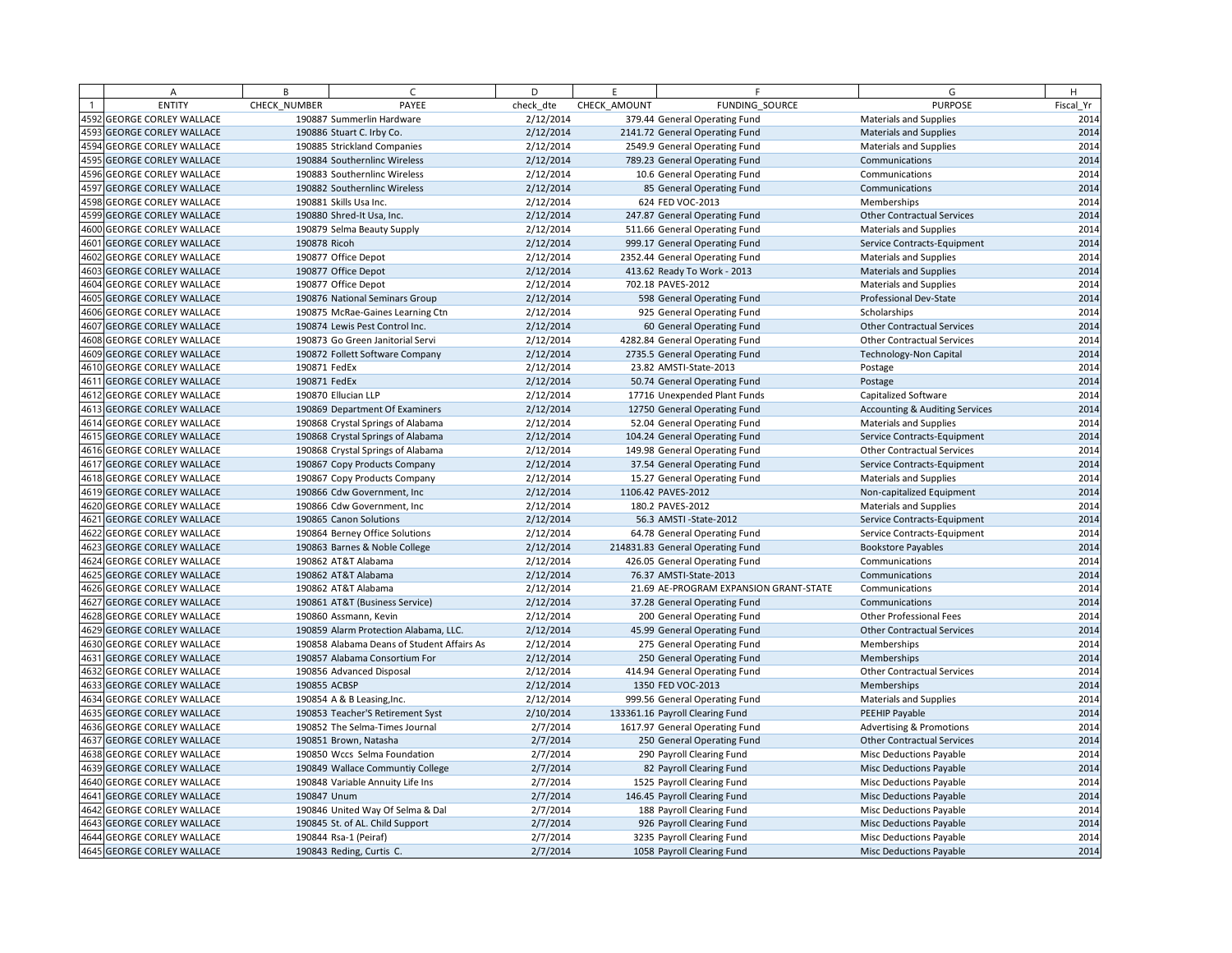| А                                 | B             | $\sqrt{ }$                                 | D         | E            | F                                    | G                                    | H         |
|-----------------------------------|---------------|--------------------------------------------|-----------|--------------|--------------------------------------|--------------------------------------|-----------|
| <b>ENTITY</b>                     | CHECK NUMBER  | PAYEE                                      | check dte | CHECK AMOUNT | FUNDING_SOURCE                       | <b>PURPOSE</b>                       | Fiscal Yr |
| <b>4646 GEORGE CORLEY WALLACE</b> | 190842 Peehip |                                            | 2/7/2014  |              | 141882.09 Payroll Clearing Fund      | PEEHIP Payable                       | 2014      |
| 4647 GEORGE CORLEY WALLACE        |               | 190841 New York Life & Annuity             | 2/7/2014  |              | 700 Payroll Clearing Fund            | <b>Misc Deductions Payable</b>       | 2014      |
| 4648 GEORGE CORLEY WALLACE        |               | 190840 Liberty National Life Ins           | 2/7/2014  |              | 617.28 Payroll Clearing Fund         | Misc Deductions Payable              | 2014      |
| 4649 GEORGE CORLEY WALLACE        |               | 190839 John C. McAleer, III, Standing Trus | 2/7/2014  |              | 615 Payroll Clearing Fund            | <b>Misc Deductions Payable</b>       | 2014      |
| 4650 GEORGE CORLEY WALLACE        |               | 190838 Great-West Retirement Ser           | 2/7/2014  |              | 200 Payroll Clearing Fund            | Misc Deductions Payable              | 2014      |
| 4651 GEORGE CORLEY WALLACE        |               | 190837 Elmore County Circuit               | 2/7/2014  |              | 200 Payroll Clearing Fund            | Misc Deductions Payable              | 2014      |
| 4652 GEORGE CORLEY WALLACE        |               | 190836 Educator Benefits Corp.             | 2/7/2014  |              | 468.52 Payroll Clearing Fund         | <b>Misc Deductions Payable</b>       | 2014      |
| 4653 GEORGE CORLEY WALLACE        |               | 190835 District Court Of Jeffers           | 2/7/2014  |              | 217.5 Payroll Clearing Fund          | Misc Deductions Payable              | 2014      |
| 4654 GEORGE CORLEY WALLACE        |               | 190834 Colonial Life Insurance C           | 2/7/2014  |              | 3154.9 Payroll Clearing Fund         | Misc Deductions Payable              | 2014      |
| 4655 GEORGE CORLEY WALLACE        |               | 190833 Allstate                            | 2/7/2014  |              | 560.58 Payroll Clearing Fund         | <b>Misc Deductions Payable</b>       | 2014      |
| 4656 GEORGE CORLEY WALLACE        |               | 190832 Alabama ACTE                        | 2/7/2014  |              | 12.63 Payroll Clearing Fund          | Misc Deductions Payable              | 2014      |
| 4657 GEORGE CORLEY WALLACE        | 190831 Aflac  |                                            | 2/7/2014  |              | 2011.03 Payroll Clearing Fund        | <b>Misc Deductions Payable</b>       | 2014      |
| 4658 GEORGE CORLEY WALLACE        |               | 190830 AEA-AVOTE                           | 2/7/2014  |              | 306.5 Payroll Clearing Fund          | <b>Misc Deductions Payable</b>       | 2014      |
| 4659 GEORGE CORLEY WALLACE        | 190829 AEA    |                                            | 2/7/2014  |              | 3861.89 Payroll Clearing Fund        | <b>Misc Deductions Payable</b>       | 2014      |
| 4660 GEORGE CORLEY WALLACE        |               | 190827 Walker, Roosevelt                   | 2/6/2014  |              | 120 General Operating Fund           | <b>Other Contractual Services</b>    | 2014      |
| 4661 GEORGE CORLEY WALLACE        |               | 190826 Training Consultants, Inc.          | 2/6/2014  |              | 255000 PAVES-2011                    | Furniture & Equip Exceeding \$25,000 | 2014      |
| 4662 GEORGE CORLEY WALLACE        |               | 190825 Solomon, John                       | 2/6/2014  |              | 80 General Operating Fund            | <b>Other Contractual Services</b>    | 2014      |
| 4663 GEORGE CORLEY WALLACE        |               | 190824 Selma and Dallas County Chamber of  | 2/6/2014  |              | 120 General Operating Fund           | Memberships                          | 2014      |
| 4664 GEORGE CORLEY WALLACE        |               | 190823 Scott, Gracie E.                    | 2/6/2014  |              | 60 General Operating Fund            | <b>Other Contractual Services</b>    | 2014      |
| 4665 GEORGE CORLEY WALLACE        |               | 190822 Overhead Door Corporation           | 2/6/2014  |              | 2026 Renewal and Repacement Funds    | Maintenance & Repairs                | 2014      |
| 4666 GEORGE CORLEY WALLACE        |               | 190821 Neely, Charles                      | 2/6/2014  |              | 60 General Operating Fund            | <b>Other Contractual Services</b>    | 2014      |
| 4667 GEORGE CORLEY WALLACE        |               | 190820 Morrow Ornamental Iron              | 2/6/2014  |              | 175 General Operating Fund           | <b>Materials and Supplies</b>        | 2014      |
| 4668 GEORGE CORLEY WALLACE        |               | 190819 McQuick Printing Company            | 2/6/2014  |              | 48 General Operating Fund            | <b>Materials and Supplies</b>        | 2014      |
| 4669 GEORGE CORLEY WALLACE        |               | 190819 McQuick Printing Company            | 2/6/2014  |              | 48 PAVES-2012                        | <b>Materials and Supplies</b>        | 2014      |
| 4670 GEORGE CORLEY WALLACE        |               | 190818 Maynard, Cooper & Gale              | 2/6/2014  |              | 2549.35 General Operating Fund       | Legal Services                       | 2014      |
| 4671 GEORGE CORLEY WALLACE        |               | 190817 Inline Electric Supply Co           | 2/6/2014  |              | 1533.72 Renewal and Repacement Funds | Alterations                          | 2014      |
| 4672 GEORGE CORLEY WALLACE        |               | 190816 Henry Brick Company Inc.            | 2/6/2014  |              | 3207.76 Renewal and Repacement Funds | Alterations                          | 2014      |
| 4673 GEORGE CORLEY WALLACE        |               | 190815 Harris Security Systems             | 2/6/2014  |              | 289.85 General Operating Fund        | <b>Other Contractual Services</b>    | 2014      |
| 4674 GEORGE CORLEY WALLACE        |               | 190814 Harper, April M.                    | 2/6/2014  |              | 300 General Operating Fund           | In State-Other Travel Exp            | 2014      |
| 4675 GEORGE CORLEY WALLACE        |               | 190813 Harper, April M.                    | 2/6/2014  |              | 300 General Operating Fund           | In State-Other Travel Exp            | 2014      |
| 4676 GEORGE CORLEY WALLACE        |               | 190812 Harper, April M.                    | 2/6/2014  |              | 300 General Operating Fund           | In State-Other Travel Exp            | 2014      |
| 4677 GEORGE CORLEY WALLACE        |               | 190811 Harper, April M.                    | 2/6/2014  |              | 150 General Operating Fund           | In State-Other Travel Exp            | 2014      |
| 4678 GEORGE CORLEY WALLACE        |               | 190810 Guardian-Ipco Inc.                  | 2/6/2014  |              | 550 General Operating Fund           | <b>Other Contractual Services</b>    | 2014      |
| 4679 GEORGE CORLEY WALLACE        |               | 190809 Fire Tech, Inc.                     | 2/6/2014  |              | 1222 General Operating Fund          | <b>Other Contractual Services</b>    | 2014      |
| 4680 GEORGE CORLEY WALLACE        |               | 190808 Ellucian LLP                        | 2/6/2014  |              | 153196.26 Unexpended Plant Funds     | Capitalized Software                 | 2014      |
| 4681 GEORGE CORLEY WALLACE        |               | 190807 Elliott, Frank                      | 2/6/2014  |              | 460 General Operating Fund           | In State-Other Travel Exp            | 2014      |
| 4682 GEORGE CORLEY WALLACE        |               | 190806 Elliott, Frank                      | 2/6/2014  |              | 230 General Operating Fund           | In State-Other Travel Exp            | 2014      |
| 4683 GEORGE CORLEY WALLACE        |               | 190805 Elliott, Frank                      | 2/6/2014  |              | 644 General Operating Fund           | In State-Other Travel Exp            | 2014      |
| 4684 GEORGE CORLEY WALLACE        |               | 190804 Elliott, Frank                      | 2/6/2014  |              | 460 General Operating Fund           | In State-Other Travel Exp            | 2014      |
| <b>4685 GEORGE CORLEY WALLACE</b> |               | 190803 Davis, Foster                       | 2/6/2014  |              | 440 General Operating Fund           | In State-Other Travel Exp            | 2014      |
| 4686 GEORGE CORLEY WALLACE        |               | 190802 Davis, Foster                       | 2/6/2014  |              | 440 General Operating Fund           | In State-Other Travel Exp            | 2014      |
| 4687 GEORGE CORLEY WALLACE        |               | 190801 Davis, Foster                       | 2/6/2014  |              | 220 General Operating Fund           | In State-Other Travel Exp            | 2014      |
| 4688 GEORGE CORLEY WALLACE        |               | 190800 Davis, Foster                       | 2/6/2014  |              | 220 General Operating Fund           | In State-Other Travel Exp            | 2014      |
| 4689 GEORGE CORLEY WALLACE        |               | 190799 Davis, Foster                       | 2/6/2014  |              | 440 General Operating Fund           | In State-Other Travel Exp            | 2014      |
| 4690 GEORGE CORLEY WALLACE        |               | 190798 Dallas Air & Heating Inc.           | 2/6/2014  |              | 1100 General Operating Fund          | Non-capitalized Equipment            | 2014      |
| <b>4691 GEORGE CORLEY WALLACE</b> |               | 190797 Construction Materials              | 2/6/2014  |              | 1748.5 Renewal and Repacement Funds  | Alterations                          | 2014      |
| 4692 GEORGE CORLEY WALLACE        |               | 190796 Carquest                            | 2/6/2014  |              | 70 General Operating Fund            | <b>Materials and Supplies</b>        | 2014      |
| 4693 GEORGE CORLEY WALLACE        |               | 190796 Carquest                            | 2/6/2014  |              | 191.25 General Operating Fund        | Maintenance & Repairs                | 2014      |
| 4694 GEORGE CORLEY WALLACE        |               | 190795 C & S Auto Parts                    | 2/6/2014  |              | 219.94 General Operating Fund        | Materials and Supplies               | 2014      |
| 4695 GEORGE CORLEY WALLACE        |               | 190795 C & S Auto Parts                    | 2/6/2014  |              | 100.55 General Operating Fund        | Maintenance & Repairs                | 2014      |
| 4696 GEORGE CORLEY WALLACE        |               | 190794 Blue Ox Equipment                   | 2/6/2014  |              | 53.27 General Operating Fund         | Maintenance & Repairs                | 2014      |
| <b>4697 GEORGE CORLEY WALLACE</b> |               | 190793 Auto Zone                           | 2/6/2014  |              | 453.76 General Operating Fund        | Maintenance & Repairs                | 2014      |
| 4698 GEORGE CORLEY WALLACE        |               | 190792 Applied Security Concepts           | 2/6/2014  |              | 99 General Operating Fund            | <b>Other Contractual Services</b>    | 2014      |
| 4699 GEORGE CORLEY WALLACE        | 190791 Aacop  |                                            | 2/6/2014  |              | 100 General Operating Fund           | Memberships                          | 2014      |
|                                   |               |                                            |           |              |                                      |                                      |           |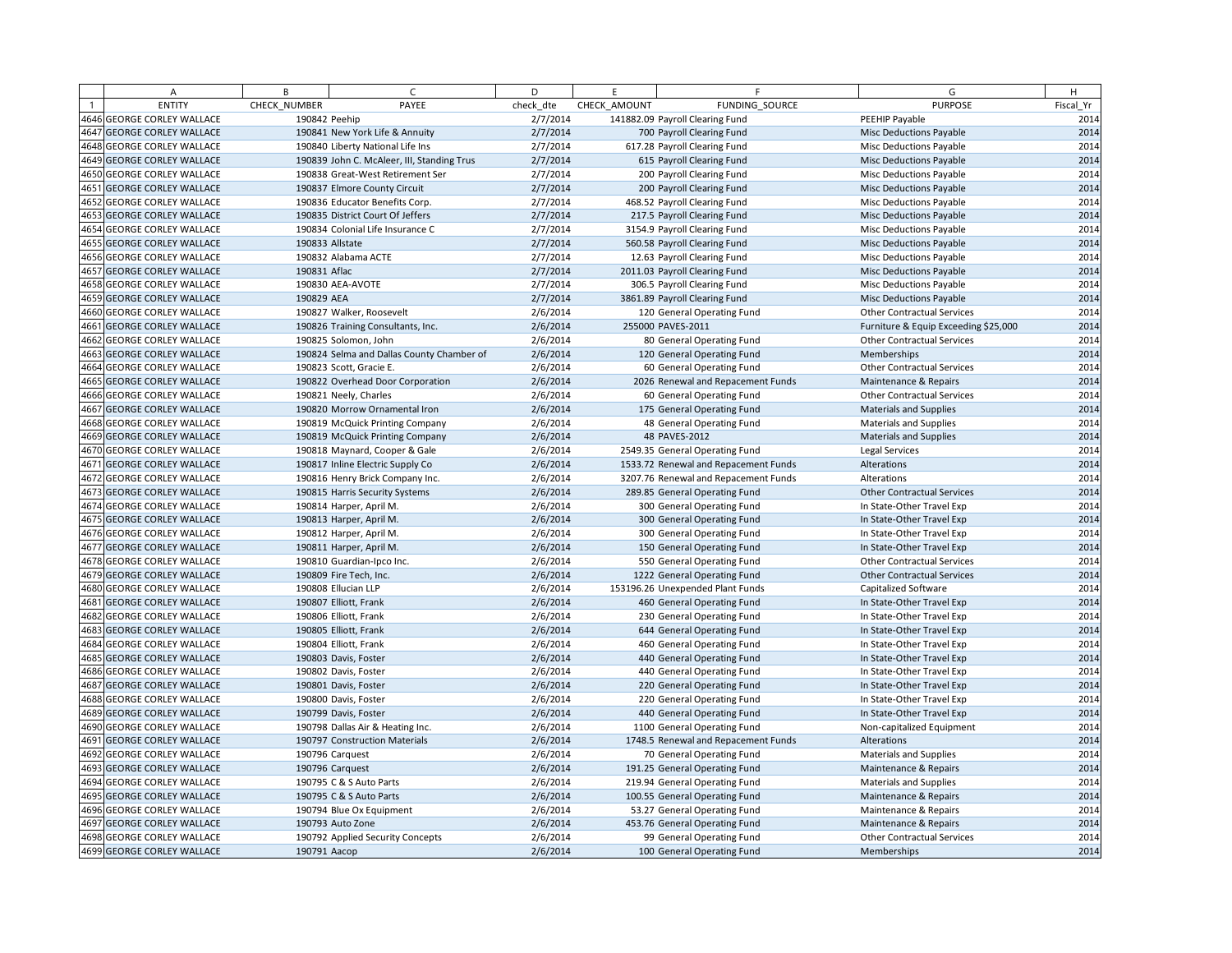| A                          | B            | $\epsilon$                         | D         | E            | F.                                  | G                                   | H         |
|----------------------------|--------------|------------------------------------|-----------|--------------|-------------------------------------|-------------------------------------|-----------|
| <b>ENTITY</b>              | CHECK NUMBER | PAYEE                              | check dte | CHECK AMOUNT | FUNDING SOURCE                      | <b>PURPOSE</b>                      | Fiscal Yr |
| 4700 GEORGE CORLEY WALLACE | 190790 Aacc  |                                    | 2/6/2014  |              | 15 General Operating Fund           | Out-of-State-Registration           | 2014      |
| 4701 GEORGE CORLEY WALLACE |              | 190789 Xerox Corporation           | 2/4/2014  |              | 66.59 Adult Ed. Regular State-2013  | Service Contracts-Equipment         | 2014      |
| 4702 GEORGE CORLEY WALLACE |              | 190788 Verizon Wireless            | 2/4/2014  |              | 455.12 AMSTI-State-2012             | Communications                      | 2014      |
| 4703 GEORGE CORLEY WALLACE |              | 190788 Verizon Wireless            | 2/4/2014  |              | 40.01 General Operating Fund        | Communications                      | 2014      |
| 4704 GEORGE CORLEY WALLACE |              | 190787 UPS - United Parcel Service | 2/4/2014  |              | 89.8 General Operating Fund         | Postage                             | 2014      |
| 4705 GEORGE CORLEY WALLACE |              | 190786 The Solutions Team          | 2/4/2014  |              | 178.5 General Operating Fund        | <b>Technology-Non Capital</b>       | 2014      |
| 4706 GEORGE CORLEY WALLACE |              | 190785 The Selma-Times Journal     | 2/4/2014  |              | 186 General Operating Fund          | Subscriptions                       | 2014      |
| 4707 GEORGE CORLEY WALLACE |              | 190784 The Riley Group             | 2/4/2014  |              | 500 General Operating Fund          | <b>Technology-Non Capital</b>       | 2014      |
| 4708 GEORGE CORLEY WALLACE |              | 190783 Teklinks, Inc.              | 2/4/2014  |              | 30516.22 General Operating Fund     | Technology-Non Capital              | 2014      |
| 4709 GEORGE CORLEY WALLACE |              | 190782 St. Of Al. Dept. Of Fin.    | 2/4/2014  |              | 1324.44 General Operating Fund      | Communications                      | 2014      |
| 4710 GEORGE CORLEY WALLACE |              | 190781 Sesac Inc.                  | 2/4/2014  |              | 255 General Operating Fund          | <b>Other Contractual Services</b>   | 2014      |
| 4711 GEORGE CORLEY WALLACE |              | 190780 Phi Theta Kappa             | 2/4/2014  |              | 338.5 General Operating Fund        | <b>Materials and Supplies</b>       | 2014      |
| 4712 GEORGE CORLEY WALLACE |              | 190779 Office Depot                | 2/4/2014  |              | 583.98 General Operating Fund       | <b>Materials and Supplies</b>       | 2014      |
| 4713 GEORGE CORLEY WALLACE |              | 190778 Lamar Companies             | 2/4/2014  |              | 1500 PAVES-2012                     | <b>Advertising &amp; Promotions</b> | 2014      |
| 4714 GEORGE CORLEY WALLACE |              | 190777 Hesi Distribution Ctr       | 2/4/2014  |              | 4425 General Operating Fund         | <b>Testing Expense</b>              | 2014      |
| 4715 GEORGE CORLEY WALLACE |              | 190776 Harper, April M.            | 2/4/2014  |              | 150 General Operating Fund          | In State-Other Travel Exp           | 2014      |
| 4716 GEORGE CORLEY WALLACE |              | 190775 Harper, April M.            | 2/4/2014  |              | 300 General Operating Fund          | In State-Other Travel Exp           | 2014      |
| 4717 GEORGE CORLEY WALLACE |              | 190774 Hampton Inn - Selma         | 2/4/2014  |              | 303 General Operating Fund          | <b>Other Contractual Services</b>   | 2014      |
| 4718 GEORGE CORLEY WALLACE |              | 190773 First Cahawba Bankcard      | 2/4/2014  |              | 8979.8 General Operating Fund       | Out-of-State-Subsist & Lodging      | 2014      |
| 4719 GEORGE CORLEY WALLACE |              | 190773 First Cahawba Bankcard      | 2/4/2014  |              | 909.08 FED VOC-2013                 | Out-of-State-Commercl Trans         | 2014      |
| 4720 GEORGE CORLEY WALLACE |              | 190773 First Cahawba Bankcard      | 2/4/2014  |              | 712.32 FED VOC-2013                 | Out-of-State-Subsist & Lodging      | 2014      |
| 4721 GEORGE CORLEY WALLACE |              | 190773 First Cahawba Bankcard      | 2/4/2014  |              | 890 General Operating Fund          | Out-of-State-Registration           | 2014      |
| 4722 GEORGE CORLEY WALLACE |              | 190773 First Cahawba Bankcard      | 2/4/2014  |              | 400 General Operating Fund          | <b>Materials and Supplies</b>       | 2014      |
| 4723 GEORGE CORLEY WALLACE |              | 190773 First Cahawba Bankcard      | 2/4/2014  |              | 347 General Operating Fund          | Out-of-State-Commercl Trans         | 2014      |
| 4724 GEORGE CORLEY WALLACE |              | 190772 Davis, Foster               | 2/4/2014  |              | 220 General Operating Fund          | In State-Other Travel Exp           | 2014      |
| 4725 GEORGE CORLEY WALLACE |              | 190771 Davis, Foster               | 2/4/2014  |              | 440 General Operating Fund          | In State-Other Travel Exp           | 2014      |
| 4726 GEORGE CORLEY WALLACE |              | 190770 Dallas Co. Water & Sewer    | 2/4/2014  |              | 91.1 General Operating Fund         | Water & Sewer                       | 2014      |
| 4727 GEORGE CORLEY WALLACE |              | 190769 Cumulus Media Inc           | 2/4/2014  |              | 1176 General Operating Fund         | <b>Advertising &amp; Promotions</b> | 2014      |
| 4728 GEORGE CORLEY WALLACE |              | 190768 Corporate Images            | 2/4/2014  |              | 409.49 General Operating Fund       | <b>Materials and Supplies</b>       | 2014      |
| 4729 GEORGE CORLEY WALLACE |              | 190767 Biddle & Associates, Inc.   | 2/4/2014  |              | 295 FED VOC-2013                    | Computer Software-Non Cap           | 2014      |
| 4730 GEORGE CORLEY WALLACE |              | 190766 Berney Office Solutions     | 2/4/2014  |              | 98 Student Support Services 13-14   | <b>Materials and Supplies</b>       | 2014      |
| 4731 GEORGE CORLEY WALLACE |              | 190766 Berney Office Solutions     | 2/4/2014  |              | 799.8 General Operating Fund        | Service Contracts-Equipment         | 2014      |
| 4732 GEORGE CORLEY WALLACE |              | 190765 Alabama Gas Corporation     | 2/4/2014  |              | 21631.2 General Operating Fund      | Gas & Heating Fuel                  | 2014      |
| 4733 GEORGE CORLEY WALLACE |              | 190764 Airgas South, INC.          | 2/4/2014  |              | 1127.19 General Operating Fund      | <b>Materials and Supplies</b>       | 2014      |
| 4734 GEORGE CORLEY WALLACE |              | 190763 Wccs Investment-Trustmark   | 1/31/2014 |              | 1000000 General Operating Fund      | Long-Term Investments               | 2014      |
| 4735 GEORGE CORLEY WALLACE |              | 190762 Elliott, Frank              | 1/31/2014 |              | 460 General Operating Fund          | In State-Other Travel Exp           | 2014      |
| 4736 GEORGE CORLEY WALLACE |              | 190761 Elliott, Frank              | 1/31/2014 |              | 230 General Operating Fund          | In State-Other Travel Exp           | 2014      |
| 4737 GEORGE CORLEY WALLACE |              | 190760 Elliott, Frank              | 1/31/2014 |              | 230 General Operating Fund          | In State-Other Travel Exp           | 2014      |
| 4738 GEORGE CORLEY WALLACE |              | 190759 Williams, Joe               | 1/31/2014 |              | 2700 General Operating Fund         | <b>Other Contractual Services</b>   | 2014      |
| 4739 GEORGE CORLEY WALLACE |              | 190758 Thyssenkrupp Elevator       | 1/31/2014 |              | 2550 General Operating Fund         | Service Contracts-Equipment         | 2014      |
| 4740 GEORGE CORLEY WALLACE |              | 190757 Southern Pipe & Supply      | 1/31/2014 |              | 155.91 Renewal and Repacement Funds | Maintenance & Repairs               | 2014      |
| 4741 GEORGE CORLEY WALLACE |              | 190756 Satterfield Plaza           | 1/31/2014 |              | 6990.93 AMSTI-State-2012            | Rent - Facilities                   | 2014      |
| 4742 GEORGE CORLEY WALLACE |              | 190755 Rountree Electric Supply    | 1/31/2014 |              | 12287.09 General Operating Fund     | <b>Materials and Supplies</b>       | 2014      |
| 4743 GEORGE CORLEY WALLACE |              | 190754 Jordan, Judy Y.             | 1/31/2014 |              | 800 General Operating Fund          | <b>Other Contractual Services</b>   | 2014      |
| 4744 GEORGE CORLEY WALLACE |              | 190753 Jackson, Eric L.            | 1/31/2014 |              | 722.22 General Operating Fund       | <b>Other Contractual Services</b>   | 2014      |
| 4745 GEORGE CORLEY WALLACE |              | 190752 Hatcher Paint & Body Shop   | 1/31/2014 |              | 2944.85 General Operating Fund      | Maintenance & Repairs               | 2014      |
| 4746 GEORGE CORLEY WALLACE |              | 190751 GED Testing Program         | 1/31/2014 |              | 1198 General Operating Fund         | <b>Materials and Supplies</b>       | 2014      |
| 4747 GEORGE CORLEY WALLACE |              | 190750 Coverall Of Alabama         | 1/31/2014 |              | 9253 General Operating Fund         | <b>Other Contractual Services</b>   | 2014      |
| 4748 GEORGE CORLEY WALLACE |              | 190749 Cattlin Lawn Service        | 1/31/2014 |              | 2433.33 General Operating Fund      | <b>Other Contractual Services</b>   | 2014      |
| 4749 GEORGE CORLEY WALLACE |              | 52274 Simmons Gloria Dean          | 1/30/2014 |              | 3566.67 PAYROLL                     | PAYROLL                             | 2014      |
| 4750 GEORGE CORLEY WALLACE |              | 52273 Walker Mattie Mae            | 1/30/2014 |              | 428.88 PAYROLL                      | PAYROLL                             | 2014      |
| 4751 GEORGE CORLEY WALLACE |              | 52272 Snow John A                  | 1/30/2014 |              | 880 PAYROLL                         | PAYROLL                             | 2014      |
| 4752 GEORGE CORLEY WALLACE |              | 52271 Perry Ernestine D            | 1/30/2014 |              | 267.5 PAYROLL                       | PAYROLL                             | 2014      |
| 4753 GEORGE CORLEY WALLACE |              | 52270 Nettles Wesbert              | 1/30/2014 |              | 1140 PAYROLL                        | PAYROLL                             | 2014      |
|                            |              |                                    |           |              |                                     |                                     |           |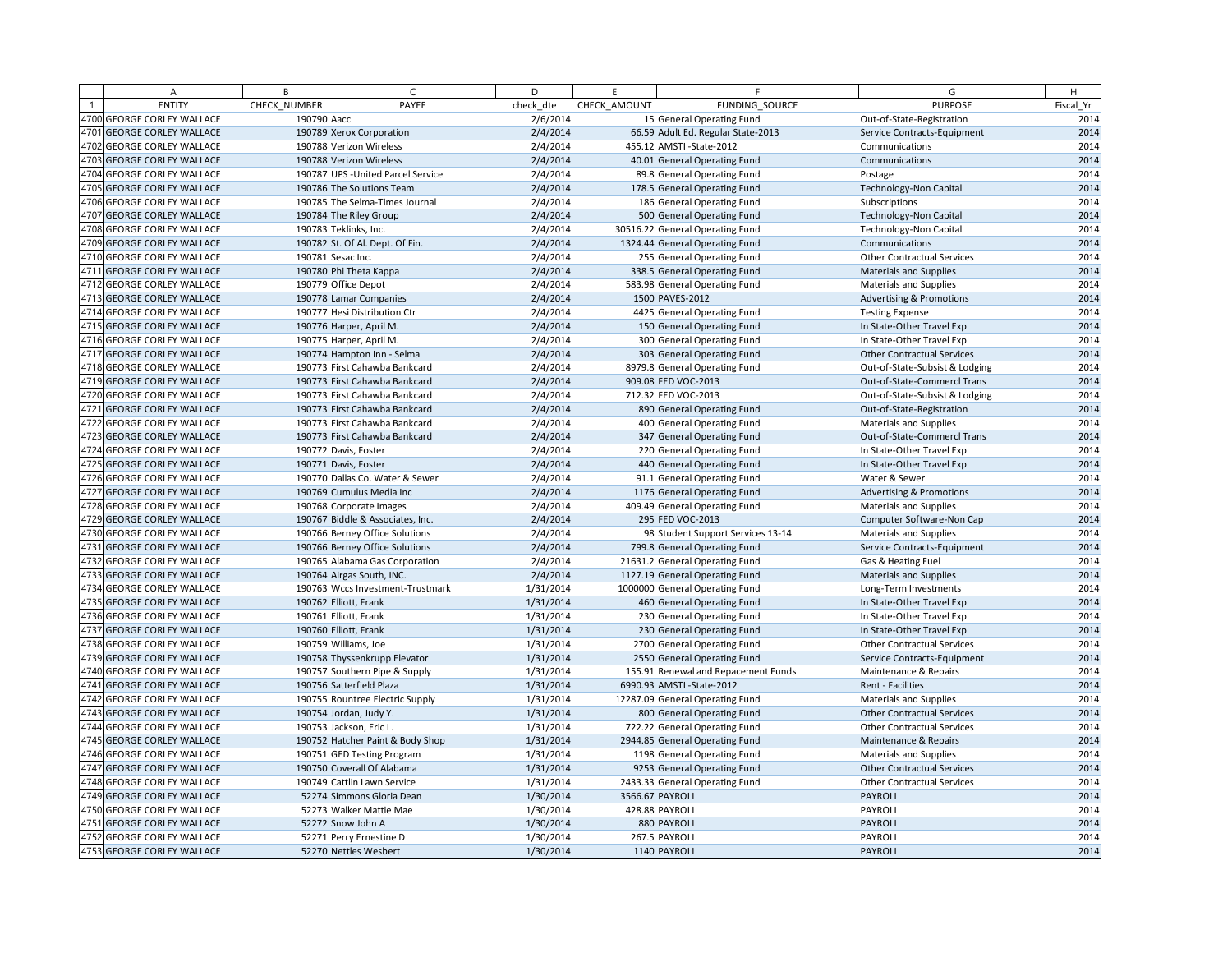|      | А                            | B            | C.                                | D         | E               | F              |         | G              | H         |
|------|------------------------------|--------------|-----------------------------------|-----------|-----------------|----------------|---------|----------------|-----------|
|      | <b>ENTITY</b>                | CHECK NUMBER | PAYEE                             | check dte | CHECK AMOUNT    | FUNDING SOURCE |         | <b>PURPOSE</b> | Fiscal Yr |
|      | 4754 GEORGE CORLEY WALLACE   |              | 52269 Jenkins Alice M             | 1/30/2014 |                 | 120 PAYROLL    | PAYROLL |                | 2014      |
|      | 4755 GEORGE CORLEY WALLACE   |              | 52268 Franklin William A          | 1/30/2014 |                 | 736 PAYROLL    | PAYROLL |                | 2014      |
|      | 4756 GEORGE CORLEY WALLACE   |              | 52267 Brown Christopher B         | 1/30/2014 |                 | 560 PAYROLL    | PAYROLL |                | 2014      |
|      | 4757 GEORGE CORLEY WALLACE   |              | 52266 Winfield Tamara Camille     | 1/30/2014 | 105.13 PAYROLL  |                | PAYROLL |                | 2014      |
|      | 4758 GEORGE CORLEY WALLACE   |              | 52265 Walton Mercedes Sha'Kay     | 1/30/2014 | 132.31 PAYROLL  |                | PAYROLL |                | 2014      |
| 4759 | <b>GEORGE CORLEY WALLACE</b> |              | 52264 Walker Annie Michelle       | 1/30/2014 |                 | 174 PAYROLL    | PAYROLL |                | 2014      |
|      | 4760 GEORGE CORLEY WALLACE   |              | 52263 Thomas Chantae Nicole       | 1/30/2014 | 413.25 PAYROLL  |                | PAYROLL |                | 2014      |
|      | 4761 GEORGE CORLEY WALLACE   |              | 52262 Steele Zenobia J            | 1/30/2014 |                 | 174 PAYROLL    | PAYROLL |                | 2014      |
|      | 4762 GEORGE CORLEY WALLACE   |              | 52261 Snow Johnisha K             | 1/30/2014 |                 | 232 PAYROLL    | PAYROLL |                | 2014      |
|      | 4763 GEORGE CORLEY WALLACE   |              | 52260 Smith Matrell Durrand       | 1/30/2014 |                 | 65.25 PAYROLL  | PAYROLL |                | 2014      |
|      | 4764 GEORGE CORLEY WALLACE   |              | 52259 Sanders Ta'Shayla Kenyatt   | 1/30/2014 | 108.75 PAYROLL  |                | PAYROLL |                | 2014      |
|      | 4765 GEORGE CORLEY WALLACE   |              | 52258 Neely Leslie Keontaye       | 1/30/2014 |                 | 29 PAYROLL     | PAYROLL |                | 2014      |
|      | 4766 GEORGE CORLEY WALLACE   |              | 52257 Moore Marla Dionne          | 1/30/2014 | 112.38 PAYROLL  |                | PAYROLL |                | 2014      |
|      | 4767 GEORGE CORLEY WALLACE   |              | 52256 Moore Marcus Ja'Var         | 1/30/2014 |                 | 34.44 PAYROLL  | PAYROLL |                | 2014      |
|      | 4768 GEORGE CORLEY WALLACE   |              | 52255 Marshall Terrell Dewayne    | 1/30/2014 |                 | 116 PAYROLL    | PAYROLL |                | 2014      |
|      | 4769 GEORGE CORLEY WALLACE   |              | 52254 Lewis Nathaniel Valdez      | 1/30/2014 | 121.44 PAYROLL  |                | PAYROLL |                | 2014      |
|      | 4770 GEORGE CORLEY WALLACE   |              | 52253 Lee Zeb                     | 1/30/2014 | 371.56 PAYROLL  |                | PAYROLL |                | 2014      |
|      | 4771 GEORGE CORLEY WALLACE   |              | 52252 Johnson Eli Deonta          | 1/30/2014 | 384.25 PAYROLL  |                | PAYROLL |                | 2014      |
|      | 4772 GEORGE CORLEY WALLACE   |              | 52251 Harrell Achandra            | 1/30/2014 |                 | 174 PAYROLL    | PAYROLL |                | 2014      |
|      | 4773 GEORGE CORLEY WALLACE   |              | 52250 Gordon Kimberly N           | 1/30/2014 | 197.56 PAYROLL  |                | PAYROLL |                | 2014      |
|      | 4774 GEORGE CORLEY WALLACE   |              | 52249 Gonzalez Joshua E           | 1/30/2014 |                 | 83.38 PAYROLL  | PAYROLL |                | 2014      |
|      | 4775 GEORGE CORLEY WALLACE   |              | 52248 Frison Tawanda Michelle     | 1/30/2014 |                 | 90.63 PAYROLL  | PAYROLL |                | 2014      |
|      | 4776 GEORGE CORLEY WALLACE   |              | 52247 Frison Mary Annette         | 1/30/2014 |                 | 90.63 PAYROLL  | PAYROLL |                | 2014      |
|      | 4777 GEORGE CORLEY WALLACE   |              | 52246 Ferrell Jordan Lynn         | 1/30/2014 | 119.63 PAYROLL  |                | PAYROLL |                | 2014      |
|      | 4778 GEORGE CORLEY WALLACE   |              | 52245 Dudley Andrell Dean         | 1/30/2014 | 106.94 PAYROLL  |                | PAYROLL |                | 2014      |
|      | 4779 GEORGE CORLEY WALLACE   |              | 52244 Davis Michael Alphonso      | 1/30/2014 | 181.25 PAYROLL  |                | PAYROLL |                | 2014      |
|      | 4780 GEORGE CORLEY WALLACE   |              | 52243 Cobb Stephanie Miranda      | 1/30/2014 | 222.94 PAYROLL  |                | PAYROLL |                | 2014      |
|      | 4781 GEORGE CORLEY WALLACE   |              | 52242 Cobb Ron C                  | 1/30/2014 | 123.25 PAYROLL  |                | PAYROLL |                | 2014      |
|      | 4782 GEORGE CORLEY WALLACE   |              | 52241 Williams Iverianna Sharnice | 1/30/2014 | 123.25 PAYROLL  |                | PAYROLL |                | 2014      |
|      | 4783 GEORGE CORLEY WALLACE   |              | 52240 Turner Kamyra Labre         | 1/30/2014 | 141.38 PAYROLL  |                | PAYROLL |                | 2014      |
|      | 4784 GEORGE CORLEY WALLACE   |              | 52239 Okeke Chinwe O              | 1/30/2014 |                 | 385.2 PAYROLL  | PAYROLL |                | 2014      |
|      | 4785 GEORGE CORLEY WALLACE   |              | 52238 Curtis Valerie Pandora      | 1/30/2014 |                 | 496 PAYROLL    | PAYROLL |                | 2014      |
|      | 4786 GEORGE CORLEY WALLACE   |              | 52237 Bowlin Kimberly Marie       | 1/30/2014 | 141.38 PAYROLL  |                | PAYROLL |                | 2014      |
|      | 4787 GEORGE CORLEY WALLACE   |              | 52236 Whitely Joyce Elaine        | 1/30/2014 | 500.36 PAYROLL  |                | PAYROLL |                | 2014      |
|      | 4788 GEORGE CORLEY WALLACE   |              | 52235 Traywick Ellen G            | 1/30/2014 | 250.18 PAYROLL  |                | PAYROLL |                | 2014      |
|      | 4789 GEORGE CORLEY WALLACE   |              | 52234 Logan Alice G.              | 1/30/2014 |                 | 450 PAYROLL    | PAYROLL |                | 2014      |
|      | 4790 GEORGE CORLEY WALLACE   |              | 52233 Latham Patricia Louise      | 1/30/2014 |                 | 40.21 PAYROLL  | PAYROLL |                | 2014      |
|      | 4791 GEORGE CORLEY WALLACE   |              | 52232 Cureton Doris B             | 1/30/2014 | 201.04 PAYROLL  |                | PAYROLL |                | 2014      |
|      | 4792 GEORGE CORLEY WALLACE   |              | 52231 Christian Margaret H.       | 1/30/2014 | 616.29 PAYROLL  |                | PAYROLL |                | 2014      |
|      | 4793 GEORGE CORLEY WALLACE   |              | 52230 Carter Betty Jean           | 1/30/2014 |                 | 44.67 PAYROLL  | PAYROLL |                | 2014      |
|      | 4794 GEORGE CORLEY WALLACE   |              | 52229 Alsobrook Kay Goodwin       | 1/30/2014 | 375.27 PAYROLL  |                | PAYROLL |                | 2014      |
|      | 4795 GEORGE CORLEY WALLACE   |              | 52228 Smith Joshua L              | 1/30/2014 |                 | 83.38 PAYROLL  | PAYROLL |                | 2014      |
|      | 4796 GEORGE CORLEY WALLACE   |              | 52227 Cobb Charlene Nichols       | 1/30/2014 |                 | 506 PAYROLL    | PAYROLL |                | 2014      |
|      | 4797 GEORGE CORLEY WALLACE   |              | 52226 Martin Geraldine Shaw       | 1/30/2014 |                 | 639 PAYROLL    | PAYROLL |                | 2014      |
|      | 4798 GEORGE CORLEY WALLACE   |              | 52225 Powell Brenda Williams      | 1/30/2014 | 204.12 PAYROLL  |                | PAYROLL |                | 2014      |
|      | 4799 GEORGE CORLEY WALLACE   |              | 52224 Davis Glenda D              | 1/30/2014 | 136.08 PAYROLL  |                | PAYROLL |                | 2014      |
|      | 4800 GEORGE CORLEY WALLACE   |              | 52223 Childress Eugene James      | 1/30/2014 |                 | 1780 PAYROLL   | PAYROLL |                | 2014      |
|      | 4801 GEORGE CORLEY WALLACE   |              | 52221 Page Melinda Ann            | 1/30/2014 | 3583.33 PAYROLL |                | PAYROLL |                | 2014      |
|      | 4802 GEORGE CORLEY WALLACE   |              | 52220 Lomax Burma James           | 1/30/2014 |                 | 3750 PAYROLL   | PAYROLL |                | 2014      |
|      | 4803 GEORGE CORLEY WALLACE   |              | 52219 Ford Audrey                 | 1/30/2014 | 3006.58 PAYROLL |                | PAYROLL |                | 2014      |
|      | 4804 GEORGE CORLEY WALLACE   |              | 52218 Rose Ebony S                | 1/30/2014 | 2931.17 PAYROLL |                | PAYROLL |                | 2014      |
|      | 4805 GEORGE CORLEY WALLACE   |              | 52217 Williams Roosevelt          | 1/30/2014 | 2261.83 PAYROLL |                | PAYROLL |                | 2014      |
|      | 4806 GEORGE CORLEY WALLACE   |              | 52216 Weatherspoon Norman         | 1/30/2014 | 3080.83 PAYROLL |                | PAYROLL |                | 2014      |
|      | 4807 GEORGE CORLEY WALLACE   |              | 52215 Pettway Charles D.          | 1/30/2014 | 2634.33 PAYROLL |                | PAYROLL |                | 2014      |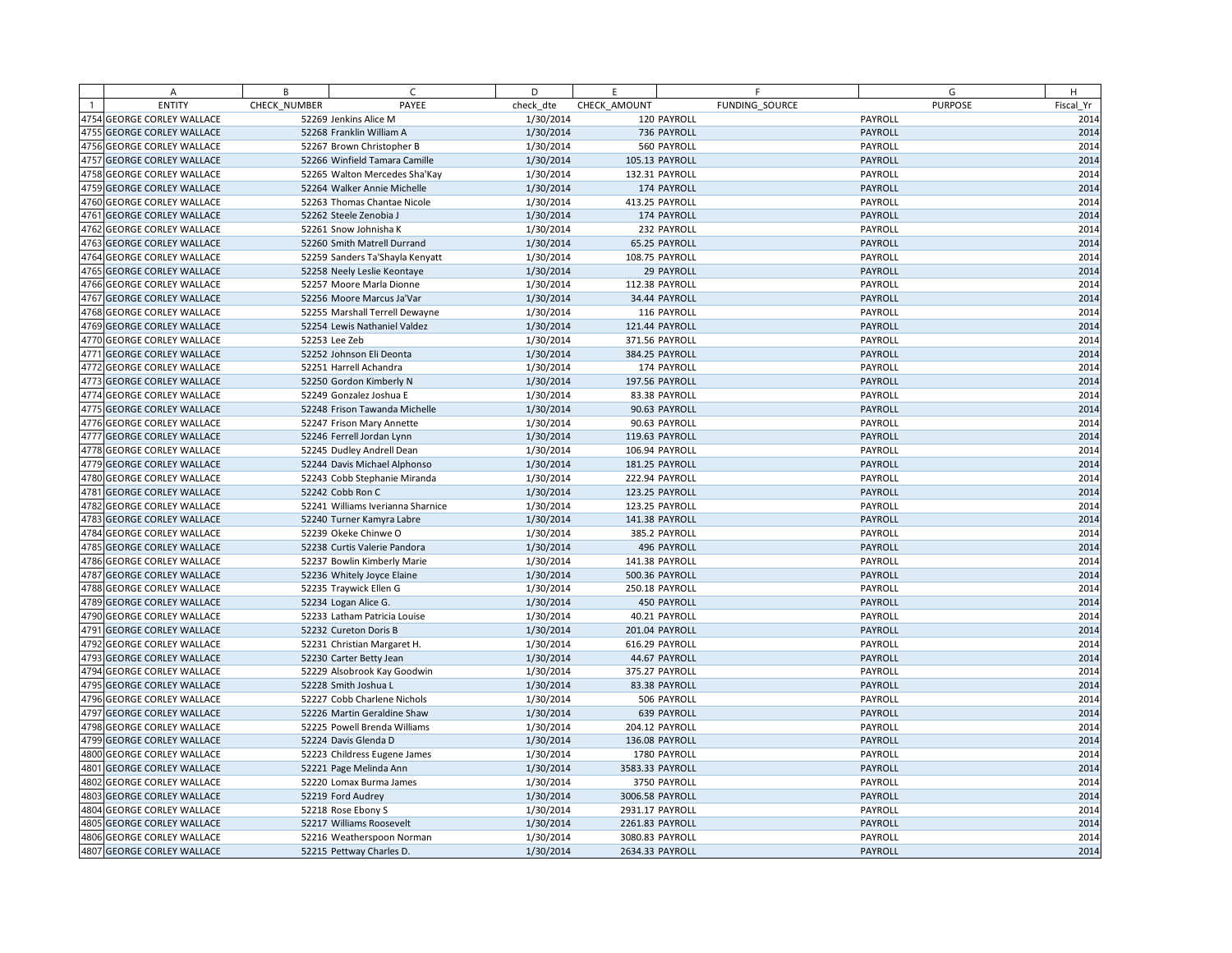|      | A                                 | B            | $\subset$                         | D         | E               |                | F.             | G              | H         |
|------|-----------------------------------|--------------|-----------------------------------|-----------|-----------------|----------------|----------------|----------------|-----------|
|      | <b>ENTITY</b>                     | CHECK NUMBER | PAYEE                             | check dte | CHECK AMOUNT    |                | FUNDING SOURCE | <b>PURPOSE</b> | Fiscal Yr |
|      | 4808 GEORGE CORLEY WALLACE        |              | 52214 Pettway Alonzia             | 1/30/2014 | 2634.33 PAYROLL |                |                | PAYROLL        | 2014      |
|      | 4809 GEORGE CORLEY WALLACE        |              | 52213 McCree Monroe               | 1/30/2014 |                 | 4360.1 PAYROLL |                | PAYROLL        | 2014      |
|      | 4810 GEORGE CORLEY WALLACE        |              | 52212 Heard Anthony               | 1/30/2014 | 2634.33 PAYROLL |                |                | PAYROLL        | 2014      |
|      | 4811 GEORGE CORLEY WALLACE        |              | 52211 Harvell Robert L            | 1/30/2014 | 2659.26 PAYROLL |                |                | PAYROLL        | 2014      |
|      | 4812 GEORGE CORLEY WALLACE        |              | 52210 Moore Timothy               | 1/30/2014 |                 | 3982.1 PAYROLL |                | PAYROLL        | 2014      |
|      | 4813 GEORGE CORLEY WALLACE        |              | 52209 Jones Joseph Glenn          | 1/30/2014 | 1916.67 PAYROLL |                |                | PAYROLL        | 2014      |
|      | 4814 GEORGE CORLEY WALLACE        |              | 52208 Haralson Isaiah S           | 1/30/2014 | 2885.42 PAYROLL |                |                | PAYROLL        | 2014      |
|      | 4815 GEORGE CORLEY WALLACE        |              | 52207 Goldsby Jimmie Lee          | 1/30/2014 | 6083.33 PAYROLL |                |                | PAYROLL        | 2014      |
|      | 4816 GEORGE CORLEY WALLACE        |              | 52206 Austin Tampatha             | 1/30/2014 | 2187.33 PAYROLL |                |                | PAYROLL        | 2014      |
|      | 4817 GEORGE CORLEY WALLACE        |              | 52205 Craig Benjamin Martin       | 1/30/2014 | 3229.42 PAYROLL |                |                | PAYROLL        | 2014      |
|      | 4818 GEORGE CORLEY WALLACE        |              | 52204 Vance Laura Lynn            | 1/30/2014 | 3973.25 PAYROLL |                |                | PAYROLL        | 2014      |
|      | 4819 GEORGE CORLEY WALLACE        |              | 52203 Smith Leigh Ann             | 1/30/2014 | 4196.67 PAYROLL |                |                | PAYROLL        | 2014      |
|      | 4820 GEORGE CORLEY WALLACE        |              | 52202 Smith Jacqueline Bernetta   | 1/30/2014 | 8976.75 PAYROLL |                |                | PAYROLL        | 2014      |
|      | 4821 GEORGE CORLEY WALLACE        |              | 52201 Purdie Christy Dorran       | 1/30/2014 |                 | 3154.5 PAYROLL |                | PAYROLL        | 2014      |
|      | 4822 GEORGE CORLEY WALLACE        |              | 52200 Marshall Wilsunya           | 1/30/2014 | 2931.58 PAYROLL |                |                | PAYROLL        | 2014      |
|      | 4823 GEORGE CORLEY WALLACE        |              | 52199 Evans Naopi Lc              | 1/30/2014 | 2857.17 PAYROLL |                |                | PAYROLL        | 2014      |
|      | 4824 GEORGE CORLEY WALLACE        |              | 52198 Davis Mary Lee              | 1/30/2014 | 3303.42 PAYROLL |                |                | PAYROLL        | 2014      |
|      | 4825 GEORGE CORLEY WALLACE        |              | 52197 Combs Lori Ann              | 1/30/2014 | 3824.67 PAYROLL |                |                | PAYROLL        | 2014      |
|      | 4826 GEORGE CORLEY WALLACE        |              | 52196 Charley Daphne Yvonne       | 1/30/2014 |                 | 3750 PAYROLL   |                | PAYROLL        | 2014      |
|      | 4827 GEORGE CORLEY WALLACE        |              | 52195 Bell Vickie D               | 1/30/2014 | 2410.75 PAYROLL |                |                | PAYROLL        | 2014      |
|      | 4828 GEORGE CORLEY WALLACE        |              | 52194 Whatley Andrew Douglas      | 1/30/2014 |                 | 2336.5 PAYROLL |                | PAYROLL        | 2014      |
|      | 4829 GEORGE CORLEY WALLACE        |              | 52193 Waller Kamala D             | 1/30/2014 | 2931.58 PAYROLL |                |                | PAYROLL        | 2014      |
|      | 4830 GEORGE CORLEY WALLACE        |              | 52192 Dysart Charles J            | 1/30/2014 | 6341.67 PAYROLL |                |                | PAYROLL        | 2014      |
|      | 4831 GEORGE CORLEY WALLACE        |              | 52191 Davis Bettie Jean           | 1/30/2014 | 2262.08 PAYROLL |                |                | PAYROLL        | 2014      |
|      | 4832 GEORGE CORLEY WALLACE        |              | 52190 Coleman Myron C             | 1/30/2014 | 2931.58 PAYROLL |                |                | PAYROLL        | 2014      |
|      | 4833 GEORGE CORLEY WALLACE        |              | 52189 Moultrie Eddie James        | 1/30/2014 |                 | 4282.7 PAYROLL |                | PAYROLL        | 2014      |
|      | 4834 GEORGE CORLEY WALLACE        |              | 52188 Nixon Raford C              | 1/30/2014 | 2916.67 PAYROLL |                |                | PAYROLL        | 2014      |
|      | 4835 GEORGE CORLEY WALLACE        |              | 52187 Burton Andrew J.            | 1/30/2014 | 3303.42 PAYROLL |                |                | PAYROLL        | 2014      |
|      | 4836 GEORGE CORLEY WALLACE        |              | 52186 Bennett Robbyn V.           | 1/30/2014 | 7759.75 PAYROLL |                |                | PAYROLL        | 2014      |
|      | 4837 GEORGE CORLEY WALLACE        |              | 52185 Allison Eric Preston        | 1/30/2014 |                 | 5430 PAYROLL   |                | PAYROLL        | 2014      |
|      | 4838 GEORGE CORLEY WALLACE        |              | 52184 Adams Dorothy J             | 1/30/2014 | 1916.67 PAYROLL |                |                | PAYROLL        | 2014      |
|      | 4839 GEORGE CORLEY WALLACE        |              | 52183 Zimmerman Sheri             | 1/30/2014 | 3229.42 PAYROLL |                |                | PAYROLL        | 2014      |
|      | 4840 GEORGE CORLEY WALLACE        |              | 52182 Jackson Irma Jean           | 1/30/2014 |                 | 2708.5 PAYROLL |                | PAYROLL        | 2014      |
|      | 4841 GEORGE CORLEY WALLACE        |              | 52181 Headley Linda Fay           | 1/30/2014 | 2336.25 PAYROLL |                |                | PAYROLL        | 2014      |
|      | 4842 GEORGE CORLEY WALLACE        |              | 52180 Newman Sunette Smith        | 1/30/2014 | 3824.67 PAYROLL |                |                | PAYROLL        | 2014      |
|      | 4843 GEORGE CORLEY WALLACE        |              | 52179 Reynolds Jennifer M         | 1/30/2014 | 2633.83 PAYROLL |                |                | PAYROLL        | 2014      |
|      | 4844 GEORGE CORLEY WALLACE        |              | 52178 Lee Chenetta B              | 1/30/2014 |                 | 5000 PAYROLL   |                | PAYROLL        | 2014      |
|      | 4845 GEORGE CORLEY WALLACE        |              | 52177 Deavers Lori Evelyn         | 1/30/2014 | 1916.67 PAYROLL |                |                | PAYROLL        | 2014      |
|      | 4846 GEORGE CORLEY WALLACE        |              | 52176 Logan Shuntelra Bernice     | 1/30/2014 | 3823.92 PAYROLL |                |                | PAYROLL        | 2014      |
|      | 4847 GEORGE CORLEY WALLACE        |              | 52175 Kidd Anessa Lynn            | 1/30/2014 | 6009.89 PAYROLL |                |                | PAYROLL        | 2014      |
|      | 4848 GEORGE CORLEY WALLACE        |              | 52174 Hudson Connie Estes         | 1/30/2014 | 1916.67 PAYROLL |                |                | PAYROLL        | 2014      |
|      | 4849 GEORGE CORLEY WALLACE        |              | 52173 Clifton Lonzy T.            | 1/30/2014 | 6623.33 PAYROLL |                |                | PAYROLL        | 2014      |
|      | 4850 GEORGE CORLEY WALLACE        |              | 52172 Bonner Irene G              | 1/30/2014 |                 | 1450 PAYROLL   |                | PAYROLL        | 2014      |
|      | 4851 GEORGE CORLEY WALLACE        |              | 52171 Woods Melinda Takeyia       | 1/30/2014 |                 | 250 PAYROLL    |                | PAYROLL        | 2014      |
| 4852 | <b>GEORGE CORLEY WALLACE</b>      |              | 52170 Southall Albert             | 1/30/2014 |                 | 430 PAYROLL    |                | PAYROLL        | 2014      |
|      | 4853 GEORGE CORLEY WALLACE        |              | 52169 Hannah Marcus A.            | 1/30/2014 | 1208.33 PAYROLL |                |                | PAYROLL        | 2014      |
|      | 4854 GEORGE CORLEY WALLACE        |              | 52168 Turner Herman W.            | 1/30/2014 |                 | 791.67 PAYROLL |                | PAYROLL        | 2014      |
|      | 4855 GEORGE CORLEY WALLACE        |              | 52167 Harper April M              | 1/30/2014 |                 | 1375 PAYROLL   |                | PAYROLL        | 2014      |
|      | <b>4856 GEORGE CORLEY WALLACE</b> |              | 52166 Maxey Willie E.             | 1/30/2014 |                 | 416.67 PAYROLL |                | PAYROLL        | 2014      |
|      | 4857 GEORGE CORLEY WALLACE        |              | 52165 Harrell Christopher Darrell | 1/30/2014 |                 | 416.67 PAYROLL |                | PAYROLL        | 2014      |
|      | 4858 GEORGE CORLEY WALLACE        |              | 52164 Davis Foster Calvin         | 1/30/2014 |                 | 1000 PAYROLL   |                | PAYROLL        | 2014      |
|      | 4859 GEORGE CORLEY WALLACE        |              | 52163 Goree Lamichael Vantriese   | 1/30/2014 |                 | 250 PAYROLL    |                | PAYROLL        | 2014      |
|      | 4860 GEORGE CORLEY WALLACE        |              | 52162 Theiss Sheila Ann           | 1/30/2014 | 3019.75 PAYROLL |                |                | PAYROLL        | 2014      |
|      | 4861 GEORGE CORLEY WALLACE        |              | 52161 Abbott Brandi Nicole        | 1/30/2014 | 2113.17 PAYROLL |                |                | PAYROLL        | 2014      |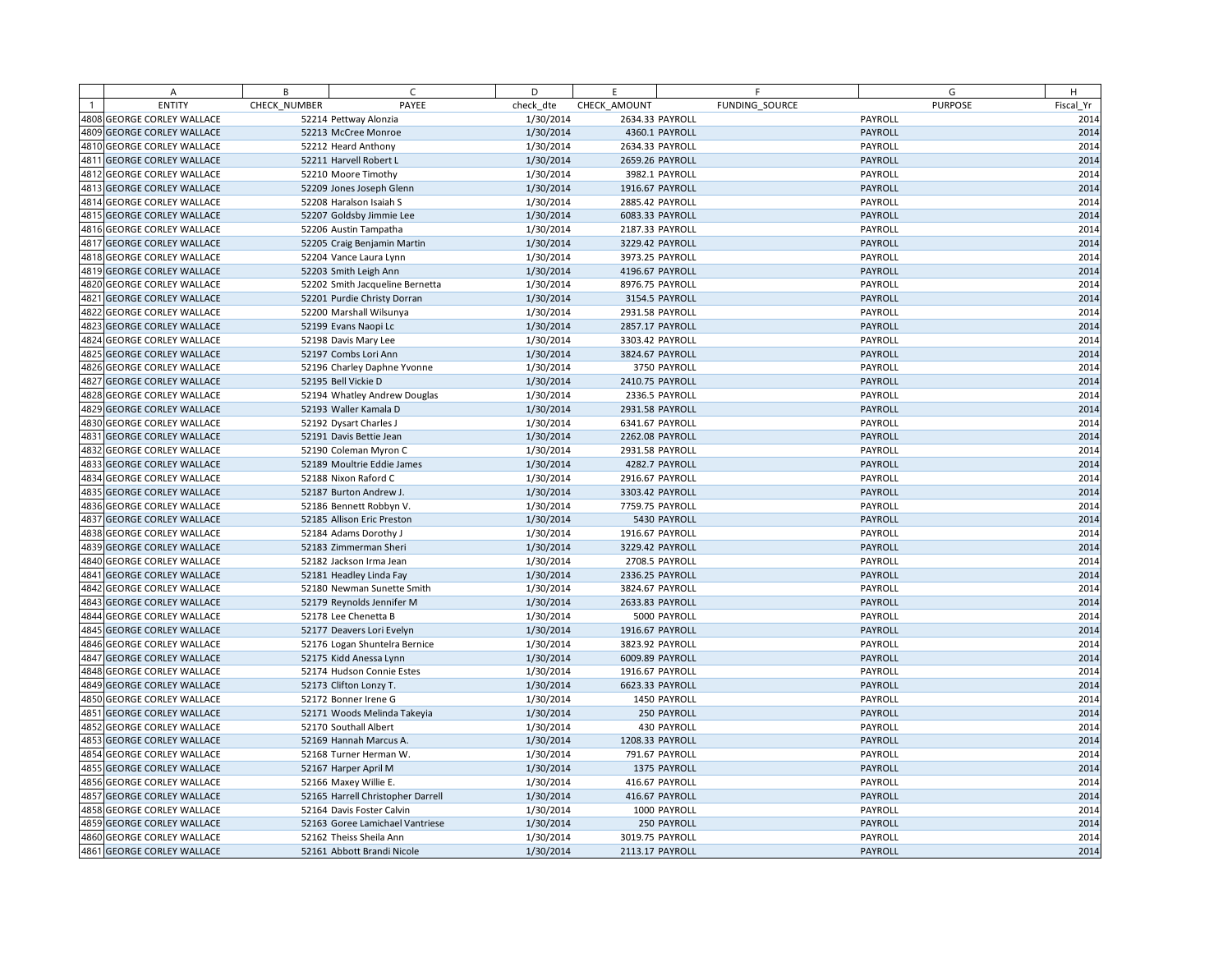|      | A                            | B            | C.                             | D         | E               |                    | F.             | G              | H         |
|------|------------------------------|--------------|--------------------------------|-----------|-----------------|--------------------|----------------|----------------|-----------|
|      | <b>ENTITY</b>                | CHECK NUMBER | PAYEE                          | check dte | CHECK AMOUNT    |                    | FUNDING SOURCE | <b>PURPOSE</b> | Fiscal Yr |
|      | 4862 GEORGE CORLEY WALLACE   |              | 52160 Motley Bettye Steele     | 1/30/2014 |                 | 2630 PAYROLL       |                | PAYROLL        | 2014      |
|      | 4863 GEORGE CORLEY WALLACE   |              | 52159 Moore Kathy J            | 1/30/2014 |                 | 4875 PAYROLL       |                | PAYROLL        | 2014      |
|      | 4864 GEORGE CORLEY WALLACE   |              | 52158 Jones Natasha Renee      | 1/30/2014 | 2336.25 PAYROLL |                    |                | PAYROLL        | 2014      |
|      | 4865 GEORGE CORLEY WALLACE   |              | 52157 Jefferson Shelia Lawanda | 1/30/2014 | 2410.75 PAYROLL |                    |                | PAYROLL        | 2014      |
|      | 4866 GEORGE CORLEY WALLACE   |              | 52156 Griffin Donitha J.       | 1/30/2014 | 9540.17 PAYROLL |                    |                | PAYROLL        | 2014      |
|      | 4867 GEORGE CORLEY WALLACE   |              | 52155 Gordon Rachel L          | 1/30/2014 | 3322.17 PAYROLL |                    |                | <b>PAYROLL</b> | 2014      |
| 4868 | <b>GEORGE CORLEY WALLACE</b> |              | 52154 Duck Cindy               | 1/30/2014 | 2708.92 PAYROLL |                    |                | PAYROLL        | 2014      |
|      | 4869 GEORGE CORLEY WALLACE   |              | 52153 Chapman Channie Loraine  | 1/30/2014 | 3426.67 PAYROLL |                    |                | PAYROLL        | 2014      |
|      | 4870 GEORGE CORLEY WALLACE   |              | 52152 Brown Karen E.           | 1/30/2014 | 3120.83 PAYROLL |                    |                | PAYROLL        | 2014      |
|      | 4871 GEORGE CORLEY WALLACE   |              | 52151 Bright Jacinta Thrash    | 1/30/2014 |                 | 391.3 PAYROLL      |                | PAYROLL        | 2014      |
|      | 4872 GEORGE CORLEY WALLACE   |              | 52150 Bradsell Karen S.        | 1/30/2014 | 2485.17 PAYROLL |                    |                | PAYROLL        | 2014      |
|      | 4873 GEORGE CORLEY WALLACE   |              | 52149 Bowie Corey D.           | 1/30/2014 | 3986.58 PAYROLL |                    |                | PAYROLL        | 2014      |
|      | 4874 GEORGE CORLEY WALLACE   |              | 52148 Bentley Betty J          | 1/30/2014 | 4875.25 PAYROLL |                    |                | PAYROLL        | 2014      |
|      | 4875 GEORGE CORLEY WALLACE   |              | 52147 Gasaway Mattie L.        | 1/30/2014 |                 | 344 PAYROLL        |                | PAYROLL        | 2014      |
|      | 4876 GEORGE CORLEY WALLACE   |              | 52146 Jackson Maldonia         | 1/30/2014 |                 | 1032 PAYROLL       |                | PAYROLL        | 2014      |
|      | 4877 GEORGE CORLEY WALLACE   |              | 52145 Pugh Elijah              | 1/30/2014 | 5426.17 PAYROLL |                    |                | PAYROLL        | 2014      |
|      | 4878 GEORGE CORLEY WALLACE   |              | 52144 Young Wanda F.           | 1/30/2014 |                 | <b>688 PAYROLL</b> |                | PAYROLL        | 2014      |
|      | 4879 GEORGE CORLEY WALLACE   |              | 52143 White TaShunta N         | 1/30/2014 |                 | 344 PAYROLL        |                | PAYROLL        | 2014      |
|      | 4880 GEORGE CORLEY WALLACE   |              | 52142 Owens Holly Brown        | 1/30/2014 | 6244.56 PAYROLL |                    |                | PAYROLL        | 2014      |
|      | 4881 GEORGE CORLEY WALLACE   |              | 52141 Lee Kateri M             | 1/30/2014 | 6573.33 PAYROLL |                    |                | PAYROLL        | 2014      |
| 4882 | <b>GEORGE CORLEY WALLACE</b> |              | 52140 Barker Shirley Ann       | 1/30/2014 | 3824.67 PAYROLL |                    |                | PAYROLL        | 2014      |
|      | 4883 GEORGE CORLEY WALLACE   |              | 52139 Baldwin Antionetta S     | 1/30/2014 | 4537.42 PAYROLL |                    |                | PAYROLL        | 2014      |
|      | 4884 GEORGE CORLEY WALLACE   |              | 52138 Rhodes Ramona Roberts    | 1/30/2014 |                 | 910 PAYROLL        |                | PAYROLL        | 2014      |
| 4885 | <b>GEORGE CORLEY WALLACE</b> |              | 52137 Williamson Fred A        | 1/30/2014 | 7535.67 PAYROLL |                    |                | PAYROLL        | 2014      |
|      | 4886 GEORGE CORLEY WALLACE   |              | 52136 Wilder Donald Edward     | 1/30/2014 | 5100.92 PAYROLL |                    |                | PAYROLL        | 2014      |
|      | 4887 GEORGE CORLEY WALLACE   |              | 52135 Mitchell Brenda G.       | 1/30/2014 |                 | 344 PAYROLL        |                | PAYROLL        | 2014      |
|      | 4888 GEORGE CORLEY WALLACE   |              | 52134 Minor Sheila Mims        | 1/30/2014 |                 | 260 PAYROLL        |                | PAYROLL        | 2014      |
|      | 4889 GEORGE CORLEY WALLACE   |              | 52133 Lofton Lenore            | 1/30/2014 |                 | 604 PAYROLL        |                | PAYROLL        | 2014      |
|      | 4890 GEORGE CORLEY WALLACE   |              | 52132 Goings Ghytana Shelton   | 1/30/2014 | 4806.58 PAYROLL |                    |                | PAYROLL        | 2014      |
|      | 4891 GEORGE CORLEY WALLACE   |              | 52131 Dozier Bruce Otis        | 1/30/2014 |                 | 688 PAYROLL        |                | PAYROLL        | 2014      |
|      | 4892 GEORGE CORLEY WALLACE   |              | 52130 Autery Nancy             | 1/30/2014 | 5100.92 PAYROLL |                    |                | PAYROLL        | 2014      |
|      | 4893 GEORGE CORLEY WALLACE   |              | 52129 Turner Anthony G.        | 1/30/2014 | 5146.25 PAYROLL |                    |                | PAYROLL        | 2014      |
|      | 4894 GEORGE CORLEY WALLACE   |              | 52128 McKnight April Calloway  | 1/30/2014 |                 | 650 PAYROLL        |                | PAYROLL        | 2014      |
|      | 4895 GEORGE CORLEY WALLACE   |              | 52127 Richardson Kendra Jones  | 1/30/2014 | 4507.42 PAYROLL |                    |                | PAYROLL        | 2014      |
|      | 4896 GEORGE CORLEY WALLACE   |              | 52126 Johnson Althelstein      | 1/30/2014 | 5100.92 PAYROLL |                    |                | PAYROLL        | 2014      |
|      | 4897 GEORGE CORLEY WALLACE   |              | 52125 Cook Robin               | 1/30/2014 | 4184.25 PAYROLL |                    |                | PAYROLL        | 2014      |
|      | 4898 GEORGE CORLEY WALLACE   |              | 52124 Chesnut Veronica S       | 1/30/2014 |                 | 260 PAYROLL        |                | PAYROLL        | 2014      |
|      | 4899 GEORGE CORLEY WALLACE   |              | 52123 Clements Renna B         | 1/30/2014 |                 | 260 PAYROLL        |                | PAYROLL        | 2014      |
|      | 4900 GEORGE CORLEY WALLACE   |              | 52122 Thompkins Yolanda Smith  | 1/30/2014 |                 | 260 PAYROLL        |                | PAYROLL        | 2014      |
|      | 4901 GEORGE CORLEY WALLACE   |              | 52121 Howard Vatausha O        | 1/30/2014 |                 | 910 PAYROLL        |                | PAYROLL        | 2014      |
|      | 4902 GEORGE CORLEY WALLACE   |              | 52120 Pugh Janet Cathey M.     | 1/30/2014 | 5426.17 PAYROLL |                    |                | PAYROLL        | 2014      |
|      | 4903 GEORGE CORLEY WALLACE   |              | 52119 Melton Darrio            | 1/30/2014 |                 | <b>650 PAYROLL</b> |                | PAYROLL        | 2014      |
|      | 4904 GEORGE CORLEY WALLACE   |              | 52118 McQueen Carroll D.       | 1/30/2014 |                 | 780 PAYROLL        |                | PAYROLL        | 2014      |
|      | 4905 GEORGE CORLEY WALLACE   |              | 52117 Martin Jerria C          | 1/30/2014 |                 | 780 PAYROLL        |                | PAYROLL        | 2014      |
|      | 4906 GEORGE CORLEY WALLACE   |              | 52116 Hughes Tony Max          | 1/30/2014 |                 | 520 PAYROLL        |                | PAYROLL        | 2014      |
|      | 4907 GEORGE CORLEY WALLACE   |              | 52115 White Tara Y             | 1/30/2014 | 4425.42 PAYROLL |                    |                | PAYROLL        | 2014      |
|      | 4908 GEORGE CORLEY WALLACE   |              | 52114 Powell Thomas Edward Sr  | 1/30/2014 |                 | 260 PAYROLL        |                | PAYROLL        | 2014      |
|      | 4909 GEORGE CORLEY WALLACE   |              | 52113 Lewis George E           | 1/30/2014 |                 | 260 PAYROLL        |                | PAYROLL        | 2014      |
|      | 4910 GEORGE CORLEY WALLACE   |              | 52112 Grissom Terry D          | 1/30/2014 |                 | 260 PAYROLL        |                | PAYROLL        | 2014      |
|      | 4911 GEORGE CORLEY WALLACE   |              | 52111 Williams Wendy Dawn      | 1/30/2014 |                 | 650 PAYROLL        |                | PAYROLL        | 2014      |
|      | 4912 GEORGE CORLEY WALLACE   |              | 52110 Elliott William F.       | 1/30/2014 | 5340.75 PAYROLL |                    |                | PAYROLL        | 2014      |
|      | 4913 GEORGE CORLEY WALLACE   |              | 52109 Burton Kasey Raeann      | 1/30/2014 |                 | 260 PAYROLL        |                | PAYROLL        | 2014      |
|      | 4914 GEORGE CORLEY WALLACE   |              | 52108 Welch Gordon F           | 1/30/2014 |                 | 3729 PAYROLL       |                | PAYROLL        | 2014      |
|      | 4915 GEORGE CORLEY WALLACE   |              | 52107 Miller Marc              | 1/30/2014 |                 | 260 PAYROLL        |                | PAYROLL        | 2014      |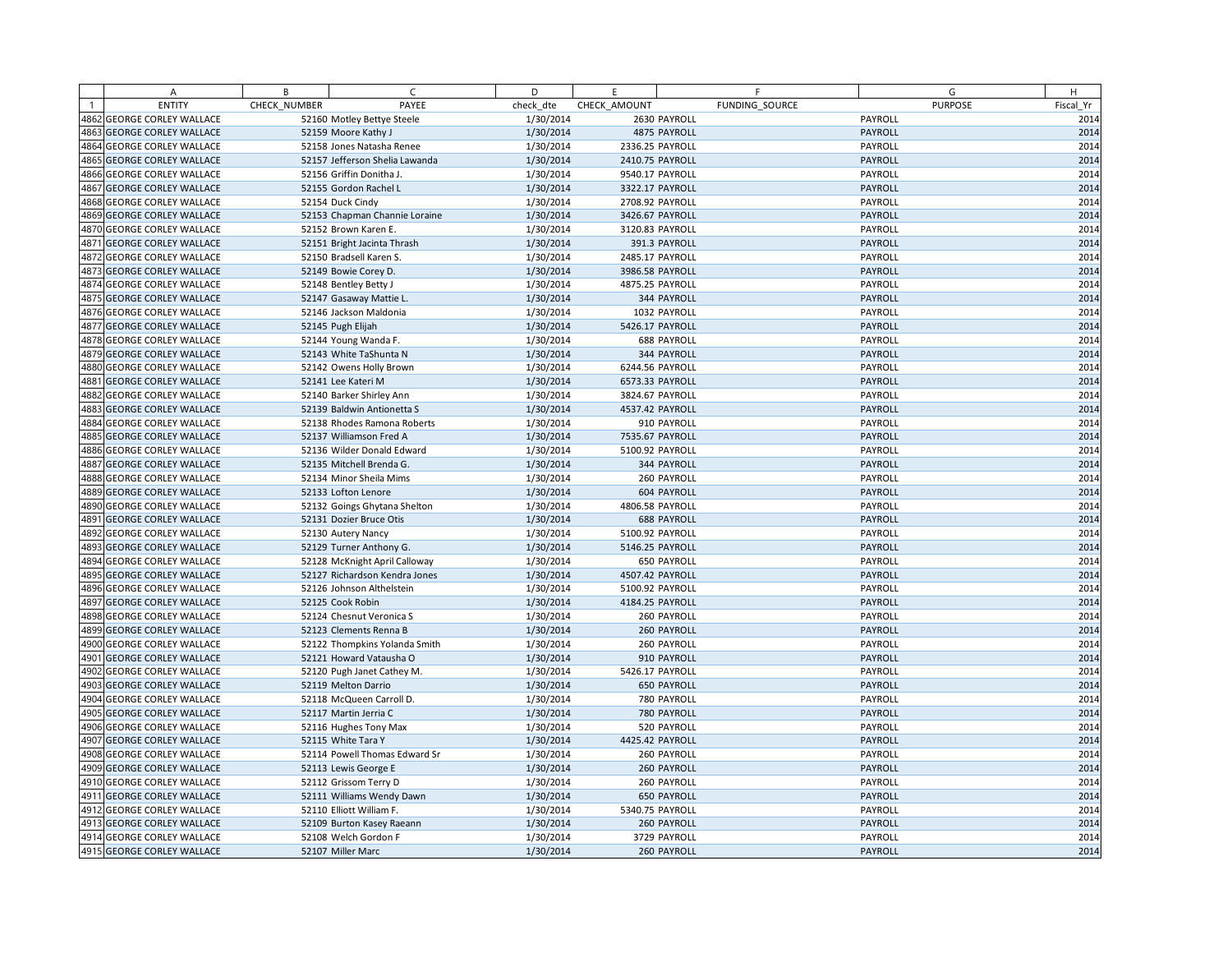| А                          | B            | C.                                | D         | E               | F              | G              | H         |
|----------------------------|--------------|-----------------------------------|-----------|-----------------|----------------|----------------|-----------|
| <b>ENTITY</b>              | CHECK NUMBER | PAYEE                             | check dte | CHECK AMOUNT    | FUNDING SOURCE | <b>PURPOSE</b> | Fiscal Yr |
| 4916 GEORGE CORLEY WALLACE |              | 52106 Pettway Martha Williams     | 1/30/2014 | 4166.67 PAYROLL |                | PAYROLL        | 2014      |
| 4917 GEORGE CORLEY WALLACE |              | 52105 Pettway Felecia             | 1/30/2014 | 4904.17 PAYROLL |                | PAYROLL        | 2014      |
| 4918 GEORGE CORLEY WALLACE |              | 52104 Moss Johnny E               | 1/30/2014 | 5416.67 PAYROLL |                | PAYROLL        | 2014      |
| 4919 GEORGE CORLEY WALLACE |              | 52103 Helms Tammy Roberts         | 1/30/2014 | 2744.08 PAYROLL |                | PAYROLL        | 2014      |
| 4920 GEORGE CORLEY WALLACE |              | 52102 Halpin Mark Nicholas        | 1/30/2014 | 2916.67 PAYROLL |                | PAYROLL        | 2014      |
| 4921 GEORGE CORLEY WALLACE |              | 52101 Thames Jerome E             | 1/30/2014 | 4565.11 PAYROLL |                | PAYROLL        | 2014      |
| 4922 GEORGE CORLEY WALLACE |              | 52100 Tarver Otis                 | 1/30/2014 | 4268.56 PAYROLL |                | PAYROLL        | 2014      |
| 4923 GEORGE CORLEY WALLACE |              | 52099 Kimbrough Brandon O         | 1/30/2014 | 2112.92 PAYROLL |                | PAYROLL        | 2014      |
| 4924 GEORGE CORLEY WALLACE |              | 52098 Harrison Eddie J            | 1/30/2014 | 4565.11 PAYROLL |                | PAYROLL        | 2014      |
| 4925 GEORGE CORLEY WALLACE |              | 52097 Harris Douglas Lee          | 1/30/2014 | 2410.75 PAYROLL |                | PAYROLL        | 2014      |
| 4926 GEORGE CORLEY WALLACE |              | 52096 Griffin Calvin              | 1/30/2014 | 5009.89 PAYROLL |                | PAYROLL        | 2014      |
| 4927 GEORGE CORLEY WALLACE |              | 52095 Williams Matilda Mae        | 1/30/2014 | 2410.75 PAYROLL |                | PAYROLL        | 2014      |
| 4928 GEORGE CORLEY WALLACE |              | 52094 Hamilton Antonio Kentanious | 1/30/2014 | 4120.33 PAYROLL |                | PAYROLL        | 2014      |
| 4929 GEORGE CORLEY WALLACE |              | 52093 Allen Kenny                 | 1/30/2014 | 3979.75 PAYROLL |                | PAYROLL        | 2014      |
| 4930 GEORGE CORLEY WALLACE |              | 52092 Wallace Connie W            | 1/30/2014 | 8272.67 PAYROLL |                | PAYROLL        | 2014      |
| 4931 GEORGE CORLEY WALLACE |              | 52091 Lewis Bonita T.             | 1/30/2014 | 4416.89 PAYROLL |                | PAYROLL        | 2014      |
| 4932 GEORGE CORLEY WALLACE |              | 52090 Laister Shirley J           | 1/30/2014 | 5306.33 PAYROLL |                | PAYROLL        | 2014      |
| 4933 GEORGE CORLEY WALLACE |              | 52089 Smith Shandra J             | 1/30/2014 | 4904.17 PAYROLL |                | PAYROLL        | 2014      |
| 4934 GEORGE CORLEY WALLACE |              | 52088 Simmons Lawrence            | 1/30/2014 | 4120.33 PAYROLL |                | PAYROLL        | 2014      |
| 4935 GEORGE CORLEY WALLACE |              | 52087 Stevenson Donte L           | 1/30/2014 | 2336.25 PAYROLL |                | PAYROLL        | 2014      |
| 4936 GEORGE CORLEY WALLACE |              | 52086 Rogers Eric W.              | 1/30/2014 | 4861.56 PAYROLL |                | PAYROLL        | 2014      |
| 4937 GEORGE CORLEY WALLACE |              | 52085 Moore Dale E                | 1/30/2014 | 4268.56 PAYROLL |                | PAYROLL        | 2014      |
| 4938 GEORGE CORLEY WALLACE |              | 52084 Hobbs David Wayne           | 1/30/2014 | 3979.75 PAYROLL |                | PAYROLL        | 2014      |
| 4939 GEORGE CORLEY WALLACE |              | 52083 Walker Shermanita           | 1/30/2014 | 4349.58 PAYROLL |                | PAYROLL        | 2014      |
| 4940 GEORGE CORLEY WALLACE |              | 52082 Spicer Chandra              | 1/30/2014 | 5276.25 PAYROLL |                | PAYROLL        | 2014      |
| 4941 GEORGE CORLEY WALLACE |              | 52081 Snowden Lula                | 1/30/2014 |                 | 4012.5 PAYROLL | PAYROLL        | 2014      |
| 4942 GEORGE CORLEY WALLACE |              | 52080 Roberson Erika M            | 1/30/2014 | 2708.25 PAYROLL |                | PAYROLL        | 2014      |
| 4943 GEORGE CORLEY WALLACE |              | 52079 Pullum Quanda C.            | 1/30/2014 |                 | 3080.5 PAYROLL | PAYROLL        | 2014      |
| 4944 GEORGE CORLEY WALLACE |              | 52078 Pettway Clarence J          | 1/30/2014 | 5659.08 PAYROLL |                | PAYROLL        | 2014      |
| 4945 GEORGE CORLEY WALLACE |              | 52077 Pearson Andre Marvel        | 1/30/2014 | 2187.58 PAYROLL |                | PAYROLL        | 2014      |
| 4946 GEORGE CORLEY WALLACE |              | 52076 Moore Derrick M             | 1/30/2014 | 2187.58 PAYROLL |                | PAYROLL        | 2014      |
| 4947 GEORGE CORLEY WALLACE |              | 52075 Inge Deandres G.            | 1/30/2014 | 5918.08 PAYROLL |                | PAYROLL        | 2014      |
| 4948 GEORGE CORLEY WALLACE |              | 52074 Guthridge Nigel Ralphael    | 1/30/2014 | 2113.17 PAYROLL |                | PAYROLL        | 2014      |
| 4949 GEORGE CORLEY WALLACE |              | 52073 Coleman Steffan             | 1/30/2014 |                 | 3471 PAYROLL   | PAYROLL        | 2014      |
| 4950 GEORGE CORLEY WALLACE |              | 52072 Buford Geralyn Latanza      | 1/30/2014 | 4292.08 PAYROLL |                | PAYROLL        | 2014      |
| 4951 GEORGE CORLEY WALLACE |              | 52071 Bennett Jarrick B           | 1/30/2014 | 1057.25 PAYROLL |                | PAYROLL        | 2014      |
| 4952 GEORGE CORLEY WALLACE |              | 52070 Barlow Tiffany Renee        | 1/30/2014 | 4935.83 PAYROLL |                | PAYROLL        | 2014      |
| 4953 GEORGE CORLEY WALLACE |              | 52069 Allen Bertha Yvette         | 1/30/2014 | 4529.67 PAYROLL |                | PAYROLL        | 2014      |
| 4954 GEORGE CORLEY WALLACE |              | 52068 Acoff Olivia Joyce          | 1/30/2014 | 2541.67 PAYROLL |                | PAYROLL        | 2014      |
| 4955 GEORGE CORLEY WALLACE |              | 52067 Strickland Amanda Lynn      | 1/30/2014 |                 | 520 PAYROLL    | PAYROLL        | 2014      |
| 4956 GEORGE CORLEY WALLACE |              | 52066 Jones Connie M.             | 1/30/2014 | 4507.42 PAYROLL |                | PAYROLL        | 2014      |
| 4957 GEORGE CORLEY WALLACE |              | 52065 Davis Rebecca Moore         | 1/30/2014 |                 | 4795 PAYROLL   | PAYROLL        | 2014      |
| 4958 GEORGE CORLEY WALLACE |              | 52064 Thomas Gloria Dean          | 1/30/2014 | 3452.83 PAYROLL |                | PAYROLL        | 2014      |
| 4959 GEORGE CORLEY WALLACE |              | 52063 Mott Margaret C.            | 1/30/2014 | 4729.75 PAYROLL |                | PAYROLL        | 2014      |
| 4960 GEORGE CORLEY WALLACE |              | 52062 Holliman Kathleen Hays      | 1/30/2014 | 6051.75 PAYROLL |                | PAYROLL        | 2014      |
| 4961 GEORGE CORLEY WALLACE |              | 52061 Henderson Kerry E.          | 1/30/2014 | 4312.58 PAYROLL |                | PAYROLL        | 2014      |
| 4962 GEORGE CORLEY WALLACE |              | 52060 Wilson Beverly Renae        | 1/30/2014 |                 | 520 PAYROLL    | PAYROLL        | 2014      |
| 4963 GEORGE CORLEY WALLACE |              | 52059 Moore Dorothy A             | 1/30/2014 |                 | 391.3 PAYROLL  | PAYROLL        | 2014      |
| 4964 GEORGE CORLEY WALLACE |              | 52058 Miller Gregory Lee          | 1/30/2014 | 4062.58 PAYROLL |                | PAYROLL        | 2014      |
| 4965 GEORGE CORLEY WALLACE |              | 52057 Hannah Marilyn Bennett      | 1/30/2014 |                 | 4972 PAYROLL   | PAYROLL        | 2014      |
| 4966 GEORGE CORLEY WALLACE |              | 52056 Cummings Evelyn C.          | 1/30/2014 |                 | 260 PAYROLL    | PAYROLL        | 2014      |
| 4967 GEORGE CORLEY WALLACE |              | 52055 Yeager Marilyn Cynthia      | 1/30/2014 | 6454.56 PAYROLL |                | PAYROLL        | 2014      |
| 4968 GEORGE CORLEY WALLACE |              | 52054 Vinson Richard Shane        | 1/30/2014 |                 | 900 PAYROLL    | PAYROLL        | 2014      |
| 4969 GEORGE CORLEY WALLACE |              | 52053 Taylor Danica Sherita       | 1/30/2014 | 4425.42 PAYROLL |                | PAYROLL        | 2014      |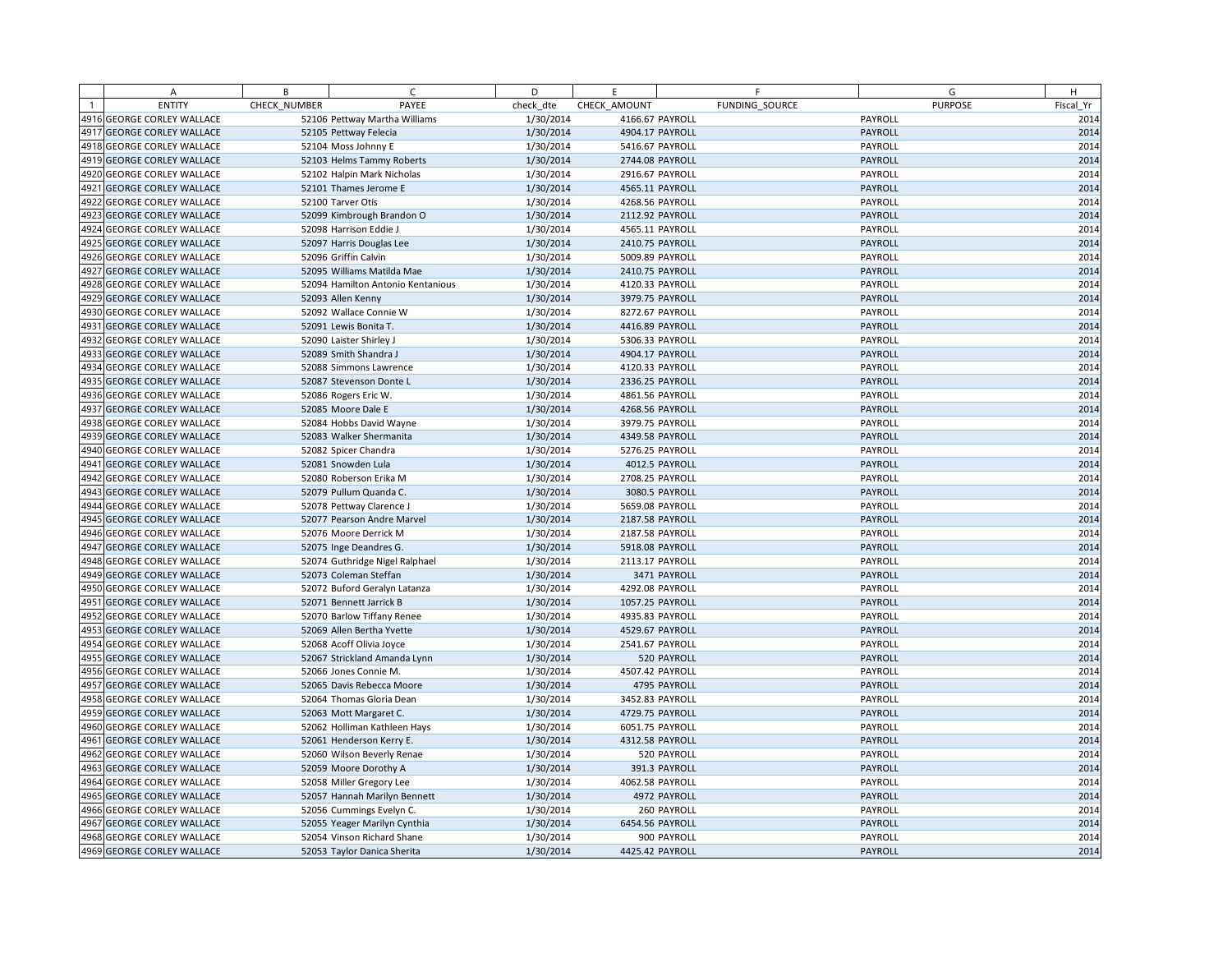|      | A                            | B            | C.                                      | D         | E                | F                                  | G                           | H         |
|------|------------------------------|--------------|-----------------------------------------|-----------|------------------|------------------------------------|-----------------------------|-----------|
|      | <b>ENTITY</b>                | CHECK NUMBER | PAYEE                                   | check dte | CHECK AMOUNT     | FUNDING SOURCE                     | <b>PURPOSE</b>              | Fiscal Yr |
|      | 4970 GEORGE CORLEY WALLACE   |              | 52052 Smitherman Anna M                 | 1/30/2014 | 5651.75 PAYROLL  |                                    | PAYROLL                     | 2014      |
|      | 4971 GEORGE CORLEY WALLACE   |              | 52051 Smith Christina Harris            | 1/30/2014 |                  | 750 PAYROLL                        | PAYROLL                     | 2014      |
|      | 4972 GEORGE CORLEY WALLACE   |              | 52050 Singleton LaJaynees F             | 1/30/2014 | 1109.63 PAYROLL  |                                    | PAYROLL                     | 2014      |
|      | 4973 GEORGE CORLEY WALLACE   |              | 52049 Simmons Freda R.                  | 1/30/2014 |                  | 973.5 PAYROLL                      | PAYROLL                     | 2014      |
|      | 4974 GEORGE CORLEY WALLACE   |              | 52048 Shannon Tracey M.                 | 1/30/2014 | 5759.75 PAYROLL  |                                    | PAYROLL                     | 2014      |
|      | 4975 GEORGE CORLEY WALLACE   |              | 52047 Lunsford Angela Collins           | 1/30/2014 | 4823.78 PAYROLL  |                                    | PAYROLL                     | 2014      |
|      | 4976 GEORGE CORLEY WALLACE   |              | 52046 McWhorter-Light Clara Suzanne     | 1/30/2014 | 2187.33 PAYROLL  |                                    | PAYROLL                     | 2014      |
|      | 4977 GEORGE CORLEY WALLACE   |              | 52045 Lambert Sheila L.                 | 1/30/2014 |                  | 943.8 PAYROLL                      | PAYROLL                     | 2014      |
|      | 4978 GEORGE CORLEY WALLACE   |              | 52044 James Camille P.                  | 1/30/2014 |                  | 810 PAYROLL                        | PAYROLL                     | 2014      |
|      | 4979 GEORGE CORLEY WALLACE   |              | 52043 Howard - Steele Antoinette        | 1/30/2014 |                  | 981.75 PAYROLL                     | PAYROLL                     | 2014      |
|      | 4980 GEORGE CORLEY WALLACE   |              | 52042 Haigler Lisa M                    | 1/30/2014 |                  | 550 PAYROLL                        | PAYROLL                     | 2014      |
|      | 4981 GEORGE CORLEY WALLACE   |              | 52041 Douglas Cecile Randall            | 1/30/2014 | 4840.92 PAYROLL  |                                    | PAYROLL                     | 2014      |
|      | 4982 GEORGE CORLEY WALLACE   |              | 52040 Davis Vera Lee                    | 1/30/2014 | 2103.75 PAYROLL  |                                    | PAYROLL                     | 2014      |
|      | 4983 GEORGE CORLEY WALLACE   |              | 52039 Rives Becky Casey                 | 1/30/2014 | 6954.56 PAYROLL  |                                    | PAYROLL                     | 2014      |
|      | 4984 GEORGE CORLEY WALLACE   |              | 52038 Martin Suzette G.                 | 1/30/2014 | 4062.58 PAYROLL  |                                    | PAYROLL                     | 2014      |
|      | 4985 GEORGE CORLEY WALLACE   |              | 52037 Shannon Daphane N                 | 1/30/2014 |                  | 990 PAYROLL                        | PAYROLL                     | 2014      |
|      | 4986 GEORGE CORLEY WALLACE   |              | 52036 Richardson Ruby D.                | 1/30/2014 |                  | 1089 PAYROLL                       | PAYROLL                     | 2014      |
| 4987 | <b>GEORGE CORLEY WALLACE</b> |              | 52035 Pettway Lee Ester                 | 1/30/2014 |                  | 1089 PAYROLL                       | PAYROLL                     | 2014      |
|      | 4988 GEORGE CORLEY WALLACE   |              | 52034 Morton Ford Shelicia Denise       | 1/30/2014 |                  | 952.5 PAYROLL                      | PAYROLL                     | 2014      |
|      | 4989 GEORGE CORLEY WALLACE   |              | 52033 Purdie Krista Lashanta            | 1/30/2014 |                  | 628.62 PAYROLL                     | PAYROLL                     | 2014      |
|      | 4990 GEORGE CORLEY WALLACE   |              | 52032 Mixon Carter Kim Ellice           | 1/30/2014 | 4062.58 PAYROLL  |                                    | PAYROLL                     | 2014      |
|      | 4991 GEORGE CORLEY WALLACE   |              | 52031 Miller Pearlie R.                 | 1/30/2014 |                  | 4285 PAYROLL                       | PAYROLL                     | 2014      |
|      | 4992 GEORGE CORLEY WALLACE   |              | 52030 Melton Christi A.                 | 1/30/2014 | 3506.67 PAYROLL  |                                    | PAYROLL                     | 2014      |
|      | 4993 GEORGE CORLEY WALLACE   |              | 52029 King Anetrial Sherell             | 1/30/2014 |                  | 1440 PAYROLL                       | PAYROLL                     | 2014      |
|      | 4994 GEORGE CORLEY WALLACE   |              | 52028 Jackson Veronica Moultrie         | 1/30/2014 | 4823.78 PAYROLL  |                                    | PAYROLL                     | 2014      |
|      | 4995 GEORGE CORLEY WALLACE   |              | 52027 Goodwin Pamela                    | 1/30/2014 |                  | 2013 PAYROLL                       | PAYROLL                     | 2014      |
|      | 4996 GEORGE CORLEY WALLACE   |              | 52026 Dixon Colleen Roland              | 1/30/2014 |                  | 2708.5 PAYROLL                     | PAYROLL                     | 2014      |
|      | 4997 GEORGE CORLEY WALLACE   |              | 52025 Davis Sarah                       | 1/30/2014 | 5713.33 PAYROLL  |                                    | PAYROLL                     | 2014      |
|      | 4998 GEORGE CORLEY WALLACE   |              | 52024 Smith Pamela Caver                | 1/30/2014 | 5416.78 PAYROLL  |                                    | PAYROLL                     | 2014      |
|      | 4999 GEORGE CORLEY WALLACE   |              | 52023 Calhoun Webbie R.                 | 1/30/2014 | 5120.33 PAYROLL  |                                    | PAYROLL                     | 2014      |
|      | 5000 GEORGE CORLEY WALLACE   |              | 52022 Brown - Curtis Nannie Mae Summers | 1/30/2014 | 728.94 PAYROLL   |                                    | PAYROLL                     | 2014      |
|      | 5001 GEORGE CORLEY WALLACE   |              | 52021 Brown Veronica S.                 | 1/30/2014 | 6509.89 PAYROLL  |                                    | PAYROLL                     | 2014      |
|      | 5002 GEORGE CORLEY WALLACE   |              | 52020 Braxton Maria Machelle            | 1/30/2014 |                  | 1930.5 PAYROLL                     | PAYROLL                     | 2014      |
|      | 5003 GEORGE CORLEY WALLACE   |              | 52019 Austin Ira Harrison               | 1/30/2014 |                  | 1042.5 PAYROLL                     | PAYROLL                     | 2014      |
|      | 5004 GEORGE CORLEY WALLACE   |              | 52018 Lett Rita M.                      | 1/30/2014 | 5149.42 PAYROLL  |                                    | PAYROLL                     | 2014      |
|      | 5005 GEORGE CORLEY WALLACE   |              | 52017 Larkin Earline T.                 | 1/30/2014 | 1916.67 PAYROLL  |                                    | PAYROLL                     | 2014      |
|      | 5006 GEORGE CORLEY WALLACE   |              | 52016 Sturdivant Maxine C               | 1/30/2014 | 6566.22 PAYROLL  |                                    | PAYROLL                     | 2014      |
|      | 5007 GEORGE CORLEY WALLACE   |              | 52015 Gibson Cynthia C                  | 1/30/2014 | 3333.33 PAYROLL  |                                    | PAYROLL                     | 2014      |
|      | 5008 GEORGE CORLEY WALLACE   |              | 52014 Marshall Teresa Darnelle          | 1/30/2014 | 2187.33 PAYROLL  |                                    | PAYROLL                     | 2014      |
|      | 5009 GEORGE CORLEY WALLACE   |              | 52013 Sanders Felicia M.                | 1/30/2014 | 3861.25 PAYROLL  |                                    | PAYROLL                     | 2014      |
|      | 5010 GEORGE CORLEY WALLACE   |              | 52012 Oliver Sharde S                   | 1/30/2014 | 3173.08 PAYROLL  |                                    | PAYROLL                     | 2014      |
|      | 5011 GEORGE CORLEY WALLACE   |              | 52011 Briggs Tammie Marie               | 1/30/2014 | 6450.08 PAYROLL  |                                    | PAYROLL                     | 2014      |
|      | 5012 GEORGE CORLEY WALLACE   |              | 52010 Williams Angelica Nicole          | 1/30/2014 | 2113.17 PAYROLL  |                                    | PAYROLL                     | 2014      |
|      | 5013 GEORGE CORLEY WALLACE   |              | 52009 Tubbs - Turner Jocelyn Jenell     | 1/30/2014 | 5002.17 PAYROLL  |                                    | PAYROLL                     | 2014      |
|      | 5014 GEORGE CORLEY WALLACE   |              | 52008 Kennedy Regina S                  | 1/30/2014 | 5092.75 PAYROLL  |                                    | PAYROLL                     | 2014      |
|      | 5015 GEORGE CORLEY WALLACE   |              | 52007 Gourdine Raji                     | 1/30/2014 | 7323.17 PAYROLL  |                                    | PAYROLL                     | 2014      |
|      | 5016 GEORGE CORLEY WALLACE   |              | 52006 Cosby Helen A                     | 1/30/2014 | 3601.25 PAYROLL  |                                    | PAYROLL                     | 2014      |
|      | 5017 GEORGE CORLEY WALLACE   |              | 52005 Walker Sharon D                   | 1/30/2014 | 2485.17 PAYROLL  |                                    | PAYROLL                     | 2014      |
|      | 5018 GEORGE CORLEY WALLACE   |              | 52004 Carstarphen Mennie L              | 1/30/2014 | 6706.33 PAYROLL  |                                    | PAYROLL                     | 2014      |
|      | 5019 GEORGE CORLEY WALLACE   |              | 52003 Blevins Pamela M                  | 1/30/2014 | 2559.58 PAYROLL  |                                    | PAYROLL                     | 2014      |
|      | 5020 GEORGE CORLEY WALLACE   |              | 52002 Blackledge Charles H              | 1/30/2014 |                  | 9660.5 PAYROLL                     | PAYROLL                     | 2014      |
|      | 5021 GEORGE CORLEY WALLACE   |              | 52001 Mitchell James M                  | 1/30/2014 | 15531.45 PAYROLL |                                    | PAYROLL                     | 2014      |
|      | 5022 GEORGE CORLEY WALLACE   |              | 52000 Glover Virginia M Reed            | 1/30/2014 | 3005.67 PAYROLL  |                                    | PAYROLL                     | 2014      |
|      | 5023 GEORGE CORLEY WALLACE   |              | 190748 Xerox Corporation                | 1/23/2014 |                  | 66.59 Adult Ed. Regular State-2013 | Service Contracts-Equipment | 2014      |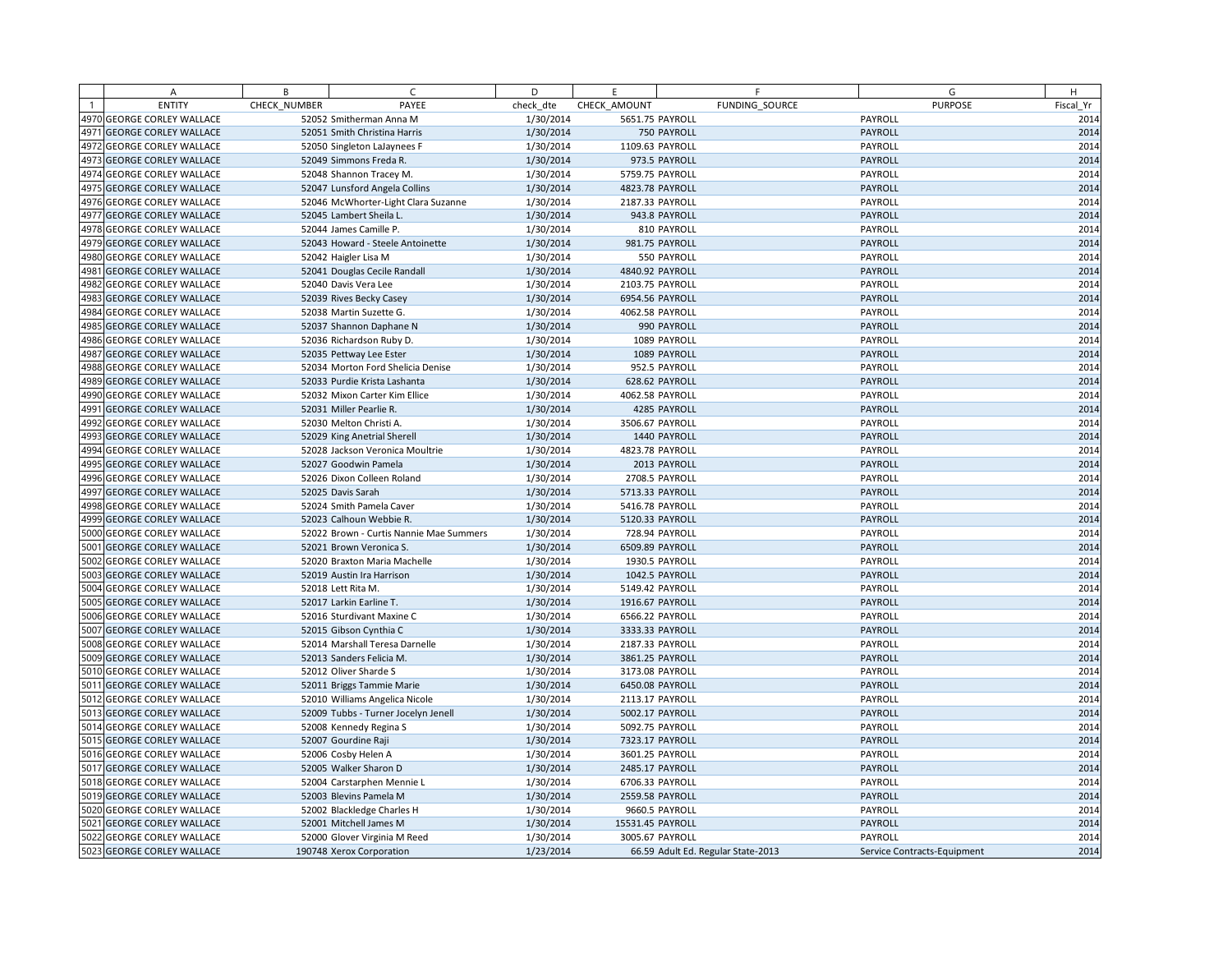| A                          | B             | $\sqrt{ }$                                 | D         | E            | F.                                 | G                                   | H         |
|----------------------------|---------------|--------------------------------------------|-----------|--------------|------------------------------------|-------------------------------------|-----------|
| <b>ENTITY</b>              | CHECK NUMBER  | PAYEE                                      | check dte | CHECK AMOUNT | FUNDING SOURCE                     | <b>PURPOSE</b>                      | Fiscal Yr |
| 5024 GEORGE CORLEY WALLACE |               | 190747 Williams, Brian                     | 1/23/2014 |              | 80 General Operating Fund          | <b>Other Contractual Services</b>   | 2014      |
| 5025 GEORGE CORLEY WALLACE |               | 190746 Wex Bank                            | 1/23/2014 |              | 763.74 General Operating Fund      | Gasoline & Oil-Motor Vehicle        | 2014      |
| 5026 GEORGE CORLEY WALLACE |               | 190745 Walker, Shermanita                  | 1/23/2014 |              | 177.41 AMSTI-State-2013            | In State-Mileage                    | 2014      |
| 5027 GEORGE CORLEY WALLACE |               | 190745 Walker, Shermanita                  | 1/23/2014 |              | 298.6 AMSTI - State-2012           | In State-Mileage                    | 2014      |
| 5028 GEORGE CORLEY WALLACE |               | 190744 Walker, Aulisha                     | 1/23/2014 |              | 60 General Operating Fund          | <b>Other Contractual Services</b>   | 2014      |
| 5029 GEORGE CORLEY WALLACE |               | 190743 Wal Mart                            | 1/23/2014 |              | 198.26 General Operating Fund      | <b>Materials and Supplies</b>       | 2014      |
| 5030 GEORGE CORLEY WALLACE |               | 190742 Uab Printing Services               | 1/23/2014 |              | 2184.26 General Operating Fund     | Printing, Reproduction & Binding    | 2014      |
| 5031 GEORGE CORLEY WALLACE |               | 190741 Tubbs - Turner, Jocelyn J.          | 1/23/2014 |              | 111.53 AMSTI-State-2013            | In State-Mileage                    | 2014      |
| 5032 GEORGE CORLEY WALLACE |               | 190741 Tubbs - Turner, Jocelyn J.          | 1/23/2014 |              | 217.89 AMSTI-State-2012            | In State-Mileage                    | 2014      |
| 5033 GEORGE CORLEY WALLACE |               | 190740 Tri County Rental                   | 1/23/2014 |              | 594.4 General Operating Fund       | Rent - Equipment                    | 2014      |
| 5034 GEORGE CORLEY WALLACE |               | 190739 Traywick, Ellen G.                  | 1/23/2014 |              | 49.61 Adult Ed. Regular State-2013 | In State-Mileage                    | 2014      |
| 5035 GEORGE CORLEY WALLACE |               | 190738 Thomas, Gloria D.                   | 1/23/2014 |              | 76 Payroll Clearing Fund           | Misc Deductions Payable             | 2014      |
| 5036 GEORGE CORLEY WALLACE |               | 190737 The Selma-Times Journal             | 1/23/2014 |              | 513.66 General Operating Fund      | <b>Advertising &amp; Promotions</b> | 2014      |
| 5037 GEORGE CORLEY WALLACE |               | 190736 The Riley Group                     | 1/23/2014 |              | 500 General Operating Fund         | Technology-Non Capital              | 2014      |
| 5038 GEORGE CORLEY WALLACE |               | 190735 Taylor, Danica S.                   | 1/23/2014 |              | 82.5 FED VOC-2013                  | Out-of-State-Other Travel Expenses  | 2014      |
| 5039 GEORGE CORLEY WALLACE |               | 190735 Taylor, Danica S.                   | 1/23/2014 |              | 732.81 FED VOC-2013                | Out-of-State-Subsist & Lodging      | 2014      |
| 5040 GEORGE CORLEY WALLACE |               | 190735 Taylor, Danica S.                   | 1/23/2014 |              | 50.96 FED VOC-2013                 | Out-of-State-Mileage                | 2014      |
| 5041 GEORGE CORLEY WALLACE |               | 190734 Superior Security Service           | 1/23/2014 |              | 1920 General Operating Fund        | <b>Other Contractual Services</b>   | 2014      |
| 5042 GEORGE CORLEY WALLACE |               | 190733 Spicer, Chandra                     | 1/23/2014 |              | 39.42 AMSTI-State-2013             | In State-Mileage                    | 2014      |
| 5043 GEORGE CORLEY WALLACE |               | 190733 Spicer, Chandra                     | 1/23/2014 |              | 15.96 AMSTI - State-2012           | In State-Mileage                    | 2014      |
| 5044 GEORGE CORLEY WALLACE |               | 190732 Southernlinc Wireless               | 1/23/2014 |              | 10.6 General Operating Fund        | Communications                      | 2014      |
| 5045 GEORGE CORLEY WALLACE |               | 190731 Southernlinc Wireless               | 1/23/2014 |              | 799.15 General Operating Fund      | Communications                      | 2014      |
| 5046 GEORGE CORLEY WALLACE |               | 190730 Southeastern Basketball Officiating | 1/23/2014 |              | 2430 General Operating Fund        | Other Professional Fees             | 2014      |
| 5047 GEORGE CORLEY WALLACE |               | 190729 Southall, Albert                    | 1/23/2014 |              | 150 General Operating Fund         | In State-Ovrnite Per diem           | 2014      |
| 5048 GEORGE CORLEY WALLACE |               | 190728 South East Basketball Officals Asso | 1/23/2014 |              | 6825 General Operating Fund        | <b>Other Professional Fees</b>      | 2014      |
| 5049 GEORGE CORLEY WALLACE |               | 190727 Skillpath Seminars                  | 1/23/2014 |              | 149 General Operating Fund         | In State-Registration               | 2014      |
| 5050 GEORGE CORLEY WALLACE |               | 190726 Simulaids Training for Life         | 1/23/2014 |              | 234.8 General Operating Fund       | Materials and Supplies              | 2014      |
| 5051 GEORGE CORLEY WALLACE |               | 190725 Selma Water Works Board             | 1/23/2014 |              | 568.6 General Operating Fund       | Water & Sewer                       | 2014      |
| 5052 GEORGE CORLEY WALLACE |               | 190724 Selma Trophy Company                | 1/23/2014 |              | 83 General Operating Fund          | Materials and Supplies              | 2014      |
| 5053 GEORGE CORLEY WALLACE |               | 190723 Selma Electric Repair               | 1/23/2014 |              | 325 Renewal and Repacement Funds   | Maintenance & Repairs               | 2014      |
| 5054 GEORGE CORLEY WALLACE |               | 190722 Selma and Dallas County Chamber of  | 1/23/2014 |              | 150 General Operating Fund         | Memberships                         | 2014      |
| 5055 GEORGE CORLEY WALLACE |               | 190721 Scott, Gracie E.                    | 1/23/2014 |              | 60 General Operating Fund          | <b>Other Contractual Services</b>   | 2014      |
| 5056 GEORGE CORLEY WALLACE |               | 190720 Sally Beauty Supply                 | 1/23/2014 |              | 61.79 General Operating Fund       | Purchases for Re-Sale               | 2014      |
| 5057 GEORGE CORLEY WALLACE |               | 190719 Sabel Steel                         | 1/23/2014 |              | 139.65 General Operating Fund      | <b>Materials and Supplies</b>       | 2014      |
| 5058 GEORGE CORLEY WALLACE |               | 190718 Rountree Electric Supply            | 1/23/2014 |              | 274.62 General Operating Fund      | <b>Materials and Supplies</b>       | 2014      |
| 5059 GEORGE CORLEY WALLACE |               | 190717 Project Lead The Way, Inc.          | 1/23/2014 |              | 3000 General Operating Fund        | <b>Other Contractual Services</b>   | 2014      |
| 5060 GEORGE CORLEY WALLACE |               | 190716 Pettway, Clarence J.                | 1/23/2014 |              | 450 AMSTI-State-2012               | In State-Ovrnite Per diem           | 2014      |
| 5061 GEORGE CORLEY WALLACE |               | 190716 Pettway, Clarence J.                | 1/23/2014 |              | 459.28 AMSTI-State-2012            | In State-Mileage                    | 2014      |
| 5062 GEORGE CORLEY WALLACE | 190715 Peehip |                                            | 1/23/2014 |              | 642.6 PAVES-2011                   | Health Insurance-Institution Share  | 2014      |
| 5063 GEORGE CORLEY WALLACE |               | 190714 Office Depot                        | 1/23/2014 |              | 3157.04 General Operating Fund     | <b>Materials and Supplies</b>       | 2014      |
| 5064 GEORGE CORLEY WALLACE |               | 190714 Office Depot                        | 1/23/2014 |              | 2453.24 AMSTI-State-2012           | <b>Materials and Supplies</b>       | 2014      |
| 5065 GEORGE CORLEY WALLACE |               | 190713 Neely, Charles                      | 1/23/2014 |              | 60 General Operating Fund          | <b>Other Contractual Services</b>   | 2014      |
| 5066 GEORGE CORLEY WALLACE |               | 190712 Modern Homes & Enquipment Co.       | 1/23/2014 |              | 23347 Renewal and Repacement Funds | Alterations                         | 2014      |
| 5067 GEORGE CORLEY WALLACE |               | 190711 Middleton, Angel                    | 1/23/2014 |              | 50 General Operating Fund          | Fees-GED                            | 2014      |
| 5068 GEORGE CORLEY WALLACE |               | 190710 Medical Shipment, LLC               | 1/23/2014 |              | 251.94 General Operating Fund      | Materials and Supplies              | 2014      |
| 5069 GEORGE CORLEY WALLACE |               | 190709 Lewis Pest Control Inc.             | 1/23/2014 |              | 460 General Operating Fund         | <b>Other Contractual Services</b>   | 2014      |
| 5070 GEORGE CORLEY WALLACE |               | 190708 Kennedy, Regina S.                  | 1/23/2014 |              | 186.14 AMSTI-State-2012            | In State-Mileage                    | 2014      |
| 5071 GEORGE CORLEY WALLACE |               | 190708 Kennedy, Regina S.                  | 1/23/2014 |              | 39.42 AMSTI-State-2013             | In State-Mileage                    | 2014      |
| 5072 GEORGE CORLEY WALLACE |               | 190707 Jones Interstate Tire               | 1/23/2014 |              | 50.22 General Operating Fund       | Maintenance & Repairs               | 2014      |
| 5073 GEORGE CORLEY WALLACE |               | 190706 Irby, Jeremy                        | 1/23/2014 |              | 50 General Operating Fund          | Fees-GED                            | 2014      |
| 5074 GEORGE CORLEY WALLACE |               | 190705 Innovation Centre                   | 1/23/2014 |              | 6333.33 General Operating Fund     | <b>Other Contractual Services</b>   | 2014      |
| 5075 GEORGE CORLEY WALLACE |               | 190704 Innovation Centre                   | 1/23/2014 |              | 6333.33 General Operating Fund     | <b>Other Contractual Services</b>   | 2014      |
| 5076 GEORGE CORLEY WALLACE |               | 190703 Inge, Deandres G.                   | 1/23/2014 |              | 64.79 AMSTI-State-2013             | In State-Mileage                    | 2014      |
| 5077 GEORGE CORLEY WALLACE |               | 190703 Inge, Deandres G.                   | 1/23/2014 |              | 469.75 AMSTI-State-2012            | In State-Mileage                    | 2014      |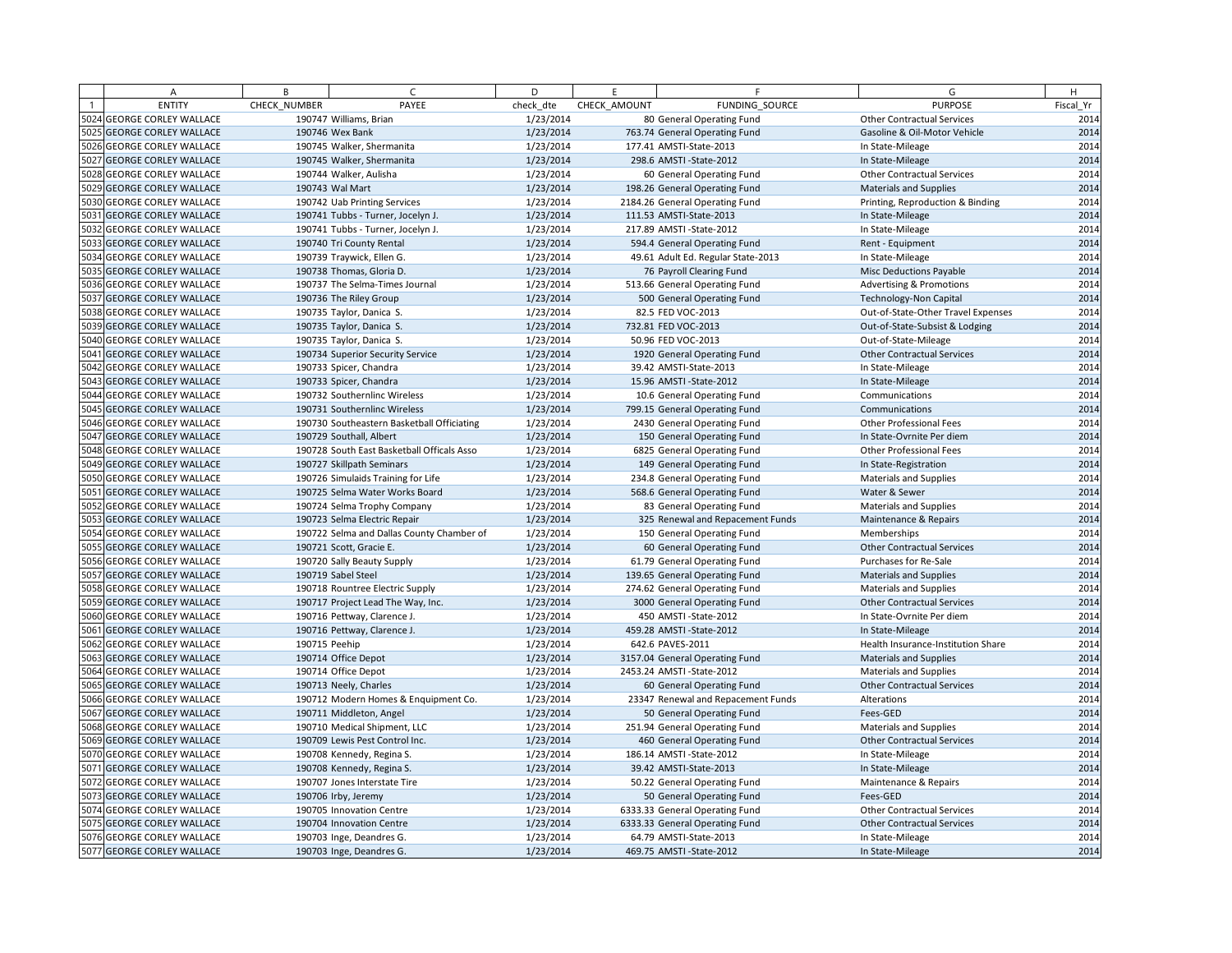| A                          | B            | $\mathcal{C}$                              | D         | F.           | F                                     | G                                 | H         |
|----------------------------|--------------|--------------------------------------------|-----------|--------------|---------------------------------------|-----------------------------------|-----------|
| <b>ENTITY</b>              | CHECK_NUMBER | PAYEE                                      | check dte | CHECK AMOUNT | FUNDING SOURCE                        | <b>PURPOSE</b>                    | Fiscal Yr |
| 5078 GEORGE CORLEY WALLACE |              | 190703 Inge, Deandres G.                   | 1/23/2014 |              | 225 AMSTI-State-2012                  | In State-Ovrnite Per diem         | 2014      |
| 5079 GEORGE CORLEY WALLACE |              | 190702 Hughey, Marvin P.                   | 1/23/2014 |              | 8270.84 Renewal and Repacement Funds  | Engineering & Architect Srvcs     | 2014      |
| 5080 GEORGE CORLEY WALLACE |              | 190701 Hesi Distribution Ctr               | 1/23/2014 |              | 7277 General Operating Fund           | <b>Testing Expense</b>            | 2014      |
| 5081 GEORGE CORLEY WALLACE |              | 190700 Herff Jones                         | 1/23/2014 |              | 2024.96 General Operating Fund        | <b>Materials and Supplies</b>     | 2014      |
| 5082 GEORGE CORLEY WALLACE |              | 190699 Henry Brick Company Inc.            | 1/23/2014 |              | 1727.26 Renewal and Repacement Funds  | Alterations                       | 2014      |
| 5083 GEORGE CORLEY WALLACE |              | 190698 Guardian-Ipco Inc.                  | 1/23/2014 |              | 1100 General Operating Fund           | <b>Other Contractual Services</b> | 2014      |
| 5084 GEORGE CORLEY WALLACE |              | 190697 Gordon, Rachel L.                   | 1/23/2014 |              | 375 Student Support Services 13-14    | In State-Other Travel Exp         | 2014      |
| 5085 GEORGE CORLEY WALLACE |              | 190696 Fuller Building Company             | 1/23/2014 |              | 10141.51 Renewal and Repacement Funds | Alterations                       | 2014      |
| 5086 GEORGE CORLEY WALLACE |              | 190696 Fuller Building Company             | 1/23/2014 |              | 498.05 General Operating Fund         | <b>Materials and Supplies</b>     | 2014      |
| 5087 GEORGE CORLEY WALLACE |              | 190695 Frasier-Ousley Constructi           | 1/23/2014 |              | 23929.19 Renewal and Repacement Funds | Alterations                       | 2014      |
| 5088 GEORGE CORLEY WALLACE |              | 190694 Fastenal Company                    | 1/23/2014 |              | 288.74 General Operating Fund         | <b>Materials and Supplies</b>     | 2014      |
| 5089 GEORGE CORLEY WALLACE |              | 190693 Dade Paper                          | 1/23/2014 |              | 1085.6 General Operating Fund         | <b>Materials and Supplies</b>     | 2014      |
| 5090 GEORGE CORLEY WALLACE |              | 190692 Cougar Chevron                      | 1/23/2014 |              | 420.14 General Operating Fund         | Gasoline & Oil-Motor Vehicle      | 2014      |
| 5091 GEORGE CORLEY WALLACE |              | 190691 Cosby Carmichael                    | 1/23/2014 |              | 2990.39 Renewal and Repacement Funds  | Alterations                       | 2014      |
| 5092 GEORGE CORLEY WALLACE |              | 190690 Cintas #231                         | 1/23/2014 |              | 519.84 General Operating Fund         | <b>Other Contractual Services</b> | 2014      |
| 5093 GEORGE CORLEY WALLACE |              | 190689 Cintas #231                         | 1/23/2014 |              | 129.96 General Operating Fund         | <b>Other Contractual Services</b> | 2014      |
| 5094 GEORGE CORLEY WALLACE |              | 190688 Cdw Government, Inc                 | 1/23/2014 |              | 803.72 PAVES-2012                     | <b>Materials and Supplies</b>     | 2014      |
| 5095 GEORGE CORLEY WALLACE |              | 190688 Cdw Government, Inc.                | 1/23/2014 |              | 2270.3 PAVES-2012                     | Non-capitalized Equipment         | 2014      |
| 5096 GEORGE CORLEY WALLACE |              | 190687 Carter, Betty J.                    | 1/23/2014 |              | 75.03 Adult Ed. Regular State-2013    | In State-Mileage                  | 2014      |
| 5097 GEORGE CORLEY WALLACE |              | 190686 Canon Solutions                     | 1/23/2014 |              | 129.96 AMSTI-State-2012               | Service Contracts-Equipment       | 2014      |
| 5098 GEORGE CORLEY WALLACE |              | 190685 Calhoun, Jr., Willie                | 1/23/2014 |              | 150 General Operating Fund            | <b>Other Contractual Services</b> | 2014      |
| 5099 GEORGE CORLEY WALLACE |              | 190684 Buford, Geralyn L.                  | 1/23/2014 |              | 168.67 AMSTI-State-2013               | In State-Mileage                  | 2014      |
| 5100 GEORGE CORLEY WALLACE |              | 190684 Buford, Geralyn L.                  | 1/23/2014 |              | 47.94 AMSTI - State-2012              | In State-Mileage                  | 2014      |
| 5101 GEORGE CORLEY WALLACE |              | 190683 Brustein & Manasevit                | 1/23/2014 |              | 4825.95 General Operating Fund        | Legal Services                    | 2014      |
| 5102 GEORGE CORLEY WALLACE |              | 190682 Berney Office Solutions             | 1/23/2014 |              | 131.64 General Operating Fund         | Service Contracts-Equipment       | 2014      |
| 5103 GEORGE CORLEY WALLACE |              | 190681 Barnes & Noble College              | 1/23/2014 |              | 1133.92 AMSTI-State-2012              | <b>Internal Purchases</b>         | 2014      |
| 5104 GEORGE CORLEY WALLACE |              | 190680 Barlow, Tiffany R.                  | 1/23/2014 |              | 134.54 AMSTI-State-2012               | In State-Mileage                  | 2014      |
| 5105 GEORGE CORLEY WALLACE |              | 190680 Barlow, Tiffany R.                  | 1/23/2014 |              | 30.02 AMSTI-State-2013                | In State-Mileage                  | 2014      |
| 5106 GEORGE CORLEY WALLACE |              | 190679 AT&T (Business Service)             | 1/23/2014 |              | 37.02 General Operating Fund          | Communications                    | 2014      |
| 5107 GEORGE CORLEY WALLACE |              | 190678 Allen, Bertha Y.                    | 1/23/2014 |              | 88.9 AMSTI - State-2012               | In State-Mileage                  | 2014      |
| 5108 GEORGE CORLEY WALLACE |              | 190678 Allen, Bertha Y.                    | 1/23/2014 |              | 189.27 AMSTI-State-2013               | In State-Mileage                  | 2014      |
| 5109 GEORGE CORLEY WALLACE |              | 190677 Alabama Science Teachers Associatio | 1/23/2014 |              | 330 AMSTI - State - 2012              | In State-Registration             | 2014      |
| 5110 GEORGE CORLEY WALLACE |              | 190676 Alabama Power Company               | 1/23/2014 |              | 52025.75 General Operating Fund       | Electricity                       | 2014      |
| 5111 GEORGE CORLEY WALLACE |              | 190675 Alabama Dept. of Rehab. Services    | 1/23/2014 |              | 1040 General Operating Fund           | <b>Accounts Receivable Misc</b>   | 2014      |
| 5112 GEORGE CORLEY WALLACE |              | 190674 Airgas South, INC.                  | 1/23/2014 |              | 19071.9 General Operating Fund        | <b>Materials and Supplies</b>     | 2014      |
| 5113 GEORGE CORLEY WALLACE |              | 190673 Advanced Disposal                   | 1/23/2014 |              | 266.18 General Operating Fund         | <b>Other Contractual Services</b> | 2014      |
| 5114 GEORGE CORLEY WALLACE |              | 190672 ADECA/WDD/ITA Payment Office        | 1/23/2014 |              | 421.1 General Operating Fund          | <b>Accounts Receivable Misc</b>   | 2014      |
| 5115 GEORGE CORLEY WALLACE | 190671 ACT   |                                            | 1/23/2014 |              | 903 Ready To Work - 2013              | <b>Other Contractual Services</b> | 2014      |
| 5116 GEORGE CORLEY WALLACE |              | 190670 ACCSHRMA                            | 1/23/2014 |              | 250 General Operating Fund            | Memberships                       | 2014      |
| 5117 GEORGE CORLEY WALLACE | 190669 Aacc  |                                            | 1/23/2014 |              | 800 General Operating Fund            | Out-of-State-Registration         | 2014      |
| 5118 GEORGE CORLEY WALLACE |              | 190668 Society for Human Resource Managem  | 1/21/2014 |              | 185 General Operating Fund            | Memberships                       | 2014      |
| 5119 GEORGE CORLEY WALLACE |              | 190667 Ross Plumbing And Heating           | 1/21/2014 |              | 150 General Operating Fund            | Maintenance & Repairs             | 2014      |
| 5120 GEORGE CORLEY WALLACE |              | 190666 Harper, April M.                    | 1/21/2014 |              | 150 General Operating Fund            | In State-Other Travel Exp         | 2014      |
| 5121 GEORGE CORLEY WALLACE |              | 190665 Harper, April M.                    | 1/21/2014 |              | 300 General Operating Fund            | In State-Other Travel Exp         | 2014      |
| 5122 GEORGE CORLEY WALLACE |              | 190664 Harper, April M.                    | 1/21/2014 |              | 150 General Operating Fund            | In State-Other Travel Exp         | 2014      |
| 5123 GEORGE CORLEY WALLACE |              | 190663 Ellucian LLP                        | 1/21/2014 |              | 36635.95 Unexpended Plant Funds       | <b>Capitalized Software</b>       | 2014      |
| 5124 GEORGE CORLEY WALLACE |              | 190662 Davis, Foster                       | 1/21/2014 |              | 220 General Operating Fund            | In State-Other Travel Exp         | 2014      |
| 5125 GEORGE CORLEY WALLACE |              | 190661 Davis, Foster                       | 1/21/2014 |              | 220 General Operating Fund            | In State-Other Travel Exp         | 2014      |
| 5126 GEORGE CORLEY WALLACE |              | 190660 Davis, Foster                       | 1/21/2014 |              | 440 General Operating Fund            | In State-Other Travel Exp         | 2014      |
| 5127 GEORGE CORLEY WALLACE |              | 190659 Davis, Foster                       | 1/21/2014 |              | 440 General Operating Fund            | In State-Other Travel Exp         | 2014      |
| 5128 GEORGE CORLEY WALLACE |              | 190658 AT&T (Business Service)             | 1/21/2014 |              | 77.33 General Operating Fund          | Communications                    | 2014      |
| 5129 GEORGE CORLEY WALLACE |              | 190657 Wittichen Supply Company            | 1/14/2014 |              | 364.17 General Operating Fund         | <b>Materials and Supplies</b>     | 2014      |
| 5130 GEORGE CORLEY WALLACE |              | 190656 Walker, Shermanita                  | 1/14/2014 |              | 183.51 AMSTI-State-2012               | In State-Mileage                  | 2014      |
| 5131 GEORGE CORLEY WALLACE |              | 190655 Turner, Jocelyn J.                  | 1/14/2014 |              | 381 AMSTI-State-2012                  | In State-Mileage                  | 2014      |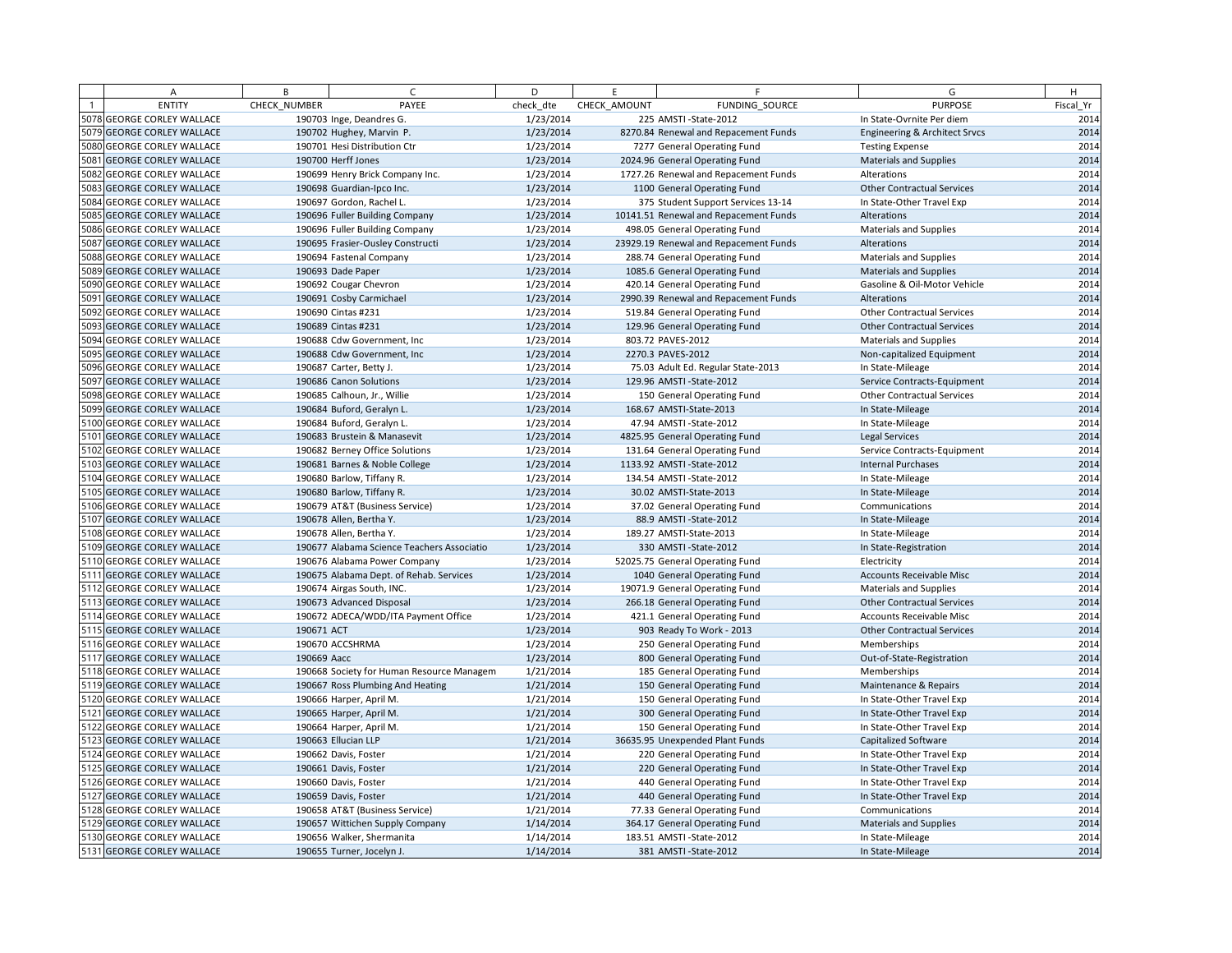| A                          | B            | $\sqrt{ }$                         | D          | E            | F                                       | G                                   | H         |
|----------------------------|--------------|------------------------------------|------------|--------------|-----------------------------------------|-------------------------------------|-----------|
| <b>ENTITY</b>              | CHECK NUMBER | PAYEE                              | check dte  | CHECK AMOUNT | FUNDING SOURCE                          | <b>PURPOSE</b>                      | Fiscal Yr |
| 5132 GEORGE CORLEY WALLACE |              | 190654 Sweeney, Valerie F.         | 1/14/2014  |              | 1860.2 AMSTI-State-2012                 | <b>Other Contractual Services</b>   | 2014      |
| 5133 GEORGE CORLEY WALLACE |              | 190653 Selma Trophy Company        | 1/14/2014  |              | 155.94 FED VOC-2013                     | <b>Materials and Supplies</b>       | 2014      |
| 5134 GEORGE CORLEY WALLACE |              | 190652 Roberson, Erika M.          | 1/14/2014  |              | 36.68 AMSTI - State-2012                | In State-Mileage                    | 2014      |
| 5135 GEORGE CORLEY WALLACE |              | 190651 Pettway, Clarence J.        | 1/14/2014  |              | 30.11 AMSTI-State-2012                  | In State-Mileage                    | 2014      |
| 5136 GEORGE CORLEY WALLACE |              | 190650 McRae-Gaines Learning Ctn   | 1/14/2014  |              | 730 General Operating Fund              | Scholarships                        | 2014      |
| 5137 GEORGE CORLEY WALLACE |              | 190649 Maynard, Cooper & Gale      | 1/14/2014  |              | 928.91 General Operating Fund           | <b>Legal Services</b>               | 2014      |
| 5138 GEORGE CORLEY WALLACE |              | 190648 Kennedy, Regina S.          | 1/14/2014  |              | 156.31 AMSTI-State-2012                 | In State-Mileage                    | 2014      |
| 5139 GEORGE CORLEY WALLACE |              | 190647 Hampton Inn - Selma         | 1/14/2014  |              | 1205.8 General Operating Fund           | <b>Other Contractual Services</b>   | 2014      |
| 5140 GEORGE CORLEY WALLACE |              | 190646 Buford, Geralyn L.          | 1/14/2014  |              | 350.92 AMSTI-State-2012                 | In State-Mileage                    | 2014      |
| 5141 GEORGE CORLEY WALLACE |              | 190645 Briggs, Tammie M.           | 1/14/2014  |              | 225 General Operating Fund              | In State-Ovrnite Per diem           | 2014      |
| 5142 GEORGE CORLEY WALLACE |              | 190645 Briggs, Tammie M.           | 1/14/2014  |              | 92.66 General Operating Fund            | In State-Mileage                    | 2014      |
| 5143 GEORGE CORLEY WALLACE |              | 190644 Biddle & Associates, Inc.   | 1/14/2014  |              | 270 General Operating Fund              | <b>Testing Expense</b>              | 2014      |
| 5144 GEORGE CORLEY WALLACE |              | 190643 Barlow, Tiffany R.          | 1/14/2014  |              | 159.84 AMSTI-State-2012                 | In State-Mileage                    | 2014      |
| 5145 GEORGE CORLEY WALLACE |              | 190642 Baldwin, Antionetta S.      | 1/14/2014  |              | 130.5 General Operating Fund            | In State-Mileage                    | 2014      |
| 5146 GEORGE CORLEY WALLACE |              | 190641 Auto Zone                   | 1/14/2014  |              | 123.36 General Operating Fund           | Maintenance & Repairs               | 2014      |
| 5147 GEORGE CORLEY WALLACE |              | 190640 Allen, Bertha Y.            | 1/14/2014  |              | 88.13 AMSTI-State-2012                  | In State-Mileage                    | 2014      |
| 5148 GEORGE CORLEY WALLACE |              | 190639 Harper, April M.            | 1/8/2014   |              | 150 General Operating Fund              | In State-Other Travel Exp           | 2014      |
| 5149 GEORGE CORLEY WALLACE |              | 190638 Harper, April M.            | 1/8/2014   |              | 300 General Operating Fund              | In State-Other Travel Exp           | 2014      |
| 5150 GEORGE CORLEY WALLACE |              | 190637 Harper, April M.            | 1/8/2014   |              | 150 General Operating Fund              | In State-Other Travel Exp           | 2014      |
| 5151 GEORGE CORLEY WALLACE |              | 190636 Davis, Foster               | 1/8/2014   |              | 220 General Operating Fund              | In State-Other Travel Exp           | 2014      |
| 5152 GEORGE CORLEY WALLACE |              | 190635 Davis, Foster               | 1/8/2014   |              | 440 General Operating Fund              | In State-Other Travel Exp           | 2014      |
| 5153 GEORGE CORLEY WALLACE |              | 190634 Davis, Foster               | 1/8/2014   |              | 220 General Operating Fund              | In State-Other Travel Exp           | 2014      |
| 5154 GEORGE CORLEY WALLACE |              | 190633 Visions Beauty Dist.        | 1/8/2014   |              | 2177.02 General Operating Fund          | Purchases for Re-Sale               | 2014      |
| 5155 GEORGE CORLEY WALLACE |              | 190632 Verizon Wireless            | 1/8/2014   |              | 489.47 AMSTI-State-2012                 | Communications                      | 2014      |
| 5156 GEORGE CORLEY WALLACE |              | 190632 Verizon Wireless            | 1/8/2014   |              | 40.01 General Operating Fund            | Communications                      | 2014      |
| 5157 GEORGE CORLEY WALLACE |              | 190631 UPS - United Parcel Service | 1/8/2014   |              | 30.74 General Operating Fund            | Postage                             | 2014      |
| 5158 GEORGE CORLEY WALLACE |              | 190630 St Of Al - Dept Of Indust   | 1/8/2014   |              | 1819.14 General Operating Fund          | <b>Unemployment Compensation</b>    | 2014      |
| 5159 GEORGE CORLEY WALLACE |              | 190629 Selma Electric Repair       | 1/8/2014   |              | 103 General Operating Fund              | Maintenance & Repairs               | 2014      |
| 5160 GEORGE CORLEY WALLACE |              | 190628 Prattville Progress         | 1/8/2014   |              | 379.2 General Operating Fund            | <b>Advertising &amp; Promotions</b> | 2014      |
| 5161 GEORGE CORLEY WALLACE |              | 190627 Phi Theta Kappa             | 1/8/2014   |              | 480 Phi Theta Kappa                     | <b>Deposit Liabilities</b>          | 2014      |
| 5162 GEORGE CORLEY WALLACE | 190626 FedEx |                                    | 1/8/2014   |              | 27.7 General Operating Fund             | Postage                             | 2014      |
| 5163 GEORGE CORLEY WALLACE | 190626 FedEx |                                    | 1/8/2014   |              | 28.96 AMSTI - State-2012                | Postage                             | 2014      |
| 5164 GEORGE CORLEY WALLACE |              | 190625 C & S Auto Parts            | 1/8/2014   |              | 29.97 General Operating Fund            | Maintenance & Repairs               | 2014      |
| 5165 GEORGE CORLEY WALLACE |              | 190624 AT&T Alabama                | 1/8/2014   |              | 173.96 AE-PROGRAM EXPANSION GRANT-STATE | Communications                      | 2014      |
| 5166 GEORGE CORLEY WALLACE |              | 190624 AT&T Alabama                | 1/8/2014   |              | 426.05 General Operating Fund           | Communications                      | 2014      |
| 5167 GEORGE CORLEY WALLACE |              | 190624 AT&T Alabama                | 1/8/2014   |              | 76.37 AMSTI-State-2012                  | Communications                      | 2014      |
| 5168 GEORGE CORLEY WALLACE |              | 190623 Alabama Gas Corporation     | 1/8/2014   |              | 14927.52 General Operating Fund         | Gas & Heating Fuel                  | 2014      |
| 5169 GEORGE CORLEY WALLACE |              | 190622 Office Depot                | 12/17/2013 |              | 139.51 Student Support Services 13-14   | <b>Materials and Supplies</b>       | 2014      |
| 5170 GEORGE CORLEY WALLACE |              | 190622 Office Depot                | 12/17/2013 |              | 1824.56 General Operating Fund          | <b>Materials and Supplies</b>       | 2014      |
| 5171 GEORGE CORLEY WALLACE |              | 190621 Wccs Aea Local Active       | 12/17/2013 |              | 5 AMSTI-State-2012                      | Misc Deductions Payable             | 2014      |
| 5172 GEORGE CORLEY WALLACE |              | 190620 Wccs Selma Foundation       | 12/17/2013 |              | 135 Payroll Clearing Fund               | Misc Deductions Payable             | 2014      |
| 5173 GEORGE CORLEY WALLACE |              | 190620 Wccs Selma Foundation       | 12/17/2013 |              | 20 Adult Ed. Regular State-2013         | Misc Deductions Payable             | 2014      |
| 5174 GEORGE CORLEY WALLACE | 190619 WCCS  |                                    | 12/17/2013 |              | 140.76 Student Support Services 13-14   | Misc Deductions Payable             | 2014      |
| 5175 GEORGE CORLEY WALLACE | 190619 WCCS  |                                    | 12/17/2013 |              | 86.88 Adult Ed. Regular State-2013      | <b>Misc Deductions Payable</b>      | 2014      |
| 5176 GEORGE CORLEY WALLACE | 190619 WCCS  |                                    | 12/17/2013 |              | 16.56 AE-EPS-JOBS-2013                  | Misc Deductions Payable             | 2014      |
| 5177 GEORGE CORLEY WALLACE | 190619 WCCS  |                                    | 12/17/2013 |              | 190.08 Talent Search 13-14              | <b>Misc Deductions Payable</b>      | 2014      |
| 5178 GEORGE CORLEY WALLACE | 190619 WCCS  |                                    | 12/17/2013 |              | 18892.8 Payroll Clearing Fund           | Misc Deductions Payable             | 2014      |
| 5179 GEORGE CORLEY WALLACE | 190619 WCCS  |                                    | 12/17/2013 |              | 160.92 AMSTI-State-2012                 | Misc Deductions Payable             | 2014      |
| 5180 GEORGE CORLEY WALLACE |              | 190618 Wallace Communtiy College   | 12/17/2013 |              | 2 Adult Ed. Regular State-2013          | Misc Deductions Payable             | 2014      |
| 5181 GEORGE CORLEY WALLACE |              | 190618 Wallace Communtiy College   | 12/17/2013 |              | 2 PAVES-2011                            | <b>Misc Deductions Payable</b>      | 2014      |
| 5182 GEORGE CORLEY WALLACE |              | 190618 Wallace Communtiy College   | 12/17/2013 |              | 79 Payroll Clearing Fund                | Misc Deductions Payable             | 2014      |
| 5183 GEORGE CORLEY WALLACE |              | 190618 Wallace Communtiy College   | 12/17/2013 |              | 2 Student Support Services 13-14        | Misc Deductions Payable             | 2014      |
| 5184 GEORGE CORLEY WALLACE |              | 190617 Variable Annuity Life Ins   | 12/17/2013 |              | 1475 Payroll Clearing Fund              | Misc Deductions Payable             | 2014      |
| 5185 GEORGE CORLEY WALLACE |              | 190617 Variable Annuity Life Ins   | 12/17/2013 |              | 350 Talent Search 13-14                 | Misc Deductions Payable             | 2014      |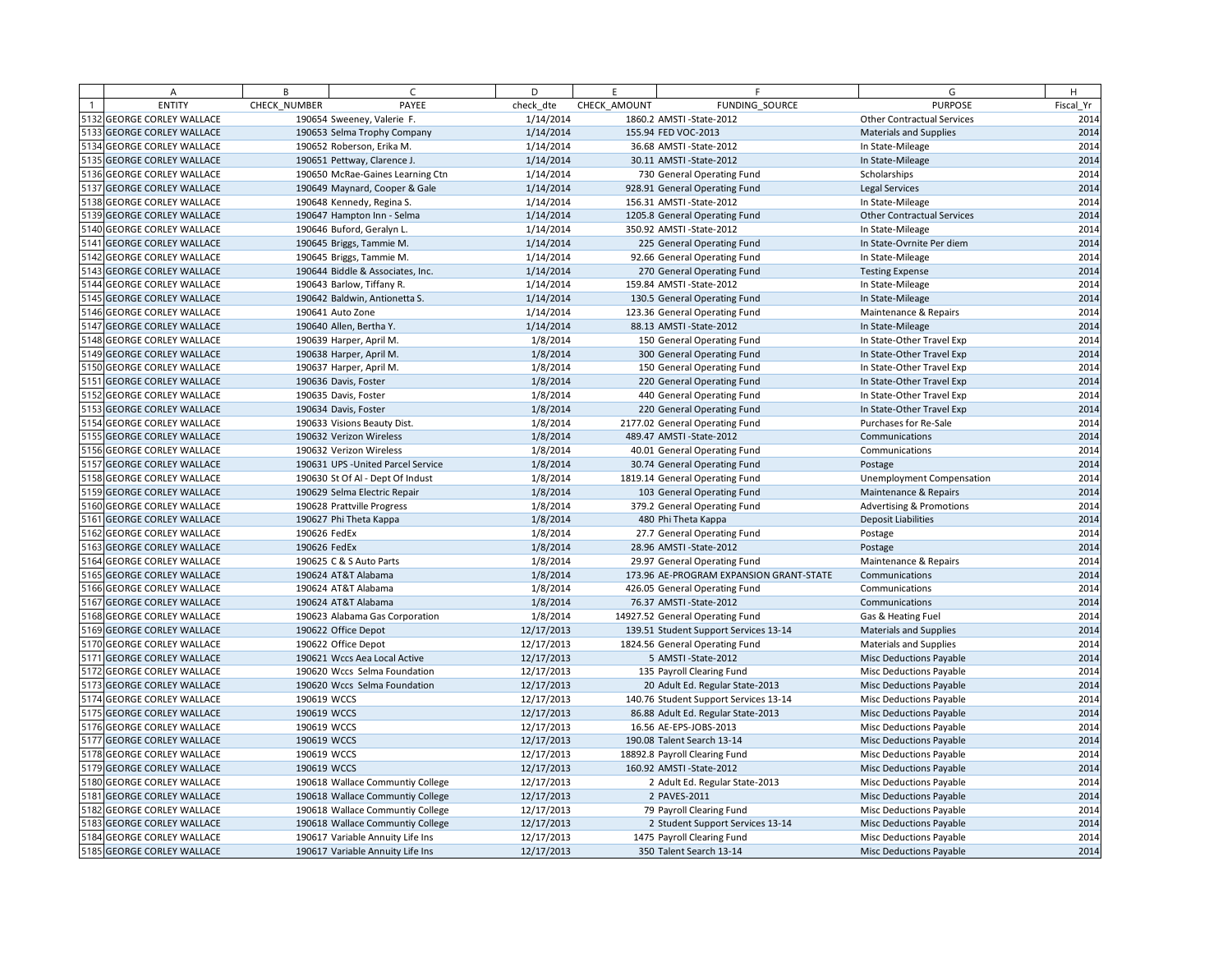| A                          | B             | $\epsilon$                       | D          | F.           | F                                       | G                                   | H         |
|----------------------------|---------------|----------------------------------|------------|--------------|-----------------------------------------|-------------------------------------|-----------|
| <b>ENTITY</b>              | CHECK NUMBER  | PAYEE                            | check dte  | CHECK AMOUNT | FUNDING SOURCE                          | <b>PURPOSE</b>                      | Fiscal Yr |
| 5186 GEORGE CORLEY WALLACE | 190616 Unum   |                                  | 12/17/2013 |              | 161.25 Payroll Clearing Fund            | <b>Misc Deductions Payable</b>      | 2014      |
| 5187 GEORGE CORLEY WALLACE | 190616 Unum   |                                  | 12/17/2013 |              | 12.95 Student Support Services 13-14    | <b>Misc Deductions Payable</b>      | 2014      |
| 5188 GEORGE CORLEY WALLACE |               | 190615 United Way Of Selma & Dal | 12/17/2013 |              | 20 Adult Ed. Regular State-2013         | Misc Deductions Payable             | 2014      |
| 5189 GEORGE CORLEY WALLACE |               | 190615 United Way Of Selma & Dal | 12/17/2013 |              | 173 Payroll Clearing Fund               | <b>Misc Deductions Payable</b>      | 2014      |
| 5190 GEORGE CORLEY WALLACE |               | 190615 United Way Of Selma & Dal | 12/17/2013 |              | 25 Student Support Services 13-14       | Misc Deductions Payable             | 2014      |
| 5191 GEORGE CORLEY WALLACE |               | 190614 Teacher'S Retirement Syst | 12/17/2013 |              | 2967.01 Adult Ed. Regular State-2013    | Prior Yr Accounts Payable           | 2014      |
| 5192 GEORGE CORLEY WALLACE |               | 190614 Teacher'S Retirement Syst | 12/17/2013 |              | 186.14 MSP-Tuskegee-2012                | Prior Yr Accounts Payable           | 2014      |
| 5193 GEORGE CORLEY WALLACE |               | 190614 Teacher'S Retirement Syst | 12/17/2013 |              | 119.22 MSP-Tuskegee-2012                | Alabama Teachers Retirement Payable | 2014      |
| 5194 GEORGE CORLEY WALLACE |               | 190614 Teacher'S Retirement Syst | 12/17/2013 |              | 1283.31 Talent Search 13-14             | Alabama Teachers Retirement Payable | 2014      |
| 5195 GEORGE CORLEY WALLACE |               | 190614 Teacher'S Retirement Syst | 12/17/2013 |              | 1987.17 Student Support Services 13-14  | Prior Yr Accounts Payable           | 2014      |
| 5196 GEORGE CORLEY WALLACE |               | 190614 Teacher'S Retirement Syst | 12/17/2013 |              | 341.54 PAVES-2011                       | Prior Yr Accounts Payable           | 2014      |
| 5197 GEORGE CORLEY WALLACE |               | 190614 Teacher'S Retirement Syst | 12/17/2013 |              | 1111.76 PAVES-2012                      | Prior Yr Accounts Payable           | 2014      |
| 5198 GEORGE CORLEY WALLACE |               | 190614 Teacher'S Retirement Syst | 12/17/2013 |              | 343.24 Job Placement-RED-2012           | Prior Yr Accounts Payable           | 2014      |
| 5199 GEORGE CORLEY WALLACE |               | 190614 Teacher'S Retirement Syst | 12/17/2013 |              | 44301.1 Payroll Clearing Fund           | Alabama Teachers Retirement Payable | 2014      |
| 5200 GEORGE CORLEY WALLACE |               | 190614 Teacher'S Retirement Syst | 12/17/2013 |              | 419.61 AE-EPS-JOBS-2013                 | Prior Yr Accounts Payable           | 2014      |
| 5201 GEORGE CORLEY WALLACE |               | 190614 Teacher'S Retirement Syst | 12/17/2013 |              | 405 Industry Training-Skills Upgrade    | Alabama Teachers Retirement Payable | 2014      |
| 5202 GEORGE CORLEY WALLACE |               | 190614 Teacher'S Retirement Syst | 12/17/2013 |              | 712.06 PAVES-2012                       | Alabama Teachers Retirement Payable | 2014      |
| 5203 GEORGE CORLEY WALLACE |               | 190614 Teacher'S Retirement Syst | 12/17/2013 |              | 6547.63 AMSTI-State-2012                | Prior Yr Accounts Payable           | 2014      |
| 5204 GEORGE CORLEY WALLACE |               | 190614 Teacher'S Retirement Syst | 12/17/2013 |              | 632.34 Industry Training-Skills Upgrade | Prior Yr Accounts Payable           | 2014      |
| 5205 GEORGE CORLEY WALLACE |               | 190614 Teacher'S Retirement Syst | 12/17/2013 |              | 268.75 AE-EPS-JOBS-2013                 | Alabama Teachers Retirement Payable | 2014      |
| 5206 GEORGE CORLEY WALLACE |               | 190614 Teacher'S Retirement Syst | 12/17/2013 |              | 1272.74 Student Support Services 13-14  | Alabama Teachers Retirement Payable | 2014      |
| 5207 GEORGE CORLEY WALLACE |               | 190614 Teacher'S Retirement Syst | 12/17/2013 |              | 2003.67 Talent Search 13-14             | Prior Yr Accounts Payable           | 2014      |
| 5208 GEORGE CORLEY WALLACE |               | 190614 Teacher'S Retirement Syst | 12/17/2013 |              | 4193.64 AMSTI - State-2012              | Alabama Teachers Retirement Payable | 2014      |
| 5209 GEORGE CORLEY WALLACE |               | 190614 Teacher'S Retirement Syst | 12/17/2013 |              | 219.84 Job Placement-RED-2012           | Alabama Teachers Retirement Payable | 2014      |
| 5210 GEORGE CORLEY WALLACE |               | 190614 Teacher'S Retirement Syst | 12/17/2013 |              | 69133.41 Payroll Clearing Fund          | Prior Yr Accounts Payable           | 2014      |
| 5211 GEORGE CORLEY WALLACE |               | 190614 Teacher'S Retirement Syst | 12/17/2013 |              | 218.75 PAVES-2011                       | Alabama Teachers Retirement Payable | 2014      |
| 5212 GEORGE CORLEY WALLACE |               | 190613 St. of AL. Child Support  | 12/17/2013 |              | 926 Payroll Clearing Fund               | Misc Deductions Payable             | 2014      |
| 5213 GEORGE CORLEY WALLACE |               | 190612 Rsa-1 (Peiraf)            | 12/17/2013 |              | 50 Ready To Work - 2013                 | <b>Misc Deductions Payable</b>      | 2014      |
| 5214 GEORGE CORLEY WALLACE |               | 190612 Rsa-1 (Peiraf)            | 12/17/2013 |              | 50 Student Support Services 13-14       | <b>Misc Deductions Payable</b>      | 2014      |
| 5215 GEORGE CORLEY WALLACE |               | 190612 Rsa-1 (Peiraf)            | 12/17/2013 |              | 50 Adult Ed. Regular State-2013         | <b>Misc Deductions Payable</b>      | 2014      |
| 5216 GEORGE CORLEY WALLACE |               | 190612 Rsa-1 (Peiraf)            | 12/17/2013 |              | 2985 Payroll Clearing Fund              | <b>Misc Deductions Payable</b>      | 2014      |
| 5217 GEORGE CORLEY WALLACE |               | 190612 Rsa-1 (Peiraf)            | 12/17/2013 |              | 100 Talent Search 13-14                 | <b>Misc Deductions Payable</b>      | 2014      |
| 5218 GEORGE CORLEY WALLACE |               | 190612 Rsa-1 (Peiraf)            | 12/17/2013 |              | 200 AMSTI-State-2012                    | Misc Deductions Payable             | 2014      |
| 5219 GEORGE CORLEY WALLACE |               | 190611 Reding, Curtis C.         | 12/17/2013 |              | 1058 PAVES-2012                         | <b>Misc Deductions Payable</b>      | 2014      |
| 5220 GEORGE CORLEY WALLACE | 190610 Peehip |                                  | 12/17/2013 |              | 53 Job Placement-RED-2012               | Misc Deductions Payable             | 2014      |
| 5221 GEORGE CORLEY WALLACE | 190610 Peehip |                                  | 12/17/2013 |              | 880.33 Adult Ed. Regular State-2013     | <b>Misc Deductions Payable</b>      | 2014      |
| 5222 GEORGE CORLEY WALLACE | 190610 Peehip |                                  | 12/17/2013 |              | 564.66 Student Support Services 13-14   | <b>Misc Deductions Payable</b>      | 2014      |
| 5223 GEORGE CORLEY WALLACE | 190610 Peehip |                                  | 12/17/2013 |              | 3570 Student Support Services 13-14     | Prior Yr Accounts Payable           | 2014      |
| 5224 GEORGE CORLEY WALLACE | 190610 Peehip |                                  | 12/17/2013 |              | 574 PAVES-2012                          | Misc Deductions Payable             | 2014      |
| 5225 GEORGE CORLEY WALLACE | 190610 Peehip |                                  | 12/17/2013 |              | 2427.9 AMSTI-State-2012                 | <b>Misc Deductions Payable</b>      | 2014      |
| 5226 GEORGE CORLEY WALLACE | 190610 Peehip |                                  | 12/17/2013 |              | 3356 Talent Search 13-14                | Prior Yr Accounts Payable           | 2014      |
| 5227 GEORGE CORLEY WALLACE | 190610 Peehip |                                  | 12/17/2013 |              | 10710 AMSTI-State-2012                  | Prior Yr Accounts Payable           | 2014      |
| 5228 GEORGE CORLEY WALLACE | 190610 Peehip |                                  | 12/17/2013 |              | 3570 Adult Ed. Regular State-2013       | Prior Yr Accounts Payable           | 2014      |
| 5229 GEORGE CORLEY WALLACE | 190610 Peehip |                                  | 12/17/2013 |              | 43 MSP-Tuskegee-2012                    | <b>Misc Deductions Payable</b>      | 2014      |
| 5230 GEORGE CORLEY WALLACE | 190610 Peehip |                                  | 12/17/2013 |              | 387.35 MSP-Tuskegee-2012                | Prior Yr Accounts Payable           | 2014      |
| 5231 GEORGE CORLEY WALLACE | 190610 Peehip |                                  | 12/17/2013 |              | 714 AE-EPS-JOBS-2013                    | Prior Yr Accounts Payable           | 2014      |
| 5232 GEORGE CORLEY WALLACE | 190610 Peehip |                                  | 12/17/2013 |              | 767 PAVES-2011                          | Misc Deductions Payable             | 2014      |
| 5233 GEORGE CORLEY WALLACE | 190610 Peehip |                                  | 12/17/2013 |              | 89790.65 Payroll Clearing Fund          | Prior Yr Accounts Payable           | 2014      |
| 5234 GEORGE CORLEY WALLACE | 190610 Peehip |                                  | 12/17/2013 |              | 21639.64 Payroll Clearing Fund          | Misc Deductions Payable             | 2014      |
| 5235 GEORGE CORLEY WALLACE | 190610 Peehip |                                  | 12/17/2013 |              | 785 Talent Search 13-14                 | <b>Misc Deductions Payable</b>      | 2014      |
| 5236 GEORGE CORLEY WALLACE | 190610 Peehip |                                  | 12/17/2013 |              | 91 AE-EPS-JOBS-2013                     | Misc Deductions Payable             | 2014      |
| 5237 GEORGE CORLEY WALLACE | 190610 Peehip |                                  | 12/17/2013 |              | 714 Job Placement-RED-2012              | Prior Yr Accounts Payable           | 2014      |
| 5238 GEORGE CORLEY WALLACE | 190610 Peehip |                                  | 12/17/2013 |              | 2142 PAVES-2012                         | Prior Yr Accounts Payable           | 2014      |
| 5239 GEORGE CORLEY WALLACE |               | 190609 New York Life & Annuity   | 12/17/2013 |              | 100 Student Support Services 13-14      | <b>Misc Deductions Payable</b>      | 2014      |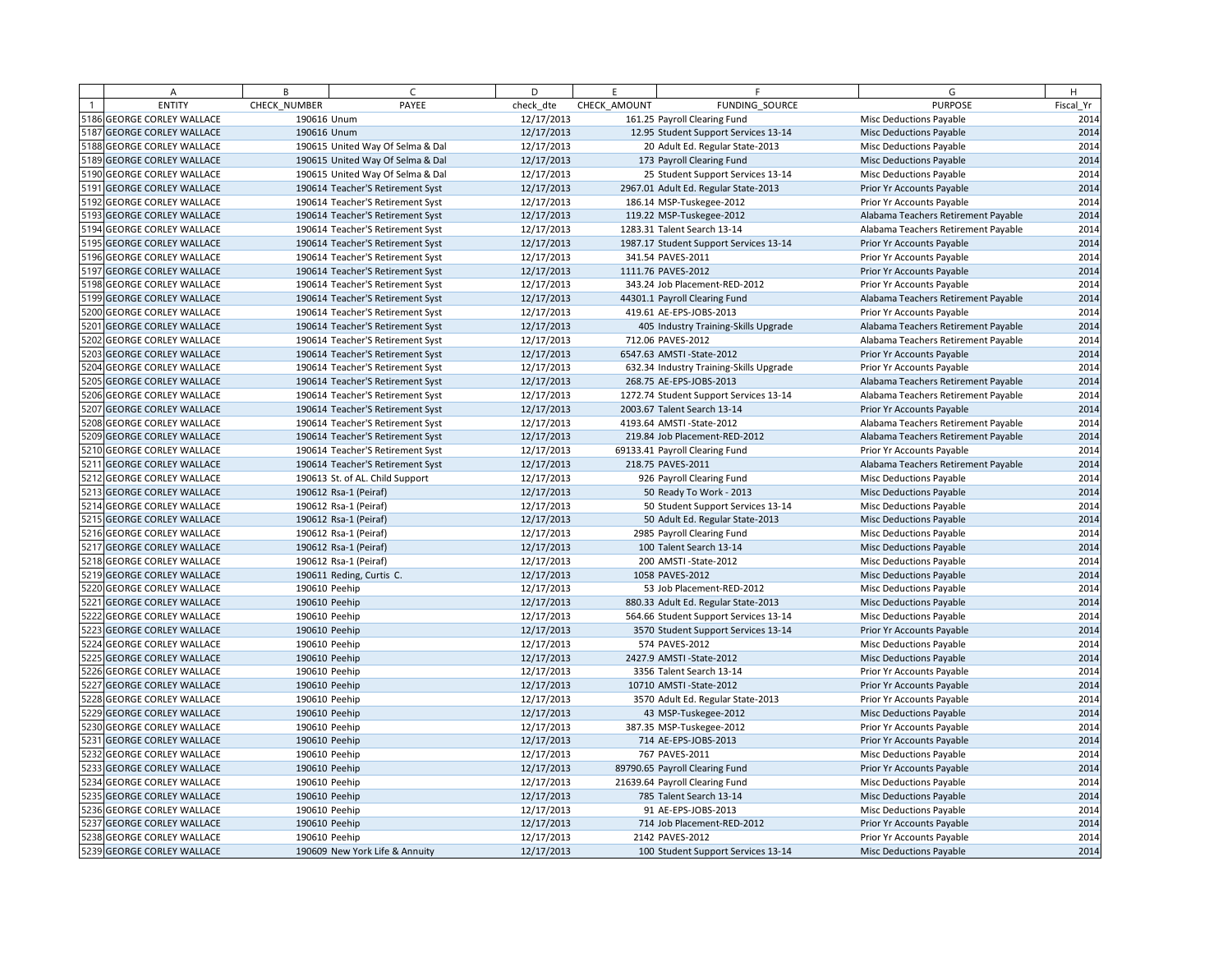|      | А                            | B            | $\sqrt{ }$                         | D          | E            | F                                     | G                                 | H         |
|------|------------------------------|--------------|------------------------------------|------------|--------------|---------------------------------------|-----------------------------------|-----------|
|      | <b>ENTITY</b>                | CHECK NUMBER | PAYEE                              | check dte  | CHECK AMOUNT | <b>FUNDING SOURCE</b>                 | <b>PURPOSE</b>                    | Fiscal Yr |
|      | 5240 GEORGE CORLEY WALLACE   |              | 190609 New York Life & Annuity     | 12/17/2013 |              | 550 Payroll Clearing Fund             | <b>Misc Deductions Payable</b>    | 2014      |
|      | 5241 GEORGE CORLEY WALLACE   |              | 190608 Liberty National Life Ins   | 12/17/2013 |              | 30.04 PAVES-2012                      | <b>Misc Deductions Payable</b>    | 2014      |
|      | 5242 GEORGE CORLEY WALLACE   |              | 190608 Liberty National Life Ins   | 12/17/2013 |              | 154.4 AMSTI-State-2012                | Misc Deductions Payable           | 2014      |
|      | 5243 GEORGE CORLEY WALLACE   |              | 190608 Liberty National Life Ins   | 12/17/2013 |              | 290.73 Payroll Clearing Fund          | <b>Misc Deductions Payable</b>    | 2014      |
|      | 5244 GEORGE CORLEY WALLACE   |              | 190608 Liberty National Life Ins   | 12/17/2013 |              | 53.3 AE-EPS-JOBS-2013                 | Misc Deductions Payable           | 2014      |
|      | 5245 GEORGE CORLEY WALLACE   |              | 190608 Liberty National Life Ins   | 12/17/2013 |              | 69.98 Adult Ed. Regular State-2013    | <b>Misc Deductions Payable</b>    | 2014      |
|      | 5246 GEORGE CORLEY WALLACE   |              | 190608 Liberty National Life Ins   | 12/17/2013 |              | 18.83 Talent Search 13-14             | Misc Deductions Payable           | 2014      |
|      | 5247 GEORGE CORLEY WALLACE   |              | 190607 Great-West Retirement Ser   | 12/17/2013 |              | 17200 Payroll Clearing Fund           | <b>Misc Deductions Payable</b>    | 2014      |
|      | 5248 GEORGE CORLEY WALLACE   |              | 190606 Elmore County Circuit       | 12/17/2013 |              | 200 Talent Search 13-14               | Misc Deductions Payable           | 2014      |
|      | 5249 GEORGE CORLEY WALLACE   |              | 190605 Educator Benefits Corp.     | 12/17/2013 |              | 56.02 AMSTI-State-2012                | <b>Misc Deductions Payable</b>    | 2014      |
|      | 5250 GEORGE CORLEY WALLACE   |              | 190605 Educator Benefits Corp.     | 12/17/2013 |              | 662.5 Payroll Clearing Fund           | Misc Deductions Payable           | 2014      |
|      | 5251 GEORGE CORLEY WALLACE   |              | 190604 District Court Of Jeffers   | 12/17/2013 |              | 217.5 Payroll Clearing Fund           | <b>Misc Deductions Payable</b>    | 2014      |
|      | 5252 GEORGE CORLEY WALLACE   |              | 190603 Colonial Life Insurance C   | 12/17/2013 |              | 2936.87 Payroll Clearing Fund         | Misc Deductions Payable           | 2014      |
| 5253 | <b>GEORGE CORLEY WALLACE</b> |              | 190603 Colonial Life Insurance C   | 12/17/2013 |              | 20.12 AMSTI-State-2012                | <b>Misc Deductions Payable</b>    | 2014      |
|      | 5254 GEORGE CORLEY WALLACE   |              | 190603 Colonial Life Insurance C   | 12/17/2013 |              | 17 Adult Ed. Regular State-2013       | Misc Deductions Payable           | 2014      |
|      | 5255 GEORGE CORLEY WALLACE   |              | 190603 Colonial Life Insurance C   | 12/17/2013 |              | 163.95 Talent Search 13-14            | <b>Misc Deductions Payable</b>    | 2014      |
|      | 5256 GEORGE CORLEY WALLACE   |              | 190603 Colonial Life Insurance C   | 12/17/2013 |              | 42 Student Support Services 13-14     | Misc Deductions Payable           | 2014      |
|      | 5257 GEORGE CORLEY WALLACE   |              | 190602 Allstate                    | 12/17/2013 |              | 560.58 Payroll Clearing Fund          | Misc Deductions Payable           | 2014      |
|      | 5258 GEORGE CORLEY WALLACE   |              | 190601 Alabama ACTE                | 12/17/2013 |              | 12.63 Payroll Clearing Fund           | Misc Deductions Payable           | 2014      |
| 5259 | <b>GEORGE CORLEY WALLACE</b> | 190600 Aflac |                                    | 12/17/2013 |              | 1543.9 Payroll Clearing Fund          | <b>Misc Deductions Payable</b>    | 2014      |
|      | 5260 GEORGE CORLEY WALLACE   | 190600 Aflac |                                    | 12/17/2013 |              | 467.13 AMSTI-State-2012               | <b>Misc Deductions Payable</b>    | 2014      |
|      | 5261 GEORGE CORLEY WALLACE   |              | 190599 AEA-AVOTE                   | 12/17/2013 |              | 253.28 Payroll Clearing Fund          | Misc Deductions Payable           | 2014      |
|      | 5262 GEORGE CORLEY WALLACE   |              | 190599 AEA-AVOTE                   | 12/17/2013 |              | 4 AE-EPS-JOBS-2013                    | Misc Deductions Payable           | 2014      |
|      | 5263 GEORGE CORLEY WALLACE   |              | 190599 AEA-AVOTE                   | 12/17/2013 |              | 13 AMSTI-State-2012                   | <b>Misc Deductions Payable</b>    | 2014      |
|      | 5264 GEORGE CORLEY WALLACE   |              | 190599 AEA-AVOTE                   | 12/17/2013 |              | 4 Talent Search 13-14                 | <b>Misc Deductions Payable</b>    | 2014      |
| 5265 | <b>GEORGE CORLEY WALLACE</b> |              | 190599 AEA-AVOTE                   | 12/17/2013 |              | 17 Adult Ed. Regular State-2013       | Misc Deductions Payable           | 2014      |
|      | 5266 GEORGE CORLEY WALLACE   |              | 190599 AEA-AVOTE                   | 12/17/2013 |              | 19.5 Student Support Services 13-14   | <b>Misc Deductions Payable</b>    | 2014      |
|      | 5267 GEORGE CORLEY WALLACE   |              | 190599 AEA-AVOTE                   | 12/17/2013 |              | 4 PAVES-2012                          | <b>Misc Deductions Payable</b>    | 2014      |
|      | 5268 GEORGE CORLEY WALLACE   | 190598 AEA   |                                    | 12/17/2013 |              | 189.71 Adult Ed. Regular State-2013   | <b>Misc Deductions Payable</b>    | 2014      |
|      | 5269 GEORGE CORLEY WALLACE   | 190598 AEA   |                                    | 12/17/2013 |              | 206.81 Student Support Services 13-14 | <b>Misc Deductions Payable</b>    | 2014      |
|      | 5270 GEORGE CORLEY WALLACE   | 190598 AEA   |                                    | 12/17/2013 |              | 183.35 AMSTI-State-2012               | Misc Deductions Payable           | 2014      |
|      | 5271 GEORGE CORLEY WALLACE   | 190598 AEA   |                                    | 12/17/2013 |              | 93.8 Talent Search 13-14              | <b>Misc Deductions Payable</b>    | 2014      |
|      | 5272 GEORGE CORLEY WALLACE   | 190598 AEA   |                                    | 12/17/2013 |              | 46.9 AE-EPS-JOBS-2013                 | <b>Misc Deductions Payable</b>    | 2014      |
|      | 5273 GEORGE CORLEY WALLACE   | 190598 AEA   |                                    | 12/17/2013 |              | 3208.81 Payroll Clearing Fund         | <b>Misc Deductions Payable</b>    | 2014      |
|      | 5274 GEORGE CORLEY WALLACE   | 190598 AEA   |                                    | 12/17/2013 |              | 46.9 PAVES-2012                       | <b>Misc Deductions Payable</b>    | 2014      |
|      | 5275 GEORGE CORLEY WALLACE   |              | 190597 Xerox Corporation           | 12/17/2013 |              | 66.59 Adult Ed. Regular State-2013    | Service Contracts-Equipment       | 2014      |
|      | 5276 GEORGE CORLEY WALLACE   |              | 190596 Williams, Brian             | 12/17/2013 |              | 160 General Operating Fund            | <b>Other Contractual Services</b> | 2014      |
|      | 5277 GEORGE CORLEY WALLACE   |              | 190595 Wilcox Co. School Board     | 12/17/2013 |              | 174.91 WCCS Aviation Day              | <b>Deposit Liabilities</b>        | 2014      |
|      | 5278 GEORGE CORLEY WALLACE   |              | 190594 Wccs Petty Cash             | 12/17/2013 |              | 37.72 General Operating Fund          | Maintenance & Repairs             | 2014      |
|      | 5279 GEORGE CORLEY WALLACE   |              | 190594 Wccs Petty Cash             | 12/17/2013 |              | 207.03 General Operating Fund         | <b>Materials and Supplies</b>     | 2014      |
|      | 5280 GEORGE CORLEY WALLACE   |              | 190593 Walker, Roosevelt           | 12/17/2013 |              | 120 General Operating Fund            | <b>Other Contractual Services</b> | 2014      |
|      | 5281 GEORGE CORLEY WALLACE   |              | 190592 UPS - United Parcel Service | 12/17/2013 |              | 97.27 General Operating Fund          | Postage                           | 2014      |
|      | 5282 GEORGE CORLEY WALLACE   |              | 190591 U S Post Master Selma       | 12/17/2013 |              | 135.41 General Operating Fund         | Postage                           | 2014      |
|      | 5283 GEORGE CORLEY WALLACE   |              | 190590 U S Post Master Selma       | 12/17/2013 |              | 450 General Operating Fund            | Postage                           | 2014      |
|      | 5284 GEORGE CORLEY WALLACE   |              | 190589 Truescreen, Inc             | 12/17/2013 |              | 13 General Operating Fund             | <b>Other Contractual Services</b> | 2014      |
|      | 5285 GEORGE CORLEY WALLACE   |              | 190588 Trane Company (Parts)       | 12/17/2013 |              | 9750 General Operating Fund           | Service Contracts-Equipment       | 2014      |
|      | 5286 GEORGE CORLEY WALLACE   |              | 190588 Trane Company (Parts)       | 12/17/2013 |              | 58.91 General Operating Fund          | <b>Materials and Supplies</b>     | 2014      |
|      | 5287 GEORGE CORLEY WALLACE   |              | 190588 Trane Company (Parts)       | 12/17/2013 |              | 850.5 Renewal and Repacement Funds    | Maintenance & Repairs             | 2014      |
|      | 5288 GEORGE CORLEY WALLACE   |              | 190587 The Flower Basket           | 12/17/2013 |              | 94 Flower Fund                        | <b>Deposit Liabilities</b>        | 2014      |
|      | 5289 GEORGE CORLEY WALLACE   |              | 190586 Teklinks, Inc.              | 12/17/2013 |              | 25791.5 General Operating Fund        | <b>Technology-Non Capital</b>     | 2014      |
|      | 5290 GEORGE CORLEY WALLACE   |              | 190585 Tarver, Otis                | 12/17/2013 |              | 692.29 General Operating Fund         | Accounts Receivable Misc          | 2014      |
|      | 5291 GEORGE CORLEY WALLACE   |              | 190584 St. Of Al. Dept. Of Fin.    | 12/17/2013 |              | 1325.67 General Operating Fund        | Communications                    | 2014      |
|      | 5292 GEORGE CORLEY WALLACE   |              | 190583 Smith, Robert               | 12/17/2013 |              | 2750 General Operating Fund           | <b>Other Contractual Services</b> | 2014      |
|      | 5293 GEORGE CORLEY WALLACE   |              | 190582 Shred-It Usa, Inc.          | 12/17/2013 |              | 233.76 General Operating Fund         | <b>Other Contractual Services</b> | 2014      |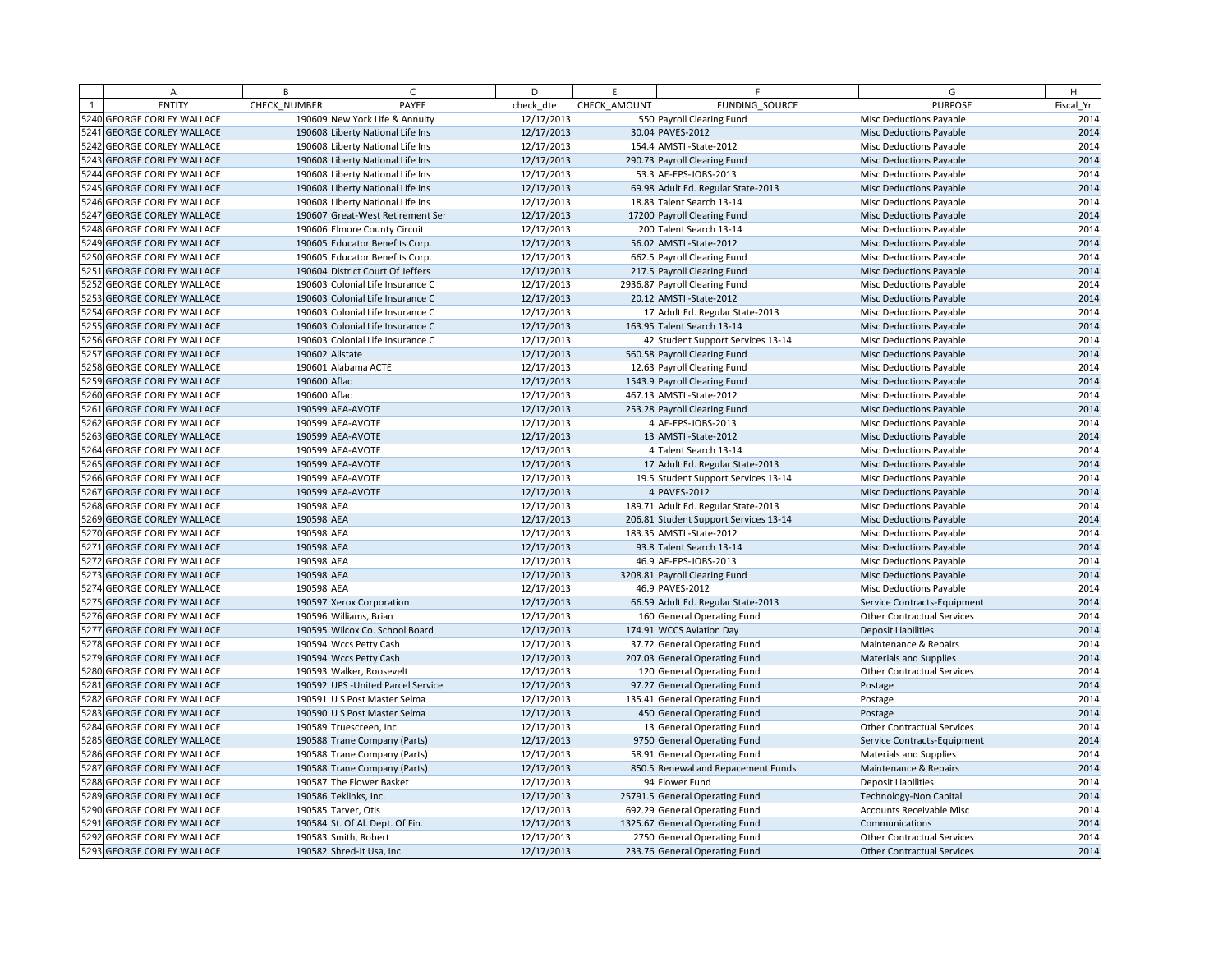|      | Α                            | B            | $\epsilon$                              | D          | E            | F                                | G                                   | H         |
|------|------------------------------|--------------|-----------------------------------------|------------|--------------|----------------------------------|-------------------------------------|-----------|
|      | <b>ENTITY</b>                | CHECK_NUMBER | PAYEE                                   | check dte  | CHECK AMOUNT | FUNDING SOURCE                   | <b>PURPOSE</b>                      | Fiscal Yr |
|      | 5294 GEORGE CORLEY WALLACE   |              | 190581 Selma Water Works Board          | 12/17/2013 |              | 70.83 General Operating Fund     | Water & Sewer                       | 2014      |
|      | 5295 GEORGE CORLEY WALLACE   |              | 190580 Screenco Enterprises             | 12/17/2013 |              | 467.6 General Operating Fund     | <b>Materials and Supplies</b>       | 2014      |
|      | 5296 GEORGE CORLEY WALLACE   |              | 190579 Sally Beauty Supply              | 12/17/2013 |              | 133.44 General Operating Fund    | Purchases for Re-Sale               | 2014      |
|      | 5297 GEORGE CORLEY WALLACE   |              | 190578 Sacubo                           | 12/17/2013 |              | 250 General Operating Fund       | Memberships                         | 2014      |
|      | 5298 GEORGE CORLEY WALLACE   |              | 190577 Rountree Electric Supply         | 12/17/2013 |              | 484.22 General Operating Fund    | Materials and Supplies              | 2014      |
|      | 5299 GEORGE CORLEY WALLACE   |              | 190576 Pitney Bowes                     | 12/17/2013 |              | 2000 General Operating Fund      | Postage                             | 2014      |
|      | 5300 GEORGE CORLEY WALLACE   |              | 190576 Pitney Bowes                     | 12/17/2013 |              | 2826 General Operating Fund      | Rent - Equipment                    | 2014      |
|      | 5301 GEORGE CORLEY WALLACE   |              | 190575 Pepsi-Cola Bottling Compa        | 12/17/2013 |              | 63.79 General Operating Fund     | <b>Materials and Supplies</b>       | 2014      |
|      | 5302 GEORGE CORLEY WALLACE   |              | 190574 Office Depot                     | 12/17/2013 |              | 56.58 General Operating Fund     | <b>Materials and Supplies</b>       | 2014      |
|      | 5303 GEORGE CORLEY WALLACE   |              | 190573 Fulford, Kenta K.                | 12/17/2013 |              | 75 General Operating Fund        | <b>Other Contractual Services</b>   | 2014      |
|      | 5304 GEORGE CORLEY WALLACE   |              | 190572 Fox Distributors Inc.            | 12/17/2013 |              | 63.35 General Operating Fund     | <b>Materials and Supplies</b>       | 2014      |
|      | 5305 GEORGE CORLEY WALLACE   |              | 190571 Dennis Nursery & Greenhouse, Inc | 12/17/2013 |              | 270 General Operating Fund       | <b>Materials and Supplies</b>       | 2014      |
|      | 5306 GEORGE CORLEY WALLACE   |              | 190570 Burmax                           | 12/17/2013 |              | 6859.4 General Operating Fund    | Purchases for Re-Sale               | 2014      |
|      | 5307 GEORGE CORLEY WALLACE   |              | 190569 Blackledge, Dr. Charles H.       | 12/17/2013 |              | 235.52 General Operating Fund    | Out-of-State-Mileage                | 2014      |
|      | 5308 GEORGE CORLEY WALLACE   |              | 190569 Blackledge, Dr. Charles H.       | 12/17/2013 |              | 200.02 General Operating Fund    | Out-of-State-Subsist & Lodging      | 2014      |
|      | 5309 GEORGE CORLEY WALLACE   |              | 190569 Blackledge, Dr. Charles H.       | 12/17/2013 |              | 60 General Operating Fund        | Out-of-State-Other Travel Expenses  | 2014      |
|      | 5310 GEORGE CORLEY WALLACE   |              | 190569 Blackledge, Dr. Charles H.       | 12/17/2013 |              | 450 General Operating Fund       | Out-of-State-Registration           | 2014      |
|      | 5311 GEORGE CORLEY WALLACE   |              | 190568 Berney Office Solutions          | 12/17/2013 |              | 608.12 General Operating Fund    | Service Contracts-Equipment         | 2014      |
|      | 5312 GEORGE CORLEY WALLACE   |              | 190567 Automotive Excitement            | 12/17/2013 |              | 100 General Operating Fund       | <b>Materials and Supplies</b>       | 2014      |
|      | 5313 GEORGE CORLEY WALLACE   | 190566 Atn   |                                         | 12/17/2013 |              | 663.2 Ready To Work - 2013       | <b>Other Contractual Services</b>   | 2014      |
|      | 5314 GEORGE CORLEY WALLACE   |              | 190565 AT&T (Business Service)          | 12/17/2013 |              | 76.79 General Operating Fund     | Communications                      | 2014      |
|      | 5315 GEORGE CORLEY WALLACE   |              | 190564 Alabama Community College        | 12/17/2013 |              | 125 General Operating Fund       | <b>Advertising &amp; Promotions</b> | 2014      |
|      | 5316 GEORGE CORLEY WALLACE   |              | 190564 Alabama Community College        | 12/17/2013 |              | 150 Adult Ed. Regular State-2013 | In State-Registration               | 2014      |
|      | 5317 GEORGE CORLEY WALLACE   |              | 190564 Alabama Community College        | 12/17/2013 |              | 1650 General Operating Fund      | In State-Registration               | 2014      |
|      | 5318 GEORGE CORLEY WALLACE   |              | 190564 Alabama Community College        | 12/17/2013 |              | 300 PAVES-2012                   | In State-Registration               | 2014      |
|      | 5319 GEORGE CORLEY WALLACE   |              | 190564 Alabama Community College        | 12/17/2013 |              | 600 FED VOC-2013                 | In State-Registration               | 2014      |
|      | 5320 GEORGE CORLEY WALLACE   |              | 190563 Airgas South, INC.               | 12/17/2013 |              | 1448.56 General Operating Fund   | <b>Materials and Supplies</b>       | 2014      |
|      | 5321 GEORGE CORLEY WALLACE   | 190562 Adem  |                                         | 12/17/2013 |              | 30 General Operating Fund        | <b>Other Contractual Services</b>   | 2014      |
|      | 5322 GEORGE CORLEY WALLACE   |              | 190561 Roberson, Erika M.               | 12/16/2013 |              | 67.25 AMSTI - State-2012         | In State-Mileage                    | 2014      |
|      | 5323 GEORGE CORLEY WALLACE   |              | 190560 Wittichen Supply Company         | 12/16/2013 |              | 109.32 General Operating Fund    | <b>Materials and Supplies</b>       | 2014      |
|      | 5324 GEORGE CORLEY WALLACE   |              | 190559 Wimberly, Louretta               | 12/16/2013 |              | 37.5 General Operating Fund      | <b>Other Contractual Services</b>   | 2014      |
|      | 5325 GEORGE CORLEY WALLACE   |              | 190558 White, Tara Y.                   | 12/16/2013 |              | 165.21 General Operating Fund    | Out-of-State-Subsist & Lodging      | 2014      |
|      | 5326 GEORGE CORLEY WALLACE   |              | 190557 Wex Bank                         | 12/16/2013 |              | 505.73 General Operating Fund    | Gasoline & Oil-Motor Vehicle        | 2014      |
|      | 5327 GEORGE CORLEY WALLACE   |              | 190556 The Selma-Times Journal          | 12/16/2013 |              | 1537 General Operating Fund      | <b>Advertising &amp; Promotions</b> | 2014      |
|      | 5328 GEORGE CORLEY WALLACE   |              | 190555 Sturdivant, Maxine               | 12/16/2013 |              | 243.82 General Operating Fund    | Out-of-State-Mileage                | 2014      |
|      | 5329 GEORGE CORLEY WALLACE   |              | 190554 Stiles, Toya D.                  | 12/16/2013 |              | 37.5 General Operating Fund      | <b>Other Contractual Services</b>   | 2014      |
|      | 5330 GEORGE CORLEY WALLACE   |              | 190553 Smith, Jacqueline                | 12/16/2013 |              | 205.46 General Operating Fund    | Out-of-State-Subsist & Lodging      | 2014      |
| 5331 | <b>GEORGE CORLEY WALLACE</b> |              | 190553 Smith, Jacqueline                | 12/16/2013 |              | 257.22 General Operating Fund    | Out-of-State-Mileage                | 2014      |
|      | 5332 GEORGE CORLEY WALLACE   |              | 190552 Simmons, Lawrence                | 12/16/2013 |              | 225 FED VOC-2013                 | In State-Ovrnite Per diem           | 2014      |
|      | 5333 GEORGE CORLEY WALLACE   |              | 190551 Simmons, Gloria D.               | 12/16/2013 |              | 225 PAVES-2012                   | In State-Ovrnite Per diem           | 2014      |
|      | 5334 GEORGE CORLEY WALLACE   |              | 190550 Scott, Gracie E.                 | 12/16/2013 |              | 120 General Operating Fund       | <b>Other Contractual Services</b>   | 2014      |
|      | 5335 GEORGE CORLEY WALLACE   |              | 190549 Sanders, Kenetta L.              | 12/16/2013 |              | 135 General Operating Fund       | <b>Other Contractual Services</b>   | 2014      |
|      | 5336 GEORGE CORLEY WALLACE   |              | 190548 Sanchez, Kelly                   | 12/16/2013 |              | 82.5 General Operating Fund      | <b>Other Contractual Services</b>   | 2014      |
| 5337 | <b>GEORGE CORLEY WALLACE</b> |              | 190547 Robinson, Erika N.               | 12/16/2013 |              | 67.25 AMSTI - State-2012         | In State-Mileage                    | 2014      |
|      | 5338 GEORGE CORLEY WALLACE   |              | 190546 Reynolds, Jennifer               | 12/16/2013 |              | 110.86 General Operating Fund    | Out-of-State-Mileage                | 2014      |
|      | 5339 GEORGE CORLEY WALLACE   |              | 190546 Reynolds, Jennifer               | 12/16/2013 |              | 24.6 General Operating Fund      | Out-of-State-Commercl Trans         | 2014      |
|      | 5340 GEORGE CORLEY WALLACE   |              | 190546 Reynolds, Jennifer               | 12/16/2013 |              | 123.22 General Operating Fund    | Out-of-State-Subsist & Lodging      | 2014      |
|      | 5341 GEORGE CORLEY WALLACE   |              | 190545 Purdie, Christy D.               | 12/16/2013 |              | 90.2 General Operating Fund      | Out-of-State-Other Travel Expenses  | 2014      |
|      | 5342 GEORGE CORLEY WALLACE   |              | 190545 Purdie, Christy D.               | 12/16/2013 |              | 98.32 General Operating Fund     | Out-of-State-Mileage                | 2014      |
|      | 5343 GEORGE CORLEY WALLACE   |              | 190545 Purdie, Christy D.               | 12/16/2013 |              | 133.52 General Operating Fund    | Out-of-State-Subsist & Lodging      | 2014      |
|      | 5344 GEORGE CORLEY WALLACE   |              | 190544 Pivot Point International        | 12/16/2013 |              | 2800 FED VOC-2013                | <b>Other Contractual Services</b>   | 2014      |
|      | 5345 GEORGE CORLEY WALLACE   |              | 190543 Pettway, Martha W.               | 12/16/2013 |              | 150 PAVES-2012                   | In State-Mileage                    | 2014      |
|      | 5346 GEORGE CORLEY WALLACE   |              | 190542 Peoples, Jimmetta                | 12/16/2013 |              | 157.5 General Operating Fund     | <b>Other Contractual Services</b>   | 2014      |
|      | 5347 GEORGE CORLEY WALLACE   |              | 190541 Owens, Holly B.                  | 12/16/2013 |              | 107.19 General Operating Fund    | In State-Mileage                    | 2014      |
|      |                              |              |                                         |            |              |                                  |                                     |           |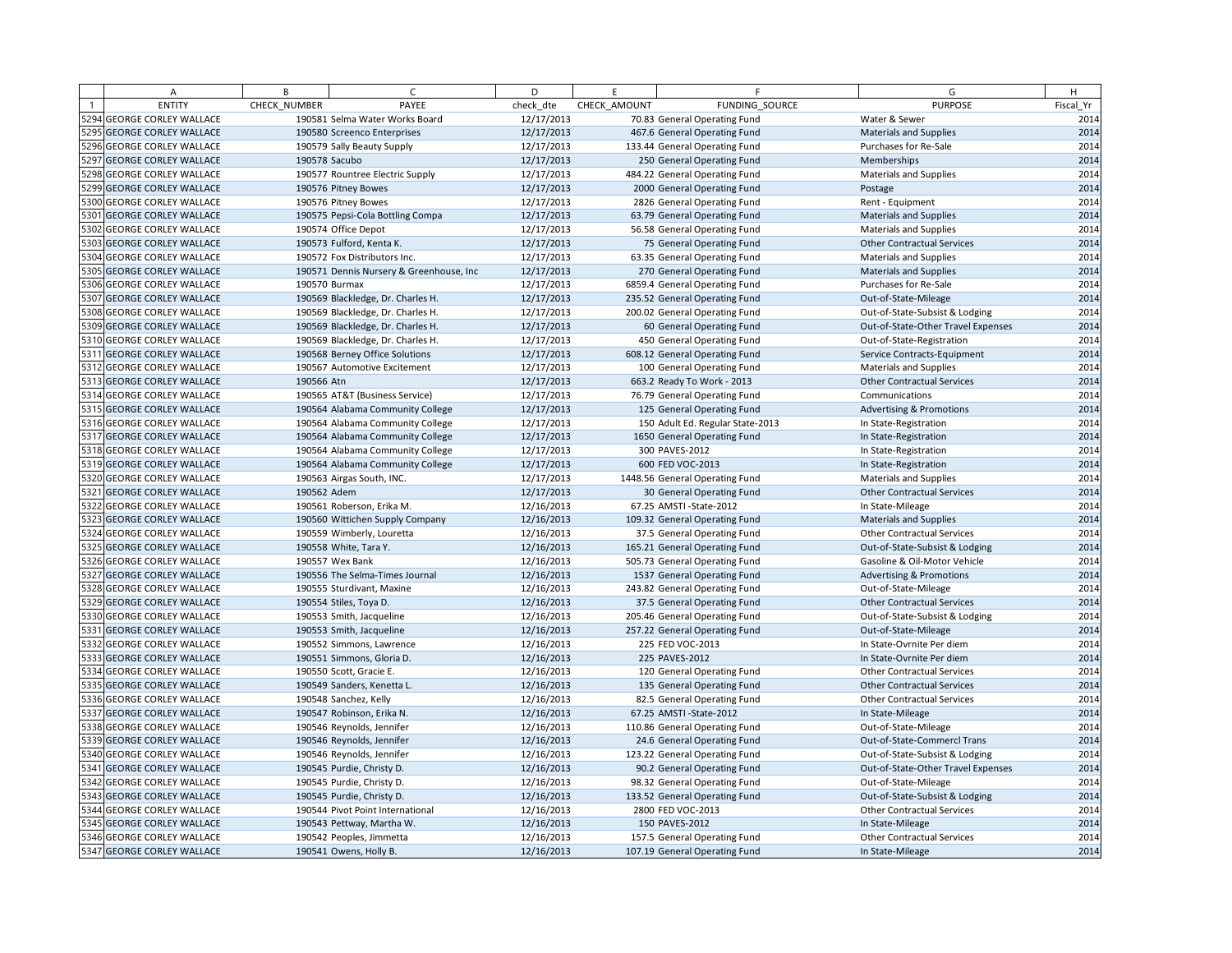|      | A                            | B            | $\mathcal{C}$                    | D          | F.           | F                                  | G                                         | H         |
|------|------------------------------|--------------|----------------------------------|------------|--------------|------------------------------------|-------------------------------------------|-----------|
|      | <b>ENTITY</b>                | CHECK NUMBER | PAYEE                            | check dte  | CHECK AMOUNT | FUNDING SOURCE                     | <b>PURPOSE</b>                            | Fiscal Yr |
|      | 5348 GEORGE CORLEY WALLACE   |              | 190541 Owens, Holly B            | 12/16/2013 |              | 150 General Operating Fund         | In State-Ovrnite Per diem                 | 2014      |
|      | 5349 GEORGE CORLEY WALLACE   |              | 190540 On-Site Drug Collections  | 12/16/2013 |              | 2698 General Operating Fund        | <b>Other Contractual Services</b>         | 2014      |
|      | 5350 GEORGE CORLEY WALLACE   |              | 190539 Office Depot              | 12/16/2013 |              | 1154.52 General Operating Fund     | <b>Materials and Supplies</b>             | 2014      |
|      | 5351 GEORGE CORLEY WALLACE   |              | 190538 Neely, Charles            | 12/16/2013 |              | 60 General Operating Fund          | <b>Other Contractual Services</b>         | 2014      |
|      | 5352 GEORGE CORLEY WALLACE   |              | 190537 Moss, Johnny E.           | 12/16/2013 |              | 300 General Operating Fund         | In State-Ovrnite Per diem                 | 2014      |
|      | 5353 GEORGE CORLEY WALLACE   |              | 190536 Mitchell, James M.        | 12/16/2013 |              | 765.6 General Operating Fund       | Out-of-State-Subsist & Lodging            | 2014      |
|      | 5354 GEORGE CORLEY WALLACE   |              | 190535 McCain Uniforms           | 12/16/2013 |              | 3310.39 General Operating Fund     | <b>Materials and Supplies</b>             | 2014      |
|      | 5355 GEORGE CORLEY WALLACE   |              | 190534 Lee, Kateri M.            | 12/16/2013 |              | 120 General Operating Fund         | Out-of-State-Other Travel Expenses        | 2014      |
|      | 5356 GEORGE CORLEY WALLACE   |              | 190534 Lee, Kateri M.            | 12/16/2013 |              | 194.22 General Operating Fund      | Out-of-State-Mileage                      | 2014      |
|      | 5357 GEORGE CORLEY WALLACE   |              | 190534 Lee, Kateri M.            | 12/16/2013 |              | 162.24 General Operating Fund      | Out-of-State-Subsist & Lodging            | 2014      |
|      | 5358 GEORGE CORLEY WALLACE   |              | 190533 Lee, Chenetta B.          | 12/16/2013 |              | 33.1 General Operating Fund        | Out-of-State-Commercl Trans               | 2014      |
| 5359 | <b>GEORGE CORLEY WALLACE</b> |              | 190533 Lee, Chenetta B.          | 12/16/2013 |              | 67 General Operating Fund          | Out-of-State-Other Travel Expenses        | 2014      |
|      | 5360 GEORGE CORLEY WALLACE   |              | 190533 Lee, Chenetta B.          | 12/16/2013 |              | 137.1 General Operating Fund       | Out-of-State-Subsist & Lodging            | 2014      |
|      | 5361 GEORGE CORLEY WALLACE   |              | 190533 Lee, Chenetta B.          | 12/16/2013 |              | 118.66 General Operating Fund      | Out-of-State-Mileage                      | 2014      |
|      | 5362 GEORGE CORLEY WALLACE   |              | 190532 Kidd, Anessa L.           | 12/16/2013 |              | 161.84 General Operating Fund      | Out-of-State-Subsist & Lodging            | 2014      |
|      | 5363 GEORGE CORLEY WALLACE   |              | 190532 Kidd, Anessa L.           | 12/16/2013 |              | 114.32 General Operating Fund      | Out-of-State-Mileage                      | 2014      |
|      | 5364 GEORGE CORLEY WALLACE   |              | 190532 Kidd, Anessa L.           | 12/16/2013 |              | 22 General Operating Fund          | Out-of-State-Commercl Trans               | 2014      |
|      | 5365 GEORGE CORLEY WALLACE   |              | 190531 Jackson, Brandy R.        | 12/16/2013 |              | 82.5 General Operating Fund        | <b>Other Contractual Services</b>         | 2014      |
|      | 5366 GEORGE CORLEY WALLACE   |              | 190530 Insurance Office Of Ameri | 12/16/2013 |              | 3272 General Operating Fund        | Insurance & Bonding                       | 2014      |
|      | 5367 GEORGE CORLEY WALLACE   |              | 190529 Hughes, Tony M.           | 12/16/2013 |              | 692.72 General Operating Fund      | In State-Mileage                          | 2014      |
|      | 5368 GEORGE CORLEY WALLACE   |              | 190528 Hobbs, David W.           | 12/16/2013 |              | 157.36 FED VOC-2013                | Out-of-State-Subsist & Lodging            | 2014      |
|      | 5369 GEORGE CORLEY WALLACE   |              | 190528 Hobbs, David W.           | 12/16/2013 |              | 90.74 General Operating Fund       | In State-Mileage                          | 2014      |
|      | 5370 GEORGE CORLEY WALLACE   |              | 190528 Hobbs, David W.           | 12/16/2013 |              | 150 General Operating Fund         | In State-Ovrnite Per diem                 | 2014      |
|      | 5371 GEORGE CORLEY WALLACE   |              | 190527 Hicks, Mary E.            | 12/16/2013 |              | 232.5 General Operating Fund       | <b>Other Contractual Services</b>         | 2014      |
|      | 5372 GEORGE CORLEY WALLACE   |              | 190526 Hannah, Marilyn K.        | 12/16/2013 |              | 246 General Operating Fund         | Out-of-State-Mileage                      | 2014      |
|      | 5373 GEORGE CORLEY WALLACE   |              | 190526 Hannah, Marilyn K.        | 12/16/2013 |              | 171.22 General Operating Fund      | Out-of-State-Subsist & Lodging            | 2014      |
|      | 5374 GEORGE CORLEY WALLACE   |              | 190525 Griffin, Calvin           | 12/16/2013 |              | 244.08 FED VOC-2013                | Out-of-State-Mileage                      | 2014      |
|      | 5375 GEORGE CORLEY WALLACE   |              | 190525 Griffin, Calvin           | 12/16/2013 |              | 92.14 FED VOC-2013                 | Out-of-State-Subsist & Lodging            | 2014      |
|      | 5376 GEORGE CORLEY WALLACE   |              | 190524 Gourdine, Raji            | 12/16/2013 |              | 244.08 FED VOC-2013                | Out-of-State-Mileage                      | 2014      |
|      | 5377 GEORGE CORLEY WALLACE   |              | 190524 Gourdine, Raji            | 12/16/2013 |              | 153.83 FED VOC-2013                | Out-of-State-Subsist & Lodging            | 2014      |
|      | 5378 GEORGE CORLEY WALLACE   |              | 190524 Gourdine, Raji            | 12/16/2013 |              | 256.22 FED VOC-2013                | In State-Ovrnite Per diem                 | 2014      |
|      | 5379 GEORGE CORLEY WALLACE   |              | 190523 Gordon, Catherine         | 12/16/2013 |              | 105 General Operating Fund         | <b>Other Contractual Services</b>         | 2014      |
|      | 5380 GEORGE CORLEY WALLACE   |              | 190522 Goings, Ghytana S.        | 12/16/2013 |              | 106.89 General Operating Fund      | In State-Mileage                          | 2014      |
|      | 5381 GEORGE CORLEY WALLACE   |              | 190522 Goings, Ghytana S.        | 12/16/2013 |              | 244.46 General Operating Fund      | Out-of-State-Mileage                      | 2014      |
|      | 5382 GEORGE CORLEY WALLACE   |              | 190522 Goings, Ghytana S.        | 12/16/2013 |              | 60 General Operating Fund          | Out-of-State-Other Travel Expenses        | 2014      |
|      | 5383 GEORGE CORLEY WALLACE   |              | 190522 Goings, Ghytana S.        | 12/16/2013 |              | 225 General Operating Fund         | In State-Ovrnite Per diem                 | 2014      |
|      | 5384 GEORGE CORLEY WALLACE   |              | 190522 Goings, Ghytana S.        | 12/16/2013 |              | 202.04 General Operating Fund      | Out-of-State-Subsist & Lodging            | 2014      |
|      | 5385 GEORGE CORLEY WALLACE   |              | 190521 Ford, Monique A.          | 12/16/2013 |              | 37.5 General Operating Fund        | <b>Other Contractual Services</b>         | 2014      |
|      | 5386 GEORGE CORLEY WALLACE   |              | 190520 Department Of Examiners   | 12/16/2013 |              | 4000 General Operating Fund        | <b>Accounting &amp; Auditing Services</b> | 2014      |
|      | 5387 GEORGE CORLEY WALLACE   |              | 190519 Cureton, Doris B.         | 12/16/2013 |              | 30.62 Adult Ed. Regular State-2013 | In State-Mileage                          | 2014      |
|      | 5388 GEORGE CORLEY WALLACE   |              | 190518 Crum, Shirley E.          | 12/16/2013 |              | 135 General Operating Fund         | <b>Other Contractual Services</b>         | 2014      |
|      | 5389 GEORGE CORLEY WALLACE   |              | 190517 Carstarphen, Mennie L.    | 12/16/2013 |              | 180.32 General Operating Fund      | Out-of-State-Other Travel Expenses        | 2014      |
|      | 5390 GEORGE CORLEY WALLACE   |              | 190516 Carlisle, Gloria S.       | 12/16/2013 |              | 75 General Operating Fund          | <b>Other Contractual Services</b>         | 2014      |
|      | 5391 GEORGE CORLEY WALLACE   |              | 190515 Briggs, Tammie M.         | 12/16/2013 |              | 126.82 General Operating Fund      | Out-of-State-Subsist & Lodging            | 2014      |
|      | 5392 GEORGE CORLEY WALLACE   |              | 190515 Briggs, Tammie M.         | 12/16/2013 |              | 192.1 General Operating Fund       | Out-of-State-Mileage                      | 2014      |
|      | 5393 GEORGE CORLEY WALLACE   |              | 190514 Barnes & Noble College    | 12/16/2013 |              | 32272.97 General Operating Fund    | <b>Bookstore Payables</b>                 | 2014      |
|      | 5394 GEORGE CORLEY WALLACE   |              | 190513 American Chemical Society | 12/16/2013 |              | 199 General Operating Fund         | Memberships                               | 2014      |
|      | 5395 GEORGE CORLEY WALLACE   |              | 190512 Al Co Col Sys Pres Assn   | 12/16/2013 |              | 3000 General Operating Fund        | Memberships                               | 2014      |
|      | 5396 GEORGE CORLEY WALLACE   |              | 190511 Williams, Joe             | 12/12/2013 |              | 2700 General Operating Fund        | <b>Other Contractual Services</b>         | 2014      |
|      | 5397 GEORGE CORLEY WALLACE   |              | 190510 Wal Mart                  | 12/12/2013 |              | 116.01 Ready To Work - 2013        | <b>Materials and Supplies</b>             | 2014      |
|      | 5398 GEORGE CORLEY WALLACE   |              | 190510 Wal Mart                  | 12/12/2013 |              | 282.2 General Operating Fund       | <b>Materials and Supplies</b>             | 2014      |
|      | 5399 GEORGE CORLEY WALLACE   |              | 190509 The Resource Center       | 12/12/2013 |              | 105 General Operating Fund         | In State-Registration                     | 2014      |
|      | 5400 GEORGE CORLEY WALLACE   |              | 190508 Southernlinc Wireless     | 12/12/2013 |              | 771.87 General Operating Fund      | Communications                            | 2014      |
|      | 5401 GEORGE CORLEY WALLACE   |              | 190507 Southernlinc Wireless     | 12/12/2013 |              | 10.6 General Operating Fund        | Communications                            | 2014      |
|      |                              |              |                                  |            |              |                                    |                                           |           |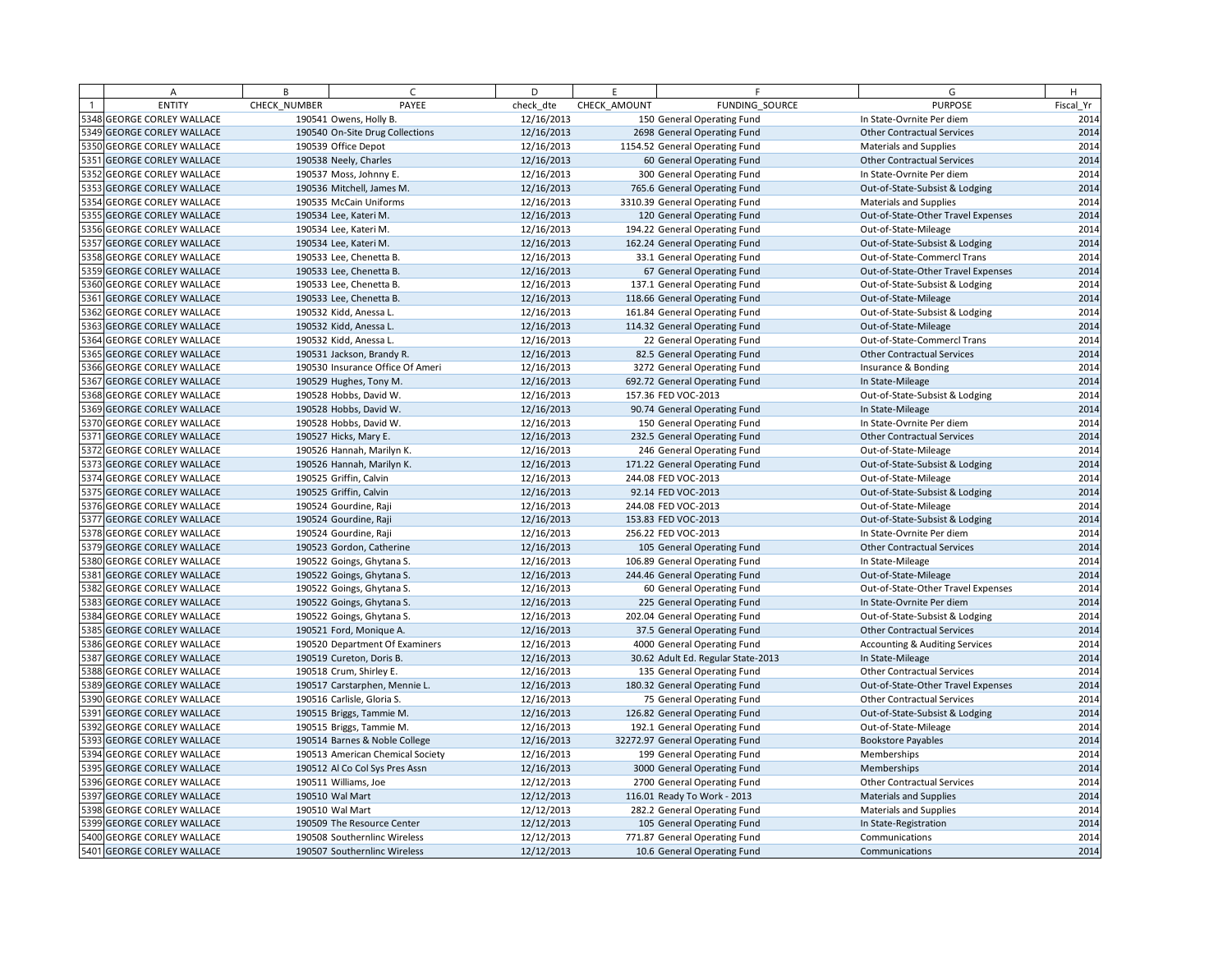| A                          | B            | $\sqrt{ }$                             | D          | E            | E                                    | G                                 | H         |
|----------------------------|--------------|----------------------------------------|------------|--------------|--------------------------------------|-----------------------------------|-----------|
| <b>ENTITY</b>              | CHECK NUMBER | PAYEE                                  | check_dte  | CHECK AMOUNT | <b>FUNDING SOURCE</b>                | <b>PURPOSE</b>                    | Fiscal Yr |
| 5402 GEORGE CORLEY WALLACE |              | 190506 Southern Pipe & Supply          | 12/12/2013 |              | 97.6 General Operating Fund          | <b>Materials and Supplies</b>     | 2014      |
| 5403 GEORGE CORLEY WALLACE |              | 190505 Satterfield Plaza               | 12/12/2013 |              | 6990.93 AMSTI-State-2012             | Rent - Facilities                 | 2014      |
| 5404 GEORGE CORLEY WALLACE |              | 190504 Ross Plumbing And Heating       | 12/12/2013 |              | 125 General Operating Fund           | Maintenance & Repairs             | 2014      |
| 5405 GEORGE CORLEY WALLACE |              | 190503 Purdie & Son Refuse Ser         | 12/12/2013 |              | 555 General Operating Fund           | <b>Other Contractual Services</b> | 2014      |
| 5406 GEORGE CORLEY WALLACE |              | 190502 Office Depot                    | 12/12/2013 |              | 2616.51 General Operating Fund       | Materials and Supplies            | 2014      |
| 5407 GEORGE CORLEY WALLACE |              | 190502 Office Depot                    | 12/12/2013 |              | 374 Industry Training-Skills Upgrade | <b>Materials and Supplies</b>     | 2014      |
| 5408 GEORGE CORLEY WALLACE |              | 190501 Neely, Charles                  | 12/12/2013 |              | 60 General Operating Fund            | <b>Other Contractual Services</b> | 2014      |
| 5409 GEORGE CORLEY WALLACE |              | 190500 Mitinet Inc                     | 12/12/2013 |              | 329 General Operating Fund           | <b>Technology-Non Capital</b>     | 2014      |
| 5410 GEORGE CORLEY WALLACE |              | 190499 Jordan, Judy Y.                 | 12/12/2013 |              | 800 General Operating Fund           | <b>Other Contractual Services</b> | 2014      |
| 5411 GEORGE CORLEY WALLACE |              | 190498 Jackson, Eric L.                | 12/12/2013 |              | 722.22 General Operating Fund        | <b>Other Contractual Services</b> | 2014      |
| 5412 GEORGE CORLEY WALLACE |              | 190497 Harper, April M.                | 12/12/2013 |              | 420 General Operating Fund           | In State-Other Travel Exp         | 2014      |
| 5413 GEORGE CORLEY WALLACE |              | 190496 Harper, April M.                | 12/12/2013 |              | 300 General Operating Fund           | In State-Other Travel Exp         | 2014      |
| 5414 GEORGE CORLEY WALLACE |              | 190495 Harper, April M.                | 12/12/2013 |              | 300 General Operating Fund           | In State-Other Travel Exp         | 2014      |
| 5415 GEORGE CORLEY WALLACE |              | 190494 Griffin, Donitha J.             | 12/12/2013 |              | 150 General Operating Fund           | In State-Ovrnite Per diem         | 2014      |
| 5416 GEORGE CORLEY WALLACE |              | 190493 Go Green Janitorial Servi       | 12/12/2013 |              | 4282.84 General Operating Fund       | <b>Other Contractual Services</b> | 2014      |
| 5417 GEORGE CORLEY WALLACE |              | 190492 Gadsden State Community College | 12/12/2013 |              | 10919.44 General Operating Fund      | Bond Surety Fee Expense           | 2014      |
| 5418 GEORGE CORLEY WALLACE |              | 190492 Gadsden State Community College | 12/12/2013 |              | 6483.56 General Operating Fund       | Prior Yr Accounts Payable         | 2014      |
| 5419 GEORGE CORLEY WALLACE |              | 190491 First Cahawba Bankcard          | 12/12/2013 |              | 171 General Operating Fund           | Rent - Facilities                 | 2014      |
| 5420 GEORGE CORLEY WALLACE |              | 190491 First Cahawba Bankcard          | 12/12/2013 |              | 286.98 General Operating Fund        | Maintenance & Repairs             | 2014      |
| 5421 GEORGE CORLEY WALLACE |              | 190491 First Cahawba Bankcard          | 12/12/2013 |              | 292.44 General Operating Fund        | <b>Materials and Supplies</b>     | 2014      |
| 5422 GEORGE CORLEY WALLACE |              | 190490 Fastenal Company                | 12/12/2013 |              | 11.43 General Operating Fund         | <b>Materials and Supplies</b>     | 2014      |
| 5423 GEORGE CORLEY WALLACE |              | 190489 Evisions                        | 12/12/2013 |              | 11900 Unexpended Plant Funds         | Capitalized Software              | 2014      |
| 5424 GEORGE CORLEY WALLACE |              | 190488 Ellucian LLP                    | 12/12/2013 |              | 53563 Unexpended Plant Funds         | Capitalized Software              | 2014      |
| 5425 GEORGE CORLEY WALLACE |              | 190487 Davis, Foster                   | 12/12/2013 |              | 616 General Operating Fund           | In State-Other Travel Exp         | 2014      |
| 5426 GEORGE CORLEY WALLACE |              | 190486 Davis, Foster                   | 12/12/2013 |              | 616 General Operating Fund           | In State-Other Travel Exp         | 2014      |
| 5427 GEORGE CORLEY WALLACE |              | 190485 Davis, Foster                   | 12/12/2013 |              | 440 General Operating Fund           | In State-Other Travel Exp         | 2014      |
| 5428 GEORGE CORLEY WALLACE |              | 190484 Crystal Springs of Alabama      | 12/12/2013 |              | 69.97 General Operating Fund         | <b>Other Contractual Services</b> | 2014      |
| 5429 GEORGE CORLEY WALLACE |              | 190484 Crystal Springs of Alabama      | 12/12/2013 |              | 35.29 General Operating Fund         | <b>Materials and Supplies</b>     | 2014      |
| 5430 GEORGE CORLEY WALLACE |              | 190484 Crystal Springs of Alabama      | 12/12/2013 |              | 49.64 General Operating Fund         | Service Contracts-Equipment       | 2014      |
| 5431 GEORGE CORLEY WALLACE |              | 190483 Crl-Lovelady Construction       | 12/12/2013 |              | 6953.05 Renewal and Repacement Funds | Alterations                       | 2014      |
| 5432 GEORGE CORLEY WALLACE |              | 190482 Coverall Of Alabama             | 12/12/2013 |              | 9253 General Operating Fund          | <b>Other Contractual Services</b> | 2014      |
| 5433 GEORGE CORLEY WALLACE |              | 190481 Cougar Chevron                  | 12/12/2013 |              | 4721.86 General Operating Fund       | Gasoline & Oil-Motor Vehicle      | 2014      |
| 5434 GEORGE CORLEY WALLACE |              | 190480 Copy Products Company           | 12/12/2013 |              | 459.6 General Operating Fund         | <b>Other Contractual Services</b> | 2014      |
| 5435 GEORGE CORLEY WALLACE |              | 190480 Copy Products Company           | 12/12/2013 |              | 2187.88 General Operating Fund       | Service Contracts-Equipment       | 2014      |
| 5436 GEORGE CORLEY WALLACE |              | 190479 Comfort Suites                  | 12/12/2013 |              | 948 General Operating Fund           | In State-Other Travel Exp         | 2014      |
| 5437 GEORGE CORLEY WALLACE |              | 190478 Cintas #231                     | 12/12/2013 |              | 129.96 General Operating Fund        | <b>Other Contractual Services</b> | 2014      |
| 5438 GEORGE CORLEY WALLACE |              | 190477 Cdw Government, Inc.            | 12/12/2013 |              | 11198.71 General Operating Fund      | <b>Materials and Supplies</b>     | 2014      |
| 5439 GEORGE CORLEY WALLACE |              | 190476 Cattlin Lawn Service            | 12/12/2013 |              | 2433.33 General Operating Fund       | <b>Other Contractual Services</b> | 2014      |
| 5440 GEORGE CORLEY WALLACE |              | 190475 Carquest                        | 12/12/2013 |              | 43.99 General Operating Fund         | Maintenance & Repairs             | 2014      |
| 5441 GEORGE CORLEY WALLACE |              | 190474 Burmax                          | 12/12/2013 |              | 226.25 General Operating Fund        | Purchases for Re-Sale             | 2014      |
| 5442 GEORGE CORLEY WALLACE |              | 190473 Berney Office Solutions         | 12/12/2013 |              | 273.71 General Operating Fund        | Service Contracts-Equipment       | 2014      |
| 5443 GEORGE CORLEY WALLACE |              | 190472 Alabama Power Company           | 12/12/2013 |              | 48323.83 General Operating Fund      | Electricity                       | 2014      |
| 5444 GEORGE CORLEY WALLACE |              | 190471 Alabama Community College       | 12/12/2013 |              | 150 General Operating Fund           | In State-Registration             | 2014      |
| 5445 GEORGE CORLEY WALLACE |              | 190470 Airgas South, INC.              | 12/12/2013 |              | 177.95 General Operating Fund        | <b>Materials and Supplies</b>     | 2014      |
| 5446 GEORGE CORLEY WALLACE |              | 190469 Adult Ed Directors' Assc        | 12/12/2013 |              | 250 Adult Ed. Regular State-2013     | Memberships                       | 2014      |
| 5447 GEORGE CORLEY WALLACE | 190468 Acjic |                                        | 12/12/2013 |              | 300 General Operating Fund           | <b>Other Contractual Services</b> | 2014      |
| 5448 GEORGE CORLEY WALLACE |              | 190467 Accspra                         | 12/12/2013 |              | 100 General Operating Fund           | Memberships                       | 2014      |
| 5449 GEORGE CORLEY WALLACE |              | 190466 Walker, Shermanita              | 12/6/2013  |              | 203.51 AMSTI-State-2012              | In State-Mileage                  | 2014      |
| 5450 GEORGE CORLEY WALLACE |              | 190465 Wal Mart                        | 12/6/2013  |              | 609.47 FED VOC-2013                  | <b>Materials and Supplies</b>     | 2014      |
| 5451 GEORGE CORLEY WALLACE |              | 190465 Wal Mart                        | 12/6/2013  |              | 304.9 General Operating Fund         | <b>Materials and Supplies</b>     | 2014      |
| 5452 GEORGE CORLEY WALLACE |              | 190464 Turner, Jocelyn J.              | 12/6/2013  |              | 500.54 AMSTI - State-2012            | In State-Mileage                  | 2014      |
| 5453 GEORGE CORLEY WALLACE |              | 190463 Traywick, Ellen G               | 12/6/2013  |              | 49.61 Adult Ed. Regular State-2013   | In State-Mileage                  | 2014      |
| 5454 GEORGE CORLEY WALLACE |              | 190462 The Resource Center             | 12/6/2013  |              | 97.6 General Operating Fund          | In State-Registration             | 2014      |
| 5455 GEORGE CORLEY WALLACE |              | 190461 Steve'S Service Center          | 12/6/2013  |              | 1164.04 General Operating Fund       | Maintenance & Repairs             | 2014      |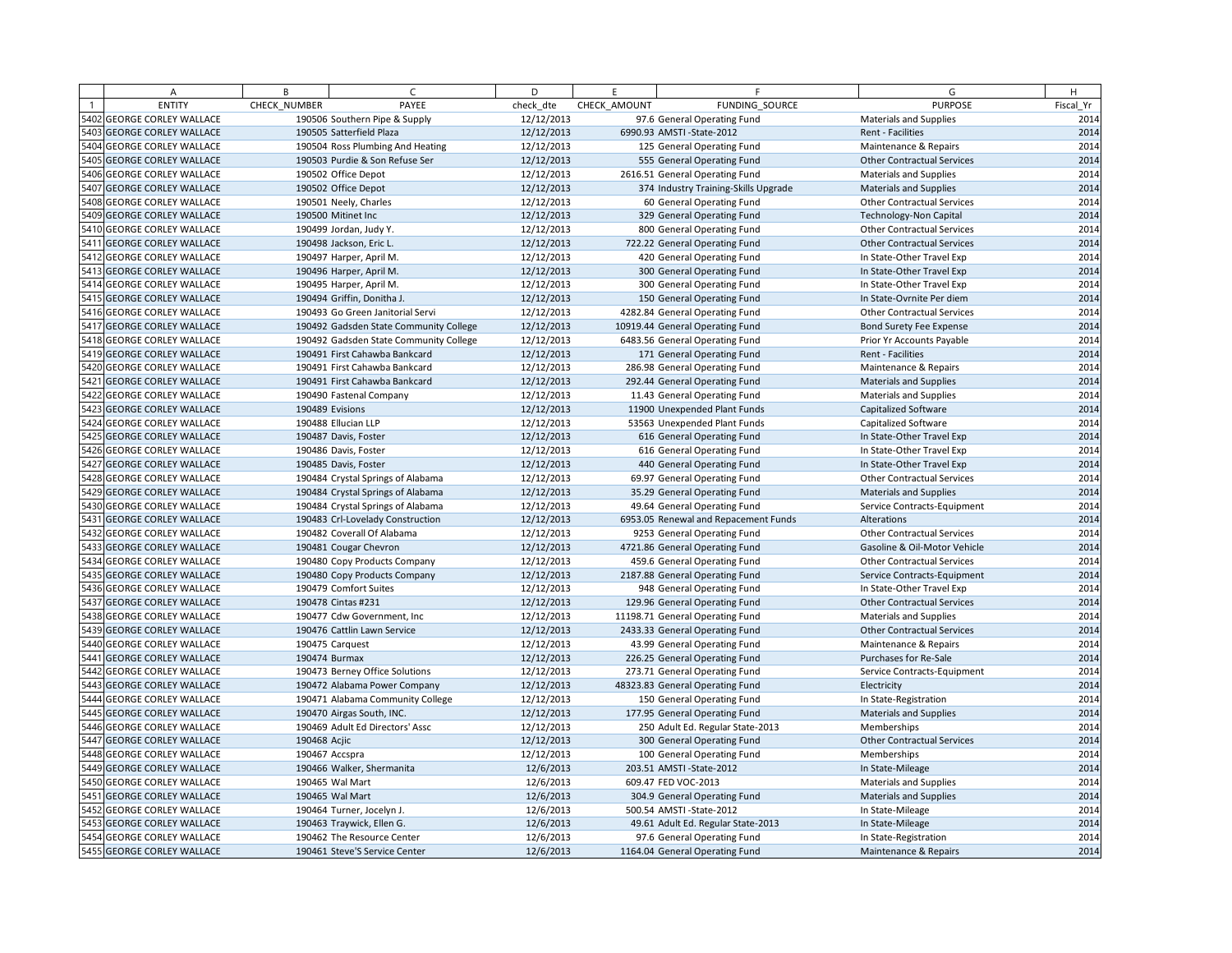| А                          | B            | $\epsilon$                                | D         | E            | F.                                 | G                                  | H         |
|----------------------------|--------------|-------------------------------------------|-----------|--------------|------------------------------------|------------------------------------|-----------|
| <b>ENTITY</b>              | CHECK NUMBER | PAYEE                                     | check dte | CHECK AMOUNT | FUNDING SOURCE                     | <b>PURPOSE</b>                     | Fiscal Yr |
| 5456 GEORGE CORLEY WALLACE |              | 190460 St Of Al Dept Of Veterans          | 12/6/2013 |              | 1243.9 General Operating Fund      | <b>Accounts Receivable Misc</b>    | 2014      |
| 5457 GEORGE CORLEY WALLACE |              | 190459 Selma Water Works Board            | 12/6/2013 |              | 1262.52 General Operating Fund     | Water & Sewer                      | 2014      |
| 5458 GEORGE CORLEY WALLACE |              | 190458 Red Mountain Theatre Company, Inc. | 12/6/2013 |              | 1500 General Operating Fund        | <b>Other Contractual Services</b>  | 2014      |
| 5459 GEORGE CORLEY WALLACE |              | 190457 Pugh, Elijah                       | 12/6/2013 |              | 109.11 General Operating Fund      | In State-Mileage                   | 2014      |
| 5460 GEORGE CORLEY WALLACE |              | 190457 Pugh, Elijah                       | 12/6/2013 |              | 150 General Operating Fund         | In State-Ovrnite Per diem          | 2014      |
| 5461 GEORGE CORLEY WALLACE |              | 190456 Pettway, Clarence J.               | 12/6/2013 |              | 45.48 AMSTI - State-2012           | In State-Mileage                   | 2014      |
| 5462 GEORGE CORLEY WALLACE |              | 190455 Olympia Sporting Goods             | 12/6/2013 |              | 2366.86 General Operating Fund     | <b>Materials and Supplies</b>      | 2014      |
| 5463 GEORGE CORLEY WALLACE |              | 190454 Lewis Pest Control Inc.            | 12/6/2013 |              | 60 General Operating Fund          | <b>Other Contractual Services</b>  | 2014      |
| 5464 GEORGE CORLEY WALLACE |              | 190453 Latham, Patricia L.                | 12/6/2013 |              | 29.42 Adult Ed. Regular State-2013 | In State-Mileage                   | 2014      |
| 5465 GEORGE CORLEY WALLACE |              | 190452 Kennedy, Regina S.                 | 12/6/2013 |              | 244.93 AMSTI-State-2012            | In State-Mileage                   | 2014      |
| 5466 GEORGE CORLEY WALLACE |              | 190451 Inge, Deandres G.                  | 12/6/2013 |              | 120.54 AMSTI-State-2012            | In State-Mileage                   | 2014      |
| 5467 GEORGE CORLEY WALLACE |              | 190450 Harris Security Systems            | 12/6/2013 |              | 450 General Operating Fund         | <b>Other Contractual Services</b>  | 2014      |
| 5468 GEORGE CORLEY WALLACE |              | 190449 Fastenal Company                   | 12/6/2013 |              | 55.68 General Operating Fund       | Materials and Supplies             | 2014      |
| 5469 GEORGE CORLEY WALLACE |              | 190448 Cintas #231                        | 12/6/2013 |              | 129.96 General Operating Fund      | <b>Other Contractual Services</b>  | 2014      |
| 5470 GEORGE CORLEY WALLACE |              | 190447 Buford, Geralyn L.                 | 12/6/2013 |              | 177.58 AMSTI-State-2012            | In State-Mileage                   | 2014      |
| 5471 GEORGE CORLEY WALLACE |              | 190446 Barlow, Tiffany R.                 | 12/6/2013 |              | 105.55 AMSTI-State-2012            | In State-Mileage                   | 2014      |
| 5472 GEORGE CORLEY WALLACE |              | 190445 AT&T (Business Service)            | 12/6/2013 |              | 37.02 General Operating Fund       | Communications                     | 2014      |
| 5473 GEORGE CORLEY WALLACE |              | 190444 Allen, Kenny                       | 12/6/2013 |              | 225 FED VOC-2013                   | In State-Ovrnite Per diem          | 2014      |
| 5474 GEORGE CORLEY WALLACE |              | 190443 Allen, Bertha Y.                   | 12/6/2013 |              | 61.04 AMSTI - State-2012           | In State-Mileage                   | 2014      |
| 5475 GEORGE CORLEY WALLACE |              | 190442 Advanced Disposal                  | 12/6/2013 |              | 338.71 General Operating Fund      | <b>Other Contractual Services</b>  | 2014      |
| 5476 GEORGE CORLEY WALLACE |              | 190441 Walker, Roosevelt                  | 12/5/2013 |              | 90 General Operating Fund          | <b>Other Contractual Services</b>  | 2014      |
| 5477 GEORGE CORLEY WALLACE |              | 190440 Wal Mart                           | 12/5/2013 |              | 437.25 General Operating Fund      | <b>Materials and Supplies</b>      | 2014      |
| 5478 GEORGE CORLEY WALLACE |              | 190440 Wal Mart                           | 12/5/2013 |              | 527.74 Selma Best                  | <b>Deposit Liabilities</b>         | 2014      |
| 5479 GEORGE CORLEY WALLACE |              | 190439 Verizon Wireless                   | 12/5/2013 |              | 440.11 AMSTI-State-2012            | Communications                     | 2014      |
| 5480 GEORGE CORLEY WALLACE |              | 190439 Verizon Wireless                   | 12/5/2013 |              | 40.01 General Operating Fund       | Communications                     | 2014      |
| 5481 GEORGE CORLEY WALLACE |              | 190438 UPS - United Parcel Service        | 12/5/2013 |              | 55.08 General Operating Fund       | Postage                            | 2014      |
| 5482 GEORGE CORLEY WALLACE |              | 190437 The City Of Selma                  | 12/5/2013 |              | 40 General Operating Fund          | <b>Materials and Supplies</b>      | 2014      |
| 5483 GEORGE CORLEY WALLACE |              | 190436 Tennant Sales & Service            | 12/5/2013 |              | 650.2 General Operating Fund       | <b>Materials and Supplies</b>      | 2014      |
| 5484 GEORGE CORLEY WALLACE |              | 190435 Summerlin Hardware                 | 12/5/2013 |              | 366.63 General Operating Fund      | <b>Materials and Supplies</b>      | 2014      |
| 5485 GEORGE CORLEY WALLACE |              | 190434 Sturdivant, Maxine                 | 12/5/2013 |              | 89 General Operating Fund          | Out-of-State-Other Travel Expenses | 2014      |
| 5486 GEORGE CORLEY WALLACE |              | 190434 Sturdivant, Maxine                 | 12/5/2013 |              | 72 General Operating Fund          | Out-of-State-Commercl Trans        | 2014      |
| 5487 GEORGE CORLEY WALLACE |              | 190434 Sturdivant, Maxine                 | 12/5/2013 |              | 50.85 General Operating Fund       | Out-of-State-Mileage               | 2014      |
| 5488 GEORGE CORLEY WALLACE |              | 190434 Sturdivant, Maxine                 | 12/5/2013 |              | 127.67 General Operating Fund      | Out-of-State-Subsist & Lodging     | 2014      |
| 5489 GEORGE CORLEY WALLACE |              | 190433 Stop Heart Attack                  | 12/5/2013 |              | 1199 General Operating Fund        | <b>Materials and Supplies</b>      | 2014      |
| 5490 GEORGE CORLEY WALLACE |              | 190432 Smitherman Brothers Const          | 12/5/2013 |              | 200 General Operating Fund         | <b>Materials and Supplies</b>      | 2014      |
| 5491 GEORGE CORLEY WALLACE |              | 190431 Smith, Jacqueline                  | 12/5/2013 |              | 8 General Operating Fund           | In State-Other Travel Exp          | 2014      |
| 5492 GEORGE CORLEY WALLACE |              | 190431 Smith, Jacqueline                  | 12/5/2013 |              | 150 General Operating Fund         | In State-Ovrnite Per diem          | 2014      |
| 5493 GEORGE CORLEY WALLACE |              | 190431 Smith, Jacqueline                  | 12/5/2013 |              | 107.12 General Operating Fund      | In State-Mileage                   | 2014      |
| 5494 GEORGE CORLEY WALLACE |              | 190430 Siteimprove, Inc.                  | 12/5/2013 |              | 2860 General Operating Fund        | Computer Software-Non Cap          | 2014      |
| 5495 GEORGE CORLEY WALLACE |              | 190429 Selma Electric Repair              | 12/5/2013 |              | 450 General Operating Fund         | Maintenance & Repairs              | 2014      |
| 5496 GEORGE CORLEY WALLACE |              | 190428 Selma Beauty Supply                | 12/5/2013 |              | 389.57 General Operating Fund      | <b>Materials and Supplies</b>      | 2014      |
| 5497 GEORGE CORLEY WALLACE |              | 190427 Scott, Gracie E.                   | 12/5/2013 |              | 90 General Operating Fund          | <b>Other Contractual Services</b>  | 2014      |
| 5498 GEORGE CORLEY WALLACE |              | 190426 Sanchez, Kelly                     | 12/5/2013 |              | 82.5 General Operating Fund        | <b>Other Contractual Services</b>  | 2014      |
| 5499 GEORGE CORLEY WALLACE |              | 190425 Purdie & Son Refuse Ser            | 12/5/2013 |              | 555 General Operating Fund         | <b>Other Contractual Services</b>  | 2014      |
| 5500 GEORGE CORLEY WALLACE |              | 190424 Pitney Bowes                       | 12/5/2013 |              | 2000 General Operating Fund        | Postage                            | 2014      |
| 5501 GEORGE CORLEY WALLACE |              | 190423 Neely, Charles                     | 12/5/2013 |              | 60 General Operating Fund          | <b>Other Contractual Services</b>  | 2014      |
| 5502 GEORGE CORLEY WALLACE |              | 190422 Naosmm                             | 12/5/2013 |              | 75 General Operating Fund          | Memberships                        | 2014      |
| 5503 GEORGE CORLEY WALLACE |              | 190421 Moore, Timothy R.                  | 12/5/2013 |              | 1400 General Operating Fund        | <b>Other Contractual Services</b>  | 2014      |
| 5504 GEORGE CORLEY WALLACE |              | 190420 Mitchell, James M.                 | 12/5/2013 |              | 225 General Operating Fund         | In State-Ovrnite Per diem          | 2014      |
| 5505 GEORGE CORLEY WALLACE |              | 190419 McRae-Gaines Learning Ctn          | 12/5/2013 |              | 1335 General Operating Fund        | Scholarships                       | 2014      |
| 5506 GEORGE CORLEY WALLACE |              | 190418 Little Caesars                     | 12/5/2013 |              | 190 General Operating Fund         | <b>Materials and Supplies</b>      | 2014      |
| 5507 GEORGE CORLEY WALLACE |              | 190417 Innovation Centre                  | 12/5/2013 |              | 6333.37 General Operating Fund     | <b>Other Contractual Services</b>  | 2014      |
| 5508 GEORGE CORLEY WALLACE |              | 190416 Harper, April M.                   | 12/5/2013 |              | 300 General Operating Fund         | In State-Other Travel Exp          | 2014      |
| 5509 GEORGE CORLEY WALLACE |              | 190415 Harper, April M.                   | 12/5/2013 |              | 300 General Operating Fund         | In State-Other Travel Exp          | 2014      |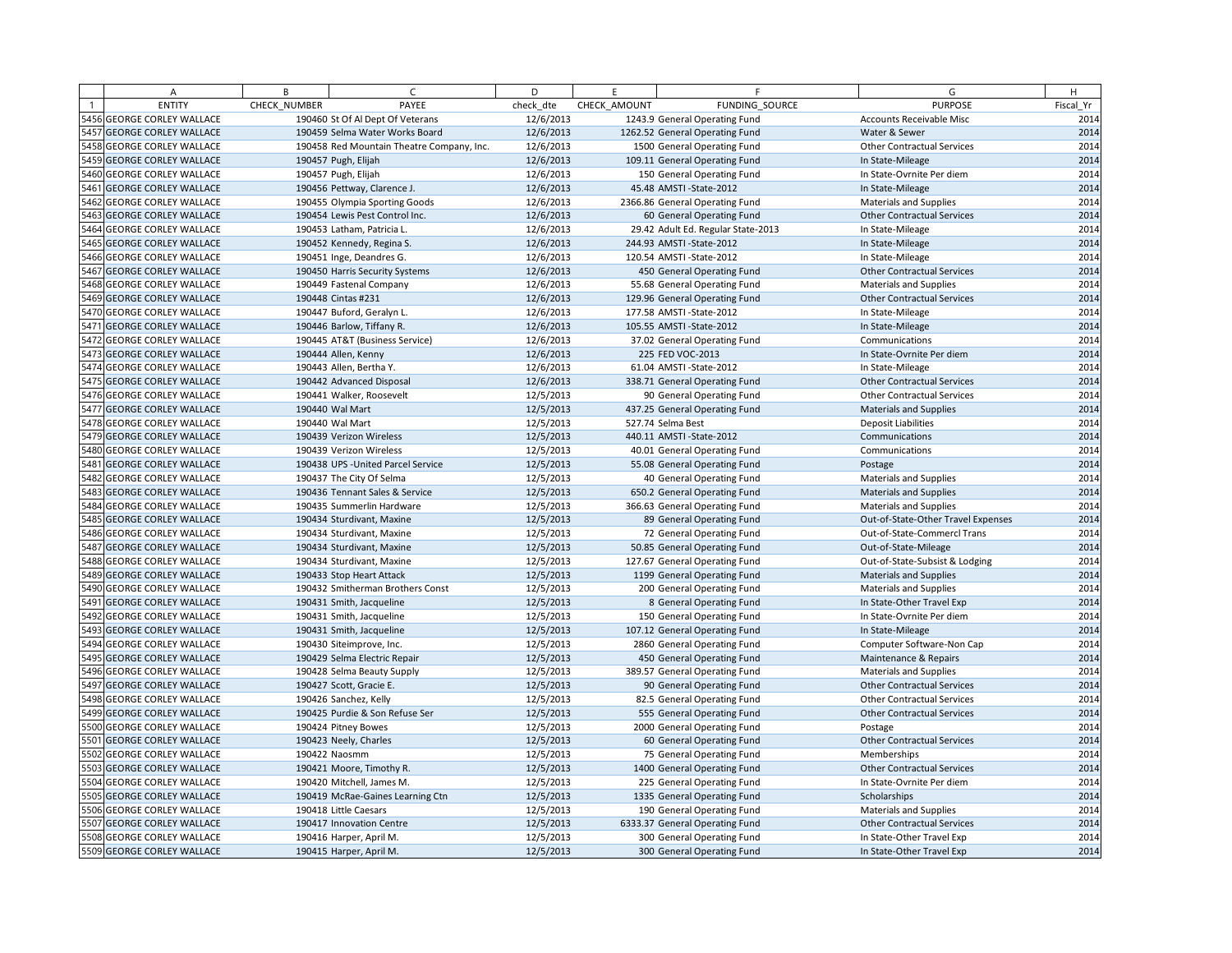| <b>ENTITY</b><br>CHECK NUMBER<br>PAYEE<br>check dte<br>CHECK AMOUNT<br>FUNDING SOURCE<br><b>PURPOSE</b><br>Fiscal Yr<br>5510 GEORGE CORLEY WALLACE<br>300 General Operating Fund<br>2014<br>190414 Harper, April M.<br>12/5/2013<br>In State-Other Travel Exp<br>5511 GEORGE CORLEY WALLACE<br>190413 Goings, Ghytana S.<br>12/5/2013<br>68.8 HHMI-Tuskegee-2012<br>Out-of-State-Subsist & Lodging<br>2014<br>5512 GEORGE CORLEY WALLACE<br>190413 Goings, Ghytana S.<br>12/5/2013<br>74 HHMI-Tuskegee-2012<br>Out-of-State-Other Travel Expenses<br>5513 GEORGE CORLEY WALLACE<br>190412 Fuller Building Company<br>12/5/2013<br>220.72 General Operating Fund<br><b>Materials and Supplies</b><br>2014<br>5514 GEORGE CORLEY WALLACE<br>190411 FedEx<br>12/5/2013<br>47.52 General Operating Fund<br>Postage<br>2014<br>5515 GEORGE CORLEY WALLACE<br>190411 FedEx<br>12/5/2013<br>25.14 AMSTI-State-2012<br>Postage<br>5516 GEORGE CORLEY WALLACE<br>12/5/2013<br>190410 Ellucian LLP<br>50530.96 Unexpended Plant Funds<br>Capitalized Software<br>2014<br>5517 GEORGE CORLEY WALLACE<br>190409 Davis, Foster<br>12/5/2013<br>440 General Operating Fund<br>In State-Other Travel Exp<br>2014<br>5518 GEORGE CORLEY WALLACE<br>12/5/2013<br>190408 Davis, Foster<br>440 General Operating Fund<br>In State-Other Travel Exp<br>5519 GEORGE CORLEY WALLACE<br>190407 Davis, Foster<br>12/5/2013<br>440 General Operating Fund<br>In State-Other Travel Exp<br>2014<br>5520 GEORGE CORLEY WALLACE<br>190406 Coverall Of Alabama<br>12/5/2013<br>9253 General Operating Fund<br><b>Other Contractual Services</b><br>2014<br>5521<br><b>GEORGE CORLEY WALLACE</b><br>190405 Cintas #231<br>12/5/2013<br>259.92 General Operating Fund<br><b>Other Contractual Services</b><br>5522 GEORGE CORLEY WALLACE<br>12/5/2013<br>2014<br>190404 Cattlin Lawn Service<br>600 General Operating Fund<br><b>Other Contractual Services</b><br>2014<br>5523 GEORGE CORLEY WALLACE<br>190403 Canon Solutions<br>12/5/2013<br>36.72 AMSTI-State-2012<br>Service Contracts-Equipment<br>2014<br>5524 GEORGE CORLEY WALLACE<br>190402 Building Specialties<br>12/5/2013<br>30 General Operating Fund<br><b>Materials and Supplies</b><br>5525 GEORGE CORLEY WALLACE<br>190401 Blackledge, Dr. Charles H.<br>12/5/2013<br>50 General Operating Fund<br>Out-of-State-Other Travel Expenses<br>2014<br>5526 GEORGE CORLEY WALLACE<br>190401 Blackledge, Dr. Charles H.<br>12/5/2013<br>527.24 General Operating Fund<br>Out-of-State-Subsist & Lodging<br>2014<br>5527 GEORGE CORLEY WALLACE<br>190401 Blackledge, Dr. Charles H.<br>12/5/2013<br>237.76 General Operating Fund<br>Out-of-State-Mileage<br>5528 GEORGE CORLEY WALLACE<br>2014<br>190400 Auto Zone<br>12/5/2013<br>131.1 General Operating Fund<br>Maintenance & Repairs<br>2014<br>5529 GEORGE CORLEY WALLACE<br>190399 AT&T Alabama<br>12/5/2013<br>76.14 AMSTI - State-2012<br>Communications<br>12/5/2013<br>2014<br>5530 GEORGE CORLEY WALLACE<br>190399 AT&T Alabama<br>425.13 General Operating Fund<br>Communications<br>5531 GEORGE CORLEY WALLACE<br>190399 AT&T Alabama<br>12/5/2013<br>178.89 AE-PROGRAM EXPANSION GRANT-STATE<br>Communications<br>2014<br>5532 GEORGE CORLEY WALLACE<br>190398 Alarm Protection Alabama, LLC.<br>12/5/2013<br>91.98 General Operating Fund<br><b>Other Contractual Services</b><br>12/5/2013<br>2014<br>5533 GEORGE CORLEY WALLACE<br>190397 Alabama Gas Corporation<br>7441.63 General Operating Fund<br>Gas & Heating Fuel<br>5534 GEORGE CORLEY WALLACE<br>2014<br>190396 Al Hill'S Boiler Sales<br>12/5/2013<br>1670 General Operating Fund<br>Maintenance & Repairs<br>2014<br>5535 GEORGE CORLEY WALLACE<br>11/27/2013<br><b>Misc Deductions Payable</b><br>190395 Wccs Selma Foundation<br>40 Student Support Services 13-14<br>2014<br>5536 GEORGE CORLEY WALLACE<br>190395 Wccs Selma Foundation<br>11/27/2013<br>20 Adult Ed. Regular State-2013<br>Misc Deductions Payable<br>5537 GEORGE CORLEY WALLACE<br>190395 Wccs Selma Foundation<br>11/27/2013<br>135 Payroll Clearing Fund<br><b>Misc Deductions Payable</b><br>2014<br>5538 GEORGE CORLEY WALLACE<br>11/27/2013<br>2 PAVES-2011<br>190394 Wallace Communtiy College<br>Misc Deductions Payable<br>2014<br>5539 GEORGE CORLEY WALLACE<br>190394 Wallace Communtiy College<br>11/27/2013<br>79 Payroll Clearing Fund<br><b>Misc Deductions Payable</b><br>5540 GEORGE CORLEY WALLACE<br>2014<br>190394 Wallace Communtiy College<br>11/27/2013<br>2 Adult Ed. Regular State-2013<br>Misc Deductions Payable<br>2014<br>5541 GEORGE CORLEY WALLACE<br>190394 Wallace Communtiy College<br>11/27/2013<br>2 Student Support Services 13-14<br><b>Misc Deductions Payable</b><br>2014<br>5542 GEORGE CORLEY WALLACE<br>190393 Variable Annuity Life Ins<br>11/27/2013<br>350 Talent Search 13-14<br>Misc Deductions Payable<br>5543 GEORGE CORLEY WALLACE<br>190393 Variable Annuity Life Ins<br>11/27/2013<br>1475 Payroll Clearing Fund<br><b>Misc Deductions Payable</b><br>2014<br>5544 GEORGE CORLEY WALLACE<br>190392 Unum<br>11/27/2013<br>161.25 Payroll Clearing Fund<br>Misc Deductions Payable<br>2014<br>5545 GEORGE CORLEY WALLACE<br>190392 Unum<br>11/27/2013<br>12.95 Student Support Services 13-14<br><b>Misc Deductions Payable</b><br>5546 GEORGE CORLEY WALLACE<br>2014<br>190391 United Way Of Selma & Dal<br>11/27/2013<br>43 Payroll Clearing Fund<br><b>Misc Deductions Payable</b><br>2014<br>5547 GEORGE CORLEY WALLACE<br>11/27/2013<br>419.61 AE-EPS-JOBS-2013<br>Prior Yr Accounts Payable<br>190390 Teacher'S Retirement Syst<br>2014<br>5548 GEORGE CORLEY WALLACE<br>11/27/2013<br>43585.15 Payroll Clearing Fund<br>190390 Teacher'S Retirement Syst<br>Alabama Teachers Retirement Payable<br>5549 GEORGE CORLEY WALLACE<br>11/27/2013<br>712.06 PAVES-2012<br>Alabama Teachers Retirement Payable<br>190390 Teacher'S Retirement Syst<br>2014<br>5550 GEORGE CORLEY WALLACE<br>11/27/2013<br>219.84 Job Placement-RED-2012<br>190390 Teacher'S Retirement Syst<br>Alabama Teachers Retirement Payable<br>2014<br>5551 GEORGE CORLEY WALLACE<br>11/27/2013<br>1370.92 Talent Search 13-14<br>190390 Teacher'S Retirement Syst<br>Alabama Teachers Retirement Payable<br>5552 GEORGE CORLEY WALLACE<br>2014<br>11/27/2013<br>186.14 MSP-Tuskegee-2012<br>190390 Teacher'S Retirement Syst<br>Prior Yr Accounts Payable<br>2014<br>5553 GEORGE CORLEY WALLACE<br>11/27/2013<br>190390 Teacher'S Retirement Syst<br>119.22 MSP-Tuskegee-2012<br>Alabama Teachers Retirement Payable<br>2014<br>5554 GEORGE CORLEY WALLACE<br>11/27/2013<br>1952.3 Student Support Services 13-14<br>190390 Teacher'S Retirement Syst<br>Prior Yr Accounts Payable<br>5555 GEORGE CORLEY WALLACE<br>2014<br>190390 Teacher'S Retirement Syst<br>11/27/2013<br>6547.63 AMSTI-State-2012<br>Prior Yr Accounts Payable<br>2014<br>5556 GEORGE CORLEY WALLACE<br>11/27/2013<br>343.24 Job Placement-RED-2012<br>190390 Teacher'S Retirement Syst<br>Prior Yr Accounts Payable<br>2014<br>5557 GEORGE CORLEY WALLACE<br>190390 Teacher'S Retirement Syst<br>11/27/2013<br>4193.64 AMSTI-State-2012<br>Alabama Teachers Retirement Payable<br>5558 GEORGE CORLEY WALLACE<br>2014<br>190390 Teacher'S Retirement Syst<br>11/27/2013<br>315.28 PAVES-2011<br>Prior Yr Accounts Payable<br>5559 GEORGE CORLEY WALLACE<br>11/27/2013<br>2014<br>190390 Teacher'S Retirement Syst<br>68015.56 Payroll Clearing Fund<br>Prior Yr Accounts Payable<br>2014<br>5560 GEORGE CORLEY WALLACE<br>11/27/2013<br>201.93 PAVES-2011<br>190390 Teacher'S Retirement Syst<br>Alabama Teachers Retirement Payable<br>5561 GEORGE CORLEY WALLACE<br>2014<br>190390 Teacher'S Retirement Syst<br>11/27/2013<br>1250.4 Student Support Services 13-14<br>Alabama Teachers Retirement Payable<br>5562 GEORGE CORLEY WALLACE<br>11/27/2013<br>1111.76 PAVES-2012<br>2014<br>190390 Teacher'S Retirement Syst<br>Prior Yr Accounts Payable<br>2014<br>5563 GEORGE CORLEY WALLACE<br>190390 Teacher'S Retirement Syst<br>11/27/2013<br>1173.56 Adult Ed. Regular State-2013<br>Alabama Teachers Retirement Payable | Α | B | $\epsilon$ | D | F. | F | G | H |
|--------------------------------------------------------------------------------------------------------------------------------------------------------------------------------------------------------------------------------------------------------------------------------------------------------------------------------------------------------------------------------------------------------------------------------------------------------------------------------------------------------------------------------------------------------------------------------------------------------------------------------------------------------------------------------------------------------------------------------------------------------------------------------------------------------------------------------------------------------------------------------------------------------------------------------------------------------------------------------------------------------------------------------------------------------------------------------------------------------------------------------------------------------------------------------------------------------------------------------------------------------------------------------------------------------------------------------------------------------------------------------------------------------------------------------------------------------------------------------------------------------------------------------------------------------------------------------------------------------------------------------------------------------------------------------------------------------------------------------------------------------------------------------------------------------------------------------------------------------------------------------------------------------------------------------------------------------------------------------------------------------------------------------------------------------------------------------------------------------------------------------------------------------------------------------------------------------------------------------------------------------------------------------------------------------------------------------------------------------------------------------------------------------------------------------------------------------------------------------------------------------------------------------------------------------------------------------------------------------------------------------------------------------------------------------------------------------------------------------------------------------------------------------------------------------------------------------------------------------------------------------------------------------------------------------------------------------------------------------------------------------------------------------------------------------------------------------------------------------------------------------------------------------------------------------------------------------------------------------------------------------------------------------------------------------------------------------------------------------------------------------------------------------------------------------------------------------------------------------------------------------------------------------------------------------------------------------------------------------------------------------------------------------------------------------------------------------------------------------------------------------------------------------------------------------------------------------------------------------------------------------------------------------------------------------------------------------------------------------------------------------------------------------------------------------------------------------------------------------------------------------------------------------------------------------------------------------------------------------------------------------------------------------------------------------------------------------------------------------------------------------------------------------------------------------------------------------------------------------------------------------------------------------------------------------------------------------------------------------------------------------------------------------------------------------------------------------------------------------------------------------------------------------------------------------------------------------------------------------------------------------------------------------------------------------------------------------------------------------------------------------------------------------------------------------------------------------------------------------------------------------------------------------------------------------------------------------------------------------------------------------------------------------------------------------------------------------------------------------------------------------------------------------------------------------------------------------------------------------------------------------------------------------------------------------------------------------------------------------------------------------------------------------------------------------------------------------------------------------------------------------------------------------------------------------------------------------------------------------------------------------------------------------------------------------------------------------------------------------------------------------------------------------------------------------------------------------------------------------------------------------------------------------------------------------------------------------------------------------------------------------------------------------------------------------------------------------------------------------------------------------------------------------------------------------------------------------------------------------------------------------------------------------------------------------------------------------------------------------------------------------------------------------------------------------------------------------------------------------------------------------------------------------------------------------------------------------------------------------------------------------------------------------------------------------------------------------------------------------------------------------------------------------------------------------------------------------------------------------------------------------------------------------------------------------------------------------------------------------------------------------------------------------------------------------------------------------------------------------------------------------------------------------------------------------------------------------------------------------------------------------------------------------------------------------------------------------------------------------------------------------------------------------------------------------------------------------------------------------------------------------------------------------------------------------------------------------------------------------------------------------------------------------------------------------------------------------------------------------------------------------------------------------------------------------------------------------------------------------------------------------------------------------------|---|---|------------|---|----|---|---|---|
| 2014<br>2014<br>2014<br>2014<br>2014<br>2014<br>2014<br>2014<br>2014                                                                                                                                                                                                                                                                                                                                                                                                                                                                                                                                                                                                                                                                                                                                                                                                                                                                                                                                                                                                                                                                                                                                                                                                                                                                                                                                                                                                                                                                                                                                                                                                                                                                                                                                                                                                                                                                                                                                                                                                                                                                                                                                                                                                                                                                                                                                                                                                                                                                                                                                                                                                                                                                                                                                                                                                                                                                                                                                                                                                                                                                                                                                                                                                                                                                                                                                                                                                                                                                                                                                                                                                                                                                                                                                                                                                                                                                                                                                                                                                                                                                                                                                                                                                                                                                                                                                                                                                                                                                                                                                                                                                                                                                                                                                                                                                                                                                                                                                                                                                                                                                                                                                                                                                                                                                                                                                                                                                                                                                                                                                                                                                                                                                                                                                                                                                                                                                                                                                                                                                                                                                                                                                                                                                                                                                                                                                                                                                                                                                                                                                                                                                                                                                                                                                                                                                                                                                                                                                                                                                                                                                                                                                                                                                                                                                                                                                                                                                                                                                                                                                                                                                                                                                                                                                                                                                                                                                                                                                                                                                                                                                                         |   |   |            |   |    |   |   |   |
|                                                                                                                                                                                                                                                                                                                                                                                                                                                                                                                                                                                                                                                                                                                                                                                                                                                                                                                                                                                                                                                                                                                                                                                                                                                                                                                                                                                                                                                                                                                                                                                                                                                                                                                                                                                                                                                                                                                                                                                                                                                                                                                                                                                                                                                                                                                                                                                                                                                                                                                                                                                                                                                                                                                                                                                                                                                                                                                                                                                                                                                                                                                                                                                                                                                                                                                                                                                                                                                                                                                                                                                                                                                                                                                                                                                                                                                                                                                                                                                                                                                                                                                                                                                                                                                                                                                                                                                                                                                                                                                                                                                                                                                                                                                                                                                                                                                                                                                                                                                                                                                                                                                                                                                                                                                                                                                                                                                                                                                                                                                                                                                                                                                                                                                                                                                                                                                                                                                                                                                                                                                                                                                                                                                                                                                                                                                                                                                                                                                                                                                                                                                                                                                                                                                                                                                                                                                                                                                                                                                                                                                                                                                                                                                                                                                                                                                                                                                                                                                                                                                                                                                                                                                                                                                                                                                                                                                                                                                                                                                                                                                                                                                                                              |   |   |            |   |    |   |   |   |
|                                                                                                                                                                                                                                                                                                                                                                                                                                                                                                                                                                                                                                                                                                                                                                                                                                                                                                                                                                                                                                                                                                                                                                                                                                                                                                                                                                                                                                                                                                                                                                                                                                                                                                                                                                                                                                                                                                                                                                                                                                                                                                                                                                                                                                                                                                                                                                                                                                                                                                                                                                                                                                                                                                                                                                                                                                                                                                                                                                                                                                                                                                                                                                                                                                                                                                                                                                                                                                                                                                                                                                                                                                                                                                                                                                                                                                                                                                                                                                                                                                                                                                                                                                                                                                                                                                                                                                                                                                                                                                                                                                                                                                                                                                                                                                                                                                                                                                                                                                                                                                                                                                                                                                                                                                                                                                                                                                                                                                                                                                                                                                                                                                                                                                                                                                                                                                                                                                                                                                                                                                                                                                                                                                                                                                                                                                                                                                                                                                                                                                                                                                                                                                                                                                                                                                                                                                                                                                                                                                                                                                                                                                                                                                                                                                                                                                                                                                                                                                                                                                                                                                                                                                                                                                                                                                                                                                                                                                                                                                                                                                                                                                                                                              |   |   |            |   |    |   |   |   |
|                                                                                                                                                                                                                                                                                                                                                                                                                                                                                                                                                                                                                                                                                                                                                                                                                                                                                                                                                                                                                                                                                                                                                                                                                                                                                                                                                                                                                                                                                                                                                                                                                                                                                                                                                                                                                                                                                                                                                                                                                                                                                                                                                                                                                                                                                                                                                                                                                                                                                                                                                                                                                                                                                                                                                                                                                                                                                                                                                                                                                                                                                                                                                                                                                                                                                                                                                                                                                                                                                                                                                                                                                                                                                                                                                                                                                                                                                                                                                                                                                                                                                                                                                                                                                                                                                                                                                                                                                                                                                                                                                                                                                                                                                                                                                                                                                                                                                                                                                                                                                                                                                                                                                                                                                                                                                                                                                                                                                                                                                                                                                                                                                                                                                                                                                                                                                                                                                                                                                                                                                                                                                                                                                                                                                                                                                                                                                                                                                                                                                                                                                                                                                                                                                                                                                                                                                                                                                                                                                                                                                                                                                                                                                                                                                                                                                                                                                                                                                                                                                                                                                                                                                                                                                                                                                                                                                                                                                                                                                                                                                                                                                                                                                              |   |   |            |   |    |   |   |   |
|                                                                                                                                                                                                                                                                                                                                                                                                                                                                                                                                                                                                                                                                                                                                                                                                                                                                                                                                                                                                                                                                                                                                                                                                                                                                                                                                                                                                                                                                                                                                                                                                                                                                                                                                                                                                                                                                                                                                                                                                                                                                                                                                                                                                                                                                                                                                                                                                                                                                                                                                                                                                                                                                                                                                                                                                                                                                                                                                                                                                                                                                                                                                                                                                                                                                                                                                                                                                                                                                                                                                                                                                                                                                                                                                                                                                                                                                                                                                                                                                                                                                                                                                                                                                                                                                                                                                                                                                                                                                                                                                                                                                                                                                                                                                                                                                                                                                                                                                                                                                                                                                                                                                                                                                                                                                                                                                                                                                                                                                                                                                                                                                                                                                                                                                                                                                                                                                                                                                                                                                                                                                                                                                                                                                                                                                                                                                                                                                                                                                                                                                                                                                                                                                                                                                                                                                                                                                                                                                                                                                                                                                                                                                                                                                                                                                                                                                                                                                                                                                                                                                                                                                                                                                                                                                                                                                                                                                                                                                                                                                                                                                                                                                                              |   |   |            |   |    |   |   |   |
|                                                                                                                                                                                                                                                                                                                                                                                                                                                                                                                                                                                                                                                                                                                                                                                                                                                                                                                                                                                                                                                                                                                                                                                                                                                                                                                                                                                                                                                                                                                                                                                                                                                                                                                                                                                                                                                                                                                                                                                                                                                                                                                                                                                                                                                                                                                                                                                                                                                                                                                                                                                                                                                                                                                                                                                                                                                                                                                                                                                                                                                                                                                                                                                                                                                                                                                                                                                                                                                                                                                                                                                                                                                                                                                                                                                                                                                                                                                                                                                                                                                                                                                                                                                                                                                                                                                                                                                                                                                                                                                                                                                                                                                                                                                                                                                                                                                                                                                                                                                                                                                                                                                                                                                                                                                                                                                                                                                                                                                                                                                                                                                                                                                                                                                                                                                                                                                                                                                                                                                                                                                                                                                                                                                                                                                                                                                                                                                                                                                                                                                                                                                                                                                                                                                                                                                                                                                                                                                                                                                                                                                                                                                                                                                                                                                                                                                                                                                                                                                                                                                                                                                                                                                                                                                                                                                                                                                                                                                                                                                                                                                                                                                                                              |   |   |            |   |    |   |   |   |
|                                                                                                                                                                                                                                                                                                                                                                                                                                                                                                                                                                                                                                                                                                                                                                                                                                                                                                                                                                                                                                                                                                                                                                                                                                                                                                                                                                                                                                                                                                                                                                                                                                                                                                                                                                                                                                                                                                                                                                                                                                                                                                                                                                                                                                                                                                                                                                                                                                                                                                                                                                                                                                                                                                                                                                                                                                                                                                                                                                                                                                                                                                                                                                                                                                                                                                                                                                                                                                                                                                                                                                                                                                                                                                                                                                                                                                                                                                                                                                                                                                                                                                                                                                                                                                                                                                                                                                                                                                                                                                                                                                                                                                                                                                                                                                                                                                                                                                                                                                                                                                                                                                                                                                                                                                                                                                                                                                                                                                                                                                                                                                                                                                                                                                                                                                                                                                                                                                                                                                                                                                                                                                                                                                                                                                                                                                                                                                                                                                                                                                                                                                                                                                                                                                                                                                                                                                                                                                                                                                                                                                                                                                                                                                                                                                                                                                                                                                                                                                                                                                                                                                                                                                                                                                                                                                                                                                                                                                                                                                                                                                                                                                                                                              |   |   |            |   |    |   |   |   |
|                                                                                                                                                                                                                                                                                                                                                                                                                                                                                                                                                                                                                                                                                                                                                                                                                                                                                                                                                                                                                                                                                                                                                                                                                                                                                                                                                                                                                                                                                                                                                                                                                                                                                                                                                                                                                                                                                                                                                                                                                                                                                                                                                                                                                                                                                                                                                                                                                                                                                                                                                                                                                                                                                                                                                                                                                                                                                                                                                                                                                                                                                                                                                                                                                                                                                                                                                                                                                                                                                                                                                                                                                                                                                                                                                                                                                                                                                                                                                                                                                                                                                                                                                                                                                                                                                                                                                                                                                                                                                                                                                                                                                                                                                                                                                                                                                                                                                                                                                                                                                                                                                                                                                                                                                                                                                                                                                                                                                                                                                                                                                                                                                                                                                                                                                                                                                                                                                                                                                                                                                                                                                                                                                                                                                                                                                                                                                                                                                                                                                                                                                                                                                                                                                                                                                                                                                                                                                                                                                                                                                                                                                                                                                                                                                                                                                                                                                                                                                                                                                                                                                                                                                                                                                                                                                                                                                                                                                                                                                                                                                                                                                                                                                              |   |   |            |   |    |   |   |   |
|                                                                                                                                                                                                                                                                                                                                                                                                                                                                                                                                                                                                                                                                                                                                                                                                                                                                                                                                                                                                                                                                                                                                                                                                                                                                                                                                                                                                                                                                                                                                                                                                                                                                                                                                                                                                                                                                                                                                                                                                                                                                                                                                                                                                                                                                                                                                                                                                                                                                                                                                                                                                                                                                                                                                                                                                                                                                                                                                                                                                                                                                                                                                                                                                                                                                                                                                                                                                                                                                                                                                                                                                                                                                                                                                                                                                                                                                                                                                                                                                                                                                                                                                                                                                                                                                                                                                                                                                                                                                                                                                                                                                                                                                                                                                                                                                                                                                                                                                                                                                                                                                                                                                                                                                                                                                                                                                                                                                                                                                                                                                                                                                                                                                                                                                                                                                                                                                                                                                                                                                                                                                                                                                                                                                                                                                                                                                                                                                                                                                                                                                                                                                                                                                                                                                                                                                                                                                                                                                                                                                                                                                                                                                                                                                                                                                                                                                                                                                                                                                                                                                                                                                                                                                                                                                                                                                                                                                                                                                                                                                                                                                                                                                                              |   |   |            |   |    |   |   |   |
|                                                                                                                                                                                                                                                                                                                                                                                                                                                                                                                                                                                                                                                                                                                                                                                                                                                                                                                                                                                                                                                                                                                                                                                                                                                                                                                                                                                                                                                                                                                                                                                                                                                                                                                                                                                                                                                                                                                                                                                                                                                                                                                                                                                                                                                                                                                                                                                                                                                                                                                                                                                                                                                                                                                                                                                                                                                                                                                                                                                                                                                                                                                                                                                                                                                                                                                                                                                                                                                                                                                                                                                                                                                                                                                                                                                                                                                                                                                                                                                                                                                                                                                                                                                                                                                                                                                                                                                                                                                                                                                                                                                                                                                                                                                                                                                                                                                                                                                                                                                                                                                                                                                                                                                                                                                                                                                                                                                                                                                                                                                                                                                                                                                                                                                                                                                                                                                                                                                                                                                                                                                                                                                                                                                                                                                                                                                                                                                                                                                                                                                                                                                                                                                                                                                                                                                                                                                                                                                                                                                                                                                                                                                                                                                                                                                                                                                                                                                                                                                                                                                                                                                                                                                                                                                                                                                                                                                                                                                                                                                                                                                                                                                                                              |   |   |            |   |    |   |   |   |
|                                                                                                                                                                                                                                                                                                                                                                                                                                                                                                                                                                                                                                                                                                                                                                                                                                                                                                                                                                                                                                                                                                                                                                                                                                                                                                                                                                                                                                                                                                                                                                                                                                                                                                                                                                                                                                                                                                                                                                                                                                                                                                                                                                                                                                                                                                                                                                                                                                                                                                                                                                                                                                                                                                                                                                                                                                                                                                                                                                                                                                                                                                                                                                                                                                                                                                                                                                                                                                                                                                                                                                                                                                                                                                                                                                                                                                                                                                                                                                                                                                                                                                                                                                                                                                                                                                                                                                                                                                                                                                                                                                                                                                                                                                                                                                                                                                                                                                                                                                                                                                                                                                                                                                                                                                                                                                                                                                                                                                                                                                                                                                                                                                                                                                                                                                                                                                                                                                                                                                                                                                                                                                                                                                                                                                                                                                                                                                                                                                                                                                                                                                                                                                                                                                                                                                                                                                                                                                                                                                                                                                                                                                                                                                                                                                                                                                                                                                                                                                                                                                                                                                                                                                                                                                                                                                                                                                                                                                                                                                                                                                                                                                                                                              |   |   |            |   |    |   |   |   |
|                                                                                                                                                                                                                                                                                                                                                                                                                                                                                                                                                                                                                                                                                                                                                                                                                                                                                                                                                                                                                                                                                                                                                                                                                                                                                                                                                                                                                                                                                                                                                                                                                                                                                                                                                                                                                                                                                                                                                                                                                                                                                                                                                                                                                                                                                                                                                                                                                                                                                                                                                                                                                                                                                                                                                                                                                                                                                                                                                                                                                                                                                                                                                                                                                                                                                                                                                                                                                                                                                                                                                                                                                                                                                                                                                                                                                                                                                                                                                                                                                                                                                                                                                                                                                                                                                                                                                                                                                                                                                                                                                                                                                                                                                                                                                                                                                                                                                                                                                                                                                                                                                                                                                                                                                                                                                                                                                                                                                                                                                                                                                                                                                                                                                                                                                                                                                                                                                                                                                                                                                                                                                                                                                                                                                                                                                                                                                                                                                                                                                                                                                                                                                                                                                                                                                                                                                                                                                                                                                                                                                                                                                                                                                                                                                                                                                                                                                                                                                                                                                                                                                                                                                                                                                                                                                                                                                                                                                                                                                                                                                                                                                                                                                              |   |   |            |   |    |   |   |   |
|                                                                                                                                                                                                                                                                                                                                                                                                                                                                                                                                                                                                                                                                                                                                                                                                                                                                                                                                                                                                                                                                                                                                                                                                                                                                                                                                                                                                                                                                                                                                                                                                                                                                                                                                                                                                                                                                                                                                                                                                                                                                                                                                                                                                                                                                                                                                                                                                                                                                                                                                                                                                                                                                                                                                                                                                                                                                                                                                                                                                                                                                                                                                                                                                                                                                                                                                                                                                                                                                                                                                                                                                                                                                                                                                                                                                                                                                                                                                                                                                                                                                                                                                                                                                                                                                                                                                                                                                                                                                                                                                                                                                                                                                                                                                                                                                                                                                                                                                                                                                                                                                                                                                                                                                                                                                                                                                                                                                                                                                                                                                                                                                                                                                                                                                                                                                                                                                                                                                                                                                                                                                                                                                                                                                                                                                                                                                                                                                                                                                                                                                                                                                                                                                                                                                                                                                                                                                                                                                                                                                                                                                                                                                                                                                                                                                                                                                                                                                                                                                                                                                                                                                                                                                                                                                                                                                                                                                                                                                                                                                                                                                                                                                                              |   |   |            |   |    |   |   |   |
|                                                                                                                                                                                                                                                                                                                                                                                                                                                                                                                                                                                                                                                                                                                                                                                                                                                                                                                                                                                                                                                                                                                                                                                                                                                                                                                                                                                                                                                                                                                                                                                                                                                                                                                                                                                                                                                                                                                                                                                                                                                                                                                                                                                                                                                                                                                                                                                                                                                                                                                                                                                                                                                                                                                                                                                                                                                                                                                                                                                                                                                                                                                                                                                                                                                                                                                                                                                                                                                                                                                                                                                                                                                                                                                                                                                                                                                                                                                                                                                                                                                                                                                                                                                                                                                                                                                                                                                                                                                                                                                                                                                                                                                                                                                                                                                                                                                                                                                                                                                                                                                                                                                                                                                                                                                                                                                                                                                                                                                                                                                                                                                                                                                                                                                                                                                                                                                                                                                                                                                                                                                                                                                                                                                                                                                                                                                                                                                                                                                                                                                                                                                                                                                                                                                                                                                                                                                                                                                                                                                                                                                                                                                                                                                                                                                                                                                                                                                                                                                                                                                                                                                                                                                                                                                                                                                                                                                                                                                                                                                                                                                                                                                                                              |   |   |            |   |    |   |   |   |
|                                                                                                                                                                                                                                                                                                                                                                                                                                                                                                                                                                                                                                                                                                                                                                                                                                                                                                                                                                                                                                                                                                                                                                                                                                                                                                                                                                                                                                                                                                                                                                                                                                                                                                                                                                                                                                                                                                                                                                                                                                                                                                                                                                                                                                                                                                                                                                                                                                                                                                                                                                                                                                                                                                                                                                                                                                                                                                                                                                                                                                                                                                                                                                                                                                                                                                                                                                                                                                                                                                                                                                                                                                                                                                                                                                                                                                                                                                                                                                                                                                                                                                                                                                                                                                                                                                                                                                                                                                                                                                                                                                                                                                                                                                                                                                                                                                                                                                                                                                                                                                                                                                                                                                                                                                                                                                                                                                                                                                                                                                                                                                                                                                                                                                                                                                                                                                                                                                                                                                                                                                                                                                                                                                                                                                                                                                                                                                                                                                                                                                                                                                                                                                                                                                                                                                                                                                                                                                                                                                                                                                                                                                                                                                                                                                                                                                                                                                                                                                                                                                                                                                                                                                                                                                                                                                                                                                                                                                                                                                                                                                                                                                                                                              |   |   |            |   |    |   |   |   |
|                                                                                                                                                                                                                                                                                                                                                                                                                                                                                                                                                                                                                                                                                                                                                                                                                                                                                                                                                                                                                                                                                                                                                                                                                                                                                                                                                                                                                                                                                                                                                                                                                                                                                                                                                                                                                                                                                                                                                                                                                                                                                                                                                                                                                                                                                                                                                                                                                                                                                                                                                                                                                                                                                                                                                                                                                                                                                                                                                                                                                                                                                                                                                                                                                                                                                                                                                                                                                                                                                                                                                                                                                                                                                                                                                                                                                                                                                                                                                                                                                                                                                                                                                                                                                                                                                                                                                                                                                                                                                                                                                                                                                                                                                                                                                                                                                                                                                                                                                                                                                                                                                                                                                                                                                                                                                                                                                                                                                                                                                                                                                                                                                                                                                                                                                                                                                                                                                                                                                                                                                                                                                                                                                                                                                                                                                                                                                                                                                                                                                                                                                                                                                                                                                                                                                                                                                                                                                                                                                                                                                                                                                                                                                                                                                                                                                                                                                                                                                                                                                                                                                                                                                                                                                                                                                                                                                                                                                                                                                                                                                                                                                                                                                              |   |   |            |   |    |   |   |   |
|                                                                                                                                                                                                                                                                                                                                                                                                                                                                                                                                                                                                                                                                                                                                                                                                                                                                                                                                                                                                                                                                                                                                                                                                                                                                                                                                                                                                                                                                                                                                                                                                                                                                                                                                                                                                                                                                                                                                                                                                                                                                                                                                                                                                                                                                                                                                                                                                                                                                                                                                                                                                                                                                                                                                                                                                                                                                                                                                                                                                                                                                                                                                                                                                                                                                                                                                                                                                                                                                                                                                                                                                                                                                                                                                                                                                                                                                                                                                                                                                                                                                                                                                                                                                                                                                                                                                                                                                                                                                                                                                                                                                                                                                                                                                                                                                                                                                                                                                                                                                                                                                                                                                                                                                                                                                                                                                                                                                                                                                                                                                                                                                                                                                                                                                                                                                                                                                                                                                                                                                                                                                                                                                                                                                                                                                                                                                                                                                                                                                                                                                                                                                                                                                                                                                                                                                                                                                                                                                                                                                                                                                                                                                                                                                                                                                                                                                                                                                                                                                                                                                                                                                                                                                                                                                                                                                                                                                                                                                                                                                                                                                                                                                                              |   |   |            |   |    |   |   |   |
|                                                                                                                                                                                                                                                                                                                                                                                                                                                                                                                                                                                                                                                                                                                                                                                                                                                                                                                                                                                                                                                                                                                                                                                                                                                                                                                                                                                                                                                                                                                                                                                                                                                                                                                                                                                                                                                                                                                                                                                                                                                                                                                                                                                                                                                                                                                                                                                                                                                                                                                                                                                                                                                                                                                                                                                                                                                                                                                                                                                                                                                                                                                                                                                                                                                                                                                                                                                                                                                                                                                                                                                                                                                                                                                                                                                                                                                                                                                                                                                                                                                                                                                                                                                                                                                                                                                                                                                                                                                                                                                                                                                                                                                                                                                                                                                                                                                                                                                                                                                                                                                                                                                                                                                                                                                                                                                                                                                                                                                                                                                                                                                                                                                                                                                                                                                                                                                                                                                                                                                                                                                                                                                                                                                                                                                                                                                                                                                                                                                                                                                                                                                                                                                                                                                                                                                                                                                                                                                                                                                                                                                                                                                                                                                                                                                                                                                                                                                                                                                                                                                                                                                                                                                                                                                                                                                                                                                                                                                                                                                                                                                                                                                                                              |   |   |            |   |    |   |   |   |
|                                                                                                                                                                                                                                                                                                                                                                                                                                                                                                                                                                                                                                                                                                                                                                                                                                                                                                                                                                                                                                                                                                                                                                                                                                                                                                                                                                                                                                                                                                                                                                                                                                                                                                                                                                                                                                                                                                                                                                                                                                                                                                                                                                                                                                                                                                                                                                                                                                                                                                                                                                                                                                                                                                                                                                                                                                                                                                                                                                                                                                                                                                                                                                                                                                                                                                                                                                                                                                                                                                                                                                                                                                                                                                                                                                                                                                                                                                                                                                                                                                                                                                                                                                                                                                                                                                                                                                                                                                                                                                                                                                                                                                                                                                                                                                                                                                                                                                                                                                                                                                                                                                                                                                                                                                                                                                                                                                                                                                                                                                                                                                                                                                                                                                                                                                                                                                                                                                                                                                                                                                                                                                                                                                                                                                                                                                                                                                                                                                                                                                                                                                                                                                                                                                                                                                                                                                                                                                                                                                                                                                                                                                                                                                                                                                                                                                                                                                                                                                                                                                                                                                                                                                                                                                                                                                                                                                                                                                                                                                                                                                                                                                                                                              |   |   |            |   |    |   |   |   |
|                                                                                                                                                                                                                                                                                                                                                                                                                                                                                                                                                                                                                                                                                                                                                                                                                                                                                                                                                                                                                                                                                                                                                                                                                                                                                                                                                                                                                                                                                                                                                                                                                                                                                                                                                                                                                                                                                                                                                                                                                                                                                                                                                                                                                                                                                                                                                                                                                                                                                                                                                                                                                                                                                                                                                                                                                                                                                                                                                                                                                                                                                                                                                                                                                                                                                                                                                                                                                                                                                                                                                                                                                                                                                                                                                                                                                                                                                                                                                                                                                                                                                                                                                                                                                                                                                                                                                                                                                                                                                                                                                                                                                                                                                                                                                                                                                                                                                                                                                                                                                                                                                                                                                                                                                                                                                                                                                                                                                                                                                                                                                                                                                                                                                                                                                                                                                                                                                                                                                                                                                                                                                                                                                                                                                                                                                                                                                                                                                                                                                                                                                                                                                                                                                                                                                                                                                                                                                                                                                                                                                                                                                                                                                                                                                                                                                                                                                                                                                                                                                                                                                                                                                                                                                                                                                                                                                                                                                                                                                                                                                                                                                                                                                              |   |   |            |   |    |   |   |   |
|                                                                                                                                                                                                                                                                                                                                                                                                                                                                                                                                                                                                                                                                                                                                                                                                                                                                                                                                                                                                                                                                                                                                                                                                                                                                                                                                                                                                                                                                                                                                                                                                                                                                                                                                                                                                                                                                                                                                                                                                                                                                                                                                                                                                                                                                                                                                                                                                                                                                                                                                                                                                                                                                                                                                                                                                                                                                                                                                                                                                                                                                                                                                                                                                                                                                                                                                                                                                                                                                                                                                                                                                                                                                                                                                                                                                                                                                                                                                                                                                                                                                                                                                                                                                                                                                                                                                                                                                                                                                                                                                                                                                                                                                                                                                                                                                                                                                                                                                                                                                                                                                                                                                                                                                                                                                                                                                                                                                                                                                                                                                                                                                                                                                                                                                                                                                                                                                                                                                                                                                                                                                                                                                                                                                                                                                                                                                                                                                                                                                                                                                                                                                                                                                                                                                                                                                                                                                                                                                                                                                                                                                                                                                                                                                                                                                                                                                                                                                                                                                                                                                                                                                                                                                                                                                                                                                                                                                                                                                                                                                                                                                                                                                                              |   |   |            |   |    |   |   |   |
|                                                                                                                                                                                                                                                                                                                                                                                                                                                                                                                                                                                                                                                                                                                                                                                                                                                                                                                                                                                                                                                                                                                                                                                                                                                                                                                                                                                                                                                                                                                                                                                                                                                                                                                                                                                                                                                                                                                                                                                                                                                                                                                                                                                                                                                                                                                                                                                                                                                                                                                                                                                                                                                                                                                                                                                                                                                                                                                                                                                                                                                                                                                                                                                                                                                                                                                                                                                                                                                                                                                                                                                                                                                                                                                                                                                                                                                                                                                                                                                                                                                                                                                                                                                                                                                                                                                                                                                                                                                                                                                                                                                                                                                                                                                                                                                                                                                                                                                                                                                                                                                                                                                                                                                                                                                                                                                                                                                                                                                                                                                                                                                                                                                                                                                                                                                                                                                                                                                                                                                                                                                                                                                                                                                                                                                                                                                                                                                                                                                                                                                                                                                                                                                                                                                                                                                                                                                                                                                                                                                                                                                                                                                                                                                                                                                                                                                                                                                                                                                                                                                                                                                                                                                                                                                                                                                                                                                                                                                                                                                                                                                                                                                                                              |   |   |            |   |    |   |   |   |
|                                                                                                                                                                                                                                                                                                                                                                                                                                                                                                                                                                                                                                                                                                                                                                                                                                                                                                                                                                                                                                                                                                                                                                                                                                                                                                                                                                                                                                                                                                                                                                                                                                                                                                                                                                                                                                                                                                                                                                                                                                                                                                                                                                                                                                                                                                                                                                                                                                                                                                                                                                                                                                                                                                                                                                                                                                                                                                                                                                                                                                                                                                                                                                                                                                                                                                                                                                                                                                                                                                                                                                                                                                                                                                                                                                                                                                                                                                                                                                                                                                                                                                                                                                                                                                                                                                                                                                                                                                                                                                                                                                                                                                                                                                                                                                                                                                                                                                                                                                                                                                                                                                                                                                                                                                                                                                                                                                                                                                                                                                                                                                                                                                                                                                                                                                                                                                                                                                                                                                                                                                                                                                                                                                                                                                                                                                                                                                                                                                                                                                                                                                                                                                                                                                                                                                                                                                                                                                                                                                                                                                                                                                                                                                                                                                                                                                                                                                                                                                                                                                                                                                                                                                                                                                                                                                                                                                                                                                                                                                                                                                                                                                                                                              |   |   |            |   |    |   |   |   |
|                                                                                                                                                                                                                                                                                                                                                                                                                                                                                                                                                                                                                                                                                                                                                                                                                                                                                                                                                                                                                                                                                                                                                                                                                                                                                                                                                                                                                                                                                                                                                                                                                                                                                                                                                                                                                                                                                                                                                                                                                                                                                                                                                                                                                                                                                                                                                                                                                                                                                                                                                                                                                                                                                                                                                                                                                                                                                                                                                                                                                                                                                                                                                                                                                                                                                                                                                                                                                                                                                                                                                                                                                                                                                                                                                                                                                                                                                                                                                                                                                                                                                                                                                                                                                                                                                                                                                                                                                                                                                                                                                                                                                                                                                                                                                                                                                                                                                                                                                                                                                                                                                                                                                                                                                                                                                                                                                                                                                                                                                                                                                                                                                                                                                                                                                                                                                                                                                                                                                                                                                                                                                                                                                                                                                                                                                                                                                                                                                                                                                                                                                                                                                                                                                                                                                                                                                                                                                                                                                                                                                                                                                                                                                                                                                                                                                                                                                                                                                                                                                                                                                                                                                                                                                                                                                                                                                                                                                                                                                                                                                                                                                                                                                              |   |   |            |   |    |   |   |   |
|                                                                                                                                                                                                                                                                                                                                                                                                                                                                                                                                                                                                                                                                                                                                                                                                                                                                                                                                                                                                                                                                                                                                                                                                                                                                                                                                                                                                                                                                                                                                                                                                                                                                                                                                                                                                                                                                                                                                                                                                                                                                                                                                                                                                                                                                                                                                                                                                                                                                                                                                                                                                                                                                                                                                                                                                                                                                                                                                                                                                                                                                                                                                                                                                                                                                                                                                                                                                                                                                                                                                                                                                                                                                                                                                                                                                                                                                                                                                                                                                                                                                                                                                                                                                                                                                                                                                                                                                                                                                                                                                                                                                                                                                                                                                                                                                                                                                                                                                                                                                                                                                                                                                                                                                                                                                                                                                                                                                                                                                                                                                                                                                                                                                                                                                                                                                                                                                                                                                                                                                                                                                                                                                                                                                                                                                                                                                                                                                                                                                                                                                                                                                                                                                                                                                                                                                                                                                                                                                                                                                                                                                                                                                                                                                                                                                                                                                                                                                                                                                                                                                                                                                                                                                                                                                                                                                                                                                                                                                                                                                                                                                                                                                                              |   |   |            |   |    |   |   |   |
|                                                                                                                                                                                                                                                                                                                                                                                                                                                                                                                                                                                                                                                                                                                                                                                                                                                                                                                                                                                                                                                                                                                                                                                                                                                                                                                                                                                                                                                                                                                                                                                                                                                                                                                                                                                                                                                                                                                                                                                                                                                                                                                                                                                                                                                                                                                                                                                                                                                                                                                                                                                                                                                                                                                                                                                                                                                                                                                                                                                                                                                                                                                                                                                                                                                                                                                                                                                                                                                                                                                                                                                                                                                                                                                                                                                                                                                                                                                                                                                                                                                                                                                                                                                                                                                                                                                                                                                                                                                                                                                                                                                                                                                                                                                                                                                                                                                                                                                                                                                                                                                                                                                                                                                                                                                                                                                                                                                                                                                                                                                                                                                                                                                                                                                                                                                                                                                                                                                                                                                                                                                                                                                                                                                                                                                                                                                                                                                                                                                                                                                                                                                                                                                                                                                                                                                                                                                                                                                                                                                                                                                                                                                                                                                                                                                                                                                                                                                                                                                                                                                                                                                                                                                                                                                                                                                                                                                                                                                                                                                                                                                                                                                                                              |   |   |            |   |    |   |   |   |
|                                                                                                                                                                                                                                                                                                                                                                                                                                                                                                                                                                                                                                                                                                                                                                                                                                                                                                                                                                                                                                                                                                                                                                                                                                                                                                                                                                                                                                                                                                                                                                                                                                                                                                                                                                                                                                                                                                                                                                                                                                                                                                                                                                                                                                                                                                                                                                                                                                                                                                                                                                                                                                                                                                                                                                                                                                                                                                                                                                                                                                                                                                                                                                                                                                                                                                                                                                                                                                                                                                                                                                                                                                                                                                                                                                                                                                                                                                                                                                                                                                                                                                                                                                                                                                                                                                                                                                                                                                                                                                                                                                                                                                                                                                                                                                                                                                                                                                                                                                                                                                                                                                                                                                                                                                                                                                                                                                                                                                                                                                                                                                                                                                                                                                                                                                                                                                                                                                                                                                                                                                                                                                                                                                                                                                                                                                                                                                                                                                                                                                                                                                                                                                                                                                                                                                                                                                                                                                                                                                                                                                                                                                                                                                                                                                                                                                                                                                                                                                                                                                                                                                                                                                                                                                                                                                                                                                                                                                                                                                                                                                                                                                                                                              |   |   |            |   |    |   |   |   |
|                                                                                                                                                                                                                                                                                                                                                                                                                                                                                                                                                                                                                                                                                                                                                                                                                                                                                                                                                                                                                                                                                                                                                                                                                                                                                                                                                                                                                                                                                                                                                                                                                                                                                                                                                                                                                                                                                                                                                                                                                                                                                                                                                                                                                                                                                                                                                                                                                                                                                                                                                                                                                                                                                                                                                                                                                                                                                                                                                                                                                                                                                                                                                                                                                                                                                                                                                                                                                                                                                                                                                                                                                                                                                                                                                                                                                                                                                                                                                                                                                                                                                                                                                                                                                                                                                                                                                                                                                                                                                                                                                                                                                                                                                                                                                                                                                                                                                                                                                                                                                                                                                                                                                                                                                                                                                                                                                                                                                                                                                                                                                                                                                                                                                                                                                                                                                                                                                                                                                                                                                                                                                                                                                                                                                                                                                                                                                                                                                                                                                                                                                                                                                                                                                                                                                                                                                                                                                                                                                                                                                                                                                                                                                                                                                                                                                                                                                                                                                                                                                                                                                                                                                                                                                                                                                                                                                                                                                                                                                                                                                                                                                                                                                              |   |   |            |   |    |   |   |   |
|                                                                                                                                                                                                                                                                                                                                                                                                                                                                                                                                                                                                                                                                                                                                                                                                                                                                                                                                                                                                                                                                                                                                                                                                                                                                                                                                                                                                                                                                                                                                                                                                                                                                                                                                                                                                                                                                                                                                                                                                                                                                                                                                                                                                                                                                                                                                                                                                                                                                                                                                                                                                                                                                                                                                                                                                                                                                                                                                                                                                                                                                                                                                                                                                                                                                                                                                                                                                                                                                                                                                                                                                                                                                                                                                                                                                                                                                                                                                                                                                                                                                                                                                                                                                                                                                                                                                                                                                                                                                                                                                                                                                                                                                                                                                                                                                                                                                                                                                                                                                                                                                                                                                                                                                                                                                                                                                                                                                                                                                                                                                                                                                                                                                                                                                                                                                                                                                                                                                                                                                                                                                                                                                                                                                                                                                                                                                                                                                                                                                                                                                                                                                                                                                                                                                                                                                                                                                                                                                                                                                                                                                                                                                                                                                                                                                                                                                                                                                                                                                                                                                                                                                                                                                                                                                                                                                                                                                                                                                                                                                                                                                                                                                                              |   |   |            |   |    |   |   |   |
|                                                                                                                                                                                                                                                                                                                                                                                                                                                                                                                                                                                                                                                                                                                                                                                                                                                                                                                                                                                                                                                                                                                                                                                                                                                                                                                                                                                                                                                                                                                                                                                                                                                                                                                                                                                                                                                                                                                                                                                                                                                                                                                                                                                                                                                                                                                                                                                                                                                                                                                                                                                                                                                                                                                                                                                                                                                                                                                                                                                                                                                                                                                                                                                                                                                                                                                                                                                                                                                                                                                                                                                                                                                                                                                                                                                                                                                                                                                                                                                                                                                                                                                                                                                                                                                                                                                                                                                                                                                                                                                                                                                                                                                                                                                                                                                                                                                                                                                                                                                                                                                                                                                                                                                                                                                                                                                                                                                                                                                                                                                                                                                                                                                                                                                                                                                                                                                                                                                                                                                                                                                                                                                                                                                                                                                                                                                                                                                                                                                                                                                                                                                                                                                                                                                                                                                                                                                                                                                                                                                                                                                                                                                                                                                                                                                                                                                                                                                                                                                                                                                                                                                                                                                                                                                                                                                                                                                                                                                                                                                                                                                                                                                                                              |   |   |            |   |    |   |   |   |
|                                                                                                                                                                                                                                                                                                                                                                                                                                                                                                                                                                                                                                                                                                                                                                                                                                                                                                                                                                                                                                                                                                                                                                                                                                                                                                                                                                                                                                                                                                                                                                                                                                                                                                                                                                                                                                                                                                                                                                                                                                                                                                                                                                                                                                                                                                                                                                                                                                                                                                                                                                                                                                                                                                                                                                                                                                                                                                                                                                                                                                                                                                                                                                                                                                                                                                                                                                                                                                                                                                                                                                                                                                                                                                                                                                                                                                                                                                                                                                                                                                                                                                                                                                                                                                                                                                                                                                                                                                                                                                                                                                                                                                                                                                                                                                                                                                                                                                                                                                                                                                                                                                                                                                                                                                                                                                                                                                                                                                                                                                                                                                                                                                                                                                                                                                                                                                                                                                                                                                                                                                                                                                                                                                                                                                                                                                                                                                                                                                                                                                                                                                                                                                                                                                                                                                                                                                                                                                                                                                                                                                                                                                                                                                                                                                                                                                                                                                                                                                                                                                                                                                                                                                                                                                                                                                                                                                                                                                                                                                                                                                                                                                                                                              |   |   |            |   |    |   |   |   |
|                                                                                                                                                                                                                                                                                                                                                                                                                                                                                                                                                                                                                                                                                                                                                                                                                                                                                                                                                                                                                                                                                                                                                                                                                                                                                                                                                                                                                                                                                                                                                                                                                                                                                                                                                                                                                                                                                                                                                                                                                                                                                                                                                                                                                                                                                                                                                                                                                                                                                                                                                                                                                                                                                                                                                                                                                                                                                                                                                                                                                                                                                                                                                                                                                                                                                                                                                                                                                                                                                                                                                                                                                                                                                                                                                                                                                                                                                                                                                                                                                                                                                                                                                                                                                                                                                                                                                                                                                                                                                                                                                                                                                                                                                                                                                                                                                                                                                                                                                                                                                                                                                                                                                                                                                                                                                                                                                                                                                                                                                                                                                                                                                                                                                                                                                                                                                                                                                                                                                                                                                                                                                                                                                                                                                                                                                                                                                                                                                                                                                                                                                                                                                                                                                                                                                                                                                                                                                                                                                                                                                                                                                                                                                                                                                                                                                                                                                                                                                                                                                                                                                                                                                                                                                                                                                                                                                                                                                                                                                                                                                                                                                                                                                              |   |   |            |   |    |   |   |   |
|                                                                                                                                                                                                                                                                                                                                                                                                                                                                                                                                                                                                                                                                                                                                                                                                                                                                                                                                                                                                                                                                                                                                                                                                                                                                                                                                                                                                                                                                                                                                                                                                                                                                                                                                                                                                                                                                                                                                                                                                                                                                                                                                                                                                                                                                                                                                                                                                                                                                                                                                                                                                                                                                                                                                                                                                                                                                                                                                                                                                                                                                                                                                                                                                                                                                                                                                                                                                                                                                                                                                                                                                                                                                                                                                                                                                                                                                                                                                                                                                                                                                                                                                                                                                                                                                                                                                                                                                                                                                                                                                                                                                                                                                                                                                                                                                                                                                                                                                                                                                                                                                                                                                                                                                                                                                                                                                                                                                                                                                                                                                                                                                                                                                                                                                                                                                                                                                                                                                                                                                                                                                                                                                                                                                                                                                                                                                                                                                                                                                                                                                                                                                                                                                                                                                                                                                                                                                                                                                                                                                                                                                                                                                                                                                                                                                                                                                                                                                                                                                                                                                                                                                                                                                                                                                                                                                                                                                                                                                                                                                                                                                                                                                                              |   |   |            |   |    |   |   |   |
|                                                                                                                                                                                                                                                                                                                                                                                                                                                                                                                                                                                                                                                                                                                                                                                                                                                                                                                                                                                                                                                                                                                                                                                                                                                                                                                                                                                                                                                                                                                                                                                                                                                                                                                                                                                                                                                                                                                                                                                                                                                                                                                                                                                                                                                                                                                                                                                                                                                                                                                                                                                                                                                                                                                                                                                                                                                                                                                                                                                                                                                                                                                                                                                                                                                                                                                                                                                                                                                                                                                                                                                                                                                                                                                                                                                                                                                                                                                                                                                                                                                                                                                                                                                                                                                                                                                                                                                                                                                                                                                                                                                                                                                                                                                                                                                                                                                                                                                                                                                                                                                                                                                                                                                                                                                                                                                                                                                                                                                                                                                                                                                                                                                                                                                                                                                                                                                                                                                                                                                                                                                                                                                                                                                                                                                                                                                                                                                                                                                                                                                                                                                                                                                                                                                                                                                                                                                                                                                                                                                                                                                                                                                                                                                                                                                                                                                                                                                                                                                                                                                                                                                                                                                                                                                                                                                                                                                                                                                                                                                                                                                                                                                                                              |   |   |            |   |    |   |   |   |
|                                                                                                                                                                                                                                                                                                                                                                                                                                                                                                                                                                                                                                                                                                                                                                                                                                                                                                                                                                                                                                                                                                                                                                                                                                                                                                                                                                                                                                                                                                                                                                                                                                                                                                                                                                                                                                                                                                                                                                                                                                                                                                                                                                                                                                                                                                                                                                                                                                                                                                                                                                                                                                                                                                                                                                                                                                                                                                                                                                                                                                                                                                                                                                                                                                                                                                                                                                                                                                                                                                                                                                                                                                                                                                                                                                                                                                                                                                                                                                                                                                                                                                                                                                                                                                                                                                                                                                                                                                                                                                                                                                                                                                                                                                                                                                                                                                                                                                                                                                                                                                                                                                                                                                                                                                                                                                                                                                                                                                                                                                                                                                                                                                                                                                                                                                                                                                                                                                                                                                                                                                                                                                                                                                                                                                                                                                                                                                                                                                                                                                                                                                                                                                                                                                                                                                                                                                                                                                                                                                                                                                                                                                                                                                                                                                                                                                                                                                                                                                                                                                                                                                                                                                                                                                                                                                                                                                                                                                                                                                                                                                                                                                                                                              |   |   |            |   |    |   |   |   |
|                                                                                                                                                                                                                                                                                                                                                                                                                                                                                                                                                                                                                                                                                                                                                                                                                                                                                                                                                                                                                                                                                                                                                                                                                                                                                                                                                                                                                                                                                                                                                                                                                                                                                                                                                                                                                                                                                                                                                                                                                                                                                                                                                                                                                                                                                                                                                                                                                                                                                                                                                                                                                                                                                                                                                                                                                                                                                                                                                                                                                                                                                                                                                                                                                                                                                                                                                                                                                                                                                                                                                                                                                                                                                                                                                                                                                                                                                                                                                                                                                                                                                                                                                                                                                                                                                                                                                                                                                                                                                                                                                                                                                                                                                                                                                                                                                                                                                                                                                                                                                                                                                                                                                                                                                                                                                                                                                                                                                                                                                                                                                                                                                                                                                                                                                                                                                                                                                                                                                                                                                                                                                                                                                                                                                                                                                                                                                                                                                                                                                                                                                                                                                                                                                                                                                                                                                                                                                                                                                                                                                                                                                                                                                                                                                                                                                                                                                                                                                                                                                                                                                                                                                                                                                                                                                                                                                                                                                                                                                                                                                                                                                                                                                              |   |   |            |   |    |   |   |   |
|                                                                                                                                                                                                                                                                                                                                                                                                                                                                                                                                                                                                                                                                                                                                                                                                                                                                                                                                                                                                                                                                                                                                                                                                                                                                                                                                                                                                                                                                                                                                                                                                                                                                                                                                                                                                                                                                                                                                                                                                                                                                                                                                                                                                                                                                                                                                                                                                                                                                                                                                                                                                                                                                                                                                                                                                                                                                                                                                                                                                                                                                                                                                                                                                                                                                                                                                                                                                                                                                                                                                                                                                                                                                                                                                                                                                                                                                                                                                                                                                                                                                                                                                                                                                                                                                                                                                                                                                                                                                                                                                                                                                                                                                                                                                                                                                                                                                                                                                                                                                                                                                                                                                                                                                                                                                                                                                                                                                                                                                                                                                                                                                                                                                                                                                                                                                                                                                                                                                                                                                                                                                                                                                                                                                                                                                                                                                                                                                                                                                                                                                                                                                                                                                                                                                                                                                                                                                                                                                                                                                                                                                                                                                                                                                                                                                                                                                                                                                                                                                                                                                                                                                                                                                                                                                                                                                                                                                                                                                                                                                                                                                                                                                                              |   |   |            |   |    |   |   |   |
|                                                                                                                                                                                                                                                                                                                                                                                                                                                                                                                                                                                                                                                                                                                                                                                                                                                                                                                                                                                                                                                                                                                                                                                                                                                                                                                                                                                                                                                                                                                                                                                                                                                                                                                                                                                                                                                                                                                                                                                                                                                                                                                                                                                                                                                                                                                                                                                                                                                                                                                                                                                                                                                                                                                                                                                                                                                                                                                                                                                                                                                                                                                                                                                                                                                                                                                                                                                                                                                                                                                                                                                                                                                                                                                                                                                                                                                                                                                                                                                                                                                                                                                                                                                                                                                                                                                                                                                                                                                                                                                                                                                                                                                                                                                                                                                                                                                                                                                                                                                                                                                                                                                                                                                                                                                                                                                                                                                                                                                                                                                                                                                                                                                                                                                                                                                                                                                                                                                                                                                                                                                                                                                                                                                                                                                                                                                                                                                                                                                                                                                                                                                                                                                                                                                                                                                                                                                                                                                                                                                                                                                                                                                                                                                                                                                                                                                                                                                                                                                                                                                                                                                                                                                                                                                                                                                                                                                                                                                                                                                                                                                                                                                                                              |   |   |            |   |    |   |   |   |
|                                                                                                                                                                                                                                                                                                                                                                                                                                                                                                                                                                                                                                                                                                                                                                                                                                                                                                                                                                                                                                                                                                                                                                                                                                                                                                                                                                                                                                                                                                                                                                                                                                                                                                                                                                                                                                                                                                                                                                                                                                                                                                                                                                                                                                                                                                                                                                                                                                                                                                                                                                                                                                                                                                                                                                                                                                                                                                                                                                                                                                                                                                                                                                                                                                                                                                                                                                                                                                                                                                                                                                                                                                                                                                                                                                                                                                                                                                                                                                                                                                                                                                                                                                                                                                                                                                                                                                                                                                                                                                                                                                                                                                                                                                                                                                                                                                                                                                                                                                                                                                                                                                                                                                                                                                                                                                                                                                                                                                                                                                                                                                                                                                                                                                                                                                                                                                                                                                                                                                                                                                                                                                                                                                                                                                                                                                                                                                                                                                                                                                                                                                                                                                                                                                                                                                                                                                                                                                                                                                                                                                                                                                                                                                                                                                                                                                                                                                                                                                                                                                                                                                                                                                                                                                                                                                                                                                                                                                                                                                                                                                                                                                                                                              |   |   |            |   |    |   |   |   |
|                                                                                                                                                                                                                                                                                                                                                                                                                                                                                                                                                                                                                                                                                                                                                                                                                                                                                                                                                                                                                                                                                                                                                                                                                                                                                                                                                                                                                                                                                                                                                                                                                                                                                                                                                                                                                                                                                                                                                                                                                                                                                                                                                                                                                                                                                                                                                                                                                                                                                                                                                                                                                                                                                                                                                                                                                                                                                                                                                                                                                                                                                                                                                                                                                                                                                                                                                                                                                                                                                                                                                                                                                                                                                                                                                                                                                                                                                                                                                                                                                                                                                                                                                                                                                                                                                                                                                                                                                                                                                                                                                                                                                                                                                                                                                                                                                                                                                                                                                                                                                                                                                                                                                                                                                                                                                                                                                                                                                                                                                                                                                                                                                                                                                                                                                                                                                                                                                                                                                                                                                                                                                                                                                                                                                                                                                                                                                                                                                                                                                                                                                                                                                                                                                                                                                                                                                                                                                                                                                                                                                                                                                                                                                                                                                                                                                                                                                                                                                                                                                                                                                                                                                                                                                                                                                                                                                                                                                                                                                                                                                                                                                                                                                              |   |   |            |   |    |   |   |   |
|                                                                                                                                                                                                                                                                                                                                                                                                                                                                                                                                                                                                                                                                                                                                                                                                                                                                                                                                                                                                                                                                                                                                                                                                                                                                                                                                                                                                                                                                                                                                                                                                                                                                                                                                                                                                                                                                                                                                                                                                                                                                                                                                                                                                                                                                                                                                                                                                                                                                                                                                                                                                                                                                                                                                                                                                                                                                                                                                                                                                                                                                                                                                                                                                                                                                                                                                                                                                                                                                                                                                                                                                                                                                                                                                                                                                                                                                                                                                                                                                                                                                                                                                                                                                                                                                                                                                                                                                                                                                                                                                                                                                                                                                                                                                                                                                                                                                                                                                                                                                                                                                                                                                                                                                                                                                                                                                                                                                                                                                                                                                                                                                                                                                                                                                                                                                                                                                                                                                                                                                                                                                                                                                                                                                                                                                                                                                                                                                                                                                                                                                                                                                                                                                                                                                                                                                                                                                                                                                                                                                                                                                                                                                                                                                                                                                                                                                                                                                                                                                                                                                                                                                                                                                                                                                                                                                                                                                                                                                                                                                                                                                                                                                                              |   |   |            |   |    |   |   |   |
|                                                                                                                                                                                                                                                                                                                                                                                                                                                                                                                                                                                                                                                                                                                                                                                                                                                                                                                                                                                                                                                                                                                                                                                                                                                                                                                                                                                                                                                                                                                                                                                                                                                                                                                                                                                                                                                                                                                                                                                                                                                                                                                                                                                                                                                                                                                                                                                                                                                                                                                                                                                                                                                                                                                                                                                                                                                                                                                                                                                                                                                                                                                                                                                                                                                                                                                                                                                                                                                                                                                                                                                                                                                                                                                                                                                                                                                                                                                                                                                                                                                                                                                                                                                                                                                                                                                                                                                                                                                                                                                                                                                                                                                                                                                                                                                                                                                                                                                                                                                                                                                                                                                                                                                                                                                                                                                                                                                                                                                                                                                                                                                                                                                                                                                                                                                                                                                                                                                                                                                                                                                                                                                                                                                                                                                                                                                                                                                                                                                                                                                                                                                                                                                                                                                                                                                                                                                                                                                                                                                                                                                                                                                                                                                                                                                                                                                                                                                                                                                                                                                                                                                                                                                                                                                                                                                                                                                                                                                                                                                                                                                                                                                                                              |   |   |            |   |    |   |   |   |
|                                                                                                                                                                                                                                                                                                                                                                                                                                                                                                                                                                                                                                                                                                                                                                                                                                                                                                                                                                                                                                                                                                                                                                                                                                                                                                                                                                                                                                                                                                                                                                                                                                                                                                                                                                                                                                                                                                                                                                                                                                                                                                                                                                                                                                                                                                                                                                                                                                                                                                                                                                                                                                                                                                                                                                                                                                                                                                                                                                                                                                                                                                                                                                                                                                                                                                                                                                                                                                                                                                                                                                                                                                                                                                                                                                                                                                                                                                                                                                                                                                                                                                                                                                                                                                                                                                                                                                                                                                                                                                                                                                                                                                                                                                                                                                                                                                                                                                                                                                                                                                                                                                                                                                                                                                                                                                                                                                                                                                                                                                                                                                                                                                                                                                                                                                                                                                                                                                                                                                                                                                                                                                                                                                                                                                                                                                                                                                                                                                                                                                                                                                                                                                                                                                                                                                                                                                                                                                                                                                                                                                                                                                                                                                                                                                                                                                                                                                                                                                                                                                                                                                                                                                                                                                                                                                                                                                                                                                                                                                                                                                                                                                                                                              |   |   |            |   |    |   |   |   |
|                                                                                                                                                                                                                                                                                                                                                                                                                                                                                                                                                                                                                                                                                                                                                                                                                                                                                                                                                                                                                                                                                                                                                                                                                                                                                                                                                                                                                                                                                                                                                                                                                                                                                                                                                                                                                                                                                                                                                                                                                                                                                                                                                                                                                                                                                                                                                                                                                                                                                                                                                                                                                                                                                                                                                                                                                                                                                                                                                                                                                                                                                                                                                                                                                                                                                                                                                                                                                                                                                                                                                                                                                                                                                                                                                                                                                                                                                                                                                                                                                                                                                                                                                                                                                                                                                                                                                                                                                                                                                                                                                                                                                                                                                                                                                                                                                                                                                                                                                                                                                                                                                                                                                                                                                                                                                                                                                                                                                                                                                                                                                                                                                                                                                                                                                                                                                                                                                                                                                                                                                                                                                                                                                                                                                                                                                                                                                                                                                                                                                                                                                                                                                                                                                                                                                                                                                                                                                                                                                                                                                                                                                                                                                                                                                                                                                                                                                                                                                                                                                                                                                                                                                                                                                                                                                                                                                                                                                                                                                                                                                                                                                                                                                              |   |   |            |   |    |   |   |   |
|                                                                                                                                                                                                                                                                                                                                                                                                                                                                                                                                                                                                                                                                                                                                                                                                                                                                                                                                                                                                                                                                                                                                                                                                                                                                                                                                                                                                                                                                                                                                                                                                                                                                                                                                                                                                                                                                                                                                                                                                                                                                                                                                                                                                                                                                                                                                                                                                                                                                                                                                                                                                                                                                                                                                                                                                                                                                                                                                                                                                                                                                                                                                                                                                                                                                                                                                                                                                                                                                                                                                                                                                                                                                                                                                                                                                                                                                                                                                                                                                                                                                                                                                                                                                                                                                                                                                                                                                                                                                                                                                                                                                                                                                                                                                                                                                                                                                                                                                                                                                                                                                                                                                                                                                                                                                                                                                                                                                                                                                                                                                                                                                                                                                                                                                                                                                                                                                                                                                                                                                                                                                                                                                                                                                                                                                                                                                                                                                                                                                                                                                                                                                                                                                                                                                                                                                                                                                                                                                                                                                                                                                                                                                                                                                                                                                                                                                                                                                                                                                                                                                                                                                                                                                                                                                                                                                                                                                                                                                                                                                                                                                                                                                                              |   |   |            |   |    |   |   |   |
|                                                                                                                                                                                                                                                                                                                                                                                                                                                                                                                                                                                                                                                                                                                                                                                                                                                                                                                                                                                                                                                                                                                                                                                                                                                                                                                                                                                                                                                                                                                                                                                                                                                                                                                                                                                                                                                                                                                                                                                                                                                                                                                                                                                                                                                                                                                                                                                                                                                                                                                                                                                                                                                                                                                                                                                                                                                                                                                                                                                                                                                                                                                                                                                                                                                                                                                                                                                                                                                                                                                                                                                                                                                                                                                                                                                                                                                                                                                                                                                                                                                                                                                                                                                                                                                                                                                                                                                                                                                                                                                                                                                                                                                                                                                                                                                                                                                                                                                                                                                                                                                                                                                                                                                                                                                                                                                                                                                                                                                                                                                                                                                                                                                                                                                                                                                                                                                                                                                                                                                                                                                                                                                                                                                                                                                                                                                                                                                                                                                                                                                                                                                                                                                                                                                                                                                                                                                                                                                                                                                                                                                                                                                                                                                                                                                                                                                                                                                                                                                                                                                                                                                                                                                                                                                                                                                                                                                                                                                                                                                                                                                                                                                                                              |   |   |            |   |    |   |   |   |
|                                                                                                                                                                                                                                                                                                                                                                                                                                                                                                                                                                                                                                                                                                                                                                                                                                                                                                                                                                                                                                                                                                                                                                                                                                                                                                                                                                                                                                                                                                                                                                                                                                                                                                                                                                                                                                                                                                                                                                                                                                                                                                                                                                                                                                                                                                                                                                                                                                                                                                                                                                                                                                                                                                                                                                                                                                                                                                                                                                                                                                                                                                                                                                                                                                                                                                                                                                                                                                                                                                                                                                                                                                                                                                                                                                                                                                                                                                                                                                                                                                                                                                                                                                                                                                                                                                                                                                                                                                                                                                                                                                                                                                                                                                                                                                                                                                                                                                                                                                                                                                                                                                                                                                                                                                                                                                                                                                                                                                                                                                                                                                                                                                                                                                                                                                                                                                                                                                                                                                                                                                                                                                                                                                                                                                                                                                                                                                                                                                                                                                                                                                                                                                                                                                                                                                                                                                                                                                                                                                                                                                                                                                                                                                                                                                                                                                                                                                                                                                                                                                                                                                                                                                                                                                                                                                                                                                                                                                                                                                                                                                                                                                                                                              |   |   |            |   |    |   |   |   |
|                                                                                                                                                                                                                                                                                                                                                                                                                                                                                                                                                                                                                                                                                                                                                                                                                                                                                                                                                                                                                                                                                                                                                                                                                                                                                                                                                                                                                                                                                                                                                                                                                                                                                                                                                                                                                                                                                                                                                                                                                                                                                                                                                                                                                                                                                                                                                                                                                                                                                                                                                                                                                                                                                                                                                                                                                                                                                                                                                                                                                                                                                                                                                                                                                                                                                                                                                                                                                                                                                                                                                                                                                                                                                                                                                                                                                                                                                                                                                                                                                                                                                                                                                                                                                                                                                                                                                                                                                                                                                                                                                                                                                                                                                                                                                                                                                                                                                                                                                                                                                                                                                                                                                                                                                                                                                                                                                                                                                                                                                                                                                                                                                                                                                                                                                                                                                                                                                                                                                                                                                                                                                                                                                                                                                                                                                                                                                                                                                                                                                                                                                                                                                                                                                                                                                                                                                                                                                                                                                                                                                                                                                                                                                                                                                                                                                                                                                                                                                                                                                                                                                                                                                                                                                                                                                                                                                                                                                                                                                                                                                                                                                                                                                              |   |   |            |   |    |   |   |   |
|                                                                                                                                                                                                                                                                                                                                                                                                                                                                                                                                                                                                                                                                                                                                                                                                                                                                                                                                                                                                                                                                                                                                                                                                                                                                                                                                                                                                                                                                                                                                                                                                                                                                                                                                                                                                                                                                                                                                                                                                                                                                                                                                                                                                                                                                                                                                                                                                                                                                                                                                                                                                                                                                                                                                                                                                                                                                                                                                                                                                                                                                                                                                                                                                                                                                                                                                                                                                                                                                                                                                                                                                                                                                                                                                                                                                                                                                                                                                                                                                                                                                                                                                                                                                                                                                                                                                                                                                                                                                                                                                                                                                                                                                                                                                                                                                                                                                                                                                                                                                                                                                                                                                                                                                                                                                                                                                                                                                                                                                                                                                                                                                                                                                                                                                                                                                                                                                                                                                                                                                                                                                                                                                                                                                                                                                                                                                                                                                                                                                                                                                                                                                                                                                                                                                                                                                                                                                                                                                                                                                                                                                                                                                                                                                                                                                                                                                                                                                                                                                                                                                                                                                                                                                                                                                                                                                                                                                                                                                                                                                                                                                                                                                                              |   |   |            |   |    |   |   |   |
|                                                                                                                                                                                                                                                                                                                                                                                                                                                                                                                                                                                                                                                                                                                                                                                                                                                                                                                                                                                                                                                                                                                                                                                                                                                                                                                                                                                                                                                                                                                                                                                                                                                                                                                                                                                                                                                                                                                                                                                                                                                                                                                                                                                                                                                                                                                                                                                                                                                                                                                                                                                                                                                                                                                                                                                                                                                                                                                                                                                                                                                                                                                                                                                                                                                                                                                                                                                                                                                                                                                                                                                                                                                                                                                                                                                                                                                                                                                                                                                                                                                                                                                                                                                                                                                                                                                                                                                                                                                                                                                                                                                                                                                                                                                                                                                                                                                                                                                                                                                                                                                                                                                                                                                                                                                                                                                                                                                                                                                                                                                                                                                                                                                                                                                                                                                                                                                                                                                                                                                                                                                                                                                                                                                                                                                                                                                                                                                                                                                                                                                                                                                                                                                                                                                                                                                                                                                                                                                                                                                                                                                                                                                                                                                                                                                                                                                                                                                                                                                                                                                                                                                                                                                                                                                                                                                                                                                                                                                                                                                                                                                                                                                                                              |   |   |            |   |    |   |   |   |
|                                                                                                                                                                                                                                                                                                                                                                                                                                                                                                                                                                                                                                                                                                                                                                                                                                                                                                                                                                                                                                                                                                                                                                                                                                                                                                                                                                                                                                                                                                                                                                                                                                                                                                                                                                                                                                                                                                                                                                                                                                                                                                                                                                                                                                                                                                                                                                                                                                                                                                                                                                                                                                                                                                                                                                                                                                                                                                                                                                                                                                                                                                                                                                                                                                                                                                                                                                                                                                                                                                                                                                                                                                                                                                                                                                                                                                                                                                                                                                                                                                                                                                                                                                                                                                                                                                                                                                                                                                                                                                                                                                                                                                                                                                                                                                                                                                                                                                                                                                                                                                                                                                                                                                                                                                                                                                                                                                                                                                                                                                                                                                                                                                                                                                                                                                                                                                                                                                                                                                                                                                                                                                                                                                                                                                                                                                                                                                                                                                                                                                                                                                                                                                                                                                                                                                                                                                                                                                                                                                                                                                                                                                                                                                                                                                                                                                                                                                                                                                                                                                                                                                                                                                                                                                                                                                                                                                                                                                                                                                                                                                                                                                                                                              |   |   |            |   |    |   |   |   |
|                                                                                                                                                                                                                                                                                                                                                                                                                                                                                                                                                                                                                                                                                                                                                                                                                                                                                                                                                                                                                                                                                                                                                                                                                                                                                                                                                                                                                                                                                                                                                                                                                                                                                                                                                                                                                                                                                                                                                                                                                                                                                                                                                                                                                                                                                                                                                                                                                                                                                                                                                                                                                                                                                                                                                                                                                                                                                                                                                                                                                                                                                                                                                                                                                                                                                                                                                                                                                                                                                                                                                                                                                                                                                                                                                                                                                                                                                                                                                                                                                                                                                                                                                                                                                                                                                                                                                                                                                                                                                                                                                                                                                                                                                                                                                                                                                                                                                                                                                                                                                                                                                                                                                                                                                                                                                                                                                                                                                                                                                                                                                                                                                                                                                                                                                                                                                                                                                                                                                                                                                                                                                                                                                                                                                                                                                                                                                                                                                                                                                                                                                                                                                                                                                                                                                                                                                                                                                                                                                                                                                                                                                                                                                                                                                                                                                                                                                                                                                                                                                                                                                                                                                                                                                                                                                                                                                                                                                                                                                                                                                                                                                                                                                              |   |   |            |   |    |   |   |   |
|                                                                                                                                                                                                                                                                                                                                                                                                                                                                                                                                                                                                                                                                                                                                                                                                                                                                                                                                                                                                                                                                                                                                                                                                                                                                                                                                                                                                                                                                                                                                                                                                                                                                                                                                                                                                                                                                                                                                                                                                                                                                                                                                                                                                                                                                                                                                                                                                                                                                                                                                                                                                                                                                                                                                                                                                                                                                                                                                                                                                                                                                                                                                                                                                                                                                                                                                                                                                                                                                                                                                                                                                                                                                                                                                                                                                                                                                                                                                                                                                                                                                                                                                                                                                                                                                                                                                                                                                                                                                                                                                                                                                                                                                                                                                                                                                                                                                                                                                                                                                                                                                                                                                                                                                                                                                                                                                                                                                                                                                                                                                                                                                                                                                                                                                                                                                                                                                                                                                                                                                                                                                                                                                                                                                                                                                                                                                                                                                                                                                                                                                                                                                                                                                                                                                                                                                                                                                                                                                                                                                                                                                                                                                                                                                                                                                                                                                                                                                                                                                                                                                                                                                                                                                                                                                                                                                                                                                                                                                                                                                                                                                                                                                                              |   |   |            |   |    |   |   |   |
|                                                                                                                                                                                                                                                                                                                                                                                                                                                                                                                                                                                                                                                                                                                                                                                                                                                                                                                                                                                                                                                                                                                                                                                                                                                                                                                                                                                                                                                                                                                                                                                                                                                                                                                                                                                                                                                                                                                                                                                                                                                                                                                                                                                                                                                                                                                                                                                                                                                                                                                                                                                                                                                                                                                                                                                                                                                                                                                                                                                                                                                                                                                                                                                                                                                                                                                                                                                                                                                                                                                                                                                                                                                                                                                                                                                                                                                                                                                                                                                                                                                                                                                                                                                                                                                                                                                                                                                                                                                                                                                                                                                                                                                                                                                                                                                                                                                                                                                                                                                                                                                                                                                                                                                                                                                                                                                                                                                                                                                                                                                                                                                                                                                                                                                                                                                                                                                                                                                                                                                                                                                                                                                                                                                                                                                                                                                                                                                                                                                                                                                                                                                                                                                                                                                                                                                                                                                                                                                                                                                                                                                                                                                                                                                                                                                                                                                                                                                                                                                                                                                                                                                                                                                                                                                                                                                                                                                                                                                                                                                                                                                                                                                                                              |   |   |            |   |    |   |   |   |
|                                                                                                                                                                                                                                                                                                                                                                                                                                                                                                                                                                                                                                                                                                                                                                                                                                                                                                                                                                                                                                                                                                                                                                                                                                                                                                                                                                                                                                                                                                                                                                                                                                                                                                                                                                                                                                                                                                                                                                                                                                                                                                                                                                                                                                                                                                                                                                                                                                                                                                                                                                                                                                                                                                                                                                                                                                                                                                                                                                                                                                                                                                                                                                                                                                                                                                                                                                                                                                                                                                                                                                                                                                                                                                                                                                                                                                                                                                                                                                                                                                                                                                                                                                                                                                                                                                                                                                                                                                                                                                                                                                                                                                                                                                                                                                                                                                                                                                                                                                                                                                                                                                                                                                                                                                                                                                                                                                                                                                                                                                                                                                                                                                                                                                                                                                                                                                                                                                                                                                                                                                                                                                                                                                                                                                                                                                                                                                                                                                                                                                                                                                                                                                                                                                                                                                                                                                                                                                                                                                                                                                                                                                                                                                                                                                                                                                                                                                                                                                                                                                                                                                                                                                                                                                                                                                                                                                                                                                                                                                                                                                                                                                                                                              |   |   |            |   |    |   |   |   |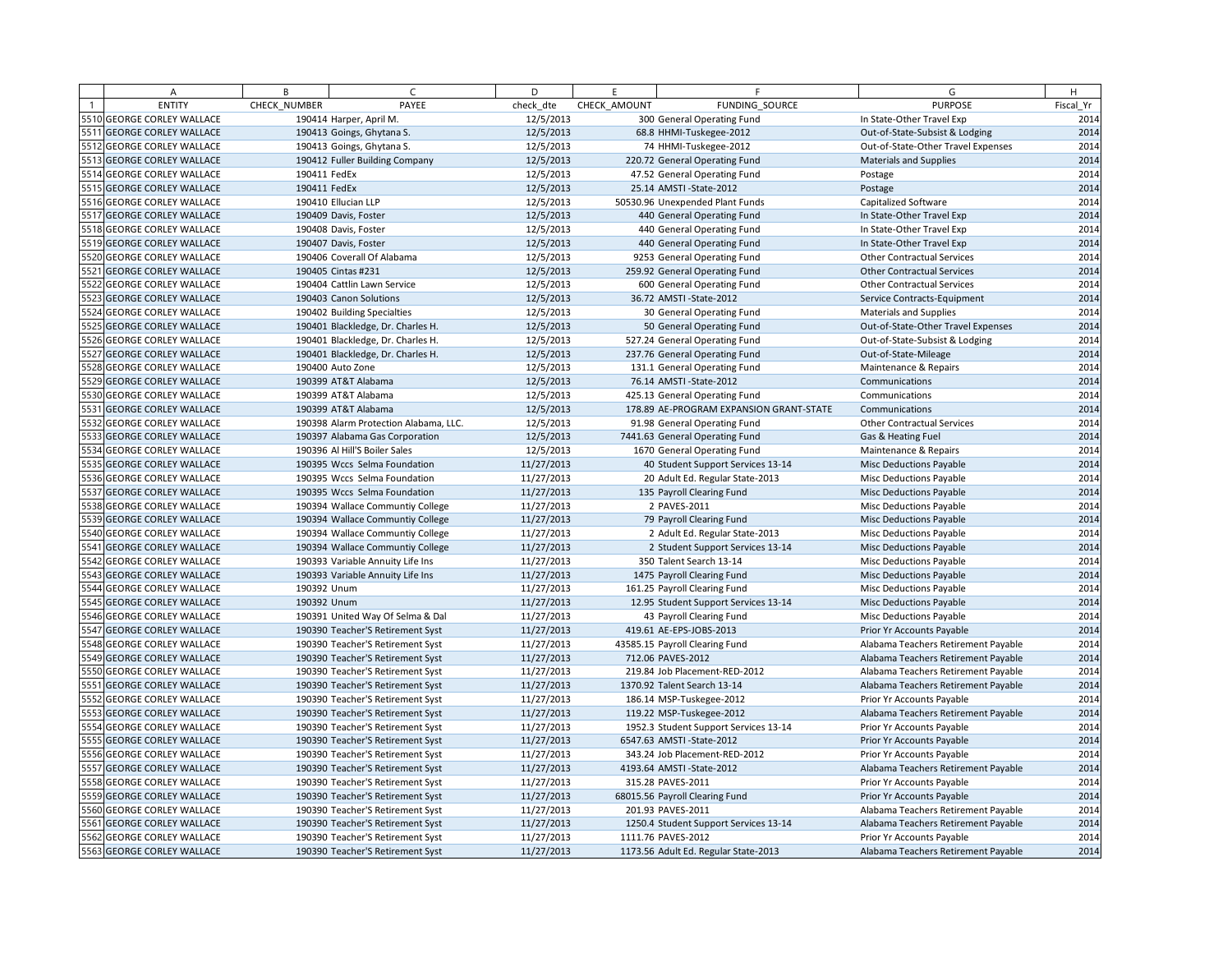| A                          | B             | $\epsilon$                       | D          | F.           | F                                     | G                                   | H         |
|----------------------------|---------------|----------------------------------|------------|--------------|---------------------------------------|-------------------------------------|-----------|
| <b>ENTITY</b>              | CHECK NUMBER  | PAYEE                            | check dte  | CHECK AMOUNT | FUNDING SOURCE                        | <b>PURPOSE</b>                      | Fiscal Yr |
| 5564 GEORGE CORLEY WALLACE |               | 190390 Teacher'S Retirement Syst | 11/27/2013 |              | 268.75 AE-EPS-JOBS-2013               | Alabama Teachers Retirement Payable | 2014      |
| 5565 GEORGE CORLEY WALLACE |               | 190390 Teacher'S Retirement Syst | 11/27/2013 |              | 1868.5 Adult Ed. Regular State-2013   | Prior Yr Accounts Payable           | 2014      |
| 5566 GEORGE CORLEY WALLACE |               | 190390 Teacher'S Retirement Syst | 11/27/2013 |              | 2140.45 Talent Search 13-14           | Prior Yr Accounts Payable           | 2014      |
| 5567 GEORGE CORLEY WALLACE |               | 190389 St. of AL. Child Support  | 11/27/2013 |              | 926 Payroll Clearing Fund             | <b>Misc Deductions Payable</b>      | 2014      |
| 5568 GEORGE CORLEY WALLACE |               | 190388 Rsa-1 (Peiraf)            | 11/27/2013 |              | 50 Ready To Work - 2013               | Misc Deductions Payable             | 2014      |
| 5569 GEORGE CORLEY WALLACE |               | 190388 Rsa-1 (Peiraf)            | 11/27/2013 |              | 100 Talent Search 13-14               | <b>Misc Deductions Payable</b>      | 2014      |
| 5570 GEORGE CORLEY WALLACE |               | 190388 Rsa-1 (Peiraf)            | 11/27/2013 |              | 50 Adult Ed. Regular State-2013       | <b>Misc Deductions Payable</b>      | 2014      |
| 5571 GEORGE CORLEY WALLACE |               | 190388 Rsa-1 (Peiraf)            | 11/27/2013 |              | 3035 Payroll Clearing Fund            | <b>Misc Deductions Payable</b>      | 2014      |
| 5572 GEORGE CORLEY WALLACE |               | 190388 Rsa-1 (Peiraf)            | 11/27/2013 |              | 200 AMSTI - State - 2012              | Misc Deductions Payable             | 2014      |
| 5573 GEORGE CORLEY WALLACE |               | 190387 Reding, Curtis C.         | 11/27/2013 |              | 1058 PAVES-2012                       | <b>Misc Deductions Payable</b>      | 2014      |
| 5574 GEORGE CORLEY WALLACE | 190386 Peehip |                                  | 11/27/2013 |              | 89076.65 Payroll Clearing Fund        | Prior Yr Accounts Payable           | 2014      |
| 5575 GEORGE CORLEY WALLACE | 190386 Peehip |                                  | 11/27/2013 |              | 714 PAVES-2011                        | Prior Yr Accounts Payable           | 2014      |
| 5576 GEORGE CORLEY WALLACE | 190386 Peehip |                                  | 11/27/2013 |              | 2142 PAVES-2012                       | Prior Yr Accounts Payable           | 2014      |
| 5577 GEORGE CORLEY WALLACE | 190386 Peehip |                                  | 11/27/2013 |              | 212 Talent Search 13-14               | <b>Misc Deductions Payable</b>      | 2014      |
| 5578 GEORGE CORLEY WALLACE | 190386 Peehip |                                  | 11/27/2013 |              | 153.7 PAVES-2011                      | <b>Misc Deductions Payable</b>      | 2014      |
| 5579 GEORGE CORLEY WALLACE | 190386 Peehip |                                  | 11/27/2013 |              | 3570 Adult Ed. Regular State-2013     | Prior Yr Accounts Payable           | 2014      |
| 5580 GEORGE CORLEY WALLACE | 190386 Peehip |                                  | 11/27/2013 |              | 43 AMSTI-State-2012                   | Misc Deductions Payable             | 2014      |
| 5581 GEORGE CORLEY WALLACE | 190386 Peehip |                                  | 11/27/2013 |              | 21977.3 Payroll Clearing Fund         | <b>Misc Deductions Payable</b>      | 2014      |
| 5582 GEORGE CORLEY WALLACE | 190386 Peehip |                                  | 11/27/2013 |              | 91 MSP-Tuskegee-2012                  | <b>Misc Deductions Payable</b>      | 2014      |
| 5583 GEORGE CORLEY WALLACE | 190386 Peehip |                                  | 11/27/2013 |              | 800 Job Placement-RED-2012            | <b>Misc Deductions Payable</b>      | 2014      |
| 5584 GEORGE CORLEY WALLACE | 190386 Peehip |                                  | 11/27/2013 |              | 4070 Talent Search 13-14              | Prior Yr Accounts Payable           | 2014      |
| 5585 GEORGE CORLEY WALLACE | 190386 Peehip |                                  | 11/27/2013 |              | 880.33 AE-EPS-JOBS-2013               | <b>Misc Deductions Payable</b>      | 2014      |
| 5586 GEORGE CORLEY WALLACE | 190386 Peehip |                                  | 11/27/2013 |              | 387.35 MSP-Tuskegee-2012              | Prior Yr Accounts Payable           | 2014      |
| 5587 GEORGE CORLEY WALLACE | 190386 Peehip |                                  | 11/27/2013 |              | 714 AE-EPS-JOBS-2013                  | Prior Yr Accounts Payable           | 2014      |
| 5588 GEORGE CORLEY WALLACE | 190386 Peehip |                                  | 11/27/2013 |              | 574 PAVES-2012                        | <b>Misc Deductions Payable</b>      | 2014      |
| 5589 GEORGE CORLEY WALLACE | 190386 Peehip |                                  | 11/27/2013 |              | 10710 AMSTI-State-2012                | Prior Yr Accounts Payable           | 2014      |
| 5590 GEORGE CORLEY WALLACE | 190386 Peehip |                                  | 11/27/2013 |              | 3570 Student Support Services 13-14   | Prior Yr Accounts Payable           | 2014      |
| 5591 GEORGE CORLEY WALLACE | 190386 Peehip |                                  | 11/27/2013 |              | 2307.9 Student Support Services 13-14 | <b>Misc Deductions Payable</b>      | 2014      |
| 5592 GEORGE CORLEY WALLACE | 190386 Peehip |                                  | 11/27/2013 |              | 714 Job Placement-RED-2012            | Prior Yr Accounts Payable           | 2014      |
| 5593 GEORGE CORLEY WALLACE |               | 190385 Liberty National Life Ins | 11/27/2013 |              | 30.04 PAVES-2012                      | <b>Misc Deductions Payable</b>      | 2014      |
| 5594 GEORGE CORLEY WALLACE |               | 190385 Liberty National Life Ins | 11/27/2013 |              | 69.98 Adult Ed. Regular State-2013    | Misc Deductions Payable             | 2014      |
| 5595 GEORGE CORLEY WALLACE |               | 190385 Liberty National Life Ins | 11/27/2013 |              | 53.3 AE-EPS-JOBS-2013                 | <b>Misc Deductions Payable</b>      | 2014      |
| 5596 GEORGE CORLEY WALLACE |               | 190385 Liberty National Life Ins | 11/27/2013 |              | 290.73 Payroll Clearing Fund          | Misc Deductions Payable             | 2014      |
| 5597 GEORGE CORLEY WALLACE |               | 190385 Liberty National Life Ins | 11/27/2013 |              | 18.83 Talent Search 13-14             | Misc Deductions Payable             | 2014      |
| 5598 GEORGE CORLEY WALLACE |               | 190385 Liberty National Life Ins | 11/27/2013 |              | 154.4 AMSTI - State-2012              | Misc Deductions Payable             | 2014      |
| 599 GEORGE CORLEY WALLACE  |               | 190384 Great-West Retirement Ser | 11/27/2013 |              | 200 Payroll Clearing Fund             | <b>Misc Deductions Payable</b>      | 2014      |
| 5600 GEORGE CORLEY WALLACE |               | 190383 Family Support Registry   | 11/27/2013 |              | 183.06 Student Support Services 13-14 | Misc Deductions Payable             | 2014      |
| 5601 GEORGE CORLEY WALLACE |               | 190382 Elmore County Circuit     | 11/27/2013 |              | 200 Talent Search 13-14               | <b>Misc Deductions Payable</b>      | 2014      |
| 5602 GEORGE CORLEY WALLACE |               | 190381 Educator Benefits Corp.   | 11/27/2013 |              | 662.5 Payroll Clearing Fund           | Misc Deductions Payable             | 2014      |
| 5603 GEORGE CORLEY WALLACE |               | 190381 Educator Benefits Corp.   | 11/27/2013 |              | 56.02 AMSTI-State-2012                | <b>Misc Deductions Payable</b>      | 2014      |
| 5604 GEORGE CORLEY WALLACE |               | 190380 District Court Of Jeffers | 11/27/2013 |              | 217.5 Payroll Clearing Fund           | Misc Deductions Payable             | 2014      |
| 5605 GEORGE CORLEY WALLACE |               | 190379 Colonial Life Insurance C | 11/27/2013 |              | 163.95 Talent Search 13-14            | <b>Misc Deductions Payable</b>      | 2014      |
| 5606 GEORGE CORLEY WALLACE |               | 190379 Colonial Life Insurance C | 11/27/2013 |              | 17 Adult Ed. Regular State-2013       | Misc Deductions Payable             | 2014      |
| 5607 GEORGE CORLEY WALLACE |               | 190379 Colonial Life Insurance C | 11/27/2013 |              | 2945.87 Payroll Clearing Fund         | <b>Misc Deductions Payable</b>      | 2014      |
| 5608 GEORGE CORLEY WALLACE |               | 190379 Colonial Life Insurance C | 11/27/2013 |              | 59 Student Support Services 13-14     | Misc Deductions Payable             | 2014      |
| 5609 GEORGE CORLEY WALLACE |               | 190379 Colonial Life Insurance C | 11/27/2013 |              | 20.12 AMSTI-State-2012                | <b>Misc Deductions Payable</b>      | 2014      |
| 5610 GEORGE CORLEY WALLACE |               | 190378 Allstate                  | 11/27/2013 |              | 560.58 Payroll Clearing Fund          | Misc Deductions Payable             | 2014      |
| 5611 GEORGE CORLEY WALLACE |               | 190377 Alabama ACTE              | 11/27/2013 |              | 12.63 Payroll Clearing Fund           | <b>Misc Deductions Payable</b>      | 2014      |
| 5612 GEORGE CORLEY WALLACE | 190376 Aflac  |                                  | 11/27/2013 |              | 467.13 AMSTI-State-2012               | Misc Deductions Payable             | 2014      |
| 5613 GEORGE CORLEY WALLACE | 190376 Aflac  |                                  | 11/27/2013 |              | 1543.9 Payroll Clearing Fund          | <b>Misc Deductions Payable</b>      | 2014      |
| 5614 GEORGE CORLEY WALLACE |               | 190375 AEA-AVOTE                 | 11/27/2013 |              | 7 AMSTI-State-2012                    | <b>Misc Deductions Payable</b>      | 2014      |
| 5615 GEORGE CORLEY WALLACE |               | 190375 AEA-AVOTE                 | 11/27/2013 |              | 17 Adult Ed. Regular State-2013       | <b>Misc Deductions Payable</b>      | 2014      |
| 5616 GEORGE CORLEY WALLACE |               | 190375 AEA-AVOTE                 | 11/27/2013 |              | 253.28 Payroll Clearing Fund          | <b>Misc Deductions Payable</b>      | 2014      |
| 5617 GEORGE CORLEY WALLACE |               | 190375 AEA-AVOTE                 | 11/27/2013 |              | 4 PAVES-2012                          | <b>Misc Deductions Payable</b>      | 2014      |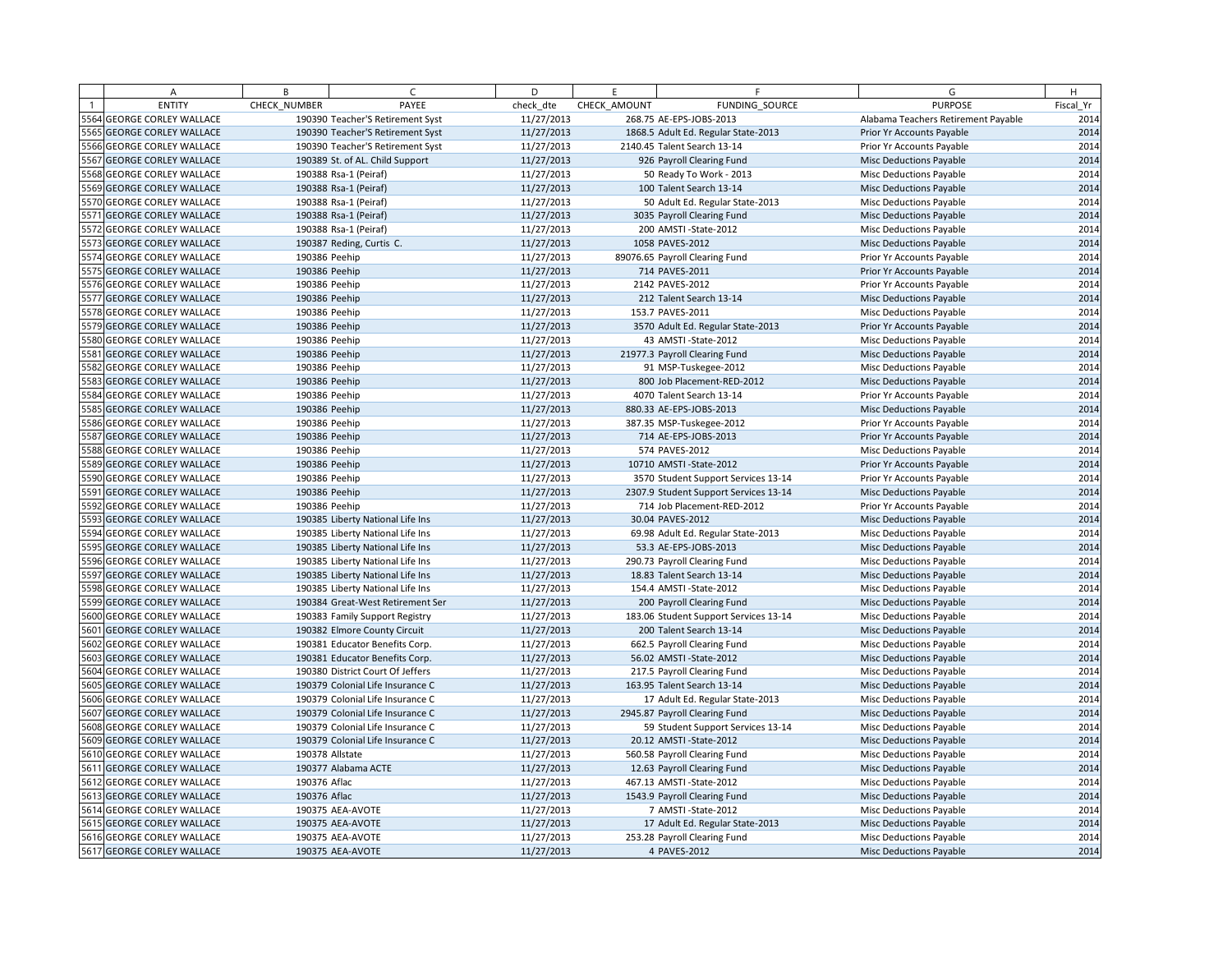| A                                 | B            | $\epsilon$                       | D          | E            | F.                                    | G                                 | H         |
|-----------------------------------|--------------|----------------------------------|------------|--------------|---------------------------------------|-----------------------------------|-----------|
| <b>ENTITY</b>                     | CHECK NUMBER | PAYEE                            | check dte  | CHECK AMOUNT | FUNDING SOURCE                        | <b>PURPOSE</b>                    | Fiscal Yr |
| 5618 GEORGE CORLEY WALLACE        |              | 190375 AEA-AVOTE                 | 11/27/2013 |              | 4 AE-EPS-JOBS-2013                    | <b>Misc Deductions Payable</b>    | 2014      |
| 5619 GEORGE CORLEY WALLACE        |              | 190375 AEA-AVOTE                 | 11/27/2013 |              | 19.5 Student Support Services 13-14   | <b>Misc Deductions Payable</b>    | 2014      |
| 5620 GEORGE CORLEY WALLACE        |              | 190375 AEA-AVOTE                 | 11/27/2013 |              | 4 Talent Search 13-14                 | Misc Deductions Payable           | 2014      |
| 5621 GEORGE CORLEY WALLACE        | 190374 AEA   |                                  | 11/27/2013 |              | 3208.81 Payroll Clearing Fund         | <b>Misc Deductions Payable</b>    | 2014      |
| 5622 GEORGE CORLEY WALLACE        | 190374 AEA   |                                  | 11/27/2013 |              | 189.71 Adult Ed. Regular State-2013   | Misc Deductions Payable           | 2014      |
| 5623 GEORGE CORLEY WALLACE        | 190374 AEA   |                                  | 11/27/2013 |              | 113.01 AMSTI-State-2012               | <b>Misc Deductions Payable</b>    | 2014      |
| 5624 GEORGE CORLEY WALLACE        | 190374 AEA   |                                  | 11/27/2013 |              | 46.9 AE-EPS-JOBS-2013                 | <b>Misc Deductions Payable</b>    | 2014      |
| 5625 GEORGE CORLEY WALLACE        | 190374 AEA   |                                  | 11/27/2013 |              | 93.8 Talent Search 13-14              | Misc Deductions Payable           | 2014      |
| 5626 GEORGE CORLEY WALLACE        | 190374 AEA   |                                  | 11/27/2013 |              | 46.9 PAVES-2012                       | Misc Deductions Payable           | 2014      |
| 5627 GEORGE CORLEY WALLACE        | 190374 AEA   |                                  | 11/27/2013 |              | 206.81 Student Support Services 13-14 | <b>Misc Deductions Payable</b>    | 2014      |
| 5628 GEORGE CORLEY WALLACE        |              | 190373 Williams, Joe             | 11/21/2013 |              | 2700 General Operating Fund           | <b>Other Contractual Services</b> | 2014      |
| 5629 GEORGE CORLEY WALLACE        |              | 190372 Williams, Brian           | 11/21/2013 |              | 240 General Operating Fund            | <b>Other Contractual Services</b> | 2014      |
| 5630 GEORGE CORLEY WALLACE        | 190371 WCCS  |                                  | 11/21/2013 |              | 390 General Operating Fund            | Third Party Receivable            | 2014      |
| 5631 GEORGE CORLEY WALLACE        |              | 190370 Walker, Shermanita        | 11/21/2013 |              | 450 AMSTI-State-2012                  | In State-Ovrnite Per diem         | 2014      |
| 5632 GEORGE CORLEY WALLACE        |              | 190370 Walker, Shermanita        | 11/21/2013 |              | 407.14 AMSTI-State-2012               | In State-Mileage                  | 2014      |
| 5633 GEORGE CORLEY WALLACE        |              | 190369 Walker, Roosevelt         | 11/21/2013 |              | 120 General Operating Fund            | <b>Other Contractual Services</b> | 2014      |
| 5634 GEORGE CORLEY WALLACE        |              | 190368 Tyus, Robert              | 11/21/2013 |              | 75 General Operating Fund             | <b>Other Contractual Services</b> | 2014      |
| 5635 GEORGE CORLEY WALLACE        |              | 190367 Turner, Jocelyn J.        | 11/21/2013 |              | 594.99 AMSTI - State-2012             | In State-Mileage                  | 2014      |
| 5636 GEORGE CORLEY WALLACE        |              | 190367 Turner, Jocelyn J.        | 11/21/2013 |              | 300 AMSTI - State-2012                | In State-Ovrnite Per diem         | 2014      |
| 5637 GEORGE CORLEY WALLACE        |              | 190366 Trane Company (Parts)     | 11/21/2013 |              | 3379.75 General Operating Fund        | Service Contracts-Equipment       | 2014      |
| 5638 GEORGE CORLEY WALLACE        |              | 190366 Trane Company (Parts)     | 11/21/2013 |              | 379.24 General Operating Fund         | <b>Materials and Supplies</b>     | 2014      |
| 5639 GEORGE CORLEY WALLACE        |              | 190365 Thomas, Kendall           | 11/21/2013 |              | 150 General Operating Fund            | <b>Other Contractual Services</b> | 2014      |
| 5640 GEORGE CORLEY WALLACE        |              | 190364 The Library Store, Inc.   | 11/21/2013 |              | 104.3 General Operating Fund          | <b>Materials and Supplies</b>     | 2014      |
| 5641 GEORGE CORLEY WALLACE        |              | 190363 The Frazer Group          | 11/21/2013 |              | 29.52 General Operating Fund          | Insurance & Bonding               | 2014      |
| 5642 GEORGE CORLEY WALLACE        |              | 190362 Teklinks, Inc.            | 11/21/2013 |              | 18509.82 General Operating Fund       | Technology \$25,000 or Less       | 2014      |
| 5643 GEORGE CORLEY WALLACE        |              | 190361 Strickland Companies      | 11/21/2013 |              | 2682.17 General Operating Fund        | <b>Materials and Supplies</b>     | 2014      |
| <b>5644 GEORGE CORLEY WALLACE</b> |              | 190360 Strickland Companies      | 11/21/2013 |              | 56.67 General Operating Fund          | Materials and Supplies            | 2014      |
| 5645 GEORGE CORLEY WALLACE        |              | 190359 St. Of Al. Dept. Of Fin.  | 11/21/2013 |              | 1405.69 General Operating Fund        | Communications                    | 2014      |
| 5646 GEORGE CORLEY WALLACE        |              | 190358 Smitherman Brothers Const | 11/21/2013 |              | 600 General Operating Fund            | <b>Materials and Supplies</b>     | 2014      |
| <b>5647 GEORGE CORLEY WALLACE</b> |              | 190357 Smarthinking              | 11/21/2013 |              | 17880 General Operating Fund          | Service Contracts-Equipment       | 2014      |
| 5648 GEORGE CORLEY WALLACE        |              | 190356 Simmons, Lawrence         | 11/21/2013 |              | 225 General Operating Fund            | In State-Ovrnite Per diem         | 2014      |
| 5649 GEORGE CORLEY WALLACE        |              | 190355 Selma Beauty Supply       | 11/21/2013 |              | 694.85 General Operating Fund         | <b>Materials and Supplies</b>     | 2014      |
| 5650 GEORGE CORLEY WALLACE        |              | 190354 Scott, Gracie E.          | 11/21/2013 |              | 120 General Operating Fund            | Other Contractual Services        | 2014      |
| 5651 GEORGE CORLEY WALLACE        |              | 190353 Satterfield Plaza         | 11/21/2013 |              | 6990.93 AMSTI-State-2012              | Rent - Facilities                 | 2014      |
| 5652 GEORGE CORLEY WALLACE        |              | 190352 Rittenhouse Book          | 11/21/2013 |              | 107.78 General Operating Fund         | <b>Books</b>                      | 2014      |
| 5653 GEORGE CORLEY WALLACE        |              | 190351 Presque Isle Cultures     | 11/21/2013 |              | 298 General Operating Fund            | <b>Materials and Supplies</b>     | 2014      |
| 5654 GEORGE CORLEY WALLACE        |              | 190350 Pitney Bowes              | 11/21/2013 |              | 412.54 General Operating Fund         | <b>Materials and Supplies</b>     | 2014      |
| 5655 GEORGE CORLEY WALLACE        |              | 190349 Pearson Education         | 11/21/2013 |              | 450 General Operating Fund            | <b>Materials and Supplies</b>     | 2014      |
| 5656 GEORGE CORLEY WALLACE        |              | 190348 Office Depot              | 11/21/2013 |              | 3533.91 General Operating Fund        | <b>Materials and Supplies</b>     | 2014      |
| 5657 GEORGE CORLEY WALLACE        |              | 190347 Neely, Charles            | 11/21/2013 |              | 150 General Operating Fund            | <b>Other Contractual Services</b> | 2014      |
| 5658 GEORGE CORLEY WALLACE        |              | 190346 Midwest Industrial        | 11/21/2013 |              | 1398.27 General Operating Fund        | <b>Materials and Supplies</b>     | 2014      |
| 5659 GEORGE CORLEY WALLACE        |              | 190345 Marvin'S Bldg. Materials  | 11/21/2013 |              | 228.27 General Operating Fund         | <b>Materials and Supplies</b>     | 2014      |
| 5660 GEORGE CORLEY WALLACE        |              | 190344 Martin, Suzette G.        | 11/21/2013 |              | 25 FED VOC-2013                       | In State-Registration             | 2014      |
| 5661 GEORGE CORLEY WALLACE        |              | 190344 Martin, Suzette G.        | 11/21/2013 |              | 80.8 FED VOC-2013                     | In State-Mileage                  | 2014      |
| 5662 GEORGE CORLEY WALLACE        |              | 190343 Lovelady Distibuting Co.  | 11/21/2013 |              | 57.42 General Operating Fund          | Materials and Supplies            | 2014      |
| 5663 GEORGE CORLEY WALLACE        |              | 190342 Logan, Alice G.           | 11/21/2013 |              | 62.48 General Operating Fund          | In State-Mileage                  | 2014      |
| 5664 GEORGE CORLEY WALLACE        |              | 190341 Lewis Pest Control Inc.   | 11/21/2013 |              | 510 General Operating Fund            | Other Contractual Services        | 2014      |
| 5665 GEORGE CORLEY WALLACE        |              | 190340 Kennedy, Regina S.        | 11/21/2013 |              | 646.1 AMSTI - State-2012              | In State-Mileage                  | 2014      |
| 5666 GEORGE CORLEY WALLACE        |              | 190340 Kennedy, Regina S.        | 11/21/2013 |              | 300 AMSTI-State-2012                  | In State-Ovrnite Per diem         | 2014      |
| 5667 GEORGE CORLEY WALLACE        |              | 190339 Jordan, Judy Y.           | 11/21/2013 |              | 800 General Operating Fund            | <b>Other Contractual Services</b> | 2014      |
| 5668 GEORGE CORLEY WALLACE        |              | 190338 Jackson, Eric L.          | 11/21/2013 |              | 722.22 General Operating Fund         | <b>Other Contractual Services</b> | 2014      |
| 5669 GEORGE CORLEY WALLACE        |              | 190337 IntroPrint Technologies   | 11/21/2013 |              | 60.55 General Operating Fund          | <b>Materials and Supplies</b>     | 2014      |
| 5670 GEORGE CORLEY WALLACE        |              | 190336 Inge, Deandres G.         | 11/21/2013 |              | 300 AMSTI-State-2012                  | In State-Ovrnite Per diem         | 2014      |
| 5671 GEORGE CORLEY WALLACE        |              | 190336 Inge, Deandres G.         | 11/21/2013 |              | 315.66 AMSTI-State-2012               | In State-Mileage                  | 2014      |
|                                   |              |                                  |            |              |                                       |                                   |           |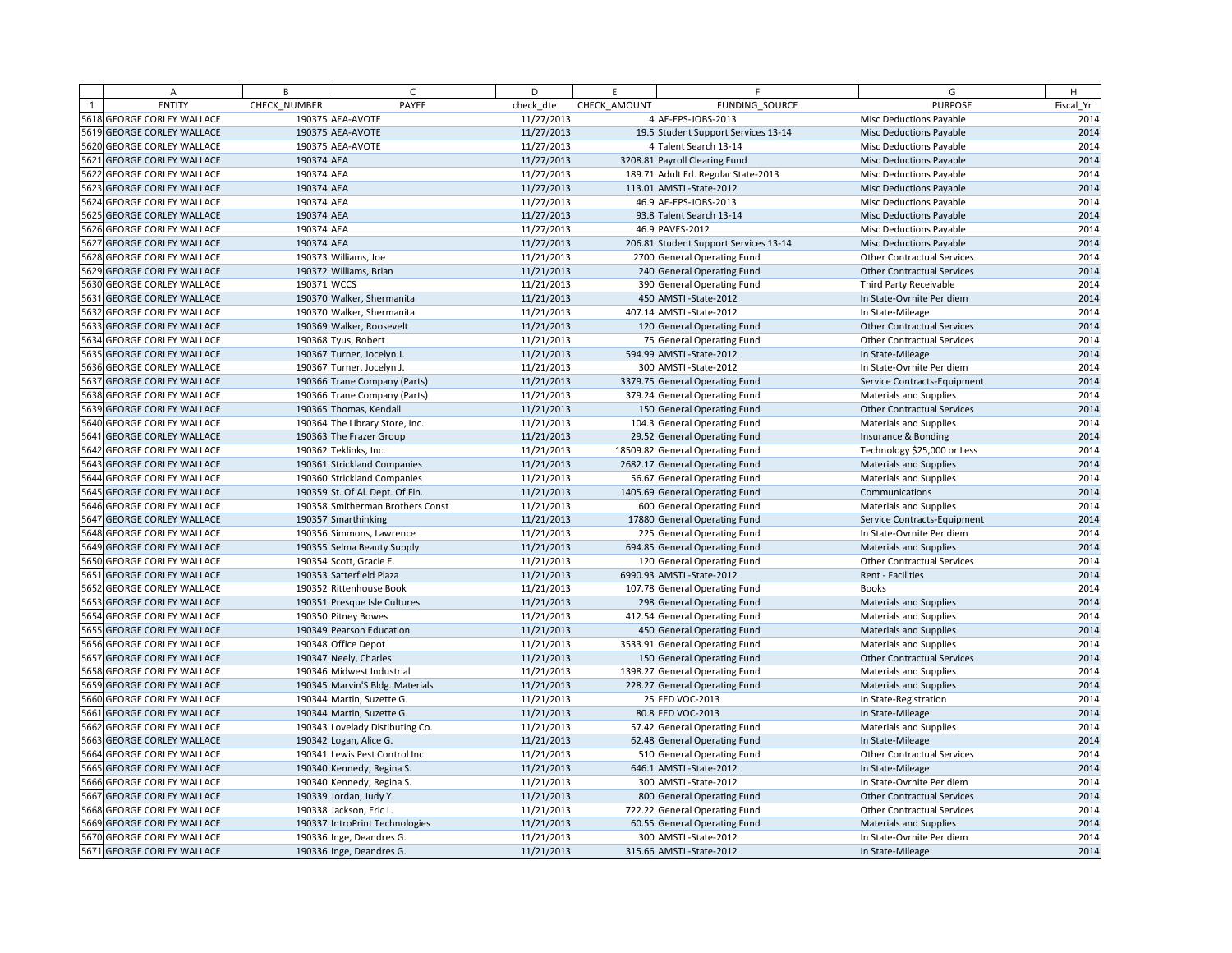| A                          | B            | $\epsilon$                         | D          | E            | F.                                      | G                                 | H         |
|----------------------------|--------------|------------------------------------|------------|--------------|-----------------------------------------|-----------------------------------|-----------|
| <b>ENTITY</b>              | CHECK NUMBER | PAYEE                              | check dte  | CHECK AMOUNT | FUNDING SOURCE                          | <b>PURPOSE</b>                    | Fiscal Yr |
| 5672 GEORGE CORLEY WALLACE |              | 190335 Indigo Fluids, Inc.         | 11/21/2013 |              | 120.82 General Operating Fund           | <b>Materials and Supplies</b>     | 2014      |
| 5673 GEORGE CORLEY WALLACE |              | 190335 Indigo Fluids, Inc.         | 11/21/2013 |              | 519 General Operating Fund              | Non-capitalized Equipment         | 2014      |
| 5674 GEORGE CORLEY WALLACE |              | 190334 Imdiversity, Inc.           | 11/21/2013 |              | 153.71 General Operating Fund           | Memberships                       | 2014      |
| 5675 GEORGE CORLEY WALLACE |              | 190333 Holladay, Jonathan M.       | 11/21/2013 |              | 110 General Operating Fund              | <b>Other Professional Fees</b>    | 2014      |
| 5676 GEORGE CORLEY WALLACE |              | 190332 Harper, April M.            | 11/21/2013 |              | 300 General Operating Fund              | In State-Other Travel Exp         | 2014      |
| 5677 GEORGE CORLEY WALLACE |              | 190331 Hardy, Jeffery D.           | 11/21/2013 |              | 150 General Operating Fund              | <b>Other Contractual Services</b> | 2014      |
| 5678 GEORGE CORLEY WALLACE |              | 190330 Hamilton, Antonio           | 11/21/2013 |              | 150 General Operating Fund              | In State-Ovrnite Per diem         | 2014      |
| 5679 GEORGE CORLEY WALLACE |              | 190329 Go Green Janitorial Servi   | 11/21/2013 |              | 4282.84 General Operating Fund          | <b>Other Contractual Services</b> | 2014      |
| 5680 GEORGE CORLEY WALLACE |              | 190328 Gatsi, Metiliah             | 11/21/2013 |              | 25 Mary Reynolds Babcock Foundation     | <b>Other Contractual Services</b> | 2014      |
| 5681 GEORGE CORLEY WALLACE |              | 190327 Fuller Building Company     | 11/21/2013 |              | 3426.02 Selma Best                      | <b>Deposit Liabilities</b>        | 2014      |
| 5682 GEORGE CORLEY WALLACE |              | 190326 First Cahawba Bankcard      | 11/21/2013 |              | 941.95 HHMI-Tuskegee-2012               | Out-of-State-Subsist & Lodging    | 2014      |
| 5683 GEORGE CORLEY WALLACE |              | 190326 First Cahawba Bankcard      | 11/21/2013 |              | 585 General Operating Fund              | Out-of-State-Registration         | 2014      |
| 5684 GEORGE CORLEY WALLACE |              | 190326 First Cahawba Bankcard      | 11/21/2013 |              | 229.97 Industry Training-Skills Upgrade | <b>Materials and Supplies</b>     | 2014      |
| 5685 GEORGE CORLEY WALLACE |              | 190326 First Cahawba Bankcard      | 11/21/2013 |              | 468.15 HHMI-Tuskegee-2012               | Out-of-State-Registration         | 2014      |
| 5686 GEORGE CORLEY WALLACE |              | 190326 First Cahawba Bankcard      | 11/21/2013 |              | 171 General Operating Fund              | Rent - Facilities                 | 2014      |
| 5687 GEORGE CORLEY WALLACE |              | 190326 First Cahawba Bankcard      | 11/21/2013 |              | 600.8 HHMI-Tuskegee-2012                | Out-of-State-Commercl Trans       | 2014      |
| 5688 GEORGE CORLEY WALLACE |              | 190326 First Cahawba Bankcard      | 11/21/2013 |              | 4980.24 General Operating Fund          | Out-of-State-Subsist & Lodging    | 2014      |
| 5689 GEORGE CORLEY WALLACE |              | 190326 First Cahawba Bankcard      | 11/21/2013 |              | 2269.7 General Operating Fund           | Out-of-State-Commercl Trans       | 2014      |
| 5690 GEORGE CORLEY WALLACE |              | 190325 Fastenal Company            | 11/21/2013 |              | 269.53 General Operating Fund           | <b>Materials and Supplies</b>     | 2014      |
| 5691 GEORGE CORLEY WALLACE |              | 190324 Ellucian LLP                | 11/21/2013 |              | 35432 Unexpended Plant Funds            | Capitalized Software              | 2014      |
| 5692 GEORGE CORLEY WALLACE |              | 190323 EBSCO Subscription Service  | 11/21/2013 |              | 6319.98 General Operating Fund          | Subscriptions                     | 2014      |
| 5693 GEORGE CORLEY WALLACE |              | 190322 Davis, Foster               | 11/21/2013 |              | 440 General Operating Fund              | In State-Other Travel Exp         | 2014      |
| 5694 GEORGE CORLEY WALLACE |              | 190321 Davis, Foster               | 11/21/2013 |              | 440 General Operating Fund              | In State-Other Travel Exp         | 2014      |
| 5695 GEORGE CORLEY WALLACE |              | 190320 Crum, Jason A.              | 11/21/2013 |              | 75 General Operating Fund               | <b>Other Contractual Services</b> | 2014      |
| 5696 GEORGE CORLEY WALLACE |              | 190319 Cougar Chevron              | 11/21/2013 |              | 967.54 General Operating Fund           | Gasoline & Oil-Motor Vehicle      | 2014      |
| 5697 GEORGE CORLEY WALLACE |              | 190318 Continental Research        | 11/21/2013 |              | 2209.93 General Operating Fund          | <b>Materials and Supplies</b>     | 2014      |
| 5698 GEORGE CORLEY WALLACE |              | 190317 Collins, Roderickus J.      | 11/21/2013 |              | 75 General Operating Fund               | <b>Other Contractual Services</b> | 2014      |
| 5699 GEORGE CORLEY WALLACE |              | 190316 Cattlin Lawn Service        | 11/21/2013 |              | 2433.33 General Operating Fund          | <b>Other Contractual Services</b> | 2014      |
| 5700 GEORGE CORLEY WALLACE |              | 190315 Carolina Biological Supply  | 11/21/2013 |              | 1048.34 General Operating Fund          | <b>Materials and Supplies</b>     | 2014      |
| 5701 GEORGE CORLEY WALLACE |              | 190314 Calhoun, Jr., Willie        | 11/21/2013 |              | 150 General Operating Fund              | <b>Other Contractual Services</b> | 2014      |
| 5702 GEORGE CORLEY WALLACE |              | 190313 C & S Auto Parts            | 11/21/2013 |              | 198.28 General Operating Fund           | <b>Materials and Supplies</b>     | 2014      |
| 5703 GEORGE CORLEY WALLACE |              | 190312 Buford, Geralyn L.          | 11/21/2013 |              | 154.92 AMSTI-State-2012                 | In State-Mileage                  | 2014      |
| 5704 GEORGE CORLEY WALLACE |              | 190312 Buford, Geralyn L.          | 11/21/2013 |              | 300 AMSTI-State-2012                    | In State-Ovrnite Per diem         | 2014      |
| 5705 GEORGE CORLEY WALLACE |              | 190311 Blue Ox Equipment           | 11/21/2013 |              | 658.97 General Operating Fund           | <b>Materials and Supplies</b>     | 2014      |
| 5706 GEORGE CORLEY WALLACE |              | 190310 Berney Office Solutions     | 11/21/2013 |              | 62.5 General Operating Fund             | Service Contracts-Equipment       | 2014      |
| 5707 GEORGE CORLEY WALLACE |              | 190309 Berney Office Solutions     | 11/21/2013 |              | 105.26 General Operating Fund           | Service Contracts-Equipment       | 2014      |
| 5708 GEORGE CORLEY WALLACE |              | 190308 Barnes & Noble College      | 11/21/2013 |              | 76 AMSTI-State-2012                     | <b>Internal Purchases</b>         | 2014      |
| 5709 GEORGE CORLEY WALLACE |              | 190307 Barlow, Tiffany R.          | 11/21/2013 |              | 29.27 AMSTI-State-2012                  | In State-Mileage                  | 2014      |
| 5710 GEORGE CORLEY WALLACE |              | 190307 Barlow, Tiffany R.          | 11/21/2013 |              | 300 AMSTI-State-2012                    | In State-Ovrnite Per diem         | 2014      |
| 5711 GEORGE CORLEY WALLACE |              | 190306 AT&T (Business Service)     | 11/21/2013 |              | 39.77 General Operating Fund            | Communications                    | 2014      |
| 5712 GEORGE CORLEY WALLACE |              | 190305 AmSan Bama Supply           | 11/21/2013 |              | 1930.85 General Operating Fund          | <b>Materials and Supplies</b>     | 2014      |
| 5713 GEORGE CORLEY WALLACE |              | 190304 American Osment             | 11/21/2013 |              | 251 General Operating Fund              | <b>Materials and Supplies</b>     | 2014      |
| 5714 GEORGE CORLEY WALLACE |              | 190303 Alliant Data Systems        | 11/21/2013 |              | 16405.25 General Operating Fund         | <b>Technology-Non Capital</b>     | 2014      |
| 5715 GEORGE CORLEY WALLACE |              | 190302 Allen, Kenny                | 11/21/2013 |              | 150 General Operating Fund              | In State-Ovrnite Per diem         | 2014      |
| 5716 GEORGE CORLEY WALLACE |              | 190301 Allen, Bertha Y.            | 11/21/2013 |              | 705.16 AMSTI-State-2012                 | In State-Mileage                  | 2014      |
| 5717 GEORGE CORLEY WALLACE |              | 190300 Airgas South, INC.          | 11/21/2013 |              | 5163.45 General Operating Fund          | <b>Materials and Supplies</b>     | 2014      |
| 5718 GEORGE CORLEY WALLACE |              | 190299 Airgas South, INC.          | 11/21/2013 |              | 42.96 General Operating Fund            | <b>Materials and Supplies</b>     | 2014      |
| 5719 GEORGE CORLEY WALLACE |              | 190298 Dallas Co. Water & Sewer    | 11/15/2013 |              | 136.65 General Operating Fund           | Water & Sewer                     | 2014      |
| 5720 GEORGE CORLEY WALLACE |              | 190297 Wittichen Supply Company    | 11/14/2013 |              | 4474.24 General Operating Fund          | <b>Materials and Supplies</b>     | 2014      |
| 5721 GEORGE CORLEY WALLACE |              | 190296 Williams, Brian             | 11/14/2013 |              | 80 General Operating Fund               | <b>Other Contractual Services</b> | 2014      |
| 5722 GEORGE CORLEY WALLACE |              | 190295 Walker, Roosevelt           | 11/14/2013 |              | 60 General Operating Fund               | <b>Other Contractual Services</b> | 2014      |
| 5723 GEORGE CORLEY WALLACE |              | 190294 UPS - United Parcel Service | 11/14/2013 |              | 86.64 General Operating Fund            | Postage                           | 2014      |
| 5724 GEORGE CORLEY WALLACE |              | 190293 Selma Water Works Board     | 11/14/2013 |              | 47.21 General Operating Fund            | Water & Sewer                     | 2014      |
| 5725 GEORGE CORLEY WALLACE |              | 190292 Scott, Gracie E.            | 11/14/2013 |              | 60 General Operating Fund               | <b>Other Contractual Services</b> | 2014      |
|                            |              |                                    |            |              |                                         |                                   |           |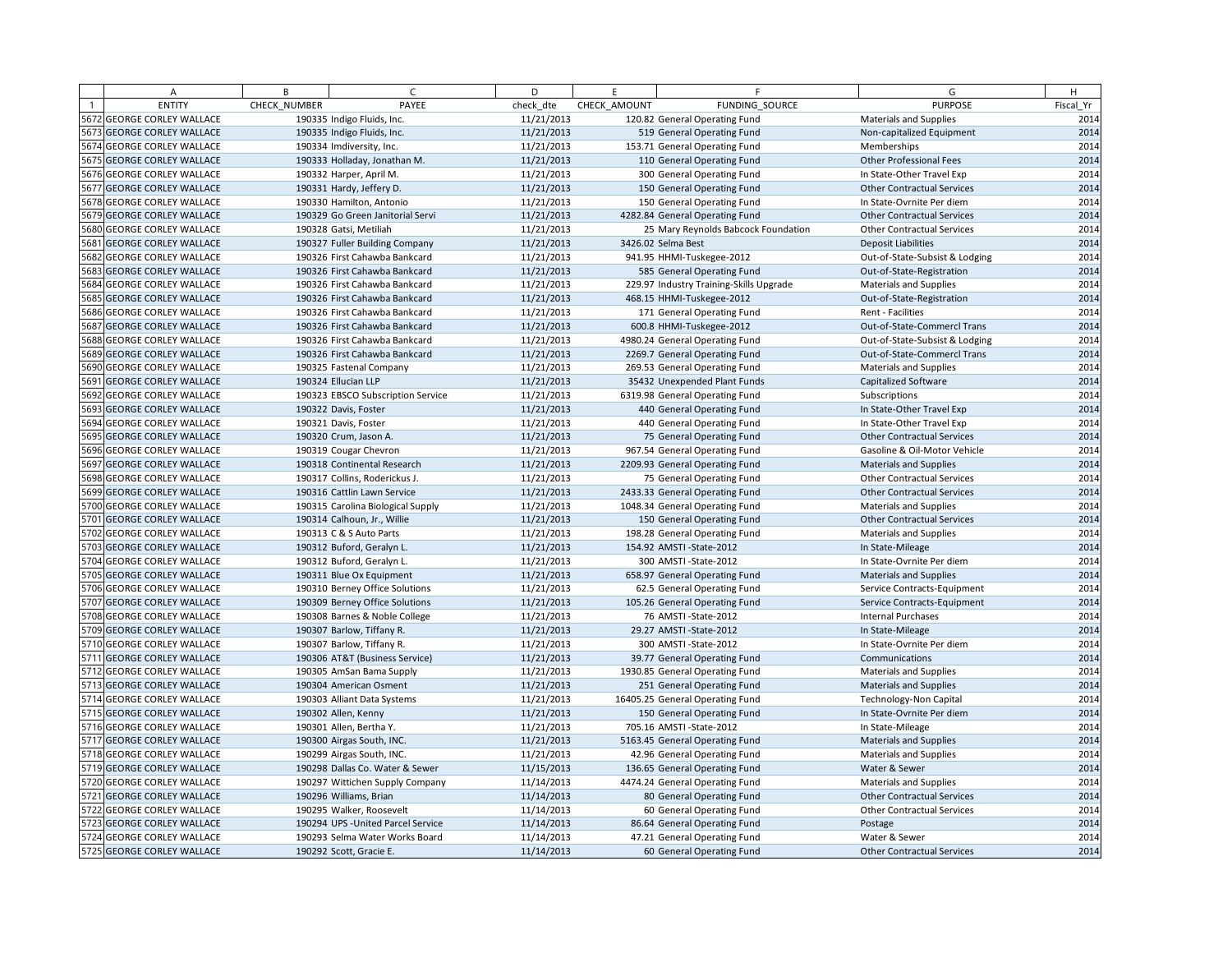| A                          | B            | $\sqrt{ }$                                         | D          | E            | F.                                                              | G                                  | H         |
|----------------------------|--------------|----------------------------------------------------|------------|--------------|-----------------------------------------------------------------|------------------------------------|-----------|
| <b>ENTITY</b>              | CHECK NUMBER | PAYEE                                              | check dte  | CHECK AMOUNT | FUNDING SOURCE                                                  | <b>PURPOSE</b>                     | Fiscal Yr |
| 5726 GEORGE CORLEY WALLACE |              | 190291 Rountree Electric Supply                    | 11/14/2013 |              | 44.64 General Operating Fund                                    | <b>Materials and Supplies</b>      | 2014      |
| 5727 GEORGE CORLEY WALLACE |              | 190290 Neely, Charles                              | 11/14/2013 |              | 60 General Operating Fund                                       | <b>Other Contractual Services</b>  | 2014      |
| 5728 GEORGE CORLEY WALLACE |              | 190289 Harper, April M.                            | 11/14/2013 |              | 150 General Operating Fund                                      | In State-Other Travel Exp          | 2014      |
| 5729 GEORGE CORLEY WALLACE |              | 190288 Harper, April M.                            | 11/14/2013 |              | 150 General Operating Fund                                      | In State-Other Travel Exp          | 2014      |
| 5730 GEORGE CORLEY WALLACE |              | 190287 Harper, April M                             | 11/14/2013 |              | 150 General Operating Fund                                      | In State-Other Travel Exp          | 2014      |
| 5731 GEORGE CORLEY WALLACE |              | 190286 GED Testing Program                         | 11/14/2013 |              | 604 General Operating Fund                                      | Materials and Supplies             | 2014      |
| 5732 GEORGE CORLEY WALLACE |              | 190285 Davis, Foster                               | 11/14/2013 |              | 220 General Operating Fund                                      | In State-Other Travel Exp          | 2014      |
| 5733 GEORGE CORLEY WALLACE |              | 190284 Davis, Foster                               | 11/14/2013 |              | 220 General Operating Fund                                      | In State-Other Travel Exp          | 2014      |
| 5734 GEORGE CORLEY WALLACE |              | 190283 Davis, Foster                               | 11/14/2013 |              | 220 General Operating Fund                                      | In State-Other Travel Exp          | 2014      |
| 5735 GEORGE CORLEY WALLACE |              | 190282 Cintas #231                                 | 11/14/2013 |              | 259.92 General Operating Fund                                   | <b>Other Contractual Services</b>  | 2014      |
| 5736 GEORGE CORLEY WALLACE |              | 190281 Carquest                                    | 11/14/2013 |              | 104.99 General Operating Fund                                   | Maintenance & Repairs              | 2014      |
| 5737 GEORGE CORLEY WALLACE |              | 190280 C & S Auto Parts                            | 11/14/2013 |              | 38.95 General Operating Fund                                    | Maintenance & Repairs              | 2014      |
| 5738 GEORGE CORLEY WALLACE |              | 190279 Briggs, Tammie M.                           | 11/14/2013 |              | 50 HHMI-Tuskegee-2012                                           | Out-of-State-Other Travel Expenses | 2014      |
| 5739 GEORGE CORLEY WALLACE |              | 190279 Briggs, Tammie M.                           | 11/14/2013 |              | 78.33 HHMI-Tuskegee-2012                                        | Out-of-State-Subsist & Lodging     | 2014      |
| 5740 GEORGE CORLEY WALLACE |              | 190279 Briggs, Tammie M.                           | 11/14/2013 |              | 265.67 HHMI-Tuskegee-2012                                       | Out-of-State-Commercl Trans        | 2014      |
| 5741 GEORGE CORLEY WALLACE |              | 190278 Wimberly, Louretta                          | 11/13/2013 |              | 37.5 General Operating Fund                                     | <b>Other Contractual Services</b>  | 2014      |
| 5742 GEORGE CORLEY WALLACE |              | 190277 Williams, Brian                             | 11/13/2013 |              | 80 General Operating Fund                                       | <b>Other Contractual Services</b>  | 2014      |
| 5743 GEORGE CORLEY WALLACE | 190276 WCCS  |                                                    | 11/13/2013 |              | 450 Allyrae Wallace Educational Trust                           | <b>Deposit Liabilities</b>         | 2014      |
| 5744 GEORGE CORLEY WALLACE |              | 190275 Walker, Roosevelt                           | 11/13/2013 |              | 60 General Operating Fund                                       | <b>Other Contractual Services</b>  | 2014      |
| 5745 GEORGE CORLEY WALLACE |              | 190274 The Simpson Foundation                      | 11/13/2013 |              | 90 Simpson Grant                                                | <b>Deposit Liabilities</b>         | 2014      |
| 5746 GEORGE CORLEY WALLACE |              | 190273 St. Of Al. Dept. Of Fin.                    | 11/13/2013 |              | 391.07 General Operating Fund                                   | Communications                     | 2014      |
| 5747 GEORGE CORLEY WALLACE |              | 190272 SREB Council on Collegiate Educatio         | 11/13/2013 |              | 475 General Operating Fund                                      | Out-of-State-Registration          | 2014      |
| 5748 GEORGE CORLEY WALLACE |              | 190271 Southernlinc Wireless                       | 11/13/2013 |              | 41.34 General Operating Fund                                    | Communications                     | 2014      |
| 5749 GEORGE CORLEY WALLACE |              | 190270 Southernlinc Wireless                       | 11/13/2013 |              | 771.87 General Operating Fund                                   | Communications                     | 2014      |
| 5750 GEORGE CORLEY WALLACE |              | 190269 Selma Cash & Carry                          | 11/13/2013 |              | 257.95 WCCS Aviation Day                                        | <b>Deposit Liabilities</b>         | 2014      |
| 5751 GEORGE CORLEY WALLACE |              | 190268 Scott, Gracie E.                            | 11/13/2013 |              | 60 General Operating Fund                                       | <b>Other Contractual Services</b>  | 2014      |
| 5752 GEORGE CORLEY WALLACE |              | 190267 Sanders, Kenetta L.                         | 11/13/2013 |              | 37.5 General Operating Fund                                     | <b>Other Contractual Services</b>  | 2014      |
| 5753 GEORGE CORLEY WALLACE |              | 190266 Rittenhouse Book                            | 11/13/2013 |              | 134.3 General Operating Fund                                    | <b>Books</b>                       | 2014      |
| 5754 GEORGE CORLEY WALLACE |              | 190265 Ram Enterprises, Inc.                       | 11/13/2013 |              | 2700 Renewal and Repacement Funds                               | Maintenance & Repairs              | 2014      |
| 5755 GEORGE CORLEY WALLACE |              | 190264 Peoples, Jimmetta                           | 11/13/2013 |              | 102.5 General Operating Fund                                    | <b>Other Contractual Services</b>  | 2014      |
| 5756 GEORGE CORLEY WALLACE |              | 190263 Office Depot                                | 11/13/2013 |              | 290 General Operating Fund                                      | <b>Materials and Supplies</b>      | 2014      |
| 5757 GEORGE CORLEY WALLACE |              | 190262 Neely, Charles                              | 11/13/2013 |              | 60 General Operating Fund                                       | <b>Other Contractual Services</b>  | 2014      |
| 5758 GEORGE CORLEY WALLACE |              | 190261 McMaster-Carr                               | 11/13/2013 |              | 623.41 Selma Best                                               | <b>Deposit Liabilities</b>         | 2014      |
| 5759 GEORGE CORLEY WALLACE |              | 190260 Little Caesars                              | 11/13/2013 |              | 125 WCCS Aviation Day                                           | <b>Deposit Liabilities</b>         | 2014      |
| 5760 GEORGE CORLEY WALLACE |              | 190259 Jackson, Brandy R.                          | 11/13/2013 |              | 82.5 General Operating Fund                                     | <b>Other Contractual Services</b>  | 2014      |
| 5761 GEORGE CORLEY WALLACE |              | 190258 Ishman, Dazzirine S.                        | 11/13/2013 |              | 37.5 General Operating Fund                                     | <b>Other Contractual Services</b>  | 2014      |
| 5762 GEORGE CORLEY WALLACE |              | 190257 Hicks, Mary E.                              | 11/13/2013 |              | 132 General Operating Fund                                      | <b>Other Contractual Services</b>  | 2014      |
| 5763 GEORGE CORLEY WALLACE |              | 190256 Gordon, Catherine                           | 11/13/2013 |              | 67.5 General Operating Fund                                     | <b>Other Contractual Services</b>  | 2014      |
| 5764 GEORGE CORLEY WALLACE |              | 190255 Crystal Springs of Alabama                  | 11/13/2013 |              | 74.2 General Operating Fund                                     | Service Contracts-Equipment        | 2014      |
| 5765 GEORGE CORLEY WALLACE |              | 190255 Crystal Springs of Alabama                  | 11/13/2013 |              | 72.24 General Operating Fund                                    | <b>Other Contractual Services</b>  | 2014      |
| 5766 GEORGE CORLEY WALLACE |              | 190255 Crystal Springs of Alabama                  | 11/13/2013 |              | 54.9 General Operating Fund                                     | <b>Materials and Supplies</b>      | 2014      |
| 5767 GEORGE CORLEY WALLACE |              | 190254 Crum, Shirley E.                            | 11/13/2013 |              | 67.5 General Operating Fund                                     | <b>Other Contractual Services</b>  | 2014      |
| 5768 GEORGE CORLEY WALLACE |              | 190253 Carlisle, Gloria S.                         | 11/13/2013 |              | 37.5 General Operating Fund                                     | <b>Other Contractual Services</b>  | 2014      |
| 5769 GEORGE CORLEY WALLACE |              | 190252 Barnes & Noble College                      | 11/13/2013 |              | 916.87 General Operating Fund                                   | <b>Bookstore Payables</b>          | 2014      |
| 5770 GEORGE CORLEY WALLACE |              | 190251 Automotive Excitement                       | 11/13/2013 |              | 35 WCCS Aviation Day                                            | <b>Deposit Liabilities</b>         | 2014      |
| 5771 GEORGE CORLEY WALLACE |              | 190250 AT&T (Business Service)                     | 11/13/2013 |              | 37.02 General Operating Fund                                    | Communications                     | 2014      |
| 5772 GEORGE CORLEY WALLACE |              | 190249 Tri County Rental                           | 11/8/2013  |              | 93.4 General Operating Fund                                     | <b>Materials and Supplies</b>      | 2014      |
| 5773 GEORGE CORLEY WALLACE |              | 190249 Tri County Rental                           | 11/8/2013  |              | 480 General Operating Fund                                      | Rent - Equipment                   | 2014      |
| 5774 GEORGE CORLEY WALLACE |              | 190248 Selma Cash & Carry                          | 11/8/2013  |              | 366.1 Selma Best                                                | <b>Deposit Liabilities</b>         | 2014      |
| 5775 GEORGE CORLEY WALLACE |              | 190247 Rountree Electric Supply                    | 11/8/2013  |              | 762.02 General Operating Fund                                   | Materials and Supplies             | 2014      |
| 5776 GEORGE CORLEY WALLACE |              | 190246 Little Caesars                              | 11/8/2013  |              | 240 WCCS Aviation Day                                           | <b>Deposit Liabilities</b>         | 2014      |
| 5777 GEORGE CORLEY WALLACE |              | 190245 Cosby Carmichael                            | 11/8/2013  |              | 321.57 General Operating Fund                                   | <b>Materials and Supplies</b>      | 2014      |
| 5778 GEORGE CORLEY WALLACE |              |                                                    | 11/8/2013  |              |                                                                 |                                    | 2014      |
| 5779 GEORGE CORLEY WALLACE |              | 190244 Xerox Corporation<br>190243 Wilson, Faye J. | 11/8/2013  |              | 60.54 Adult Ed. Regular State-2013<br>75 General Operating Fund | Service Contracts-Equipment        | 2014      |
|                            |              |                                                    |            |              |                                                                 | Memberships                        |           |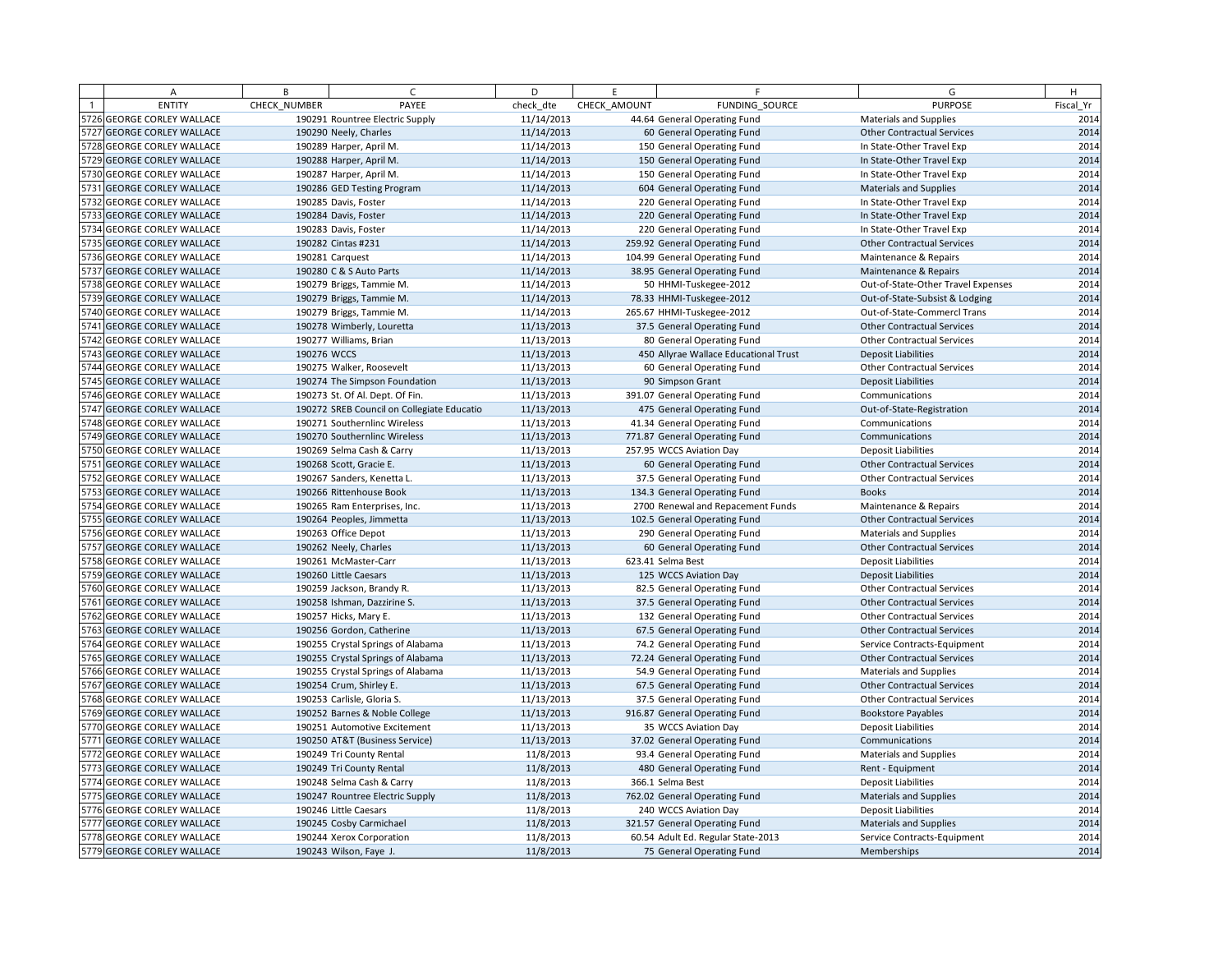| A                          | B            | $\epsilon$                                 | D         | E            | F.                             | G                                 | H         |
|----------------------------|--------------|--------------------------------------------|-----------|--------------|--------------------------------|-----------------------------------|-----------|
| <b>ENTITY</b>              | CHECK NUMBER | PAYEE                                      | check dte | CHECK AMOUNT | FUNDING SOURCE                 | <b>PURPOSE</b>                    | Fiscal Yr |
| 5780 GEORGE CORLEY WALLACE |              | 190242 Williams, Brian                     | 11/8/2013 |              | 250 Selma Best                 | <b>Deposit Liabilities</b>        | 2014      |
| 5781 GEORGE CORLEY WALLACE |              | 190241 Wex Bank                            | 11/8/2013 |              | 378.79 General Operating Fund  | Gasoline & Oil-Motor Vehicle      | 2014      |
| 5782 GEORGE CORLEY WALLACE | 190240 WCCS  |                                            | 11/8/2013 |              | 6357 General Operating Fund    | Third Party Receivable            | 2014      |
| 5783 GEORGE CORLEY WALLACE | 190239 WCCS  |                                            | 11/8/2013 |              | 1300 HHMI-Tuskegee-2012        | Scholarships                      | 2014      |
| 5784 GEORGE CORLEY WALLACE |              | 190238 Walker, Shermanita                  | 11/8/2013 |              | 277.47 AMSTI-State-2012        | In State-Mileage                  | 2014      |
| 5785 GEORGE CORLEY WALLACE |              | 190237 Twenty Seven Investment             | 11/8/2013 |              | 300 WCCS Aviation Day          | <b>Deposit Liabilities</b>        | 2014      |
| 5786 GEORGE CORLEY WALLACE |              | 190236 Turner, Jocelyn J.                  | 11/8/2013 |              | 112.37 AMSTI-State-2012        | In State-Mileage                  | 2014      |
| 5787 GEORGE CORLEY WALLACE |              | 190235 Truescreen, Inc                     | 11/8/2013 |              | 26 General Operating Fund      | <b>Other Contractual Services</b> | 2014      |
| 5788 GEORGE CORLEY WALLACE |              | 190234 The Solutions Team                  | 11/8/2013 |              | 178.5 General Operating Fund   | Service Contracts-Equipment       | 2014      |
| 5789 GEORGE CORLEY WALLACE |              | 190233 The Riley Group                     | 11/8/2013 |              | 500 General Operating Fund     | <b>Technology-Non Capital</b>     | 2014      |
| 5790 GEORGE CORLEY WALLACE |              | 190232 The Flower Basket                   | 11/8/2013 |              | 58.5 Flower Fund               | <b>Deposit Liabilities</b>        | 2014      |
| 5791 GEORGE CORLEY WALLACE |              | 190231 The Alabama Community College Assoc | 11/8/2013 |              | 400 General Operating Fund     | Memberships                       | 2014      |
| 5792 GEORGE CORLEY WALLACE |              | 190230 Summerlin Hardware                  | 11/8/2013 |              | 409.27 General Operating Fund  | <b>Materials and Supplies</b>     | 2014      |
| 5793 GEORGE CORLEY WALLACE |              | 190229 Smith, Shandra J.                   | 11/8/2013 |              | 62.48 General Operating Fund   | In State-Mileage                  | 2014      |
| 5794 GEORGE CORLEY WALLACE |              | 190228 Shred-It Usa, Inc.                  | 11/8/2013 |              | 262.08 General Operating Fund  | <b>Other Contractual Services</b> | 2014      |
| 5795 GEORGE CORLEY WALLACE |              | 190227 Selma Water Works Board             | 11/8/2013 |              | 387.53 General Operating Fund  | Water & Sewer                     | 2014      |
| 5796 GEORGE CORLEY WALLACE |              | 190226 Rountree Electric Supply            | 11/8/2013 |              | 748.28 General Operating Fund  | Materials and Supplies            | 2014      |
| 5797 GEORGE CORLEY WALLACE |              | 190225 Roberson, Erika M.                  | 11/8/2013 |              | 91.7 AMSTI - State-2012        | In State-Mileage                  | 2014      |
| 5798 GEORGE CORLEY WALLACE | 190224 Ricoh |                                            | 11/8/2013 |              | 150.6 General Operating Fund   | Service Contracts-Equipment       | 2014      |
| 5799 GEORGE CORLEY WALLACE |              | 190223 Pettway, Clarence J.                | 11/8/2013 |              | 132.72 AMSTI-State-2012        | In State-Mileage                  | 2014      |
| 5800 GEORGE CORLEY WALLACE |              | 190223 Pettway, Clarence J.                | 11/8/2013 |              | 150 AMSTI - State-2012         | In State-Ovrnite Per diem         | 2014      |
| 5801 GEORGE CORLEY WALLACE |              | 190222 On-Site Drug Collections            | 11/8/2013 |              | 315 General Operating Fund     | <b>Testing Expense</b>            | 2014      |
| 5802 GEORGE CORLEY WALLACE |              | 190221 Oliver, Brandi A.                   | 11/8/2013 |              | 108 General Operating Fund     | Accounts Receivable Misc          | 2014      |
| 5803 GEORGE CORLEY WALLACE |              | 190220 MSC Industrial Supply Co.           | 11/8/2013 |              | 146.56 General Operating Fund  | <b>Materials and Supplies</b>     | 2014      |
| 5804 GEORGE CORLEY WALLACE |              | 190219 McRae-Gaines Learning Ctn           | 11/8/2013 |              | 2285 General Operating Fund    | Scholarships                      | 2014      |
| 5805 GEORGE CORLEY WALLACE |              | 190218 McMaster-Carr                       | 11/8/2013 |              | 57.11 Selma Best               | <b>Deposit Liabilities</b>        | 2014      |
| 5806 GEORGE CORLEY WALLACE |              | 190217 Kennedy, Regina S.                  | 11/8/2013 |              | 127.52 AMSTI-State-2012        | In State-Mileage                  | 2014      |
| 5807 GEORGE CORLEY WALLACE |              | 190216 Inge, Deandres G.                   | 11/8/2013 |              | 312.83 AMSTI-State-2012        | In State-Mileage                  | 2014      |
| 5808 GEORGE CORLEY WALLACE |              | 190215 Harris Security Systems             | 11/8/2013 |              | 194.85 General Operating Fund  | <b>Other Contractual Services</b> | 2014      |
| 5809 GEORGE CORLEY WALLACE |              | 190214 Harper, April M.                    | 11/8/2013 |              | 150 General Operating Fund     | In State-Other Travel Exp         | 2014      |
| 5810 GEORGE CORLEY WALLACE |              | 190213 Gulf State Distributors             | 11/8/2013 |              | 450.4 General Operating Fund   | <b>Materials and Supplies</b>     | 2014      |
| 5811 GEORGE CORLEY WALLACE |              | 190212 Guardian-Ipco Inc.                  | 11/8/2013 |              | 550 General Operating Fund     | <b>Other Contractual Services</b> | 2014      |
| 5812 GEORGE CORLEY WALLACE |              | 190211 Griffin, Brian K.                   | 11/8/2013 |              | 108 General Operating Fund     | <b>Accounts Receivable Misc</b>   | 2014      |
| 5813 GEORGE CORLEY WALLACE |              | 190210 GED Testing Program                 | 11/8/2013 |              | 64 General Operating Fund      | <b>Materials and Supplies</b>     | 2014      |
| 5814 GEORGE CORLEY WALLACE |              | 190209 Fuller Building Company             | 11/8/2013 |              | 497.39 General Operating Fund  | <b>Materials and Supplies</b>     | 2014      |
| 5815 GEORGE CORLEY WALLACE | 190208 FedEx |                                            | 11/8/2013 |              | 184.15 General Operating Fund  | Postage                           | 2014      |
| 5816 GEORGE CORLEY WALLACE | 190208 FedEx |                                            | 11/8/2013 |              | 33.65 AMSTI-State-2012         | Postage                           | 2014      |
| 5817 GEORGE CORLEY WALLACE |              | 190207 Fastenal Company                    | 11/8/2013 |              | 12.34 General Operating Fund   | <b>Materials and Supplies</b>     | 2014      |
| 5818 GEORGE CORLEY WALLACE |              | 190206 F & E Sportsware                    | 11/8/2013 |              | 1294.07 WCCS Aviation Day      | <b>Deposit Liabilities</b>        | 2014      |
| 5819 GEORGE CORLEY WALLACE |              | 190205 Ellucian LLP                        | 11/8/2013 |              | 2855.42 Unexpended Plant Funds | Capitalized Software              | 2014      |
| 5820 GEORGE CORLEY WALLACE |              | 190204 Davis, Rebecca M.                   | 11/8/2013 |              | 59.93 General Operating Fund   | In State-Mileage                  | 2014      |
| 5821 GEORGE CORLEY WALLACE |              | 190203 Davis, Foster                       | 11/8/2013 |              | 220 General Operating Fund     | In State-Other Travel Exp         | 2014      |
| 5822 GEORGE CORLEY WALLACE |              | 190202 Davis, Foster                       | 11/8/2013 |              | 220 General Operating Fund     | In State-Other Travel Exp         | 2014      |
| 5823 GEORGE CORLEY WALLACE |              | 190201 Curbstone                           | 11/8/2013 |              | 1499 General Operating Fund    | Computer Software-Non Cap         | 2014      |
| 5824 GEORGE CORLEY WALLACE |              | 190200 Carpet Plus                         | 11/8/2013 |              | 380.8 Selma Best               | <b>Deposit Liabilities</b>        | 2014      |
| 5825 GEORGE CORLEY WALLACE |              | 190199 Canon Solutions                     | 11/8/2013 |              | 30.01 AMSTI-State-2012         | Service Contracts-Equipment       | 2014      |
| 5826 GEORGE CORLEY WALLACE |              | 190198 Calhoun Foods                       | 11/8/2013 |              | 66.35 General Operating Fund   | <b>Materials and Supplies</b>     | 2014      |
| 5827 GEORGE CORLEY WALLACE |              | 190197 Buford, Geralyn L.                  | 11/8/2013 |              | 303.01 AMSTI-State-2012        | In State-Mileage                  | 2014      |
| 5828 GEORGE CORLEY WALLACE |              | 190196 Berney Office Solutions             | 11/8/2013 |              | 58.98 General Operating Fund   | Service Contracts-Equipment       | 2014      |
| 5829 GEORGE CORLEY WALLACE |              | 190195 Berney Office Solutions             | 11/8/2013 |              | 60.01 General Operating Fund   | Service Contracts-Equipment       | 2014      |
| 5830 GEORGE CORLEY WALLACE |              | 190194 Berney Office Solutions             | 11/8/2013 |              | 112.9 General Operating Fund   | Service Contracts-Equipment       | 2014      |
| 5831 GEORGE CORLEY WALLACE |              | 190193 Barnes & Noble College              | 11/8/2013 |              | 794.67 Selma Best              | <b>Deposit Liabilities</b>        | 2014      |
| 5832 GEORGE CORLEY WALLACE |              | 190192 Barlow, Tiffany R.                  | 11/8/2013 |              | 159.34 AMSTI-State-2012        | In State-Mileage                  | 2014      |
| 5833 GEORGE CORLEY WALLACE |              | 190191 Automotive Excitement               | 11/8/2013 |              | 60 Selma Best                  | <b>Deposit Liabilities</b>        | 2014      |
|                            |              |                                            |           |              |                                |                                   |           |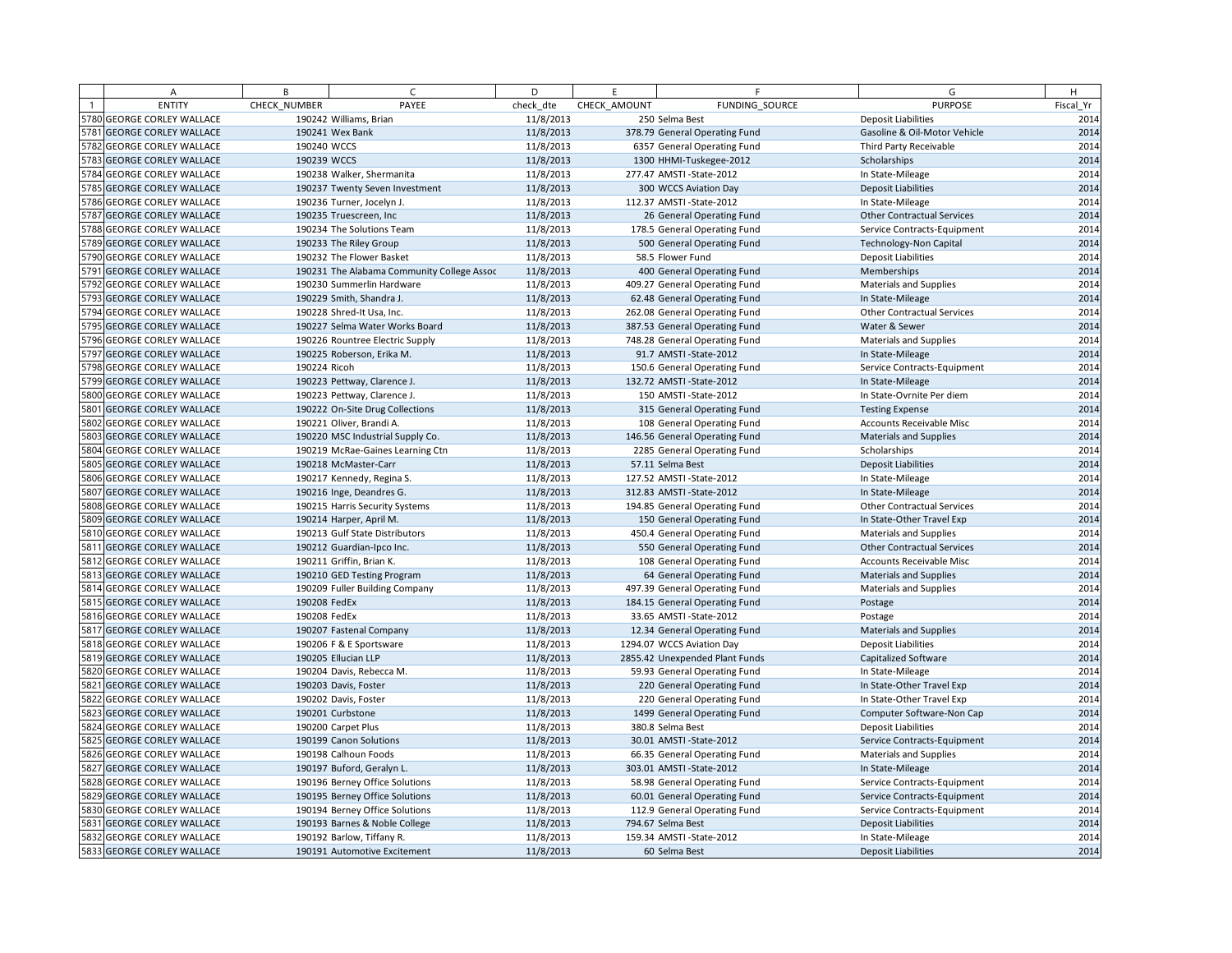|      | Α                            | B             | $\epsilon$                       | D          | F.           | F                                     | G                                   | H         |
|------|------------------------------|---------------|----------------------------------|------------|--------------|---------------------------------------|-------------------------------------|-----------|
|      | <b>ENTITY</b>                | CHECK NUMBER  | PAYEE                            | check dte  | CHECK AMOUNT | FUNDING SOURCE                        | <b>PURPOSE</b>                      | Fiscal Yr |
|      | 5834 GEORGE CORLEY WALLACE   |               | 190190 AT&T (Business Service)   | 11/8/2013  |              | 37.02 General Operating Fund          | Communications                      | 2014      |
|      | 5835 GEORGE CORLEY WALLACE   | 190189 Ascap  |                                  | 11/8/2013  |              | 740.15 General Operating Fund         | <b>Other Contractual Services</b>   | 2014      |
|      | 5836 GEORGE CORLEY WALLACE   |               | 190188 Allen, Bertha Y.          | 11/8/2013  |              | 139.76 AMSTI-State-2012               | In State-Mileage                    | 2014      |
|      | 5837 GEORGE CORLEY WALLACE   |               | 190187 Alabama Power Company     | 11/8/2013  |              | 53404.77 General Operating Fund       | Electricity                         | 2014      |
|      | 5838 GEORGE CORLEY WALLACE   |               | 190186 Advanced Disposal         | 11/8/2013  |              | 540.89 General Operating Fund         | <b>Other Contractual Services</b>   | 2014      |
|      | 5839 GEORGE CORLEY WALLACE   |               | 190185 Wittichen Supply Company  | 11/1/2013  |              | 609.96 General Operating Fund         | <b>Materials and Supplies</b>       | 2014      |
|      | 5840 GEORGE CORLEY WALLACE   |               | 190184 Pearson Education         | 11/1/2013  |              | 124.45 FED VOC-2013                   | Computer Software-Non Cap           | 2014      |
| 5841 | <b>GEORGE CORLEY WALLACE</b> |               | 190183 Dyna Lift                 | 11/1/2013  |              | 365.5 General Operating Fund          | Maintenance & Repairs               | 2014      |
|      | 5842 GEORGE CORLEY WALLACE   |               | 190182 Cougar Chevron            | 11/1/2013  |              | 554.33 General Operating Fund         | Gasoline & Oil-Motor Vehicle        | 2014      |
|      | 5843 GEORGE CORLEY WALLACE   |               | 190181 Cintas #231               | 11/1/2013  |              | 259.92 General Operating Fund         | <b>Other Contractual Services</b>   | 2014      |
|      | 5844 GEORGE CORLEY WALLACE   |               | 190180 Carquest                  | 11/1/2013  |              | 155.64 General Operating Fund         | Materials and Supplies              | 2014      |
|      | 5845 GEORGE CORLEY WALLACE   |               | 190179 Alabama Gas Corporation   | 11/1/2013  |              | 5209.06 General Operating Fund        | Gas & Heating Fuel                  | 2014      |
|      | 5846 GEORGE CORLEY WALLACE   |               | 190178 Wccs Selma Foundation     | 10/31/2013 |              | 40 Student Support Services 13-14     | <b>Misc Deductions Payable</b>      | 2014      |
|      | 5847 GEORGE CORLEY WALLACE   |               | 190178 Wccs Selma Foundation     | 10/31/2013 |              | 20 Adult Ed. Regular State-2013       | <b>Misc Deductions Payable</b>      | 2014      |
|      | 5848 GEORGE CORLEY WALLACE   |               | 190178 Wccs Selma Foundation     | 10/31/2013 |              | 155 Payroll Clearing Fund             | Misc Deductions Payable             | 2014      |
|      | 5849 GEORGE CORLEY WALLACE   |               | 190177 Wallace Communtiy College | 10/31/2013 |              | 2 Adult Ed. Regular State-2013        | <b>Misc Deductions Payable</b>      | 2014      |
|      | 5850 GEORGE CORLEY WALLACE   |               | 190177 Wallace Communtiy College | 10/31/2013 |              | 24 Job Placement-RED-2012             | Misc Deductions Payable             | 2014      |
|      | 5851 GEORGE CORLEY WALLACE   |               | 190177 Wallace Communtiy College | 10/31/2013 |              | 2 Student Support Services 13-14      | Misc Deductions Payable             | 2014      |
|      | 5852 GEORGE CORLEY WALLACE   |               | 190177 Wallace Communtiy College | 10/31/2013 |              | 79 Payroll Clearing Fund              | <b>Misc Deductions Payable</b>      | 2014      |
|      | 5853 GEORGE CORLEY WALLACE   |               | 190176 Variable Annuity Life Ins | 10/31/2013 |              | 1025 Payroll Clearing Fund            | <b>Misc Deductions Payable</b>      | 2014      |
|      | 5854 GEORGE CORLEY WALLACE   |               | 190176 Variable Annuity Life Ins | 10/31/2013 |              | 250 Talent Search 13-14               | Misc Deductions Payable             | 2014      |
|      | 5855 GEORGE CORLEY WALLACE   | 190175 Unum   |                                  | 10/31/2013 |              | 161.25 Payroll Clearing Fund          | <b>Misc Deductions Payable</b>      | 2014      |
|      | 5856 GEORGE CORLEY WALLACE   | 190175 Unum   |                                  | 10/31/2013 |              | 12.95 Student Support Services 13-14  | Misc Deductions Payable             | 2014      |
|      | 5857 GEORGE CORLEY WALLACE   |               | 190174 United Way Of Selma & Dal | 10/31/2013 |              | 25 Student Support Services 13-14     | <b>Misc Deductions Payable</b>      | 2014      |
|      | 5858 GEORGE CORLEY WALLACE   |               | 190174 United Way Of Selma & Dal | 10/31/2013 |              | 174 Payroll Clearing Fund             | <b>Misc Deductions Payable</b>      | 2014      |
|      | 5859 GEORGE CORLEY WALLACE   |               | 190173 Teacher'S Retirement Syst | 10/31/2013 |              | 4193.64 AMSTI-State-2012              | Alabama Teachers Retirement Payable | 2014      |
|      | 5860 GEORGE CORLEY WALLACE   |               | 190173 Teacher'S Retirement Syst | 10/31/2013 |              | 419.61 AE-EPS-JOBS-2013               | Prior Yr Accounts Payable           | 2014      |
|      | 5861 GEORGE CORLEY WALLACE   |               | 190173 Teacher'S Retirement Syst | 10/31/2013 |              | 343.24 Job Placement-RED-2012         | Prior Yr Accounts Payable           | 2014      |
|      | 5862 GEORGE CORLEY WALLACE   |               | 190173 Teacher'S Retirement Syst | 10/31/2013 |              | 1250.4 Student Support Services 13-14 | Alabama Teachers Retirement Payable | 2014      |
|      | 5863 GEORGE CORLEY WALLACE   |               | 190173 Teacher'S Retirement Syst | 10/31/2013 |              | 1071.23 Adult Ed. Regular State-2013  | Alabama Teachers Retirement Payable | 2014      |
|      | 5864 GEORGE CORLEY WALLACE   |               | 190173 Teacher'S Retirement Syst | 10/31/2013 |              | 219.84 Job Placement-RED-2012         | Alabama Teachers Retirement Payable | 2014      |
|      | 5865 GEORGE CORLEY WALLACE   |               | 190173 Teacher'S Retirement Syst | 10/31/2013 |              | 119.22 MSP-Tuskegee-2012              | Alabama Teachers Retirement Payable | 2014      |
|      | 5866 GEORGE CORLEY WALLACE   |               | 190173 Teacher'S Retirement Syst | 10/31/2013 |              | 43727.61 Payroll Clearing Fund        | Alabama Teachers Retirement Payable | 2014      |
|      | 5867 GEORGE CORLEY WALLACE   |               | 190173 Teacher'S Retirement Syst | 10/31/2013 |              | 268.75 AE-EPS-JOBS-2013               | Alabama Teachers Retirement Payable | 2014      |
|      | 5868 GEORGE CORLEY WALLACE   |               | 190173 Teacher'S Retirement Syst | 10/31/2013 |              | 6547.63 AMSTI-State-2012              | Prior Yr Accounts Payable           | 2014      |
|      | 5869 GEORGE CORLEY WALLACE   |               | 190173 Teacher'S Retirement Syst | 10/31/2013 |              | 2140.45 Talent Search 13-14           | Prior Yr Accounts Payable           | 2014      |
|      | 5870 GEORGE CORLEY WALLACE   |               | 190173 Teacher'S Retirement Syst | 10/31/2013 |              | 712.06 PAVES-2012                     | Alabama Teachers Retirement Payable | 2014      |
|      | 5871 GEORGE CORLEY WALLACE   |               | 190173 Teacher'S Retirement Syst | 10/31/2013 |              | 1370.92 Talent Search 13-14           | Alabama Teachers Retirement Payable | 2014      |
|      | 5872 GEORGE CORLEY WALLACE   |               | 190173 Teacher'S Retirement Syst | 10/31/2013 |              | 1111.76 PAVES-2012                    | Prior Yr Accounts Payable           | 2014      |
|      | 5873 GEORGE CORLEY WALLACE   |               | 190173 Teacher'S Retirement Syst | 10/31/2013 |              | 1952.3 Student Support Services 13-14 | Prior Yr Accounts Payable           | 2014      |
|      | 5874 GEORGE CORLEY WALLACE   |               | 190173 Teacher'S Retirement Syst | 10/31/2013 |              | 186.14 MSP-Tuskegee-2012              | Prior Yr Accounts Payable           | 2014      |
|      | 5875 GEORGE CORLEY WALLACE   |               | 190173 Teacher'S Retirement Syst | 10/31/2013 |              | 1708.74 Adult Ed. Regular State-2013  | Prior Yr Accounts Payable           | 2014      |
|      | 5876 GEORGE CORLEY WALLACE   |               | 190173 Teacher'S Retirement Syst | 10/31/2013 |              | 68238.05 Payroll Clearing Fund        | Prior Yr Accounts Payable           | 2014      |
|      | 5877 GEORGE CORLEY WALLACE   |               | 190172 St. of AL. Child Support  | 10/31/2013 |              | 961 Payroll Clearing Fund             | <b>Misc Deductions Payable</b>      | 2014      |
|      | 5878 GEORGE CORLEY WALLACE   |               | 190171 Rsa-1 (Peiraf)            | 10/31/2013 |              | 100 Talent Search 13-14               | Misc Deductions Payable             | 2014      |
|      | 5879 GEORGE CORLEY WALLACE   |               | 190171 Rsa-1 (Peiraf)            | 10/31/2013 |              | 50 Adult Ed. Regular State-2013       | <b>Misc Deductions Payable</b>      | 2014      |
|      | 5880 GEORGE CORLEY WALLACE   |               | 190171 Rsa-1 (Peiraf)            | 10/31/2013 |              | 200 AMSTI - State - 2012              | Misc Deductions Payable             | 2014      |
|      | 5881 GEORGE CORLEY WALLACE   |               | 190171 Rsa-1 (Peiraf)            | 10/31/2013 |              | 3035 Payroll Clearing Fund            | Misc Deductions Payable             | 2014      |
|      | 5882 GEORGE CORLEY WALLACE   |               | 190170 Reding, Curtis C.         | 10/31/2013 |              | 1058 PAVES-2012                       | <b>Misc Deductions Payable</b>      | 2014      |
|      | 5883 GEORGE CORLEY WALLACE   | 190169 Peehip |                                  | 10/31/2013 |              | 574 PAVES-2012                        | <b>Misc Deductions Payable</b>      | 2014      |
|      | 5884 GEORGE CORLEY WALLACE   | 190169 Peehip |                                  | 10/31/2013 |              | 880.33 Adult Ed. Regular State-2013   | Misc Deductions Payable             | 2014      |
|      | 5885 GEORGE CORLEY WALLACE   | 190169 Peehip |                                  | 10/31/2013 |              | 212 Student Support Services 13-14    | Misc Deductions Payable             | 2014      |
|      | 5886 GEORGE CORLEY WALLACE   | 190169 Peehip |                                  | 10/31/2013 |              | 4070 Talent Search 13-14              | Prior Yr Accounts Payable           | 2014      |
|      | 5887 GEORGE CORLEY WALLACE   | 190169 Peehip |                                  | 10/31/2013 |              | 3570 Student Support Services 13-14   | Prior Yr Accounts Payable           | 2014      |
|      |                              |               |                                  |            |              |                                       |                                     |           |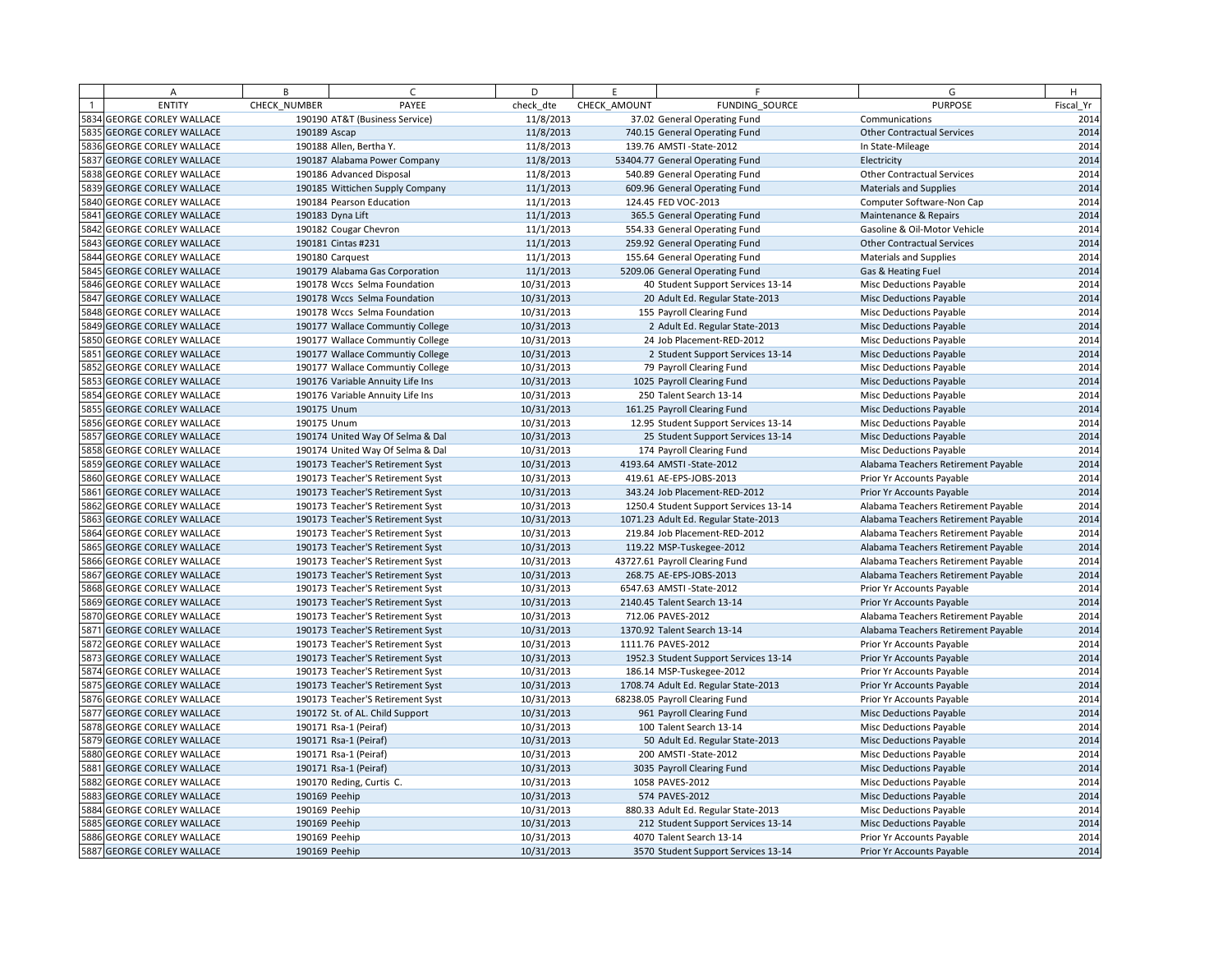| A                          | B             | $\epsilon$                       | D          | F.           | F                                     | G                              | H         |
|----------------------------|---------------|----------------------------------|------------|--------------|---------------------------------------|--------------------------------|-----------|
| <b>ENTITY</b>              | CHECK NUMBER  | PAYEE                            | check dte  | CHECK AMOUNT | FUNDING SOURCE                        | <b>PURPOSE</b>                 | Fiscal Yr |
| 5888 GEORGE CORLEY WALLACE | 190169 Peehip |                                  | 10/31/2013 |              | 3570 Adult Ed. Regular State-2013     | Prior Yr Accounts Payable      | 2014      |
| 5889 GEORGE CORLEY WALLACE | 190169 Peehip |                                  | 10/31/2013 |              | 21795.49 Payroll Clearing Fund        | <b>Misc Deductions Payable</b> | 2014      |
| 5890 GEORGE CORLEY WALLACE | 190169 Peehip |                                  | 10/31/2013 |              | 53 Job Placement-RED-2012             | Misc Deductions Payable        | 2014      |
| 5891 GEORGE CORLEY WALLACE | 190169 Peehip |                                  | 10/31/2013 |              | 387.35 MSP-Tuskegee-2012              | Prior Yr Accounts Payable      | 2014      |
| 5892 GEORGE CORLEY WALLACE | 190169 Peehip |                                  | 10/31/2013 |              | 2427.9 AMSTI - State-2012             | <b>Misc Deductions Payable</b> | 2014      |
| 5893 GEORGE CORLEY WALLACE | 190169 Peehip |                                  | 10/31/2013 |              | 2142 PAVES-2012                       | Prior Yr Accounts Payable      | 2014      |
| 5894 GEORGE CORLEY WALLACE | 190169 Peehip |                                  | 10/31/2013 |              | 10710 AMSTI-State-2012                | Prior Yr Accounts Payable      | 2014      |
| 5895 GEORGE CORLEY WALLACE | 190169 Peehip |                                  | 10/31/2013 |              | 714 AE-EPS-JOBS-2013                  | Prior Yr Accounts Payable      | 2014      |
| 5896 GEORGE CORLEY WALLACE | 190169 Peehip |                                  | 10/31/2013 |              | 800 Talent Search 13-14               | Misc Deductions Payable        | 2014      |
| 5897 GEORGE CORLEY WALLACE | 190169 Peehip |                                  | 10/31/2013 |              | 89076.65 Payroll Clearing Fund        | Prior Yr Accounts Payable      | 2014      |
| 5898 GEORGE CORLEY WALLACE | 190169 Peehip |                                  | 10/31/2013 |              | 714 Job Placement-RED-2012            | Prior Yr Accounts Payable      | 2014      |
| 5899 GEORGE CORLEY WALLACE | 190169 Peehip |                                  | 10/31/2013 |              | 91 AE-EPS-JOBS-2013                   | <b>Misc Deductions Payable</b> | 2014      |
| 5900 GEORGE CORLEY WALLACE | 190169 Peehip |                                  | 10/31/2013 |              | 43 MSP-Tuskegee-2012                  | <b>Misc Deductions Payable</b> | 2014      |
| 5901 GEORGE CORLEY WALLACE |               | 190168 Nea Fcpe                  | 10/31/2013 |              | 15 AMSTI-State-2012                   | <b>Misc Deductions Payable</b> | 2014      |
| 5902 GEORGE CORLEY WALLACE |               | 190167 Liberty National Life Ins | 10/31/2013 |              | 30.04 PAVES-2012                      | Misc Deductions Payable        | 2014      |
| 5903 GEORGE CORLEY WALLACE |               | 190167 Liberty National Life Ins | 10/31/2013 |              | 69.98 Adult Ed. Regular State-2013    | <b>Misc Deductions Payable</b> | 2014      |
| 5904 GEORGE CORLEY WALLACE |               | 190167 Liberty National Life Ins | 10/31/2013 |              | 290.73 Payroll Clearing Fund          | Misc Deductions Payable        | 2014      |
| 5905 GEORGE CORLEY WALLACE |               | 190167 Liberty National Life Ins | 10/31/2013 |              | 154.4 AMSTI-State-2012                | <b>Misc Deductions Payable</b> | 2014      |
| 5906 GEORGE CORLEY WALLACE |               | 190167 Liberty National Life Ins | 10/31/2013 |              | 18.83 Talent Search 13-14             | Misc Deductions Payable        | 2014      |
| 5907 GEORGE CORLEY WALLACE |               | 190167 Liberty National Life Ins | 10/31/2013 |              | 53.3 AE-EPS-JOBS-2013                 | <b>Misc Deductions Payable</b> | 2014      |
| 5908 GEORGE CORLEY WALLACE |               | 190166 Great-West Retirement Ser | 10/31/2013 |              | 200 Payroll Clearing Fund             | Misc Deductions Payable        | 2014      |
| 5909 GEORGE CORLEY WALLACE |               | 190165 Family Support Registry   | 10/31/2013 |              | 390.58 Student Support Services 13-14 | <b>Misc Deductions Payable</b> | 2014      |
| 5910 GEORGE CORLEY WALLACE |               | 190164 Elmore County Circuit     | 10/31/2013 |              | 200 Talent Search 13-14               | Misc Deductions Payable        | 2014      |
| 5911 GEORGE CORLEY WALLACE |               | 190163 Educator Benefits Corp.   | 10/31/2013 |              | 56.02 AMSTI-State-2012                | Misc Deductions Payable        | 2014      |
| 5912 GEORGE CORLEY WALLACE |               | 190163 Educator Benefits Corp.   | 10/31/2013 |              | 662.5 Payroll Clearing Fund           | <b>Misc Deductions Payable</b> | 2014      |
| 5913 GEORGE CORLEY WALLACE |               | 190162 District Court Of Jeffers | 10/31/2013 |              | 217.5 Payroll Clearing Fund           | <b>Misc Deductions Payable</b> | 2014      |
| 5914 GEORGE CORLEY WALLACE |               | 190161 Craig Credit Union        | 10/31/2013 |              | 803 Talent Search 13-14               | Misc Deductions Payable        | 2014      |
| 5915 GEORGE CORLEY WALLACE |               | 190161 Craig Credit Union        | 10/31/2013 |              | 795 Payroll Clearing Fund             | <b>Misc Deductions Payable</b> | 2014      |
| 5916 GEORGE CORLEY WALLACE |               | 190160 Colonial Life Insurance C | 10/31/2013 |              | 3003.67 Payroll Clearing Fund         | Misc Deductions Payable        | 2014      |
| 5917 GEORGE CORLEY WALLACE |               | 190160 Colonial Life Insurance C | 10/31/2013 |              | 17 Adult Ed. Regular State-2013       | <b>Misc Deductions Payable</b> | 2014      |
| 5918 GEORGE CORLEY WALLACE |               | 190160 Colonial Life Insurance C | 10/31/2013 |              | 59 Student Support Services 13-14     | Misc Deductions Payable        | 2014      |
| 5919 GEORGE CORLEY WALLACE |               | 190160 Colonial Life Insurance C | 10/31/2013 |              | 20.12 AMSTI-State-2012                | <b>Misc Deductions Payable</b> | 2014      |
| 5920 GEORGE CORLEY WALLACE |               | 190160 Colonial Life Insurance C | 10/31/2013 |              | 163.95 Talent Search 13-14            | Misc Deductions Payable        | 2014      |
| 5921 GEORGE CORLEY WALLACE |               | 190159 Allstate                  | 10/31/2013 |              | 560.58 Payroll Clearing Fund          | <b>Misc Deductions Payable</b> | 2014      |
| 5922 GEORGE CORLEY WALLACE |               | 190158 Alabama ACTE              | 10/31/2013 |              | 12.63 Payroll Clearing Fund           | <b>Misc Deductions Payable</b> | 2014      |
| 5923 GEORGE CORLEY WALLACE | 190157 Aflac  |                                  | 10/31/2013 |              | 1543.9 Payroll Clearing Fund          | <b>Misc Deductions Payable</b> | 2014      |
| 5924 GEORGE CORLEY WALLACE | 190157 Aflac  |                                  | 10/31/2013 |              | 467.13 AMSTI-State-2012               | Misc Deductions Payable        | 2014      |
| 5925 GEORGE CORLEY WALLACE |               | 190156 AEA-AVOTE                 | 10/31/2013 |              | 4 PAVES-2012                          | <b>Misc Deductions Payable</b> | 2014      |
| 5926 GEORGE CORLEY WALLACE |               | 190156 AEA-AVOTE                 | 10/31/2013 |              | 4 AE-EPS-JOBS-2013                    | <b>Misc Deductions Payable</b> | 2014      |
| 5927 GEORGE CORLEY WALLACE |               | 190156 AEA-AVOTE                 | 10/31/2013 |              | 19.5 Student Support Services 13-14   | <b>Misc Deductions Payable</b> | 2014      |
| 5928 GEORGE CORLEY WALLACE |               | 190156 AEA-AVOTE                 | 10/31/2013 |              | 7 AMSTI-State-2012                    | Misc Deductions Payable        | 2014      |
| 5929 GEORGE CORLEY WALLACE |               | 190156 AEA-AVOTE                 | 10/31/2013 |              | 4 Talent Search 13-14                 | <b>Misc Deductions Payable</b> | 2014      |
| 5930 GEORGE CORLEY WALLACE |               | 190156 AEA-AVOTE                 | 10/31/2013 |              | 256.28 Payroll Clearing Fund          | Misc Deductions Payable        | 2014      |
| 5931 GEORGE CORLEY WALLACE |               | 190156 AEA-AVOTE                 | 10/31/2013 |              | 17 Adult Ed. Regular State-2013       | <b>Misc Deductions Payable</b> | 2014      |
| 5932 GEORGE CORLEY WALLACE |               | 190155 Aea Local Espo            | 10/31/2013 |              | 25 Payroll Clearing Fund              | Misc Deductions Payable        | 2014      |
| 5933 GEORGE CORLEY WALLACE | 190154 AEA    |                                  | 10/31/2013 |              | 46.9 PAVES-2012                       | <b>Misc Deductions Payable</b> | 2014      |
| 5934 GEORGE CORLEY WALLACE | 190154 AEA    |                                  | 10/31/2013 |              | 46.9 AE-EPS-JOBS-2013                 | Misc Deductions Payable        | 2014      |
| 5935 GEORGE CORLEY WALLACE | 190154 AEA    |                                  | 10/31/2013 |              | 93.8 Talent Search 13-14              | <b>Misc Deductions Payable</b> | 2014      |
| 5936 GEORGE CORLEY WALLACE | 190154 AEA    |                                  | 10/31/2013 |              | 206.81 Student Support Services 13-14 | Misc Deductions Payable        | 2014      |
| 5937 GEORGE CORLEY WALLACE | 190154 AEA    |                                  | 10/31/2013 |              | 113.01 AMSTI-State-2012               | <b>Misc Deductions Payable</b> | 2014      |
| 5938 GEORGE CORLEY WALLACE | 190154 AEA    |                                  | 10/31/2013 |              | 189.71 Adult Ed. Regular State-2013   | <b>Misc Deductions Payable</b> | 2014      |
| 5939 GEORGE CORLEY WALLACE | 190154 AEA    |                                  | 10/31/2013 |              | 3208.81 Payroll Clearing Fund         | <b>Misc Deductions Payable</b> | 2014      |
| 5940 GEORGE CORLEY WALLACE | 190153 WCCS   |                                  | 10/31/2013 |              | 1000 Theo Ratliff Schol               | <b>Deposit Liabilities</b>     | 2014      |
| 5941 GEORGE CORLEY WALLACE | 190152 WCCS   |                                  | 10/31/2013 |              | 6012 General Operating Fund           | Third Party Receivable         | 2014      |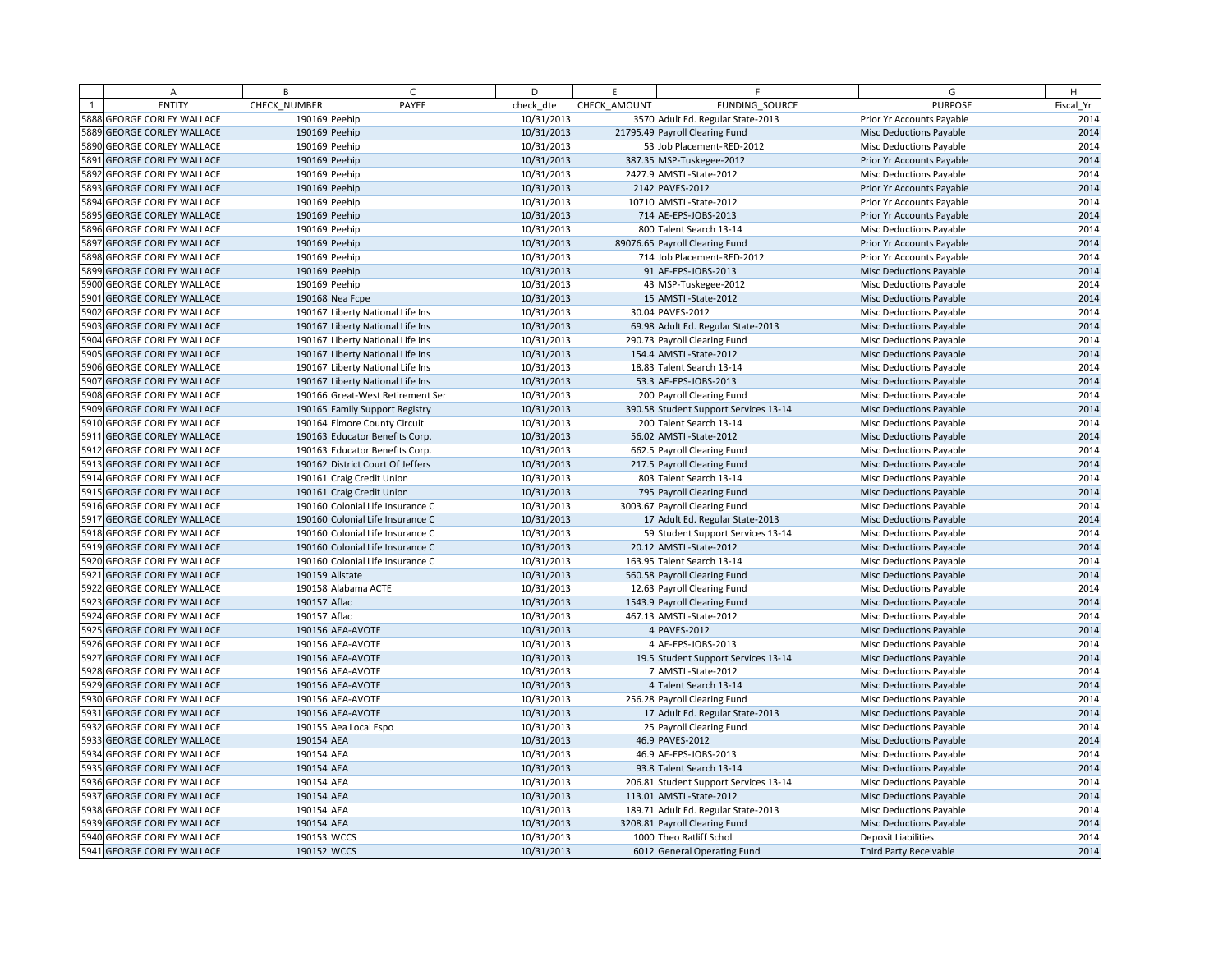|      | Α                            | B            | $\epsilon$                                 | D          | E            | F                                     | G                                  | H         |
|------|------------------------------|--------------|--------------------------------------------|------------|--------------|---------------------------------------|------------------------------------|-----------|
|      | <b>ENTITY</b>                | CHECK NUMBER | PAYEE                                      | check dte  | CHECK AMOUNT | FUNDING SOURCE                        | <b>PURPOSE</b>                     | Fiscal Yr |
|      | 5942 GEORGE CORLEY WALLACE   | 190151 WCCS  |                                            | 10/31/2013 |              | 729.6 General Operating Fund          | Third Party Receivable             | 2014      |
|      | 5943 GEORGE CORLEY WALLACE   | 190150 WCCS  |                                            | 10/31/2013 |              | 450 Allyrae Wallace Educational Trust | <b>Deposit Liabilities</b>         | 2014      |
|      | 5944 GEORGE CORLEY WALLACE   |              | 190149 Verizon Wireless                    | 10/31/2013 |              | 440.11 AMSTI-State-2012               | Communications                     | 2014      |
|      | 5945 GEORGE CORLEY WALLACE   |              | 190149 Verizon Wireless                    | 10/31/2013 |              | 40.05 General Operating Fund          | Communications                     | 2014      |
|      | 5946 GEORGE CORLEY WALLACE   |              | 190148 UPS - United Parcel Service         | 10/31/2013 |              | 65.37 General Operating Fund          | Postage                            | 2014      |
|      | 5947 GEORGE CORLEY WALLACE   |              | 190147 The Morris Agency, Inc.             | 10/31/2013 |              | 300 WCCS Aviation Day                 | <b>Deposit Liabilities</b>         | 2014      |
|      | 5948 GEORGE CORLEY WALLACE   |              | 190147 The Morris Agency, Inc.             | 10/31/2013 |              | 4359 General Operating Fund           | Insurance & Bonding                | 2014      |
|      | 5949 GEORGE CORLEY WALLACE   |              | 190146 Southeastern Basketball Officiating | 10/31/2013 |              | 3240 General Operating Fund           | <b>Other Professional Fees</b>     | 2014      |
|      | 5950 GEORGE CORLEY WALLACE   |              | 190145 Solomon, John                       | 10/31/2013 |              | 110 General Operating Fund            | <b>Other Professional Fees</b>     | 2014      |
|      | 5951 GEORGE CORLEY WALLACE   |              | 190144 Smith, Shandra J.                   | 10/31/2013 |              | 62.48 General Operating Fund          | In State-Mileage                   | 2014      |
|      | 5952 GEORGE CORLEY WALLACE   |              | 190143 Selma Urgent Care                   | 10/31/2013 |              | 30 General Operating Fund             | <b>Other Contractual Services</b>  | 2014      |
|      | 5953 GEORGE CORLEY WALLACE   |              | 190142 Selma Trophy Company                | 10/31/2013 |              | 351.89 Selma Best                     | <b>Deposit Liabilities</b>         | 2014      |
|      | 5954 GEORGE CORLEY WALLACE   |              | 190141 Scott, Gracie E.                    | 10/31/2013 |              | 30 General Operating Fund             | <b>Other Contractual Services</b>  | 2014      |
|      | 5955 GEORGE CORLEY WALLACE   |              | 190140 Rountree Electric Supply            | 10/31/2013 |              | 2363.2 General Operating Fund         | <b>Materials and Supplies</b>      | 2014      |
|      | 5956 GEORGE CORLEY WALLACE   |              | 190139 Ross Plumbing And Heating           | 10/31/2013 |              | 450 Renewal and Repacement Funds      | Maintenance & Repairs              | 2014      |
|      | 5957 GEORGE CORLEY WALLACE   |              | 190138 Purdie & Son Refuse Ser             | 10/31/2013 |              | 50 General Operating Fund             | <b>Other Contractual Services</b>  | 2014      |
|      | 5958 GEORGE CORLEY WALLACE   |              | 190137 Moss, Johnny E.                     | 10/31/2013 |              | 22 General Operating Fund             | Out-of-State-Other Travel Expenses | 2014      |
|      | 5959 GEORGE CORLEY WALLACE   |              | 190137 Moss, Johnny E.                     | 10/31/2013 |              | 16.95 General Operating Fund          | Out-of-State-Subsist & Lodging     | 2014      |
|      | 5960 GEORGE CORLEY WALLACE   |              | 190136 Logan, Alice G.                     | 10/31/2013 |              | 62.48 General Operating Fund          | In State-Mileage                   | 2014      |
| 5961 | <b>GEORGE CORLEY WALLACE</b> |              | 190135 Lewis Pest Control Inc.             | 10/31/2013 |              | 460 General Operating Fund            | <b>Other Contractual Services</b>  | 2014      |
|      | 5962 GEORGE CORLEY WALLACE   |              | 190134 Lawson State Community College      | 10/31/2013 |              | 275 General Operating Fund            | In State-Registration              | 2014      |
|      | 5963 GEORGE CORLEY WALLACE   |              | 190133 J & S Equipmet & Testing            | 10/31/2013 |              | 375 General Operating Fund            | <b>Other Contractual Services</b>  | 2014      |
|      | 5964 GEORGE CORLEY WALLACE   |              | 190132 IntroPrint Technologies             | 10/31/2013 |              | 731.31 General Operating Fund         | Service Contracts-Equipment        | 2014      |
|      | 5965 GEORGE CORLEY WALLACE   |              | 190131 Harper, April M.                    | 10/31/2013 |              | 150 General Operating Fund            | In State-Other Travel Exp          | 2014      |
|      | 5966 GEORGE CORLEY WALLACE   |              | 190130 Harper, April M.                    | 10/31/2013 |              | 150 General Operating Fund            | In State-Other Travel Exp          | 2014      |
|      | 5967 GEORGE CORLEY WALLACE   |              | 190129 Harper, April M.                    | 10/31/2013 |              | 150 General Operating Fund            | In State-Other Travel Exp          | 2014      |
|      | 5968 GEORGE CORLEY WALLACE   |              | 190128 Hampton Inn - Selma                 | 10/31/2013 |              | 1212 General Operating Fund           | <b>Other Contractual Services</b>  | 2014      |
|      | 5969 GEORGE CORLEY WALLACE   |              | 190127 Gordon, Rachel L                    | 10/31/2013 |              | 1125 Student Support Services 13-14   | In State-Registration              | 2014      |
|      | 5970 GEORGE CORLEY WALLACE   |              | 190126 First Cahawba Bankcard              | 10/31/2013 |              | 171 General Operating Fund            | Rent - Facilities                  | 2014      |
|      | 5971 GEORGE CORLEY WALLACE   |              | 190126 First Cahawba Bankcard              | 10/31/2013 |              | 1379.6 Selma Best                     | <b>Deposit Liabilities</b>         | 2014      |
|      | 5972 GEORGE CORLEY WALLACE   |              | 190126 First Cahawba Bankcard              | 10/31/2013 |              | 315 MSP-Tuskegee-2012                 | <b>Materials and Supplies</b>      | 2014      |
|      | 5973 GEORGE CORLEY WALLACE   |              | 190126 First Cahawba Bankcard              | 10/31/2013 |              | 2666.43 General Operating Fund        | Out-of-State-Commercl Trans        | 2014      |
|      | 5974 GEORGE CORLEY WALLACE   |              | 190126 First Cahawba Bankcard              | 10/31/2013 |              | 1610.53 General Operating Fund        | Out-of-State-Subsist & Lodging     | 2014      |
|      | 5975 GEORGE CORLEY WALLACE   |              | 190126 First Cahawba Bankcard              | 10/31/2013 |              | 1890 FED VOC-2013                     | In State-Other Travel Exp          | 2014      |
|      | 5976 GEORGE CORLEY WALLACE   |              | 190126 First Cahawba Bankcard              | 10/31/2013 |              | 45.67 Student Support Services 13-14  | Materials and Supplies             | 2014      |
|      | 5977 GEORGE CORLEY WALLACE   |              | 190126 First Cahawba Bankcard              | 10/31/2013 |              | 252.57 FED VOC-2013                   | Materials and Supplies             | 2014      |
|      | 5978 GEORGE CORLEY WALLACE   |              | 190126 First Cahawba Bankcard              | 10/31/2013 |              | 705 General Operating Fund            | Out-of-State-Registration          | 2014      |
|      | 5979 GEORGE CORLEY WALLACE   |              | 190125 Davis, Foster                       | 10/31/2013 |              | 660 General Operating Fund            | In State-Other Travel Exp          | 2014      |
|      | 5980 GEORGE CORLEY WALLACE   |              | 190124 Crum, Shirley E.                    | 10/31/2013 |              | 75 General Operating Fund             | <b>Other Contractual Services</b>  | 2014      |
|      | 5981 GEORGE CORLEY WALLACE   |              | 190123 Coleman, Nakesha                    | 10/31/2013 |              | 110 General Operating Fund            | <b>Other Professional Fees</b>     | 2014      |
|      | 5982 GEORGE CORLEY WALLACE   |              | 190122 Cattlin Lawn Service                | 10/31/2013 |              | 2433.33 General Operating Fund        | <b>Other Contractual Services</b>  | 2014      |
|      | 5983 GEORGE CORLEY WALLACE   |              | 190121 Carquest                            | 10/31/2013 |              | 122.99 General Operating Fund         | Maintenance & Repairs              | 2014      |
|      | 5984 GEORGE CORLEY WALLACE   |              | 190120 C & S Auto Parts                    | 10/31/2013 |              | 109.99 General Operating Fund         | Maintenance & Repairs              | 2014      |
|      | 5985 GEORGE CORLEY WALLACE   |              | 190119 Blackledge, Dr. Charles H.          | 10/31/2013 |              | 6000 General Operating Fund           | <b>Other Contractual Services</b>  | 2014      |
|      | 5986 GEORGE CORLEY WALLACE   |              | 190118 AT&T Alabama                        | 10/31/2013 |              | 76.52 AMSTI-State-2012                | Communications                     | 2014      |
|      | 5987 GEORGE CORLEY WALLACE   |              | 190118 AT&T Alabama                        | 10/31/2013 |              | 181.29 Adult Ed. Regular State-2013   | Communications                     | 2014      |
|      | 5988 GEORGE CORLEY WALLACE   |              | 190118 AT&T Alabama                        | 10/31/2013 |              | 426.65 General Operating Fund         | Communications                     | 2014      |
|      | 5989 GEORGE CORLEY WALLACE   |              | 190117 AmSan BAMA Supply                   | 10/31/2013 |              | 147 General Operating Fund            | Materials and Supplies             | 2014      |
|      | 5990 GEORGE CORLEY WALLACE   |              | 190116 Zee Medical                         | 10/25/2013 |              | 135.55 General Operating Fund         | <b>Materials and Supplies</b>      | 2014      |
| 5991 | <b>GEORGE CORLEY WALLACE</b> |              | 190115 Williams, Joe                       | 10/25/2013 |              | 2700 General Operating Fund           | <b>Other Contractual Services</b>  | 2014      |
|      | 5992 GEORGE CORLEY WALLACE   | 190114 WCCS  |                                            | 10/25/2013 |              | 7812.48 General Operating Fund        | Third Party Receivable             | 2014      |
|      | 5993 GEORGE CORLEY WALLACE   |              | 190113 Walker, Shermanita                  | 10/25/2013 |              | 120.8 AMSTI-State-2012                | In State-Mileage                   | 2014      |
|      | 5994 GEORGE CORLEY WALLACE   |              | 190112 Wal Mart                            | 10/25/2013 |              | 60.56 Selma Best                      | <b>Deposit Liabilities</b>         | 2014      |
|      | 5995 GEORGE CORLEY WALLACE   |              | 190112 Wal Mart                            | 10/25/2013 |              | 510.1 General Operating Fund          | <b>Materials and Supplies</b>      | 2014      |
|      |                              |              |                                            |            |              |                                       |                                    |           |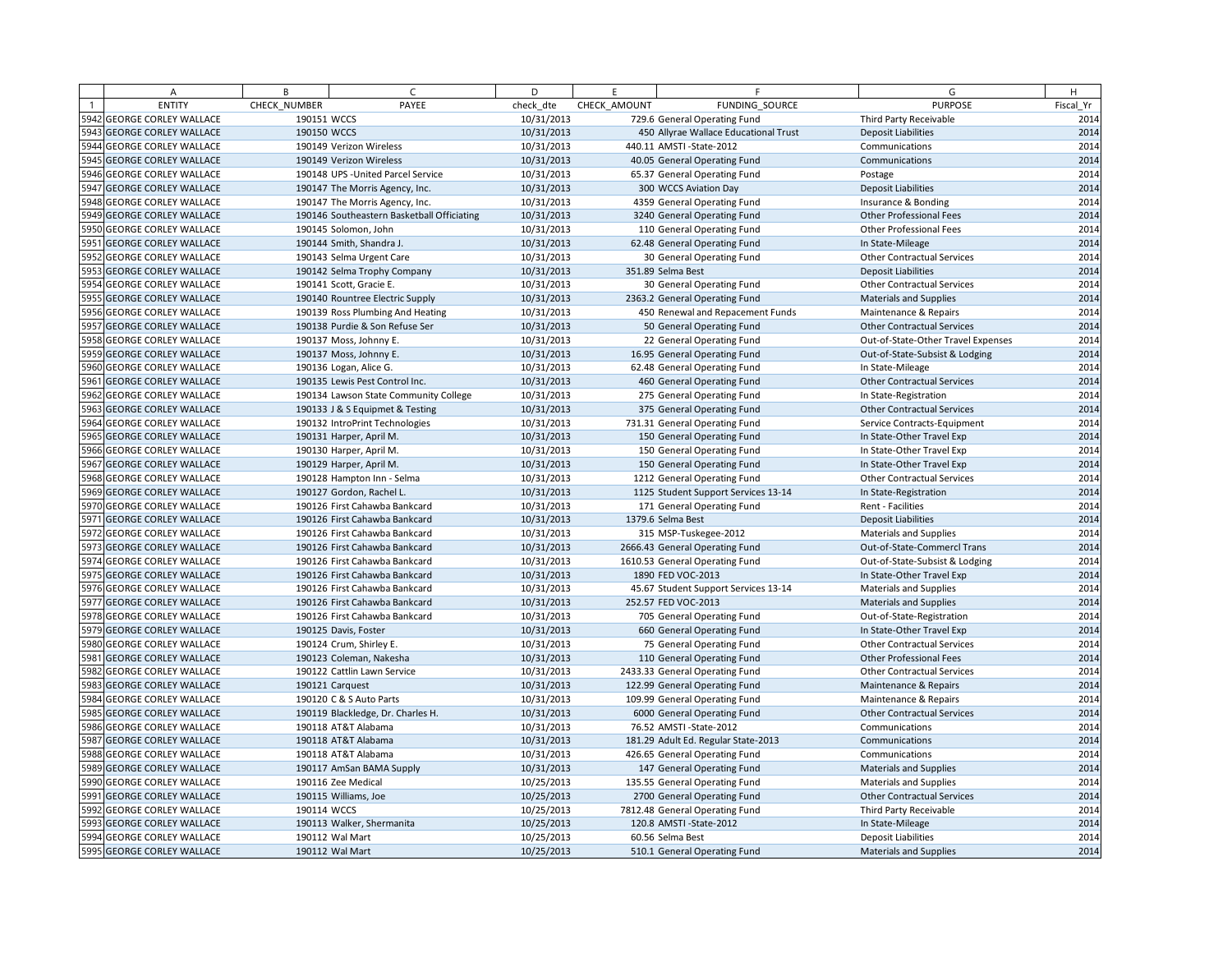| A                          | B            | $\epsilon$                       | D          | E            | F                               | G                                    | H         |
|----------------------------|--------------|----------------------------------|------------|--------------|---------------------------------|--------------------------------------|-----------|
| <b>ENTITY</b>              | CHECK NUMBER | PAYEE                            | check dte  | CHECK AMOUNT | FUNDING SOURCE                  | <b>PURPOSE</b>                       | Fiscal Yr |
| 5996 GEORGE CORLEY WALLACE |              | 190112 Wal Mart                  | 10/25/2013 |              | 235.16 FED VOC-2013             | <b>Materials and Supplies</b>        | 2014      |
| 5997 GEORGE CORLEY WALLACE |              | 190111 U S Post Master Selma     | 10/25/2013 |              | 835 General Operating Fund      | Postage                              | 2014      |
| 5998 GEORGE CORLEY WALLACE |              | 190110 Satterfield Plaza         | 10/25/2013 |              | 6990.93 AMSTI-State-2012        | Rent - Facilities                    | 2014      |
| 5999 GEORGE CORLEY WALLACE |              | 190109 Sanders, Kenetta L.       | 10/25/2013 |              | 135 General Operating Fund      | <b>Other Contractual Services</b>    | 2014      |
| 6000 GEORGE CORLEY WALLACE |              | 190108 Purdie & Son Refuse Ser   | 10/25/2013 |              | 555 General Operating Fund      | <b>Other Contractual Services</b>    | 2014      |
| 6001 GEORGE CORLEY WALLACE |              | 190107 Pettway, Clarence J.      | 10/25/2013 |              | 33.22 AMSTI-State-2012          | In State-Mileage                     | 2014      |
| 6002 GEORGE CORLEY WALLACE |              | 190106 Peoples, Jimmetta         | 10/25/2013 |              | 127.5 General Operating Fund    | <b>Other Contractual Services</b>    | 2014      |
| 6003 GEORGE CORLEY WALLACE |              | 190105 Olympia Sporting Goods    | 10/25/2013 |              | 20785.99 General Operating Fund | Materials and Supplies               | 2014      |
| 6004 GEORGE CORLEY WALLACE |              | 190104 MSC Industrial Supply Co. | 10/25/2013 |              | 93.26 General Operating Fund    | <b>Materials and Supplies</b>        | 2014      |
| 6005 GEORGE CORLEY WALLACE |              | 190103 Mixon Carter, Kim E.      | 10/25/2013 |              | 25 FED VOC-2013                 | In State-Registration                | 2014      |
| 6006 GEORGE CORLEY WALLACE |              | 190103 Mixon Carter, Kim E.      | 10/25/2013 |              | 150 FED VOC-2013                | In State-Ovrnite Per diem            | 2014      |
| 6007 GEORGE CORLEY WALLACE |              | 190102 Mitchell, James M.        | 10/25/2013 |              | 225 General Operating Fund      | In State-Ovrnite Per diem            | 2014      |
| 6008 GEORGE CORLEY WALLACE |              | 190101 Miller, Pearlie R.        | 10/25/2013 |              | 150 FED VOC-2013                | In State-Ovrnite Per diem            | 2014      |
| 6009 GEORGE CORLEY WALLACE |              | 190101 Miller, Pearlie R.        | 10/25/2013 |              | 25 FED VOC-2013                 | In State-Registration                | 2014      |
| 6010 GEORGE CORLEY WALLACE |              | 190100 Melton, Christi A.        | 10/25/2013 |              | 150 FED VOC-2013                | In State-Ovrnite Per diem            | 2014      |
| 6011 GEORGE CORLEY WALLACE |              | 190100 Melton, Christi A.        | 10/25/2013 |              | 25 FED VOC-2013                 | In State-Registration                | 2014      |
| 6012 GEORGE CORLEY WALLACE |              | 190099 Maynard, Cooper & Gale    | 10/25/2013 |              | 3019.11 General Operating Fund  | Legal Services                       | 2014      |
| 6013 GEORGE CORLEY WALLACE |              | 190098 Labbe, Patricia           | 10/25/2013 |              | 630 General Operating Fund      | Materials and Supplies               | 2014      |
| 6014 GEORGE CORLEY WALLACE |              | 190097 Kennedy, Regina S.        | 10/25/2013 |              | 207.36 AMSTI-State-2012         | In State-Mileage                     | 2014      |
| 6015 GEORGE CORLEY WALLACE |              | 190096 Jordan, Judy Y.           | 10/25/2013 |              | 800 General Operating Fund      | <b>Other Contractual Services</b>    | 2014      |
| 6016 GEORGE CORLEY WALLACE |              | 190095 Jackson, Veronica M       | 10/25/2013 |              | 150 FED VOC-2013                | In State-Ovrnite Per diem            | 2014      |
| 6017 GEORGE CORLEY WALLACE |              | 190095 Jackson, Veronica M.      | 10/25/2013 |              | 25 FED VOC-2013                 | In State-Registration                | 2014      |
| 6018 GEORGE CORLEY WALLACE |              | 190094 Jackson, Eric L           | 10/25/2013 |              | 722.22 General Operating Fund   | <b>Other Contractual Services</b>    | 2014      |
| 6019 GEORGE CORLEY WALLACE |              | 190093 Jackson, Brandy R.        | 10/25/2013 |              | 82.5 General Operating Fund     | <b>Other Contractual Services</b>    | 2014      |
| 6020 GEORGE CORLEY WALLACE |              | 190092 Ishman, Dazzirine S.      | 10/25/2013 |              | 75 General Operating Fund       | <b>Other Contractual Services</b>    | 2014      |
| 6021 GEORGE CORLEY WALLACE |              | 190091 Inge, Deandres G.         | 10/25/2013 |              | 182.89 AMSTI-State-2012         | In State-Mileage                     | 2014      |
| 6022 GEORGE CORLEY WALLACE |              | 190090 Holliman, Kathleen H.     | 10/25/2013 |              | 73 General Operating Fund       | Out-of-State-Other Travel Expenses   | 2014      |
| 6023 GEORGE CORLEY WALLACE |              | 190090 Holliman, Kathleen H.     | 10/25/2013 |              | 112.38 General Operating Fund   | Out-of-State-Mileage                 | 2014      |
| 6024 GEORGE CORLEY WALLACE |              | 190090 Holliman, Kathleen H.     | 10/25/2013 |              | 270.02 General Operating Fund   | Out-of-State-Commercl Trans          | 2014      |
| 6025 GEORGE CORLEY WALLACE |              | 190090 Holliman, Kathleen H.     | 10/25/2013 |              | 88.13 General Operating Fund    | Out-of-State-Subsist & Lodging       | 2014      |
| 6026 GEORGE CORLEY WALLACE |              | 190089 Hicks, Mary E.            | 10/25/2013 |              | 165 General Operating Fund      | <b>Other Contractual Services</b>    | 2014      |
| 6027 GEORGE CORLEY WALLACE |              | 190088 Harper, April M.          | 10/25/2013 |              | 300 General Operating Fund      | In State-Other Travel Exp            | 2014      |
| 6028 GEORGE CORLEY WALLACE |              | 190087 Harper, April M.          | 10/25/2013 |              | 300 General Operating Fund      | In State-Other Travel Exp            | 2014      |
| 6029 GEORGE CORLEY WALLACE |              | 190086 Gulf State Distributors   | 10/25/2013 |              | 506 General Operating Fund      | <b>Materials and Supplies</b>        | 2014      |
| 6030 GEORGE CORLEY WALLACE |              | 190085 Gordon, Catherine         | 10/25/2013 |              | 67.5 General Operating Fund     | <b>Other Contractual Services</b>    | 2014      |
| 6031 GEORGE CORLEY WALLACE |              | 190084 Go Green Janitorial Servi | 10/25/2013 |              | 4282.84 General Operating Fund  | <b>Other Contractual Services</b>    | 2014      |
| 6032 GEORGE CORLEY WALLACE |              | 190083 Glover, Virginia M.       | 10/25/2013 |              | 324.72 General Operating Fund   | In State-Ovrnite Per diem            | 2014      |
| 6033 GEORGE CORLEY WALLACE |              | 190082 Ford, Monique A.          | 10/25/2013 |              | 37.5 General Operating Fund     | <b>Other Contractual Services</b>    | 2014      |
| 6034 GEORGE CORLEY WALLACE |              | 190081 First Team Construction   | 10/25/2013 |              | 143736 Unexpended Plant Funds   | <b>Buildings and Fixed Equipment</b> | 2014      |
| 6035 GEORGE CORLEY WALLACE |              | 190080 Davis, Sarah              | 10/25/2013 |              | 25 FED VOC-2013                 | In State-Registration                | 2014      |
| 6036 GEORGE CORLEY WALLACE |              | 190080 Davis, Sarah              | 10/25/2013 |              | 150 FED VOC-2013                | In State-Ovrnite Per diem            | 2014      |
| 6037 GEORGE CORLEY WALLACE |              | 190079 Cunningham, Osie C.       | 10/25/2013 |              | 700 General Operating Fund      | <b>Other Contractual Services</b>    | 2014      |
| 6038 GEORGE CORLEY WALLACE |              | 190078 CRYSTAL SPRING OF ALABAMA | 10/25/2013 |              | 28.33 General Operating Fund    | <b>Other Contractual Services</b>    | 2014      |
| 6039 GEORGE CORLEY WALLACE |              | 190078 CRYSTAL SPRING OF ALABAMA | 10/25/2013 |              | 19.49 General Operating Fund    | <b>Materials and Supplies</b>        | 2014      |
| 6040 GEORGE CORLEY WALLACE |              | 190078 CRYSTAL SPRING OF ALABAMA | 10/25/2013 |              | 8.18 General Operating Fund     | Service Contracts-Equipment          | 2014      |
| 6041 GEORGE CORLEY WALLACE |              | 190077 Crum, Shirley E.          | 10/25/2013 |              | 37.5 General Operating Fund     | <b>Other Contractual Services</b>    | 2014      |
| 6042 GEORGE CORLEY WALLACE |              | 190076 Coverall Of Alabama Dba   | 10/25/2013 |              | 9253 General Operating Fund     | <b>Other Contractual Services</b>    | 2014      |
| 6043 GEORGE CORLEY WALLACE |              | 190075 Cougar Chevron            | 10/25/2013 |              | 4876.37 General Operating Fund  | Gasoline & Oil-Motor Vehicle         | 2014      |
| 6044 GEORGE CORLEY WALLACE |              | 190074 Carolina Biological Sup C | 10/25/2013 |              | 463.55 AMSTI-State-2012         | <b>Materials and Supplies</b>        | 2014      |
| 6045 GEORGE CORLEY WALLACE |              | 190073 Carlisle, Gloria S.       | 10/25/2013 |              | 67.5 General Operating Fund     | <b>Other Contractual Services</b>    | 2014      |
| 6046 GEORGE CORLEY WALLACE |              | 190072 Calhoun, Webbie R.        | 10/25/2013 |              | 25 FED VOC-2013                 | In State-Registration                | 2014      |
| 6047 GEORGE CORLEY WALLACE |              | 190072 Calhoun, Webbie R.        | 10/25/2013 |              | 150 FED VOC-2013                | In State-Ovrnite Per diem            | 2014      |
| 6048 GEORGE CORLEY WALLACE |              | 190071 Buford, Geralyn L.        | 10/25/2013 |              | 221.59 AMSTI-State-2012         | In State-Mileage                     | 2014      |
| 6049 GEORGE CORLEY WALLACE |              | 190071 Buford, Geralyn L.        | 10/25/2013 |              | 150 AMSTI-State-2012            | In State-Ovrnite Per diem            | 2014      |
|                            |              |                                  |            |              |                                 |                                      |           |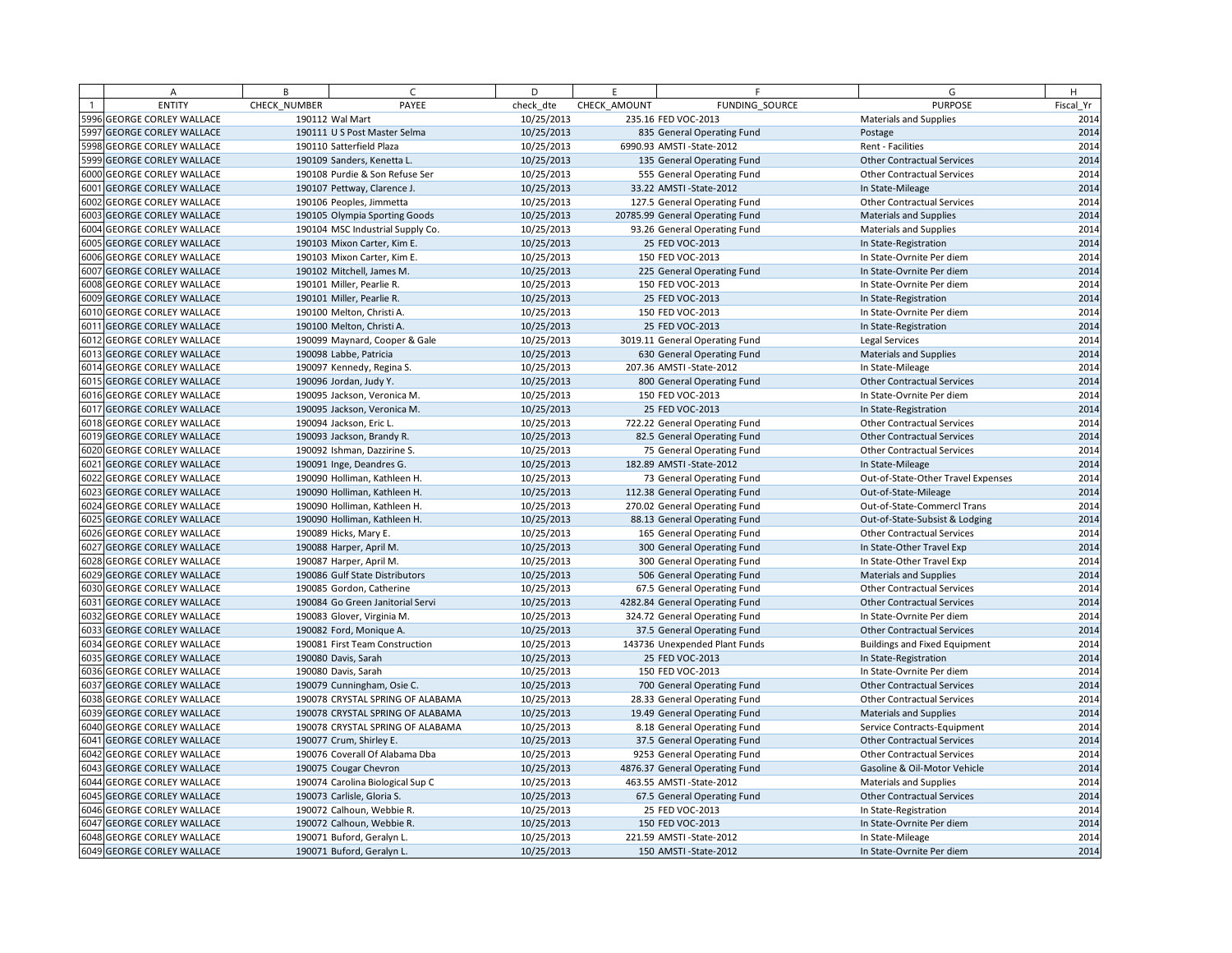|      | Α                            | B            | $\epsilon$                                 | D          | F.           | F                                  | G                                  | H         |
|------|------------------------------|--------------|--------------------------------------------|------------|--------------|------------------------------------|------------------------------------|-----------|
|      | <b>ENTITY</b>                | CHECK_NUMBER | PAYEE                                      | check dte  | CHECK AMOUNT | FUNDING SOURCE                     | <b>PURPOSE</b>                     | Fiscal Yr |
|      | 6050 GEORGE CORLEY WALLACE   |              | 190070 Brown, Veronica S.                  | 10/25/2013 |              | 150 FED VOC-2013                   | In State-Ovrnite Per diem          | 2014      |
|      | 6051 GEORGE CORLEY WALLACE   |              | 190070 Brown, Veronica S.                  | 10/25/2013 |              | 25 FED VOC-2013                    | In State-Registration              | 2014      |
|      | 6052 GEORGE CORLEY WALLACE   |              | 190069 Berney Office Solutions             | 10/25/2013 |              | 57.37 General Operating Fund       | Service Contracts-Equipment        | 2014      |
|      | 6053 GEORGE CORLEY WALLACE   |              | 190068 Barnes & Noble College              | 10/25/2013 |              | 26.36 AMSTI-State-2012             | <b>Internal Purchases</b>          | 2014      |
|      | 6054 GEORGE CORLEY WALLACE   |              | 190067 Barlow, Tiffany R.                  | 10/25/2013 |              | 61.25 AMSTI - State-2012           | In State-Mileage                   | 2014      |
|      | 6055 GEORGE CORLEY WALLACE   |              | 190066 AmSan BAMA Supply                   | 10/25/2013 |              | 2272.31 General Operating Fund     | <b>Materials and Supplies</b>      | 2014      |
|      | 6056 GEORGE CORLEY WALLACE   |              | 190065 ACAPNEP                             | 10/25/2013 |              | 50 General Operating Fund          | Memberships                        | 2014      |
| 6057 | <b>GEORGE CORLEY WALLACE</b> |              | 190064 UPS - United Parcel Service         | 10/18/2013 |              | 43.37 General Operating Fund       | Postage                            | 2014      |
|      | 6058 GEORGE CORLEY WALLACE   |              | 190063 Turner, Jocelyn J.                  | 10/18/2013 |              | 309.91 AMSTI-State-2012            | In State-Mileage                   | 2014      |
|      | 6059 GEORGE CORLEY WALLACE   |              | 190062 Shred-It Usa, Inc.                  | 10/18/2013 |              | 209.66 General Operating Fund      | <b>Other Contractual Services</b>  | 2014      |
|      | 6060 GEORGE CORLEY WALLACE   |              | 190061 Sherwin Williams                    | 10/18/2013 |              | 160.05 General Operating Fund      | <b>Materials and Supplies</b>      | 2014      |
|      | 6061 GEORGE CORLEY WALLACE   |              | 190060 Scott, Gracie E.                    | 10/18/2013 |              | 60 General Operating Fund          | <b>Other Contractual Services</b>  | 2014      |
|      | 6062 GEORGE CORLEY WALLACE   |              | 190059 Office Depot                        | 10/18/2013 |              | 233.92 General Operating Fund      | <b>Materials and Supplies</b>      | 2014      |
|      | 6063 GEORGE CORLEY WALLACE   |              | 190058 Moore, Willie                       | 10/18/2013 |              | 110 General Operating Fund         | Other Professional Fees            | 2014      |
|      | 6064 GEORGE CORLEY WALLACE   |              | 190057 Lockett, Harold                     | 10/18/2013 |              | 110 General Operating Fund         | <b>Other Professional Fees</b>     | 2014      |
|      | 6065 GEORGE CORLEY WALLACE   |              | 190056 Hedrick, Jr., Beryl B.              | 10/18/2013 |              | 110 General Operating Fund         | <b>Other Professional Fees</b>     | 2014      |
|      | 6066 GEORGE CORLEY WALLACE   |              | 190055 Harper, April M.                    | 10/18/2013 |              | 320 General Operating Fund         | In State-Other Travel Exp          | 2014      |
|      | 6067 GEORGE CORLEY WALLACE   |              | 190054 Harper, April M.                    | 10/18/2013 |              | 320 General Operating Fund         | In State-Other Travel Exp          | 2014      |
|      | 6068 GEORGE CORLEY WALLACE   |              | 190053 Hannah, Marilyn K.                  | 10/18/2013 |              | 56.4 General Operating Fund        | Out-of-State-Mileage               | 2014      |
|      | 6069 GEORGE CORLEY WALLACE   |              | 190053 Hannah, Marilyn K.                  | 10/18/2013 |              | 50 General Operating Fund          | Out-of-State-Other Travel Expenses | 2014      |
|      | 6070 GEORGE CORLEY WALLACE   |              | 190053 Hannah, Marilyn K.                  | 10/18/2013 |              | 67.37 General Operating Fund       | Out-of-State-Subsist & Lodging     | 2014      |
|      | 6071 GEORGE CORLEY WALLACE   |              | 190052 ELLIOTT, FRANK                      | 10/18/2013 |              | 320 General Operating Fund         | In State-Other Travel Exp          | 2014      |
|      | 6072 GEORGE CORLEY WALLACE   |              | 190051 ELLIOTT, FRANK                      | 10/18/2013 |              | 320 General Operating Fund         | In State-Other Travel Exp          | 2014      |
|      | 6073 GEORGE CORLEY WALLACE   |              | 190050 Cintas #231                         | 10/18/2013 |              | 389.88 General Operating Fund      | <b>Other Contractual Services</b>  | 2014      |
|      | 6074 GEORGE CORLEY WALLACE   |              | 190049 Barnes & Noble College              | 10/18/2013 |              | 47.92 AMSTI-State-2012             | <b>Internal Purchases</b>          | 2014      |
|      | 6075 GEORGE CORLEY WALLACE   |              | 190048 Barlow, Tiffany R.                  | 10/18/2013 |              | 50.06 AMSTI-State-2012             | In State-Mileage                   | 2014      |
|      | 6076 GEORGE CORLEY WALLACE   |              | 190047 At&T (Business Service)             | 10/18/2013 |              | 76.79 General Operating Fund       | Communications                     | 2014      |
|      | 6077 GEORGE CORLEY WALLACE   | 190046 Acen  |                                            | 10/18/2013 |              | 2400 General Operating Fund        | Memberships                        | 2014      |
|      | 6078 GEORGE CORLEY WALLACE   |              | 190045 Walker, Shermanita                  | 10/17/2013 |              | 350.81 AMSTI-State-2012            | In State-Mileage                   | 2014      |
|      | 6079 GEORGE CORLEY WALLACE   |              | 190045 Walker, Shermanita                  | 10/17/2013 |              | 150 AMSTI-State-2012               | In State-Ovrnite Per diem          | 2014      |
|      | 6080 GEORGE CORLEY WALLACE   |              | 190044 Vaughn, Randy                       | 10/17/2013 |              | 2500 General Operating Fund        | <b>Other Contractual Services</b>  | 2014      |
| 6081 | <b>GEORGE CORLEY WALLACE</b> |              | 190043 Thyssenkrupp Elevator               | 10/17/2013 |              | 2760.2 General Operating Fund      | Service Contracts-Equipment        | 2014      |
|      | 6082 GEORGE CORLEY WALLACE   |              | 190042 State Of Al - Dept Of Fin           | 10/17/2013 |              | 57921 General Operating Fund       | Insurance & Bonding                | 2014      |
|      | 6083 GEORGE CORLEY WALLACE   |              | 190041 Southland Machinery Llc             | 10/17/2013 |              | 210.68 General Operating Fund      | Maintenance & Repairs              | 2014      |
|      | 6084 GEORGE CORLEY WALLACE   |              | 190040 Selma Water Works Board             | 10/17/2013 |              | 37.76 General Operating Fund       | Water & Sewer                      | 2014      |
|      | 6085 GEORGE CORLEY WALLACE   |              | 190039 Pitney Bowes                        | 10/17/2013 |              | 1000 General Operating Fund        | Postage                            | 2014      |
|      | 6086 GEORGE CORLEY WALLACE   |              | 190038 Pettway, Clarence J.                | 10/17/2013 |              | 144.47 AMSTI-State-2012            | In State-Mileage                   | 2014      |
|      | 6087 GEORGE CORLEY WALLACE   |              | 190037 Kennedy, Regina S.                  | 10/17/2013 |              | 271.83 AMSTI-State-2012            | In State-Mileage                   | 2014      |
|      | 6088 GEORGE CORLEY WALLACE   |              | 190036 Inge, Deandres G.                   | 10/17/2013 |              | 150 AMSTI-State-2012               | In State-Ovrnite Per diem          | 2014      |
|      | 6089 GEORGE CORLEY WALLACE   |              | 190036 Inge, Deandres G.                   | 10/17/2013 |              | 249.9 AMSTI-State-2012             | In State-Mileage                   | 2014      |
|      | 6090 GEORGE CORLEY WALLACE   |              | 190035 Harper, April M.                    | 10/17/2013 |              | 420 General Operating Fund         | In State-Other Travel Exp          | 2014      |
|      | 6091 GEORGE CORLEY WALLACE   |              | 190034 Gordon, Rachel L.                   | 10/17/2013 |              | 900 Student Support Services 13-14 | In State-Other Travel Exp          | 2014      |
|      | 6092 GEORGE CORLEY WALLACE   |              | 190033 Davis, Foster                       | 10/17/2013 |              | 880 General Operating Fund         | In State-Other Travel Exp          | 2014      |
|      | 6093 GEORGE CORLEY WALLACE   |              | 190032 Buford, Geralyn L.                  | 10/17/2013 |              | 293.52 AMSTI-State-2012            | In State-Mileage                   | 2014      |
|      | 6094 GEORGE CORLEY WALLACE   |              | 190031 Briggs, Tammie M.                   | 10/17/2013 |              | 97.18 General Operating Fund       | Out-of-State-Mileage               | 2014      |
|      | 6095 GEORGE CORLEY WALLACE   |              | 190031 Briggs, Tammie M.                   | 10/17/2013 |              | 104.75 General Operating Fund      | In State-Mileage                   | 2014      |
|      | 6096 GEORGE CORLEY WALLACE   |              | 190031 Briggs, Tammie M.                   | 10/17/2013 |              | 41.71 General Operating Fund       | Out-of-State-Subsist & Lodging     | 2014      |
|      | 6097 GEORGE CORLEY WALLACE   |              | 190031 Briggs, Tammie M.                   | 10/17/2013 |              | 150 General Operating Fund         | In State-Ovrnite Per diem          | 2014      |
|      | 6098 GEORGE CORLEY WALLACE   |              | 190030 Applied Security Concepts           | 10/17/2013 |              | 99 General Operating Fund          | <b>Other Contractual Services</b>  | 2014      |
|      | 6099 GEORGE CORLEY WALLACE   |              | 190029 Allen, Bertha Y.                    | 10/17/2013 |              | 108.58 AMSTI-State-2012            | In State-Mileage                   | 2014      |
|      | 6100 GEORGE CORLEY WALLACE   |              | 190028 Alabama State University Continuing | 10/17/2013 |              | 440 AMSTI-State-2012               | In State-Registration              | 2014      |
|      | 6101 GEORGE CORLEY WALLACE   |              | 190027 McGriff, Seibels & Willia           | 10/14/2013 |              | 1245.83 General Operating Fund     | Insurance & Bonding                | 2014      |
|      | 6102 GEORGE CORLEY WALLACE   |              | 190026 Alabama Power Company               | 10/14/2013 |              | 68404.19 General Operating Fund    | Electricity                        | 2014      |
|      | 6103 GEORGE CORLEY WALLACE   |              | 190025 Wex Bank                            | 10/10/2013 |              | 353.68 General Operating Fund      | Gasoline & Oil-Motor Vehicle       | 2014      |
|      |                              |              |                                            |            |              |                                    |                                    |           |